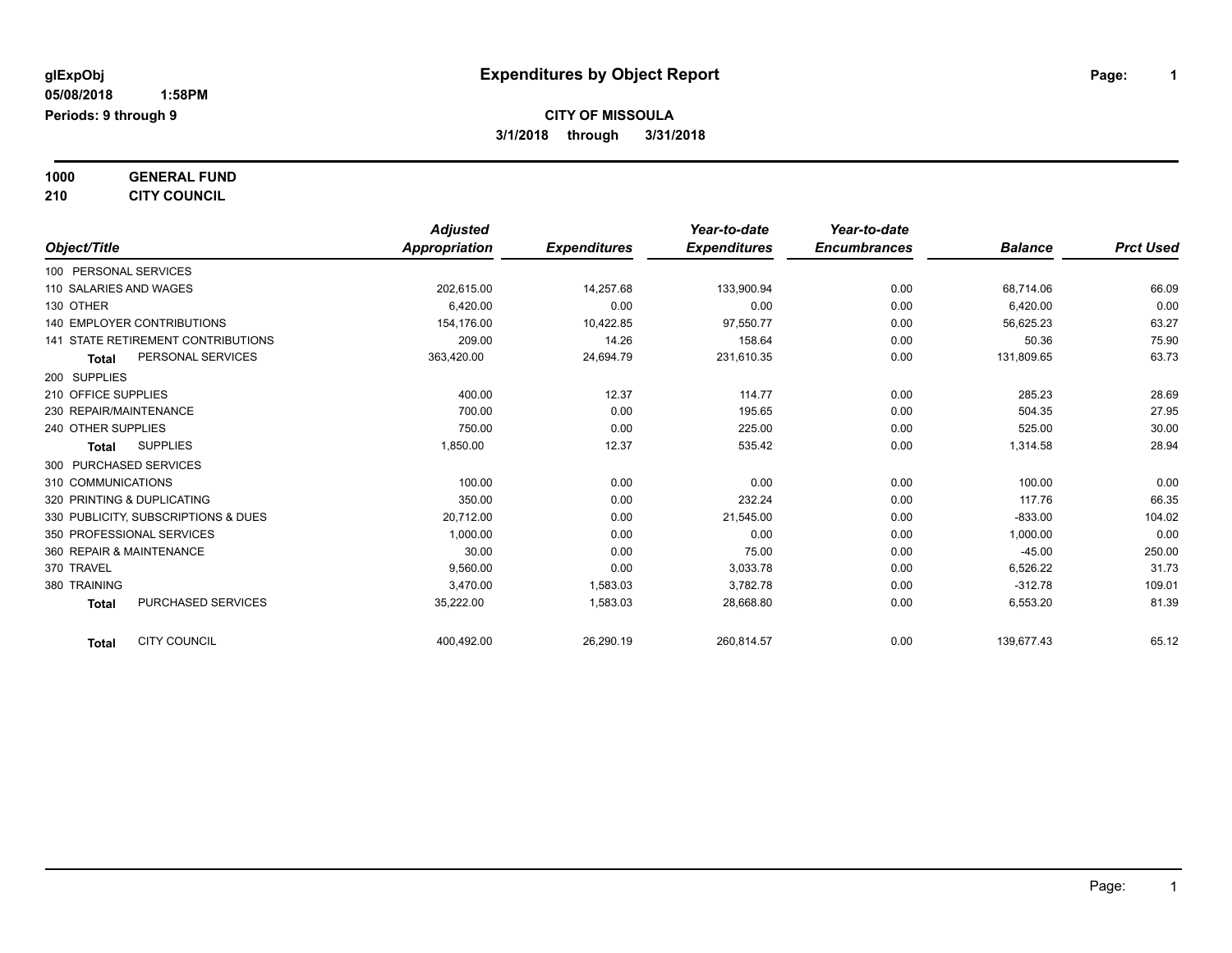**1000 GENERAL FUND 220 MAYOR**

*Object/Title Adjusted Appropriation Expenditures Year-to-date Expenditures Year-to-date Encumbrances Balance Prct Used* 100 PERSONAL SERVICES 110 SALARIES AND WAGES 404,429.00 31,579.85 291,951.58 0.00 112,477.42 72.19 120 OVERTIME 500.00 0.00 0.00 0.00 500.00 0.00 130 OTHER 7,800.00 0.00 0.00 0.00 7,800.00 0.00 140 EMPLOYER CONTRIBUTIONS 124,828.00 9,845.54 93,858.36 0.00 30,969.64 75.19 141 STATE RETIREMENT CONTRIBUTIONS 412.00 31.58 345.59 0.00 66.41 83.88 **Total** PERSONAL SERVICES 537,969.00 41,456.97 386,155.53 0.00 151,813.47 71.78 200 SUPPLIES 210 OFFICE SUPPLIES 1,004.00 105.34 414.51 0.00 589.49 41.29 220 OPERATING SUPPLIES 23.92 CONTROLLED 1,120.00 0.00 0.00 267.95 0.00 0.00 852.05 23.92  $230$  REPAIR/MAINTENANCE  $\hphantom{-}0.00$   $\hphantom{-}0.00$   $\hphantom{-}0.00$   $\hphantom{-}0.00$   $\hphantom{-}0.00$   $\hphantom{-}0.00$   $\hphantom{-}0.00$ 231 GASOLINE 108.00 0.00 21.50 0.00 86.50 19.91 240 OTHER SUPPLIES 400.00 0.00 0.00 0.00 400.00 0.00 **Total** SUPPLIES 2,732.00 105.34 703.96 0.00 2,028.04 25.77 300 PURCHASED SERVICES 310 COMMUNICATIONS 890.00 0.00 104.12 0.00 785.88 11.70 320 PRINTING & DUPLICATING 3,056.00 0.00 0.00 0.00 3,056.00 0.00 330 PUBLICITY, SUBSCRIPTIONS & DUES 10,617.00 100.00 10,076.58 0.00 540.42 94.91 344 TELEPHONE SERVICE 6,076.00 312.07 2,517.64 0.00 3,558.36 41.44 350 PROFESSIONAL SERVICES 3,307.00 0.00 0.00 0.00 3,307.00 0.00 360 REPAIR & MAINTENANCE 605.00 61.92 279.32 0.00 325.68 46.17 370 TRAVEL 2,508.00 0.00 1,788.16 0.00 719.84 71.30 380 TRAINING 2,320.00 204.00 927.58 0.00 1,392.42 39.98 390 OTHER PURCHASED SERVICES 1,250.00 0.00 0.00 0.00 1,250.00 0.00 **Total** PURCHASED SERVICES 651.24 30,629.00 677.99 15,693.40 0.00 14,935.60 51.24 **Total** MAYOR 571,330.00 42,240.30 402,552.89 0.00 168,777.11 70.46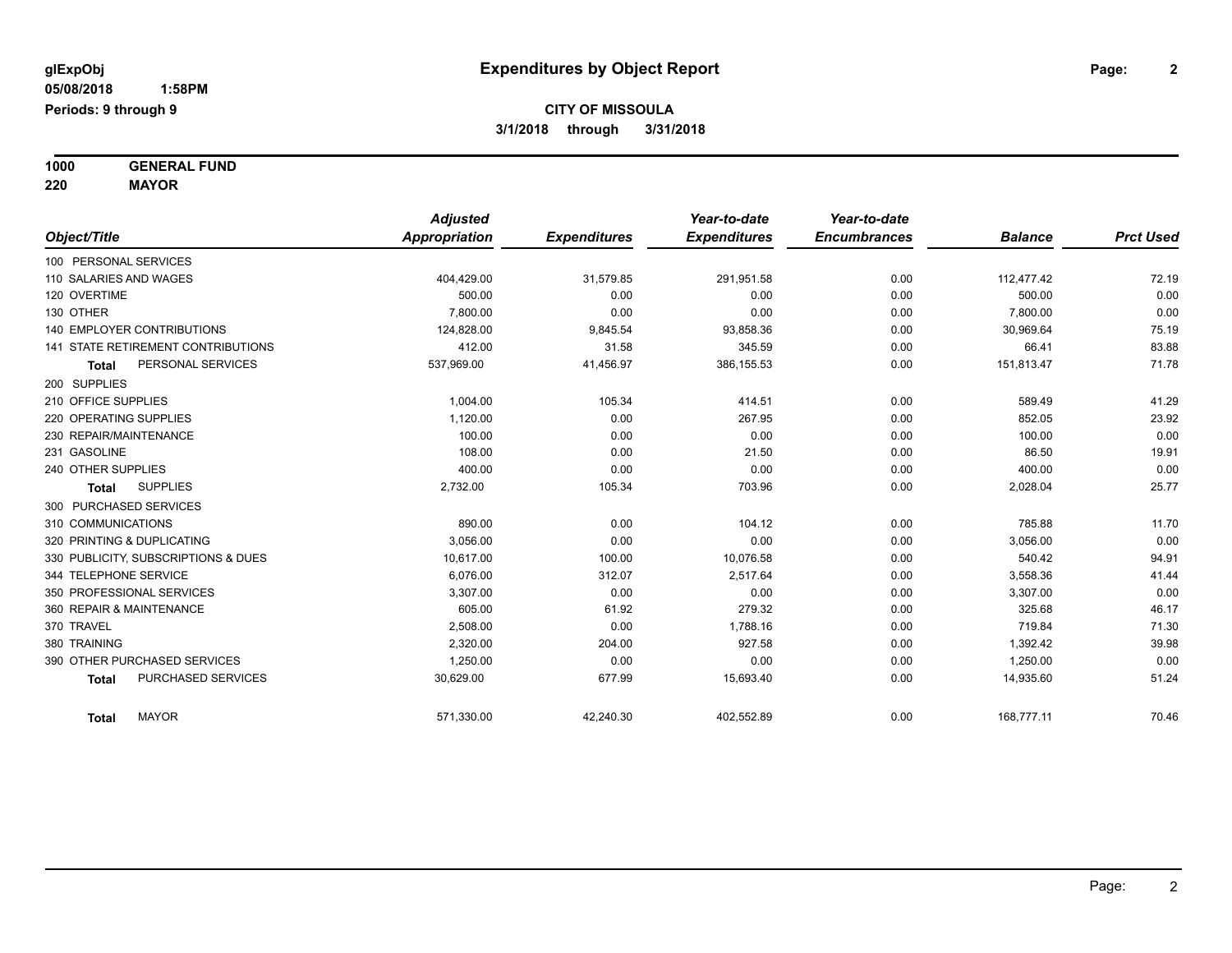# **1000 GENERAL FUND**

**221 HUMAN RESOURCES**

|                                           | <b>Adjusted</b> |                     | Year-to-date        | Year-to-date        |                |                  |
|-------------------------------------------|-----------------|---------------------|---------------------|---------------------|----------------|------------------|
| Object/Title                              | Appropriation   | <b>Expenditures</b> | <b>Expenditures</b> | <b>Encumbrances</b> | <b>Balance</b> | <b>Prct Used</b> |
| 100 PERSONAL SERVICES                     |                 |                     |                     |                     |                |                  |
| 110 SALARIES AND WAGES                    | 264.686.00      | 16,241.09           | 150,938.72          | 0.00                | 113,747.28     | 57.03            |
| 120 OVERTIME                              | 0.00            | 0.00                | 0.00                | 0.00                | 0.00           | 0.00             |
| 140 EMPLOYER CONTRIBUTIONS                | 97,500.00       | 6,204.96            | 59.710.09           | 0.00                | 37,789.91      | 61.24            |
| <b>141 STATE RETIREMENT CONTRIBUTIONS</b> | 264.00          | 16.24               | 179.49              | 0.00                | 84.51          | 67.99            |
| PERSONAL SERVICES<br><b>Total</b>         | 362,450.00      | 22,462.29           | 210,828.30          | 0.00                | 151,621.70     | 58.17            |
| 200 SUPPLIES                              |                 |                     |                     |                     |                |                  |
| 210 OFFICE SUPPLIES                       | 3,315.00        | 25.00               | 2,103.25            | 0.00                | 1,211.75       | 63.45            |
| 220 OPERATING SUPPLIES                    | 300.00          | 0.00                | 0.00                | 0.00                | 300.00         | 0.00             |
| 231 GASOLINE                              | 172.00          | 0.00                | 0.00                | 0.00                | 172.00         | 0.00             |
| <b>SUPPLIES</b><br><b>Total</b>           | 3,787.00        | 25.00               | 2,103.25            | 0.00                | 1,683.75       | 55.54            |
| 300 PURCHASED SERVICES                    |                 |                     |                     |                     |                |                  |
| 310 COMMUNICATIONS                        | 550.00          | 0.00                | 272.99              | 0.00                | 277.01         | 49.63            |
| 320 PRINTING & DUPLICATING                | 1,732.00        | 425.00              | 1,129.11            | 0.00                | 602.89         | 65.19            |
| 330 PUBLICITY, SUBSCRIPTIONS & DUES       | 2.241.00        | 0.00                | 539.00              | 0.00                | 1,702.00       | 24.05            |
| 344 TELEPHONE SERVICE                     | 335.00          | 0.00                | 25.14               | 0.00                | 309.86         | 7.50             |
| 350 PROFESSIONAL SERVICES                 | 11,000.00       | 0.00                | 1,750.00            | 0.00                | 9,250.00       | 15.91            |
| 360 REPAIR & MAINTENANCE                  | 3,992.00        | 0.00                | 462.51              | 0.00                | 3,529.49       | 11.59            |
| 370 TRAVEL                                | 3,088.00        | 0.00                | 306.52              | 0.00                | 2,781.48       | 9.93             |
| 380 TRAINING                              | 3,050.00        | 0.00                | 2,140.14            | 0.00                | 909.86         | 70.17            |
| 390 OTHER PURCHASED SERVICES              | 17,490.00       | 0.00                | 12,601.76           | 0.00                | 4,888.24       | 72.05            |
| PURCHASED SERVICES<br><b>Total</b>        | 43,478.00       | 425.00              | 19,227.17           | 0.00                | 24,250.83      | 44.22            |
| 900 CAPITAL OUTLAY                        |                 |                     |                     |                     |                |                  |
| 940 MACHINERY & EQUIPMENT                 | 0.00            | 0.00                | 0.00                | 0.00                | 0.00           | 0.00             |
| <b>CAPITAL OUTLAY</b><br><b>Total</b>     | 0.00            | 0.00                | 0.00                | 0.00                | 0.00           | 0.00             |
| <b>HUMAN RESOURCES</b><br>Total           | 409,715.00      | 22,912.29           | 232,158.72          | 0.00                | 177,556.28     | 56.66            |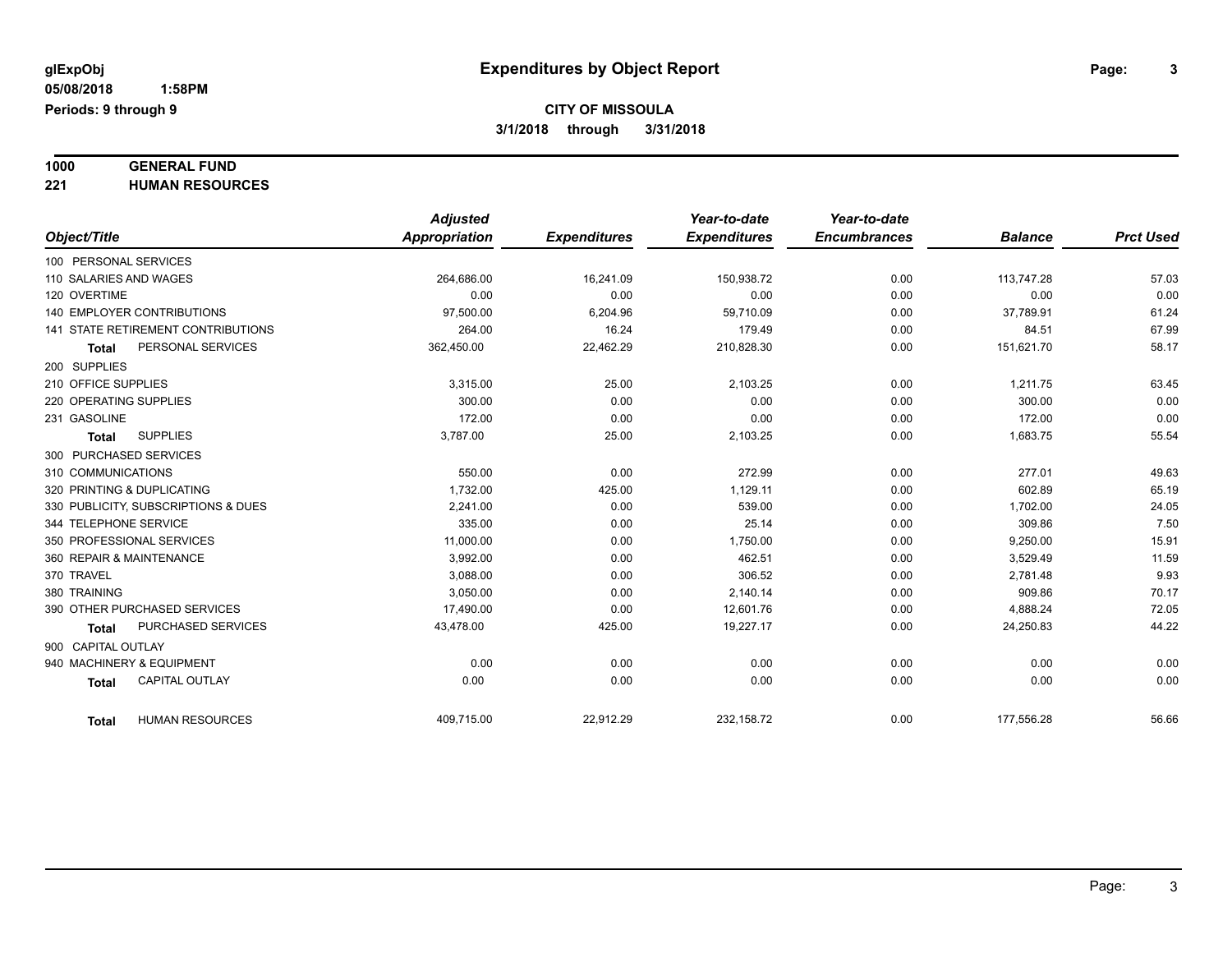**1000 GENERAL FUND**

**223 CITY CLERK**

|                                            | <b>Adjusted</b>      |                     | Year-to-date        | Year-to-date        |                |                  |
|--------------------------------------------|----------------------|---------------------|---------------------|---------------------|----------------|------------------|
| Object/Title                               | <b>Appropriation</b> | <b>Expenditures</b> | <b>Expenditures</b> | <b>Encumbrances</b> | <b>Balance</b> | <b>Prct Used</b> |
| 100 PERSONAL SERVICES                      |                      |                     |                     |                     |                |                  |
| 110 SALARIES AND WAGES                     | 245,641.00           | 18,808.13           | 173,906.42          | 0.00                | 71,734.58      | 70.80            |
| 120 OVERTIME                               | 0.00                 | 0.00                | 0.00                | 0.00                | 0.00           | 0.00             |
| 130 OTHER                                  | 0.00                 | 0.00                | 0.00                | 0.00                | 0.00           | 0.00             |
| <b>140 EMPLOYER CONTRIBUTIONS</b>          | 94,987.00            | 7,595.27            | 72,978.32           | 0.00                | 22,008.68      | 76.83            |
| <b>141 STATE RETIREMENT CONTRIBUTIONS</b>  | 246.00               | 18.81               | 206.12              | 0.00                | 39.88          | 83.79            |
| PERSONAL SERVICES<br>Total                 | 340,874.00           | 26,422.21           | 247,090.86          | 0.00                | 93,783.14      | 72.49            |
| 200 SUPPLIES                               |                      |                     |                     |                     |                |                  |
| 210 OFFICE SUPPLIES                        | 2,710.00             | 95.73               | 841.98              | 0.00                | 1,868.02       | 31.07            |
| 220 OPERATING SUPPLIES                     | 250.00               | 98.03               | 172.10              | 0.00                | 77.90          | 68.84            |
| 230 REPAIR/MAINTENANCE                     | 0.00                 | 0.00                | 0.00                | 0.00                | 0.00           | 0.00             |
| 231 GASOLINE                               | 250.00               | 35.06               | 80.06               | 0.00                | 169.94         | 32.02            |
| 240 OTHER SUPPLIES                         | 225.00               | 0.00                | 86.90               | 0.00                | 138.10         | 38.62            |
| <b>SUPPLIES</b><br>Total                   | 3,435.00             | 228.82              | 1,181.04            | 0.00                | 2,253.96       | 34.38            |
| 300 PURCHASED SERVICES                     |                      |                     |                     |                     |                |                  |
| 310 COMMUNICATIONS                         | 20,156.00            | 7,720.51            | 6,133.50            | 0.00                | 14,022.50      | 30.43            |
| 320 PRINTING & DUPLICATING                 | 700.00               | 0.00                | 79.90               | 0.00                | 620.10         | 11.41            |
| 330 PUBLICITY, SUBSCRIPTIONS & DUES        | 1,925.00             | 179.75              | 1,674.33            | 0.00                | 250.67         | 86.98            |
| 344 TELEPHONE SERVICE                      | 200.00               | 0.00                | 7.84                | 0.00                | 192.16         | 3.92             |
| 350 PROFESSIONAL SERVICES                  | 116,100.00           | 1,422.50            | 84,452.27           | 0.00                | 31,647.73      | 72.74            |
| 360 REPAIR & MAINTENANCE                   | 1,450.00             | 77.91               | 610.25              | 0.00                | 839.75         | 42.09            |
| 370 TRAVEL                                 | 5,150.00             | 0.00                | 0.00                | 0.00                | 5,150.00       | 0.00             |
| 380 TRAINING                               | 4,620.00             | 440.00              | 965.40              | 0.00                | 3,654.60       | 20.90            |
| 390 OTHER PURCHASED SERVICES               | 3,500.00             | 621.00              | 3,203.00            | 0.00                | 297.00         | 91.51            |
| PURCHASED SERVICES<br>Total                | 153,801.00           | 10,461.67           | 97,126.49           | 0.00                | 56,674.51      | 63.15            |
| 500 FIXED CHARGES                          |                      |                     |                     |                     |                |                  |
| 500 FIXED CHARGES                          | 0.00                 | 0.00                | 0.00                | 0.00                | 0.00           | 0.00             |
| <b>FIXED CHARGES</b><br>Total              | 0.00                 | 0.00                | 0.00                | 0.00                | 0.00           | 0.00             |
| 700 GRANTS & CONTRIBUTIONS                 |                      |                     |                     |                     |                |                  |
| 700 GRANTS & CONTRIBUTIONS                 | 108,049.00           | 4,223.95            | 51,714.18           | 0.00                | 56,334.82      | 47.86            |
| <b>GRANTS &amp; CONTRIBUTIONS</b><br>Total | 108,049.00           | 4,223.95            | 51,714.18           | 0.00                | 56,334.82      | 47.86            |
| 800 OTHER OBJECTS                          |                      |                     |                     |                     |                |                  |
| 845 CONTINGENCY                            | 0.00                 | 0.00                | 0.00                | 0.00                | 0.00           | 0.00             |
|                                            |                      |                     |                     |                     |                |                  |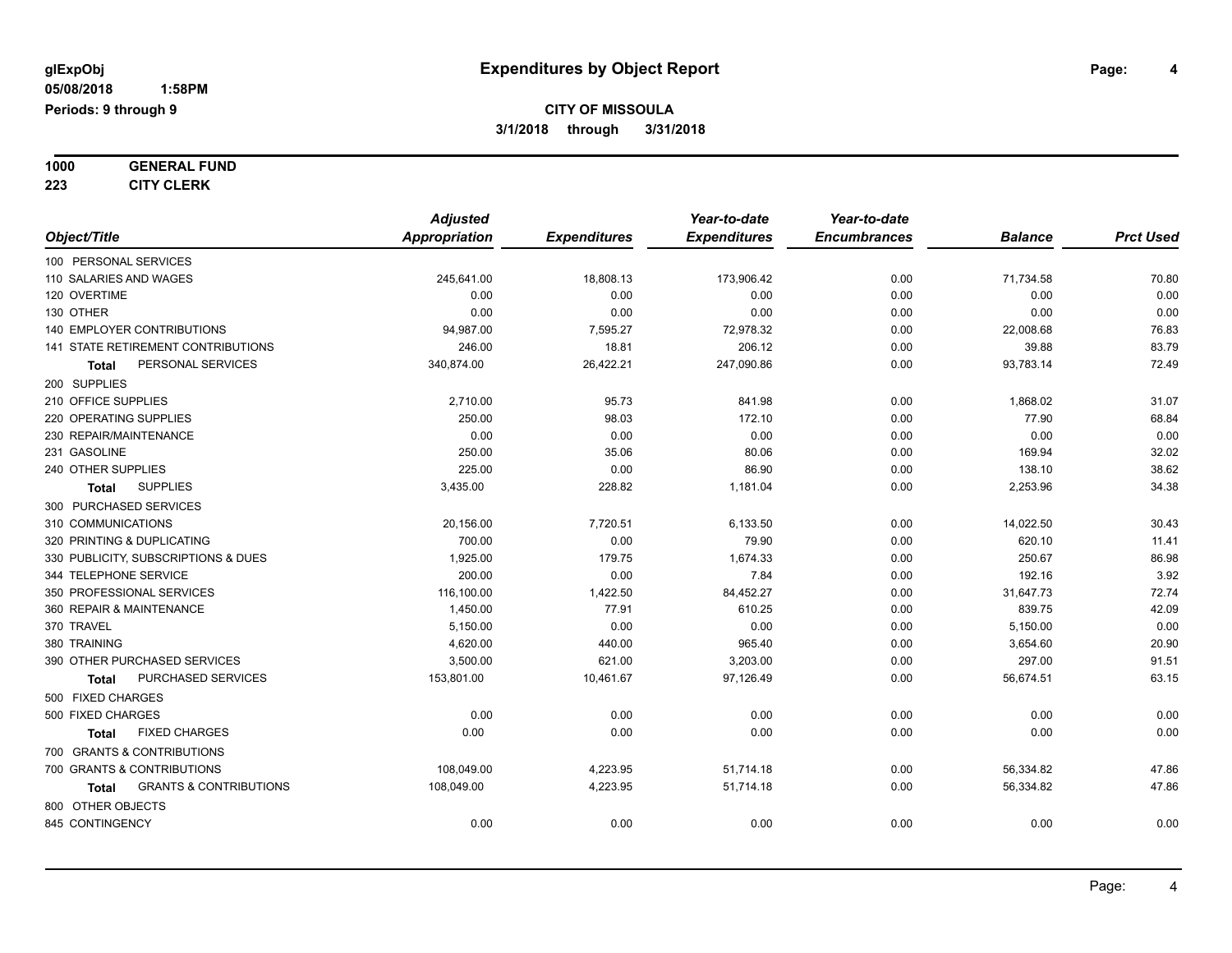### **05/08/2018 1:58PM Periods: 9 through 9**

## **CITY OF MISSOULA 3/1/2018 through 3/31/2018**

**1000 GENERAL FUND 223 CITY CLERK**

|                    |                           | <b>Adjusted</b> |                     | Year-to-date        | Year-to-date        |                |                  |
|--------------------|---------------------------|-----------------|---------------------|---------------------|---------------------|----------------|------------------|
| Object/Title       |                           | Appropriation   | <b>Expenditures</b> | <b>Expenditures</b> | <b>Encumbrances</b> | <b>Balance</b> | <b>Prct Used</b> |
| <b>Total</b>       | OTHER OBJECTS             | 0.00            | 0.00                | 0.00                | 0.00                | 0.00           | 0.00             |
| 900 CAPITAL OUTLAY |                           |                 |                     |                     |                     |                |                  |
| 930 IMPROVEMENTS   |                           | 0.00            | 0.00                | 0.00                | 0.00                | 0.00           | 0.00             |
|                    | 940 MACHINERY & EQUIPMENT | 0.00            | 0.00                | 0.00                | 0.00                | 0.00           | 0.00             |
| <b>Total</b>       | <b>CAPITAL OUTLAY</b>     | 0.00            | 0.00                | 0.00                | 0.00                | 0.00           | 0.00             |
| <b>Total</b>       | <b>CITY CLERK</b>         | 606,159.00      | 41,336.65           | 397.112.57          | 0.00                | 209.046.43     | 65.51            |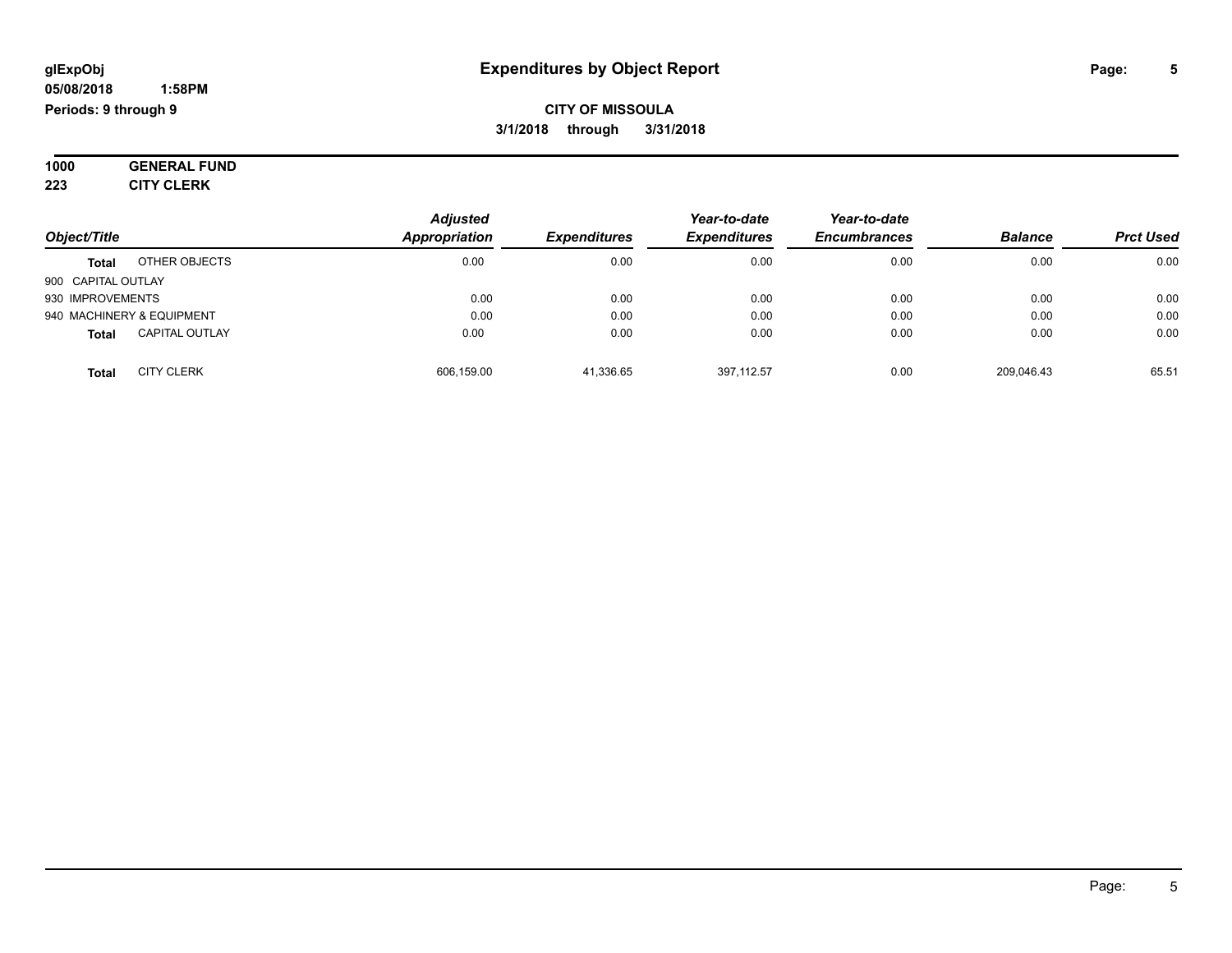### **1000 GENERAL FUND 224 INFORMATION TECHNOLOGIES**

|                                                 | <b>Adjusted</b>      |                     | Year-to-date        | Year-to-date        |                |                  |
|-------------------------------------------------|----------------------|---------------------|---------------------|---------------------|----------------|------------------|
| Object/Title                                    | <b>Appropriation</b> | <b>Expenditures</b> | <b>Expenditures</b> | <b>Encumbrances</b> | <b>Balance</b> | <b>Prct Used</b> |
| 100 PERSONAL SERVICES                           |                      |                     |                     |                     |                |                  |
| 110 SALARIES AND WAGES                          | 466,920.00           | 37,086.87           | 321,239.90          | 0.00                | 145,680.10     | 68.80            |
| 120 OVERTIME                                    | 0.00                 | 0.00                | 571.51              | 0.00                | $-571.51$      | 0.00             |
| 130 OTHER                                       | 5,400.00             | 0.00                | 0.00                | 0.00                | 5,400.00       | 0.00             |
| 140 EMPLOYER CONTRIBUTIONS                      | 168,412.00           | 14,152.48           | 121,589.09          | 0.00                | 46,822.91      | 72.20            |
| 141 STATE RETIREMENT CONTRIBUTIONS              | 471.00               | 37.09               | 375.57              | 0.00                | 95.43          | 79.74            |
| PERSONAL SERVICES<br>Total                      | 641,203.00           | 51,276.44           | 443,776.07          | 0.00                | 197,426.93     | 69.21            |
| 200 SUPPLIES                                    |                      |                     |                     |                     |                |                  |
| 210 OFFICE SUPPLIES                             | 5,235.00             | 509.78              | 2,242.91            | 0.00                | 2,992.09       | 42.84            |
| <b>220 OPERATING SUPPLIES</b>                   | 13,209.00            | 1,654.83            | 5,487.31            | 0.00                | 7,721.69       | 41.54            |
| 230 REPAIR/MAINTENANCE                          | 5,140.00             | 0.00                | 290.24              | 0.00                | 4,849.76       | 5.65             |
| 231 GASOLINE                                    | 750.00               | 0.00                | 97.19               | 0.00                | 652.81         | 12.96            |
| 240 OTHER SUPPLIES                              | 2,900.00             | 0.00                | 115.35              | 0.00                | 2,784.65       | 3.98             |
| <b>SUPPLIES</b><br><b>Total</b>                 | 27,234.00            | 2,164.61            | 8,233.00            | 0.00                | 19,001.00      | 30.23            |
| 300 PURCHASED SERVICES                          |                      |                     |                     |                     |                |                  |
| 310 COMMUNICATIONS                              | 156.00               | 0.00                | 107.20              | 0.00                | 48.80          | 68.72            |
| 320 PRINTING & DUPLICATING                      | 350.00               | 0.00                | 30.94               | 0.00                | 319.06         | 8.84             |
| 330 PUBLICITY, SUBSCRIPTIONS & DUES             | 500.00               | 0.00                | 0.00                | 0.00                | 500.00         | 0.00             |
| 344 TELEPHONE SERVICE                           | 161,230.00           | 25,303.88           | 126,084.58          | 0.00                | 35,145.42      | 78.20            |
| 350 PROFESSIONAL SERVICES                       | 4,380.00             | 1,350.00            | 1,876.42            | 0.00                | 2,503.58       | 42.84            |
| 360 REPAIR & MAINTENANCE                        | 417,800.00           | 3,112.47            | 367,143.23          | 0.00                | 50,656.77      | 87.88            |
| 370 TRAVEL                                      | 9,259.00             | 0.00                | 2,996.80            | 0.00                | 6,262.20       | 32.37            |
| 380 TRAINING                                    | 14,406.00            | 190.00              | 3,635.00            | 0.00                | 10,771.00      | 25.23            |
| 390 OTHER PURCHASED SERVICES                    | 3,700.00             | 0.00                | 1,685.82            | 0.00                | 2,014.18       | 45.56            |
| PURCHASED SERVICES<br>Total                     | 611,781.00           | 29,956.35           | 503,559.99          | 0.00                | 108,221.01     | 82.31            |
| 500 FIXED CHARGES                               |                      |                     |                     |                     |                |                  |
| 500 FIXED CHARGES                               | 0.00                 | 0.00                | 0.00                | 0.00                | 0.00           | 0.00             |
| <b>FIXED CHARGES</b><br><b>Total</b>            | 0.00                 | 0.00                | 0.00                | 0.00                | 0.00           | 0.00             |
| 900 CAPITAL OUTLAY                              |                      |                     |                     |                     |                |                  |
| 940 MACHINERY & EQUIPMENT                       | 0.00                 | 0.00                | 0.00                | 0.00                | 0.00           | 0.00             |
| <b>CAPITAL OUTLAY</b><br><b>Total</b>           | 0.00                 | 0.00                | 0.00                | 0.00                | 0.00           | 0.00             |
|                                                 |                      |                     |                     |                     |                |                  |
| <b>INFORMATION TECHNOLOGIES</b><br><b>Total</b> | 1,280,218.00         | 83,397.40           | 955,569.06          | 0.00                | 324,648.94     | 74.64            |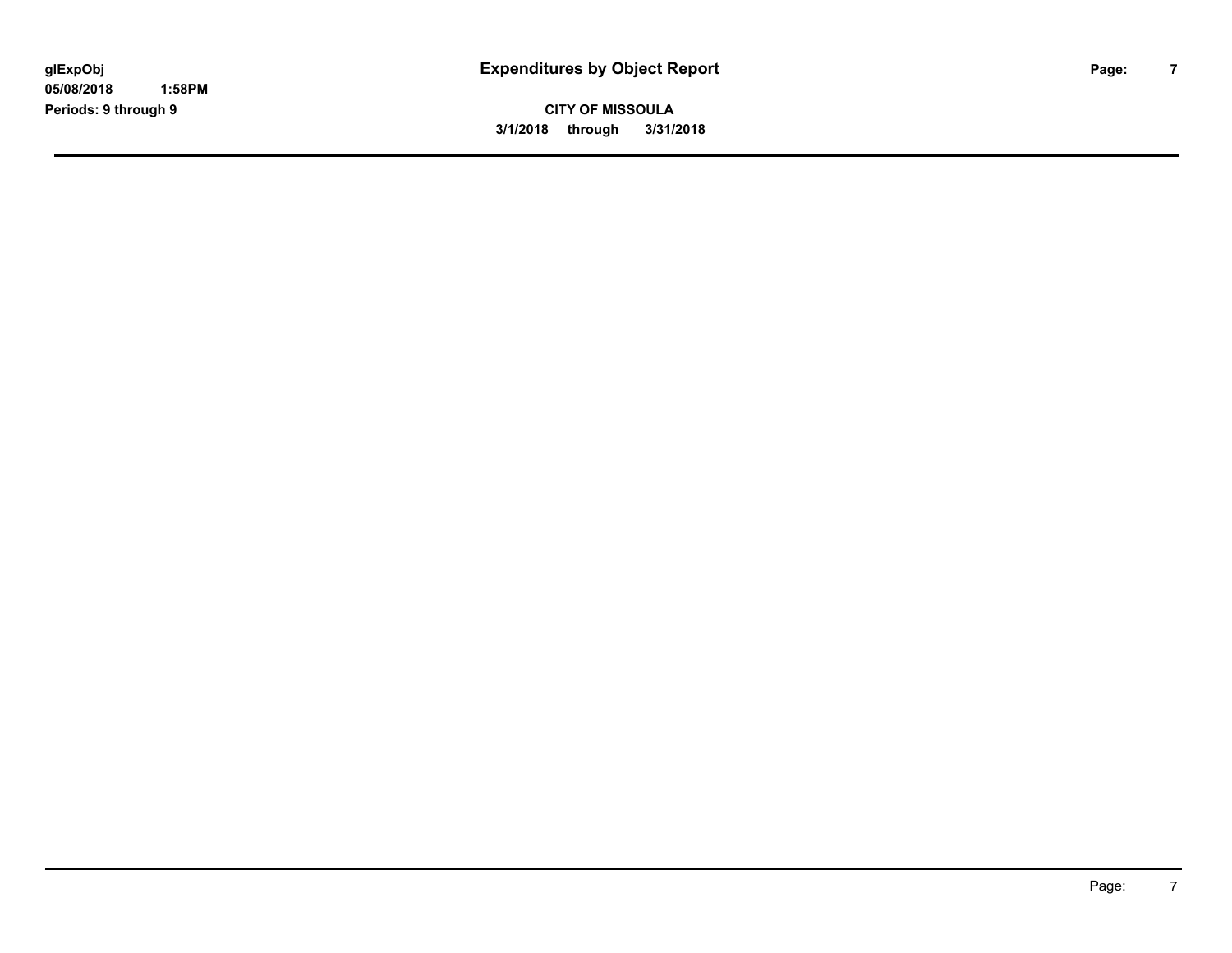**1000 GENERAL FUND 230 MUNICIPAL COURT**

*Object/Title Adjusted Appropriation Expenditures Year-to-date Expenditures Year-to-date Encumbrances Balance Prct Used* 100 PERSONAL SERVICES 110 SALARIES AND WAGES 836,369.00 65,708.71 611,224.76 0.00 225,144.24 73.08 120 OVERTIME 30,503.00 499.54 3,462.11 0.00 27,040.89 11.35 140 EMPLOYER CONTRIBUTIONS 330,734.00 26,466.30 255,088.25 0.00 75,645.75 77.13 141 STATE RETIREMENT CONTRIBUTIONS 65.30 85.30 85.71 65.71 847.00 85.71 85.72 722.47 85.30 85.30 85.30 85.30 **Total** PERSONAL SERVICES 1,198,453.00 92,740.26 870,497.59 0.00 327,955.41 72.64 200 SUPPLIES 210 OFFICE SUPPLIES 4,756.00 167.50 3,956.62 0.00 799.38 83.19 220 OPERATING SUPPLIES CONTROLLED STATES And the set of the set of the set of the set of the set of the set of the set of the set of the set of the set of the set of the set of the set of the set of the set of the set of t 230 REPAIR/MAINTENANCE 0.00 0.00 646.50 0.00 -646.50 0.00 240 OTHER SUPPLIES 4,090.00 0.00 68.31 0.00 4,021.69 1.67 **Total** SUPPLIES 18,422.00 167.50 4,986.99 0.00 13,435.01 27.07 300 PURCHASED SERVICES 310 COMMUNICATIONS 11,500.00 0.00 13,338.46 115.99 320 PRINTING & DUPLICATING 1,187.00 0.00 436.04 0.00 750.96 36.73 330 PUBLICITY, SUBSCRIPTIONS & DUES 10,196.00 2,048.82 10,382.61 0.00 -186.61 101.83 0.00 127.30 1289/00 1.584.00 1.584.00 0.00 756.70 0.00 0.00 827.30 827.30 47.77 350 PROFESSIONAL SERVICES 206,822.00 330.00 114,584.05 0.00 92,237.95 55.40 360 REPAIR & MAINTENANCE 34,673.00 0.00 281.70 0.00 34,391.30 0.81 370 TRAVEL 5,174.00 0.00 0.00 0.00 5,174.00 0.00 380 TRAINING 9,000.00 900.00 4,540.50 0.00 4,459.50 50.45 390 OTHER PURCHASED SERVICES **17.01** 6,263.00 6,263.00 155.01 1,065.14 1,065.14 0.00 5,197.86 5,197.86 17.01 **Total** PURCHASED SERVICES 286,399.00 3,433.83 145,385.20 0.00 141,013.80 50.76 500 FIXED CHARGES 500 FIXED CHARGES 31,361.00 0.00 0.00 0.00 31,361.00 0.00 **Total** FIXED CHARGES 31,361.00 0.00 0.00 0.00 31,361.00 0.00 600 DEBT SERVICE 610 PRINCIPAL 27,333.00 0.00 0.00 0.00 27,333.00 0.00 **Total** DEBT SERVICE 27,333.00 0.00 0.00 0.00 27,333.00 0.00 700 GRANTS & CONTRIBUTIONS 700 GRANTS & CONTRIBUTIONS 78,932.00 0.00 34,200.00 0.00 44,732.00 43.33 **Total** GRANTS & CONTRIBUTIONS 78,932.00 0.00 34,200.00 0.00 44,732.00 43.33 800 OTHER OBJECTS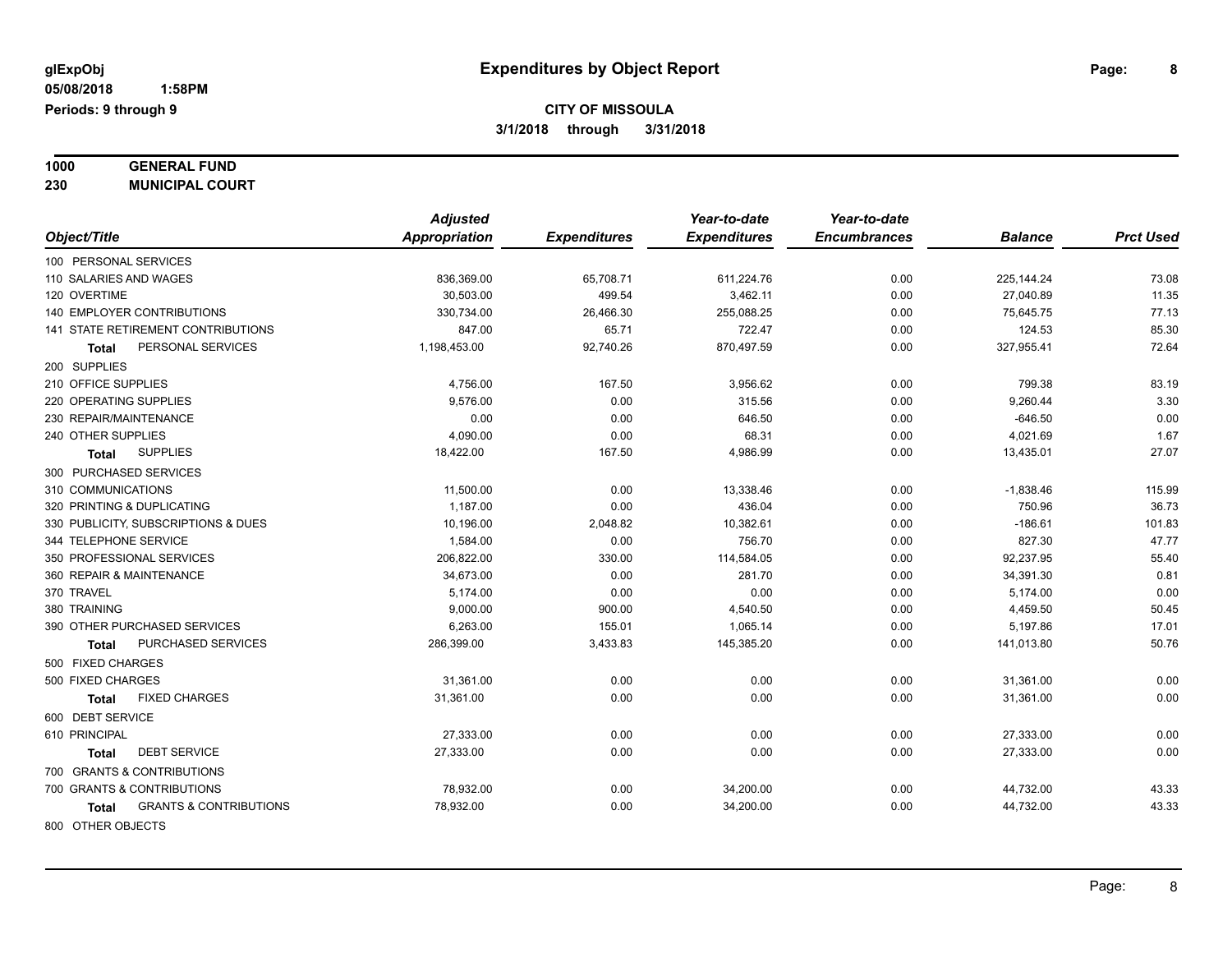| 1000 | <b>GENERAL FUND</b>    |
|------|------------------------|
| 230  | <b>MUNICIPAL COURT</b> |

|                                       | <b>Adjusted</b> |                     | Year-to-date               | Year-to-date        |                |                  |
|---------------------------------------|-----------------|---------------------|----------------------------|---------------------|----------------|------------------|
| Object/Title                          | Appropriation   | <b>Expenditures</b> | <i><b>Expenditures</b></i> | <b>Encumbrances</b> | <b>Balance</b> | <b>Prct Used</b> |
| 820 TRANSFERS TO OTHER FUNDS          | 2.500.00        | 0.00                | 1,250.00                   | 0.00                | 1,250.00       | 50.00            |
| OTHER OBJECTS<br><b>Total</b>         | 2.500.00        | 0.00                | 1.250.00                   | 0.00                | 1,250.00       | 50.00            |
| 900 CAPITAL OUTLAY                    |                 |                     |                            |                     |                |                  |
| 940 MACHINERY & EQUIPMENT             | 0.00            | 0.00                | 0.00                       | 0.00                | 0.00           | 0.00             |
| <b>CAPITAL OUTLAY</b><br><b>Total</b> | 0.00            | 0.00                | 0.00                       | 0.00                | 0.00           | 0.00             |
| <b>MUNICIPAL COURT</b><br>Tota        | 1.643.400.00    | 96.341.59           | 1.056.319.78               | 0.00                | 587.080.22     | 64.28            |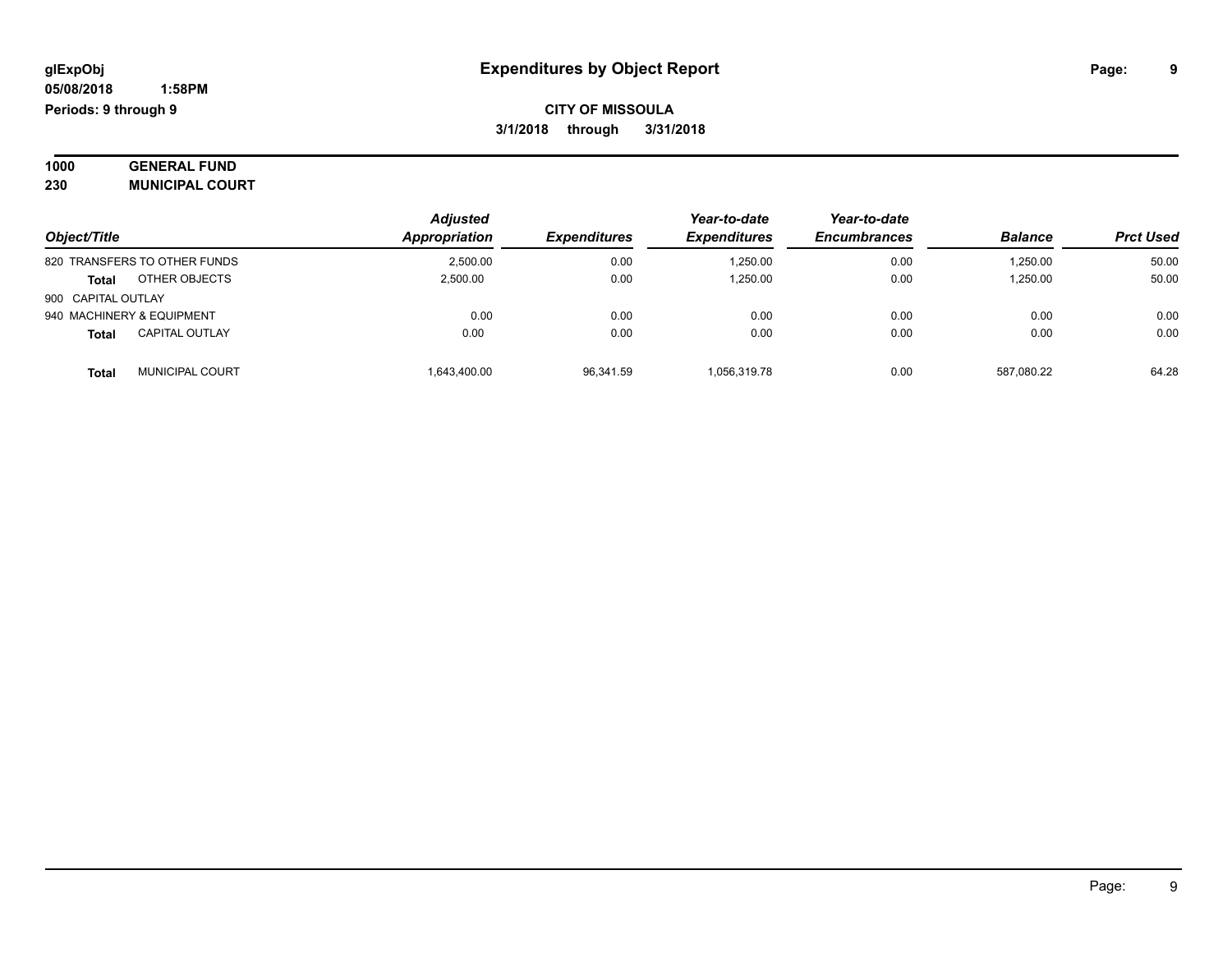**1000 GENERAL FUND 240 FINANCE**

*Object/Title Adjusted Appropriation Expenditures Year-to-date Expenditures Year-to-date Encumbrances Balance Prct Used* 100 PERSONAL SERVICES 110 SALARIES AND WAGES 735,554.00 49,468.81 493,439.18 0.00 242,114.82 67.08 120 OVERTIME 1,000.00 274.91 274.91 0.00 27.49 140 EMPLOYER CONTRIBUTIONS 199.85 282,873.00 282,873.00 282,873.00 197,595.21 0.00 85,277.79 869.85 141 STATE RETIREMENT CONTRIBUTIONS 741.00 49.47 593.28 0.00 147.72 80.06 **Total** PERSONAL SERVICES 1,020,168.00 68,447.58 691,902.58 0.00 328,265.42 697,902.58 200 SUPPLIES 210 OFFICE SUPPLIES 5,765.00 845.49 3,154.71 0.00 2,610.29 54.72 220 OPERATING SUPPLIES CONTROLLER CONTROLLER STOLEN AND STOLEN STOLEN AND STOLEN STOLEN AND STOLEN STOLEN STOLEN STOLEN STOLEN STOLEN STOLEN STOLEN STOLEN STOLEN STOLEN STOLEN STOLEN STOLEN STOLEN STOLEN STOLEN STOLEN STOL 230 REPAIR/MAINTENANCE 50.00 0.00 0.00 0.00 50.00 0.00 231 GASOLINE 92.00 0.00 0.00 0.00 92.00 0.00 240 OTHER SUPPLIES 0.00 0.00 0.00 0.00 0.00 0.00 **Total** SUPPLIES 8,950.00 8,950.00 845.49 5,153.88 0.00 3,796.12 57.59 300 PURCHASED SERVICES 310 COMMUNICATIONS 43,893.00 0.00 40,314.42 0.00 3,578.58 91.85 320 PRINTING & DUPLICATING CONTROL CONTROL DESCRIPTION AND ACCORDING TO A SAMPLE ASSAULT AND STATE STATES OF STATES AND STATES AND STATES ON THE STATES OF STATES AND STATES ON STATES ON STATES AND STATES ON STATES ON STATE 330 PUBLICITY, SUBSCRIPTIONS & DUES 6.441.31 344 TELEPHONE SERVICE 325.00 10.48 43.14 0.00 281.86 13.27 350 PROFESSIONAL SERVICES 20 20 2010 113,956.00 15,827.28 169,773.33 169,773.33 169,773.33 169,773.33 155,817.33 360 REPAIR & MAINTENANCE 66,424.00 0.00 30,498.26 0.00 35,925.74 45.91 370 TRAVEL 8,245.00 1,102.96 1,853.18 0.00 6,391.82 22.48 380 TRAINING 7,330.00 465.00 935.75 0.00 6,394.25 12.77 390 OTHER PURCHASED SERVICES 0.00 0.00 0.00 0.00 0.00 0.00 **Total** PURCHASED SERVICES 249,063.00 8,314.64 250,413.35 0.00 -1,350.35 100.54 500 FIXED CHARGES 500 FIXED CHARGES 500.00 0.00 0.00 0.00 500.00 0.00 **Total** FIXED CHARGES 500.00 0.00 0.00 0.00 500.00 0.00 900 CAPITAL OUTLAY 940 MACHINERY & EQUIPMENT 0.00 0.00 0.00 0.00 0.00 0.00 **Total** CAPITAL OUTLAY 0.00 0.00 0.00 0.00 0.00 0.00 **Total** FINANCE 1,278,681.00 77,607.71 947,469.81 0.00 331,211.19 74.10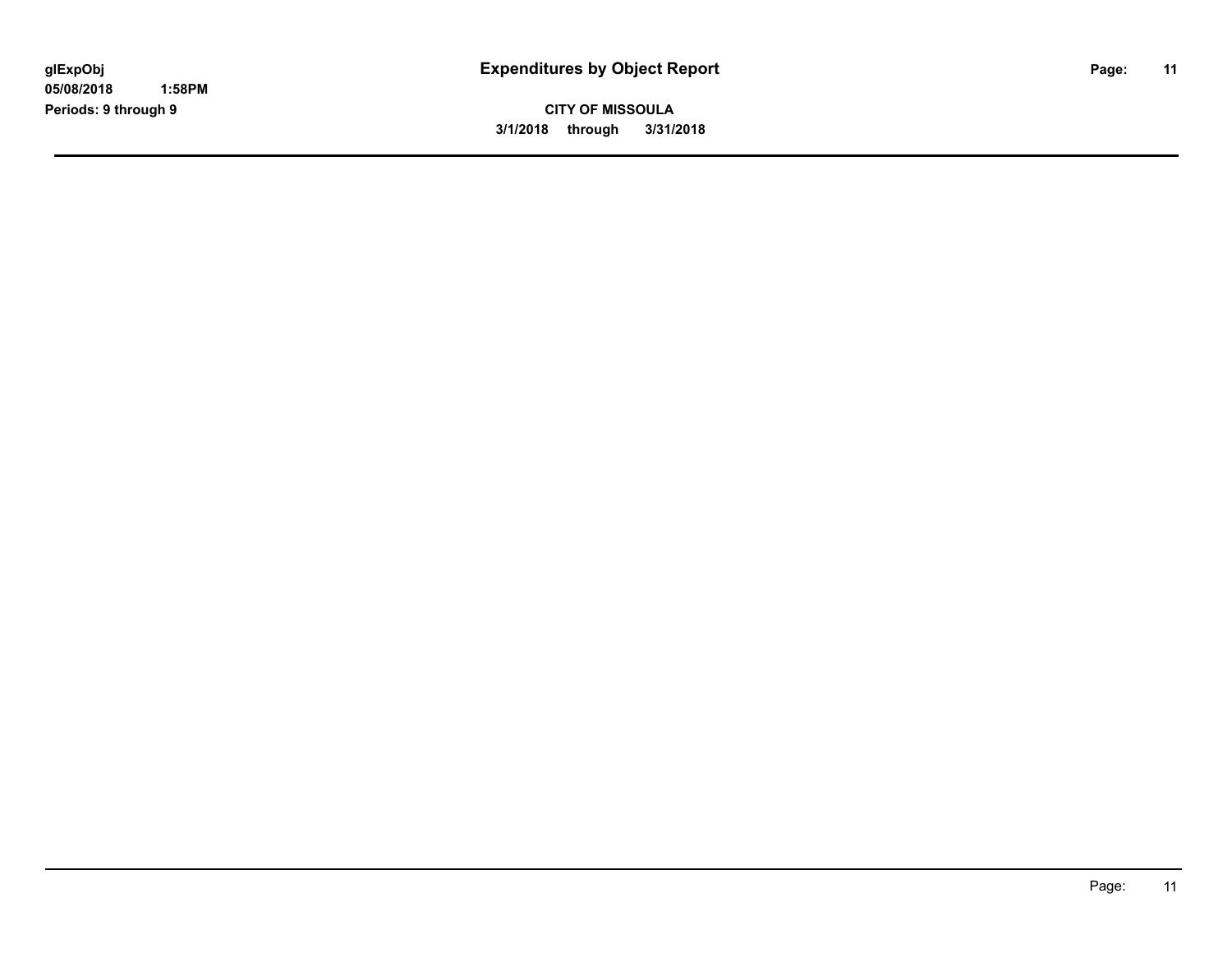### **1000 GENERAL FUND 245 CENTRAL SERVICES**

|                                                   | <b>Adjusted</b> |                     | Year-to-date        | Year-to-date        |                |                  |
|---------------------------------------------------|-----------------|---------------------|---------------------|---------------------|----------------|------------------|
| Object/Title                                      | Appropriation   | <b>Expenditures</b> | <b>Expenditures</b> | <b>Encumbrances</b> | <b>Balance</b> | <b>Prct Used</b> |
| 100 PERSONAL SERVICES                             |                 |                     |                     |                     |                |                  |
| 110 SALARIES AND WAGES                            | 181,276.00      | 13,887.05           | 128,422.05          | 0.00                | 52,853.95      | 70.84            |
| 140 EMPLOYER CONTRIBUTIONS                        | 58,169.00       | 4,539.83            | 43,086.10           | 0.00                | 15,082.90      | 74.07            |
| <b>141 STATE RETIREMENT CONTRIBUTIONS</b>         | 181.00          | 8.65                | 146.83              | 0.00                | 34.17          | 81.12            |
| PERSONAL SERVICES<br><b>Total</b>                 | 239,626.00      | 18,435.53           | 171,654.98          | 0.00                | 67,971.02      | 71.63            |
| 200 SUPPLIES                                      |                 |                     |                     |                     |                |                  |
| 210 OFFICE SUPPLIES                               | 1,000.00        | 0.00                | 0.00                | 0.00                | 1,000.00       | 0.00             |
| 220 OPERATING SUPPLIES                            | 700.00          | 0.00                | 171.73              | 0.00                | 528.27         | 24.53            |
| 231 GASOLINE                                      | 350.00          | 0.00                | 0.00                | 0.00                | 350.00         | 0.00             |
| <b>SUPPLIES</b><br><b>Total</b>                   | 2,050.00        | 0.00                | 171.73              | 0.00                | 1,878.27       | 8.38             |
| 300 PURCHASED SERVICES                            |                 |                     |                     |                     |                |                  |
| 310 COMMUNICATIONS                                | 300.00          | 0.00                | 0.00                | 0.00                | 300.00         | 0.00             |
| 320 PRINTING & DUPLICATING                        | 450.00          | 0.00                | 254.29              | 0.00                | 195.71         | 56.51            |
| 330 PUBLICITY, SUBSCRIPTIONS & DUES               | 400.00          | 0.00                | 1,320.00            | 0.00                | $-920.00$      | 330.00           |
| 344 TELEPHONE SERVICE                             | 700.00          | 0.00                | 31.55               | 0.00                | 668.45         | 4.51             |
| 350 PROFESSIONAL SERVICES                         | 51,500.00       | 0.00                | 11,500.00           | 0.00                | 40,000.00      | 22.33            |
| 370 TRAVEL                                        | 2,000.00        | 0.00                | 1,021.97            | 0.00                | 978.03         | 51.10            |
| 380 TRAINING                                      | 3,000.00        | 0.00                | 280.00              | 0.00                | 2,720.00       | 9.33             |
| 390 OTHER PURCHASED SERVICES                      | 0.00            | 0.00                | 0.00                | 0.00                | 0.00           | 0.00             |
| PURCHASED SERVICES<br><b>Total</b>                | 58,350.00       | 0.00                | 14,407.81           | 0.00                | 43,942.19      | 24.69            |
| 500 FIXED CHARGES                                 |                 |                     |                     |                     |                |                  |
| 550 MERCHANT SERVICE FEES                         | 0.00            | 0.00                | 0.00                | 0.00                | 0.00           | 0.00             |
| <b>FIXED CHARGES</b><br><b>Total</b>              | 0.00            | 0.00                | 0.00                | 0.00                | 0.00           | 0.00             |
| 700 GRANTS & CONTRIBUTIONS                        |                 |                     |                     |                     |                |                  |
| 700 GRANTS & CONTRIBUTIONS                        | 0.00            | 0.00                | 0.00                | 0.00                | 0.00           | 0.00             |
| <b>GRANTS &amp; CONTRIBUTIONS</b><br><b>Total</b> | 0.00            | 0.00                | 0.00                | 0.00                | 0.00           | 0.00             |
| <b>CENTRAL SERVICES</b><br><b>Total</b>           | 300.026.00      | 18,435.53           | 186,234.52          | 0.00                | 113.791.48     | 62.07            |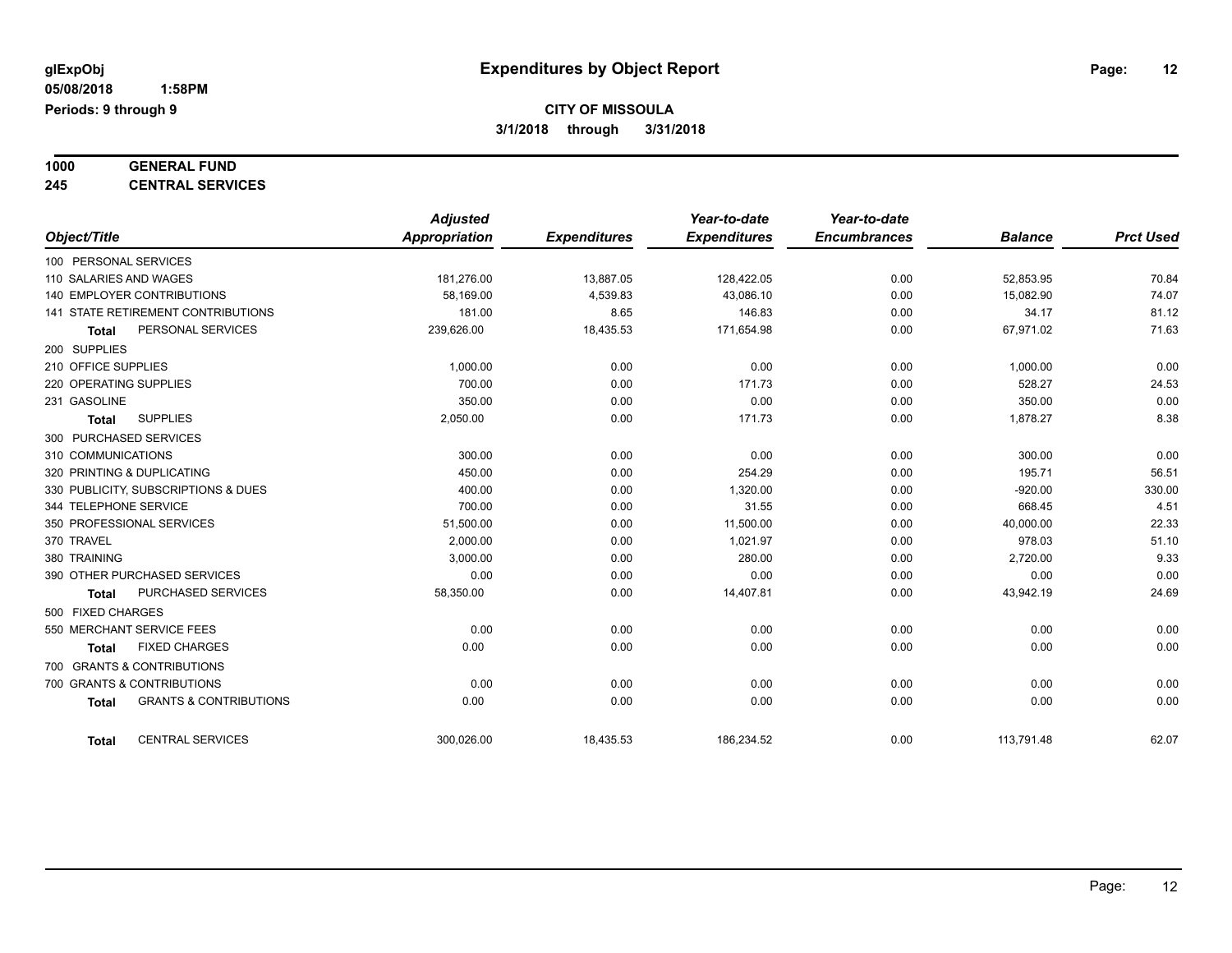### **1000 GENERAL FUND 246 FACILITY MAINTENANCE DEPARTMENT**

|                                                   | <b>Adjusted</b>      |                     | Year-to-date        | Year-to-date        |                |                  |
|---------------------------------------------------|----------------------|---------------------|---------------------|---------------------|----------------|------------------|
| Object/Title                                      | <b>Appropriation</b> | <b>Expenditures</b> | <b>Expenditures</b> | <b>Encumbrances</b> | <b>Balance</b> | <b>Prct Used</b> |
| 100 PERSONAL SERVICES                             |                      |                     |                     |                     |                |                  |
| 110 SALARIES AND WAGES                            | 107,836.00           | 8,650.98            | 35,552.30           | 0.00                | 72,283.70      | 32.97            |
| 120 OVERTIME                                      | 0.00                 | 0.00                | 105.58              | 0.00                | $-105.58$      | 0.00             |
| 130 OTHER                                         | 9,230.00             | 0.00                | 0.00                | 0.00                | 9,230.00       | 0.00             |
| <b>140 EMPLOYER CONTRIBUTIONS</b>                 | 46,543.00            | 3,658.80            | 18,184.13           | 0.00                | 28,358.87      | 39.07            |
| 141 STATE RETIREMENT CONTRIBUTIONS                | 0.00                 | 8.65                | 35.42               | 0.00                | $-35.42$       | 0.00             |
| <b>150 STATE RETIREMENT</b>                       | 119.00               | 0.00                | 0.00                | 0.00                | 119.00         | 0.00             |
| PERSONAL SERVICES<br><b>Total</b>                 | 163,728.00           | 12,318.43           | 53,877.43           | 0.00                | 109,850.57     | 32.91            |
| 200 SUPPLIES                                      |                      |                     |                     |                     |                |                  |
| 220 OPERATING SUPPLIES                            | 7,142.00             | 0.00                | 790.38              | 0.00                | 6,351.62       | 11.07            |
| 230 REPAIR/MAINTENANCE                            | 3,863.00             | 225.83              | 3,247.36            | 0.00                | 615.64         | 84.06            |
| 231 GASOLINE                                      | 170.00               | 308.50              | 2,029.86            | 0.00                | $-1,859.86$    | 1,194.04         |
| 240 OTHER SUPPLIES                                | 8,410.00             | 129.65              | 702.49              | 0.00                | 7,707.51       | 8.35             |
| <b>SUPPLIES</b><br><b>Total</b>                   | 19,585.00            | 663.98              | 6,770.09            | 0.00                | 12,814.91      | 34.57            |
| 300 PURCHASED SERVICES                            |                      |                     |                     |                     |                |                  |
| 330 PUBLICITY, SUBSCRIPTIONS & DUES               | 0.00                 | 0.00                | 248.74              | 0.00                | $-248.74$      | 0.00             |
| 340 SEWER                                         | 2,873.00             | 0.00                | 1,997.96            | 0.00                | 875.04         | 69.54            |
| 341 ELECTRICITY & NATURAL GAS                     | 239,166.00           | 16,321.11           | 126,758.40          | 0.00                | 112,407.60     | 53.00            |
| 342 STORM WATER                                   | 0.00                 | 0.00                | 0.00                | 0.00                | 0.00           | 0.00             |
| 343 WATER CHARGES                                 | 12,356.00            | 481.70              | 4,441.01            | 0.00                | 7,914.99       | 35.94            |
| 344 TELEPHONE SERVICE                             | 1.295.00             | 119.67              | 620.87              | 0.00                | 674.13         | 47.94            |
| 345 GARBAGE                                       | 14,901.00            | 1,287.93            | 7,516.67            | 0.00                | 7,384.33       | 50.44            |
| 350 PROFESSIONAL SERVICES                         | 2,720.00             | 0.00                | 438.00              | 0.00                | 2,282.00       | 16.10            |
| 360 REPAIR & MAINTENANCE                          | 184,678.00           | 10,983.39           | 139,260.49          | 0.00                | 45,417.51      | 75.41            |
| 370 TRAVEL                                        | 150.00               | 0.00                | 0.00                | 0.00                | 150.00         | 0.00             |
| 380 TRAINING                                      | 0.00                 | 0.00                | 0.00                | 0.00                | 0.00           | 0.00             |
| PURCHASED SERVICES<br><b>Total</b>                | 458,139.00           | 29,193.80           | 281,282.14          | 0.00                | 176,856.86     | 61.40            |
| 700 GRANTS & CONTRIBUTIONS                        |                      |                     |                     |                     |                |                  |
| 700 GRANTS & CONTRIBUTIONS                        | 45,862.00            | 2,412.24            | 33,093.76           | 0.00                | 12,768.24      | 72.16            |
| <b>GRANTS &amp; CONTRIBUTIONS</b><br><b>Total</b> | 45,862.00            | 2,412.24            | 33,093.76           | 0.00                | 12,768.24      | 72.16            |
| 900 CAPITAL OUTLAY                                |                      |                     |                     |                     |                |                  |
| 940 MACHINERY & EQUIPMENT                         | 0.00                 | 0.00                | 0.00                | 0.00                | 0.00           | 0.00             |
| CAPITAL OUTLAY<br><b>Total</b>                    | 0.00                 | 0.00                | 0.00                | 0.00                | 0.00           | 0.00             |
|                                                   |                      |                     |                     |                     |                |                  |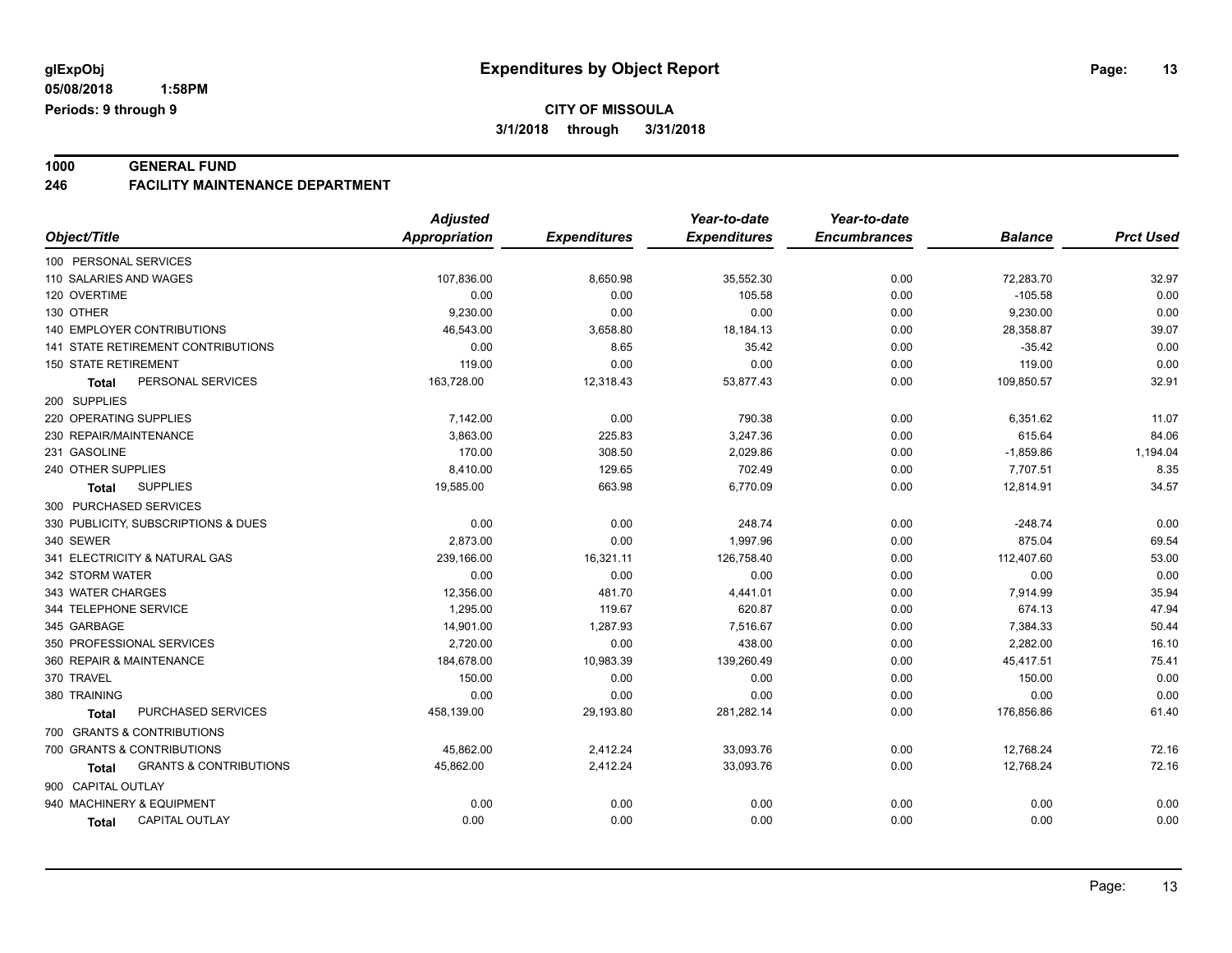| glExpObj<br>05/08/2018 | <b>Expenditures by Object Report</b><br>1:58PM |            |                                    |            |      |            | Page: | 14    |
|------------------------|------------------------------------------------|------------|------------------------------------|------------|------|------------|-------|-------|
| Periods: 9 through 9   |                                                | 3/1/2018   | <b>CITY OF MISSOULA</b><br>through | 3/31/2018  |      |            |       |       |
| 1000                   | <b>GENERAL FUND</b>                            |            |                                    |            |      |            |       |       |
| <b>Total</b>           | FACILITY MAINTENANCE DEPARTMENT                | 687,314.00 | 44,588.45                          | 375.023.42 | 0.00 | 312.290.58 |       | 54.56 |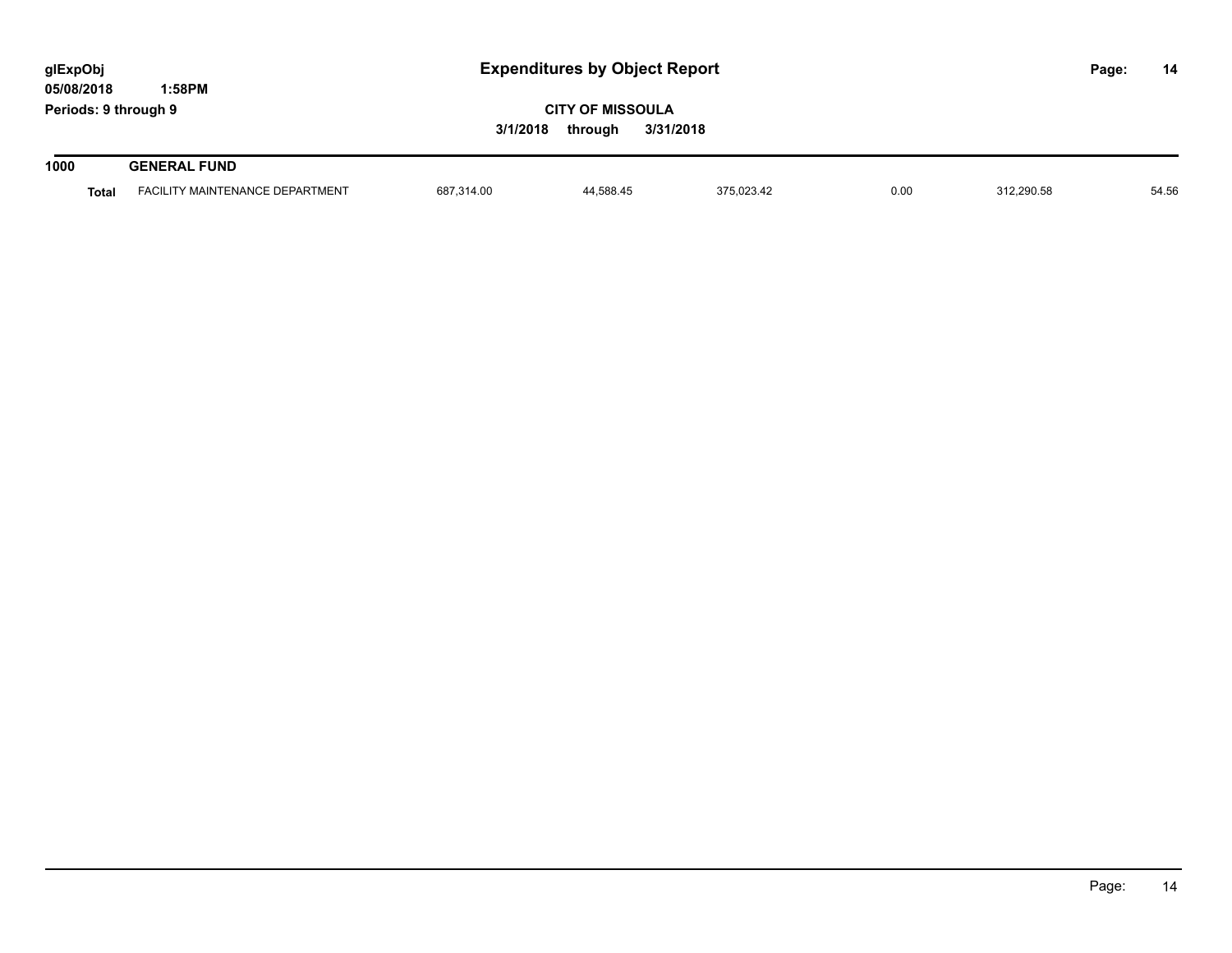# **1000 GENERAL FUND**

**250 DEVELOPMENT SERVICES**

|                                                   | <b>Adjusted</b> |                     | Year-to-date        | Year-to-date        |                |                  |
|---------------------------------------------------|-----------------|---------------------|---------------------|---------------------|----------------|------------------|
| Object/Title                                      | Appropriation   | <b>Expenditures</b> | <b>Expenditures</b> | <b>Encumbrances</b> | <b>Balance</b> | <b>Prct Used</b> |
| 100 PERSONAL SERVICES                             |                 |                     |                     |                     |                |                  |
| 110 SALARIES AND WAGES                            | 1,386,269.00    | 146,615.35          | 1,080,839.75        | 0.00                | 305,429.25     | 77.97            |
| 120 OVERTIME                                      | 4,276.00        | 73.58               | 73.58               | 0.00                | 4,202.42       | 1.72             |
| 130 OTHER                                         | 0.00            | 0.00                | 0.00                | 0.00                | 0.00           | 0.00             |
| 140 EMPLOYER CONTRIBUTIONS                        | 491,224.00      | 51,226.73           | 407,427.95          | 0.00                | 83,796.05      | 82.94            |
| 141 STATE RETIREMENT CONTRIBUTIONS                | 1,290.00        | 146.62              | 1,298.60            | 0.00                | $-8.60$        | 100.67           |
| PERSONAL SERVICES<br>Total                        | 1,883,059.00    | 198,062.28          | 1,489,639.88        | 0.00                | 393,419.12     | 79.11            |
| 200 SUPPLIES                                      |                 |                     |                     |                     |                |                  |
| 210 OFFICE SUPPLIES                               | 20,524.00       | 903.68              | 12,593.84           | 0.00                | 7,930.16       | 61.36            |
| 220 OPERATING SUPPLIES                            | 2,756.00        | 62.78               | 1,454.07            | 0.00                | 1,301.93       | 52.76            |
| 230 REPAIR/MAINTENANCE                            | 3,850.00        | 7.90                | 2,138.79            | 0.00                | 1,711.21       | 55.55            |
| 231 GASOLINE                                      | 12,899.00       | 591.79              | 5,000.91            | 0.00                | 7,898.09       | 38.77            |
| 240 OTHER SUPPLIES                                | 1,155.00        | 81.30               | 601.89              | 0.00                | 553.11         | 52.11            |
| <b>SUPPLIES</b><br><b>Total</b>                   | 41,184.00       | 1,647.45            | 21,789.50           | 0.00                | 19,394.50      | 52.91            |
| 300 PURCHASED SERVICES                            |                 |                     |                     |                     |                |                  |
| 310 COMMUNICATIONS                                | 11,853.00       | 304.08              | 4,034.45            | 0.00                | 7,818.55       | 34.04            |
| 320 PRINTING & DUPLICATING                        | 8,459.00        | 0.00                | 1,514.05            | 0.00                | 6,944.95       | 17.90            |
| 330 PUBLICITY, SUBSCRIPTIONS & DUES               | 11,505.00       | 888.46              | 5,237.20            | 0.00                | 6,267.80       | 45.52            |
| 344 TELEPHONE SERVICE                             | 15,535.00       | 0.00                | 6,717.22            | 0.00                | 8,817.78       | 43.24            |
| 350 PROFESSIONAL SERVICES                         | 223,866.00      | 15,211.25           | 80,374.25           | 0.00                | 143,491.75     | 35.90            |
| 360 REPAIR & MAINTENANCE                          | 25,359.00       | 71.78               | 28,509.38           | 0.00                | $-3,150.38$    | 112.42           |
| 370 TRAVEL                                        | 14,723.00       | 6,515.23            | 8,189.56            | 0.00                | 6,533.44       | 55.62            |
| 380 TRAINING                                      | 14,439.00       | 0.00                | 3,130.24            | 0.00                | 11,308.76      | 21.68            |
| 390 OTHER PURCHASED SERVICES                      | 950.00          | 0.00                | 3,064.37            | 0.00                | $-2,114.37$    | 322.57           |
| PURCHASED SERVICES<br>Total                       | 326,689.00      | 22,990.80           | 140,770.72          | 0.00                | 185,918.28     | 43.09            |
| 500 FIXED CHARGES                                 |                 |                     |                     |                     |                |                  |
| 550 MERCHANT SERVICE FEES                         | 0.00            | 0.00                | 0.00                | 0.00                | 0.00           | 0.00             |
| <b>FIXED CHARGES</b><br>Total                     | 0.00            | 0.00                | 0.00                | 0.00                | 0.00           | 0.00             |
| 700 GRANTS & CONTRIBUTIONS                        |                 |                     |                     |                     |                |                  |
| 700 GRANTS & CONTRIBUTIONS                        | 110,780.00      | 0.00                | 110,780.00          | 0.00                | 0.00           | 100.00           |
| <b>GRANTS &amp; CONTRIBUTIONS</b><br><b>Total</b> | 110,780.00      | 0.00                | 110,780.00          | 0.00                | 0.00           | 100.00           |
| 800 OTHER OBJECTS                                 |                 |                     |                     |                     |                |                  |
| 820 TRANSFERS TO OTHER FUNDS                      | 213,975.00      | 0.00                | 111,937.50          | 0.00                | 102,037.50     | 52.31            |
|                                                   |                 |                     |                     |                     |                |                  |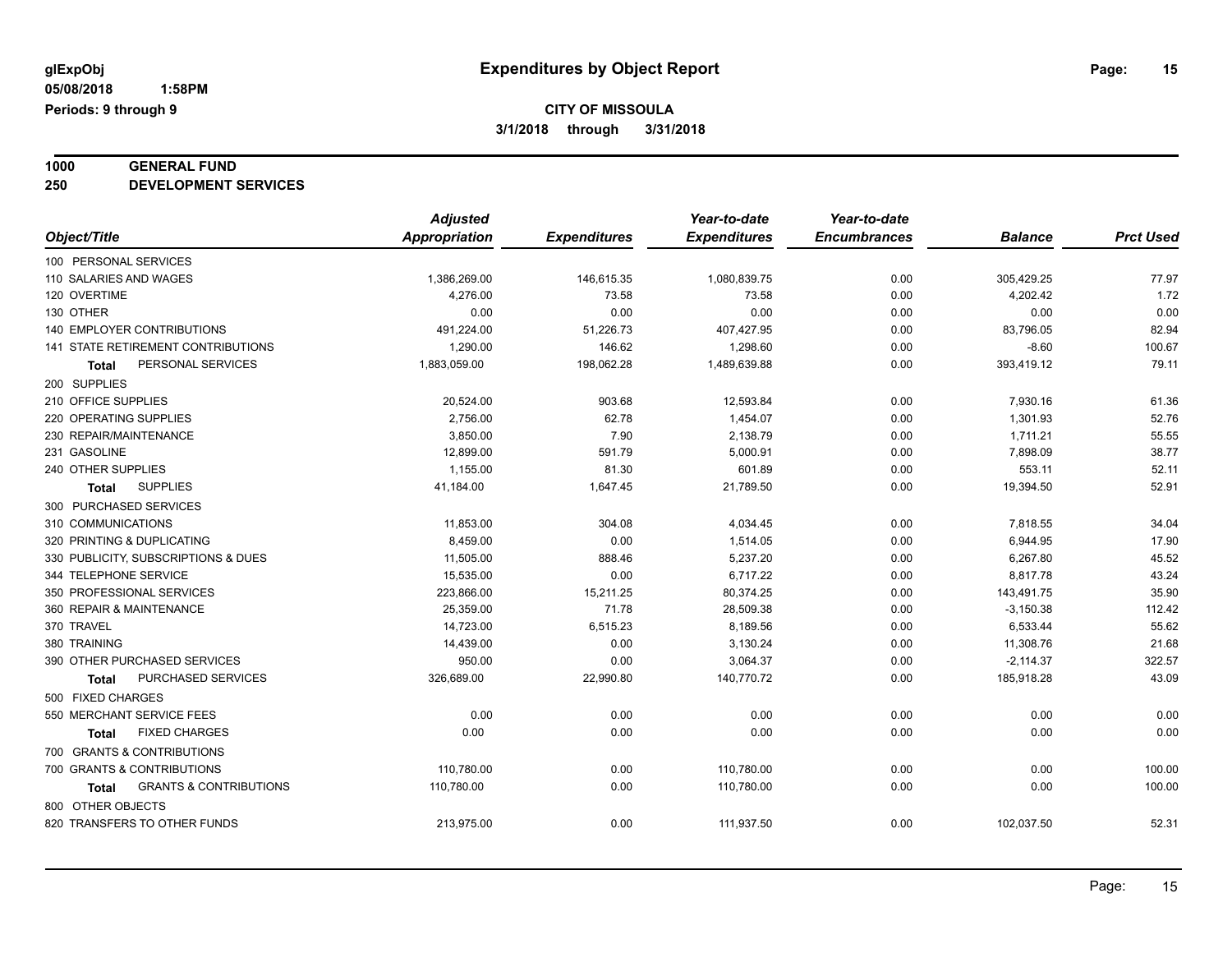#### **1000 GENERAL FUND 250 DEVELOPMENT SERVICES**

| ∠JU | <b>DEVELOFMENT SERVIGES</b> |  |
|-----|-----------------------------|--|
|     |                             |  |
|     |                             |  |

|                                       | <b>Adjusted</b><br>Appropriation | <b>Expenditures</b> | Year-to-date<br><b>Expenditures</b> | Year-to-date<br><b>Encumbrances</b> | <b>Balance</b> | <b>Prct Used</b> |
|---------------------------------------|----------------------------------|---------------------|-------------------------------------|-------------------------------------|----------------|------------------|
| Object/Title                          |                                  |                     |                                     |                                     |                |                  |
| OTHER OBJECTS<br><b>Total</b>         | 213.975.00                       | 0.00                | 111.937.50                          | 0.00                                | 102.037.50     | 52.31            |
| 900 CAPITAL OUTLAY                    |                                  |                     |                                     |                                     |                |                  |
| 940 MACHINERY & EQUIPMENT             | 0.00                             | 0.00                | 0.00                                | 0.00                                | 0.00           | 0.00             |
| <b>CAPITAL OUTLAY</b><br><b>Total</b> | 0.00                             | 0.00                | 0.00                                | 0.00                                | 0.00           | 0.00             |
| DEVELOPMENT SERVICES<br><b>Total</b>  | 2,575,687.00                     | 222,700.53          | 1,874,917.60                        | 0.00                                | 700.769.40     | 72.79            |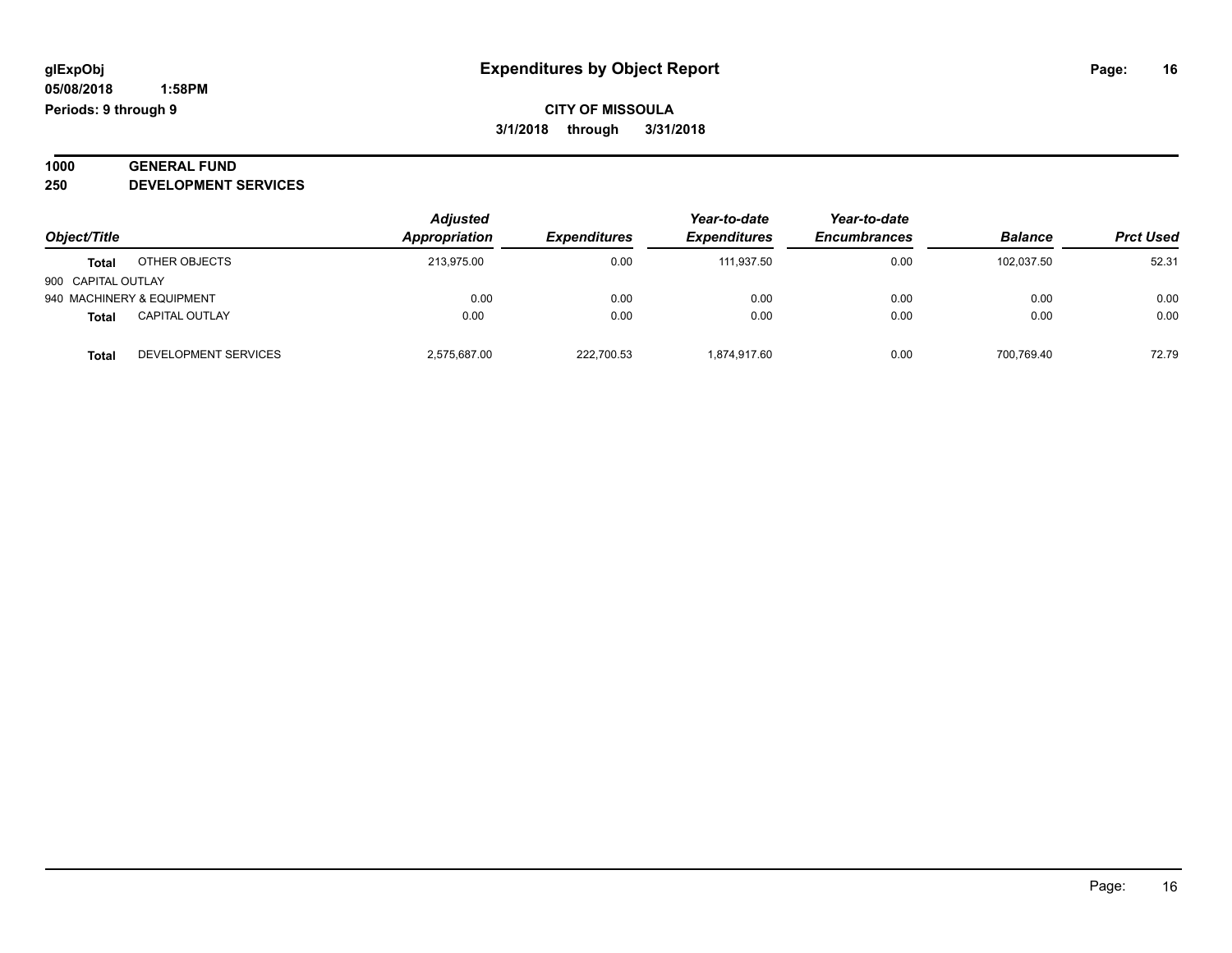**1000 GENERAL FUND 255 HOUSING & COMMUNITY DEVELOPMENT**

|                                            | <b>Adjusted</b>      |                     | Year-to-date        | Year-to-date        |                |                  |
|--------------------------------------------|----------------------|---------------------|---------------------|---------------------|----------------|------------------|
| Object/Title                               | <b>Appropriation</b> | <b>Expenditures</b> | <b>Expenditures</b> | <b>Encumbrances</b> | <b>Balance</b> | <b>Prct Used</b> |
| 100 PERSONAL SERVICES                      |                      |                     |                     |                     |                |                  |
| 110 SALARIES AND WAGES                     | 263,853.00           | 23,634.71           | 170,740.81          | 0.00                | 93,112.19      | 64.71            |
| 120 OVERTIME                               | 0.00                 | 0.00                | 0.00                | 0.00                | 0.00           | 0.00             |
| 140 EMPLOYER CONTRIBUTIONS                 | 89,699.00            | 7,146.12            | 57,340.97           | 0.00                | 32,358.03      | 63.93            |
| 141 STATE RETIREMENT CONTRIBUTIONS         | 264.00               | 23.63               | 167.28              | 0.00                | 96.72          | 63.36            |
| PERSONAL SERVICES<br><b>Total</b>          | 353,816.00           | 30,804.46           | 228,249.06          | 0.00                | 125,566.94     | 64.51            |
| 200 SUPPLIES                               |                      |                     |                     |                     |                |                  |
| 210 OFFICE SUPPLIES                        | 16,237.00            | 128.99              | 11,690.52           | 0.00                | 4,546.48       | 72.00            |
| 220 OPERATING SUPPLIES                     | 200.00               | 37.50               | 126.09              | 0.00                | 73.91          | 63.05            |
| 230 REPAIR/MAINTENANCE                     | 0.00                 | 0.00                | 0.00                | 0.00                | 0.00           | 0.00             |
| 231 GASOLINE                               | 0.00                 | 0.00                | 0.00                | 0.00                | 0.00           | 0.00             |
| 240 OTHER SUPPLIES                         | 0.00                 | 0.00                | 0.00                | 0.00                | 0.00           | 0.00             |
| <b>SUPPLIES</b><br>Total                   | 16,437.00            | 166.49              | 11,816.61           | 0.00                | 4,620.39       | 71.89            |
| 300 PURCHASED SERVICES                     |                      |                     |                     |                     |                |                  |
| 310 COMMUNICATIONS                         | 320.00               | 0.00                | 36.88               | 0.00                | 283.12         | 11.53            |
| 320 PRINTING & DUPLICATING                 | 4,535.00             | 0.00                | 1,365.85            | 0.00                | 3,169.15       | 30.12            |
| 330 PUBLICITY, SUBSCRIPTIONS & DUES        | 1,700.00             | 0.00                | 333.92              | 0.00                | 1,366.08       | 19.64            |
| 344 TELEPHONE SERVICE                      | 2,150.00             | 0.00                | 225.20              | 0.00                | 1,924.80       | 10.47            |
| 350 PROFESSIONAL SERVICES                  | 14,075.00            | 0.00                | 8,491.00            | 0.00                | 5,584.00       | 60.33            |
| 360 REPAIR & MAINTENANCE                   | 2.350.00             | 0.00                | 971.25              | 0.00                | 1,378.75       | 41.33            |
| 370 TRAVEL                                 | 8,077.00             | 220.00              | 1,439.33            | 0.00                | 6,637.67       | 17.82            |
| 380 TRAINING                               | 2,500.00             | 881.05              | 2,316.05            | 0.00                | 183.95         | 92.64            |
| 390 OTHER PURCHASED SERVICES               | 2,822.00             | 100.00              | 5,007.15            | 0.00                | $-2,185.15$    | 177.43           |
| PURCHASED SERVICES<br>Total                | 38,529.00            | 1,201.05            | 20,186.63           | 0.00                | 18,342.37      | 52.39            |
| 500 FIXED CHARGES                          |                      |                     |                     |                     |                |                  |
| 500 FIXED CHARGES                          | 0.00                 | 2,475.00            | 34,125.00           | 0.00                | $-34,125.00$   | 0.00             |
| <b>530 RENT</b>                            | 46,000.00            | 0.00                | 0.00                | 0.00                | 46,000.00      | 0.00             |
| <b>FIXED CHARGES</b><br>Total              | 46,000.00            | 2,475.00            | 34,125.00           | 0.00                | 11,875.00      | 74.18            |
| 700 GRANTS & CONTRIBUTIONS                 |                      |                     |                     |                     |                |                  |
| 700 GRANTS & CONTRIBUTIONS                 | 305,532.00           | 0.00                | 228,000.00          | 0.00                | 77,532.00      | 74.62            |
| <b>GRANTS &amp; CONTRIBUTIONS</b><br>Total | 305,532.00           | 0.00                | 228,000.00          | 0.00                | 77,532.00      | 74.62            |
| 900 CAPITAL OUTLAY                         |                      |                     |                     |                     |                |                  |
| 940 MACHINERY & EQUIPMENT                  | 4,000.00             | 0.00                | 172.49              | 0.00                | 3,827.51       | 4.31             |
|                                            |                      |                     |                     |                     |                |                  |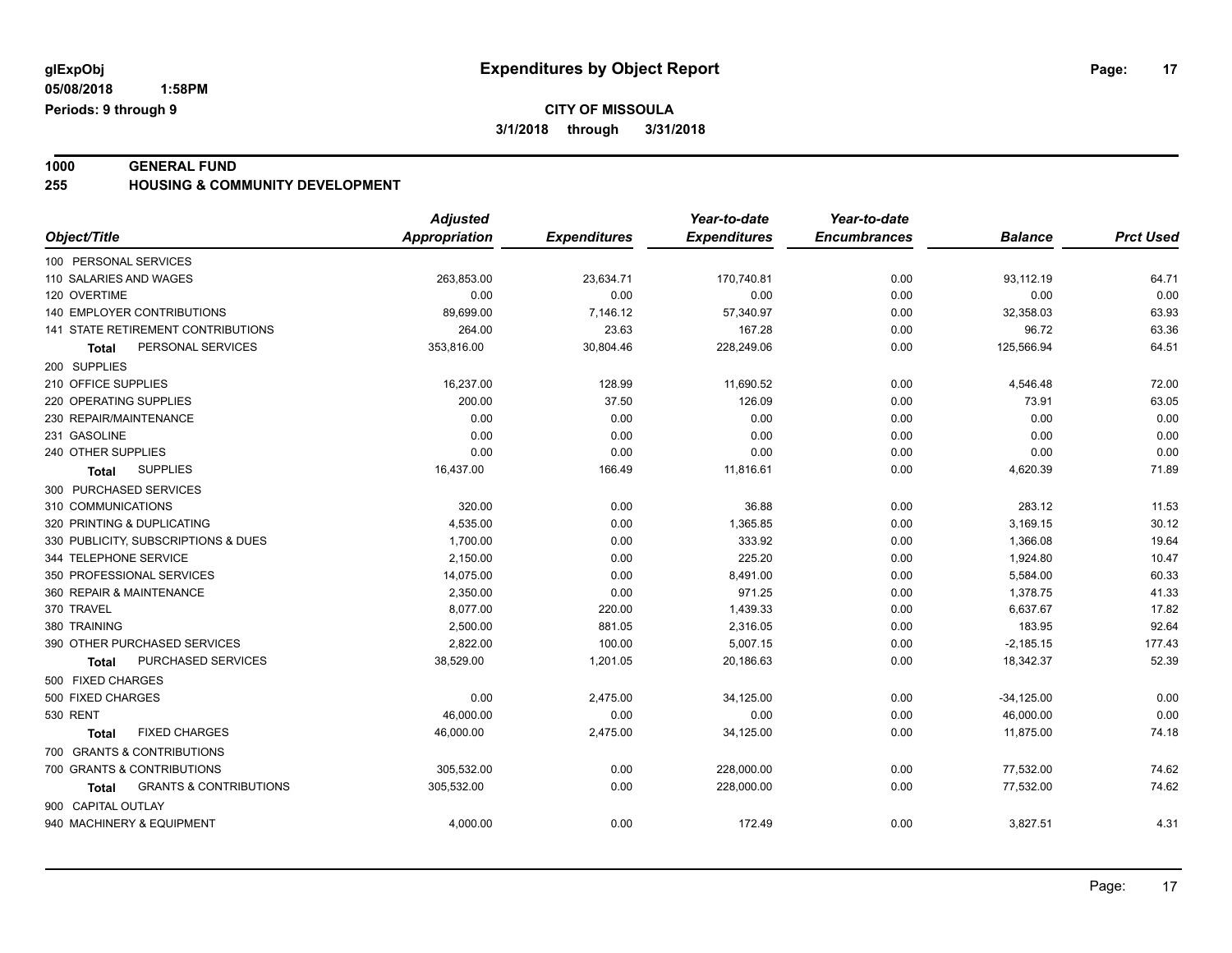**05/08/2018 1:58PM Periods: 9 through 9**

**CITY OF MISSOULA 3/1/2018 through 3/31/2018**

# **1000 GENERAL FUND**

**255 HOUSING & COMMUNITY DEVELOPMENT**

|              |                                | <b>Adjusted</b>      |                     | Year-to-date               | Year-to-date        |                |                  |
|--------------|--------------------------------|----------------------|---------------------|----------------------------|---------------------|----------------|------------------|
| Object/Title |                                | <b>Appropriation</b> | <b>Expenditures</b> | <i><b>Expenditures</b></i> | <b>Encumbrances</b> | <b>Balance</b> | <b>Prct Used</b> |
| <b>Total</b> | CAPITAL OUTLAY                 | 4.000.00             | 0.00                | 172.49                     | 0.00                | 3.827.51       | 4.31             |
| Total        | HOUSING & COMMUNITY DEVELOPMEN | 764.314.00           | 34,647.00           | 522.549.79                 | 0.00                | 241.764.21     | 68.37            |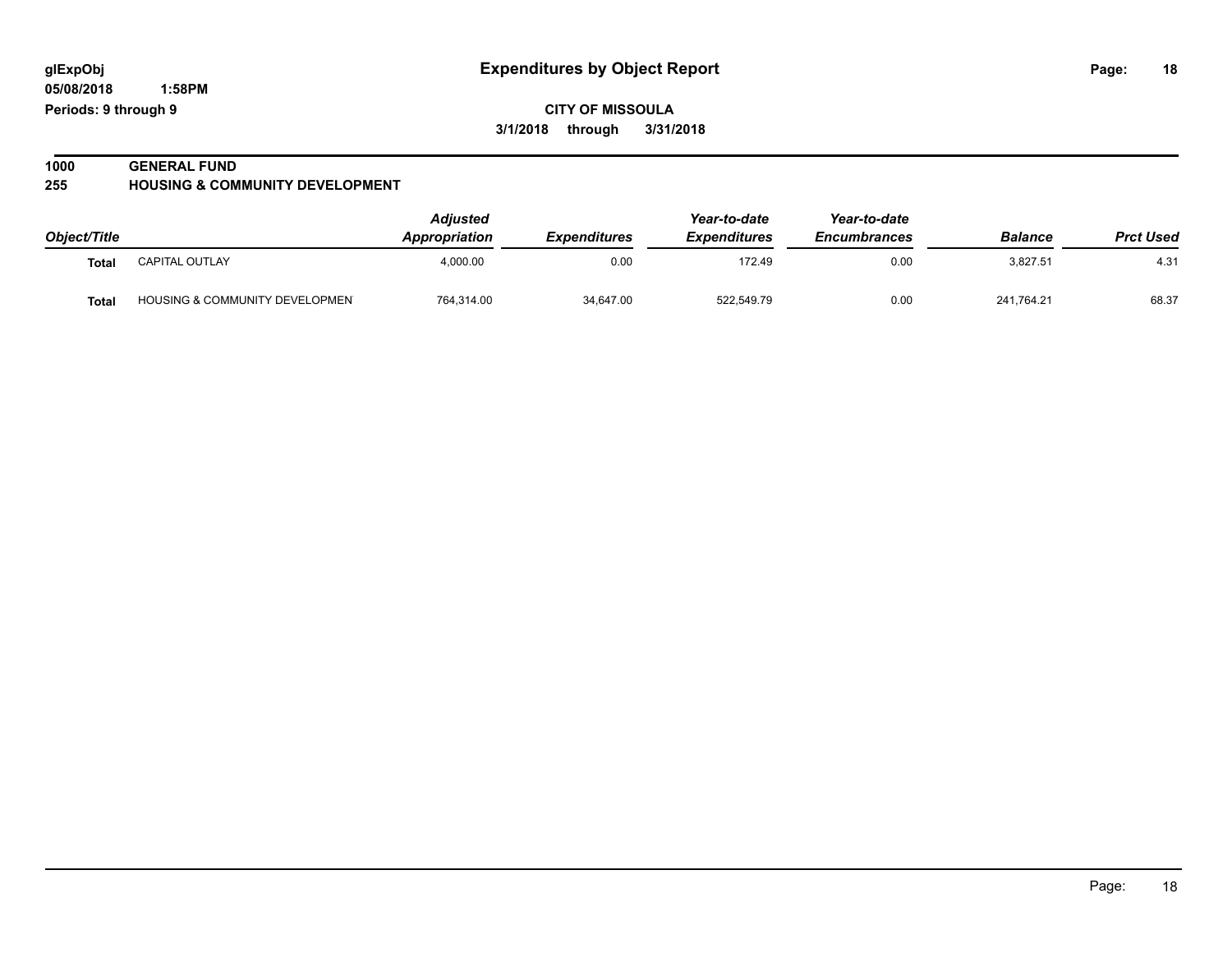**1000 GENERAL FUND 270 CITY ATTORNEY**

|                                            | <b>Adjusted</b>      |                     | Year-to-date        | Year-to-date        |                |                  |
|--------------------------------------------|----------------------|---------------------|---------------------|---------------------|----------------|------------------|
| Object/Title                               | <b>Appropriation</b> | <b>Expenditures</b> | <b>Expenditures</b> | <b>Encumbrances</b> | <b>Balance</b> | <b>Prct Used</b> |
| 100 PERSONAL SERVICES                      |                      |                     |                     |                     |                |                  |
| 110 SALARIES AND WAGES                     | 1,043,559.00         | 79,931.59           | 729,076.83          | 0.00                | 314,482.17     | 69.86            |
| 120 OVERTIME                               | 5,000.00             | 779.99              | 4,388.68            | 0.00                | 611.32         | 87.77            |
| 140 EMPLOYER CONTRIBUTIONS                 | 353,413.00           | 27,280.41           | 261,324.47          | 0.00                | 92,088.53      | 73.94            |
| 141 STATE RETIREMENT CONTRIBUTIONS         | 1,049.00             | 79.93               | 860.49              | 0.00                | 188.51         | 82.03            |
| PERSONAL SERVICES<br>Total                 | 1,403,021.00         | 108,071.92          | 995,650.47          | 0.00                | 407,370.53     | 70.96            |
| 200 SUPPLIES                               |                      |                     |                     |                     |                |                  |
| 210 OFFICE SUPPLIES                        | 6,118.00             | 409.37              | 4,003.94            | 0.00                | 2,114.06       | 65.45            |
| 220 OPERATING SUPPLIES                     | 1,250.00             | 0.00                | 1,165.35            | 0.00                | 84.65          | 93.23            |
| 231 GASOLINE                               | 263.00               | 0.00                | 110.28              | 0.00                | 152.72         | 41.93            |
| <b>SUPPLIES</b><br><b>Total</b>            | 7,631.00             | 409.37              | 5,279.57            | 0.00                | 2,351.43       | 69.19            |
| 300 PURCHASED SERVICES                     |                      |                     |                     |                     |                |                  |
| 310 COMMUNICATIONS                         | 1,350.00             | 54.20               | 980.80              | 0.00                | 369.20         | 72.65            |
| 320 PRINTING & DUPLICATING                 | 550.00               | 0.00                | 718.36              | 0.00                | $-168.36$      | 130.61           |
| 330 PUBLICITY, SUBSCRIPTIONS & DUES        | 13,000.00            | 3,972.00            | 8,053.92            | 0.00                | 4,946.08       | 61.95            |
| 344 TELEPHONE SERVICE                      | 264.00               | 0.00                | 53.02               | 0.00                | 210.98         | 20.08            |
| 350 PROFESSIONAL SERVICES                  | 3,250.00             | 76.50               | 1,780.20            | 0.00                | 1,469.80       | 54.78            |
| 360 REPAIR & MAINTENANCE                   | 19,930.00            | 80.75               | 19,390.21           | 0.00                | 539.79         | 97.29            |
| 370 TRAVEL                                 | 6,000.00             | 1,771.08            | 6,651.33            | 0.00                | $-651.33$      | 110.86           |
| 380 TRAINING                               | 9,000.00             | 0.00                | 2,501.00            | 0.00                | 6,499.00       | 27.79            |
| 390 OTHER PURCHASED SERVICES               | 0.00                 | 0.00                | 0.00                | 0.00                | 0.00           | 0.00             |
| PURCHASED SERVICES<br><b>Total</b>         | 53,344.00            | 5,954.53            | 40,128.84           | 0.00                | 13,215.16      | 75.23            |
| 500 FIXED CHARGES                          |                      |                     |                     |                     |                |                  |
| 500 FIXED CHARGES                          | 0.00                 | 0.00                | 0.00                | 0.00                | 0.00           | 0.00             |
| <b>FIXED CHARGES</b><br>Total              | 0.00                 | 0.00                | 0.00                | 0.00                | 0.00           | 0.00             |
| 700 GRANTS & CONTRIBUTIONS                 |                      |                     |                     |                     |                |                  |
| 700 GRANTS & CONTRIBUTIONS                 | 167,818.00           | 0.00                | 87,509.00           | 0.00                | 80,309.00      | 52.15            |
| <b>GRANTS &amp; CONTRIBUTIONS</b><br>Total | 167,818.00           | 0.00                | 87,509.00           | 0.00                | 80,309.00      | 52.15            |
| 800 OTHER OBJECTS                          |                      |                     |                     |                     |                |                  |
| 845 CONTINGENCY                            | 0.00                 | 0.00                | 0.00                | 0.00                | 0.00           | 0.00             |
| OTHER OBJECTS<br>Total                     | 0.00                 | 0.00                | 0.00                | 0.00                | 0.00           | 0.00             |
| 900 CAPITAL OUTLAY                         |                      |                     |                     |                     |                |                  |
| 920 BUILDINGS                              | 0.00                 | 0.00                | 0.00                | 0.00                | 0.00           | 0.00             |
|                                            |                      |                     |                     |                     |                |                  |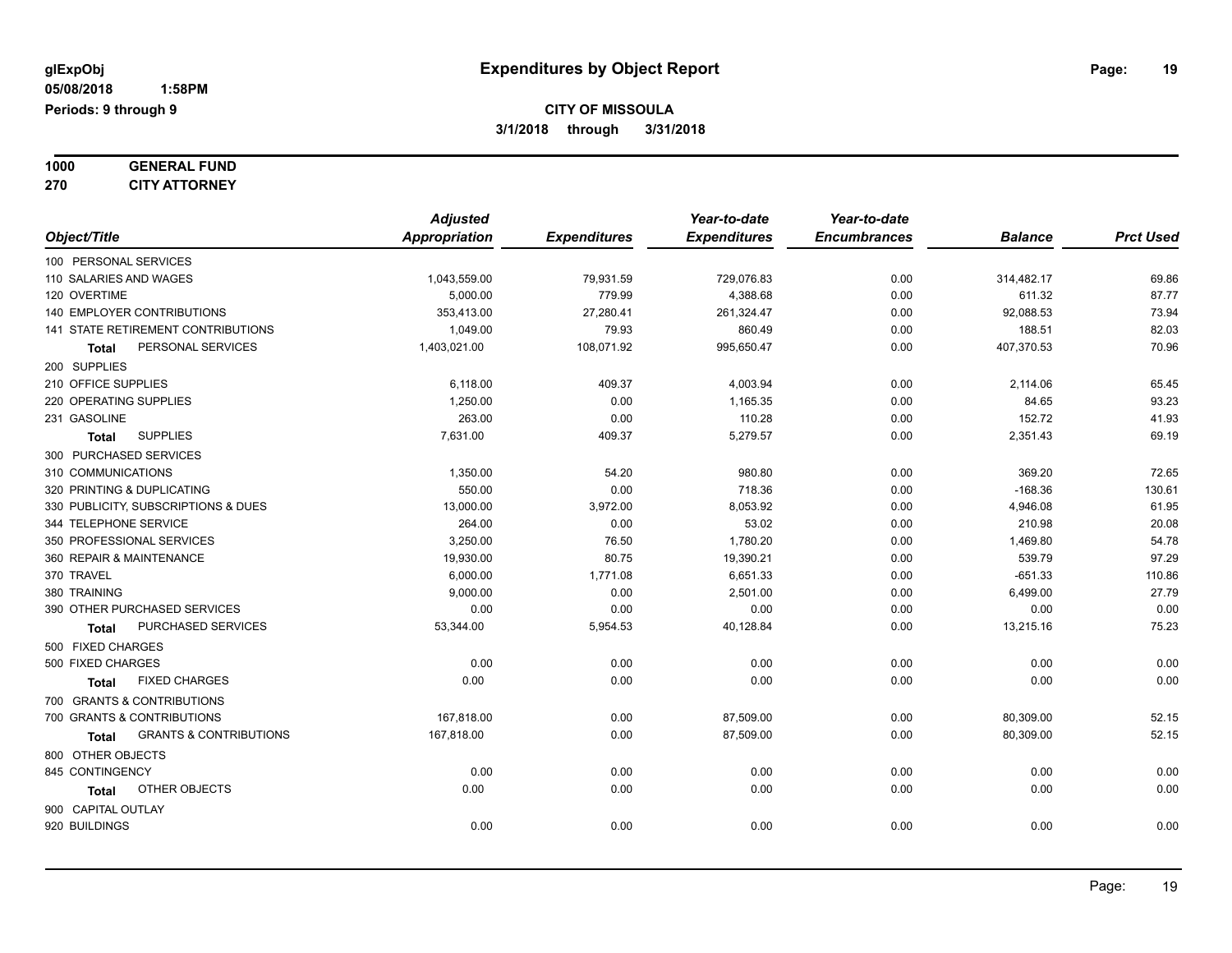### **05/08/2018 1:58PM Periods: 9 through 9**

**CITY OF MISSOULA 3/1/2018 through 3/31/2018**

**1000 GENERAL FUND 270 CITY ATTORNEY**

| Object/Title |                           | <b>Adjusted</b> |                            |                     | Year-to-date        |                |                  |
|--------------|---------------------------|-----------------|----------------------------|---------------------|---------------------|----------------|------------------|
|              |                           | Appropriation   | <i><b>Expenditures</b></i> | <b>Expenditures</b> | <b>Encumbrances</b> | <b>Balance</b> | <b>Prct Used</b> |
|              | 940 MACHINERY & EQUIPMENT | 4.289.00        | 0.00                       | 2.217.79            | 0.00                | 2.071.21       | 51.71            |
| <b>Total</b> | <b>CAPITAL OUTLAY</b>     | 4,289.00        | 0.00                       | 2.217.79            | 0.00                | 2,071.21       | 51.71            |
| Total        | <b>CITY ATTORNEY</b>      | 1,636,103.00    | 114.435.82                 | 1,130,785.67        | 0.00                | 505.317.33     | 69.11            |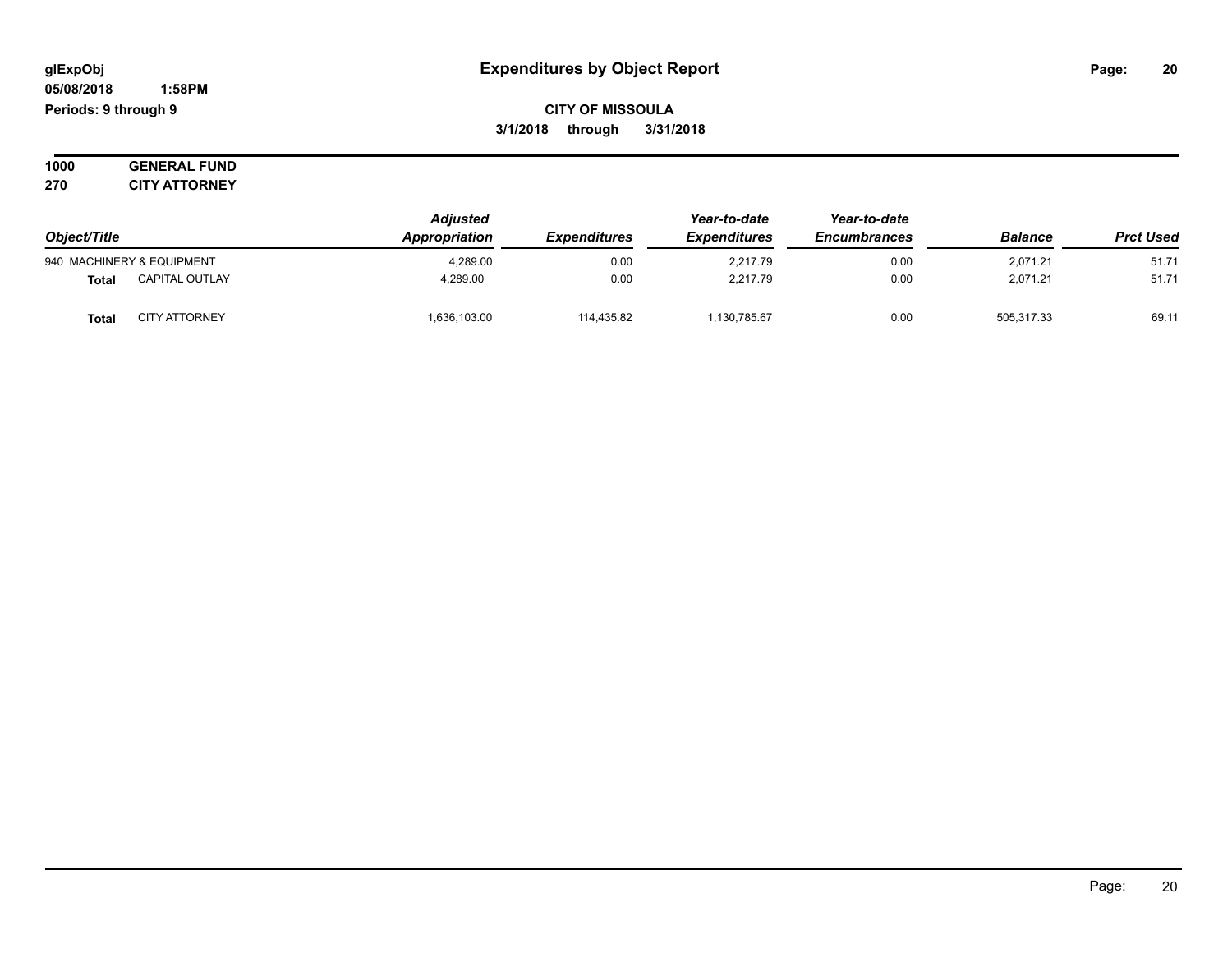# **1000 GENERAL FUND<br>280 PUBLIC WORKS /**

**280 PUBLIC WORKS ADMINISTRATION**

|                                      | <b>Adjusted</b> |                     | Year-to-date        | Year-to-date        |                |                  |
|--------------------------------------|-----------------|---------------------|---------------------|---------------------|----------------|------------------|
| Object/Title                         | Appropriation   | <b>Expenditures</b> | <b>Expenditures</b> | <b>Encumbrances</b> | <b>Balance</b> | <b>Prct Used</b> |
| 100 PERSONAL SERVICES                |                 |                     |                     |                     |                |                  |
| 110 SALARIES AND WAGES               | 506,928.00      | 38,573.94           | 378,337.87          | 0.00                | 128,590.13     | 74.63            |
| 120 OVERTIME                         | 3,669.00        | 132.42              | 1,320.89            | 0.00                | 2,348.11       | 36.00            |
| 130 OTHER                            | 2,330.00        | 20.00               | 500.00              | 0.00                | 1,830.00       | 21.46            |
| 140 EMPLOYER CONTRIBUTIONS           | 239,428.00      | 15,648.51           | 172,356.60          | 0.00                | 67,071.40      | 71.99            |
| 141 STATE RETIREMENT CONTRIBUTIONS   | 512.00          | 38.57               | 455.99              | 0.00                | 56.01          | 89.06            |
| PERSONAL SERVICES<br>Total           | 752,867.00      | 54,413.44           | 552,971.35          | 0.00                | 199,895.65     | 73.45            |
| 200 SUPPLIES                         |                 |                     |                     |                     |                |                  |
| 210 OFFICE SUPPLIES                  | 1,150.00        | 86.95               | 454.59              | 0.00                | 695.41         | 39.53            |
| 220 OPERATING SUPPLIES               | 1,935.00        | 45.68               | 2,105.02            | 0.00                | $-170.02$      | 108.79           |
| 230 REPAIR/MAINTENANCE               | 59,860.00       | 731.48              | 11,856.83           | 0.00                | 48,003.17      | 19.81            |
| 231 GASOLINE                         | 9,280.00        | 508.73              | 4,443.32            | 0.00                | 4,836.68       | 47.88            |
| 240 OTHER SUPPLIES                   | 31,090.00       | 2,157.43            | 27,539.21           | 0.00                | 3,550.79       | 88.58            |
| <b>SUPPLIES</b><br><b>Total</b>      | 103,315.00      | 3,530.27            | 46,398.97           | 0.00                | 56,916.03      | 44.91            |
| 300 PURCHASED SERVICES               |                 |                     |                     |                     |                |                  |
| 310 COMMUNICATIONS                   | 300.00          | 0.00                | 42.50               | 0.00                | 257.50         | 14.17            |
| 320 PRINTING & DUPLICATING           | 200.00          | 0.00                | 189.86              | 0.00                | 10.14          | 94.93            |
| 330 PUBLICITY, SUBSCRIPTIONS & DUES  | 1,100.00        | 690.00              | 711.00              | 0.00                | 389.00         | 64.64            |
| 341 ELECTRICITY & NATURAL GAS        | 149,399.00      | 3,936.91            | 102,038.26          | 0.00                | 47,360.74      | 68.30            |
| 344 TELEPHONE SERVICE                | 1,854.00        | 278.93              | 2,142.59            | 0.00                | $-288.59$      | 115.57           |
| 345 GARBAGE                          | 489.00          | 31.20               | 140.40              | 0.00                | 348.60         | 28.71            |
| 350 PROFESSIONAL SERVICES            | 757.00          | 0.00                | 573.39              | 0.00                | 183.61         | 75.75            |
| 360 REPAIR & MAINTENANCE             | 15,900.00       | 4,845.27            | 19,785.89           | 0.00                | $-3,885.89$    | 124.44           |
| 370 TRAVEL                           | 1,550.00        | 0.00                | 424.77              | 0.00                | 1,125.23       | 27.40            |
| 380 TRAINING                         | 2,200.00        | 0.00                | 918.70              | 0.00                | 1,281.30       | 41.76            |
| PURCHASED SERVICES<br><b>Total</b>   | 173,749.00      | 9,782.31            | 126,967.36          | 0.00                | 46,781.64      | 73.08            |
| 500 FIXED CHARGES                    |                 |                     |                     |                     |                |                  |
| 500 FIXED CHARGES                    | 0.00            | 0.00                | 0.00                | 0.00                | 0.00           | 0.00             |
| <b>FIXED CHARGES</b><br><b>Total</b> | 0.00            | 0.00                | 0.00                | 0.00                | 0.00           | 0.00             |
| 800 OTHER OBJECTS                    |                 |                     |                     |                     |                |                  |
| 850 SALARY SAVINGS                   | 0.00            | 0.00                | 0.00                | 0.00                | 0.00           | 0.00             |
| OTHER OBJECTS<br>Total               | 0.00            | 0.00                | 0.00                | 0.00                | 0.00           | 0.00             |
|                                      |                 |                     |                     |                     |                |                  |
| 900 CAPITAL OUTLAY                   |                 |                     |                     |                     |                |                  |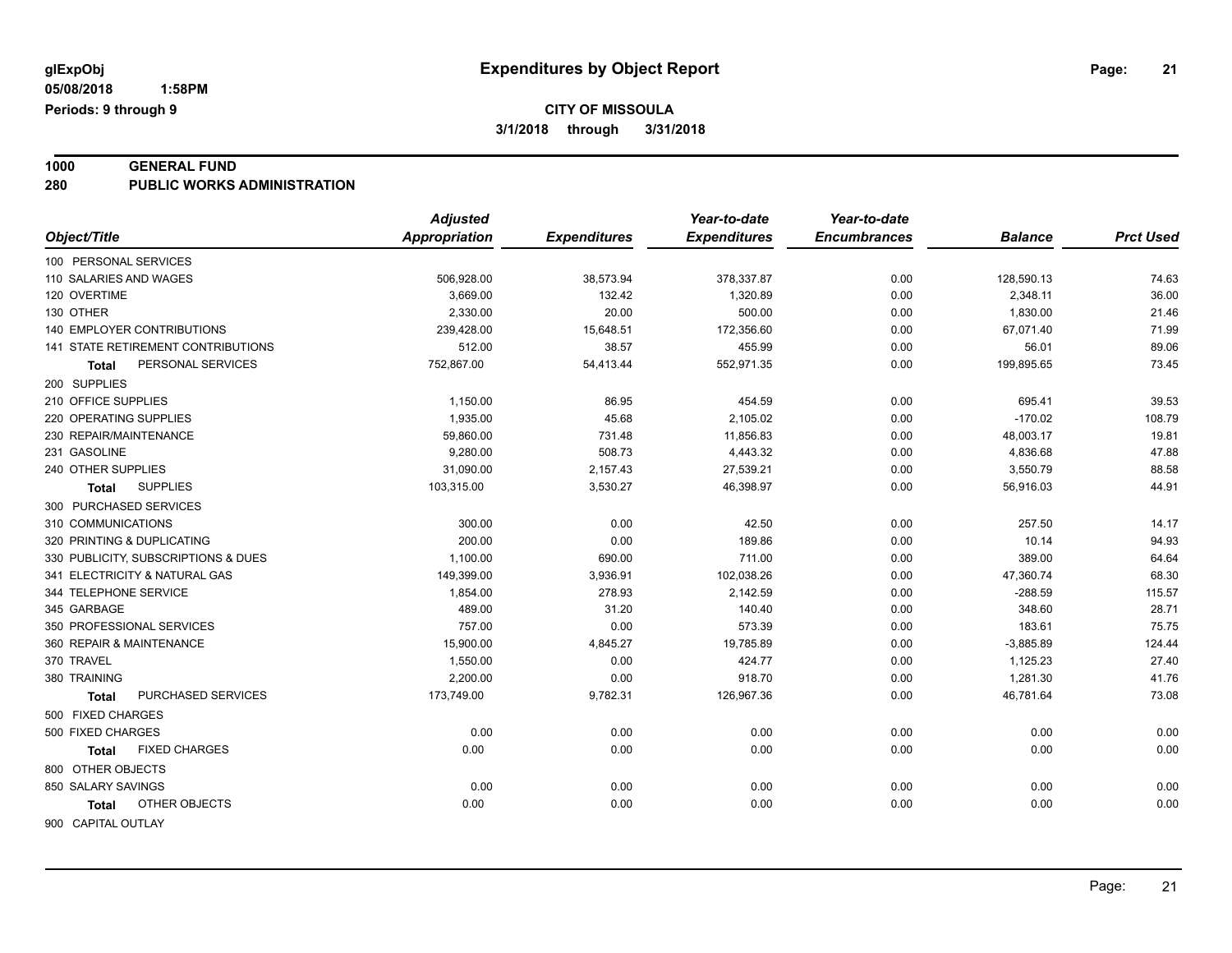**05/08/2018 1:58PM Periods: 9 through 9**

**CITY OF MISSOULA 3/1/2018 through 3/31/2018**

### **1000 GENERAL FUND<br>280 PUBLIC WORKS A 280 PUBLIC WORKS ADMINISTRATION**

| Object/Title |                             | <b>Adjusted</b><br><b>Appropriation</b><br><b>Expenditures</b> | Year-to-date<br><b>Expenditures</b> | Year-to-date<br><b>Encumbrances</b> | <b>Balance</b> | <b>Prct Used</b> |       |
|--------------|-----------------------------|----------------------------------------------------------------|-------------------------------------|-------------------------------------|----------------|------------------|-------|
|              | 940 MACHINERY & EQUIPMENT   | 0.00                                                           | 0.00                                | 0.00                                | 0.00           | 0.00             | 0.00  |
| <b>Total</b> | <b>CAPITAL OUTLAY</b>       | 0.00                                                           | 0.00                                | 0.00                                | 0.00           | 0.00             | 0.00  |
| <b>Total</b> | PUBLIC WORKS ADMINISTRATION | 1,029,931.00                                                   | 67,726.02                           | 726,337.68                          | 0.00           | 303.593.32       | 70.52 |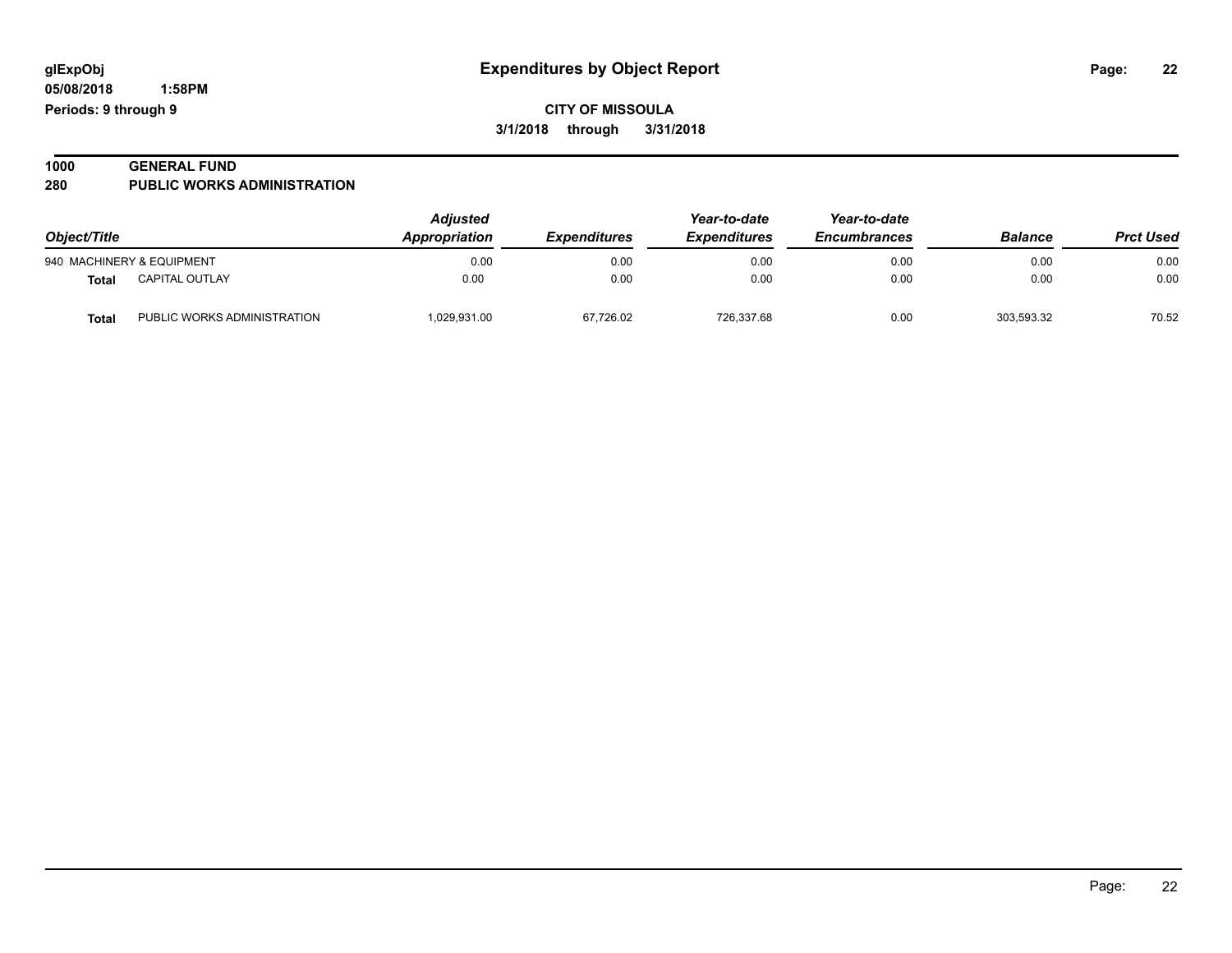**1000 GENERAL FUND 290 POLICE**

|                                       | <b>Adjusted</b>      |                     | Year-to-date        | Year-to-date        |                |                  |
|---------------------------------------|----------------------|---------------------|---------------------|---------------------|----------------|------------------|
| Object/Title                          | <b>Appropriation</b> | <b>Expenditures</b> | <b>Expenditures</b> | <b>Encumbrances</b> | <b>Balance</b> | <b>Prct Used</b> |
| 100 PERSONAL SERVICES                 |                      |                     |                     |                     |                |                  |
| 110 SALARIES AND WAGES                | 8,854,698.00         | 657,454.24          | 6,184,223.50        | 0.00                | 2,670,474.50   | 69.84            |
| 115 SALARIES/HEALTH INSURANCE BENEFIT | 980,562.00           | 79,104.00           | 690,816.00          | 0.00                | 289,746.00     | 70.45            |
| 120 OVERTIME                          | 270,768.00           | 29,506.14           | 198,293.75          | 0.00                | 72,474.25      | 73.23            |
| 121 OUTSIDE HIRE OVERTIME             | 75,000.00            | 3,429.15            | 104,122.33          | 0.00                | $-29, 122.33$  | 138.83           |
| 122 COURT OVERTIME                    | 23,364.00            | 5,559.49            | 37,843.21           | 0.00                | $-14,479.21$   | 161.97           |
| 123 CELL PHONE OVERTIME               | 60.690.00            | 1,108.70            | 9.971.71            | 0.00                | 50,718.29      | 16.43            |
| 130 OTHER                             | 73,140.00            | 0.00                | 69,510.96           | 0.00                | 3,629.04       | 95.04            |
| 133 EDUCATION COMPENSATION            | 0.00                 | 1,400.00            | 12,967.50           | 0.00                | $-12,967.50$   | 0.00             |
| 140 EMPLOYER CONTRIBUTIONS            | 2,460,436.00         | 181,129.49          | 1,693,077.93        | 0.00                | 767,358.07     | 68.81            |
| 141 STATE RETIREMENT CONTRIBUTIONS    | 2,569,388.00         | 191,836.51          | 1,847,561.96        | 0.00                | 721,826.04     | 71.91            |
| PERSONAL SERVICES<br>Total            | 15,368,046.00        | 1,150,527.72        | 10,848,388.85       | 0.00                | 4,519,657.15   | 70.59            |
| 200 SUPPLIES                          |                      |                     |                     |                     |                |                  |
| 210 OFFICE SUPPLIES                   | 21,524.00            | 275.20              | 6,480.45            | 0.00                | 15,043.55      | 30.11            |
| 220 OPERATING SUPPLIES                | 100,457.00           | 918.24              | 50,457.25           | 0.00                | 49,999.75      | 50.23            |
| 230 REPAIR/MAINTENANCE                | 50,735.00            | 2,955.89            | 28,130.25           | 0.00                | 22,604.75      | 55.45            |
| 231 GASOLINE                          | 185,919.00           | 15,206.49           | 126,309.48          | 0.00                | 59,609.52      | 67.94            |
| <b>SUPPLIES</b><br><b>Total</b>       | 358,635.00           | 19,355.82           | 211,377.43          | 0.00                | 147,257.57     | 58.94            |
| 300 PURCHASED SERVICES                |                      |                     |                     |                     |                |                  |
| 310 COMMUNICATIONS                    | 21,896.00            | 394.72              | 21,100.63           | 0.00                | 795.37         | 96.37            |
| 320 PRINTING & DUPLICATING            | 11,364.00            | 12.91               | 1,856.57            | 0.00                | 9,507.43       | 16.34            |
| 330 PUBLICITY, SUBSCRIPTIONS & DUES   | 14,938.00            | 1,309.58            | 13,096.59           | 0.00                | 1,841.41       | 87.67            |
| 344 TELEPHONE SERVICE                 | 48,772.00            | 3,923.77            | 31,367.60           | 0.00                | 17,404.40      | 64.31            |
| 350 PROFESSIONAL SERVICES             | 71,155.00            | 4,313.66            | 40,172.06           | 0.00                | 30,982.94      | 56.46            |
| 360 REPAIR & MAINTENANCE              | 125,340.00           | 61,270.62           | 128,644.88          | 0.00                | $-3,304.88$    | 102.64           |
| 370 TRAVEL                            | 29,500.00            | 2,955.92            | 27,192.87           | 0.00                | 2,307.13       | 92.18            |
| 380 TRAINING                          | 37,150.00            | 2,224.60            | 19,616.39           | 0.00                | 17,533.61      | 52.80            |
| 390 OTHER PURCHASED SERVICES          | 25,000.00            | 0.00                | 12,088.34           | 0.00                | 12,911.66      | 48.35            |
| 392 DONATIONS AND SALES               | 0.00                 | 652.89              | 4,533.19            | 0.00                | $-4,533.19$    | 0.00             |
| PURCHASED SERVICES<br>Total           | 385,115.00           | 77,058.67           | 299,669.12          | 0.00                | 85,445.88      | 77.81            |
| 500 FIXED CHARGES                     |                      |                     |                     |                     |                |                  |
| 500 FIXED CHARGES                     | 650.00               | 6,082.12            | 59,226.85           | 0.00                | $-58,576.85$   | 9,111.82         |
| <b>530 RENT</b>                       | 71,214.00            | 0.00                | 0.00                | 0.00                | 71,214.00      | 0.00             |
|                                       |                      |                     |                     |                     |                |                  |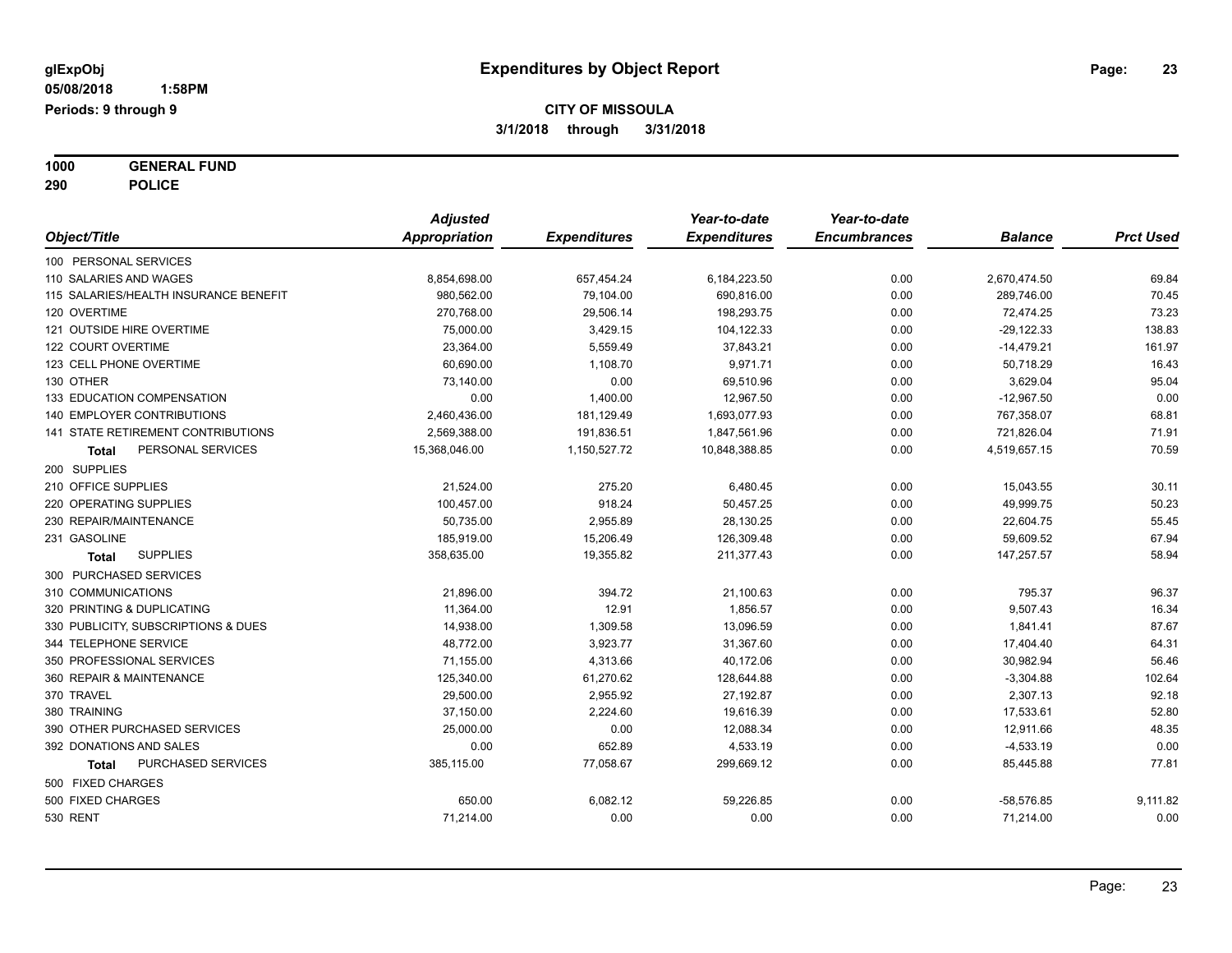**1000 GENERAL FUND 290 POLICE**

| Object/Title                  |                                   | <b>Adjusted</b><br>Appropriation | <b>Expenditures</b> | Year-to-date<br><b>Expenditures</b> | Year-to-date<br><b>Encumbrances</b> | <b>Balance</b> | <b>Prct Used</b> |
|-------------------------------|-----------------------------------|----------------------------------|---------------------|-------------------------------------|-------------------------------------|----------------|------------------|
| <b>Total</b>                  | <b>FIXED CHARGES</b>              | 71,864.00                        | 6,082.12            | 59,226.85                           | 0.00                                | 12,637.15      | 82.42            |
| 700 GRANTS & CONTRIBUTIONS    |                                   |                                  |                     |                                     |                                     |                |                  |
| 700 GRANTS & CONTRIBUTIONS    |                                   | 4,000.00                         | 0.00                | 0.00                                | 0.00                                | 4,000.00       | 0.00             |
| <b>Total</b>                  | <b>GRANTS &amp; CONTRIBUTIONS</b> | 4,000.00                         | 0.00                | 0.00                                | 0.00                                | 4,000.00       | 0.00             |
| 800 OTHER OBJECTS             |                                   |                                  |                     |                                     |                                     |                |                  |
| 820 TRANSFERS TO OTHER FUNDS  |                                   | 6,000.00                         | 0.00                | 6,000.00                            | 0.00                                | 0.00           | 100.00           |
| 850 SALARY SAVINGS            |                                   | 0.00                             | 0.00                | 0.00                                | 0.00                                | 0.00           | 0.00             |
| <b>Total</b>                  | OTHER OBJECTS                     | 6,000.00                         | 0.00                | 6,000.00                            | 0.00                                | 0.00           | 100.00           |
| 900 CAPITAL OUTLAY            |                                   |                                  |                     |                                     |                                     |                |                  |
| 940 MACHINERY & EQUIPMENT     |                                   | 40.950.00                        | 0.00                | 14,504.28                           | 0.00                                | 26.445.72      | 35.42            |
| <b>Total</b>                  | <b>CAPITAL OUTLAY</b>             | 40,950.00                        | 0.00                | 14,504.28                           | 0.00                                | 26,445.72      | 35.42            |
| <b>POLICE</b><br><b>Total</b> |                                   | 16,234,610.00                    | 1,253,024.33        | 11,439,166.53                       | 0.00                                | 4,795,443.47   | 70.46            |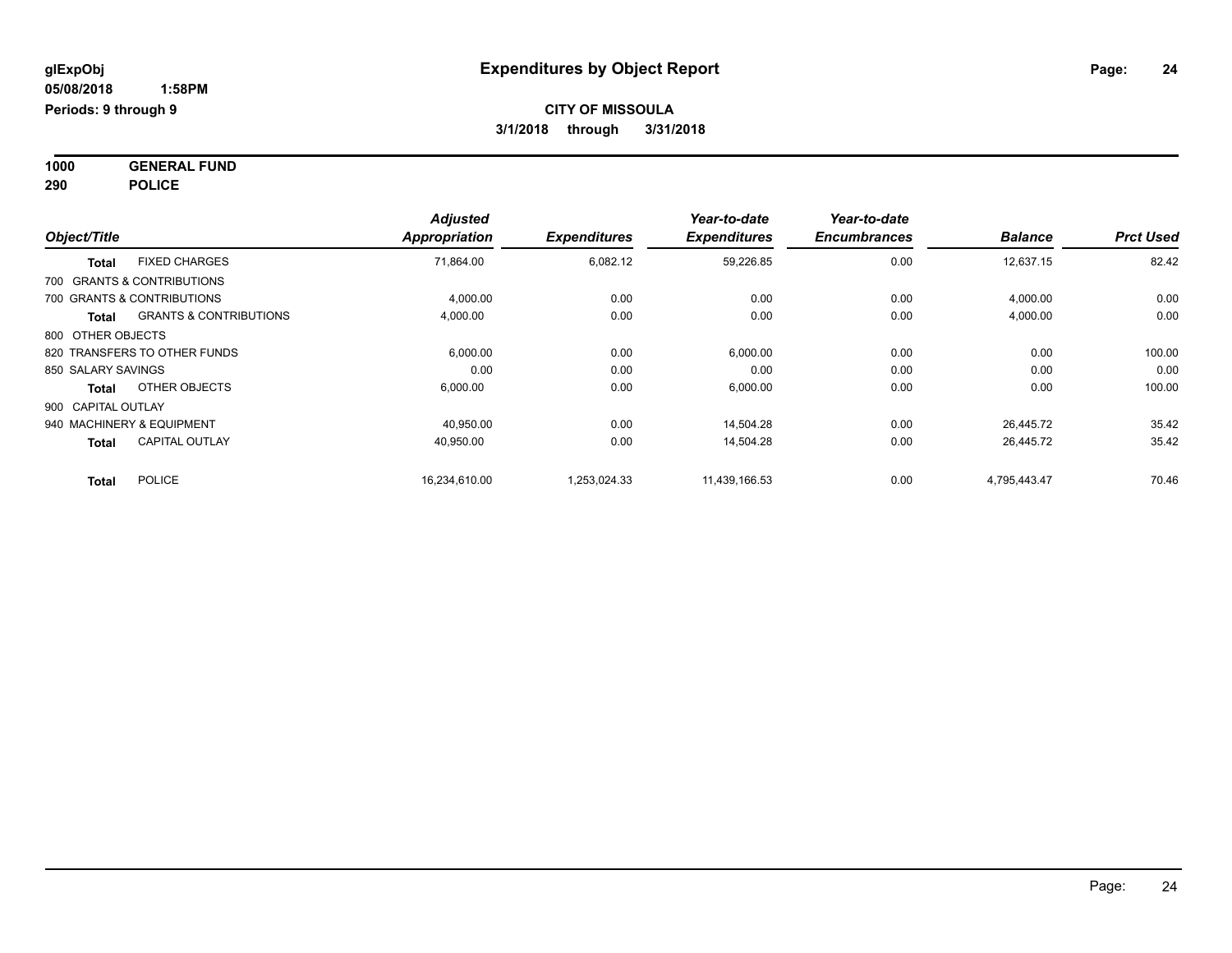**1000 GENERAL FUND 300 FIRE**

|                                           | <b>Adjusted</b>      |                     | Year-to-date        | Year-to-date        |                |                  |
|-------------------------------------------|----------------------|---------------------|---------------------|---------------------|----------------|------------------|
| Object/Title                              | <b>Appropriation</b> | <b>Expenditures</b> | <b>Expenditures</b> | <b>Encumbrances</b> | <b>Balance</b> | <b>Prct Used</b> |
| 100 PERSONAL SERVICES                     |                      |                     |                     |                     |                |                  |
| 110 SALARIES AND WAGES                    | 7,095,844.00         | 526,969.07          | 4,971,228.64        | 0.00                | 2,124,615.36   | 70.06            |
| 115 SALARIES/HEALTH INSURANCE BENEFIT     | 847,872.00           | 68,352.00           | 610,818.00          | 0.00                | 237,054.00     | 72.04            |
| 120 OVERTIME                              | 846,810.00           | 26,233.54           | 996,911.57          | 0.00                | $-150, 101.57$ | 117.73           |
| 121 OUTSIDE HIRE OVERTIME                 | 529,665.00           | 0.00                | 0.00                | 0.00                | 529,665.00     | 0.00             |
| 130 OTHER                                 | 60,950.00            | 0.00                | 60,044.28           | 0.00                | 905.72         | 98.51            |
| 140 EMPLOYER CONTRIBUTIONS                | 1,738,955.00         | 125,789.75          | 1,224,931.18        | 0.00                | 514,023.82     | 70.44            |
| <b>141 STATE RETIREMENT CONTRIBUTIONS</b> | 2,538,910.00         | 190,407.86          | 1,833,868.15        | 0.00                | 705,041.85     | 72.23            |
| PERSONAL SERVICES<br><b>Total</b>         | 13,659,006.00        | 937,752.22          | 9,697,801.82        | 0.00                | 3,961,204.18   | 71.00            |
| 200 SUPPLIES                              |                      |                     |                     |                     |                |                  |
| 210 OFFICE SUPPLIES                       | 16,004.00            | 181.79              | 5,065.65            | 0.00                | 10,938.35      | 31.65            |
| 220 OPERATING SUPPLIES                    | 216,944.00           | 16,280.99           | 92,690.28           | 0.00                | 124,253.72     | 42.73            |
| 230 REPAIR/MAINTENANCE                    | 61,500.00            | 3,676.91            | 28,069.68           | 0.00                | 33,430.32      | 45.64            |
| 231 GASOLINE                              | 61,827.00            | 2,956.73            | 32,142.61           | 0.00                | 29,684.39      | 51.99            |
| 240 OTHER SUPPLIES                        | 593.00               | 0.00                | 345.26              | 0.00                | 247.74         | 58.22            |
| <b>SUPPLIES</b><br>Total                  | 356,868.00           | 23,096.42           | 158,313.48          | 0.00                | 198,554.52     | 44.36            |
| 300 PURCHASED SERVICES                    |                      |                     |                     |                     |                |                  |
| 310 COMMUNICATIONS                        | 577.00               | 4.20                | 384.23              | 0.00                | 192.77         | 66.59            |
| 320 PRINTING & DUPLICATING                | 1,488.00             | 0.00                | 114.38              | 0.00                | 1,373.62       | 7.69             |
| 330 PUBLICITY, SUBSCRIPTIONS & DUES       | 13,563.00            | 3,435.83            | 6,532.33            | 0.00                | 7,030.67       | 48.16            |
| 340 SEWER                                 | 1,465.00             | 0.00                | 1,199.00            | 0.00                | 266.00         | 81.84            |
| 341 ELECTRICITY & NATURAL GAS             | 76,723.00            | 7,875.71            | 52,247.24           | 0.00                | 24,475.76      | 68.10            |
| 342 STORM WATER                           | 0.00                 | 0.00                | 0.00                | 0.00                | 0.00           | 0.00             |
| 343 WATER CHARGES                         | 14,677.00            | 514.38              | 9,250.94            | 0.00                | 5,426.06       | 63.03            |
| 344 TELEPHONE SERVICE                     | 20,088.00            | 1,853.34            | 11,376.02           | 0.00                | 8,711.98       | 56.63            |
| 345 GARBAGE                               | 5,850.00             | 1,279.65            | 5,587.01            | 0.00                | 262.99         | 95.50            |
| 350 PROFESSIONAL SERVICES                 | 39,272.00            | 2,931.19            | 23,817.56           | 0.00                | 15,454.44      | 60.65            |
| 360 REPAIR & MAINTENANCE                  | 73,044.00            | 15,956.67           | 67,380.40           | 0.00                | 5,663.60       | 92.25            |
| 370 TRAVEL                                | 32,358.00            | 716.54              | 16,461.42           | 0.00                | 15,896.58      | 50.87            |
| 380 TRAINING                              | 23,796.00            | 655.75              | 12,849.79           | 0.00                | 10,946.21      | 54.00            |
| 390 OTHER PURCHASED SERVICES              | 11,580.00            | 1,317.00            | 2,209.82            | 0.00                | 9,370.18       | 19.08            |
| PURCHASED SERVICES<br>Total               | 314,481.00           | 36,540.26           | 209,410.14          | 0.00                | 105,070.86     | 66.59            |
| $F(A)$ $F(B)$ $F(A)$ $A$                  |                      |                     |                     |                     |                |                  |

500 FIXED CHARGES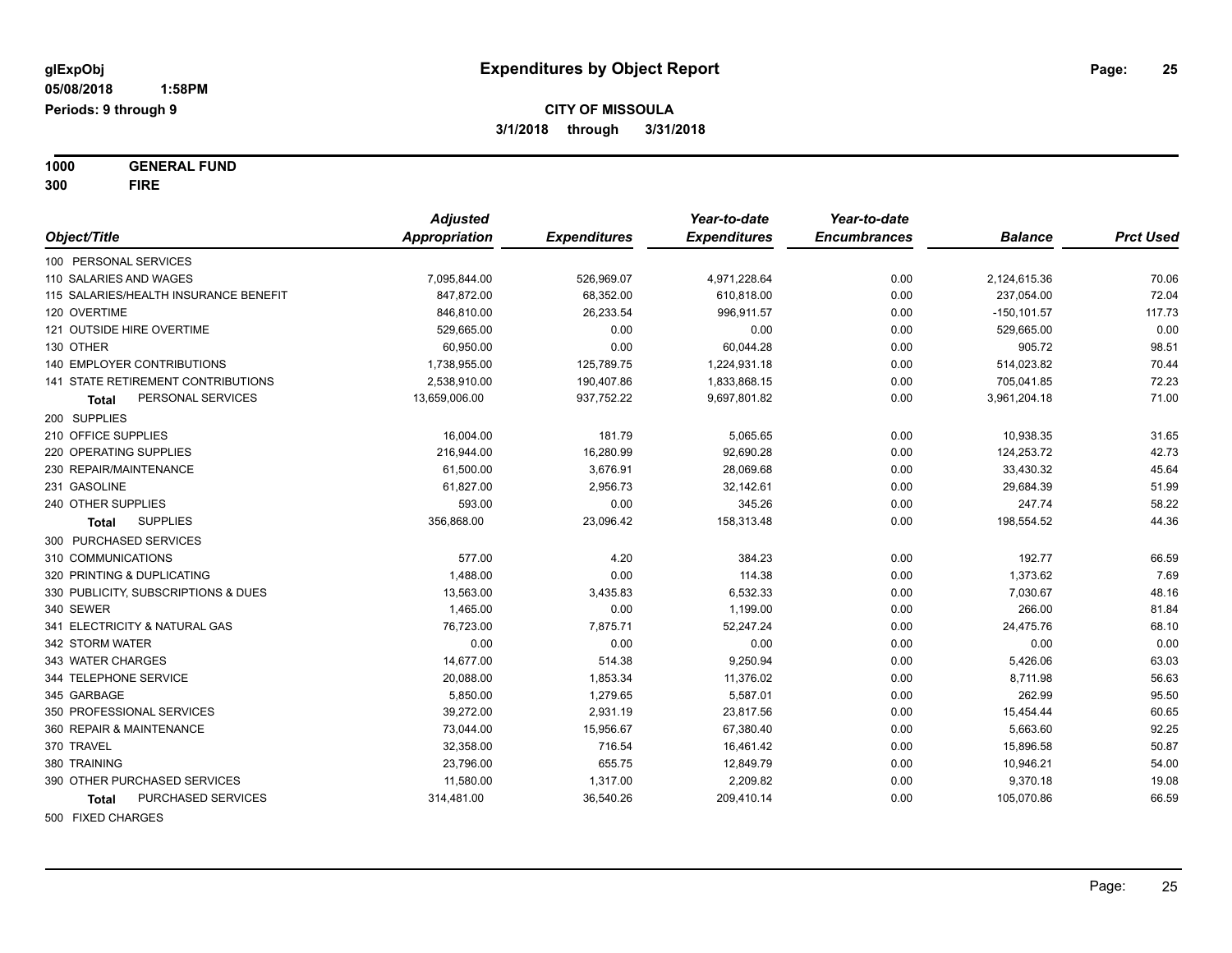**1000 GENERAL FUND 300 FIRE**

| Object/Title                 |                                   | <b>Adjusted</b><br><b>Appropriation</b> | <b>Expenditures</b> | Year-to-date<br><b>Expenditures</b> | Year-to-date<br><b>Encumbrances</b> | <b>Balance</b> | <b>Prct Used</b> |
|------------------------------|-----------------------------------|-----------------------------------------|---------------------|-------------------------------------|-------------------------------------|----------------|------------------|
| 500 FIXED CHARGES            |                                   | 308.00                                  | 0.00                | 0.00                                | 0.00                                | 308.00         | 0.00             |
|                              |                                   |                                         |                     |                                     |                                     |                |                  |
| 530 RENT                     |                                   | 0.00                                    | 80.00               | 80.00                               | 0.00                                | $-80.00$       | 0.00             |
| <b>Total</b>                 | <b>FIXED CHARGES</b>              | 308.00                                  | 80.00               | 80.00                               | 0.00                                | 228.00         | 25.97            |
| 700 GRANTS & CONTRIBUTIONS   |                                   |                                         |                     |                                     |                                     |                |                  |
| 700 GRANTS & CONTRIBUTIONS   |                                   | 2,700.00                                | 0.00                | 2,700.00                            | 0.00                                | 0.00           | 100.00           |
| <b>Total</b>                 | <b>GRANTS &amp; CONTRIBUTIONS</b> | 2,700.00                                | 0.00                | 2,700.00                            | 0.00                                | 0.00           | 100.00           |
| 800 OTHER OBJECTS            |                                   |                                         |                     |                                     |                                     |                |                  |
| 820 TRANSFERS TO OTHER FUNDS |                                   | 0.00                                    | 0.00                | 0.00                                | 0.00                                | 0.00           | 0.00             |
| 850 SALARY SAVINGS           |                                   | 0.00                                    | 0.00                | 0.00                                | 0.00                                | 0.00           | 0.00             |
| <b>Total</b>                 | OTHER OBJECTS                     | 0.00                                    | 0.00                | 0.00                                | 0.00                                | 0.00           | 0.00             |
| 900 CAPITAL OUTLAY           |                                   |                                         |                     |                                     |                                     |                |                  |
| 940 MACHINERY & EQUIPMENT    |                                   | 0.00                                    | 0.00                | 10.47                               | 0.00                                | $-10.47$       | 0.00             |
| <b>Total</b>                 | <b>CAPITAL OUTLAY</b>             | 0.00                                    | 0.00                | 10.47                               | 0.00                                | $-10.47$       | 0.00             |
| <b>FIRE</b><br><b>Total</b>  |                                   | 14,333,363.00                           | 997,468.90          | 10,068,315.91                       | 0.00                                | 4,265,047.09   | 70.24            |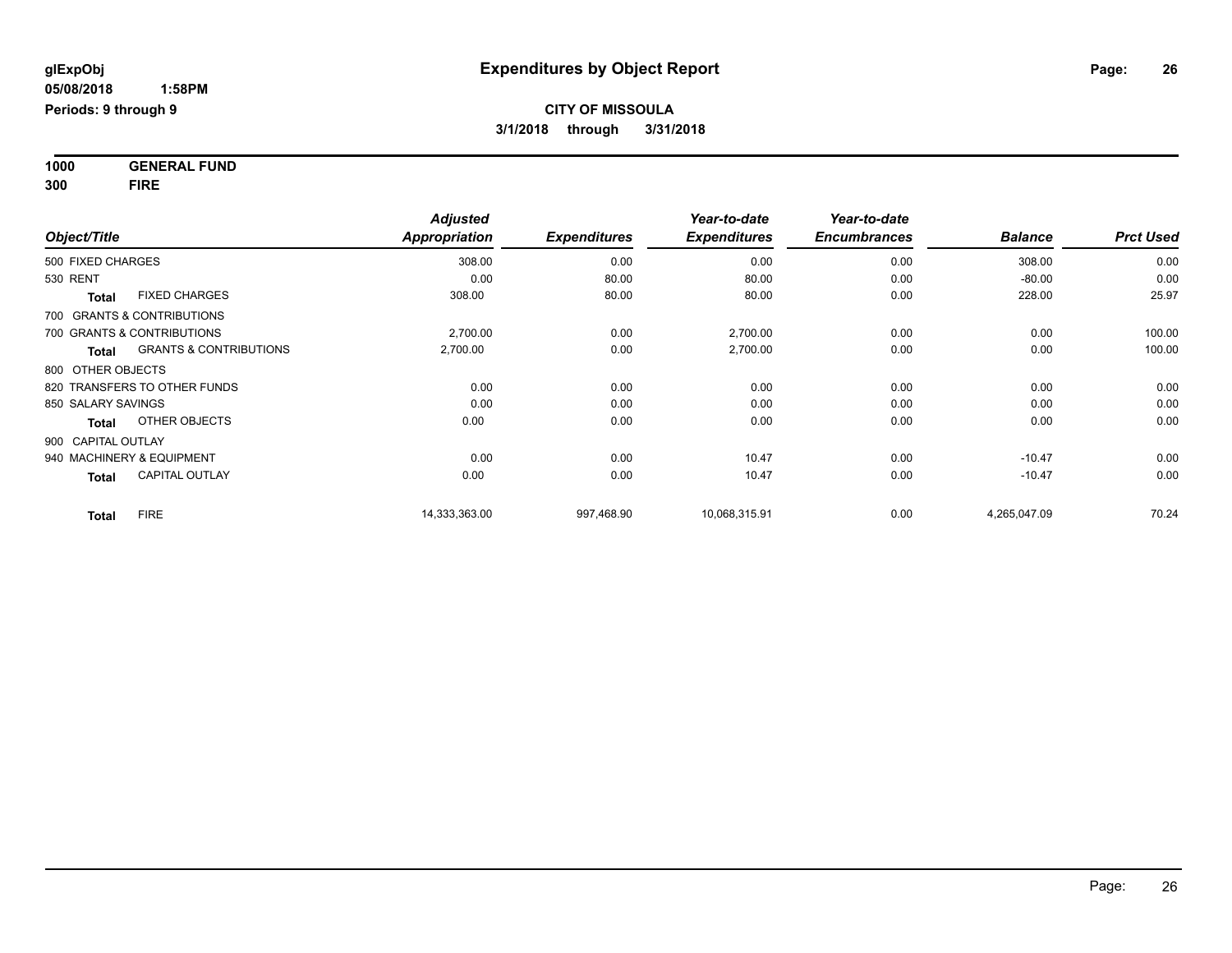# **1000 GENERAL FUND**

**320 STREET MAINTENANCE**

|                                           | <b>Adjusted</b> |                     | Year-to-date        | Year-to-date        |                |                  |
|-------------------------------------------|-----------------|---------------------|---------------------|---------------------|----------------|------------------|
| Object/Title                              | Appropriation   | <b>Expenditures</b> | <b>Expenditures</b> | <b>Encumbrances</b> | <b>Balance</b> | <b>Prct Used</b> |
| 100 PERSONAL SERVICES                     |                 |                     |                     |                     |                |                  |
| 110 SALARIES AND WAGES                    | 1,442,102.00    | 116,676.06          | 1,074,825.69        | 0.00                | 367,276.31     | 74.53            |
| 120 OVERTIME                              | 15,000.00       | 2,763.21            | 34,064.53           | 0.00                | $-19,064.53$   | 227.10           |
| 130 OTHER                                 | 6,000.00        | 540.00              | 4,820.00            | 0.00                | 1,180.00       | 80.33            |
| 140 EMPLOYER CONTRIBUTIONS                | 792,093.00      | 68,867.78           | 653,475.24          | 0.00                | 138,617.76     | 82.50            |
| <b>141 STATE RETIREMENT CONTRIBUTIONS</b> | 1.465.00        | 116.68              | 1,157.94            | 0.00                | 307.06         | 79.04            |
| PERSONAL SERVICES<br>Total                | 2,256,660.00    | 188,963.73          | 1,768,343.40        | 0.00                | 488,316.60     | 78.36            |
| 200 SUPPLIES                              |                 |                     |                     |                     |                |                  |
| 210 OFFICE SUPPLIES                       | 1,600.00        | 54.95               | 765.36              | 0.00                | 834.64         | 47.84            |
| 220 OPERATING SUPPLIES                    | 170,318.00      | 77,267.05           | 412,406.90          | 0.00                | $-242,088.90$  | 242.14           |
| 230 REPAIR/MAINTENANCE                    | 84,215.00       | 32,451.12           | 105,101.98          | 0.00                | $-20,886.98$   | 124.80           |
| 231 GASOLINE                              | 218,603.00      | 46,742.24           | 138,858.45          | 0.00                | 79,744.55      | 63.52            |
| 240 OTHER SUPPLIES                        | 0.00            | 0.00                | 0.00                | 0.00                | 0.00           | 0.00             |
| 250 SUPPLIES FOR RESALE                   | 0.00            | 0.00                | 0.00                | 0.00                | 0.00           | 0.00             |
| <b>SUPPLIES</b><br><b>Total</b>           | 474,736.00      | 156,515.36          | 657,132.69          | 0.00                | $-182,396.69$  | 138.42           |
| 300 PURCHASED SERVICES                    |                 |                     |                     |                     |                |                  |
| 310 COMMUNICATIONS                        | 0.00            | 0.00                | 36.16               | 0.00                | $-36.16$       | 0.00             |
| 320 PRINTING & DUPLICATING                | 7,000.00        | 0.00                | 5,244.51            | 0.00                | 1,755.49       | 74.92            |
| 330 PUBLICITY, SUBSCRIPTIONS & DUES       | 3,000.00        | 453.02              | 706.58              | 0.00                | 2,293.42       | 23.55            |
| 341 ELECTRICITY & NATURAL GAS             | 0.00            | 0.00                | 0.00                | 0.00                | 0.00           | 0.00             |
| 343 WATER CHARGES                         | 7,000.00        | 665.71              | 7,001.87            | 0.00                | $-1.87$        | 100.03           |
| 344 TELEPHONE SERVICE                     | 1,821.00        | 183.64              | 1,226.46            | 0.00                | 594.54         | 67.35            |
| 345 GARBAGE                               | 7,798.00        | 672.50              | 789.35              | 0.00                | 7,008.65       | 10.12            |
| 350 PROFESSIONAL SERVICES                 | 5,150.00        | 12.25               | 285.50              | 0.00                | 4,864.50       | 5.54             |
| 360 REPAIR & MAINTENANCE                  | 21,000.00       | 1,484.00            | 7,345.54            | 0.00                | 13,654.46      | 34.98            |
| 370 TRAVEL                                | 2,300.00        | 80.00               | 80.00               | 0.00                | 2,220.00       | 3.48             |
| 380 TRAINING                              | 1,500.00        | 210.00              | 210.00              | 0.00                | 1,290.00       | 14.00            |
| PURCHASED SERVICES<br><b>Total</b>        | 56,569.00       | 3,761.12            | 22,925.97           | 0.00                | 33,643.03      | 40.53            |
| <b>400 BUILDING MATERIALS</b>             |                 |                     |                     |                     |                |                  |
| 400 BUILDING MATERIALS                    | 62,263.00       | 1,977.60            | 13,321.74           | 0.00                | 48,941.26      | 21.40            |
| <b>BUILDING MATERIALS</b><br>Total        | 62,263.00       | 1,977.60            | 13,321.74           | 0.00                | 48,941.26      | 21.40            |
| 500 FIXED CHARGES                         |                 |                     |                     |                     |                |                  |
| 500 FIXED CHARGES                         | 30,500.00       | 230.00              | 18,703.90           | 0.00                | 11,796.10      | 61.32            |
|                                           |                 |                     |                     |                     |                |                  |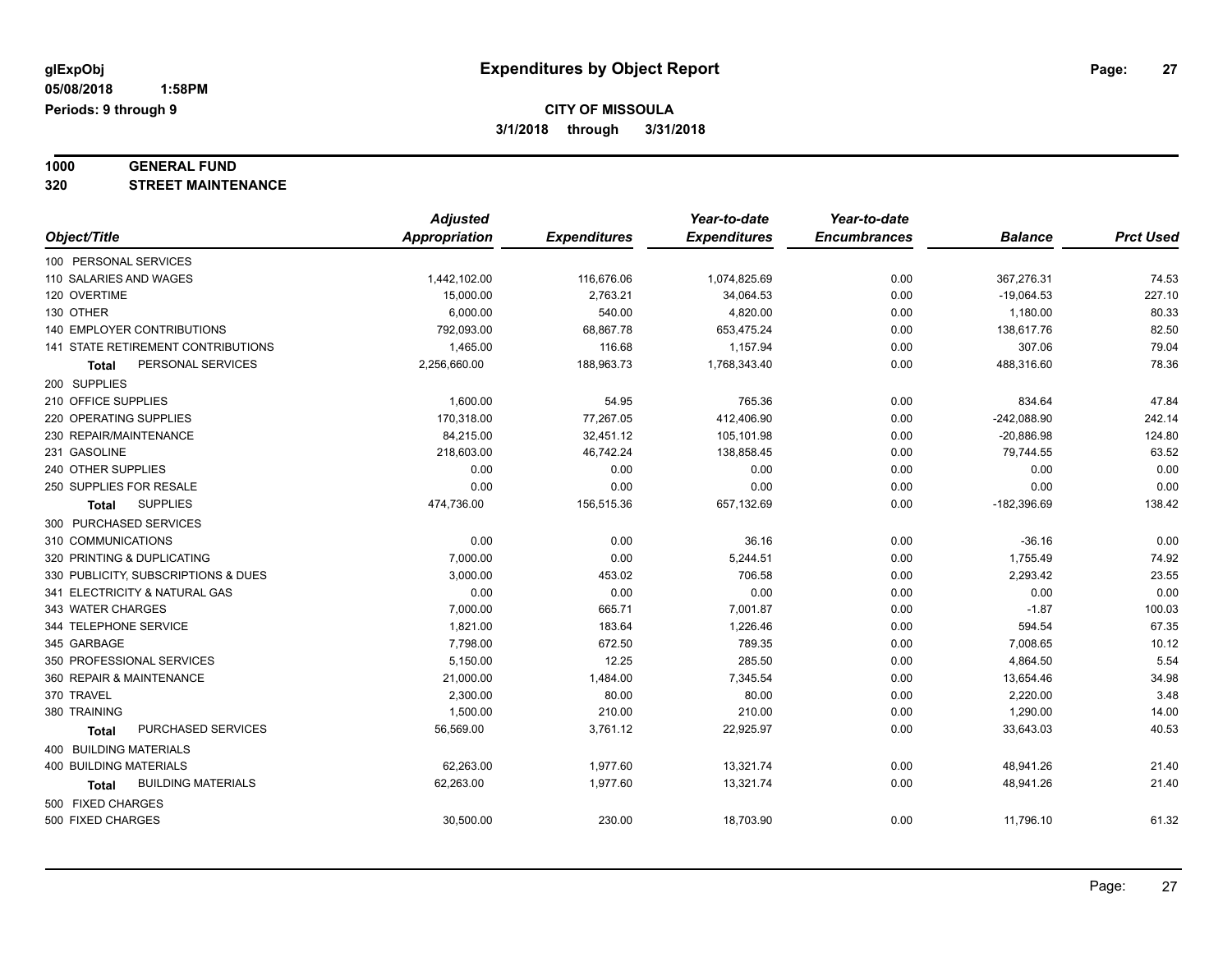### **1000 GENERAL FUND 320 STREET MAINTENANCE**

|                    |                                   | <b>Adjusted</b> |                     | Year-to-date        | Year-to-date        |                |                  |
|--------------------|-----------------------------------|-----------------|---------------------|---------------------|---------------------|----------------|------------------|
| Object/Title       |                                   | Appropriation   | <b>Expenditures</b> | <b>Expenditures</b> | <b>Encumbrances</b> | <b>Balance</b> | <b>Prct Used</b> |
| <b>Total</b>       | <b>FIXED CHARGES</b>              | 30,500.00       | 230.00              | 18.703.90           | 0.00                | 11.796.10      | 61.32            |
|                    | 700 GRANTS & CONTRIBUTIONS        |                 |                     |                     |                     |                |                  |
|                    | 700 GRANTS & CONTRIBUTIONS        | 0.00            | 0.00                | 0.00                | 0.00                | 0.00           | 0.00             |
| <b>Total</b>       | <b>GRANTS &amp; CONTRIBUTIONS</b> | 0.00            | 0.00                | 0.00                | 0.00                | 0.00           | 0.00             |
| 900 CAPITAL OUTLAY |                                   |                 |                     |                     |                     |                |                  |
| 930 IMPROVEMENTS   |                                   | 104.814.00      | 0.00                | 18.860.74           | 0.00                | 85.953.26      | 17.99            |
|                    | 940 MACHINERY & EQUIPMENT         | 0.00            | 0.00                | 0.00                | 0.00                | 0.00           | 0.00             |
| <b>Total</b>       | <b>CAPITAL OUTLAY</b>             | 104.814.00      | 0.00                | 18.860.74           | 0.00                | 85.953.26      | 17.99            |
| <b>Total</b>       | <b>STREET MAINTENANCE</b>         | 2.985.542.00    | 351.447.81          | 2.499.288.44        | 0.00                | 486.253.56     | 83.71            |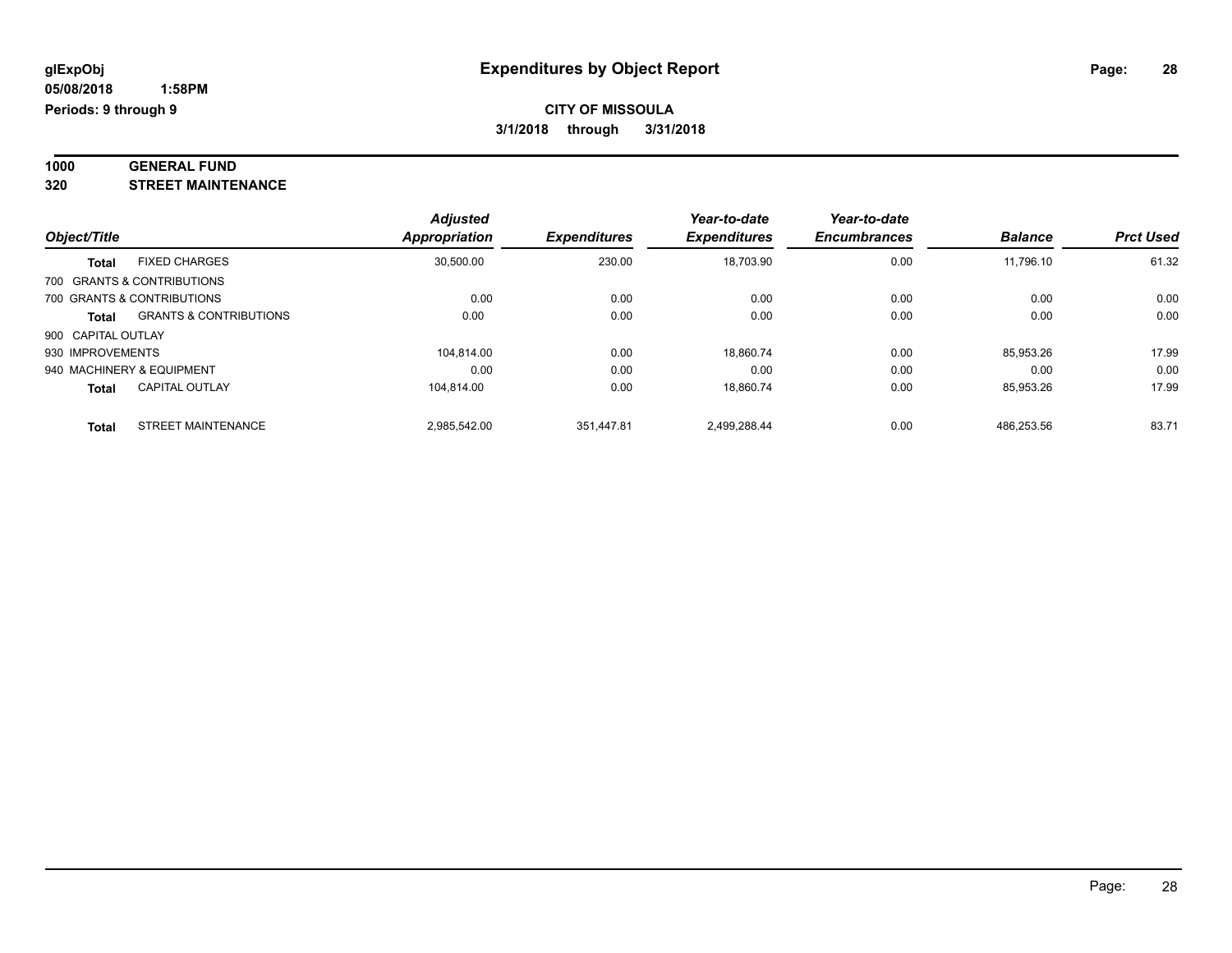# **1000 GENERAL FUND**

**321 FLEET MAINTENANCE**

|                                          | <b>Adjusted</b>      |                     | Year-to-date        | Year-to-date        |                |                  |
|------------------------------------------|----------------------|---------------------|---------------------|---------------------|----------------|------------------|
| Object/Title                             | <b>Appropriation</b> | <b>Expenditures</b> | <b>Expenditures</b> | <b>Encumbrances</b> | <b>Balance</b> | <b>Prct Used</b> |
| 100 PERSONAL SERVICES                    |                      |                     |                     |                     |                |                  |
| 110 SALARIES AND WAGES                   | 508,806.00           | 44,017.07           | 413,751.75          | 0.00                | 95,054.25      | 81.32            |
| 120 OVERTIME                             | 2.000.00             | 211.21              | 1,074.89            | 0.00                | 925.11         | 53.74            |
| 130 OTHER                                | 168,960.00           | 140.00              | 1,260.00            | 0.00                | 167,700.00     | 0.75             |
| <b>140 EMPLOYER CONTRIBUTIONS</b>        | 297,318.00           | 20,302.87           | 188,191.63          | 0.00                | 109,126.37     | 63.30            |
| 141 STATE RETIREMENT CONTRIBUTIONS       | 679.00               | 44.02               | 600.66              | 0.00                | 78.34          | 88.46            |
| PERSONAL SERVICES<br><b>Total</b>        | 977,763.00           | 64,715.17           | 604,878.93          | 0.00                | 372,884.07     | 61.86            |
| 200 SUPPLIES                             |                      |                     |                     |                     |                |                  |
| 210 OFFICE SUPPLIES                      | 1,000.00             | 0.00                | 283.56              | 0.00                | 716.44         | 28.36            |
| 220 OPERATING SUPPLIES                   | 35,750.00            | 1,173.92            | 12,631.49           | 0.00                | 23,118.51      | 35.33            |
| 230 REPAIR/MAINTENANCE                   | 39,399.00            | 1,396.11            | 37,038.37           | 0.00                | 2,360.63       | 94.01            |
| 231 GASOLINE                             | 3,032.00             | 221.65              | 1,573.10            | 0.00                | 1,458.90       | 51.88            |
| 240 OTHER SUPPLIES                       | 2,600.00             | 0.00                | 406.48              | 0.00                | 2,193.52       | 15.63            |
| <b>SUPPLIES</b><br>Total                 | 81,781.00            | 2,791.68            | 51,933.00           | 0.00                | 29,848.00      | 63.50            |
| 300 PURCHASED SERVICES                   |                      |                     |                     |                     |                |                  |
| 310 COMMUNICATIONS                       | 156.00               | 0.00                | 182.77              | 0.00                | $-26.77$       | 117.16           |
| 320 PRINTING & DUPLICATING               | 350.00               | 0.00                | 0.00                | 0.00                | 350.00         | 0.00             |
| 330 PUBLICITY, SUBSCRIPTIONS & DUES      | 230.00               | 210.00              | 458.74              | 0.00                | $-228.74$      | 199.45           |
| 344 TELEPHONE SERVICE                    | 1,295.00             | 69.33               | 613.44              | 0.00                | 681.56         | 47.37            |
| 350 PROFESSIONAL SERVICES                | 11,924.00            | 3,882.27            | 6,613.52            | 0.00                | 5,310.48       | 55.46            |
| 360 REPAIR & MAINTENANCE                 | 7,920.00             | 0.00                | 1,117.00            | 0.00                | 6,803.00       | 14.10            |
| 370 TRAVEL                               | 900.00               | 0.00                | 0.00                | 0.00                | 900.00         | 0.00             |
| 380 TRAINING                             | 850.00               | 0.00                | 350.00              | 0.00                | 500.00         | 41.18            |
| PURCHASED SERVICES<br><b>Total</b>       | 23,625.00            | 4,161.60            | 9,335.47            | 0.00                | 14,289.53      | 39.52            |
| 800 OTHER OBJECTS                        |                      |                     |                     |                     |                |                  |
| 845 CONTINGENCY                          | 0.00                 | 0.00                | 0.00                | 0.00                | 0.00           | 0.00             |
| OTHER OBJECTS<br>Total                   | 0.00                 | 0.00                | 0.00                | 0.00                | 0.00           | 0.00             |
| 900 CAPITAL OUTLAY                       |                      |                     |                     |                     |                |                  |
| 940 MACHINERY & EQUIPMENT                | 0.00                 | 0.00                | 0.00                | 0.00                | 0.00           | 0.00             |
| <b>CAPITAL OUTLAY</b><br><b>Total</b>    | 0.00                 | 0.00                | 0.00                | 0.00                | 0.00           | 0.00             |
|                                          |                      |                     |                     |                     |                |                  |
| <b>FLEET MAINTENANCE</b><br><b>Total</b> | 1,083,169.00         | 71,668.45           | 666,147.40          | 0.00                | 417,021.60     | 61.50            |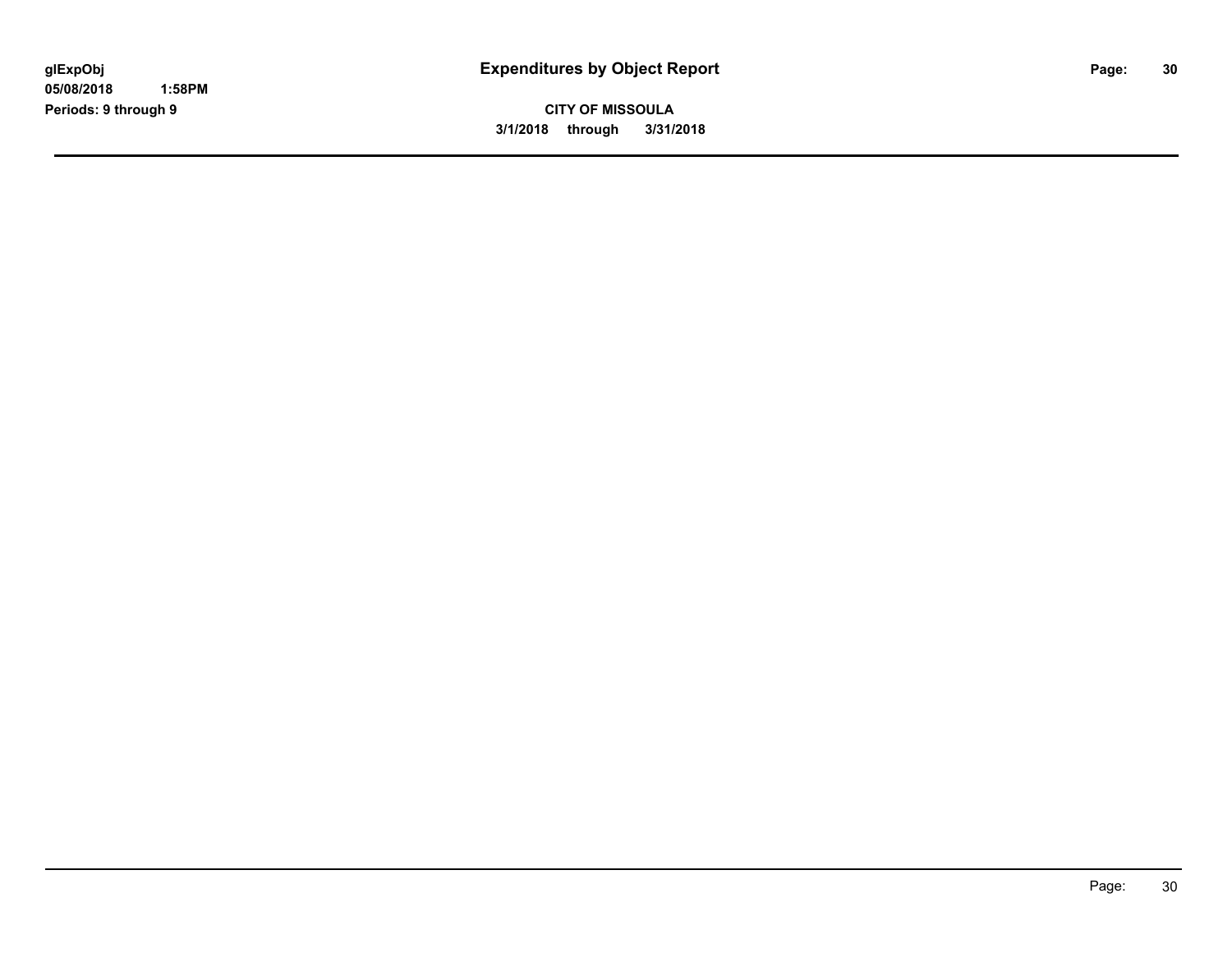**1000 GENERAL FUND**

**340 CEMETERY**

|                                           | <b>Adjusted</b>      |                     | Year-to-date        | Year-to-date        |                |                  |
|-------------------------------------------|----------------------|---------------------|---------------------|---------------------|----------------|------------------|
| Object/Title                              | <b>Appropriation</b> | <b>Expenditures</b> | <b>Expenditures</b> | <b>Encumbrances</b> | <b>Balance</b> | <b>Prct Used</b> |
| 100 PERSONAL SERVICES                     |                      |                     |                     |                     |                |                  |
| 110 SALARIES AND WAGES                    | 388,452.00           | 27,517.55           | 245,903.02          | 0.00                | 142,548.98     | 63.30            |
| 120 OVERTIME                              | 5,000.00             | 4.79                | 2,551.79            | 0.00                | 2,448.21       | 51.04            |
| 140 EMPLOYER CONTRIBUTIONS                | 169,869.00           | 11,386.76           | 108,046.84          | 0.00                | 61,822.16      | 63.61            |
| <b>141 STATE RETIREMENT CONTRIBUTIONS</b> | 389.00               | 27.52               | 298.02              | 0.00                | 90.98          | 76.61            |
| PERSONAL SERVICES<br>Total                | 563,710.00           | 38,936.62           | 356,799.67          | 0.00                | 206,910.33     | 63.29            |
| 200 SUPPLIES                              |                      |                     |                     |                     |                |                  |
| 210 OFFICE SUPPLIES                       | 2,770.00             | 0.00                | 1,156.24            | 0.00                | 1,613.76       | 41.74            |
| 220 OPERATING SUPPLIES                    | 40,802.00            | 318.44              | 21,276.18           | 0.00                | 19,525.82      | 52.14            |
| 230 REPAIR/MAINTENANCE                    | 20,120.00            | 2,018.81            | 13,138.77           | 0.00                | 6,981.23       | 65.30            |
| 231 GASOLINE                              | 14,398.00            | 171.24              | 6,674.13            | 0.00                | 7,723.87       | 46.35            |
| 240 OTHER SUPPLIES                        | 0.00                 | 0.00                | 0.00                | 0.00                | 0.00           | 0.00             |
| 250 SUPPLIES FOR RESALE                   | 0.00                 | 0.00                | 0.00                | 0.00                | 0.00           | 0.00             |
| <b>SUPPLIES</b><br><b>Total</b>           | 78,090.00            | 2,508.49            | 42,245.32           | 0.00                | 35,844.68      | 54.10            |
| 300 PURCHASED SERVICES                    |                      |                     |                     |                     |                |                  |
| 310 COMMUNICATIONS                        | 2,015.00             | 12.18               | 1,527.59            | 0.00                | 487.41         | 75.81            |
| 320 PRINTING & DUPLICATING                | 775.00               | 0.00                | 40.00               | 0.00                | 735.00         | 5.16             |
| 330 PUBLICITY, SUBSCRIPTIONS & DUES       | 813.00               | 0.00                | 229.46              | 0.00                | 583.54         | 28.22            |
| 341 ELECTRICITY & NATURAL GAS             | 19,552.00            | 634.45              | 11,317.47           | 0.00                | 8,234.53       | 57.88            |
| 343 WATER CHARGES                         | 1,082.00             | 59.49               | 483.56              | 0.00                | 598.44         | 44.69            |
| 344 TELEPHONE SERVICE                     | 2,400.00             | 107.16              | 1,036.01            | 0.00                | 1,363.99       | 43.17            |
| 345 GARBAGE                               | 1,325.00             | 167.20              | 964.90              | 0.00                | 360.10         | 72.82            |
| 350 PROFESSIONAL SERVICES                 | 1,000.00             | 0.00                | 0.00                | 0.00                | 1,000.00       | 0.00             |
| 360 REPAIR & MAINTENANCE                  | 3,700.00             | 1,108.67            | 2,339.76            | 0.00                | 1,360.24       | 63.24            |
| 370 TRAVEL                                | 500.00               | 0.00                | 0.00                | 0.00                | 500.00         | 0.00             |
| 380 TRAINING                              | 2,006.00             | 0.00                | 217.25              | 0.00                | 1,788.75       | 10.83            |
| 390 OTHER PURCHASED SERVICES              | 3,342.00             | 202.80              | 1,701.05            | 0.00                | 1,640.95       | 50.90            |
| PURCHASED SERVICES<br>Total               | 38,510.00            | 2,291.95            | 19,857.05           | 0.00                | 18,652.95      | 51.56            |
| 400 BUILDING MATERIALS                    |                      |                     |                     |                     |                |                  |
| <b>400 BUILDING MATERIALS</b>             | 0.00                 | 0.00                | 0.00                | 0.00                | 0.00           | 0.00             |
| <b>BUILDING MATERIALS</b><br>Total        | 0.00                 | 0.00                | 0.00                | 0.00                | 0.00           | 0.00             |
| 500 FIXED CHARGES                         |                      |                     |                     |                     |                |                  |
| 500 FIXED CHARGES                         | 0.00                 | 0.00                | 0.00                | 0.00                | 0.00           | 0.00             |
|                                           |                      |                     |                     |                     |                |                  |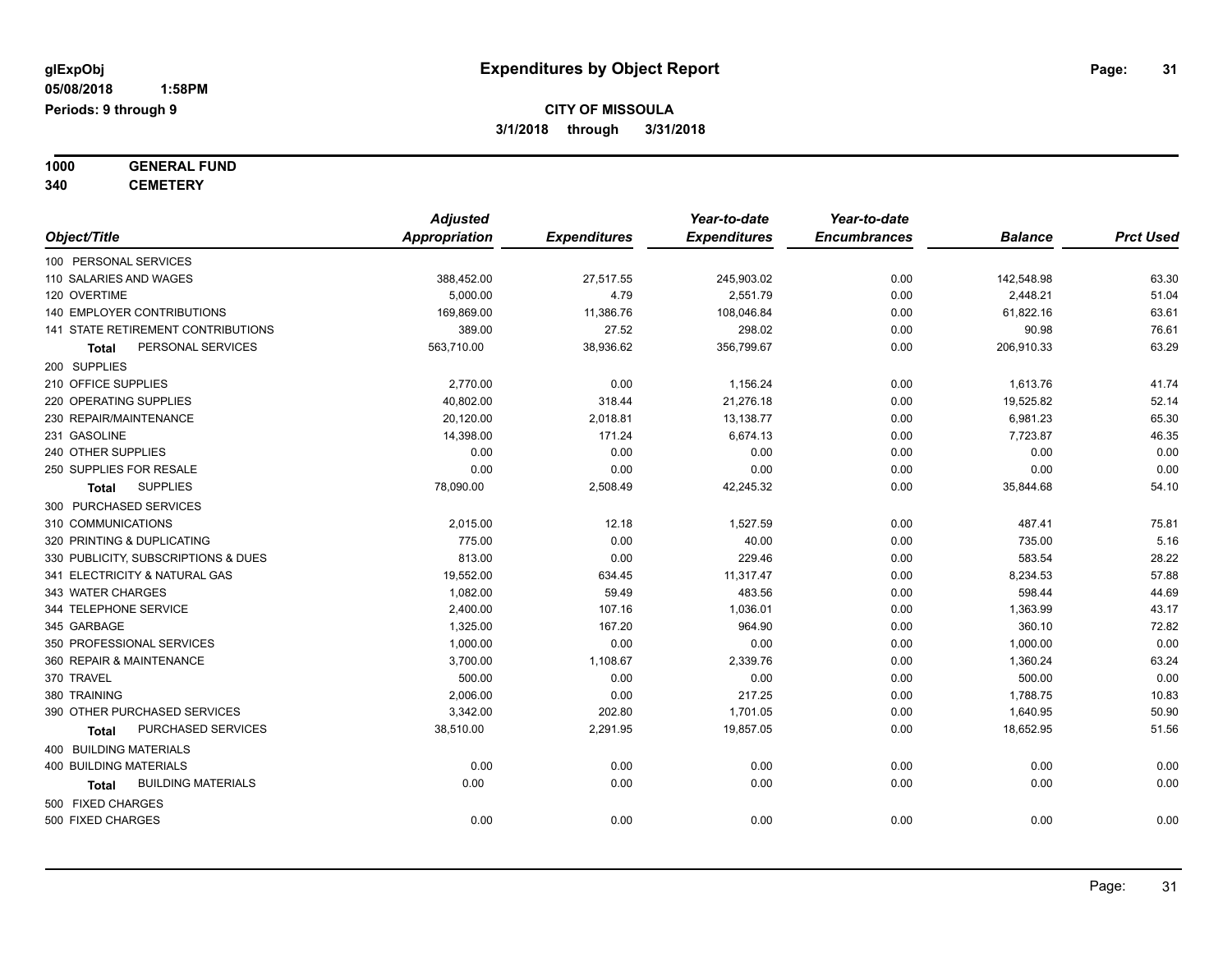**1000 GENERAL FUND 340 CEMETERY**

|                                      | <b>Adjusted</b> |                     | Year-to-date        | Year-to-date        |                |                  |
|--------------------------------------|-----------------|---------------------|---------------------|---------------------|----------------|------------------|
| Object/Title                         | Appropriation   | <b>Expenditures</b> | <b>Expenditures</b> | <b>Encumbrances</b> | <b>Balance</b> | <b>Prct Used</b> |
| <b>530 RENT</b>                      | 500.00          | 10.50               | 470.28              | 0.00                | 29.72          | 94.06            |
| <b>FIXED CHARGES</b><br><b>Total</b> | 500.00          | 10.50               | 470.28              | 0.00                | 29.72          | 94.06            |
| 800 OTHER OBJECTS                    |                 |                     |                     |                     |                |                  |
| 845 CONTINGENCY                      | 8,185.00        | 0.00                | 3,892.00            | 0.00                | 4,293.00       | 47.55            |
| 850 SALARY SAVINGS                   | 0.00            | 0.00                | 0.00                | 0.00                | 0.00           | 0.00             |
| OTHER OBJECTS<br>Total               | 8,185.00        | 0.00                | 3,892.00            | 0.00                | 4,293.00       | 47.55            |
| 900 CAPITAL OUTLAY                   |                 |                     |                     |                     |                |                  |
| 920 BUILDINGS                        | 0.00            | 0.00                | 0.00                | 0.00                | 0.00           | 0.00             |
| 930 IMPROVEMENTS                     | 0.00            | 0.00                | 0.00                | 0.00                | 0.00           | 0.00             |
| 940 MACHINERY & EQUIPMENT            | 0.00            | 0.00                | 0.00                | 0.00                | 0.00           | 0.00             |
| <b>CAPITAL OUTLAY</b><br>Total       | 0.00            | 0.00                | 0.00                | 0.00                | 0.00           | 0.00             |
| <b>CEMETERY</b><br><b>Total</b>      | 688,995.00      | 43,747.56           | 423,264.32          | 0.00                | 265,730.68     | 61.43            |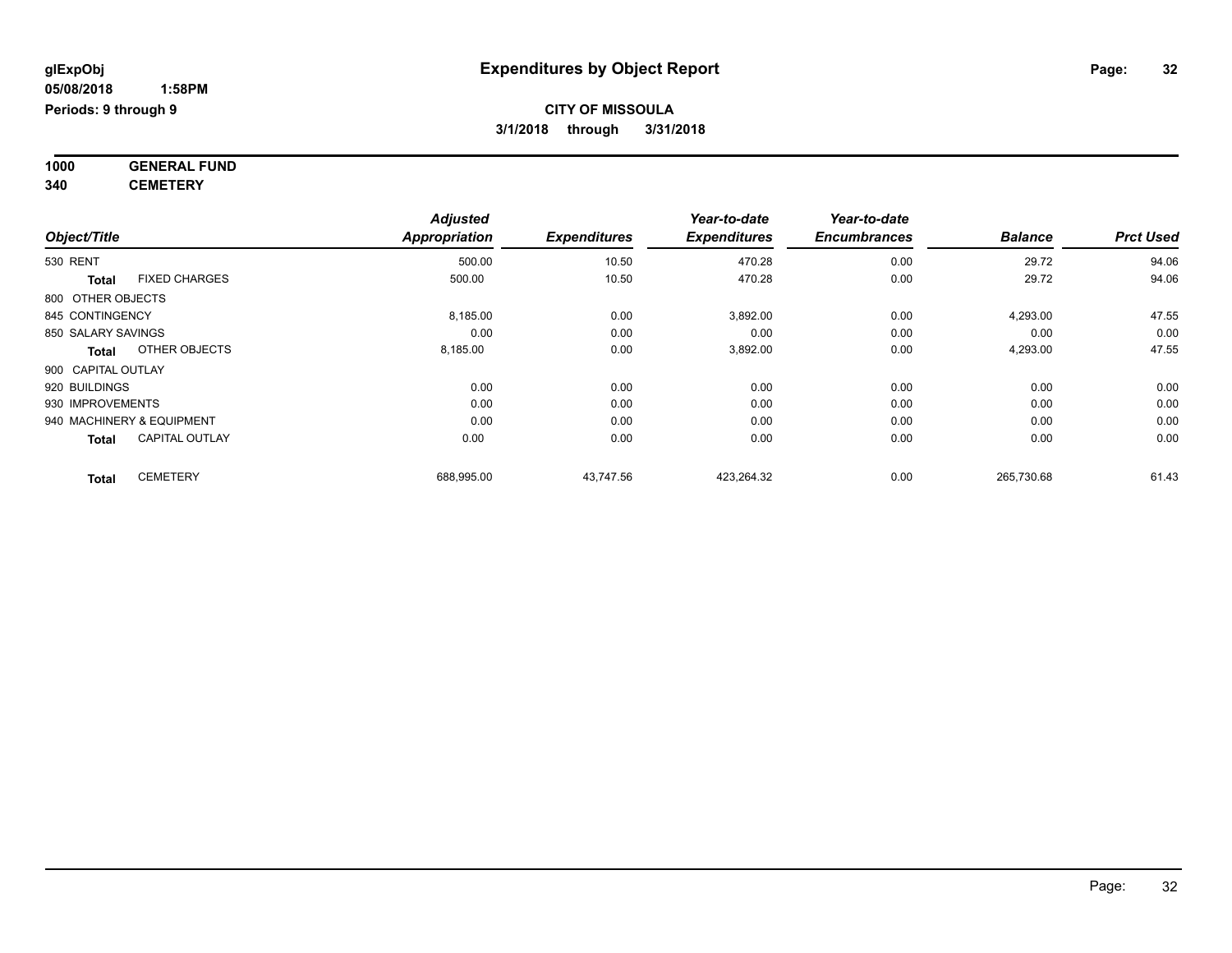# **1000 GENERAL FUND**

**370 PARKS & RECREATION**

|                                         | <b>Adjusted</b> |                     | Year-to-date        | Year-to-date        |                |                  |
|-----------------------------------------|-----------------|---------------------|---------------------|---------------------|----------------|------------------|
| Object/Title                            | Appropriation   | <b>Expenditures</b> | <b>Expenditures</b> | <b>Encumbrances</b> | <b>Balance</b> | <b>Prct Used</b> |
| 100 PERSONAL SERVICES                   |                 |                     |                     |                     |                |                  |
| 110 SALARIES AND WAGES                  | 2,352,807.00    | 137,415.97          | 1,565,415.98        | 0.00                | 787,391.02     | 66.53            |
| 111 INTERMITTENT SALARY & WAGES         | 0.00            | 0.00                | 0.00                | 0.00                | 0.00           | 0.00             |
| 120 OVERTIME                            | 7,000.00        | 221.28              | 6,052.13            | 0.00                | 947.87         | 86.46            |
| 130 OTHER                               | 12,760.00       | 0.00                | 0.00                | 0.00                | 12,760.00      | 0.00             |
| <b>140 EMPLOYER CONTRIBUTIONS</b>       | 828,026.00      | 55,082.07           | 612,564.53          | 0.00                | 215,461.47     | 73.98            |
| 141 STATE RETIREMENT CONTRIBUTIONS      | 1,962.00        | 137.42              | 1,977.12            | 0.00                | $-15.12$       | 100.77           |
| 143 INTERMITTENT EMPLOYER CONTRIBUTIONS | 0.00            | 0.00                | 0.00                | 0.00                | 0.00           | 0.00             |
| PERSONAL SERVICES<br>Total              | 3,202,555.00    | 192,856.74          | 2,186,009.76        | 0.00                | 1,016,545.24   | 68.26            |
| 200 SUPPLIES                            |                 |                     |                     |                     |                |                  |
| 210 OFFICE SUPPLIES                     | 5,465.00        | 36.59               | 3,636.34            | 0.00                | 1,828.66       | 66.54            |
| 220 OPERATING SUPPLIES                  | 139,127.00      | 1,731.39            | 53,817.81           | 0.00                | 85,309.19      | 38.68            |
| 230 REPAIR/MAINTENANCE                  | 68.649.00       | 1,169.26            | 23,590.82           | 0.00                | 45,058.18      | 34.36            |
| 231 GASOLINE                            | 79,836.00       | 3,238.40            | 38,204.87           | 0.00                | 41,631.13      | 47.85            |
| 240 OTHER SUPPLIES                      | 0.00            | 0.00                | 0.00                | 0.00                | 0.00           | 0.00             |
| <b>SUPPLIES</b><br><b>Total</b>         | 293,077.00      | 6,175.64            | 119,249.84          | 0.00                | 173,827.16     | 40.69            |
| 300 PURCHASED SERVICES                  |                 |                     |                     |                     |                |                  |
| 310 COMMUNICATIONS                      | 4,553.00        | 0.00                | 2,263.53            | 0.00                | 2,289.47       | 49.72            |
| 320 PRINTING & DUPLICATING              | 8,700.00        | 0.00                | 1,783.17            | 0.00                | 6,916.83       | 20.50            |
| 330 PUBLICITY, SUBSCRIPTIONS & DUES     | 9,140.00        | 1,169.78            | 5,010.16            | 0.00                | 4,129.84       | 54.82            |
| 340 SEWER                               | 2,263.00        | 0.00                | 2,557.37            | 0.00                | $-294.37$      | 113.01           |
| 341 ELECTRICITY & NATURAL GAS           | 120,045.00      | 7,833.96            | 33,903.90           | 0.00                | 86,141.10      | 28.24            |
| 342 STORM WATER                         | 0.00            | 0.00                | 0.00                | 0.00                | 0.00           | 0.00             |
| 343 WATER CHARGES                       | 156,800.00      | 88.32               | 138,724.83          | 0.00                | 18,075.17      | 88.47            |
| 344 TELEPHONE SERVICE                   | 20,021.00       | 940.29              | 10,022.38           | 0.00                | 9,998.62       | 50.06            |
| 345 GARBAGE                             | 30,296.00       | 2,169.40            | 21,450.11           | 0.00                | 8,845.89       | 70.80            |
| 350 PROFESSIONAL SERVICES               | 69,250.00       | 6,066.50            | 29,913.97           | 0.00                | 39,336.03      | 43.20            |
| 360 REPAIR & MAINTENANCE                | 57,756.00       | 419.83              | 20,496.11           | 0.00                | 37,259.89      | 35.49            |
| 370 TRAVEL                              | 6,194.00        | 0.00                | 2,693.72            | 0.00                | 3,500.28       | 43.49            |
| 380 TRAINING                            | 5,236.00        | 671.00              | 1,648.11            | 0.00                | 3,587.89       | 31.48            |
| 390 OTHER PURCHASED SERVICES            | 26,371.00       | 718.82              | 29,408.41           | 0.00                | $-3,037.41$    | 111.52           |
| <b>PURCHASED SERVICES</b><br>Total      | 516,625.00      | 20,077.90           | 299,875.77          | 0.00                | 216,749.23     | 58.05            |
|                                         |                 |                     |                     |                     |                |                  |

500 FIXED CHARGES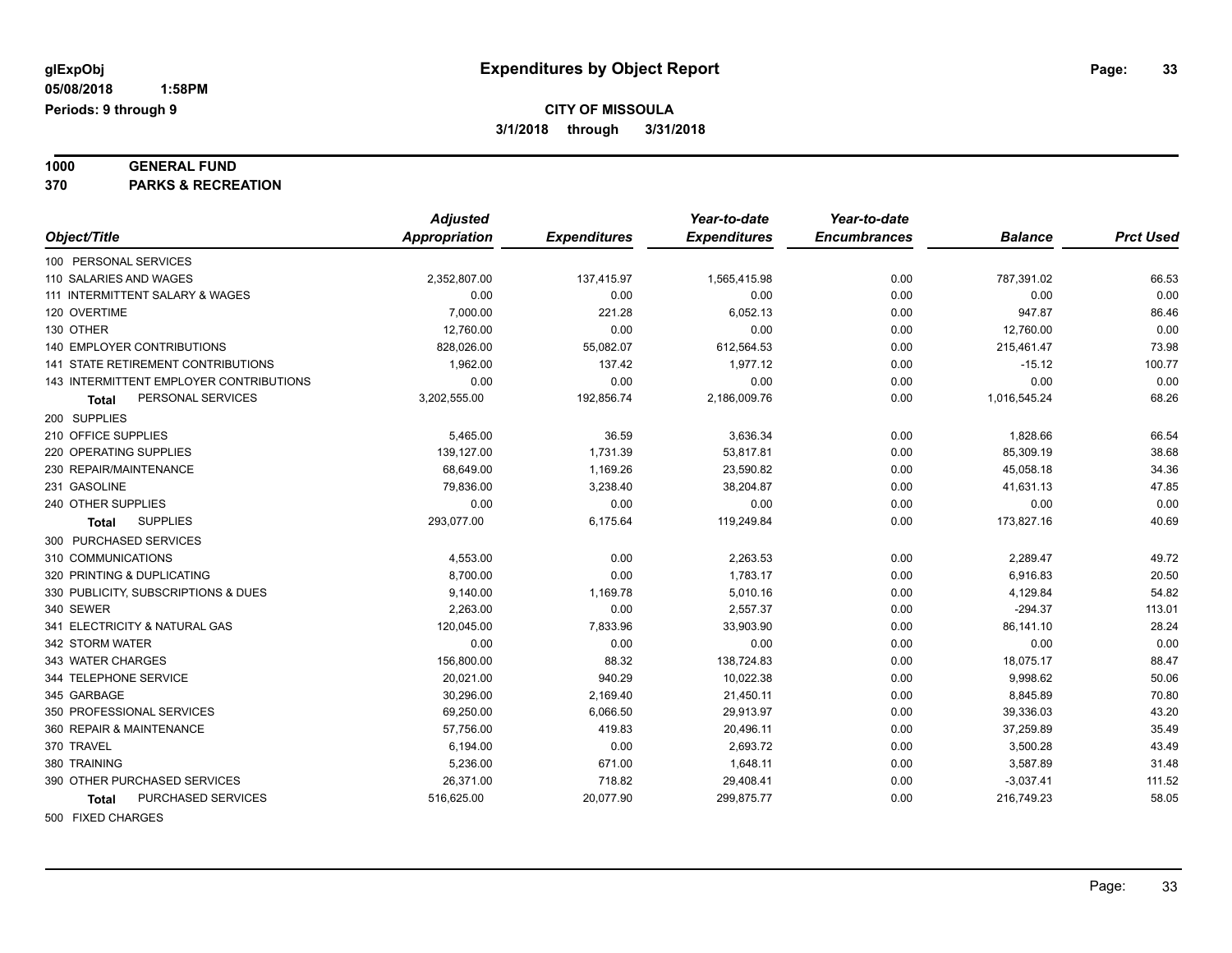# **1000 GENERAL FUND**

**370 PARKS & RECREATION**

| Object/Title              |                                   | <b>Adjusted</b><br>Appropriation | <b>Expenditures</b> | Year-to-date<br><b>Expenditures</b> | Year-to-date<br><b>Encumbrances</b> | <b>Balance</b> | <b>Prct Used</b> |
|---------------------------|-----------------------------------|----------------------------------|---------------------|-------------------------------------|-------------------------------------|----------------|------------------|
| 500 FIXED CHARGES         |                                   | 1,300.00                         | 0.00                | 972.60                              | 0.00                                | 327.40         | 74.82            |
| <b>530 RENT</b>           |                                   | 0.00                             | 1,177.50            | 4,880.00                            | 0.00                                | $-4,880.00$    | 0.00             |
| <b>Total</b>              | <b>FIXED CHARGES</b>              | 1,300.00                         | 1,177.50            | 5,852.60                            | 0.00                                | $-4,552.60$    | 450.20           |
|                           | 700 GRANTS & CONTRIBUTIONS        |                                  |                     |                                     |                                     |                |                  |
|                           | 700 GRANTS & CONTRIBUTIONS        | 0.00                             | 0.00                | 0.00                                | 0.00                                | 0.00           | 0.00             |
| Total                     | <b>GRANTS &amp; CONTRIBUTIONS</b> | 0.00                             | 0.00                | 0.00                                | 0.00                                | 0.00           | 0.00             |
| 800 OTHER OBJECTS         |                                   |                                  |                     |                                     |                                     |                |                  |
|                           | 820 TRANSFERS TO OTHER FUNDS      | 17,810.00                        | 0.00                | 7,810.00                            | 0.00                                | 10,000.00      | 43.85            |
| Total                     | OTHER OBJECTS                     | 17,810.00                        | 0.00                | 7,810.00                            | 0.00                                | 10,000.00      | 43.85            |
| 900 CAPITAL OUTLAY        |                                   |                                  |                     |                                     |                                     |                |                  |
| 930 IMPROVEMENTS          |                                   | 0.00                             | 0.00                | 459.00                              | 0.00                                | $-459.00$      | 0.00             |
| 940 MACHINERY & EQUIPMENT |                                   | 0.00                             | 0.00                | 0.00                                | 0.00                                | 0.00           | 0.00             |
| Total                     | <b>CAPITAL OUTLAY</b>             | 0.00                             | 0.00                | 459.00                              | 0.00                                | $-459.00$      | 0.00             |
| <b>Total</b>              | PARKS & RECREATION                | 4,031,367.00                     | 220,287.78          | 2,619,256.97                        | 0.00                                | 1,412,110.03   | 64.97            |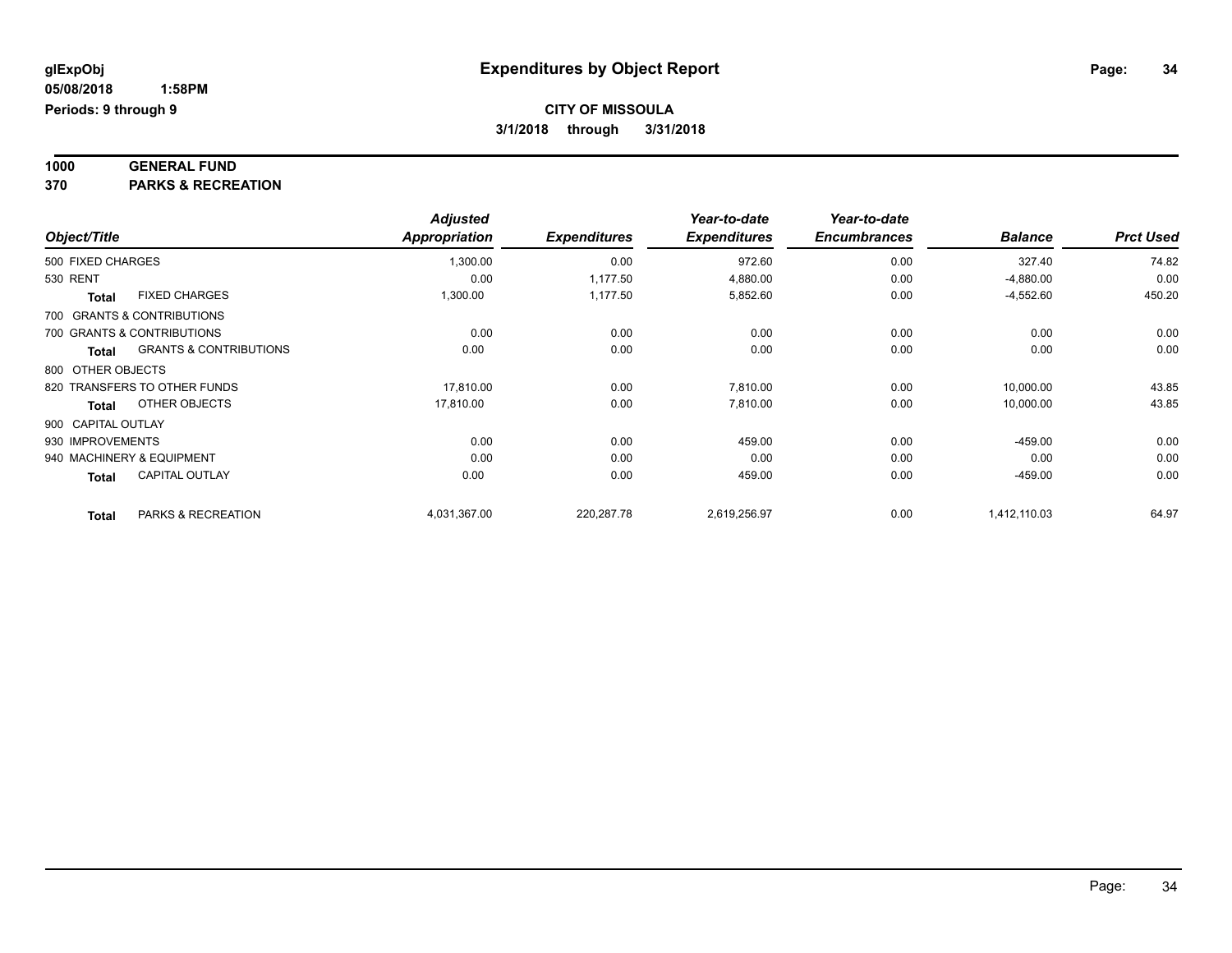# **1000 GENERAL FUND**

**390 NON-DEPARTMENTAL**

|                                                   | <b>Adjusted</b> |                     | Year-to-date        | Year-to-date        |                |                  |
|---------------------------------------------------|-----------------|---------------------|---------------------|---------------------|----------------|------------------|
| Object/Title                                      | Appropriation   | <b>Expenditures</b> | <b>Expenditures</b> | <b>Encumbrances</b> | <b>Balance</b> | <b>Prct Used</b> |
| 100 PERSONAL SERVICES                             |                 |                     |                     |                     |                |                  |
| 110 SALARIES AND WAGES                            | 84,455.00       | 0.00                | 0.00                | 0.00                | 84,455.00      | 0.00             |
| 120 OVERTIME                                      | 25,000.00       | 0.00                | 0.00                | 0.00                | 25,000.00      | 0.00             |
| 140 EMPLOYER CONTRIBUTIONS                        | $-72,940.00$    | 6.51                | 645.46              | 0.00                | $-73,585.46$   | $-0.88$          |
| 141 STATE RETIREMENT CONTRIBUTIONS                | 2,379.00        | 0.00                | 0.00                | 0.00                | 2,379.00       | 0.00             |
| PERSONAL SERVICES<br><b>Total</b>                 | 38,894.00       | 6.51                | 645.46              | 0.00                | 38,248.54      | 1.66             |
| 200 SUPPLIES                                      |                 |                     |                     |                     |                |                  |
| 220 OPERATING SUPPLIES                            | 0.00            | 0.00                | 87,242.00           | 0.00                | $-87,242.00$   | 0.00             |
| 230 REPAIR/MAINTENANCE                            | 50,000.00       | 0.00                | 0.00                | 0.00                | 50,000.00      | 0.00             |
| 240 OTHER SUPPLIES                                | 0.00            | 0.00                | 0.00                | 0.00                | 0.00           | 0.00             |
| <b>SUPPLIES</b><br>Total                          | 50,000.00       | 0.00                | 87,242.00           | 0.00                | $-37,242.00$   | 174.48           |
| 300 PURCHASED SERVICES                            |                 |                     |                     |                     |                |                  |
| 341 ELECTRICITY & NATURAL GAS                     | 0.00            | 0.00                | 912.50              | 0.00                | $-912.50$      | 0.00             |
| 342 STORM WATER                                   | 22,023.00       | 0.00                | 0.00                | 0.00                | 22,023.00      | 0.00             |
| 350 PROFESSIONAL SERVICES                         | 0.00            | 0.00                | 24,000.00           | 0.00                | $-24,000.00$   | 0.00             |
| 360 REPAIR & MAINTENANCE                          | 0.00            | 8,240.60            | 8,620.56            | 0.00                | $-8,620.56$    | 0.00             |
| 390 OTHER PURCHASED SERVICES                      | 0.00            | 0.00                | 0.00                | 0.00                | 0.00           | 0.00             |
| PURCHASED SERVICES<br>Total                       | 22,023.00       | 8,240.60            | 33,533.06           | 0.00                | $-11,510.06$   | 152.26           |
| 500 FIXED CHARGES                                 |                 |                     |                     |                     |                |                  |
| 500 FIXED CHARGES                                 | 1,058,263.00    | 18,742.57           | 641,343.76          | 0.00                | 416,919.24     | 60.60            |
| 550 MERCHANT SERVICE FEES                         | 0.00            | 0.00                | 0.00                | 0.00                | 0.00           | 0.00             |
| <b>FIXED CHARGES</b><br>Total                     | 1,058,263.00    | 18,742.57           | 641,343.76          | 0.00                | 416,919.24     | 60.60            |
| 600 DEBT SERVICE                                  |                 |                     |                     |                     |                |                  |
| 610 PRINCIPAL                                     | 220,478.00      | 0.00                | 176,069.60          | 0.00                | 44,408.40      | 79.86            |
| 620 INTEREST / SERVICE FEES                       | 7,409.00        | 0.00                | 6,648.71            | 0.00                | 760.29         | 89.74            |
| <b>DEBT SERVICE</b><br><b>Total</b>               | 227,887.00      | 0.00                | 182,718.31          | 0.00                | 45,168.69      | 80.18            |
| 700 GRANTS & CONTRIBUTIONS                        |                 |                     |                     |                     |                |                  |
| 700 GRANTS & CONTRIBUTIONS                        | 2,066,269.00    | 0.00                | 1,120,634.50        | 0.00                | 945,634.50     | 54.23            |
| <b>GRANTS &amp; CONTRIBUTIONS</b><br><b>Total</b> | 2,066,269.00    | 0.00                | 1,120,634.50        | 0.00                | 945,634.50     | 54.23            |
| 800 OTHER OBJECTS                                 |                 |                     |                     |                     |                |                  |
| 820 TRANSFERS TO OTHER FUNDS                      | 2,046,503.00    | 36,833.33           | 1,293,115.86        | 0.00                | 753,387.14     | 63.19            |
| 845 CONTINGENCY                                   | 132,225.00      | 0.00                | 16,600.00           | 0.00                | 115,625.00     | 12.55            |
| 850 SALARY SAVINGS                                | 0.00            | 0.00                | 0.00                | 0.00                | 0.00           | 0.00             |
|                                                   |                 |                     |                     |                     |                |                  |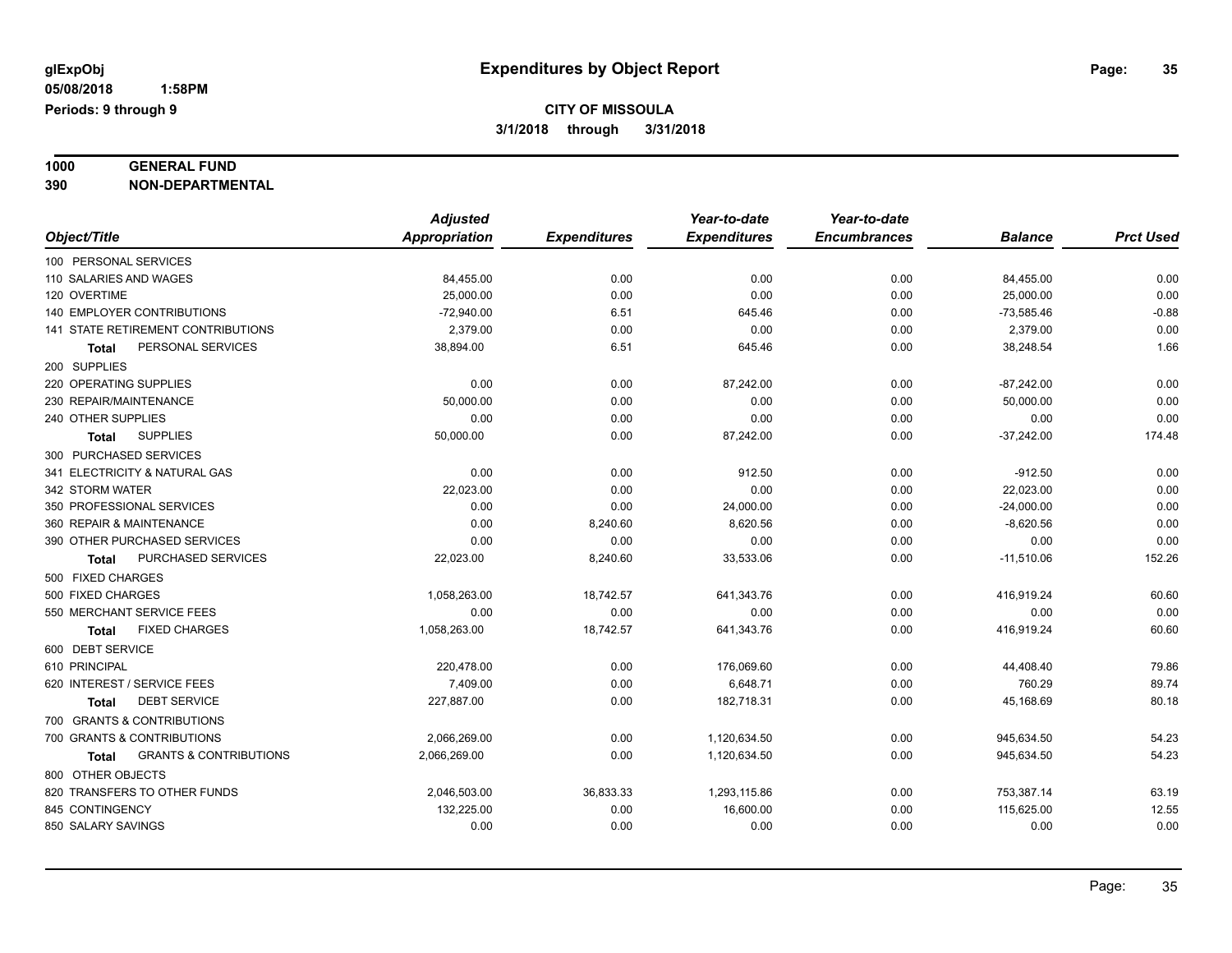### **1000 GENERAL FUND 390 NON-DEPARTMENTAL**

| Object/Title       |                           | <b>Adjusted</b><br>Appropriation | <b>Expenditures</b> | Year-to-date<br><b>Expenditures</b> | Year-to-date<br><b>Encumbrances</b> | <b>Balance</b> | <b>Prct Used</b> |
|--------------------|---------------------------|----------------------------------|---------------------|-------------------------------------|-------------------------------------|----------------|------------------|
| <b>Total</b>       | OTHER OBJECTS             | 2,178,728.00                     | 36,833.33           | 1,309,715.86                        | 0.00                                | 869.012.14     | 60.11            |
| 900 CAPITAL OUTLAY |                           |                                  |                     |                                     |                                     |                |                  |
|                    | 940 MACHINERY & EQUIPMENT | 0.00                             | 0.00                | 0.00                                | 0.00                                | 0.00           | 0.00             |
| <b>Total</b>       | <b>CAPITAL OUTLAY</b>     | 0.00                             | 0.00                | 0.00                                | 0.00                                | 0.00           | 0.00             |
| <b>Total</b>       | NON-DEPARTMENTAL          | 5,642,064.00                     | 63,823.01           | 3,375,832.95                        | 0.00                                | 2,266,231.05   | 59.83            |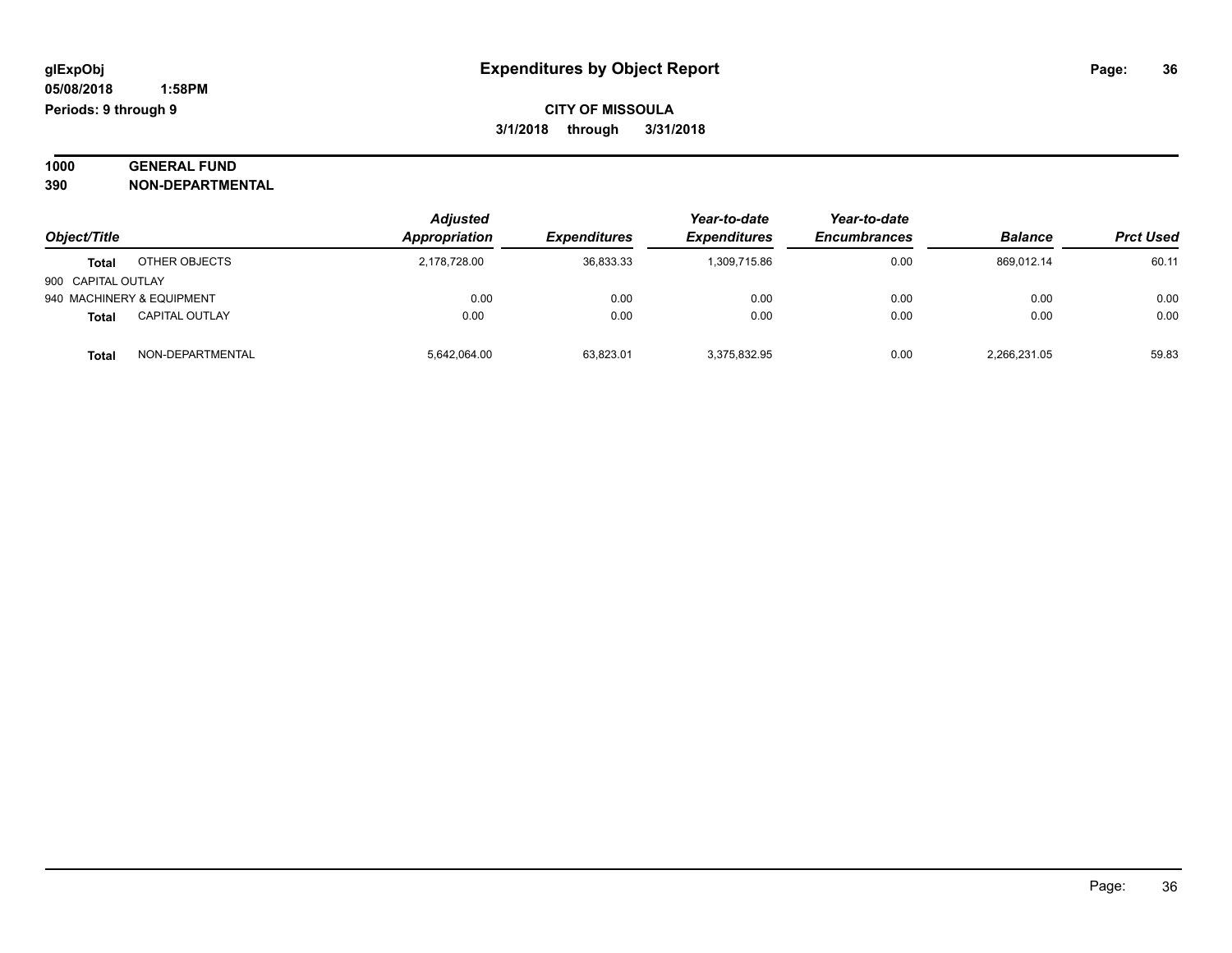**1000 GENERAL FUND**

|                                           | <b>Adjusted</b> |                     | Year-to-date        | Year-to-date        |                |                  |
|-------------------------------------------|-----------------|---------------------|---------------------|---------------------|----------------|------------------|
| Object/Title                              | Appropriation   | <b>Expenditures</b> | <b>Expenditures</b> | <b>Encumbrances</b> | <b>Balance</b> | <b>Prct Used</b> |
| 100 PERSONAL SERVICES                     |                 |                     |                     |                     |                |                  |
| 110 SALARIES AND WAGES                    | 27,373,099.00   | 2,054,494.72        | 19,154,919.69       | 0.00                | 8,218,179.31   | 69.98            |
| 111 INTERMITTENT SALARY & WAGES           | 0.00            | 0.00                | 0.00                | 0.00                | 0.00           | 0.00             |
| 115 SALARIES/HEALTH INSURANCE BENEFIT     | 1,828,434.00    | 147,456.00          | 1,301,634.00        | 0.00                | 526,800.00     | 71.19            |
| 120 OVERTIME                              | 1,216,526.00    | 60,700.61           | 1,249,145.92        | 0.00                | $-32,619.92$   | 102.68           |
| 121 OUTSIDE HIRE OVERTIME                 | 604,665.00      | 3,429.15            | 104,122.33          | 0.00                | 500,542.67     | 17.22            |
| 122 COURT OVERTIME                        | 23,364.00       | 5,559.49            | 37,843.21           | 0.00                | $-14,479.21$   | 161.97           |
| 123 CELL PHONE OVERTIME                   | 60,690.00       | 1,108.70            | 9,971.71            | 0.00                | 50,718.29      | 16.43            |
| 130 OTHER                                 | 352,990.00      | 700.00              | 136, 135.24         | 0.00                | 216,854.76     | 38.57            |
| 133 EDUCATION COMPENSATION                | 0.00            | 1,400.00            | 12,967.50           | 0.00                | $-12,967.50$   | 0.00             |
| 140 EMPLOYER CONTRIBUTIONS                | 8,745,743.00    | 665,407.42          | 6,339,023.12        | 0.00                | 2,406,719.88   | 72.48            |
| <b>141 STATE RETIREMENT CONTRIBUTIONS</b> | 5,121,658.00    | 383,109.22          | 3,691,009.62        | 0.00                | 1,430,648.38   | 72.07            |
| 143 INTERMITTENT EMPLOYER CONTRIBUTIONS   | 0.00            | 0.00                | 0.00                | 0.00                | 0.00           | 0.00             |
| <b>150 STATE RETIREMENT</b>               | 119.00          | 0.00                | 0.00                | 0.00                | 119.00         | 0.00             |
| PERSONAL SERVICES<br>Total                | 45,327,288.00   | 3,323,365.31        | 32,036,772.34       | 0.00                | 13,290,515.66  | 70.68            |
| 200 SUPPLIES                              |                 |                     |                     |                     |                |                  |
| 210 OFFICE SUPPLIES                       | 116,577.00      | 3,838.73            | 58,959.24           | 0.00                | 57,617.76      | 50.58            |
| 220 OPERATING SUPPLIES                    | 744,879.00      | 99,588.85           | 744,576.64          | 0.00                | 302.36         | 99.96            |
| 230 REPAIR/MAINTENANCE                    | 448,181.00      | 44,633.31           | 253,445.24          | 0.00                | 194,735.76     | 56.55            |
| 231 GASOLINE                              | 587,949.00      | 69,980.83           | 355,545.76          | 0.00                | 232,403.24     | 60.47            |
| 240 OTHER SUPPLIES                        | 52,213.00       | 2,368.38            | 30,090.89           | 0.00                | 22,122.11      | 57.63            |
| 250 SUPPLIES FOR RESALE                   | 0.00            | 0.00                | 0.00                | 0.00                | 0.00           | 0.00             |
| <b>SUPPLIES</b><br>Total                  | 1,949,799.00    | 220,410.10          | 1,442,617.77        | 0.00                | 507,181.23     | 73.99            |
| 300 PURCHASED SERVICES                    |                 |                     |                     |                     |                |                  |
| 310 COMMUNICATIONS                        | 120,565.00      | 8,489.89            | 90,860.23           | 0.00                | 29,704.77      | 75.36            |
| 320 PRINTING & DUPLICATING                | 56,726.00       | 437.91              | 17,063.52           | 0.00                | 39,662.48      | 30.08            |
| 330 PUBLICITY, SUBSCRIPTIONS & DUES       | 118,990.00      | 15,366.16           | 91,077.18           | 0.00                | 27,912.82      | 76.54            |
| 340 SEWER                                 | 6,601.00        | 0.00                | 5,754.33            | 0.00                | 846.67         | 87.17            |
| 341 ELECTRICITY & NATURAL GAS             | 604,885.00      | 36,602.14           | 327, 177.77         | 0.00                | 277,707.23     | 54.09            |
| 342 STORM WATER                           | 22,023.00       | 0.00                | 0.00                | 0.00                | 22,023.00      | 0.00             |
| 343 WATER CHARGES                         | 191,915.00      | 1,809.60            | 159,902.21          | 0.00                | 32,012.79      | 83.32            |
| 344 TELEPHONE SERVICE                     | 285,945.00      | 33,102.56           | 194,867.40          | 0.00                | 91,077.60      | 68.15            |
| 345 GARBAGE                               | 60,659.00       | 5,607.88            | 36,448.44           | 0.00                | 24,210.56      | 60.09            |
| 350 PROFESSIONAL SERVICES                 | 950,484.00      | 41,423.40           | 600,395.52          | 0.00                | 350,088.48     | 63.17            |
| 360 REPAIR & MAINTENANCE                  | 1,061,951.00    | 107,713.88          | 843,211.74          | 0.00                | 218,739.26     | 79.40            |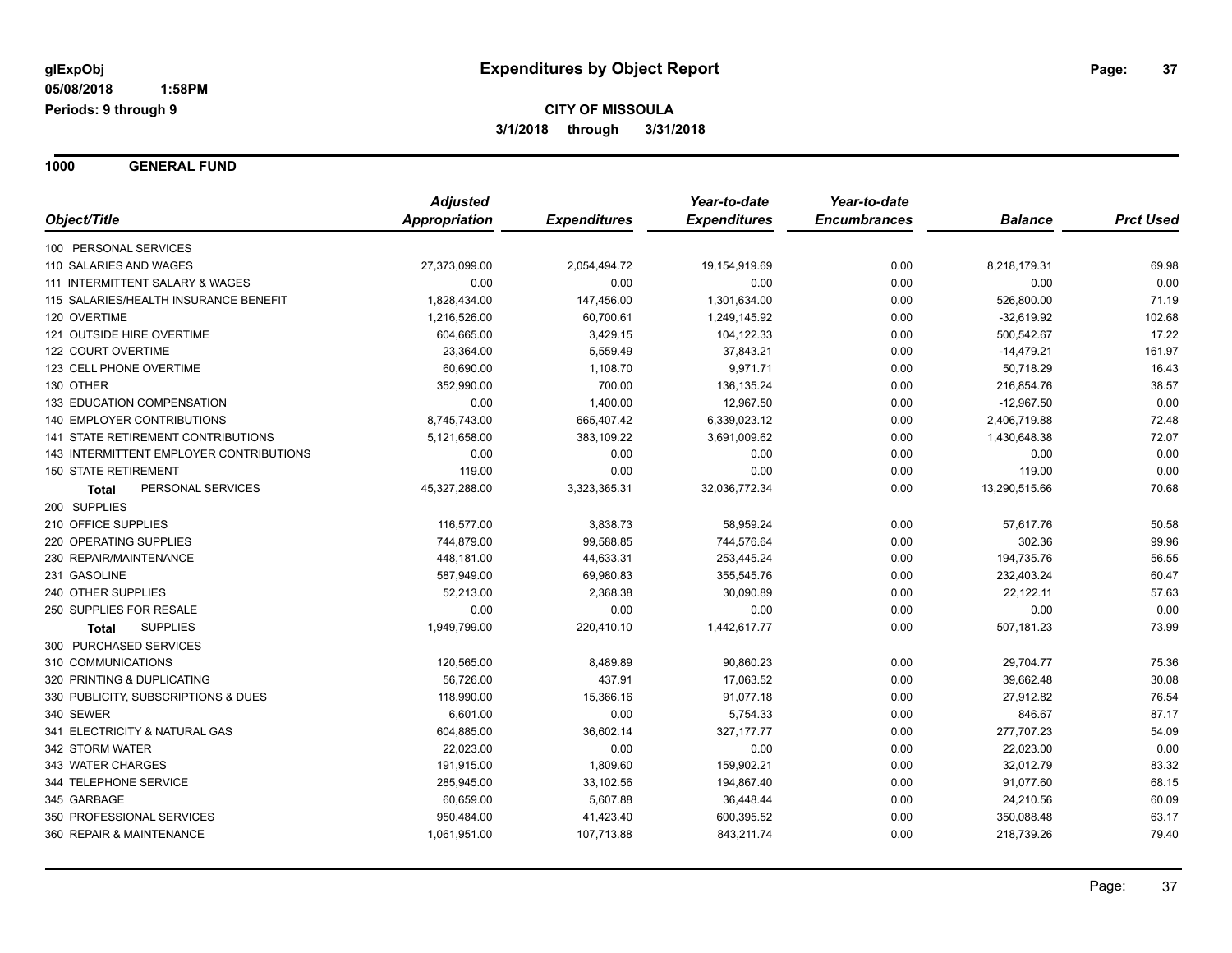**1000 GENERAL FUND**

|                               |                                   | <b>Adjusted</b>      |                     | Year-to-date        | Year-to-date        |                |                  |
|-------------------------------|-----------------------------------|----------------------|---------------------|---------------------|---------------------|----------------|------------------|
| Object/Title                  |                                   | <b>Appropriation</b> | <b>Expenditures</b> | <b>Expenditures</b> | <b>Encumbrances</b> | <b>Balance</b> | <b>Prct Used</b> |
| 370 TRAVEL                    |                                   | 147,236.00           | 13,361.73           | 74,133.41           | 0.00                | 73,102.59      | 50.35            |
| 380 TRAINING                  |                                   | 145,873.00           | 8,424.43            | 60,964.68           | 0.00                | 84,908.32      | 41.79            |
|                               | 390 OTHER PURCHASED SERVICES      | 102,268.00           | 3,114.63            | 72,034.86           | 0.00                | 30,233.14      | 70.44            |
| 392 DONATIONS AND SALES       |                                   | 0.00                 | 652.89              | 4,533.19            | 0.00                | $-4,533.19$    | 0.00             |
| <b>Total</b>                  | PURCHASED SERVICES                | 3,876,121.00         | 276,107.10          | 2,578,424.48        | 0.00                | 1,297,696.52   | 66.52            |
| 400 BUILDING MATERIALS        |                                   |                      |                     |                     |                     |                |                  |
| <b>400 BUILDING MATERIALS</b> |                                   | 62,263.00            | 1,977.60            | 13,321.74           | 0.00                | 48,941.26      | 21.40            |
| <b>Total</b>                  | <b>BUILDING MATERIALS</b>         | 62,263.00            | 1,977.60            | 13,321.74           | 0.00                | 48,941.26      | 21.40            |
| 500 FIXED CHARGES             |                                   |                      |                     |                     |                     |                |                  |
| 500 FIXED CHARGES             |                                   | 1,122,882.00         | 27,529.69           | 754,372.11          | 0.00                | 368,509.89     | 67.18            |
| <b>530 RENT</b>               |                                   | 117,714.00           | 1,268.00            | 5,430.28            | 0.00                | 112,283.72     | 4.61             |
|                               | 550 MERCHANT SERVICE FEES         | 0.00                 | 0.00                | 0.00                | 0.00                | 0.00           | 0.00             |
| <b>Total</b>                  | <b>FIXED CHARGES</b>              | 1,240,596.00         | 28,797.69           | 759,802.39          | 0.00                | 480,793.61     | 61.24            |
| 600 DEBT SERVICE              |                                   |                      |                     |                     |                     |                |                  |
| 610 PRINCIPAL                 |                                   | 247,811.00           | 0.00                | 176,069.60          | 0.00                | 71,741.40      | 71.05            |
|                               | 620 INTEREST / SERVICE FEES       | 7,409.00             | 0.00                | 6,648.71            | 0.00                | 760.29         | 89.74            |
| <b>Total</b>                  | <b>DEBT SERVICE</b>               | 255,220.00           | 0.00                | 182,718.31          | 0.00                | 72,501.69      | 71.59            |
|                               | 700 GRANTS & CONTRIBUTIONS        |                      |                     |                     |                     |                |                  |
|                               | 700 GRANTS & CONTRIBUTIONS        | 2,889,942.00         | 6,636.19            | 1,668,631.44        | 0.00                | 1,221,310.56   | 57.74            |
| Total                         | <b>GRANTS &amp; CONTRIBUTIONS</b> | 2,889,942.00         | 6,636.19            | 1,668,631.44        | 0.00                | 1,221,310.56   | 57.74            |
| 800 OTHER OBJECTS             |                                   |                      |                     |                     |                     |                |                  |
|                               | 820 TRANSFERS TO OTHER FUNDS      | 2,286,788.00         | 36,833.33           | 1,420,113.36        | 0.00                | 866,674.64     | 62.10            |
| 845 CONTINGENCY               |                                   | 140,410.00           | 0.00                | 20,492.00           | 0.00                | 119,918.00     | 14.59            |
| 850 SALARY SAVINGS            |                                   | 0.00                 | 0.00                | 0.00                | 0.00                | 0.00           | 0.00             |
| <b>Total</b>                  | OTHER OBJECTS                     | 2,427,198.00         | 36,833.33           | 1,440,605.36        | 0.00                | 986,592.64     | 59.35            |
| 900 CAPITAL OUTLAY            |                                   |                      |                     |                     |                     |                |                  |
| 920 BUILDINGS                 |                                   | 0.00                 | 0.00                | 0.00                | 0.00                | 0.00           | 0.00             |
| 930 IMPROVEMENTS              |                                   | 104,814.00           | 0.00                | 19,319.74           | 0.00                | 85,494.26      | 18.43            |
|                               | 940 MACHINERY & EQUIPMENT         | 49,239.00            | 0.00                | 16,905.03           | 0.00                | 32,333.97      | 34.33            |
| <b>Total</b>                  | <b>CAPITAL OUTLAY</b>             | 154,053.00           | 0.00                | 36,224.77           | 0.00                | 117,828.23     | 23.51            |
| Total                         | <b>GENERAL FUND</b>               | 58,182,480.00        | 3,894,127.32        | 40,159,118.60       | 0.00                | 18,023,361.40  | 69.02            |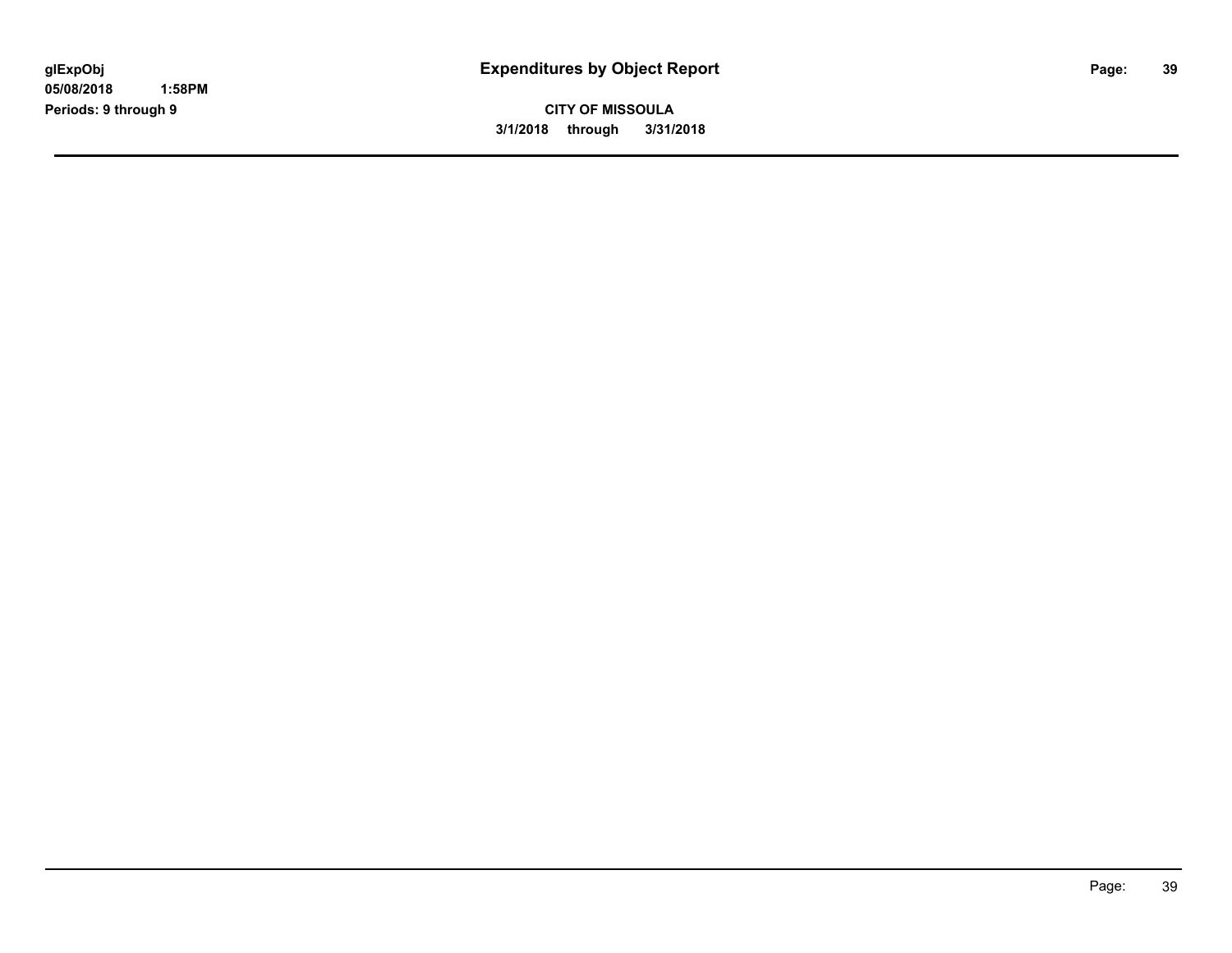**1211 PARK ACQUISITION & DEVELOPMENT**

**370 PARKS & RECREATION**

|                        |                              | <b>Adjusted</b>      |                     | Year-to-date        | Year-to-date        |                |                  |
|------------------------|------------------------------|----------------------|---------------------|---------------------|---------------------|----------------|------------------|
| Object/Title           |                              | <b>Appropriation</b> | <b>Expenditures</b> | <b>Expenditures</b> | <b>Encumbrances</b> | <b>Balance</b> | <b>Prct Used</b> |
| 200 SUPPLIES           |                              |                      |                     |                     |                     |                |                  |
| 220 OPERATING SUPPLIES |                              | 10,000.00            | 0.00                | 0.00                | 0.00                | 10,000.00      | 0.00             |
| <b>Total</b>           | <b>SUPPLIES</b>              | 10,000.00            | 0.00                | 0.00                | 0.00                | 10,000.00      | 0.00             |
| 300 PURCHASED SERVICES |                              |                      |                     |                     |                     |                |                  |
|                        | 350 PROFESSIONAL SERVICES    | 25,000.00            | 0.00                | 0.00                | 0.00                | 25,000.00      | 0.00             |
|                        | 360 REPAIR & MAINTENANCE     | 0.00                 | 0.00                | 0.00                | 0.00                | 0.00           | 0.00             |
|                        | 390 OTHER PURCHASED SERVICES | 10,000.00            | 0.00                | 0.00                | 0.00                | 10,000.00      | 0.00             |
| Total                  | PURCHASED SERVICES           | 35,000.00            | 0.00                | 0.00                | 0.00                | 35,000.00      | 0.00             |
| 500 FIXED CHARGES      |                              |                      |                     |                     |                     |                |                  |
|                        | 550 MERCHANT SERVICE FEES    | 0.00                 | 0.00                | 0.00                | 0.00                | 0.00           | 0.00             |
| <b>Total</b>           | <b>FIXED CHARGES</b>         | 0.00                 | 0.00                | 0.00                | 0.00                | 0.00           | 0.00             |
| 800 OTHER OBJECTS      |                              |                      |                     |                     |                     |                |                  |
|                        | 820 TRANSFERS TO OTHER FUNDS | 0.00                 | 0.00                | 24,779.00           | 0.00                | $-24.779.00$   | 0.00             |
| <b>Total</b>           | OTHER OBJECTS                | 0.00                 | 0.00                | 24,779.00           | 0.00                | $-24,779.00$   | 0.00             |
| 900 CAPITAL OUTLAY     |                              |                      |                     |                     |                     |                |                  |
| 930 IMPROVEMENTS       |                              | 200,309.00           | 0.00                | 0.00                | 0.00                | 200,309.00     | 0.00             |
|                        | 940 MACHINERY & EQUIPMENT    | 29.650.00            | 0.00                | 17.948.00           | 0.00                | 11,702.00      | 60.53            |
| Total                  | CAPITAL OUTLAY               | 229,959.00           | 0.00                | 17,948.00           | 0.00                | 212,011.00     | 7.80             |
| Total                  | PARKS & RECREATION           | 274.959.00           | 0.00                | 42,727.00           | 0.00                | 232,232.00     | 15.54            |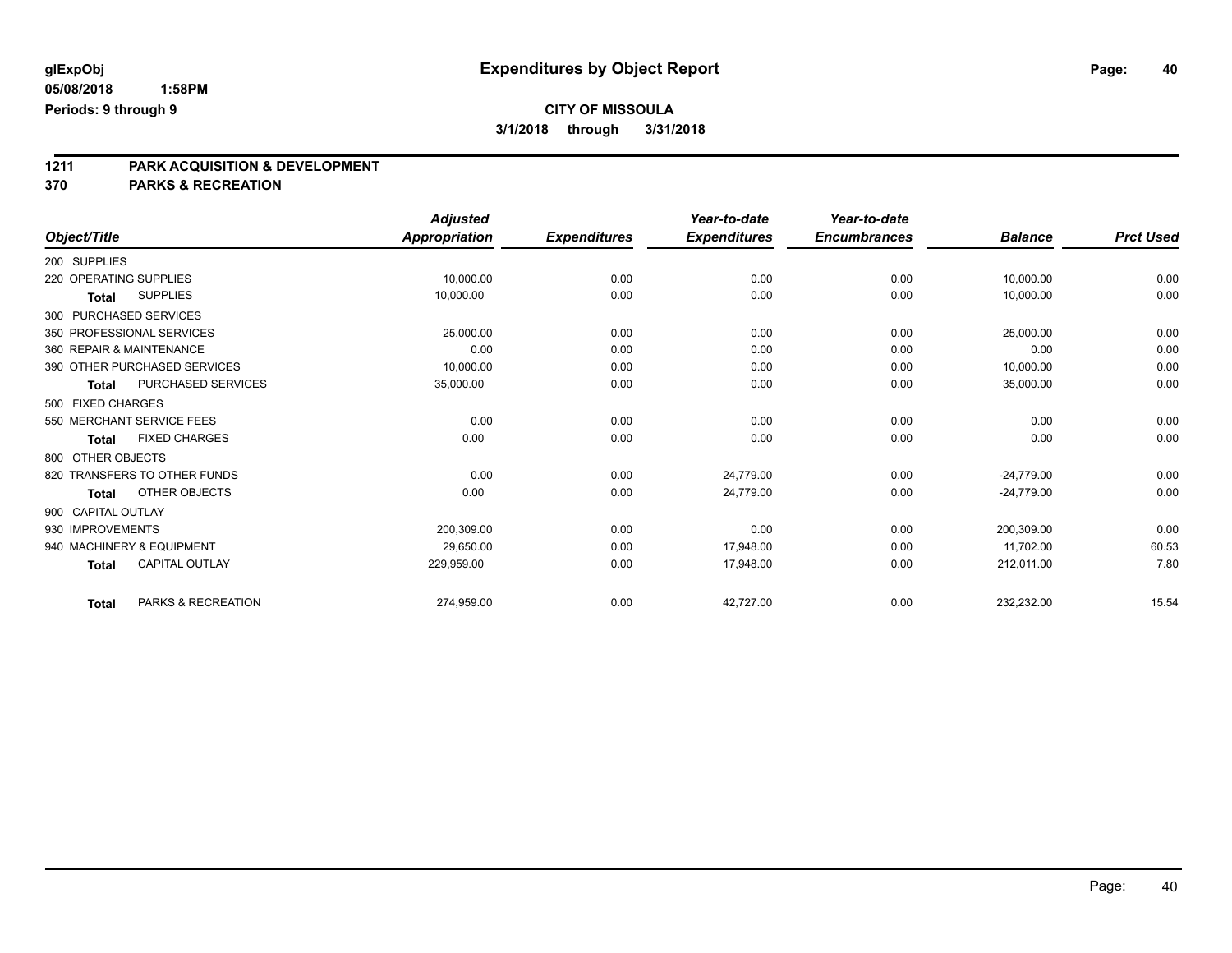#### **1211 PARK ACQUISITION & DEVELOPMENT**

|                           |                                | <b>Adjusted</b> |                     | Year-to-date        | Year-to-date        |                |                  |
|---------------------------|--------------------------------|-----------------|---------------------|---------------------|---------------------|----------------|------------------|
| Object/Title              |                                | Appropriation   | <b>Expenditures</b> | <b>Expenditures</b> | <b>Encumbrances</b> | <b>Balance</b> | <b>Prct Used</b> |
| 200 SUPPLIES              |                                |                 |                     |                     |                     |                |                  |
| 220 OPERATING SUPPLIES    |                                | 10,000.00       | 0.00                | 0.00                | 0.00                | 10,000.00      | 0.00             |
| <b>Total</b>              | <b>SUPPLIES</b>                | 10,000.00       | 0.00                | 0.00                | 0.00                | 10,000.00      | 0.00             |
| 300 PURCHASED SERVICES    |                                |                 |                     |                     |                     |                |                  |
| 350 PROFESSIONAL SERVICES |                                | 25,000.00       | 0.00                | 0.00                | 0.00                | 25,000.00      | 0.00             |
| 360 REPAIR & MAINTENANCE  |                                | 0.00            | 0.00                | 0.00                | 0.00                | 0.00           | 0.00             |
|                           | 390 OTHER PURCHASED SERVICES   | 10,000.00       | 0.00                | 0.00                | 0.00                | 10,000.00      | 0.00             |
| <b>Total</b>              | PURCHASED SERVICES             | 35,000.00       | 0.00                | 0.00                | 0.00                | 35,000.00      | 0.00             |
| 500 FIXED CHARGES         |                                |                 |                     |                     |                     |                |                  |
|                           | 550 MERCHANT SERVICE FEES      | 0.00            | 0.00                | 0.00                | 0.00                | 0.00           | 0.00             |
| <b>Total</b>              | <b>FIXED CHARGES</b>           | 0.00            | 0.00                | 0.00                | 0.00                | 0.00           | 0.00             |
| 800 OTHER OBJECTS         |                                |                 |                     |                     |                     |                |                  |
|                           | 820 TRANSFERS TO OTHER FUNDS   | 0.00            | 0.00                | 24,779.00           | 0.00                | $-24,779.00$   | 0.00             |
| <b>Total</b>              | OTHER OBJECTS                  | 0.00            | 0.00                | 24,779.00           | 0.00                | $-24,779.00$   | 0.00             |
| 900 CAPITAL OUTLAY        |                                |                 |                     |                     |                     |                |                  |
| 930 IMPROVEMENTS          |                                | 200,309.00      | 0.00                | 0.00                | 0.00                | 200,309.00     | 0.00             |
| 940 MACHINERY & EQUIPMENT |                                | 29,650.00       | 0.00                | 17,948.00           | 0.00                | 11,702.00      | 60.53            |
| <b>Total</b>              | <b>CAPITAL OUTLAY</b>          | 229,959.00      | 0.00                | 17,948.00           | 0.00                | 212,011.00     | 7.80             |
| <b>Total</b>              | PARK ACQUISITION & DEVELOPMENT | 274,959.00      | 0.00                | 42,727.00           | 0.00                | 232,232.00     | 15.54            |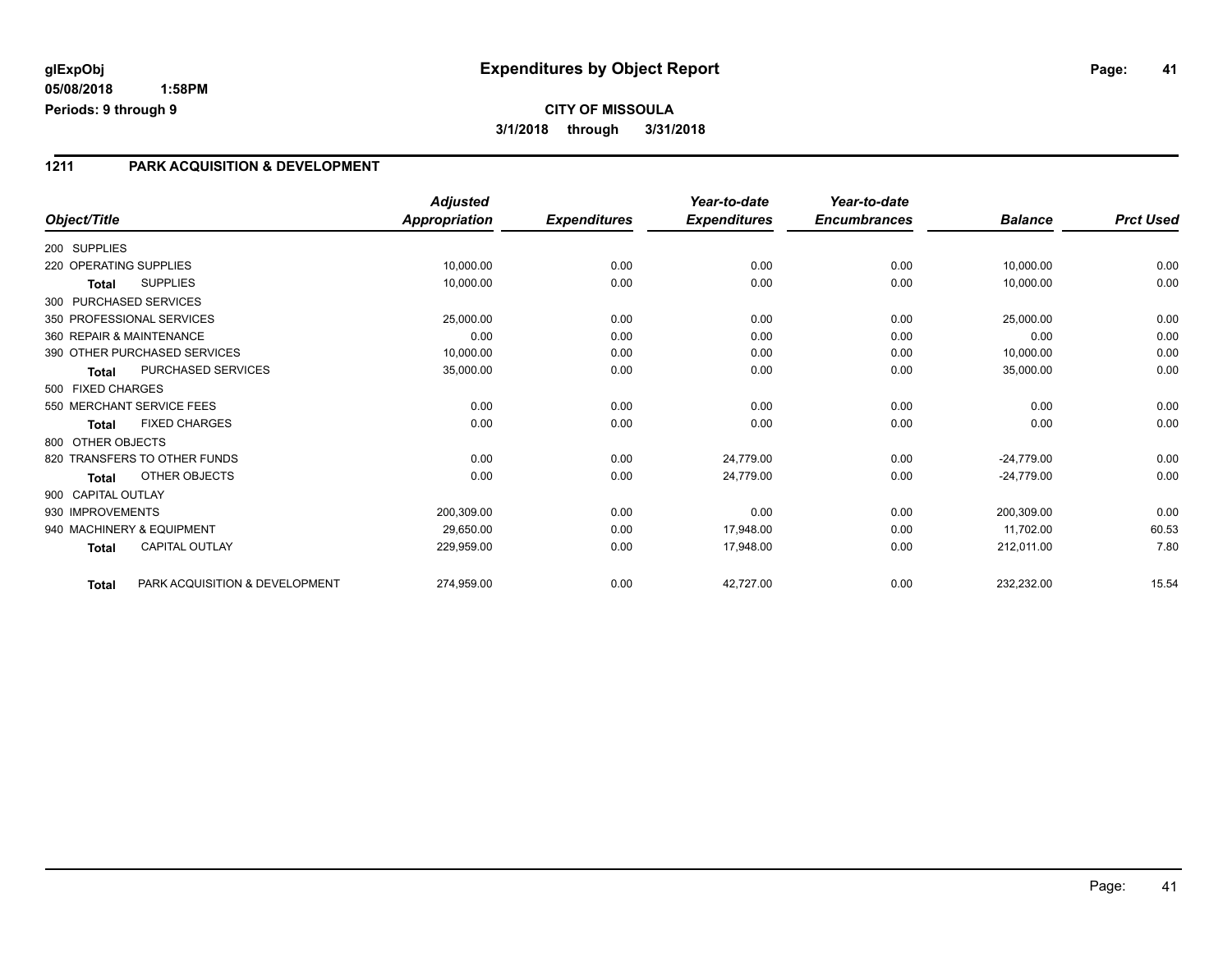**1212 PARK ENTERPRISE FUND**

**370 PARKS & RECREATION**

|                          |                              | <b>Adjusted</b> |                     | Year-to-date        | Year-to-date        |                |                  |
|--------------------------|------------------------------|-----------------|---------------------|---------------------|---------------------|----------------|------------------|
| Object/Title             |                              | Appropriation   | <b>Expenditures</b> | <b>Expenditures</b> | <b>Encumbrances</b> | <b>Balance</b> | <b>Prct Used</b> |
| 200 SUPPLIES             |                              |                 |                     |                     |                     |                |                  |
| 210 OFFICE SUPPLIES      |                              | 0.00            | 0.00                | 0.00                | 0.00                | 0.00           | 0.00             |
| 220 OPERATING SUPPLIES   |                              | 20,000.00       | 447.97              | 1,273.50            | 0.00                | 18,726.50      | 6.37             |
| 230 REPAIR/MAINTENANCE   |                              | 15,000.00       | 0.00                | 0.00                | 0.00                | 15,000.00      | 0.00             |
| 240 OTHER SUPPLIES       |                              | 0.00            | 0.00                | 0.00                | 0.00                | 0.00           | 0.00             |
| <b>Total</b>             | <b>SUPPLIES</b>              | 35,000.00       | 447.97              | 1,273.50            | 0.00                | 33,726.50      | 3.64             |
| 300 PURCHASED SERVICES   |                              |                 |                     |                     |                     |                |                  |
|                          | 350 PROFESSIONAL SERVICES    | 10.000.00       | 0.00                | 0.00                | 0.00                | 10,000.00      | 0.00             |
| 360 REPAIR & MAINTENANCE |                              | 0.00            | 0.00                | 0.00                | 0.00                | 0.00           | 0.00             |
|                          | 390 OTHER PURCHASED SERVICES | 20,000.00       | 0.00                | 0.00                | 0.00                | 20,000.00      | 0.00             |
| <b>Total</b>             | PURCHASED SERVICES           | 30,000.00       | 0.00                | 0.00                | 0.00                | 30,000.00      | 0.00             |
| 500 FIXED CHARGES        |                              |                 |                     |                     |                     |                |                  |
|                          | 550 MERCHANT SERVICE FEES    | 0.00            | 0.00                | 0.00                | 0.00                | 0.00           | 0.00             |
| <b>Total</b>             | <b>FIXED CHARGES</b>         | 0.00            | 0.00                | 0.00                | 0.00                | 0.00           | 0.00             |
| 800 OTHER OBJECTS        |                              |                 |                     |                     |                     |                |                  |
|                          | 820 TRANSFERS TO OTHER FUNDS | 0.00            | 0.00                | 0.00                | 0.00                | 0.00           | 0.00             |
| <b>Total</b>             | OTHER OBJECTS                | 0.00            | 0.00                | 0.00                | 0.00                | 0.00           | 0.00             |
| 900 CAPITAL OUTLAY       |                              |                 |                     |                     |                     |                |                  |
| 930 IMPROVEMENTS         |                              | 181,945.00      | 0.00                | 28,926.09           | 0.00                | 153,018.91     | 15.90            |
|                          | 940 MACHINERY & EQUIPMENT    | 85.415.00       | 0.00                | 0.00                | 0.00                | 85.415.00      | 0.00             |
| <b>Total</b>             | <b>CAPITAL OUTLAY</b>        | 267,360.00      | 0.00                | 28,926.09           | 0.00                | 238,433.91     | 10.82            |
| <b>Total</b>             | PARKS & RECREATION           | 332,360.00      | 447.97              | 30,199.59           | 0.00                | 302,160.41     | 9.09             |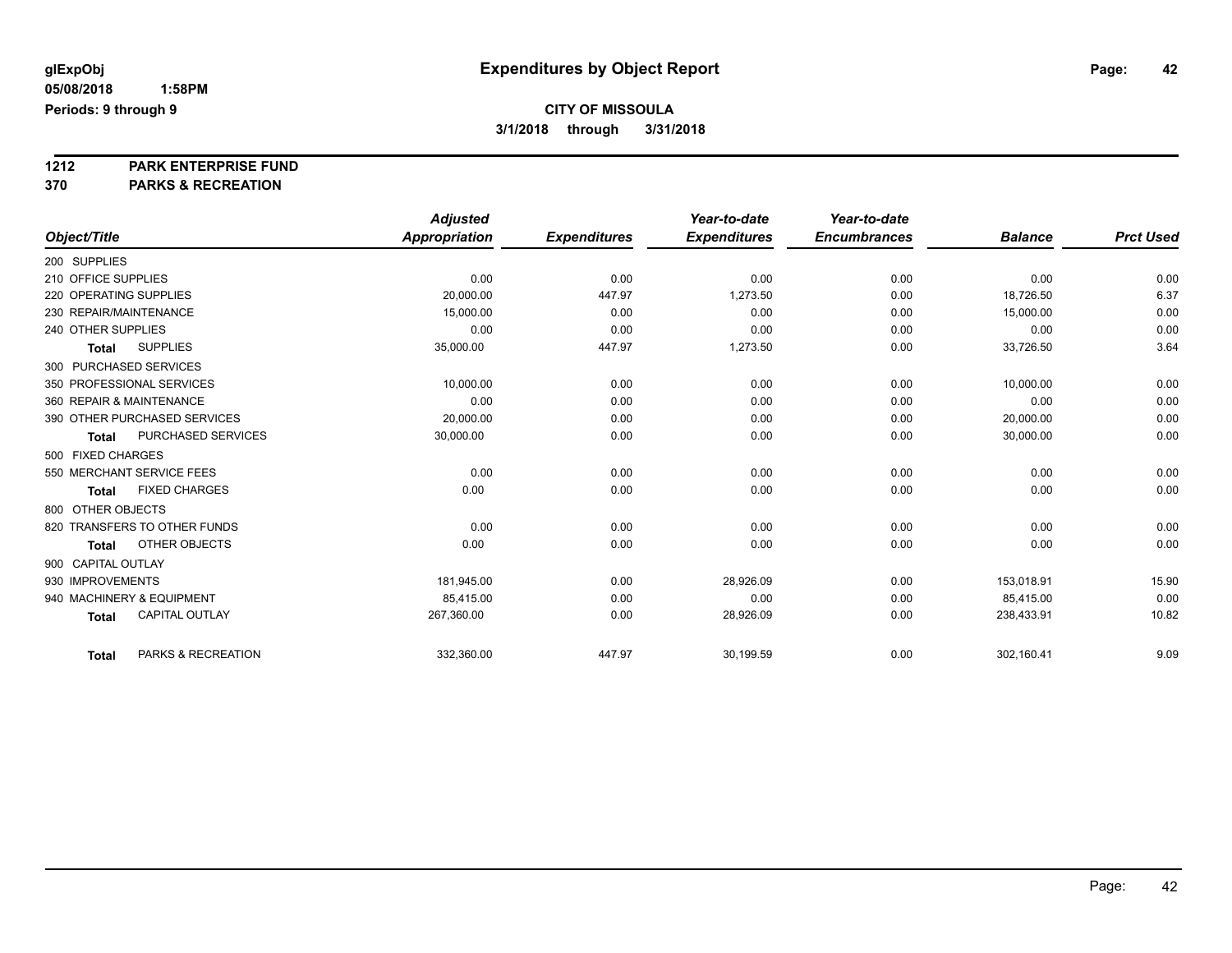#### **1212 PARK ENTERPRISE FUND**

|                           |                              | <b>Adjusted</b>      |                     | Year-to-date        | Year-to-date        |                |                  |
|---------------------------|------------------------------|----------------------|---------------------|---------------------|---------------------|----------------|------------------|
| Object/Title              |                              | <b>Appropriation</b> | <b>Expenditures</b> | <b>Expenditures</b> | <b>Encumbrances</b> | <b>Balance</b> | <b>Prct Used</b> |
| 200 SUPPLIES              |                              |                      |                     |                     |                     |                |                  |
| 210 OFFICE SUPPLIES       |                              | 0.00                 | 0.00                | 0.00                | 0.00                | 0.00           | 0.00             |
| 220 OPERATING SUPPLIES    |                              | 20,000.00            | 447.97              | 1,273.50            | 0.00                | 18,726.50      | 6.37             |
| 230 REPAIR/MAINTENANCE    |                              | 15,000.00            | 0.00                | 0.00                | 0.00                | 15,000.00      | 0.00             |
| 240 OTHER SUPPLIES        |                              | 0.00                 | 0.00                | 0.00                | 0.00                | 0.00           | 0.00             |
| <b>Total</b>              | <b>SUPPLIES</b>              | 35,000.00            | 447.97              | 1,273.50            | 0.00                | 33,726.50      | 3.64             |
| 300 PURCHASED SERVICES    |                              |                      |                     |                     |                     |                |                  |
| 350 PROFESSIONAL SERVICES |                              | 10,000.00            | 0.00                | 0.00                | 0.00                | 10,000.00      | 0.00             |
| 360 REPAIR & MAINTENANCE  |                              | 0.00                 | 0.00                | 0.00                | 0.00                | 0.00           | 0.00             |
|                           | 390 OTHER PURCHASED SERVICES | 20,000.00            | 0.00                | 0.00                | 0.00                | 20,000.00      | 0.00             |
| <b>Total</b>              | <b>PURCHASED SERVICES</b>    | 30,000.00            | 0.00                | 0.00                | 0.00                | 30,000.00      | 0.00             |
| 500 FIXED CHARGES         |                              |                      |                     |                     |                     |                |                  |
| 550 MERCHANT SERVICE FEES |                              | 0.00                 | 0.00                | 0.00                | 0.00                | 0.00           | 0.00             |
| <b>Total</b>              | <b>FIXED CHARGES</b>         | 0.00                 | 0.00                | 0.00                | 0.00                | 0.00           | 0.00             |
| 800 OTHER OBJECTS         |                              |                      |                     |                     |                     |                |                  |
|                           | 820 TRANSFERS TO OTHER FUNDS | 0.00                 | 0.00                | 0.00                | 0.00                | 0.00           | 0.00             |
| <b>Total</b>              | <b>OTHER OBJECTS</b>         | 0.00                 | 0.00                | 0.00                | 0.00                | 0.00           | 0.00             |
| 900 CAPITAL OUTLAY        |                              |                      |                     |                     |                     |                |                  |
| 930 IMPROVEMENTS          |                              | 181,945.00           | 0.00                | 28,926.09           | 0.00                | 153,018.91     | 15.90            |
| 940 MACHINERY & EQUIPMENT |                              | 85,415.00            | 0.00                | 0.00                | 0.00                | 85,415.00      | 0.00             |
| <b>Total</b>              | <b>CAPITAL OUTLAY</b>        | 267,360.00           | 0.00                | 28,926.09           | 0.00                | 238,433.91     | 10.82            |
| Total                     | PARK ENTERPRISE FUND         | 332,360.00           | 447.97              | 30,199.59           | 0.00                | 302,160.41     | 9.09             |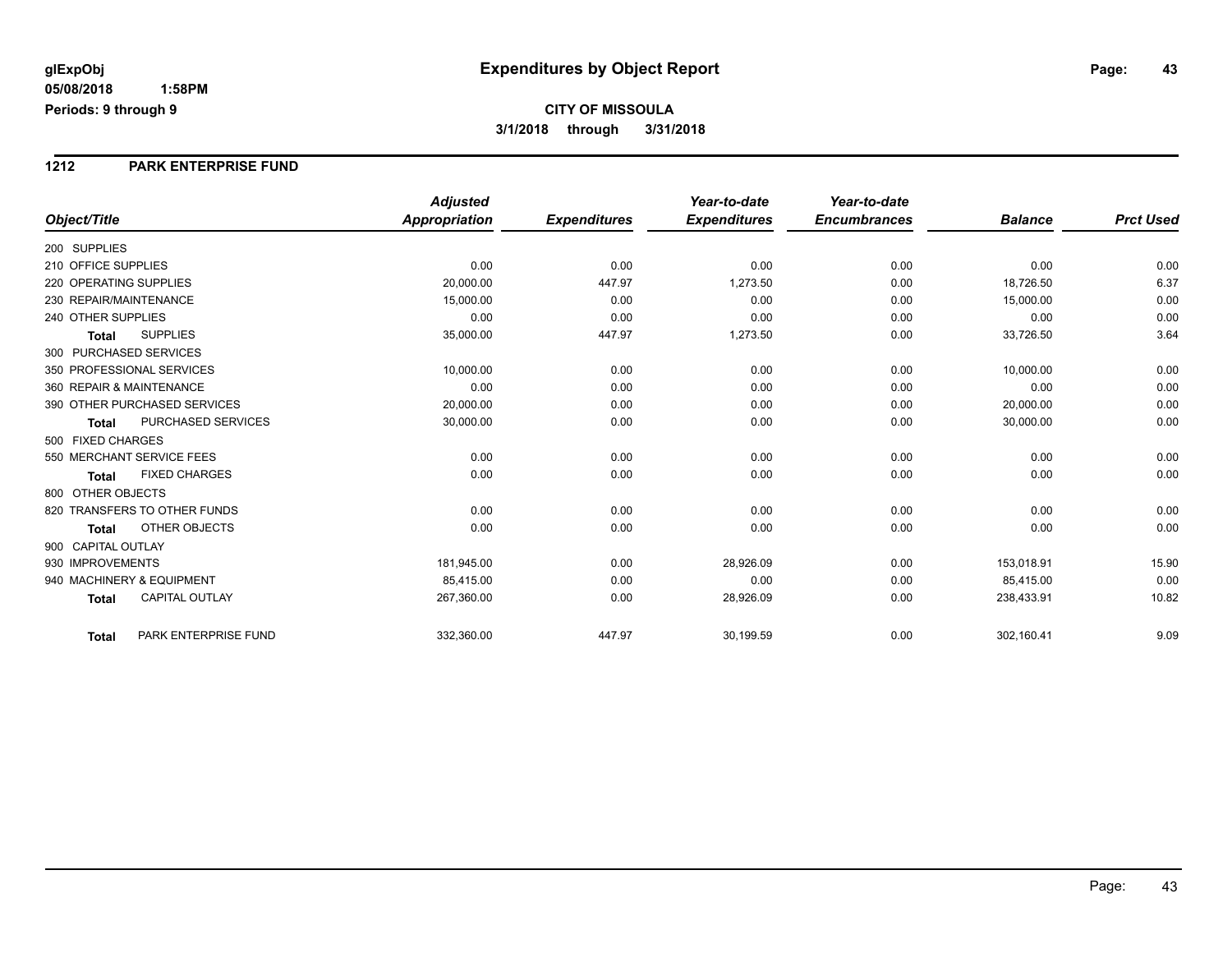**1216 PARKS & REC TRAILS, DEV**

**370 PARKS & RECREATION**

|                                                   | <b>Adjusted</b>      |                     | Year-to-date        | Year-to-date        |                |                  |
|---------------------------------------------------|----------------------|---------------------|---------------------|---------------------|----------------|------------------|
| Object/Title                                      | <b>Appropriation</b> | <b>Expenditures</b> | <b>Expenditures</b> | <b>Encumbrances</b> | <b>Balance</b> | <b>Prct Used</b> |
| 100 PERSONAL SERVICES                             |                      |                     |                     |                     |                |                  |
| 110 SALARIES AND WAGES                            | 11,291.00            | 332.46              | 848.35              | 0.00                | 10,442.65      | 7.51             |
| 120 OVERTIME                                      | 0.00                 | 0.00                | 0.00                | 0.00                | 0.00           | 0.00             |
| 140 EMPLOYER CONTRIBUTIONS                        | 1,909.00             | 75.27               | 192.09              | 0.00                | 1,716.91       | 10.06            |
| 141 STATE RETIREMENT CONTRIBUTIONS                | 0.00                 | 0.33                | 0.85                | 0.00                | $-0.85$        | 0.00             |
| PERSONAL SERVICES<br>Total                        | 13,200.00            | 408.06              | 1,041.29            | 0.00                | 12,158.71      | 7.89             |
| 200 SUPPLIES                                      |                      |                     |                     |                     |                |                  |
| 220 OPERATING SUPPLIES                            | 60,000.00            | 662.81              | 39,529.04           | 0.00                | 20,470.96      | 65.88            |
| 230 REPAIR/MAINTENANCE                            | 35,000.00            | 0.00                | 2,823.80            | 0.00                | 32,176.20      | 8.07             |
| 240 OTHER SUPPLIES                                | 1,100.00             | 0.00                | 0.00                | 0.00                | 1,100.00       | 0.00             |
| <b>SUPPLIES</b><br><b>Total</b>                   | 96,100.00            | 662.81              | 42,352.84           | 0.00                | 53,747.16      | 44.07            |
| 300 PURCHASED SERVICES                            |                      |                     |                     |                     |                |                  |
| 310 COMMUNICATIONS                                | 0.00                 | 0.00                | 0.00                | 0.00                | 0.00           | 0.00             |
| 320 PRINTING & DUPLICATING                        | 0.00                 | 0.00                | 0.00                | 0.00                | 0.00           | 0.00             |
| 330 PUBLICITY, SUBSCRIPTIONS & DUES               | 0.00                 | 140.03              | 235.03              | 0.00                | $-235.03$      | 0.00             |
| 350 PROFESSIONAL SERVICES                         | 157,150.00           | 20.00               | 55,950.73           | 0.00                | 101,199.27     | 35.60            |
| 360 REPAIR & MAINTENANCE                          | 10,000.00            | 28.00               | 616.50              | 0.00                | 9,383.50       | 6.17             |
| 370 TRAVEL                                        | 150.00               | 0.00                | 0.00                | 0.00                | 150.00         | 0.00             |
| 380 TRAINING                                      | 150.00               | 0.00                | 0.00                | 0.00                | 150.00         | 0.00             |
| 390 OTHER PURCHASED SERVICES                      | 100,000.00           | 0.00                | 4,155.00            | 0.00                | 95,845.00      | 4.16             |
| PURCHASED SERVICES<br>Total                       | 267,450.00           | 188.03              | 60,957.26           | 0.00                | 206,492.74     | 22.79            |
| 500 FIXED CHARGES                                 |                      |                     |                     |                     |                |                  |
| 550 MERCHANT SERVICE FEES                         | 0.00                 | 0.00                | 0.00                | 0.00                | 0.00           | 0.00             |
| <b>FIXED CHARGES</b><br>Total                     | 0.00                 | 0.00                | 0.00                | 0.00                | 0.00           | 0.00             |
| 700 GRANTS & CONTRIBUTIONS                        |                      |                     |                     |                     |                |                  |
| 700 GRANTS & CONTRIBUTIONS                        | 100,000.00           | 0.00                | 0.00                | 0.00                | 100,000.00     | 0.00             |
| <b>GRANTS &amp; CONTRIBUTIONS</b><br><b>Total</b> | 100,000.00           | 0.00                | 0.00                | 0.00                | 100,000.00     | 0.00             |
| 800 OTHER OBJECTS                                 |                      |                     |                     |                     |                |                  |
| 820 TRANSFERS TO OTHER FUNDS                      | 0.00                 | 0.00                | 51,136.55           | 0.00                | $-51,136.55$   | 0.00             |
| 845 CONTINGENCY                                   | 25,000.00            | 0.00                | 0.00                | 0.00                | 25,000.00      | 0.00             |
| OTHER OBJECTS<br>Total                            | 25,000.00            | 0.00                | 51,136.55           | 0.00                | $-26, 136.55$  | 204.55           |
| 900 CAPITAL OUTLAY                                |                      |                     |                     |                     |                |                  |
| 920 BUILDINGS                                     | 100,000.00           | 0.00                | 0.00                | 0.00                | 100,000.00     | 0.00             |
|                                                   |                      |                     |                     |                     |                |                  |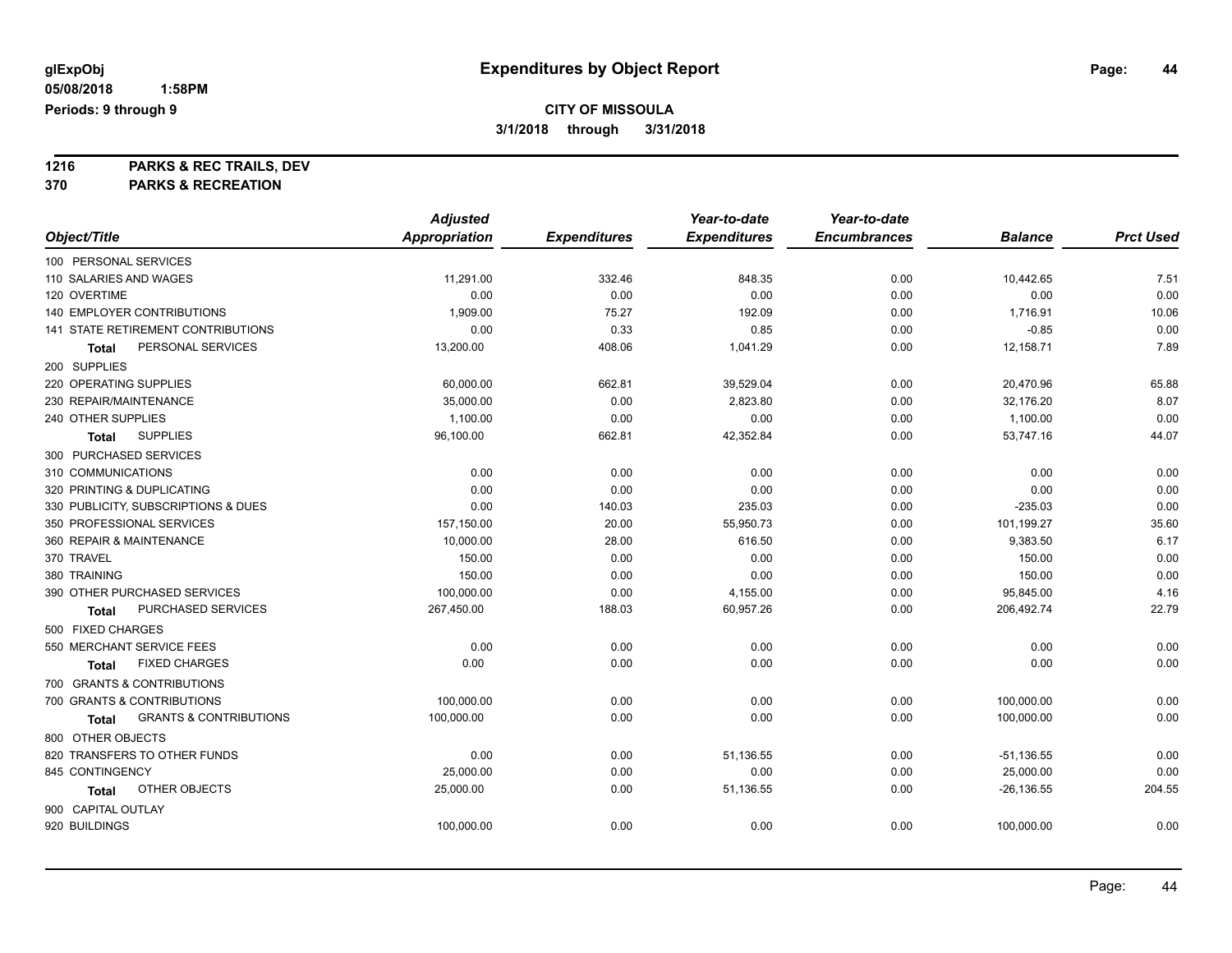**1216 PARKS & REC TRAILS, DEV 370 PARKS & RECREATION**

| Object/Title     |                               | <b>Adjusted</b><br>Appropriation | <b>Expenditures</b> | Year-to-date<br><b>Expenditures</b> | Year-to-date<br><b>Encumbrances</b> | <b>Balance</b> | <b>Prct Used</b> |
|------------------|-------------------------------|----------------------------------|---------------------|-------------------------------------|-------------------------------------|----------------|------------------|
| 930 IMPROVEMENTS |                               | 256.450.00                       | 0.00                | 7.534.88                            | 0.00                                | 248.915.12     | 2.94             |
|                  | 940 MACHINERY & EQUIPMENT     | 0.00                             | 0.00                | 0.00                                | 0.00                                | 0.00           | 0.00             |
| <b>Total</b>     | <b>CAPITAL OUTLAY</b>         | 356.450.00                       | 0.00                | 7.534.88                            | 0.00                                | 348.915.12     | 2.11             |
| <b>Total</b>     | <b>PARKS &amp; RECREATION</b> | 858,200.00                       | 1,258.90            | 163,022.82                          | 0.00                                | 695.177.18     | 19.00            |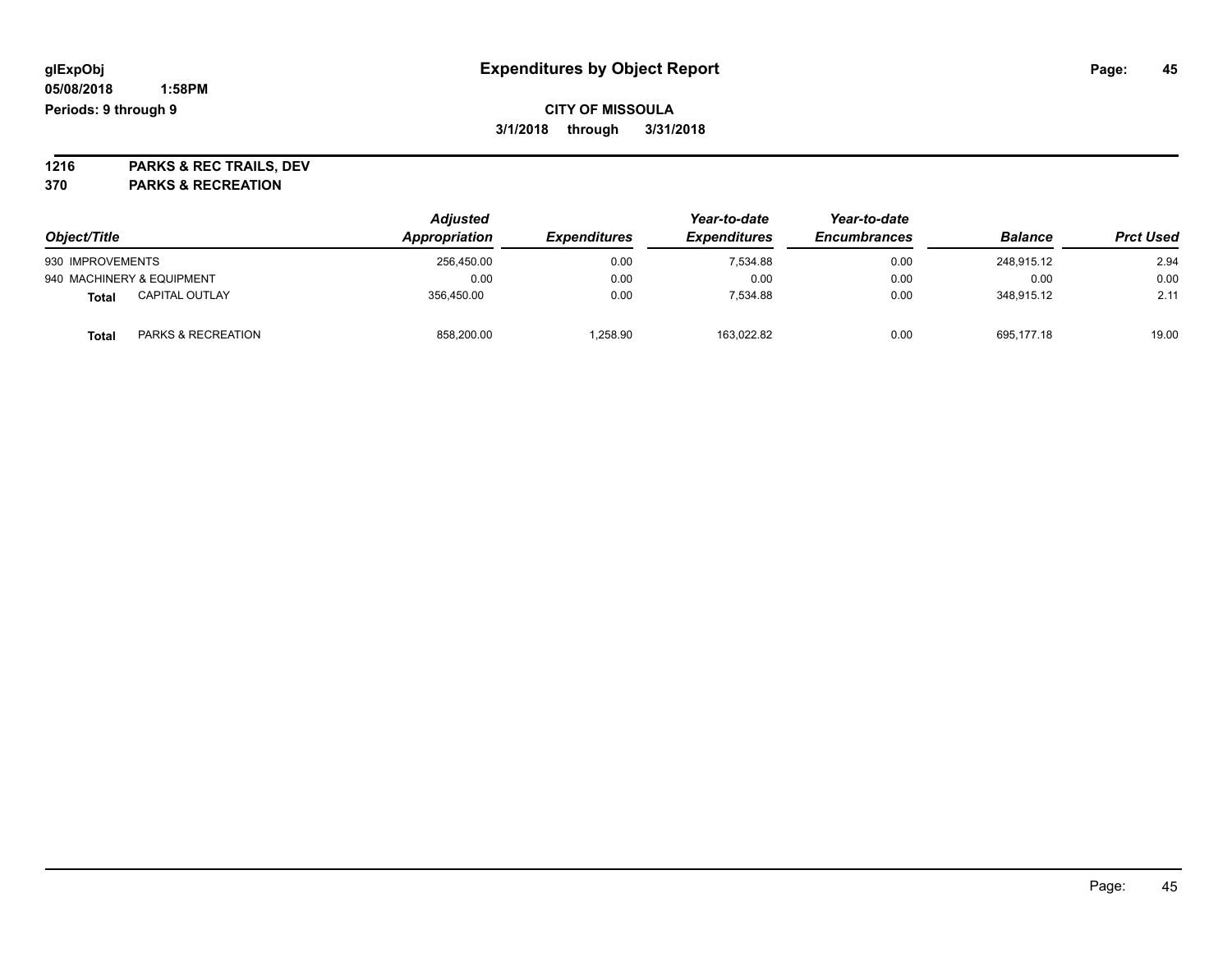### **1216 PARKS & REC TRAILS, DEV**

|                                                   | <b>Adjusted</b> |                     | Year-to-date        | Year-to-date        |                |                  |
|---------------------------------------------------|-----------------|---------------------|---------------------|---------------------|----------------|------------------|
| Object/Title                                      | Appropriation   | <b>Expenditures</b> | <b>Expenditures</b> | <b>Encumbrances</b> | <b>Balance</b> | <b>Prct Used</b> |
| 100 PERSONAL SERVICES                             |                 |                     |                     |                     |                |                  |
| 110 SALARIES AND WAGES                            | 11,291.00       | 332.46              | 848.35              | 0.00                | 10,442.65      | 7.51             |
| 120 OVERTIME                                      | 0.00            | 0.00                | 0.00                | 0.00                | 0.00           | 0.00             |
| <b>140 EMPLOYER CONTRIBUTIONS</b>                 | 1,909.00        | 75.27               | 192.09              | 0.00                | 1,716.91       | 10.06            |
| 141 STATE RETIREMENT CONTRIBUTIONS                | 0.00            | 0.33                | 0.85                | 0.00                | $-0.85$        | 0.00             |
| PERSONAL SERVICES<br>Total                        | 13,200.00       | 408.06              | 1,041.29            | 0.00                | 12,158.71      | 7.89             |
| 200 SUPPLIES                                      |                 |                     |                     |                     |                |                  |
| 220 OPERATING SUPPLIES                            | 60,000.00       | 662.81              | 39,529.04           | 0.00                | 20,470.96      | 65.88            |
| 230 REPAIR/MAINTENANCE                            | 35,000.00       | 0.00                | 2,823.80            | 0.00                | 32,176.20      | 8.07             |
| 240 OTHER SUPPLIES                                | 1,100.00        | 0.00                | 0.00                | 0.00                | 1,100.00       | 0.00             |
| <b>SUPPLIES</b><br>Total                          | 96,100.00       | 662.81              | 42,352.84           | 0.00                | 53,747.16      | 44.07            |
| 300 PURCHASED SERVICES                            |                 |                     |                     |                     |                |                  |
| 310 COMMUNICATIONS                                | 0.00            | 0.00                | 0.00                | 0.00                | 0.00           | 0.00             |
| 320 PRINTING & DUPLICATING                        | 0.00            | 0.00                | 0.00                | 0.00                | 0.00           | 0.00             |
| 330 PUBLICITY, SUBSCRIPTIONS & DUES               | 0.00            | 140.03              | 235.03              | 0.00                | $-235.03$      | 0.00             |
| 350 PROFESSIONAL SERVICES                         | 157,150.00      | 20.00               | 55,950.73           | 0.00                | 101,199.27     | 35.60            |
| 360 REPAIR & MAINTENANCE                          | 10,000.00       | 28.00               | 616.50              | 0.00                | 9,383.50       | 6.17             |
| 370 TRAVEL                                        | 150.00          | 0.00                | 0.00                | 0.00                | 150.00         | 0.00             |
| 380 TRAINING                                      | 150.00          | 0.00                | 0.00                | 0.00                | 150.00         | 0.00             |
| 390 OTHER PURCHASED SERVICES                      | 100,000.00      | 0.00                | 4,155.00            | 0.00                | 95,845.00      | 4.16             |
| PURCHASED SERVICES<br>Total                       | 267,450.00      | 188.03              | 60,957.26           | 0.00                | 206,492.74     | 22.79            |
| 500 FIXED CHARGES                                 |                 |                     |                     |                     |                |                  |
| 550 MERCHANT SERVICE FEES                         | 0.00            | 0.00                | 0.00                | 0.00                | 0.00           | 0.00             |
| <b>FIXED CHARGES</b><br><b>Total</b>              | 0.00            | 0.00                | 0.00                | 0.00                | 0.00           | 0.00             |
| 700 GRANTS & CONTRIBUTIONS                        |                 |                     |                     |                     |                |                  |
| 700 GRANTS & CONTRIBUTIONS                        | 100,000.00      | 0.00                | 0.00                | 0.00                | 100,000.00     | 0.00             |
| <b>GRANTS &amp; CONTRIBUTIONS</b><br><b>Total</b> | 100,000.00      | 0.00                | 0.00                | 0.00                | 100,000.00     | 0.00             |
| 800 OTHER OBJECTS                                 |                 |                     |                     |                     |                |                  |
| 820 TRANSFERS TO OTHER FUNDS                      | 0.00            | 0.00                | 51,136.55           | 0.00                | $-51,136.55$   | 0.00             |
| 845 CONTINGENCY                                   | 25,000.00       | 0.00                | 0.00                | 0.00                | 25,000.00      | 0.00             |
| OTHER OBJECTS<br>Total                            | 25,000.00       | 0.00                | 51,136.55           | 0.00                | $-26, 136.55$  | 204.55           |
| 900 CAPITAL OUTLAY                                |                 |                     |                     |                     |                |                  |
| 920 BUILDINGS                                     | 100,000.00      | 0.00                | 0.00                | 0.00                | 100,000.00     | 0.00             |
| 930 IMPROVEMENTS                                  | 256,450.00      | 0.00                | 7,534.88            | 0.00                | 248,915.12     | 2.94             |
|                                                   |                 |                     |                     |                     |                |                  |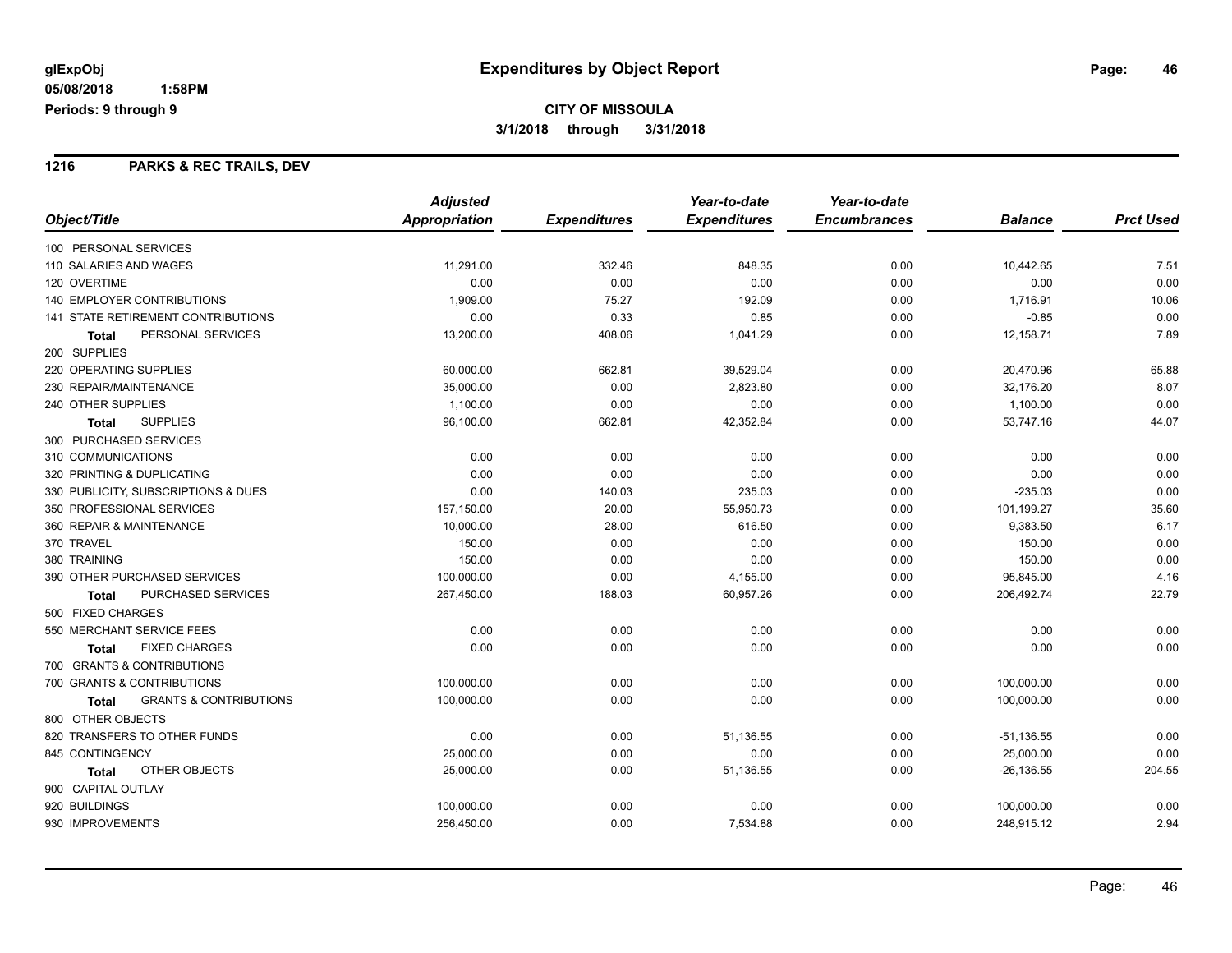#### **05/08/2018 1:58PM Periods: 9 through 9**

**CITY OF MISSOULA 3/1/2018 through 3/31/2018**

### **1216 PARKS & REC TRAILS, DEV**

| Object/Title              |                         | <b>Adjusted</b><br>Appropriation |                     | Year-to-date<br><i><b>Expenditures</b></i> | Year-to-date<br><b>Encumbrances</b> | <b>Balance</b> | <b>Prct Used</b> |
|---------------------------|-------------------------|----------------------------------|---------------------|--------------------------------------------|-------------------------------------|----------------|------------------|
|                           |                         |                                  | <b>Expenditures</b> |                                            |                                     |                |                  |
| 940 MACHINERY & EQUIPMENT |                         | 0.00                             | 0.00                | 0.00                                       | 0.00                                | 0.00           | 0.00             |
| Total                     | <b>CAPITAL OUTLAY</b>   | 356,450.00                       | 0.00                | 7.534.88                                   | 0.00                                | 348.915.12     | 2.11             |
| <b>Total</b>              | PARKS & REC TRAILS, DEV | 858,200.00                       | 1,258.90            | 163,022.82                                 | 0.00                                | 695,177.18     | 19.00            |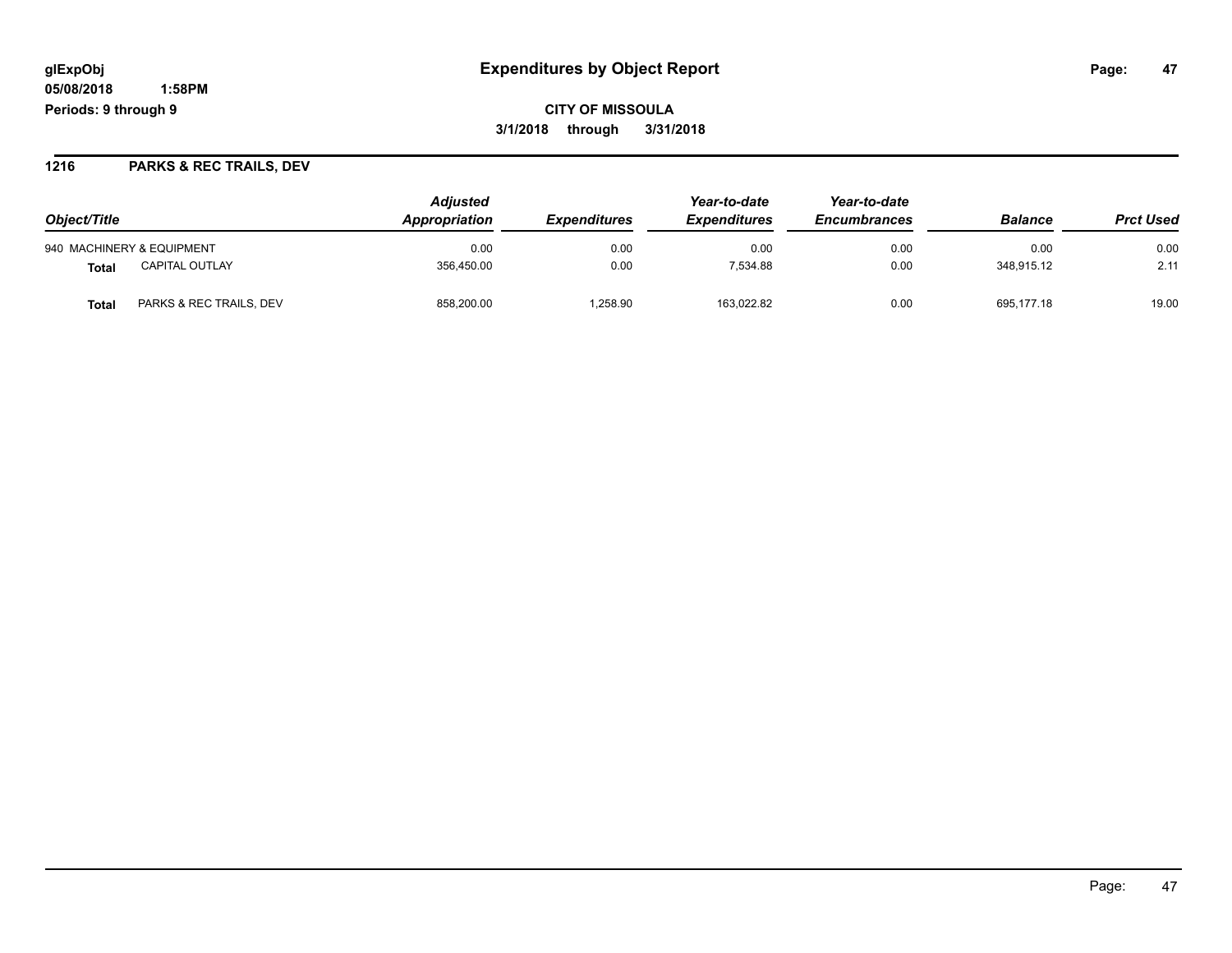# **CITY OF MISSOULA**

**3/1/2018 through 3/31/2018**

**1217 PARKS CITY LIFE GYM LEASE**

**370 PARKS & RECREATION**

|                                           | <b>Adjusted</b>      |                     | Year-to-date        | Year-to-date        |                |                  |
|-------------------------------------------|----------------------|---------------------|---------------------|---------------------|----------------|------------------|
| Object/Title                              | <b>Appropriation</b> | <b>Expenditures</b> | <b>Expenditures</b> | <b>Encumbrances</b> | <b>Balance</b> | <b>Prct Used</b> |
| 100 PERSONAL SERVICES                     |                      |                     |                     |                     |                |                  |
| 110 SALARIES AND WAGES                    | 16,000.00            | 0.00                | 7,616.92            | 0.00                | 8,383.08       | 47.61            |
| 120 OVERTIME                              | 0.00                 | 0.00                | 0.00                | 0.00                | 0.00           | 0.00             |
| <b>140 EMPLOYER CONTRIBUTIONS</b>         | 1,000.00             | 0.00                | 1,066.37            | 0.00                | $-66.37$       | 106.64           |
| <b>141 STATE RETIREMENT CONTRIBUTIONS</b> | 0.00                 | 0.00                | 7.03                | 0.00                | $-7.03$        | 0.00             |
| PERSONAL SERVICES<br><b>Total</b>         | 17,000.00            | 0.00                | 8,690.32            | 0.00                | 8,309.68       | 51.12            |
| 200 SUPPLIES                              |                      |                     |                     |                     |                |                  |
| 210 OFFICE SUPPLIES                       | 0.00                 | 0.00                | 0.00                | 0.00                | 0.00           | 0.00             |
| 220 OPERATING SUPPLIES                    | 1,500.00             | 101.94              | 1,672.04            | 0.00                | $-172.04$      | 111.47           |
| 230 REPAIR/MAINTENANCE                    | 1,000.00             | 0.00                | 1,032.00            | 0.00                | $-32.00$       | 103.20           |
| <b>SUPPLIES</b><br><b>Total</b>           | 2,500.00             | 101.94              | 2,704.04            | 0.00                | $-204.04$      | 108.16           |
| 300 PURCHASED SERVICES                    |                      |                     |                     |                     |                |                  |
| 320 PRINTING & DUPLICATING                | 1,000.00             | 0.00                | 15.00               | 0.00                | 985.00         | 1.50             |
| 330 PUBLICITY, SUBSCRIPTIONS & DUES       | 1.000.00             | 0.00                | 0.00                | 0.00                | 1.000.00       | 0.00             |
| 360 REPAIR & MAINTENANCE                  | 0.00                 | 0.00                | 1,002.00            | 0.00                | $-1,002.00$    | 0.00             |
| 390 OTHER PURCHASED SERVICES              | 0.00                 | 0.00                | 0.00                | 0.00                | 0.00           | 0.00             |
| PURCHASED SERVICES<br><b>Total</b>        | 2,000.00             | 0.00                | 1,017.00            | 0.00                | 983.00         | 50.85            |
| 500 FIXED CHARGES                         |                      |                     |                     |                     |                |                  |
| 500 FIXED CHARGES                         | 24,000.00            | 4,400.00            | 22.000.00           | 0.00                | 2,000.00       | 91.67            |
| 550 MERCHANT SERVICE FEES                 | 0.00                 | 0.00                | 0.00                | 0.00                | 0.00           | 0.00             |
| <b>FIXED CHARGES</b><br><b>Total</b>      | 24,000.00            | 4,400.00            | 22,000.00           | 0.00                | 2,000.00       | 91.67            |
| 900 CAPITAL OUTLAY                        |                      |                     |                     |                     |                |                  |
| 930 IMPROVEMENTS                          | 5,000.00             | 0.00                | 0.00                | 0.00                | 5,000.00       | 0.00             |
| <b>CAPITAL OUTLAY</b><br><b>Total</b>     | 5,000.00             | 0.00                | 0.00                | 0.00                | 5,000.00       | 0.00             |
| PARKS & RECREATION<br><b>Total</b>        | 50,500.00            | 4,501.94            | 34,411.36           | 0.00                | 16,088.64      | 68.14            |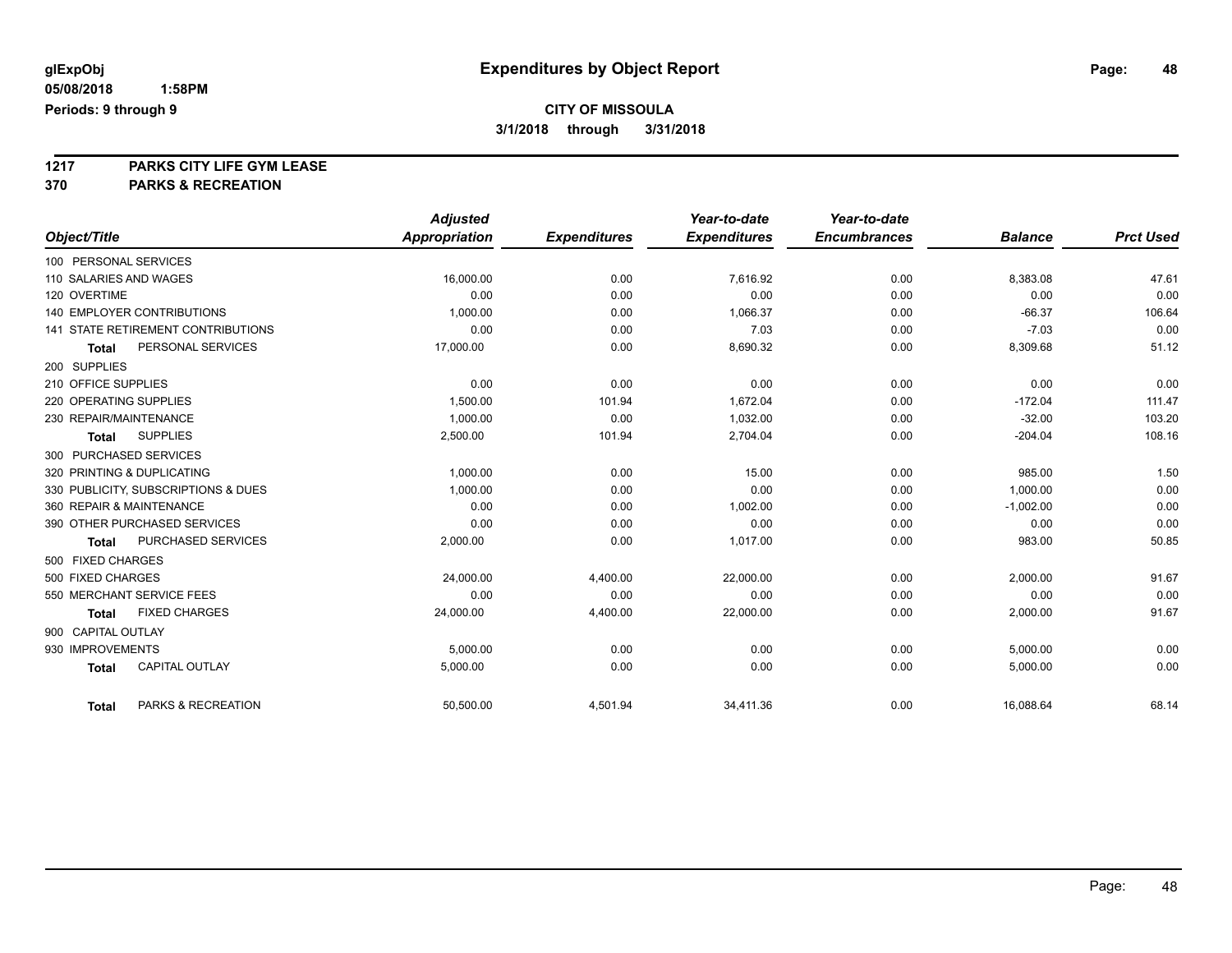#### **1217 PARKS CITY LIFE GYM LEASE**

|                            |                                           | <b>Adjusted</b>      |                     | Year-to-date        | Year-to-date        |                |                  |
|----------------------------|-------------------------------------------|----------------------|---------------------|---------------------|---------------------|----------------|------------------|
| Object/Title               |                                           | <b>Appropriation</b> | <b>Expenditures</b> | <b>Expenditures</b> | <b>Encumbrances</b> | <b>Balance</b> | <b>Prct Used</b> |
| 100 PERSONAL SERVICES      |                                           |                      |                     |                     |                     |                |                  |
| 110 SALARIES AND WAGES     |                                           | 16,000.00            | 0.00                | 7.616.92            | 0.00                | 8,383.08       | 47.61            |
| 120 OVERTIME               |                                           | 0.00                 | 0.00                | 0.00                | 0.00                | 0.00           | 0.00             |
|                            | <b>140 EMPLOYER CONTRIBUTIONS</b>         | 1,000.00             | 0.00                | 1,066.37            | 0.00                | $-66.37$       | 106.64           |
|                            | <b>141 STATE RETIREMENT CONTRIBUTIONS</b> | 0.00                 | 0.00                | 7.03                | 0.00                | $-7.03$        | 0.00             |
| Total                      | PERSONAL SERVICES                         | 17,000.00            | 0.00                | 8,690.32            | 0.00                | 8,309.68       | 51.12            |
| 200 SUPPLIES               |                                           |                      |                     |                     |                     |                |                  |
| 210 OFFICE SUPPLIES        |                                           | 0.00                 | 0.00                | 0.00                | 0.00                | 0.00           | 0.00             |
| 220 OPERATING SUPPLIES     |                                           | 1,500.00             | 101.94              | 1,672.04            | 0.00                | $-172.04$      | 111.47           |
| 230 REPAIR/MAINTENANCE     |                                           | 1,000.00             | 0.00                | 1,032.00            | 0.00                | $-32.00$       | 103.20           |
| Total                      | <b>SUPPLIES</b>                           | 2,500.00             | 101.94              | 2,704.04            | 0.00                | $-204.04$      | 108.16           |
| 300 PURCHASED SERVICES     |                                           |                      |                     |                     |                     |                |                  |
| 320 PRINTING & DUPLICATING |                                           | 1,000.00             | 0.00                | 15.00               | 0.00                | 985.00         | 1.50             |
|                            | 330 PUBLICITY, SUBSCRIPTIONS & DUES       | 1,000.00             | 0.00                | 0.00                | 0.00                | 1.000.00       | 0.00             |
| 360 REPAIR & MAINTENANCE   |                                           | 0.00                 | 0.00                | 1,002.00            | 0.00                | $-1,002.00$    | 0.00             |
|                            | 390 OTHER PURCHASED SERVICES              | 0.00                 | 0.00                | 0.00                | 0.00                | 0.00           | 0.00             |
| <b>Total</b>               | PURCHASED SERVICES                        | 2,000.00             | 0.00                | 1,017.00            | 0.00                | 983.00         | 50.85            |
| 500 FIXED CHARGES          |                                           |                      |                     |                     |                     |                |                  |
| 500 FIXED CHARGES          |                                           | 24,000.00            | 4,400.00            | 22,000.00           | 0.00                | 2,000.00       | 91.67            |
| 550 MERCHANT SERVICE FEES  |                                           | 0.00                 | 0.00                | 0.00                | 0.00                | 0.00           | 0.00             |
| <b>Total</b>               | <b>FIXED CHARGES</b>                      | 24,000.00            | 4,400.00            | 22,000.00           | 0.00                | 2,000.00       | 91.67            |
| 900 CAPITAL OUTLAY         |                                           |                      |                     |                     |                     |                |                  |
| 930 IMPROVEMENTS           |                                           | 5,000.00             | 0.00                | 0.00                | 0.00                | 5,000.00       | 0.00             |
| <b>Total</b>               | <b>CAPITAL OUTLAY</b>                     | 5,000.00             | 0.00                | 0.00                | 0.00                | 5,000.00       | 0.00             |
| <b>Total</b>               | PARKS CITY LIFE GYM LEASE                 | 50,500.00            | 4,501.94            | 34,411.36           | 0.00                | 16,088.64      | 68.14            |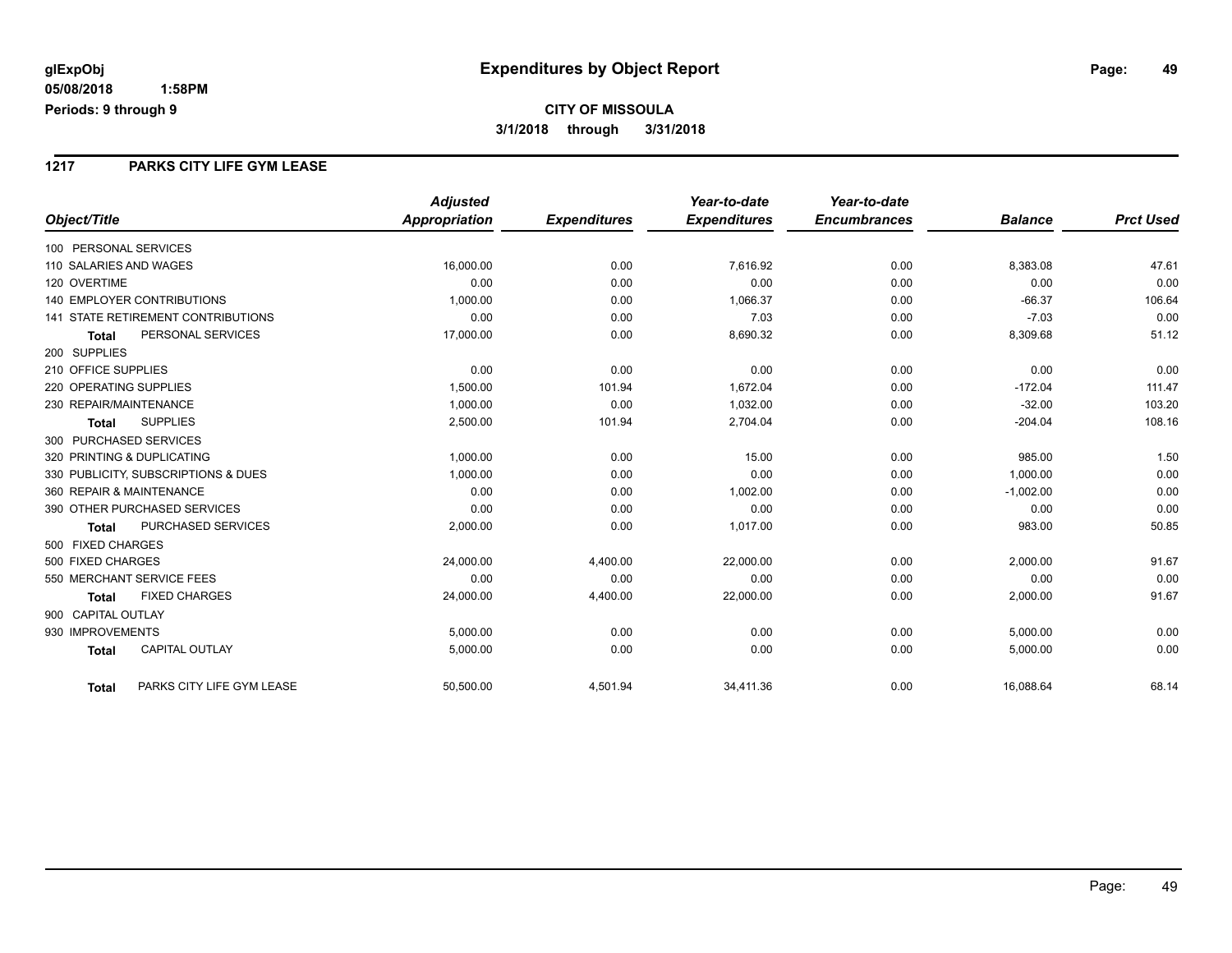**1218 ALL ABILITIES PLAYGROUND**

**370 PARKS & RECREATION**

|                          |                               | <b>Adjusted</b>      |                     | Year-to-date        | Year-to-date        |                |                  |
|--------------------------|-------------------------------|----------------------|---------------------|---------------------|---------------------|----------------|------------------|
| Object/Title             |                               | <b>Appropriation</b> | <b>Expenditures</b> | <b>Expenditures</b> | <b>Encumbrances</b> | <b>Balance</b> | <b>Prct Used</b> |
| 300 PURCHASED SERVICES   |                               |                      |                     |                     |                     |                |                  |
|                          | 350 PROFESSIONAL SERVICES     | 0.00                 | 0.00                | 0.00                | 0.00                | 0.00           | 0.00             |
| 360 REPAIR & MAINTENANCE |                               | 0.00                 | 0.00                | 0.00                | 0.00                | 0.00           | 0.00             |
| <b>Total</b>             | <b>PURCHASED SERVICES</b>     | 0.00                 | 0.00                | 0.00                | 0.00                | 0.00           | 0.00             |
| 500 FIXED CHARGES        |                               |                      |                     |                     |                     |                |                  |
|                          | 550 MERCHANT SERVICE FEES     | 0.00                 | 0.00                | 0.00                | 0.00                | 0.00           | 0.00             |
| <b>Total</b>             | <b>FIXED CHARGES</b>          | 0.00                 | 0.00                | 0.00                | 0.00                | 0.00           | 0.00             |
| 900 CAPITAL OUTLAY       |                               |                      |                     |                     |                     |                |                  |
| 930 IMPROVEMENTS         |                               | 0.00                 | 0.00                | 0.00                | 0.00                | 0.00           | 0.00             |
| <b>Total</b>             | <b>CAPITAL OUTLAY</b>         | 0.00                 | 0.00                | 0.00                | 0.00                | 0.00           | 0.00             |
|                          |                               |                      |                     |                     |                     |                |                  |
| <b>Total</b>             | <b>PARKS &amp; RECREATION</b> | 0.00                 | 0.00                | 0.00                | 0.00                | 0.00           | 0.00             |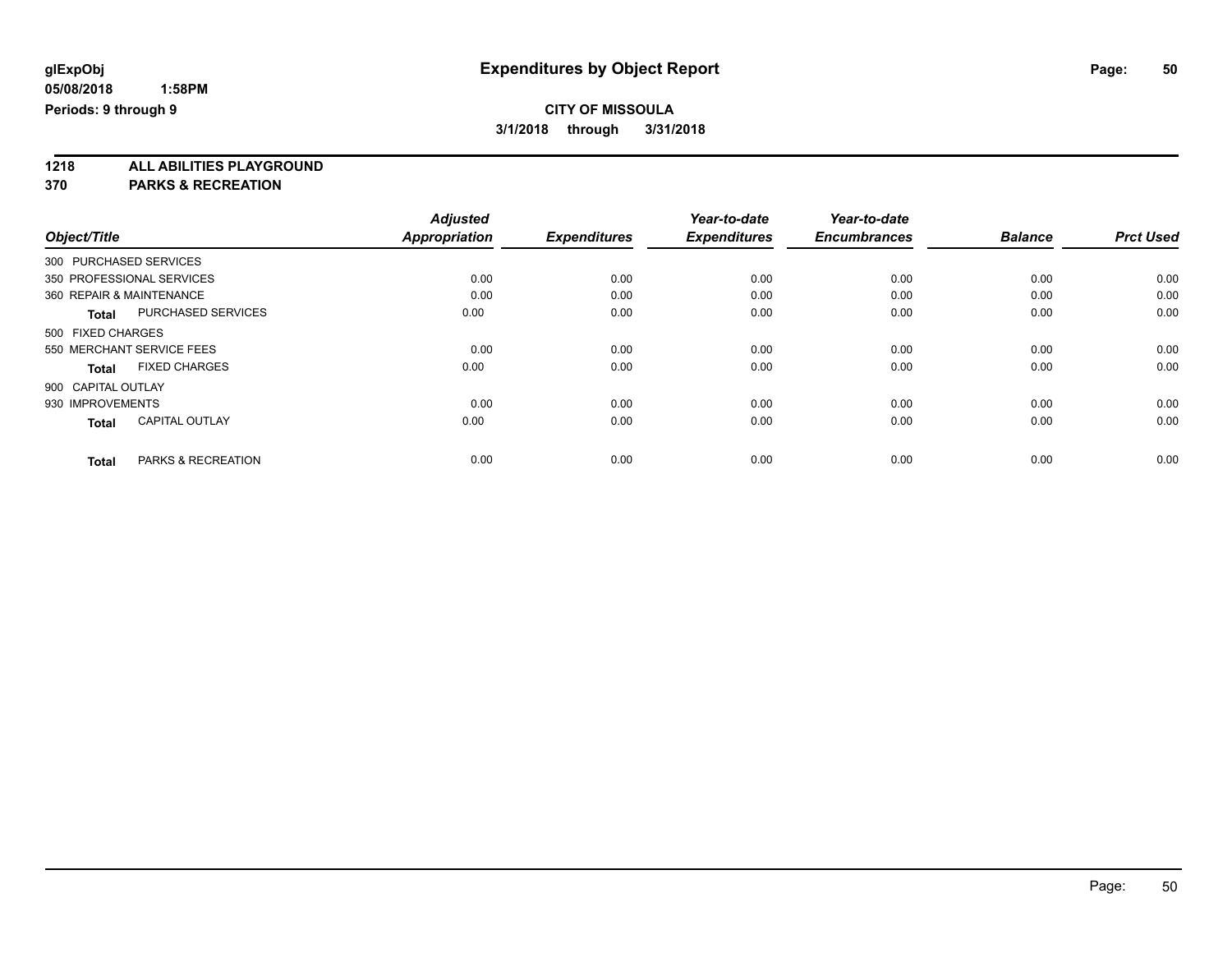#### **05/08/2018 1:58PM Periods: 9 through 9**

**CITY OF MISSOULA 3/1/2018 through 3/31/2018**

#### **1218 ALL ABILITIES PLAYGROUND**

|                                          | <b>Adjusted</b> |                     | Year-to-date        | Year-to-date        |                |                  |
|------------------------------------------|-----------------|---------------------|---------------------|---------------------|----------------|------------------|
| Object/Title                             | Appropriation   | <b>Expenditures</b> | <b>Expenditures</b> | <b>Encumbrances</b> | <b>Balance</b> | <b>Prct Used</b> |
| 300 PURCHASED SERVICES                   |                 |                     |                     |                     |                |                  |
| 350 PROFESSIONAL SERVICES                | 0.00            | 0.00                | 0.00                | 0.00                | 0.00           | 0.00             |
| 360 REPAIR & MAINTENANCE                 | 0.00            | 0.00                | 0.00                | 0.00                | 0.00           | 0.00             |
| PURCHASED SERVICES<br><b>Total</b>       | 0.00            | 0.00                | 0.00                | 0.00                | 0.00           | 0.00             |
| 500 FIXED CHARGES                        |                 |                     |                     |                     |                |                  |
| 550 MERCHANT SERVICE FEES                | 0.00            | 0.00                | 0.00                | 0.00                | 0.00           | 0.00             |
| <b>FIXED CHARGES</b><br><b>Total</b>     | 0.00            | 0.00                | 0.00                | 0.00                | 0.00           | 0.00             |
| 900 CAPITAL OUTLAY                       |                 |                     |                     |                     |                |                  |
| 930 IMPROVEMENTS                         | 0.00            | 0.00                | 0.00                | 0.00                | 0.00           | 0.00             |
| <b>CAPITAL OUTLAY</b><br><b>Total</b>    | 0.00            | 0.00                | 0.00                | 0.00                | 0.00           | 0.00             |
| ALL ABILITIES PLAYGROUND<br><b>Total</b> | 0.00            | 0.00                | 0.00                | 0.00                | 0.00           | 0.00             |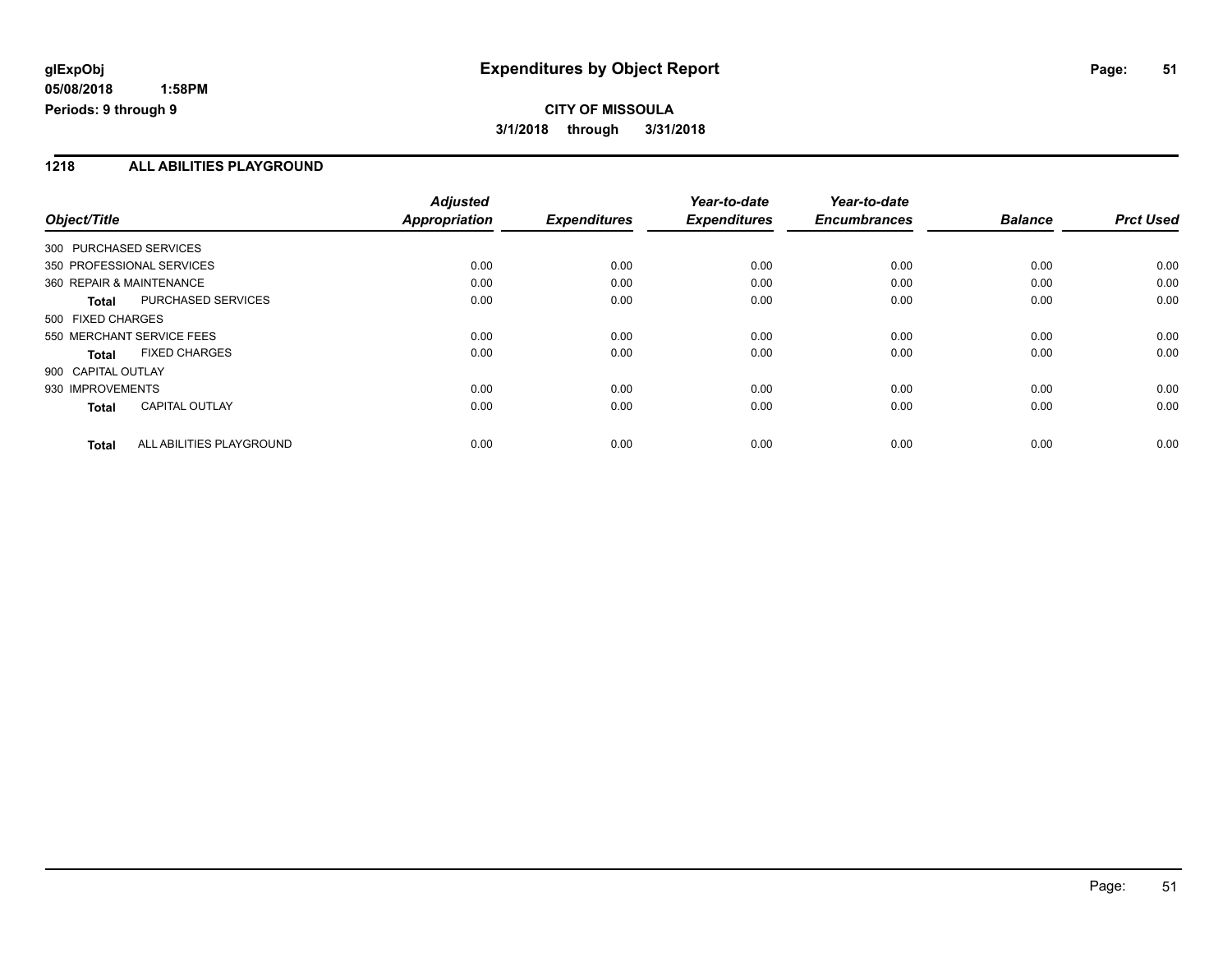**1219 FT MISSOULA REGIONAL PARK**

**370 PARKS & RECREATION**

|                                         | <b>Adjusted</b>      |                     | Year-to-date        | Year-to-date        |                |                  |
|-----------------------------------------|----------------------|---------------------|---------------------|---------------------|----------------|------------------|
| Object/Title                            | <b>Appropriation</b> | <b>Expenditures</b> | <b>Expenditures</b> | <b>Encumbrances</b> | <b>Balance</b> | <b>Prct Used</b> |
| 100 PERSONAL SERVICES                   |                      |                     |                     |                     |                |                  |
| 110 SALARIES AND WAGES                  | 292,238.00           | 11,256.98           | 152,380.59          | 0.00                | 139,857.41     | 52.14            |
| 111 INTERMITTENT SALARY & WAGES         | 0.00                 | 0.00                | 0.00                | 0.00                | 0.00           | 0.00             |
| 120 OVERTIME                            | 2,000.00             | 130.39              | 543.30              | 0.00                | 1,456.70       | 27.17            |
| <b>140 EMPLOYER CONTRIBUTIONS</b>       | 109,175.00           | 5,357.16            | 56,321.93           | 0.00                | 52,853.07      | 51.59            |
| 141 STATE RETIREMENT CONTRIBUTIONS      | 36.00                | 11.26               | 170.61              | 0.00                | $-134.61$      | 473.92           |
| 143 INTERMITTENT EMPLOYER CONTRIBUTIONS | 0.00                 | 0.00                | 0.00                | 0.00                | 0.00           | 0.00             |
| PERSONAL SERVICES<br><b>Total</b>       | 403,449.00           | 16,755.79           | 209,416.43          | 0.00                | 194,032.57     | 51.91            |
| 200 SUPPLIES                            |                      |                     |                     |                     |                |                  |
| 210 OFFICE SUPPLIES                     | 0.00                 | 0.00                | 105.69              | 0.00                | $-105.69$      | 0.00             |
| 220 OPERATING SUPPLIES                  | 236,500.00           | 1,304.56            | 45,346.57           | 0.00                | 191,153.43     | 19.17            |
| 230 REPAIR/MAINTENANCE                  | 16,541.00            | 0.00                | 3,493.17            | 0.00                | 13,047.83      | 21.12            |
| 231 GASOLINE                            | 15,832.00            | 113.13              | 1,291.71            | 0.00                | 14,540.29      | 8.16             |
| 240 OTHER SUPPLIES                      | 25,000.00            | 0.00                | 0.00                | 0.00                | 25,000.00      | 0.00             |
| 250 SUPPLIES FOR RESALE                 | 1,000.00             | 0.00                | 0.00                | 0.00                | 1,000.00       | 0.00             |
| <b>SUPPLIES</b><br><b>Total</b>         | 294,873.00           | 1,417.69            | 50,237.14           | 0.00                | 244,635.86     | 17.04            |
| 300 PURCHASED SERVICES                  |                      |                     |                     |                     |                |                  |
| 310 COMMUNICATIONS                      | 2,000.00             | 0.00                | 0.00                | 0.00                | 2,000.00       | 0.00             |
| 320 PRINTING & DUPLICATING              | 5,750.00             | 288.15              | 932.46              | 0.00                | 4,817.54       | 16.22            |
| 330 PUBLICITY, SUBSCRIPTIONS & DUES     | 10,000.00            | 72.00               | 3,320.43            | 0.00                | 6,679.57       | 33.20            |
| 340 SEWER                               | 1,000.00             | 0.00                | 0.00                | 0.00                | 1,000.00       | 0.00             |
| 341 ELECTRICITY & NATURAL GAS           | 32,446.00            | 424.40              | 10,831.78           | 0.00                | 21,614.22      | 33.38            |
| 342 STORM WATER                         | 0.00                 | 0.00                | 0.00                | 0.00                | 0.00           | 0.00             |
| 343 WATER CHARGES                       | 5,600.00             | 69.35               | 652.48              | 0.00                | 4,947.52       | 11.65            |
| 344 TELEPHONE SERVICE                   | 4,345.00             | 91.16               | 861.52              | 0.00                | 3,483.48       | 19.83            |
| 345 GARBAGE                             | 7,510.00             | 220.48              | 10,215.59           | 0.00                | $-2,705.59$    | 136.03           |
| 350 PROFESSIONAL SERVICES               | 63,251.00            | 200.01              | 2,215.06            | 0.00                | 61,035.94      | 3.50             |
| 360 REPAIR & MAINTENANCE                | 18,794.00            | 0.00                | 17,954.45           | 0.00                | 839.55         | 95.53            |
| 370 TRAVEL                              | 2,500.00             | 0.00                | 357.88              | 0.00                | 2,142.12       | 14.32            |
| 380 TRAINING                            | 2,500.00             | 0.00                | 0.00                | 0.00                | 2,500.00       | 0.00             |
| 390 OTHER PURCHASED SERVICES            | 5,790.00             | 427.18              | 8,777.18            | 0.00                | $-2,987.18$    | 151.59           |
| PURCHASED SERVICES<br><b>Total</b>      | 161,486.00           | 1,792.73            | 56,118.83           | 0.00                | 105,367.17     | 34.75            |

500 FIXED CHARGES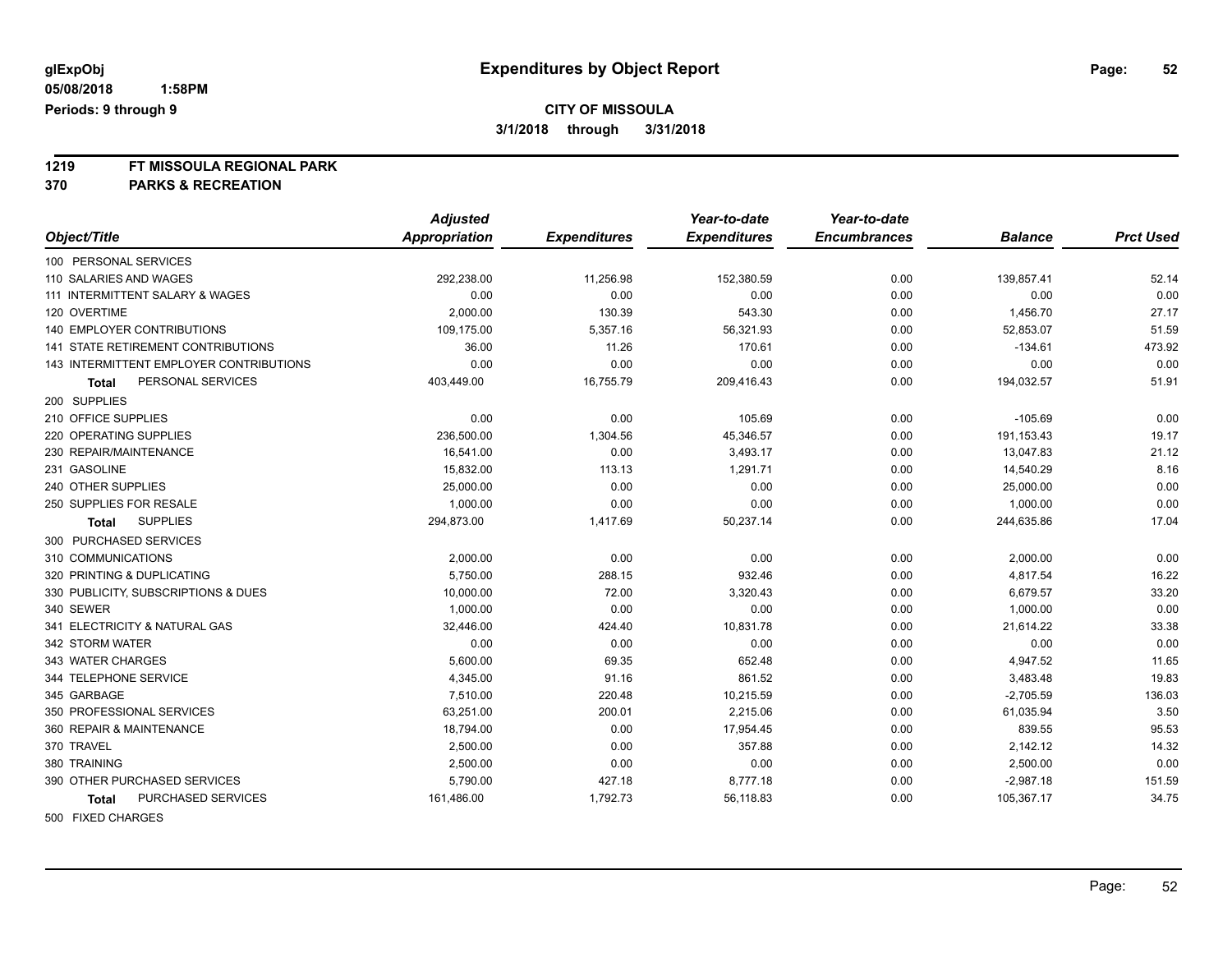# **CITY OF MISSOULA**

**3/1/2018 through 3/31/2018**

**1219 FT MISSOULA REGIONAL PARK**

**370 PARKS & RECREATION**

|                           |                               | <b>Adjusted</b> |                     | Year-to-date        | Year-to-date        |                |                  |
|---------------------------|-------------------------------|-----------------|---------------------|---------------------|---------------------|----------------|------------------|
| Object/Title              |                               | Appropriation   | <b>Expenditures</b> | <b>Expenditures</b> | <b>Encumbrances</b> | <b>Balance</b> | <b>Prct Used</b> |
| 500 FIXED CHARGES         |                               | 5,000.00        | 0.00                | 0.00                | 0.00                | 5,000.00       | 0.00             |
|                           | 550 MERCHANT SERVICE FEES     | 0.00            | 0.00                | 0.00                | 0.00                | 0.00           | 0.00             |
| <b>Total</b>              | <b>FIXED CHARGES</b>          | 5.000.00        | 0.00                | 0.00                | 0.00                | 5,000.00       | 0.00             |
| 900 CAPITAL OUTLAY        |                               |                 |                     |                     |                     |                |                  |
| 930 IMPROVEMENTS          |                               | 15,000.00       | 11,683.43           | 45.949.42           | 0.00                | $-30.949.42$   | 306.33           |
| 940 MACHINERY & EQUIPMENT |                               | 52,800.00       | 0.00                | 0.00                | 0.00                | 52.800.00      | 0.00             |
| <b>Total</b>              | <b>CAPITAL OUTLAY</b>         | 67.800.00       | 11.683.43           | 45.949.42           | 0.00                | 21.850.58      | 67.77            |
| <b>Total</b>              | <b>PARKS &amp; RECREATION</b> | 932.608.00      | 31.649.64           | 361.721.82          | 0.00                | 570.886.18     | 38.79            |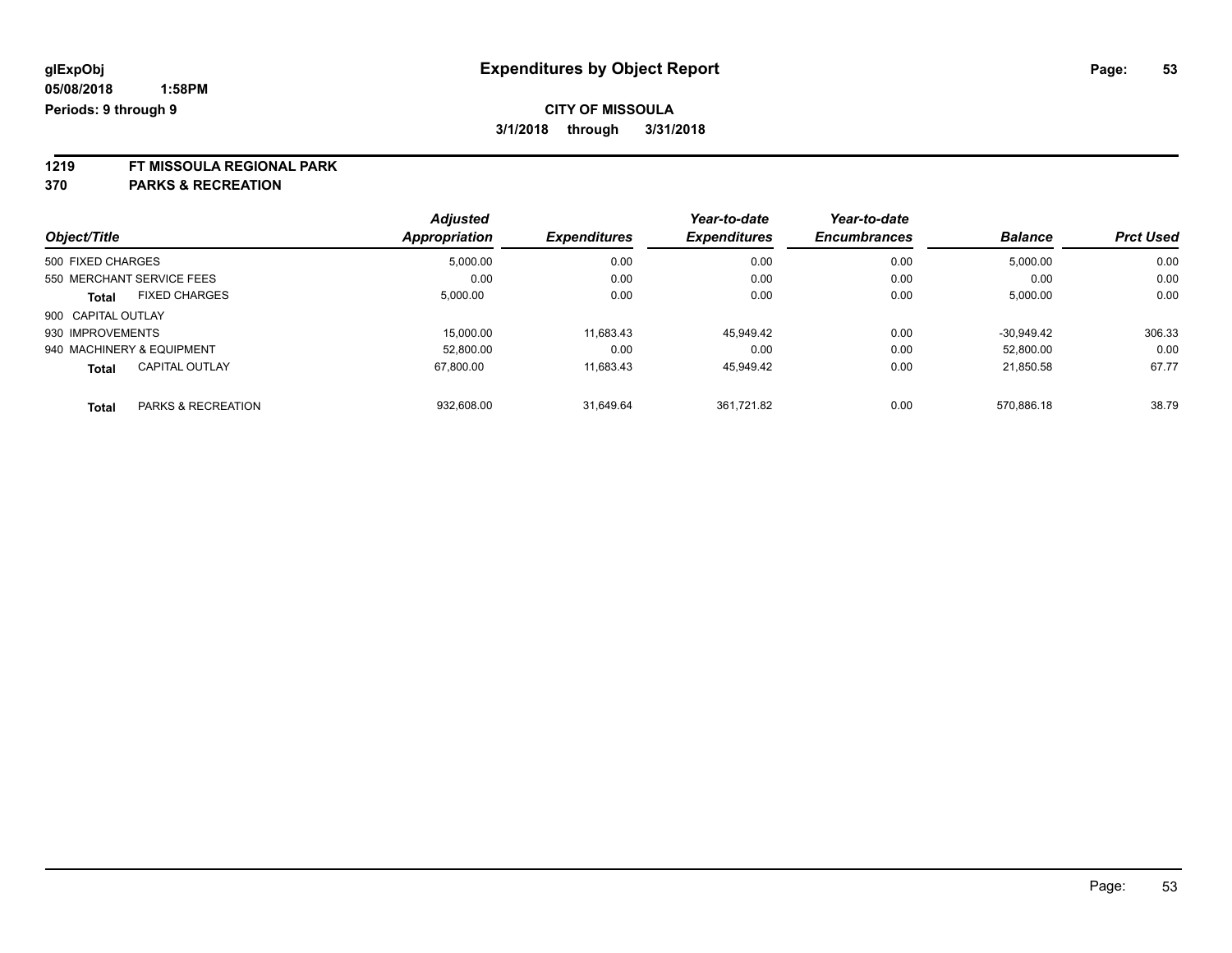#### **1219 FT MISSOULA REGIONAL PARK**

| Object/Title<br><b>Appropriation</b><br><b>Expenditures</b>  | <b>Expenditures</b> | <b>Encumbrances</b> | <b>Balance</b> | <b>Prct Used</b> |
|--------------------------------------------------------------|---------------------|---------------------|----------------|------------------|
| 100 PERSONAL SERVICES                                        |                     |                     |                |                  |
| 110 SALARIES AND WAGES<br>292,238.00<br>11,256.98            | 152,380.59          | 0.00                | 139,857.41     | 52.14            |
| 0.00<br>111 INTERMITTENT SALARY & WAGES<br>0.00              | 0.00                | 0.00                | 0.00           | 0.00             |
| 120 OVERTIME<br>130.39<br>2,000.00                           | 543.30              | 0.00                | 1,456.70       | 27.17            |
| <b>140 EMPLOYER CONTRIBUTIONS</b><br>5,357.16<br>109,175.00  | 56,321.93           | 0.00                | 52,853.07      | 51.59            |
| <b>141 STATE RETIREMENT CONTRIBUTIONS</b><br>36.00<br>11.26  | 170.61              | 0.00                | $-134.61$      | 473.92           |
| 143 INTERMITTENT EMPLOYER CONTRIBUTIONS<br>0.00<br>0.00      | 0.00                | 0.00                | 0.00           | 0.00             |
| PERSONAL SERVICES<br>16,755.79<br>403,449.00<br><b>Total</b> | 209,416.43          | 0.00                | 194,032.57     | 51.91            |
| 200 SUPPLIES                                                 |                     |                     |                |                  |
| 210 OFFICE SUPPLIES<br>0.00<br>0.00                          | 105.69              | 0.00                | $-105.69$      | 0.00             |
| 220 OPERATING SUPPLIES<br>236,500.00<br>1,304.56             | 45,346.57           | 0.00                | 191,153.43     | 19.17            |
| 230 REPAIR/MAINTENANCE<br>16,541.00<br>0.00                  | 3,493.17            | 0.00                | 13,047.83      | 21.12            |
| 231 GASOLINE<br>15,832.00<br>113.13                          | 1,291.71            | 0.00                | 14,540.29      | 8.16             |
| 240 OTHER SUPPLIES<br>25,000.00<br>0.00                      | 0.00                | 0.00                | 25,000.00      | 0.00             |
| 250 SUPPLIES FOR RESALE<br>1,000.00<br>0.00                  | 0.00                | 0.00                | 1,000.00       | 0.00             |
| <b>SUPPLIES</b><br>294,873.00<br>1,417.69<br><b>Total</b>    | 50,237.14           | 0.00                | 244,635.86     | 17.04            |
| 300 PURCHASED SERVICES                                       |                     |                     |                |                  |
| 310 COMMUNICATIONS<br>2,000.00<br>0.00                       | 0.00                | 0.00                | 2,000.00       | 0.00             |
| 5,750.00<br>320 PRINTING & DUPLICATING<br>288.15             | 932.46              | 0.00                | 4,817.54       | 16.22            |
| 330 PUBLICITY, SUBSCRIPTIONS & DUES<br>10,000.00<br>72.00    | 3,320.43            | 0.00                | 6,679.57       | 33.20            |
| 0.00<br>340 SEWER<br>1,000.00                                | 0.00                | 0.00                | 1,000.00       | 0.00             |
| 341 ELECTRICITY & NATURAL GAS<br>32,446.00<br>424.40         | 10,831.78           | 0.00                | 21,614.22      | 33.38            |
| 0.00<br>0.00<br>342 STORM WATER                              | 0.00                | 0.00                | 0.00           | 0.00             |
| 343 WATER CHARGES<br>5,600.00<br>69.35                       | 652.48              | 0.00                | 4,947.52       | 11.65            |
| 344 TELEPHONE SERVICE<br>4,345.00<br>91.16                   | 861.52              | 0.00                | 3,483.48       | 19.83            |
| 220.48<br>345 GARBAGE<br>7,510.00                            | 10,215.59           | 0.00                | $-2,705.59$    | 136.03           |
| 350 PROFESSIONAL SERVICES<br>63,251.00<br>200.01             | 2,215.06            | 0.00                | 61,035.94      | 3.50             |
| 360 REPAIR & MAINTENANCE<br>18,794.00<br>0.00                | 17,954.45           | 0.00                | 839.55         | 95.53            |
| 370 TRAVEL<br>2,500.00<br>0.00                               | 357.88              | 0.00                | 2,142.12       | 14.32            |
| 2,500.00<br>0.00<br>380 TRAINING                             | 0.00                | 0.00                | 2,500.00       | 0.00             |
| 390 OTHER PURCHASED SERVICES<br>5,790.00<br>427.18           | 8,777.18            | 0.00                | $-2,987.18$    | 151.59           |
| PURCHASED SERVICES<br>161,486.00<br>1,792.73<br>Total        | 56,118.83           | 0.00                | 105,367.17     | 34.75            |
| 500 FIXED CHARGES                                            |                     |                     |                |                  |
| 500 FIXED CHARGES<br>5,000.00<br>0.00                        | 0.00                | 0.00                | 5,000.00       | 0.00             |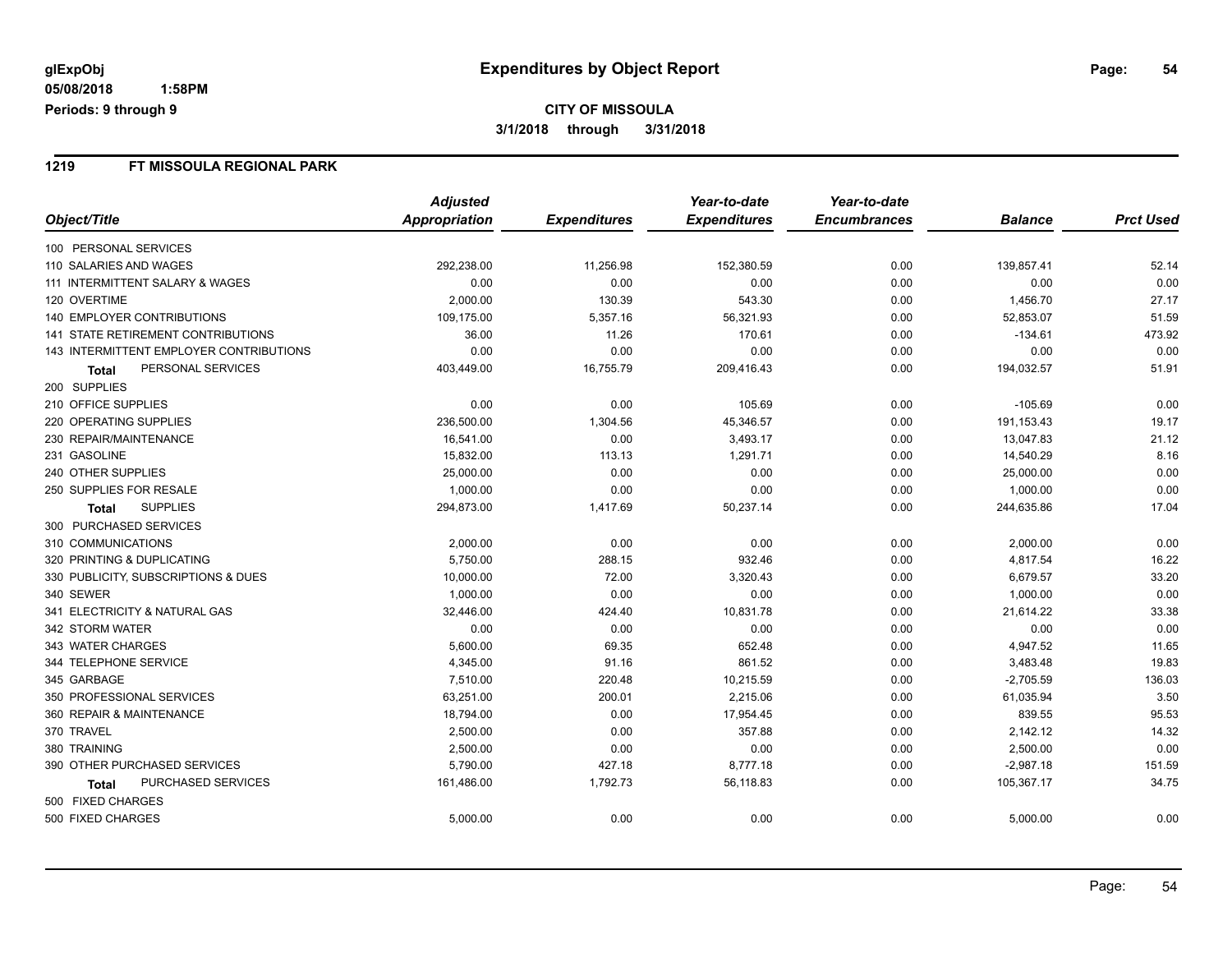#### **1219 FT MISSOULA REGIONAL PARK**

| Object/Title                              | <b>Adjusted</b><br><b>Appropriation</b> | <b>Expenditures</b> | Year-to-date<br><b>Expenditures</b> | Year-to-date<br><b>Encumbrances</b> | <b>Balance</b> | <b>Prct Used</b> |
|-------------------------------------------|-----------------------------------------|---------------------|-------------------------------------|-------------------------------------|----------------|------------------|
| 550 MERCHANT SERVICE FEES                 | 0.00                                    | 0.00                | 0.00                                | 0.00                                | 0.00           | 0.00             |
| <b>FIXED CHARGES</b><br><b>Total</b>      | 5.000.00                                | 0.00                | 0.00                                | 0.00                                | 5,000.00       | 0.00             |
| 900 CAPITAL OUTLAY                        |                                         |                     |                                     |                                     |                |                  |
| 930 IMPROVEMENTS                          | 15,000.00                               | 11,683.43           | 45,949.42                           | 0.00                                | $-30,949.42$   | 306.33           |
| 940 MACHINERY & EQUIPMENT                 | 52.800.00                               | 0.00                | 0.00                                | 0.00                                | 52.800.00      | 0.00             |
| <b>CAPITAL OUTLAY</b><br><b>Total</b>     | 67.800.00                               | 11.683.43           | 45.949.42                           | 0.00                                | 21.850.58      | 67.77            |
| FT MISSOULA REGIONAL PARK<br><b>Total</b> | 932,608.00                              | 31,649.64           | 361.721.82                          | 0.00                                | 570.886.18     | 38.79            |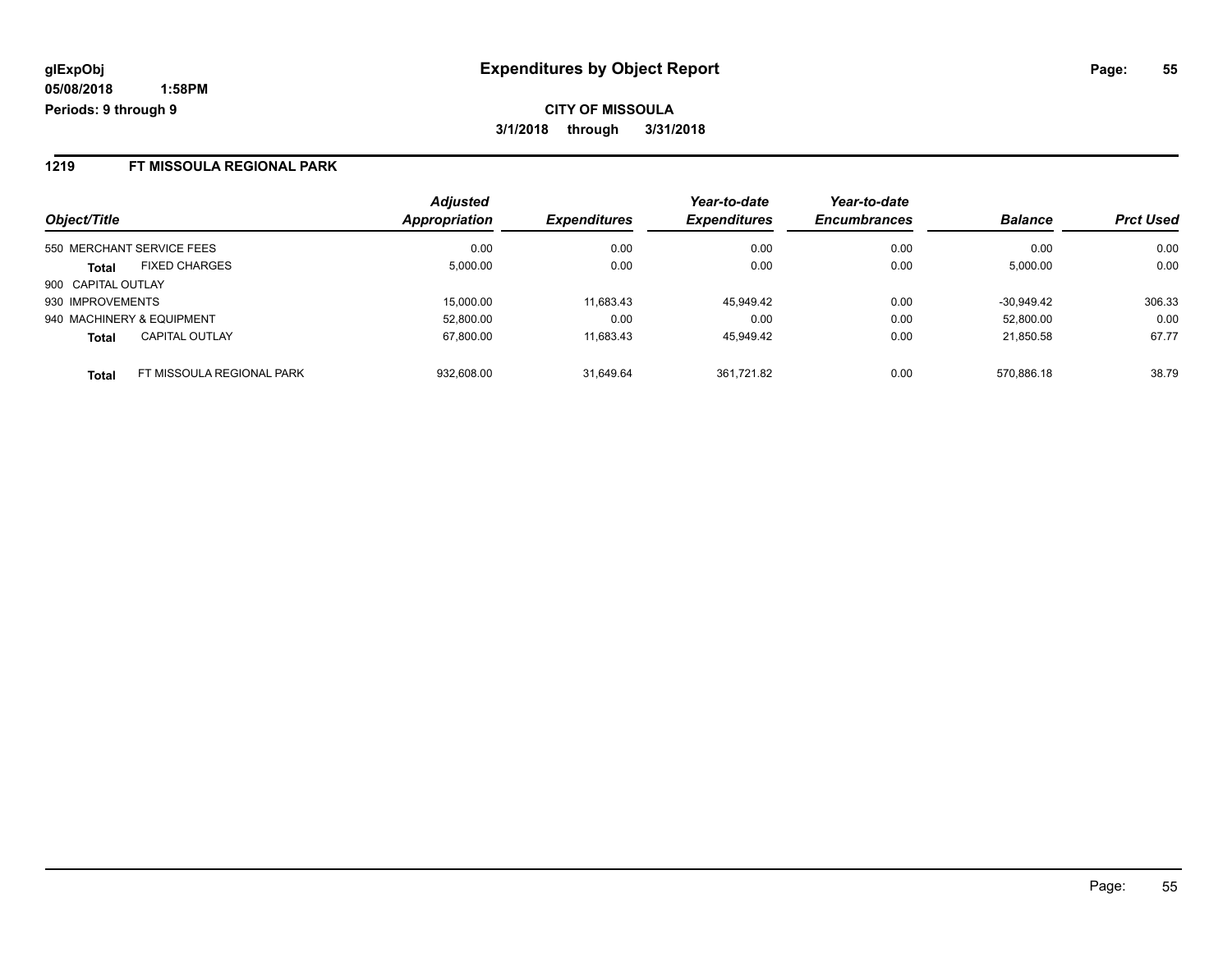**1221 FMRP - MAINTENANCE**

**370 PARKS & RECREATION**

|                                         | <b>Adjusted</b>      |                     | Year-to-date        | Year-to-date        |                |                  |
|-----------------------------------------|----------------------|---------------------|---------------------|---------------------|----------------|------------------|
| Object/Title                            | <b>Appropriation</b> | <b>Expenditures</b> | <b>Expenditures</b> | <b>Encumbrances</b> | <b>Balance</b> | <b>Prct Used</b> |
| 100 PERSONAL SERVICES                   |                      |                     |                     |                     |                |                  |
| 110 SALARIES AND WAGES                  | 0.00                 | 0.00                | 0.00                | 0.00                | 0.00           | 0.00             |
| 111 INTERMITTENT SALARY & WAGES         | 0.00                 | 0.00                | 0.00                | 0.00                | 0.00           | 0.00             |
| 120 OVERTIME                            | 0.00                 | 0.00                | 0.00                | 0.00                | 0.00           | 0.00             |
| 140 EMPLOYER CONTRIBUTIONS              | 0.00                 | 0.00                | 0.00                | 0.00                | 0.00           | 0.00             |
| 143 INTERMITTENT EMPLOYER CONTRIBUTIONS | 0.00                 | 0.00                | 0.00                | 0.00                | 0.00           | 0.00             |
| PERSONAL SERVICES<br><b>Total</b>       | 0.00                 | 0.00                | 0.00                | 0.00                | 0.00           | 0.00             |
| 200 SUPPLIES                            |                      |                     |                     |                     |                |                  |
| 220 OPERATING SUPPLIES                  | 0.00                 | 0.00                | 0.00                | 0.00                | 0.00           | 0.00             |
| 230 REPAIR/MAINTENANCE                  | 0.00                 | 0.00                | 0.00                | 0.00                | 0.00           | 0.00             |
| 231 GASOLINE                            | 0.00                 | 0.00                | 0.00                | 0.00                | 0.00           | 0.00             |
| <b>SUPPLIES</b><br>Total                | 0.00                 | 0.00                | 0.00                | 0.00                | 0.00           | 0.00             |
| 300 PURCHASED SERVICES                  |                      |                     |                     |                     |                |                  |
| 310 COMMUNICATIONS                      | 0.00                 | 0.00                | 0.00                | 0.00                | 0.00           | 0.00             |
| 320 PRINTING & DUPLICATING              | 0.00                 | 0.00                | 0.00                | 0.00                | 0.00           | 0.00             |
| 330 PUBLICITY, SUBSCRIPTIONS & DUES     | 0.00                 | 0.00                | 0.00                | 0.00                | 0.00           | 0.00             |
| 340 SEWER                               | 0.00                 | 0.00                | 0.00                | 0.00                | 0.00           | 0.00             |
| 341 ELECTRICITY & NATURAL GAS           | 0.00                 | 0.00                | 0.00                | 0.00                | 0.00           | 0.00             |
| 343 WATER CHARGES                       | 0.00                 | 0.00                | 0.00                | 0.00                | 0.00           | 0.00             |
| 344 TELEPHONE SERVICE                   | 0.00                 | 0.00                | 0.00                | 0.00                | 0.00           | 0.00             |
| 345 GARBAGE                             | 0.00                 | 0.00                | 0.00                | 0.00                | 0.00           | 0.00             |
| 350 PROFESSIONAL SERVICES               | 0.00                 | 0.00                | 0.00                | 0.00                | 0.00           | 0.00             |
| 360 REPAIR & MAINTENANCE                | 0.00                 | 0.00                | 0.00                | 0.00                | 0.00           | 0.00             |
| 370 TRAVEL                              | 0.00                 | 0.00                | 0.00                | 0.00                | 0.00           | 0.00             |
| 380 TRAINING                            | 0.00                 | 0.00                | 0.00                | 0.00                | 0.00           | 0.00             |
| PURCHASED SERVICES<br><b>Total</b>      | 0.00                 | 0.00                | 0.00                | 0.00                | 0.00           | 0.00             |
| 900 CAPITAL OUTLAY                      |                      |                     |                     |                     |                |                  |
| 930 IMPROVEMENTS                        | 0.00                 | 0.00                | 0.00                | 0.00                | 0.00           | 0.00             |
| 940 MACHINERY & EQUIPMENT               | 0.00                 | 0.00                | 0.00                | 0.00                | 0.00           | 0.00             |
| CAPITAL OUTLAY<br><b>Total</b>          | 0.00                 | 0.00                | 0.00                | 0.00                | 0.00           | 0.00             |
| PARKS & RECREATION<br><b>Total</b>      | 0.00                 | 0.00                | 0.00                | 0.00                | 0.00           | 0.00             |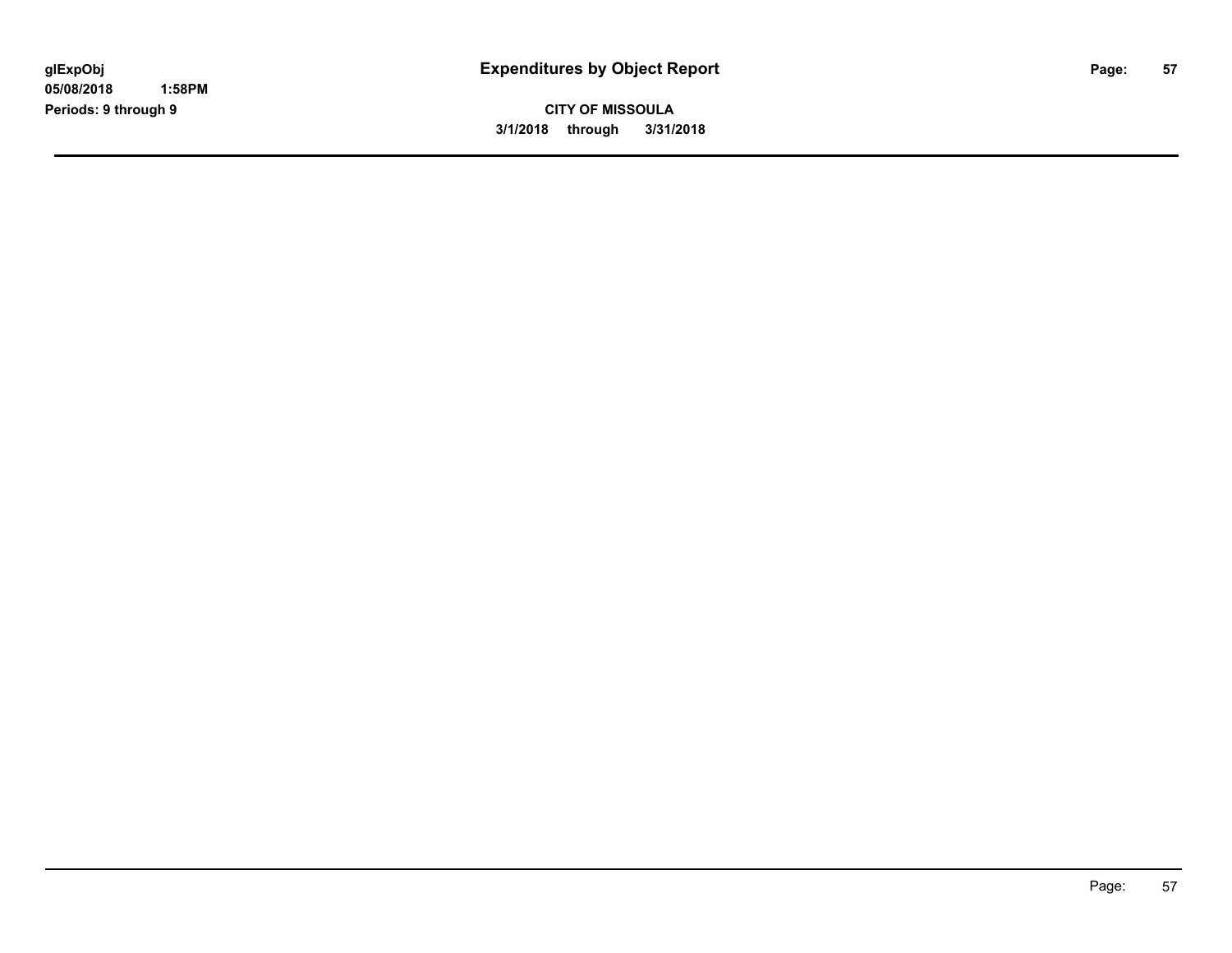#### **1221 FMRP - MAINTENANCE**

|                                           | <b>Adjusted</b>      |                     | Year-to-date        | Year-to-date        |                |                  |
|-------------------------------------------|----------------------|---------------------|---------------------|---------------------|----------------|------------------|
| Object/Title                              | <b>Appropriation</b> | <b>Expenditures</b> | <b>Expenditures</b> | <b>Encumbrances</b> | <b>Balance</b> | <b>Prct Used</b> |
| 100 PERSONAL SERVICES                     |                      |                     |                     |                     |                |                  |
| 110 SALARIES AND WAGES                    | 0.00                 | 0.00                | 0.00                | 0.00                | 0.00           | 0.00             |
| 111 INTERMITTENT SALARY & WAGES           | 0.00                 | 0.00                | 0.00                | 0.00                | 0.00           | 0.00             |
| 120 OVERTIME                              | 0.00                 | 0.00                | 0.00                | 0.00                | 0.00           | 0.00             |
| 140 EMPLOYER CONTRIBUTIONS                | 0.00                 | 0.00                | 0.00                | 0.00                | 0.00           | 0.00             |
| 143 INTERMITTENT EMPLOYER CONTRIBUTIONS   | 0.00                 | 0.00                | 0.00                | 0.00                | 0.00           | 0.00             |
| PERSONAL SERVICES<br><b>Total</b>         | 0.00                 | 0.00                | 0.00                | 0.00                | 0.00           | 0.00             |
| 200 SUPPLIES                              |                      |                     |                     |                     |                |                  |
| 220 OPERATING SUPPLIES                    | 0.00                 | 0.00                | 0.00                | 0.00                | 0.00           | 0.00             |
| 230 REPAIR/MAINTENANCE                    | 0.00                 | 0.00                | 0.00                | 0.00                | 0.00           | 0.00             |
| 231 GASOLINE                              | 0.00                 | 0.00                | 0.00                | 0.00                | 0.00           | 0.00             |
| <b>SUPPLIES</b><br><b>Total</b>           | 0.00                 | 0.00                | 0.00                | 0.00                | 0.00           | 0.00             |
| 300 PURCHASED SERVICES                    |                      |                     |                     |                     |                |                  |
| 310 COMMUNICATIONS                        | 0.00                 | 0.00                | 0.00                | 0.00                | 0.00           | 0.00             |
| 320 PRINTING & DUPLICATING                | 0.00                 | 0.00                | 0.00                | 0.00                | 0.00           | 0.00             |
| 330 PUBLICITY, SUBSCRIPTIONS & DUES       | 0.00                 | 0.00                | 0.00                | 0.00                | 0.00           | 0.00             |
| 340 SEWER                                 | 0.00                 | 0.00                | 0.00                | 0.00                | 0.00           | 0.00             |
| 341 ELECTRICITY & NATURAL GAS             | 0.00                 | 0.00                | 0.00                | 0.00                | 0.00           | 0.00             |
| 343 WATER CHARGES                         | 0.00                 | 0.00                | 0.00                | 0.00                | 0.00           | 0.00             |
| 344 TELEPHONE SERVICE                     | 0.00                 | 0.00                | 0.00                | 0.00                | 0.00           | 0.00             |
| 345 GARBAGE                               | 0.00                 | 0.00                | 0.00                | 0.00                | 0.00           | 0.00             |
| 350 PROFESSIONAL SERVICES                 | 0.00                 | 0.00                | 0.00                | 0.00                | 0.00           | 0.00             |
| 360 REPAIR & MAINTENANCE                  | 0.00                 | 0.00                | 0.00                | 0.00                | 0.00           | 0.00             |
| 370 TRAVEL                                | 0.00                 | 0.00                | 0.00                | 0.00                | 0.00           | 0.00             |
| 380 TRAINING                              | 0.00                 | 0.00                | 0.00                | 0.00                | 0.00           | 0.00             |
| PURCHASED SERVICES<br><b>Total</b>        | 0.00                 | 0.00                | 0.00                | 0.00                | 0.00           | 0.00             |
| 900 CAPITAL OUTLAY                        |                      |                     |                     |                     |                |                  |
| 930 IMPROVEMENTS                          | 0.00                 | 0.00                | 0.00                | 0.00                | 0.00           | 0.00             |
| 940 MACHINERY & EQUIPMENT                 | 0.00                 | 0.00                | 0.00                | 0.00                | 0.00           | 0.00             |
| <b>CAPITAL OUTLAY</b><br><b>Total</b>     | 0.00                 | 0.00                | 0.00                | 0.00                | 0.00           | 0.00             |
| <b>FMRP - MAINTENANCE</b><br><b>Total</b> | 0.00                 | 0.00                | 0.00                | 0.00                | 0.00           | 0.00             |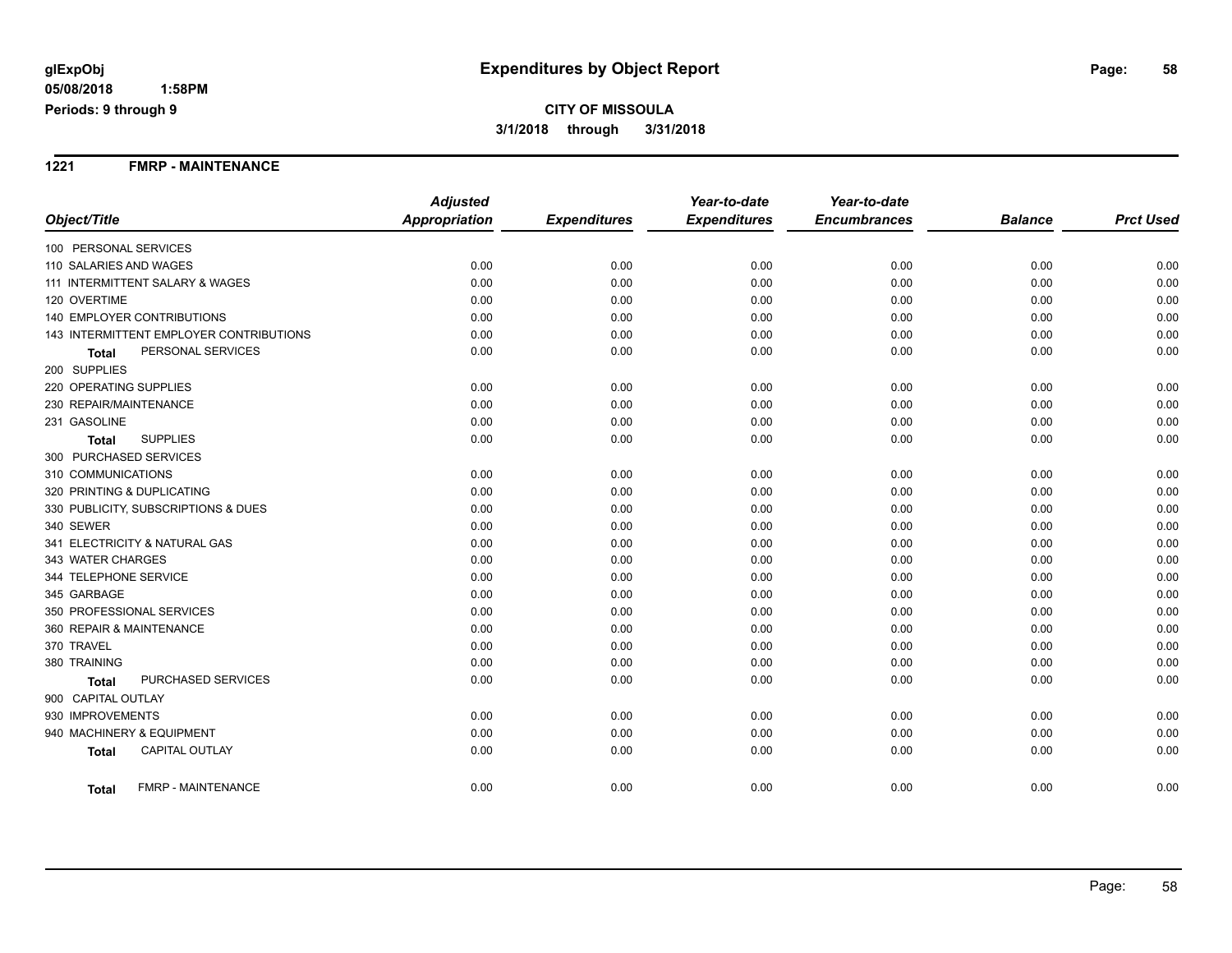**CITY OF MISSOULA**

**3/1/2018 through 3/31/2018**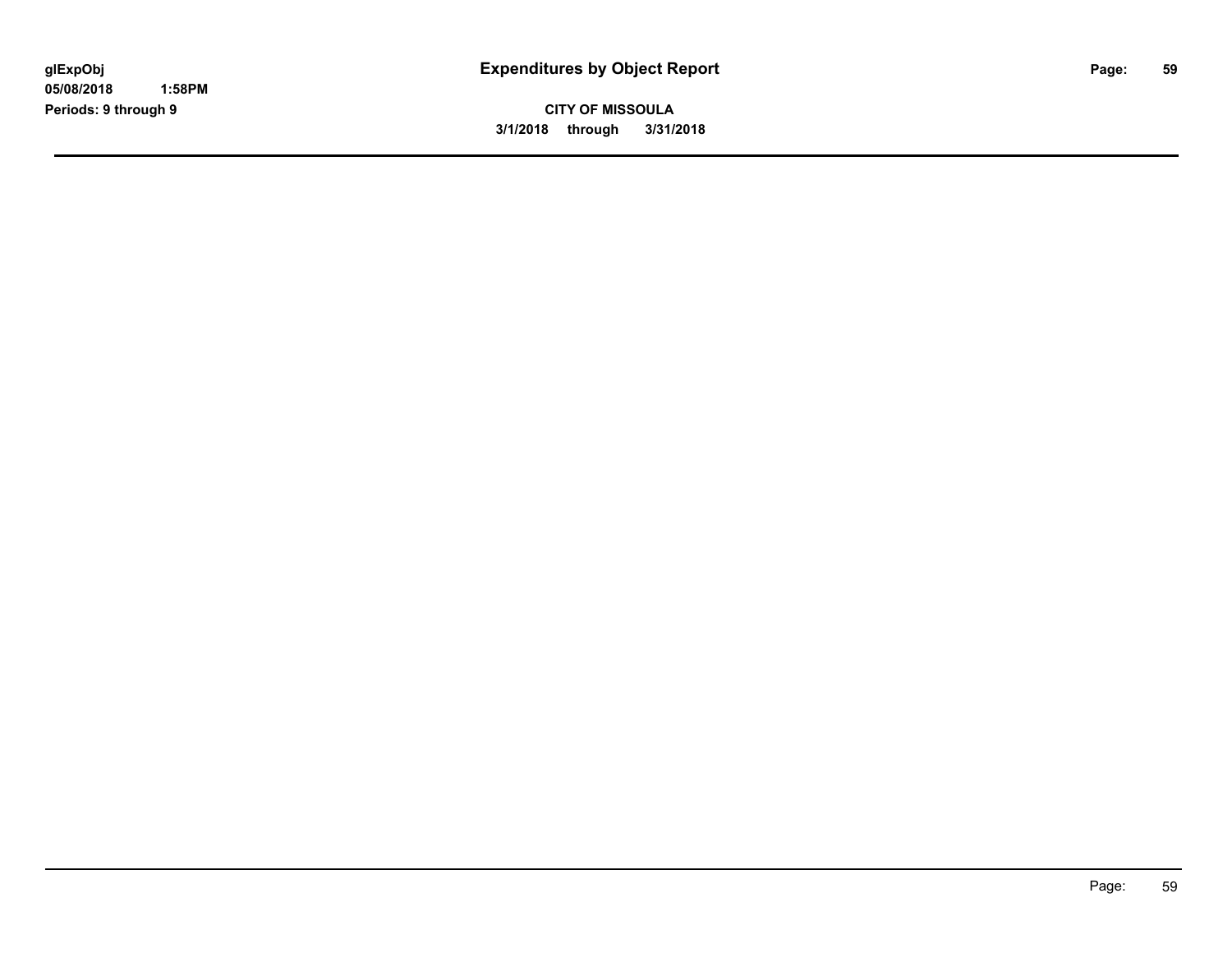# **1241 CEMETERY CREMAIN WALL FUND**

**340 CEMETERY**

| Object/Title                          | <b>Adjusted</b><br>Appropriation | <b>Expenditures</b> | Year-to-date<br><b>Expenditures</b> | Year-to-date<br><b>Encumbrances</b> | <b>Balance</b> | <b>Prct Used</b> |
|---------------------------------------|----------------------------------|---------------------|-------------------------------------|-------------------------------------|----------------|------------------|
| 500 FIXED CHARGES                     |                                  |                     |                                     |                                     |                |                  |
|                                       |                                  |                     |                                     |                                     |                |                  |
| 550 MERCHANT SERVICE FEES             | 0.00                             | 0.00                | 0.00                                | 0.00                                | 0.00           | 0.00             |
| <b>FIXED CHARGES</b><br><b>Total</b>  | 0.00                             | 0.00                | 0.00                                | 0.00                                | 0.00           | 0.00             |
| 900 CAPITAL OUTLAY                    |                                  |                     |                                     |                                     |                |                  |
| 930 IMPROVEMENTS                      | 10,000.00                        | 0.00                | 183.00                              | 0.00                                | 9.817.00       | 1.83             |
| <b>CAPITAL OUTLAY</b><br><b>Total</b> | 10,000.00                        | 0.00                | 183.00                              | 0.00                                | 9,817.00       | 1.83             |
| <b>CEMETERY</b><br>Total              | 10,000.00                        | 0.00                | 183.00                              | 0.00                                | 9.817.00       | 1.83             |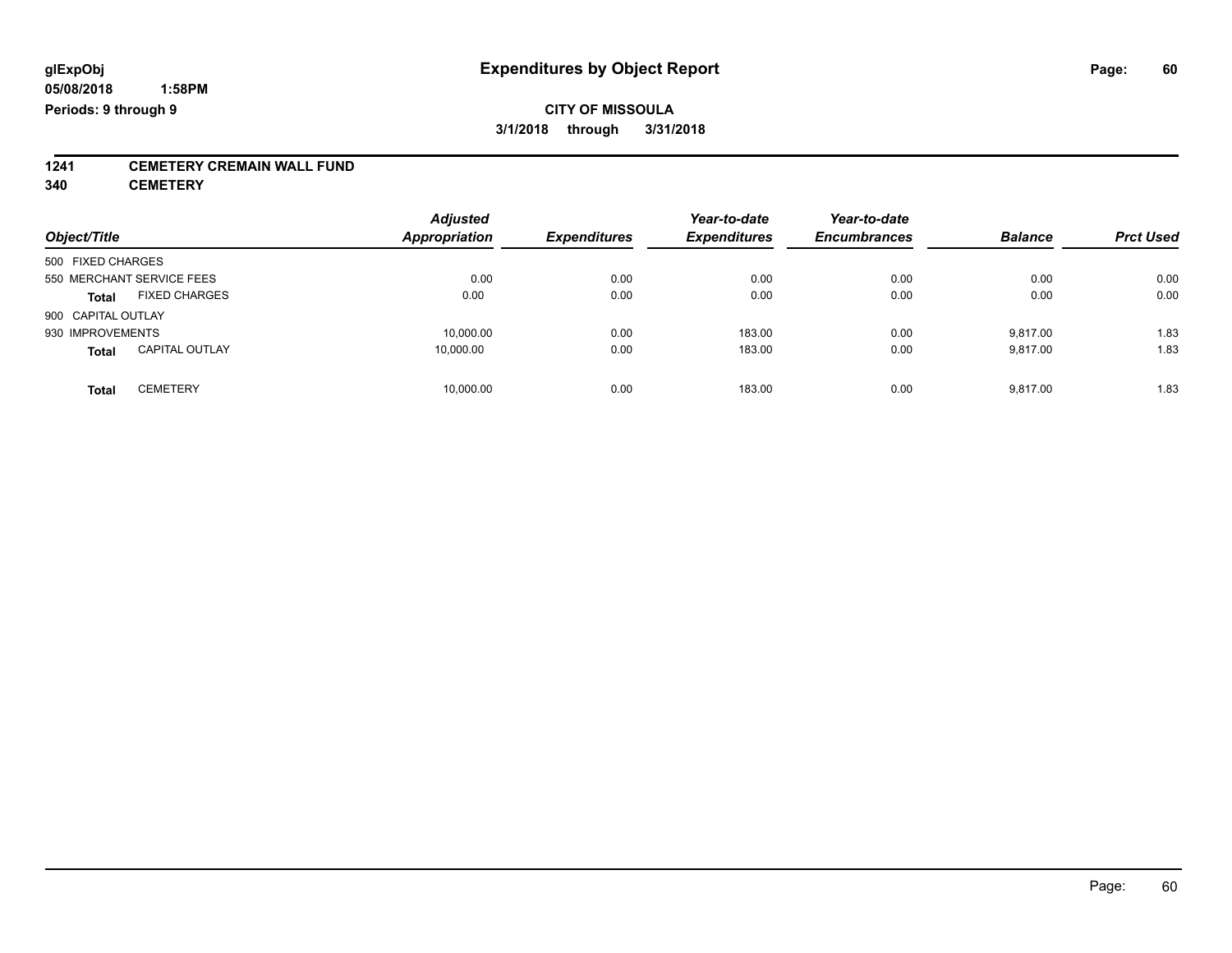**05/08/2018 1:58PM Periods: 9 through 9**

**CITY OF MISSOULA 3/1/2018 through 3/31/2018**

#### **1241 CEMETERY CREMAIN WALL FUND**

| Object/Title                                      | <b>Adjusted</b><br><b>Appropriation</b> | <b>Expenditures</b> | Year-to-date<br><b>Expenditures</b> | Year-to-date<br><b>Encumbrances</b> | <b>Balance</b> | <b>Prct Used</b> |
|---------------------------------------------------|-----------------------------------------|---------------------|-------------------------------------|-------------------------------------|----------------|------------------|
| 500 FIXED CHARGES                                 |                                         |                     |                                     |                                     |                |                  |
| 550 MERCHANT SERVICE FEES                         | 0.00                                    | 0.00                | 0.00                                | 0.00                                | 0.00           | 0.00             |
| <b>FIXED CHARGES</b><br><b>Total</b>              | 0.00                                    | 0.00                | 0.00                                | 0.00                                | 0.00           | 0.00             |
| 900 CAPITAL OUTLAY                                |                                         |                     |                                     |                                     |                |                  |
| 930 IMPROVEMENTS                                  | 10.000.00                               | 0.00                | 183.00                              | 0.00                                | 9.817.00       | 1.83             |
| <b>CAPITAL OUTLAY</b><br><b>Total</b>             | 10,000.00                               | 0.00                | 183.00                              | 0.00                                | 9.817.00       | 1.83             |
| <b>CEMETERY CREMAIN WALL FUND</b><br><b>Total</b> | 10,000.00                               | 0.00                | 183.00                              | 0.00                                | 9.817.00       | 1.83             |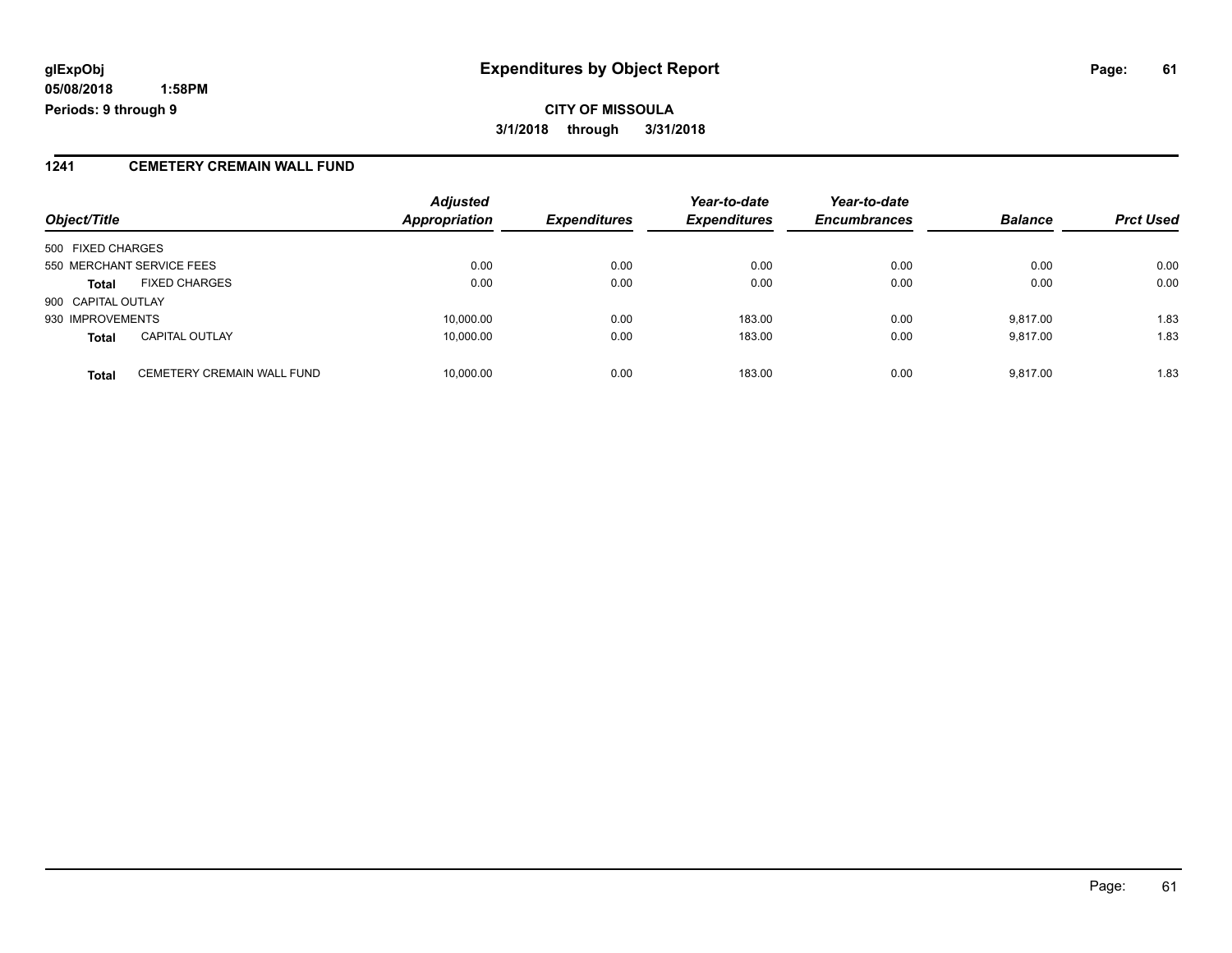# **1242 CEMETERY CAPITAL RESERVE FUND**

**340 CEMETERY**

|                        |                              | <b>Adjusted</b> |                     | Year-to-date        | Year-to-date        |                |                  |
|------------------------|------------------------------|-----------------|---------------------|---------------------|---------------------|----------------|------------------|
| Object/Title           |                              | Appropriation   | <b>Expenditures</b> | <b>Expenditures</b> | <b>Encumbrances</b> | <b>Balance</b> | <b>Prct Used</b> |
| 300 PURCHASED SERVICES |                              |                 |                     |                     |                     |                |                  |
| 370 TRAVEL             |                              | 0.00            | 0.00                | 0.00                | 0.00                | 0.00           | 0.00             |
| 380 TRAINING           |                              | 0.00            | 0.00                | 0.00                | 0.00                | 0.00           | 0.00             |
| <b>Total</b>           | PURCHASED SERVICES           | 0.00            | 0.00                | 0.00                | 0.00                | 0.00           | 0.00             |
| 500 FIXED CHARGES      |                              |                 |                     |                     |                     |                |                  |
|                        | 550 MERCHANT SERVICE FEES    | 0.00            | 0.00                | 0.00                | 0.00                | 0.00           | 0.00             |
| <b>Total</b>           | <b>FIXED CHARGES</b>         | 0.00            | 0.00                | 0.00                | 0.00                | 0.00           | 0.00             |
| 800 OTHER OBJECTS      |                              |                 |                     |                     |                     |                |                  |
|                        | 820 TRANSFERS TO OTHER FUNDS | 0.00            | 0.00                | 0.00                | 0.00                | 0.00           | 0.00             |
| 845 CONTINGENCY        |                              | 10,000.00       | 0.00                | 0.00                | 0.00                | 10,000.00      | 0.00             |
| <b>Total</b>           | OTHER OBJECTS                | 10,000.00       | 0.00                | 0.00                | 0.00                | 10,000.00      | 0.00             |
| 900 CAPITAL OUTLAY     |                              |                 |                     |                     |                     |                |                  |
| 920 BUILDINGS          |                              | 30,000.00       | 0.00                | 0.00                | 0.00                | 30,000.00      | 0.00             |
| 930 IMPROVEMENTS       |                              | 20,000.00       | 0.00                | 8,194.64            | 0.00                | 11,805.36      | 40.97            |
|                        | 940 MACHINERY & EQUIPMENT    | 80,000.00       | 0.00                | 0.00                | 0.00                | 80,000.00      | 0.00             |
| <b>Total</b>           | <b>CAPITAL OUTLAY</b>        | 130,000.00      | 0.00                | 8,194.64            | 0.00                | 121,805.36     | 6.30             |
| <b>Total</b>           | <b>CEMETERY</b>              | 140,000.00      | 0.00                | 8,194.64            | 0.00                | 131,805.36     | 5.85             |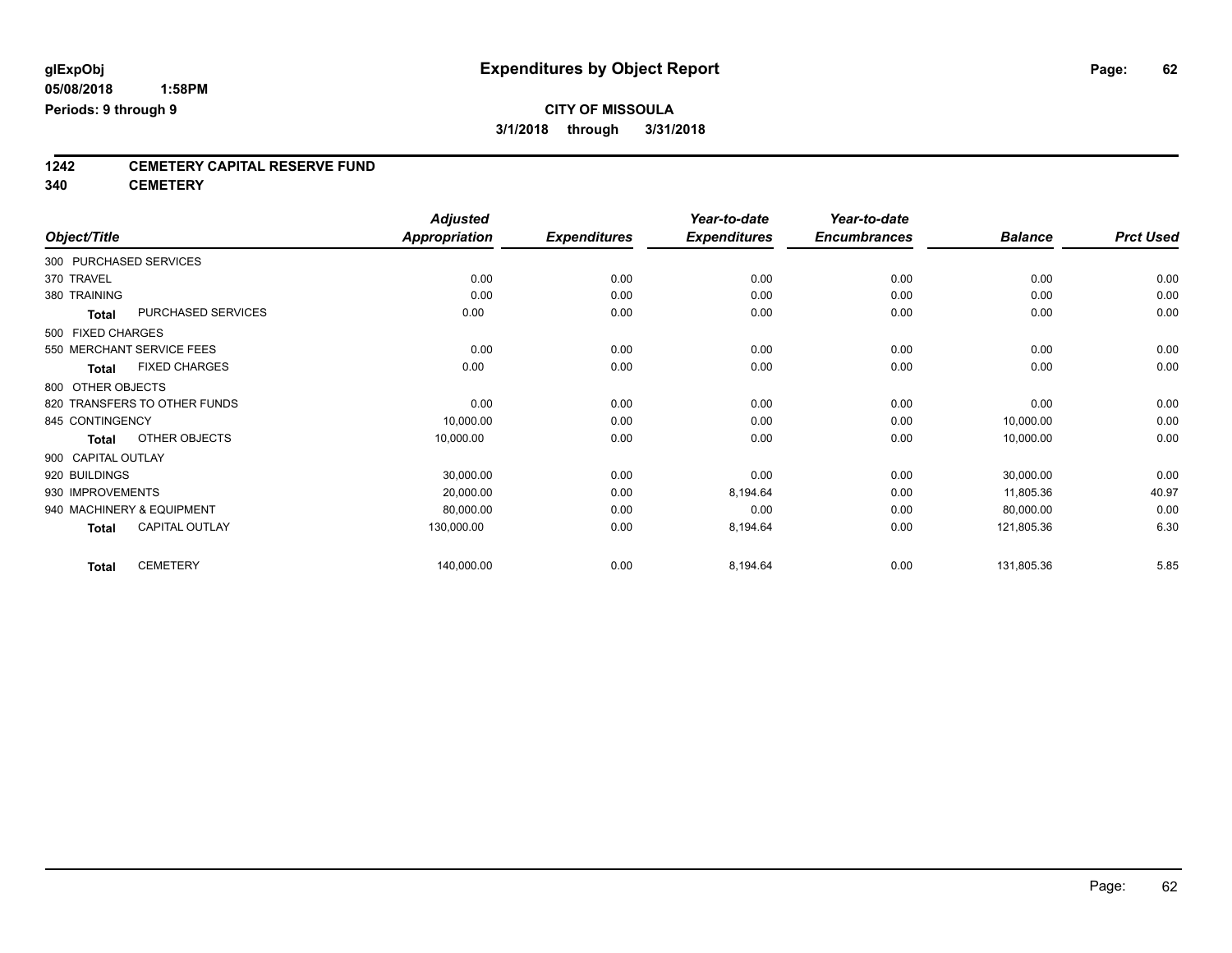**05/08/2018 1:58PM Periods: 9 through 9**

# **CITY OF MISSOULA 3/1/2018 through 3/31/2018**

#### **1242 CEMETERY CAPITAL RESERVE FUND**

|                        |                               | <b>Adjusted</b>      |                     | Year-to-date        | Year-to-date        |                |                  |
|------------------------|-------------------------------|----------------------|---------------------|---------------------|---------------------|----------------|------------------|
| Object/Title           |                               | <b>Appropriation</b> | <b>Expenditures</b> | <b>Expenditures</b> | <b>Encumbrances</b> | <b>Balance</b> | <b>Prct Used</b> |
| 300 PURCHASED SERVICES |                               |                      |                     |                     |                     |                |                  |
| 370 TRAVEL             |                               | 0.00                 | 0.00                | 0.00                | 0.00                | 0.00           | 0.00             |
| 380 TRAINING           |                               | 0.00                 | 0.00                | 0.00                | 0.00                | 0.00           | 0.00             |
| <b>Total</b>           | PURCHASED SERVICES            | 0.00                 | 0.00                | 0.00                | 0.00                | 0.00           | 0.00             |
| 500 FIXED CHARGES      |                               |                      |                     |                     |                     |                |                  |
|                        | 550 MERCHANT SERVICE FEES     | 0.00                 | 0.00                | 0.00                | 0.00                | 0.00           | 0.00             |
| <b>Total</b>           | <b>FIXED CHARGES</b>          | 0.00                 | 0.00                | 0.00                | 0.00                | 0.00           | 0.00             |
| 800 OTHER OBJECTS      |                               |                      |                     |                     |                     |                |                  |
|                        | 820 TRANSFERS TO OTHER FUNDS  | 0.00                 | 0.00                | 0.00                | 0.00                | 0.00           | 0.00             |
| 845 CONTINGENCY        |                               | 10,000.00            | 0.00                | 0.00                | 0.00                | 10,000.00      | 0.00             |
| <b>Total</b>           | OTHER OBJECTS                 | 10,000.00            | 0.00                | 0.00                | 0.00                | 10,000.00      | 0.00             |
| 900 CAPITAL OUTLAY     |                               |                      |                     |                     |                     |                |                  |
| 920 BUILDINGS          |                               | 30,000.00            | 0.00                | 0.00                | 0.00                | 30,000.00      | 0.00             |
| 930 IMPROVEMENTS       |                               | 20,000.00            | 0.00                | 8,194.64            | 0.00                | 11,805.36      | 40.97            |
|                        | 940 MACHINERY & EQUIPMENT     | 80,000.00            | 0.00                | 0.00                | 0.00                | 80,000.00      | 0.00             |
| <b>Total</b>           | <b>CAPITAL OUTLAY</b>         | 130,000.00           | 0.00                | 8,194.64            | 0.00                | 121,805.36     | 6.30             |
| <b>Total</b>           | CEMETERY CAPITAL RESERVE FUND | 140,000.00           | 0.00                | 8,194.64            | 0.00                | 131,805.36     | 5.85             |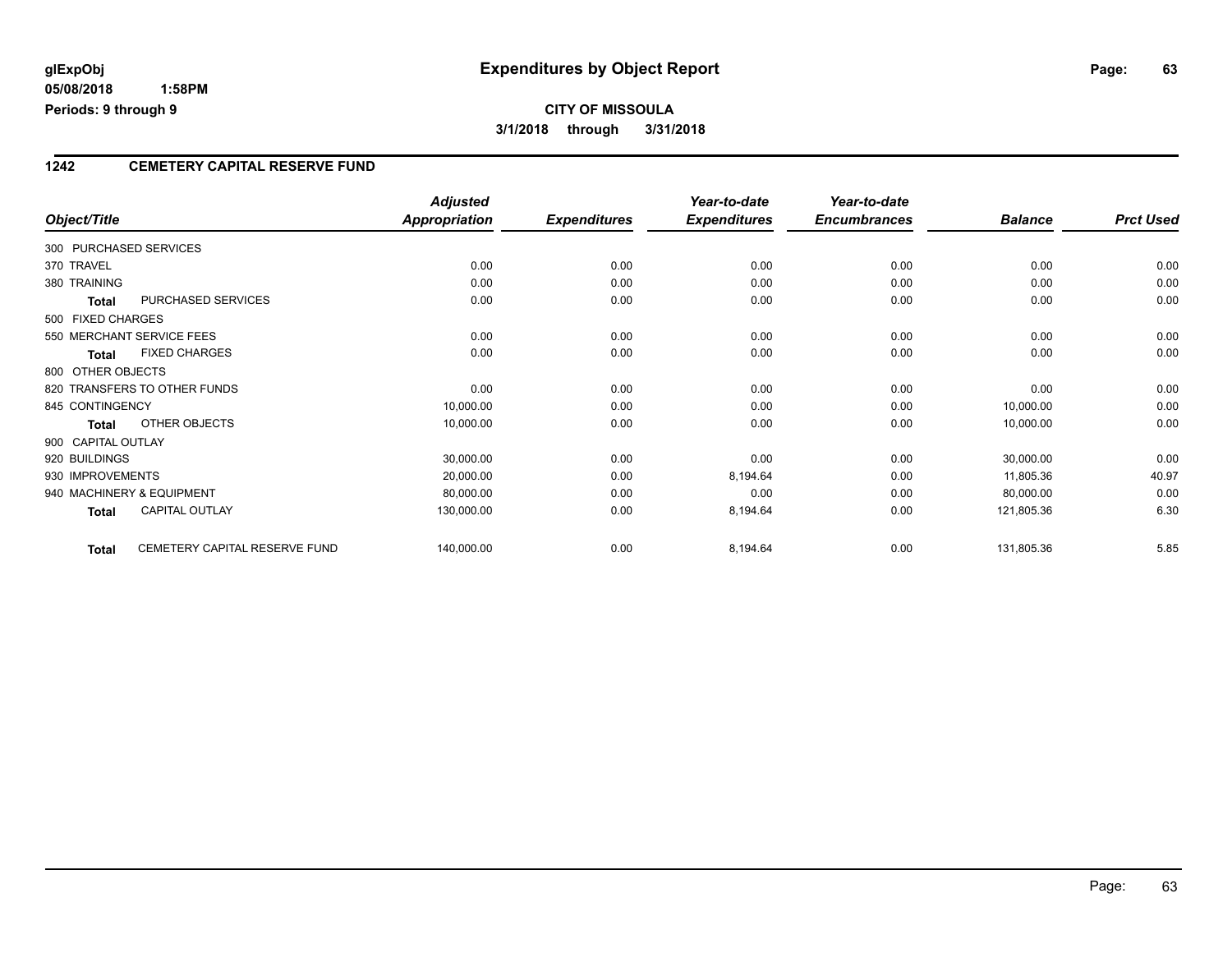**1243 CEMETERY MEMORIAL FUND**

**340 CEMETERY**

| Object/Title                          | <b>Adjusted</b><br><b>Appropriation</b> | <b>Expenditures</b> | Year-to-date<br><b>Expenditures</b> | Year-to-date<br><b>Encumbrances</b> | <b>Balance</b> | <b>Prct Used</b> |
|---------------------------------------|-----------------------------------------|---------------------|-------------------------------------|-------------------------------------|----------------|------------------|
| 500 FIXED CHARGES                     |                                         |                     |                                     |                                     |                |                  |
| 550 MERCHANT SERVICE FEES             | 0.00                                    | 0.00                | 0.00                                | 0.00                                | 0.00           | 0.00             |
| <b>FIXED CHARGES</b><br><b>Total</b>  | 0.00                                    | 0.00                | 0.00                                | 0.00                                | 0.00           | 0.00             |
| 900 CAPITAL OUTLAY                    |                                         |                     |                                     |                                     |                |                  |
| 930 IMPROVEMENTS                      | 8.000.00                                | 0.00                | 193.70                              | 0.00                                | 7.806.30       | 2.42             |
| <b>CAPITAL OUTLAY</b><br><b>Total</b> | 8,000.00                                | 0.00                | 193.70                              | 0.00                                | 7,806.30       | 2.42             |
| <b>CEMETERY</b><br>Total              | 8.000.00                                | 0.00                | 193.70                              | 0.00                                | 7.806.30       | 2.42             |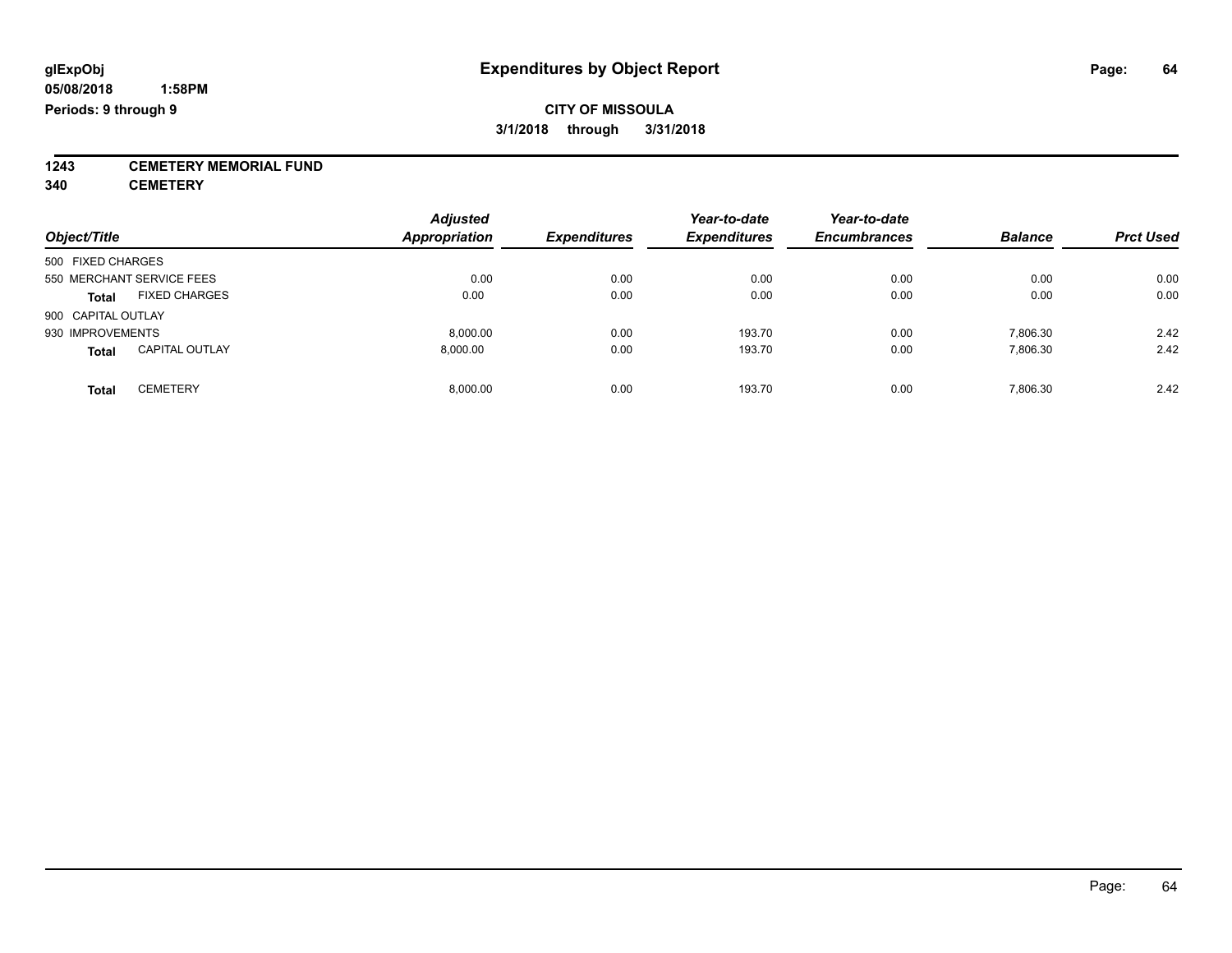#### **1243 CEMETERY MEMORIAL FUND**

|                    |                               | <b>Adjusted</b>      |                     | Year-to-date        | Year-to-date        |                |                  |
|--------------------|-------------------------------|----------------------|---------------------|---------------------|---------------------|----------------|------------------|
| Object/Title       |                               | <b>Appropriation</b> | <b>Expenditures</b> | <b>Expenditures</b> | <b>Encumbrances</b> | <b>Balance</b> | <b>Prct Used</b> |
| 500 FIXED CHARGES  |                               |                      |                     |                     |                     |                |                  |
|                    | 550 MERCHANT SERVICE FEES     | 0.00                 | 0.00                | 0.00                | 0.00                | 0.00           | 0.00             |
| <b>Total</b>       | <b>FIXED CHARGES</b>          | 0.00                 | 0.00                | 0.00                | 0.00                | 0.00           | 0.00             |
| 900 CAPITAL OUTLAY |                               |                      |                     |                     |                     |                |                  |
| 930 IMPROVEMENTS   |                               | 8.000.00             | 0.00                | 193.70              | 0.00                | 7.806.30       | 2.42             |
| <b>Total</b>       | <b>CAPITAL OUTLAY</b>         | 8.000.00             | 0.00                | 193.70              | 0.00                | 7.806.30       | 2.42             |
| <b>Total</b>       | <b>CEMETERY MEMORIAL FUND</b> | 8,000.00             | 0.00                | 193.70              | 0.00                | 7,806.30       | 2.42             |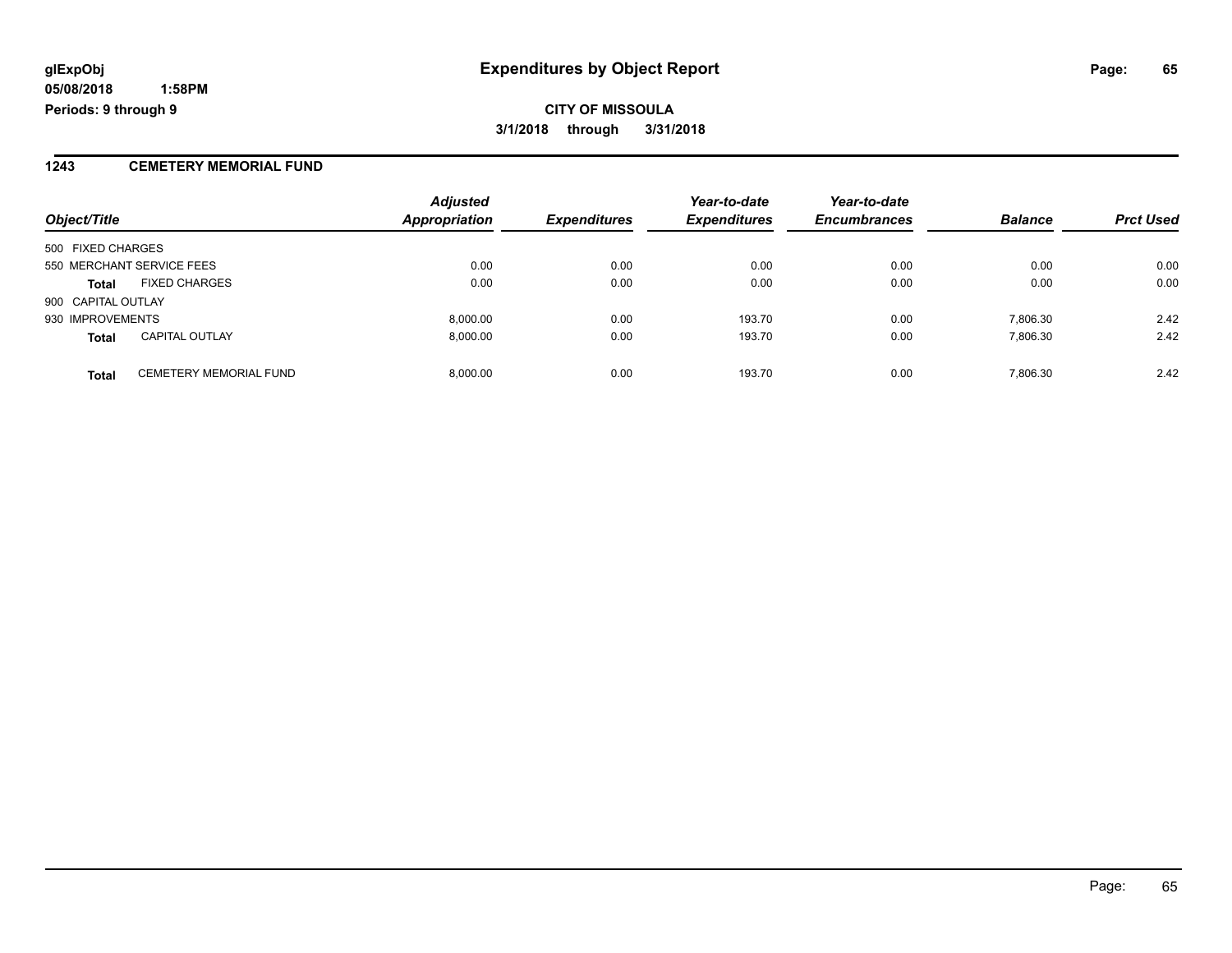**05/08/2018 1:58PM Periods: 9 through 9**

### **CITY OF MISSOULA 3/1/2018 through 3/31/2018**

# **1251 JOHNSON ST PROPERTY RENTAL**

#### **246 FACILITY MAINTENANCE DEPARTMENT**

|                        |                                        | <b>Adjusted</b>      |                     | Year-to-date        | Year-to-date        |                |                  |
|------------------------|----------------------------------------|----------------------|---------------------|---------------------|---------------------|----------------|------------------|
| Object/Title           |                                        | <b>Appropriation</b> | <b>Expenditures</b> | <b>Expenditures</b> | <b>Encumbrances</b> | <b>Balance</b> | <b>Prct Used</b> |
| 200 SUPPLIES           |                                        |                      |                     |                     |                     |                |                  |
| 230 REPAIR/MAINTENANCE |                                        | 0.00                 | 0.00                | 0.00                | 0.00                | 0.00           | 0.00             |
| Total                  | <b>SUPPLIES</b>                        | 0.00                 | 0.00                | 0.00                | 0.00                | 0.00           | 0.00             |
| 300 PURCHASED SERVICES |                                        |                      |                     |                     |                     |                |                  |
|                        | 350 PROFESSIONAL SERVICES              | 0.00                 | 0.00                | 0.00                | 0.00                | 0.00           | 0.00             |
|                        | 360 REPAIR & MAINTENANCE               | 0.00                 | 320.00              | 920.00              | 0.00                | $-920.00$      | 0.00             |
| Total                  | PURCHASED SERVICES                     | 0.00                 | 320.00              | 920.00              | 0.00                | $-920.00$      | 0.00             |
| 500 FIXED CHARGES      |                                        |                      |                     |                     |                     |                |                  |
| 500 FIXED CHARGES      |                                        | 0.00                 | 0.00                | 0.00                | 0.00                | 0.00           | 0.00             |
| <b>Total</b>           | <b>FIXED CHARGES</b>                   | 0.00                 | 0.00                | 0.00                | 0.00                | 0.00           | 0.00             |
| Total                  | <b>FACILITY MAINTENANCE DEPARTMENT</b> | 0.00                 | 320.00              | 920.00              | 0.00                | $-920.00$      | 0.00             |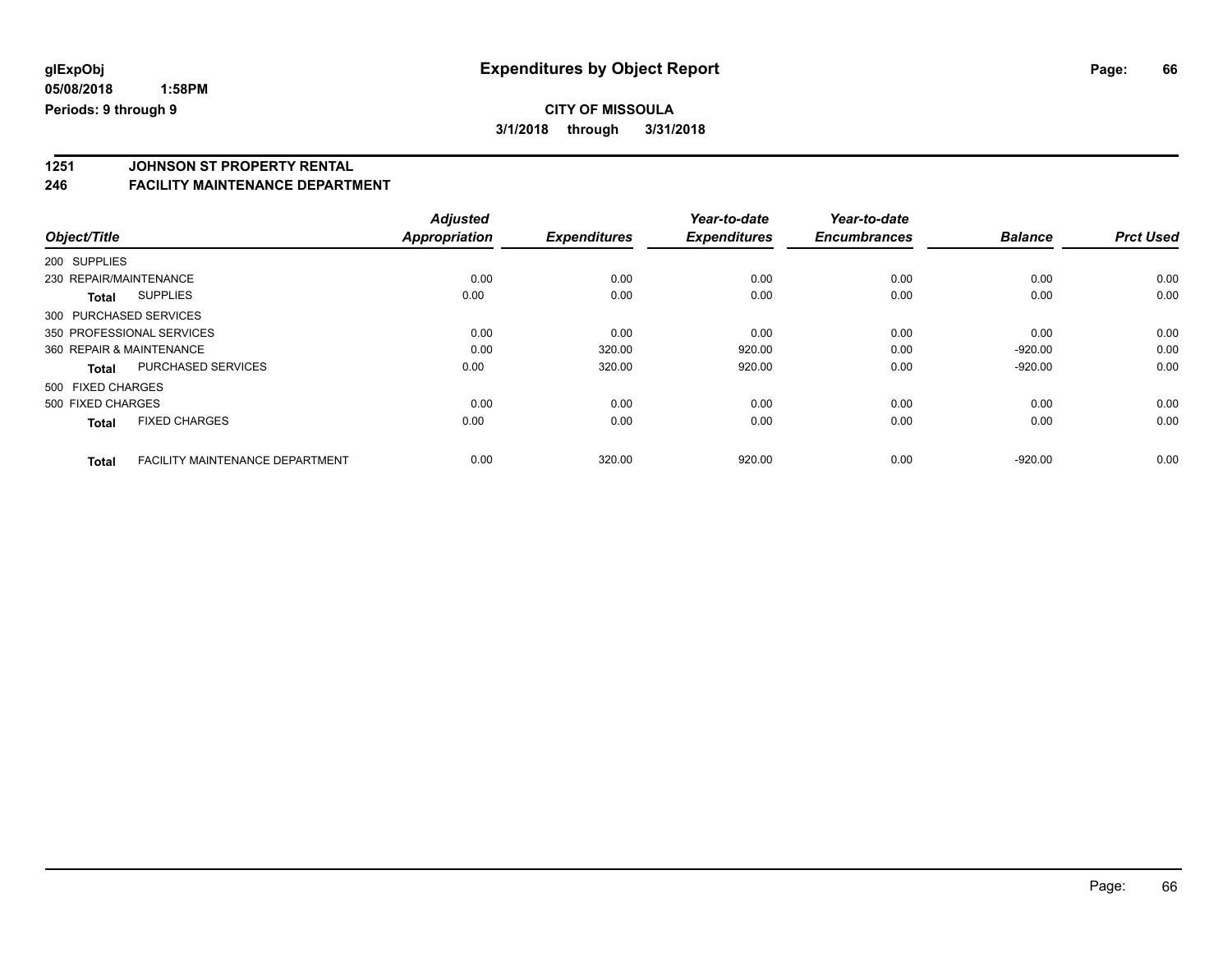#### **05/08/2018 1:58PM Periods: 9 through 9**

## **CITY OF MISSOULA 3/1/2018 through 3/31/2018**

#### **1251 JOHNSON ST PROPERTY RENTAL**

|                          |                            | <b>Adjusted</b>      |                     | Year-to-date        | Year-to-date        |                |                  |
|--------------------------|----------------------------|----------------------|---------------------|---------------------|---------------------|----------------|------------------|
| Object/Title             |                            | <b>Appropriation</b> | <b>Expenditures</b> | <b>Expenditures</b> | <b>Encumbrances</b> | <b>Balance</b> | <b>Prct Used</b> |
| 200 SUPPLIES             |                            |                      |                     |                     |                     |                |                  |
| 230 REPAIR/MAINTENANCE   |                            | 0.00                 | 0.00                | 0.00                | 0.00                | 0.00           | 0.00             |
| <b>Total</b>             | <b>SUPPLIES</b>            | 0.00                 | 0.00                | 0.00                | 0.00                | 0.00           | 0.00             |
| 300 PURCHASED SERVICES   |                            |                      |                     |                     |                     |                |                  |
|                          | 350 PROFESSIONAL SERVICES  | 0.00                 | 0.00                | 0.00                | 0.00                | 0.00           | 0.00             |
| 360 REPAIR & MAINTENANCE |                            | 0.00                 | 320.00              | 920.00              | 0.00                | $-920.00$      | 0.00             |
| Total                    | PURCHASED SERVICES         | 0.00                 | 320.00              | 920.00              | 0.00                | $-920.00$      | 0.00             |
| 500 FIXED CHARGES        |                            |                      |                     |                     |                     |                |                  |
| 500 FIXED CHARGES        |                            | 0.00                 | 0.00                | 0.00                | 0.00                | 0.00           | 0.00             |
| <b>Total</b>             | <b>FIXED CHARGES</b>       | 0.00                 | 0.00                | 0.00                | 0.00                | 0.00           | 0.00             |
| <b>Total</b>             | JOHNSON ST PROPERTY RENTAL | 0.00                 | 320.00              | 920.00              | 0.00                | $-920.00$      | 0.00             |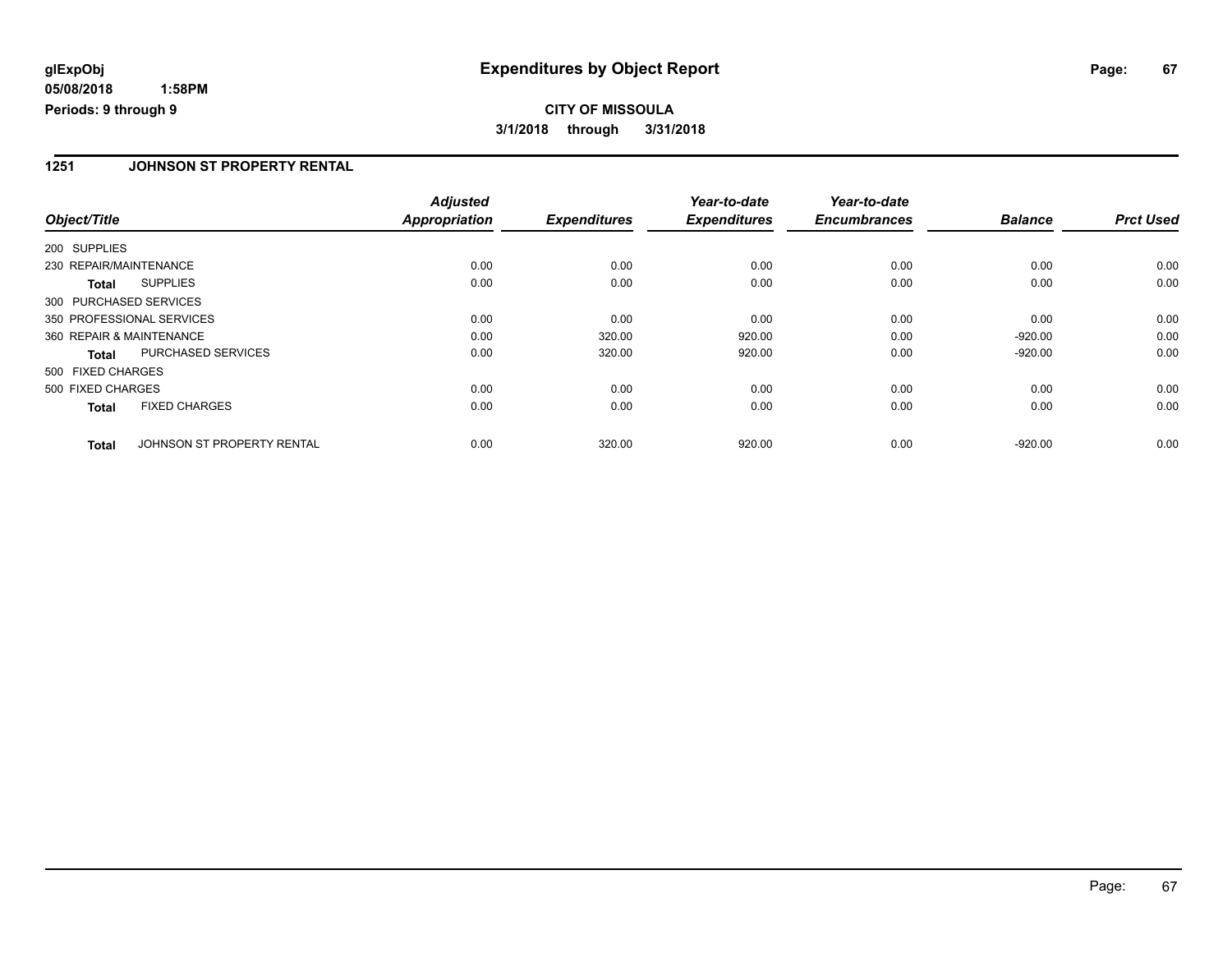**1265 TITLE 1 PROJECTS FUND**

**240 FINANCE**

| Object/Title               |                                   | <b>Adjusted</b><br><b>Appropriation</b> | <b>Expenditures</b> | Year-to-date<br><b>Expenditures</b> | Year-to-date<br><b>Encumbrances</b> | <b>Balance</b> | <b>Prct Used</b> |
|----------------------------|-----------------------------------|-----------------------------------------|---------------------|-------------------------------------|-------------------------------------|----------------|------------------|
| 500 FIXED CHARGES          |                                   |                                         |                     |                                     |                                     |                |                  |
| 500 FIXED CHARGES          |                                   | 0.00                                    | 0.00                | 0.00                                | 0.00                                | 0.00           | 0.00             |
| 550 MERCHANT SERVICE FEES  |                                   | 0.00                                    | 0.00                | 0.00                                | 0.00                                | 0.00           | 0.00             |
|                            |                                   |                                         |                     |                                     |                                     |                |                  |
| <b>Total</b>               | <b>FIXED CHARGES</b>              | 0.00                                    | 0.00                | 0.00                                | 0.00                                | 0.00           | 0.00             |
|                            | 700 GRANTS & CONTRIBUTIONS        |                                         |                     |                                     |                                     |                |                  |
| 700 GRANTS & CONTRIBUTIONS |                                   | 146.924.00                              | 0.00                | 0.00                                | 0.00                                | 146.924.00     | 0.00             |
| <b>Total</b>               | <b>GRANTS &amp; CONTRIBUTIONS</b> | 146,924.00                              | 0.00                | 0.00                                | 0.00                                | 146,924.00     | 0.00             |
| 800 OTHER OBJECTS          |                                   |                                         |                     |                                     |                                     |                |                  |
|                            | 820 TRANSFERS TO OTHER FUNDS      | 0.00                                    | 0.00                | 0.00                                | 0.00                                | 0.00           | 0.00             |
| 845 CONTINGENCY            |                                   | 0.00                                    | 0.00                | 0.00                                | 0.00                                | 0.00           | 0.00             |
| <b>Total</b>               | OTHER OBJECTS                     | 0.00                                    | 0.00                | 0.00                                | 0.00                                | 0.00           | 0.00             |
| <b>Total</b>               | <b>FINANCE</b>                    | 146.924.00                              | 0.00                | 0.00                                | 0.00                                | 146.924.00     | 0.00             |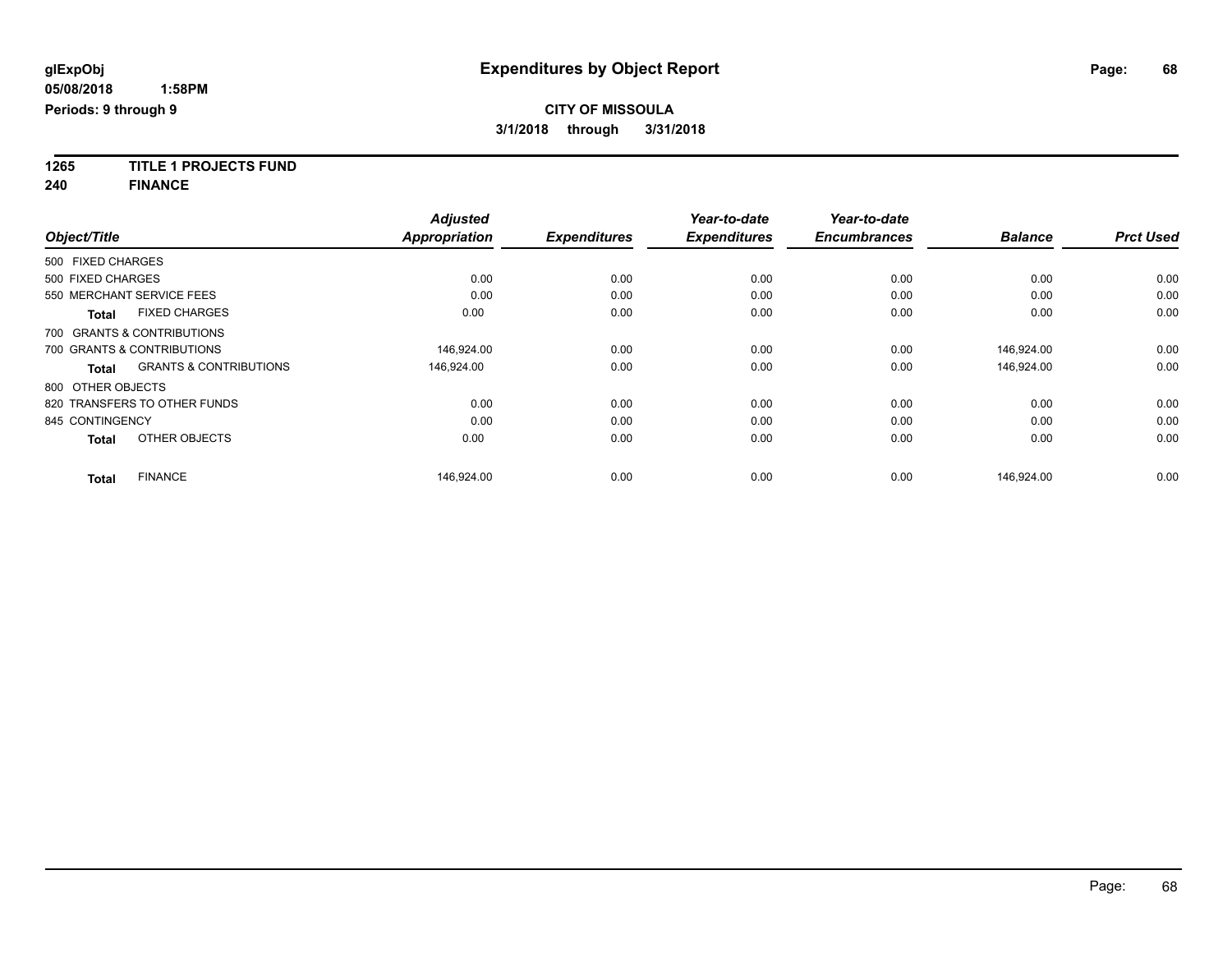#### **1265 TITLE 1 PROJECTS FUND**

|                              |                                   | <b>Adjusted</b>      |                     | Year-to-date        | Year-to-date        |                |                  |
|------------------------------|-----------------------------------|----------------------|---------------------|---------------------|---------------------|----------------|------------------|
| Object/Title                 |                                   | <b>Appropriation</b> | <b>Expenditures</b> | <b>Expenditures</b> | <b>Encumbrances</b> | <b>Balance</b> | <b>Prct Used</b> |
| 500 FIXED CHARGES            |                                   |                      |                     |                     |                     |                |                  |
| 500 FIXED CHARGES            |                                   | 0.00                 | 0.00                | 0.00                | 0.00                | 0.00           | 0.00             |
| 550 MERCHANT SERVICE FEES    |                                   | 0.00                 | 0.00                | 0.00                | 0.00                | 0.00           | 0.00             |
| <b>Total</b>                 | <b>FIXED CHARGES</b>              | 0.00                 | 0.00                | 0.00                | 0.00                | 0.00           | 0.00             |
| 700 GRANTS & CONTRIBUTIONS   |                                   |                      |                     |                     |                     |                |                  |
| 700 GRANTS & CONTRIBUTIONS   |                                   | 146,924.00           | 0.00                | 0.00                | 0.00                | 146,924.00     | 0.00             |
| <b>Total</b>                 | <b>GRANTS &amp; CONTRIBUTIONS</b> | 146,924.00           | 0.00                | 0.00                | 0.00                | 146,924.00     | 0.00             |
| 800 OTHER OBJECTS            |                                   |                      |                     |                     |                     |                |                  |
| 820 TRANSFERS TO OTHER FUNDS |                                   | 0.00                 | 0.00                | 0.00                | 0.00                | 0.00           | 0.00             |
| 845 CONTINGENCY              |                                   | 0.00                 | 0.00                | 0.00                | 0.00                | 0.00           | 0.00             |
| <b>Total</b>                 | OTHER OBJECTS                     | 0.00                 | 0.00                | 0.00                | 0.00                | 0.00           | 0.00             |
| <b>Total</b>                 | TITLE 1 PROJECTS FUND             | 146,924.00           | 0.00                | 0.00                | 0.00                | 146,924.00     | 0.00             |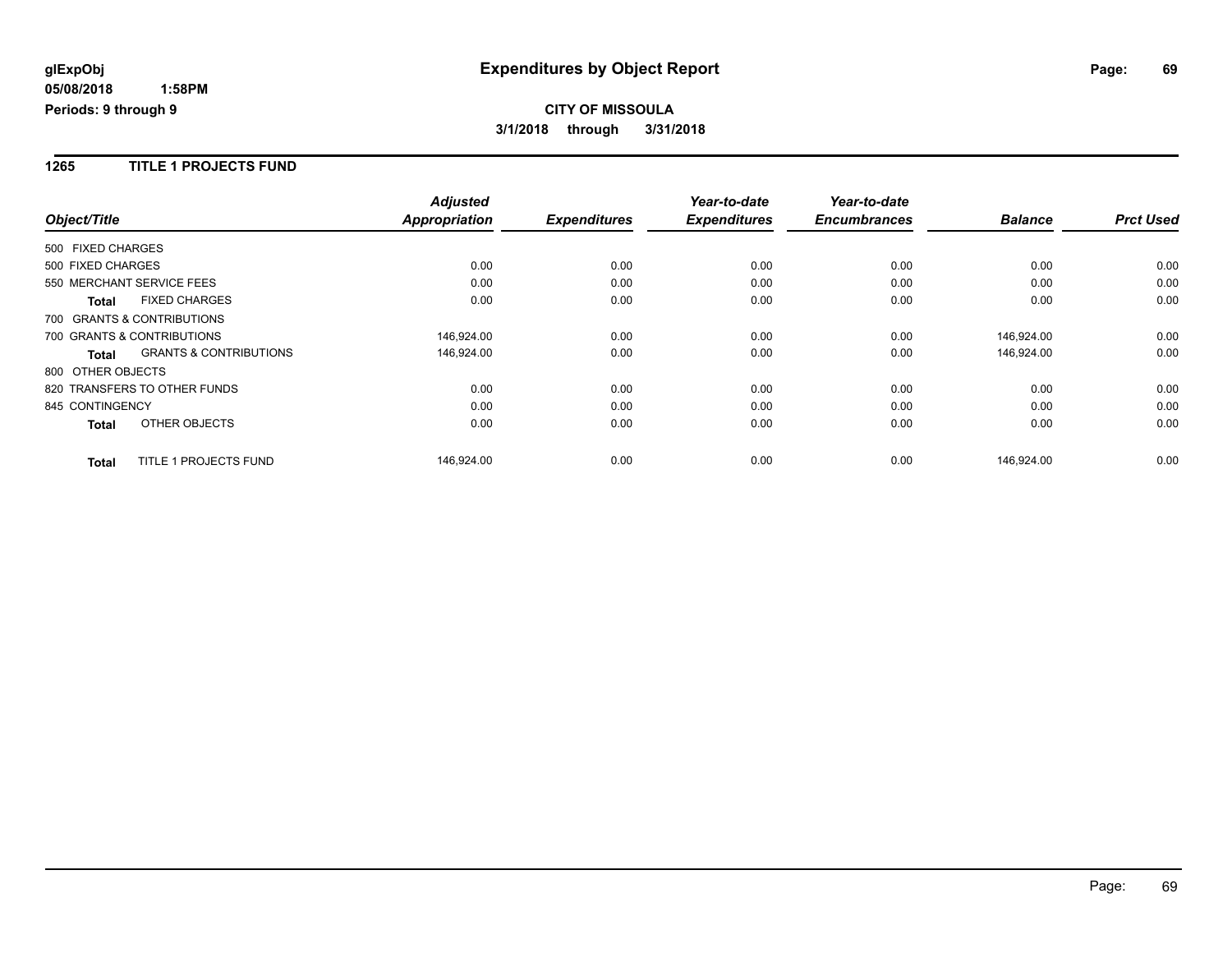# **1396 PROGRAM INCOME REVOLVING LOAN PROGRAM**

**390 NON-DEPARTMENTAL**

|                   |                                   | <b>Adjusted</b> |                     | Year-to-date        | Year-to-date        |                |                  |
|-------------------|-----------------------------------|-----------------|---------------------|---------------------|---------------------|----------------|------------------|
| Object/Title      |                                   | Appropriation   | <b>Expenditures</b> | <b>Expenditures</b> | <b>Encumbrances</b> | <b>Balance</b> | <b>Prct Used</b> |
|                   | 300 PURCHASED SERVICES            |                 |                     |                     |                     |                |                  |
|                   | 350 PROFESSIONAL SERVICES         | 0.00            | 0.00                | 0.00                | 0.00                | 0.00           | 0.00             |
| <b>Total</b>      | PURCHASED SERVICES                | 0.00            | 0.00                | 0.00                | 0.00                | 0.00           | 0.00             |
| 500 FIXED CHARGES |                                   |                 |                     |                     |                     |                |                  |
|                   | 550 MERCHANT SERVICE FEES         | 0.00            | 0.00                | 0.00                | 0.00                | 0.00           | 0.00             |
| <b>Total</b>      | <b>FIXED CHARGES</b>              | 0.00            | 0.00                | 0.00                | 0.00                | 0.00           | 0.00             |
|                   | 700 GRANTS & CONTRIBUTIONS        |                 |                     |                     |                     |                |                  |
|                   | 700 GRANTS & CONTRIBUTIONS        | 62.439.00       | 0.00                | 0.00                | 0.00                | 62.439.00      | 0.00             |
| <b>Total</b>      | <b>GRANTS &amp; CONTRIBUTIONS</b> | 62,439.00       | 0.00                | 0.00                | 0.00                | 62,439.00      | 0.00             |
| <b>Total</b>      | NON-DEPARTMENTAL                  | 62.439.00       | 0.00                | 0.00                | 0.00                | 62.439.00      | 0.00             |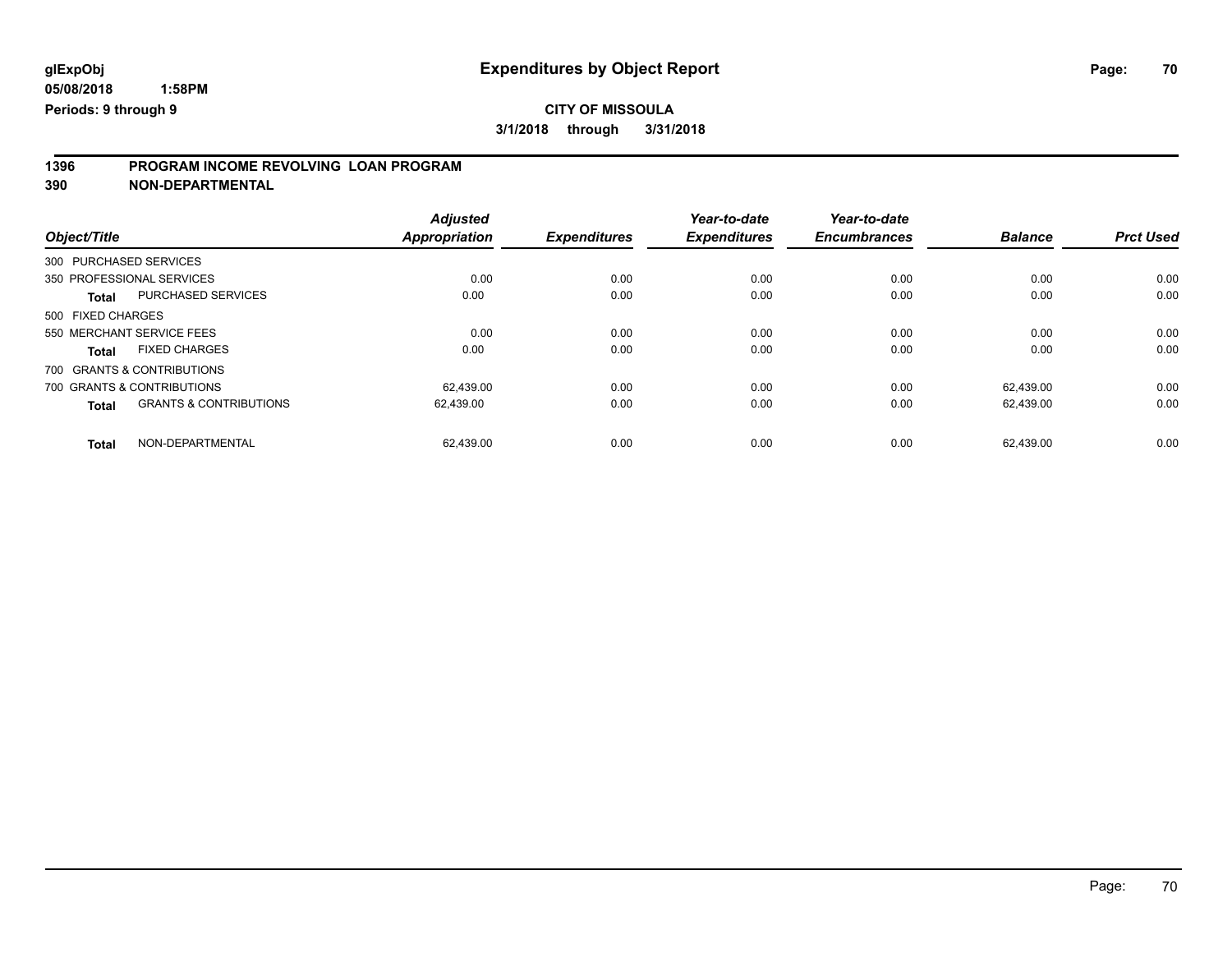**05/08/2018 1:58PM Periods: 9 through 9**

#### **1396 PROGRAM INCOME REVOLVING LOAN PROGRAM**

| Object/Title           |                                   | <b>Adjusted</b><br><b>Appropriation</b> | <b>Expenditures</b> | Year-to-date<br><b>Expenditures</b> | Year-to-date<br><b>Encumbrances</b> | <b>Balance</b> | <b>Prct Used</b> |
|------------------------|-----------------------------------|-----------------------------------------|---------------------|-------------------------------------|-------------------------------------|----------------|------------------|
| 300 PURCHASED SERVICES |                                   |                                         |                     |                                     |                                     |                |                  |
|                        | 350 PROFESSIONAL SERVICES         | 0.00                                    | 0.00                | 0.00                                | 0.00                                | 0.00           | 0.00             |
| Total                  | PURCHASED SERVICES                | 0.00                                    | 0.00                | 0.00                                | 0.00                                | 0.00           | 0.00             |
| 500 FIXED CHARGES      |                                   |                                         |                     |                                     |                                     |                |                  |
|                        | 550 MERCHANT SERVICE FEES         | 0.00                                    | 0.00                | 0.00                                | 0.00                                | 0.00           | 0.00             |
| Total                  | <b>FIXED CHARGES</b>              | 0.00                                    | 0.00                | 0.00                                | 0.00                                | 0.00           | 0.00             |
|                        | 700 GRANTS & CONTRIBUTIONS        |                                         |                     |                                     |                                     |                |                  |
|                        | 700 GRANTS & CONTRIBUTIONS        | 62.439.00                               | 0.00                | 0.00                                | 0.00                                | 62.439.00      | 0.00             |
| <b>Total</b>           | <b>GRANTS &amp; CONTRIBUTIONS</b> | 62,439.00                               | 0.00                | 0.00                                | 0.00                                | 62.439.00      | 0.00             |
| <b>Total</b>           | PROGRAM INCOME REVOLVING LOAN P   | 62.439.00                               | 0.00                | 0.00                                | 0.00                                | 62.439.00      | 0.00             |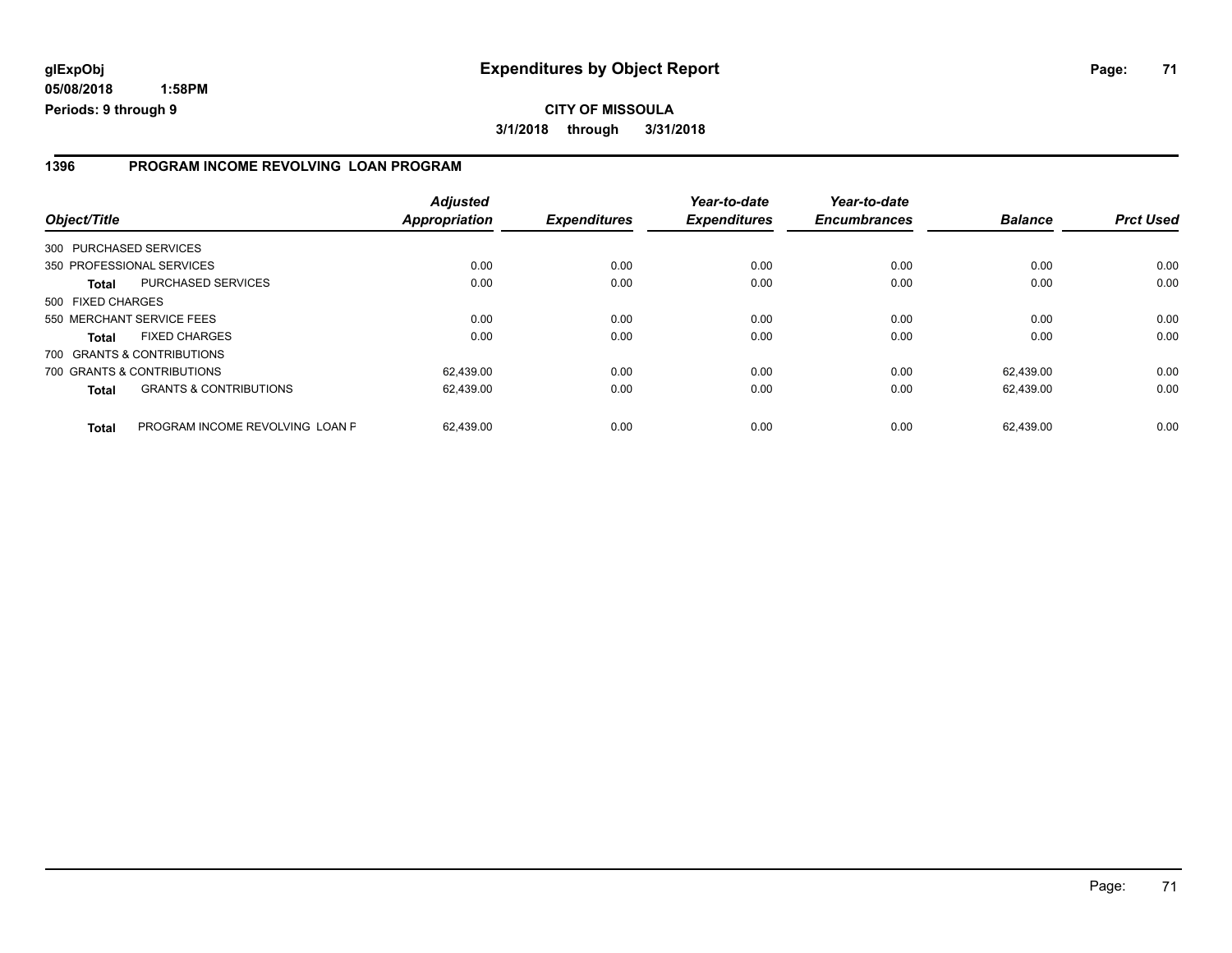**1397 STATE HOME PROGRAM INCOME**

**390 NON-DEPARTMENTAL**

|              |                                                   | <b>Adjusted</b> |                     | Year-to-date        | Year-to-date        |                |                  |
|--------------|---------------------------------------------------|-----------------|---------------------|---------------------|---------------------|----------------|------------------|
| Object/Title |                                                   | Appropriation   | <b>Expenditures</b> | <b>Expenditures</b> | <b>Encumbrances</b> | <b>Balance</b> | <b>Prct Used</b> |
|              | 300 PURCHASED SERVICES                            |                 |                     |                     |                     |                |                  |
|              | 350 PROFESSIONAL SERVICES                         | 20.112.00       | 0.00                | 0.00                | 0.00                | 20.112.00      | 0.00             |
|              | <b>PURCHASED SERVICES</b><br><b>Total</b>         | 20,112.00       | 0.00                | 0.00                | 0.00                | 20.112.00      | 0.00             |
|              | 500 FIXED CHARGES                                 |                 |                     |                     |                     |                |                  |
|              | 550 MERCHANT SERVICE FEES                         | 0.00            | 0.00                | 0.00                | 0.00                | 0.00           | 0.00             |
|              | <b>FIXED CHARGES</b><br><b>Total</b>              | 0.00            | 0.00                | 0.00                | 0.00                | 0.00           | 0.00             |
|              | 700 GRANTS & CONTRIBUTIONS                        |                 |                     |                     |                     |                |                  |
|              | 700 GRANTS & CONTRIBUTIONS                        | 0.00            | 0.00                | 25.396.96           | 0.00                | $-25.396.96$   | 0.00             |
|              | <b>GRANTS &amp; CONTRIBUTIONS</b><br><b>Total</b> | 0.00            | 0.00                | 25,396.96           | 0.00                | $-25.396.96$   | 0.00             |
|              | NON-DEPARTMENTAL<br><b>Total</b>                  | 20.112.00       | 0.00                | 25.396.96           | 0.00                | $-5.284.96$    | 126.28           |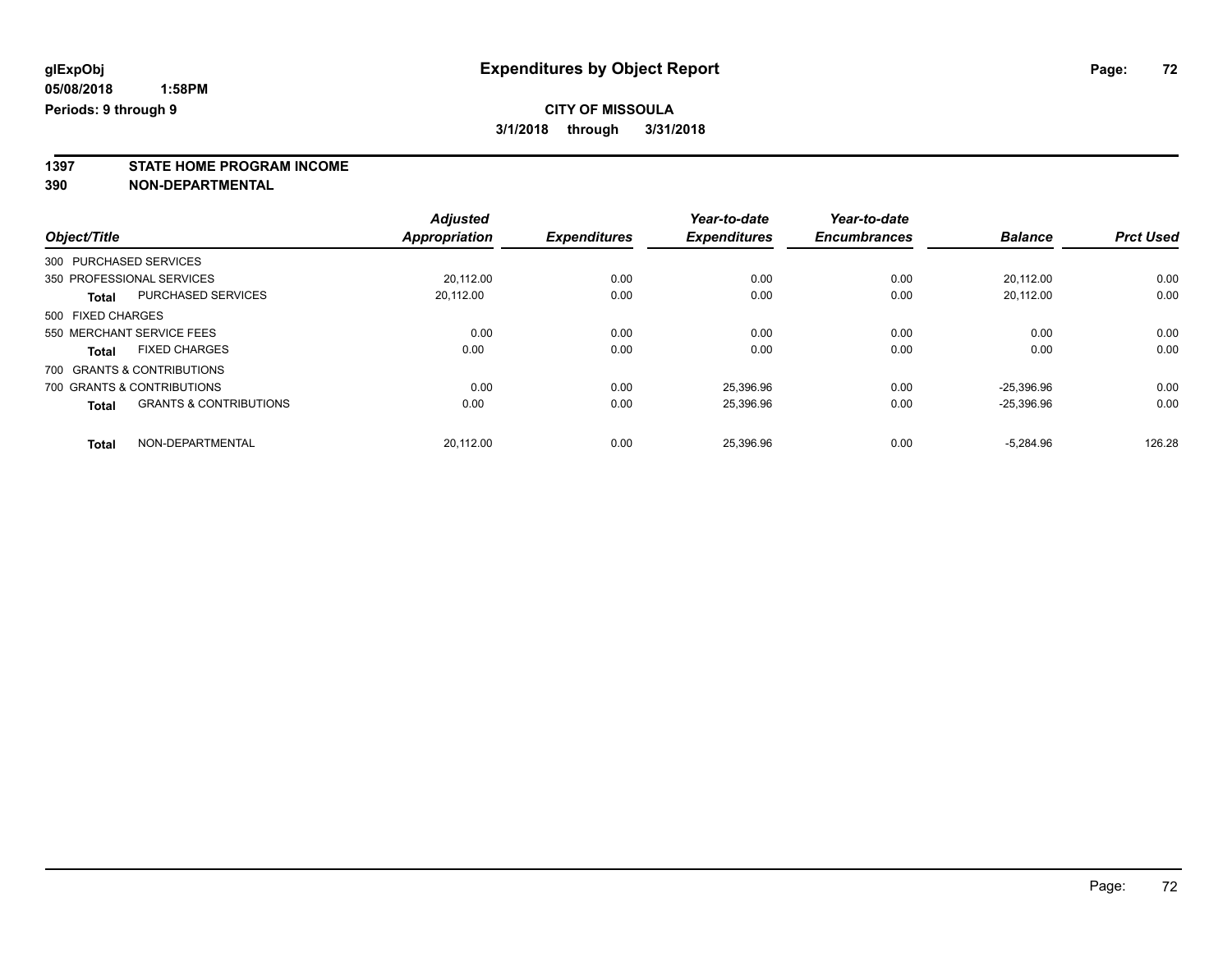**3/1/2018 through 3/31/2018**

#### **1397 STATE HOME PROGRAM INCOME**

|                                                   | <b>Adjusted</b>      |                     | Year-to-date        | Year-to-date        |                |                  |
|---------------------------------------------------|----------------------|---------------------|---------------------|---------------------|----------------|------------------|
| Object/Title                                      | <b>Appropriation</b> | <b>Expenditures</b> | <b>Expenditures</b> | <b>Encumbrances</b> | <b>Balance</b> | <b>Prct Used</b> |
| 300 PURCHASED SERVICES                            |                      |                     |                     |                     |                |                  |
| 350 PROFESSIONAL SERVICES                         | 20,112.00            | 0.00                | 0.00                | 0.00                | 20.112.00      | 0.00             |
| <b>PURCHASED SERVICES</b><br>Total                | 20,112.00            | 0.00                | 0.00                | 0.00                | 20.112.00      | 0.00             |
| 500 FIXED CHARGES                                 |                      |                     |                     |                     |                |                  |
| 550 MERCHANT SERVICE FEES                         | 0.00                 | 0.00                | 0.00                | 0.00                | 0.00           | 0.00             |
| <b>FIXED CHARGES</b><br><b>Total</b>              | 0.00                 | 0.00                | 0.00                | 0.00                | 0.00           | 0.00             |
| 700 GRANTS & CONTRIBUTIONS                        |                      |                     |                     |                     |                |                  |
| 700 GRANTS & CONTRIBUTIONS                        | 0.00                 | 0.00                | 25.396.96           | 0.00                | $-25.396.96$   | 0.00             |
| <b>GRANTS &amp; CONTRIBUTIONS</b><br><b>Total</b> | 0.00                 | 0.00                | 25,396.96           | 0.00                | $-25.396.96$   | 0.00             |
| STATE HOME PROGRAM INCOME<br><b>Total</b>         | 20.112.00            | 0.00                | 25.396.96           | 0.00                | $-5.284.96$    | 126.28           |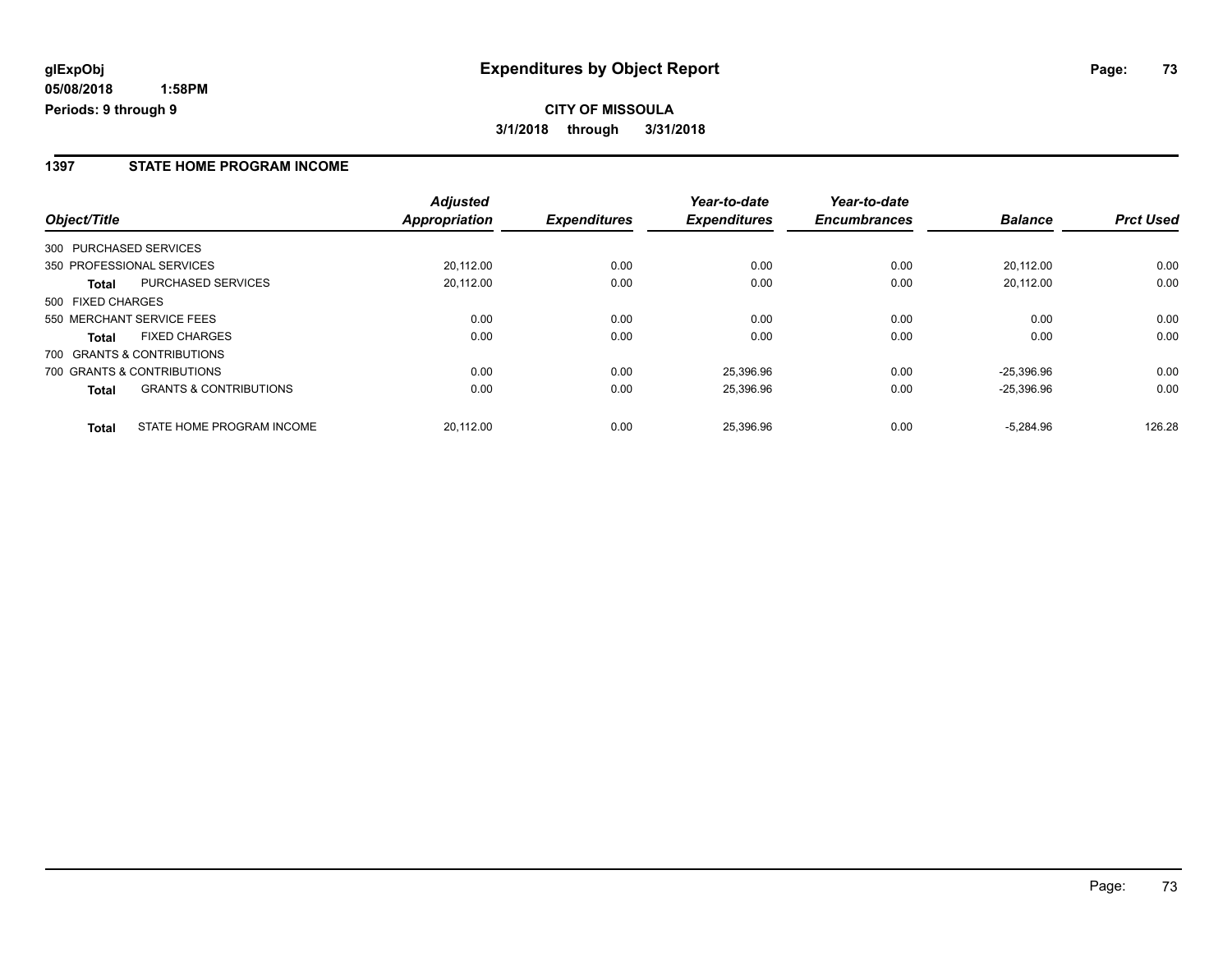# **2250 PLANNING FUND**

**250 DEVELOPMENT SERVICES**

|                                            | <b>Adjusted</b>      |                     | Year-to-date        | Year-to-date        |                |                  |
|--------------------------------------------|----------------------|---------------------|---------------------|---------------------|----------------|------------------|
| Object/Title                               | <b>Appropriation</b> | <b>Expenditures</b> | <b>Expenditures</b> | <b>Encumbrances</b> | <b>Balance</b> | <b>Prct Used</b> |
| 100 PERSONAL SERVICES                      |                      |                     |                     |                     |                |                  |
| 110 SALARIES AND WAGES                     | 321,325.00           | 24,191.12           | 211,908.98          | 0.00                | 109,416.02     | 65.95            |
| <b>140 EMPLOYER CONTRIBUTIONS</b>          | 110,037.00           | 9,190.99            | 82,359.42           | 0.00                | 27,677.58      | 74.85            |
| 141 STATE RETIREMENT CONTRIBUTIONS         | 0.00                 | 24.19               | 246.86              | 0.00                | $-246.86$      | 0.00             |
| PERSONAL SERVICES<br>Total                 | 431,362.00           | 33,406.30           | 294,515.26          | 0.00                | 136,846.74     | 68.28            |
| 200 SUPPLIES                               |                      |                     |                     |                     |                |                  |
| 210 OFFICE SUPPLIES                        | 5,740.00             | 90.42               | 2,867.61            | 0.00                | 2,872.39       | 49.96            |
| 220 OPERATING SUPPLIES                     | 3,423.00             | 0.00                | 873.60              | 0.00                | 2,549.40       | 25.52            |
| 231 GASOLINE                               | 100.00               | 0.00                | 32.49               | 0.00                | 67.51          | 32.49            |
| 240 OTHER SUPPLIES                         | 0.00                 | 0.00                | 0.00                | 0.00                | 0.00           | 0.00             |
| <b>SUPPLIES</b><br><b>Total</b>            | 9,263.00             | 90.42               | 3,773.70            | 0.00                | 5,489.30       | 40.74            |
| 300 PURCHASED SERVICES                     |                      |                     |                     |                     |                |                  |
| 310 COMMUNICATIONS                         | 1,200.00             | 0.00                | 295.21              | 0.00                | 904.79         | 24.60            |
| 320 PRINTING & DUPLICATING                 | 3,000.00             | 0.00                | 887.46              | 0.00                | 2,112.54       | 29.58            |
| 330 PUBLICITY, SUBSCRIPTIONS & DUES        | 7,560.00             | 95.00               | 2,004.00            | 0.00                | 5,556.00       | 26.51            |
| 344 TELEPHONE SERVICE                      | 100.00               | 0.00                | 11.46               | 0.00                | 88.54          | 11.46            |
| 350 PROFESSIONAL SERVICES                  | 51,000.00            | 0.00                | 20,550.22           | 0.00                | 30,449.78      | 40.29            |
| 360 REPAIR & MAINTENANCE                   | 2,077.00             | 0.00                | 0.00                | 0.00                | 2,077.00       | 0.00             |
| 370 TRAVEL                                 | 5,500.00             | 0.00                | 308.22              | 0.00                | 5,191.78       | 5.60             |
| 380 TRAINING                               | 4,000.00             | 368.00              | 1,327.00            | 0.00                | 2,673.00       | 33.18            |
| 390 OTHER PURCHASED SERVICES               | 1,600.00             | 0.00                | 0.00                | 0.00                | 1,600.00       | 0.00             |
| <b>PURCHASED SERVICES</b><br>Total         | 76,037.00            | 463.00              | 25,383.57           | 0.00                | 50,653.43      | 33.38            |
| 500 FIXED CHARGES                          |                      |                     |                     |                     |                |                  |
| 500 FIXED CHARGES                          | 25,000.00            | 0.00                | 12,500.00           | 0.00                | 12,500.00      | 50.00            |
| 550 MERCHANT SERVICE FEES                  | 0.00                 | 0.00                | 0.00                | 0.00                | 0.00           | 0.00             |
| <b>FIXED CHARGES</b><br>Total              | 25,000.00            | 0.00                | 12,500.00           | 0.00                | 12,500.00      | 50.00            |
| 700 GRANTS & CONTRIBUTIONS                 |                      |                     |                     |                     |                |                  |
| 700 GRANTS & CONTRIBUTIONS                 | 0.00                 | 0.00                | 31,560.00           | 0.00                | $-31,560.00$   | 0.00             |
| <b>GRANTS &amp; CONTRIBUTIONS</b><br>Total | 0.00                 | 0.00                | 31,560.00           | 0.00                | $-31,560.00$   | 0.00             |
| 800 OTHER OBJECTS                          |                      |                     |                     |                     |                |                  |
| 820 TRANSFERS TO OTHER FUNDS               | 0.00                 | 0.00                | 0.00                | 0.00                | 0.00           | 0.00             |
| 845 CONTINGENCY                            | 0.00                 | 0.00                | 0.00                | 0.00                | 0.00           | 0.00             |
| OTHER OBJECTS<br><b>Total</b>              | 0.00                 | 0.00                | 0.00                | 0.00                | 0.00           | 0.00             |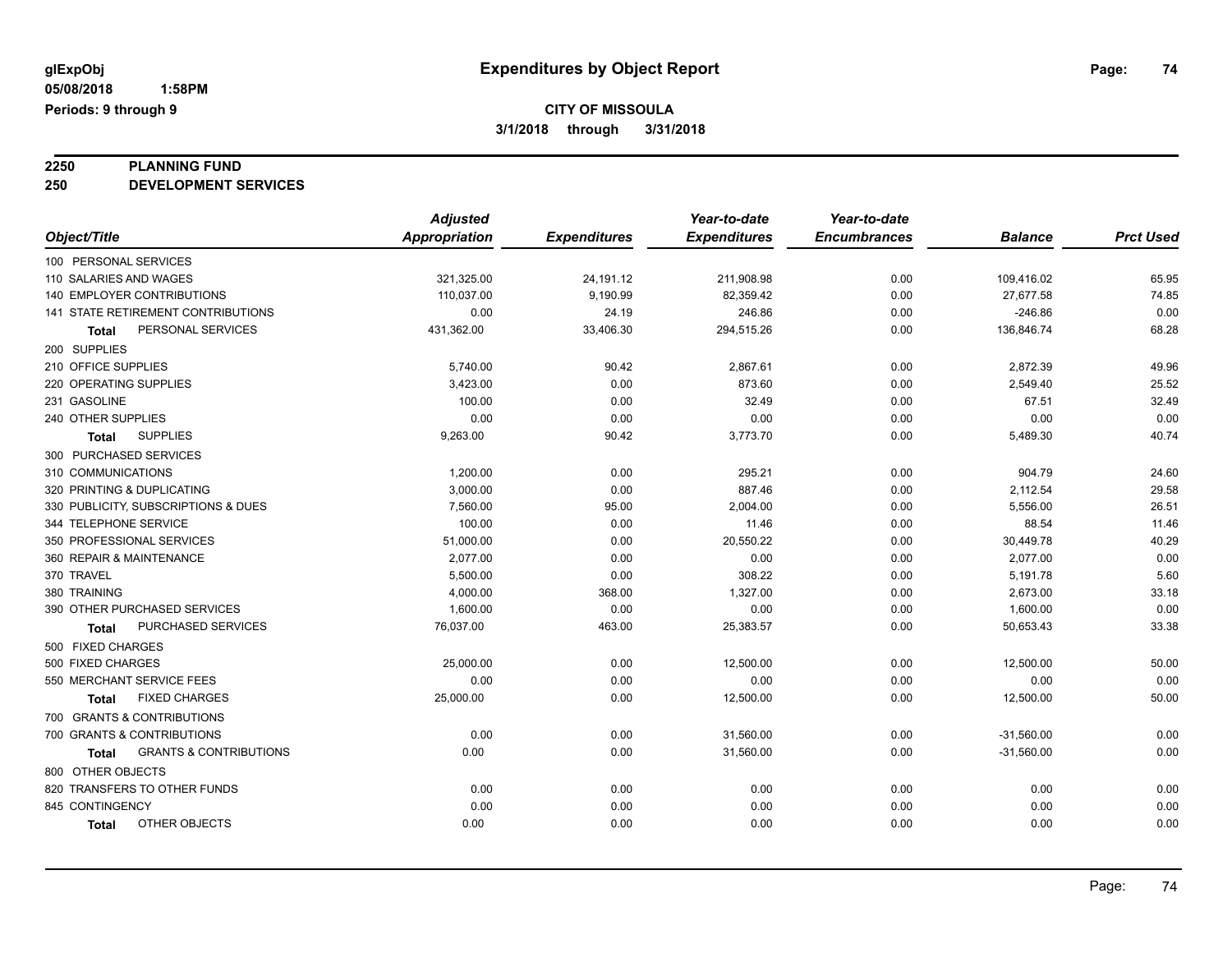| glExpObj<br>05/08/2018 | 1:58PM               |            | <b>Expenditures by Object Report</b>            |            |      |            |  | 75    |
|------------------------|----------------------|------------|-------------------------------------------------|------------|------|------------|--|-------|
| Periods: 9 through 9   |                      | 3/1/2018   | <b>CITY OF MISSOULA</b><br>3/31/2018<br>through |            |      |            |  |       |
| 2250                   | <b>PLANNING FUND</b> |            |                                                 |            |      |            |  |       |
| <b>Total</b>           | DEVELOPMENT SERVICES | 541,662.00 | 33,959.72                                       | 367.732.53 | 0.00 | 173.929.47 |  | 67.89 |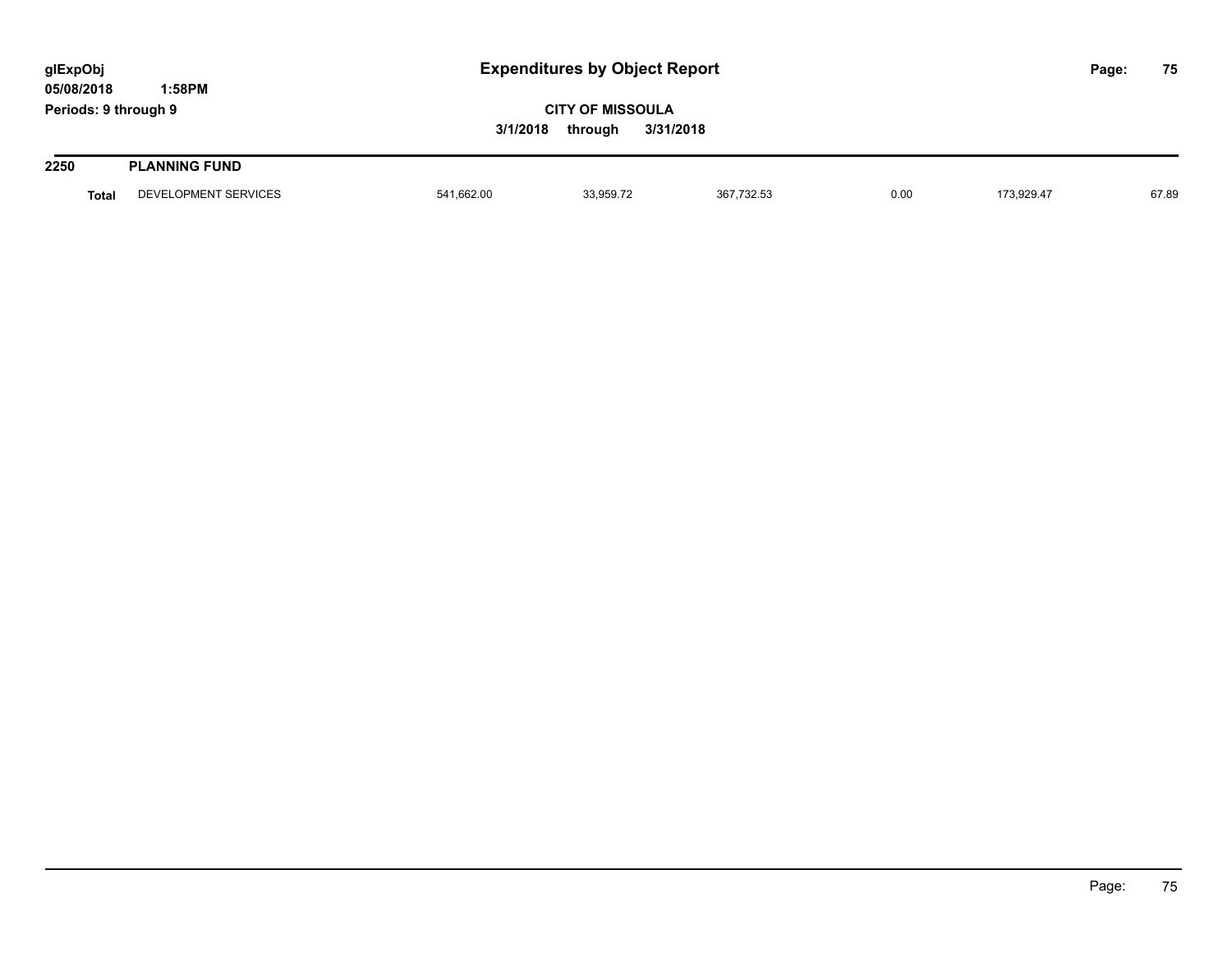**2250 PLANNING FUND**

|                                            | <b>Adjusted</b> |                     | Year-to-date        | Year-to-date        |                |                  |
|--------------------------------------------|-----------------|---------------------|---------------------|---------------------|----------------|------------------|
| Object/Title                               | Appropriation   | <b>Expenditures</b> | <b>Expenditures</b> | <b>Encumbrances</b> | <b>Balance</b> | <b>Prct Used</b> |
| 100 PERSONAL SERVICES                      |                 |                     |                     |                     |                |                  |
| 110 SALARIES AND WAGES                     | 321,325.00      | 24,191.12           | 211,908.98          | 0.00                | 109,416.02     | 65.95            |
| <b>140 EMPLOYER CONTRIBUTIONS</b>          | 110.037.00      | 9,190.99            | 82,359.42           | 0.00                | 27,677.58      | 74.85            |
| 141 STATE RETIREMENT CONTRIBUTIONS         | 0.00            | 24.19               | 246.86              | 0.00                | $-246.86$      | 0.00             |
| PERSONAL SERVICES<br>Total                 | 431,362.00      | 33,406.30           | 294,515.26          | 0.00                | 136,846.74     | 68.28            |
| 200 SUPPLIES                               |                 |                     |                     |                     |                |                  |
| 210 OFFICE SUPPLIES                        | 5,740.00        | 90.42               | 2,867.61            | 0.00                | 2,872.39       | 49.96            |
| 220 OPERATING SUPPLIES                     | 3,423.00        | 0.00                | 873.60              | 0.00                | 2,549.40       | 25.52            |
| 231 GASOLINE                               | 100.00          | 0.00                | 32.49               | 0.00                | 67.51          | 32.49            |
| 240 OTHER SUPPLIES                         | 0.00            | 0.00                | 0.00                | 0.00                | 0.00           | 0.00             |
| <b>SUPPLIES</b><br><b>Total</b>            | 9,263.00        | 90.42               | 3,773.70            | 0.00                | 5,489.30       | 40.74            |
| 300 PURCHASED SERVICES                     |                 |                     |                     |                     |                |                  |
| 310 COMMUNICATIONS                         | 1,200.00        | 0.00                | 295.21              | 0.00                | 904.79         | 24.60            |
| 320 PRINTING & DUPLICATING                 | 3,000.00        | 0.00                | 887.46              | 0.00                | 2,112.54       | 29.58            |
| 330 PUBLICITY, SUBSCRIPTIONS & DUES        | 7,560.00        | 95.00               | 2,004.00            | 0.00                | 5,556.00       | 26.51            |
| 344 TELEPHONE SERVICE                      | 100.00          | 0.00                | 11.46               | 0.00                | 88.54          | 11.46            |
| 350 PROFESSIONAL SERVICES                  | 51,000.00       | 0.00                | 20,550.22           | 0.00                | 30,449.78      | 40.29            |
| 360 REPAIR & MAINTENANCE                   | 2,077.00        | 0.00                | 0.00                | 0.00                | 2,077.00       | 0.00             |
| 370 TRAVEL                                 | 5,500.00        | 0.00                | 308.22              | 0.00                | 5,191.78       | 5.60             |
| 380 TRAINING                               | 4,000.00        | 368.00              | 1,327.00            | 0.00                | 2,673.00       | 33.18            |
| 390 OTHER PURCHASED SERVICES               | 1,600.00        | 0.00                | 0.00                | 0.00                | 1,600.00       | 0.00             |
| <b>PURCHASED SERVICES</b><br><b>Total</b>  | 76,037.00       | 463.00              | 25,383.57           | 0.00                | 50,653.43      | 33.38            |
| 500 FIXED CHARGES                          |                 |                     |                     |                     |                |                  |
| 500 FIXED CHARGES                          | 25,000.00       | 0.00                | 12,500.00           | 0.00                | 12,500.00      | 50.00            |
| 550 MERCHANT SERVICE FEES                  | 0.00            | 0.00                | 0.00                | 0.00                | 0.00           | 0.00             |
| <b>FIXED CHARGES</b><br><b>Total</b>       | 25,000.00       | 0.00                | 12,500.00           | 0.00                | 12,500.00      | 50.00            |
| 700 GRANTS & CONTRIBUTIONS                 |                 |                     |                     |                     |                |                  |
| 700 GRANTS & CONTRIBUTIONS                 | 0.00            | 0.00                | 31,560.00           | 0.00                | $-31,560.00$   | 0.00             |
| <b>GRANTS &amp; CONTRIBUTIONS</b><br>Total | 0.00            | 0.00                | 31,560.00           | 0.00                | $-31,560.00$   | 0.00             |
| 800 OTHER OBJECTS                          |                 |                     |                     |                     |                |                  |
| 820 TRANSFERS TO OTHER FUNDS               | 0.00            | 0.00                | 0.00                | 0.00                | 0.00           | 0.00             |
| 845 CONTINGENCY                            | 0.00            | 0.00                | 0.00                | 0.00                | 0.00           | 0.00             |
| OTHER OBJECTS<br><b>Total</b>              | 0.00            | 0.00                | 0.00                | 0.00                | 0.00           | 0.00             |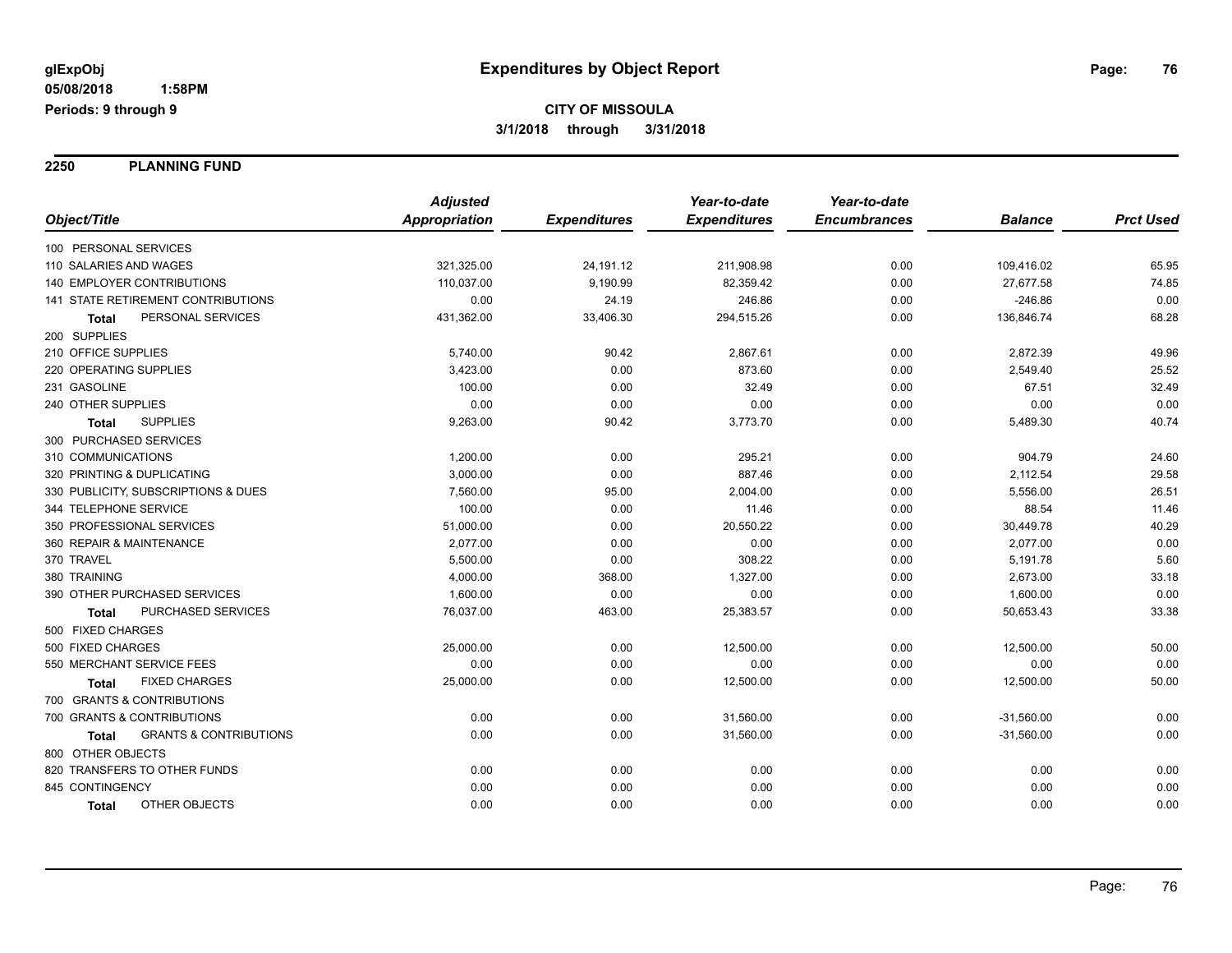| glExpObj<br>05/08/2018 | 1:58PM               | <b>Expenditures by Object Report</b> |                      |                         |      |            |  | 77    |
|------------------------|----------------------|--------------------------------------|----------------------|-------------------------|------|------------|--|-------|
| Periods: 9 through 9   |                      | <b>CITY OF MISSOULA</b><br>3/1/2018  |                      |                         |      |            |  |       |
| <b>Total</b>           | <b>PLANNING FUND</b> | 541,662.00                           | through<br>33,959.72 | 3/31/2018<br>367,732.53 | 0.00 | 173,929.47 |  | 67.89 |
|                        |                      |                                      |                      |                         |      |            |  |       |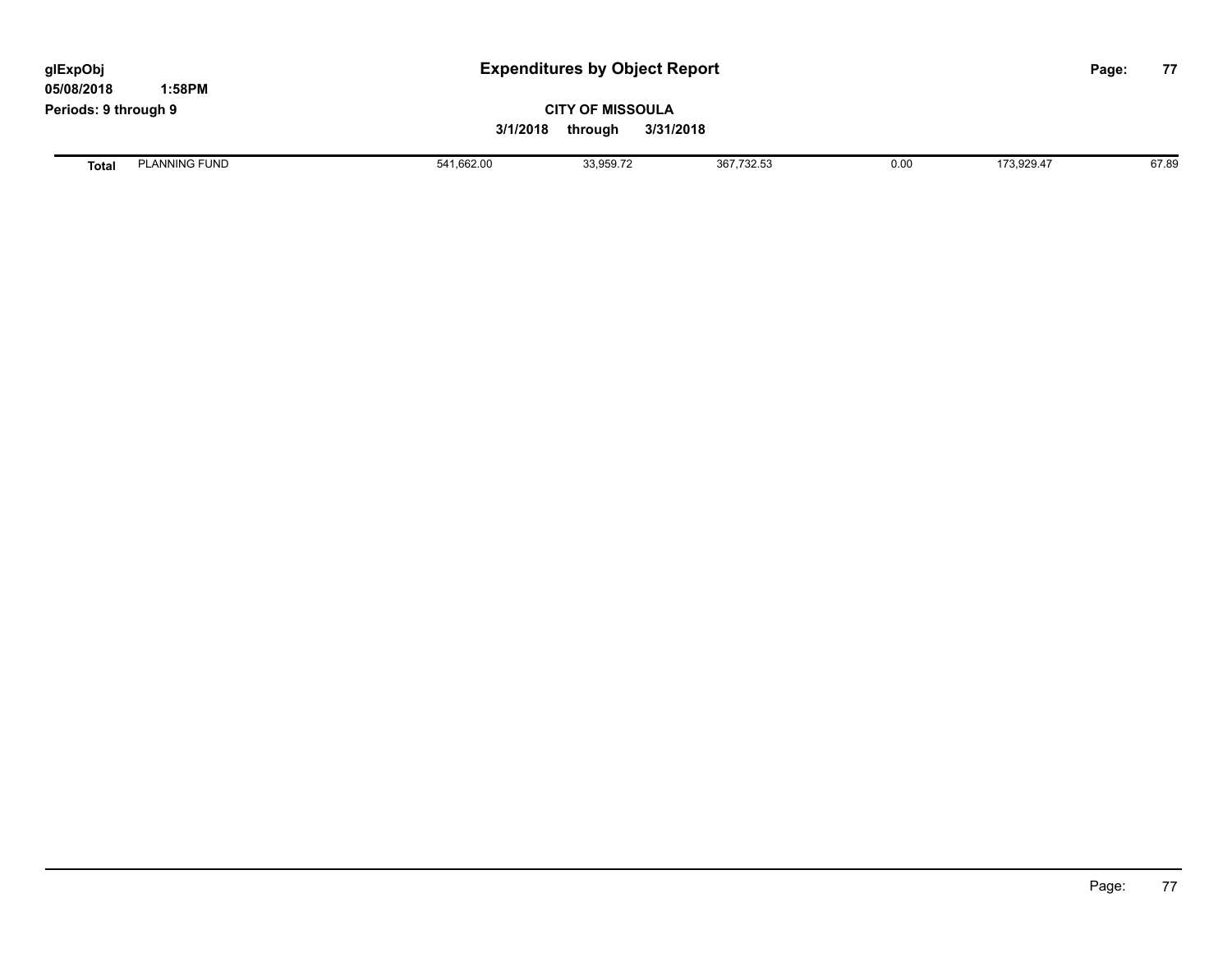**2310 PUBLIC SAFETY INFORMATION SYSTEMS**

**310 BUILDING INSPECTION**

|                        |                            | <b>Adjusted</b> |                     | Year-to-date        | Year-to-date        |                |                  |
|------------------------|----------------------------|-----------------|---------------------|---------------------|---------------------|----------------|------------------|
| Object/Title           |                            | Appropriation   | <b>Expenditures</b> | <b>Expenditures</b> | <b>Encumbrances</b> | <b>Balance</b> | <b>Prct Used</b> |
| 200 SUPPLIES           |                            |                 |                     |                     |                     |                |                  |
| 210 OFFICE SUPPLIES    |                            | 0.00            | 0.00                | 0.00                | 0.00                | 0.00           | 0.00             |
| 220 OPERATING SUPPLIES |                            | 0.00            | 0.00                | 0.00                | 0.00                | 0.00           | 0.00             |
| Total                  | <b>SUPPLIES</b>            | 0.00            | 0.00                | 0.00                | 0.00                | 0.00           | 0.00             |
| 500 FIXED CHARGES      |                            |                 |                     |                     |                     |                |                  |
|                        | 550 MERCHANT SERVICE FEES  | 0.00            | 0.00                | 0.00                | 0.00                | 0.00           | 0.00             |
| Total                  | <b>FIXED CHARGES</b>       | 0.00            | 0.00                | 0.00                | 0.00                | 0.00           | 0.00             |
| 800 OTHER OBJECTS      |                            |                 |                     |                     |                     |                |                  |
| 845 CONTINGENCY        |                            | 0.00            | 0.00                | 0.00                | 0.00                | 0.00           | 0.00             |
| Total                  | OTHER OBJECTS              | 0.00            | 0.00                | 0.00                | 0.00                | 0.00           | 0.00             |
| 900 CAPITAL OUTLAY     |                            |                 |                     |                     |                     |                |                  |
|                        | 940 MACHINERY & EQUIPMENT  | 0.00            | 0.00                | 0.00                | 0.00                | 0.00           | 0.00             |
| <b>Total</b>           | <b>CAPITAL OUTLAY</b>      | 0.00            | 0.00                | 0.00                | 0.00                | 0.00           | 0.00             |
| <b>Total</b>           | <b>BUILDING INSPECTION</b> | 0.00            | 0.00                | 0.00                | 0.00                | 0.00           | 0.00             |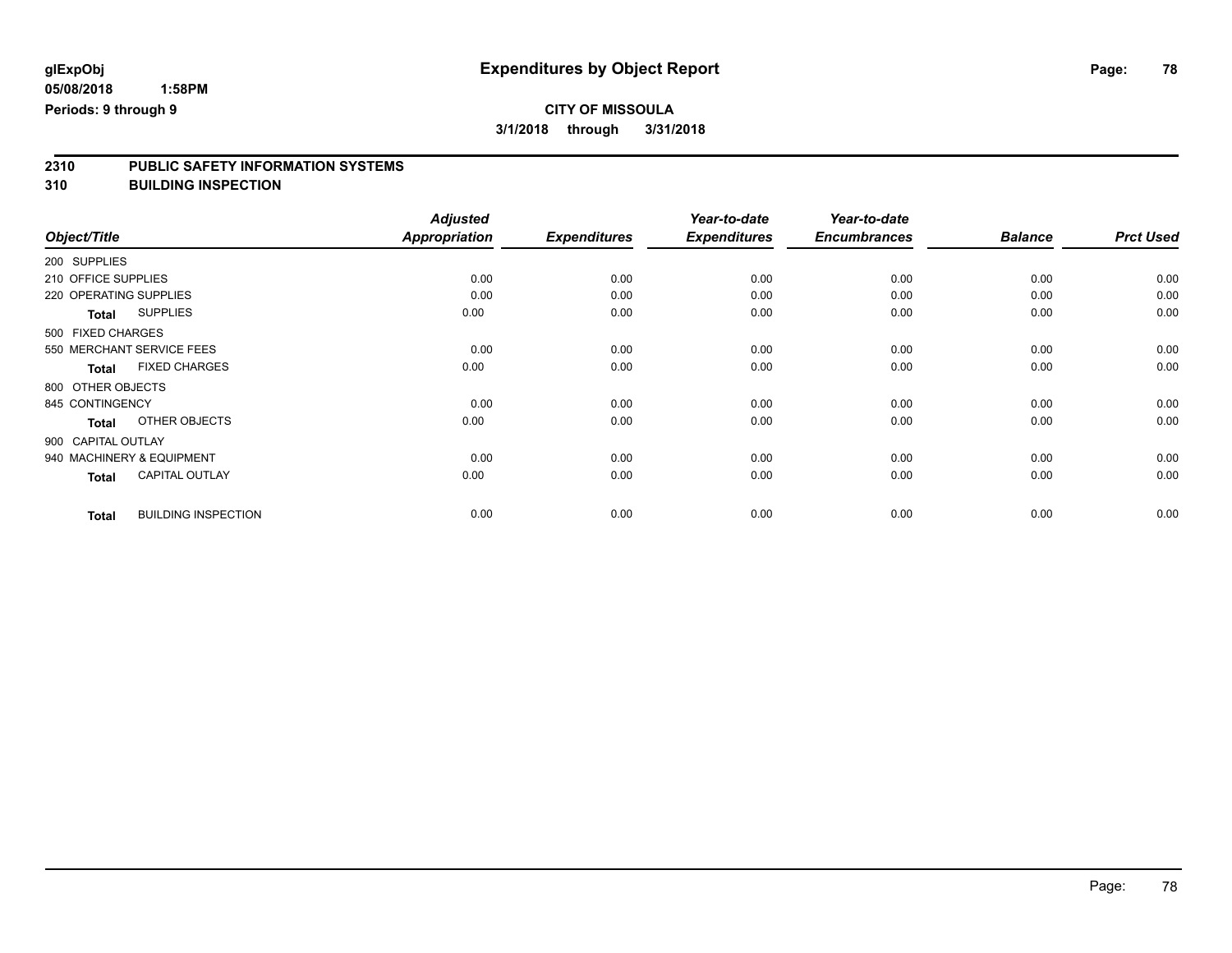#### **2310 PUBLIC SAFETY INFORMATION SYSTEMS**

|                        |                                   | <b>Adjusted</b>      |                     | Year-to-date        | Year-to-date        |                |                  |
|------------------------|-----------------------------------|----------------------|---------------------|---------------------|---------------------|----------------|------------------|
| Object/Title           |                                   | <b>Appropriation</b> | <b>Expenditures</b> | <b>Expenditures</b> | <b>Encumbrances</b> | <b>Balance</b> | <b>Prct Used</b> |
| 200 SUPPLIES           |                                   |                      |                     |                     |                     |                |                  |
| 210 OFFICE SUPPLIES    |                                   | 0.00                 | 0.00                | 0.00                | 0.00                | 0.00           | 0.00             |
| 220 OPERATING SUPPLIES |                                   | 0.00                 | 0.00                | 0.00                | 0.00                | 0.00           | 0.00             |
| Total                  | <b>SUPPLIES</b>                   | 0.00                 | 0.00                | 0.00                | 0.00                | 0.00           | 0.00             |
| 500 FIXED CHARGES      |                                   |                      |                     |                     |                     |                |                  |
|                        | 550 MERCHANT SERVICE FEES         | 0.00                 | 0.00                | 0.00                | 0.00                | 0.00           | 0.00             |
| <b>Total</b>           | <b>FIXED CHARGES</b>              | 0.00                 | 0.00                | 0.00                | 0.00                | 0.00           | 0.00             |
| 800 OTHER OBJECTS      |                                   |                      |                     |                     |                     |                |                  |
| 845 CONTINGENCY        |                                   | 0.00                 | 0.00                | 0.00                | 0.00                | 0.00           | 0.00             |
| <b>Total</b>           | OTHER OBJECTS                     | 0.00                 | 0.00                | 0.00                | 0.00                | 0.00           | 0.00             |
| 900 CAPITAL OUTLAY     |                                   |                      |                     |                     |                     |                |                  |
|                        | 940 MACHINERY & EQUIPMENT         | 0.00                 | 0.00                | 0.00                | 0.00                | 0.00           | 0.00             |
| Total                  | <b>CAPITAL OUTLAY</b>             | 0.00                 | 0.00                | 0.00                | 0.00                | 0.00           | 0.00             |
| <b>Total</b>           | PUBLIC SAFETY INFORMATION SYSTEM! | 0.00                 | 0.00                | 0.00                | 0.00                | 0.00           | 0.00             |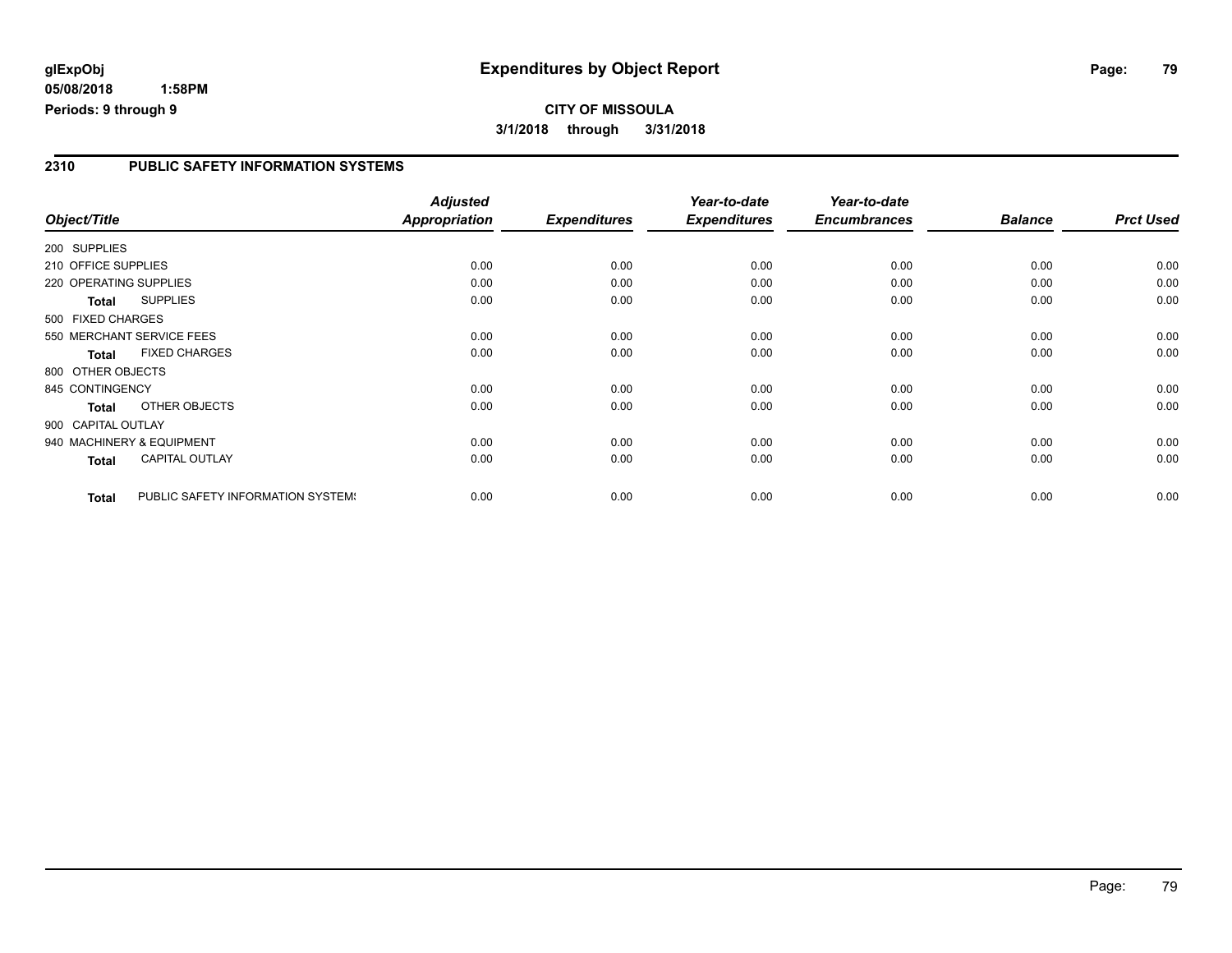# **2321 IMPACT FEE FUND**

|                    |                                         | <b>Adjusted</b>      |                     | Year-to-date        | Year-to-date        |                |                  |
|--------------------|-----------------------------------------|----------------------|---------------------|---------------------|---------------------|----------------|------------------|
| Object/Title       |                                         | <b>Appropriation</b> | <b>Expenditures</b> | <b>Expenditures</b> | <b>Encumbrances</b> | <b>Balance</b> | <b>Prct Used</b> |
|                    | 300 PURCHASED SERVICES                  |                      |                     |                     |                     |                |                  |
|                    | 350 PROFESSIONAL SERVICES               | 0.00                 | 3,154.50            | 26,264.50           | 0.00                | $-26,264.50$   | 0.00             |
| <b>Total</b>       | PURCHASED SERVICES                      | 0.00                 | 3,154.50            | 26,264.50           | 0.00                | $-26,264.50$   | 0.00             |
| 500 FIXED CHARGES  |                                         |                      |                     |                     |                     |                |                  |
|                    | 550 MERCHANT SERVICE FEES               | 0.00                 | 0.00                | 0.00                | 0.00                | 0.00           | 0.00             |
| <b>Total</b>       | <b>FIXED CHARGES</b>                    | 0.00                 | 0.00                | 0.00                | 0.00                | 0.00           | 0.00             |
|                    | 700 GRANTS & CONTRIBUTIONS              |                      |                     |                     |                     |                |                  |
|                    | 700 GRANTS & CONTRIBUTIONS              | 0.00                 | 0.00                | 0.00                | 0.00                | 0.00           | 0.00             |
| <b>Total</b>       | <b>GRANTS &amp; CONTRIBUTIONS</b>       | 0.00                 | 0.00                | 0.00                | 0.00                | 0.00           | 0.00             |
| 800 OTHER OBJECTS  |                                         |                      |                     |                     |                     |                |                  |
|                    | 820 TRANSFERS TO OTHER FUNDS            | 0.00                 | 0.00                | 0.00                | 0.00                | 0.00           | 0.00             |
| Total              | OTHER OBJECTS                           | 0.00                 | 0.00                | 0.00                | 0.00                | 0.00           | 0.00             |
| 900 CAPITAL OUTLAY |                                         |                      |                     |                     |                     |                |                  |
| 930 IMPROVEMENTS   |                                         | 3,205,295.00         | 14,878.98           | 175,263.35          | 0.00                | 3,030,031.65   | 5.47             |
|                    | 940 CONFINED SPACE RESCUE TRAINING PROP | 0.00                 | 0.00                | 36,237.07           | 0.00                | $-36,237.07$   | 0.00             |
| <b>Total</b>       | <b>CAPITAL OUTLAY</b>                   | 3,205,295.00         | 14,878.98           | 211,500.42          | 0.00                | 2,993,794.58   | 6.60             |
| <b>Total</b>       | NON-DEPARTMENTAL                        | 3,205,295.00         | 18,033.48           | 237,764.92          | 0.00                | 2,967,530.08   | 7.42             |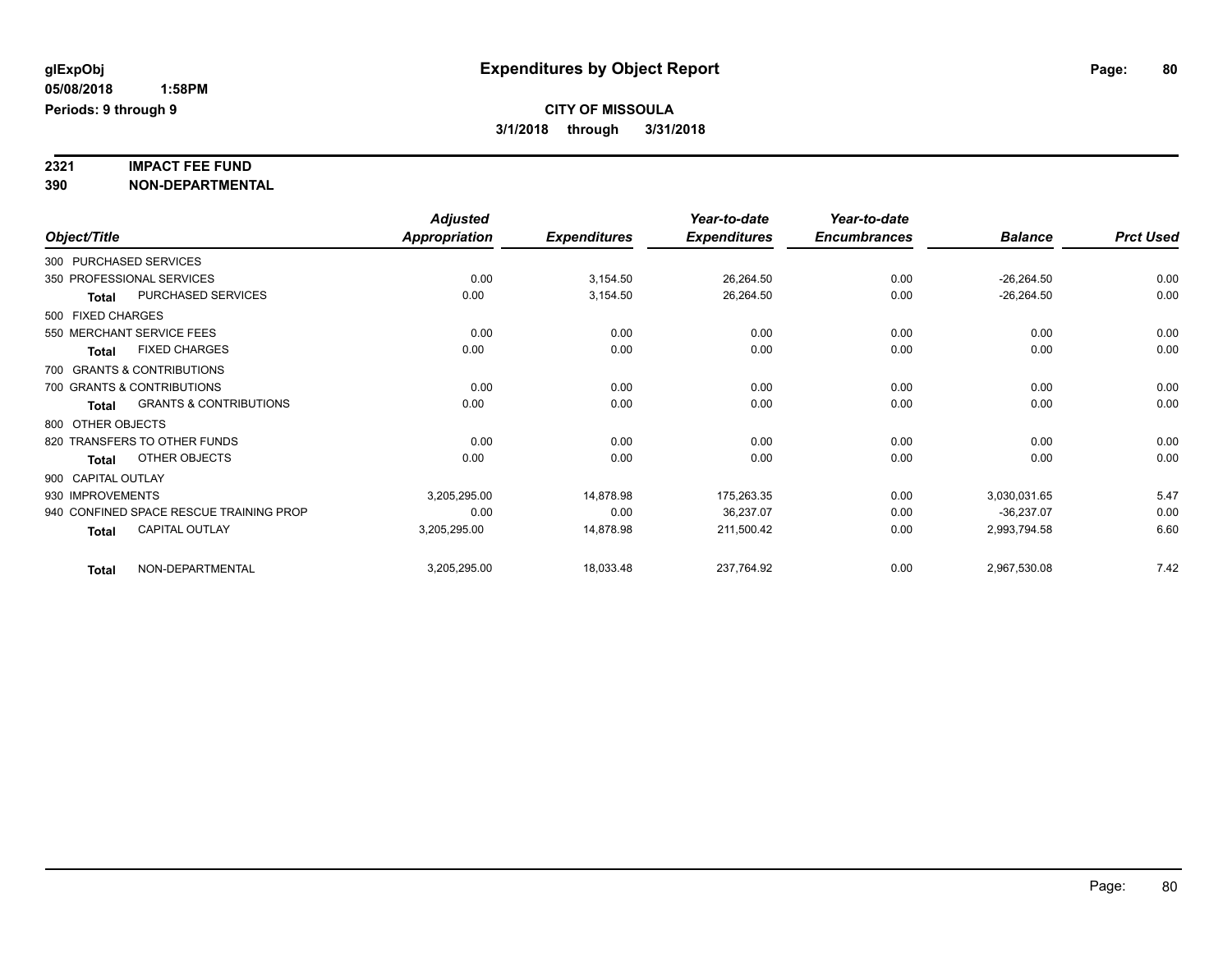**2321 IMPACT FEE FUND**

|                                            | <b>Adjusted</b>      |                     | Year-to-date        | Year-to-date        |                |                  |
|--------------------------------------------|----------------------|---------------------|---------------------|---------------------|----------------|------------------|
| Object/Title                               | <b>Appropriation</b> | <b>Expenditures</b> | <b>Expenditures</b> | <b>Encumbrances</b> | <b>Balance</b> | <b>Prct Used</b> |
| 300 PURCHASED SERVICES                     |                      |                     |                     |                     |                |                  |
| 350 PROFESSIONAL SERVICES                  | 0.00                 | 3,154.50            | 26,264.50           | 0.00                | $-26,264.50$   | 0.00             |
| PURCHASED SERVICES<br><b>Total</b>         | 0.00                 | 3,154.50            | 26,264.50           | 0.00                | $-26,264.50$   | 0.00             |
| 500 FIXED CHARGES                          |                      |                     |                     |                     |                |                  |
| 550 MERCHANT SERVICE FEES                  | 0.00                 | 0.00                | 0.00                | 0.00                | 0.00           | 0.00             |
| <b>FIXED CHARGES</b><br><b>Total</b>       | 0.00                 | 0.00                | 0.00                | 0.00                | 0.00           | 0.00             |
| 700 GRANTS & CONTRIBUTIONS                 |                      |                     |                     |                     |                |                  |
| 700 GRANTS & CONTRIBUTIONS                 | 0.00                 | 0.00                | 0.00                | 0.00                | 0.00           | 0.00             |
| <b>GRANTS &amp; CONTRIBUTIONS</b><br>Total | 0.00                 | 0.00                | 0.00                | 0.00                | 0.00           | 0.00             |
| 800 OTHER OBJECTS                          |                      |                     |                     |                     |                |                  |
| 820 TRANSFERS TO OTHER FUNDS               | 0.00                 | 0.00                | 0.00                | 0.00                | 0.00           | 0.00             |
| OTHER OBJECTS<br><b>Total</b>              | 0.00                 | 0.00                | 0.00                | 0.00                | 0.00           | 0.00             |
| 900 CAPITAL OUTLAY                         |                      |                     |                     |                     |                |                  |
| 930 IMPROVEMENTS                           | 3,205,295.00         | 14,878.98           | 175,263.35          | 0.00                | 3,030,031.65   | 5.47             |
| 940 CONFINED SPACE RESCUE TRAINING PROP    | 0.00                 | 0.00                | 36,237.07           | 0.00                | $-36,237.07$   | 0.00             |
| CAPITAL OUTLAY<br><b>Total</b>             | 3,205,295.00         | 14,878.98           | 211,500.42          | 0.00                | 2,993,794.58   | 6.60             |
| <b>IMPACT FEE FUND</b><br><b>Total</b>     | 3,205,295.00         | 18,033.48           | 237,764.92          | 0.00                | 2,967,530.08   | 7.42             |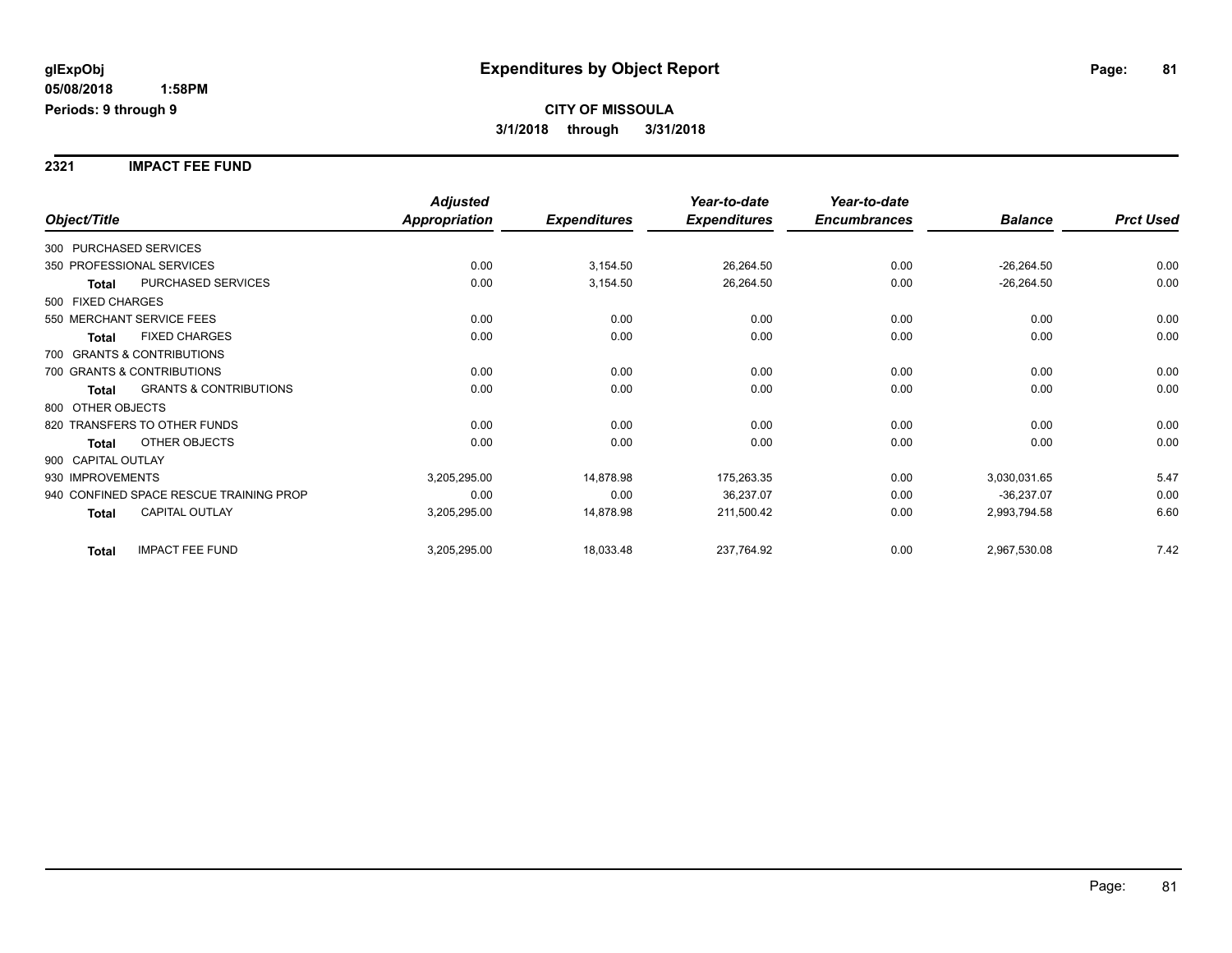# **CITY OF MISSOULA**

**3/1/2018 through 3/31/2018**

# **2322 GEORGE ELMER/CATTLE DR INTERSECTION**

|                  |                              | <b>Adjusted</b>      |                     | Year-to-date        | Year-to-date        |                |                  |
|------------------|------------------------------|----------------------|---------------------|---------------------|---------------------|----------------|------------------|
| Object/Title     |                              | <b>Appropriation</b> | <b>Expenditures</b> | <b>Expenditures</b> | <b>Encumbrances</b> | <b>Balance</b> | <b>Prct Used</b> |
|                  | 300 PURCHASED SERVICES       |                      |                     |                     |                     |                |                  |
|                  | 350 PROFESSIONAL SERVICES    | 15,000.00            | 0.00                | 0.00                | 0.00                | 15,000.00      | 0.00             |
| <b>Total</b>     | PURCHASED SERVICES           | 15,000.00            | 0.00                | 0.00                | 0.00                | 15,000.00      | 0.00             |
|                  | 500 FIXED CHARGES            |                      |                     |                     |                     |                |                  |
|                  | 550 MERCHANT SERVICE FEES    | 0.00                 | 0.00                | 0.00                | 0.00                | 0.00           | 0.00             |
| <b>Total</b>     | <b>FIXED CHARGES</b>         | 0.00                 | 0.00                | 0.00                | 0.00                | 0.00           | 0.00             |
|                  | 800 OTHER OBJECTS            |                      |                     |                     |                     |                |                  |
|                  | 820 TRANSFERS TO OTHER FUNDS | 0.00                 | 0.00                | 0.00                | 0.00                | 0.00           | 0.00             |
| Total            | OTHER OBJECTS                | 0.00                 | 0.00                | 0.00                | 0.00                | 0.00           | 0.00             |
|                  | 900 CAPITAL OUTLAY           |                      |                     |                     |                     |                |                  |
| 930 IMPROVEMENTS |                              | 0.00                 | 0.00                | 0.00                | 0.00                | 0.00           | 0.00             |
| <b>Total</b>     | <b>CAPITAL OUTLAY</b>        | 0.00                 | 0.00                | 0.00                | 0.00                | 0.00           | 0.00             |
| <b>Total</b>     | NON-DEPARTMENTAL             | 15,000.00            | 0.00                | 0.00                | 0.00                | 15,000.00      | 0.00             |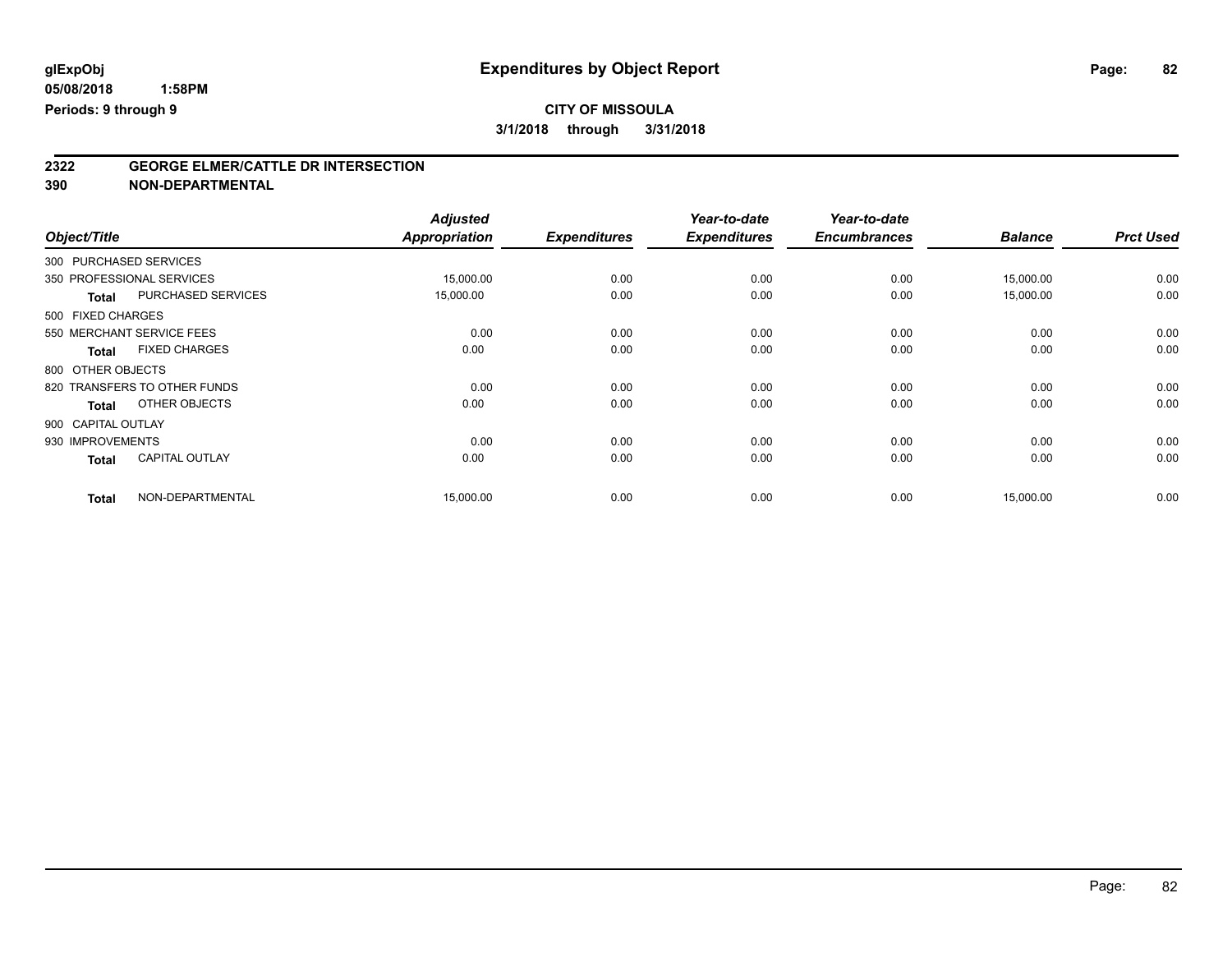#### **2322 GEORGE ELMER/CATTLE DR INTERSECTION**

| Object/Title           |                                         | <b>Adjusted</b><br>Appropriation | <b>Expenditures</b> | Year-to-date<br><b>Expenditures</b> | Year-to-date<br><b>Encumbrances</b> | <b>Balance</b> | <b>Prct Used</b> |
|------------------------|-----------------------------------------|----------------------------------|---------------------|-------------------------------------|-------------------------------------|----------------|------------------|
| 300 PURCHASED SERVICES |                                         |                                  |                     |                                     |                                     |                |                  |
|                        | 350 PROFESSIONAL SERVICES               | 15,000.00                        | 0.00                | 0.00                                | 0.00                                | 15,000.00      | 0.00             |
| <b>Total</b>           | <b>PURCHASED SERVICES</b>               | 15,000.00                        | 0.00                | 0.00                                | 0.00                                | 15,000.00      | 0.00             |
| 500 FIXED CHARGES      |                                         |                                  |                     |                                     |                                     |                |                  |
|                        | 550 MERCHANT SERVICE FEES               | 0.00                             | 0.00                | 0.00                                | 0.00                                | 0.00           | 0.00             |
| <b>Total</b>           | <b>FIXED CHARGES</b>                    | 0.00                             | 0.00                | 0.00                                | 0.00                                | 0.00           | 0.00             |
| 800 OTHER OBJECTS      |                                         |                                  |                     |                                     |                                     |                |                  |
|                        | 820 TRANSFERS TO OTHER FUNDS            | 0.00                             | 0.00                | 0.00                                | 0.00                                | 0.00           | 0.00             |
| Total                  | OTHER OBJECTS                           | 0.00                             | 0.00                | 0.00                                | 0.00                                | 0.00           | 0.00             |
| 900 CAPITAL OUTLAY     |                                         |                                  |                     |                                     |                                     |                |                  |
| 930 IMPROVEMENTS       |                                         | 0.00                             | 0.00                | 0.00                                | 0.00                                | 0.00           | 0.00             |
| <b>Total</b>           | <b>CAPITAL OUTLAY</b>                   | 0.00                             | 0.00                | 0.00                                | 0.00                                | 0.00           | 0.00             |
| <b>Total</b>           | <b>GEORGE ELMER/CATTLE DR INTERSECT</b> | 15,000.00                        | 0.00                | 0.00                                | 0.00                                | 15,000.00      | 0.00             |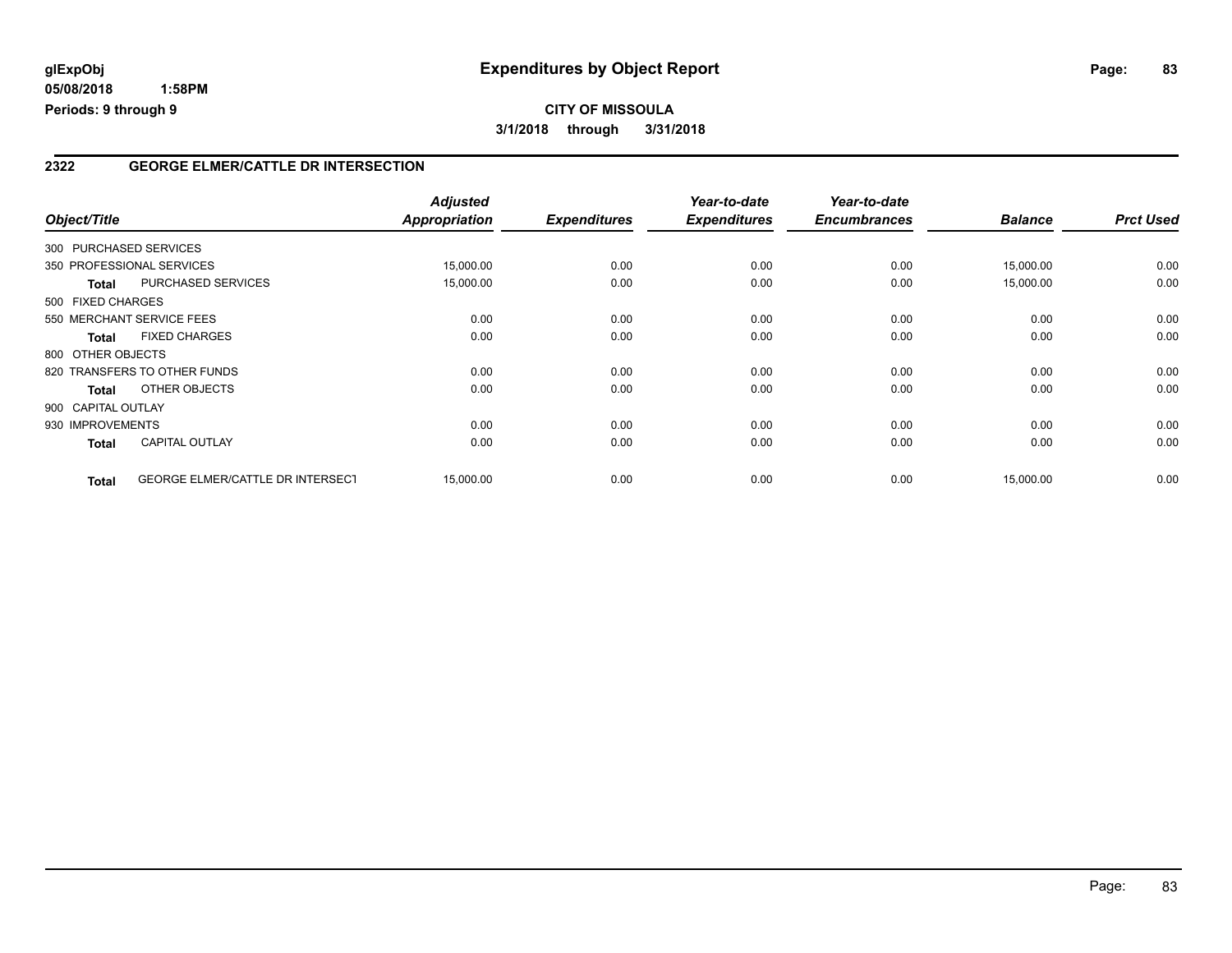**2365 PUBLIC ART FUND**

**220 MAYOR**

|                            |                              | <b>Adjusted</b>      |                     | Year-to-date        | Year-to-date        |                |                  |
|----------------------------|------------------------------|----------------------|---------------------|---------------------|---------------------|----------------|------------------|
| Object/Title               |                              | <b>Appropriation</b> | <b>Expenditures</b> | <b>Expenditures</b> | <b>Encumbrances</b> | <b>Balance</b> | <b>Prct Used</b> |
| 200 SUPPLIES               |                              |                      |                     |                     |                     |                |                  |
| 230 REPAIR/MAINTENANCE     |                              | 0.00                 | 0.00                | 0.00                | 0.00                | 0.00           | 0.00             |
| Total                      | <b>SUPPLIES</b>              | 0.00                 | 0.00                | 0.00                | 0.00                | 0.00           | 0.00             |
| 300 PURCHASED SERVICES     |                              |                      |                     |                     |                     |                |                  |
| 320 PRINTING & DUPLICATING |                              | 3,000.00             | 0.00                | 30.00               | 0.00                | 2,970.00       | 1.00             |
|                            | 350 PROFESSIONAL SERVICES    | 0.00                 | 0.00                | 4,500.00            | 0.00                | $-4,500.00$    | 0.00             |
| 360 REPAIR & MAINTENANCE   |                              | 0.00                 | 0.00                | 0.00                | 0.00                | 0.00           | 0.00             |
|                            | 390 OTHER PURCHASED SERVICES | 12,943.00            | 0.00                | 0.00                | 0.00                | 12,943.00      | 0.00             |
| <b>Total</b>               | PURCHASED SERVICES           | 15,943.00            | 0.00                | 4,530.00            | 0.00                | 11,413.00      | 28.41            |
| 500 FIXED CHARGES          |                              |                      |                     |                     |                     |                |                  |
|                            | 550 MERCHANT SERVICE FEES    | 0.00                 | 0.00                | 0.00                | 0.00                | 0.00           | 0.00             |
| <b>Total</b>               | <b>FIXED CHARGES</b>         | 0.00                 | 0.00                | 0.00                | 0.00                | 0.00           | 0.00             |
| 800 OTHER OBJECTS          |                              |                      |                     |                     |                     |                |                  |
| 845 CONTINGENCY            |                              | 0.00                 | 0.00                | 0.00                | 0.00                | 0.00           | 0.00             |
| <b>Total</b>               | OTHER OBJECTS                | 0.00                 | 0.00                | 0.00                | 0.00                | 0.00           | 0.00             |
| 900 CAPITAL OUTLAY         |                              |                      |                     |                     |                     |                |                  |
| 930 IMPROVEMENTS           |                              | 0.00                 | 0.00                | 0.00                | 0.00                | 0.00           | 0.00             |
| <b>Total</b>               | <b>CAPITAL OUTLAY</b>        | 0.00                 | 0.00                | 0.00                | 0.00                | 0.00           | 0.00             |
| <b>Total</b>               | <b>MAYOR</b>                 | 15,943.00            | 0.00                | 4,530.00            | 0.00                | 11,413.00      | 28.41            |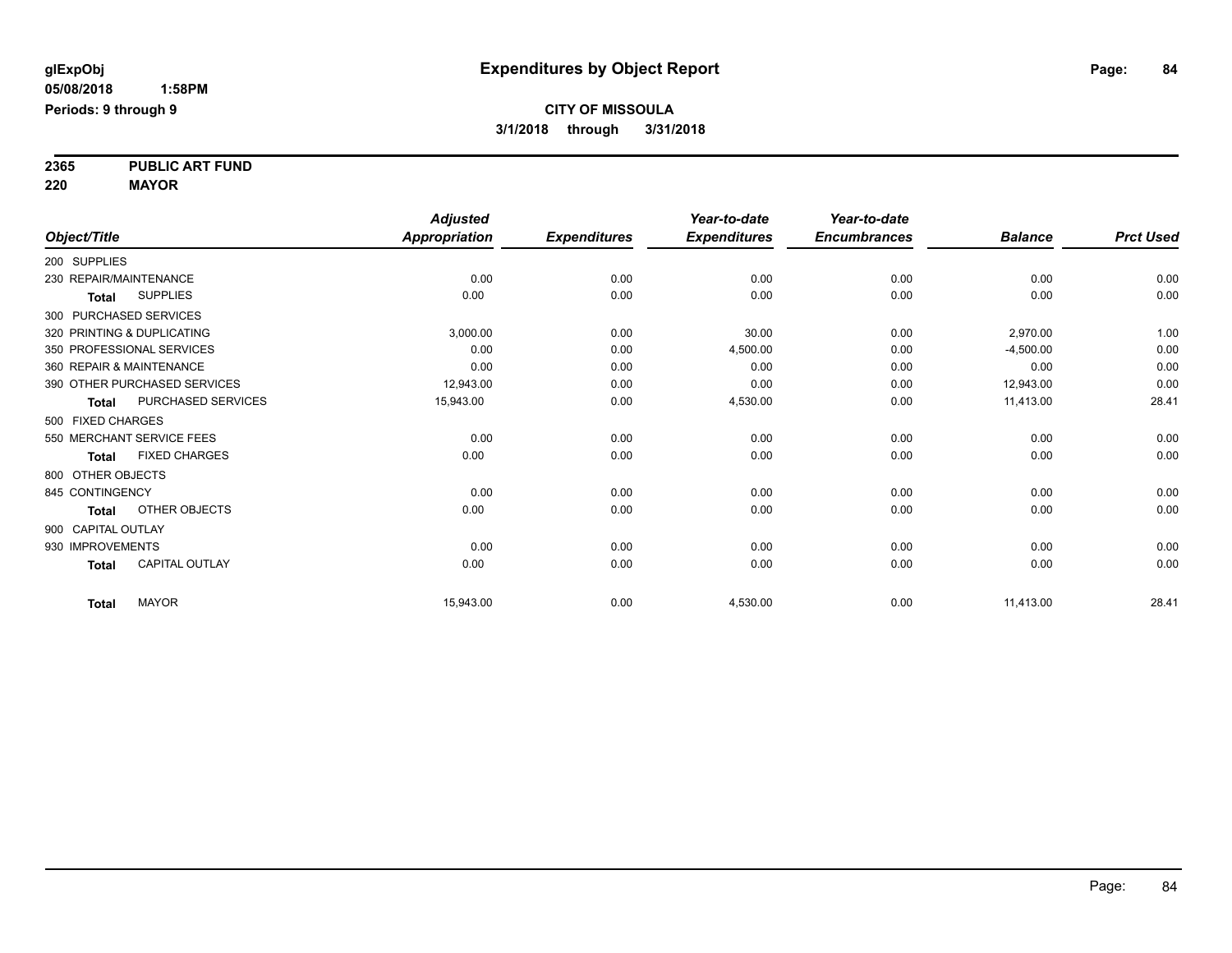**2365 PUBLIC ART FUND**

|                                       | <b>Adjusted</b>      |                     | Year-to-date        | Year-to-date        |                |                  |
|---------------------------------------|----------------------|---------------------|---------------------|---------------------|----------------|------------------|
| Object/Title                          | <b>Appropriation</b> | <b>Expenditures</b> | <b>Expenditures</b> | <b>Encumbrances</b> | <b>Balance</b> | <b>Prct Used</b> |
| 200 SUPPLIES                          |                      |                     |                     |                     |                |                  |
| 230 REPAIR/MAINTENANCE                | 0.00                 | 0.00                | 0.00                | 0.00                | 0.00           | 0.00             |
| <b>SUPPLIES</b><br><b>Total</b>       | 0.00                 | 0.00                | 0.00                | 0.00                | 0.00           | 0.00             |
| 300 PURCHASED SERVICES                |                      |                     |                     |                     |                |                  |
| 320 PRINTING & DUPLICATING            | 3,000.00             | 0.00                | 30.00               | 0.00                | 2,970.00       | 1.00             |
| 350 PROFESSIONAL SERVICES             | 0.00                 | 0.00                | 4,500.00            | 0.00                | $-4,500.00$    | 0.00             |
| 360 REPAIR & MAINTENANCE              | 0.00                 | 0.00                | 0.00                | 0.00                | 0.00           | 0.00             |
| 390 OTHER PURCHASED SERVICES          | 12,943.00            | 0.00                | 0.00                | 0.00                | 12,943.00      | 0.00             |
| PURCHASED SERVICES<br><b>Total</b>    | 15,943.00            | 0.00                | 4,530.00            | 0.00                | 11,413.00      | 28.41            |
| 500 FIXED CHARGES                     |                      |                     |                     |                     |                |                  |
| 550 MERCHANT SERVICE FEES             | 0.00                 | 0.00                | 0.00                | 0.00                | 0.00           | 0.00             |
| <b>FIXED CHARGES</b><br><b>Total</b>  | 0.00                 | 0.00                | 0.00                | 0.00                | 0.00           | 0.00             |
| 800 OTHER OBJECTS                     |                      |                     |                     |                     |                |                  |
| 845 CONTINGENCY                       | 0.00                 | 0.00                | 0.00                | 0.00                | 0.00           | 0.00             |
| OTHER OBJECTS<br><b>Total</b>         | 0.00                 | 0.00                | 0.00                | 0.00                | 0.00           | 0.00             |
| 900 CAPITAL OUTLAY                    |                      |                     |                     |                     |                |                  |
| 930 IMPROVEMENTS                      | 0.00                 | 0.00                | 0.00                | 0.00                | 0.00           | 0.00             |
| <b>CAPITAL OUTLAY</b><br><b>Total</b> | 0.00                 | 0.00                | 0.00                | 0.00                | 0.00           | 0.00             |
| PUBLIC ART FUND<br><b>Total</b>       | 15,943.00            | 0.00                | 4,530.00            | 0.00                | 11,413.00      | 28.41            |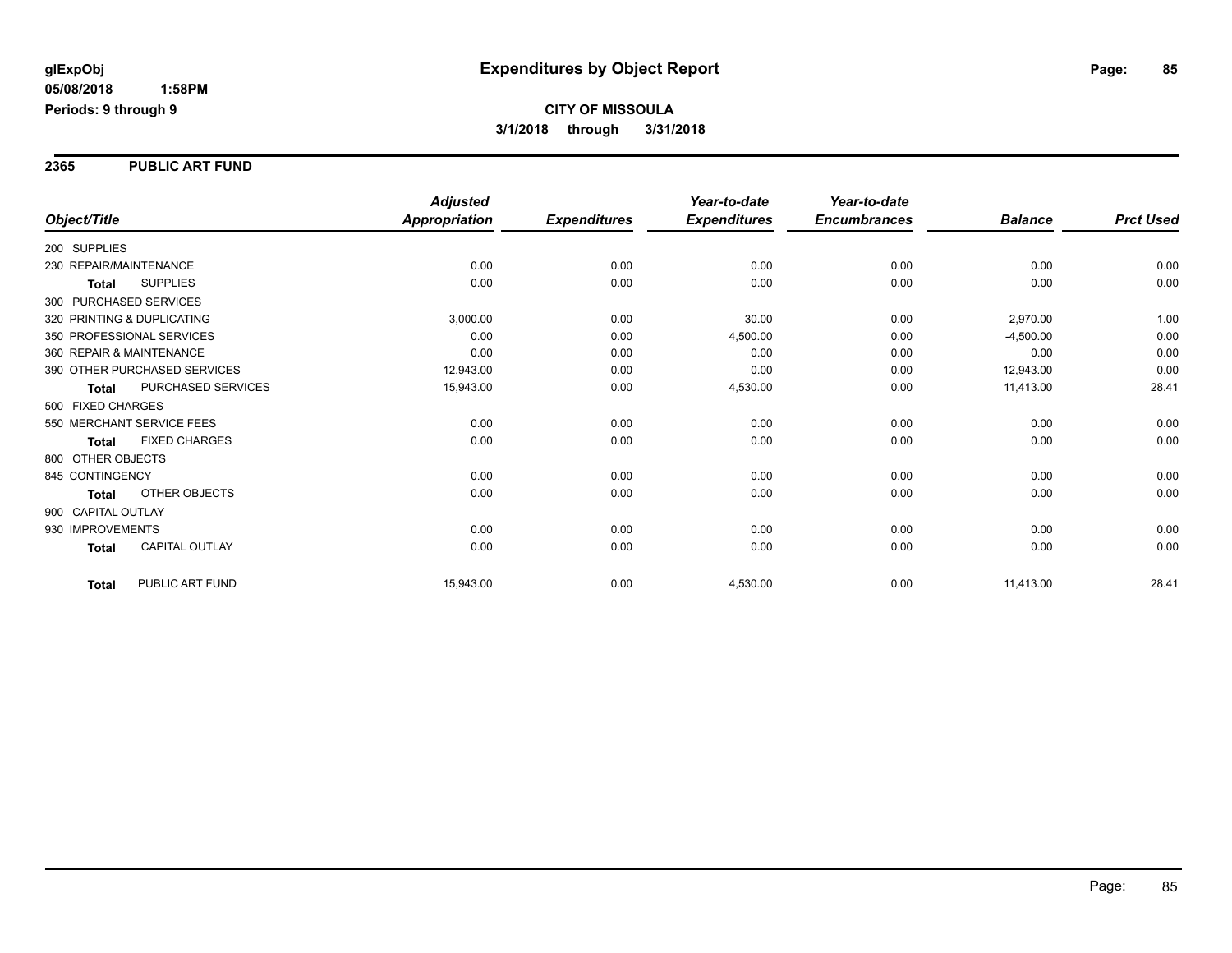### **CITY OF MISSOULA 3/1/2018 through 3/31/2018**

# **2371 EMPLOYEE HEALTH INSURANCE LEVY FUND**

| Object/Title                         | <b>Adjusted</b><br>Appropriation | <b>Expenditures</b> | Year-to-date<br><b>Expenditures</b> | Year-to-date<br><b>Encumbrances</b> | <b>Balance</b> | <b>Prct Used</b> |
|--------------------------------------|----------------------------------|---------------------|-------------------------------------|-------------------------------------|----------------|------------------|
| 500 FIXED CHARGES                    |                                  |                     |                                     |                                     |                |                  |
| 550 MERCHANT SERVICE FEES            | 0.00                             | 0.00                | 0.00                                | 0.00                                | 0.00           | 0.00             |
| <b>FIXED CHARGES</b><br><b>Total</b> | 0.00                             | 0.00                | 0.00                                | 0.00                                | 0.00           | 0.00             |
| 800 OTHER OBJECTS                    |                                  |                     |                                     |                                     |                |                  |
| 820 TRANSFERS TO OTHER FUNDS         | 0.00                             | 0.00                | 0.00                                | 0.00                                | 0.00           | 0.00             |
| OTHER OBJECTS<br><b>Total</b>        | 0.00                             | 0.00                | 0.00                                | 0.00                                | 0.00           | 0.00             |
| NON-DEPARTMENTAL<br>Total            | 0.00                             | 0.00                | 0.00                                | 0.00                                | 0.00           | 0.00             |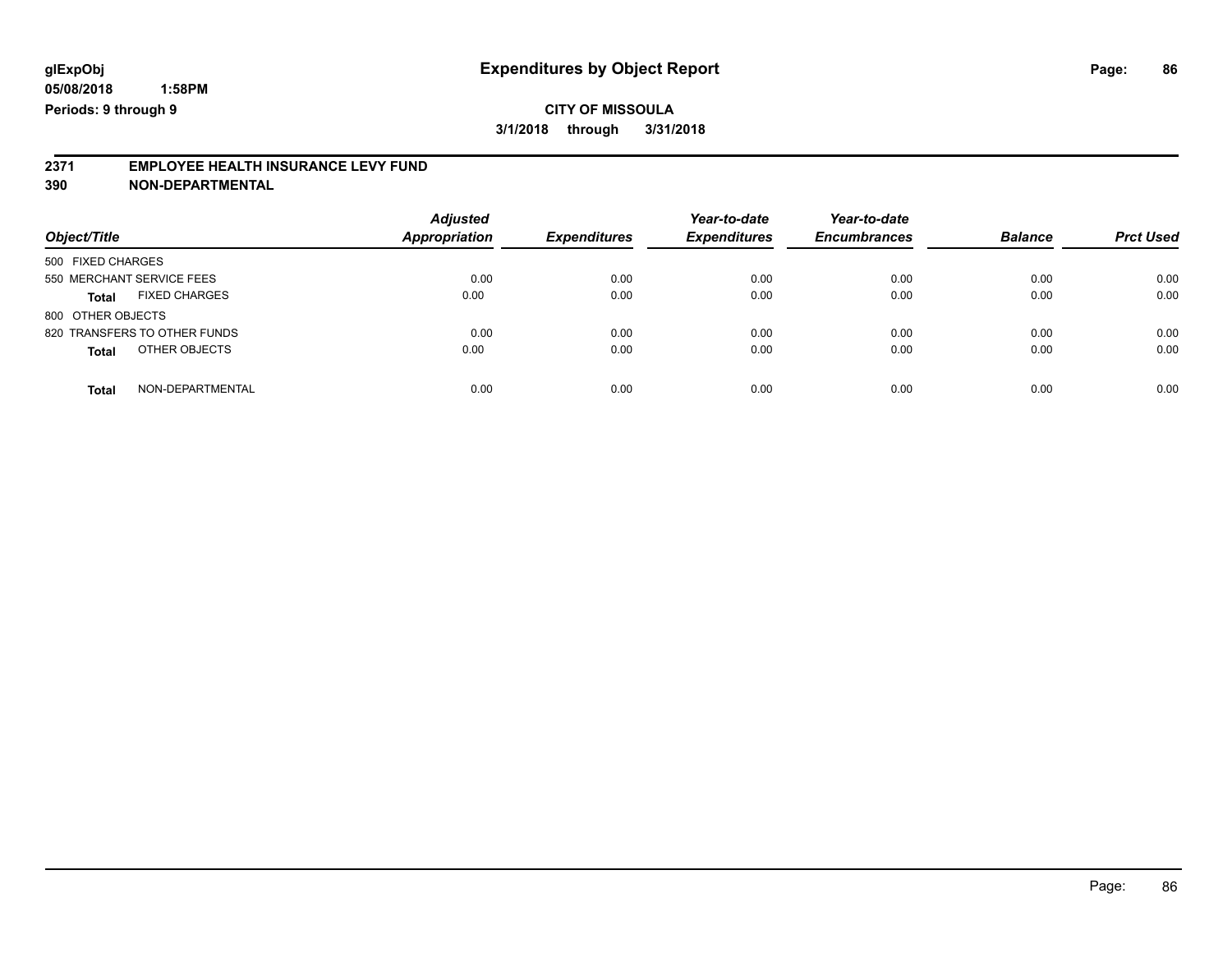**CITY OF MISSOULA 3/1/2018 through 3/31/2018**

#### **2371 EMPLOYEE HEALTH INSURANCE LEVY FUND**

|                   |                                  | <b>Adjusted</b>      |                     | Year-to-date        | Year-to-date        |                |                  |
|-------------------|----------------------------------|----------------------|---------------------|---------------------|---------------------|----------------|------------------|
| Object/Title      |                                  | <b>Appropriation</b> | <b>Expenditures</b> | <b>Expenditures</b> | <b>Encumbrances</b> | <b>Balance</b> | <b>Prct Used</b> |
| 500 FIXED CHARGES |                                  |                      |                     |                     |                     |                |                  |
|                   | 550 MERCHANT SERVICE FEES        | 0.00                 | 0.00                | 0.00                | 0.00                | 0.00           | 0.00             |
| <b>Total</b>      | <b>FIXED CHARGES</b>             | 0.00                 | 0.00                | 0.00                | 0.00                | 0.00           | 0.00             |
| 800 OTHER OBJECTS |                                  |                      |                     |                     |                     |                |                  |
|                   | 820 TRANSFERS TO OTHER FUNDS     | 0.00                 | 0.00                | 0.00                | 0.00                | 0.00           | 0.00             |
| <b>Total</b>      | OTHER OBJECTS                    | 0.00                 | 0.00                | 0.00                | 0.00                | 0.00           | 0.00             |
| <b>Total</b>      | EMPLOYEE HEALTH INSURANCE LEVY F | 0.00                 | 0.00                | 0.00                | 0.00                | 0.00           | 0.00             |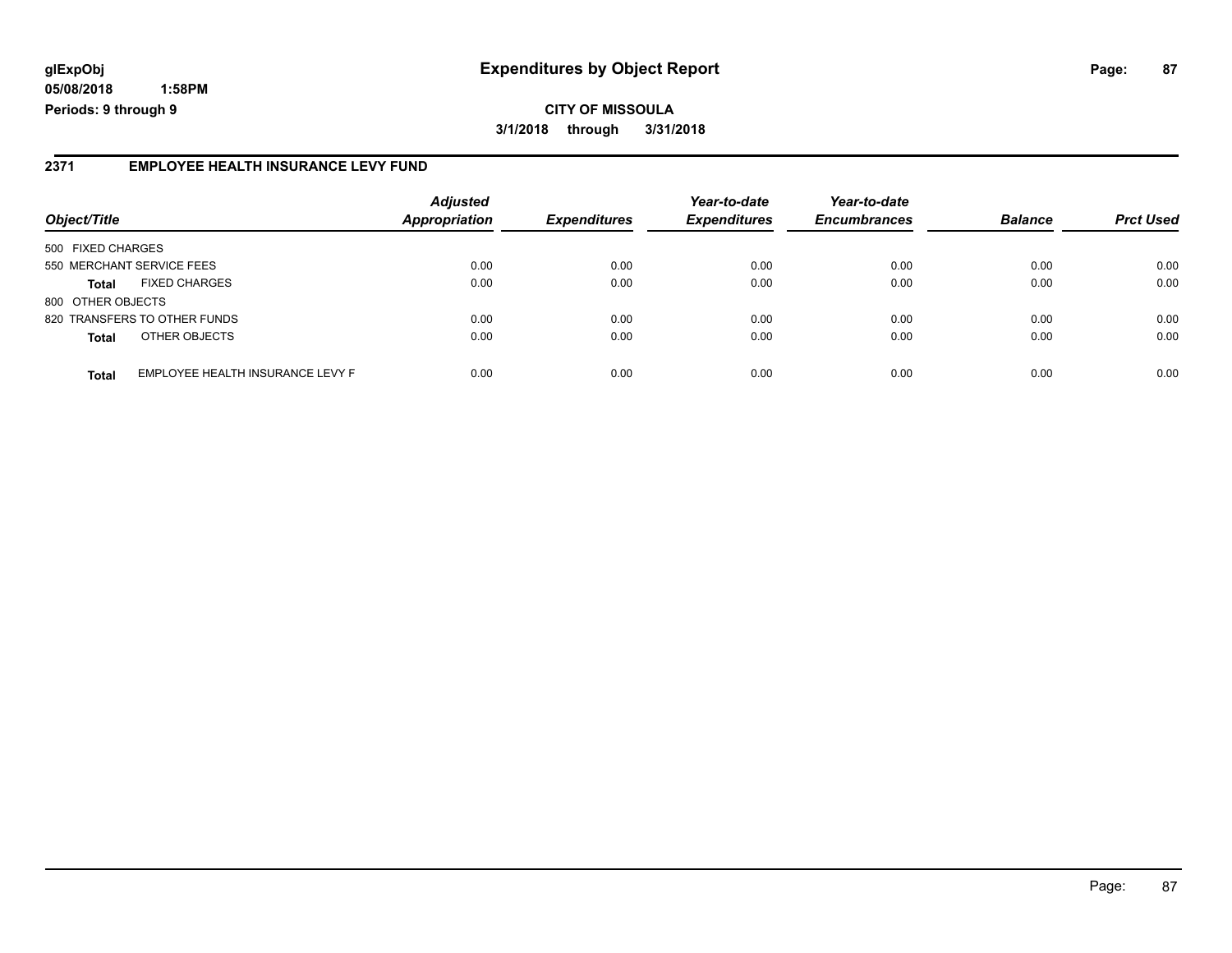**2372 PERMISSIVE MEDICAL LEVY**

| Object/Title                         | <b>Adjusted</b><br>Appropriation | <b>Expenditures</b> | Year-to-date<br><b>Expenditures</b> | Year-to-date<br><b>Encumbrances</b> | <b>Balance</b> | <b>Prct Used</b> |
|--------------------------------------|----------------------------------|---------------------|-------------------------------------|-------------------------------------|----------------|------------------|
| 500 FIXED CHARGES                    |                                  |                     |                                     |                                     |                |                  |
| 550 MERCHANT SERVICE FEES            | 0.00                             | 0.00                | 0.00                                | 0.00                                | 0.00           | 0.00             |
| <b>FIXED CHARGES</b><br><b>Total</b> | 0.00                             | 0.00                | 0.00                                | 0.00                                | 0.00           | 0.00             |
| 800 OTHER OBJECTS                    |                                  |                     |                                     |                                     |                |                  |
| 820 TRANSFERS TO OTHER FUNDS         | 5,101,004.00                     | 0.00                | 2,550,502.03                        | 0.00                                | 2,550,501.97   | 50.00            |
| OTHER OBJECTS<br><b>Total</b>        | 5.101.004.00                     | 0.00                | 2,550,502.03                        | 0.00                                | 2,550,501.97   | 50.00            |
| NON-DEPARTMENTAL<br><b>Total</b>     | 5,101,004.00                     | 0.00                | 2,550,502.03                        | 0.00                                | 2,550,501.97   | 50.00            |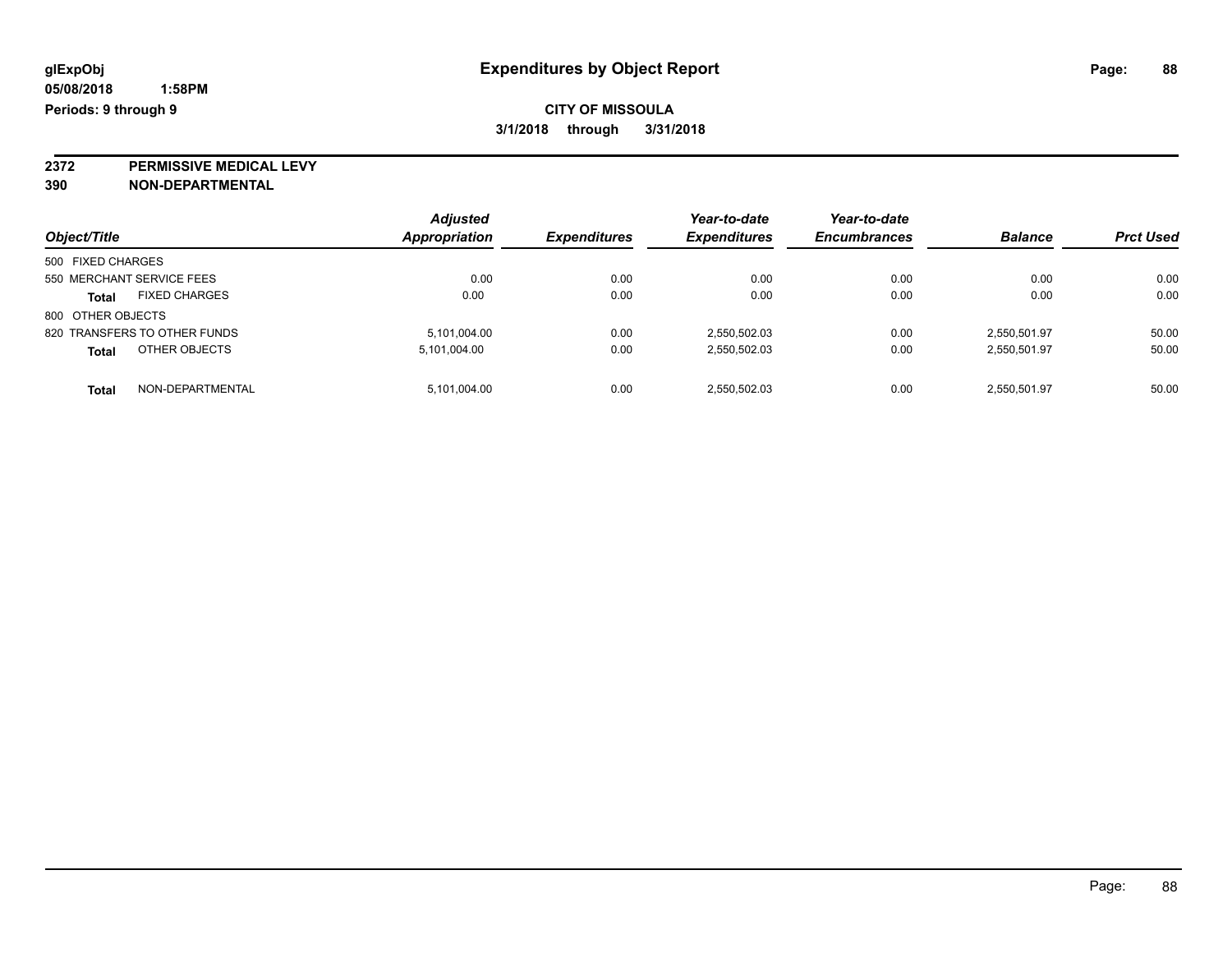### **2372 PERMISSIVE MEDICAL LEVY**

|                                         | <b>Adjusted</b> |                     | Year-to-date        | Year-to-date        | <b>Balance</b> |                  |
|-----------------------------------------|-----------------|---------------------|---------------------|---------------------|----------------|------------------|
| Object/Title                            | Appropriation   | <b>Expenditures</b> | <b>Expenditures</b> | <b>Encumbrances</b> |                | <b>Prct Used</b> |
| 500 FIXED CHARGES                       |                 |                     |                     |                     |                |                  |
| 550 MERCHANT SERVICE FEES               | 0.00            | 0.00                | 0.00                | 0.00                | 0.00           | 0.00             |
| <b>FIXED CHARGES</b><br><b>Total</b>    | 0.00            | 0.00                | 0.00                | 0.00                | 0.00           | 0.00             |
| 800 OTHER OBJECTS                       |                 |                     |                     |                     |                |                  |
| 820 TRANSFERS TO OTHER FUNDS            | 5,101,004.00    | 0.00                | 2,550,502.03        | 0.00                | 2,550,501.97   | 50.00            |
| OTHER OBJECTS<br><b>Total</b>           | 5,101,004.00    | 0.00                | 2,550,502.03        | 0.00                | 2,550,501.97   | 50.00            |
| PERMISSIVE MEDICAL LEVY<br><b>Total</b> | 5,101,004.00    | 0.00                | 2.550.502.03        | 0.00                | 2,550,501.97   | 50.00            |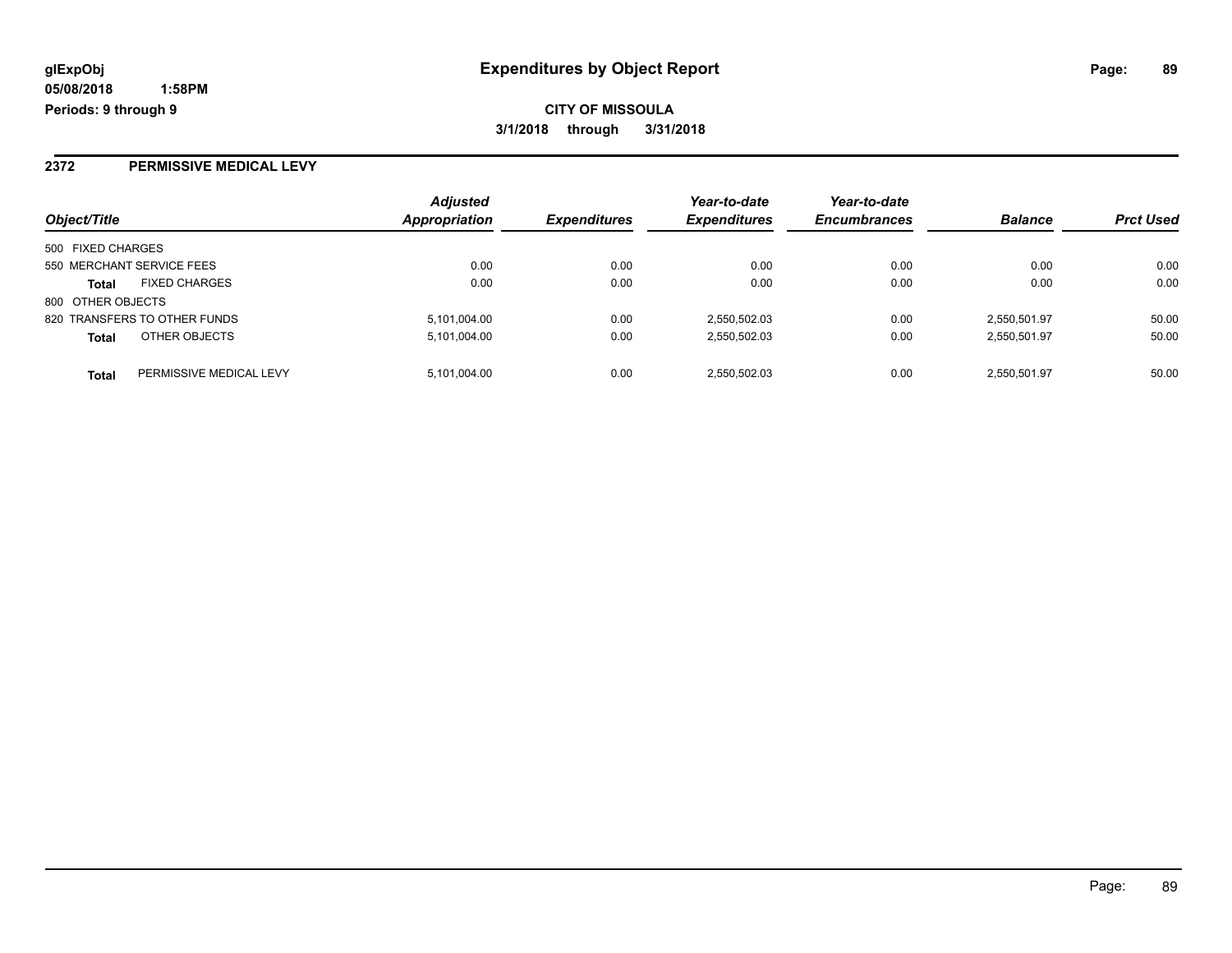# **2389 CABLE TELEVISION FRANCHISE FUND**

|                    |                                     | <b>Adjusted</b>      |                     | Year-to-date        | Year-to-date        |                |                  |
|--------------------|-------------------------------------|----------------------|---------------------|---------------------|---------------------|----------------|------------------|
| Object/Title       |                                     | <b>Appropriation</b> | <b>Expenditures</b> | <b>Expenditures</b> | <b>Encumbrances</b> | <b>Balance</b> | <b>Prct Used</b> |
|                    | 300 PURCHASED SERVICES              |                      |                     |                     |                     |                |                  |
|                    | 330 PUBLICITY, SUBSCRIPTIONS & DUES | 0.00                 | 0.00                | 0.00                | 0.00                | 0.00           | 0.00             |
|                    | 350 PROFESSIONAL SERVICES           | 20,288.00            | 0.00                | 16,174.50           | 0.00                | 4,113.50       | 79.72            |
|                    | 360 REPAIR & MAINTENANCE            | 0.00                 | 0.00                | 0.00                | 0.00                | 0.00           | 0.00             |
| 370 TRAVEL         |                                     | 1,000.00             | 0.00                | 0.00                | 0.00                | 1,000.00       | 0.00             |
| 380 TRAINING       |                                     | 1.000.00             | 0.00                | 0.00                | 0.00                | 1,000.00       | 0.00             |
| <b>Total</b>       | <b>PURCHASED SERVICES</b>           | 22,288.00            | 0.00                | 16,174.50           | 0.00                | 6,113.50       | 72.57            |
| 500 FIXED CHARGES  |                                     |                      |                     |                     |                     |                |                  |
|                    | 550 MERCHANT SERVICE FEES           | 0.00                 | 0.00                | 0.00                | 0.00                | 0.00           | 0.00             |
| <b>Total</b>       | <b>FIXED CHARGES</b>                | 0.00                 | 0.00                | 0.00                | 0.00                | 0.00           | 0.00             |
|                    | 700 GRANTS & CONTRIBUTIONS          |                      |                     |                     |                     |                |                  |
|                    | 700 GRANTS & CONTRIBUTIONS          | 440.000.00           | 0.00                | 241,923.05          | 0.00                | 198.076.95     | 54.98            |
| Total              | <b>GRANTS &amp; CONTRIBUTIONS</b>   | 440,000.00           | 0.00                | 241,923.05          | 0.00                | 198,076.95     | 54.98            |
| 800 OTHER OBJECTS  |                                     |                      |                     |                     |                     |                |                  |
|                    | 820 TRANSFERS TO OTHER FUNDS        | 221,433.00           | 0.00                | 150,716.50          | 0.00                | 70,716.50      | 68.06            |
| 845 CONTINGENCY    |                                     | 0.00                 | 0.00                | 0.00                | 0.00                | 0.00           | 0.00             |
| <b>Total</b>       | OTHER OBJECTS                       | 221,433.00           | 0.00                | 150,716.50          | 0.00                | 70,716.50      | 68.06            |
| 900 CAPITAL OUTLAY |                                     |                      |                     |                     |                     |                |                  |
|                    | 940 MACHINERY & EQUIPMENT           | 37.567.00            | 0.00                | 25,728.82           | 0.00                | 11,838.18      | 68.49            |
| <b>Total</b>       | CAPITAL OUTLAY                      | 37,567.00            | 0.00                | 25,728.82           | 0.00                | 11,838.18      | 68.49            |
| <b>Total</b>       | NON-DEPARTMENTAL                    | 721,288.00           | 0.00                | 434,542.87          | 0.00                | 286,745.13     | 60.25            |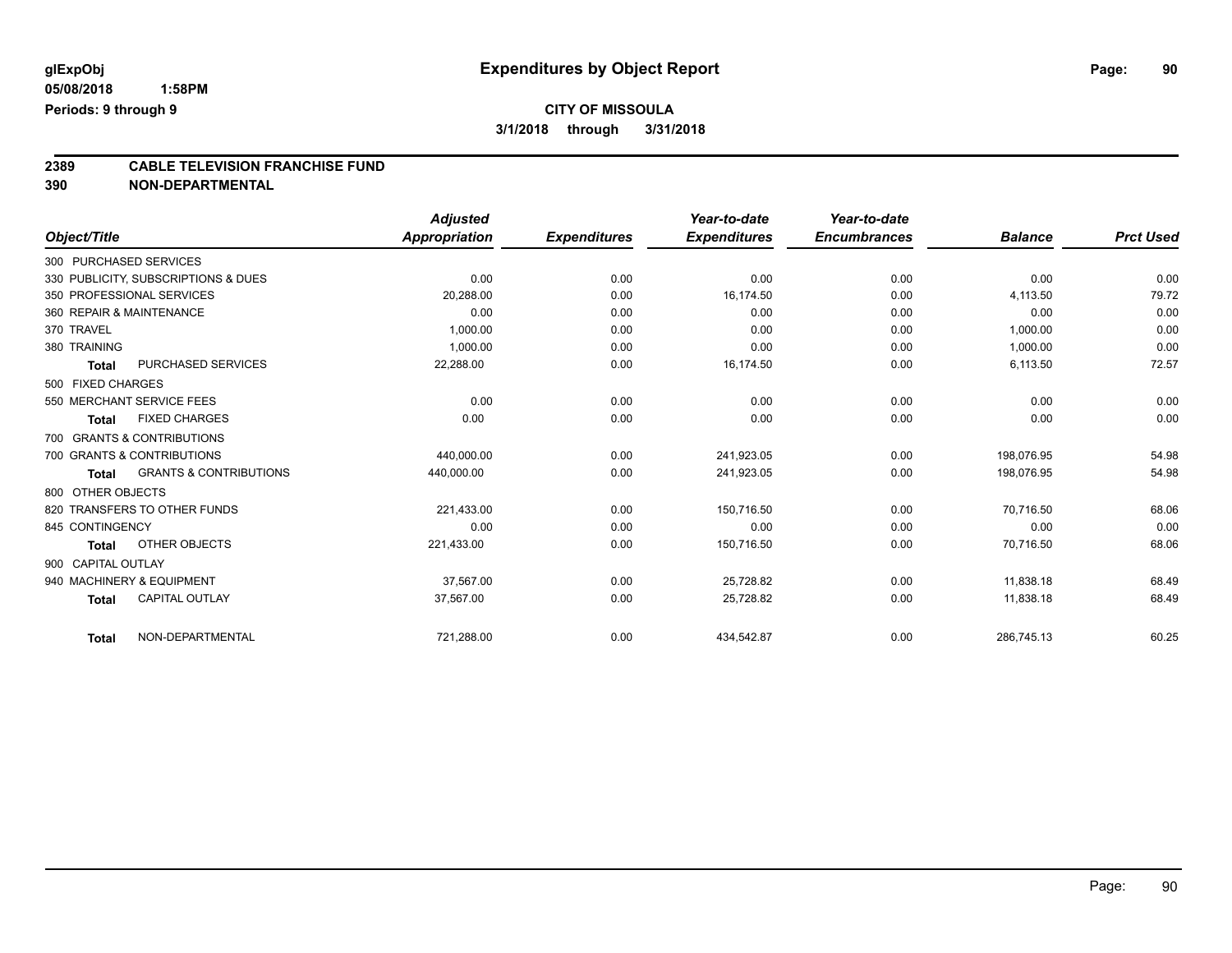# **CITY OF MISSOULA 3/1/2018 through 3/31/2018**

#### **2389 CABLE TELEVISION FRANCHISE FUND**

|                    |                                     | <b>Adjusted</b> |                     | Year-to-date        | Year-to-date        |                |                  |
|--------------------|-------------------------------------|-----------------|---------------------|---------------------|---------------------|----------------|------------------|
| Object/Title       |                                     | Appropriation   | <b>Expenditures</b> | <b>Expenditures</b> | <b>Encumbrances</b> | <b>Balance</b> | <b>Prct Used</b> |
|                    | 300 PURCHASED SERVICES              |                 |                     |                     |                     |                |                  |
|                    | 330 PUBLICITY, SUBSCRIPTIONS & DUES | 0.00            | 0.00                | 0.00                | 0.00                | 0.00           | 0.00             |
|                    | 350 PROFESSIONAL SERVICES           | 20,288.00       | 0.00                | 16,174.50           | 0.00                | 4,113.50       | 79.72            |
|                    | 360 REPAIR & MAINTENANCE            | 0.00            | 0.00                | 0.00                | 0.00                | 0.00           | 0.00             |
| 370 TRAVEL         |                                     | 1,000.00        | 0.00                | 0.00                | 0.00                | 1,000.00       | 0.00             |
| 380 TRAINING       |                                     | 1,000.00        | 0.00                | 0.00                | 0.00                | 1,000.00       | 0.00             |
| Total              | <b>PURCHASED SERVICES</b>           | 22,288.00       | 0.00                | 16,174.50           | 0.00                | 6,113.50       | 72.57            |
| 500 FIXED CHARGES  |                                     |                 |                     |                     |                     |                |                  |
|                    | 550 MERCHANT SERVICE FEES           | 0.00            | 0.00                | 0.00                | 0.00                | 0.00           | 0.00             |
| Total              | <b>FIXED CHARGES</b>                | 0.00            | 0.00                | 0.00                | 0.00                | 0.00           | 0.00             |
|                    | 700 GRANTS & CONTRIBUTIONS          |                 |                     |                     |                     |                |                  |
|                    | 700 GRANTS & CONTRIBUTIONS          | 440,000.00      | 0.00                | 241,923.05          | 0.00                | 198.076.95     | 54.98            |
| Total              | <b>GRANTS &amp; CONTRIBUTIONS</b>   | 440,000.00      | 0.00                | 241,923.05          | 0.00                | 198,076.95     | 54.98            |
| 800 OTHER OBJECTS  |                                     |                 |                     |                     |                     |                |                  |
|                    | 820 TRANSFERS TO OTHER FUNDS        | 221,433.00      | 0.00                | 150,716.50          | 0.00                | 70,716.50      | 68.06            |
| 845 CONTINGENCY    |                                     | 0.00            | 0.00                | 0.00                | 0.00                | 0.00           | 0.00             |
| Total              | OTHER OBJECTS                       | 221,433.00      | 0.00                | 150,716.50          | 0.00                | 70,716.50      | 68.06            |
| 900 CAPITAL OUTLAY |                                     |                 |                     |                     |                     |                |                  |
|                    | 940 MACHINERY & EQUIPMENT           | 37,567.00       | 0.00                | 25,728.82           | 0.00                | 11,838.18      | 68.49            |
| <b>Total</b>       | <b>CAPITAL OUTLAY</b>               | 37,567.00       | 0.00                | 25,728.82           | 0.00                | 11,838.18      | 68.49            |
| <b>Total</b>       | CABLE TELEVISION FRANCHISE FUND     | 721,288.00      | 0.00                | 434,542.87          | 0.00                | 286,745.13     | 60.25            |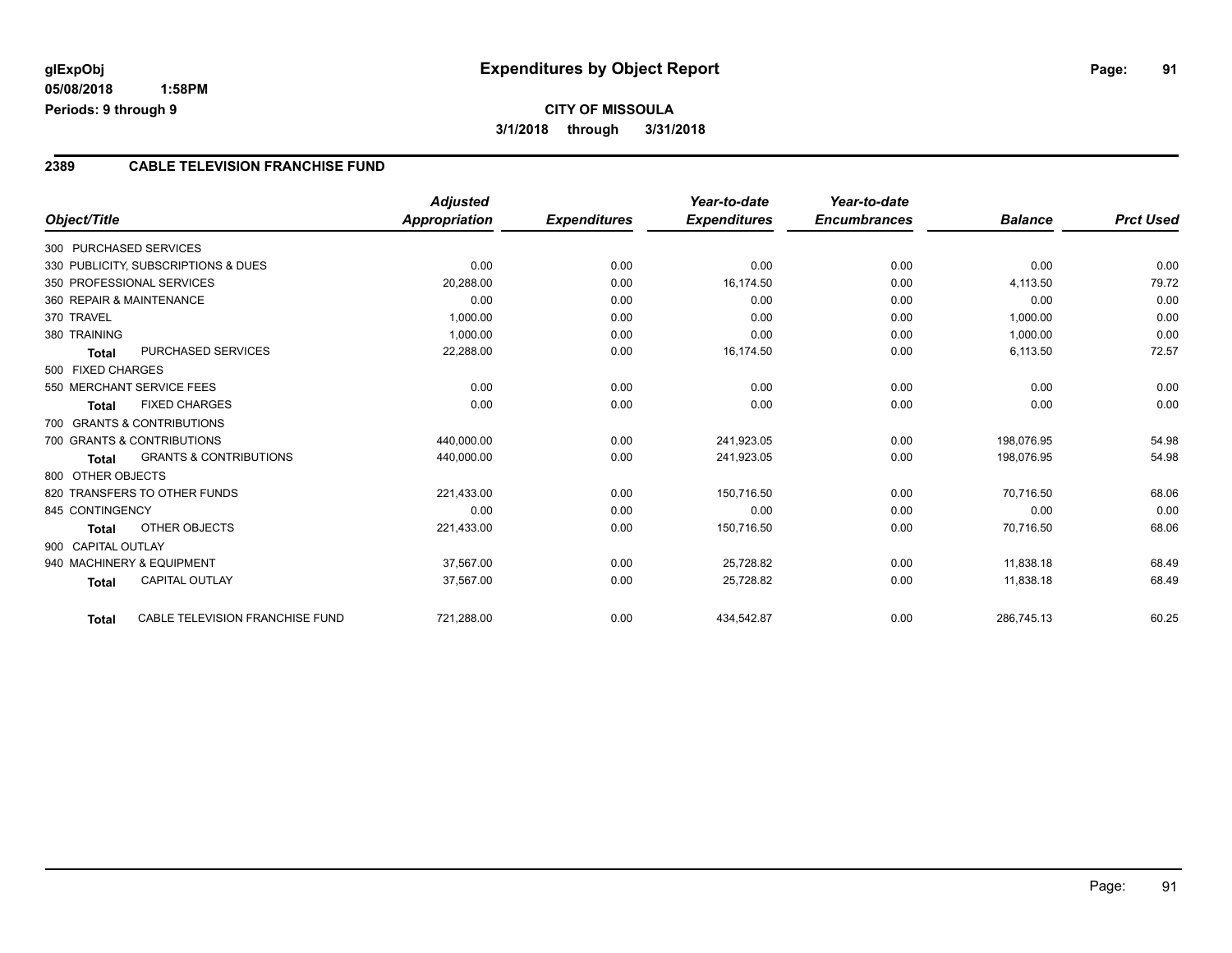**2390 DRUG FORFEITURE FUND**

**290 POLICE**

|                                                   | <b>Adjusted</b>      |                     | Year-to-date        | Year-to-date        |                |                  |
|---------------------------------------------------|----------------------|---------------------|---------------------|---------------------|----------------|------------------|
| Object/Title                                      | <b>Appropriation</b> | <b>Expenditures</b> | <b>Expenditures</b> | <b>Encumbrances</b> | <b>Balance</b> | <b>Prct Used</b> |
| 100 PERSONAL SERVICES                             |                      |                     |                     |                     |                |                  |
| 110 SALARIES AND WAGES                            | 0.00                 | 0.00                | 0.00                | 0.00                | 0.00           | 0.00             |
| 120 OVERTIME                                      | 0.00                 | 0.00                | 0.00                | 0.00                | 0.00           | 0.00             |
| 140 EMPLOYER CONTRIBUTIONS                        | 0.00                 | 0.00                | 0.00                | 0.00                | 0.00           | 0.00             |
| PERSONAL SERVICES<br>Total                        | 0.00                 | 0.00                | 0.00                | 0.00                | 0.00           | 0.00             |
| 200 SUPPLIES                                      |                      |                     |                     |                     |                |                  |
| 210 OFFICE SUPPLIES                               | 0.00                 | 0.00                | 0.00                | 0.00                | 0.00           | 0.00             |
| 220 OPERATING SUPPLIES                            | 3,000.00             | 281.21              | 1,746.18            | 0.00                | 1,253.82       | 58.21            |
| 230 REPAIR/MAINTENANCE                            | 3,000.00             | 0.00                | 0.00                | 0.00                | 3,000.00       | 0.00             |
| 231 GASOLINE                                      | 500.00               | 0.00                | 0.00                | 0.00                | 500.00         | 0.00             |
| 240 OTHER SUPPLIES                                | 0.00                 | 0.00                | 0.00                | 0.00                | 0.00           | 0.00             |
| <b>SUPPLIES</b><br>Total                          | 6,500.00             | 281.21              | 1,746.18            | 0.00                | 4,753.82       | 26.86            |
| 300 PURCHASED SERVICES                            |                      |                     |                     |                     |                |                  |
| 310 COMMUNICATIONS                                | 500.00               | 0.00                | 0.00                | 0.00                | 500.00         | 0.00             |
| 320 PRINTING & DUPLICATING                        | 300.00               | 0.00                | 0.00                | 0.00                | 300.00         | 0.00             |
| 330 PUBLICITY, SUBSCRIPTIONS & DUES               | 0.00                 | 0.00                | 0.00                | 0.00                | 0.00           | 0.00             |
| 344 TELEPHONE SERVICE                             | 0.00                 | 0.00                | 0.00                | 0.00                | 0.00           | 0.00             |
| 350 PROFESSIONAL SERVICES                         | 0.00                 | 0.00                | 4,242.54            | 0.00                | $-4,242.54$    | 0.00             |
| 360 REPAIR & MAINTENANCE                          | 500.00               | 0.00                | 0.00                | 0.00                | 500.00         | 0.00             |
| 370 TRAVEL                                        | 2,000.00             | 0.00                | 2,127.84            | 0.00                | $-127.84$      | 106.39           |
| 380 TRAINING                                      | 1,500.00             | 0.00                | 1,700.00            | 0.00                | $-200.00$      | 113.33           |
| 390 OTHER PURCHASED SERVICES                      | 500.00               | 0.00                | 0.00                | 0.00                | 500.00         | 0.00             |
| PURCHASED SERVICES<br><b>Total</b>                | 5,300.00             | 0.00                | 8,070.38            | 0.00                | $-2,770.38$    | 152.27           |
| 500 FIXED CHARGES                                 |                      |                     |                     |                     |                |                  |
| 500 FIXED CHARGES                                 | 1,000.00             | 0.00                | 0.00                | 0.00                | 1,000.00       | 0.00             |
| 550 MERCHANT SERVICE FEES                         | 0.00                 | 0.00                | 0.00                | 0.00                | 0.00           | 0.00             |
| <b>FIXED CHARGES</b><br><b>Total</b>              | 1,000.00             | 0.00                | 0.00                | 0.00                | 1,000.00       | 0.00             |
| 700 GRANTS & CONTRIBUTIONS                        |                      |                     |                     |                     |                |                  |
| 700 GRANTS & CONTRIBUTIONS                        | 0.00                 | 0.00                | 0.00                | 0.00                | 0.00           | 0.00             |
| <b>GRANTS &amp; CONTRIBUTIONS</b><br><b>Total</b> | 0.00                 | 0.00                | 0.00                | 0.00                | 0.00           | 0.00             |
| 800 OTHER OBJECTS                                 |                      |                     |                     |                     |                |                  |
| 820 TRANSFERS TO OTHER FUNDS                      | 0.00                 | 0.00                | 0.00                | 0.00                | 0.00           | 0.00             |
| 845 CONTINGENCY                                   | 0.00                 | 0.00                | 0.00                | 0.00                | 0.00           | 0.00             |
|                                                   |                      |                     |                     |                     |                |                  |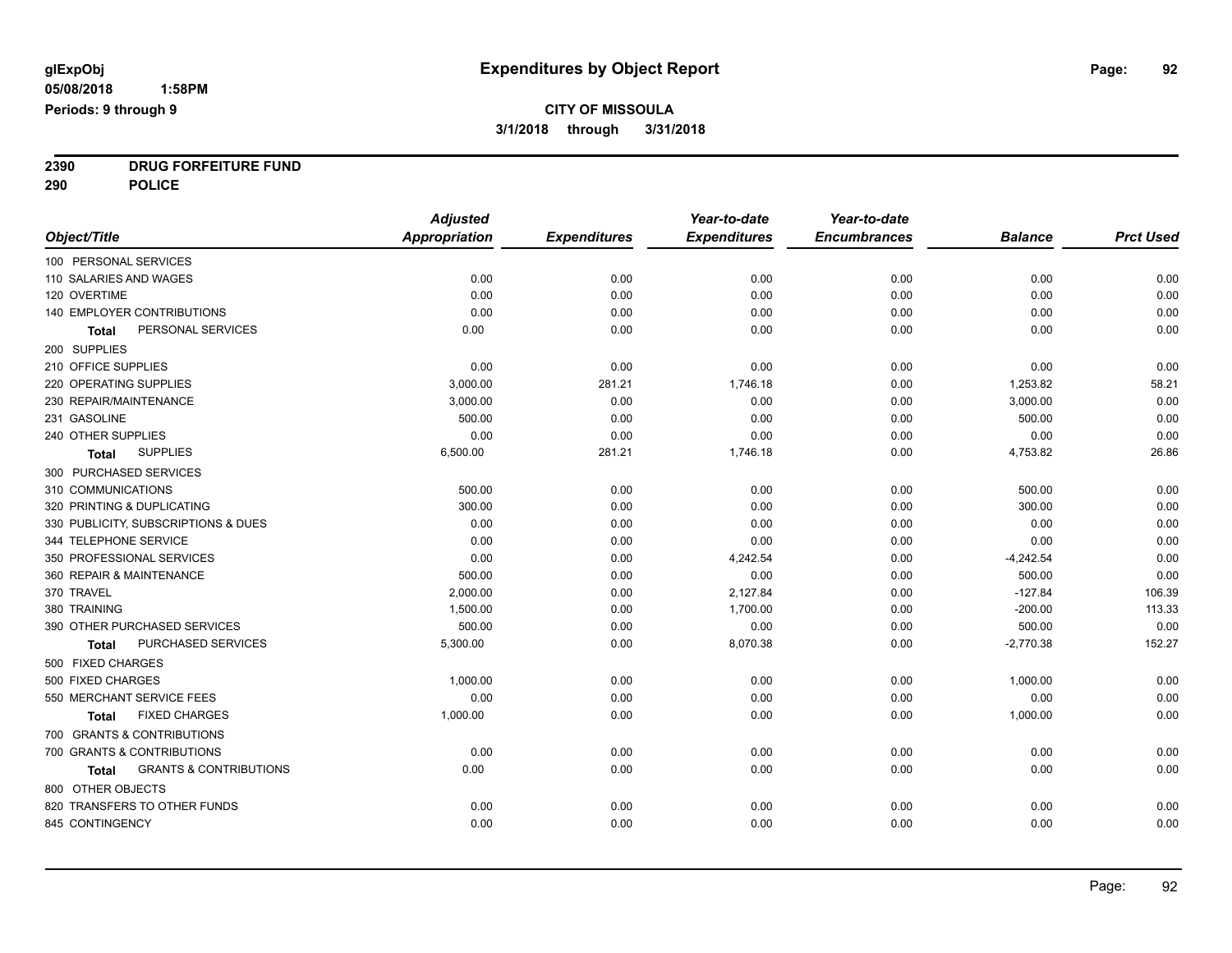## **CITY OF MISSOULA 3/1/2018 through 3/31/2018**

**2390 DRUG FORFEITURE FUND**

**290 POLICE**

|                    |                           | <b>Adjusted</b>     |                     | Year-to-date        | Year-to-date   |                  |       |
|--------------------|---------------------------|---------------------|---------------------|---------------------|----------------|------------------|-------|
| Object/Title       | Appropriation             | <b>Expenditures</b> | <b>Expenditures</b> | <b>Encumbrances</b> | <b>Balance</b> | <b>Prct Used</b> |       |
| <b>Total</b>       | OTHER OBJECTS             | 0.00                | 0.00                | 0.00                | 0.00           | 0.00             | 0.00  |
| 900 CAPITAL OUTLAY |                           |                     |                     |                     |                |                  |       |
| 930 IMPROVEMENTS   |                           | 0.00                | 0.00                | 0.00                | 0.00           | 0.00             | 0.00  |
|                    | 940 MACHINERY & EQUIPMENT | 5,000.00            | 0.00                | 0.00                | 0.00           | 5,000.00         | 0.00  |
| <b>Total</b>       | <b>CAPITAL OUTLAY</b>     | 5.000.00            | 0.00                | 0.00                | 0.00           | 5,000.00         | 0.00  |
| <b>Total</b>       | <b>POLICE</b>             | 17,800.00           | 281.21              | 9.816.56            | 0.00           | 7.983.44         | 55.15 |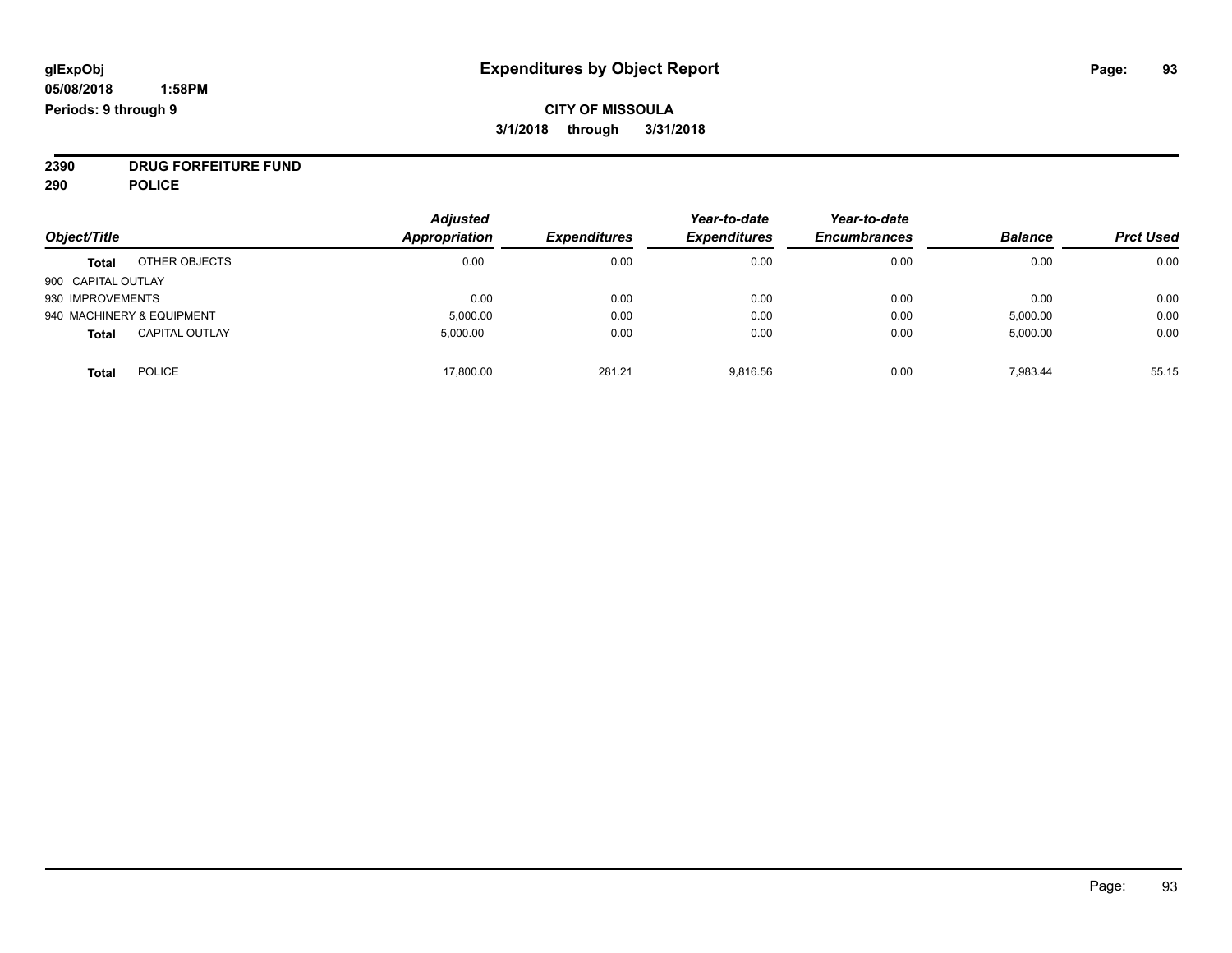#### **2390 DRUG FORFEITURE FUND**

|              |                                                   | <b>Adjusted</b> |                     | Year-to-date        | Year-to-date        |                |                  |
|--------------|---------------------------------------------------|-----------------|---------------------|---------------------|---------------------|----------------|------------------|
| Object/Title |                                                   | Appropriation   | <b>Expenditures</b> | <b>Expenditures</b> | <b>Encumbrances</b> | <b>Balance</b> | <b>Prct Used</b> |
|              | 100 PERSONAL SERVICES                             |                 |                     |                     |                     |                |                  |
|              | 110 SALARIES AND WAGES                            | 0.00            | 0.00                | 0.00                | 0.00                | 0.00           | 0.00             |
| 120 OVERTIME |                                                   | 0.00            | 0.00                | 0.00                | 0.00                | 0.00           | 0.00             |
|              | 140 EMPLOYER CONTRIBUTIONS                        | 0.00            | 0.00                | 0.00                | 0.00                | 0.00           | 0.00             |
|              | PERSONAL SERVICES<br>Total                        | 0.00            | 0.00                | 0.00                | 0.00                | 0.00           | 0.00             |
| 200 SUPPLIES |                                                   |                 |                     |                     |                     |                |                  |
|              | 210 OFFICE SUPPLIES                               | 0.00            | 0.00                | 0.00                | 0.00                | 0.00           | 0.00             |
|              | 220 OPERATING SUPPLIES                            | 3,000.00        | 281.21              | 1,746.18            | 0.00                | 1,253.82       | 58.21            |
|              | 230 REPAIR/MAINTENANCE                            | 3,000.00        | 0.00                | 0.00                | 0.00                | 3,000.00       | 0.00             |
| 231 GASOLINE |                                                   | 500.00          | 0.00                | 0.00                | 0.00                | 500.00         | 0.00             |
|              | 240 OTHER SUPPLIES                                | 0.00            | 0.00                | 0.00                | 0.00                | 0.00           | 0.00             |
|              | <b>SUPPLIES</b><br><b>Total</b>                   | 6,500.00        | 281.21              | 1,746.18            | 0.00                | 4,753.82       | 26.86            |
|              | 300 PURCHASED SERVICES                            |                 |                     |                     |                     |                |                  |
|              | 310 COMMUNICATIONS                                | 500.00          | 0.00                | 0.00                | 0.00                | 500.00         | 0.00             |
|              | 320 PRINTING & DUPLICATING                        | 300.00          | 0.00                | 0.00                | 0.00                | 300.00         | 0.00             |
|              | 330 PUBLICITY, SUBSCRIPTIONS & DUES               | 0.00            | 0.00                | 0.00                | 0.00                | 0.00           | 0.00             |
|              | 344 TELEPHONE SERVICE                             | 0.00            | 0.00                | 0.00                | 0.00                | 0.00           | 0.00             |
|              | 350 PROFESSIONAL SERVICES                         | 0.00            | 0.00                | 4,242.54            | 0.00                | $-4,242.54$    | 0.00             |
|              | 360 REPAIR & MAINTENANCE                          | 500.00          | 0.00                | 0.00                | 0.00                | 500.00         | 0.00             |
| 370 TRAVEL   |                                                   | 2,000.00        | 0.00                | 2,127.84            | 0.00                | $-127.84$      | 106.39           |
| 380 TRAINING |                                                   | 1,500.00        | 0.00                | 1,700.00            | 0.00                | $-200.00$      | 113.33           |
|              | 390 OTHER PURCHASED SERVICES                      | 500.00          | 0.00                | 0.00                | 0.00                | 500.00         | 0.00             |
|              | PURCHASED SERVICES<br><b>Total</b>                | 5,300.00        | 0.00                | 8,070.38            | 0.00                | $-2,770.38$    | 152.27           |
|              | 500 FIXED CHARGES                                 |                 |                     |                     |                     |                |                  |
|              | 500 FIXED CHARGES                                 | 1,000.00        | 0.00                | 0.00                | 0.00                | 1,000.00       | 0.00             |
|              | 550 MERCHANT SERVICE FEES                         | 0.00            | 0.00                | 0.00                | 0.00                | 0.00           | 0.00             |
|              | <b>FIXED CHARGES</b><br>Total                     | 1,000.00        | 0.00                | 0.00                | 0.00                | 1,000.00       | 0.00             |
|              | 700 GRANTS & CONTRIBUTIONS                        |                 |                     |                     |                     |                |                  |
|              | 700 GRANTS & CONTRIBUTIONS                        | 0.00            | 0.00                | 0.00                | 0.00                | 0.00           | 0.00             |
|              | <b>GRANTS &amp; CONTRIBUTIONS</b><br><b>Total</b> | 0.00            | 0.00                | 0.00                | 0.00                | 0.00           | 0.00             |
|              | 800 OTHER OBJECTS                                 |                 |                     |                     |                     |                |                  |
|              | 820 TRANSFERS TO OTHER FUNDS                      | 0.00            | 0.00                | 0.00                | 0.00                | 0.00           | 0.00             |
|              | 845 CONTINGENCY                                   | 0.00            | 0.00                | 0.00                | 0.00                | 0.00           | 0.00             |
|              | OTHER OBJECTS<br>Total                            | 0.00            | 0.00                | 0.00                | 0.00                | 0.00           | 0.00             |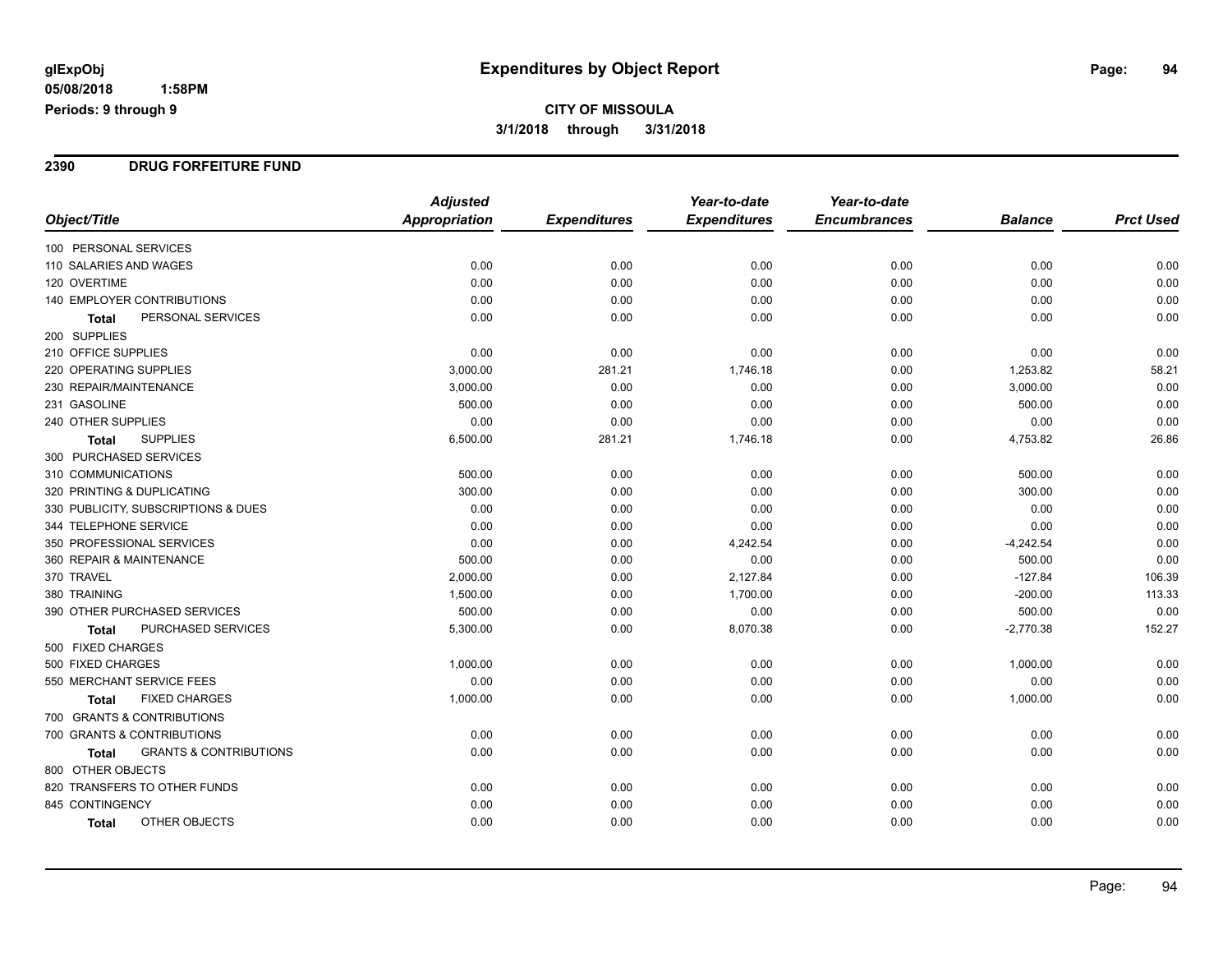**CITY OF MISSOULA 3/1/2018 through 3/31/2018**

#### **2390 DRUG FORFEITURE FUND**

| Object/Title                          | <b>Adjusted</b><br>Appropriation | <i><b>Expenditures</b></i> | Year-to-date<br><b>Expenditures</b> | Year-to-date<br><b>Encumbrances</b> | <b>Balance</b> | <b>Prct Used</b> |
|---------------------------------------|----------------------------------|----------------------------|-------------------------------------|-------------------------------------|----------------|------------------|
| 900 CAPITAL OUTLAY                    |                                  |                            |                                     |                                     |                |                  |
| 930 IMPROVEMENTS                      | 0.00                             | 0.00                       | 0.00                                | 0.00                                | 0.00           | 0.00             |
| 940 MACHINERY & EQUIPMENT             | 5,000.00                         | 0.00                       | 0.00                                | 0.00                                | 5,000.00       | 0.00             |
| <b>CAPITAL OUTLAY</b><br><b>Total</b> | 5.000.00                         | 0.00                       | 0.00                                | 0.00                                | 5,000.00       | 0.00             |
| DRUG FORFEITURE FUND<br><b>Total</b>  | 17.800.00                        | 281.21                     | 9.816.56                            | 0.00                                | 7.983.44       | 55.15            |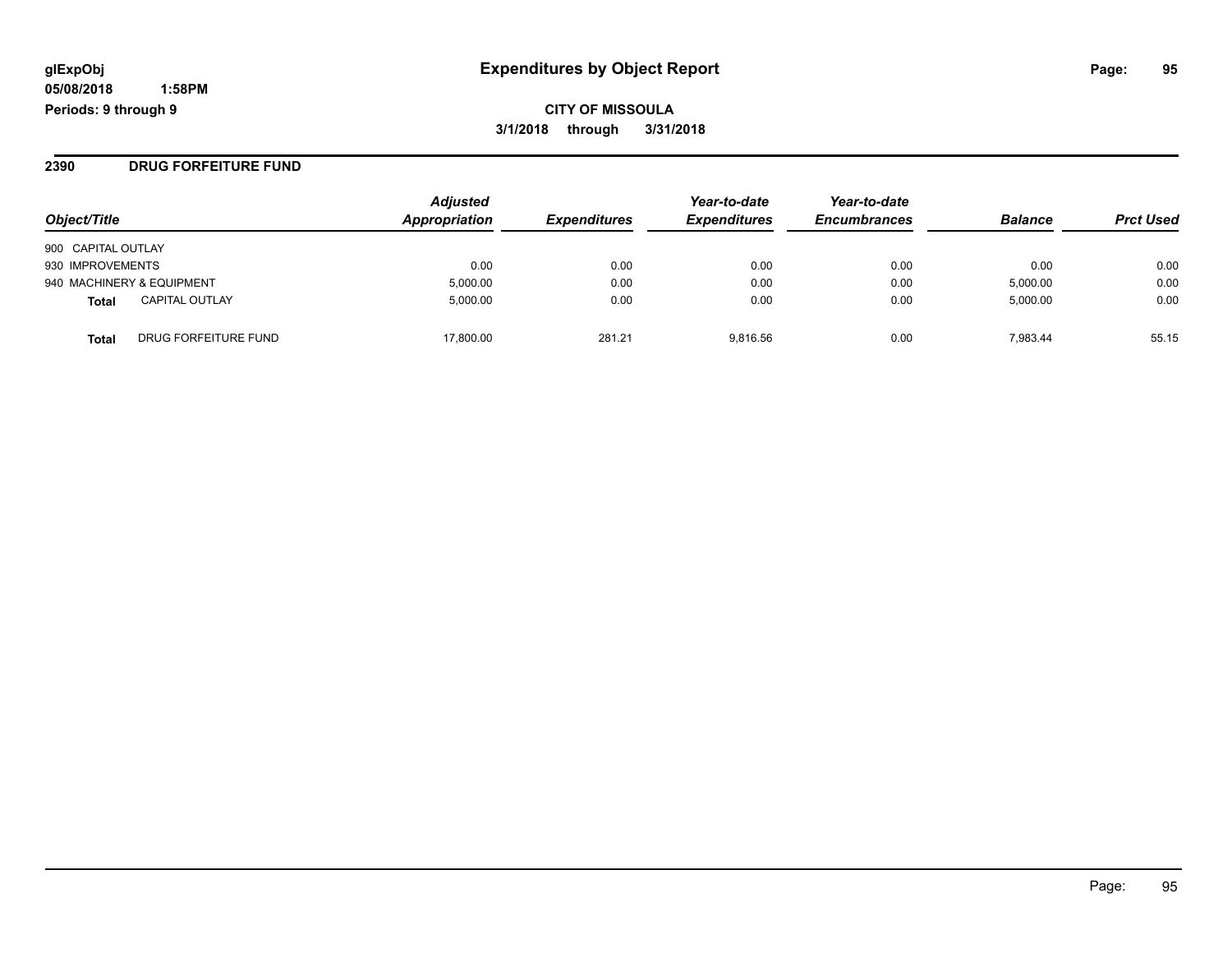**2394 BUILDING INSPECTION FUND**

**310 BUILDING INSPECTION**

| <b>Appropriation</b><br><b>Expenditures</b><br>Object/Title<br><b>Expenditures</b><br><b>Encumbrances</b><br><b>Balance</b><br>100 PERSONAL SERVICES<br>110 SALARIES AND WAGES<br>811,835.00<br>38,818.95<br>504,353.18<br>0.00<br>307,481.82<br>115 SALARIES/HEALTH INSURANCE BENEFIT<br>0.00<br>0.00<br>0.00<br>0.00<br>0.00<br>120 OVERTIME<br>500.00<br>0.00<br>0.00<br>0.00<br>500.00<br>130 OTHER<br>0.00<br>0.00<br>0.00<br>0.00<br>0.00<br><b>140 EMPLOYER CONTRIBUTIONS</b><br>13,950.34<br>281,738.00<br>190,981.90<br>0.00<br>90,756.10<br>141 STATE RETIREMENT CONTRIBUTIONS<br>0.00<br>38.82<br>558.46<br>$-558.46$<br>0.00<br>PERSONAL SERVICES<br>1,094,073.00<br>52,808.11<br>695,893.54<br>0.00<br>398,179.46<br>Total<br>200 SUPPLIES<br>210 OFFICE SUPPLIES<br>2,200.00<br>1,547.51<br>28,589.90<br>0.00<br>$-26,389.90$<br>5,500.00<br>368.91<br>220 OPERATING SUPPLIES<br>23,292.34<br>0.00<br>$-17,792.34$<br>27.55<br>386.58<br>230 REPAIR/MAINTENANCE<br>3,000.00<br>0.00<br>2,613.42<br>231 GASOLINE<br>11,475.00<br>519.89<br>3,766.59<br>0.00<br>7,708.41<br>250 SUPPLIES FOR RESALE<br>500.00<br>0.00<br>0.00<br>500.00<br>0.00<br><b>SUPPLIES</b><br>22,675.00<br>$-33,360.41$<br>2,463.86<br>56,035.41<br>0.00<br>Total<br>300 PURCHASED SERVICES<br>310 COMMUNICATIONS<br>1,000.00<br>62.33<br>279.07<br>0.00<br>720.93<br>7,600.00<br>2,747.12<br>4,442.91<br>320 PRINTING & DUPLICATING<br>3,157.09<br>0.00<br>330 PUBLICITY, SUBSCRIPTIONS & DUES<br>2,100.00<br>120.00<br>12,350.18<br>$-10,250.18$<br>0.00<br>344 TELEPHONE SERVICE<br>10,962.36<br>13,548.00<br>4,480.00<br>0.00<br>2,585.64<br>350 PROFESSIONAL SERVICES<br>29,995.54<br>49,601.30<br>$-35,001.30$<br>14,600.00<br>0.00<br>360 REPAIR & MAINTENANCE<br>44,378.00<br>0.00<br>1,836.24<br>42,541.76<br>0.00<br>370 TRAVEL<br>5,025.00<br>304.24<br>2,736.33<br>0.00<br>2,288.67<br>380 TRAINING<br>6,500.00<br>694.77<br>2,584.53<br>0.00<br>3,915.47<br>PURCHASED SERVICES<br>83,507.10<br>0.00<br>94,751.00<br>38,404.00<br>11,243.90<br><b>Total</b><br>500 FIXED CHARGES<br>500 FIXED CHARGES<br>416,338.00<br>0.00<br>187,126.04<br>0.00<br>229,211.96<br>550 MERCHANT SERVICE FEES<br>0.00<br>0.00<br>0.00<br>0.00<br>0.00<br>229,211.96<br><b>FIXED CHARGES</b><br>416,338.00<br>0.00<br>187,126.04<br>0.00<br>Total<br>600 DEBT SERVICE<br>610 PRINCIPAL<br>0.00<br>0.00<br>0.00<br>0.00<br>0.00 | <b>Adjusted</b> | Year-to-date | Year-to-date |                  |
|--------------------------------------------------------------------------------------------------------------------------------------------------------------------------------------------------------------------------------------------------------------------------------------------------------------------------------------------------------------------------------------------------------------------------------------------------------------------------------------------------------------------------------------------------------------------------------------------------------------------------------------------------------------------------------------------------------------------------------------------------------------------------------------------------------------------------------------------------------------------------------------------------------------------------------------------------------------------------------------------------------------------------------------------------------------------------------------------------------------------------------------------------------------------------------------------------------------------------------------------------------------------------------------------------------------------------------------------------------------------------------------------------------------------------------------------------------------------------------------------------------------------------------------------------------------------------------------------------------------------------------------------------------------------------------------------------------------------------------------------------------------------------------------------------------------------------------------------------------------------------------------------------------------------------------------------------------------------------------------------------------------------------------------------------------------------------------------------------------------------------------------------------------------------------------------------------------------------------------------------------------------------------------------------------------------------------------------------------------------------------------------------------------------|-----------------|--------------|--------------|------------------|
|                                                                                                                                                                                                                                                                                                                                                                                                                                                                                                                                                                                                                                                                                                                                                                                                                                                                                                                                                                                                                                                                                                                                                                                                                                                                                                                                                                                                                                                                                                                                                                                                                                                                                                                                                                                                                                                                                                                                                                                                                                                                                                                                                                                                                                                                                                                                                                                                              |                 |              |              | <b>Prct Used</b> |
|                                                                                                                                                                                                                                                                                                                                                                                                                                                                                                                                                                                                                                                                                                                                                                                                                                                                                                                                                                                                                                                                                                                                                                                                                                                                                                                                                                                                                                                                                                                                                                                                                                                                                                                                                                                                                                                                                                                                                                                                                                                                                                                                                                                                                                                                                                                                                                                                              |                 |              |              |                  |
|                                                                                                                                                                                                                                                                                                                                                                                                                                                                                                                                                                                                                                                                                                                                                                                                                                                                                                                                                                                                                                                                                                                                                                                                                                                                                                                                                                                                                                                                                                                                                                                                                                                                                                                                                                                                                                                                                                                                                                                                                                                                                                                                                                                                                                                                                                                                                                                                              |                 |              |              | 62.13            |
|                                                                                                                                                                                                                                                                                                                                                                                                                                                                                                                                                                                                                                                                                                                                                                                                                                                                                                                                                                                                                                                                                                                                                                                                                                                                                                                                                                                                                                                                                                                                                                                                                                                                                                                                                                                                                                                                                                                                                                                                                                                                                                                                                                                                                                                                                                                                                                                                              |                 |              |              | 0.00             |
|                                                                                                                                                                                                                                                                                                                                                                                                                                                                                                                                                                                                                                                                                                                                                                                                                                                                                                                                                                                                                                                                                                                                                                                                                                                                                                                                                                                                                                                                                                                                                                                                                                                                                                                                                                                                                                                                                                                                                                                                                                                                                                                                                                                                                                                                                                                                                                                                              |                 |              |              | 0.00             |
|                                                                                                                                                                                                                                                                                                                                                                                                                                                                                                                                                                                                                                                                                                                                                                                                                                                                                                                                                                                                                                                                                                                                                                                                                                                                                                                                                                                                                                                                                                                                                                                                                                                                                                                                                                                                                                                                                                                                                                                                                                                                                                                                                                                                                                                                                                                                                                                                              |                 |              |              | 0.00             |
|                                                                                                                                                                                                                                                                                                                                                                                                                                                                                                                                                                                                                                                                                                                                                                                                                                                                                                                                                                                                                                                                                                                                                                                                                                                                                                                                                                                                                                                                                                                                                                                                                                                                                                                                                                                                                                                                                                                                                                                                                                                                                                                                                                                                                                                                                                                                                                                                              |                 |              |              | 67.79            |
|                                                                                                                                                                                                                                                                                                                                                                                                                                                                                                                                                                                                                                                                                                                                                                                                                                                                                                                                                                                                                                                                                                                                                                                                                                                                                                                                                                                                                                                                                                                                                                                                                                                                                                                                                                                                                                                                                                                                                                                                                                                                                                                                                                                                                                                                                                                                                                                                              |                 |              |              | 0.00             |
|                                                                                                                                                                                                                                                                                                                                                                                                                                                                                                                                                                                                                                                                                                                                                                                                                                                                                                                                                                                                                                                                                                                                                                                                                                                                                                                                                                                                                                                                                                                                                                                                                                                                                                                                                                                                                                                                                                                                                                                                                                                                                                                                                                                                                                                                                                                                                                                                              |                 |              |              | 63.61            |
|                                                                                                                                                                                                                                                                                                                                                                                                                                                                                                                                                                                                                                                                                                                                                                                                                                                                                                                                                                                                                                                                                                                                                                                                                                                                                                                                                                                                                                                                                                                                                                                                                                                                                                                                                                                                                                                                                                                                                                                                                                                                                                                                                                                                                                                                                                                                                                                                              |                 |              |              |                  |
|                                                                                                                                                                                                                                                                                                                                                                                                                                                                                                                                                                                                                                                                                                                                                                                                                                                                                                                                                                                                                                                                                                                                                                                                                                                                                                                                                                                                                                                                                                                                                                                                                                                                                                                                                                                                                                                                                                                                                                                                                                                                                                                                                                                                                                                                                                                                                                                                              |                 |              |              | 1,299.54         |
|                                                                                                                                                                                                                                                                                                                                                                                                                                                                                                                                                                                                                                                                                                                                                                                                                                                                                                                                                                                                                                                                                                                                                                                                                                                                                                                                                                                                                                                                                                                                                                                                                                                                                                                                                                                                                                                                                                                                                                                                                                                                                                                                                                                                                                                                                                                                                                                                              |                 |              |              | 423.50           |
|                                                                                                                                                                                                                                                                                                                                                                                                                                                                                                                                                                                                                                                                                                                                                                                                                                                                                                                                                                                                                                                                                                                                                                                                                                                                                                                                                                                                                                                                                                                                                                                                                                                                                                                                                                                                                                                                                                                                                                                                                                                                                                                                                                                                                                                                                                                                                                                                              |                 |              |              | 12.89            |
|                                                                                                                                                                                                                                                                                                                                                                                                                                                                                                                                                                                                                                                                                                                                                                                                                                                                                                                                                                                                                                                                                                                                                                                                                                                                                                                                                                                                                                                                                                                                                                                                                                                                                                                                                                                                                                                                                                                                                                                                                                                                                                                                                                                                                                                                                                                                                                                                              |                 |              |              | 32.82            |
|                                                                                                                                                                                                                                                                                                                                                                                                                                                                                                                                                                                                                                                                                                                                                                                                                                                                                                                                                                                                                                                                                                                                                                                                                                                                                                                                                                                                                                                                                                                                                                                                                                                                                                                                                                                                                                                                                                                                                                                                                                                                                                                                                                                                                                                                                                                                                                                                              |                 |              |              | 0.00             |
|                                                                                                                                                                                                                                                                                                                                                                                                                                                                                                                                                                                                                                                                                                                                                                                                                                                                                                                                                                                                                                                                                                                                                                                                                                                                                                                                                                                                                                                                                                                                                                                                                                                                                                                                                                                                                                                                                                                                                                                                                                                                                                                                                                                                                                                                                                                                                                                                              |                 |              |              | 247.12           |
|                                                                                                                                                                                                                                                                                                                                                                                                                                                                                                                                                                                                                                                                                                                                                                                                                                                                                                                                                                                                                                                                                                                                                                                                                                                                                                                                                                                                                                                                                                                                                                                                                                                                                                                                                                                                                                                                                                                                                                                                                                                                                                                                                                                                                                                                                                                                                                                                              |                 |              |              |                  |
|                                                                                                                                                                                                                                                                                                                                                                                                                                                                                                                                                                                                                                                                                                                                                                                                                                                                                                                                                                                                                                                                                                                                                                                                                                                                                                                                                                                                                                                                                                                                                                                                                                                                                                                                                                                                                                                                                                                                                                                                                                                                                                                                                                                                                                                                                                                                                                                                              |                 |              |              | 27.91            |
|                                                                                                                                                                                                                                                                                                                                                                                                                                                                                                                                                                                                                                                                                                                                                                                                                                                                                                                                                                                                                                                                                                                                                                                                                                                                                                                                                                                                                                                                                                                                                                                                                                                                                                                                                                                                                                                                                                                                                                                                                                                                                                                                                                                                                                                                                                                                                                                                              |                 |              |              | 41.54            |
|                                                                                                                                                                                                                                                                                                                                                                                                                                                                                                                                                                                                                                                                                                                                                                                                                                                                                                                                                                                                                                                                                                                                                                                                                                                                                                                                                                                                                                                                                                                                                                                                                                                                                                                                                                                                                                                                                                                                                                                                                                                                                                                                                                                                                                                                                                                                                                                                              |                 |              |              | 588.10           |
|                                                                                                                                                                                                                                                                                                                                                                                                                                                                                                                                                                                                                                                                                                                                                                                                                                                                                                                                                                                                                                                                                                                                                                                                                                                                                                                                                                                                                                                                                                                                                                                                                                                                                                                                                                                                                                                                                                                                                                                                                                                                                                                                                                                                                                                                                                                                                                                                              |                 |              |              | 80.91            |
|                                                                                                                                                                                                                                                                                                                                                                                                                                                                                                                                                                                                                                                                                                                                                                                                                                                                                                                                                                                                                                                                                                                                                                                                                                                                                                                                                                                                                                                                                                                                                                                                                                                                                                                                                                                                                                                                                                                                                                                                                                                                                                                                                                                                                                                                                                                                                                                                              |                 |              |              | 339.73           |
|                                                                                                                                                                                                                                                                                                                                                                                                                                                                                                                                                                                                                                                                                                                                                                                                                                                                                                                                                                                                                                                                                                                                                                                                                                                                                                                                                                                                                                                                                                                                                                                                                                                                                                                                                                                                                                                                                                                                                                                                                                                                                                                                                                                                                                                                                                                                                                                                              |                 |              |              | 4.14             |
|                                                                                                                                                                                                                                                                                                                                                                                                                                                                                                                                                                                                                                                                                                                                                                                                                                                                                                                                                                                                                                                                                                                                                                                                                                                                                                                                                                                                                                                                                                                                                                                                                                                                                                                                                                                                                                                                                                                                                                                                                                                                                                                                                                                                                                                                                                                                                                                                              |                 |              |              | 54.45            |
|                                                                                                                                                                                                                                                                                                                                                                                                                                                                                                                                                                                                                                                                                                                                                                                                                                                                                                                                                                                                                                                                                                                                                                                                                                                                                                                                                                                                                                                                                                                                                                                                                                                                                                                                                                                                                                                                                                                                                                                                                                                                                                                                                                                                                                                                                                                                                                                                              |                 |              |              | 39.76            |
|                                                                                                                                                                                                                                                                                                                                                                                                                                                                                                                                                                                                                                                                                                                                                                                                                                                                                                                                                                                                                                                                                                                                                                                                                                                                                                                                                                                                                                                                                                                                                                                                                                                                                                                                                                                                                                                                                                                                                                                                                                                                                                                                                                                                                                                                                                                                                                                                              |                 |              |              | 88.13            |
|                                                                                                                                                                                                                                                                                                                                                                                                                                                                                                                                                                                                                                                                                                                                                                                                                                                                                                                                                                                                                                                                                                                                                                                                                                                                                                                                                                                                                                                                                                                                                                                                                                                                                                                                                                                                                                                                                                                                                                                                                                                                                                                                                                                                                                                                                                                                                                                                              |                 |              |              |                  |
|                                                                                                                                                                                                                                                                                                                                                                                                                                                                                                                                                                                                                                                                                                                                                                                                                                                                                                                                                                                                                                                                                                                                                                                                                                                                                                                                                                                                                                                                                                                                                                                                                                                                                                                                                                                                                                                                                                                                                                                                                                                                                                                                                                                                                                                                                                                                                                                                              |                 |              |              | 44.95            |
|                                                                                                                                                                                                                                                                                                                                                                                                                                                                                                                                                                                                                                                                                                                                                                                                                                                                                                                                                                                                                                                                                                                                                                                                                                                                                                                                                                                                                                                                                                                                                                                                                                                                                                                                                                                                                                                                                                                                                                                                                                                                                                                                                                                                                                                                                                                                                                                                              |                 |              |              | 0.00             |
|                                                                                                                                                                                                                                                                                                                                                                                                                                                                                                                                                                                                                                                                                                                                                                                                                                                                                                                                                                                                                                                                                                                                                                                                                                                                                                                                                                                                                                                                                                                                                                                                                                                                                                                                                                                                                                                                                                                                                                                                                                                                                                                                                                                                                                                                                                                                                                                                              |                 |              |              | 44.95            |
|                                                                                                                                                                                                                                                                                                                                                                                                                                                                                                                                                                                                                                                                                                                                                                                                                                                                                                                                                                                                                                                                                                                                                                                                                                                                                                                                                                                                                                                                                                                                                                                                                                                                                                                                                                                                                                                                                                                                                                                                                                                                                                                                                                                                                                                                                                                                                                                                              |                 |              |              |                  |
|                                                                                                                                                                                                                                                                                                                                                                                                                                                                                                                                                                                                                                                                                                                                                                                                                                                                                                                                                                                                                                                                                                                                                                                                                                                                                                                                                                                                                                                                                                                                                                                                                                                                                                                                                                                                                                                                                                                                                                                                                                                                                                                                                                                                                                                                                                                                                                                                              |                 |              |              | 0.00             |
| 620 INTEREST / SERVICE FEES<br>0.00<br>0.00<br>0.00<br>0.00<br>0.00                                                                                                                                                                                                                                                                                                                                                                                                                                                                                                                                                                                                                                                                                                                                                                                                                                                                                                                                                                                                                                                                                                                                                                                                                                                                                                                                                                                                                                                                                                                                                                                                                                                                                                                                                                                                                                                                                                                                                                                                                                                                                                                                                                                                                                                                                                                                          |                 |              |              | 0.00             |
| <b>DEBT SERVICE</b><br>0.00<br>0.00<br>0.00<br>0.00<br>0.00<br><b>Total</b>                                                                                                                                                                                                                                                                                                                                                                                                                                                                                                                                                                                                                                                                                                                                                                                                                                                                                                                                                                                                                                                                                                                                                                                                                                                                                                                                                                                                                                                                                                                                                                                                                                                                                                                                                                                                                                                                                                                                                                                                                                                                                                                                                                                                                                                                                                                                  |                 |              |              | 0.00             |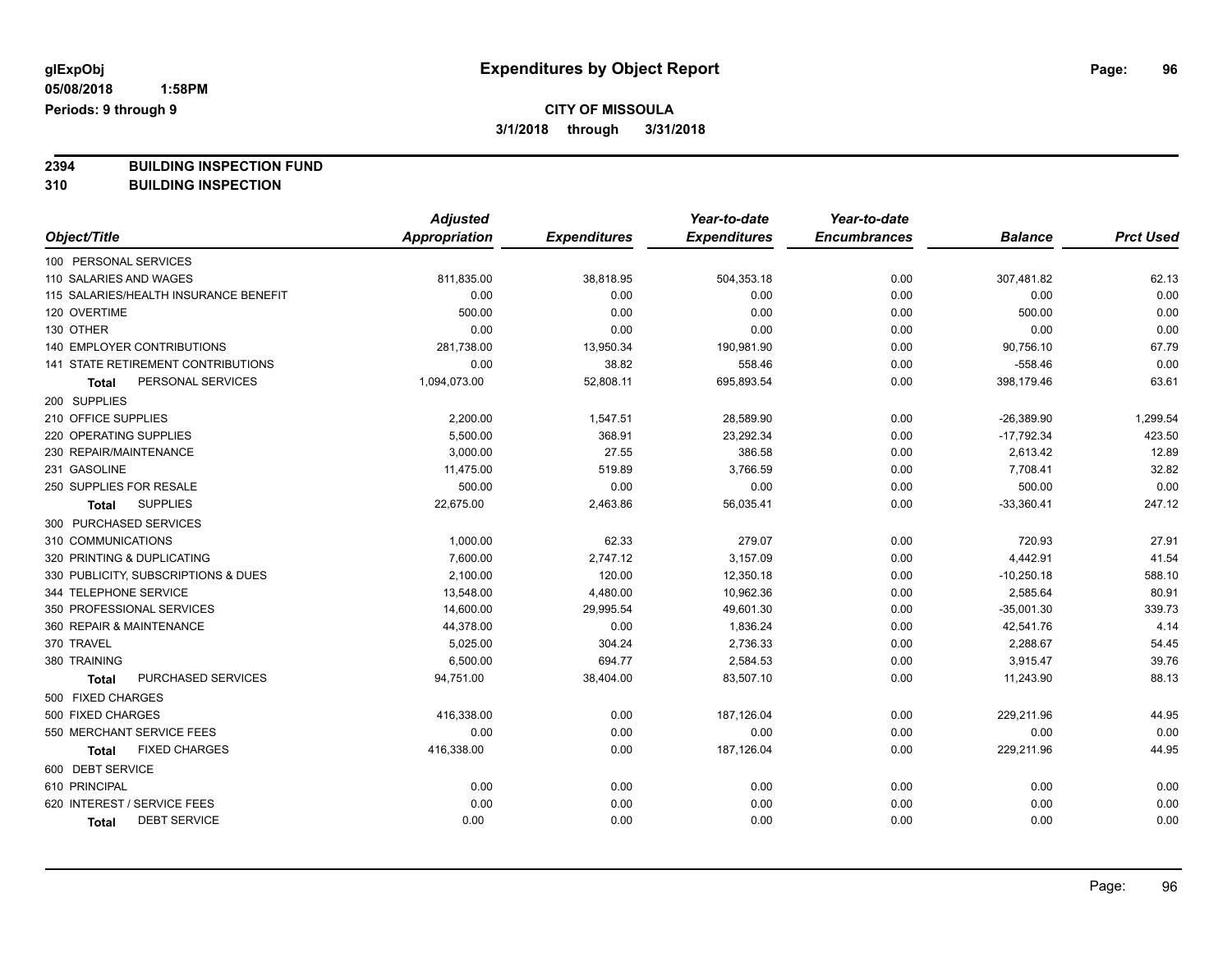**2394 BUILDING INSPECTION FUND**

**310 BUILDING INSPECTION**

| Object/Title       |                            | <b>Adjusted</b><br>Appropriation | <b>Expenditures</b> | Year-to-date<br><b>Expenditures</b> | Year-to-date<br><b>Encumbrances</b> | <b>Balance</b> | <b>Prct Used</b> |
|--------------------|----------------------------|----------------------------------|---------------------|-------------------------------------|-------------------------------------|----------------|------------------|
| 900 CAPITAL OUTLAY |                            |                                  |                     |                                     |                                     |                |                  |
|                    | 940 MACHINERY & EQUIPMENT  | 0.00                             | 0.00                | 0.00                                | 0.00                                | 0.00           | 0.00             |
| Total              | <b>CAPITAL OUTLAY</b>      | 0.00                             | 0.00                | 0.00                                | 0.00                                | 0.00           | 0.00             |
| Total              | <b>BUILDING INSPECTION</b> | 1,627,837.00                     | 93,675.97           | 1,022,562.09                        | 0.00                                | 605,274.91     | 62.82            |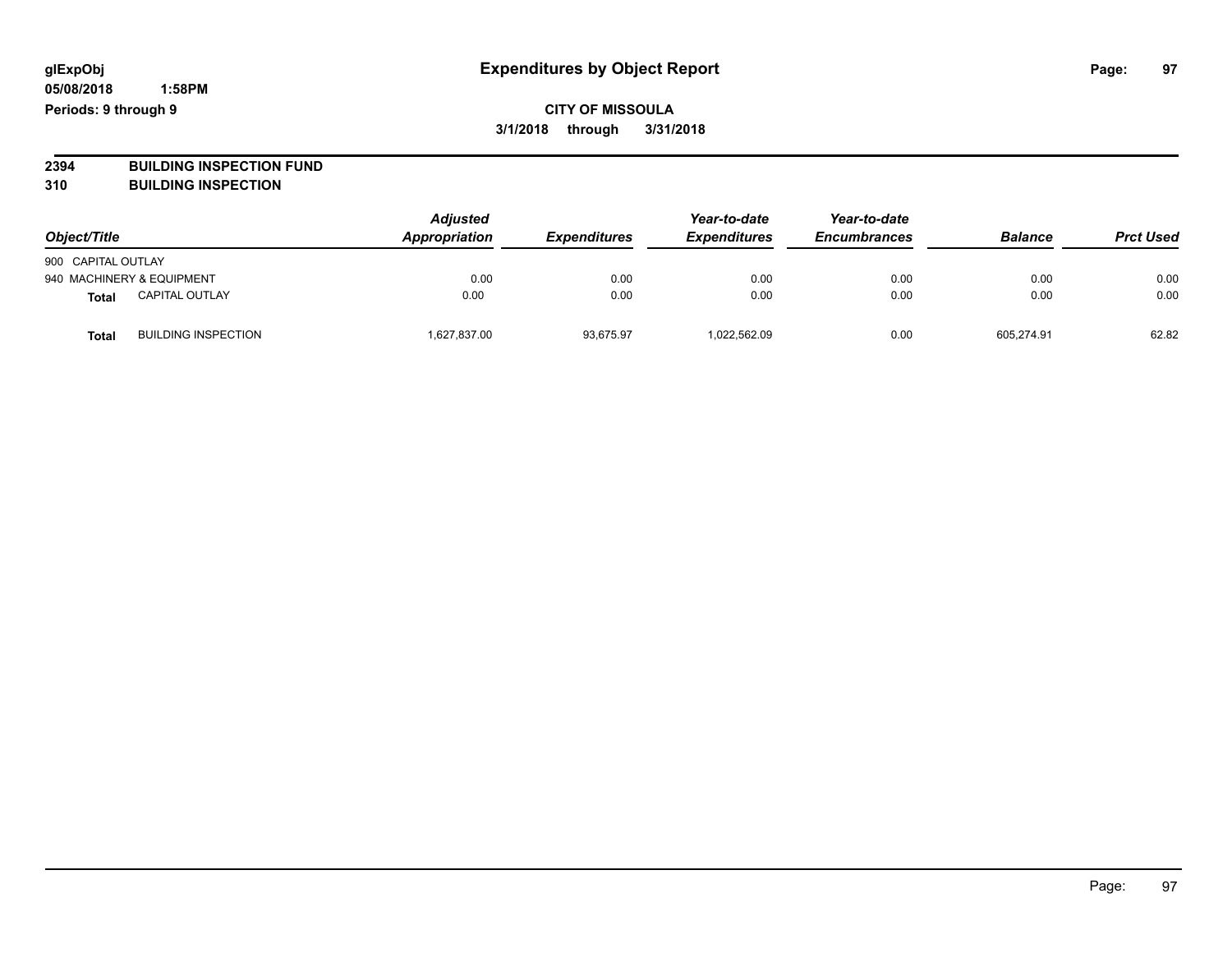#### **2394 BUILDING INSPECTION FUND**

|                                           | <b>Adjusted</b>      |                     | Year-to-date        | Year-to-date        |                |                  |
|-------------------------------------------|----------------------|---------------------|---------------------|---------------------|----------------|------------------|
| Object/Title                              | <b>Appropriation</b> | <b>Expenditures</b> | <b>Expenditures</b> | <b>Encumbrances</b> | <b>Balance</b> | <b>Prct Used</b> |
| 100 PERSONAL SERVICES                     |                      |                     |                     |                     |                |                  |
| 110 SALARIES AND WAGES                    | 811,835.00           | 38,818.95           | 504,353.18          | 0.00                | 307,481.82     | 62.13            |
| 115 SALARIES/HEALTH INSURANCE BENEFIT     | 0.00                 | 0.00                | 0.00                | 0.00                | 0.00           | 0.00             |
| 120 OVERTIME                              | 500.00               | 0.00                | 0.00                | 0.00                | 500.00         | 0.00             |
| 130 OTHER                                 | 0.00                 | 0.00                | 0.00                | 0.00                | 0.00           | 0.00             |
| <b>140 EMPLOYER CONTRIBUTIONS</b>         | 281,738.00           | 13,950.34           | 190,981.90          | 0.00                | 90,756.10      | 67.79            |
| <b>141 STATE RETIREMENT CONTRIBUTIONS</b> | 0.00                 | 38.82               | 558.46              | 0.00                | $-558.46$      | 0.00             |
| PERSONAL SERVICES<br><b>Total</b>         | 1,094,073.00         | 52,808.11           | 695,893.54          | 0.00                | 398,179.46     | 63.61            |
| 200 SUPPLIES                              |                      |                     |                     |                     |                |                  |
| 210 OFFICE SUPPLIES                       | 2,200.00             | 1,547.51            | 28,589.90           | 0.00                | $-26,389.90$   | 1,299.54         |
| 220 OPERATING SUPPLIES                    | 5,500.00             | 368.91              | 23,292.34           | 0.00                | $-17,792.34$   | 423.50           |
| 230 REPAIR/MAINTENANCE                    | 3,000.00             | 27.55               | 386.58              | 0.00                | 2,613.42       | 12.89            |
| 231 GASOLINE                              | 11,475.00            | 519.89              | 3,766.59            | 0.00                | 7,708.41       | 32.82            |
| 250 SUPPLIES FOR RESALE                   | 500.00               | 0.00                | 0.00                | 0.00                | 500.00         | 0.00             |
| <b>SUPPLIES</b><br><b>Total</b>           | 22,675.00            | 2,463.86            | 56,035.41           | 0.00                | $-33,360.41$   | 247.12           |
| 300 PURCHASED SERVICES                    |                      |                     |                     |                     |                |                  |
| 310 COMMUNICATIONS                        | 1,000.00             | 62.33               | 279.07              | 0.00                | 720.93         | 27.91            |
| 320 PRINTING & DUPLICATING                | 7,600.00             | 2,747.12            | 3,157.09            | 0.00                | 4,442.91       | 41.54            |
| 330 PUBLICITY, SUBSCRIPTIONS & DUES       | 2,100.00             | 120.00              | 12,350.18           | 0.00                | $-10,250.18$   | 588.10           |
| 344 TELEPHONE SERVICE                     | 13,548.00            | 4,480.00            | 10,962.36           | 0.00                | 2,585.64       | 80.91            |
| 350 PROFESSIONAL SERVICES                 | 14,600.00            | 29,995.54           | 49,601.30           | 0.00                | $-35,001.30$   | 339.73           |
| 360 REPAIR & MAINTENANCE                  | 44,378.00            | 0.00                | 1,836.24            | 0.00                | 42,541.76      | 4.14             |
| 370 TRAVEL                                | 5,025.00             | 304.24              | 2,736.33            | 0.00                | 2,288.67       | 54.45            |
| 380 TRAINING                              | 6,500.00             | 694.77              | 2,584.53            | 0.00                | 3,915.47       | 39.76            |
| PURCHASED SERVICES<br><b>Total</b>        | 94,751.00            | 38,404.00           | 83,507.10           | 0.00                | 11,243.90      | 88.13            |
| 500 FIXED CHARGES                         |                      |                     |                     |                     |                |                  |
| 500 FIXED CHARGES                         | 416,338.00           | 0.00                | 187,126.04          | 0.00                | 229,211.96     | 44.95            |
| 550 MERCHANT SERVICE FEES                 | 0.00                 | 0.00                | 0.00                | 0.00                | 0.00           | 0.00             |
| <b>FIXED CHARGES</b><br>Total             | 416,338.00           | 0.00                | 187,126.04          | 0.00                | 229,211.96     | 44.95            |
| 600 DEBT SERVICE                          |                      |                     |                     |                     |                |                  |
| 610 PRINCIPAL                             | 0.00                 | 0.00                | 0.00                | 0.00                | 0.00           | 0.00             |
| 620 INTEREST / SERVICE FEES               | 0.00                 | 0.00                | 0.00                | 0.00                | 0.00           | 0.00             |
| <b>DEBT SERVICE</b><br>Total              | 0.00                 | 0.00                | 0.00                | 0.00                | 0.00           | 0.00             |
| 900 CAPITAL OUTLAY                        |                      |                     |                     |                     |                |                  |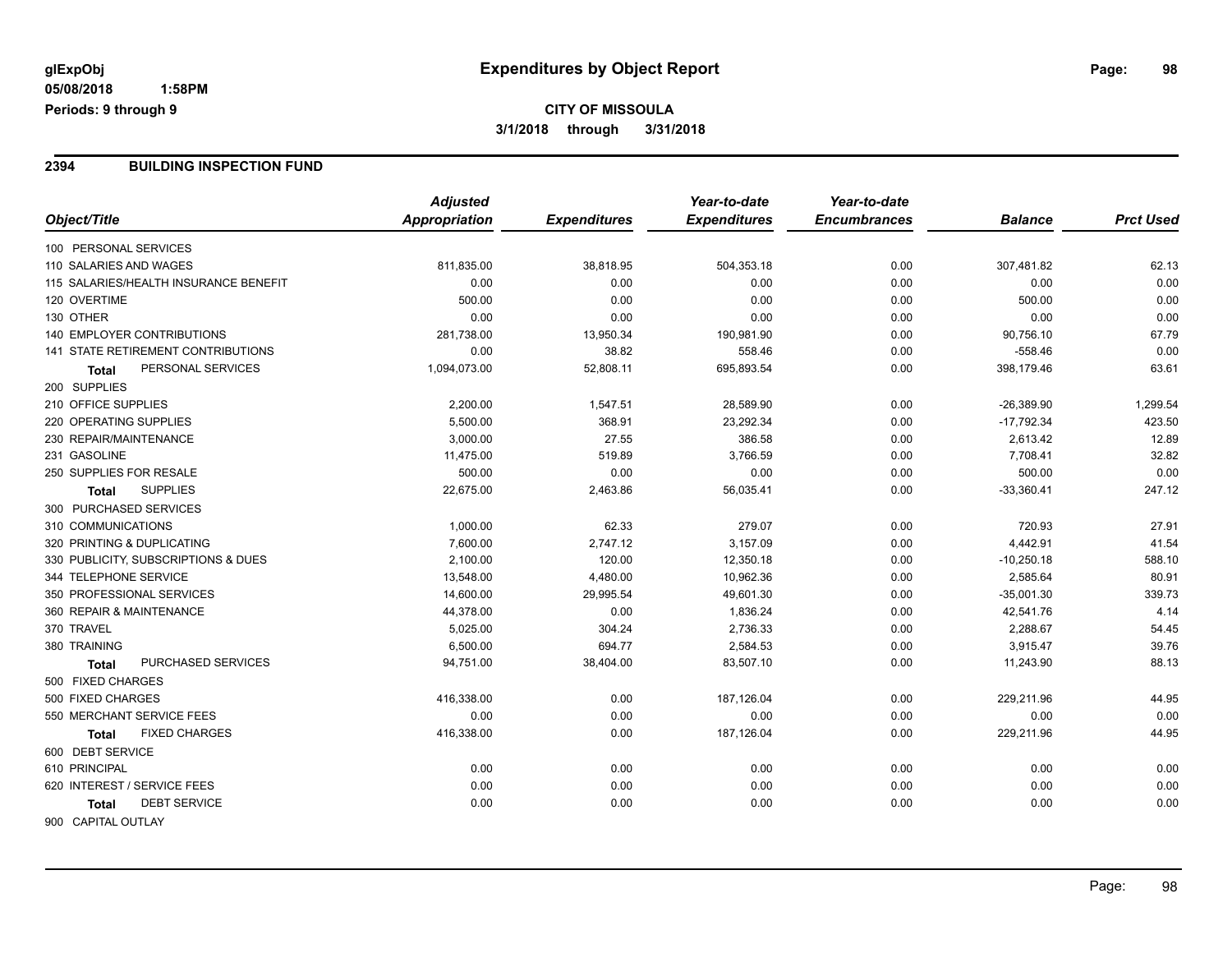**CITY OF MISSOULA 3/1/2018 through 3/31/2018**

#### **2394 BUILDING INSPECTION FUND**

|              |                           | <b>Adjusted</b> |                            | Year-to-date               | Year-to-date        |                |                  |
|--------------|---------------------------|-----------------|----------------------------|----------------------------|---------------------|----------------|------------------|
| Object/Title |                           | Appropriation   | <i><b>Expenditures</b></i> | <i><b>Expenditures</b></i> | <b>Encumbrances</b> | <b>Balance</b> | <b>Prct Used</b> |
|              | 940 MACHINERY & EQUIPMENT | 0.00            | 0.00                       | 0.00                       | 0.00                | 0.00           | 0.00             |
| Total        | <b>CAPITAL OUTLAY</b>     | 0.00            | 0.00                       | 0.00                       | 0.00                | 0.00           | 0.00             |
| <b>Total</b> | BUILDING INSPECTION FUND  | 1,627,837.00    | 93,675.97                  | 1,022,562.09               | 0.00                | 605.274.91     | 62.82            |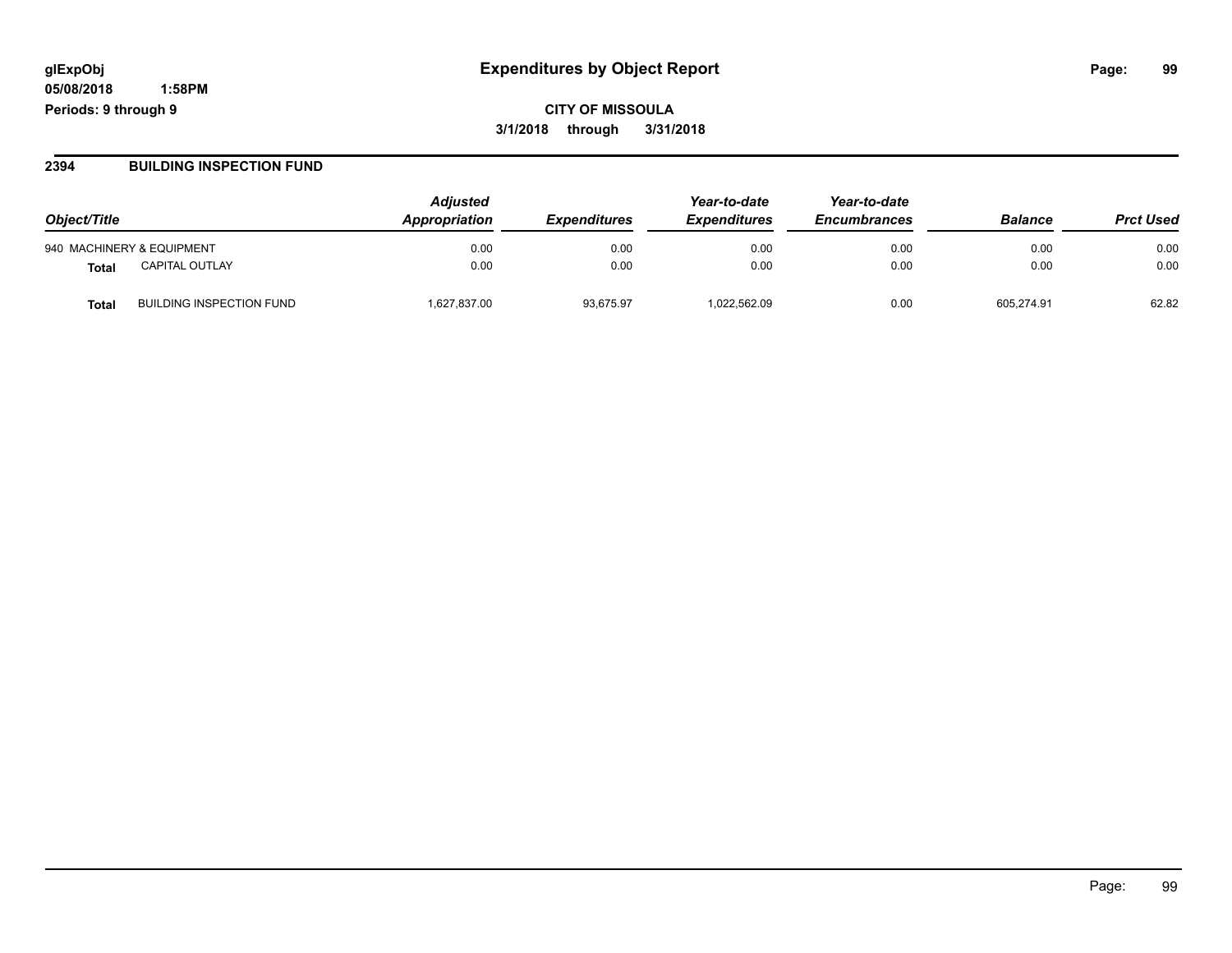# **2395 CITY GRANTS & PROGRAM INCOME FUND**

|                                                   | <b>Adjusted</b>      |                     | Year-to-date        | Year-to-date        |                |                  |
|---------------------------------------------------|----------------------|---------------------|---------------------|---------------------|----------------|------------------|
| Object/Title                                      | <b>Appropriation</b> | <b>Expenditures</b> | <b>Expenditures</b> | <b>Encumbrances</b> | <b>Balance</b> | <b>Prct Used</b> |
| 300 PURCHASED SERVICES                            |                      |                     |                     |                     |                |                  |
| 350 PROFESSIONAL SERVICES                         | 0.00                 | 0.00                | 0.00                | 0.00                | 0.00           | 0.00             |
| <b>PURCHASED SERVICES</b><br><b>Total</b>         | 0.00                 | 0.00                | 0.00                | 0.00                | 0.00           | 0.00             |
| 500 FIXED CHARGES                                 |                      |                     |                     |                     |                |                  |
| 550 MERCHANT SERVICE FEES                         | 0.00                 | 0.00                | 0.00                | 0.00                | 0.00           | 0.00             |
| <b>FIXED CHARGES</b><br><b>Total</b>              | 0.00                 | 0.00                | 0.00                | 0.00                | 0.00           | 0.00             |
| 700 GRANTS & CONTRIBUTIONS                        |                      |                     |                     |                     |                |                  |
| 700 GRANTS & CONTRIBUTIONS                        | 0.00                 | 0.00                | 0.00                | 0.00                | 0.00           | 0.00             |
| <b>GRANTS &amp; CONTRIBUTIONS</b><br><b>Total</b> | 0.00                 | 0.00                | 0.00                | 0.00                | 0.00           | 0.00             |
| 800 OTHER OBJECTS                                 |                      |                     |                     |                     |                |                  |
| 820 TRANSFERS TO OTHER FUNDS                      | 0.00                 | 0.00                | 0.00                | 0.00                | 0.00           | 0.00             |
| 845 CONTINGENCY                                   | 0.00                 | 0.00                | 0.00                | 0.00                | 0.00           | 0.00             |
| OTHER OBJECTS<br><b>Total</b>                     | 0.00                 | 0.00                | 0.00                | 0.00                | 0.00           | 0.00             |
| NON-DEPARTMENTAL<br><b>Total</b>                  | 0.00                 | 0.00                | 0.00                | 0.00                | 0.00           | 0.00             |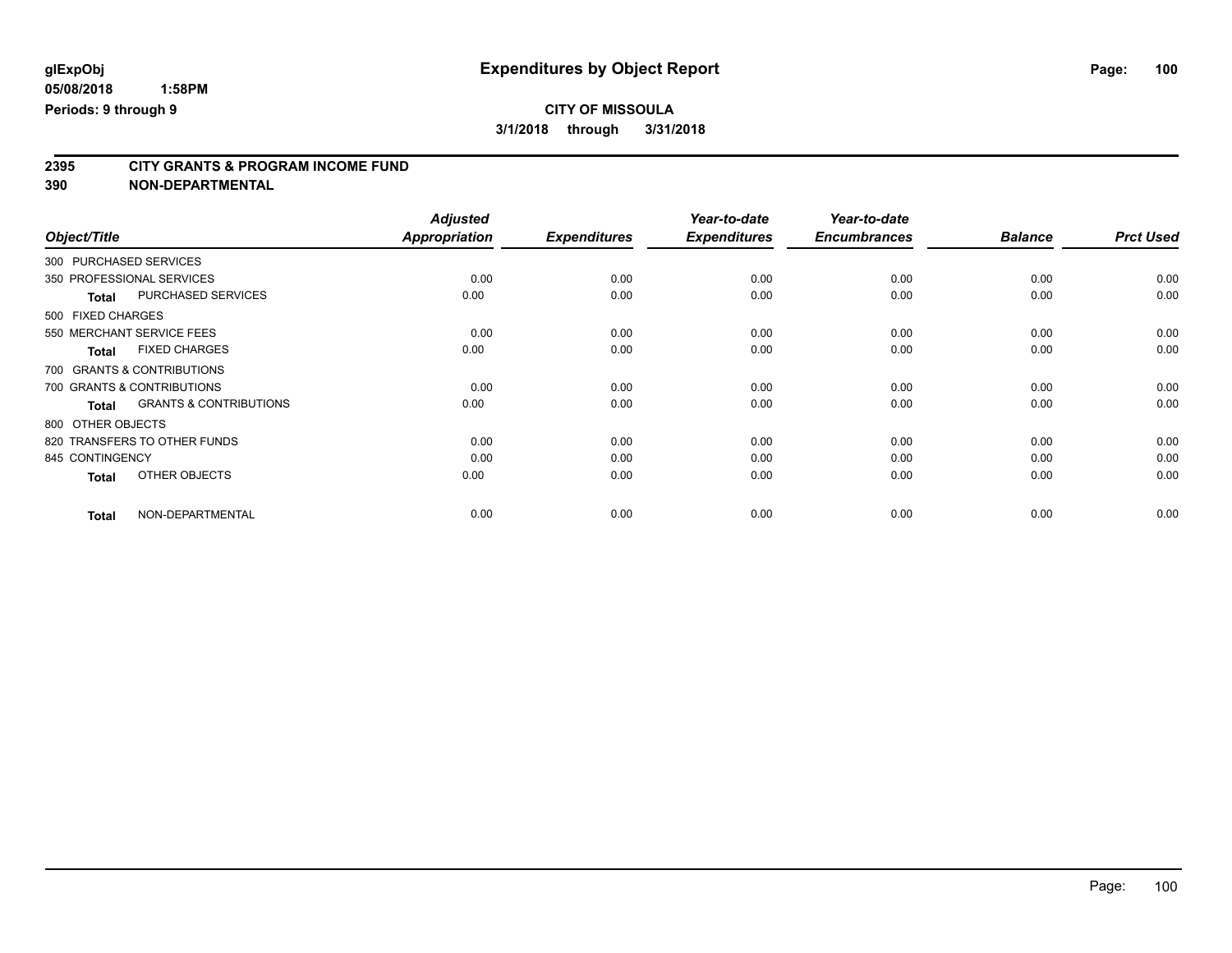#### **2395 CITY GRANTS & PROGRAM INCOME FUND**

| Object/Title              |                                   | <b>Adjusted</b><br>Appropriation | <b>Expenditures</b> | Year-to-date<br><b>Expenditures</b> | Year-to-date<br><b>Encumbrances</b> | <b>Balance</b> | <b>Prct Used</b> |
|---------------------------|-----------------------------------|----------------------------------|---------------------|-------------------------------------|-------------------------------------|----------------|------------------|
| 300 PURCHASED SERVICES    |                                   |                                  |                     |                                     |                                     |                |                  |
| 350 PROFESSIONAL SERVICES |                                   | 0.00                             | 0.00                | 0.00                                | 0.00                                | 0.00           | 0.00             |
| <b>Total</b>              | PURCHASED SERVICES                | 0.00                             | 0.00                | 0.00                                | 0.00                                | 0.00           | 0.00             |
| 500 FIXED CHARGES         |                                   |                                  |                     |                                     |                                     |                |                  |
| 550 MERCHANT SERVICE FEES |                                   | 0.00                             | 0.00                | 0.00                                | 0.00                                | 0.00           | 0.00             |
| Total                     | <b>FIXED CHARGES</b>              | 0.00                             | 0.00                | 0.00                                | 0.00                                | 0.00           | 0.00             |
|                           | 700 GRANTS & CONTRIBUTIONS        |                                  |                     |                                     |                                     |                |                  |
|                           | 700 GRANTS & CONTRIBUTIONS        | 0.00                             | 0.00                | 0.00                                | 0.00                                | 0.00           | 0.00             |
| <b>Total</b>              | <b>GRANTS &amp; CONTRIBUTIONS</b> | 0.00                             | 0.00                | 0.00                                | 0.00                                | 0.00           | 0.00             |
| 800 OTHER OBJECTS         |                                   |                                  |                     |                                     |                                     |                |                  |
|                           | 820 TRANSFERS TO OTHER FUNDS      | 0.00                             | 0.00                | 0.00                                | 0.00                                | 0.00           | 0.00             |
| 845 CONTINGENCY           |                                   | 0.00                             | 0.00                | 0.00                                | 0.00                                | 0.00           | 0.00             |
| <b>Total</b>              | OTHER OBJECTS                     | 0.00                             | 0.00                | 0.00                                | 0.00                                | 0.00           | 0.00             |
| <b>Total</b>              | CITY GRANTS & PROGRAM INCOME FUN  | 0.00                             | 0.00                | 0.00                                | 0.00                                | 0.00           | 0.00             |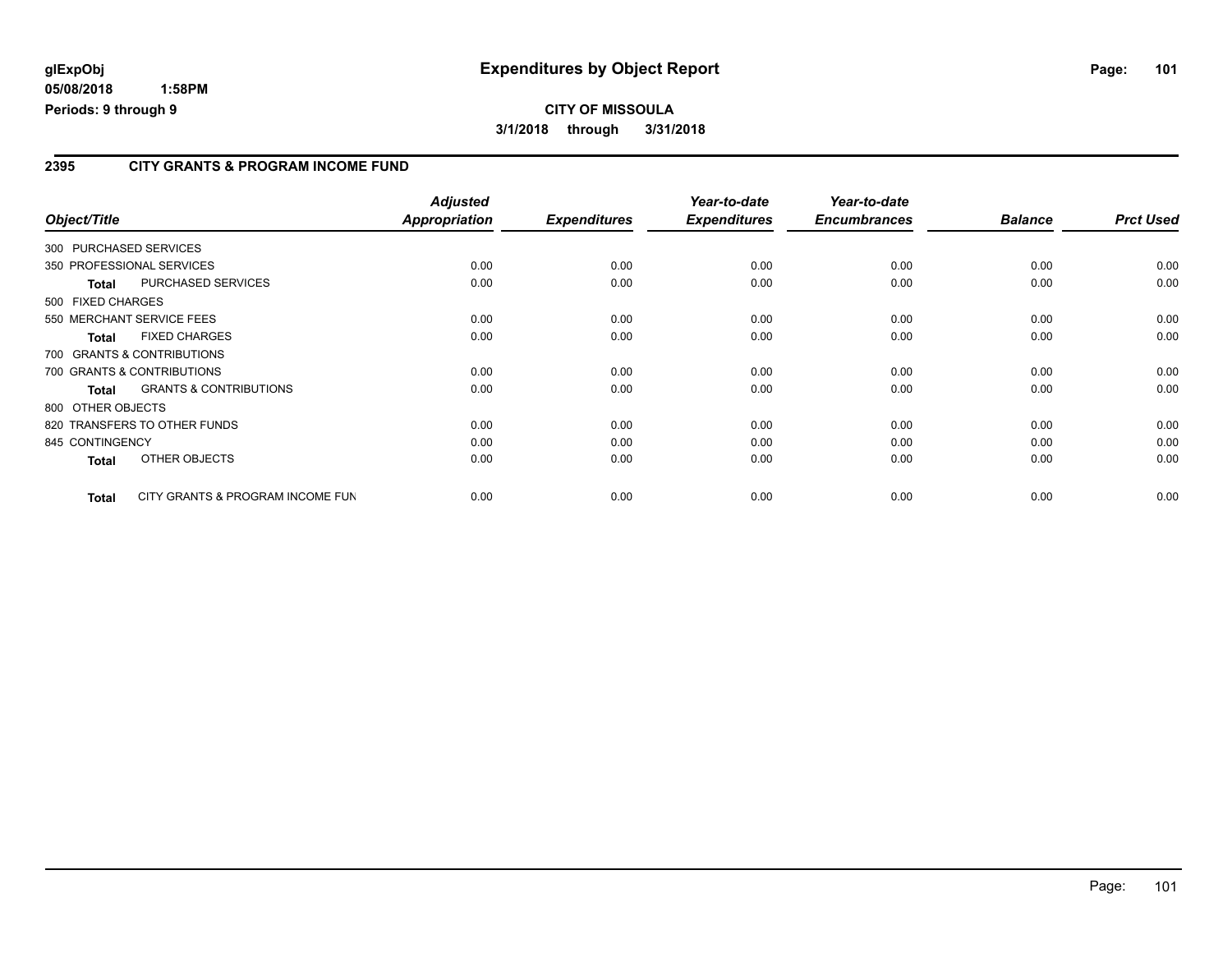**CITY OF MISSOULA 3/1/2018 through 3/31/2018**

#### **2396 ENERGY EFFICIENCY REVOLVING LOAN FUND 390 NON-DEPARTMENTAL**

| Object/Title |                                   | <b>Adjusted</b><br>Appropriation | <b>Expenditures</b> | Year-to-date<br><b>Expenditures</b> | Year-to-date<br><b>Encumbrances</b> | <b>Balance</b> | <b>Prct Used</b> |
|--------------|-----------------------------------|----------------------------------|---------------------|-------------------------------------|-------------------------------------|----------------|------------------|
|              | 700 GRANTS & CONTRIBUTIONS        |                                  |                     |                                     |                                     |                |                  |
|              | 700 GRANTS & CONTRIBUTIONS        | 0.00                             | 0.00                | 0.00                                | 0.00                                | 0.00           | 0.00             |
| <b>Total</b> | <b>GRANTS &amp; CONTRIBUTIONS</b> | 0.00                             | 0.00                | 0.00                                | 0.00                                | 0.00           | 0.00             |
| <b>Total</b> | NON-DEPARTMENTAL                  | 0.00                             | 0.00                | 0.00                                | 0.00                                | 0.00           | 0.00             |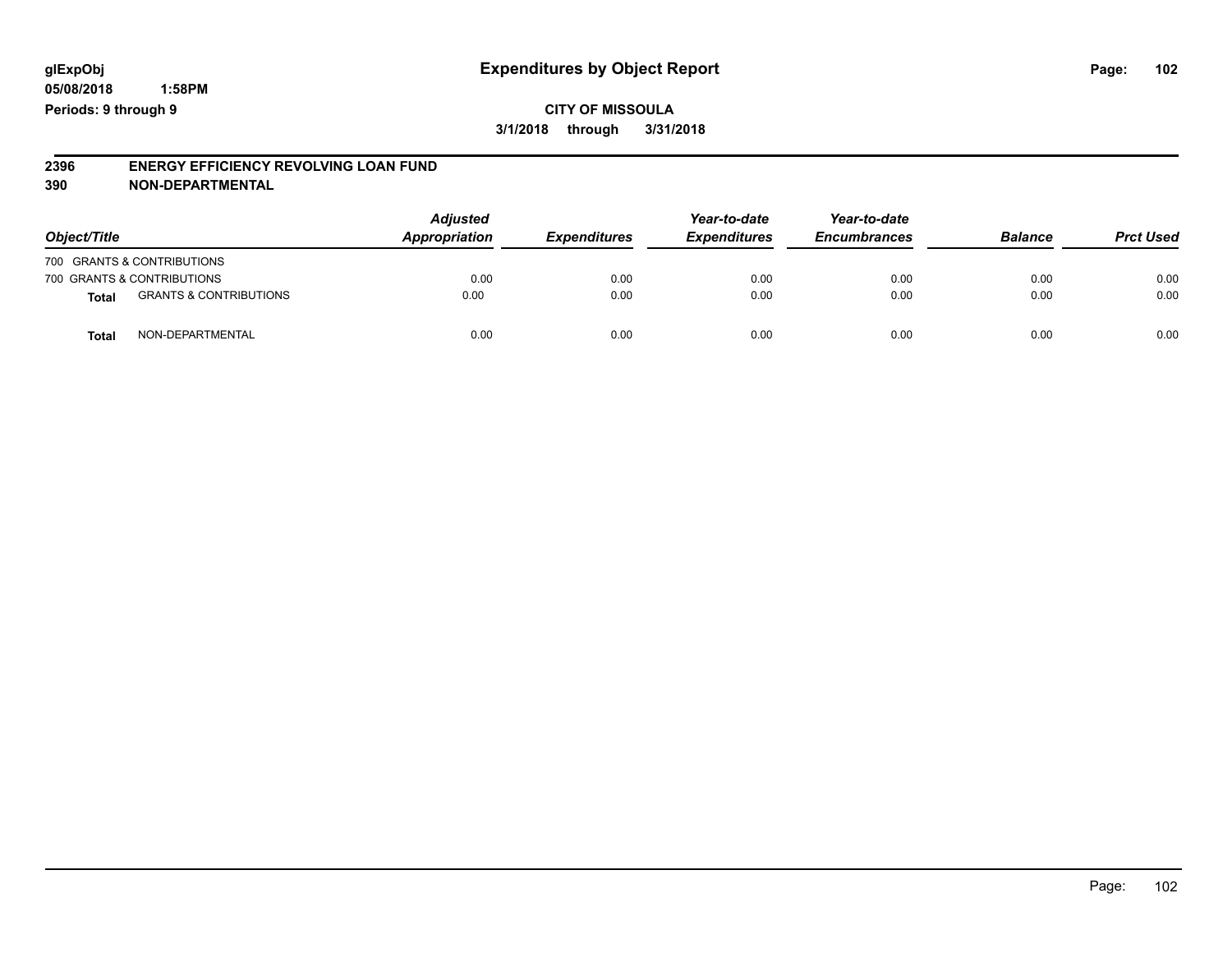# **glExpObj Expenditures by Object Report Page: 103**

**05/08/2018 1:58PM Periods: 9 through 9**

**CITY OF MISSOULA 3/1/2018 through 3/31/2018**

#### **2396 ENERGY EFFICIENCY REVOLVING LOAN FUND**

| Object/Title                               | <b>Adjusted</b><br>Appropriation | <b>Expenditures</b> | Year-to-date<br><b>Expenditures</b> | Year-to-date<br><b>Encumbrances</b> | <b>Balance</b> | <b>Prct Used</b> |
|--------------------------------------------|----------------------------------|---------------------|-------------------------------------|-------------------------------------|----------------|------------------|
| 700 GRANTS & CONTRIBUTIONS                 |                                  |                     |                                     |                                     |                |                  |
| 700 GRANTS & CONTRIBUTIONS                 | 0.00                             | 0.00                | 0.00                                | 0.00                                | 0.00           | 0.00             |
| <b>GRANTS &amp; CONTRIBUTIONS</b><br>Total | 0.00                             | 0.00                | 0.00                                | 0.00                                | 0.00           | 0.00             |
| ENERGY EFFICIENCY REVOLVING LOAN<br>Total  | 0.00                             | 0.00                | 0.00                                | 0.00                                | 0.00           | 0.00             |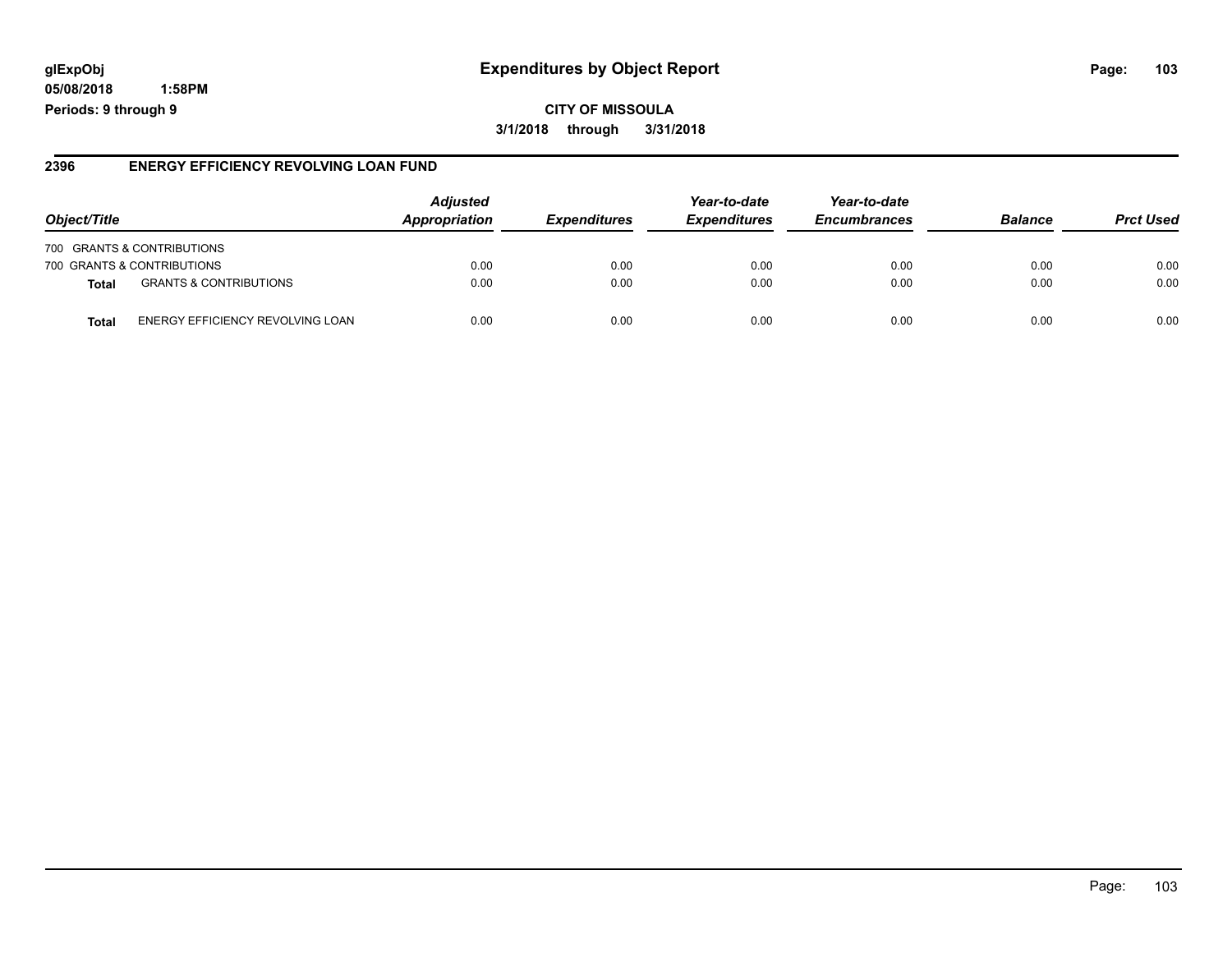# **CITY OF MISSOULA**

**3/1/2018 through 3/31/2018**

# **2399 DANGEROUS BUILDING DEMOLITION & REPAIR F**

**310 BUILDING INSPECTION**

| Object/Title      |                            | <b>Adjusted</b><br>Appropriation | <b>Expenditures</b> | Year-to-date<br><b>Expenditures</b> | Year-to-date<br><b>Encumbrances</b> | <b>Balance</b> | <b>Prct Used</b> |
|-------------------|----------------------------|----------------------------------|---------------------|-------------------------------------|-------------------------------------|----------------|------------------|
| 500 FIXED CHARGES |                            |                                  |                     |                                     |                                     |                |                  |
|                   | 550 MERCHANT SERVICE FEES  | 0.00                             | 0.00                | 0.00                                | 0.00                                | 0.00           | 0.00             |
| <b>Total</b>      | <b>FIXED CHARGES</b>       | 0.00                             | 0.00                | 0.00                                | 0.00                                | 0.00           | 0.00             |
| 800 OTHER OBJECTS |                            |                                  |                     |                                     |                                     |                |                  |
| 845 CONTINGENCY   |                            | 15,000.00                        | 0.00                | 0.00                                | 0.00                                | 15,000.00      | 0.00             |
| <b>Total</b>      | OTHER OBJECTS              | 15,000.00                        | 0.00                | 0.00                                | 0.00                                | 15,000.00      | 0.00             |
| <b>Total</b>      | <b>BUILDING INSPECTION</b> | 15.000.00                        | 0.00                | 0.00                                | 0.00                                | 15.000.00      | 0.00             |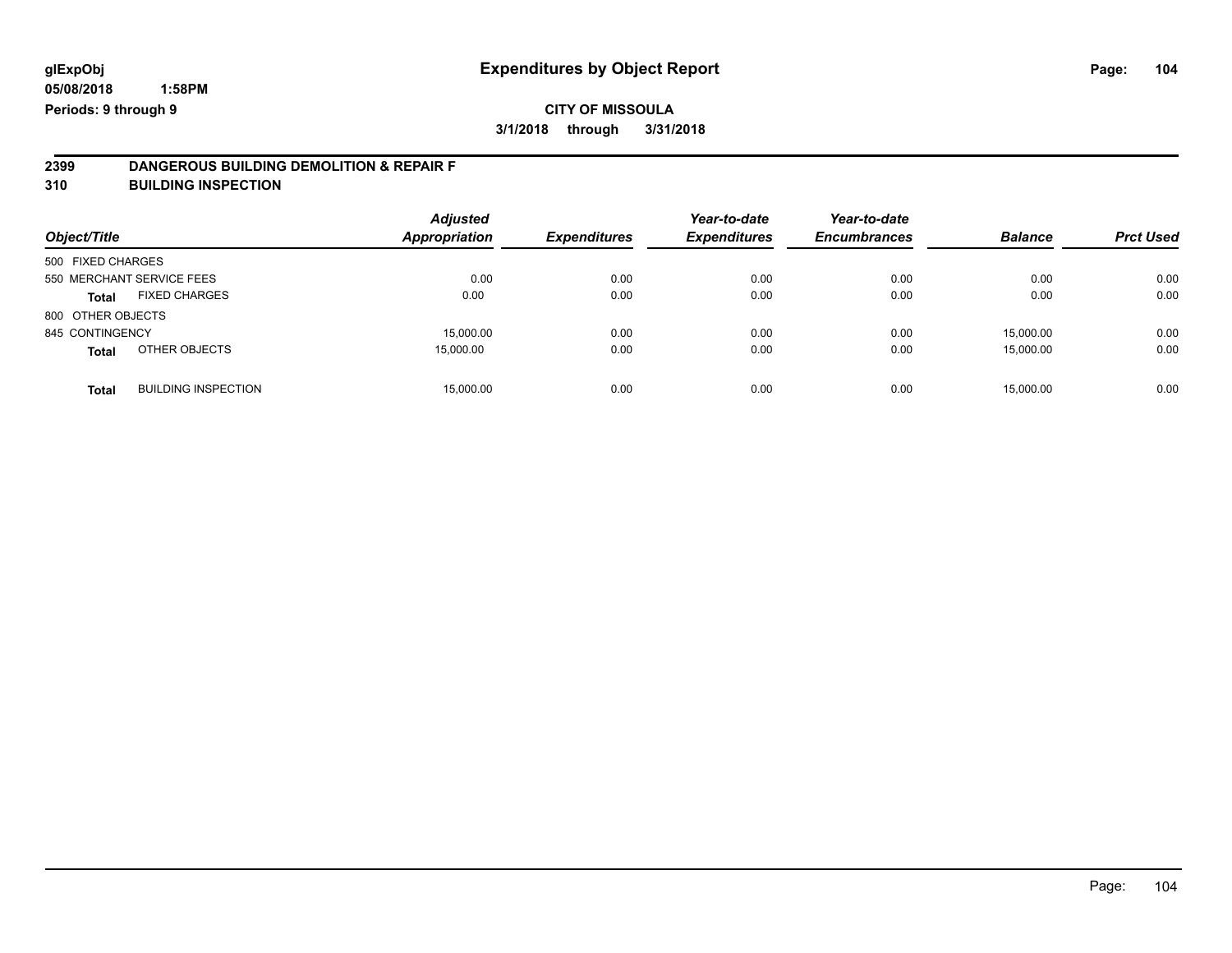**CITY OF MISSOULA 3/1/2018 through 3/31/2018**

#### **2399 DANGEROUS BUILDING DEMOLITION & REPAIR F**

| Object/Title      |                                   | <b>Adjusted</b><br><b>Appropriation</b> | <b>Expenditures</b> | Year-to-date<br><b>Expenditures</b> | Year-to-date<br><b>Encumbrances</b> | <b>Balance</b> | <b>Prct Used</b> |
|-------------------|-----------------------------------|-----------------------------------------|---------------------|-------------------------------------|-------------------------------------|----------------|------------------|
| 500 FIXED CHARGES |                                   |                                         |                     |                                     |                                     |                |                  |
|                   | 550 MERCHANT SERVICE FEES         | 0.00                                    | 0.00                | 0.00                                | 0.00                                | 0.00           | 0.00             |
| <b>Total</b>      | <b>FIXED CHARGES</b>              | 0.00                                    | 0.00                | 0.00                                | 0.00                                | 0.00           | 0.00             |
| 800 OTHER OBJECTS |                                   |                                         |                     |                                     |                                     |                |                  |
| 845 CONTINGENCY   |                                   | 15,000.00                               | 0.00                | 0.00                                | 0.00                                | 15,000.00      | 0.00             |
| <b>Total</b>      | OTHER OBJECTS                     | 15,000.00                               | 0.00                | 0.00                                | 0.00                                | 15,000.00      | 0.00             |
| <b>Total</b>      | DANGEROUS BUILDING DEMOLITION & F | 15,000.00                               | 0.00                | 0.00                                | 0.00                                | 15,000.00      | 0.00             |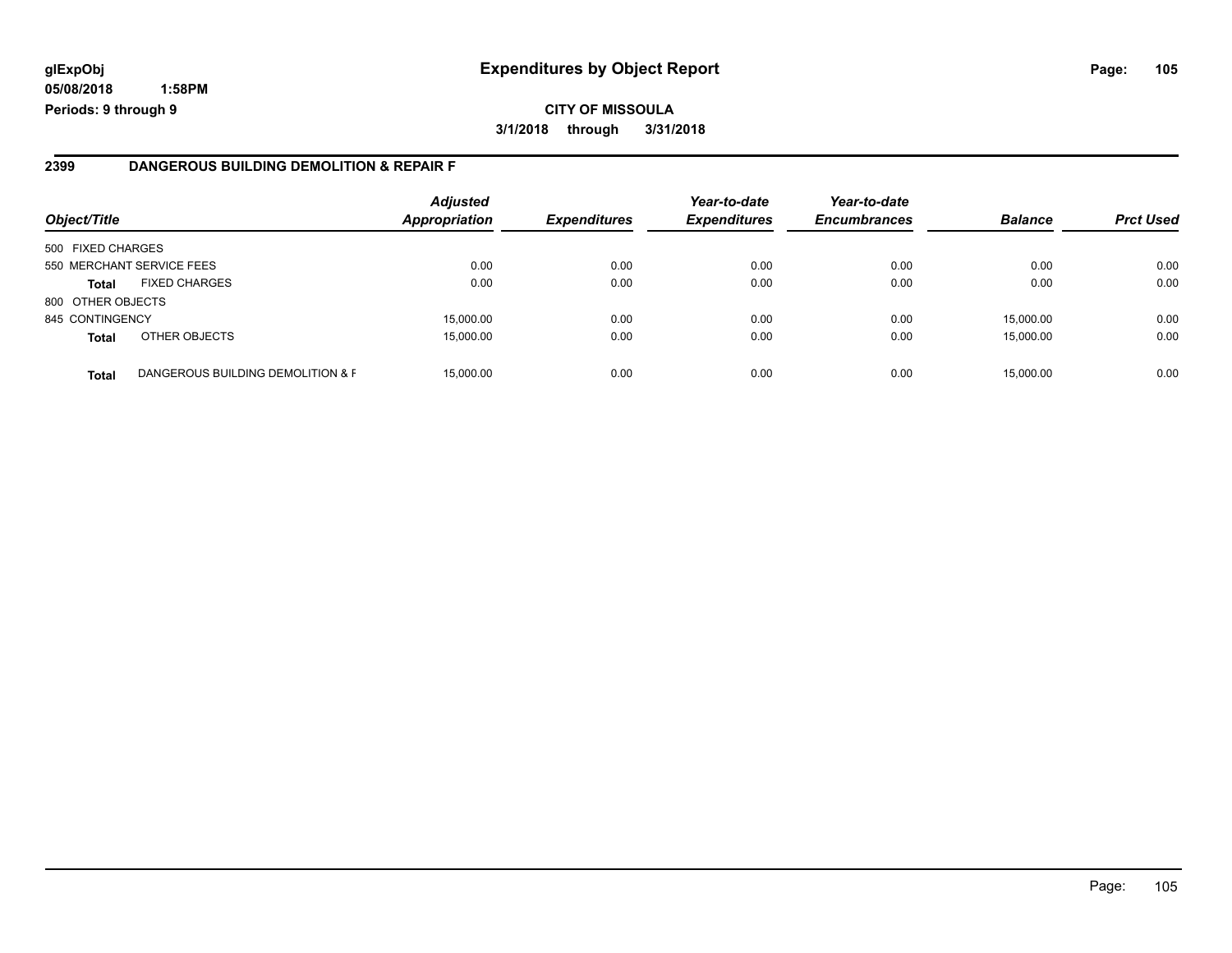### **CITY OF MISSOULA 3/1/2018 through 3/31/2018**

# **2400 STREET LIGHTING ASSESSMENTS FUND**

#### **280 PUBLIC WORKS ADMINISTRATION**

|                          |                               | <b>Adjusted</b> |                     | Year-to-date        | Year-to-date        |                |                  |
|--------------------------|-------------------------------|-----------------|---------------------|---------------------|---------------------|----------------|------------------|
| Object/Title             |                               | Appropriation   | <b>Expenditures</b> | <b>Expenditures</b> | <b>Encumbrances</b> | <b>Balance</b> | <b>Prct Used</b> |
| 300 PURCHASED SERVICES   |                               |                 |                     |                     |                     |                |                  |
|                          | 341 ELECTRICITY & NATURAL GAS | 353.271.00      | 0.00                | 225.389.42          | 0.00                | 127.881.58     | 63.80            |
|                          | 350 PROFESSIONAL SERVICES     | 11,743.00       | 0.00                | 7,625.00            | 0.00                | 4,118.00       | 64.93            |
| 360 REPAIR & MAINTENANCE |                               | 0.00            | 0.00                | 0.00                | 0.00                | 0.00           | 0.00             |
| <b>Total</b>             | <b>PURCHASED SERVICES</b>     | 365.014.00      | 0.00                | 233.014.42          | 0.00                | 131.999.58     | 63.84            |
| 500 FIXED CHARGES        |                               |                 |                     |                     |                     |                |                  |
|                          | 550 MERCHANT SERVICE FEES     | 0.00            | 0.00                | 0.00                | 0.00                | 0.00           | 0.00             |
| <b>Total</b>             | <b>FIXED CHARGES</b>          | 0.00            | 0.00                | 0.00                | 0.00                | 0.00           | 0.00             |
| <b>Total</b>             | PUBLIC WORKS ADMINISTRATION   | 365.014.00      | 0.00                | 233.014.42          | 0.00                | 131.999.58     | 63.84            |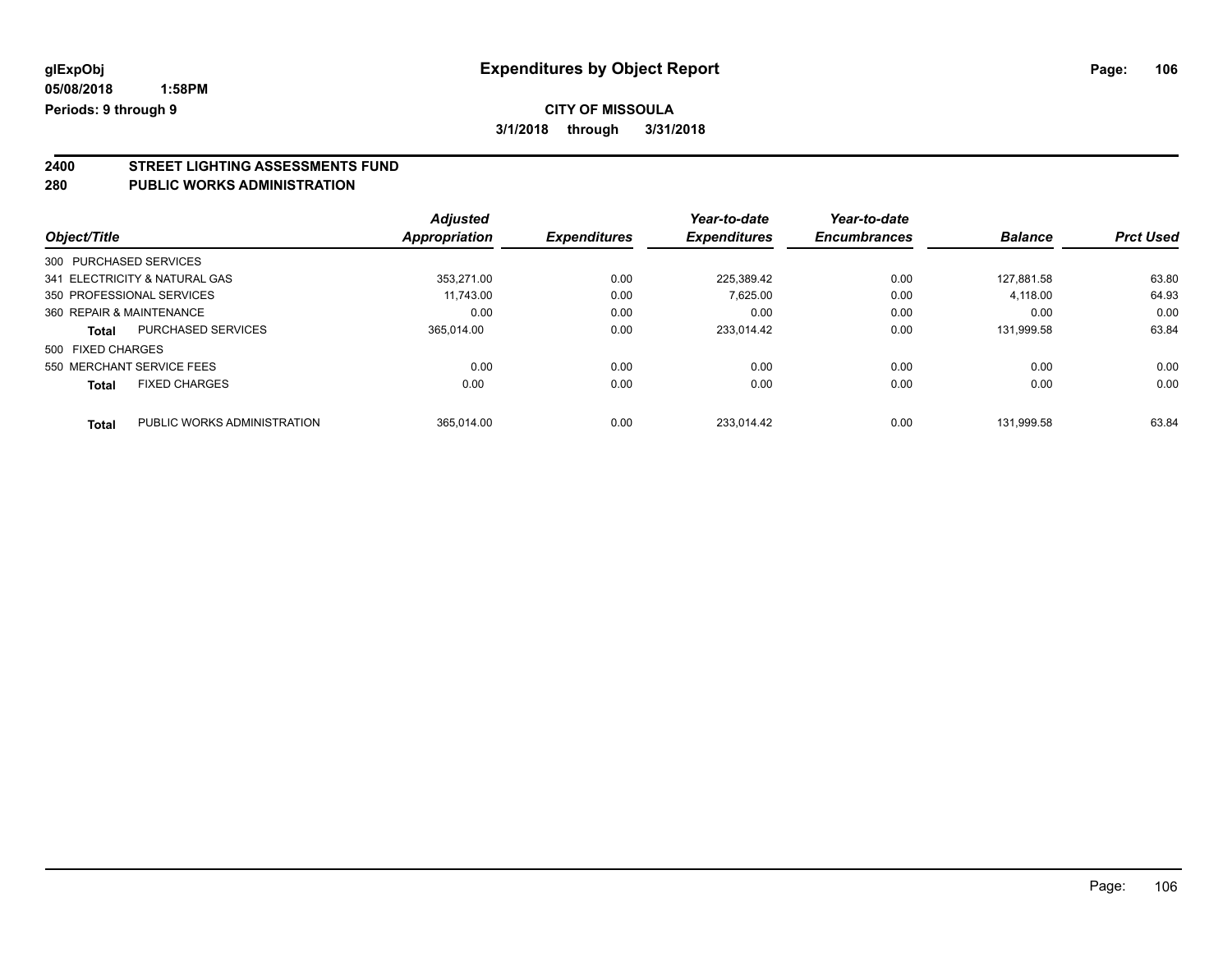#### **2400 STREET LIGHTING ASSESSMENTS FUND**

|                   |                                  | <b>Adjusted</b>      |                     | Year-to-date        | Year-to-date        |                |                  |
|-------------------|----------------------------------|----------------------|---------------------|---------------------|---------------------|----------------|------------------|
| Object/Title      |                                  | <b>Appropriation</b> | <b>Expenditures</b> | <b>Expenditures</b> | <b>Encumbrances</b> | <b>Balance</b> | <b>Prct Used</b> |
|                   | 300 PURCHASED SERVICES           |                      |                     |                     |                     |                |                  |
|                   | 341 ELECTRICITY & NATURAL GAS    | 353.271.00           | 0.00                | 225.389.42          | 0.00                | 127.881.58     | 63.80            |
|                   | 350 PROFESSIONAL SERVICES        | 11,743.00            | 0.00                | 7.625.00            | 0.00                | 4,118.00       | 64.93            |
|                   | 360 REPAIR & MAINTENANCE         | 0.00                 | 0.00                | 0.00                | 0.00                | 0.00           | 0.00             |
| <b>Total</b>      | <b>PURCHASED SERVICES</b>        | 365.014.00           | 0.00                | 233.014.42          | 0.00                | 131.999.58     | 63.84            |
| 500 FIXED CHARGES |                                  |                      |                     |                     |                     |                |                  |
|                   | 550 MERCHANT SERVICE FEES        | 0.00                 | 0.00                | 0.00                | 0.00                | 0.00           | 0.00             |
| <b>Total</b>      | <b>FIXED CHARGES</b>             | 0.00                 | 0.00                | 0.00                | 0.00                | 0.00           | 0.00             |
| <b>Total</b>      | STREET LIGHTING ASSESSMENTS FUND | 365.014.00           | 0.00                | 233.014.42          | 0.00                | 131.999.58     | 63.84            |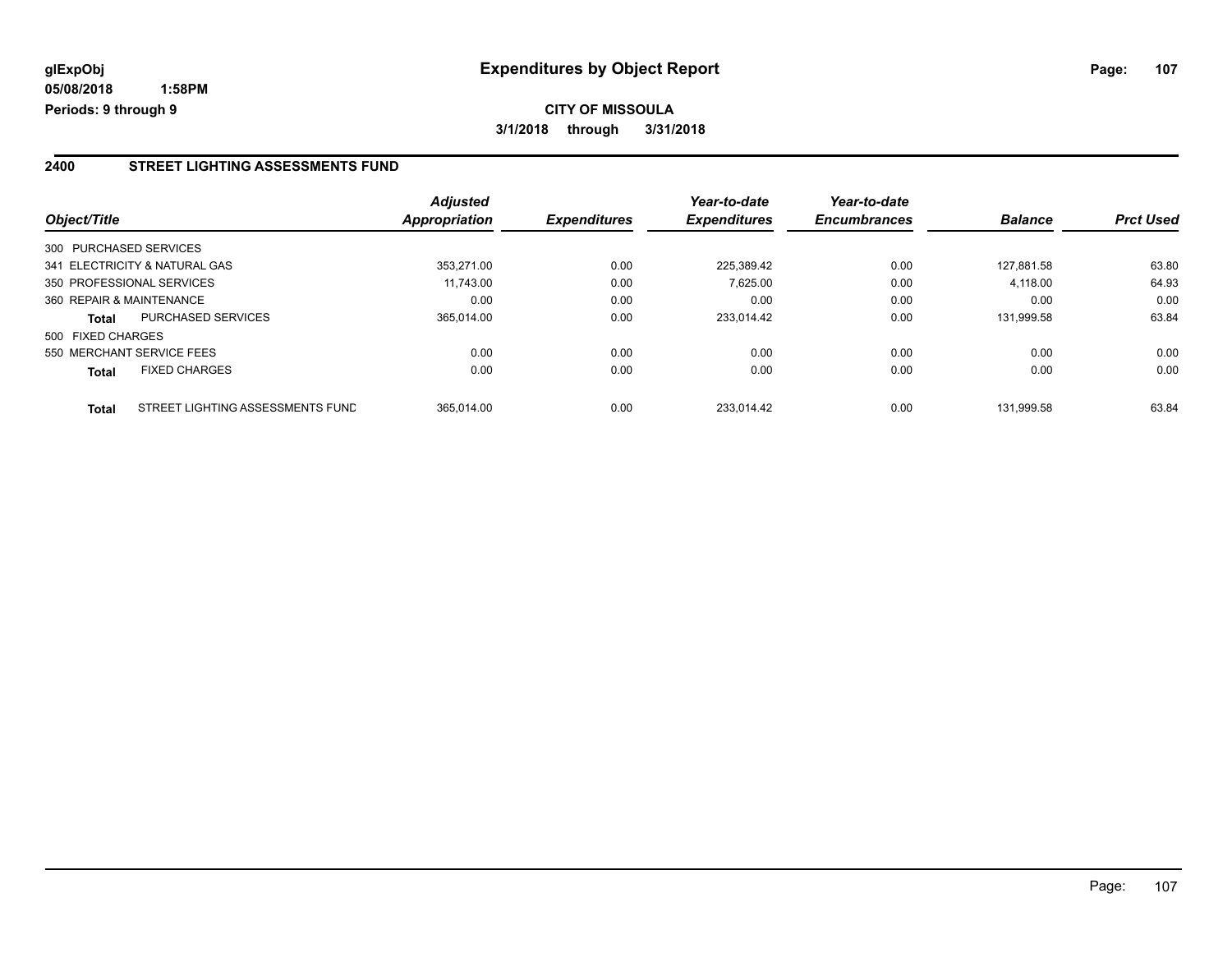# **CITY OF MISSOULA**

**3/1/2018 through 3/31/2018**

# **2500 STREET MAINTENANCE ASSESSMENT FUND**

|                        |                              | <b>Adjusted</b>      |                     | Year-to-date        | Year-to-date        |                |                  |
|------------------------|------------------------------|----------------------|---------------------|---------------------|---------------------|----------------|------------------|
| Object/Title           |                              | <b>Appropriation</b> | <b>Expenditures</b> | <b>Expenditures</b> | <b>Encumbrances</b> | <b>Balance</b> | <b>Prct Used</b> |
| 300 PURCHASED SERVICES |                              |                      |                     |                     |                     |                |                  |
| 345 GARBAGE            |                              | 61.854.00            | 5,083.33            | 43.128.41           | 0.00                | 18.725.59      | 69.73            |
| <b>Total</b>           | <b>PURCHASED SERVICES</b>    | 61,854.00            | 5,083.33            | 43.128.41           | 0.00                | 18.725.59      | 69.73            |
| 500 FIXED CHARGES      |                              |                      |                     |                     |                     |                |                  |
|                        | 550 MERCHANT SERVICE FEES    | 0.00                 | 0.00                | 0.00                | 0.00                | 0.00           | 0.00             |
| <b>Total</b>           | <b>FIXED CHARGES</b>         | 0.00                 | 0.00                | 0.00                | 0.00                | 0.00           | 0.00             |
| 800 OTHER OBJECTS      |                              |                      |                     |                     |                     |                |                  |
|                        | 820 TRANSFERS TO OTHER FUNDS | 41.000.00            | 0.00                | 20.500.00           | 0.00                | 20.500.00      | 50.00            |
| <b>Total</b>           | OTHER OBJECTS                | 41.000.00            | 0.00                | 20.500.00           | 0.00                | 20,500.00      | 50.00            |
| <b>Total</b>           | NON-DEPARTMENTAL             | 102.854.00           | 5.083.33            | 63.628.41           | 0.00                | 39.225.59      | 61.86            |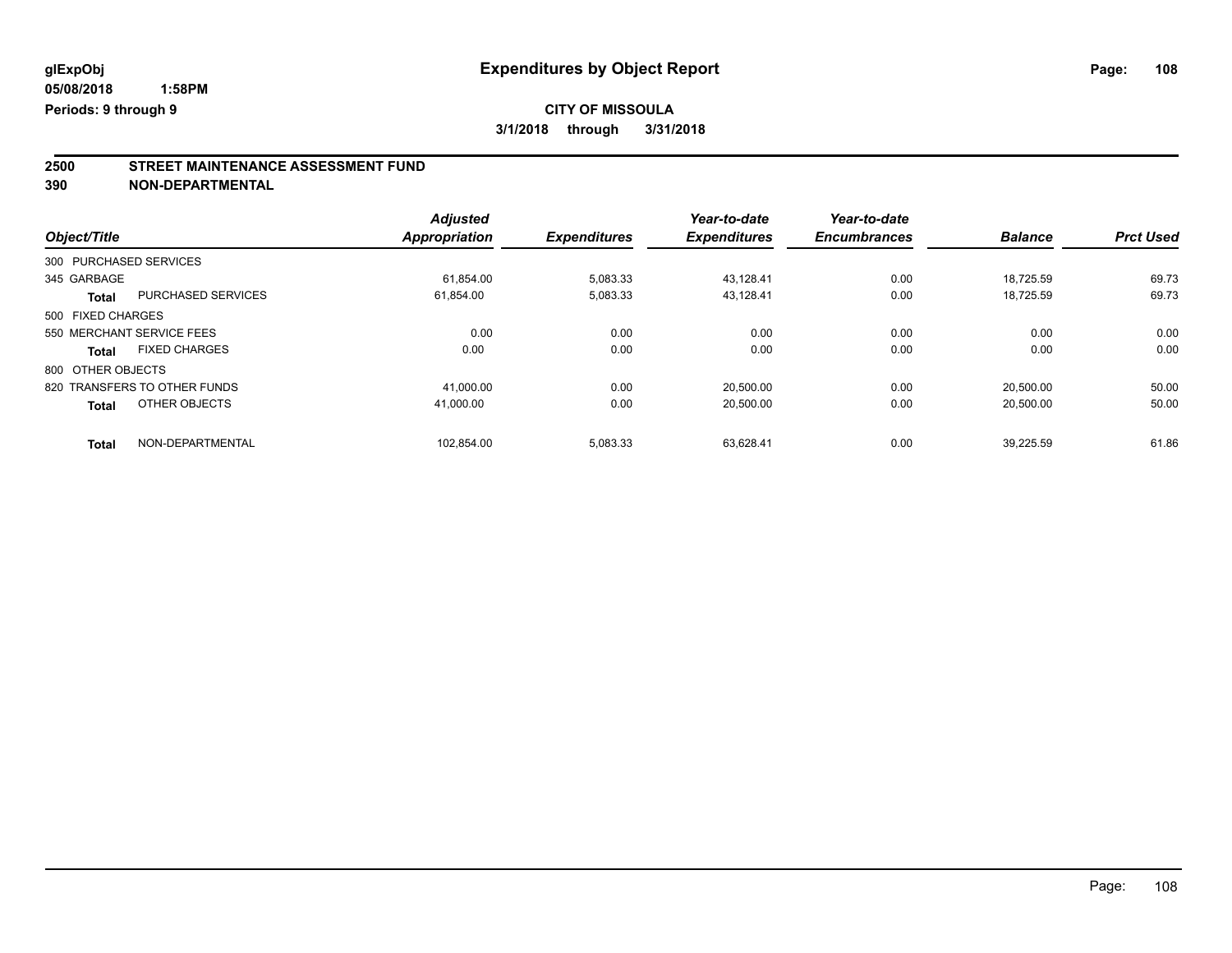**05/08/2018 1:58PM Periods: 9 through 9**

### **2500 STREET MAINTENANCE ASSESSMENT FUND**

|                   |                                  | <b>Adjusted</b>      |                     | Year-to-date        | Year-to-date        |                |                  |
|-------------------|----------------------------------|----------------------|---------------------|---------------------|---------------------|----------------|------------------|
| Object/Title      |                                  | <b>Appropriation</b> | <b>Expenditures</b> | <b>Expenditures</b> | <b>Encumbrances</b> | <b>Balance</b> | <b>Prct Used</b> |
|                   | 300 PURCHASED SERVICES           |                      |                     |                     |                     |                |                  |
| 345 GARBAGE       |                                  | 61.854.00            | 5,083.33            | 43.128.41           | 0.00                | 18.725.59      | 69.73            |
| <b>Total</b>      | <b>PURCHASED SERVICES</b>        | 61.854.00            | 5,083.33            | 43.128.41           | 0.00                | 18.725.59      | 69.73            |
| 500 FIXED CHARGES |                                  |                      |                     |                     |                     |                |                  |
|                   | 550 MERCHANT SERVICE FEES        | 0.00                 | 0.00                | 0.00                | 0.00                | 0.00           | 0.00             |
| <b>Total</b>      | <b>FIXED CHARGES</b>             | 0.00                 | 0.00                | 0.00                | 0.00                | 0.00           | 0.00             |
| 800 OTHER OBJECTS |                                  |                      |                     |                     |                     |                |                  |
|                   | 820 TRANSFERS TO OTHER FUNDS     | 41,000.00            | 0.00                | 20.500.00           | 0.00                | 20.500.00      | 50.00            |
| <b>Total</b>      | OTHER OBJECTS                    | 41,000.00            | 0.00                | 20,500.00           | 0.00                | 20.500.00      | 50.00            |
| <b>Total</b>      | STREET MAINTENANCE ASSESSMENT FI | 102.854.00           | 5,083.33            | 63.628.41           | 0.00                | 39.225.59      | 61.86            |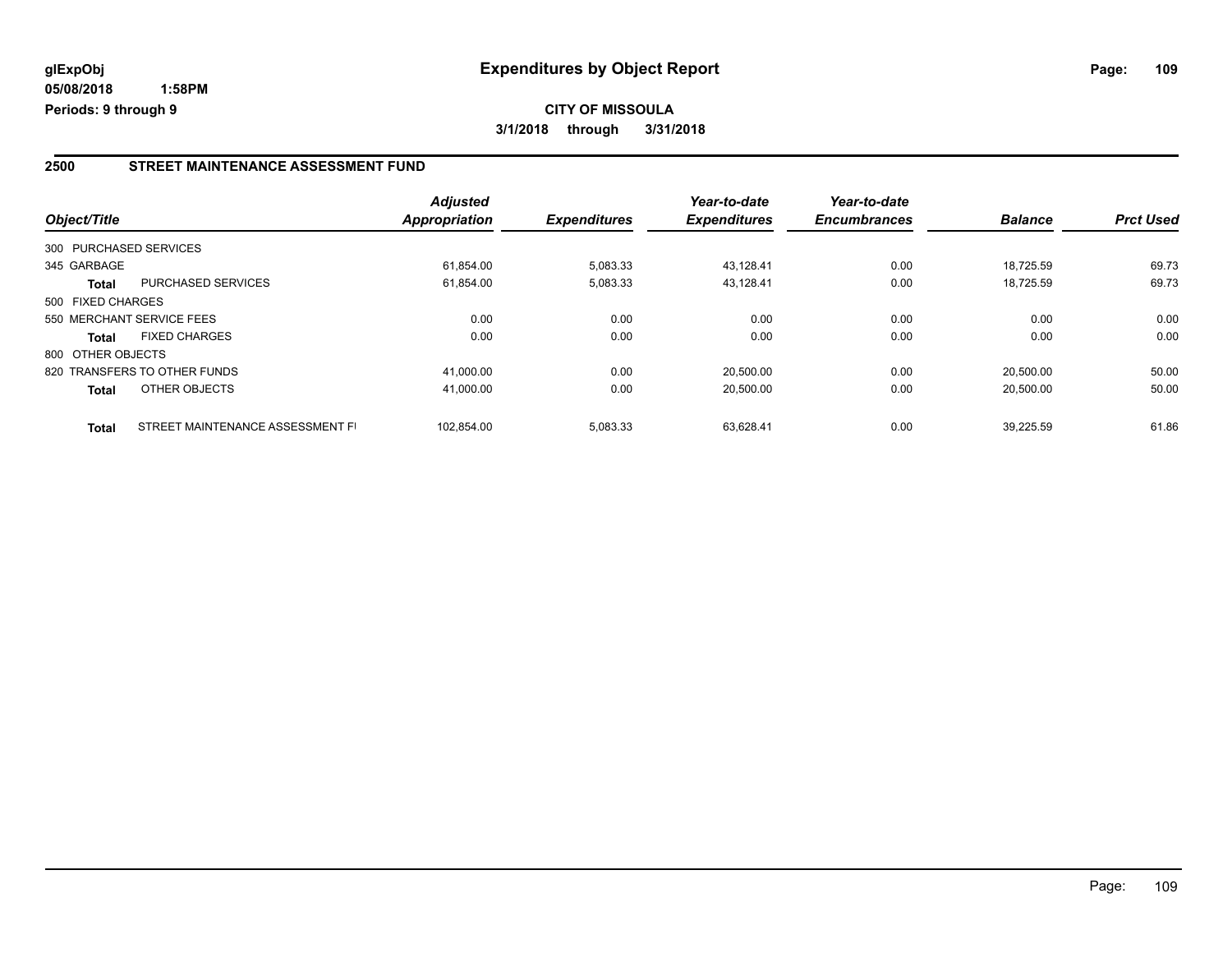# **2512 ROAD DISTRICT #1**

### **320 STREET MAINTENANCE**

| Object/Title<br><b>Expenditures</b><br><b>Encumbrances</b><br><b>Balance</b><br><b>Prct Used</b><br>Appropriation<br><b>Expenditures</b><br>100 PERSONAL SERVICES<br>148,100.00<br>3,953.78<br>0.00<br>114,512.00<br>22.68<br>110 SALARIES AND WAGES<br>33,588.00<br>0.00<br>130 OTHER<br>0.00<br>0.00<br>0.00<br>0.00<br>0.00<br>8.39<br>140 EMPLOYER CONTRIBUTIONS<br>69,039.00<br>681.20<br>5,793.13<br>0.00<br>63,245.87<br>147.00<br>3.95<br>24.37<br>141 STATE RETIREMENT CONTRIBUTIONS<br>35.83<br>0.00<br>111.17<br>18.14<br>0.00<br>PERSONAL SERVICES<br>217,286.00<br>4,638.93<br>39,416.96<br>177,869.04<br>Total<br>200 SUPPLIES<br>210 OFFICE SUPPLIES<br>443.34<br>0.00<br>5,741.66<br>7.17<br>6,185.00<br>0.00<br>$-3,361.65$<br>103.69<br>220 OPERATING SUPPLIES<br>91,014.00<br>0.00<br>94,375.65<br>0.00<br>98.66<br>1,236.04<br>230 REPAIR/MAINTENANCE<br>92,478.00<br>0.00<br>91,241.96<br>0.00<br>118.51<br>231 GASOLINE<br>1,135.00<br>0.00<br>$-210.06$<br>1,345.06<br>0.00<br>549.00<br>0.00<br>240 OTHER SUPPLIES<br>0.00<br>0.00<br>0.00<br>549.00<br><b>SUPPLIES</b><br>191,361.00<br>0.00<br>3,954.99<br>97.93<br>187,406.01<br>0.00<br><b>Total</b><br>300 PURCHASED SERVICES<br>310 COMMUNICATIONS<br>0.00<br>0.00<br>1.62<br>0.00<br>$-1.62$<br>0.00<br>0.00<br>0.00<br>0.00<br>0.00<br>0.00<br>330 PUBLICITY, SUBSCRIPTIONS & DUES<br>0.00<br>17.89<br>350 PROFESSIONAL SERVICES<br>129,500.00<br>0.00<br>23,171.51<br>106,328.49<br>0.00<br>24.00<br>360 REPAIR & MAINTENANCE<br>2,500.00<br>0.00<br>600.00<br>1,900.00<br>0.00<br>370 TRAVEL<br>1,450.00<br>1,429.00<br>1.45<br>0.00<br>21.00<br>0.00<br>350.00<br>0.00<br>380 TRAINING<br>0.00<br>0.00<br>0.00<br>350.00 |
|-------------------------------------------------------------------------------------------------------------------------------------------------------------------------------------------------------------------------------------------------------------------------------------------------------------------------------------------------------------------------------------------------------------------------------------------------------------------------------------------------------------------------------------------------------------------------------------------------------------------------------------------------------------------------------------------------------------------------------------------------------------------------------------------------------------------------------------------------------------------------------------------------------------------------------------------------------------------------------------------------------------------------------------------------------------------------------------------------------------------------------------------------------------------------------------------------------------------------------------------------------------------------------------------------------------------------------------------------------------------------------------------------------------------------------------------------------------------------------------------------------------------------------------------------------------------------------------------------------------------------------------------------------------------------------------------------------------|
|                                                                                                                                                                                                                                                                                                                                                                                                                                                                                                                                                                                                                                                                                                                                                                                                                                                                                                                                                                                                                                                                                                                                                                                                                                                                                                                                                                                                                                                                                                                                                                                                                                                                                                             |
|                                                                                                                                                                                                                                                                                                                                                                                                                                                                                                                                                                                                                                                                                                                                                                                                                                                                                                                                                                                                                                                                                                                                                                                                                                                                                                                                                                                                                                                                                                                                                                                                                                                                                                             |
|                                                                                                                                                                                                                                                                                                                                                                                                                                                                                                                                                                                                                                                                                                                                                                                                                                                                                                                                                                                                                                                                                                                                                                                                                                                                                                                                                                                                                                                                                                                                                                                                                                                                                                             |
|                                                                                                                                                                                                                                                                                                                                                                                                                                                                                                                                                                                                                                                                                                                                                                                                                                                                                                                                                                                                                                                                                                                                                                                                                                                                                                                                                                                                                                                                                                                                                                                                                                                                                                             |
|                                                                                                                                                                                                                                                                                                                                                                                                                                                                                                                                                                                                                                                                                                                                                                                                                                                                                                                                                                                                                                                                                                                                                                                                                                                                                                                                                                                                                                                                                                                                                                                                                                                                                                             |
|                                                                                                                                                                                                                                                                                                                                                                                                                                                                                                                                                                                                                                                                                                                                                                                                                                                                                                                                                                                                                                                                                                                                                                                                                                                                                                                                                                                                                                                                                                                                                                                                                                                                                                             |
|                                                                                                                                                                                                                                                                                                                                                                                                                                                                                                                                                                                                                                                                                                                                                                                                                                                                                                                                                                                                                                                                                                                                                                                                                                                                                                                                                                                                                                                                                                                                                                                                                                                                                                             |
|                                                                                                                                                                                                                                                                                                                                                                                                                                                                                                                                                                                                                                                                                                                                                                                                                                                                                                                                                                                                                                                                                                                                                                                                                                                                                                                                                                                                                                                                                                                                                                                                                                                                                                             |
|                                                                                                                                                                                                                                                                                                                                                                                                                                                                                                                                                                                                                                                                                                                                                                                                                                                                                                                                                                                                                                                                                                                                                                                                                                                                                                                                                                                                                                                                                                                                                                                                                                                                                                             |
|                                                                                                                                                                                                                                                                                                                                                                                                                                                                                                                                                                                                                                                                                                                                                                                                                                                                                                                                                                                                                                                                                                                                                                                                                                                                                                                                                                                                                                                                                                                                                                                                                                                                                                             |
|                                                                                                                                                                                                                                                                                                                                                                                                                                                                                                                                                                                                                                                                                                                                                                                                                                                                                                                                                                                                                                                                                                                                                                                                                                                                                                                                                                                                                                                                                                                                                                                                                                                                                                             |
|                                                                                                                                                                                                                                                                                                                                                                                                                                                                                                                                                                                                                                                                                                                                                                                                                                                                                                                                                                                                                                                                                                                                                                                                                                                                                                                                                                                                                                                                                                                                                                                                                                                                                                             |
|                                                                                                                                                                                                                                                                                                                                                                                                                                                                                                                                                                                                                                                                                                                                                                                                                                                                                                                                                                                                                                                                                                                                                                                                                                                                                                                                                                                                                                                                                                                                                                                                                                                                                                             |
|                                                                                                                                                                                                                                                                                                                                                                                                                                                                                                                                                                                                                                                                                                                                                                                                                                                                                                                                                                                                                                                                                                                                                                                                                                                                                                                                                                                                                                                                                                                                                                                                                                                                                                             |
|                                                                                                                                                                                                                                                                                                                                                                                                                                                                                                                                                                                                                                                                                                                                                                                                                                                                                                                                                                                                                                                                                                                                                                                                                                                                                                                                                                                                                                                                                                                                                                                                                                                                                                             |
|                                                                                                                                                                                                                                                                                                                                                                                                                                                                                                                                                                                                                                                                                                                                                                                                                                                                                                                                                                                                                                                                                                                                                                                                                                                                                                                                                                                                                                                                                                                                                                                                                                                                                                             |
|                                                                                                                                                                                                                                                                                                                                                                                                                                                                                                                                                                                                                                                                                                                                                                                                                                                                                                                                                                                                                                                                                                                                                                                                                                                                                                                                                                                                                                                                                                                                                                                                                                                                                                             |
|                                                                                                                                                                                                                                                                                                                                                                                                                                                                                                                                                                                                                                                                                                                                                                                                                                                                                                                                                                                                                                                                                                                                                                                                                                                                                                                                                                                                                                                                                                                                                                                                                                                                                                             |
|                                                                                                                                                                                                                                                                                                                                                                                                                                                                                                                                                                                                                                                                                                                                                                                                                                                                                                                                                                                                                                                                                                                                                                                                                                                                                                                                                                                                                                                                                                                                                                                                                                                                                                             |
|                                                                                                                                                                                                                                                                                                                                                                                                                                                                                                                                                                                                                                                                                                                                                                                                                                                                                                                                                                                                                                                                                                                                                                                                                                                                                                                                                                                                                                                                                                                                                                                                                                                                                                             |
|                                                                                                                                                                                                                                                                                                                                                                                                                                                                                                                                                                                                                                                                                                                                                                                                                                                                                                                                                                                                                                                                                                                                                                                                                                                                                                                                                                                                                                                                                                                                                                                                                                                                                                             |
| PURCHASED SERVICES<br>17.78<br>133,800.00<br>0.00<br>0.00<br>110,005.87<br>23,794.13<br><b>Total</b>                                                                                                                                                                                                                                                                                                                                                                                                                                                                                                                                                                                                                                                                                                                                                                                                                                                                                                                                                                                                                                                                                                                                                                                                                                                                                                                                                                                                                                                                                                                                                                                                        |
| 400 BUILDING MATERIALS                                                                                                                                                                                                                                                                                                                                                                                                                                                                                                                                                                                                                                                                                                                                                                                                                                                                                                                                                                                                                                                                                                                                                                                                                                                                                                                                                                                                                                                                                                                                                                                                                                                                                      |
| 92.59<br><b>400 BUILDING MATERIALS</b><br>275,201.00<br>0.00<br>254,813.85<br>0.00<br>20,387.15                                                                                                                                                                                                                                                                                                                                                                                                                                                                                                                                                                                                                                                                                                                                                                                                                                                                                                                                                                                                                                                                                                                                                                                                                                                                                                                                                                                                                                                                                                                                                                                                             |
| 92.59<br><b>BUILDING MATERIALS</b><br>0.00<br>0.00<br>275,201.00<br>254,813.85<br>20,387.15<br><b>Total</b>                                                                                                                                                                                                                                                                                                                                                                                                                                                                                                                                                                                                                                                                                                                                                                                                                                                                                                                                                                                                                                                                                                                                                                                                                                                                                                                                                                                                                                                                                                                                                                                                 |
| 500 FIXED CHARGES                                                                                                                                                                                                                                                                                                                                                                                                                                                                                                                                                                                                                                                                                                                                                                                                                                                                                                                                                                                                                                                                                                                                                                                                                                                                                                                                                                                                                                                                                                                                                                                                                                                                                           |
| 500 FIXED CHARGES<br>13,023.50<br>12.77<br>101,949.00<br>0.00<br>0.00<br>88,925.50                                                                                                                                                                                                                                                                                                                                                                                                                                                                                                                                                                                                                                                                                                                                                                                                                                                                                                                                                                                                                                                                                                                                                                                                                                                                                                                                                                                                                                                                                                                                                                                                                          |
| 550 MERCHANT SERVICE FEES<br>0.00<br>0.00<br>0.00<br>0.00<br>0.00<br>0.00                                                                                                                                                                                                                                                                                                                                                                                                                                                                                                                                                                                                                                                                                                                                                                                                                                                                                                                                                                                                                                                                                                                                                                                                                                                                                                                                                                                                                                                                                                                                                                                                                                   |
| 12.77<br><b>FIXED CHARGES</b><br>101,949.00<br>0.00<br>13,023.50<br>0.00<br>88,925.50<br><b>Total</b>                                                                                                                                                                                                                                                                                                                                                                                                                                                                                                                                                                                                                                                                                                                                                                                                                                                                                                                                                                                                                                                                                                                                                                                                                                                                                                                                                                                                                                                                                                                                                                                                       |
| 600 DEBT SERVICE                                                                                                                                                                                                                                                                                                                                                                                                                                                                                                                                                                                                                                                                                                                                                                                                                                                                                                                                                                                                                                                                                                                                                                                                                                                                                                                                                                                                                                                                                                                                                                                                                                                                                            |
| 610 PRINCIPAL<br>605,289.00<br>0.00<br>387,494.56<br>0.00<br>217,794.44<br>64.02                                                                                                                                                                                                                                                                                                                                                                                                                                                                                                                                                                                                                                                                                                                                                                                                                                                                                                                                                                                                                                                                                                                                                                                                                                                                                                                                                                                                                                                                                                                                                                                                                            |
| 81.22<br>620 INTEREST / SERVICE FEES<br>46,121.00<br>0.00<br>37,459.63<br>0.00<br>8,661.37                                                                                                                                                                                                                                                                                                                                                                                                                                                                                                                                                                                                                                                                                                                                                                                                                                                                                                                                                                                                                                                                                                                                                                                                                                                                                                                                                                                                                                                                                                                                                                                                                  |
| 65.24<br><b>DEBT SERVICE</b><br>651,410.00<br>0.00<br>424,954.19<br>0.00<br>226,455.81<br><b>Total</b>                                                                                                                                                                                                                                                                                                                                                                                                                                                                                                                                                                                                                                                                                                                                                                                                                                                                                                                                                                                                                                                                                                                                                                                                                                                                                                                                                                                                                                                                                                                                                                                                      |
| 700 GRANTS & CONTRIBUTIONS                                                                                                                                                                                                                                                                                                                                                                                                                                                                                                                                                                                                                                                                                                                                                                                                                                                                                                                                                                                                                                                                                                                                                                                                                                                                                                                                                                                                                                                                                                                                                                                                                                                                                  |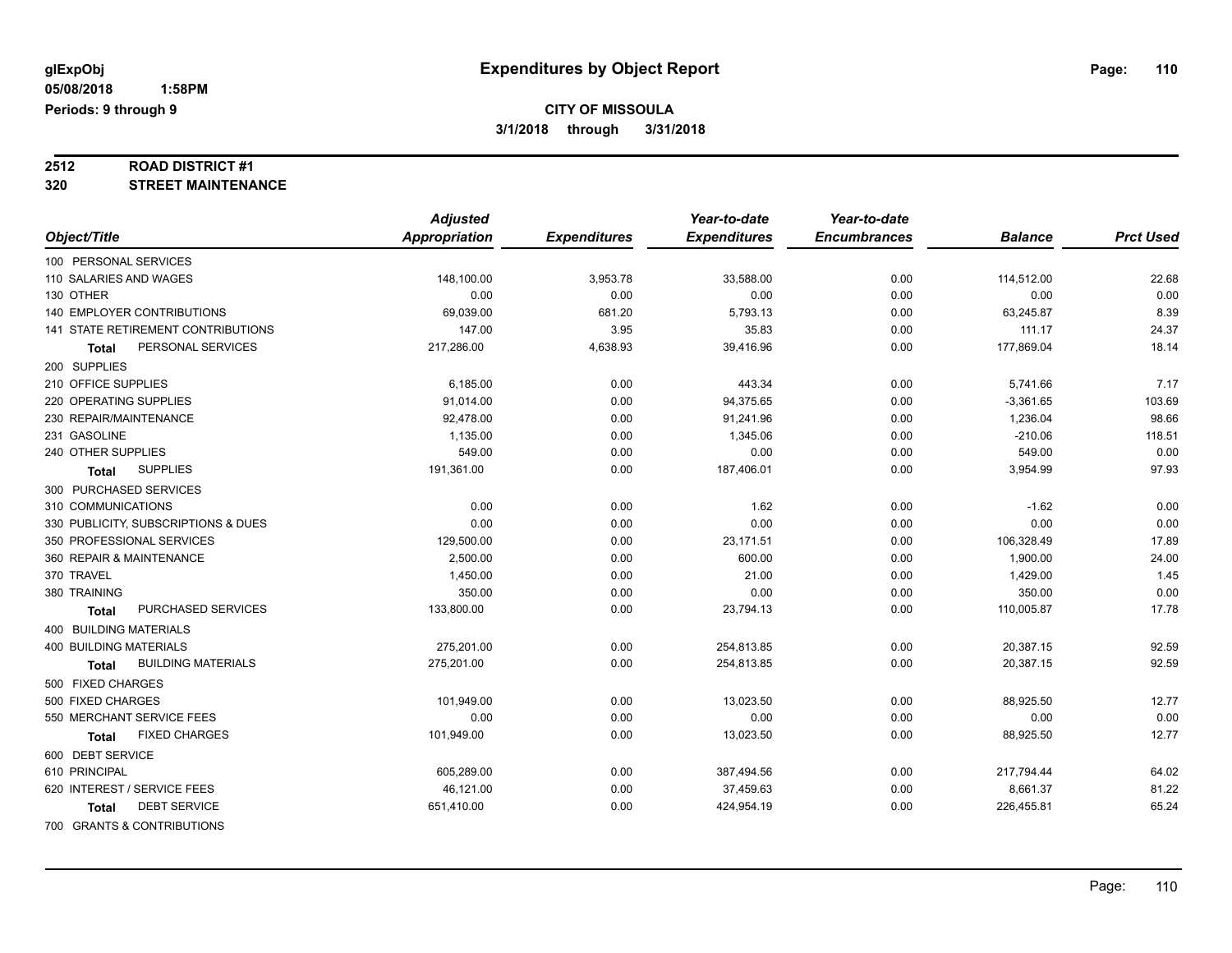# **2512 ROAD DISTRICT #1**

**320 STREET MAINTENANCE**

|                    |                                   | <b>Adjusted</b>      |                     | Year-to-date        | Year-to-date        |                |                  |
|--------------------|-----------------------------------|----------------------|---------------------|---------------------|---------------------|----------------|------------------|
| Object/Title       |                                   | <b>Appropriation</b> | <b>Expenditures</b> | <b>Expenditures</b> | <b>Encumbrances</b> | <b>Balance</b> | <b>Prct Used</b> |
|                    | 700 GRANTS & CONTRIBUTIONS        | 0.00                 | 0.00                | 6.400.00            | 0.00                | $-6.400.00$    | 0.00             |
| Total              | <b>GRANTS &amp; CONTRIBUTIONS</b> | 0.00                 | 0.00                | 6,400.00            | 0.00                | $-6,400.00$    | 0.00             |
| 800 OTHER OBJECTS  |                                   |                      |                     |                     |                     |                |                  |
|                    | 820 TRANSFERS TO OTHER FUNDS      | 104.057.00           | 0.00                | 52.028.50           | 0.00                | 52.028.50      | 50.00            |
| 845 CONTINGENCY    |                                   | 0.00                 | 0.00                | 0.00                | 0.00                | 0.00           | 0.00             |
| <b>Total</b>       | OTHER OBJECTS                     | 104,057.00           | 0.00                | 52,028.50           | 0.00                | 52,028.50      | 50.00            |
| 900 CAPITAL OUTLAY |                                   |                      |                     |                     |                     |                |                  |
| 930 IMPROVEMENTS   |                                   | 455.802.00           | 0.00                | 58.625.37           | 0.00                | 397.176.63     | 12.86            |
| <b>Total</b>       | <b>CAPITAL OUTLAY</b>             | 455.802.00           | 0.00                | 58,625.37           | 0.00                | 397.176.63     | 12.86            |
| <b>Total</b>       | <b>STREET MAINTENANCE</b>         | 2.130.866.00         | 4.638.93            | 1.060.462.51        | 0.00                | 1.070.403.49   | 49.77            |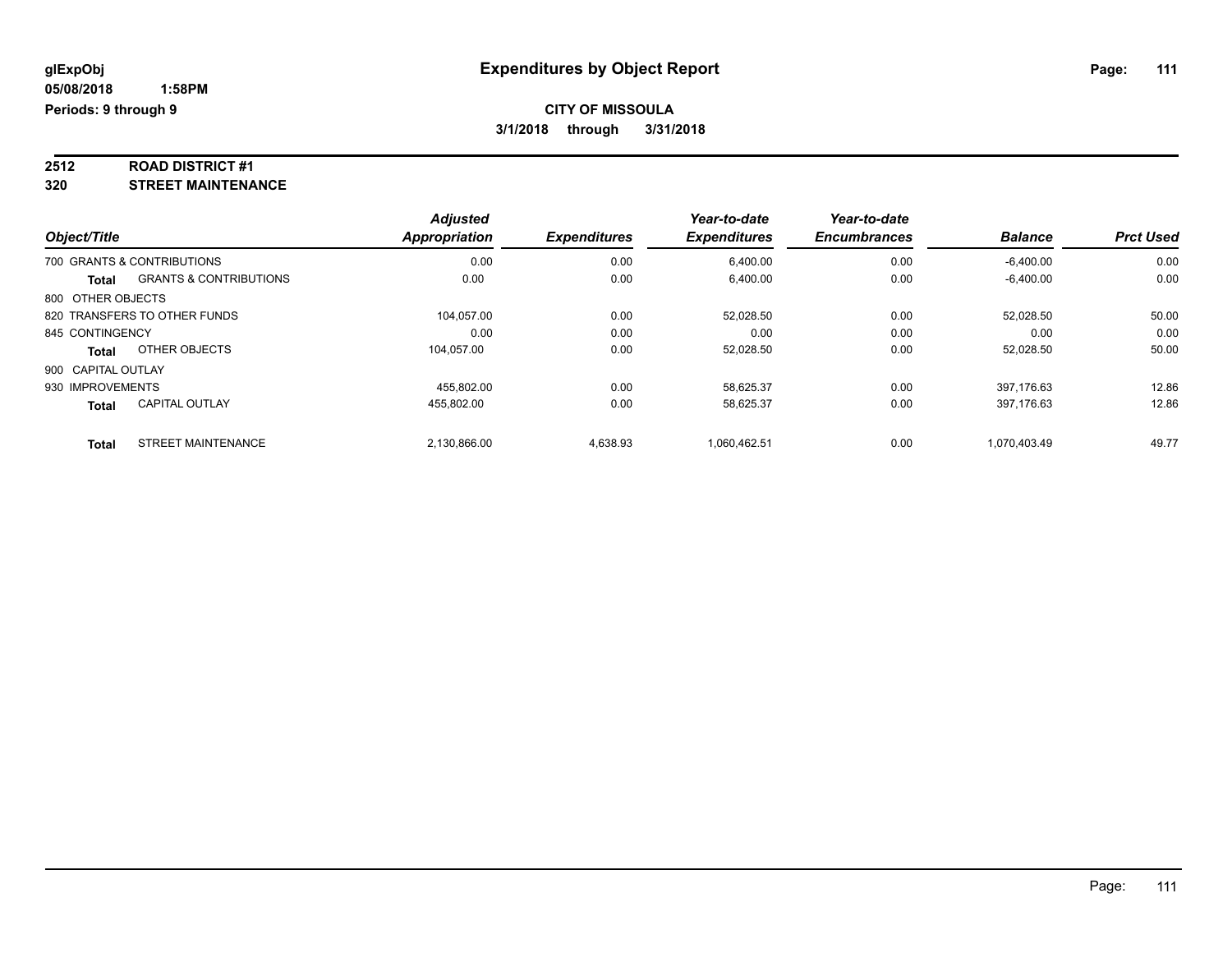# **2512 ROAD DISTRICT #1**

**390 NON-DEPARTMENTAL**

| Object/Title      |                      | <b>Adjusted</b><br>Appropriation | <b>Expenditures</b> | Year-to-date<br><b>Expenditures</b> | Year-to-date<br><b>Encumbrances</b> | <b>Balance</b> | <b>Prct Used</b> |
|-------------------|----------------------|----------------------------------|---------------------|-------------------------------------|-------------------------------------|----------------|------------------|
| 500 FIXED CHARGES |                      |                                  |                     |                                     |                                     |                |                  |
| 500 FIXED CHARGES |                      | 0.00                             | 0.00                | 0.00                                | 0.00                                | 0.00           | 0.00             |
| <b>Total</b>      | <b>FIXED CHARGES</b> | 0.00                             | 0.00                | 0.00                                | 0.00                                | 0.00           | 0.00             |
| <b>Total</b>      | NON-DEPARTMENTAL     | 0.00                             | 0.00                | 0.00                                | 0.00                                | 0.00           | 0.00             |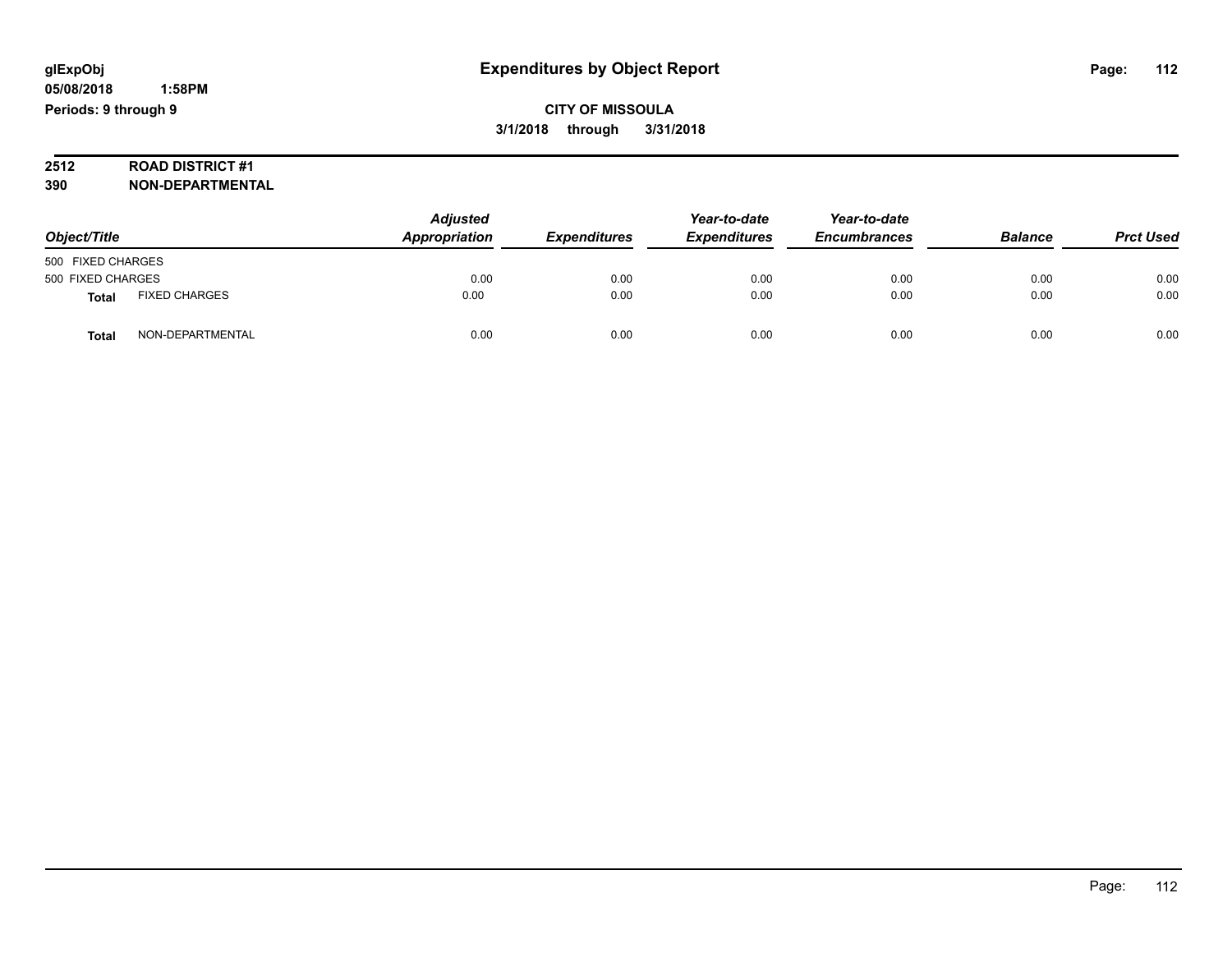#### **2512 ROAD DISTRICT #1**

|                                           | <b>Adjusted</b> |                     | Year-to-date        | Year-to-date        |                |                  |
|-------------------------------------------|-----------------|---------------------|---------------------|---------------------|----------------|------------------|
| Object/Title                              | Appropriation   | <b>Expenditures</b> | <b>Expenditures</b> | <b>Encumbrances</b> | <b>Balance</b> | <b>Prct Used</b> |
| 100 PERSONAL SERVICES                     |                 |                     |                     |                     |                |                  |
| 110 SALARIES AND WAGES                    | 148,100.00      | 3,953.78            | 33,588.00           | 0.00                | 114,512.00     | 22.68            |
| 130 OTHER                                 | 0.00            | 0.00                | 0.00                | 0.00                | 0.00           | 0.00             |
| <b>140 EMPLOYER CONTRIBUTIONS</b>         | 69,039.00       | 681.20              | 5,793.13            | 0.00                | 63,245.87      | 8.39             |
| 141 STATE RETIREMENT CONTRIBUTIONS        | 147.00          | 3.95                | 35.83               | 0.00                | 111.17         | 24.37            |
| PERSONAL SERVICES<br>Total                | 217,286.00      | 4,638.93            | 39,416.96           | 0.00                | 177,869.04     | 18.14            |
| 200 SUPPLIES                              |                 |                     |                     |                     |                |                  |
| 210 OFFICE SUPPLIES                       | 6,185.00        | 0.00                | 443.34              | 0.00                | 5,741.66       | 7.17             |
| 220 OPERATING SUPPLIES                    | 91,014.00       | 0.00                | 94,375.65           | 0.00                | $-3,361.65$    | 103.69           |
| 230 REPAIR/MAINTENANCE                    | 92,478.00       | 0.00                | 91,241.96           | 0.00                | 1,236.04       | 98.66            |
| 231 GASOLINE                              | 1,135.00        | 0.00                | 1,345.06            | 0.00                | $-210.06$      | 118.51           |
| 240 OTHER SUPPLIES                        | 549.00          | 0.00                | 0.00                | 0.00                | 549.00         | 0.00             |
| <b>SUPPLIES</b><br><b>Total</b>           | 191,361.00      | 0.00                | 187,406.01          | 0.00                | 3,954.99       | 97.93            |
| 300 PURCHASED SERVICES                    |                 |                     |                     |                     |                |                  |
| 310 COMMUNICATIONS                        | 0.00            | 0.00                | 1.62                | 0.00                | $-1.62$        | 0.00             |
| 330 PUBLICITY, SUBSCRIPTIONS & DUES       | 0.00            | 0.00                | 0.00                | 0.00                | 0.00           | 0.00             |
| 350 PROFESSIONAL SERVICES                 | 129,500.00      | 0.00                | 23,171.51           | 0.00                | 106,328.49     | 17.89            |
| 360 REPAIR & MAINTENANCE                  | 2,500.00        | 0.00                | 600.00              | 0.00                | 1,900.00       | 24.00            |
| 370 TRAVEL                                | 1,450.00        | 0.00                | 21.00               | 0.00                | 1,429.00       | 1.45             |
| 380 TRAINING                              | 350.00          | 0.00                | 0.00                | 0.00                | 350.00         | 0.00             |
| PURCHASED SERVICES<br><b>Total</b>        | 133,800.00      | 0.00                | 23,794.13           | 0.00                | 110,005.87     | 17.78            |
| 400 BUILDING MATERIALS                    |                 |                     |                     |                     |                |                  |
| <b>400 BUILDING MATERIALS</b>             | 275,201.00      | 0.00                | 254,813.85          | 0.00                | 20,387.15      | 92.59            |
| <b>BUILDING MATERIALS</b><br><b>Total</b> | 275,201.00      | 0.00                | 254,813.85          | 0.00                | 20,387.15      | 92.59            |
| 500 FIXED CHARGES                         |                 |                     |                     |                     |                |                  |
| 500 FIXED CHARGES                         | 101,949.00      | 0.00                | 13,023.50           | 0.00                | 88,925.50      | 12.77            |
| 550 MERCHANT SERVICE FEES                 | 0.00            | 0.00                | 0.00                | 0.00                | 0.00           | 0.00             |
| <b>FIXED CHARGES</b><br><b>Total</b>      | 101,949.00      | 0.00                | 13,023.50           | 0.00                | 88,925.50      | 12.77            |
| 600 DEBT SERVICE                          |                 |                     |                     |                     |                |                  |
| 610 PRINCIPAL                             | 605,289.00      | 0.00                | 387,494.56          | 0.00                | 217,794.44     | 64.02            |
| 620 INTEREST / SERVICE FEES               | 46,121.00       | 0.00                | 37,459.63           | 0.00                | 8,661.37       | 81.22            |
| <b>DEBT SERVICE</b><br>Total              | 651,410.00      | 0.00                | 424,954.19          | 0.00                | 226,455.81     | 65.24            |
| 700 GRANTS & CONTRIBUTIONS                |                 |                     |                     |                     |                |                  |
| 700 GRANTS & CONTRIBUTIONS                | 0.00            | 0.00                | 6,400.00            | 0.00                | $-6,400.00$    | 0.00             |
|                                           |                 |                     |                     |                     |                |                  |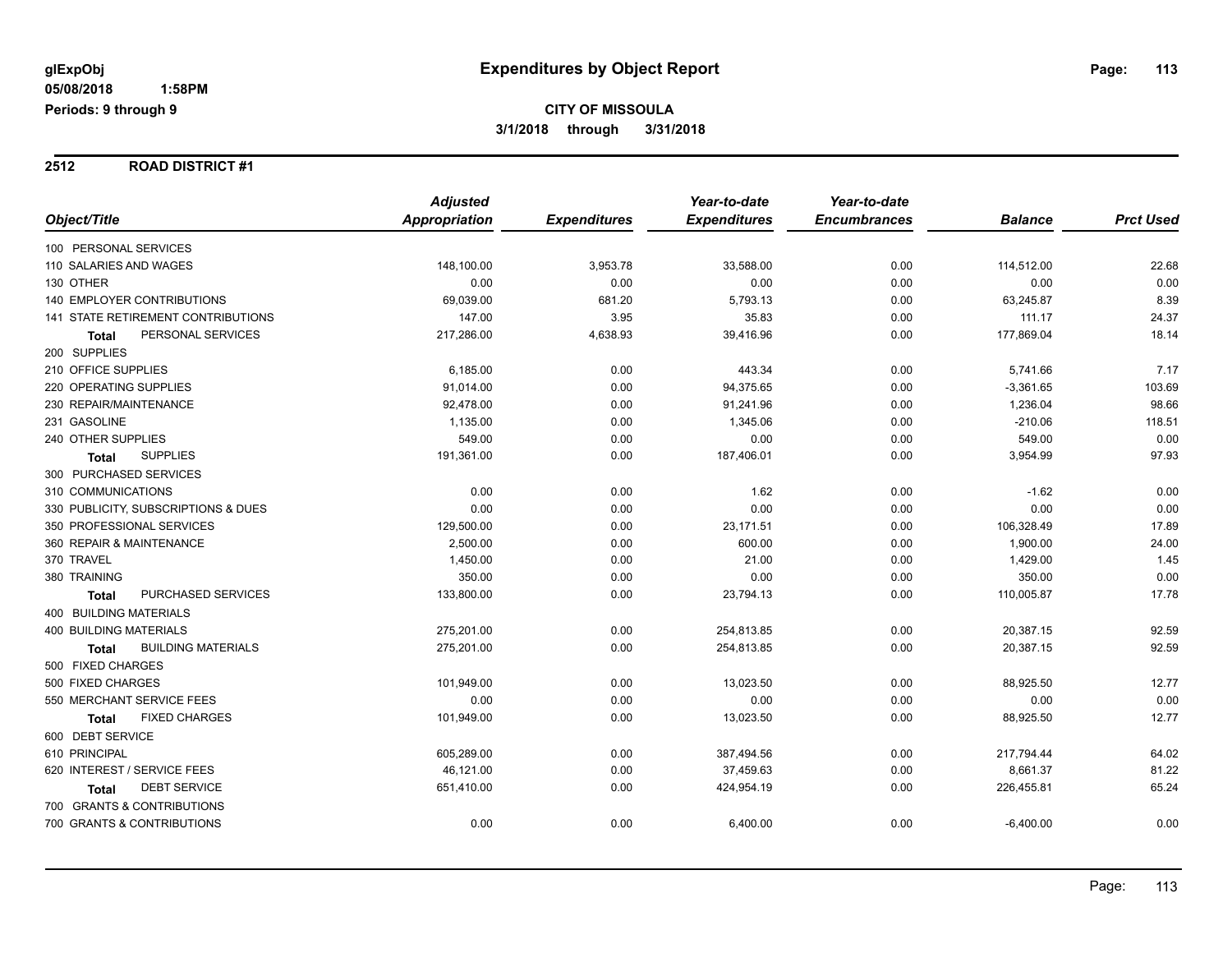#### **2512 ROAD DISTRICT #1**

|                                                   | <b>Adjusted</b>      |                     | Year-to-date        | Year-to-date        |                |                  |
|---------------------------------------------------|----------------------|---------------------|---------------------|---------------------|----------------|------------------|
| Object/Title                                      | <b>Appropriation</b> | <b>Expenditures</b> | <b>Expenditures</b> | <b>Encumbrances</b> | <b>Balance</b> | <b>Prct Used</b> |
| <b>GRANTS &amp; CONTRIBUTIONS</b><br><b>Total</b> | 0.00                 | 0.00                | 6,400.00            | 0.00                | $-6,400.00$    | 0.00             |
| 800 OTHER OBJECTS                                 |                      |                     |                     |                     |                |                  |
| 820 TRANSFERS TO OTHER FUNDS                      | 104.057.00           | 0.00                | 52.028.50           | 0.00                | 52.028.50      | 50.00            |
| 845 CONTINGENCY                                   | 0.00                 | 0.00                | 0.00                | 0.00                | 0.00           | 0.00             |
| OTHER OBJECTS<br>Total                            | 104.057.00           | 0.00                | 52.028.50           | 0.00                | 52,028.50      | 50.00            |
| 900 CAPITAL OUTLAY                                |                      |                     |                     |                     |                |                  |
| 930 IMPROVEMENTS                                  | 455.802.00           | 0.00                | 58.625.37           | 0.00                | 397.176.63     | 12.86            |
| <b>CAPITAL OUTLAY</b><br><b>Total</b>             | 455,802.00           | 0.00                | 58,625.37           | 0.00                | 397,176.63     | 12.86            |
| <b>ROAD DISTRICT #1</b><br><b>Total</b>           | 2.130.866.00         | 4.638.93            | 1.060.462.51        | 0.00                | 1.070.403.49   | 49.77            |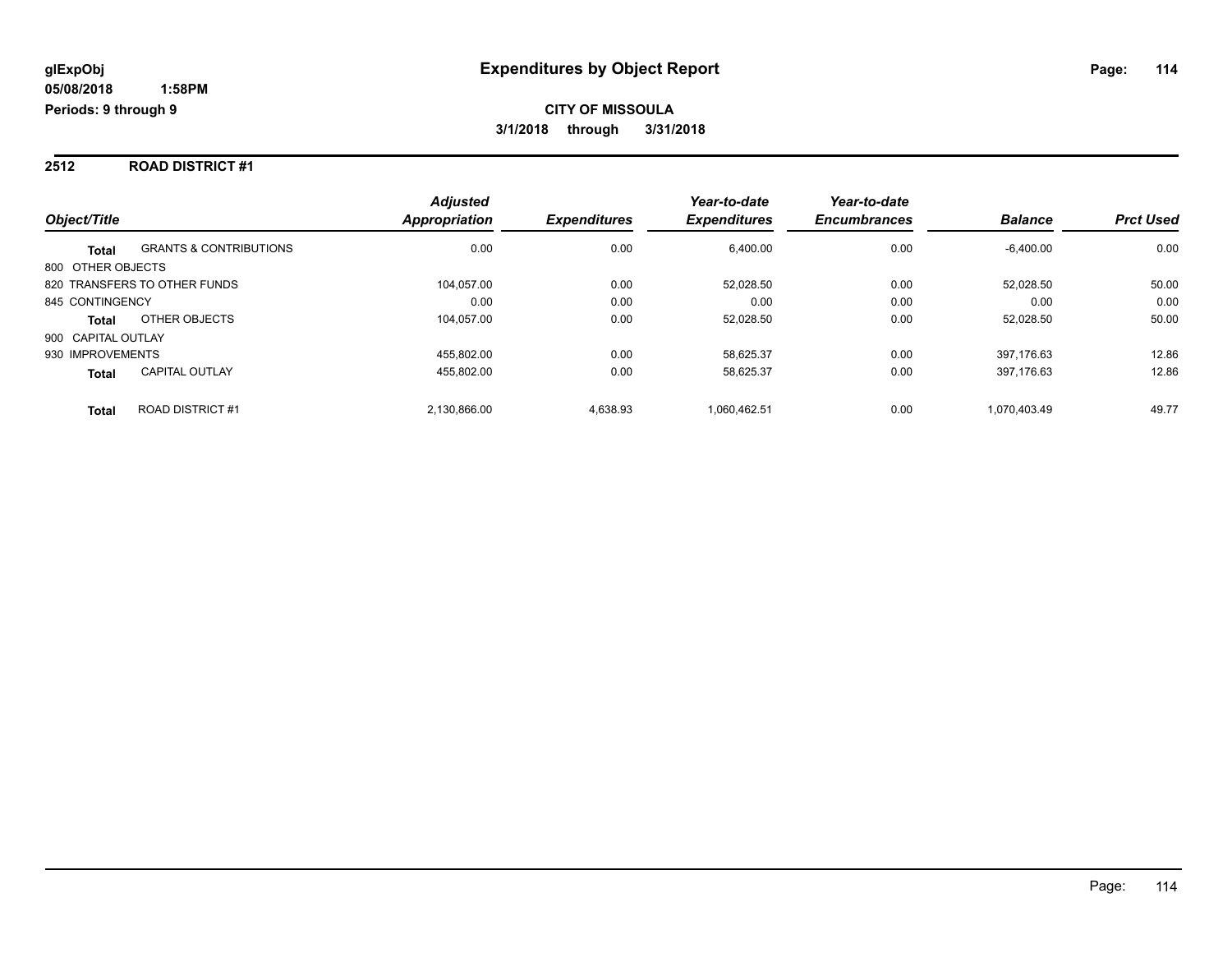# **2513 PARK DISTRICT #1**

**370 PARKS & RECREATION**

|                                           | <b>Adjusted</b> |                     | Year-to-date        | Year-to-date        |                |                  |
|-------------------------------------------|-----------------|---------------------|---------------------|---------------------|----------------|------------------|
| Object/Title                              | Appropriation   | <b>Expenditures</b> | <b>Expenditures</b> | <b>Encumbrances</b> | <b>Balance</b> | <b>Prct Used</b> |
| 100 PERSONAL SERVICES                     |                 |                     |                     |                     |                |                  |
| 110 SALARIES AND WAGES                    | 261,724.00      | 14,928.89           | 169,709.66          | 0.00                | 92,014.34      | 64.84            |
| 111 INTERMITTENT SALARY & WAGES           | 0.00            | 0.00                | 0.00                | 0.00                | 0.00           | 0.00             |
| 120 OVERTIME                              | 0.00            | 0.00                | 1,224.65            | 0.00                | $-1,224.65$    | 0.00             |
| 140 EMPLOYER CONTRIBUTIONS                | 112,375.00      | 7,065.76            | 75,648.28           | 0.00                | 36,726.72      | 67.32            |
| <b>141 STATE RETIREMENT CONTRIBUTIONS</b> | 227.00          | 14.93               | 201.50              | 0.00                | 25.50          | 88.77            |
| 143 INTERMITTENT EMPLOYER CONTRIBUTIONS   | 0.00            | 0.00                | 0.00                | 0.00                | 0.00           | 0.00             |
| PERSONAL SERVICES<br>Total                | 374,326.00      | 22,009.58           | 246,784.09          | 0.00                | 127,541.91     | 65.93            |
| 200 SUPPLIES                              |                 |                     |                     |                     |                |                  |
| 220 OPERATING SUPPLIES                    | 76,916.00       | 7,806.22            | 91,514.69           | 0.00                | $-14,598.69$   | 118.98           |
| 230 REPAIR/MAINTENANCE                    | 98,266.00       | 23.13               | 15,129.15           | 0.00                | 83,136.85      | 15.40            |
| 231 GASOLINE                              | 10,144.00       | 0.00                | 10,937.16           | 0.00                | $-793.16$      | 107.82           |
| <b>SUPPLIES</b><br><b>Total</b>           | 185,326.00      | 7,829.35            | 117,581.00          | 0.00                | 67,745.00      | 63.45            |
| 300 PURCHASED SERVICES                    |                 |                     |                     |                     |                |                  |
| 300 PURCHASED SERVICES                    | 0.00            | 0.00                | 0.00                | 0.00                | 0.00           | 0.00             |
| 310 COMMUNICATIONS                        | 0.00            | 0.00                | 65.60               | 0.00                | $-65.60$       | 0.00             |
| 320 PRINTING & DUPLICATING                | 0.00            | 0.00                | 0.00                | 0.00                | 0.00           | 0.00             |
| 330 PUBLICITY, SUBSCRIPTIONS & DUES       | 3,000.00        | 0.00                | 1,100.00            | 0.00                | 1,900.00       | 36.67            |
| 341 ELECTRICITY & NATURAL GAS             | 47,924.00       | 0.00                | 49,746.92           | 0.00                | $-1,822.92$    | 103.80           |
| 343 WATER CHARGES                         | 7,685.00        | 0.00                | 12,967.35           | 0.00                | $-5,282.35$    | 168.74           |
| 344 TELEPHONE SERVICE                     | 900.00          | 0.00                | 0.00                | 0.00                | 900.00         | 0.00             |
| 345 GARBAGE                               | 3,310.00        | 0.00                | 4,516.78            | 0.00                | $-1,206.78$    | 136.46           |
| 350 PROFESSIONAL SERVICES                 | 77,344.00       | 1,249.16            | 44,361.35           | 0.00                | 32,982.65      | 57.36            |
| 360 REPAIR & MAINTENANCE                  | 130,640.00      | 495.00              | 87,719.65           | 0.00                | 42,920.35      | 67.15            |
| 370 TRAVEL                                | 500.00          | 0.00                | 641.59              | 0.00                | $-141.59$      | 128.32           |
| 380 TRAINING                              | 983.00          | 56.00               | 768.30              | 0.00                | 214.70         | 78.16            |
| PURCHASED SERVICES<br><b>Total</b>        | 272,286.00      | 1,800.16            | 201,887.54          | 0.00                | 70,398.46      | 74.15            |
| 500 FIXED CHARGES                         |                 |                     |                     |                     |                |                  |
| 550 MERCHANT SERVICE FEES                 | 0.00            | 0.00                | 0.00                | 0.00                | 0.00           | 0.00             |
| <b>FIXED CHARGES</b><br><b>Total</b>      | 0.00            | 0.00                | 0.00                | 0.00                | 0.00           | 0.00             |
| 600 DEBT SERVICE                          |                 |                     |                     |                     |                |                  |
| 610 PRINCIPAL                             | 199,023.00      | 0.00                | 113,193.75          | 0.00                | 85,829.25      | 56.87            |
| 620 INTEREST / SERVICE FEES               | 6,711.00        | 0.00                | 4,137.68            | 0.00                | 2,573.32       | 61.66            |
|                                           |                 |                     |                     |                     |                |                  |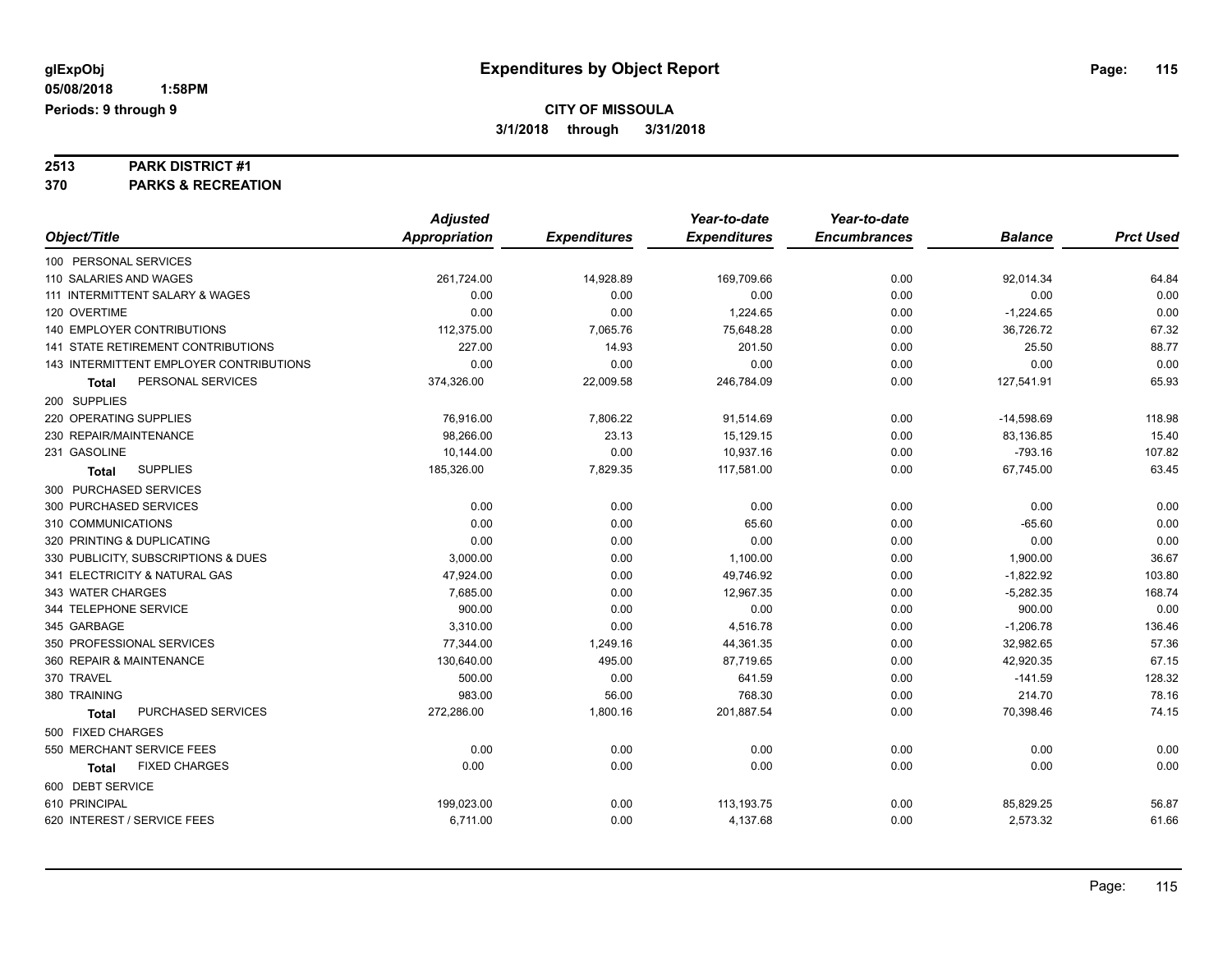# **2513 PARK DISTRICT #1**

### **370 PARKS & RECREATION**

|              |                                            | <b>Adjusted</b> |                     | Year-to-date        | Year-to-date        |                |                  |
|--------------|--------------------------------------------|-----------------|---------------------|---------------------|---------------------|----------------|------------------|
| Object/Title |                                            | Appropriation   | <b>Expenditures</b> | <b>Expenditures</b> | <b>Encumbrances</b> | <b>Balance</b> | <b>Prct Used</b> |
|              | <b>DEBT SERVICE</b><br><b>Total</b>        | 205,734.00      | 0.00                | 117,331.43          | 0.00                | 88,402.57      | 57.03            |
|              | 700 GRANTS & CONTRIBUTIONS                 |                 |                     |                     |                     |                |                  |
|              | 700 GRANTS & CONTRIBUTIONS                 | 0.00            | 0.00                | 0.00                | 0.00                | 0.00           | 0.00             |
|              | <b>GRANTS &amp; CONTRIBUTIONS</b><br>Total | 0.00            | 0.00                | 0.00                | 0.00                | 0.00           | 0.00             |
|              | 800 OTHER OBJECTS                          |                 |                     |                     |                     |                |                  |
|              | 820 TRANSFERS TO OTHER FUNDS               | 483.890.00      | 0.00                | 241.945.00          | 0.00                | 241.945.00     | 50.00            |
|              | OTHER OBJECTS<br>Total                     | 483,890.00      | 0.00                | 241,945.00          | 0.00                | 241,945.00     | 50.00            |
|              | 900 CAPITAL OUTLAY                         |                 |                     |                     |                     |                |                  |
|              | 930 IMPROVEMENTS                           | 30,000.00       | 0.00                | 42.361.58           | 0.00                | $-12.361.58$   | 141.21           |
|              | 940 MACHINERY & EQUIPMENT                  | 40,000.00       | 0.00                | 0.00                | 0.00                | 40.000.00      | 0.00             |
|              | <b>CAPITAL OUTLAY</b><br><b>Total</b>      | 70,000.00       | 0.00                | 42,361.58           | 0.00                | 27,638.42      | 60.52            |
|              | PARKS & RECREATION<br><b>Total</b>         | 1,591,562.00    | 31,639.09           | 967,890.64          | 0.00                | 623,671.36     | 60.81            |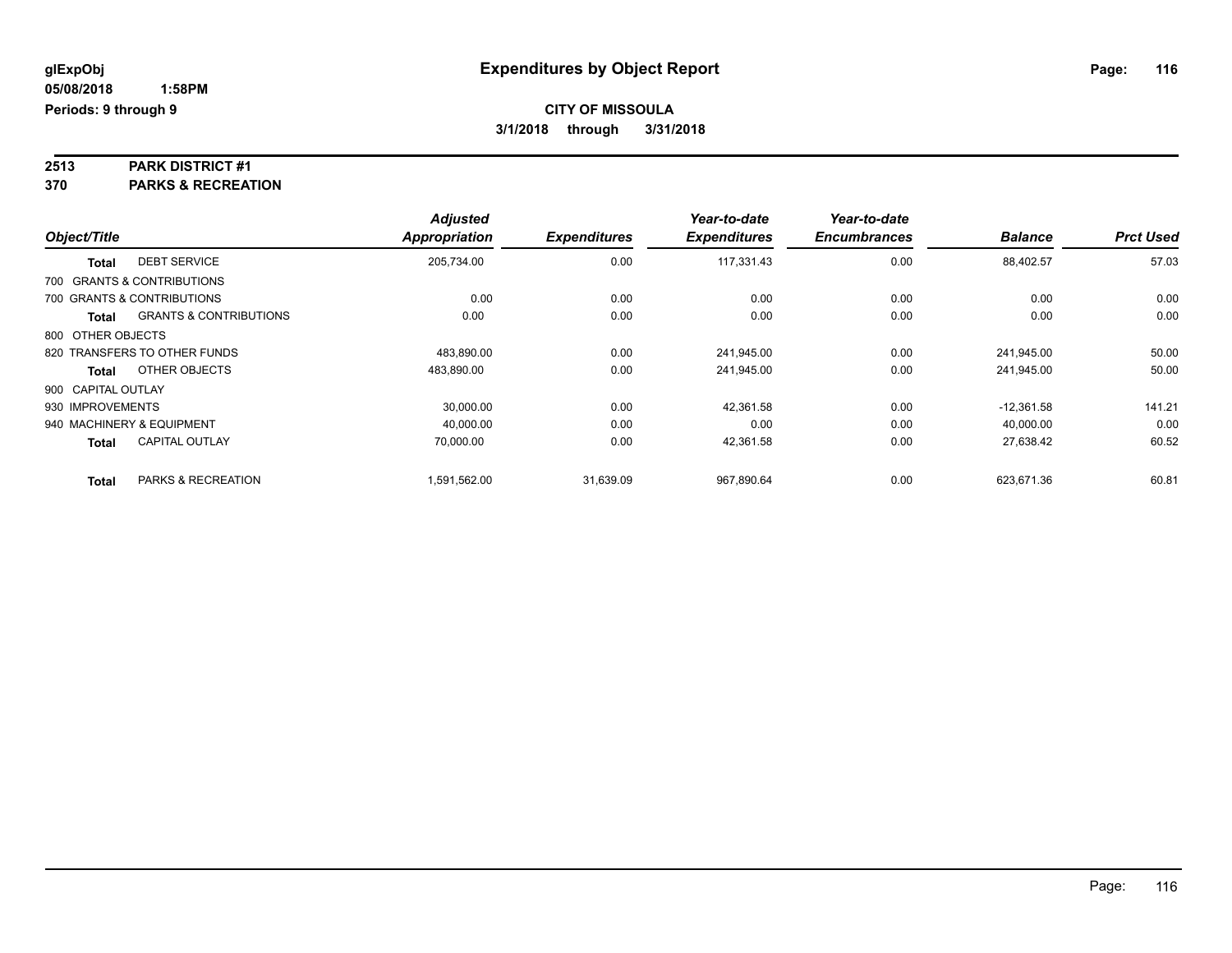**2513 PARK DISTRICT #1**

|                                           | <b>Adjusted</b> |                     | Year-to-date        | Year-to-date        |                |                  |
|-------------------------------------------|-----------------|---------------------|---------------------|---------------------|----------------|------------------|
| Object/Title                              | Appropriation   | <b>Expenditures</b> | <b>Expenditures</b> | <b>Encumbrances</b> | <b>Balance</b> | <b>Prct Used</b> |
| 100 PERSONAL SERVICES                     |                 |                     |                     |                     |                |                  |
| 110 SALARIES AND WAGES                    | 261,724.00      | 14,928.89           | 169,709.66          | 0.00                | 92,014.34      | 64.84            |
| 111 INTERMITTENT SALARY & WAGES           | 0.00            | 0.00                | 0.00                | 0.00                | 0.00           | 0.00             |
| 120 OVERTIME                              | 0.00            | 0.00                | 1,224.65            | 0.00                | $-1,224.65$    | 0.00             |
| 140 EMPLOYER CONTRIBUTIONS                | 112,375.00      | 7,065.76            | 75,648.28           | 0.00                | 36,726.72      | 67.32            |
| <b>141 STATE RETIREMENT CONTRIBUTIONS</b> | 227.00          | 14.93               | 201.50              | 0.00                | 25.50          | 88.77            |
| 143 INTERMITTENT EMPLOYER CONTRIBUTIONS   | 0.00            | 0.00                | 0.00                | 0.00                | 0.00           | 0.00             |
| PERSONAL SERVICES<br>Total                | 374,326.00      | 22,009.58           | 246,784.09          | 0.00                | 127,541.91     | 65.93            |
| 200 SUPPLIES                              |                 |                     |                     |                     |                |                  |
| 220 OPERATING SUPPLIES                    | 76,916.00       | 7,806.22            | 91,514.69           | 0.00                | $-14,598.69$   | 118.98           |
| 230 REPAIR/MAINTENANCE                    | 98,266.00       | 23.13               | 15,129.15           | 0.00                | 83,136.85      | 15.40            |
| 231 GASOLINE                              | 10,144.00       | 0.00                | 10,937.16           | 0.00                | $-793.16$      | 107.82           |
| <b>SUPPLIES</b><br><b>Total</b>           | 185,326.00      | 7,829.35            | 117,581.00          | 0.00                | 67,745.00      | 63.45            |
| 300 PURCHASED SERVICES                    |                 |                     |                     |                     |                |                  |
| 300 PURCHASED SERVICES                    | 0.00            | 0.00                | 0.00                | 0.00                | 0.00           | 0.00             |
| 310 COMMUNICATIONS                        | 0.00            | 0.00                | 65.60               | 0.00                | $-65.60$       | 0.00             |
| 320 PRINTING & DUPLICATING                | 0.00            | 0.00                | 0.00                | 0.00                | 0.00           | 0.00             |
| 330 PUBLICITY, SUBSCRIPTIONS & DUES       | 3,000.00        | 0.00                | 1,100.00            | 0.00                | 1,900.00       | 36.67            |
| 341 ELECTRICITY & NATURAL GAS             | 47,924.00       | 0.00                | 49,746.92           | 0.00                | $-1,822.92$    | 103.80           |
| 343 WATER CHARGES                         | 7,685.00        | 0.00                | 12,967.35           | 0.00                | $-5,282.35$    | 168.74           |
| 344 TELEPHONE SERVICE                     | 900.00          | 0.00                | 0.00                | 0.00                | 900.00         | 0.00             |
| 345 GARBAGE                               | 3,310.00        | 0.00                | 4,516.78            | 0.00                | $-1,206.78$    | 136.46           |
| 350 PROFESSIONAL SERVICES                 | 77,344.00       | 1,249.16            | 44,361.35           | 0.00                | 32,982.65      | 57.36            |
| 360 REPAIR & MAINTENANCE                  | 130,640.00      | 495.00              | 87,719.65           | 0.00                | 42,920.35      | 67.15            |
| 370 TRAVEL                                | 500.00          | 0.00                | 641.59              | 0.00                | $-141.59$      | 128.32           |
| 380 TRAINING                              | 983.00          | 56.00               | 768.30              | 0.00                | 214.70         | 78.16            |
| <b>PURCHASED SERVICES</b><br><b>Total</b> | 272,286.00      | 1,800.16            | 201,887.54          | 0.00                | 70,398.46      | 74.15            |
| 500 FIXED CHARGES                         |                 |                     |                     |                     |                |                  |
| 550 MERCHANT SERVICE FEES                 | 0.00            | 0.00                | 0.00                | 0.00                | 0.00           | 0.00             |
| <b>FIXED CHARGES</b><br>Total             | 0.00            | 0.00                | 0.00                | 0.00                | 0.00           | 0.00             |
| 600 DEBT SERVICE                          |                 |                     |                     |                     |                |                  |
| 610 PRINCIPAL                             | 199,023.00      | 0.00                | 113,193.75          | 0.00                | 85,829.25      | 56.87            |
| 620 INTEREST / SERVICE FEES               | 6,711.00        | 0.00                | 4,137.68            | 0.00                | 2,573.32       | 61.66            |
| <b>DEBT SERVICE</b><br>Total              | 205,734.00      | 0.00                | 117,331.43          | 0.00                | 88,402.57      | 57.03            |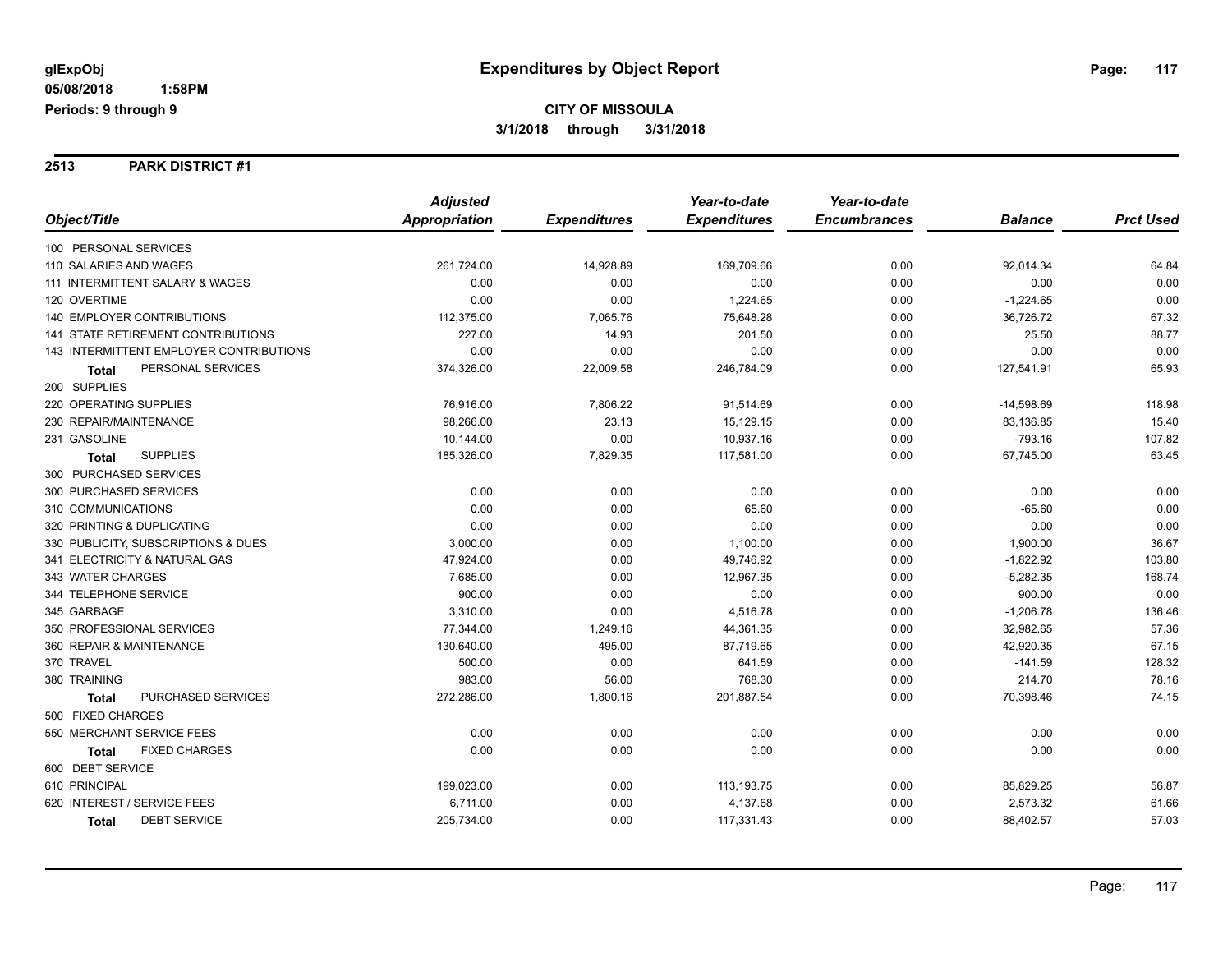**2513 PARK DISTRICT #1**

|                                            | <b>Adjusted</b>      |                     | Year-to-date        | Year-to-date        |                |                  |
|--------------------------------------------|----------------------|---------------------|---------------------|---------------------|----------------|------------------|
| Object/Title                               | <b>Appropriation</b> | <b>Expenditures</b> | <b>Expenditures</b> | <b>Encumbrances</b> | <b>Balance</b> | <b>Prct Used</b> |
| 700 GRANTS & CONTRIBUTIONS                 |                      |                     |                     |                     |                |                  |
| 700 GRANTS & CONTRIBUTIONS                 |                      | 0.00<br>0.00        | 0.00                | 0.00                | 0.00           | 0.00             |
| <b>GRANTS &amp; CONTRIBUTIONS</b><br>Total |                      | 0.00<br>0.00        | 0.00                | 0.00                | 0.00           | 0.00             |
| 800 OTHER OBJECTS                          |                      |                     |                     |                     |                |                  |
| 820 TRANSFERS TO OTHER FUNDS               | 483,890.00           | 0.00                | 241,945.00          | 0.00                | 241,945.00     | 50.00            |
| OTHER OBJECTS<br><b>Total</b>              | 483,890.00           | 0.00                | 241,945.00          | 0.00                | 241,945.00     | 50.00            |
| 900 CAPITAL OUTLAY                         |                      |                     |                     |                     |                |                  |
| 930 IMPROVEMENTS                           | 30,000.00            | 0.00                | 42,361.58           | 0.00                | $-12,361.58$   | 141.21           |
| 940 MACHINERY & EQUIPMENT                  | 40.000.00            | 0.00                | 0.00                | 0.00                | 40.000.00      | 0.00             |
| <b>CAPITAL OUTLAY</b><br><b>Total</b>      | 70,000.00            | 0.00                | 42,361.58           | 0.00                | 27,638.42      | 60.52            |
| PARK DISTRICT #1<br><b>Total</b>           | 1.591.562.00         | 31,639.09           | 967.890.64          | 0.00                | 623.671.36     | 60.81            |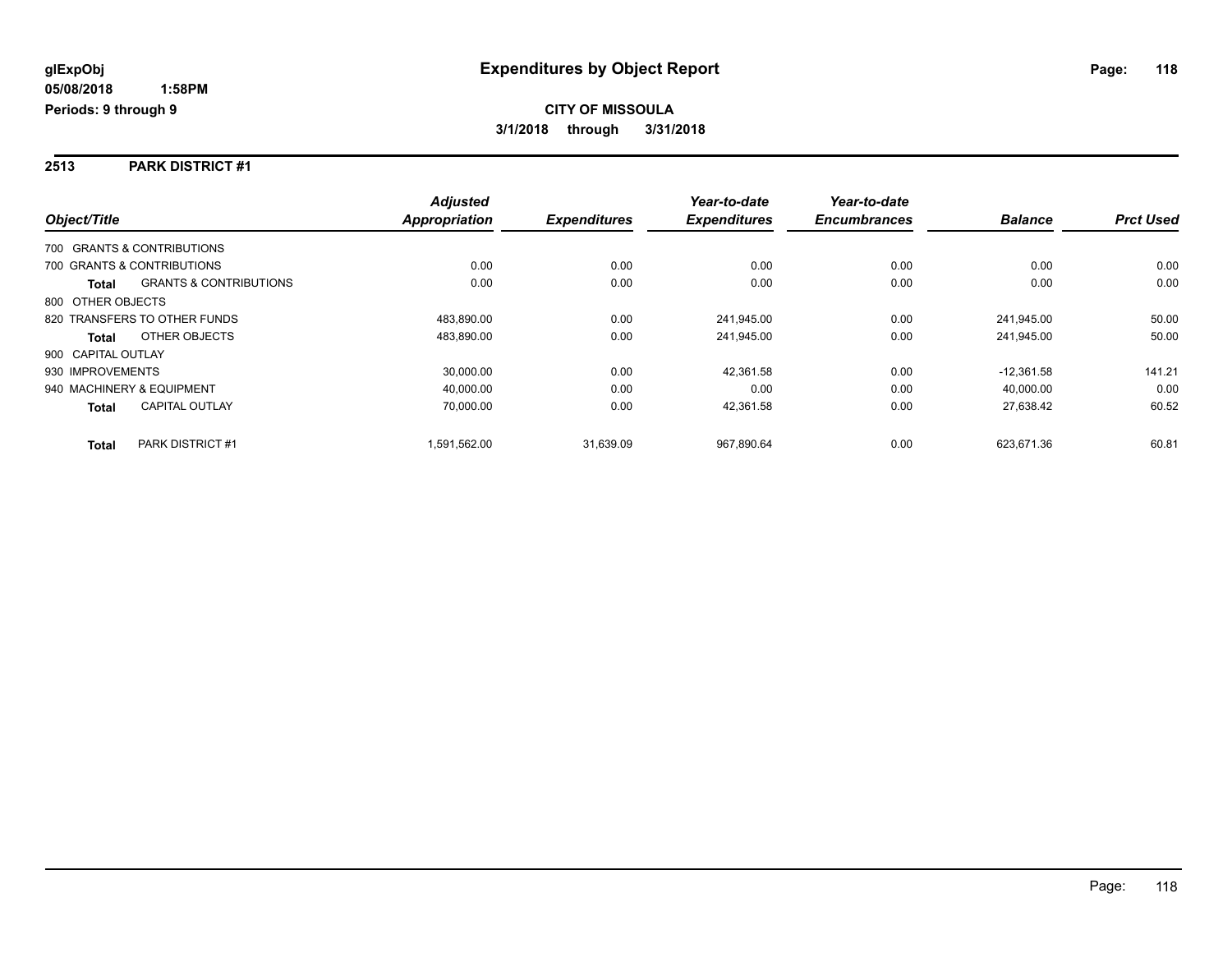**05/08/2018 1:58PM Periods: 9 through 9**

# **2820 STATE GAS TAX FUND**

**280 PUBLIC WORKS ADMINISTRATION**

|                    |                              | <b>Adjusted</b>      |                     | Year-to-date        | Year-to-date        |                |                  |
|--------------------|------------------------------|----------------------|---------------------|---------------------|---------------------|----------------|------------------|
| Object/Title       |                              | <b>Appropriation</b> | <b>Expenditures</b> | <b>Expenditures</b> | <b>Encumbrances</b> | <b>Balance</b> | <b>Prct Used</b> |
|                    | 300 PURCHASED SERVICES       |                      |                     |                     |                     |                |                  |
|                    | 350 PROFESSIONAL SERVICES    | 0.00                 | 0.00                | 0.00                | 0.00                | 0.00           | 0.00             |
| Total              | <b>PURCHASED SERVICES</b>    | 0.00                 | 0.00                | 0.00                | 0.00                | 0.00           | 0.00             |
| 500 FIXED CHARGES  |                              |                      |                     |                     |                     |                |                  |
| 500 FIXED CHARGES  |                              | 0.00                 | 0.00                | 0.00                | 0.00                | 0.00           | 0.00             |
|                    | 550 MERCHANT SERVICE FEES    | 0.00                 | 0.00                | 0.00                | 0.00                | 0.00           | 0.00             |
| <b>Total</b>       | <b>FIXED CHARGES</b>         | 0.00                 | 0.00                | 0.00                | 0.00                | 0.00           | 0.00             |
| 800 OTHER OBJECTS  |                              |                      |                     |                     |                     |                |                  |
|                    | 820 TRANSFERS TO OTHER FUNDS | 564,000.00           | 0.00                | 282,000.00          | 0.00                | 282,000.00     | 50.00            |
| <b>Total</b>       | OTHER OBJECTS                | 564,000.00           | 0.00                | 282,000.00          | 0.00                | 282,000.00     | 50.00            |
| 900 CAPITAL OUTLAY |                              |                      |                     |                     |                     |                |                  |
| 930 IMPROVEMENTS   |                              | 408,500.00           | 5,715.80            | 346,073.77          | 0.00                | 62,426.23      | 84.72            |
| <b>Total</b>       | <b>CAPITAL OUTLAY</b>        | 408,500.00           | 5,715.80            | 346,073.77          | 0.00                | 62,426.23      | 84.72            |
| <b>Total</b>       | PUBLIC WORKS ADMINISTRATION  | 972,500.00           | 5,715.80            | 628,073.77          | 0.00                | 344,426.23     | 64.58            |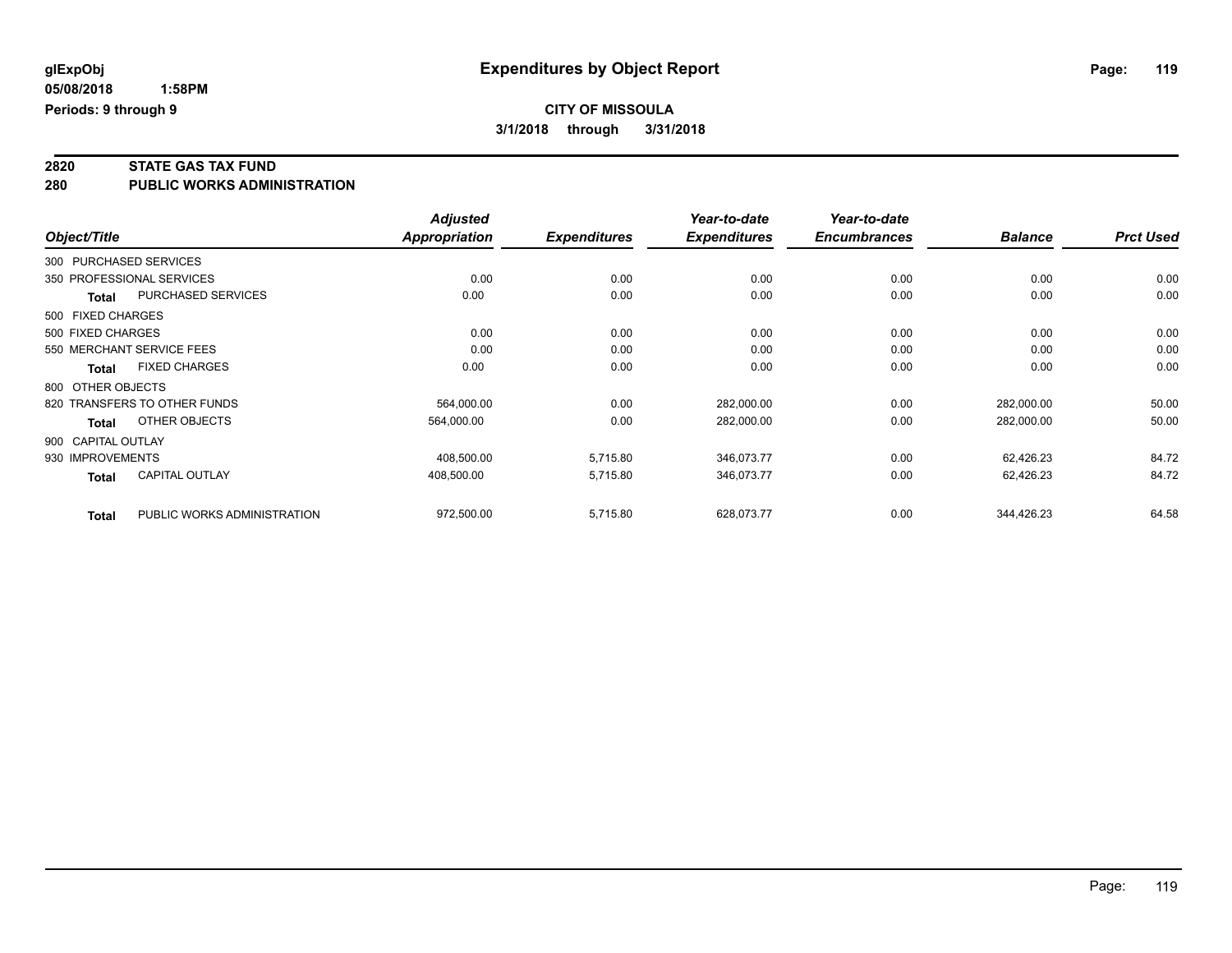### **2820 STATE GAS TAX FUND**

|                        |                              | <b>Adjusted</b>      |                     | Year-to-date        | Year-to-date        |                |                  |
|------------------------|------------------------------|----------------------|---------------------|---------------------|---------------------|----------------|------------------|
| Object/Title           |                              | <b>Appropriation</b> | <b>Expenditures</b> | <b>Expenditures</b> | <b>Encumbrances</b> | <b>Balance</b> | <b>Prct Used</b> |
| 300 PURCHASED SERVICES |                              |                      |                     |                     |                     |                |                  |
|                        | 350 PROFESSIONAL SERVICES    | 0.00                 | 0.00                | 0.00                | 0.00                | 0.00           | 0.00             |
| Total                  | <b>PURCHASED SERVICES</b>    | 0.00                 | 0.00                | 0.00                | 0.00                | 0.00           | 0.00             |
| 500 FIXED CHARGES      |                              |                      |                     |                     |                     |                |                  |
| 500 FIXED CHARGES      |                              | 0.00                 | 0.00                | 0.00                | 0.00                | 0.00           | 0.00             |
|                        | 550 MERCHANT SERVICE FEES    | 0.00                 | 0.00                | 0.00                | 0.00                | 0.00           | 0.00             |
| <b>Total</b>           | <b>FIXED CHARGES</b>         | 0.00                 | 0.00                | 0.00                | 0.00                | 0.00           | 0.00             |
| 800 OTHER OBJECTS      |                              |                      |                     |                     |                     |                |                  |
|                        | 820 TRANSFERS TO OTHER FUNDS | 564,000.00           | 0.00                | 282,000.00          | 0.00                | 282,000.00     | 50.00            |
| Total                  | OTHER OBJECTS                | 564,000.00           | 0.00                | 282,000.00          | 0.00                | 282,000.00     | 50.00            |
| 900 CAPITAL OUTLAY     |                              |                      |                     |                     |                     |                |                  |
| 930 IMPROVEMENTS       |                              | 408,500.00           | 5,715.80            | 346,073.77          | 0.00                | 62,426.23      | 84.72            |
| Total                  | <b>CAPITAL OUTLAY</b>        | 408,500.00           | 5,715.80            | 346,073.77          | 0.00                | 62,426.23      | 84.72            |
| <b>Total</b>           | STATE GAS TAX FUND           | 972,500.00           | 5,715.80            | 628,073.77          | 0.00                | 344,426.23     | 64.58            |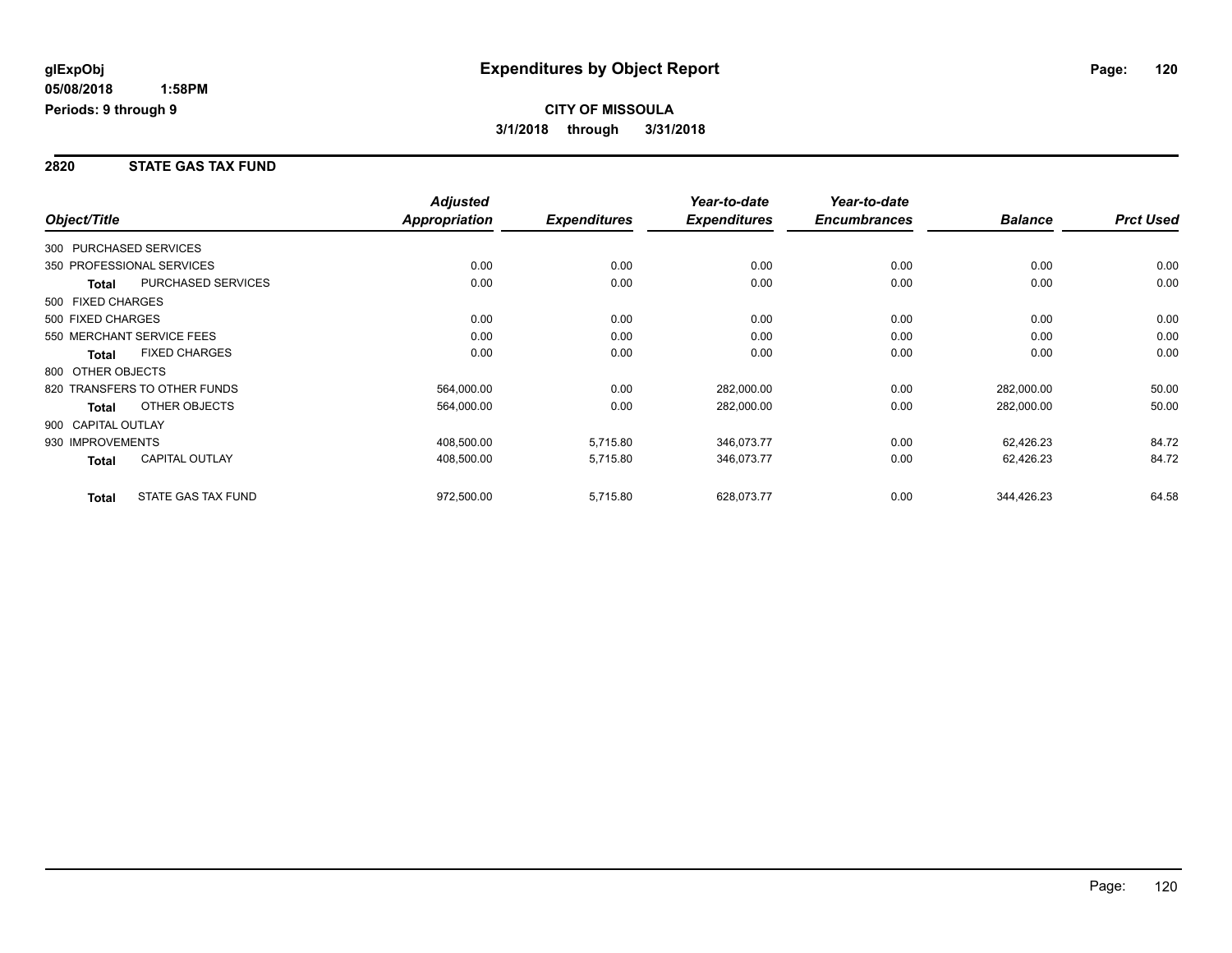# **2917 CRIME VICTIM SURCHARGE**

**390 NON-DEPARTMENTAL**

| Object/Title                         | <b>Adjusted</b><br>Appropriation | <b>Expenditures</b> | Year-to-date<br><b>Expenditures</b> | Year-to-date<br><b>Encumbrances</b> | <b>Balance</b> | <b>Prct Used</b> |
|--------------------------------------|----------------------------------|---------------------|-------------------------------------|-------------------------------------|----------------|------------------|
| 500 FIXED CHARGES                    |                                  |                     |                                     |                                     |                |                  |
| 550 MERCHANT SERVICE FEES            | 0.00                             | 0.00                | 0.00                                | 0.00                                | 0.00           | 0.00             |
| <b>FIXED CHARGES</b><br><b>Total</b> | 0.00                             | 0.00                | 0.00                                | 0.00                                | 0.00           | 0.00             |
| NON-DEPARTMENTAL<br>Total            | 0.00                             | 0.00                | 0.00                                | 0.00                                | 0.00           | 0.00             |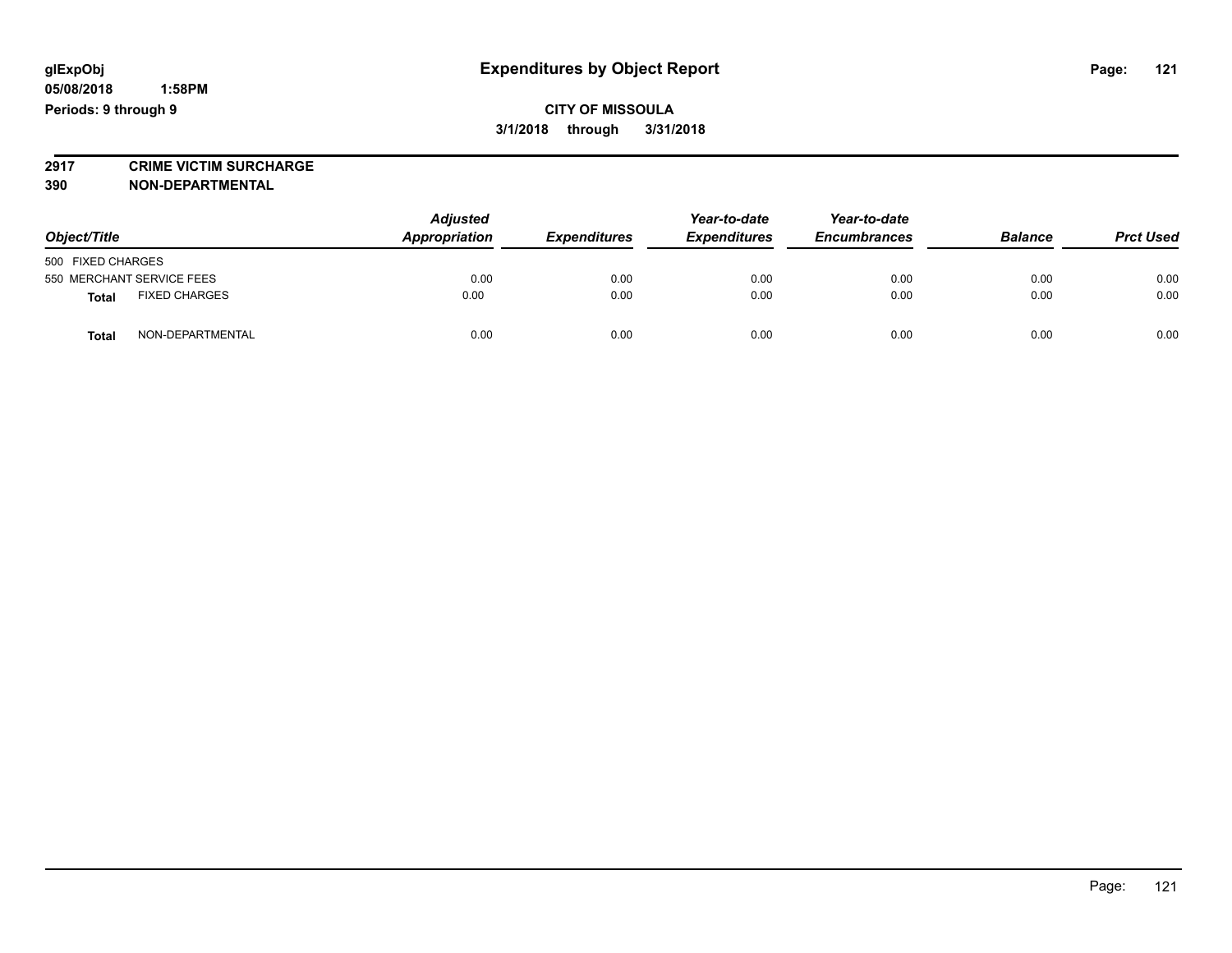**05/08/2018 1:58PM Periods: 9 through 9**

**3/1/2018 through 3/31/2018**

### **2917 CRIME VICTIM SURCHARGE**

|                                        | <b>Adjusted</b> |                     | Year-to-date        | Year-to-date        |                |                  |
|----------------------------------------|-----------------|---------------------|---------------------|---------------------|----------------|------------------|
| Object/Title                           | Appropriation   | <b>Expenditures</b> | <b>Expenditures</b> | <b>Encumbrances</b> | <b>Balance</b> | <b>Prct Used</b> |
| 500 FIXED CHARGES                      |                 |                     |                     |                     |                |                  |
| 550 MERCHANT SERVICE FEES              | 0.00            | 0.00                | 0.00                | 0.00                | 0.00           | 0.00             |
| <b>FIXED CHARGES</b><br>Total          | 0.00            | 0.00                | 0.00                | 0.00                | 0.00           | 0.00             |
| <b>CRIME VICTIM SURCHARGE</b><br>Total | 0.00            | 0.00                | 0.00                | 0.00                | 0.00           | 0.00             |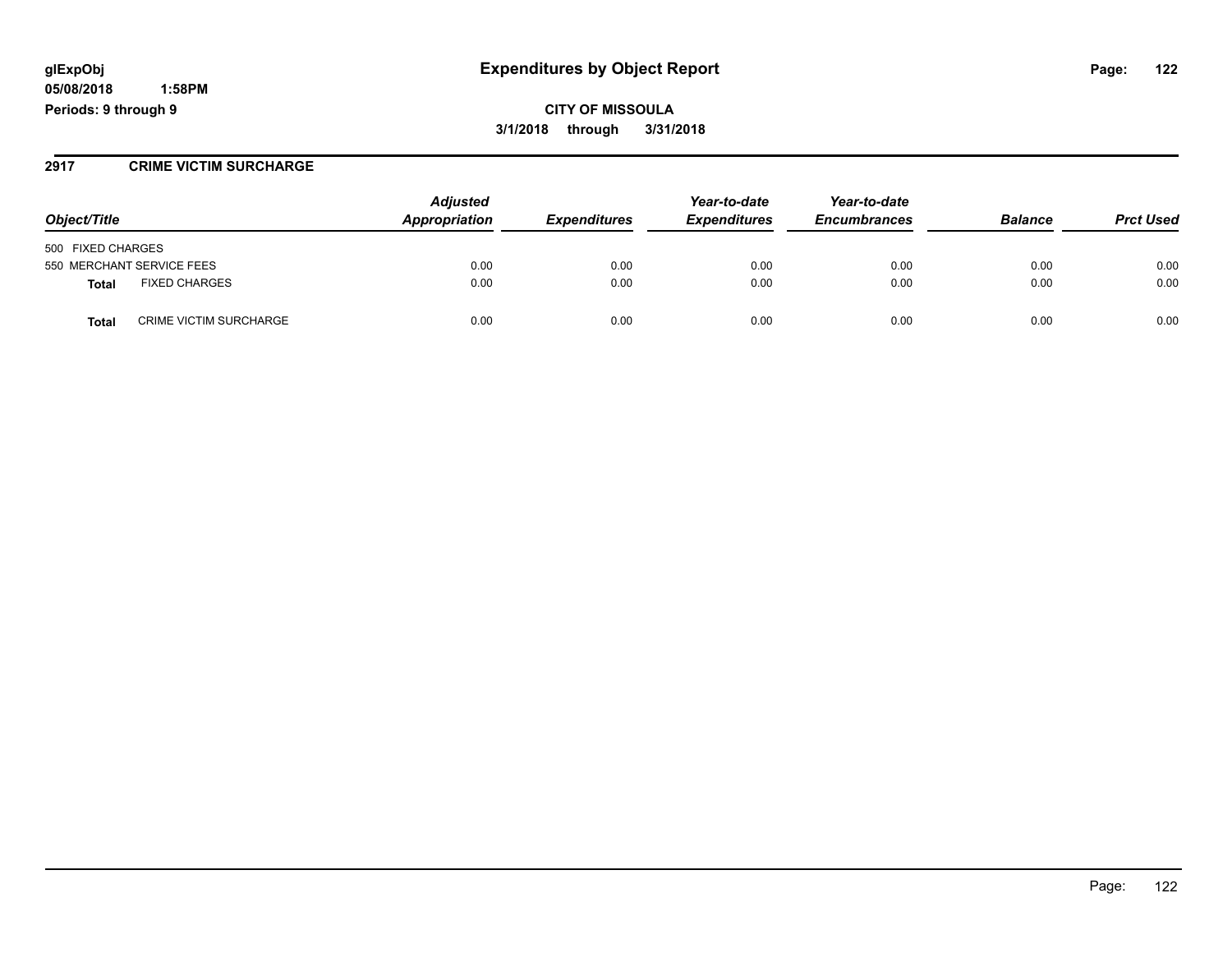# **2918 LAW ENFORCEMENT BLOCK GRANT FUND**

**290 POLICE**

|                                                   | <b>Adjusted</b>      |                     | Year-to-date        | Year-to-date        |                |                  |
|---------------------------------------------------|----------------------|---------------------|---------------------|---------------------|----------------|------------------|
| Object/Title                                      | <b>Appropriation</b> | <b>Expenditures</b> | <b>Expenditures</b> | <b>Encumbrances</b> | <b>Balance</b> | <b>Prct Used</b> |
| 200 SUPPLIES                                      |                      |                     |                     |                     |                |                  |
| 220 OPERATING SUPPLIES                            | 43,124.00            | 0.00                | 0.00                | 0.00                | 43,124.00      | 0.00             |
| <b>SUPPLIES</b><br><b>Total</b>                   | 43.124.00            | 0.00                | 0.00                | 0.00                | 43.124.00      | 0.00             |
| 300 PURCHASED SERVICES                            |                      |                     |                     |                     |                |                  |
| 350 PROFESSIONAL SERVICES                         | 0.00                 | 0.00                | 0.00                | 0.00                | 0.00           | 0.00             |
| 370 TRAVEL                                        | 0.00                 | 0.00                | 0.00                | 0.00                | 0.00           | 0.00             |
| <b>PURCHASED SERVICES</b><br><b>Total</b>         | 0.00                 | 0.00                | 0.00                | 0.00                | 0.00           | 0.00             |
| 700 GRANTS & CONTRIBUTIONS                        |                      |                     |                     |                     |                |                  |
| 700 GRANTS & CONTRIBUTIONS                        | 17.249.00            | 0.00                | 0.00                | 0.00                | 17.249.00      | 0.00             |
| <b>GRANTS &amp; CONTRIBUTIONS</b><br><b>Total</b> | 17.249.00            | 0.00                | 0.00                | 0.00                | 17,249.00      | 0.00             |
| <b>POLICE</b><br><b>Total</b>                     | 60,373.00            | 0.00                | 0.00                | 0.00                | 60,373.00      | 0.00             |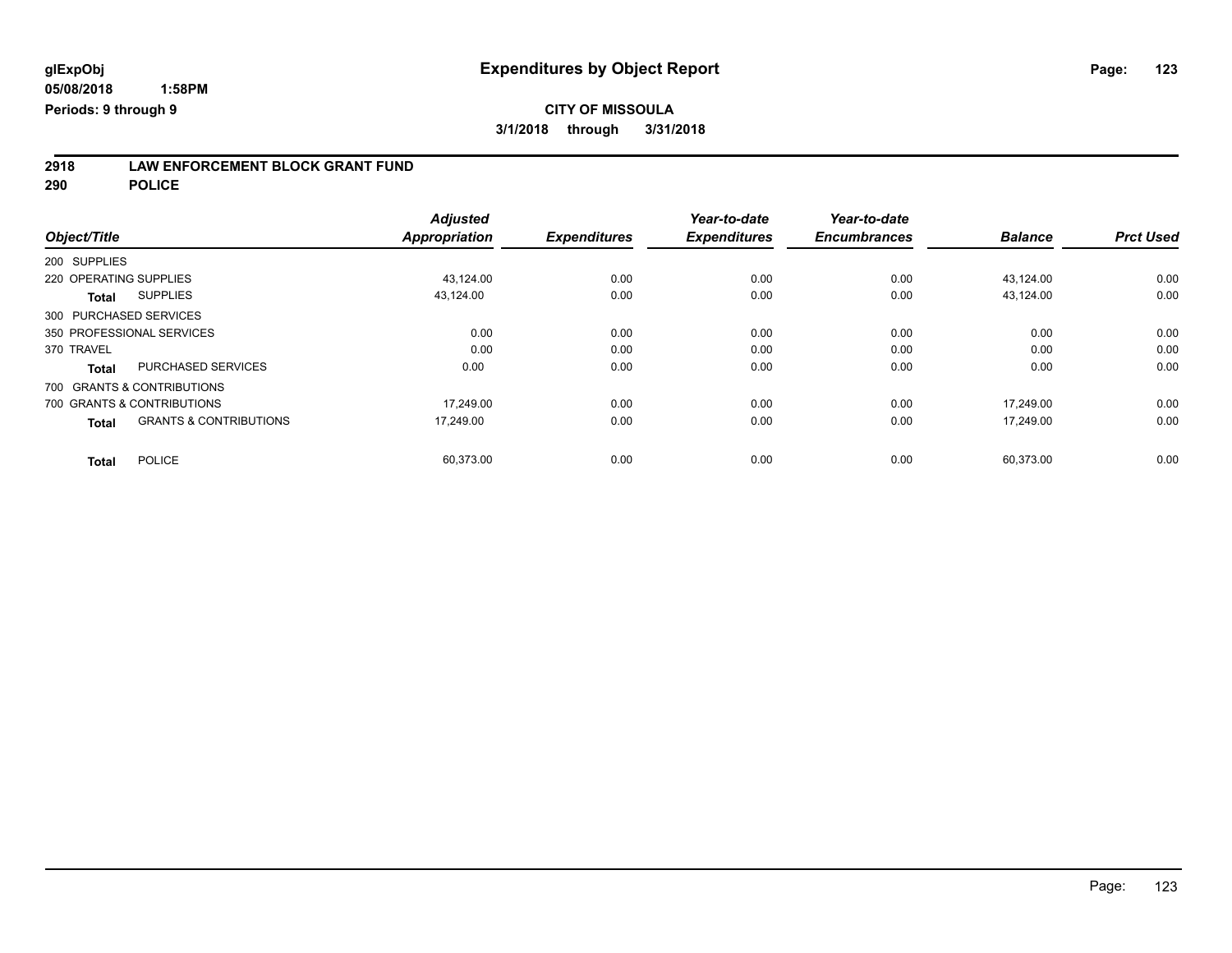**05/08/2018 1:58PM Periods: 9 through 9**

### **2918 LAW ENFORCEMENT BLOCK GRANT FUND**

| Object/Title                                    | <b>Adjusted</b><br>Appropriation | <b>Expenditures</b> | Year-to-date<br><b>Expenditures</b> | Year-to-date<br><b>Encumbrances</b> | <b>Balance</b> | <b>Prct Used</b> |
|-------------------------------------------------|----------------------------------|---------------------|-------------------------------------|-------------------------------------|----------------|------------------|
| 200 SUPPLIES                                    |                                  |                     |                                     |                                     |                |                  |
| 220 OPERATING SUPPLIES                          | 43,124.00                        | 0.00                | 0.00                                | 0.00                                | 43,124.00      | 0.00             |
|                                                 |                                  |                     |                                     |                                     |                |                  |
| <b>SUPPLIES</b><br>Total                        | 43,124.00                        | 0.00                | 0.00                                | 0.00                                | 43,124.00      | 0.00             |
| 300 PURCHASED SERVICES                          |                                  |                     |                                     |                                     |                |                  |
| 350 PROFESSIONAL SERVICES                       | 0.00                             | 0.00                | 0.00                                | 0.00                                | 0.00           | 0.00             |
| 370 TRAVEL                                      | 0.00                             | 0.00                | 0.00                                | 0.00                                | 0.00           | 0.00             |
| PURCHASED SERVICES<br><b>Total</b>              | 0.00                             | 0.00                | 0.00                                | 0.00                                | 0.00           | 0.00             |
| 700 GRANTS & CONTRIBUTIONS                      |                                  |                     |                                     |                                     |                |                  |
| 700 GRANTS & CONTRIBUTIONS                      | 17.249.00                        | 0.00                | 0.00                                | 0.00                                | 17.249.00      | 0.00             |
| <b>GRANTS &amp; CONTRIBUTIONS</b><br>Total      | 17,249.00                        | 0.00                | 0.00                                | 0.00                                | 17,249.00      | 0.00             |
| LAW ENFORCEMENT BLOCK GRANT FUN<br><b>Total</b> | 60.373.00                        | 0.00                | 0.00                                | 0.00                                | 60.373.00      | 0.00             |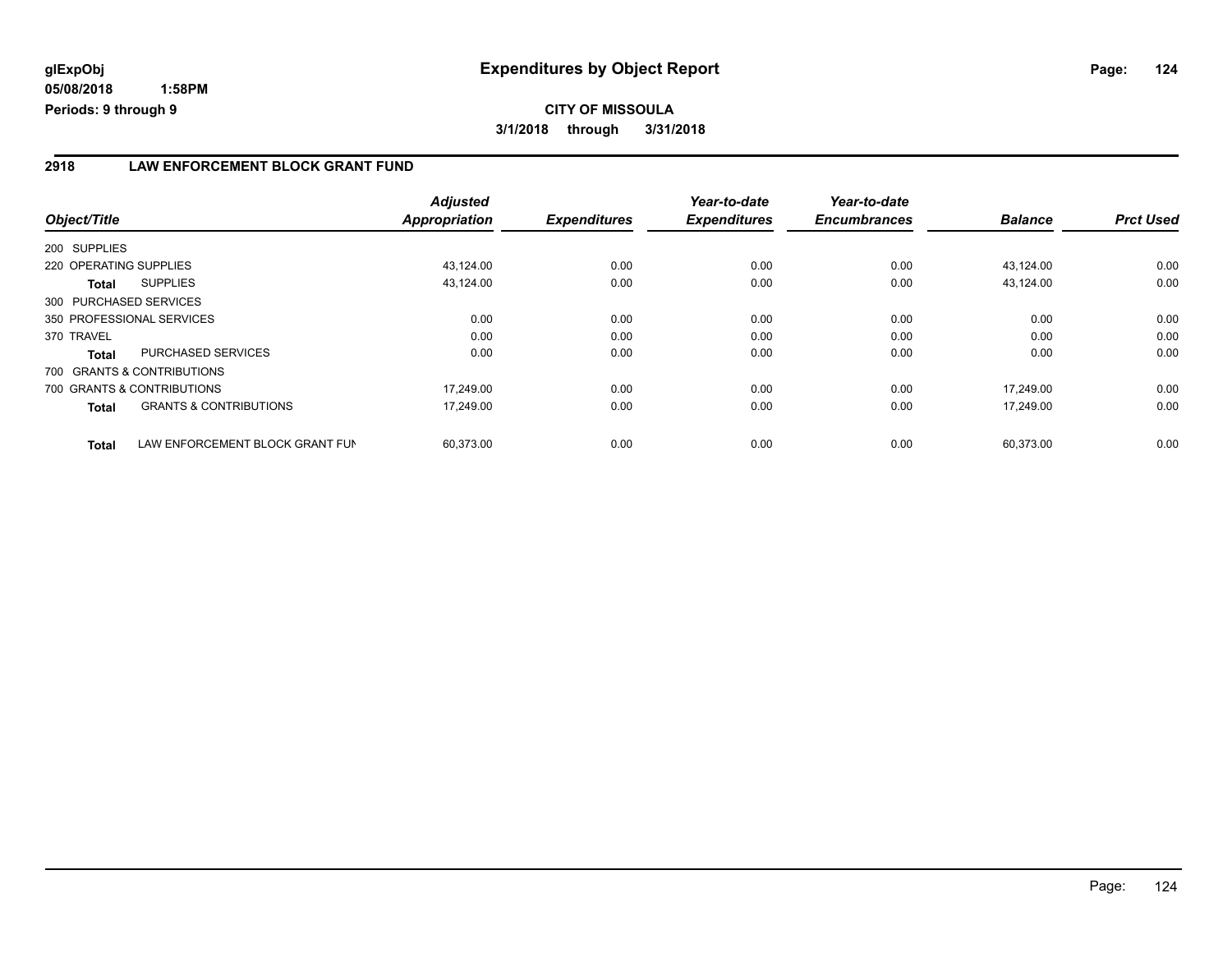# **2919 HIDTA FUND**

**290 POLICE**

|                                                   | <b>Adjusted</b>      |                     | Year-to-date        | Year-to-date        |                |                  |
|---------------------------------------------------|----------------------|---------------------|---------------------|---------------------|----------------|------------------|
| Object/Title                                      | <b>Appropriation</b> | <b>Expenditures</b> | <b>Expenditures</b> | <b>Encumbrances</b> | <b>Balance</b> | <b>Prct Used</b> |
| 100 PERSONAL SERVICES                             |                      |                     |                     |                     |                |                  |
| 120 OVERTIME                                      | 13,321.00            | 0.00                | 0.00                | 0.00                | 13,321.00      | 0.00             |
| <b>140 EMPLOYER CONTRIBUTIONS</b>                 | 1,350.00             | 0.00                | 0.00                | 0.00                | 1,350.00       | 0.00             |
| 141 STATE RETIREMENT CONTRIBUTIONS                | 0.00                 | 0.00                | 0.00                | 0.00                | 0.00           | 0.00             |
| PERSONAL SERVICES<br>Total                        | 14,671.00            | 0.00                | 0.00                | 0.00                | 14,671.00      | 0.00             |
| 200 SUPPLIES                                      |                      |                     |                     |                     |                |                  |
| 210 OFFICE SUPPLIES                               | 3,500.00             | 0.00                | 0.00                | 0.00                | 3,500.00       | 0.00             |
| 220 OPERATING SUPPLIES                            | 3,500.00             | 457.16              | 2,568.76            | 0.00                | 931.24         | 73.39            |
| <b>SUPPLIES</b><br><b>Total</b>                   | 7,000.00             | 457.16              | 2,568.76            | 0.00                | 4,431.24       | 36.70            |
| 300 PURCHASED SERVICES                            |                      |                     |                     |                     |                |                  |
| 320 PRINTING & DUPLICATING                        | 2,400.00             | 0.00                | 0.00                | 0.00                | 2,400.00       | 0.00             |
| 341 ELECTRICITY & NATURAL GAS                     | 5,000.00             | 280.81              | 1,932.60            | 0.00                | 3,067.40       | 38.65            |
| 344 TELEPHONE SERVICE                             | 250.00               | 0.00                | 0.00                | 0.00                | 250.00         | 0.00             |
| 350 PROFESSIONAL SERVICES                         | 6,000.00             | 407.73              | 3,881.29            | 0.00                | 2,118.71       | 64.69            |
| 360 REPAIR & MAINTENANCE                          | 5,000.00             | 0.00                | 4,280.00            | 0.00                | 720.00         | 85.60            |
| 370 TRAVEL                                        | 5,500.00             | 0.00                | 901.87              | 0.00                | 4,598.13       | 16.40            |
| 380 TRAINING                                      | 5,500.00             | 0.00                | 0.00                | 0.00                | 5,500.00       | 0.00             |
| 390 OTHER PURCHASED SERVICES                      | 200.00               | 0.00                | 0.00                | 0.00                | 200.00         | 0.00             |
| PURCHASED SERVICES<br><b>Total</b>                | 29,850.00            | 688.54              | 10,995.76           | 0.00                | 18,854.24      | 36.84            |
| 500 FIXED CHARGES                                 |                      |                     |                     |                     |                |                  |
| 500 FIXED CHARGES                                 | 24,079.00            | 2,112.84            | 17,740.64           | 0.00                | 6,338.36       | 73.68            |
| 550 MERCHANT SERVICE FEES                         | 0.00                 | 0.00                | 0.00                | 0.00                | 0.00           | 0.00             |
| <b>FIXED CHARGES</b><br><b>Total</b>              | 24,079.00            | 2,112.84            | 17,740.64           | 0.00                | 6,338.36       | 73.68            |
| 700 GRANTS & CONTRIBUTIONS                        |                      |                     |                     |                     |                |                  |
| 700 GRANTS & CONTRIBUTIONS                        | 65,000.00            | 0.00                | 0.00                | 0.00                | 65,000.00      | 0.00             |
| <b>GRANTS &amp; CONTRIBUTIONS</b><br><b>Total</b> | 65,000.00            | 0.00                | 0.00                | 0.00                | 65,000.00      | 0.00             |
| 900 CAPITAL OUTLAY                                |                      |                     |                     |                     |                |                  |
| 920 BUILDINGS                                     | 0.00                 | 0.00                | 0.00                | 0.00                | 0.00           | 0.00             |
| 940 MACHINERY & EQUIPMENT                         | 0.00                 | 0.00                | 0.00                | 0.00                | 0.00           | 0.00             |
| <b>CAPITAL OUTLAY</b><br><b>Total</b>             | 0.00                 | 0.00                | 0.00                | 0.00                | 0.00           | 0.00             |
| <b>POLICE</b><br><b>Total</b>                     | 140,600.00           | 3,258.54            | 31,305.16           | 0.00                | 109,294.84     | 22.27            |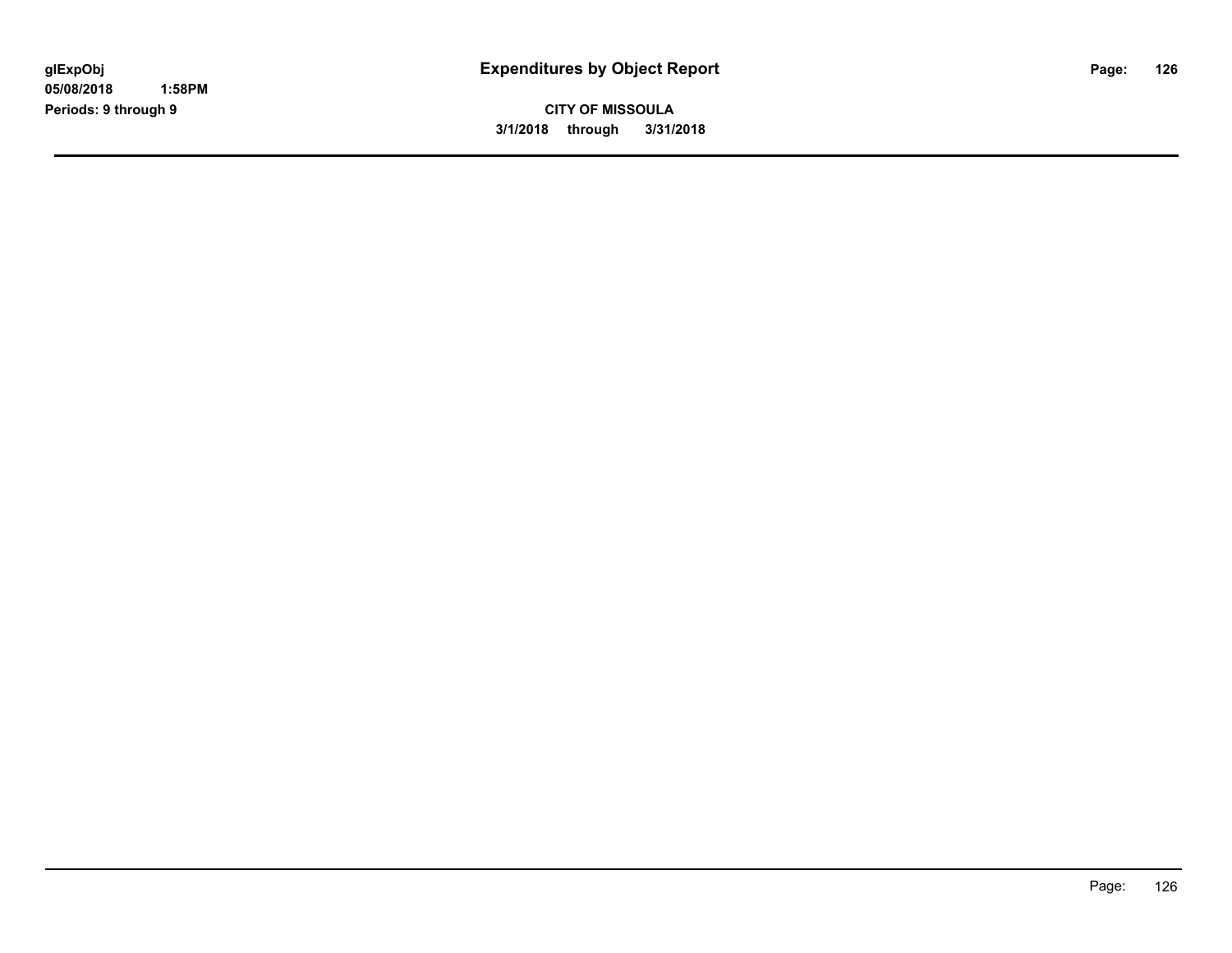**2919 HIDTA FUND**

|                                                   | <b>Adjusted</b>      |                     | Year-to-date        | Year-to-date        |                |                  |
|---------------------------------------------------|----------------------|---------------------|---------------------|---------------------|----------------|------------------|
| Object/Title                                      | <b>Appropriation</b> | <b>Expenditures</b> | <b>Expenditures</b> | <b>Encumbrances</b> | <b>Balance</b> | <b>Prct Used</b> |
| 100 PERSONAL SERVICES                             |                      |                     |                     |                     |                |                  |
| 120 OVERTIME                                      | 13,321.00            | 0.00                | 0.00                | 0.00                | 13,321.00      | 0.00             |
| <b>140 EMPLOYER CONTRIBUTIONS</b>                 | 1,350.00             | 0.00                | 0.00                | 0.00                | 1,350.00       | 0.00             |
| 141 STATE RETIREMENT CONTRIBUTIONS                | 0.00                 | 0.00                | 0.00                | 0.00                | 0.00           | 0.00             |
| PERSONAL SERVICES<br><b>Total</b>                 | 14,671.00            | 0.00                | 0.00                | 0.00                | 14,671.00      | 0.00             |
| 200 SUPPLIES                                      |                      |                     |                     |                     |                |                  |
| 210 OFFICE SUPPLIES                               | 3,500.00             | 0.00                | 0.00                | 0.00                | 3,500.00       | 0.00             |
| 220 OPERATING SUPPLIES                            | 3,500.00             | 457.16              | 2,568.76            | 0.00                | 931.24         | 73.39            |
| <b>SUPPLIES</b><br>Total                          | 7,000.00             | 457.16              | 2,568.76            | 0.00                | 4,431.24       | 36.70            |
| 300 PURCHASED SERVICES                            |                      |                     |                     |                     |                |                  |
| 320 PRINTING & DUPLICATING                        | 2,400.00             | 0.00                | 0.00                | 0.00                | 2,400.00       | 0.00             |
| 341 ELECTRICITY & NATURAL GAS                     | 5,000.00             | 280.81              | 1,932.60            | 0.00                | 3,067.40       | 38.65            |
| 344 TELEPHONE SERVICE                             | 250.00               | 0.00                | 0.00                | 0.00                | 250.00         | 0.00             |
| 350 PROFESSIONAL SERVICES                         | 6,000.00             | 407.73              | 3,881.29            | 0.00                | 2,118.71       | 64.69            |
| 360 REPAIR & MAINTENANCE                          | 5,000.00             | 0.00                | 4,280.00            | 0.00                | 720.00         | 85.60            |
| 370 TRAVEL                                        | 5,500.00             | 0.00                | 901.87              | 0.00                | 4,598.13       | 16.40            |
| 380 TRAINING                                      | 5,500.00             | 0.00                | 0.00                | 0.00                | 5,500.00       | 0.00             |
| 390 OTHER PURCHASED SERVICES                      | 200.00               | 0.00                | 0.00                | 0.00                | 200.00         | 0.00             |
| PURCHASED SERVICES<br><b>Total</b>                | 29,850.00            | 688.54              | 10,995.76           | 0.00                | 18,854.24      | 36.84            |
| 500 FIXED CHARGES                                 |                      |                     |                     |                     |                |                  |
| 500 FIXED CHARGES                                 | 24,079.00            | 2,112.84            | 17,740.64           | 0.00                | 6,338.36       | 73.68            |
| 550 MERCHANT SERVICE FEES                         | 0.00                 | 0.00                | 0.00                | 0.00                | 0.00           | 0.00             |
| <b>FIXED CHARGES</b><br>Total                     | 24,079.00            | 2,112.84            | 17,740.64           | 0.00                | 6,338.36       | 73.68            |
| 700 GRANTS & CONTRIBUTIONS                        |                      |                     |                     |                     |                |                  |
| 700 GRANTS & CONTRIBUTIONS                        | 65,000.00            | 0.00                | 0.00                | 0.00                | 65,000.00      | 0.00             |
| <b>GRANTS &amp; CONTRIBUTIONS</b><br><b>Total</b> | 65,000.00            | 0.00                | 0.00                | 0.00                | 65,000.00      | 0.00             |
| 900 CAPITAL OUTLAY                                |                      |                     |                     |                     |                |                  |
| 920 BUILDINGS                                     | 0.00                 | 0.00                | 0.00                | 0.00                | 0.00           | 0.00             |
| 940 MACHINERY & EQUIPMENT                         | 0.00                 | 0.00                | 0.00                | 0.00                | 0.00           | 0.00             |
| <b>CAPITAL OUTLAY</b><br><b>Total</b>             | 0.00                 | 0.00                | 0.00                | 0.00                | 0.00           | 0.00             |
| <b>HIDTA FUND</b><br><b>Total</b>                 | 140,600.00           | 3,258.54            | 31,305.16           | 0.00                | 109,294.84     | 22.27            |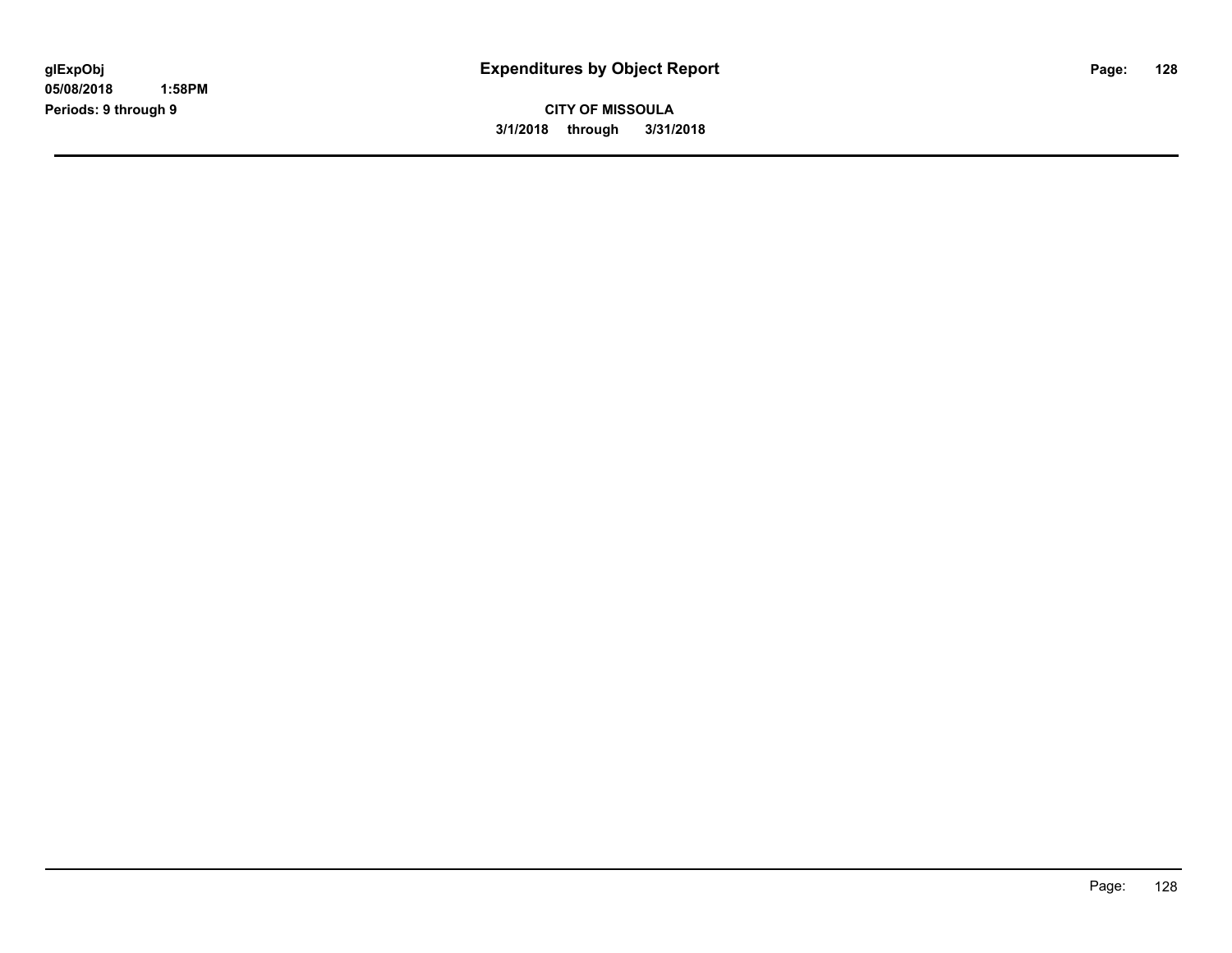## **CITY OF MISSOULA**

**3/1/2018 through 3/31/2018**

# **2939 CDBG PROGRAM INCOME ACCOUNT**

**400 ENTITLEMENT GRANTS**

|                   |                                   | <b>Adjusted</b>      |                     | Year-to-date        | Year-to-date        |                |                  |
|-------------------|-----------------------------------|----------------------|---------------------|---------------------|---------------------|----------------|------------------|
| Object/Title      |                                   | <b>Appropriation</b> | <b>Expenditures</b> | <b>Expenditures</b> | <b>Encumbrances</b> | <b>Balance</b> | <b>Prct Used</b> |
|                   | 300 PURCHASED SERVICES            |                      |                     |                     |                     |                |                  |
|                   | 350 PROFESSIONAL SERVICES         | 29,463.00            | 0.00                | 0.00                | 0.00                | 29,463.00      | 0.00             |
| <b>Total</b>      | PURCHASED SERVICES                | 29,463.00            | 0.00                | 0.00                | 0.00                | 29,463.00      | 0.00             |
| 500 FIXED CHARGES |                                   |                      |                     |                     |                     |                |                  |
|                   | 550 MERCHANT SERVICE FEES         | 0.00                 | 0.00                | 0.00                | 0.00                | 0.00           | 0.00             |
| <b>Total</b>      | <b>FIXED CHARGES</b>              | 0.00                 | 0.00                | 0.00                | 0.00                | 0.00           | 0.00             |
|                   | 700 GRANTS & CONTRIBUTIONS        |                      |                     |                     |                     |                |                  |
|                   | 700 GRANTS & CONTRIBUTIONS        | 0.00                 | 4,290.00            | 22,577.05           | 0.00                | $-22,577.05$   | 0.00             |
| <b>Total</b>      | <b>GRANTS &amp; CONTRIBUTIONS</b> | 0.00                 | 4,290.00            | 22,577.05           | 0.00                | $-22,577.05$   | 0.00             |
| 800 OTHER OBJECTS |                                   |                      |                     |                     |                     |                |                  |
|                   | 820 TRANSFERS TO OTHER FUNDS      | 0.00                 | 0.00                | 0.00                | 0.00                | 0.00           | 0.00             |
| <b>Total</b>      | OTHER OBJECTS                     | 0.00                 | 0.00                | 0.00                | 0.00                | 0.00           | 0.00             |
| <b>Total</b>      | <b>ENTITLEMENT GRANTS</b>         | 29,463.00            | 4,290.00            | 22,577.05           | 0.00                | 6,885.95       | 76.63            |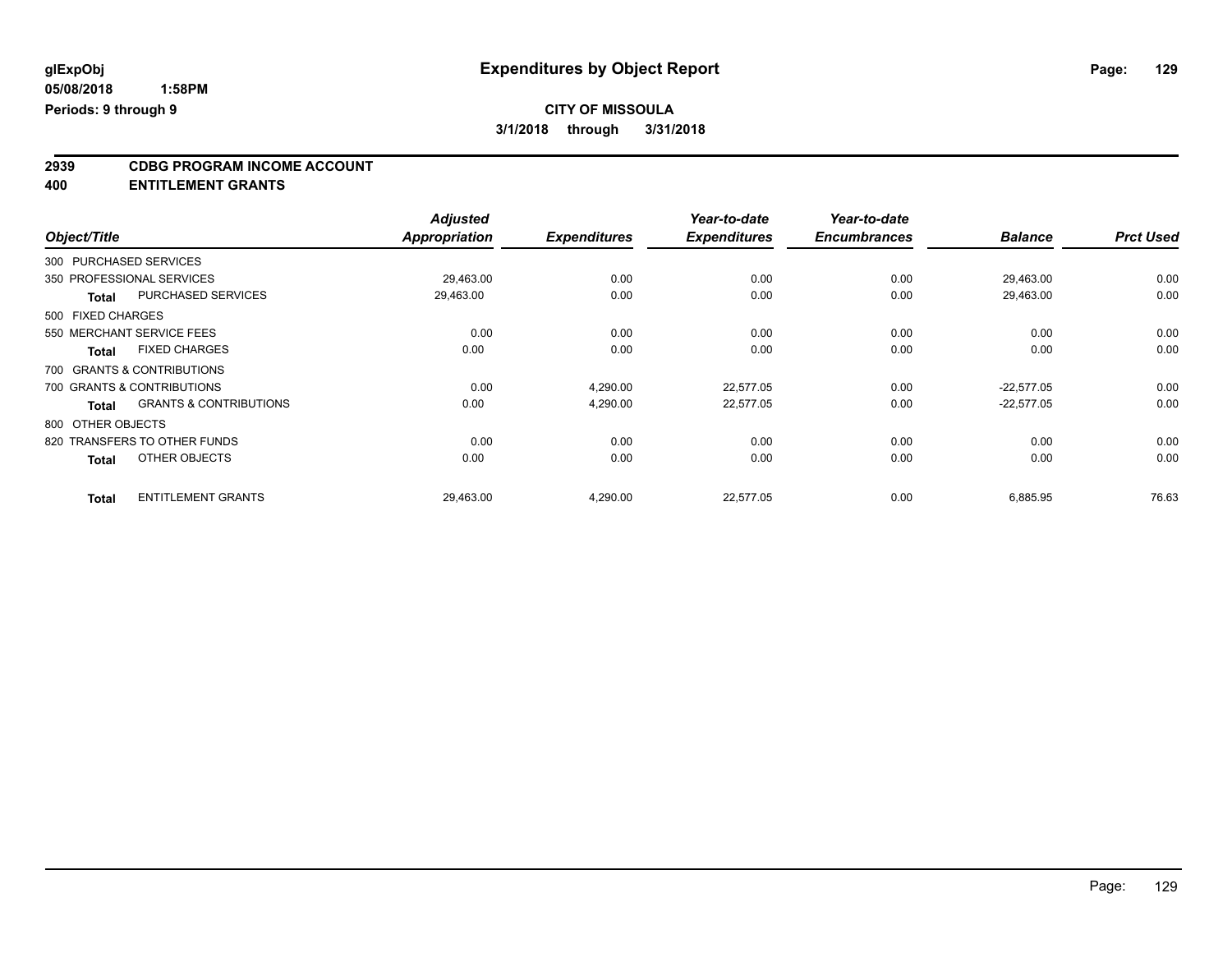**05/08/2018 1:58PM Periods: 9 through 9**

### **2939 CDBG PROGRAM INCOME ACCOUNT**

|              |                                                   | <b>Adjusted</b> |                     | Year-to-date        | Year-to-date        |                |                  |
|--------------|---------------------------------------------------|-----------------|---------------------|---------------------|---------------------|----------------|------------------|
| Object/Title |                                                   | Appropriation   | <b>Expenditures</b> | <b>Expenditures</b> | <b>Encumbrances</b> | <b>Balance</b> | <b>Prct Used</b> |
|              | 300 PURCHASED SERVICES                            |                 |                     |                     |                     |                |                  |
|              | 350 PROFESSIONAL SERVICES                         | 29,463.00       | 0.00                | 0.00                | 0.00                | 29,463.00      | 0.00             |
|              | <b>PURCHASED SERVICES</b><br><b>Total</b>         | 29,463.00       | 0.00                | 0.00                | 0.00                | 29,463.00      | 0.00             |
|              | 500 FIXED CHARGES                                 |                 |                     |                     |                     |                |                  |
|              | 550 MERCHANT SERVICE FEES                         | 0.00            | 0.00                | 0.00                | 0.00                | 0.00           | 0.00             |
|              | <b>FIXED CHARGES</b><br><b>Total</b>              | 0.00            | 0.00                | 0.00                | 0.00                | 0.00           | 0.00             |
|              | 700 GRANTS & CONTRIBUTIONS                        |                 |                     |                     |                     |                |                  |
|              | 700 GRANTS & CONTRIBUTIONS                        | 0.00            | 4,290.00            | 22,577.05           | 0.00                | $-22,577.05$   | 0.00             |
|              | <b>GRANTS &amp; CONTRIBUTIONS</b><br><b>Total</b> | 0.00            | 4,290.00            | 22,577.05           | 0.00                | $-22,577.05$   | 0.00             |
|              | 800 OTHER OBJECTS                                 |                 |                     |                     |                     |                |                  |
|              | 820 TRANSFERS TO OTHER FUNDS                      | 0.00            | 0.00                | 0.00                | 0.00                | 0.00           | 0.00             |
|              | OTHER OBJECTS<br><b>Total</b>                     | 0.00            | 0.00                | 0.00                | 0.00                | 0.00           | 0.00             |
|              | CDBG PROGRAM INCOME ACCOUNT<br><b>Total</b>       | 29,463.00       | 4.290.00            | 22,577.05           | 0.00                | 6,885.95       | 76.63            |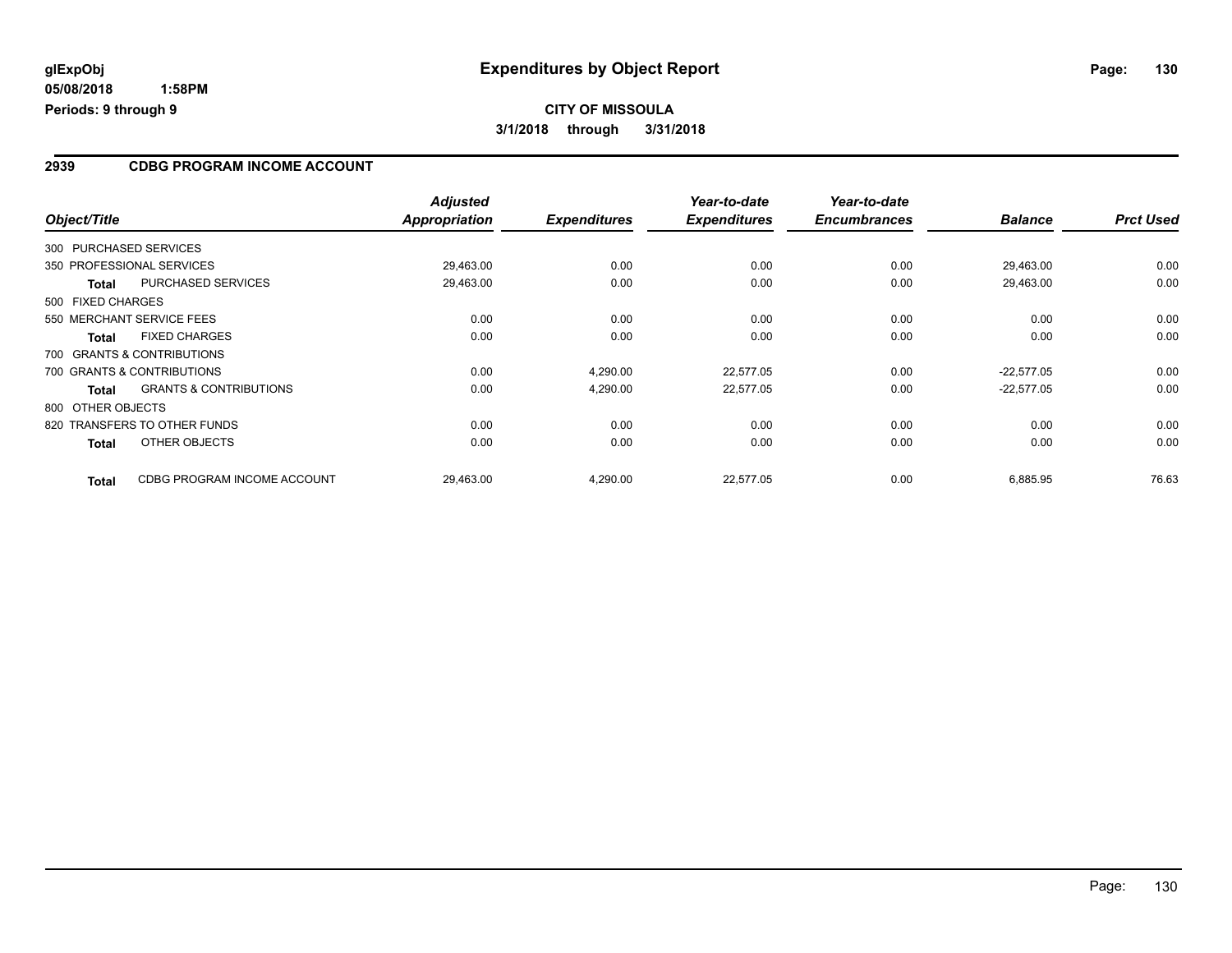### **2940 CDBG FUND 400 ENTITLEMENT GRANTS**

|                   |                                   | <b>Adjusted</b>      |                     | Year-to-date        | Year-to-date        |                |                  |
|-------------------|-----------------------------------|----------------------|---------------------|---------------------|---------------------|----------------|------------------|
| Object/Title      |                                   | <b>Appropriation</b> | <b>Expenditures</b> | <b>Expenditures</b> | <b>Encumbrances</b> | <b>Balance</b> | <b>Prct Used</b> |
|                   | 300 PURCHASED SERVICES            |                      |                     |                     |                     |                |                  |
|                   | 350 PROFESSIONAL SERVICES         | 0.00                 | 205.30              | 1,338.84            | 0.00                | $-1,338.84$    | 0.00             |
| <b>Total</b>      | <b>PURCHASED SERVICES</b>         | 0.00                 | 205.30              | 1,338.84            | 0.00                | $-1,338.84$    | 0.00             |
| 500 FIXED CHARGES |                                   |                      |                     |                     |                     |                |                  |
|                   | 550 MERCHANT SERVICE FEES         | 0.00                 | 0.00                | 0.00                | 0.00                | 0.00           | 0.00             |
| <b>Total</b>      | <b>FIXED CHARGES</b>              | 0.00                 | 0.00                | 0.00                | 0.00                | 0.00           | 0.00             |
|                   | 700 GRANTS & CONTRIBUTIONS        |                      |                     |                     |                     |                |                  |
|                   | 700 GRANTS & CONTRIBUTIONS        | 471,117.00           | 0.00                | 85,536.12           | 0.00                | 385,580.88     | 18.16            |
| <b>Total</b>      | <b>GRANTS &amp; CONTRIBUTIONS</b> | 471.117.00           | 0.00                | 85,536.12           | 0.00                | 385,580.88     | 18.16            |
| 800 OTHER OBJECTS |                                   |                      |                     |                     |                     |                |                  |
|                   | 820 TRANSFERS TO OTHER FUNDS      | 104.130.00           | 0.00                | 0.00                | 0.00                | 104.130.00     | 0.00             |
| <b>Total</b>      | OTHER OBJECTS                     | 104,130.00           | 0.00                | 0.00                | 0.00                | 104,130.00     | 0.00             |
| <b>Total</b>      | <b>ENTITLEMENT GRANTS</b>         | 575.247.00           | 205.30              | 86,874.96           | 0.00                | 488,372.04     | 15.10            |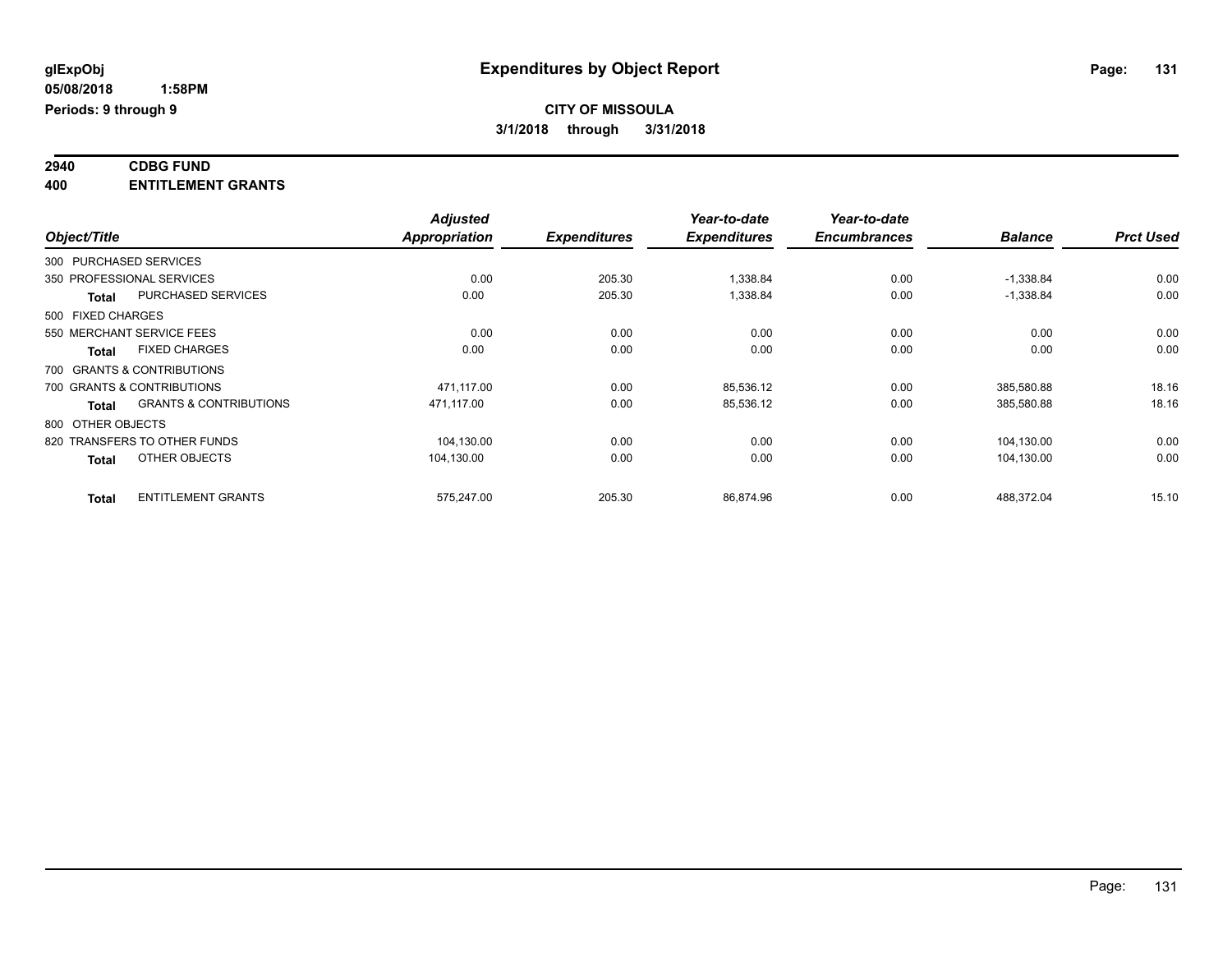**2940 CDBG FUND**

|                        |                                   | <b>Adjusted</b>      |                     | Year-to-date        | Year-to-date        |                |                  |
|------------------------|-----------------------------------|----------------------|---------------------|---------------------|---------------------|----------------|------------------|
| Object/Title           |                                   | <b>Appropriation</b> | <b>Expenditures</b> | <b>Expenditures</b> | <b>Encumbrances</b> | <b>Balance</b> | <b>Prct Used</b> |
| 300 PURCHASED SERVICES |                                   |                      |                     |                     |                     |                |                  |
|                        | 350 PROFESSIONAL SERVICES         | 0.00                 | 205.30              | 1,338.84            | 0.00                | $-1,338.84$    | 0.00             |
| <b>Total</b>           | <b>PURCHASED SERVICES</b>         | 0.00                 | 205.30              | 1,338.84            | 0.00                | $-1,338.84$    | 0.00             |
| 500 FIXED CHARGES      |                                   |                      |                     |                     |                     |                |                  |
|                        | 550 MERCHANT SERVICE FEES         | 0.00                 | 0.00                | 0.00                | 0.00                | 0.00           | 0.00             |
| <b>Total</b>           | <b>FIXED CHARGES</b>              | 0.00                 | 0.00                | 0.00                | 0.00                | 0.00           | 0.00             |
|                        | 700 GRANTS & CONTRIBUTIONS        |                      |                     |                     |                     |                |                  |
|                        | 700 GRANTS & CONTRIBUTIONS        | 471,117.00           | 0.00                | 85,536.12           | 0.00                | 385,580.88     | 18.16            |
| <b>Total</b>           | <b>GRANTS &amp; CONTRIBUTIONS</b> | 471,117.00           | 0.00                | 85,536.12           | 0.00                | 385,580.88     | 18.16            |
| 800 OTHER OBJECTS      |                                   |                      |                     |                     |                     |                |                  |
|                        | 820 TRANSFERS TO OTHER FUNDS      | 104,130.00           | 0.00                | 0.00                | 0.00                | 104,130.00     | 0.00             |
| <b>Total</b>           | OTHER OBJECTS                     | 104,130.00           | 0.00                | 0.00                | 0.00                | 104,130.00     | 0.00             |
| <b>Total</b>           | <b>CDBG FUND</b>                  | 575.247.00           | 205.30              | 86,874.96           | 0.00                | 488,372.04     | 15.10            |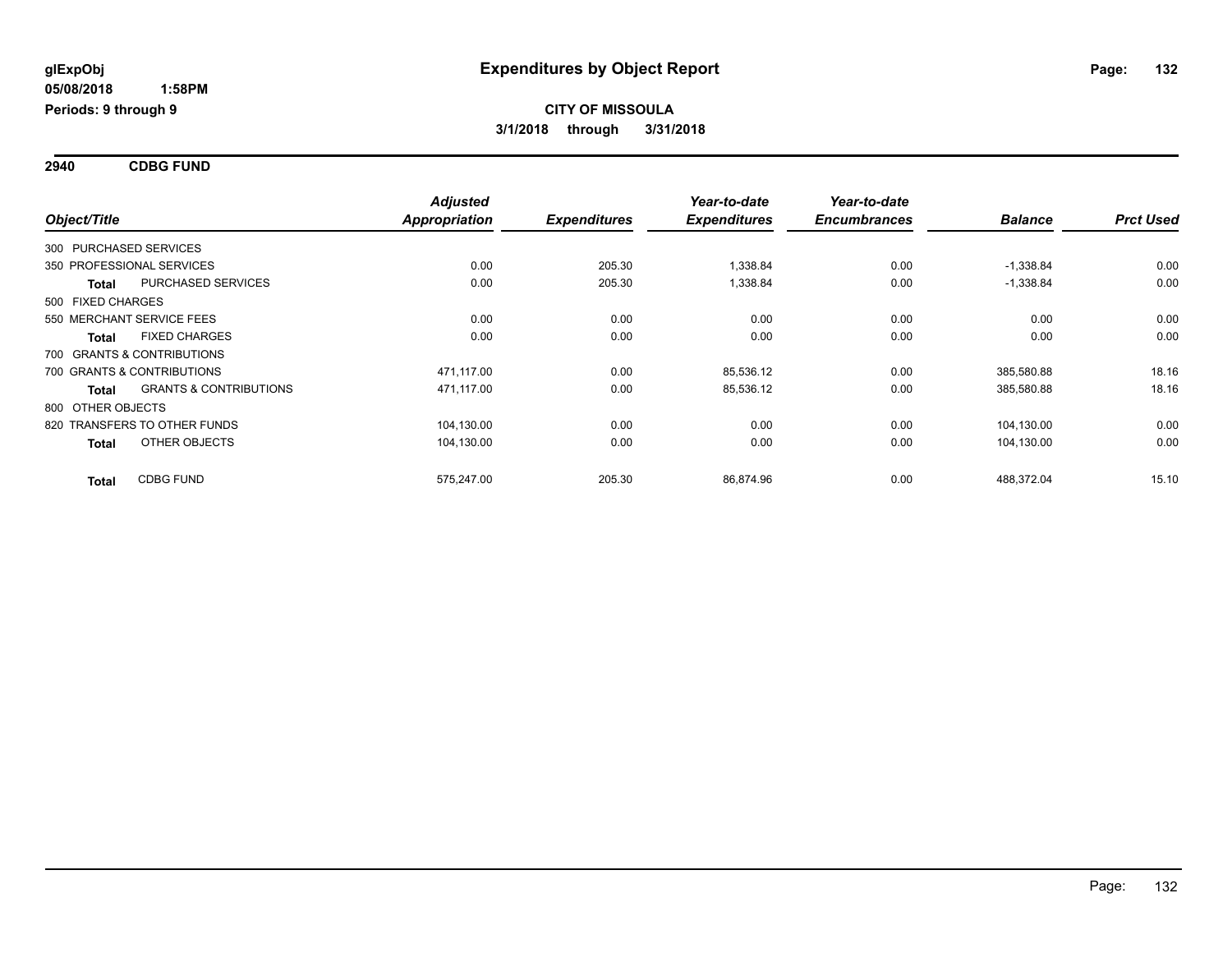# **2941 HOME FUND<br>390 NON-DEPART**

**390 NON-DEPARTMENTAL**

|                                    | Adjusted      | Year-to-date        | Year-to-date        |                     |                |                  |
|------------------------------------|---------------|---------------------|---------------------|---------------------|----------------|------------------|
| Object/Title                       | Appropriation | <b>Expenditures</b> | <b>Expenditures</b> | <b>Encumbrances</b> | <b>Balance</b> | <b>Prct Used</b> |
| 300 PURCHASED SERVICES             |               |                     |                     |                     |                |                  |
| 350 PROFESSIONAL SERVICES          | 0.00          | 0.00                | 0.00                | 0.00                | 0.00           | 0.00             |
| PURCHASED SERVICES<br><b>Total</b> | 0.00          | 0.00                | 0.00                | 0.00                | 0.00           | 0.00             |
| NON-DEPARTMENTAL<br><b>Total</b>   | 0.00          | 0.00                | 0.00                | 0.00                | 0.00           | 0.00             |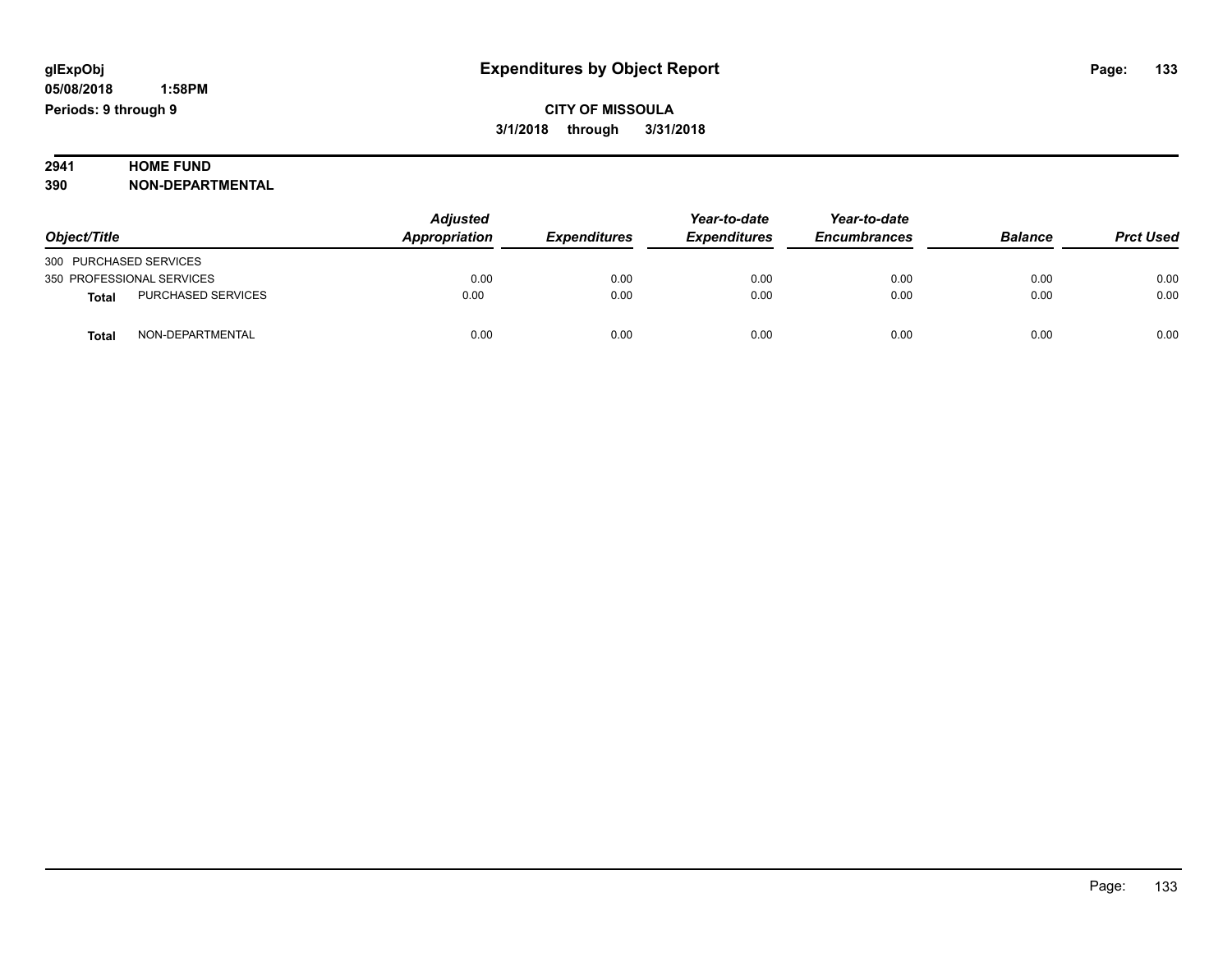# **2941 HOME FUND**

**400 ENTITLEMENT GRANTS**

|                        |                                     | <b>Adjusted</b> |                     | Year-to-date        | Year-to-date        |                |                  |
|------------------------|-------------------------------------|-----------------|---------------------|---------------------|---------------------|----------------|------------------|
| Object/Title           |                                     | Appropriation   | <b>Expenditures</b> | <b>Expenditures</b> | <b>Encumbrances</b> | <b>Balance</b> | <b>Prct Used</b> |
| 300 PURCHASED SERVICES |                                     |                 |                     |                     |                     |                |                  |
|                        | 330 PUBLICITY, SUBSCRIPTIONS & DUES | 0.00            | 0.00                | 38.50               | 0.00                | $-38.50$       | 0.00             |
|                        | 350 PROFESSIONAL SERVICES           | 0.00            | 0.00                | 283.38              | 0.00                | $-283.38$      | 0.00             |
| <b>Total</b>           | PURCHASED SERVICES                  | 0.00            | 0.00                | 321.88              | 0.00                | $-321.88$      | 0.00             |
| 500 FIXED CHARGES      |                                     |                 |                     |                     |                     |                |                  |
|                        | 550 MERCHANT SERVICE FEES           | 0.00            | 0.00                | 0.00                | 0.00                | 0.00           | 0.00             |
| Total                  | <b>FIXED CHARGES</b>                | 0.00            | 0.00                | 0.00                | 0.00                | 0.00           | 0.00             |
|                        | 700 GRANTS & CONTRIBUTIONS          |                 |                     |                     |                     |                |                  |
|                        | 700 GRANTS & CONTRIBUTIONS          | 374,753.00      | 0.00                | 199,541.05          | 0.00                | 175,211.95     | 53.25            |
| Total                  | <b>GRANTS &amp; CONTRIBUTIONS</b>   | 374,753.00      | 0.00                | 199,541.05          | 0.00                | 175,211.95     | 53.25            |
| 800 OTHER OBJECTS      |                                     |                 |                     |                     |                     |                |                  |
|                        | 820 TRANSFERS TO OTHER FUNDS        | 32,000.00       | 0.00                | 0.00                | 0.00                | 32,000.00      | 0.00             |
| 845 CONTINGENCY        |                                     | 0.00            | 0.00                | 0.00                | 0.00                | 0.00           | 0.00             |
| <b>Total</b>           | OTHER OBJECTS                       | 32,000.00       | 0.00                | 0.00                | 0.00                | 32,000.00      | 0.00             |
| <b>Total</b>           | <b>ENTITLEMENT GRANTS</b>           | 406,753.00      | 0.00                | 199,862.93          | 0.00                | 206,890.07     | 49.14            |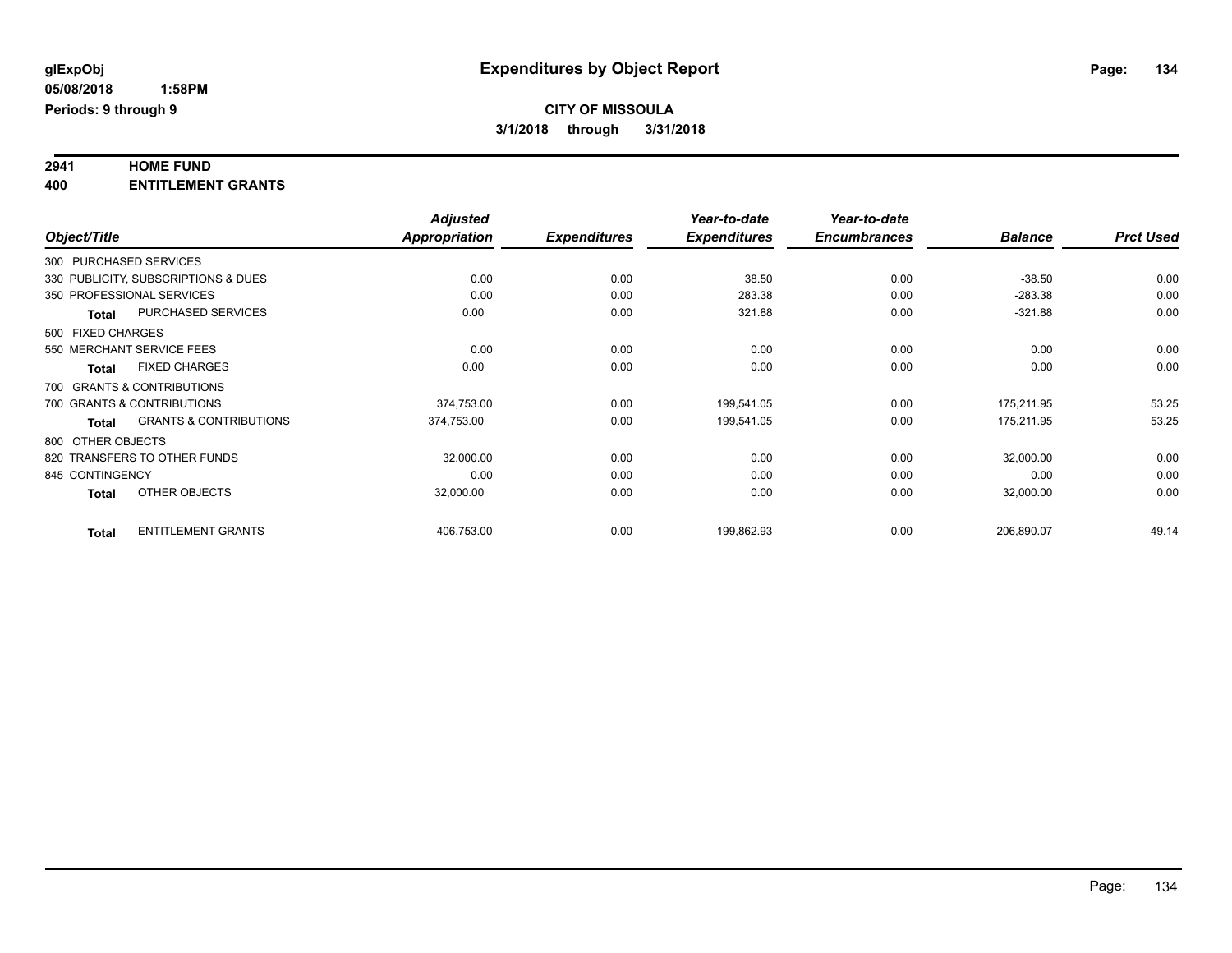**2941 HOME FUND**

|                                            | <b>Adjusted</b>      |                     | Year-to-date        | Year-to-date        |                |                  |
|--------------------------------------------|----------------------|---------------------|---------------------|---------------------|----------------|------------------|
| Object/Title                               | <b>Appropriation</b> | <b>Expenditures</b> | <b>Expenditures</b> | <b>Encumbrances</b> | <b>Balance</b> | <b>Prct Used</b> |
| 300 PURCHASED SERVICES                     |                      |                     |                     |                     |                |                  |
| 330 PUBLICITY, SUBSCRIPTIONS & DUES        | 0.00                 | 0.00                | 38.50               | 0.00                | $-38.50$       | 0.00             |
| 350 PROFESSIONAL SERVICES                  | 0.00                 | 0.00                | 283.38              | 0.00                | $-283.38$      | 0.00             |
| <b>PURCHASED SERVICES</b><br><b>Total</b>  | 0.00                 | 0.00                | 321.88              | 0.00                | $-321.88$      | 0.00             |
| 500 FIXED CHARGES                          |                      |                     |                     |                     |                |                  |
| 550 MERCHANT SERVICE FEES                  | 0.00                 | 0.00                | 0.00                | 0.00                | 0.00           | 0.00             |
| <b>FIXED CHARGES</b><br><b>Total</b>       | 0.00                 | 0.00                | 0.00                | 0.00                | 0.00           | 0.00             |
| 700 GRANTS & CONTRIBUTIONS                 |                      |                     |                     |                     |                |                  |
| 700 GRANTS & CONTRIBUTIONS                 | 374,753.00           | 0.00                | 199,541.05          | 0.00                | 175,211.95     | 53.25            |
| <b>GRANTS &amp; CONTRIBUTIONS</b><br>Total | 374,753.00           | 0.00                | 199,541.05          | 0.00                | 175,211.95     | 53.25            |
| 800 OTHER OBJECTS                          |                      |                     |                     |                     |                |                  |
| 820 TRANSFERS TO OTHER FUNDS               | 32,000.00            | 0.00                | 0.00                | 0.00                | 32,000.00      | 0.00             |
| 845 CONTINGENCY                            | 0.00                 | 0.00                | 0.00                | 0.00                | 0.00           | 0.00             |
| OTHER OBJECTS<br><b>Total</b>              | 32,000.00            | 0.00                | 0.00                | 0.00                | 32,000.00      | 0.00             |
| <b>HOME FUND</b><br><b>Total</b>           | 406,753.00           | 0.00                | 199,862.93          | 0.00                | 206,890.07     | 49.14            |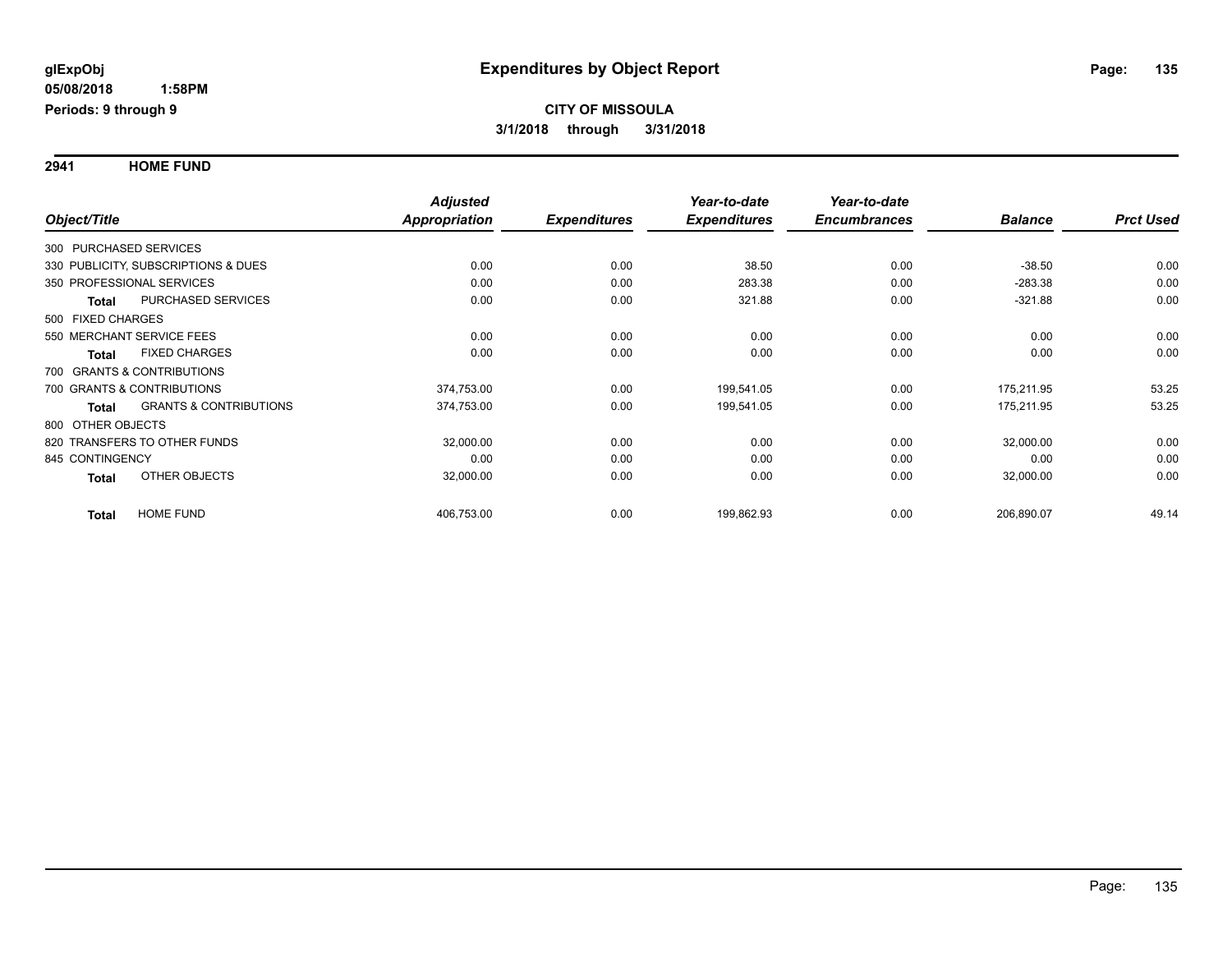**2943 CITY HOME PROGRAM INCOME**

**400 ENTITLEMENT GRANTS**

|                           |                                   | <b>Adjusted</b> |                     | Year-to-date        | Year-to-date        |                |                  |
|---------------------------|-----------------------------------|-----------------|---------------------|---------------------|---------------------|----------------|------------------|
| Object/Title              |                                   | Appropriation   | <b>Expenditures</b> | <b>Expenditures</b> | <b>Encumbrances</b> | <b>Balance</b> | <b>Prct Used</b> |
| 300 PURCHASED SERVICES    |                                   |                 |                     |                     |                     |                |                  |
| 350 PROFESSIONAL SERVICES |                                   | 25,000.00       | 0.00                | 0.00                | 0.00                | 25.000.00      | 0.00             |
| <b>Total</b>              | <b>PURCHASED SERVICES</b>         | 25,000.00       | 0.00                | 0.00                | 0.00                | 25,000.00      | 0.00             |
|                           | 700 GRANTS & CONTRIBUTIONS        |                 |                     |                     |                     |                |                  |
|                           | 700 GRANTS & CONTRIBUTIONS        | 0.00            | 0.00                | 17.323.40           | 0.00                | $-17.323.40$   | 0.00             |
| <b>Total</b>              | <b>GRANTS &amp; CONTRIBUTIONS</b> | 0.00            | 0.00                | 17,323.40           | 0.00                | $-17.323.40$   | 0.00             |
| 800 OTHER OBJECTS         |                                   |                 |                     |                     |                     |                |                  |
|                           | 820 TRANSFERS TO OTHER FUNDS      | 0.00            | 0.00                | 0.00                | 0.00                | 0.00           | 0.00             |
| <b>Total</b>              | OTHER OBJECTS                     | 0.00            | 0.00                | 0.00                | 0.00                | 0.00           | 0.00             |
| <b>Total</b>              | <b>ENTITLEMENT GRANTS</b>         | 25,000.00       | 0.00                | 17.323.40           | 0.00                | 7.676.60       | 69.29            |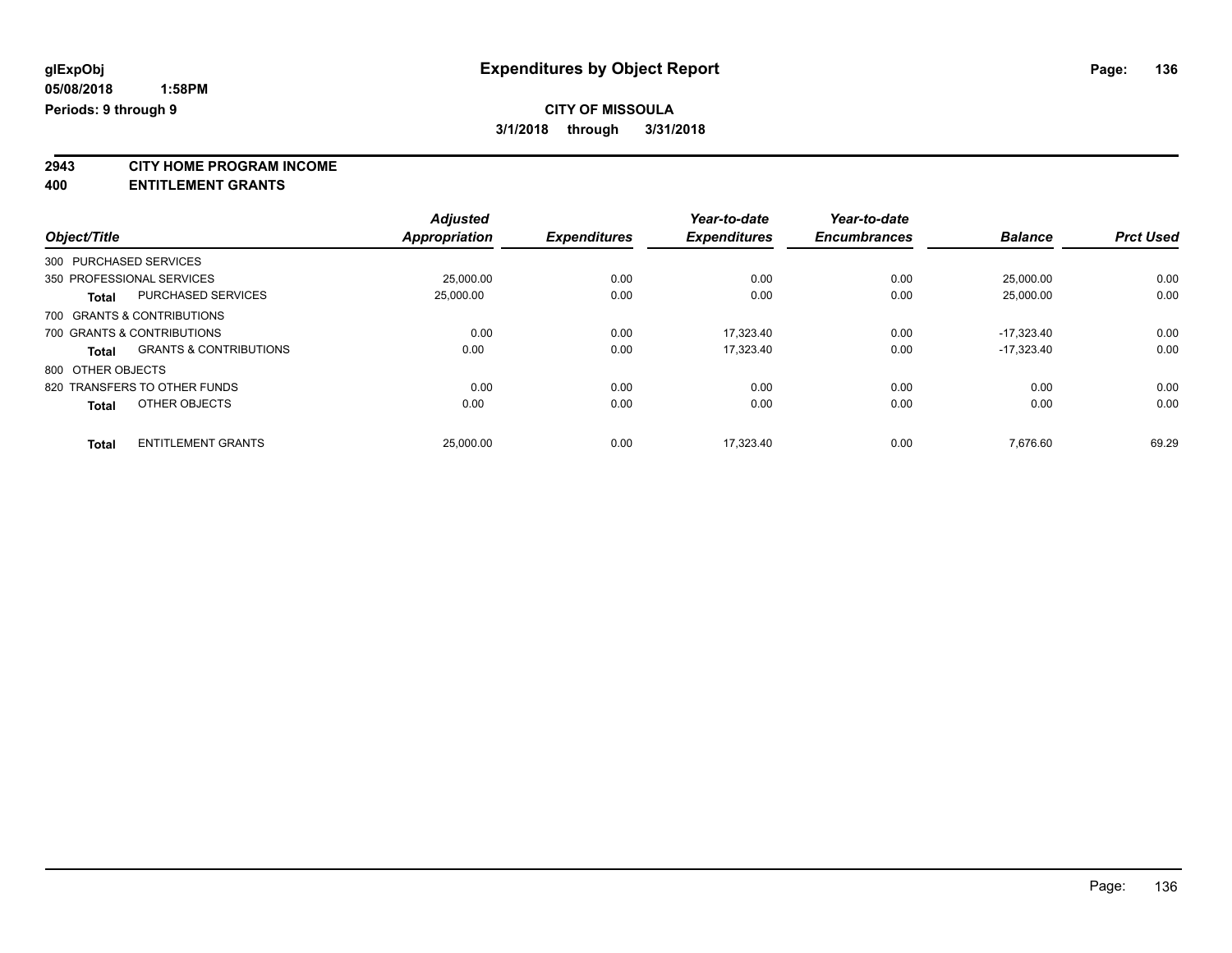### **2943 CITY HOME PROGRAM INCOME**

|                                                   | <b>Adjusted</b> |                     | Year-to-date        | Year-to-date        |                |                  |
|---------------------------------------------------|-----------------|---------------------|---------------------|---------------------|----------------|------------------|
| Object/Title                                      | Appropriation   | <b>Expenditures</b> | <b>Expenditures</b> | <b>Encumbrances</b> | <b>Balance</b> | <b>Prct Used</b> |
| 300 PURCHASED SERVICES                            |                 |                     |                     |                     |                |                  |
| 350 PROFESSIONAL SERVICES                         | 25.000.00       | 0.00                | 0.00                | 0.00                | 25.000.00      | 0.00             |
| <b>PURCHASED SERVICES</b><br>Total                | 25,000.00       | 0.00                | 0.00                | 0.00                | 25.000.00      | 0.00             |
| 700 GRANTS & CONTRIBUTIONS                        |                 |                     |                     |                     |                |                  |
| 700 GRANTS & CONTRIBUTIONS                        | 0.00            | 0.00                | 17.323.40           | 0.00                | $-17.323.40$   | 0.00             |
| <b>GRANTS &amp; CONTRIBUTIONS</b><br><b>Total</b> | 0.00            | 0.00                | 17.323.40           | 0.00                | $-17.323.40$   | 0.00             |
| 800 OTHER OBJECTS                                 |                 |                     |                     |                     |                |                  |
| 820 TRANSFERS TO OTHER FUNDS                      | 0.00            | 0.00                | 0.00                | 0.00                | 0.00           | 0.00             |
| OTHER OBJECTS<br><b>Total</b>                     | 0.00            | 0.00                | 0.00                | 0.00                | 0.00           | 0.00             |
| CITY HOME PROGRAM INCOME<br><b>Total</b>          | 25.000.00       | 0.00                | 17.323.40           | 0.00                | 7.676.60       | 69.29            |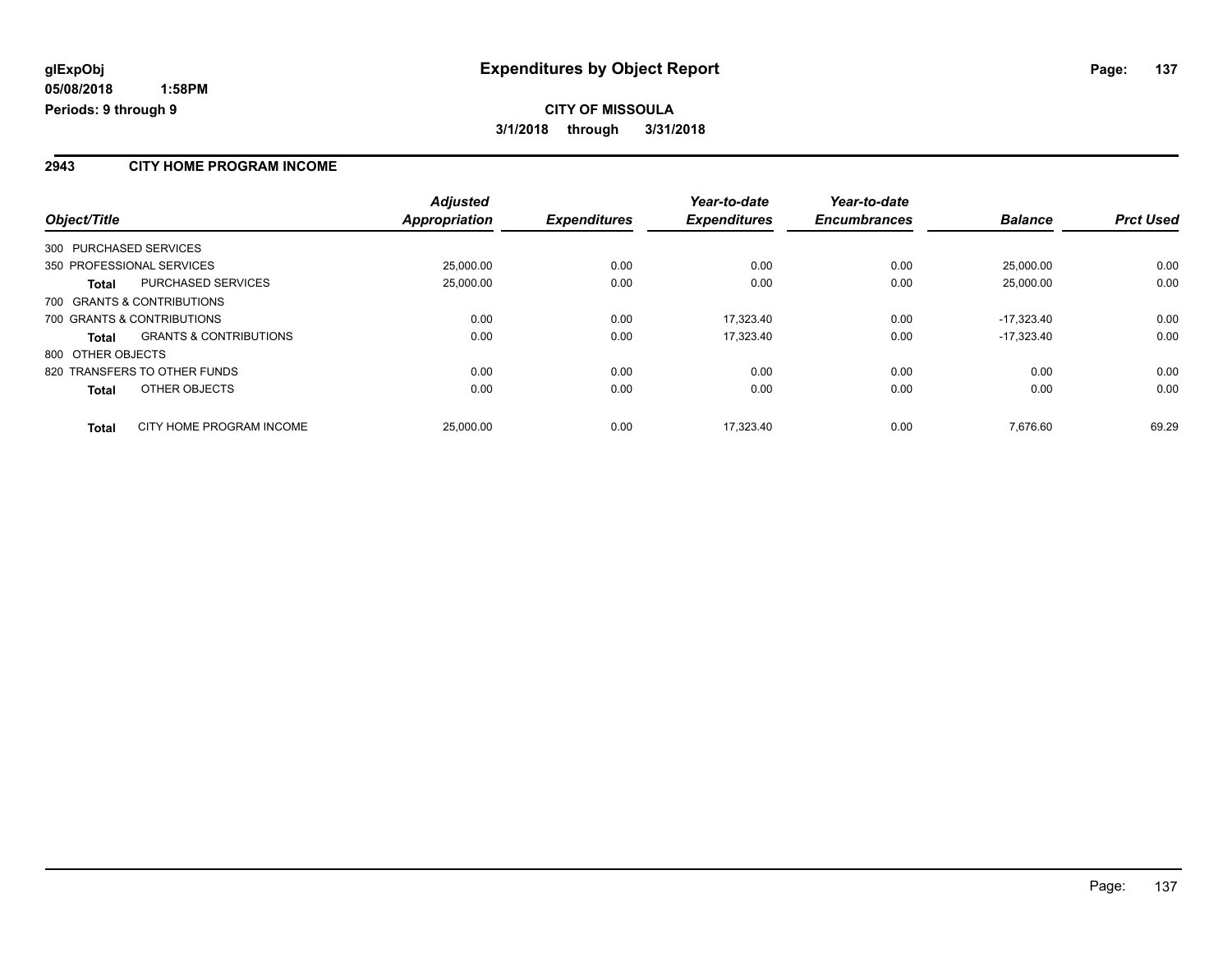# **2955 TRANSPORTATION**

**250 DEVELOPMENT SERVICES**

|                                                   | <b>Adjusted</b> |                     | Year-to-date        | Year-to-date        |                |                  |
|---------------------------------------------------|-----------------|---------------------|---------------------|---------------------|----------------|------------------|
| Object/Title                                      | Appropriation   | <b>Expenditures</b> | <b>Expenditures</b> | <b>Encumbrances</b> | <b>Balance</b> | <b>Prct Used</b> |
| 100 PERSONAL SERVICES                             |                 |                     |                     |                     |                |                  |
| 110 SALARIES AND WAGES                            | 467,018.00      | 30,321.25           | 281,957.40          | 0.00                | 185,060.60     | 60.37            |
| 120 OVERTIME                                      | 0.00            | 0.00                | 33.00               | 0.00                | $-33.00$       | 0.00             |
| 140 EMPLOYER CONTRIBUTIONS                        | 173,075.00      | 11,082.54           | 102,150.87          | 0.00                | 70,924.13      | 59.02            |
| <b>141 STATE RETIREMENT CONTRIBUTIONS</b>         | 0.00            | 30.32               | 342.56              | 0.00                | $-342.56$      | 0.00             |
| PERSONAL SERVICES<br>Total                        | 640,093.00      | 41,434.11           | 384,483.83          | 0.00                | 255,609.17     | 60.07            |
| 200 SUPPLIES                                      |                 |                     |                     |                     |                |                  |
| 210 OFFICE SUPPLIES                               | 8,500.00        | 29.00               | 5,895.43            | 0.00                | 2,604.57       | 69.36            |
| 220 OPERATING SUPPLIES                            | 26,800.00       | 360.32              | 25,232.48           | 0.00                | 1,567.52       | 94.15            |
| 230 REPAIR/MAINTENANCE                            | 0.00            | 0.00                | 0.00                | 0.00                | 0.00           | 0.00             |
| 231 GASOLINE                                      | 0.00            | 0.00                | 0.00                | 0.00                | 0.00           | 0.00             |
| 240 OTHER SUPPLIES                                | 360.00          | 0.00                | 0.00                | 0.00                | 360.00         | 0.00             |
| <b>SUPPLIES</b><br>Total                          | 35,660.00       | 389.32              | 31,127.91           | 0.00                | 4,532.09       | 87.29            |
| 300 PURCHASED SERVICES                            |                 |                     |                     |                     |                |                  |
| 310 COMMUNICATIONS                                | 3,100.00        | 198.12              | 2,343.09            | 0.00                | 756.91         | 75.58            |
| 320 PRINTING & DUPLICATING                        | 7,125.00        | 271.31              | 4,499.82            | 0.00                | 2,625.18       | 63.16            |
| 330 PUBLICITY, SUBSCRIPTIONS & DUES               | 37,725.00       | 2,510.24            | 18,538.76           | 0.00                | 19,186.24      | 49.14            |
| 344 TELEPHONE SERVICE                             | 579.00          | 0.00                | 20.75               | 0.00                | 558.25         | 3.58             |
| 350 PROFESSIONAL SERVICES                         | 55,004.00       | 789.90              | 6,470.05            | 0.00                | 48,533.95      | 11.76            |
| 360 REPAIR & MAINTENANCE                          | 8,900.00        | 57.18               | 2,053.04            | 0.00                | 6,846.96       | 23.07            |
| 370 TRAVEL                                        | 13,500.00       | 1,103.00            | 3,348.79            | 0.00                | 10,151.21      | 24.81            |
| 380 TRAINING                                      | 11,300.00       | 0.00                | 1,776.97            | 0.00                | 9,523.03       | 15.73            |
| 390 OTHER PURCHASED SERVICES                      | 16,050.00       | 0.00                | 2,692.50            | 0.00                | 13,357.50      | 16.78            |
| PURCHASED SERVICES<br>Total                       | 153,283.00      | 4,929.75            | 41,743.77           | 0.00                | 111,539.23     | 27.23            |
| 500 FIXED CHARGES                                 |                 |                     |                     |                     |                |                  |
| 500 FIXED CHARGES                                 | 38,592.00       | 0.00                | 17,062.31           | 0.00                | 21,529.69      | 44.21            |
| 550 MERCHANT SERVICE FEES                         | 0.00            | 0.00                | 0.00                | 0.00                | 0.00           | 0.00             |
| <b>FIXED CHARGES</b><br>Total                     | 38,592.00       | 0.00                | 17,062.31           | 0.00                | 21,529.69      | 44.21            |
| 700 GRANTS & CONTRIBUTIONS                        |                 |                     |                     |                     |                |                  |
| 700 GRANTS & CONTRIBUTIONS                        | 148,133.00      | 35,478.00           | 95,268.40           | 0.00                | 52,864.60      | 64.31            |
| <b>GRANTS &amp; CONTRIBUTIONS</b><br><b>Total</b> | 148,133.00      | 35,478.00           | 95,268.40           | 0.00                | 52,864.60      | 64.31            |
| 800 OTHER OBJECTS                                 |                 |                     |                     |                     |                |                  |
| 820 TRANSFERS TO OTHER FUNDS                      | 20,000.00       | 0.00                | 0.00                | 0.00                | 20,000.00      | 0.00             |
|                                                   |                 |                     |                     |                     |                |                  |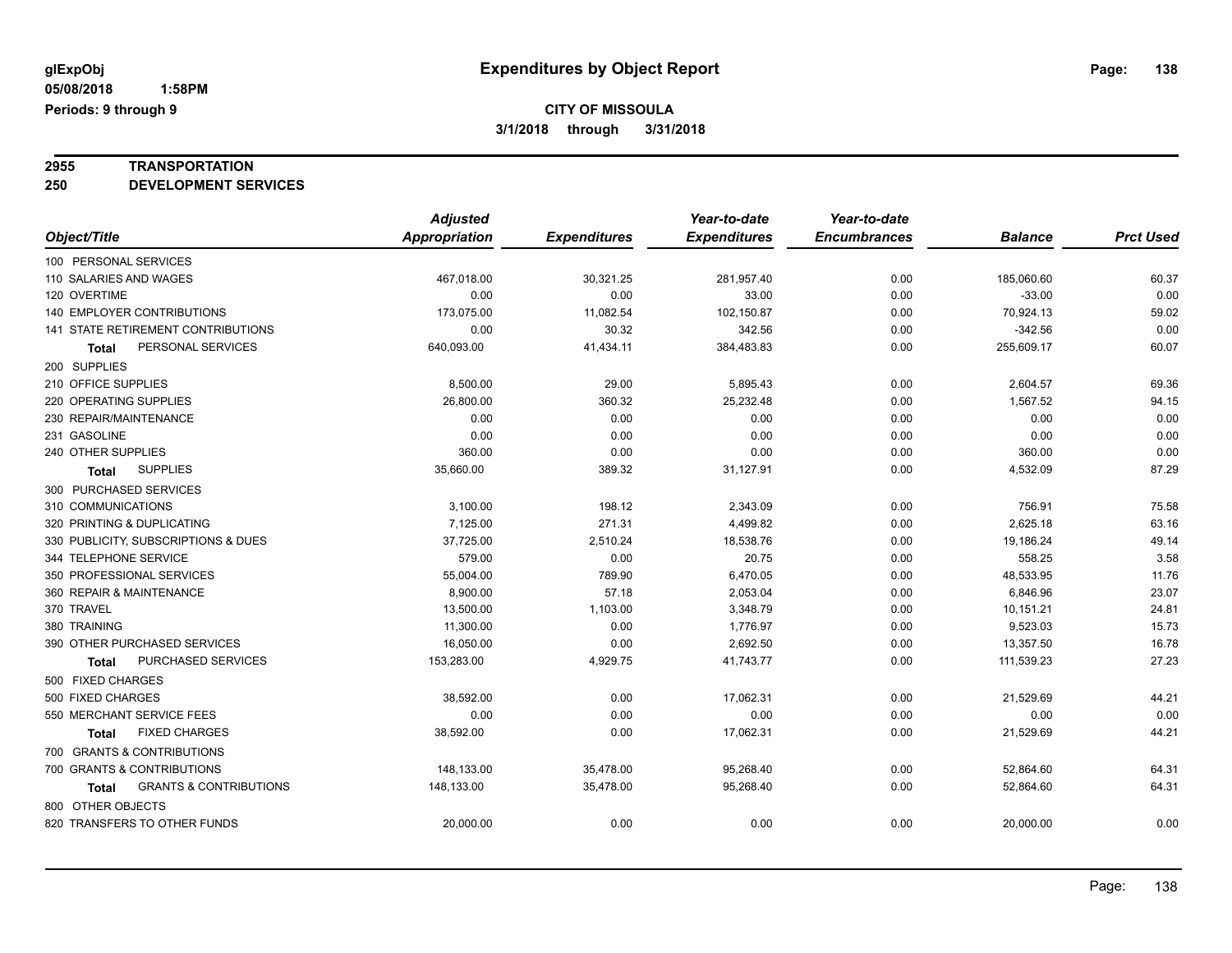# **2955 TRANSPORTATION**

**250 DEVELOPMENT SERVICES**

|                    |                           | <b>Adjusted</b> |                     | Year-to-date        | Year-to-date        |                |                  |
|--------------------|---------------------------|-----------------|---------------------|---------------------|---------------------|----------------|------------------|
| Object/Title       |                           | Appropriation   | <b>Expenditures</b> | <b>Expenditures</b> | <b>Encumbrances</b> | <b>Balance</b> | <b>Prct Used</b> |
| 845 CONTINGENCY    |                           | 290,230.00      | 0.00                | 0.00                | 0.00                | 290.230.00     | 0.00             |
| Total              | OTHER OBJECTS             | 310.230.00      | 0.00                | 0.00                | 0.00                | 310.230.00     | 0.00             |
| 900 CAPITAL OUTLAY |                           |                 |                     |                     |                     |                |                  |
|                    | 940 MACHINERY & EQUIPMENT | 0.00            | 0.00                | 0.00                | 0.00                | 0.00           | 0.00             |
| <b>Total</b>       | <b>CAPITAL OUTLAY</b>     | 0.00            | 0.00                | 0.00                | 0.00                | 0.00           | 0.00             |
| <b>Total</b>       | DEVELOPMENT SERVICES      | .325.991.00     | 82.231.18           | 569.686.22          | 0.00                | 756.304.78     | 42.96            |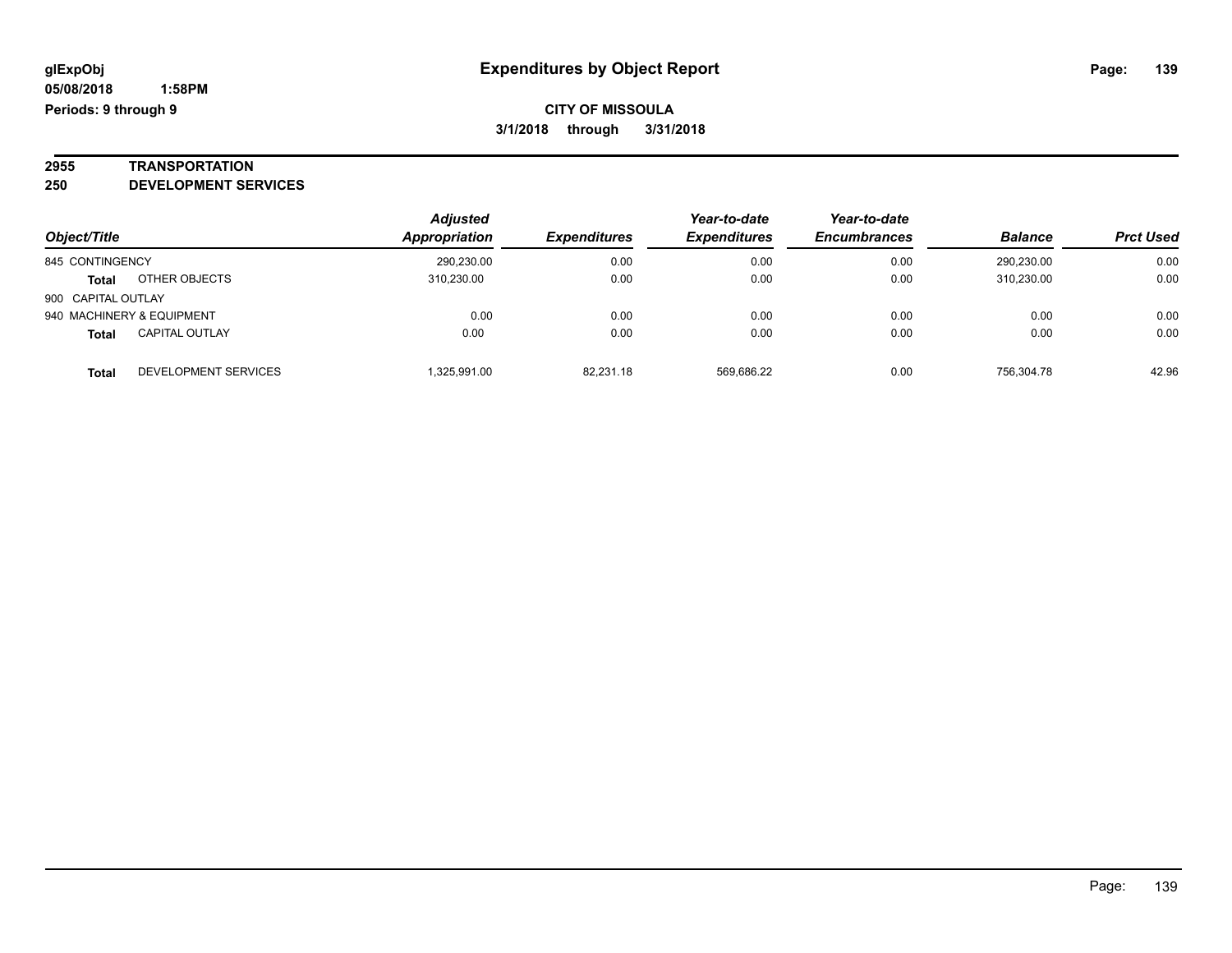**2955 TRANSPORTATION**

|                                                   | <b>Adjusted</b> |                     | Year-to-date        | Year-to-date        |                |                  |
|---------------------------------------------------|-----------------|---------------------|---------------------|---------------------|----------------|------------------|
| Object/Title                                      | Appropriation   | <b>Expenditures</b> | <b>Expenditures</b> | <b>Encumbrances</b> | <b>Balance</b> | <b>Prct Used</b> |
| 100 PERSONAL SERVICES                             |                 |                     |                     |                     |                |                  |
| 110 SALARIES AND WAGES                            | 467,018.00      | 30,321.25           | 281,957.40          | 0.00                | 185,060.60     | 60.37            |
| 120 OVERTIME                                      | 0.00            | 0.00                | 33.00               | 0.00                | $-33.00$       | 0.00             |
| <b>140 EMPLOYER CONTRIBUTIONS</b>                 | 173,075.00      | 11,082.54           | 102,150.87          | 0.00                | 70,924.13      | 59.02            |
| 141 STATE RETIREMENT CONTRIBUTIONS                | 0.00            | 30.32               | 342.56              | 0.00                | $-342.56$      | 0.00             |
| PERSONAL SERVICES<br>Total                        | 640,093.00      | 41,434.11           | 384,483.83          | 0.00                | 255,609.17     | 60.07            |
| 200 SUPPLIES                                      |                 |                     |                     |                     |                |                  |
| 210 OFFICE SUPPLIES                               | 8,500.00        | 29.00               | 5,895.43            | 0.00                | 2,604.57       | 69.36            |
| 220 OPERATING SUPPLIES                            | 26,800.00       | 360.32              | 25,232.48           | 0.00                | 1,567.52       | 94.15            |
| 230 REPAIR/MAINTENANCE                            | 0.00            | 0.00                | 0.00                | 0.00                | 0.00           | 0.00             |
| 231 GASOLINE                                      | 0.00            | 0.00                | 0.00                | 0.00                | 0.00           | 0.00             |
| 240 OTHER SUPPLIES                                | 360.00          | 0.00                | 0.00                | 0.00                | 360.00         | 0.00             |
| <b>SUPPLIES</b><br><b>Total</b>                   | 35,660.00       | 389.32              | 31,127.91           | 0.00                | 4,532.09       | 87.29            |
| 300 PURCHASED SERVICES                            |                 |                     |                     |                     |                |                  |
| 310 COMMUNICATIONS                                | 3,100.00        | 198.12              | 2,343.09            | 0.00                | 756.91         | 75.58            |
| 320 PRINTING & DUPLICATING                        | 7,125.00        | 271.31              | 4,499.82            | 0.00                | 2,625.18       | 63.16            |
| 330 PUBLICITY, SUBSCRIPTIONS & DUES               | 37,725.00       | 2,510.24            | 18,538.76           | 0.00                | 19,186.24      | 49.14            |
| 344 TELEPHONE SERVICE                             | 579.00          | 0.00                | 20.75               | 0.00                | 558.25         | 3.58             |
| 350 PROFESSIONAL SERVICES                         | 55,004.00       | 789.90              | 6,470.05            | 0.00                | 48,533.95      | 11.76            |
| 360 REPAIR & MAINTENANCE                          | 8,900.00        | 57.18               | 2,053.04            | 0.00                | 6,846.96       | 23.07            |
| 370 TRAVEL                                        | 13,500.00       | 1,103.00            | 3,348.79            | 0.00                | 10,151.21      | 24.81            |
| 380 TRAINING                                      | 11,300.00       | 0.00                | 1,776.97            | 0.00                | 9,523.03       | 15.73            |
| 390 OTHER PURCHASED SERVICES                      | 16,050.00       | 0.00                | 2,692.50            | 0.00                | 13,357.50      | 16.78            |
| PURCHASED SERVICES<br>Total                       | 153,283.00      | 4,929.75            | 41,743.77           | 0.00                | 111,539.23     | 27.23            |
| 500 FIXED CHARGES                                 |                 |                     |                     |                     |                |                  |
| 500 FIXED CHARGES                                 | 38,592.00       | 0.00                | 17,062.31           | 0.00                | 21,529.69      | 44.21            |
| 550 MERCHANT SERVICE FEES                         | 0.00            | 0.00                | 0.00                | 0.00                | 0.00           | 0.00             |
| <b>FIXED CHARGES</b><br>Total                     | 38,592.00       | 0.00                | 17,062.31           | 0.00                | 21,529.69      | 44.21            |
| 700 GRANTS & CONTRIBUTIONS                        |                 |                     |                     |                     |                |                  |
| 700 GRANTS & CONTRIBUTIONS                        | 148,133.00      | 35,478.00           | 95,268.40           | 0.00                | 52,864.60      | 64.31            |
| <b>GRANTS &amp; CONTRIBUTIONS</b><br><b>Total</b> | 148,133.00      | 35,478.00           | 95,268.40           | 0.00                | 52,864.60      | 64.31            |
| 800 OTHER OBJECTS                                 |                 |                     |                     |                     |                |                  |
| 820 TRANSFERS TO OTHER FUNDS                      | 20,000.00       | 0.00                | 0.00                | 0.00                | 20,000.00      | 0.00             |
| 845 CONTINGENCY                                   | 290,230.00      | 0.00                | 0.00                | 0.00                | 290,230.00     | 0.00             |
|                                                   |                 |                     |                     |                     |                |                  |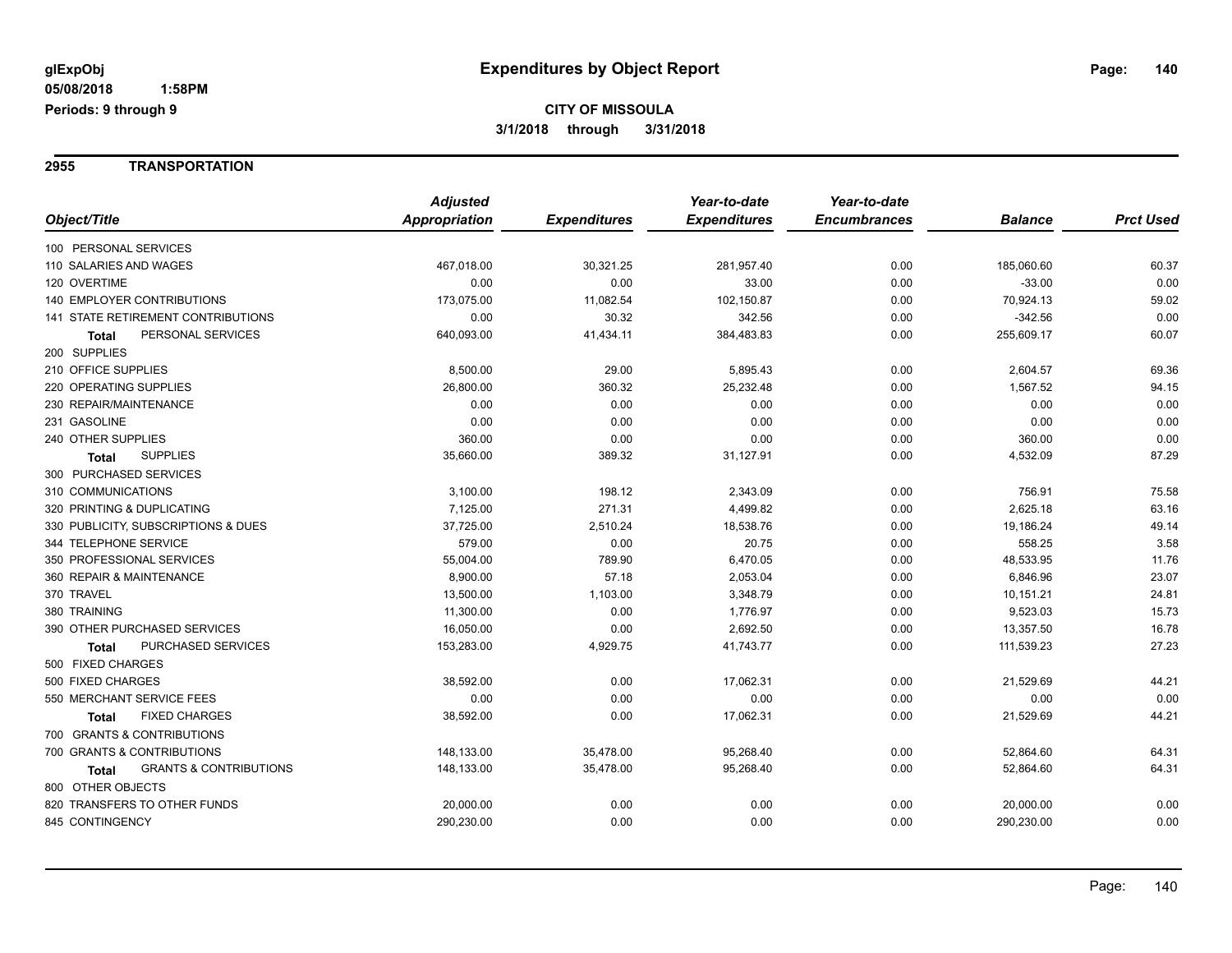**2955 TRANSPORTATION**

|                                                     | <b>Adjusted</b> |                     | Year-to-date        | Year-to-date<br><b>Encumbrances</b> |                |                  |
|-----------------------------------------------------|-----------------|---------------------|---------------------|-------------------------------------|----------------|------------------|
| Object/Title                                        | Appropriation   | <b>Expenditures</b> | <b>Expenditures</b> |                                     | <b>Balance</b> | <b>Prct Used</b> |
| OTHER OBJECTS<br><b>Total</b><br>900 CAPITAL OUTLAY | 310.230.00      | 0.00                | 0.00                | 0.00                                | 310.230.00     | 0.00             |
| 940 MACHINERY & EQUIPMENT                           | 0.00            | 0.00                | 0.00                | 0.00                                | 0.00           | 0.00             |
| <b>CAPITAL OUTLAY</b><br><b>Total</b>               | 0.00            | 0.00                | 0.00                | 0.00                                | 0.00           | 0.00             |
| <b>TRANSPORTATION</b><br><b>Total</b>               | 1,325,991.00    | 82.231.18           | 569,686.22          | 0.00                                | 756.304.78     | 42.96            |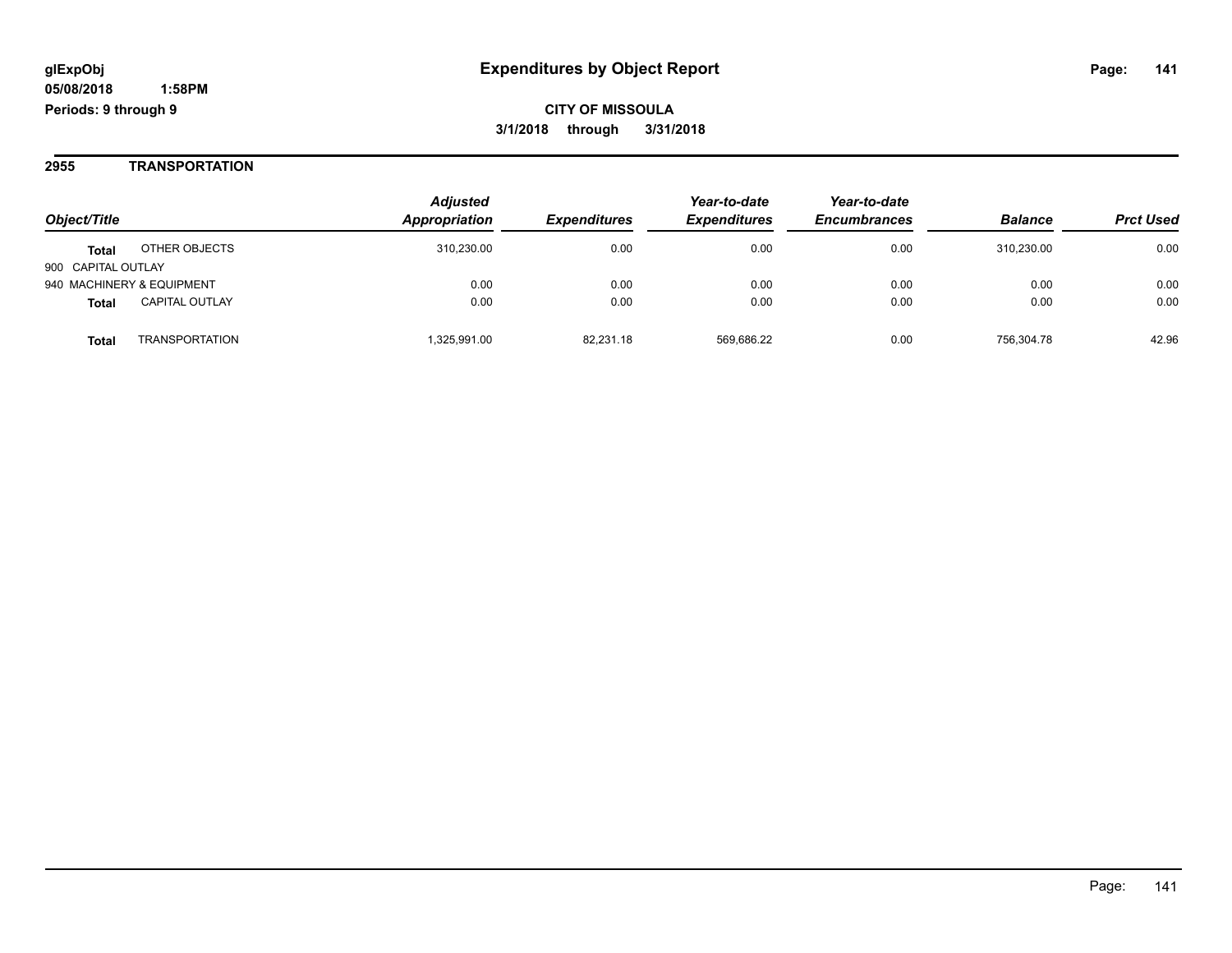# **2987 FEDERAL TRANSPORTATION FUND**

**390 NON-DEPARTMENTAL**

| Object/Title                          | <b>Adjusted</b><br><b>Appropriation</b> | <b>Expenditures</b> | Year-to-date<br><b>Expenditures</b> | Year-to-date<br><b>Encumbrances</b> | <b>Balance</b> | <b>Prct Used</b> |
|---------------------------------------|-----------------------------------------|---------------------|-------------------------------------|-------------------------------------|----------------|------------------|
|                                       |                                         |                     |                                     |                                     |                |                  |
| 800 OTHER OBJECTS                     |                                         |                     |                                     |                                     |                |                  |
| 820 TRANSFERS TO OTHER FUNDS          | 0.00                                    | 0.00                | 0.00                                | 0.00                                | 0.00           | 0.00             |
| OTHER OBJECTS<br><b>Total</b>         | 0.00                                    | 0.00                | 0.00                                | 0.00                                | 0.00           | 0.00             |
| 900 CAPITAL OUTLAY                    |                                         |                     |                                     |                                     |                |                  |
| 930 IMPROVEMENTS                      | 208,379.00                              | 0.00                | 227,281.88                          | 0.00                                | $-18.902.88$   | 109.07           |
| <b>CAPITAL OUTLAY</b><br><b>Total</b> | 208.379.00                              | 0.00                | 227,281.88                          | 0.00                                | $-18.902.88$   | 109.07           |
| NON-DEPARTMENTAL<br><b>Total</b>      | 208,379.00                              | 0.00                | 227,281.88                          | 0.00                                | $-18,902.88$   | 109.07           |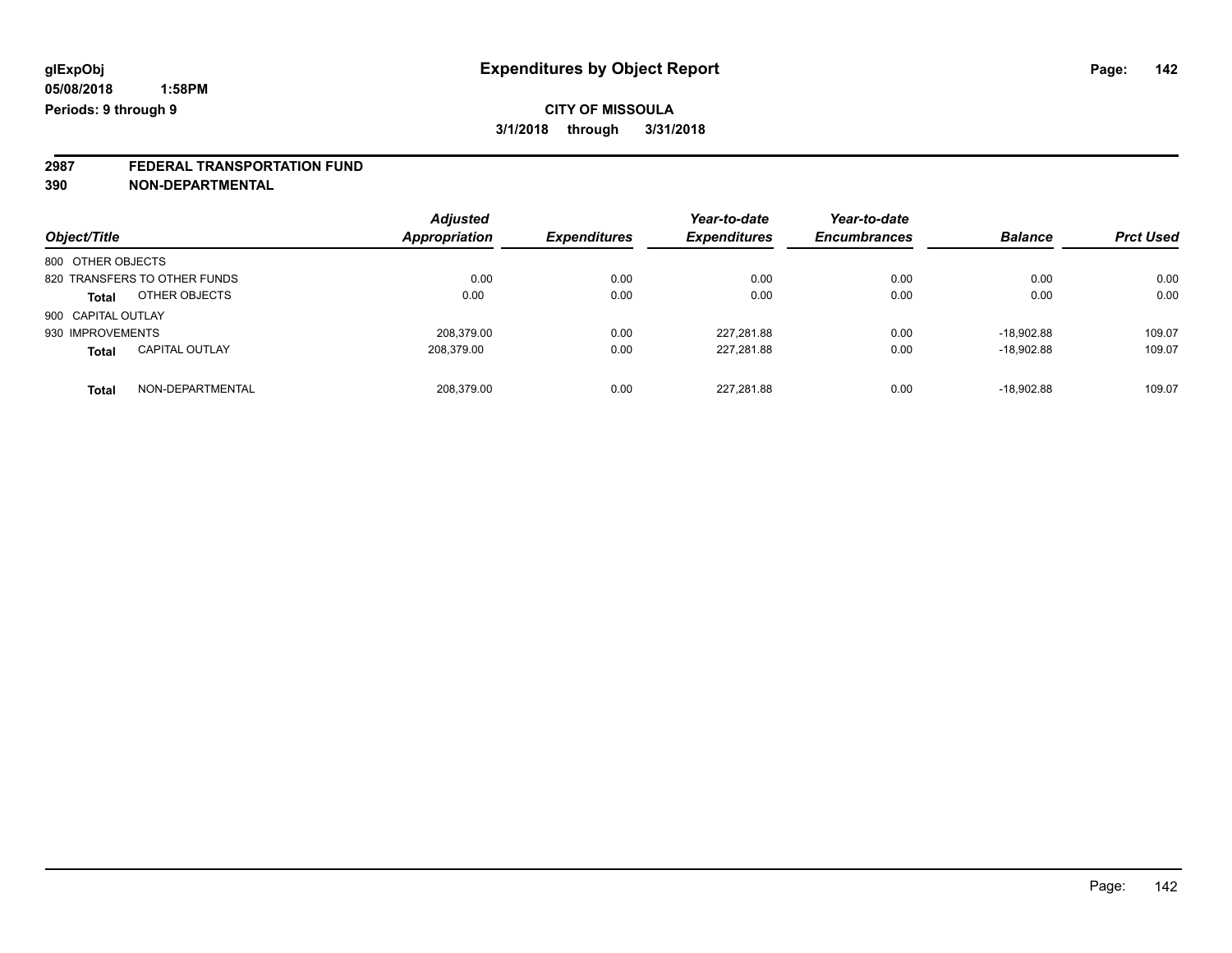**05/08/2018 1:58PM Periods: 9 through 9**

### **2987 FEDERAL TRANSPORTATION FUND**

|                    |                              | <b>Adjusted</b>      |                     | Year-to-date        | Year-to-date        |                |                  |
|--------------------|------------------------------|----------------------|---------------------|---------------------|---------------------|----------------|------------------|
| Object/Title       |                              | <b>Appropriation</b> | <b>Expenditures</b> | <b>Expenditures</b> | <b>Encumbrances</b> | <b>Balance</b> | <b>Prct Used</b> |
| 800 OTHER OBJECTS  |                              |                      |                     |                     |                     |                |                  |
|                    | 820 TRANSFERS TO OTHER FUNDS | 0.00                 | 0.00                | 0.00                | 0.00                | 0.00           | 0.00             |
| <b>Total</b>       | OTHER OBJECTS                | 0.00                 | 0.00                | 0.00                | 0.00                | 0.00           | 0.00             |
| 900 CAPITAL OUTLAY |                              |                      |                     |                     |                     |                |                  |
| 930 IMPROVEMENTS   |                              | 208.379.00           | 0.00                | 227.281.88          | 0.00                | $-18.902.88$   | 109.07           |
| <b>Total</b>       | <b>CAPITAL OUTLAY</b>        | 208.379.00           | 0.00                | 227.281.88          | 0.00                | $-18.902.88$   | 109.07           |
| <b>Total</b>       | FEDERAL TRANSPORTATION FUND  | 208.379.00           | 0.00                | 227,281.88          | 0.00                | $-18.902.88$   | 109.07           |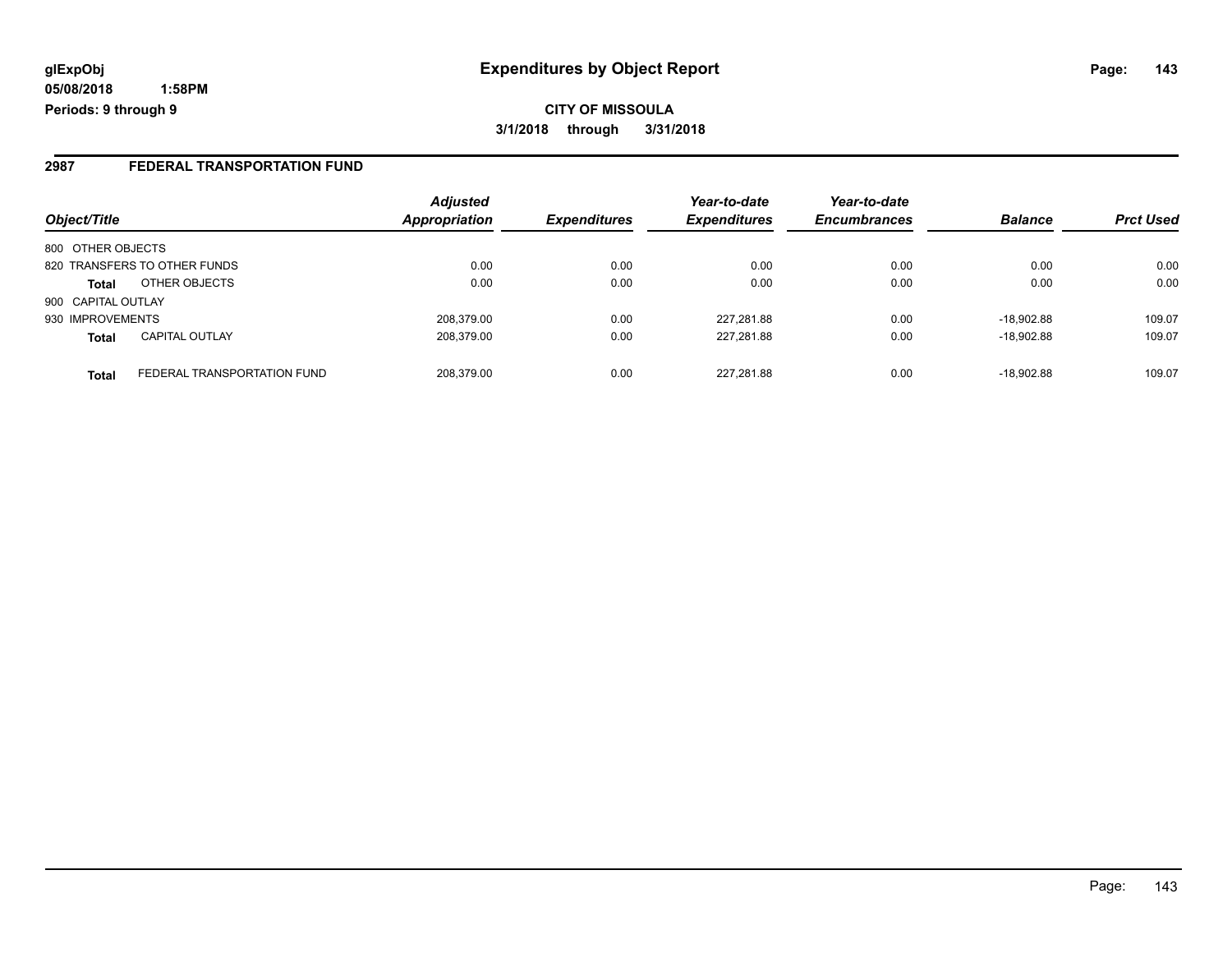### **05/08/2018 1:58PM Periods: 9 through 9**

## **CITY OF MISSOULA 3/1/2018 through 3/31/2018**

# **2988 GRANTS & DONATIONS FUND**

**223 CITY CLERK**

| Object/Title      |                           | <b>Adjusted</b><br>Appropriation | <b>Expenditures</b> | Year-to-date<br><b>Expenditures</b> | Year-to-date<br><b>Encumbrances</b> | <b>Balance</b> | <b>Prct Used</b> |
|-------------------|---------------------------|----------------------------------|---------------------|-------------------------------------|-------------------------------------|----------------|------------------|
| 500 FIXED CHARGES |                           |                                  |                     |                                     |                                     |                |                  |
|                   | 550 MERCHANT SERVICE FEES | 0.00                             | 0.00                | 0.00                                | 0.00                                | 0.00           | 0.00             |
| <b>Total</b>      | <b>FIXED CHARGES</b>      | 0.00                             | 0.00                | 0.00                                | 0.00                                | 0.00           | 0.00             |
| <b>Total</b>      | <b>CITY CLERK</b>         | 0.00                             | 0.00                | 0.00                                | 0.00                                | 0.00           | 0.00             |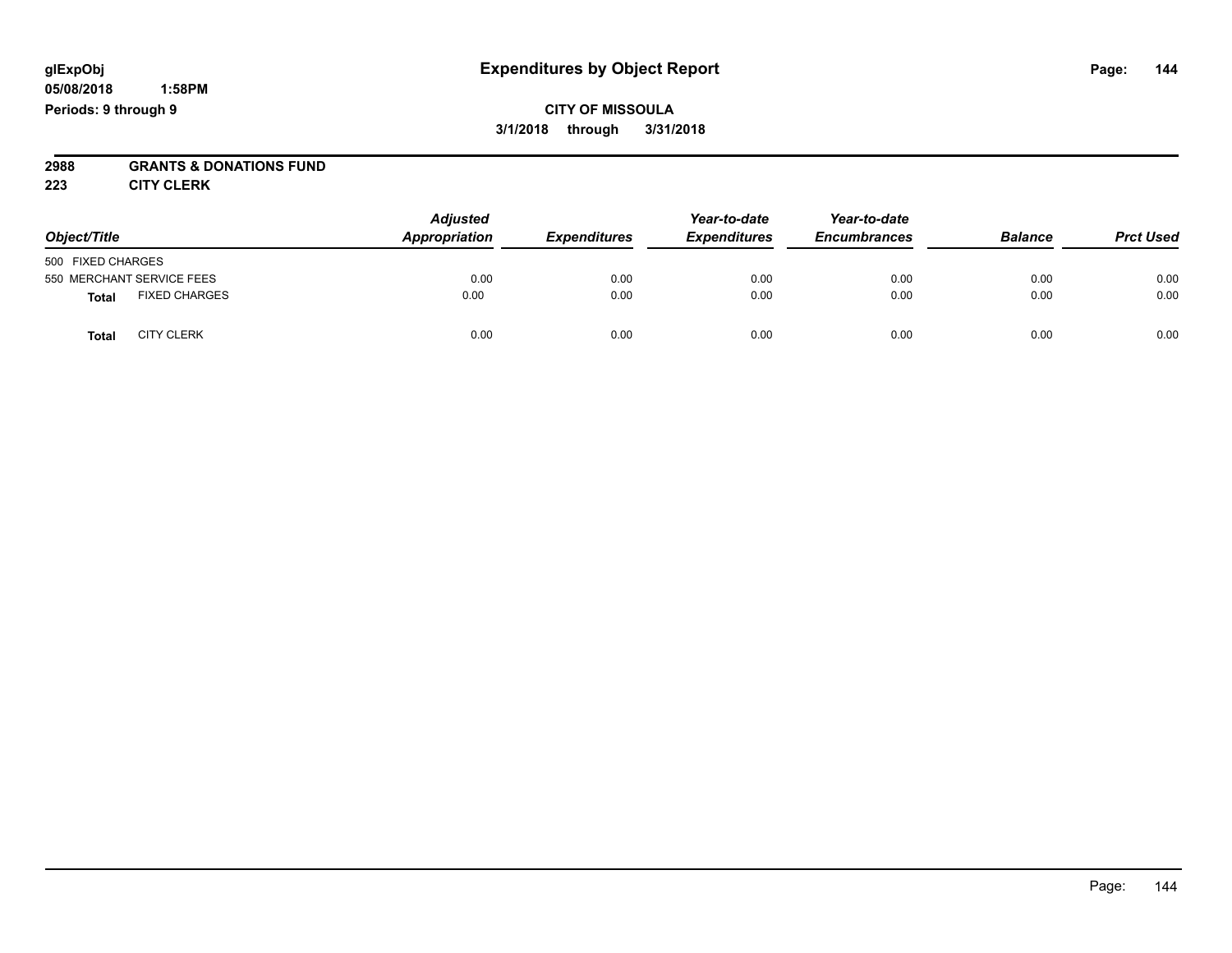**CITY OF MISSOULA 3/1/2018 through 3/31/2018**

**2988 GRANTS & DONATIONS FUND**

**300 FIRE**

| Object/Title                          | <b>Adjusted</b><br>Appropriation | <b>Expenditures</b> | Year-to-date<br><b>Expenditures</b> | Year-to-date<br><b>Encumbrances</b> | <b>Balance</b> | <b>Prct Used</b> |
|---------------------------------------|----------------------------------|---------------------|-------------------------------------|-------------------------------------|----------------|------------------|
|                                       |                                  |                     |                                     |                                     |                |                  |
| 900 CAPITAL OUTLAY                    |                                  |                     |                                     |                                     |                |                  |
| 940 MACHINERY & EQUIPMENT             | 0.00                             | 0.00                | 90,000.00                           | 0.00                                | $-90,000.00$   | 0.00             |
| <b>CAPITAL OUTLAY</b><br><b>Total</b> | 0.00                             | 0.00                | 90,000.00                           | 0.00                                | $-90,000.00$   | 0.00             |
| <b>FIRE</b><br>Total                  | 0.00                             | 0.00                | 90,000.00                           | 0.00                                | $-90,000.00$   | 0.00             |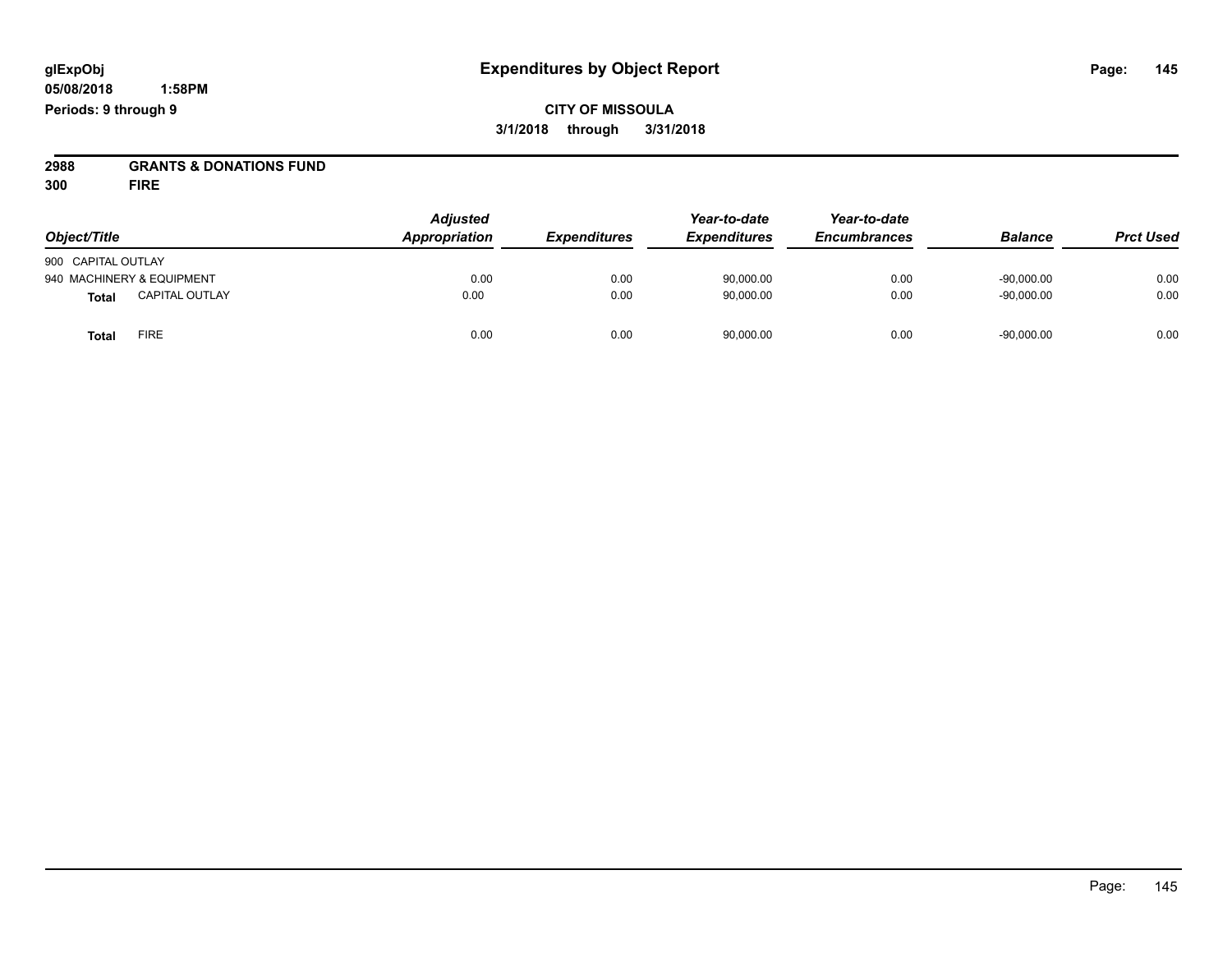**2988 GRANTS & DONATIONS FUND**

|                        |                                   | <b>Adjusted</b>      |                     | Year-to-date        | Year-to-date        |                |                  |
|------------------------|-----------------------------------|----------------------|---------------------|---------------------|---------------------|----------------|------------------|
| Object/Title           |                                   | <b>Appropriation</b> | <b>Expenditures</b> | <b>Expenditures</b> | <b>Encumbrances</b> | <b>Balance</b> | <b>Prct Used</b> |
| 200 SUPPLIES           |                                   |                      |                     |                     |                     |                |                  |
| 210 OFFICE SUPPLIES    |                                   | 0.00                 | 0.00                | 0.00                | 0.00                | 0.00           | 0.00             |
| 220 OPERATING SUPPLIES |                                   | 0.00                 | 0.00                | 0.00                | 0.00                | 0.00           | 0.00             |
| <b>Total</b>           | <b>SUPPLIES</b>                   | 0.00                 | 0.00                | 0.00                | 0.00                | 0.00           | 0.00             |
| 300 PURCHASED SERVICES |                                   |                      |                     |                     |                     |                |                  |
| 310 COMMUNICATIONS     |                                   | 0.00                 | 0.00                | 0.00                | 0.00                | 0.00           | 0.00             |
|                        | 350 PROFESSIONAL SERVICES         | 0.00                 | 0.00                | 1,296.20            | 0.00                | $-1,296.20$    | 0.00             |
| 370 TRAVEL             |                                   | 0.00                 | 0.00                | 0.00                | 0.00                | 0.00           | 0.00             |
| 380 TRAINING           |                                   | 0.00                 | 0.00                | 0.00                | 0.00                | 0.00           | 0.00             |
| <b>Total</b>           | PURCHASED SERVICES                | 0.00                 | 0.00                | 1,296.20            | 0.00                | $-1,296.20$    | 0.00             |
|                        | 700 GRANTS & CONTRIBUTIONS        |                      |                     |                     |                     |                |                  |
|                        | 700 GRANTS & CONTRIBUTIONS        | 949,949.00           | 0.00                | 14,710.59           | 0.00                | 935,238.41     | 1.55             |
| Total                  | <b>GRANTS &amp; CONTRIBUTIONS</b> | 949,949.00           | 0.00                | 14,710.59           | 0.00                | 935,238.41     | 1.55             |
| 800 OTHER OBJECTS      |                                   |                      |                     |                     |                     |                |                  |
|                        | 820 TRANSFERS TO OTHER FUNDS      | 29,639.00            | 0.00                | 0.00                | 0.00                | 29,639.00      | 0.00             |
| 845 CONTINGENCY        |                                   | 0.00                 | 0.00                | 0.00                | 0.00                | 0.00           | 0.00             |
| <b>Total</b>           | OTHER OBJECTS                     | 29,639.00            | 0.00                | 0.00                | 0.00                | 29,639.00      | 0.00             |
| 900 CAPITAL OUTLAY     |                                   |                      |                     |                     |                     |                |                  |
| 930 IMPROVEMENTS       |                                   | 24,822.00            | 0.00                | 0.00                | 0.00                | 24,822.00      | 0.00             |
| <b>Total</b>           | <b>CAPITAL OUTLAY</b>             | 24,822.00            | 0.00                | 0.00                | 0.00                | 24,822.00      | 0.00             |
| <b>Total</b>           | NON-DEPARTMENTAL                  | 1,004,410.00         | 0.00                | 16,006.79           | 0.00                | 988,403.21     | 1.59             |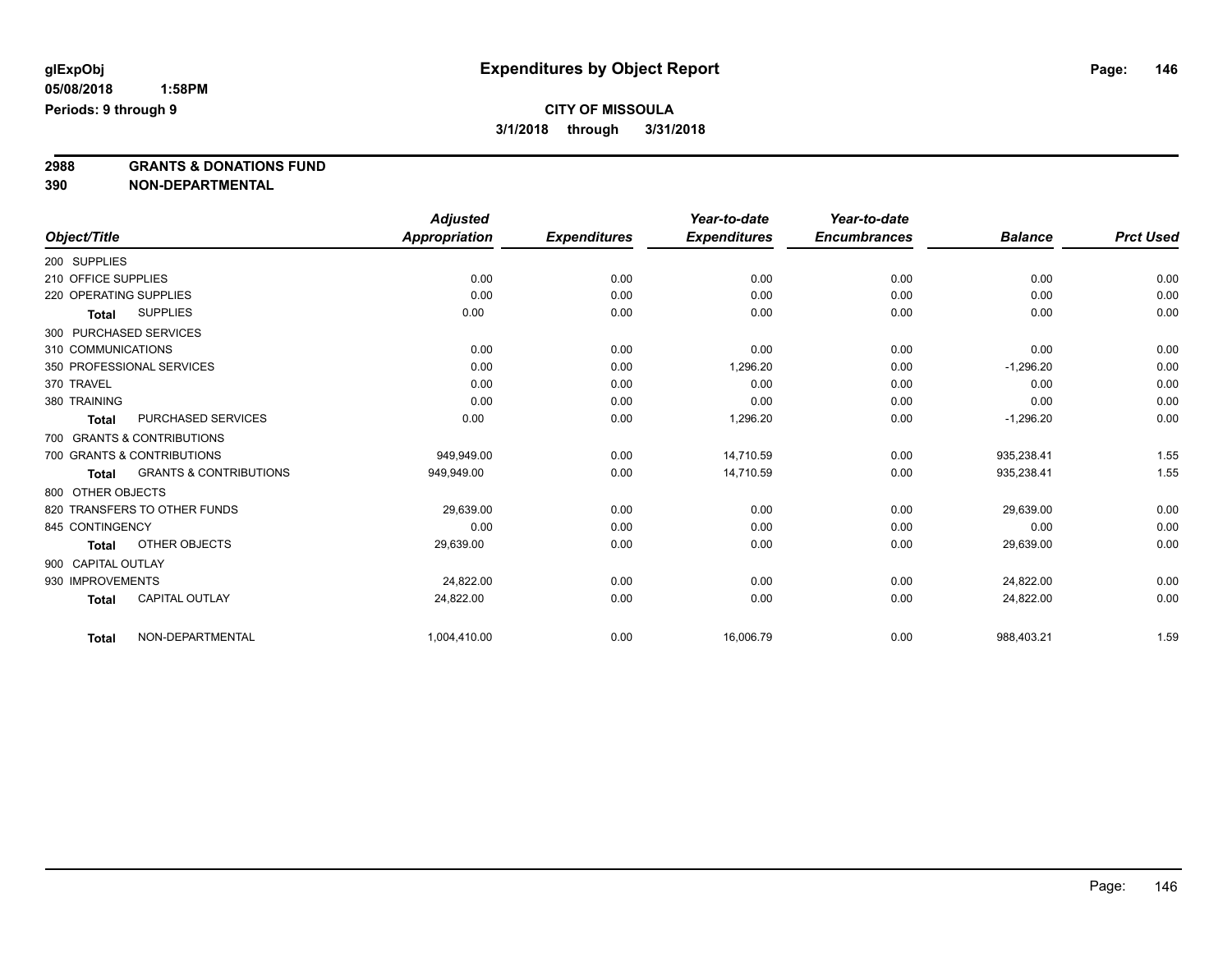### **2988 GRANTS & DONATIONS FUND**

|                        |                                    | <b>Adjusted</b> |                     | Year-to-date        | Year-to-date        |                |                  |
|------------------------|------------------------------------|-----------------|---------------------|---------------------|---------------------|----------------|------------------|
| Object/Title           |                                    | Appropriation   | <b>Expenditures</b> | <b>Expenditures</b> | <b>Encumbrances</b> | <b>Balance</b> | <b>Prct Used</b> |
| 200 SUPPLIES           |                                    |                 |                     |                     |                     |                |                  |
| 210 OFFICE SUPPLIES    |                                    | 0.00            | 0.00                | 0.00                | 0.00                | 0.00           | 0.00             |
| 220 OPERATING SUPPLIES |                                    | 0.00            | 0.00                | 0.00                | 0.00                | 0.00           | 0.00             |
| <b>Total</b>           | <b>SUPPLIES</b>                    | 0.00            | 0.00                | 0.00                | 0.00                | 0.00           | 0.00             |
| 300 PURCHASED SERVICES |                                    |                 |                     |                     |                     |                |                  |
| 310 COMMUNICATIONS     |                                    | 0.00            | 0.00                | 0.00                | 0.00                | 0.00           | 0.00             |
|                        | 350 PROFESSIONAL SERVICES          | 0.00            | 0.00                | 1,296.20            | 0.00                | $-1,296.20$    | 0.00             |
| 370 TRAVEL             |                                    | 0.00            | 0.00                | 0.00                | 0.00                | 0.00           | 0.00             |
| 380 TRAINING           |                                    | 0.00            | 0.00                | 0.00                | 0.00                | 0.00           | 0.00             |
| <b>Total</b>           | PURCHASED SERVICES                 | 0.00            | 0.00                | 1,296.20            | 0.00                | $-1,296.20$    | 0.00             |
| 500 FIXED CHARGES      |                                    |                 |                     |                     |                     |                |                  |
|                        | 550 MERCHANT SERVICE FEES          | 0.00            | 0.00                | 0.00                | 0.00                | 0.00           | 0.00             |
| <b>Total</b>           | <b>FIXED CHARGES</b>               | 0.00            | 0.00                | 0.00                | 0.00                | 0.00           | 0.00             |
|                        | 700 GRANTS & CONTRIBUTIONS         |                 |                     |                     |                     |                |                  |
|                        | 700 GRANTS & CONTRIBUTIONS         | 949,949.00      | 0.00                | 14,710.59           | 0.00                | 935,238.41     | 1.55             |
| Total                  | <b>GRANTS &amp; CONTRIBUTIONS</b>  | 949,949.00      | 0.00                | 14,710.59           | 0.00                | 935,238.41     | 1.55             |
| 800 OTHER OBJECTS      |                                    |                 |                     |                     |                     |                |                  |
|                        | 820 TRANSFERS TO OTHER FUNDS       | 29,639.00       | 0.00                | 0.00                | 0.00                | 29,639.00      | 0.00             |
| 845 CONTINGENCY        |                                    | 0.00            | 0.00                | 0.00                | 0.00                | 0.00           | 0.00             |
| <b>Total</b>           | OTHER OBJECTS                      | 29,639.00       | 0.00                | 0.00                | 0.00                | 29,639.00      | 0.00             |
| 900 CAPITAL OUTLAY     |                                    |                 |                     |                     |                     |                |                  |
| 930 IMPROVEMENTS       |                                    | 24,822.00       | 0.00                | 0.00                | 0.00                | 24,822.00      | 0.00             |
|                        | 940 MACHINERY & EQUIPMENT          | 0.00            | 0.00                | 90,000.00           | 0.00                | $-90,000.00$   | 0.00             |
| <b>Total</b>           | CAPITAL OUTLAY                     | 24,822.00       | 0.00                | 90,000.00           | 0.00                | $-65,178.00$   | 362.58           |
| <b>Total</b>           | <b>GRANTS &amp; DONATIONS FUND</b> | 1,004,410.00    | 0.00                | 106,006.79          | 0.00                | 898,403.21     | 10.55            |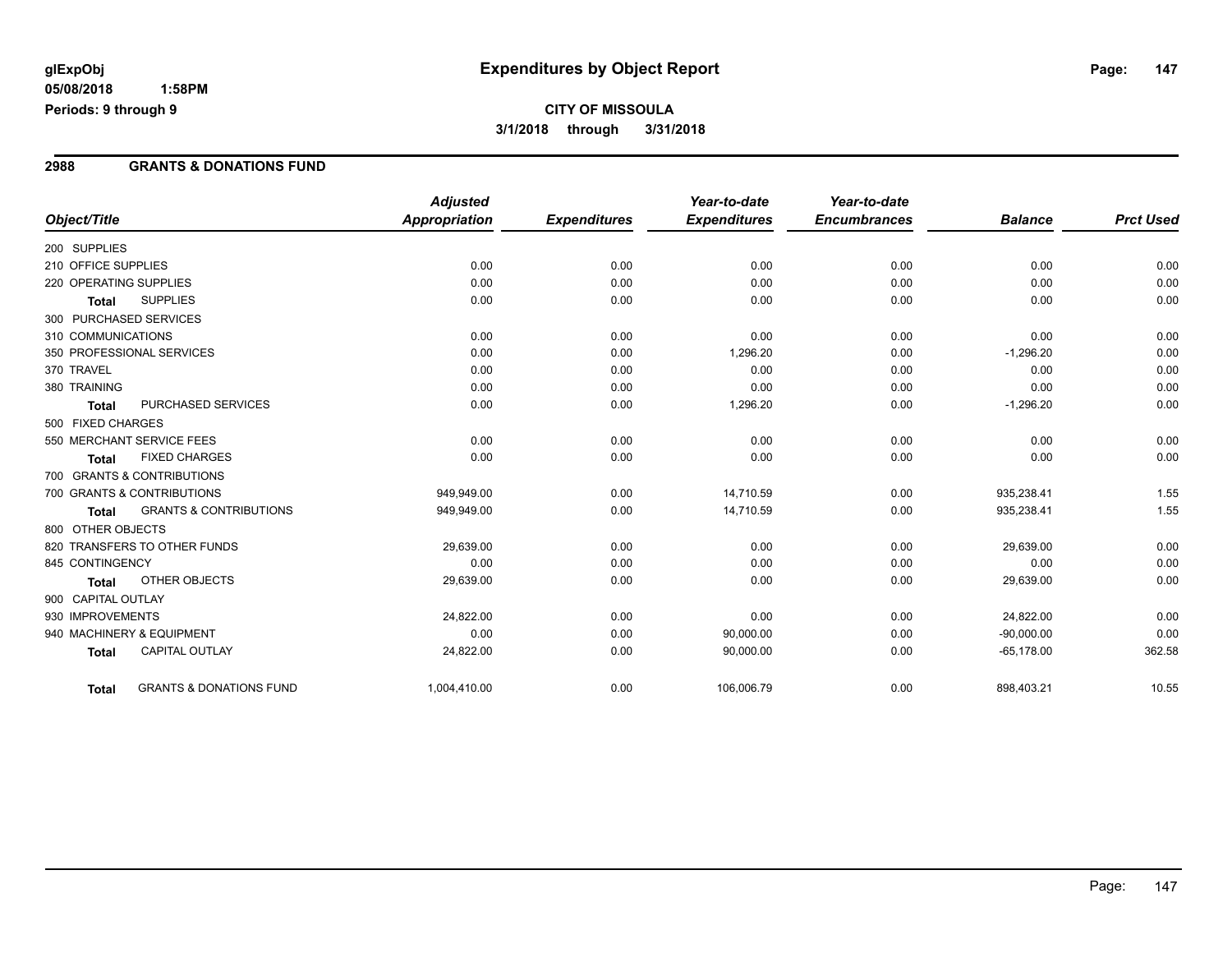# **2989 POLICE GRANTS & DONATIONS**

**290 POLICE**

| Object/Title                                      | <b>Adjusted</b><br><b>Appropriation</b> | <b>Expenditures</b> | Year-to-date<br><b>Expenditures</b> | Year-to-date<br><b>Encumbrances</b> | <b>Balance</b> | <b>Prct Used</b> |
|---------------------------------------------------|-----------------------------------------|---------------------|-------------------------------------|-------------------------------------|----------------|------------------|
| 100 PERSONAL SERVICES                             |                                         |                     |                                     |                                     |                |                  |
| 110 SALARIES AND WAGES                            | 65,418.00                               | 5,647.72            | 54,582.48                           | 0.00                                | 10,835.52      | 83.44            |
| 115 SALARIES/HEALTH INSURANCE BENEFIT             | 0.00                                    | 768.00              | 6.720.00                            | 0.00                                | $-6,720.00$    | 0.00             |
| 120 OVERTIME                                      | 72,700.00                               | 1,166.32            | 46,613.96                           | 0.00                                | 26,086.04      | 64.12            |
| 130 OTHER                                         | 0.00                                    | 0.00                | 700.00                              | 0.00                                | $-700.00$      | 0.00             |
| 133 EDUCATION COMPENSATION                        | 0.00                                    | 20.00               | 185.00                              | 0.00                                | $-185.00$      | 0.00             |
| 140 EMPLOYER CONTRIBUTIONS                        | 33,961.00                               | 1,491.12            | 16,179.61                           | 0.00                                | 17,781.39      | 47.64            |
| PERSONAL SERVICES<br><b>Total</b>                 | 172,079.00                              | 9,093.16            | 124,981.05                          | 0.00                                | 47,097.95      | 72.63            |
| 200 SUPPLIES                                      |                                         |                     |                                     |                                     |                |                  |
| 210 OFFICE SUPPLIES                               | 6,376.00                                | 0.00                | 818.52                              | 0.00                                | 5,557.48       | 12.84            |
| 220 OPERATING SUPPLIES                            | 77.456.00                               | 417.48              | 26,553.00                           | 0.00                                | 50,903.00      | 34.28            |
| 230 REPAIR/MAINTENANCE                            | 0.00                                    | 0.00                | 0.00                                | 0.00                                | 0.00           | 0.00             |
| <b>SUPPLIES</b><br><b>Total</b>                   | 83,832.00                               | 417.48              | 27,371.52                           | 0.00                                | 56,460.48      | 32.65            |
| 300 PURCHASED SERVICES                            |                                         |                     |                                     |                                     |                |                  |
| 344 TELEPHONE SERVICE                             | 10,012.00                               | 44.28               | 5,253.28                            | 0.00                                | 4,758.72       | 52.47            |
| 350 PROFESSIONAL SERVICES                         | 81,443.00                               | 9,407.10            | 60,604.66                           | 0.00                                | 20.838.34      | 74.41            |
| 360 REPAIR & MAINTENANCE                          | 4,798.00                                | 0.00                | 7,565.25                            | 0.00                                | $-2,767.25$    | 157.68           |
| 370 TRAVEL                                        | 9,572.00                                | 1,293.32            | 3,754.38                            | 0.00                                | 5,817.62       | 39.22            |
| PURCHASED SERVICES<br><b>Total</b>                | 105,825.00                              | 10,744.70           | 77,177.57                           | 0.00                                | 28,647.43      | 72.93            |
| 500 FIXED CHARGES                                 |                                         |                     |                                     |                                     |                |                  |
| 500 FIXED CHARGES                                 | 115,012.00                              | 6,445.16            | 68,037.36                           | 0.00                                | 46,974.64      | 59.16            |
| <b>FIXED CHARGES</b><br><b>Total</b>              | 115.012.00                              | 6,445.16            | 68,037.36                           | 0.00                                | 46,974.64      | 59.16            |
| 700 GRANTS & CONTRIBUTIONS                        |                                         |                     |                                     |                                     |                |                  |
| 700 GRANTS & CONTRIBUTIONS                        | 20,000.00                               | 0.00                | 2,900.00                            | 0.00                                | 17,100.00      | 14.50            |
| <b>GRANTS &amp; CONTRIBUTIONS</b><br><b>Total</b> | 20,000.00                               | 0.00                | 2,900.00                            | 0.00                                | 17,100.00      | 14.50            |
| <b>POLICE</b><br><b>Total</b>                     | 496,748.00                              | 26,700.50           | 300,467.50                          | 0.00                                | 196,280.50     | 60.49            |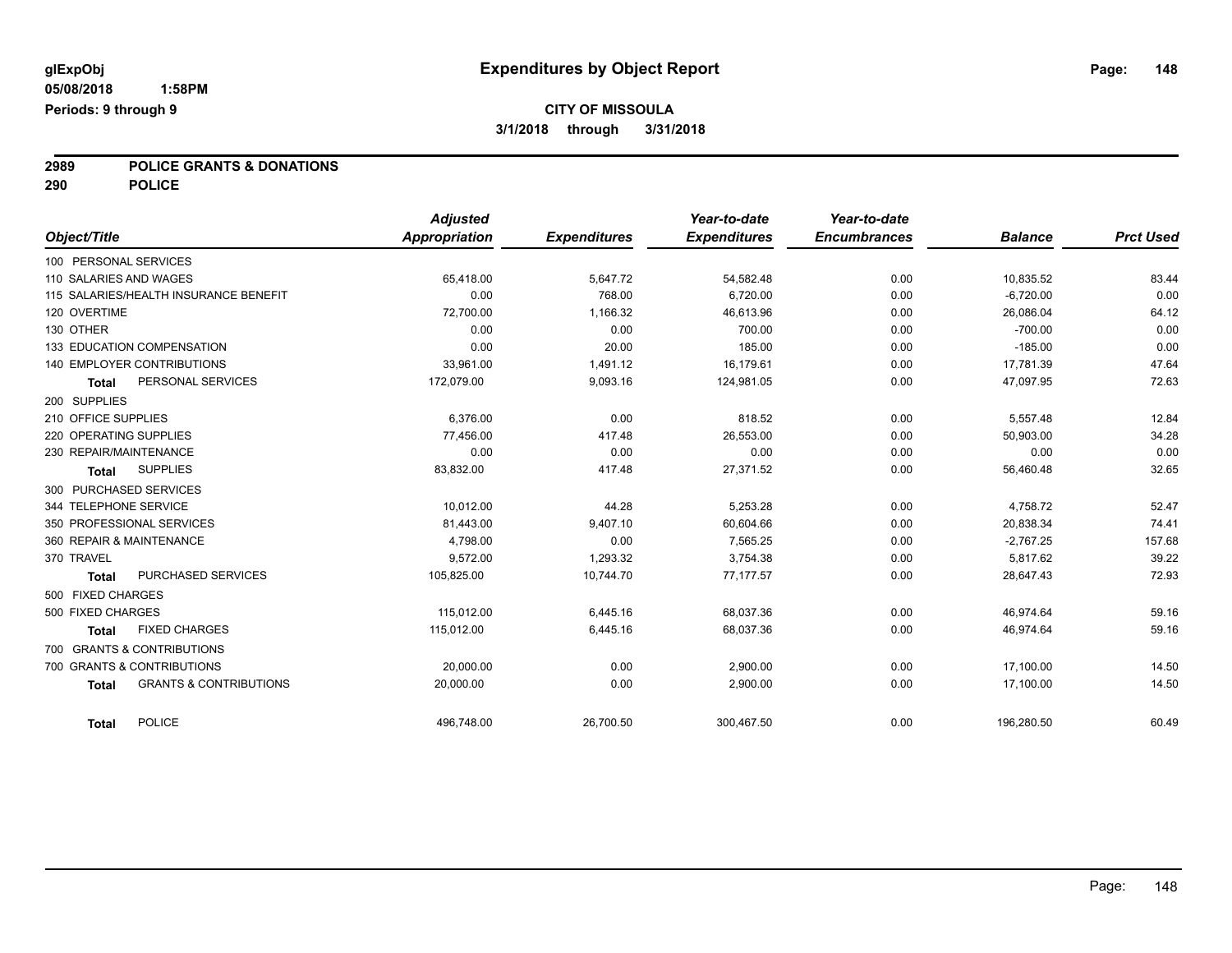### **2989 POLICE GRANTS & DONATIONS**

|                                                   | <b>Adjusted</b>      |                     | Year-to-date        | Year-to-date        |                |                  |
|---------------------------------------------------|----------------------|---------------------|---------------------|---------------------|----------------|------------------|
| Object/Title                                      | <b>Appropriation</b> | <b>Expenditures</b> | <b>Expenditures</b> | <b>Encumbrances</b> | <b>Balance</b> | <b>Prct Used</b> |
| 100 PERSONAL SERVICES                             |                      |                     |                     |                     |                |                  |
| 110 SALARIES AND WAGES                            | 65,418.00            | 5,647.72            | 54,582.48           | 0.00                | 10,835.52      | 83.44            |
| 115 SALARIES/HEALTH INSURANCE BENEFIT             | 0.00                 | 768.00              | 6,720.00            | 0.00                | $-6,720.00$    | 0.00             |
| 120 OVERTIME                                      | 72,700.00            | 1,166.32            | 46,613.96           | 0.00                | 26,086.04      | 64.12            |
| 130 OTHER                                         | 0.00                 | 0.00                | 700.00              | 0.00                | $-700.00$      | 0.00             |
| 133 EDUCATION COMPENSATION                        | 0.00                 | 20.00               | 185.00              | 0.00                | $-185.00$      | 0.00             |
| <b>140 EMPLOYER CONTRIBUTIONS</b>                 | 33,961.00            | 1,491.12            | 16,179.61           | 0.00                | 17,781.39      | 47.64            |
| PERSONAL SERVICES<br><b>Total</b>                 | 172,079.00           | 9,093.16            | 124,981.05          | 0.00                | 47,097.95      | 72.63            |
| 200 SUPPLIES                                      |                      |                     |                     |                     |                |                  |
| 210 OFFICE SUPPLIES                               | 6,376.00             | 0.00                | 818.52              | 0.00                | 5,557.48       | 12.84            |
| 220 OPERATING SUPPLIES                            | 77,456.00            | 417.48              | 26,553.00           | 0.00                | 50,903.00      | 34.28            |
| 230 REPAIR/MAINTENANCE                            | 0.00                 | 0.00                | 0.00                | 0.00                | 0.00           | 0.00             |
| <b>SUPPLIES</b><br><b>Total</b>                   | 83,832.00            | 417.48              | 27,371.52           | 0.00                | 56,460.48      | 32.65            |
| 300 PURCHASED SERVICES                            |                      |                     |                     |                     |                |                  |
| 344 TELEPHONE SERVICE                             | 10,012.00            | 44.28               | 5,253.28            | 0.00                | 4,758.72       | 52.47            |
| 350 PROFESSIONAL SERVICES                         | 81,443.00            | 9,407.10            | 60,604.66           | 0.00                | 20,838.34      | 74.41            |
| 360 REPAIR & MAINTENANCE                          | 4,798.00             | 0.00                | 7,565.25            | 0.00                | $-2,767.25$    | 157.68           |
| 370 TRAVEL                                        | 9,572.00             | 1,293.32            | 3,754.38            | 0.00                | 5,817.62       | 39.22            |
| PURCHASED SERVICES<br><b>Total</b>                | 105,825.00           | 10,744.70           | 77,177.57           | 0.00                | 28,647.43      | 72.93            |
| 500 FIXED CHARGES                                 |                      |                     |                     |                     |                |                  |
| 500 FIXED CHARGES                                 | 115,012.00           | 6,445.16            | 68,037.36           | 0.00                | 46,974.64      | 59.16            |
| <b>FIXED CHARGES</b><br><b>Total</b>              | 115,012.00           | 6,445.16            | 68,037.36           | 0.00                | 46,974.64      | 59.16            |
| 700 GRANTS & CONTRIBUTIONS                        |                      |                     |                     |                     |                |                  |
| 700 GRANTS & CONTRIBUTIONS                        | 20,000.00            | 0.00                | 2,900.00            | 0.00                | 17,100.00      | 14.50            |
| <b>GRANTS &amp; CONTRIBUTIONS</b><br><b>Total</b> | 20,000.00            | 0.00                | 2,900.00            | 0.00                | 17,100.00      | 14.50            |
| POLICE GRANTS & DONATIONS<br>Total                | 496,748.00           | 26,700.50           | 300,467.50          | 0.00                | 196,280.50     | 60.49            |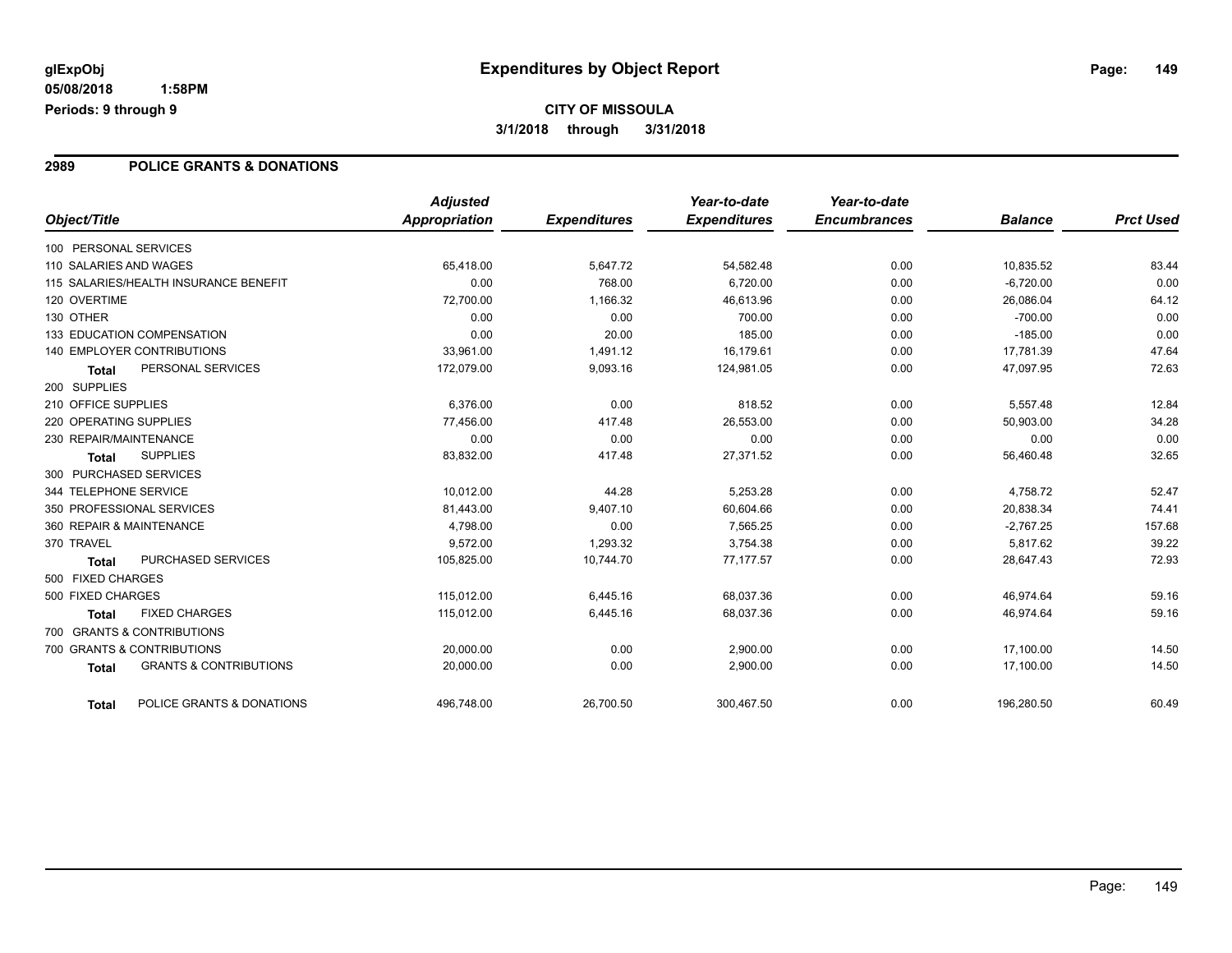# **2991 BROWNFIELDS**

**400 ENTITLEMENT GRANTS**

| Object/Title      |                                   | <b>Adjusted</b><br><b>Appropriation</b> | <b>Expenditures</b> | Year-to-date<br><b>Expenditures</b> | Year-to-date<br><b>Encumbrances</b> | <b>Balance</b> | <b>Prct Used</b> |
|-------------------|-----------------------------------|-----------------------------------------|---------------------|-------------------------------------|-------------------------------------|----------------|------------------|
|                   |                                   |                                         |                     |                                     |                                     |                |                  |
|                   | 700 GRANTS & CONTRIBUTIONS        | 0.00                                    | 18.672.95           | 27.886.42                           | 0.00                                | $-27.886.42$   | 0.00             |
| <b>Total</b>      | <b>GRANTS &amp; CONTRIBUTIONS</b> | 0.00                                    | 18.672.95           | 27,886.42                           | 0.00                                | $-27.886.42$   | 0.00             |
| 800 OTHER OBJECTS |                                   |                                         |                     |                                     |                                     |                |                  |
|                   | 820 TRANSFERS TO OTHER FUNDS      | 0.00                                    | 0.00                | 0.00                                | 0.00                                | 0.00           | 0.00             |
| <b>Total</b>      | OTHER OBJECTS                     | 0.00                                    | 0.00                | 0.00                                | 0.00                                | 0.00           | 0.00             |
| <b>Total</b>      | <b>ENTITLEMENT GRANTS</b>         | 0.00                                    | 18.672.95           | 27.886.42                           | 0.00                                | $-27.886.42$   | 0.00             |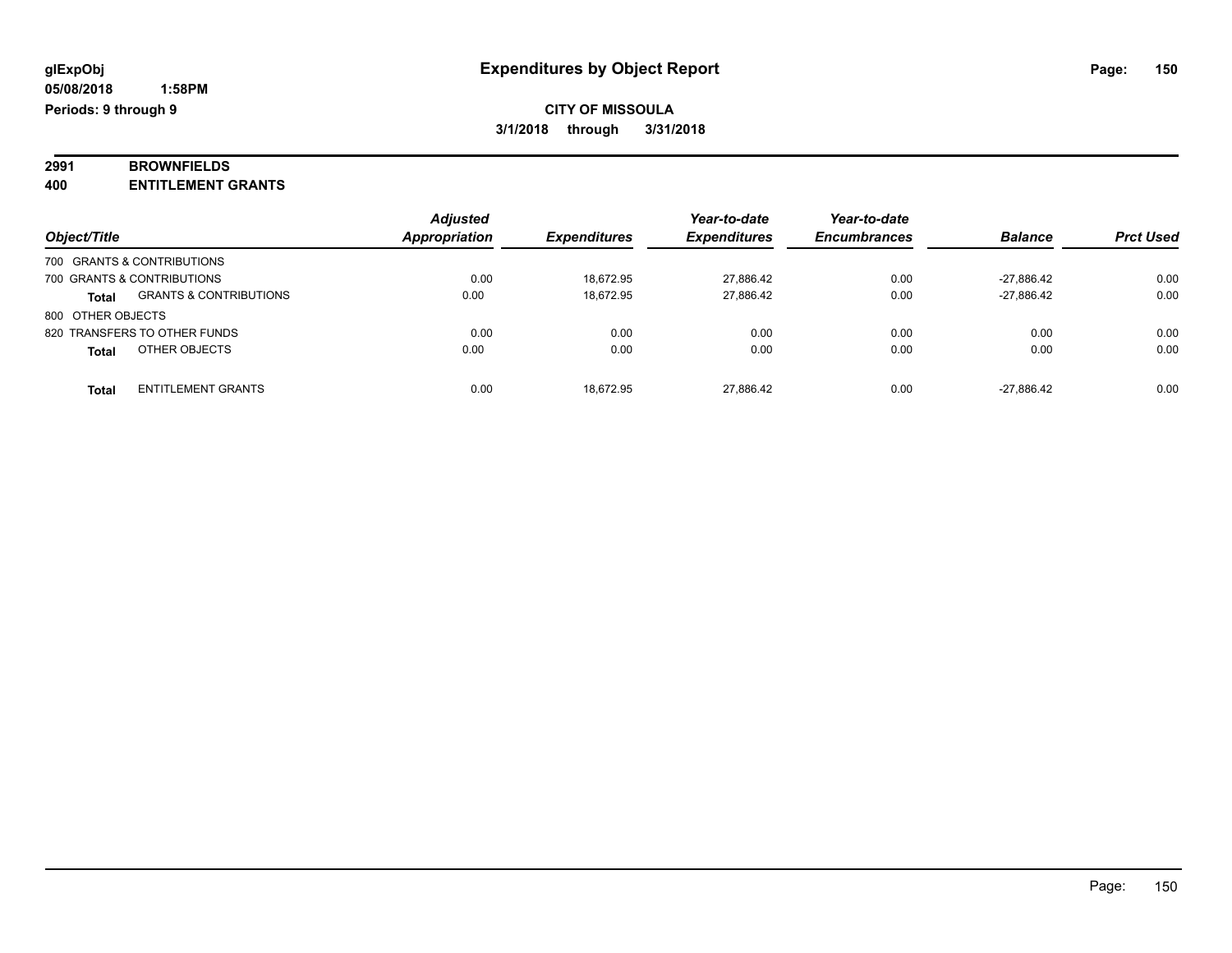**2991 BROWNFIELDS**

| Object/Title                                      | <b>Adjusted</b><br>Appropriation | <b>Expenditures</b> | Year-to-date<br><b>Expenditures</b> | Year-to-date<br><b>Encumbrances</b> | <b>Balance</b> | <b>Prct Used</b> |
|---------------------------------------------------|----------------------------------|---------------------|-------------------------------------|-------------------------------------|----------------|------------------|
| 700 GRANTS & CONTRIBUTIONS                        |                                  |                     |                                     |                                     |                |                  |
| 700 GRANTS & CONTRIBUTIONS                        | 0.00                             | 18.672.95           | 27,886.42                           | 0.00                                | $-27.886.42$   | 0.00             |
| <b>GRANTS &amp; CONTRIBUTIONS</b><br><b>Total</b> | 0.00                             | 18.672.95           | 27,886.42                           | 0.00                                | $-27.886.42$   | 0.00             |
| 800 OTHER OBJECTS                                 |                                  |                     |                                     |                                     |                |                  |
| 820 TRANSFERS TO OTHER FUNDS                      | 0.00                             | 0.00                | 0.00                                | 0.00                                | 0.00           | 0.00             |
| OTHER OBJECTS<br><b>Total</b>                     | 0.00                             | 0.00                | 0.00                                | 0.00                                | 0.00           | 0.00             |
| <b>BROWNFIELDS</b><br>Total                       | 0.00                             | 18.672.95           | 27,886.42                           | 0.00                                | $-27.886.42$   | 0.00             |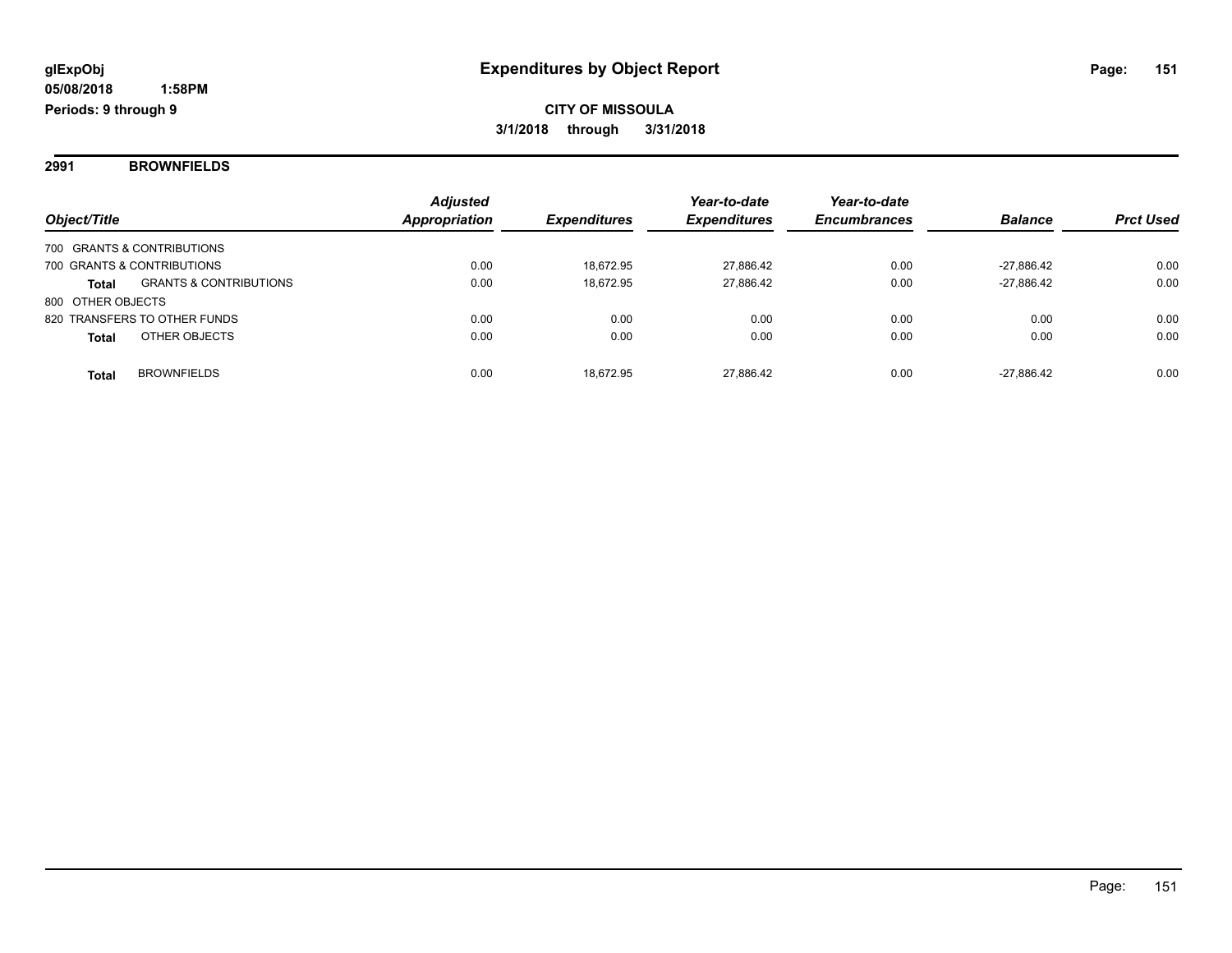**3000 SID REVOLVING FUND**

|                                      | <b>Adjusted</b>      |                     | Year-to-date        | Year-to-date        |                |                  |
|--------------------------------------|----------------------|---------------------|---------------------|---------------------|----------------|------------------|
| Object/Title                         | <b>Appropriation</b> | <b>Expenditures</b> | <b>Expenditures</b> | <b>Encumbrances</b> | <b>Balance</b> | <b>Prct Used</b> |
| 500 FIXED CHARGES                    |                      |                     |                     |                     |                |                  |
| 550 MERCHANT SERVICE FEES            | 0.00                 | 0.00                | 0.00                | 0.00                | 0.00           | 0.00             |
| <b>FIXED CHARGES</b><br><b>Total</b> | 0.00                 | 0.00                | 0.00                | 0.00                | 0.00           | 0.00             |
| 800 OTHER OBJECTS                    |                      |                     |                     |                     |                |                  |
| 820 TRANSFERS TO OTHER FUNDS         | 100,000.00           | 0.00                | 0.00                | 0.00                | 100.000.00     | 0.00             |
| OTHER OBJECTS<br><b>Total</b>        | 100.000.00           | 0.00                | 0.00                | 0.00                | 100.000.00     | 0.00             |
| NON-DEPARTMENTAL<br><b>Total</b>     | 100,000.00           | 0.00                | 0.00                | 0.00                | 100.000.00     | 0.00             |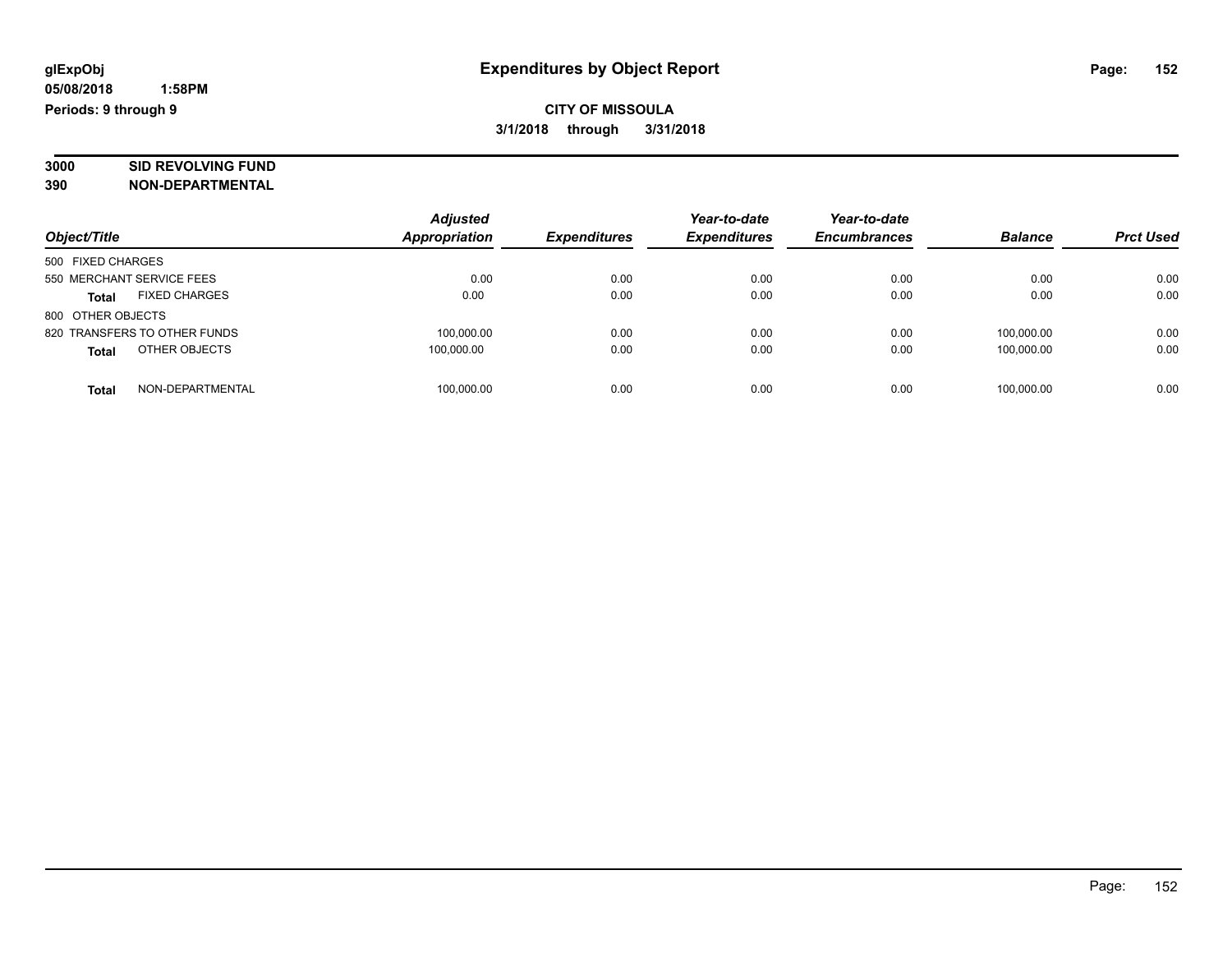**3000 SID REVOLVING FUND**

| Object/Title      |                              | <b>Adjusted</b><br>Appropriation | <b>Expenditures</b> | Year-to-date<br><b>Expenditures</b> | Year-to-date<br><b>Encumbrances</b> | <b>Balance</b> | <b>Prct Used</b> |
|-------------------|------------------------------|----------------------------------|---------------------|-------------------------------------|-------------------------------------|----------------|------------------|
|                   |                              |                                  |                     |                                     |                                     |                |                  |
|                   | 550 MERCHANT SERVICE FEES    | 0.00                             | 0.00                | 0.00                                | 0.00                                | 0.00           | 0.00             |
| <b>Total</b>      | <b>FIXED CHARGES</b>         | 0.00                             | 0.00                | 0.00                                | 0.00                                | 0.00           | 0.00             |
| 800 OTHER OBJECTS |                              |                                  |                     |                                     |                                     |                |                  |
|                   | 820 TRANSFERS TO OTHER FUNDS | 100,000.00                       | 0.00                | 0.00                                | 0.00                                | 100.000.00     | 0.00             |
| <b>Total</b>      | OTHER OBJECTS                | 100,000.00                       | 0.00                | 0.00                                | 0.00                                | 100.000.00     | 0.00             |
| <b>Total</b>      | SID REVOLVING FUND           | 100,000.00                       | 0.00                | 0.00                                | 0.00                                | 100,000.00     | 0.00             |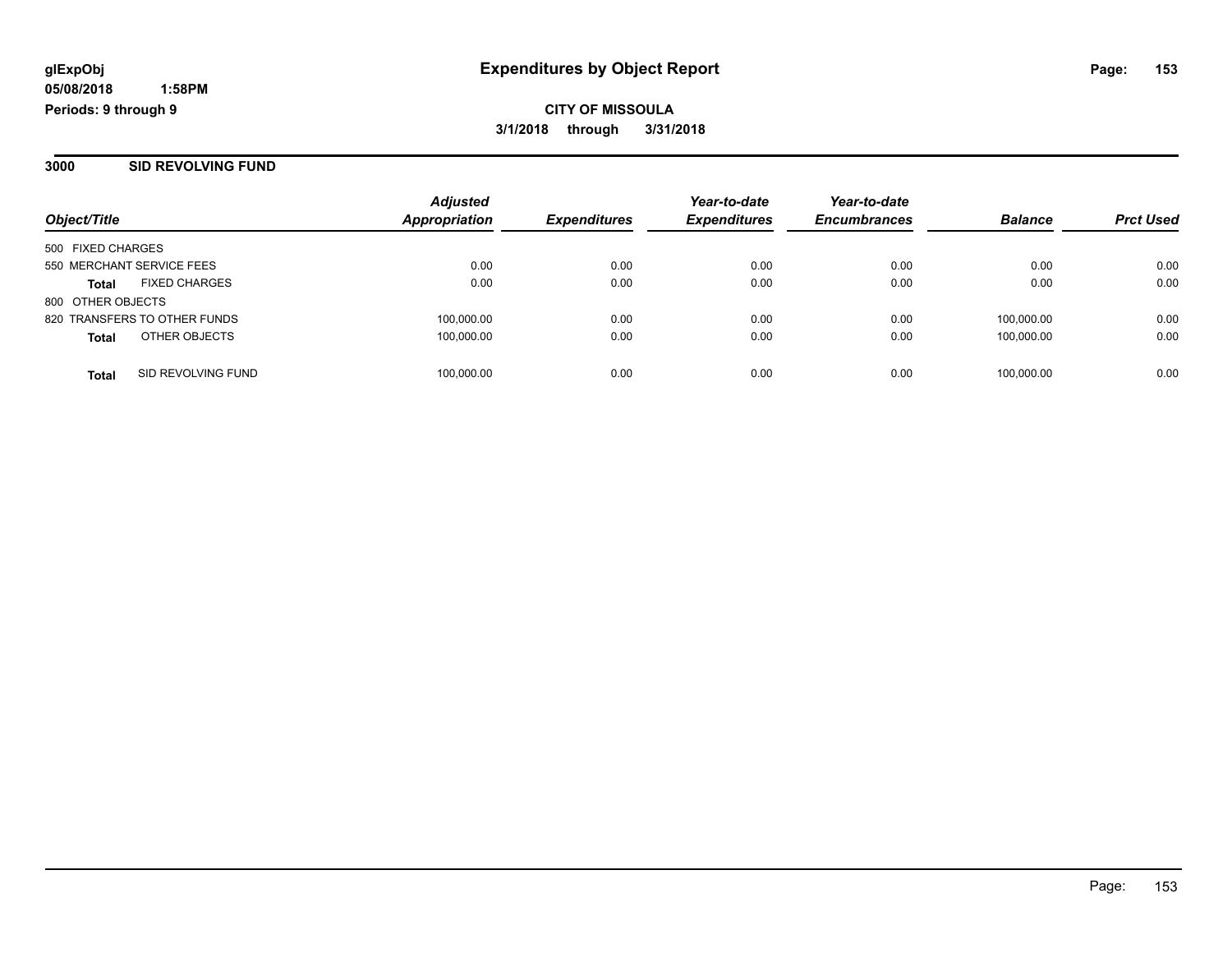### **3005 SID REBATES 390 NON-DEPARTMENTAL**

| Object/Title                         | <b>Adjusted</b><br>Appropriation | <b>Expenditures</b> | Year-to-date<br><b>Expenditures</b> | Year-to-date<br><b>Encumbrances</b> | <b>Balance</b> | <b>Prct Used</b> |
|--------------------------------------|----------------------------------|---------------------|-------------------------------------|-------------------------------------|----------------|------------------|
| 500 FIXED CHARGES                    |                                  |                     |                                     |                                     |                |                  |
| 550 MERCHANT SERVICE FEES            | 0.00                             | 0.00                | 0.00                                | 0.00                                | 0.00           | 0.00             |
| <b>FIXED CHARGES</b><br><b>Total</b> | 0.00                             | 0.00                | 0.00                                | 0.00                                | 0.00           | 0.00             |
| NON-DEPARTMENTAL<br><b>Total</b>     | 0.00                             | 0.00                | 0.00                                | 0.00                                | 0.00           | 0.00             |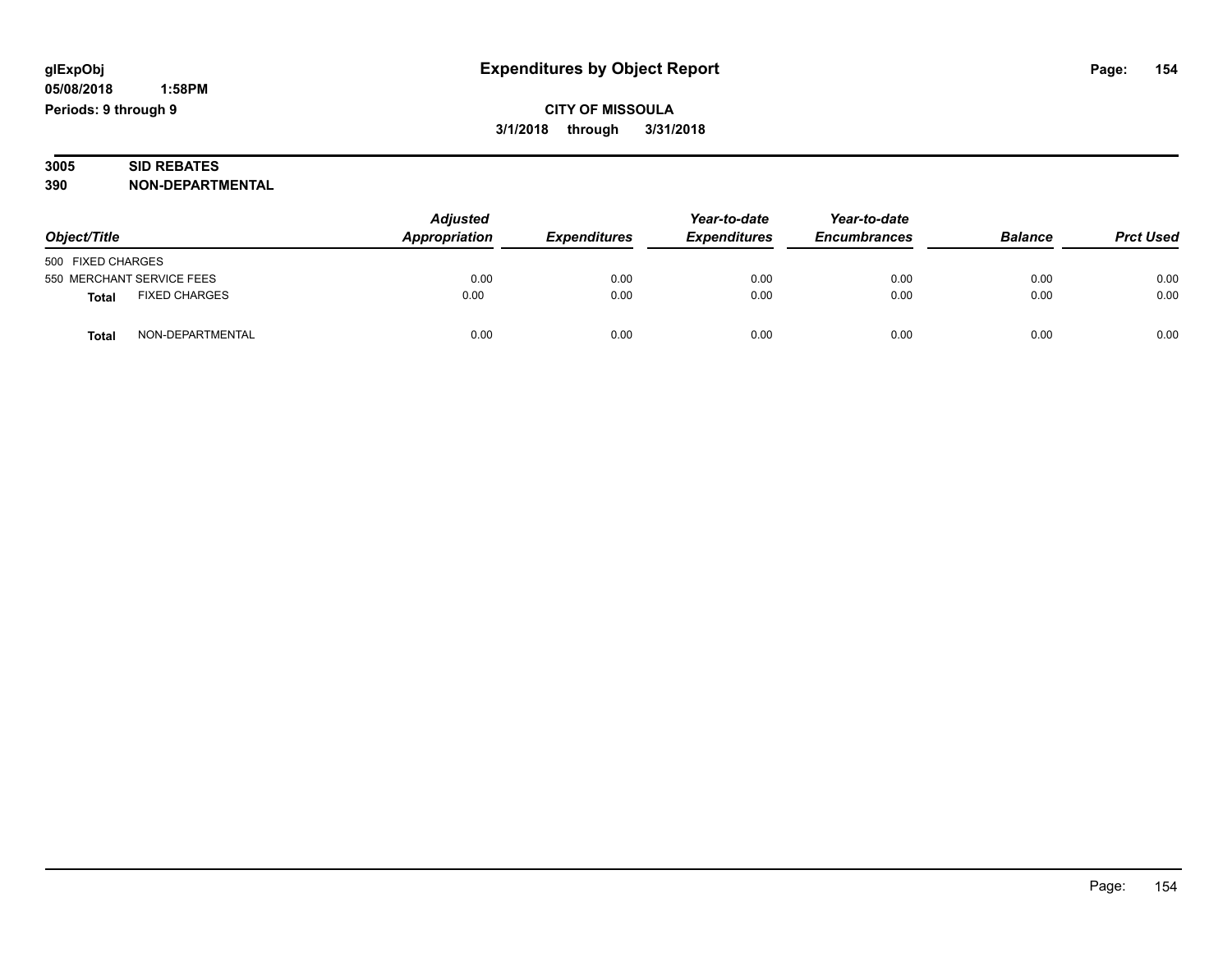**3005 SID REBATES**

|                                      | <b>Adjusted</b><br>Appropriation<br><i><b>Expenditures</b></i> | Year-to-date | Year-to-date        |                     |                |                  |
|--------------------------------------|----------------------------------------------------------------|--------------|---------------------|---------------------|----------------|------------------|
| Object/Title                         |                                                                |              | <b>Expenditures</b> | <b>Encumbrances</b> | <b>Balance</b> | <b>Prct Used</b> |
| 500 FIXED CHARGES                    |                                                                |              |                     |                     |                |                  |
| 550 MERCHANT SERVICE FEES            | 0.00                                                           | 0.00         | 0.00                | 0.00                | 0.00           | 0.00             |
| <b>FIXED CHARGES</b><br><b>Total</b> | 0.00                                                           | 0.00         | 0.00                | 0.00                | 0.00           | 0.00             |
| SID REBATES<br>Total                 | 0.00                                                           | 0.00         | 0.00                | 0.00                | 0.00           | 0.00             |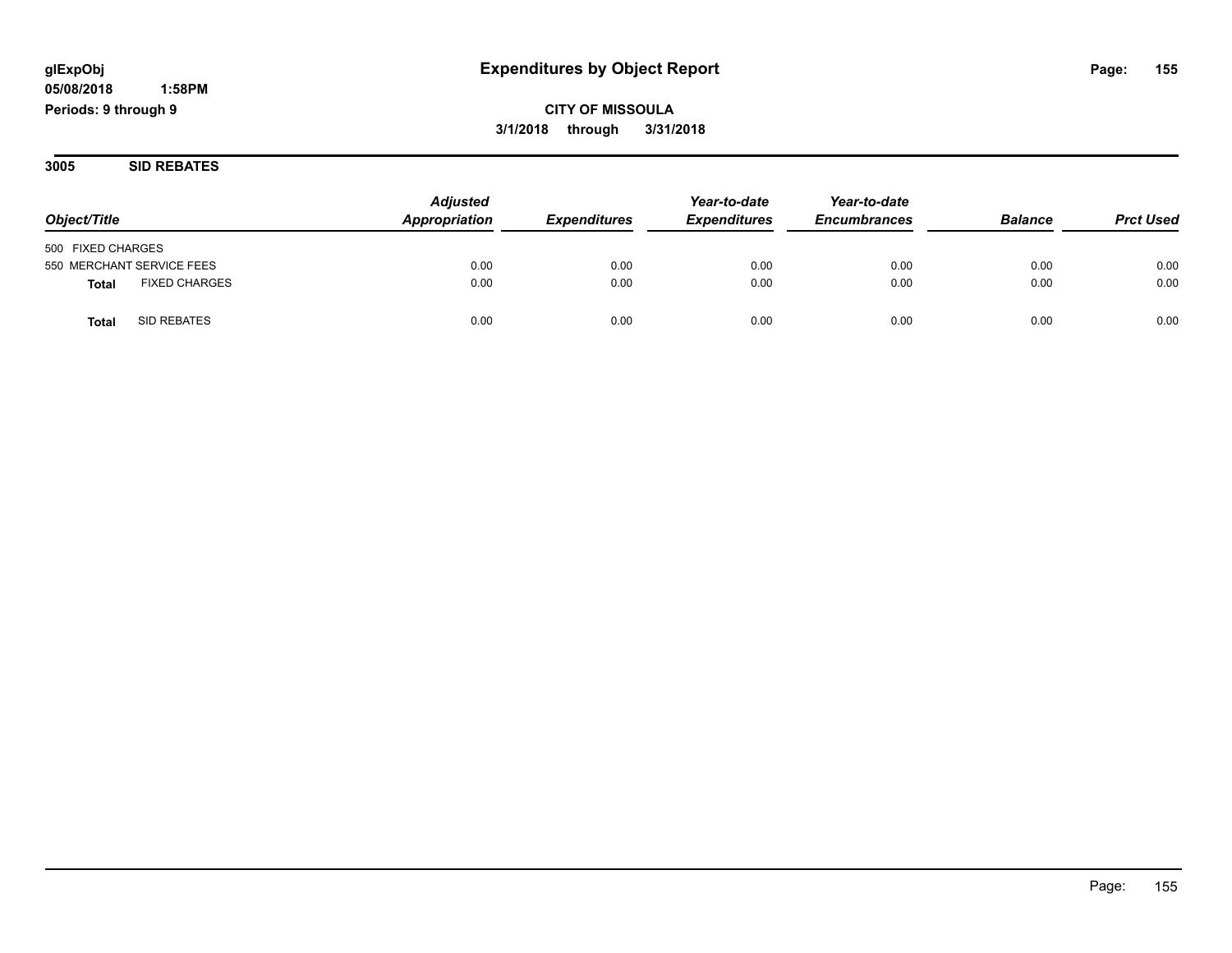### **CITY OF MISSOULA 3/1/2018 through 3/31/2018**

#### **3065 1998 PUBLIC SAFETY G O BONDS FUND**

**000 \*\*\* Title Not Found \*\*\***

| Object/Title                            | <b>Adjusted</b><br>Appropriation | <b>Expenditures</b> | Year-to-date<br><b>Expenditures</b> | Year-to-date<br><b>Encumbrances</b> | <b>Balance</b> | <b>Prct Used</b> |
|-----------------------------------------|----------------------------------|---------------------|-------------------------------------|-------------------------------------|----------------|------------------|
| 800 OTHER OBJECTS                       |                                  |                     |                                     |                                     |                |                  |
| 820 TRANSFERS TO OTHER FUNDS            | 0.00                             | 0.00                | 0.00                                | 0.00                                | 0.00           | 0.00             |
| OTHER OBJECTS<br><b>Total</b>           | 0.00                             | 0.00                | 0.00                                | 0.00                                | 0.00           | 0.00             |
| *** Title Not Found ***<br><b>Total</b> | 0.00                             | 0.00                | 0.00                                | 0.00                                | 0.00           | 0.00             |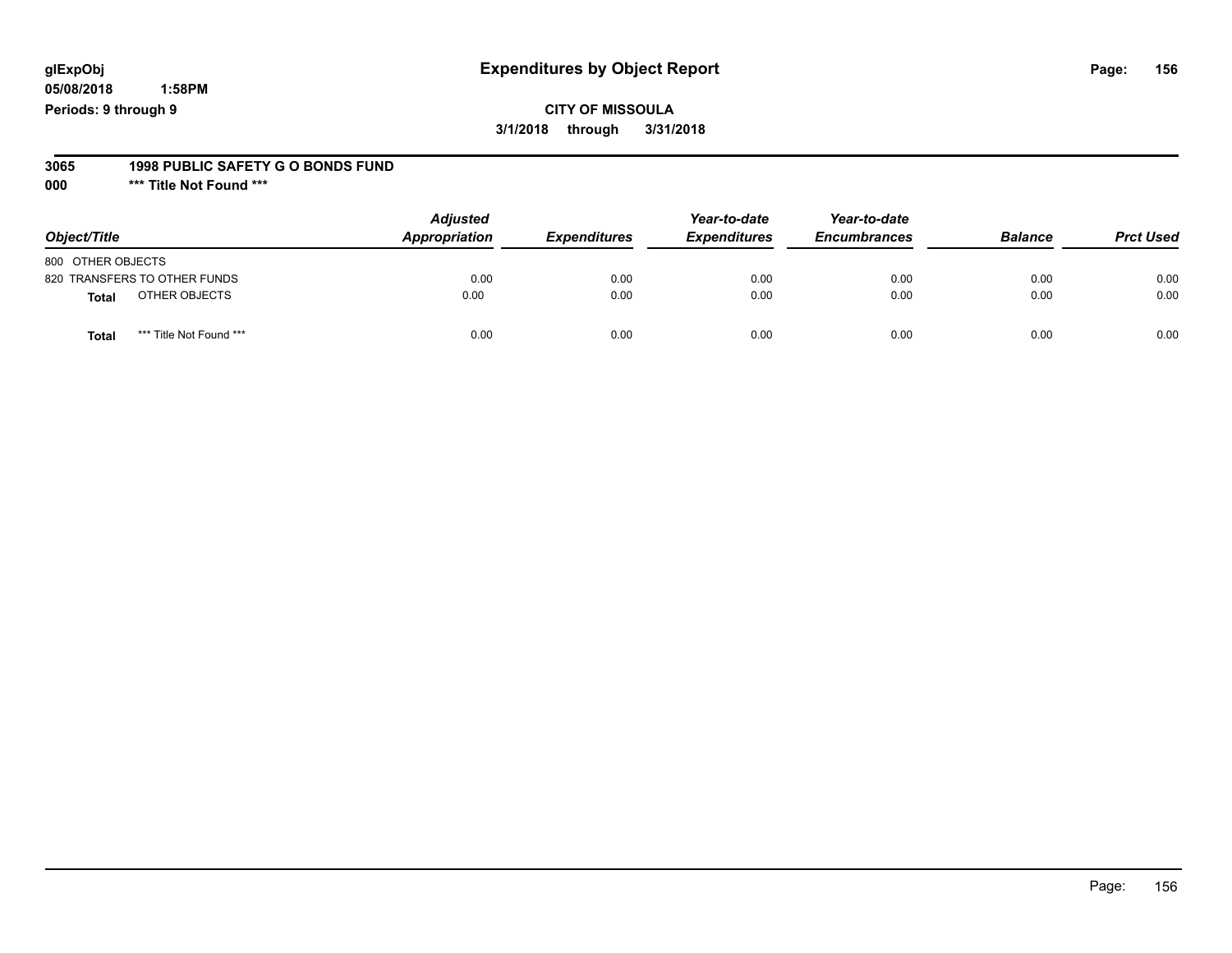# **CITY OF MISSOULA 3/1/2018 through 3/31/2018**

# **3065 1998 PUBLIC SAFETY G O BONDS FUND**

| Object/Title      |                           | <b>Adjusted</b><br>Appropriation | <b>Expenditures</b> | Year-to-date<br><b>Expenditures</b> | Year-to-date<br><b>Encumbrances</b> | <b>Balance</b> | <b>Prct Used</b> |
|-------------------|---------------------------|----------------------------------|---------------------|-------------------------------------|-------------------------------------|----------------|------------------|
| 500 FIXED CHARGES |                           |                                  |                     |                                     |                                     |                |                  |
|                   | 550 MERCHANT SERVICE FEES | 0.00                             | 0.00                | 0.00                                | 0.00                                | 0.00           | 0.00             |
| <b>Total</b>      | <b>FIXED CHARGES</b>      | 0.00                             | 0.00                | 0.00                                | 0.00                                | 0.00           | 0.00             |
| <b>Total</b>      | NON-DEPARTMENTAL          | 0.00                             | 0.00                | 0.00                                | 0.00                                | 0.00           | 0.00             |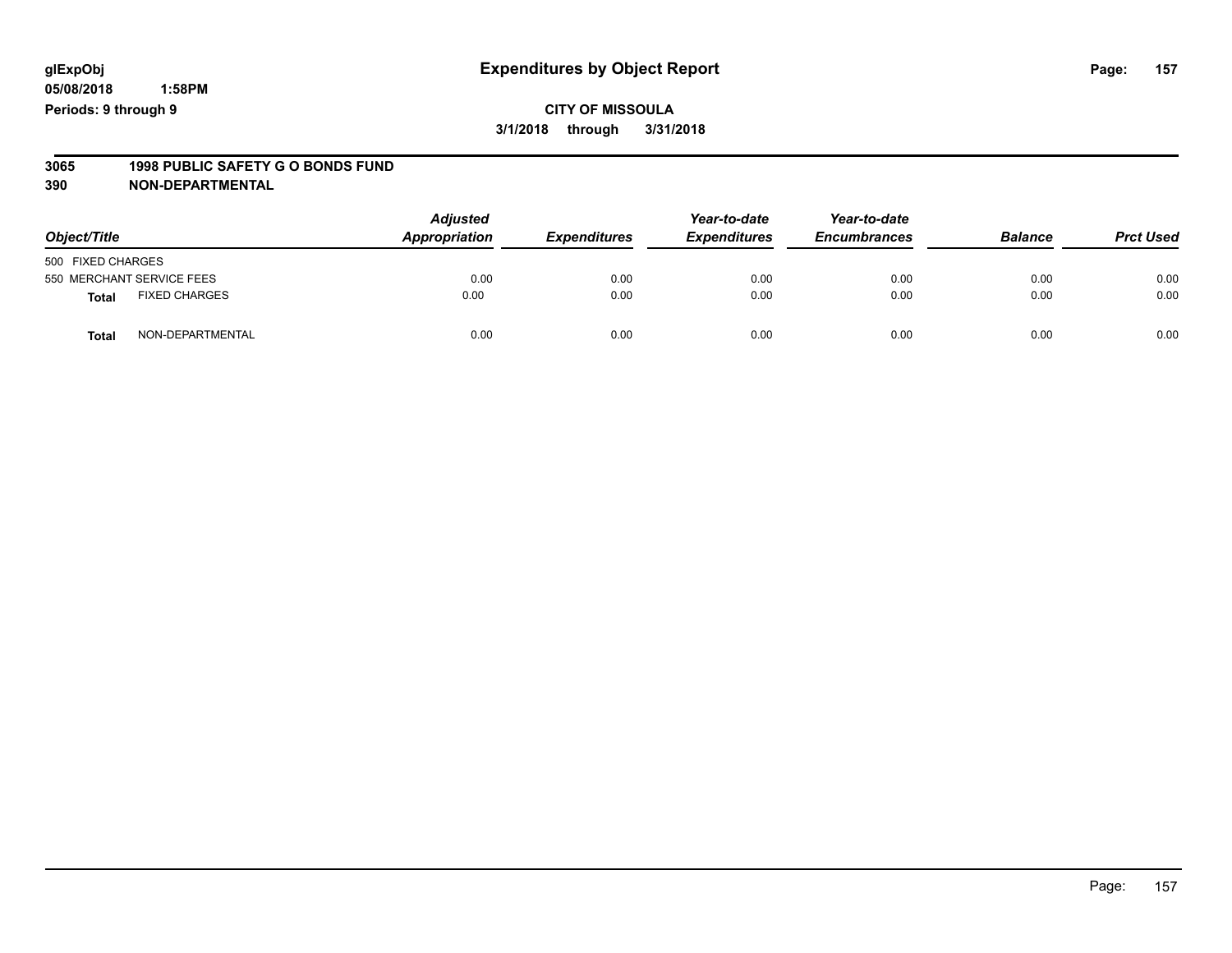### **3065 1998 PUBLIC SAFETY G O BONDS FUND**

| Object/Title              |                                   | <b>Adjusted</b><br><b>Appropriation</b> | <b>Expenditures</b> | Year-to-date<br><b>Expenditures</b> | Year-to-date<br><b>Encumbrances</b> | <b>Balance</b> | <b>Prct Used</b> |
|---------------------------|-----------------------------------|-----------------------------------------|---------------------|-------------------------------------|-------------------------------------|----------------|------------------|
|                           |                                   |                                         |                     |                                     |                                     |                |                  |
| 500 FIXED CHARGES         |                                   |                                         |                     |                                     |                                     |                |                  |
| 550 MERCHANT SERVICE FEES |                                   | 0.00                                    | 0.00                | 0.00                                | 0.00                                | 0.00           | 0.00             |
| <b>Total</b>              | <b>FIXED CHARGES</b>              | 0.00                                    | 0.00                | 0.00                                | 0.00                                | 0.00           | 0.00             |
| 800 OTHER OBJECTS         |                                   |                                         |                     |                                     |                                     |                |                  |
|                           | 820 TRANSFERS TO OTHER FUNDS      | 0.00                                    | 0.00                | 0.00                                | 0.00                                | 0.00           | 0.00             |
| <b>Total</b>              | OTHER OBJECTS                     | 0.00                                    | 0.00                | 0.00                                | 0.00                                | 0.00           | 0.00             |
| <b>Total</b>              | 1998 PUBLIC SAFETY G O BONDS FUND | 0.00                                    | 0.00                | 0.00                                | 0.00                                | 0.00           | 0.00             |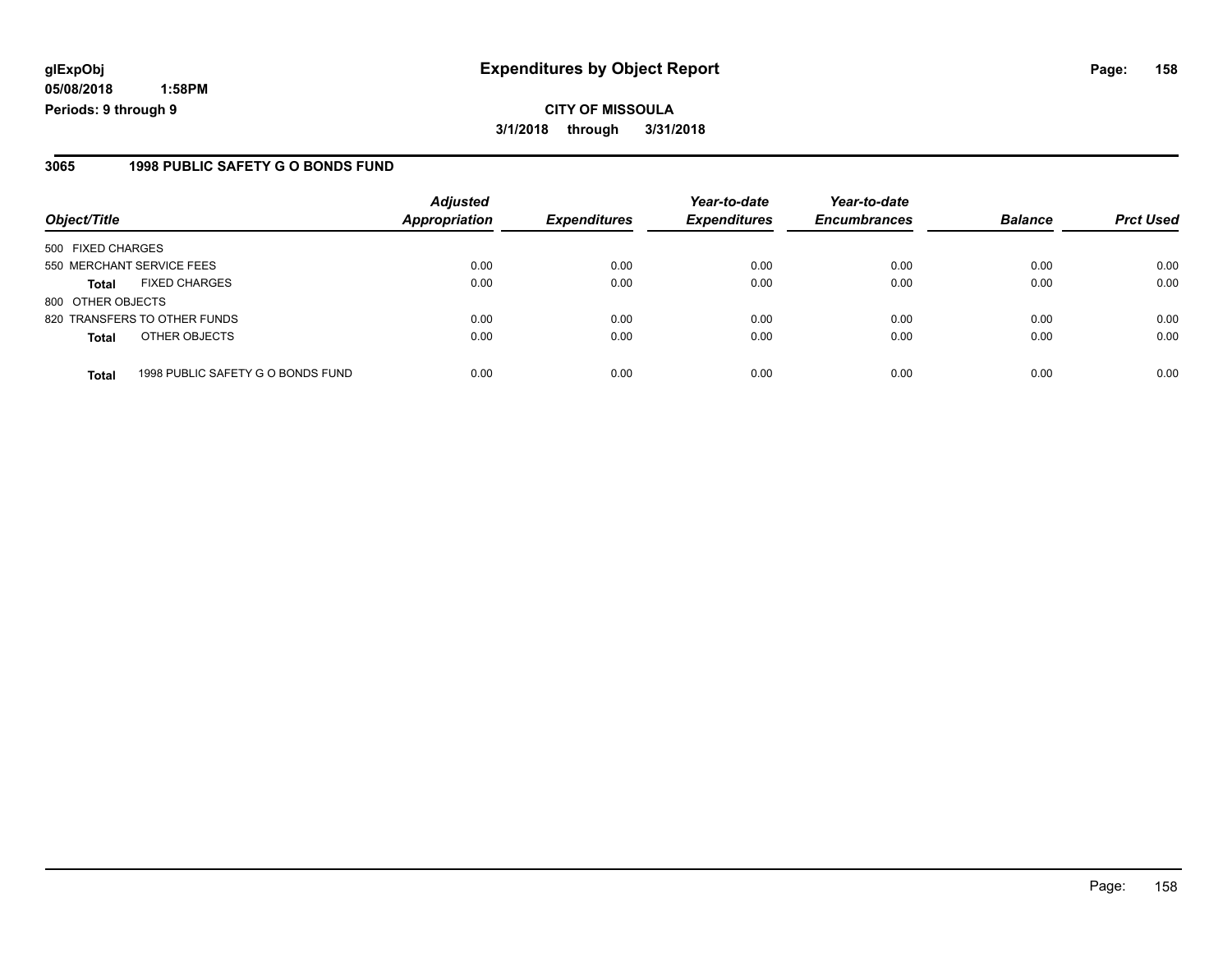**3070 1996 OPEN SPACE GO BONDS**

|                                      | <b>Adjusted</b><br><b>Appropriation</b> |                     | Year-to-date<br><b>Expenditures</b> | Year-to-date<br><b>Encumbrances</b> | <b>Balance</b> |                  |
|--------------------------------------|-----------------------------------------|---------------------|-------------------------------------|-------------------------------------|----------------|------------------|
| Object/Title                         |                                         | <b>Expenditures</b> |                                     |                                     |                | <b>Prct Used</b> |
| 500 FIXED CHARGES                    |                                         |                     |                                     |                                     |                |                  |
| 550 MERCHANT SERVICE FEES            | 0.00                                    | 0.00                | 0.00                                | 0.00                                | 0.00           | 0.00             |
| <b>FIXED CHARGES</b><br><b>Total</b> | 0.00                                    | 0.00                | 0.00                                | 0.00                                | 0.00           | 0.00             |
| 800 OTHER OBJECTS                    |                                         |                     |                                     |                                     |                |                  |
| 820 TRANSFERS TO OTHER FUNDS         | 0.00                                    | 0.00                | 0.00                                | 0.00                                | 0.00           | 0.00             |
| OTHER OBJECTS<br><b>Total</b>        | 0.00                                    | 0.00                | 0.00                                | 0.00                                | 0.00           | 0.00             |
| NON-DEPARTMENTAL<br><b>Total</b>     | 0.00                                    | 0.00                | 0.00                                | 0.00                                | 0.00           | 0.00             |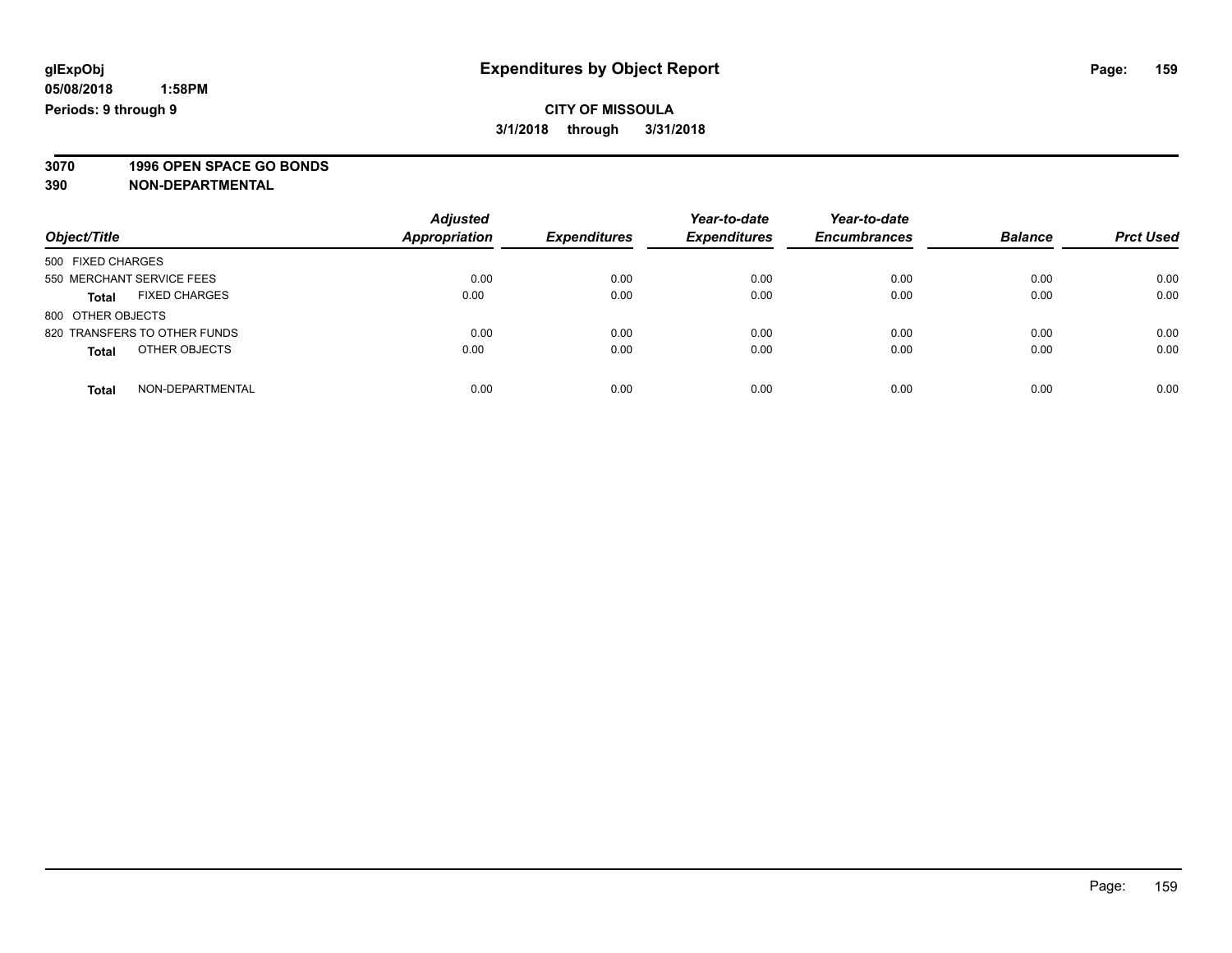**CITY OF MISSOULA 3/1/2018 through 3/31/2018**

### **3070 1996 OPEN SPACE GO BONDS**

|                                          | <b>Adjusted</b>      |                     | Year-to-date        | Year-to-date        |                |                  |
|------------------------------------------|----------------------|---------------------|---------------------|---------------------|----------------|------------------|
| Object/Title                             | <b>Appropriation</b> | <b>Expenditures</b> | <b>Expenditures</b> | <b>Encumbrances</b> | <b>Balance</b> | <b>Prct Used</b> |
| 500 FIXED CHARGES                        |                      |                     |                     |                     |                |                  |
| 550 MERCHANT SERVICE FEES                | 0.00                 | 0.00                | 0.00                | 0.00                | 0.00           | 0.00             |
| <b>FIXED CHARGES</b><br>Total            | 0.00                 | 0.00                | 0.00                | 0.00                | 0.00           | 0.00             |
| 800 OTHER OBJECTS                        |                      |                     |                     |                     |                |                  |
| 820 TRANSFERS TO OTHER FUNDS             | 0.00                 | 0.00                | 0.00                | 0.00                | 0.00           | 0.00             |
| OTHER OBJECTS<br><b>Total</b>            | 0.00                 | 0.00                | 0.00                | 0.00                | 0.00           | 0.00             |
| 1996 OPEN SPACE GO BONDS<br><b>Total</b> | 0.00                 | 0.00                | 0.00                | 0.00                | 0.00           | 0.00             |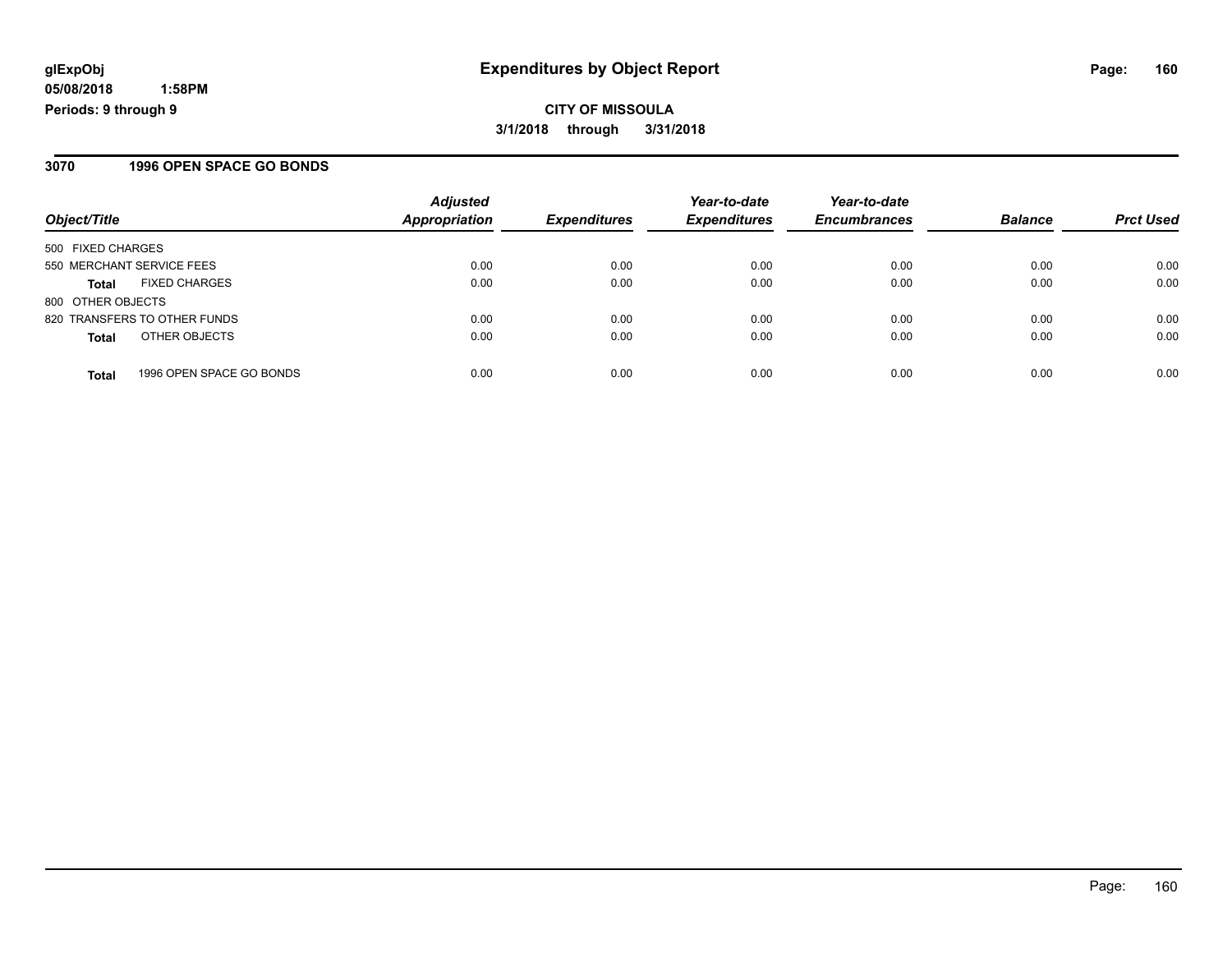# **3075 1997 OPEN SPACE G O BOND FUND**

| Object/Title                         | <b>Adjusted</b><br><b>Appropriation</b> | <b>Expenditures</b> | Year-to-date<br><b>Expenditures</b> | Year-to-date<br><b>Encumbrances</b> | <b>Balance</b> | <b>Prct Used</b> |
|--------------------------------------|-----------------------------------------|---------------------|-------------------------------------|-------------------------------------|----------------|------------------|
| 500 FIXED CHARGES                    |                                         |                     |                                     |                                     |                |                  |
| 550 MERCHANT SERVICE FEES            | 0.00                                    | 0.00                | 0.00                                | 0.00                                | 0.00           | 0.00             |
| <b>FIXED CHARGES</b><br><b>Total</b> | 0.00                                    | 0.00                | 0.00                                | 0.00                                | 0.00           | 0.00             |
| 800 OTHER OBJECTS                    |                                         |                     |                                     |                                     |                |                  |
| 820 TRANSFERS TO OTHER FUNDS         | 0.00                                    | 0.00                | 0.00                                | 0.00                                | 0.00           | 0.00             |
| OTHER OBJECTS<br><b>Total</b>        | 0.00                                    | 0.00                | 0.00                                | 0.00                                | 0.00           | 0.00             |
| NON-DEPARTMENTAL<br>Total            | 0.00                                    | 0.00                | 0.00                                | 0.00                                | 0.00           | 0.00             |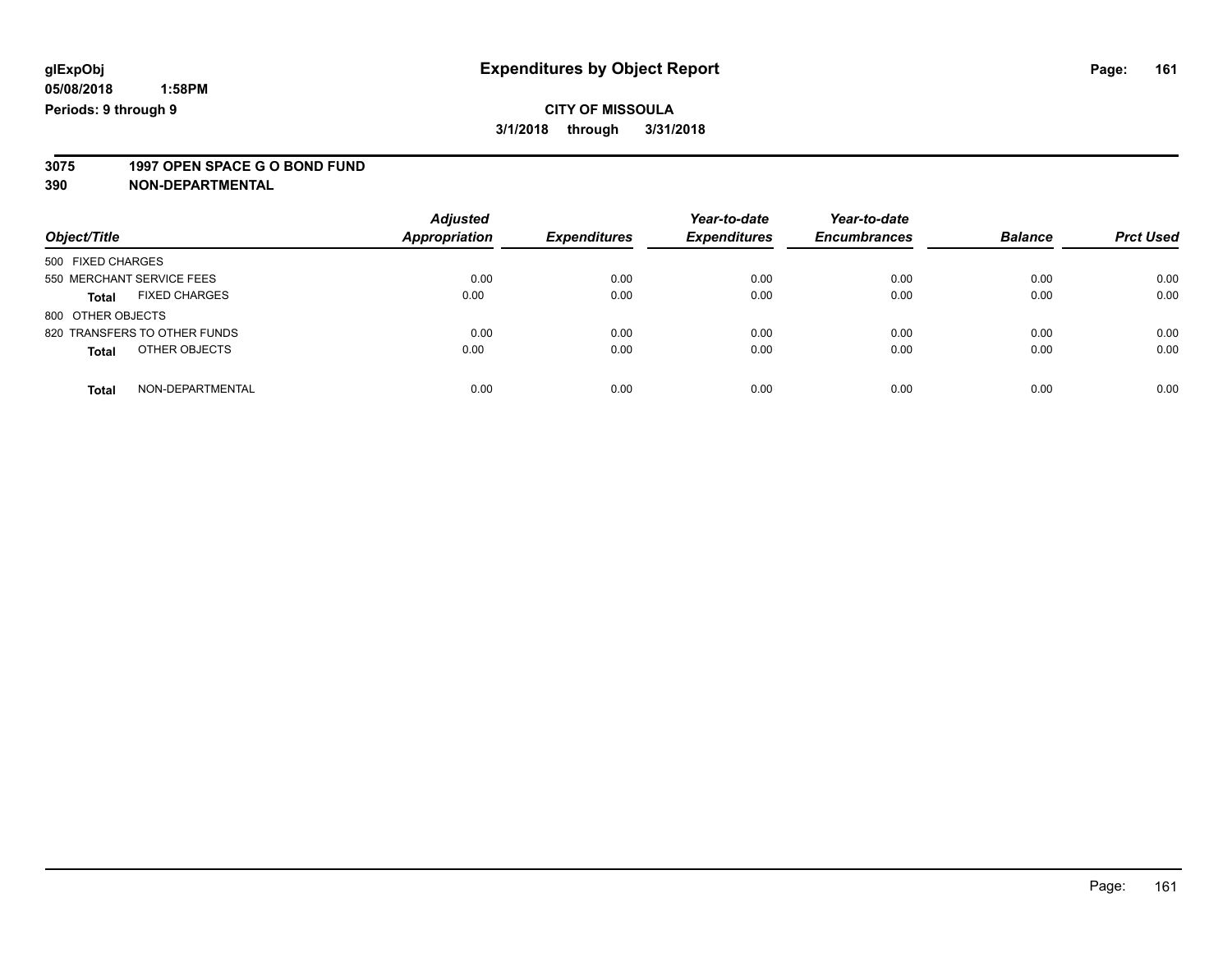### **3075 1997 OPEN SPACE G O BOND FUND**

| Object/Title              |                               | <b>Adjusted</b>      | <b>Expenditures</b> | Year-to-date<br><b>Expenditures</b> | Year-to-date<br><b>Encumbrances</b> | <b>Balance</b> | <b>Prct Used</b> |
|---------------------------|-------------------------------|----------------------|---------------------|-------------------------------------|-------------------------------------|----------------|------------------|
|                           |                               | <b>Appropriation</b> |                     |                                     |                                     |                |                  |
| 500 FIXED CHARGES         |                               |                      |                     |                                     |                                     |                |                  |
| 550 MERCHANT SERVICE FEES |                               | 0.00                 | 0.00                | 0.00                                | 0.00                                | 0.00           | 0.00             |
| <b>Total</b>              | <b>FIXED CHARGES</b>          | 0.00                 | 0.00                | 0.00                                | 0.00                                | 0.00           | 0.00             |
| 800 OTHER OBJECTS         |                               |                      |                     |                                     |                                     |                |                  |
|                           | 820 TRANSFERS TO OTHER FUNDS  | 0.00                 | 0.00                | 0.00                                | 0.00                                | 0.00           | 0.00             |
| <b>Total</b>              | OTHER OBJECTS                 | 0.00                 | 0.00                | 0.00                                | 0.00                                | 0.00           | 0.00             |
| <b>Total</b>              | 1997 OPEN SPACE G O BOND FUND | 0.00                 | 0.00                | 0.00                                | 0.00                                | 0.00           | 0.00             |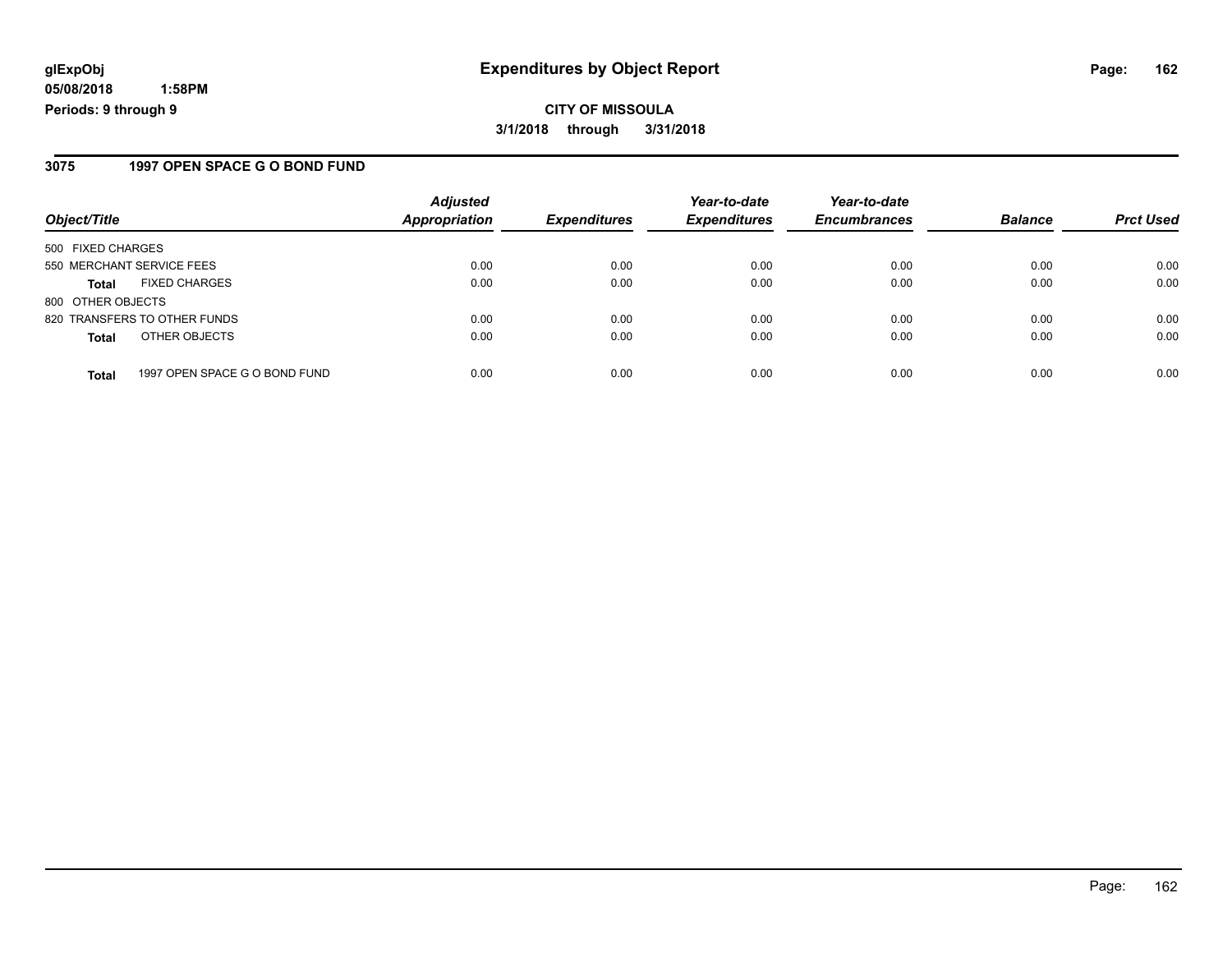# **CITY OF MISSOULA**

**3/1/2018 through 3/31/2018**

# **3080 1994 FIRE EQUIP/CITY HALLS REFUND BOND F**

|                                      | <b>Adjusted</b>      |                     | Year-to-date        | Year-to-date        |                |                  |
|--------------------------------------|----------------------|---------------------|---------------------|---------------------|----------------|------------------|
| Object/Title                         | <b>Appropriation</b> | <b>Expenditures</b> | <b>Expenditures</b> | <b>Encumbrances</b> | <b>Balance</b> | <b>Prct Used</b> |
| 500 FIXED CHARGES                    |                      |                     |                     |                     |                |                  |
| 550 MERCHANT SERVICE FEES            | 0.00                 | 0.00                | 0.00                | 0.00                | 0.00           | 0.00             |
| <b>FIXED CHARGES</b><br><b>Total</b> | 0.00                 | 0.00                | 0.00                | 0.00                | 0.00           | 0.00             |
| 600 DEBT SERVICE                     |                      |                     |                     |                     |                |                  |
| 620 INTEREST / SERVICE FEES          | 0.00                 | 0.00                | 0.00                | 0.00                | 0.00           | 0.00             |
| <b>DEBT SERVICE</b><br>Total         | 0.00                 | 0.00                | 0.00                | 0.00                | 0.00           | 0.00             |
| 800 OTHER OBJECTS                    |                      |                     |                     |                     |                |                  |
| 820 TRANSFERS TO OTHER FUNDS         | 0.00                 | 0.00                | 0.00                | 0.00                | 0.00           | 0.00             |
| OTHER OBJECTS<br><b>Total</b>        | 0.00                 | 0.00                | 0.00                | 0.00                | 0.00           | 0.00             |
|                                      |                      |                     |                     |                     |                |                  |
| NON-DEPARTMENTAL<br><b>Total</b>     | 0.00                 | 0.00                | 0.00                | 0.00                | 0.00           | 0.00             |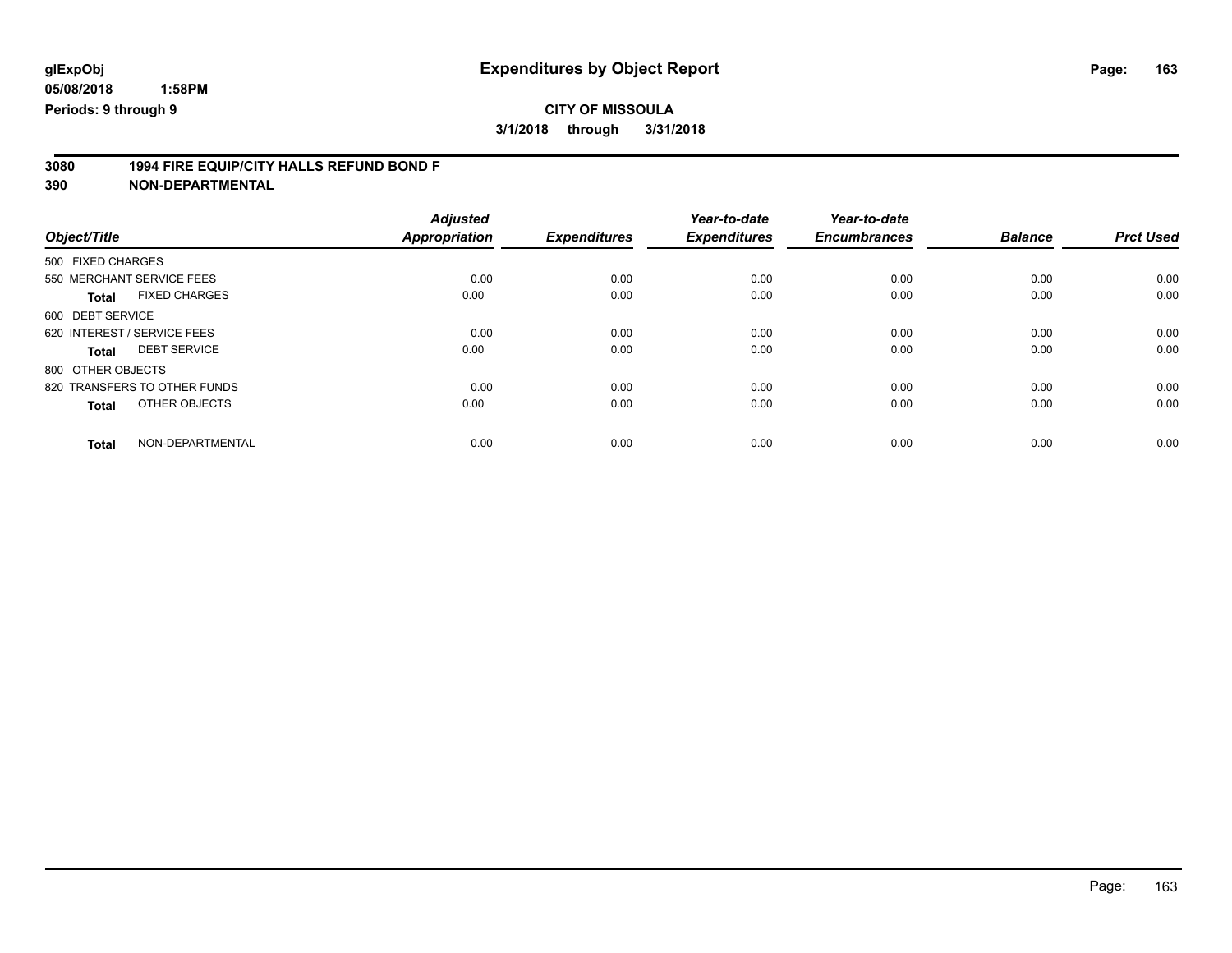### **3080 1994 FIRE EQUIP/CITY HALLS REFUND BOND F**

| Object/Title      |                                     | <b>Adjusted</b><br><b>Appropriation</b> | <b>Expenditures</b> | Year-to-date<br><b>Expenditures</b> | Year-to-date<br><b>Encumbrances</b> | <b>Balance</b> | <b>Prct Used</b> |
|-------------------|-------------------------------------|-----------------------------------------|---------------------|-------------------------------------|-------------------------------------|----------------|------------------|
| 500 FIXED CHARGES |                                     |                                         |                     |                                     |                                     |                |                  |
|                   | 550 MERCHANT SERVICE FEES           | 0.00                                    | 0.00                | 0.00                                | 0.00                                | 0.00           | 0.00             |
| Total             | <b>FIXED CHARGES</b>                | 0.00                                    | 0.00                | 0.00                                | 0.00                                | 0.00           | 0.00             |
| 600 DEBT SERVICE  |                                     |                                         |                     |                                     |                                     |                |                  |
|                   | 620 INTEREST / SERVICE FEES         | 0.00                                    | 0.00                | 0.00                                | 0.00                                | 0.00           | 0.00             |
| Total             | <b>DEBT SERVICE</b>                 | 0.00                                    | 0.00                | 0.00                                | 0.00                                | 0.00           | 0.00             |
| 800 OTHER OBJECTS |                                     |                                         |                     |                                     |                                     |                |                  |
|                   | 820 TRANSFERS TO OTHER FUNDS        | 0.00                                    | 0.00                | 0.00                                | 0.00                                | 0.00           | 0.00             |
| <b>Total</b>      | OTHER OBJECTS                       | 0.00                                    | 0.00                | 0.00                                | 0.00                                | 0.00           | 0.00             |
| <b>Total</b>      | 1994 FIRE EQUIP/CITY HALLS REFUND B | 0.00                                    | 0.00                | 0.00                                | 0.00                                | 0.00           | 0.00             |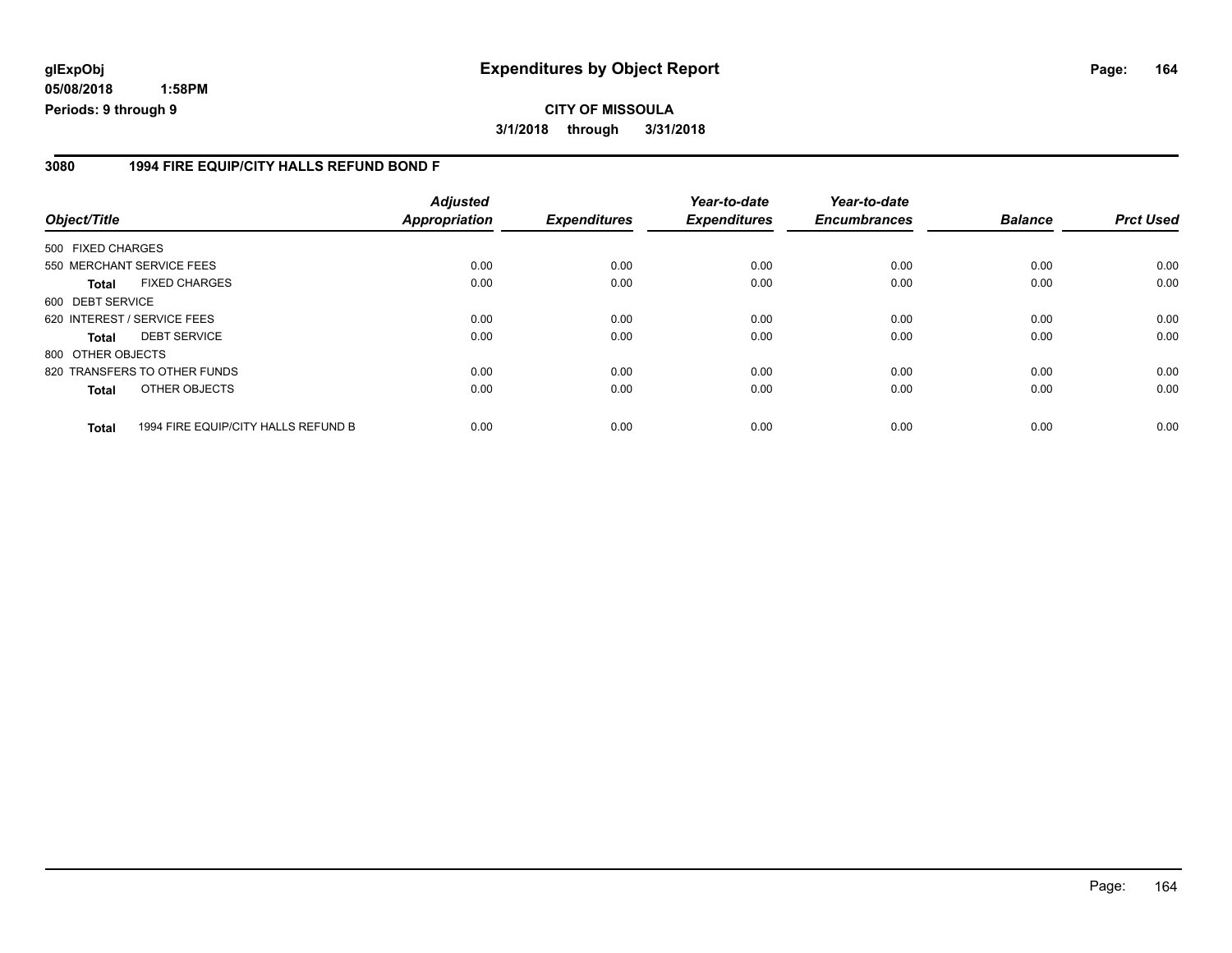# **3085 1993 FIRE STATION G O BOND FUND**

| Object/Title                         | <b>Adjusted</b><br>Appropriation | <b>Expenditures</b> | Year-to-date<br><b>Expenditures</b> | Year-to-date<br><b>Encumbrances</b> | <b>Balance</b> | <b>Prct Used</b> |
|--------------------------------------|----------------------------------|---------------------|-------------------------------------|-------------------------------------|----------------|------------------|
| 500 FIXED CHARGES                    |                                  |                     |                                     |                                     |                |                  |
| 550 MERCHANT SERVICE FEES            | 0.00                             | 0.00                | 0.00                                | 0.00                                | 0.00           | 0.00             |
| <b>FIXED CHARGES</b><br><b>Total</b> | 0.00                             | 0.00                | 0.00                                | 0.00                                | 0.00           | 0.00             |
| 800 OTHER OBJECTS                    |                                  |                     |                                     |                                     |                |                  |
| 820 TRANSFERS TO OTHER FUNDS         | 0.00                             | 0.00                | 0.00                                | 0.00                                | 0.00           | 0.00             |
| OTHER OBJECTS<br><b>Total</b>        | 0.00                             | 0.00                | 0.00                                | 0.00                                | 0.00           | 0.00             |
| NON-DEPARTMENTAL<br><b>Total</b>     | 0.00                             | 0.00                | 0.00                                | 0.00                                | 0.00           | 0.00             |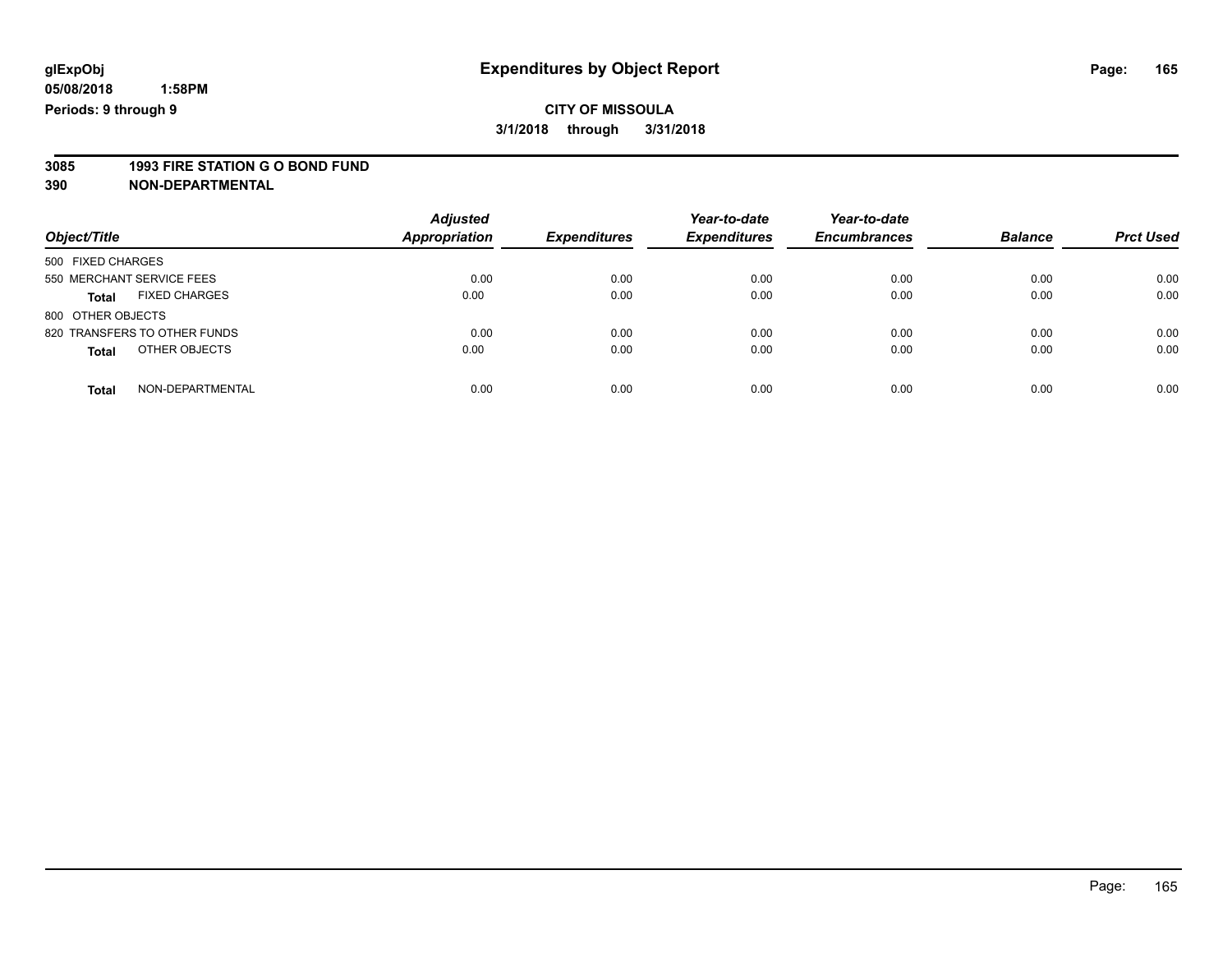### **3085 1993 FIRE STATION G O BOND FUND**

|                           |                                 | <b>Adjusted</b>      |                     | Year-to-date        | Year-to-date        |                |                  |
|---------------------------|---------------------------------|----------------------|---------------------|---------------------|---------------------|----------------|------------------|
| Object/Title              |                                 | <b>Appropriation</b> | <b>Expenditures</b> | <b>Expenditures</b> | <b>Encumbrances</b> | <b>Balance</b> | <b>Prct Used</b> |
| 500 FIXED CHARGES         |                                 |                      |                     |                     |                     |                |                  |
| 550 MERCHANT SERVICE FEES |                                 | 0.00                 | 0.00                | 0.00                | 0.00                | 0.00           | 0.00             |
| <b>Total</b>              | <b>FIXED CHARGES</b>            | 0.00                 | 0.00                | 0.00                | 0.00                | 0.00           | 0.00             |
| 800 OTHER OBJECTS         |                                 |                      |                     |                     |                     |                |                  |
|                           | 820 TRANSFERS TO OTHER FUNDS    | 0.00                 | 0.00                | 0.00                | 0.00                | 0.00           | 0.00             |
| <b>Total</b>              | OTHER OBJECTS                   | 0.00                 | 0.00                | 0.00                | 0.00                | 0.00           | 0.00             |
| <b>Total</b>              | 1993 FIRE STATION G O BOND FUND | 0.00                 | 0.00                | 0.00                | 0.00                | 0.00           | 0.00             |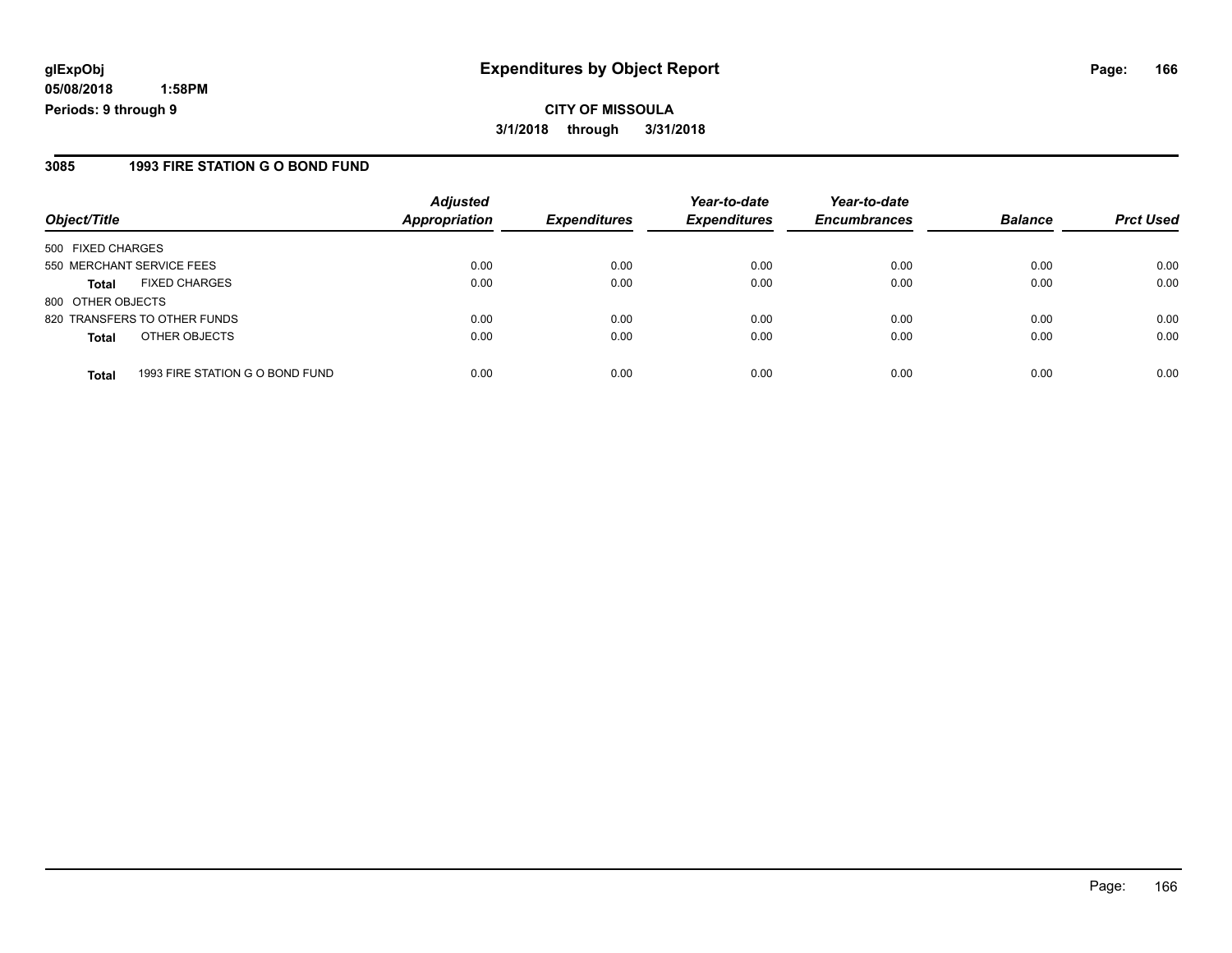# **3090 2004 AQUATICS BOND**

|                                      | <b>Adjusted</b><br>Appropriation | <b>Expenditures</b> | Year-to-date<br><b>Expenditures</b> | Year-to-date<br><b>Encumbrances</b> | <b>Balance</b> | <b>Prct Used</b> |
|--------------------------------------|----------------------------------|---------------------|-------------------------------------|-------------------------------------|----------------|------------------|
| Object/Title                         |                                  |                     |                                     |                                     |                |                  |
| 500 FIXED CHARGES                    |                                  |                     |                                     |                                     |                |                  |
| 550 MERCHANT SERVICE FEES            | 0.00                             | 0.00                | 0.00                                | 0.00                                | 0.00           | 0.00             |
| <b>FIXED CHARGES</b><br><b>Total</b> | 0.00                             | 0.00                | 0.00                                | 0.00                                | 0.00           | 0.00             |
| 600 DEBT SERVICE                     |                                  |                     |                                     |                                     |                |                  |
| 610 PRINCIPAL                        | 0.00                             | 0.00                | 0.00                                | 0.00                                | 0.00           | 0.00             |
| 620 INTEREST / SERVICE FEES          | 0.00                             | 0.00                | 0.00                                | 0.00                                | 0.00           | 0.00             |
| <b>DEBT SERVICE</b><br><b>Total</b>  | 0.00                             | 0.00                | 0.00                                | 0.00                                | 0.00           | 0.00             |
| 800 OTHER OBJECTS                    |                                  |                     |                                     |                                     |                |                  |
| 820 TRANSFERS TO OTHER FUNDS         | 0.00                             | 0.00                | 0.00                                | 0.00                                | 0.00           | 0.00             |
| OTHER OBJECTS<br><b>Total</b>        | 0.00                             | 0.00                | 0.00                                | 0.00                                | 0.00           | 0.00             |
|                                      |                                  |                     |                                     |                                     |                |                  |
| NON-DEPARTMENTAL<br><b>Total</b>     | 0.00                             | 0.00                | 0.00                                | 0.00                                | 0.00           | 0.00             |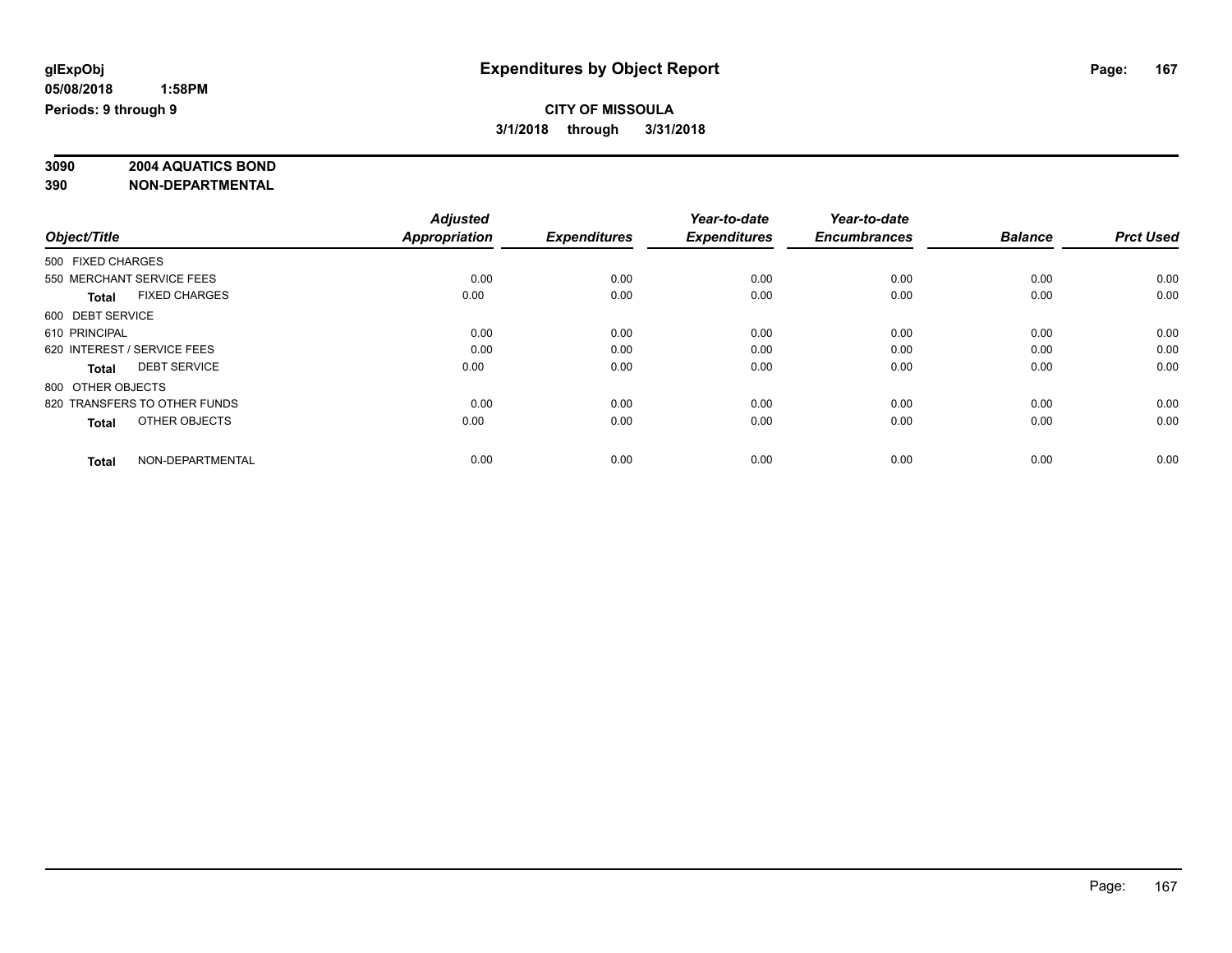### **3090 2004 AQUATICS BOND**

|                                    |  | <b>Adjusted</b> |                     | Year-to-date        | Year-to-date        |                |                  |
|------------------------------------|--|-----------------|---------------------|---------------------|---------------------|----------------|------------------|
| Object/Title                       |  | Appropriation   | <b>Expenditures</b> | <b>Expenditures</b> | <b>Encumbrances</b> | <b>Balance</b> | <b>Prct Used</b> |
| 500 FIXED CHARGES                  |  |                 |                     |                     |                     |                |                  |
| 550 MERCHANT SERVICE FEES          |  | 0.00            | 0.00                | 0.00                | 0.00                | 0.00           | 0.00             |
| <b>FIXED CHARGES</b><br>Total      |  | 0.00            | 0.00                | 0.00                | 0.00                | 0.00           | 0.00             |
| 600 DEBT SERVICE                   |  |                 |                     |                     |                     |                |                  |
| 610 PRINCIPAL                      |  | 0.00            | 0.00                | 0.00                | 0.00                | 0.00           | 0.00             |
| 620 INTEREST / SERVICE FEES        |  | 0.00            | 0.00                | 0.00                | 0.00                | 0.00           | 0.00             |
| <b>DEBT SERVICE</b><br>Total       |  | 0.00            | 0.00                | 0.00                | 0.00                | 0.00           | 0.00             |
| 800 OTHER OBJECTS                  |  |                 |                     |                     |                     |                |                  |
| 820 TRANSFERS TO OTHER FUNDS       |  | 0.00            | 0.00                | 0.00                | 0.00                | 0.00           | 0.00             |
| OTHER OBJECTS<br>Total             |  | 0.00            | 0.00                | 0.00                | 0.00                | 0.00           | 0.00             |
| 2004 AQUATICS BOND<br><b>Total</b> |  | 0.00            | 0.00                | 0.00                | 0.00                | 0.00           | 0.00             |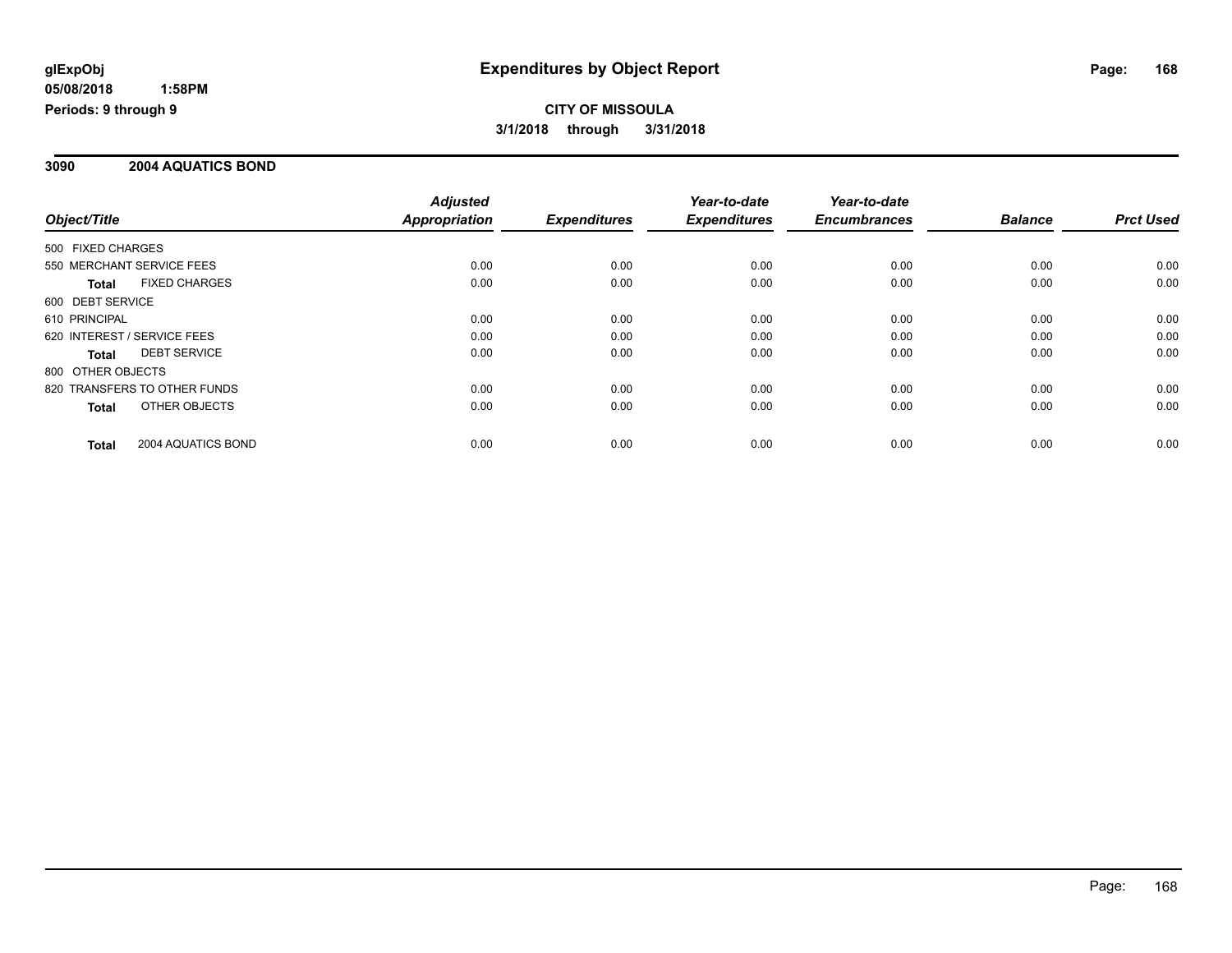# **CITY OF MISSOULA**

**3/1/2018 through 3/31/2018**

# **3091 SERIES 2012A AQUATICS REFUNDING BOND**

|                   |                              | <b>Adjusted</b>      |                     | Year-to-date        | Year-to-date        |                |                  |
|-------------------|------------------------------|----------------------|---------------------|---------------------|---------------------|----------------|------------------|
| Object/Title      |                              | <b>Appropriation</b> | <b>Expenditures</b> | <b>Expenditures</b> | <b>Encumbrances</b> | <b>Balance</b> | <b>Prct Used</b> |
| 500 FIXED CHARGES |                              |                      |                     |                     |                     |                |                  |
|                   | 550 MERCHANT SERVICE FEES    | 0.00                 | 0.00                | 0.00                | 0.00                | 0.00           | 0.00             |
| <b>Total</b>      | <b>FIXED CHARGES</b>         | 0.00                 | 0.00                | 0.00                | 0.00                | 0.00           | 0.00             |
| 600 DEBT SERVICE  |                              |                      |                     |                     |                     |                |                  |
| 610 PRINCIPAL     |                              | 525,000.00           | 0.00                | 0.00                | 0.00                | 525,000.00     | 0.00             |
|                   | 620 INTEREST / SERVICE FEES  | 66.848.00            | 0.00                | 36,873.75           | 0.00                | 29.974.25      | 55.16            |
| Total             | <b>DEBT SERVICE</b>          | 591,848.00           | 0.00                | 36,873.75           | 0.00                | 554,974.25     | 6.23             |
| 800 OTHER OBJECTS |                              |                      |                     |                     |                     |                |                  |
|                   | 820 TRANSFERS TO OTHER FUNDS | 0.00                 | 0.00                | 0.00                | 0.00                | 0.00           | 0.00             |
| <b>Total</b>      | OTHER OBJECTS                | 0.00                 | 0.00                | 0.00                | 0.00                | 0.00           | 0.00             |
| <b>Total</b>      | NON-DEPARTMENTAL             | 591,848.00           | 0.00                | 36,873.75           | 0.00                | 554,974.25     | 6.23             |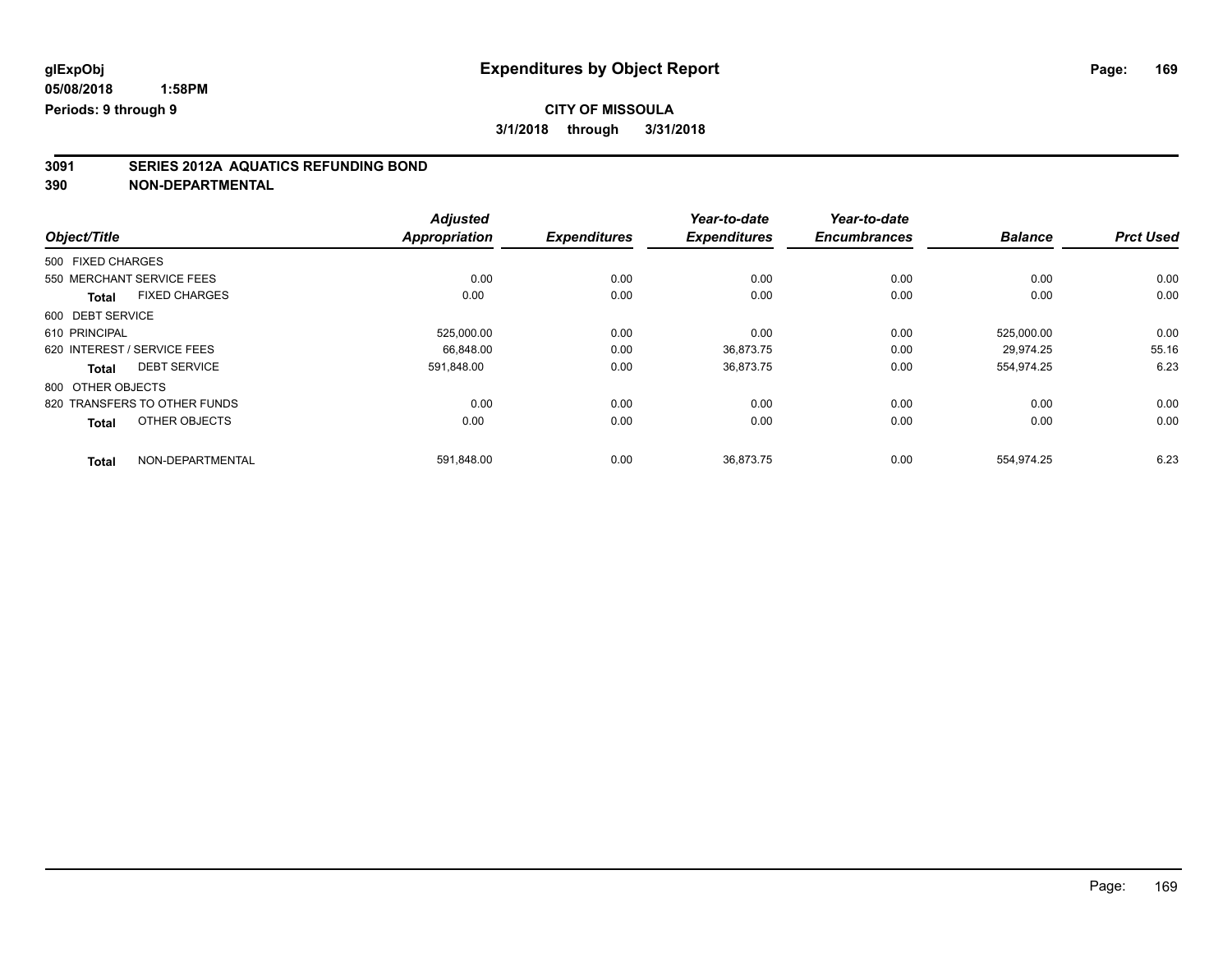### **3091 SERIES 2012A AQUATICS REFUNDING BOND**

|                                      |                                   | <b>Adjusted</b>      |                     | Year-to-date        | Year-to-date        |                |                  |
|--------------------------------------|-----------------------------------|----------------------|---------------------|---------------------|---------------------|----------------|------------------|
| Object/Title                         |                                   | <b>Appropriation</b> | <b>Expenditures</b> | <b>Expenditures</b> | <b>Encumbrances</b> | <b>Balance</b> | <b>Prct Used</b> |
| 500 FIXED CHARGES                    |                                   |                      |                     |                     |                     |                |                  |
| 550 MERCHANT SERVICE FEES            |                                   | 0.00                 | 0.00                | 0.00                | 0.00                | 0.00           | 0.00             |
| <b>FIXED CHARGES</b><br><b>Total</b> |                                   | 0.00                 | 0.00                | 0.00                | 0.00                | 0.00           | 0.00             |
| 600 DEBT SERVICE                     |                                   |                      |                     |                     |                     |                |                  |
| 610 PRINCIPAL                        |                                   | 525,000.00           | 0.00                | 0.00                | 0.00                | 525.000.00     | 0.00             |
| 620 INTEREST / SERVICE FEES          |                                   | 66.848.00            | 0.00                | 36,873.75           | 0.00                | 29.974.25      | 55.16            |
| <b>DEBT SERVICE</b><br>Total         |                                   | 591,848.00           | 0.00                | 36,873.75           | 0.00                | 554,974.25     | 6.23             |
| 800 OTHER OBJECTS                    |                                   |                      |                     |                     |                     |                |                  |
| 820 TRANSFERS TO OTHER FUNDS         |                                   | 0.00                 | 0.00                | 0.00                | 0.00                | 0.00           | 0.00             |
| OTHER OBJECTS<br>Total               |                                   | 0.00                 | 0.00                | 0.00                | 0.00                | 0.00           | 0.00             |
| <b>Total</b>                         | SERIES 2012A AQUATICS REFUNDING B | 591,848.00           | 0.00                | 36.873.75           | 0.00                | 554,974.25     | 6.23             |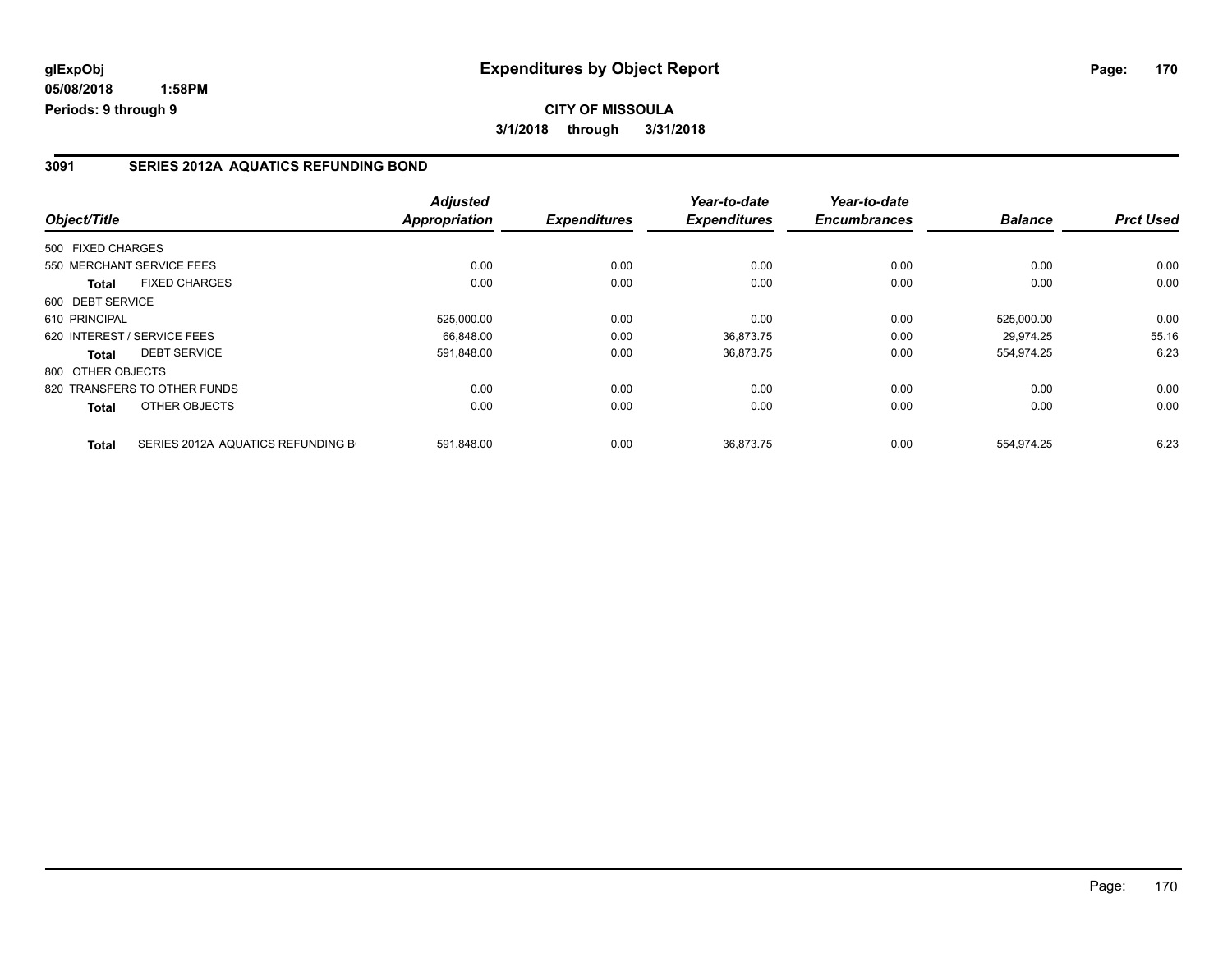# **3092 Series 2013A GO REFUNDING BONDS**

|                                      | <b>Adjusted</b>      |                     | Year-to-date        | Year-to-date        |                |                  |
|--------------------------------------|----------------------|---------------------|---------------------|---------------------|----------------|------------------|
| Object/Title                         | <b>Appropriation</b> | <b>Expenditures</b> | <b>Expenditures</b> | <b>Encumbrances</b> | <b>Balance</b> | <b>Prct Used</b> |
| 500 FIXED CHARGES                    |                      |                     |                     |                     |                |                  |
| 550 MERCHANT SERVICE FEES            | 0.00                 | 0.00                | 0.00                | 0.00                | 0.00           | 0.00             |
| <b>FIXED CHARGES</b><br><b>Total</b> | 0.00                 | 0.00                | 0.00                | 0.00                | 0.00           | 0.00             |
| 600 DEBT SERVICE                     |                      |                     |                     |                     |                |                  |
| 610 PRINCIPAL                        | 465,000.00           | 0.00                | 0.00                | 0.00                | 465,000.00     | 0.00             |
| 620 INTEREST / SERVICE FEES          | 81.780.00            | 0.00                | 41.240.00           | 0.00                | 40.540.00      | 50.43            |
| <b>DEBT SERVICE</b><br><b>Total</b>  | 546,780.00           | 0.00                | 41,240.00           | 0.00                | 505,540.00     | 7.54             |
| 800 OTHER OBJECTS                    |                      |                     |                     |                     |                |                  |
| 820 TRANSFERS TO OTHER FUNDS         | 0.00                 | 0.00                | 0.00                | 0.00                | 0.00           | 0.00             |
| OTHER OBJECTS<br><b>Total</b>        | 0.00                 | 0.00                | 0.00                | 0.00                | 0.00           | 0.00             |
| NON-DEPARTMENTAL<br><b>Total</b>     | 546,780.00           | 0.00                | 41,240.00           | 0.00                | 505,540.00     | 7.54             |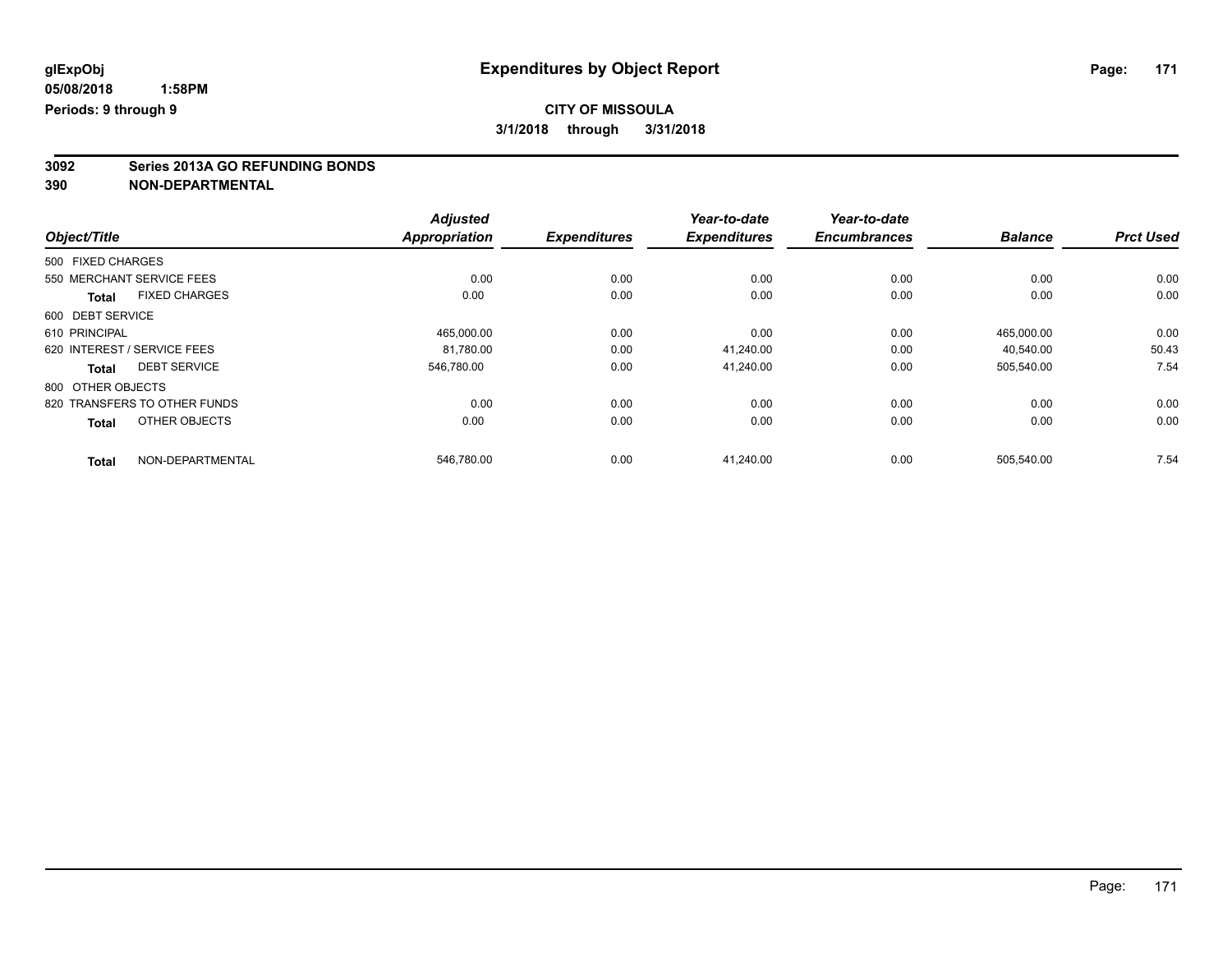### **3092 Series 2013A GO REFUNDING BONDS**

|                   |                                 | <b>Adjusted</b>      |                     | Year-to-date        | Year-to-date        |                |                  |
|-------------------|---------------------------------|----------------------|---------------------|---------------------|---------------------|----------------|------------------|
| Object/Title      |                                 | <b>Appropriation</b> | <b>Expenditures</b> | <b>Expenditures</b> | <b>Encumbrances</b> | <b>Balance</b> | <b>Prct Used</b> |
| 500 FIXED CHARGES |                                 |                      |                     |                     |                     |                |                  |
|                   | 550 MERCHANT SERVICE FEES       | 0.00                 | 0.00                | 0.00                | 0.00                | 0.00           | 0.00             |
| <b>Total</b>      | <b>FIXED CHARGES</b>            | 0.00                 | 0.00                | 0.00                | 0.00                | 0.00           | 0.00             |
| 600 DEBT SERVICE  |                                 |                      |                     |                     |                     |                |                  |
| 610 PRINCIPAL     |                                 | 465.000.00           | 0.00                | 0.00                | 0.00                | 465.000.00     | 0.00             |
|                   | 620 INTEREST / SERVICE FEES     | 81,780.00            | 0.00                | 41,240.00           | 0.00                | 40,540.00      | 50.43            |
| Total             | <b>DEBT SERVICE</b>             | 546.780.00           | 0.00                | 41.240.00           | 0.00                | 505,540.00     | 7.54             |
| 800 OTHER OBJECTS |                                 |                      |                     |                     |                     |                |                  |
|                   | 820 TRANSFERS TO OTHER FUNDS    | 0.00                 | 0.00                | 0.00                | 0.00                | 0.00           | 0.00             |
| <b>Total</b>      | OTHER OBJECTS                   | 0.00                 | 0.00                | 0.00                | 0.00                | 0.00           | 0.00             |
| <b>Total</b>      | Series 2013A GO REFUNDING BONDS | 546.780.00           | 0.00                | 41.240.00           | 0.00                | 505.540.00     | 7.54             |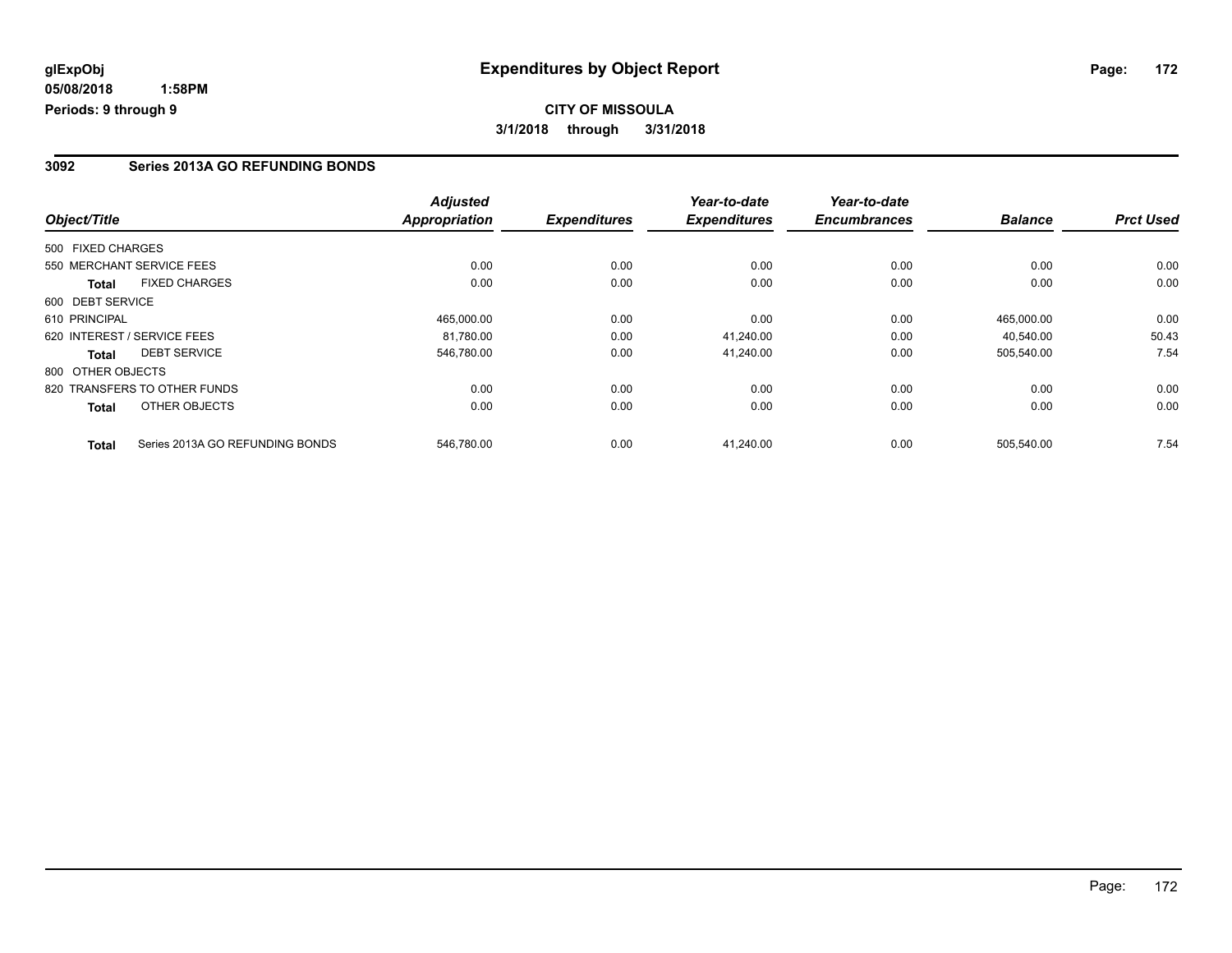# **3095 2004 REFUNDING BONDS DEBT SERVICE**

|                             |                      | <b>Adjusted</b>      |                     | Year-to-date        | Year-to-date        |                |                  |
|-----------------------------|----------------------|----------------------|---------------------|---------------------|---------------------|----------------|------------------|
| Object/Title                |                      | <b>Appropriation</b> | <b>Expenditures</b> | <b>Expenditures</b> | <b>Encumbrances</b> | <b>Balance</b> | <b>Prct Used</b> |
| 500 FIXED CHARGES           |                      |                      |                     |                     |                     |                |                  |
| 550 MERCHANT SERVICE FEES   |                      | 0.00                 | 0.00                | 0.00                | 0.00                | 0.00           | 0.00             |
| <b>Total</b>                | <b>FIXED CHARGES</b> | 0.00                 | 0.00                | 0.00                | 0.00                | 0.00           | 0.00             |
| 600 DEBT SERVICE            |                      |                      |                     |                     |                     |                |                  |
| 610 PRINCIPAL               |                      | 0.00                 | 0.00                | 0.00                | 0.00                | 0.00           | 0.00             |
| 620 INTEREST / SERVICE FEES |                      | 0.00                 | 0.00                | 0.00                | 0.00                | 0.00           | 0.00             |
| <b>Total</b>                | <b>DEBT SERVICE</b>  | 0.00                 | 0.00                | 0.00                | 0.00                | 0.00           | 0.00             |
| <b>Total</b>                | NON-DEPARTMENTAL     | 0.00                 | 0.00                | 0.00                | 0.00                | 0.00           | 0.00             |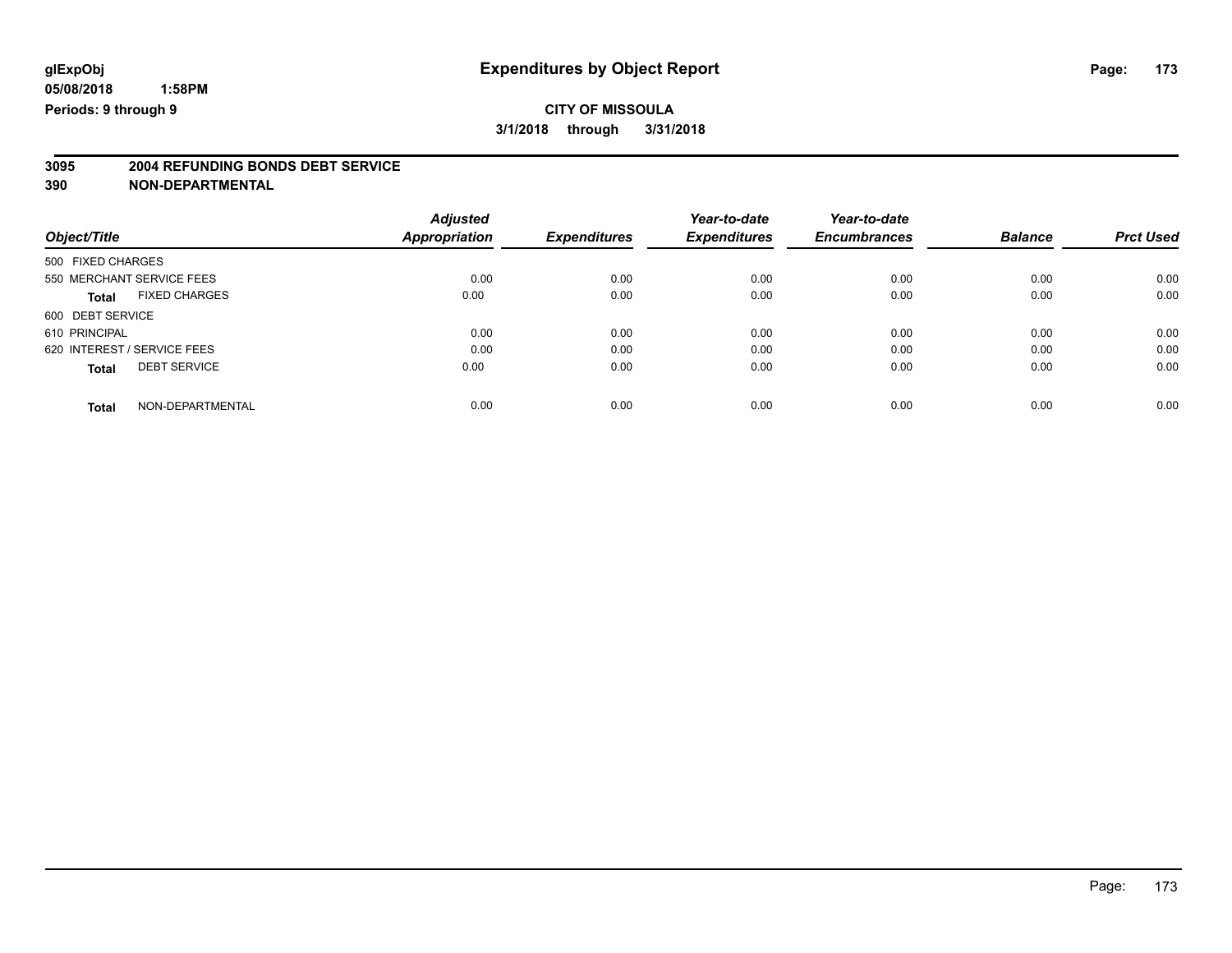### **glExpObj Expenditures by Object Report Page: 174**

**05/08/2018 1:58PM Periods: 9 through 9**

### **3095 2004 REFUNDING BONDS DEBT SERVICE**

| Object/Title      |                                   | <b>Adjusted</b><br>Appropriation | <b>Expenditures</b> | Year-to-date<br><b>Expenditures</b> | Year-to-date<br><b>Encumbrances</b> | <b>Balance</b> | <b>Prct Used</b> |
|-------------------|-----------------------------------|----------------------------------|---------------------|-------------------------------------|-------------------------------------|----------------|------------------|
|                   |                                   |                                  |                     |                                     |                                     |                |                  |
| 500 FIXED CHARGES |                                   |                                  |                     |                                     |                                     |                |                  |
|                   | 550 MERCHANT SERVICE FEES         | 0.00                             | 0.00                | 0.00                                | 0.00                                | 0.00           | 0.00             |
| <b>Total</b>      | <b>FIXED CHARGES</b>              | 0.00                             | 0.00                | 0.00                                | 0.00                                | 0.00           | 0.00             |
| 600 DEBT SERVICE  |                                   |                                  |                     |                                     |                                     |                |                  |
| 610 PRINCIPAL     |                                   | 0.00                             | 0.00                | 0.00                                | 0.00                                | 0.00           | 0.00             |
|                   | 620 INTEREST / SERVICE FEES       | 0.00                             | 0.00                | 0.00                                | 0.00                                | 0.00           | 0.00             |
| <b>Total</b>      | <b>DEBT SERVICE</b>               | 0.00                             | 0.00                | 0.00                                | 0.00                                | 0.00           | 0.00             |
| <b>Total</b>      | 2004 REFUNDING BONDS DEBT SERVICE | 0.00                             | 0.00                | 0.00                                | 0.00                                | 0.00           | 0.00             |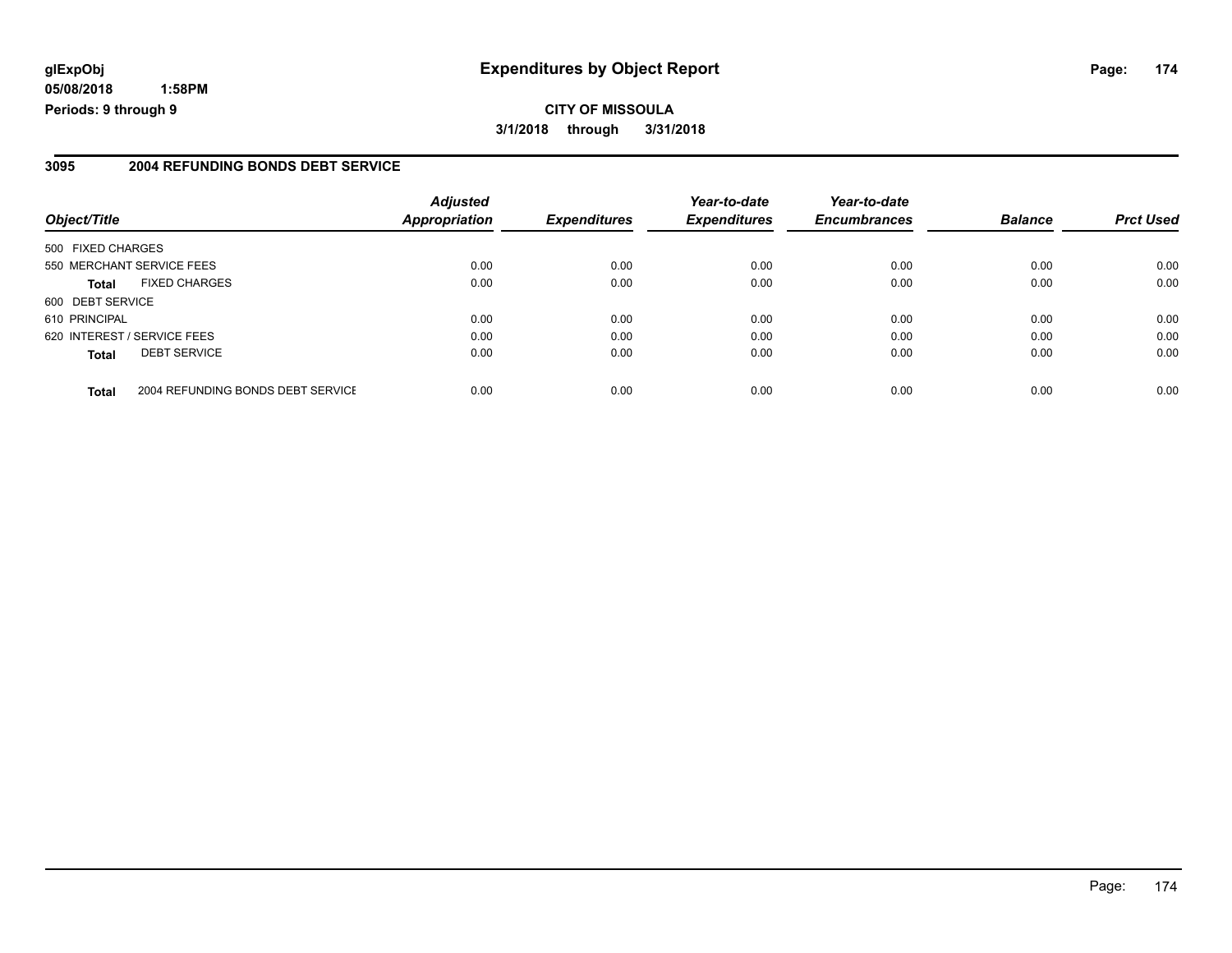**3096 NEW FIRE STATION GO BOND**

|                              | <b>Adjusted</b>      |                     | Year-to-date        | Year-to-date        |                |                  |
|------------------------------|----------------------|---------------------|---------------------|---------------------|----------------|------------------|
|                              | <b>Appropriation</b> | <b>Expenditures</b> | <b>Expenditures</b> | <b>Encumbrances</b> | <b>Balance</b> | <b>Prct Used</b> |
| 500 FIXED CHARGES            |                      |                     |                     |                     |                |                  |
| 550 MERCHANT SERVICE FEES    | 0.00                 | 0.00                | 0.00                | 0.00                | 0.00           | 0.00             |
| <b>FIXED CHARGES</b>         | 0.00                 | 0.00                | 0.00                | 0.00                | 0.00           | 0.00             |
| 600 DEBT SERVICE             |                      |                     |                     |                     |                |                  |
|                              | 0.00                 | 0.00                | 0.00                | 0.00                | 0.00           | 0.00             |
| 620 INTEREST / SERVICE FEES  | 0.00                 | 0.00                | 0.00                | 0.00                | 0.00           | 0.00             |
| <b>DEBT SERVICE</b>          | 0.00                 | 0.00                | 0.00                | 0.00                | 0.00           | 0.00             |
| 800 OTHER OBJECTS            |                      |                     |                     |                     |                |                  |
| 820 TRANSFERS TO OTHER FUNDS | 0.00                 | 0.00                | 0.00                | 0.00                | 0.00           | 0.00             |
| OTHER OBJECTS                | 0.00                 | 0.00                | 0.00                | 0.00                | 0.00           | 0.00             |
| NON-DEPARTMENTAL             | 0.00                 | 0.00                | 0.00                | 0.00                | 0.00           | 0.00             |
|                              |                      |                     |                     |                     |                |                  |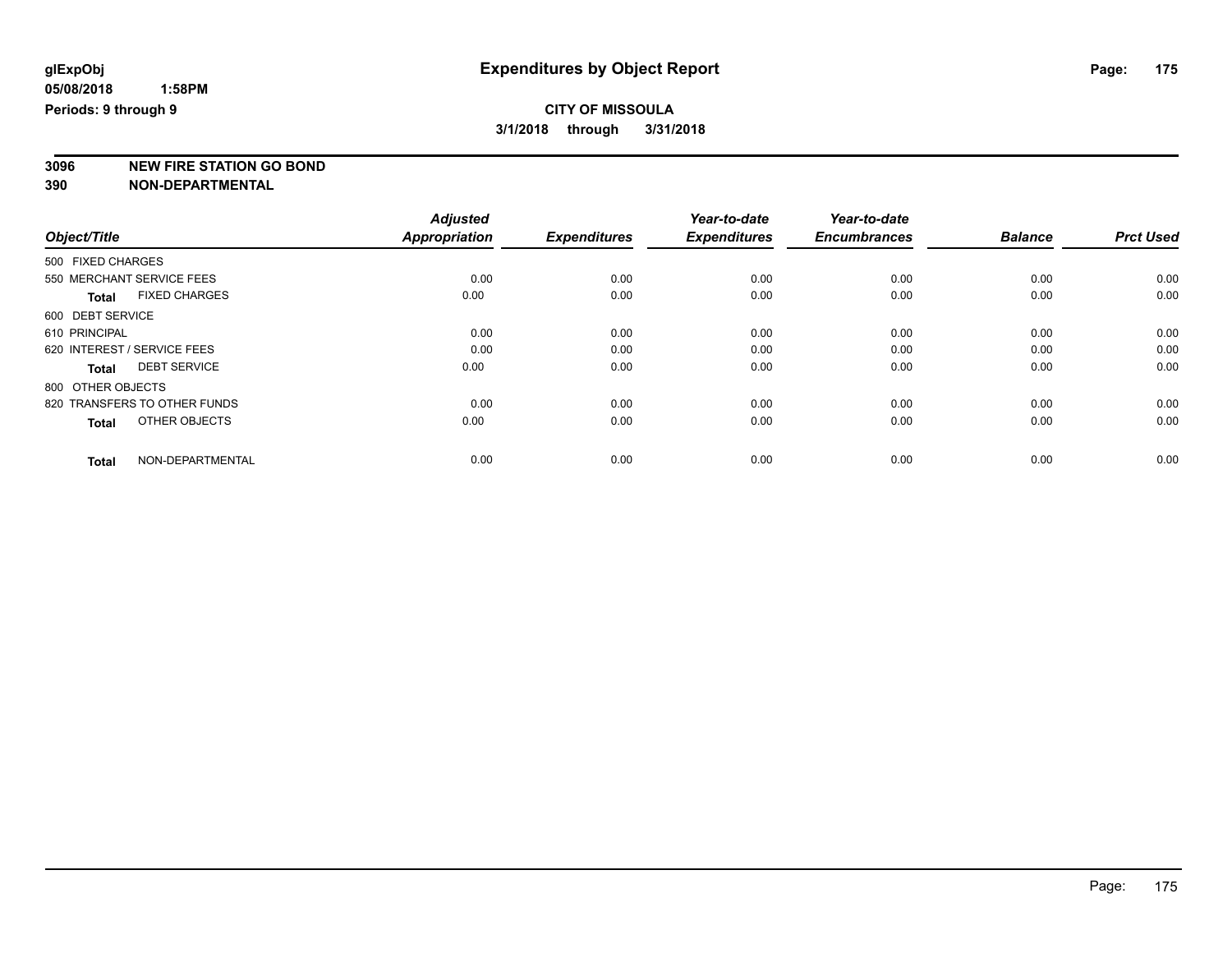### **3096 NEW FIRE STATION GO BOND**

|                             |                              | <b>Adjusted</b> |                     | Year-to-date        | Year-to-date        |                |                  |
|-----------------------------|------------------------------|-----------------|---------------------|---------------------|---------------------|----------------|------------------|
| Object/Title                |                              | Appropriation   | <b>Expenditures</b> | <b>Expenditures</b> | <b>Encumbrances</b> | <b>Balance</b> | <b>Prct Used</b> |
| 500 FIXED CHARGES           |                              |                 |                     |                     |                     |                |                  |
| 550 MERCHANT SERVICE FEES   |                              | 0.00            | 0.00                | 0.00                | 0.00                | 0.00           | 0.00             |
| <b>Total</b>                | <b>FIXED CHARGES</b>         | 0.00            | 0.00                | 0.00                | 0.00                | 0.00           | 0.00             |
| 600 DEBT SERVICE            |                              |                 |                     |                     |                     |                |                  |
| 610 PRINCIPAL               |                              | 0.00            | 0.00                | 0.00                | 0.00                | 0.00           | 0.00             |
| 620 INTEREST / SERVICE FEES |                              | 0.00            | 0.00                | 0.00                | 0.00                | 0.00           | 0.00             |
| Total                       | <b>DEBT SERVICE</b>          | 0.00            | 0.00                | 0.00                | 0.00                | 0.00           | 0.00             |
| 800 OTHER OBJECTS           |                              |                 |                     |                     |                     |                |                  |
|                             | 820 TRANSFERS TO OTHER FUNDS | 0.00            | 0.00                | 0.00                | 0.00                | 0.00           | 0.00             |
| <b>Total</b>                | OTHER OBJECTS                | 0.00            | 0.00                | 0.00                | 0.00                | 0.00           | 0.00             |
| <b>Total</b>                | NEW FIRE STATION GO BOND     | 0.00            | 0.00                | 0.00                | 0.00                | 0.00           | 0.00             |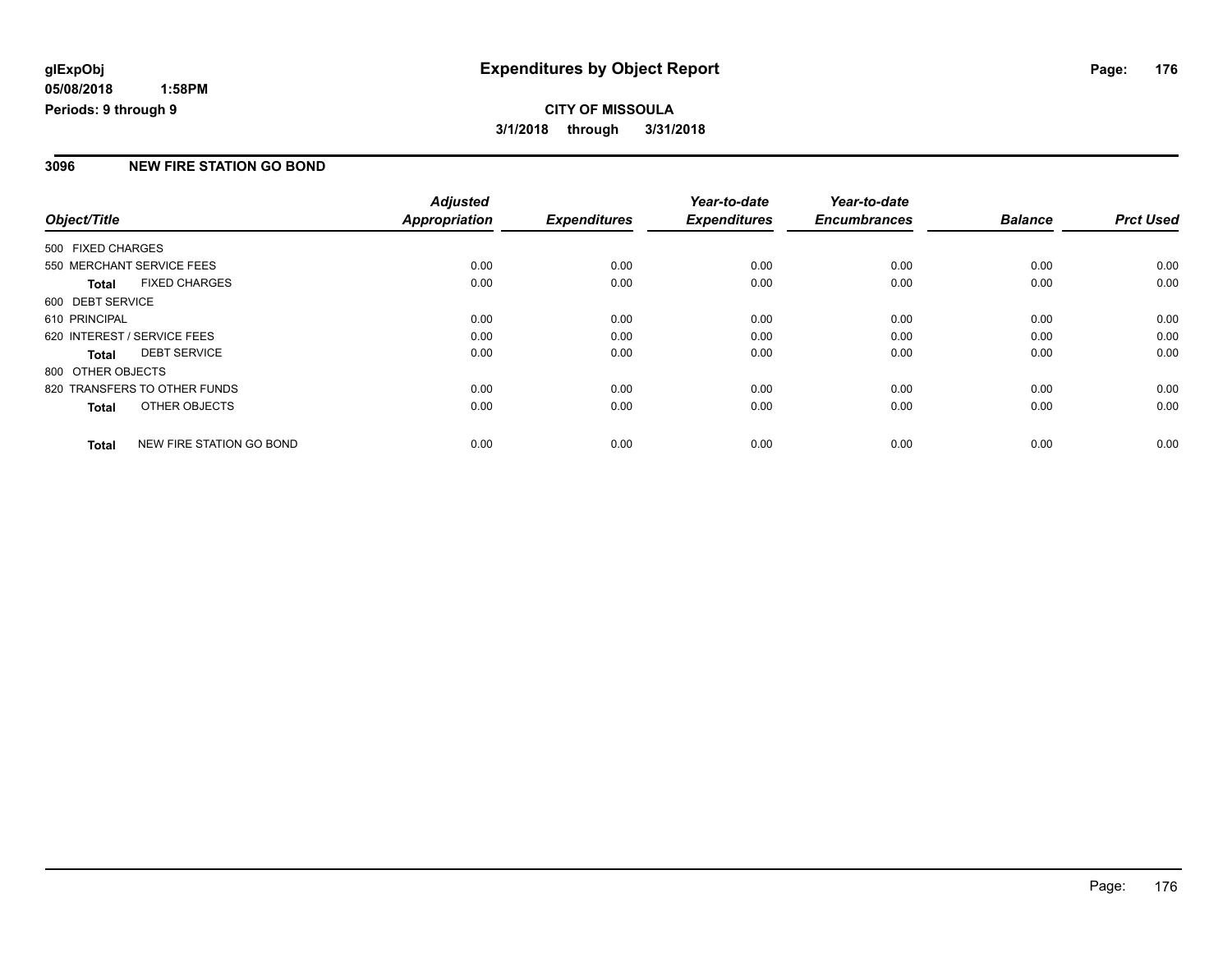**3097 2007 REFUNDING BONDS**

| Object/Title                         | <b>Adjusted</b><br><b>Appropriation</b> | <b>Expenditures</b> | Year-to-date<br><b>Expenditures</b> | Year-to-date<br><b>Encumbrances</b> | <b>Balance</b> | <b>Prct Used</b> |
|--------------------------------------|-----------------------------------------|---------------------|-------------------------------------|-------------------------------------|----------------|------------------|
|                                      |                                         |                     |                                     |                                     |                |                  |
| 500 FIXED CHARGES                    |                                         |                     |                                     |                                     |                |                  |
| 500 FIXED CHARGES                    | 0.00                                    | 0.00                | 0.00                                | 0.00                                | 0.00           | 0.00             |
| 550 MERCHANT SERVICE FEES            | 0.00                                    | 0.00                | 0.00                                | 0.00                                | 0.00           | 0.00             |
| <b>FIXED CHARGES</b><br><b>Total</b> | 0.00                                    | 0.00                | 0.00                                | 0.00                                | 0.00           | 0.00             |
| 600 DEBT SERVICE                     |                                         |                     |                                     |                                     |                |                  |
| 610 PRINCIPAL                        | 0.00                                    | 0.00                | 0.00                                | 0.00                                | 0.00           | 0.00             |
| 620 INTEREST / SERVICE FEES          | 0.00                                    | 0.00                | 0.00                                | 0.00                                | 0.00           | 0.00             |
| <b>DEBT SERVICE</b><br><b>Total</b>  | 0.00                                    | 0.00                | 0.00                                | 0.00                                | 0.00           | 0.00             |
| NON-DEPARTMENTAL<br><b>Total</b>     | 0.00                                    | 0.00                | 0.00                                | 0.00                                | 0.00           | 0.00             |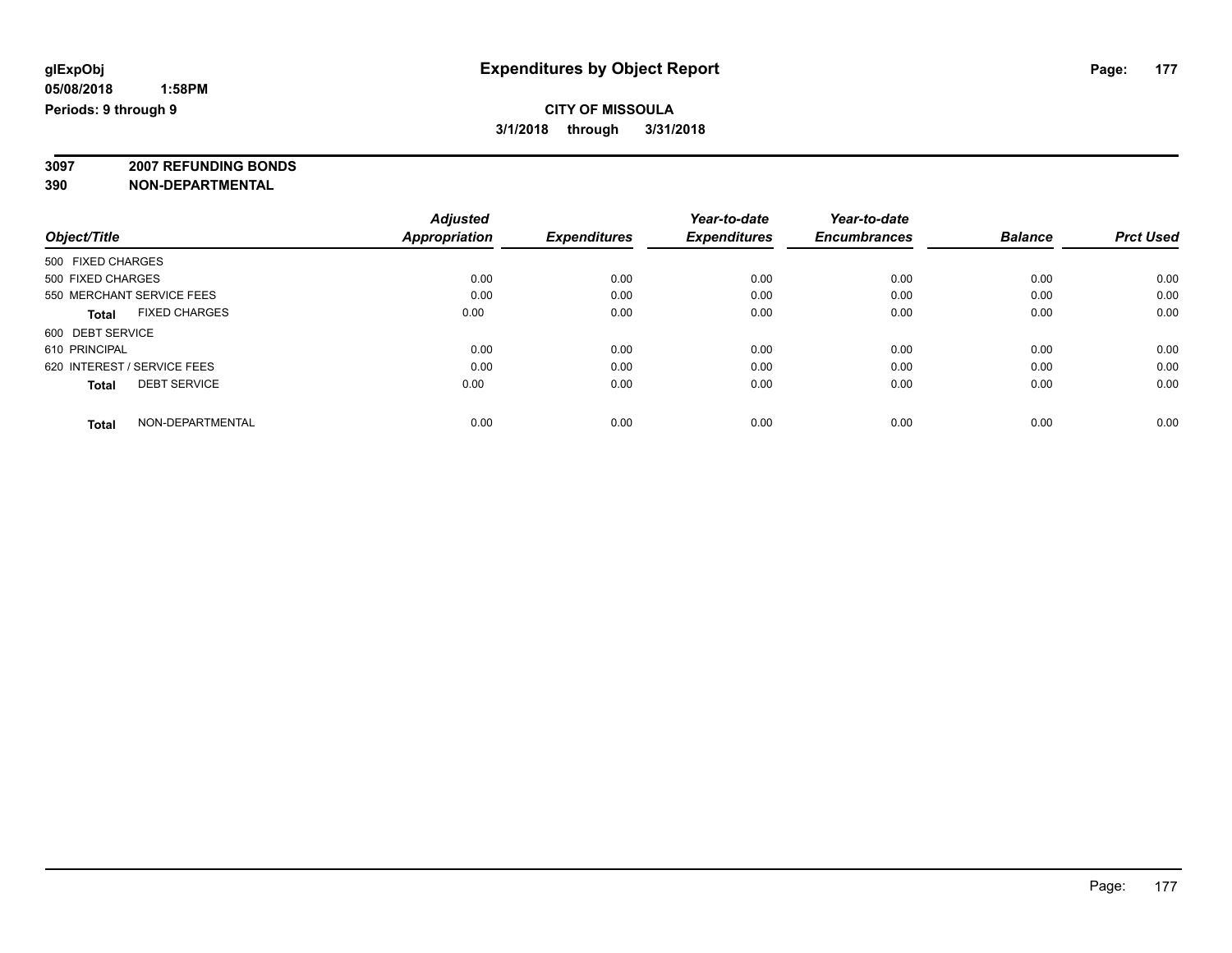#### **3097 2007 REFUNDING BONDS**

|                             |                      | <b>Adjusted</b>      |                     | Year-to-date        | Year-to-date        |                |                  |
|-----------------------------|----------------------|----------------------|---------------------|---------------------|---------------------|----------------|------------------|
| Object/Title                |                      | <b>Appropriation</b> | <b>Expenditures</b> | <b>Expenditures</b> | <b>Encumbrances</b> | <b>Balance</b> | <b>Prct Used</b> |
| 500 FIXED CHARGES           |                      |                      |                     |                     |                     |                |                  |
| 500 FIXED CHARGES           |                      | 0.00                 | 0.00                | 0.00                | 0.00                | 0.00           | 0.00             |
| 550 MERCHANT SERVICE FEES   |                      | 0.00                 | 0.00                | 0.00                | 0.00                | 0.00           | 0.00             |
| <b>Total</b>                | <b>FIXED CHARGES</b> | 0.00                 | 0.00                | 0.00                | 0.00                | 0.00           | 0.00             |
| 600 DEBT SERVICE            |                      |                      |                     |                     |                     |                |                  |
| 610 PRINCIPAL               |                      | 0.00                 | 0.00                | 0.00                | 0.00                | 0.00           | 0.00             |
| 620 INTEREST / SERVICE FEES |                      | 0.00                 | 0.00                | 0.00                | 0.00                | 0.00           | 0.00             |
| <b>Total</b>                | <b>DEBT SERVICE</b>  | 0.00                 | 0.00                | 0.00                | 0.00                | 0.00           | 0.00             |
| Total                       | 2007 REFUNDING BONDS | 0.00                 | 0.00                | 0.00                | 0.00                | 0.00           | 0.00             |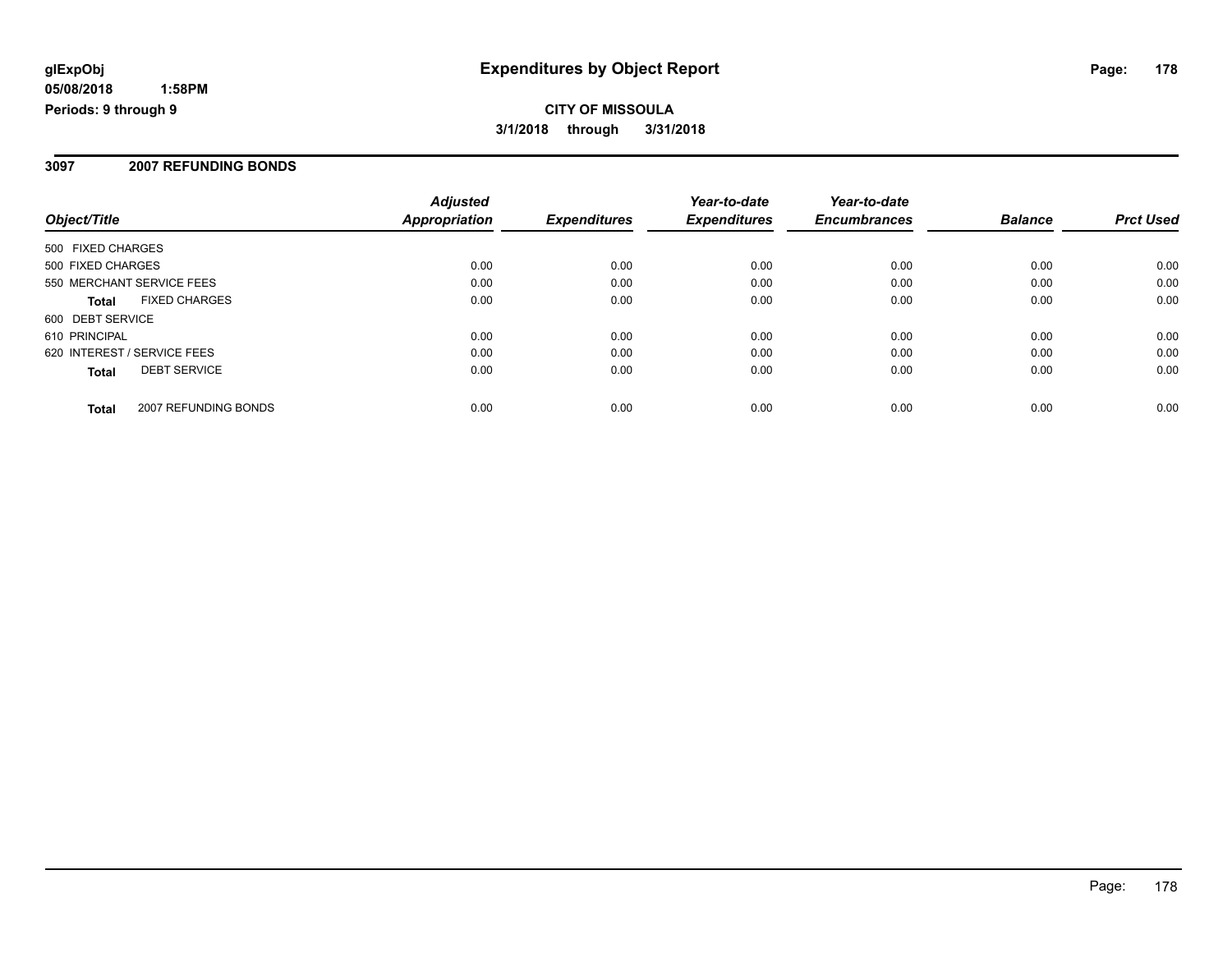# **3100 SIDEWALK & CURB WARRANTS FUND**

|                                      | <b>Adjusted</b>      |                     | Year-to-date        | Year-to-date        |                |                  |
|--------------------------------------|----------------------|---------------------|---------------------|---------------------|----------------|------------------|
| Object/Title                         | <b>Appropriation</b> | <b>Expenditures</b> | <b>Expenditures</b> | <b>Encumbrances</b> | <b>Balance</b> | <b>Prct Used</b> |
| 500 FIXED CHARGES                    |                      |                     |                     |                     |                |                  |
| 550 MERCHANT SERVICE FEES            | 0.00                 | 0.00                | 0.00                | 0.00                | 0.00           | 0.00             |
| <b>FIXED CHARGES</b><br><b>Total</b> | 0.00                 | 0.00                | 0.00                | 0.00                | 0.00           | 0.00             |
| 600 DEBT SERVICE                     |                      |                     |                     |                     |                |                  |
| 610 PRINCIPAL                        | 0.00                 | 0.00                | 0.00                | 0.00                | 0.00           | 0.00             |
| 620 INTEREST / SERVICE FEES          | 0.00                 | 0.00                | 0.00                | 0.00                | 0.00           | 0.00             |
| <b>DEBT SERVICE</b><br><b>Total</b>  | 0.00                 | 0.00                | 0.00                | 0.00                | 0.00           | 0.00             |
| 800 OTHER OBJECTS                    |                      |                     |                     |                     |                |                  |
| 820 TRANSFERS TO OTHER FUNDS         | 0.00                 | 0.00                | 0.00                | 0.00                | 0.00           | 0.00             |
| OTHER OBJECTS<br><b>Total</b>        | 0.00                 | 0.00                | 0.00                | 0.00                | 0.00           | 0.00             |
|                                      |                      |                     |                     |                     |                |                  |
| NON-DEPARTMENTAL<br><b>Total</b>     | 0.00                 | 0.00                | 0.00                | 0.00                | 0.00           | 0.00             |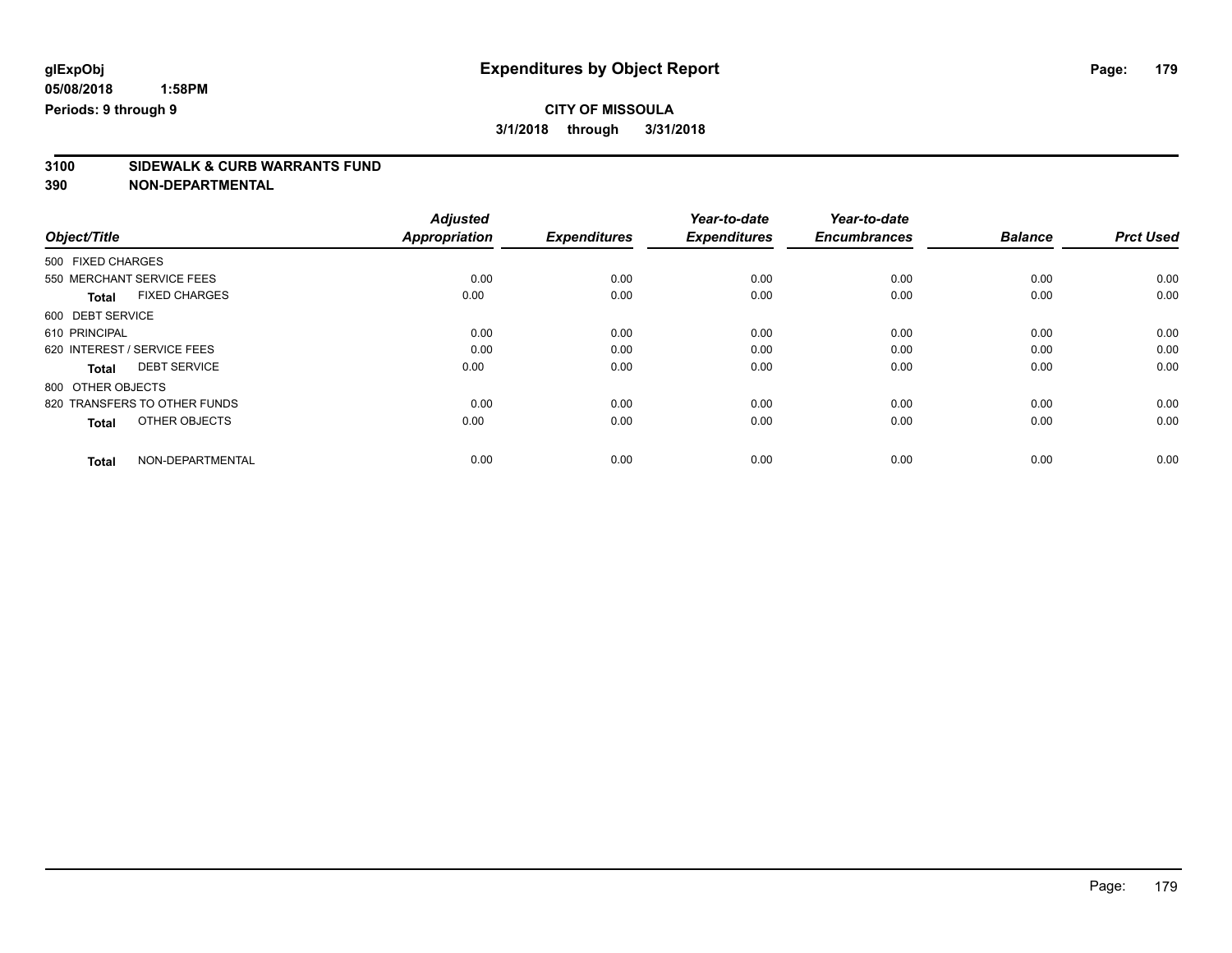### **3100 SIDEWALK & CURB WARRANTS FUND**

|                   |                               | <b>Adjusted</b>      |                     | Year-to-date        | Year-to-date        |                |                  |
|-------------------|-------------------------------|----------------------|---------------------|---------------------|---------------------|----------------|------------------|
| Object/Title      |                               | <b>Appropriation</b> | <b>Expenditures</b> | <b>Expenditures</b> | <b>Encumbrances</b> | <b>Balance</b> | <b>Prct Used</b> |
| 500 FIXED CHARGES |                               |                      |                     |                     |                     |                |                  |
|                   | 550 MERCHANT SERVICE FEES     | 0.00                 | 0.00                | 0.00                | 0.00                | 0.00           | 0.00             |
| <b>Total</b>      | <b>FIXED CHARGES</b>          | 0.00                 | 0.00                | 0.00                | 0.00                | 0.00           | 0.00             |
| 600 DEBT SERVICE  |                               |                      |                     |                     |                     |                |                  |
| 610 PRINCIPAL     |                               | 0.00                 | 0.00                | 0.00                | 0.00                | 0.00           | 0.00             |
|                   | 620 INTEREST / SERVICE FEES   | 0.00                 | 0.00                | 0.00                | 0.00                | 0.00           | 0.00             |
| <b>Total</b>      | <b>DEBT SERVICE</b>           | 0.00                 | 0.00                | 0.00                | 0.00                | 0.00           | 0.00             |
| 800 OTHER OBJECTS |                               |                      |                     |                     |                     |                |                  |
|                   | 820 TRANSFERS TO OTHER FUNDS  | 0.00                 | 0.00                | 0.00                | 0.00                | 0.00           | 0.00             |
| <b>Total</b>      | OTHER OBJECTS                 | 0.00                 | 0.00                | 0.00                | 0.00                | 0.00           | 0.00             |
| <b>Total</b>      | SIDEWALK & CURB WARRANTS FUND | 0.00                 | 0.00                | 0.00                | 0.00                | 0.00           | 0.00             |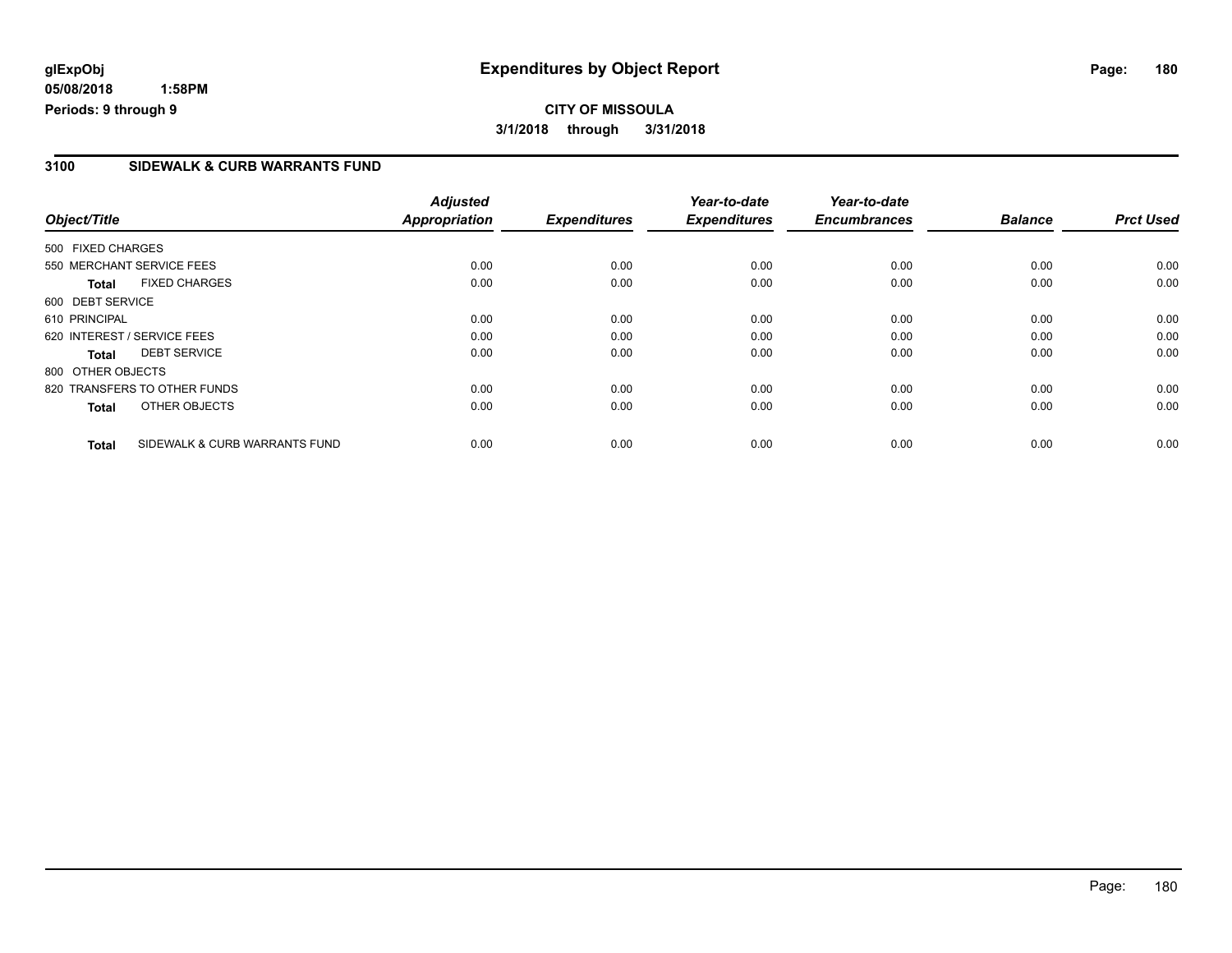# **3200 FY99 SIDEWALK & CURB DEBT SERVICE FUND**

| Object/Title                         | <b>Adjusted</b><br>Appropriation | <b>Expenditures</b> | Year-to-date<br><b>Expenditures</b> | Year-to-date<br><b>Encumbrances</b> | <b>Balance</b> | <b>Prct Used</b> |
|--------------------------------------|----------------------------------|---------------------|-------------------------------------|-------------------------------------|----------------|------------------|
|                                      |                                  |                     |                                     |                                     |                |                  |
| 500 FIXED CHARGES                    |                                  |                     |                                     |                                     |                |                  |
| 550 MERCHANT SERVICE FEES            | 0.00                             | 0.00                | 0.00                                | 0.00                                | 0.00           | 0.00             |
| <b>FIXED CHARGES</b><br><b>Total</b> | 0.00                             | 0.00                | 0.00                                | 0.00                                | 0.00           | 0.00             |
| 600 DEBT SERVICE                     |                                  |                     |                                     |                                     |                |                  |
| 610 PRINCIPAL                        | 0.00                             | 0.00                | 0.00                                | 0.00                                | 0.00           | 0.00             |
| 620 INTEREST / SERVICE FEES          | 0.00                             | 0.00                | 0.00                                | 0.00                                | 0.00           | 0.00             |
| <b>DEBT SERVICE</b><br><b>Total</b>  | 0.00                             | 0.00                | 0.00                                | 0.00                                | 0.00           | 0.00             |
| 800 OTHER OBJECTS                    |                                  |                     |                                     |                                     |                |                  |
| 820 TRANSFERS TO OTHER FUNDS         | 0.00                             | 0.00                | 0.00                                | 0.00                                | 0.00           | 0.00             |
| OTHER OBJECTS<br><b>Total</b>        | 0.00                             | 0.00                | 0.00                                | 0.00                                | 0.00           | 0.00             |
|                                      |                                  |                     |                                     |                                     |                |                  |
| NON-DEPARTMENTAL<br><b>Total</b>     | 0.00                             | 0.00                | 0.00                                | 0.00                                | 0.00           | 0.00             |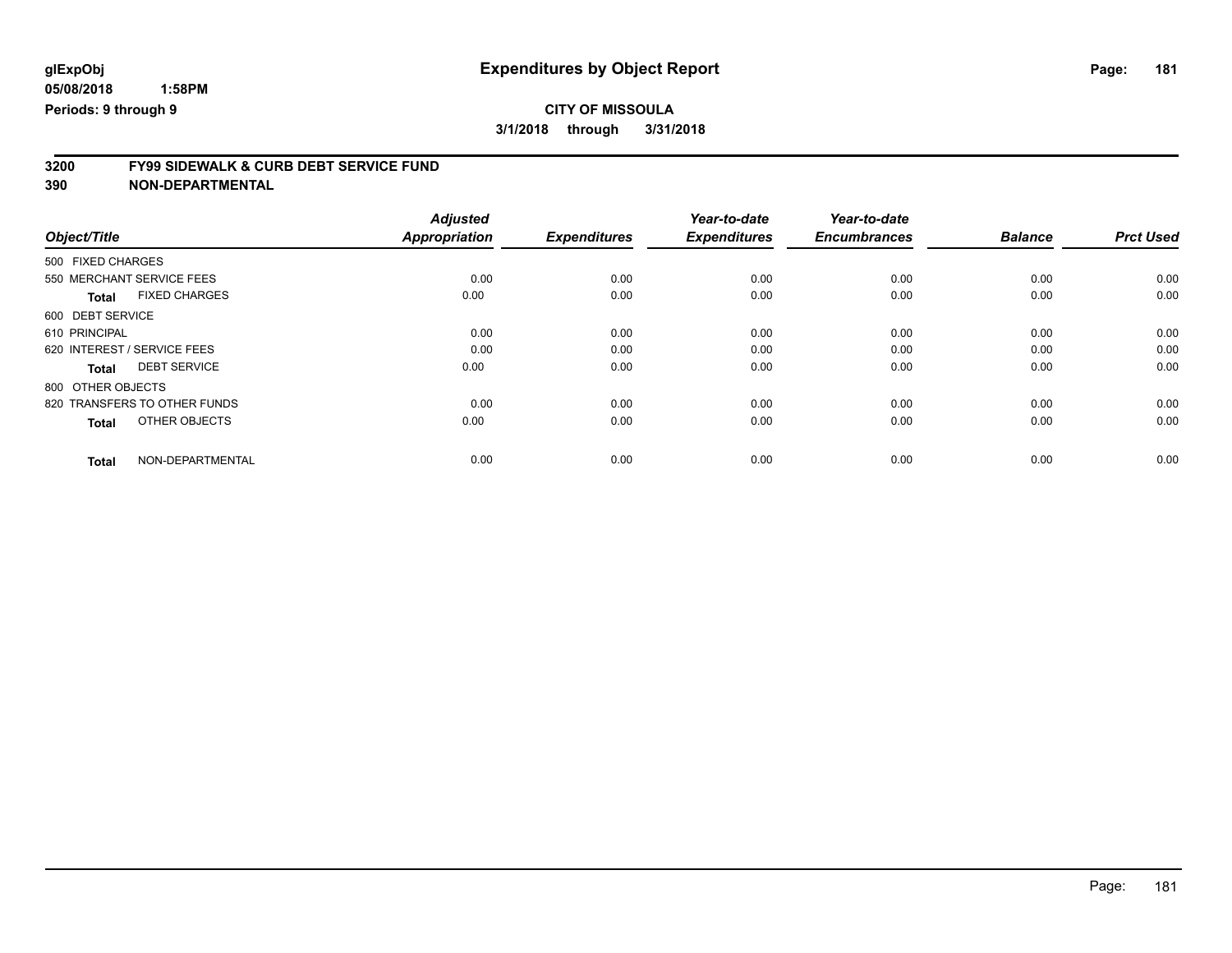#### **3200 FY99 SIDEWALK & CURB DEBT SERVICE FUND**

|                             |                                              | <b>Adjusted</b>      |                     | Year-to-date        | Year-to-date        |                |                  |
|-----------------------------|----------------------------------------------|----------------------|---------------------|---------------------|---------------------|----------------|------------------|
| Object/Title                |                                              | <b>Appropriation</b> | <b>Expenditures</b> | <b>Expenditures</b> | <b>Encumbrances</b> | <b>Balance</b> | <b>Prct Used</b> |
| 500 FIXED CHARGES           |                                              |                      |                     |                     |                     |                |                  |
| 550 MERCHANT SERVICE FEES   |                                              | 0.00                 | 0.00                | 0.00                | 0.00                | 0.00           | 0.00             |
| Total                       | <b>FIXED CHARGES</b>                         | 0.00                 | 0.00                | 0.00                | 0.00                | 0.00           | 0.00             |
| 600 DEBT SERVICE            |                                              |                      |                     |                     |                     |                |                  |
| 610 PRINCIPAL               |                                              | 0.00                 | 0.00                | 0.00                | 0.00                | 0.00           | 0.00             |
| 620 INTEREST / SERVICE FEES |                                              | 0.00                 | 0.00                | 0.00                | 0.00                | 0.00           | 0.00             |
| <b>Total</b>                | <b>DEBT SERVICE</b>                          | 0.00                 | 0.00                | 0.00                | 0.00                | 0.00           | 0.00             |
| 800 OTHER OBJECTS           |                                              |                      |                     |                     |                     |                |                  |
|                             | 820 TRANSFERS TO OTHER FUNDS                 | 0.00                 | 0.00                | 0.00                | 0.00                | 0.00           | 0.00             |
| <b>Total</b>                | OTHER OBJECTS                                | 0.00                 | 0.00                | 0.00                | 0.00                | 0.00           | 0.00             |
| <b>Total</b>                | <b>FY99 SIDEWALK &amp; CURB DEBT SERVICE</b> | 0.00                 | 0.00                | 0.00                | 0.00                | 0.00           | 0.00             |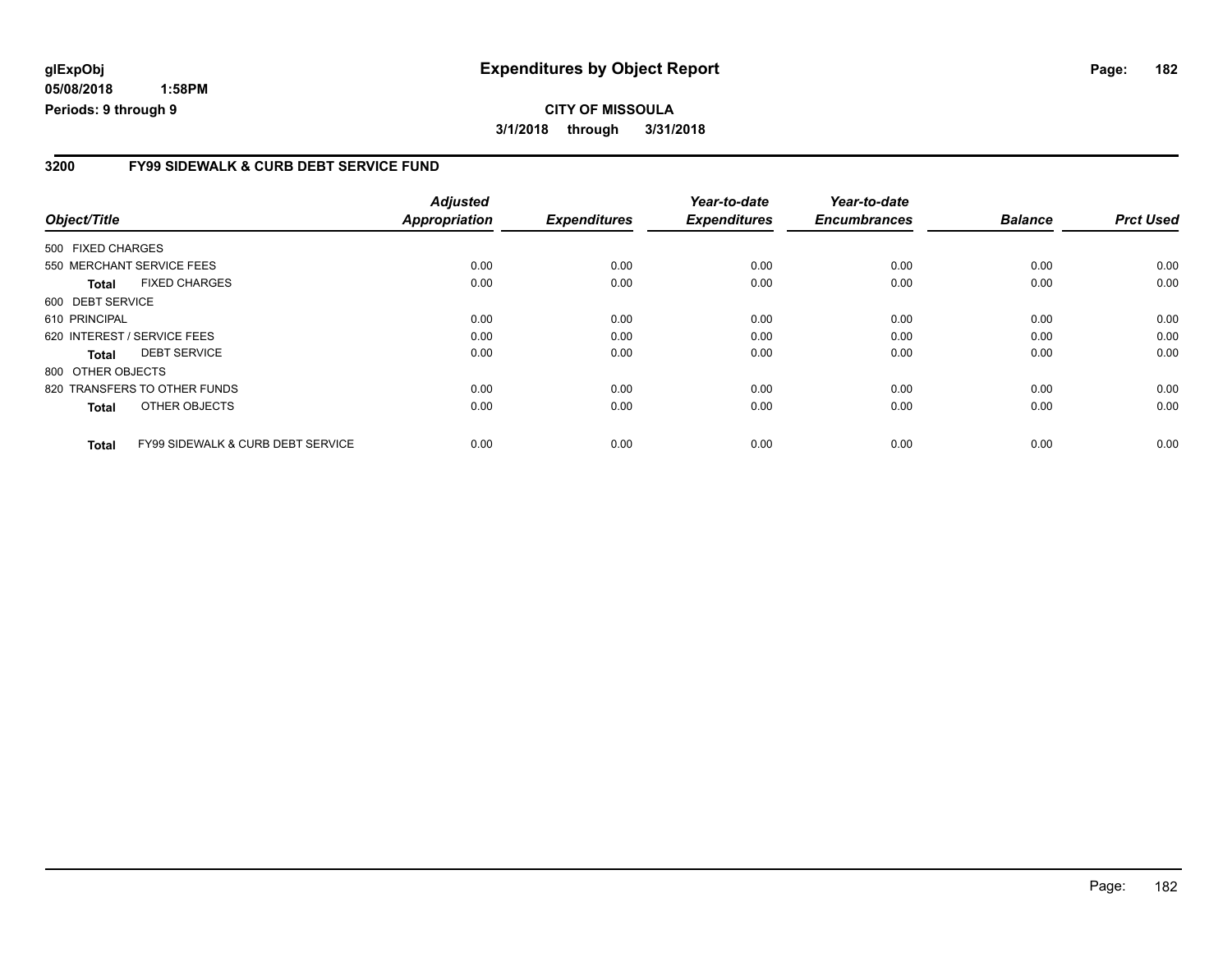**3300 FY00 SIDEWALK & CURB DEBT SERVICE FUND**

| Object/Title                         | <b>Adjusted</b><br>Appropriation | <b>Expenditures</b> | Year-to-date<br><b>Expenditures</b> | Year-to-date<br><b>Encumbrances</b> | <b>Balance</b> | <b>Prct Used</b> |
|--------------------------------------|----------------------------------|---------------------|-------------------------------------|-------------------------------------|----------------|------------------|
| 500 FIXED CHARGES                    |                                  |                     |                                     |                                     |                |                  |
| 550 MERCHANT SERVICE FEES            | 0.00                             | 0.00                | 0.00                                | 0.00                                | 0.00           | 0.00             |
| <b>FIXED CHARGES</b><br><b>Total</b> | 0.00                             | 0.00                | 0.00                                | 0.00                                | 0.00           | 0.00             |
| 600 DEBT SERVICE                     |                                  |                     |                                     |                                     |                |                  |
| 610 PRINCIPAL                        | 0.00                             | 0.00                | 0.00                                | 0.00                                | 0.00           | 0.00             |
| 620 INTEREST / SERVICE FEES          | 0.00                             | 0.00                | 0.00                                | 0.00                                | 0.00           | 0.00             |
| <b>DEBT SERVICE</b><br><b>Total</b>  | 0.00                             | 0.00                | 0.00                                | 0.00                                | 0.00           | 0.00             |
| NON-DEPARTMENTAL<br><b>Total</b>     | 0.00                             | 0.00                | 0.00                                | 0.00                                | 0.00           | 0.00             |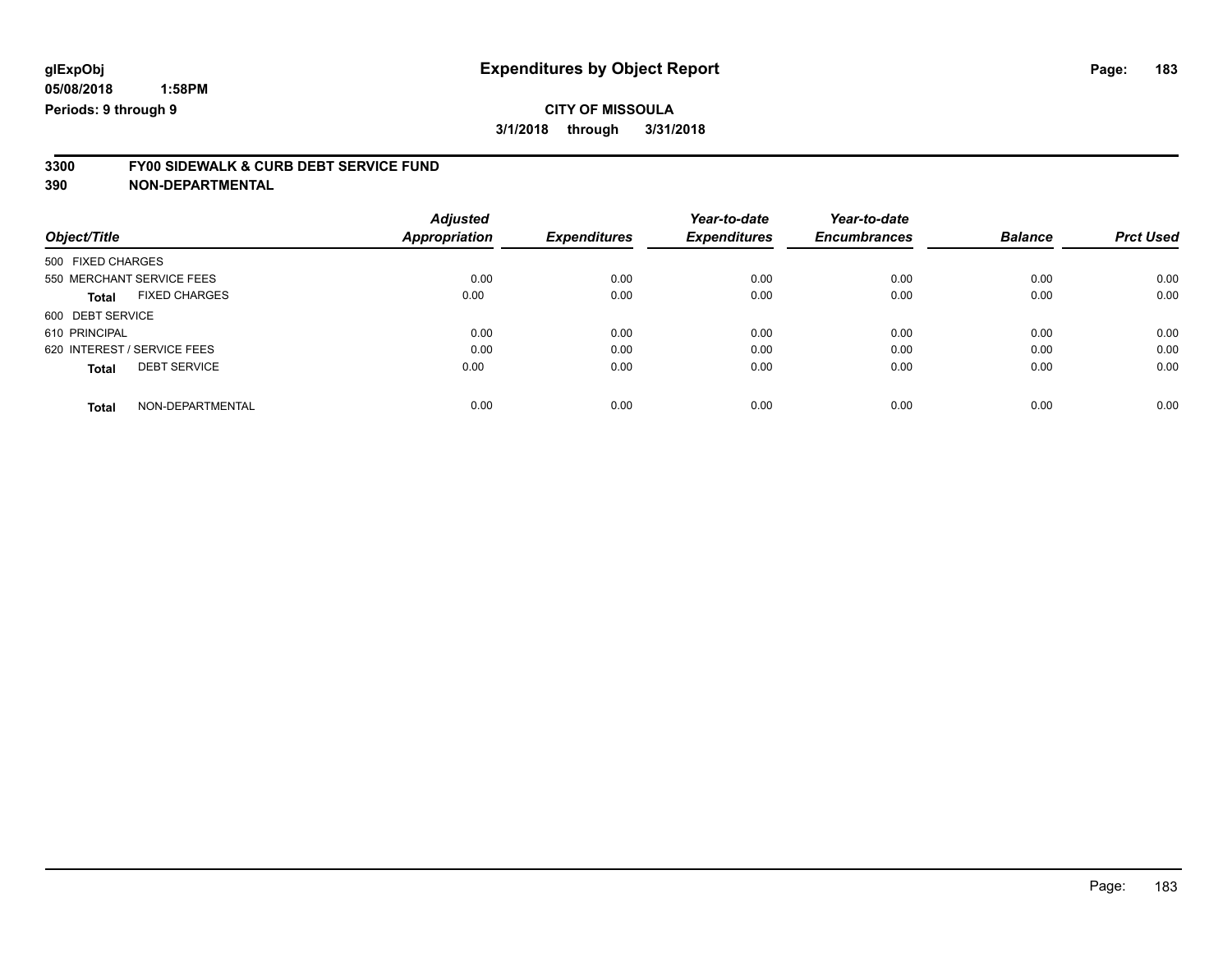# **glExpObj Expenditures by Object Report Page: 184**

**05/08/2018 1:58PM Periods: 9 through 9**

#### **3300 FY00 SIDEWALK & CURB DEBT SERVICE FUND**

| Object/Title                                      | <b>Adjusted</b><br><b>Appropriation</b> | <b>Expenditures</b> | Year-to-date<br><b>Expenditures</b> | Year-to-date<br><b>Encumbrances</b> | <b>Balance</b> | <b>Prct Used</b> |
|---------------------------------------------------|-----------------------------------------|---------------------|-------------------------------------|-------------------------------------|----------------|------------------|
|                                                   |                                         |                     |                                     |                                     |                |                  |
| 500 FIXED CHARGES                                 |                                         |                     |                                     |                                     |                |                  |
| 550 MERCHANT SERVICE FEES                         | 0.00                                    | 0.00                | 0.00                                | 0.00                                | 0.00           | 0.00             |
| <b>FIXED CHARGES</b><br><b>Total</b>              | 0.00                                    | 0.00                | 0.00                                | 0.00                                | 0.00           | 0.00             |
| 600 DEBT SERVICE                                  |                                         |                     |                                     |                                     |                |                  |
| 610 PRINCIPAL                                     | 0.00                                    | 0.00                | 0.00                                | 0.00                                | 0.00           | 0.00             |
| 620 INTEREST / SERVICE FEES                       | 0.00                                    | 0.00                | 0.00                                | 0.00                                | 0.00           | 0.00             |
| <b>DEBT SERVICE</b><br><b>Total</b>               | 0.00                                    | 0.00                | 0.00                                | 0.00                                | 0.00           | 0.00             |
|                                                   |                                         |                     |                                     |                                     |                |                  |
| FY00 SIDEWALK & CURB DEBT SERVICE<br><b>Total</b> | 0.00                                    | 0.00                | 0.00                                | 0.00                                | 0.00           | 0.00             |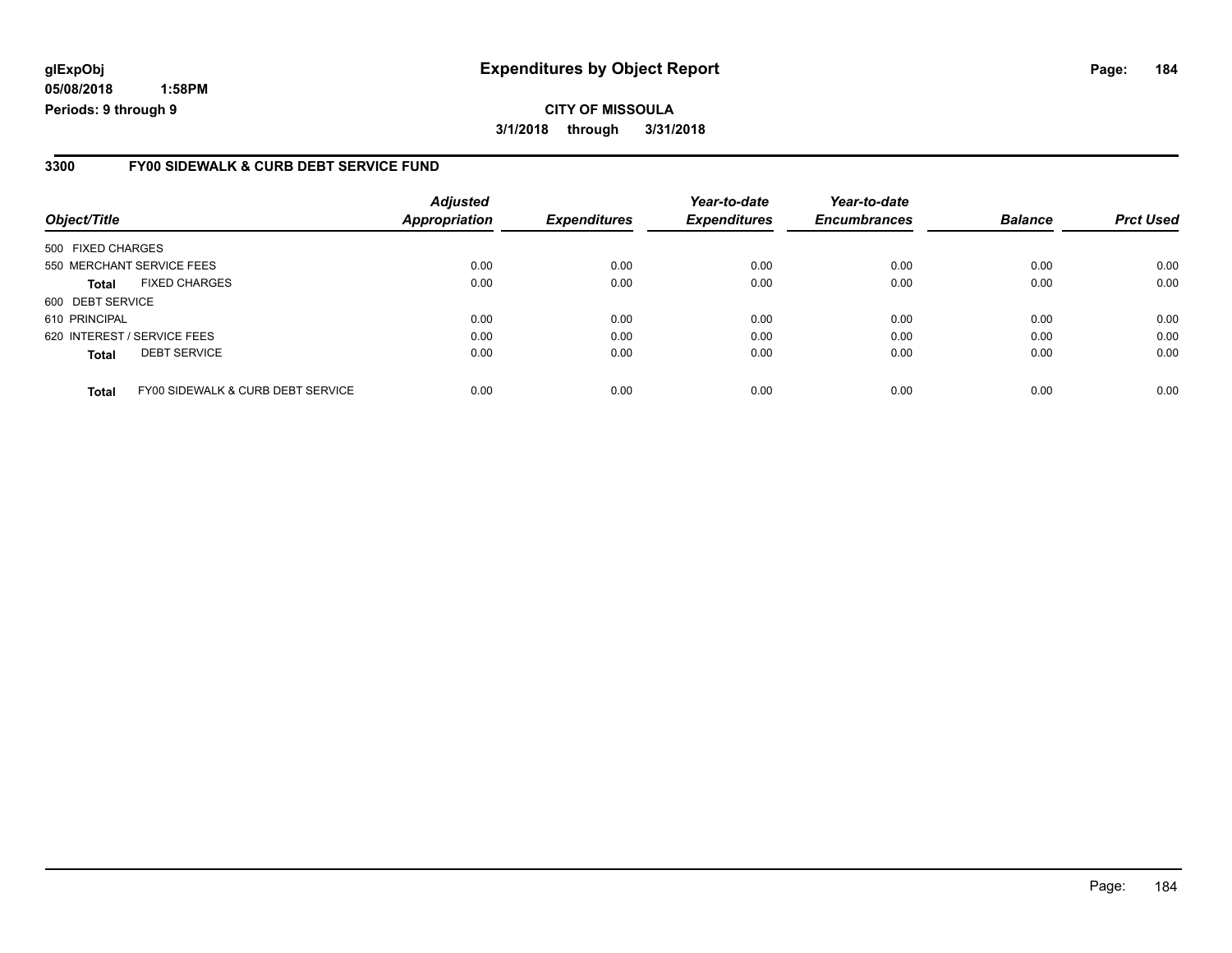#### **3305 JUDGMENT LEVIES 390 NON-DEPARTMENTAL**

| <b>Adjusted</b>      |                     | Year-to-date        | Year-to-date        |                |                  |
|----------------------|---------------------|---------------------|---------------------|----------------|------------------|
| <b>Appropriation</b> | <b>Expenditures</b> | <b>Expenditures</b> | <b>Encumbrances</b> | <b>Balance</b> | <b>Prct Used</b> |
|                      |                     |                     |                     |                |                  |
| 0.00                 | 0.00                | 0.00                | 0.00                | 0.00           | 0.00             |
| 0.00                 | 0.00                | 0.00                | 0.00                | 0.00           | 0.00             |
|                      |                     |                     |                     |                |                  |
| 0.00                 | 0.00                | 0.00                | 0.00                | 0.00           | 0.00             |
| 0.00                 | 0.00                | 0.00                | 0.00                | 0.00           | 0.00             |
|                      |                     |                     |                     |                | 0.00             |
|                      | 0.00                | 0.00                | 0.00                | 0.00           | 0.00             |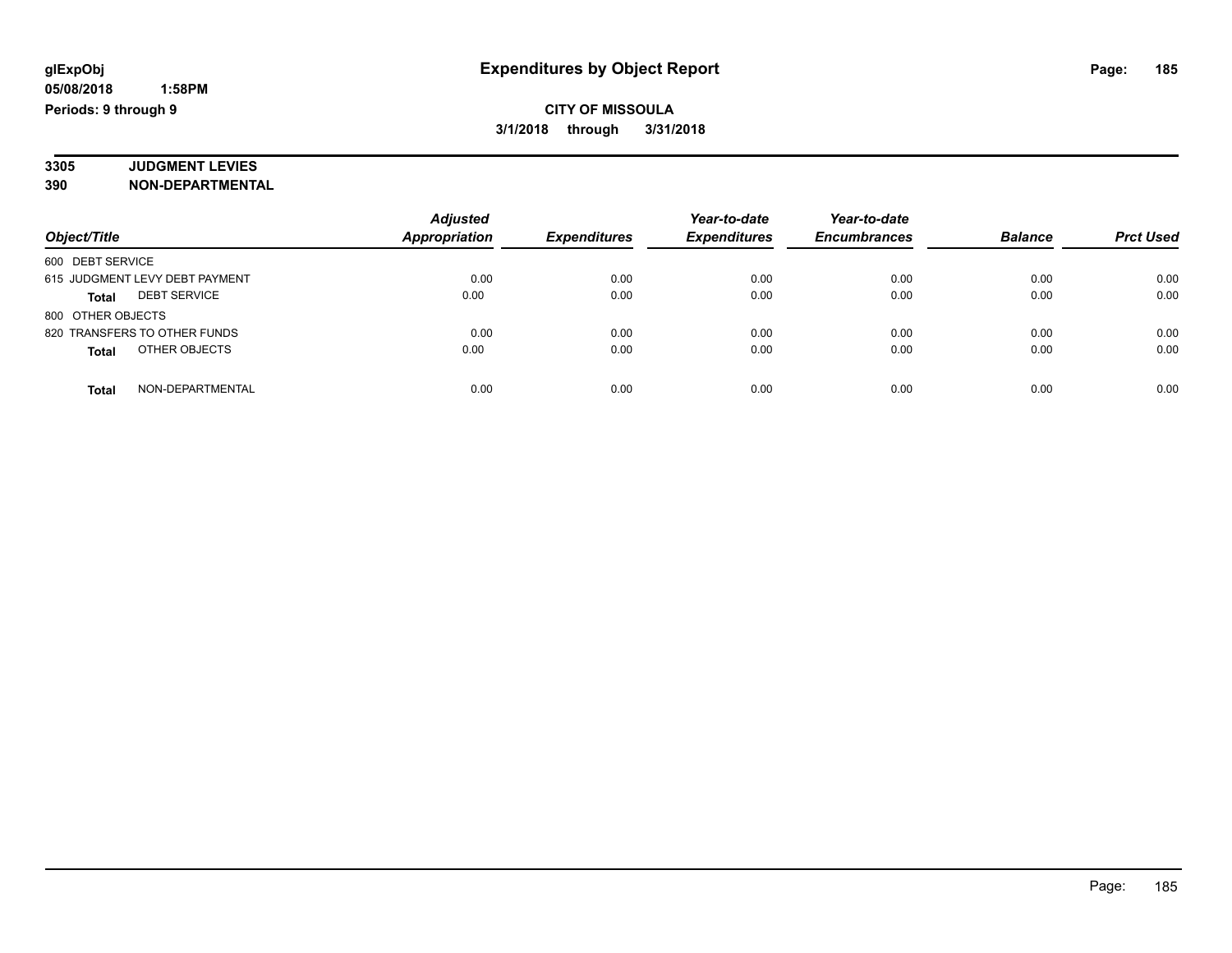**3305 JUDGMENT LEVIES**

|                                     | <b>Adjusted</b>      |                     | Year-to-date        | Year-to-date        |                |                  |
|-------------------------------------|----------------------|---------------------|---------------------|---------------------|----------------|------------------|
| Object/Title                        | <b>Appropriation</b> | <b>Expenditures</b> | <b>Expenditures</b> | <b>Encumbrances</b> | <b>Balance</b> | <b>Prct Used</b> |
| 600 DEBT SERVICE                    |                      |                     |                     |                     |                |                  |
| 615 JUDGMENT LEVY DEBT PAYMENT      | 0.00                 | 0.00                | 0.00                | 0.00                | 0.00           | 0.00             |
| <b>DEBT SERVICE</b><br><b>Total</b> | 0.00                 | 0.00                | 0.00                | 0.00                | 0.00           | 0.00             |
| 800 OTHER OBJECTS                   |                      |                     |                     |                     |                |                  |
| 820 TRANSFERS TO OTHER FUNDS        | 0.00                 | 0.00                | 0.00                | 0.00                | 0.00           | 0.00             |
| OTHER OBJECTS<br><b>Total</b>       | 0.00                 | 0.00                | 0.00                | 0.00                | 0.00           | 0.00             |
| <b>JUDGMENT LEVIES</b><br>Total     | 0.00                 | 0.00                | 0.00                | 0.00                | 0.00           | 0.00             |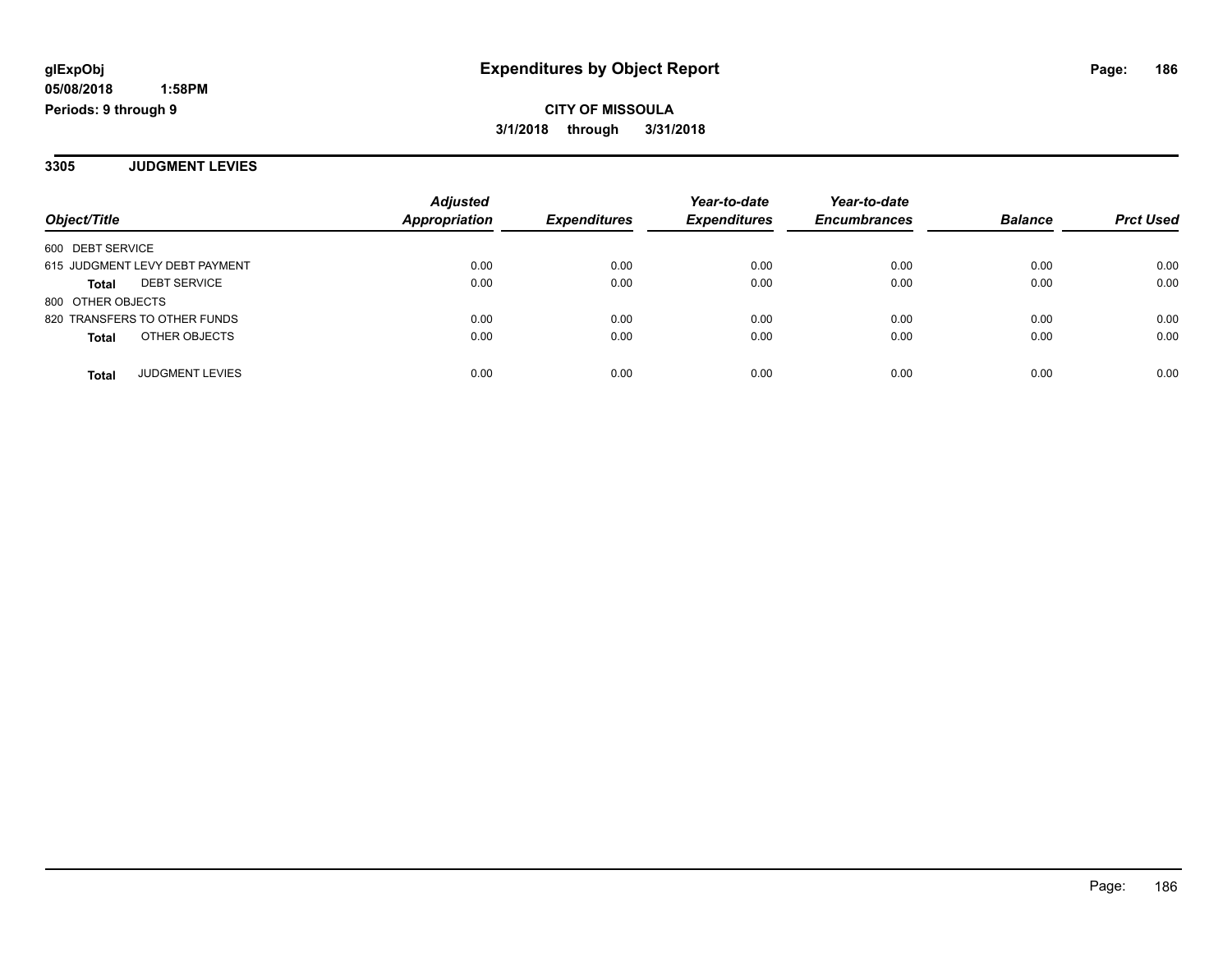# **glExpObj Expenditures by Object Report Page: 187**

**05/08/2018 1:58PM Periods: 9 through 9**

**CITY OF MISSOULA 3/1/2018 through 3/31/2018**

#### **3400 FY01 SIDEWALK & CURB DEBT SERVICE FUND**

**000 \*\*\* Title Not Found \*\*\***

| Object/Title                     | <b>Adjusted</b><br>Appropriation | <b>Expenditures</b> | Year-to-date<br><b>Expenditures</b> | Year-to-date<br><b>Encumbrances</b> | <b>Balance</b> | <b>Prct Used</b> |
|----------------------------------|----------------------------------|---------------------|-------------------------------------|-------------------------------------|----------------|------------------|
| 800 OTHER OBJECTS                |                                  |                     |                                     |                                     |                |                  |
| 820 TRANSFERS TO OTHER FUNDS     | 0.00                             | 0.00                | 0.00                                | 0.00                                | 0.00           | 0.00             |
| OTHER OBJECTS<br><b>Total</b>    | 0.00                             | 0.00                | 0.00                                | 0.00                                | 0.00           | 0.00             |
| *** Title Not Found ***<br>Total | 0.00                             | 0.00                | 0.00                                | 0.00                                | 0.00           | 0.00             |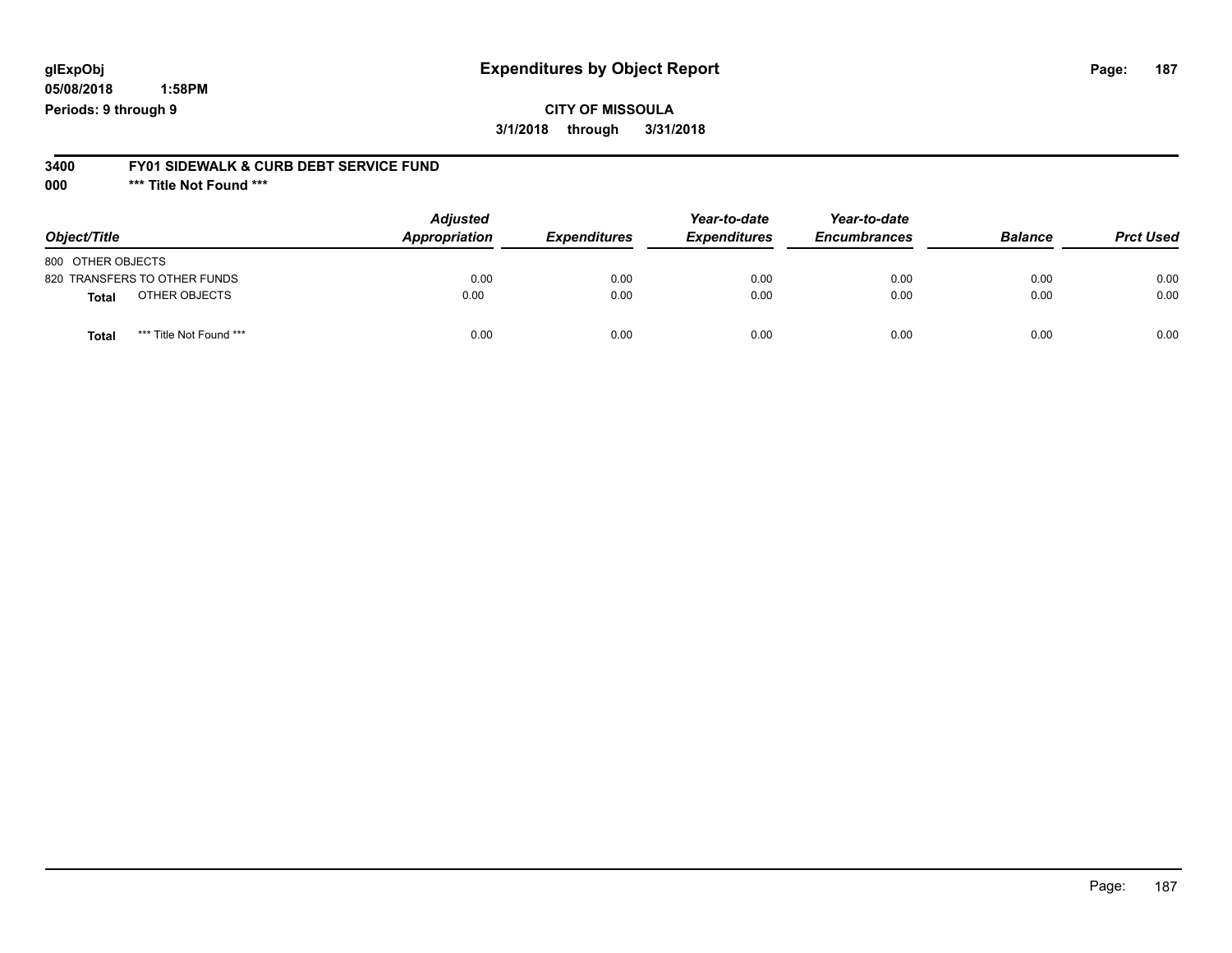# **CITY OF MISSOULA**

**3/1/2018 through 3/31/2018**

# **3400 FY01 SIDEWALK & CURB DEBT SERVICE FUND**

|                                      | <b>Adjusted</b>      |                     | Year-to-date        | Year-to-date        |                |                  |
|--------------------------------------|----------------------|---------------------|---------------------|---------------------|----------------|------------------|
| Object/Title                         | <b>Appropriation</b> | <b>Expenditures</b> | <b>Expenditures</b> | <b>Encumbrances</b> | <b>Balance</b> | <b>Prct Used</b> |
| 500 FIXED CHARGES                    |                      |                     |                     |                     |                |                  |
| 550 MERCHANT SERVICE FEES            | 0.00                 | 0.00                | 0.00                | 0.00                | 0.00           | 0.00             |
| <b>FIXED CHARGES</b><br><b>Total</b> | 0.00                 | 0.00                | 0.00                | 0.00                | 0.00           | 0.00             |
| 600 DEBT SERVICE                     |                      |                     |                     |                     |                |                  |
| 610 PRINCIPAL                        | 0.00                 | 0.00                | 0.00                | 0.00                | 0.00           | 0.00             |
| 620 INTEREST / SERVICE FEES          | 0.00                 | 0.00                | 0.00                | 0.00                | 0.00           | 0.00             |
| <b>DEBT SERVICE</b><br><b>Total</b>  | 0.00                 | 0.00                | 0.00                | 0.00                | 0.00           | 0.00             |
| 800 OTHER OBJECTS                    |                      |                     |                     |                     |                |                  |
| 820 TRANSFERS TO OTHER FUNDS         | 0.00                 | 0.00                | 0.00                | 0.00                | 0.00           | 0.00             |
| OTHER OBJECTS<br><b>Total</b>        | 0.00                 | 0.00                | 0.00                | 0.00                | 0.00           | 0.00             |
|                                      |                      |                     |                     |                     |                |                  |
| NON-DEPARTMENTAL<br><b>Total</b>     | 0.00                 | 0.00                | 0.00                | 0.00                | 0.00           | 0.00             |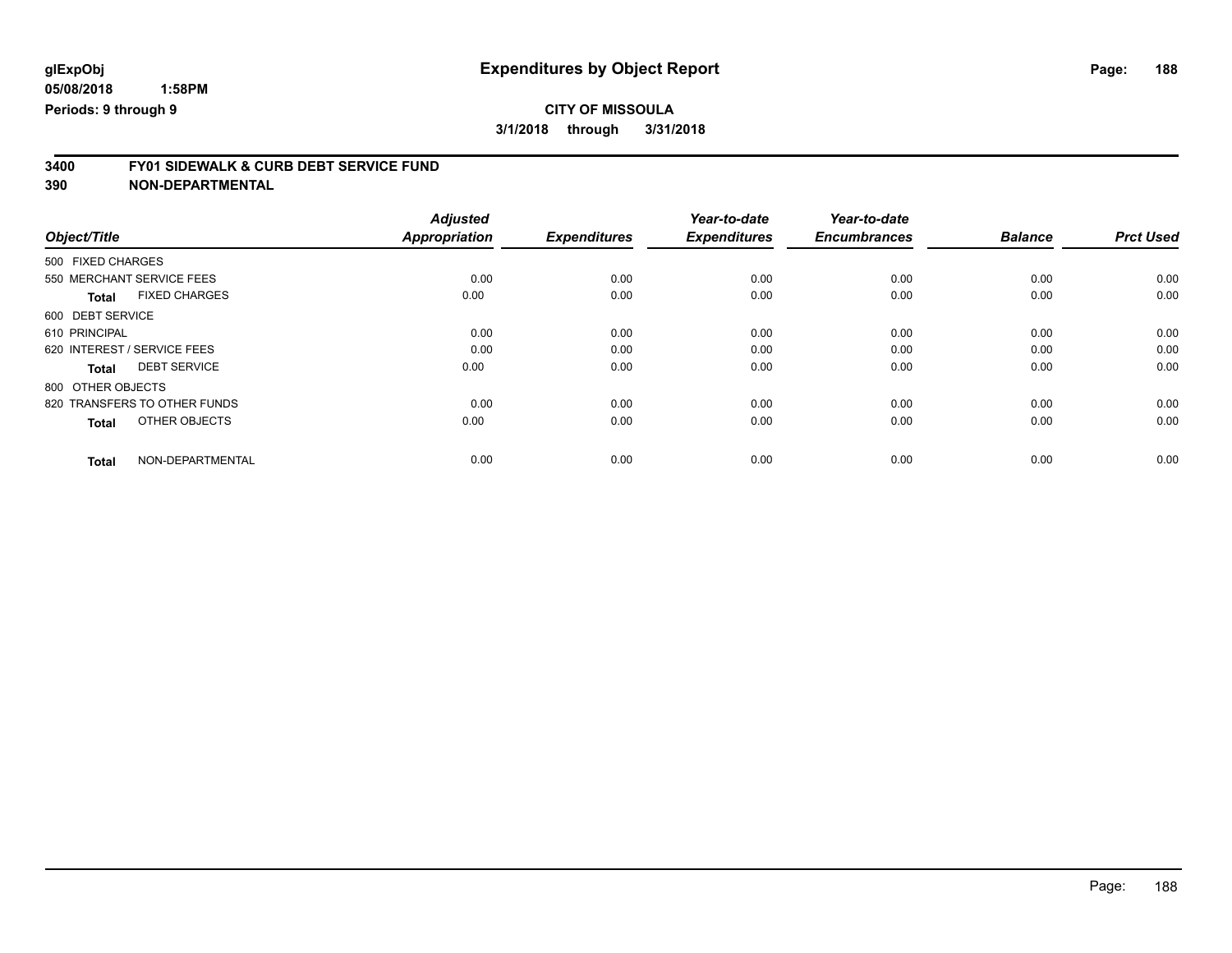#### **3400 FY01 SIDEWALK & CURB DEBT SERVICE FUND**

|                              |                                              | <b>Adjusted</b>      |                     | Year-to-date        | Year-to-date        |                |                  |
|------------------------------|----------------------------------------------|----------------------|---------------------|---------------------|---------------------|----------------|------------------|
| Object/Title                 |                                              | <b>Appropriation</b> | <b>Expenditures</b> | <b>Expenditures</b> | <b>Encumbrances</b> | <b>Balance</b> | <b>Prct Used</b> |
| 500 FIXED CHARGES            |                                              |                      |                     |                     |                     |                |                  |
| 550 MERCHANT SERVICE FEES    |                                              | 0.00                 | 0.00                | 0.00                | 0.00                | 0.00           | 0.00             |
| Total                        | <b>FIXED CHARGES</b>                         | 0.00                 | 0.00                | 0.00                | 0.00                | 0.00           | 0.00             |
| 600 DEBT SERVICE             |                                              |                      |                     |                     |                     |                |                  |
| 610 PRINCIPAL                |                                              | 0.00                 | 0.00                | 0.00                | 0.00                | 0.00           | 0.00             |
| 620 INTEREST / SERVICE FEES  |                                              | 0.00                 | 0.00                | 0.00                | 0.00                | 0.00           | 0.00             |
| <b>Total</b>                 | <b>DEBT SERVICE</b>                          | 0.00                 | 0.00                | 0.00                | 0.00                | 0.00           | 0.00             |
| 800 OTHER OBJECTS            |                                              |                      |                     |                     |                     |                |                  |
| 820 TRANSFERS TO OTHER FUNDS |                                              | 0.00                 | 0.00                | 0.00                | 0.00                | 0.00           | 0.00             |
| <b>Total</b>                 | OTHER OBJECTS                                | 0.00                 | 0.00                | 0.00                | 0.00                | 0.00           | 0.00             |
| <b>Total</b>                 | <b>FY01 SIDEWALK &amp; CURB DEBT SERVICE</b> | 0.00                 | 0.00                | 0.00                | 0.00                | 0.00           | 0.00             |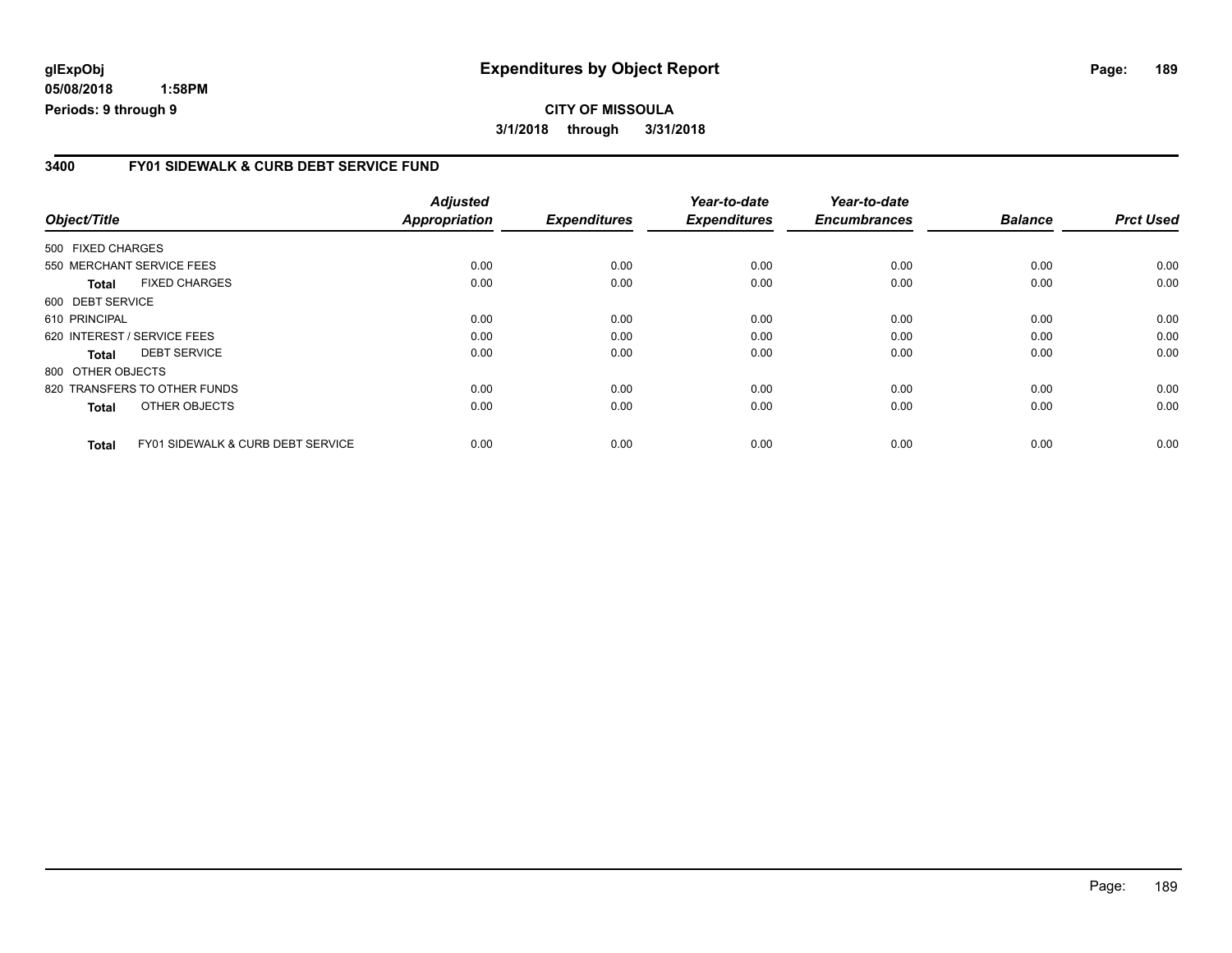# **glExpObj Expenditures by Object Report Page: 190**

**05/08/2018 1:58PM Periods: 9 through 9**

# **CITY OF MISSOULA 3/1/2018 through 3/31/2018**

# **3410 FY02 SIDEWALK & CURB DEBT SERVICE FUND**

**000 \*\*\* Title Not Found \*\*\***

| Object/Title                            | <b>Adjusted</b><br>Appropriation | <b>Expenditures</b> | Year-to-date<br><b>Expenditures</b> | Year-to-date<br><b>Encumbrances</b> | <b>Balance</b> | <b>Prct Used</b> |
|-----------------------------------------|----------------------------------|---------------------|-------------------------------------|-------------------------------------|----------------|------------------|
| 800 OTHER OBJECTS                       |                                  |                     |                                     |                                     |                |                  |
| 820 TRANSFERS TO OTHER FUNDS            | 0.00                             | 0.00                | 0.00                                | 0.00                                | 0.00           | 0.00             |
| OTHER OBJECTS<br>Total                  | 0.00                             | 0.00                | 0.00                                | 0.00                                | 0.00           | 0.00             |
| *** Title Not Found ***<br><b>Total</b> | 0.00                             | 0.00                | 0.00                                | 0.00                                | 0.00           | 0.00             |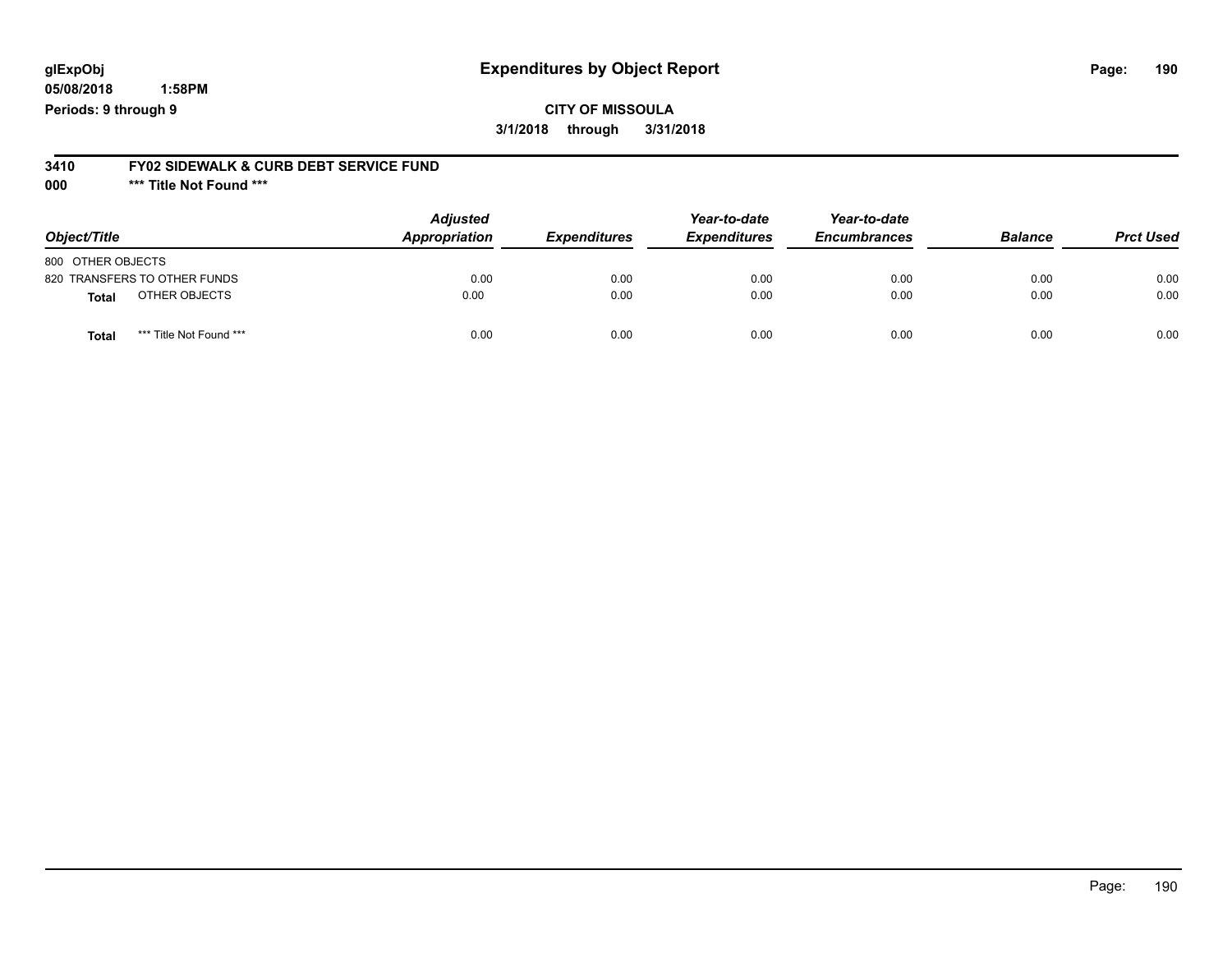# **3410 FY02 SIDEWALK & CURB DEBT SERVICE FUND**

|                                      | <b>Adjusted</b>      |                     | Year-to-date        | Year-to-date        |                |                  |
|--------------------------------------|----------------------|---------------------|---------------------|---------------------|----------------|------------------|
| Object/Title                         | <b>Appropriation</b> | <b>Expenditures</b> | <b>Expenditures</b> | <b>Encumbrances</b> | <b>Balance</b> | <b>Prct Used</b> |
| 500 FIXED CHARGES                    |                      |                     |                     |                     |                |                  |
| 550 MERCHANT SERVICE FEES            | 0.00                 | 0.00                | 0.00                | 0.00                | 0.00           | 0.00             |
| <b>FIXED CHARGES</b><br><b>Total</b> | 0.00                 | 0.00                | 0.00                | 0.00                | 0.00           | 0.00             |
| 600 DEBT SERVICE                     |                      |                     |                     |                     |                |                  |
| 610 PRINCIPAL                        | 0.00                 | 0.00                | 0.00                | 0.00                | 0.00           | 0.00             |
| 620 INTEREST / SERVICE FEES          | 0.00                 | 0.00                | 0.00                | 0.00                | 0.00           | 0.00             |
| <b>DEBT SERVICE</b><br><b>Total</b>  | 0.00                 | 0.00                | 0.00                | 0.00                | 0.00           | 0.00             |
| NON-DEPARTMENTAL<br><b>Total</b>     | 0.00                 | 0.00                | 0.00                | 0.00                | 0.00           | 0.00             |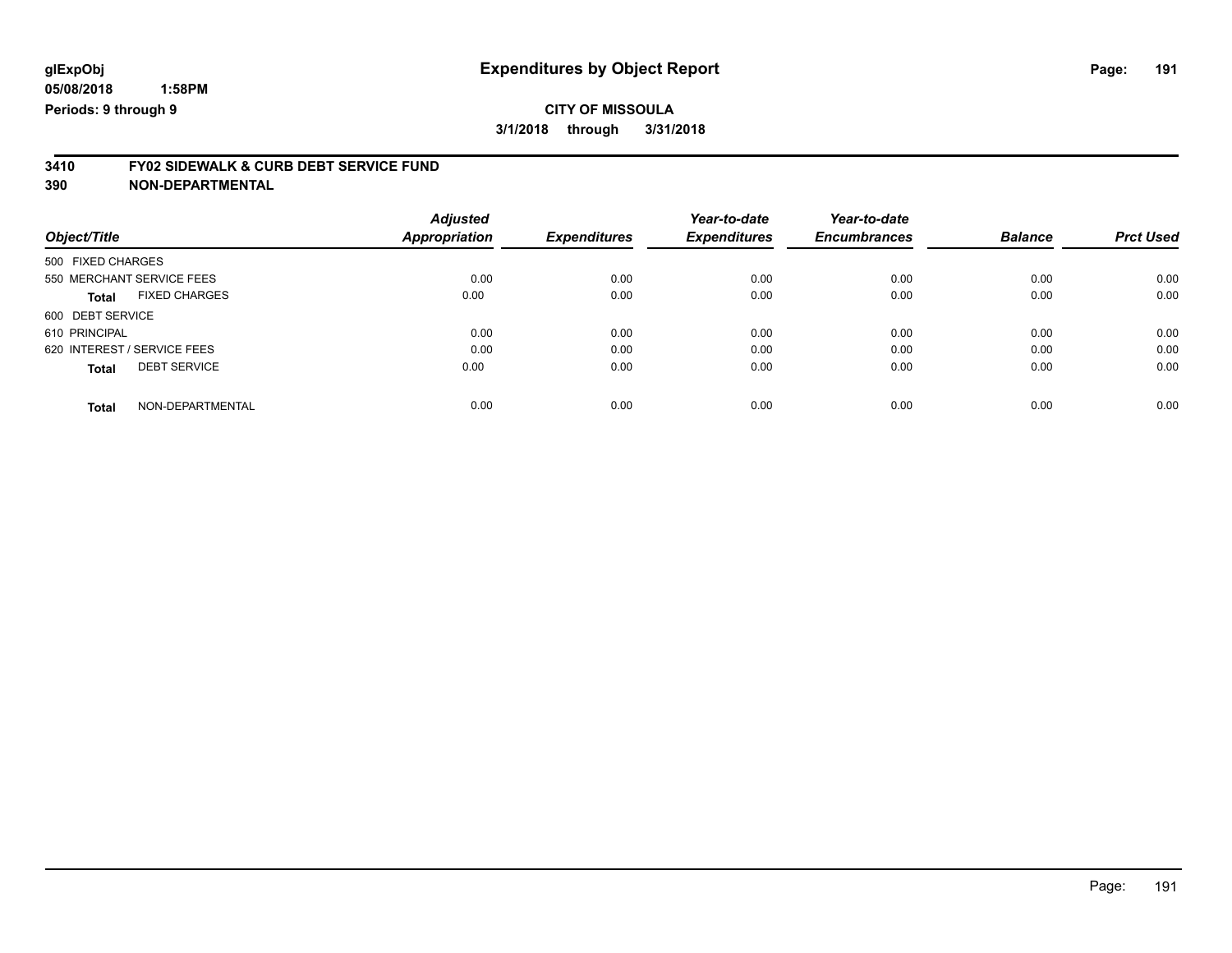#### **3410 FY02 SIDEWALK & CURB DEBT SERVICE FUND**

|                              |                                              | <b>Adjusted</b>      |                     | Year-to-date        | Year-to-date        |                |                  |
|------------------------------|----------------------------------------------|----------------------|---------------------|---------------------|---------------------|----------------|------------------|
| Object/Title                 |                                              | <b>Appropriation</b> | <b>Expenditures</b> | <b>Expenditures</b> | <b>Encumbrances</b> | <b>Balance</b> | <b>Prct Used</b> |
| 500 FIXED CHARGES            |                                              |                      |                     |                     |                     |                |                  |
| 550 MERCHANT SERVICE FEES    |                                              | 0.00                 | 0.00                | 0.00                | 0.00                | 0.00           | 0.00             |
| Total                        | <b>FIXED CHARGES</b>                         | 0.00                 | 0.00                | 0.00                | 0.00                | 0.00           | 0.00             |
| 600 DEBT SERVICE             |                                              |                      |                     |                     |                     |                |                  |
| 610 PRINCIPAL                |                                              | 0.00                 | 0.00                | 0.00                | 0.00                | 0.00           | 0.00             |
| 620 INTEREST / SERVICE FEES  |                                              | 0.00                 | 0.00                | 0.00                | 0.00                | 0.00           | 0.00             |
| <b>Total</b>                 | <b>DEBT SERVICE</b>                          | 0.00                 | 0.00                | 0.00                | 0.00                | 0.00           | 0.00             |
| 800 OTHER OBJECTS            |                                              |                      |                     |                     |                     |                |                  |
| 820 TRANSFERS TO OTHER FUNDS |                                              | 0.00                 | 0.00                | 0.00                | 0.00                | 0.00           | 0.00             |
| <b>Total</b>                 | OTHER OBJECTS                                | 0.00                 | 0.00                | 0.00                | 0.00                | 0.00           | 0.00             |
| <b>Total</b>                 | <b>FY02 SIDEWALK &amp; CURB DEBT SERVICE</b> | 0.00                 | 0.00                | 0.00                | 0.00                | 0.00           | 0.00             |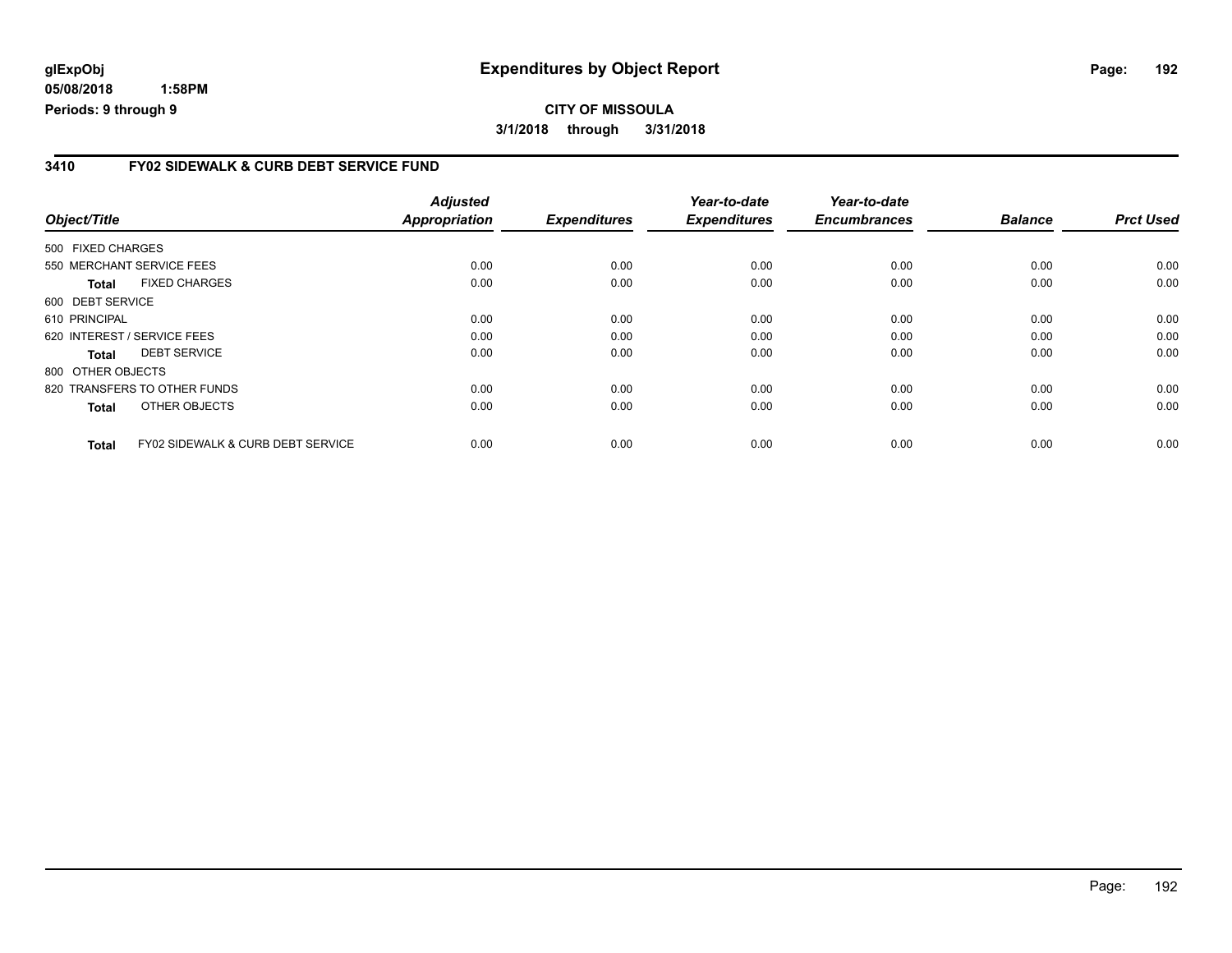# **3420 FY03 SIDEWALK & CURB DEBT SERVICE**

|                                      | <b>Adjusted</b>      |                     | Year-to-date        | Year-to-date        |                |                  |
|--------------------------------------|----------------------|---------------------|---------------------|---------------------|----------------|------------------|
| Object/Title                         | <b>Appropriation</b> | <b>Expenditures</b> | <b>Expenditures</b> | <b>Encumbrances</b> | <b>Balance</b> | <b>Prct Used</b> |
| 500 FIXED CHARGES                    |                      |                     |                     |                     |                |                  |
| 550 MERCHANT SERVICE FEES            | 0.00                 | 0.00                | 0.00                | 0.00                | 0.00           | 0.00             |
| <b>FIXED CHARGES</b><br><b>Total</b> | 0.00                 | 0.00                | 0.00                | 0.00                | 0.00           | 0.00             |
| 600 DEBT SERVICE                     |                      |                     |                     |                     |                |                  |
| 610 PRINCIPAL                        | 0.00                 | 0.00                | 0.00                | 0.00                | 0.00           | 0.00             |
| 620 INTEREST / SERVICE FEES          | 0.00                 | 0.00                | 0.00                | 0.00                | 0.00           | 0.00             |
| <b>DEBT SERVICE</b><br><b>Total</b>  | 0.00                 | 0.00                | 0.00                | 0.00                | 0.00           | 0.00             |
| NON-DEPARTMENTAL<br><b>Total</b>     | 0.00                 | 0.00                | 0.00                | 0.00                | 0.00           | 0.00             |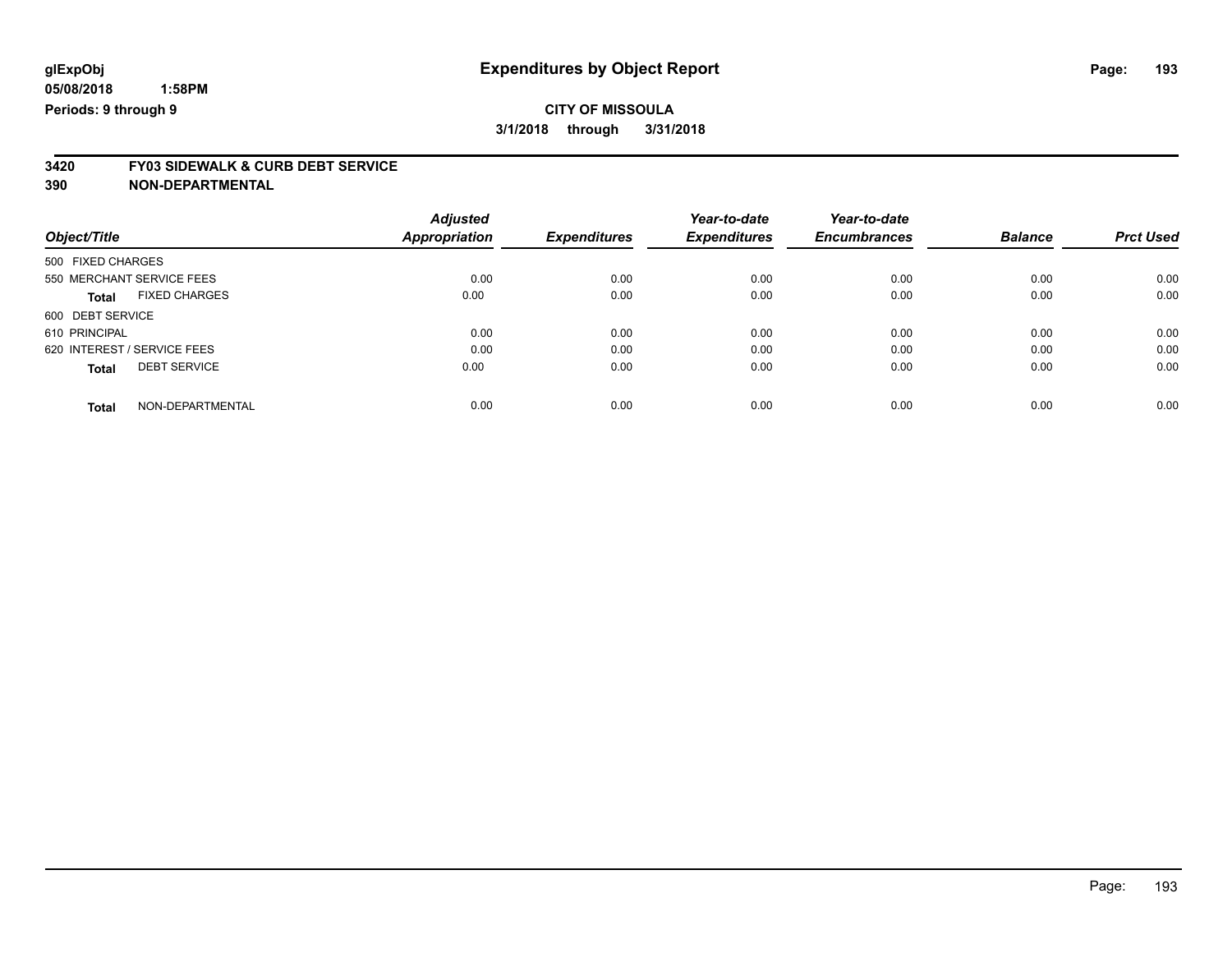**CITY OF MISSOULA 3/1/2018 through 3/31/2018**

#### **3420 FY03 SIDEWALK & CURB DEBT SERVICE**

| Object/Title                |                                              | <b>Adjusted</b><br><b>Appropriation</b> | <b>Expenditures</b> | Year-to-date<br><b>Expenditures</b> | Year-to-date<br><b>Encumbrances</b> | <b>Balance</b> | <b>Prct Used</b> |
|-----------------------------|----------------------------------------------|-----------------------------------------|---------------------|-------------------------------------|-------------------------------------|----------------|------------------|
| 500 FIXED CHARGES           |                                              |                                         |                     |                                     |                                     |                |                  |
| 550 MERCHANT SERVICE FEES   |                                              | 0.00                                    | 0.00                | 0.00                                | 0.00                                | 0.00           | 0.00             |
| <b>Total</b>                | <b>FIXED CHARGES</b>                         | 0.00                                    | 0.00                | 0.00                                | 0.00                                | 0.00           | 0.00             |
| 600 DEBT SERVICE            |                                              |                                         |                     |                                     |                                     |                |                  |
| 610 PRINCIPAL               |                                              | 0.00                                    | 0.00                | 0.00                                | 0.00                                | 0.00           | 0.00             |
| 620 INTEREST / SERVICE FEES |                                              | 0.00                                    | 0.00                | 0.00                                | 0.00                                | 0.00           | 0.00             |
| <b>Total</b>                | <b>DEBT SERVICE</b>                          | 0.00                                    | 0.00                | 0.00                                | 0.00                                | 0.00           | 0.00             |
| <b>Total</b>                | <b>FY03 SIDEWALK &amp; CURB DEBT SERVICE</b> | 0.00                                    | 0.00                | 0.00                                | 0.00                                | 0.00           | 0.00             |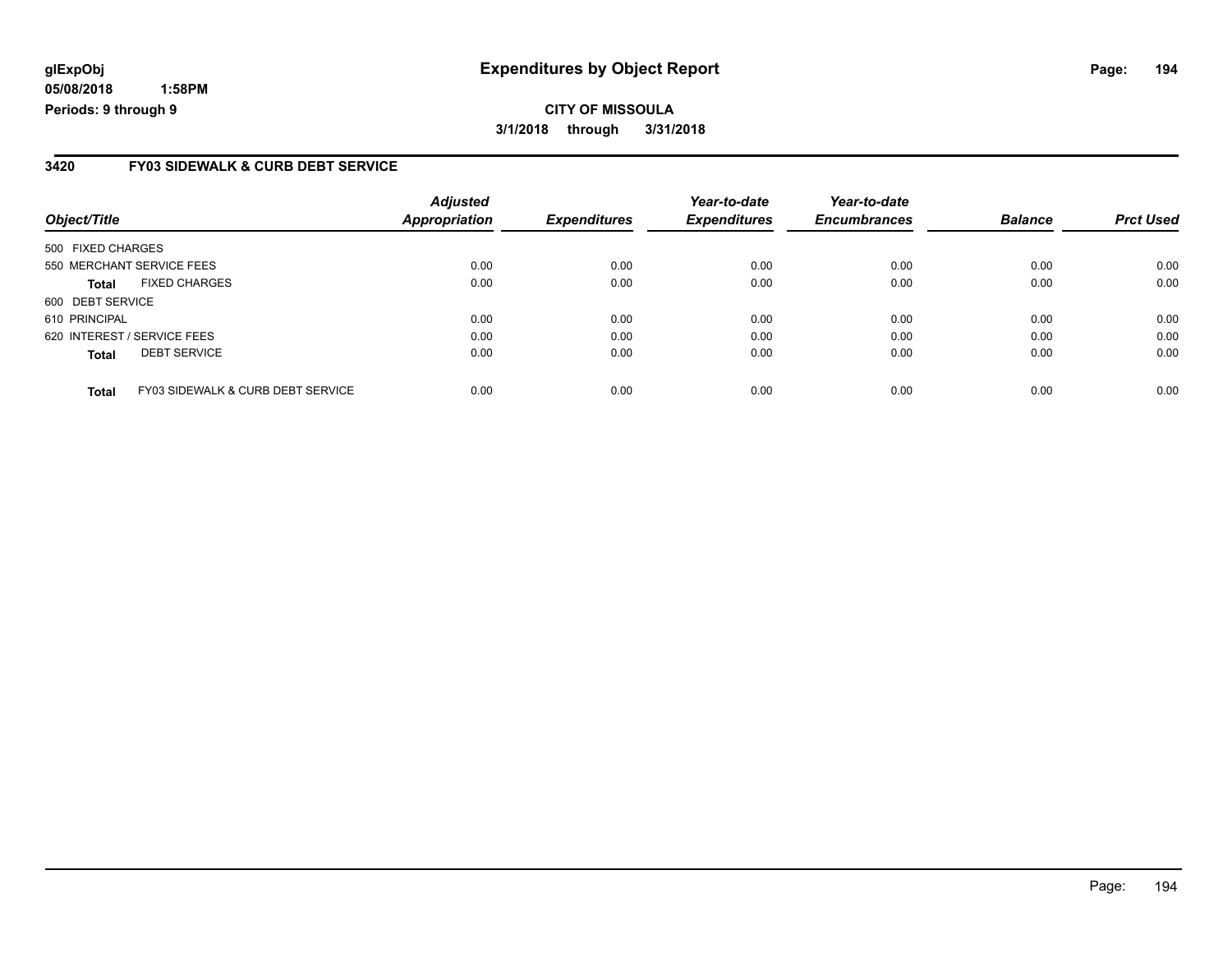# **3430 FY04 SIDEWALK CURB DEBT SERVICE**

|                                      | <b>Adjusted</b>      |                     | Year-to-date        | Year-to-date        |                |                  |
|--------------------------------------|----------------------|---------------------|---------------------|---------------------|----------------|------------------|
| Object/Title                         | <b>Appropriation</b> | <b>Expenditures</b> | <b>Expenditures</b> | <b>Encumbrances</b> | <b>Balance</b> | <b>Prct Used</b> |
| 500 FIXED CHARGES                    |                      |                     |                     |                     |                |                  |
| 550 MERCHANT SERVICE FEES            | 0.00                 | 0.00                | 0.00                | 0.00                | 0.00           | 0.00             |
| <b>FIXED CHARGES</b><br><b>Total</b> | 0.00                 | 0.00                | 0.00                | 0.00                | 0.00           | 0.00             |
| 600 DEBT SERVICE                     |                      |                     |                     |                     |                |                  |
| 610 PRINCIPAL                        | 0.00                 | 0.00                | 0.00                | 0.00                | 0.00           | 0.00             |
| 620 INTEREST / SERVICE FEES          | 0.00                 | 0.00                | 3,100.00            | 0.00                | $-3,100.00$    | 0.00             |
| <b>DEBT SERVICE</b><br><b>Total</b>  | 0.00                 | 0.00                | 3,100.00            | 0.00                | $-3,100.00$    | 0.00             |
| NON-DEPARTMENTAL<br><b>Total</b>     | 0.00                 | 0.00                | 3.100.00            | 0.00                | $-3.100.00$    | 0.00             |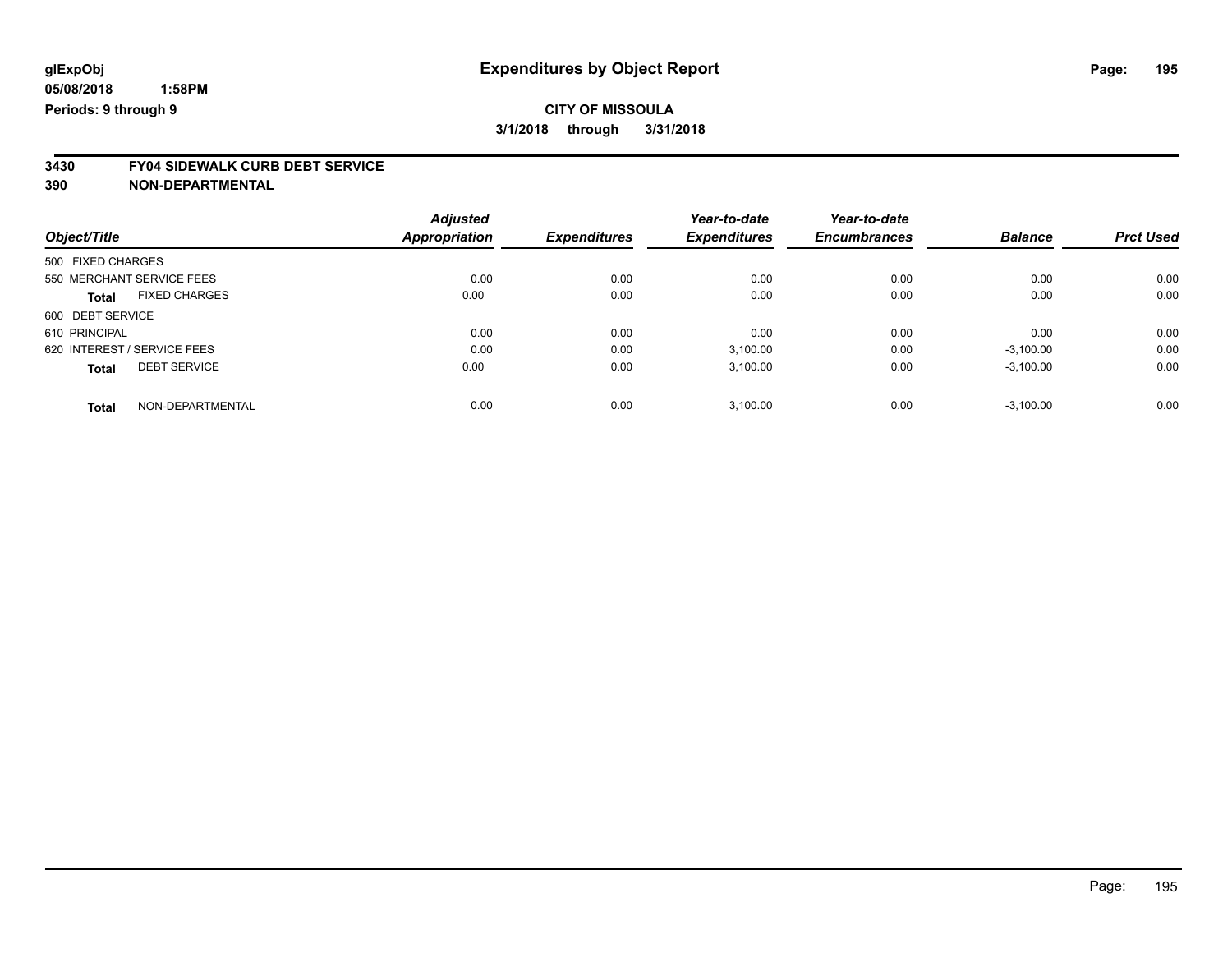### **3430 FY04 SIDEWALK CURB DEBT SERVICE**

|                                                        | <b>Adjusted</b>      |                     | Year-to-date        | Year-to-date        |                |                  |
|--------------------------------------------------------|----------------------|---------------------|---------------------|---------------------|----------------|------------------|
| Object/Title                                           | <b>Appropriation</b> | <b>Expenditures</b> | <b>Expenditures</b> | <b>Encumbrances</b> | <b>Balance</b> | <b>Prct Used</b> |
| 500 FIXED CHARGES                                      |                      |                     |                     |                     |                |                  |
| 550 MERCHANT SERVICE FEES                              | 0.00                 | 0.00                | 0.00                | 0.00                | 0.00           | 0.00             |
| <b>FIXED CHARGES</b><br><b>Total</b>                   | 0.00                 | 0.00                | 0.00                | 0.00                | 0.00           | 0.00             |
| 600 DEBT SERVICE                                       |                      |                     |                     |                     |                |                  |
| 610 PRINCIPAL                                          | 0.00                 | 0.00                | 0.00                | 0.00                | 0.00           | 0.00             |
| 620 INTEREST / SERVICE FEES                            | 0.00                 | 0.00                | 3,100.00            | 0.00                | $-3,100.00$    | 0.00             |
| <b>DEBT SERVICE</b><br><b>Total</b>                    | 0.00                 | 0.00                | 3,100.00            | 0.00                | $-3,100.00$    | 0.00             |
| <b>FY04 SIDEWALK CURB DEBT SERVICE</b><br><b>Total</b> | 0.00                 | 0.00                | 3.100.00            | 0.00                | $-3.100.00$    | 0.00             |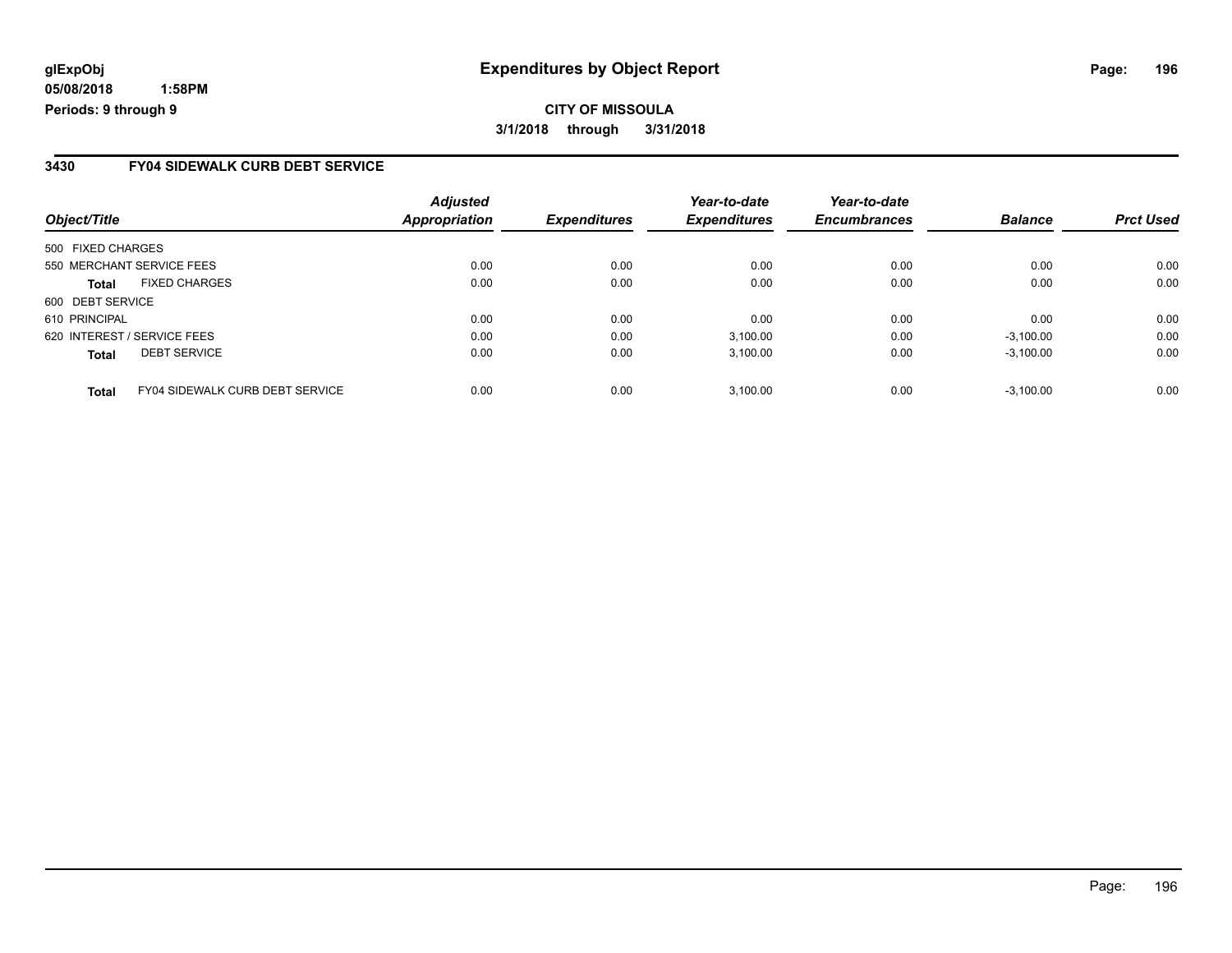**3440 FY05 SIDEWALK AND CURB**

|                                      | <b>Adjusted</b>      |                     | Year-to-date        | Year-to-date        |                |                  |
|--------------------------------------|----------------------|---------------------|---------------------|---------------------|----------------|------------------|
| Object/Title                         | <b>Appropriation</b> | <b>Expenditures</b> | <b>Expenditures</b> | <b>Encumbrances</b> | <b>Balance</b> | <b>Prct Used</b> |
| 500 FIXED CHARGES                    |                      |                     |                     |                     |                |                  |
| 550 MERCHANT SERVICE FEES            | 0.00                 | 0.00                | 0.00                | 0.00                | 0.00           | 0.00             |
| <b>FIXED CHARGES</b><br><b>Total</b> | 0.00                 | 0.00                | 0.00                | 0.00                | 0.00           | 0.00             |
| 600 DEBT SERVICE                     |                      |                     |                     |                     |                |                  |
| 610 PRINCIPAL                        | 0.00                 | 0.00                | 0.00                | 0.00                | 0.00           | 0.00             |
| 620 INTEREST / SERVICE FEES          | 0.00                 | 0.00                | 3,100.00            | 0.00                | $-3.100.00$    | 0.00             |
| <b>DEBT SERVICE</b><br><b>Total</b>  | 0.00                 | 0.00                | 3.100.00            | 0.00                | $-3,100.00$    | 0.00             |
| NON-DEPARTMENTAL<br><b>Total</b>     | 0.00                 | 0.00                | 3,100.00            | 0.00                | $-3.100.00$    | 0.00             |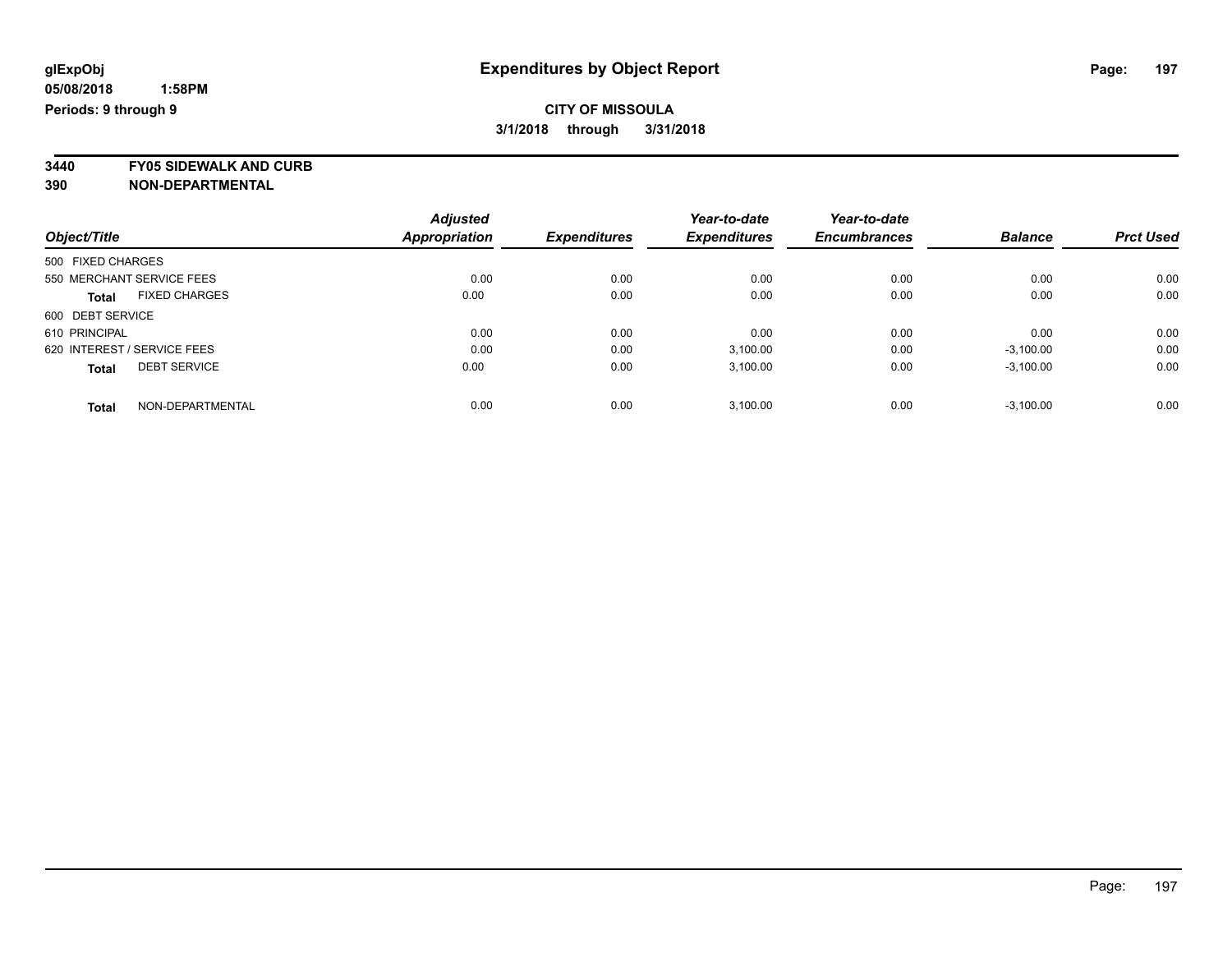#### **3440 FY05 SIDEWALK AND CURB**

| Object/Title                                  | <b>Adjusted</b><br><b>Appropriation</b> | <b>Expenditures</b> | Year-to-date<br><b>Expenditures</b> | Year-to-date<br><b>Encumbrances</b> | <b>Balance</b> | <b>Prct Used</b> |
|-----------------------------------------------|-----------------------------------------|---------------------|-------------------------------------|-------------------------------------|----------------|------------------|
| 500 FIXED CHARGES                             |                                         |                     |                                     |                                     |                |                  |
| 550 MERCHANT SERVICE FEES                     | 0.00                                    | 0.00                | 0.00                                | 0.00                                | 0.00           | 0.00             |
| <b>FIXED CHARGES</b><br><b>Total</b>          | 0.00                                    | 0.00                | 0.00                                | 0.00                                | 0.00           | 0.00             |
| 600 DEBT SERVICE                              |                                         |                     |                                     |                                     |                |                  |
| 610 PRINCIPAL                                 | 0.00                                    | 0.00                | 0.00                                | 0.00                                | 0.00           | 0.00             |
| 620 INTEREST / SERVICE FEES                   | 0.00                                    | 0.00                | 3.100.00                            | 0.00                                | $-3,100.00$    | 0.00             |
| <b>DEBT SERVICE</b><br><b>Total</b>           | 0.00                                    | 0.00                | 3.100.00                            | 0.00                                | $-3,100.00$    | 0.00             |
| <b>FY05 SIDEWALK AND CURB</b><br><b>Total</b> | 0.00                                    | 0.00                | 3.100.00                            | 0.00                                | $-3.100.00$    | 0.00             |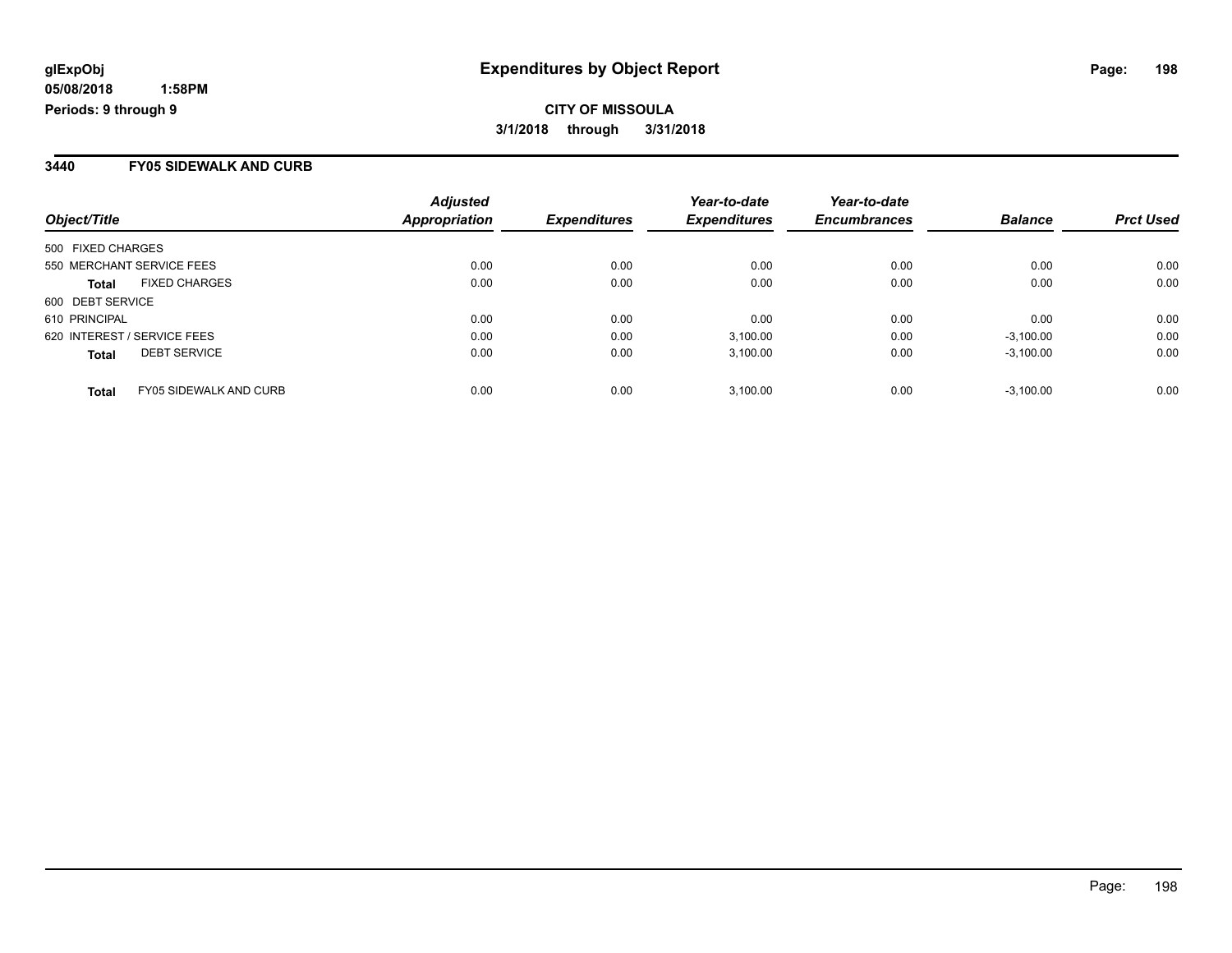**3450 FY06 SIDEWALK AND CURB**

|                                     | <b>Adjusted</b>      |                     | Year-to-date        | Year-to-date        |                |                  |
|-------------------------------------|----------------------|---------------------|---------------------|---------------------|----------------|------------------|
| Object/Title                        | <b>Appropriation</b> | <b>Expenditures</b> | <b>Expenditures</b> | <b>Encumbrances</b> | <b>Balance</b> | <b>Prct Used</b> |
| 500 FIXED CHARGES                   |                      |                     |                     |                     |                |                  |
| 550 MERCHANT SERVICE FEES           | 350.00               | 0.00                | 0.00                | 0.00                | 350.00         | 0.00             |
| <b>FIXED CHARGES</b><br>Total       | 350.00               | 0.00                | 0.00                | 0.00                | 350.00         | 0.00             |
| 600 DEBT SERVICE                    |                      |                     |                     |                     |                |                  |
| 610 PRINCIPAL                       | 25,000.00            | 0.00                | 0.00                | 0.00                | 25,000.00      | 0.00             |
| 620 INTEREST / SERVICE FEES         | 1.063.00             | 0.00                | 531.25              | 0.00                | 531.75         | 49.98            |
| <b>DEBT SERVICE</b><br><b>Total</b> | 26,063.00            | 0.00                | 531.25              | 0.00                | 25,531.75      | 2.04             |
| NON-DEPARTMENTAL<br><b>Total</b>    | 26.413.00            | 0.00                | 531.25              | 0.00                | 25.881.75      | 2.01             |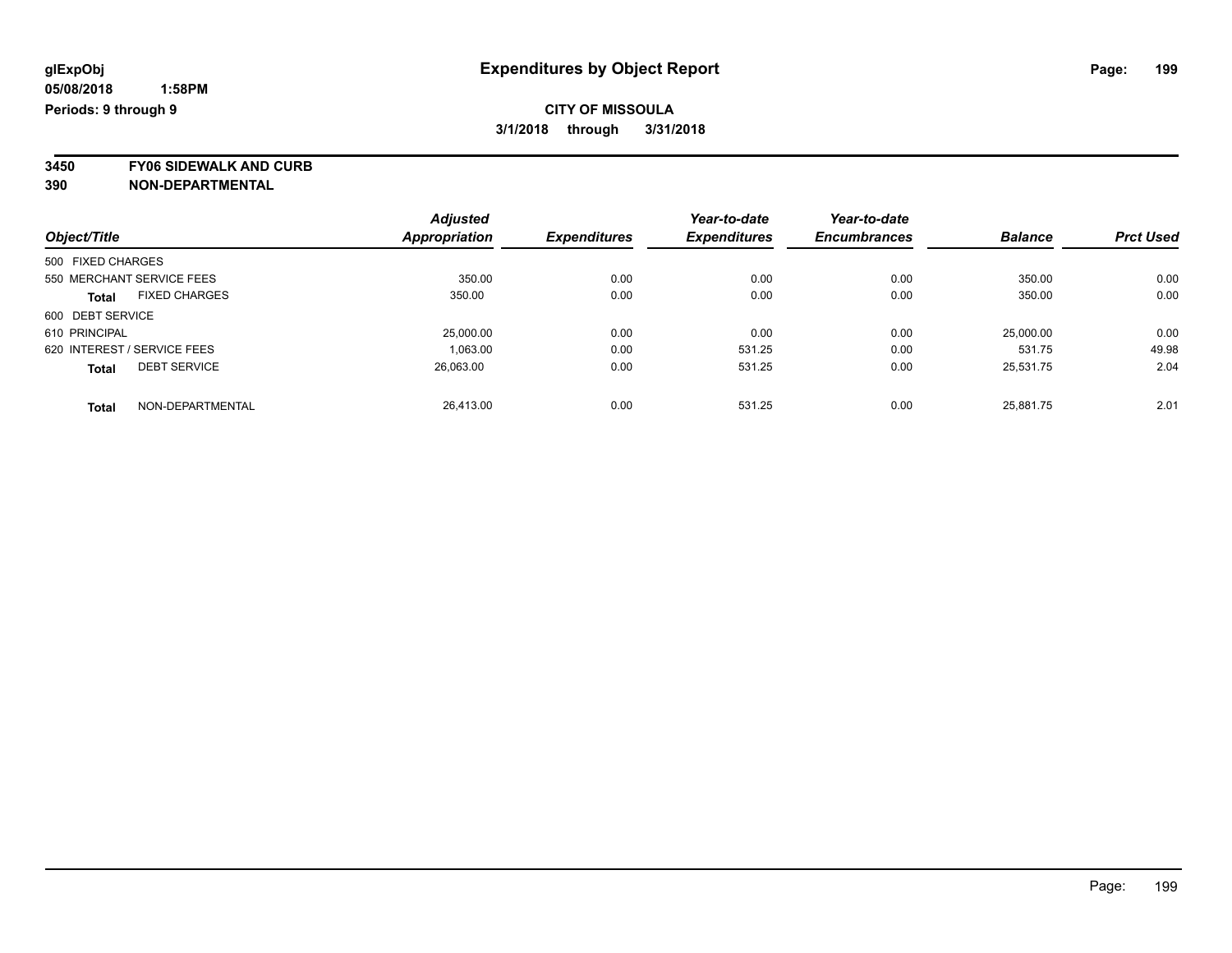#### **3450 FY06 SIDEWALK AND CURB**

| Object/Title                                  | <b>Adjusted</b><br>Appropriation | <b>Expenditures</b> | Year-to-date<br><b>Expenditures</b> | Year-to-date<br><b>Encumbrances</b> | <b>Balance</b> | <b>Prct Used</b> |
|-----------------------------------------------|----------------------------------|---------------------|-------------------------------------|-------------------------------------|----------------|------------------|
|                                               |                                  |                     |                                     |                                     |                |                  |
| 500 FIXED CHARGES                             |                                  |                     |                                     |                                     |                |                  |
| 550 MERCHANT SERVICE FEES                     | 350.00                           | 0.00                | 0.00                                | 0.00                                | 350.00         | 0.00             |
| <b>FIXED CHARGES</b><br><b>Total</b>          | 350.00                           | 0.00                | 0.00                                | 0.00                                | 350.00         | 0.00             |
| 600 DEBT SERVICE                              |                                  |                     |                                     |                                     |                |                  |
| 610 PRINCIPAL                                 | 25,000.00                        | 0.00                | 0.00                                | 0.00                                | 25,000.00      | 0.00             |
| 620 INTEREST / SERVICE FEES                   | 1.063.00                         | 0.00                | 531.25                              | 0.00                                | 531.75         | 49.98            |
| <b>DEBT SERVICE</b><br><b>Total</b>           | 26.063.00                        | 0.00                | 531.25                              | 0.00                                | 25,531.75      | 2.04             |
| <b>FY06 SIDEWALK AND CURB</b><br><b>Total</b> | 26.413.00                        | 0.00                | 531.25                              | 0.00                                | 25.881.75      | 2.01             |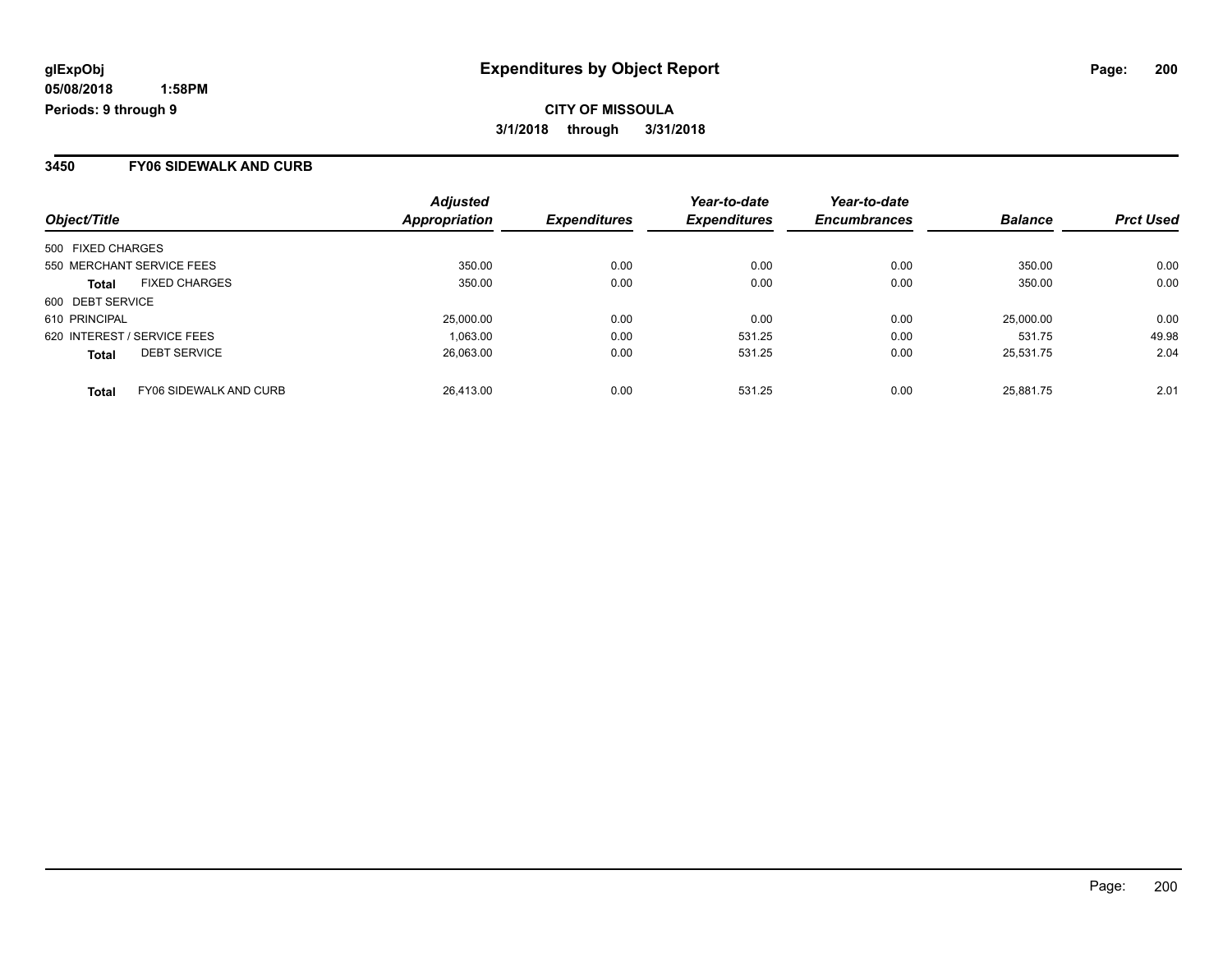**3460 FY07 SIDEWALK AND CURB DEBT**

|                                     | <b>Adjusted</b>      |                     | Year-to-date        | Year-to-date        |                |                  |
|-------------------------------------|----------------------|---------------------|---------------------|---------------------|----------------|------------------|
| Object/Title                        | <b>Appropriation</b> | <b>Expenditures</b> | <b>Expenditures</b> | <b>Encumbrances</b> | <b>Balance</b> | <b>Prct Used</b> |
| 500 FIXED CHARGES                   |                      |                     |                     |                     |                |                  |
| 550 MERCHANT SERVICE FEES           | 350.00               | 0.00                | 0.00                | 0.00                | 350.00         | 0.00             |
| <b>FIXED CHARGES</b><br>Total       | 350.00               | 0.00                | 0.00                | 0.00                | 350.00         | 0.00             |
| 600 DEBT SERVICE                    |                      |                     |                     |                     |                |                  |
| 610 PRINCIPAL                       | 40,000.00            | 0.00                | 0.00                | 0.00                | 40.000.00      | 0.00             |
| 620 INTEREST / SERVICE FEES         | 9.500.00             | 0.00                | 8.200.00            | 0.00                | 1.300.00       | 86.32            |
| <b>DEBT SERVICE</b><br><b>Total</b> | 49.500.00            | 0.00                | 8,200.00            | 0.00                | 41,300.00      | 16.57            |
| NON-DEPARTMENTAL<br><b>Total</b>    | 49.850.00            | 0.00                | 8,200.00            | 0.00                | 41.650.00      | 16.45            |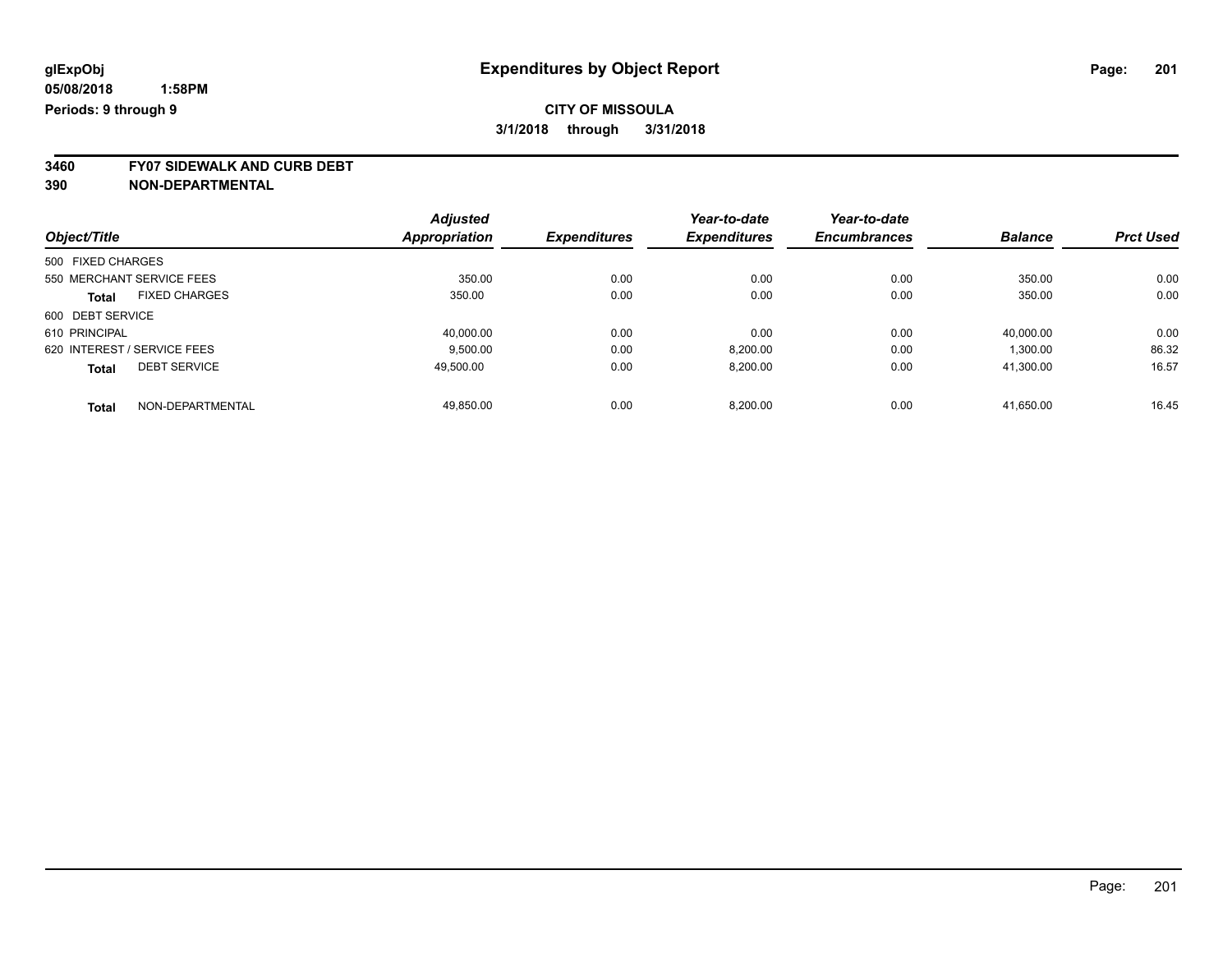#### **3460 FY07 SIDEWALK AND CURB DEBT**

| Object/Title                                       | <b>Adjusted</b><br>Appropriation | <b>Expenditures</b> | Year-to-date<br><b>Expenditures</b> | Year-to-date<br><b>Encumbrances</b> | <b>Balance</b> | <b>Prct Used</b> |
|----------------------------------------------------|----------------------------------|---------------------|-------------------------------------|-------------------------------------|----------------|------------------|
|                                                    |                                  |                     |                                     |                                     |                |                  |
| 500 FIXED CHARGES                                  |                                  |                     |                                     |                                     |                |                  |
| 550 MERCHANT SERVICE FEES                          | 350.00                           | 0.00                | 0.00                                | 0.00                                | 350.00         | 0.00             |
| <b>FIXED CHARGES</b><br>Total                      | 350.00                           | 0.00                | 0.00                                | 0.00                                | 350.00         | 0.00             |
| 600 DEBT SERVICE                                   |                                  |                     |                                     |                                     |                |                  |
| 610 PRINCIPAL                                      | 40.000.00                        | 0.00                | 0.00                                | 0.00                                | 40.000.00      | 0.00             |
| 620 INTEREST / SERVICE FEES                        | 9.500.00                         | 0.00                | 8.200.00                            | 0.00                                | 1.300.00       | 86.32            |
| <b>DEBT SERVICE</b><br><b>Total</b>                | 49,500.00                        | 0.00                | 8,200.00                            | 0.00                                | 41,300.00      | 16.57            |
| <b>FY07 SIDEWALK AND CURB DEBT</b><br><b>Total</b> | 49.850.00                        | 0.00                | 8,200.00                            | 0.00                                | 41.650.00      | 16.45            |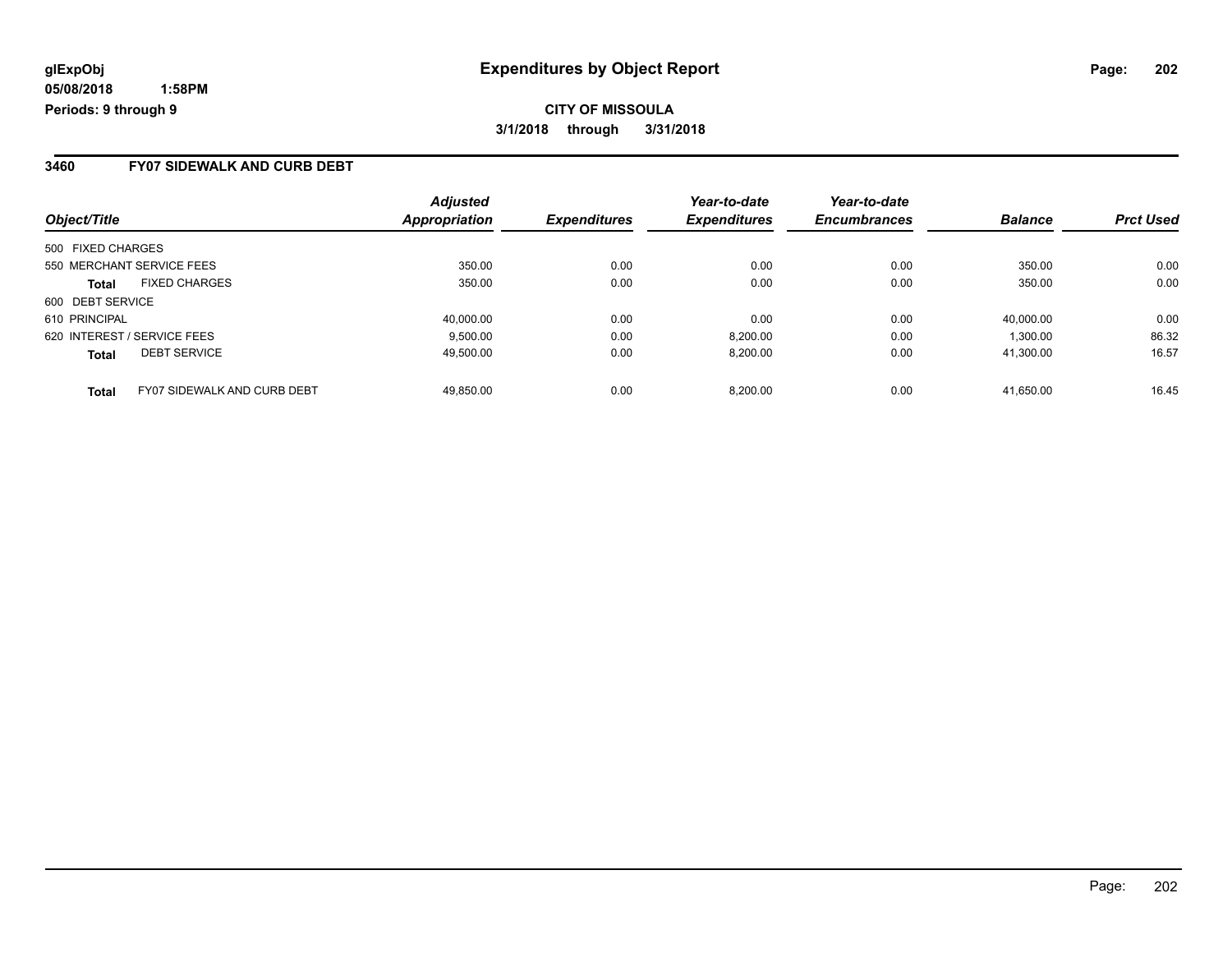**3/1/2018 through 3/31/2018**

# **3461 SERIES 2008A SIDEWALK AND CURB**

#### **280 PUBLIC WORKS ADMINISTRATION**

| Object/Title                                | <b>Adjusted</b><br><b>Appropriation</b> | <b>Expenditures</b> | Year-to-date<br><b>Expenditures</b> | Year-to-date<br><b>Encumbrances</b> | <b>Balance</b> | <b>Prct Used</b> |
|---------------------------------------------|-----------------------------------------|---------------------|-------------------------------------|-------------------------------------|----------------|------------------|
| 500 FIXED CHARGES                           |                                         |                     |                                     |                                     |                |                  |
| 550 MERCHANT SERVICE FEES                   | 0.00                                    | 0.00                | 0.00                                | 0.00                                | 0.00           | 0.00             |
| <b>FIXED CHARGES</b><br><b>Total</b>        | 0.00                                    | 0.00                | 0.00                                | 0.00                                | 0.00           | 0.00             |
| 800 OTHER OBJECTS                           |                                         |                     |                                     |                                     |                |                  |
| 820 TRANSFERS TO OTHER FUNDS                | 0.00                                    | 0.00                | 0.00                                | 0.00                                | 0.00           | 0.00             |
| OTHER OBJECTS<br><b>Total</b>               | 0.00                                    | 0.00                | 0.00                                | 0.00                                | 0.00           | 0.00             |
| PUBLIC WORKS ADMINISTRATION<br><b>Total</b> | 0.00                                    | 0.00                | 0.00                                | 0.00                                | 0.00           | 0.00             |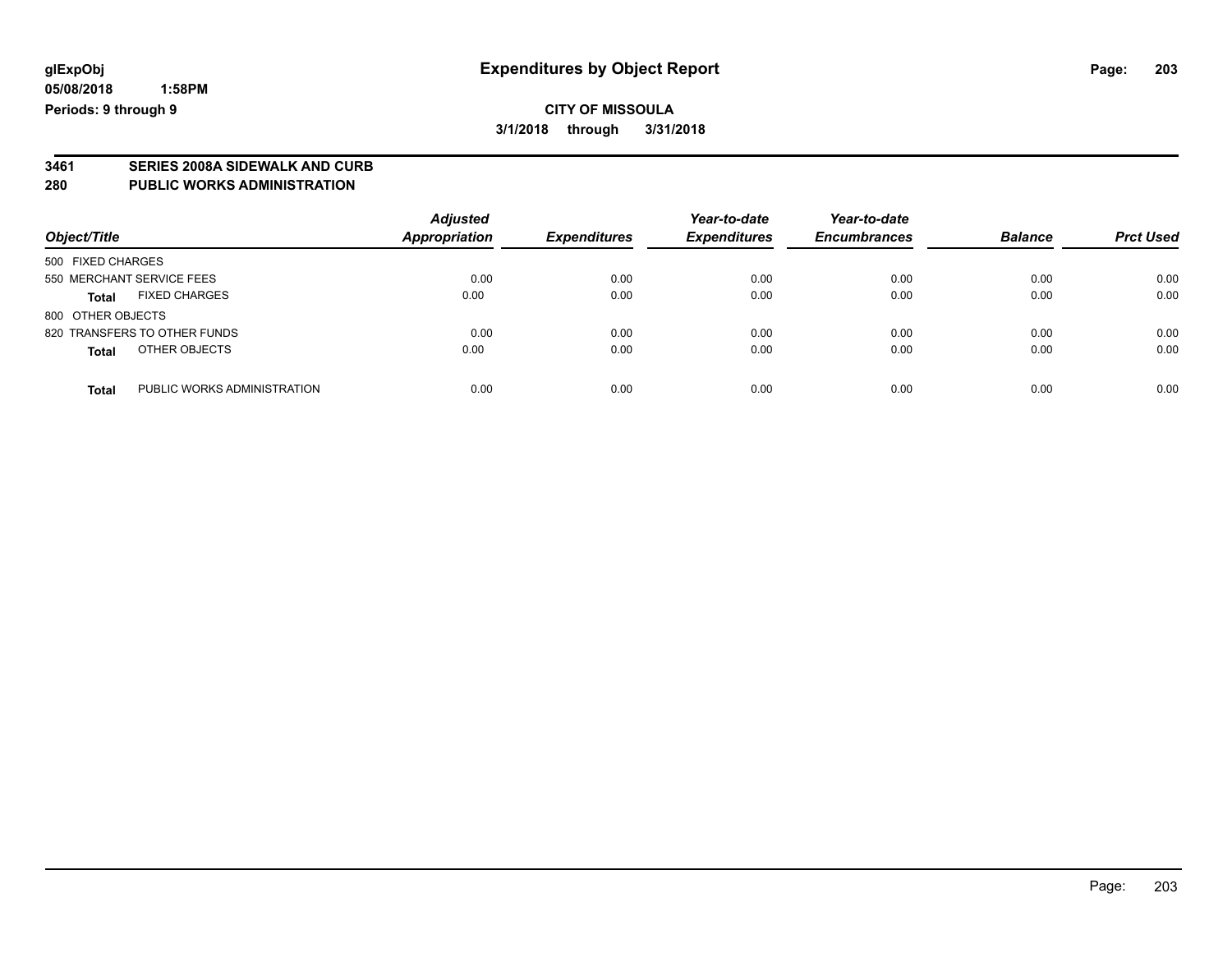# **3461 SERIES 2008A SIDEWALK AND CURB**

|                                      | <b>Adjusted</b>      |                     | Year-to-date        | Year-to-date        |                |                  |
|--------------------------------------|----------------------|---------------------|---------------------|---------------------|----------------|------------------|
| Object/Title                         | <b>Appropriation</b> | <b>Expenditures</b> | <b>Expenditures</b> | <b>Encumbrances</b> | <b>Balance</b> | <b>Prct Used</b> |
| 500 FIXED CHARGES                    |                      |                     |                     |                     |                |                  |
| 550 MERCHANT SERVICE FEES            | 350.00               | 0.00                | 0.00                | 0.00                | 350.00         | 0.00             |
| <b>FIXED CHARGES</b><br><b>Total</b> | 350.00               | 0.00                | 0.00                | 0.00                | 350.00         | 0.00             |
| 600 DEBT SERVICE                     |                      |                     |                     |                     |                |                  |
| 610 PRINCIPAL                        | 20,000.00            | 0.00                | 0.00                | 0.00                | 20,000.00      | 0.00             |
| 620 INTEREST / SERVICE FEES          | 6.538.00             | 0.00                | 6,368.75            | 0.00                | 169.25         | 97.41            |
| <b>DEBT SERVICE</b><br><b>Total</b>  | 26,538.00            | 0.00                | 6,368.75            | 0.00                | 20,169.25      | 24.00            |
| 800 OTHER OBJECTS                    |                      |                     |                     |                     |                |                  |
| 820 TRANSFERS TO OTHER FUNDS         | 0.00                 | 0.00                | 0.00                | 0.00                | 0.00           | 0.00             |
| OTHER OBJECTS<br><b>Total</b>        | 0.00                 | 0.00                | 0.00                | 0.00                | 0.00           | 0.00             |
| NON-DEPARTMENTAL<br><b>Total</b>     | 26,888.00            | 0.00                | 6,368.75            | 0.00                | 20,519.25      | 23.69            |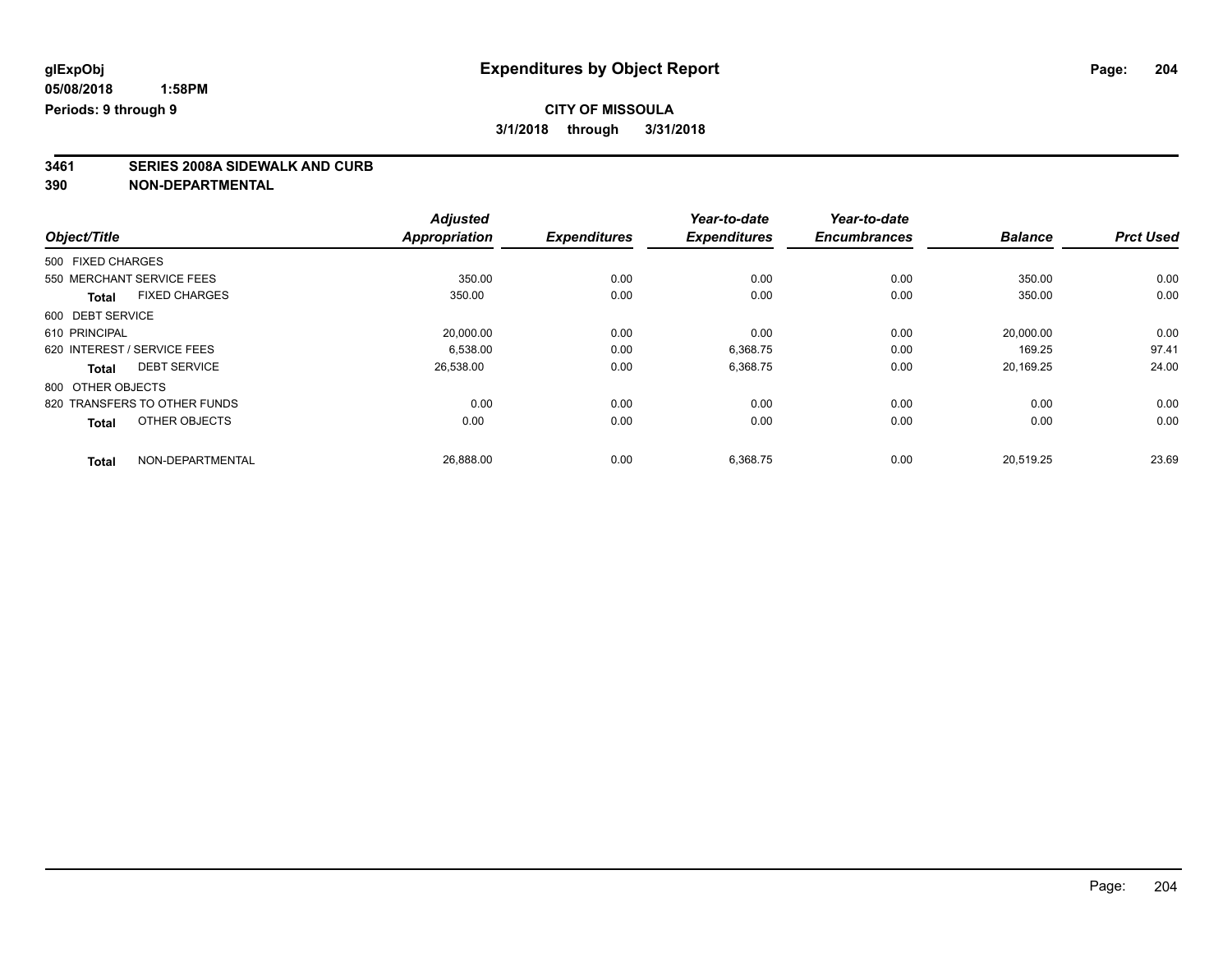### **3461 SERIES 2008A SIDEWALK AND CURB**

|                                                | <b>Adjusted</b>      |                     | Year-to-date        | Year-to-date        |                |                  |
|------------------------------------------------|----------------------|---------------------|---------------------|---------------------|----------------|------------------|
| Object/Title                                   | <b>Appropriation</b> | <b>Expenditures</b> | <b>Expenditures</b> | <b>Encumbrances</b> | <b>Balance</b> | <b>Prct Used</b> |
| 500 FIXED CHARGES                              |                      |                     |                     |                     |                |                  |
| 550 MERCHANT SERVICE FEES                      | 350.00               | 0.00                | 0.00                | 0.00                | 350.00         | 0.00             |
| <b>FIXED CHARGES</b><br>Total                  | 350.00               | 0.00                | 0.00                | 0.00                | 350.00         | 0.00             |
| 600 DEBT SERVICE                               |                      |                     |                     |                     |                |                  |
| 610 PRINCIPAL                                  | 20,000.00            | 0.00                | 0.00                | 0.00                | 20.000.00      | 0.00             |
| 620 INTEREST / SERVICE FEES                    | 6,538.00             | 0.00                | 6,368.75            | 0.00                | 169.25         | 97.41            |
| <b>DEBT SERVICE</b><br>Total                   | 26,538.00            | 0.00                | 6,368.75            | 0.00                | 20,169.25      | 24.00            |
| 800 OTHER OBJECTS                              |                      |                     |                     |                     |                |                  |
| 820 TRANSFERS TO OTHER FUNDS                   | 0.00                 | 0.00                | 0.00                | 0.00                | 0.00           | 0.00             |
| OTHER OBJECTS<br>Total                         | 0.00                 | 0.00                | 0.00                | 0.00                | 0.00           | 0.00             |
| SERIES 2008A SIDEWALK AND CURB<br><b>Total</b> | 26.888.00            | 0.00                | 6,368.75            | 0.00                | 20.519.25      | 23.69            |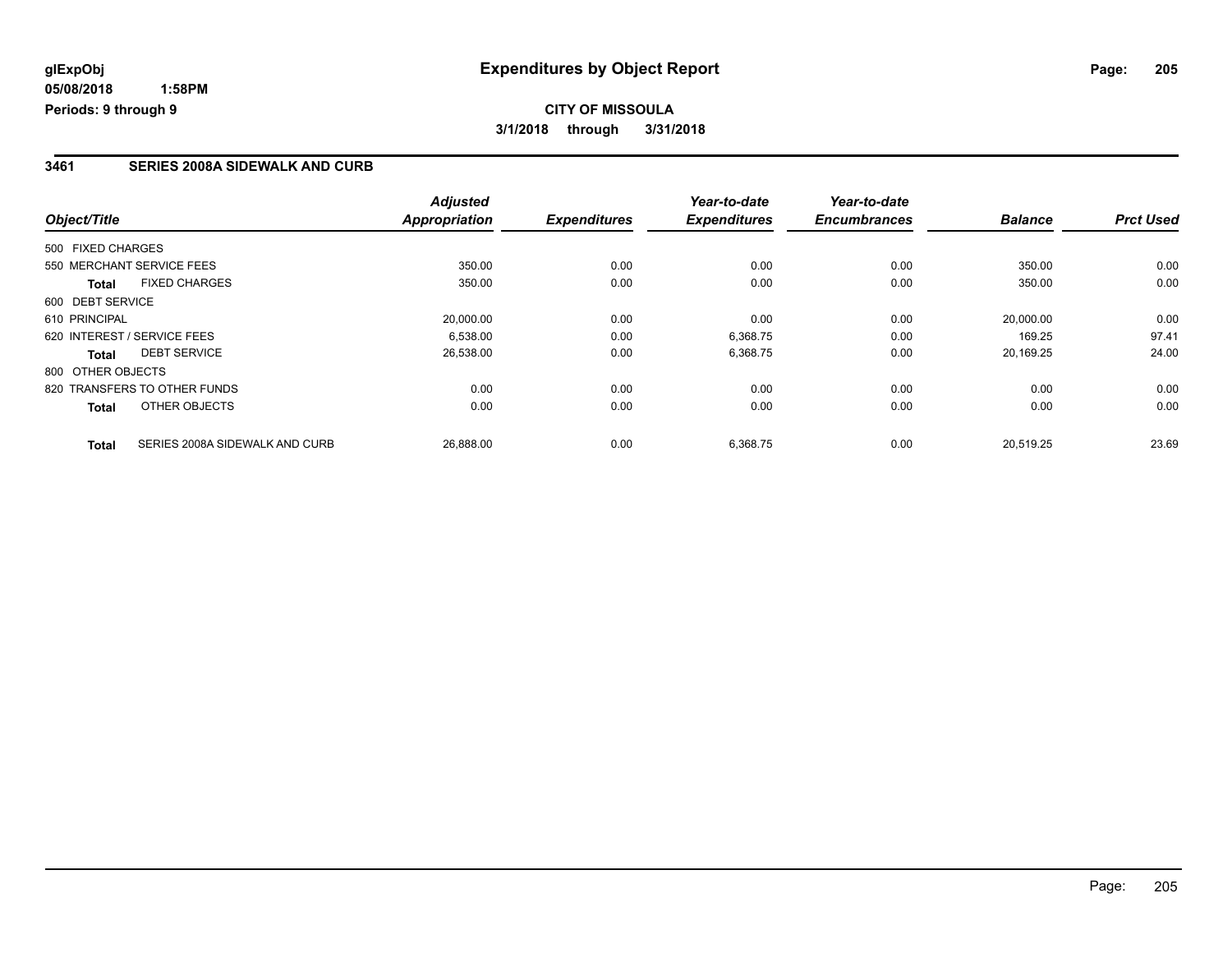# **3462 SERIES 2009 SIDEWALK AND CURB**

|                                      | <b>Adjusted</b>      |                     | Year-to-date        | Year-to-date        |                |                  |
|--------------------------------------|----------------------|---------------------|---------------------|---------------------|----------------|------------------|
| Object/Title                         | <b>Appropriation</b> | <b>Expenditures</b> | <b>Expenditures</b> | <b>Encumbrances</b> | <b>Balance</b> | <b>Prct Used</b> |
| 500 FIXED CHARGES                    |                      |                     |                     |                     |                |                  |
| 550 MERCHANT SERVICE FEES            | 0.00                 | 0.00                | 0.00                | 0.00                | 0.00           | 0.00             |
| <b>FIXED CHARGES</b><br><b>Total</b> | 0.00                 | 0.00                | 0.00                | 0.00                | 0.00           | 0.00             |
| 600 DEBT SERVICE                     |                      |                     |                     |                     |                |                  |
| 610 PRINCIPAL                        | 25,000.00            | 0.00                | 0.00                | 0.00                | 25,000.00      | 0.00             |
| 620 INTEREST / SERVICE FEES          | 11.018.00            | 0.00                | 8,908.75            | 0.00                | 2.109.25       | 80.86            |
| <b>DEBT SERVICE</b><br><b>Total</b>  | 36,018.00            | 0.00                | 8,908.75            | 0.00                | 27.109.25      | 24.73            |
| 800 OTHER OBJECTS                    |                      |                     |                     |                     |                |                  |
| 820 TRANSFERS TO OTHER FUNDS         | 0.00                 | 0.00                | 0.00                | 0.00                | 0.00           | 0.00             |
| OTHER OBJECTS<br><b>Total</b>        | 0.00                 | 0.00                | 0.00                | 0.00                | 0.00           | 0.00             |
| NON-DEPARTMENTAL<br><b>Total</b>     | 36,018.00            | 0.00                | 8,908.75            | 0.00                | 27.109.25      | 24.73            |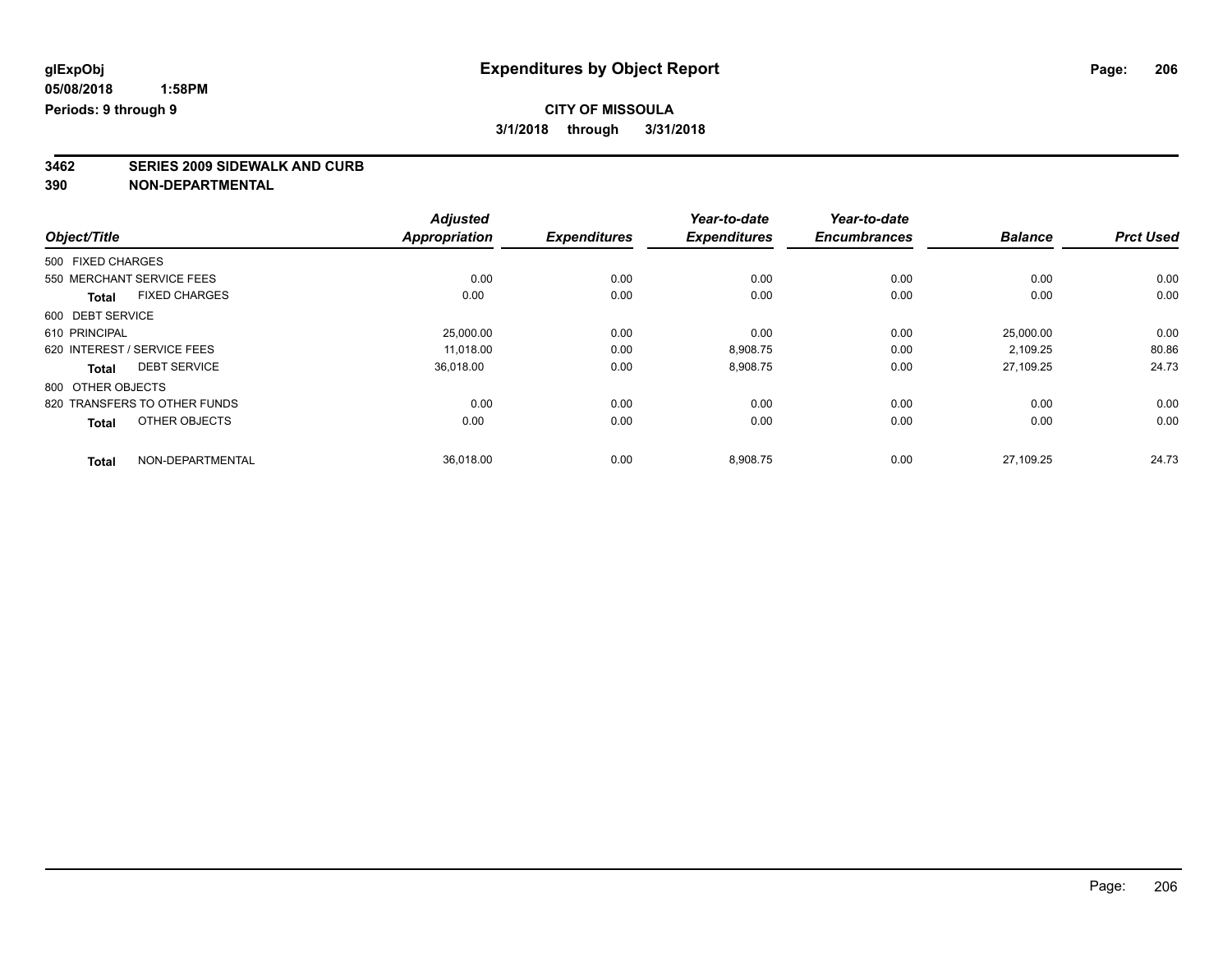# **CITY OF MISSOULA 3/1/2018 through 3/31/2018**

### **3462 SERIES 2009 SIDEWALK AND CURB**

|                                               | <b>Adjusted</b>      |                     | Year-to-date        | Year-to-date        |                |                  |
|-----------------------------------------------|----------------------|---------------------|---------------------|---------------------|----------------|------------------|
| Object/Title                                  | <b>Appropriation</b> | <b>Expenditures</b> | <b>Expenditures</b> | <b>Encumbrances</b> | <b>Balance</b> | <b>Prct Used</b> |
| 500 FIXED CHARGES                             |                      |                     |                     |                     |                |                  |
| 550 MERCHANT SERVICE FEES                     | 0.00                 | 0.00                | 0.00                | 0.00                | 0.00           | 0.00             |
| <b>FIXED CHARGES</b><br><b>Total</b>          | 0.00                 | 0.00                | 0.00                | 0.00                | 0.00           | 0.00             |
| 600 DEBT SERVICE                              |                      |                     |                     |                     |                |                  |
| 610 PRINCIPAL                                 | 25,000.00            | 0.00                | 0.00                | 0.00                | 25,000.00      | 0.00             |
| 620 INTEREST / SERVICE FEES                   | 11.018.00            | 0.00                | 8,908.75            | 0.00                | 2,109.25       | 80.86            |
| <b>DEBT SERVICE</b><br><b>Total</b>           | 36,018.00            | 0.00                | 8,908.75            | 0.00                | 27,109.25      | 24.73            |
| 800 OTHER OBJECTS                             |                      |                     |                     |                     |                |                  |
| 820 TRANSFERS TO OTHER FUNDS                  | 0.00                 | 0.00                | 0.00                | 0.00                | 0.00           | 0.00             |
| OTHER OBJECTS<br>Total                        | 0.00                 | 0.00                | 0.00                | 0.00                | 0.00           | 0.00             |
| SERIES 2009 SIDEWALK AND CURB<br><b>Total</b> | 36,018.00            | 0.00                | 8,908.75            | 0.00                | 27.109.25      | 24.73            |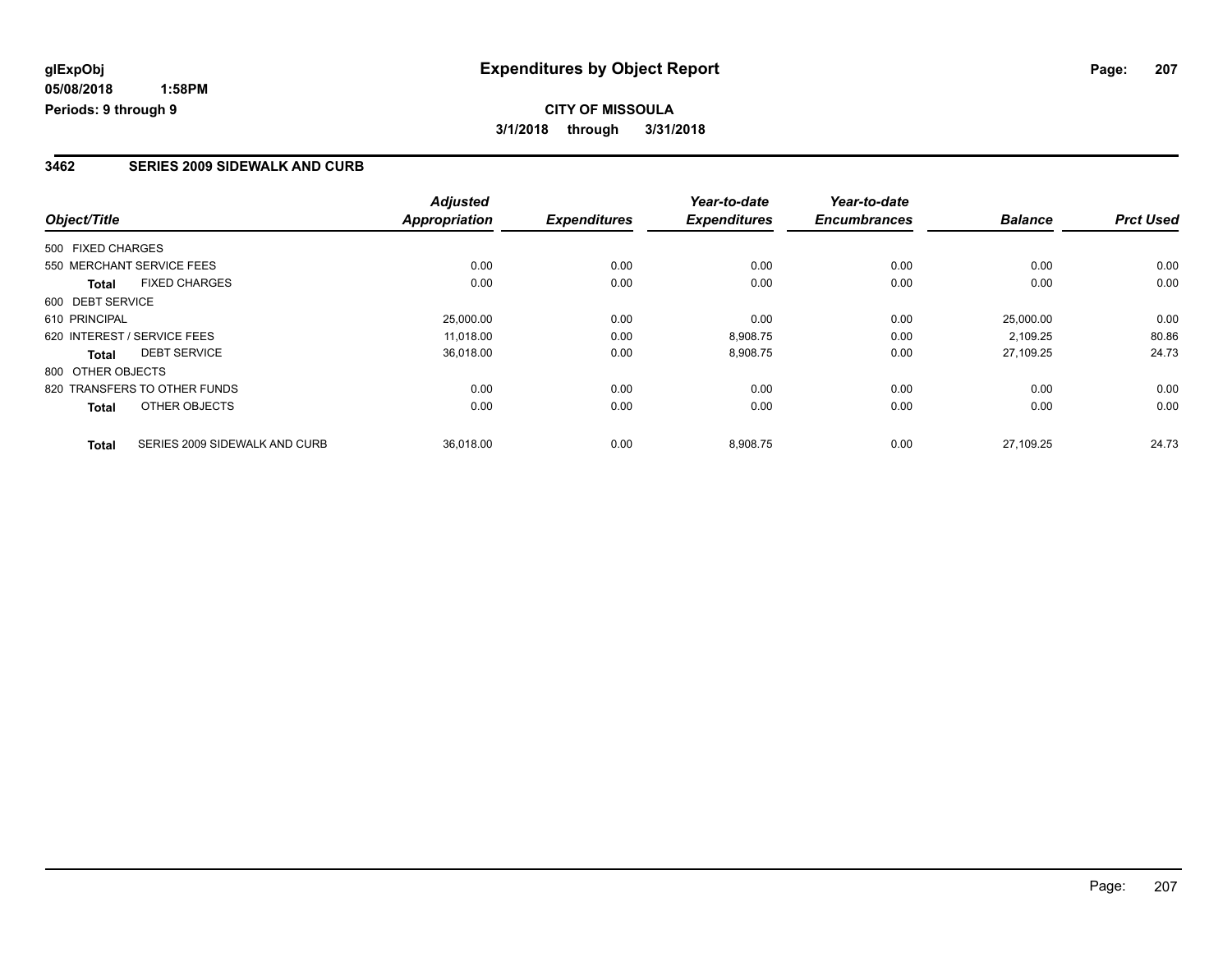# **3463 SERIES 2010 SIDEWALK AND CURB**

|                                      | <b>Adjusted</b>      |                     | Year-to-date        | Year-to-date        |                |                  |
|--------------------------------------|----------------------|---------------------|---------------------|---------------------|----------------|------------------|
| Object/Title                         | <b>Appropriation</b> | <b>Expenditures</b> | <b>Expenditures</b> | <b>Encumbrances</b> | <b>Balance</b> | <b>Prct Used</b> |
| 500 FIXED CHARGES                    |                      |                     |                     |                     |                |                  |
| 550 MERCHANT SERVICE FEES            | 0.00                 | 0.00                | 0.00                | 0.00                | 0.00           | 0.00             |
| <b>FIXED CHARGES</b><br><b>Total</b> | 0.00                 | 0.00                | 0.00                | 0.00                | 0.00           | 0.00             |
| 600 DEBT SERVICE                     |                      |                     |                     |                     |                |                  |
| 610 PRINCIPAL                        | 75,000.00            | 0.00                | 0.00                | 0.00                | 75.000.00      | 0.00             |
| 620 INTEREST / SERVICE FEES          | 17,938.00            | 0.00                | 12.418.75           | 0.00                | 5,519.25       | 69.23            |
| <b>DEBT SERVICE</b><br><b>Total</b>  | 92.938.00            | 0.00                | 12.418.75           | 0.00                | 80.519.25      | 13.36            |
| NON-DEPARTMENTAL<br><b>Total</b>     | 92.938.00            | 0.00                | 12.418.75           | 0.00                | 80.519.25      | 13.36            |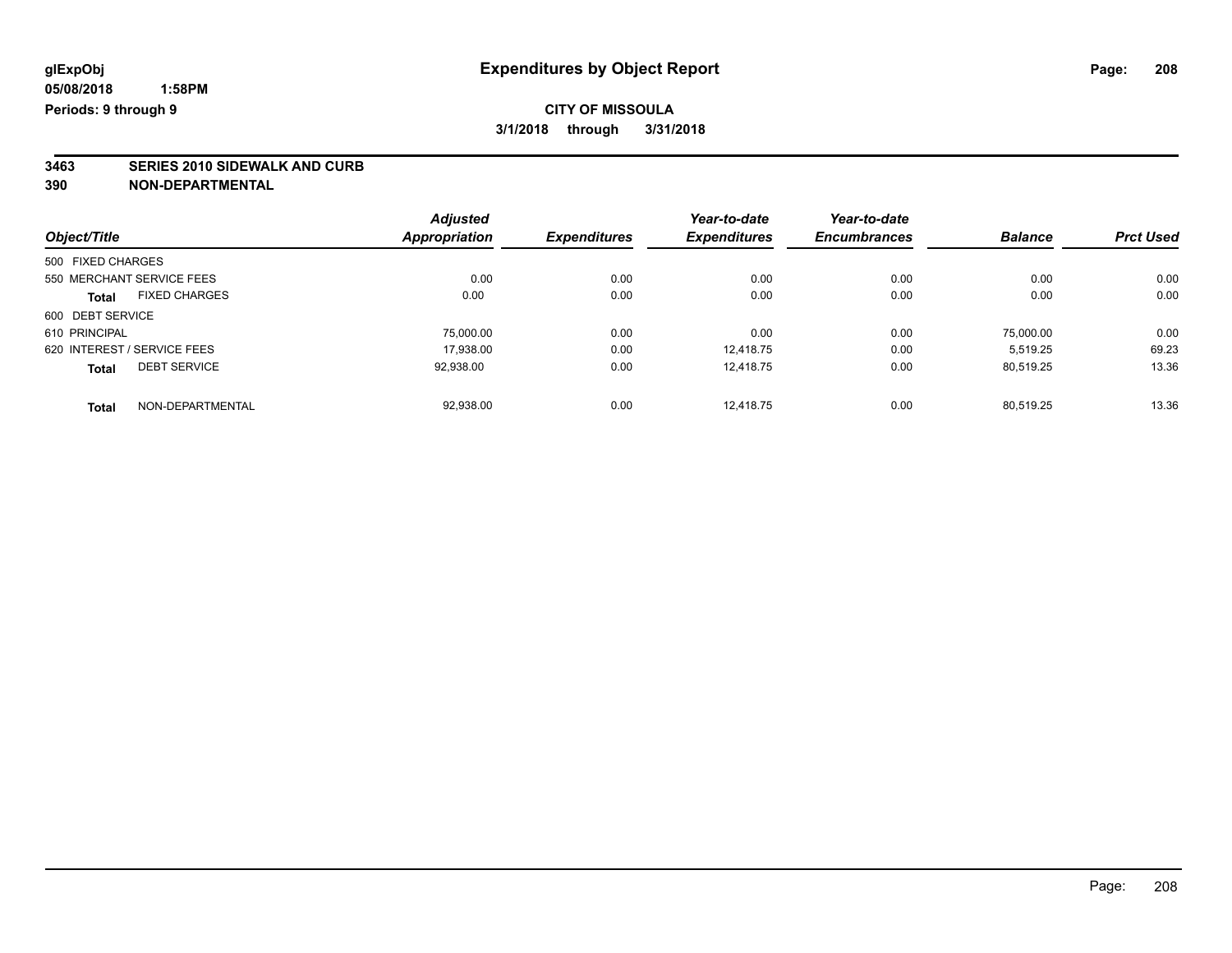### **3463 SERIES 2010 SIDEWALK AND CURB**

|                                        | <b>Adjusted</b>      |                     | Year-to-date        | Year-to-date        |                |                  |
|----------------------------------------|----------------------|---------------------|---------------------|---------------------|----------------|------------------|
| Object/Title                           | <b>Appropriation</b> | <b>Expenditures</b> | <b>Expenditures</b> | <b>Encumbrances</b> | <b>Balance</b> | <b>Prct Used</b> |
| 500 FIXED CHARGES                      |                      |                     |                     |                     |                |                  |
| 550 MERCHANT SERVICE FEES              | 0.00                 | 0.00                | 0.00                | 0.00                | 0.00           | 0.00             |
| <b>FIXED CHARGES</b><br>Total          | 0.00                 | 0.00                | 0.00                | 0.00                | 0.00           | 0.00             |
| 600 DEBT SERVICE                       |                      |                     |                     |                     |                |                  |
| 610 PRINCIPAL                          | 75,000.00            | 0.00                | 0.00                | 0.00                | 75.000.00      | 0.00             |
| 620 INTEREST / SERVICE FEES            | 17.938.00            | 0.00                | 12.418.75           | 0.00                | 5.519.25       | 69.23            |
| <b>DEBT SERVICE</b><br><b>Total</b>    | 92.938.00            | 0.00                | 12.418.75           | 0.00                | 80.519.25      | 13.36            |
| SERIES 2010 SIDEWALK AND CURB<br>Total | 92.938.00            | 0.00                | 12.418.75           | 0.00                | 80.519.25      | 13.36            |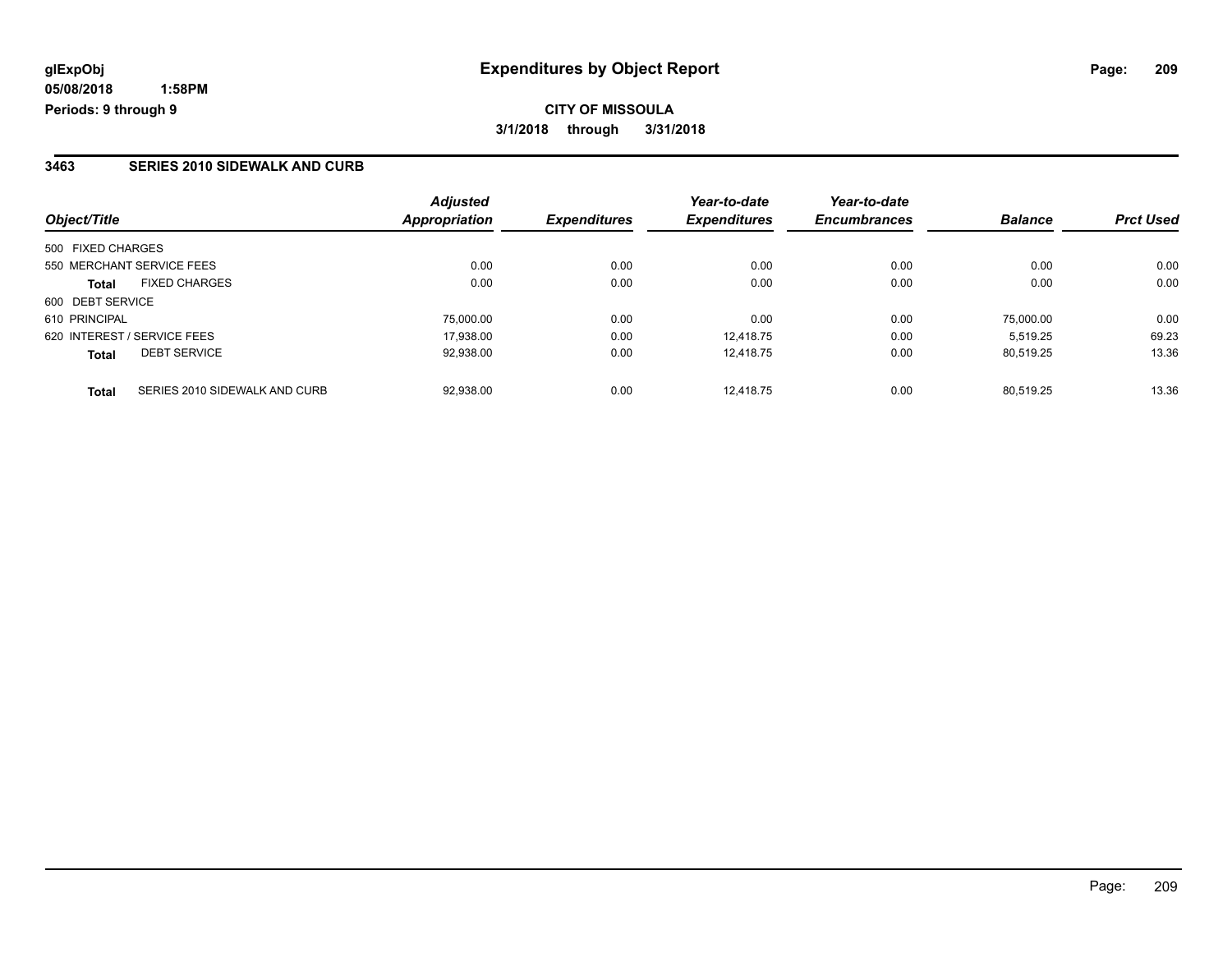**3464 FY12 S/C DEBT SERVICE**

|                                      | <b>Adjusted</b> |                     | Year-to-date        | Year-to-date        | <b>Balance</b> |                  |
|--------------------------------------|-----------------|---------------------|---------------------|---------------------|----------------|------------------|
| Object/Title                         | Appropriation   | <b>Expenditures</b> | <b>Expenditures</b> | <b>Encumbrances</b> |                | <b>Prct Used</b> |
| 500 FIXED CHARGES                    |                 |                     |                     |                     |                |                  |
| 550 MERCHANT SERVICE FEES            | 0.00            | 0.00                | 0.00                | 0.00                | 0.00           | 0.00             |
| <b>FIXED CHARGES</b><br><b>Total</b> | 0.00            | 0.00                | 0.00                | 0.00                | 0.00           | 0.00             |
| 600 DEBT SERVICE                     |                 |                     |                     |                     |                |                  |
| 610 PRINCIPAL                        | 45,000.00       | 0.00                | 0.00                | 0.00                | 45,000.00      | 0.00             |
| 620 INTEREST / SERVICE FEES          | 19,560.00       | 0.00                | 10,130.00           | 0.00                | 9,430.00       | 51.79            |
| <b>DEBT SERVICE</b><br><b>Total</b>  | 64.560.00       | 0.00                | 10.130.00           | 0.00                | 54.430.00      | 15.69            |
| NON-DEPARTMENTAL<br><b>Total</b>     | 64.560.00       | 0.00                | 10.130.00           | 0.00                | 54.430.00      | 15.69            |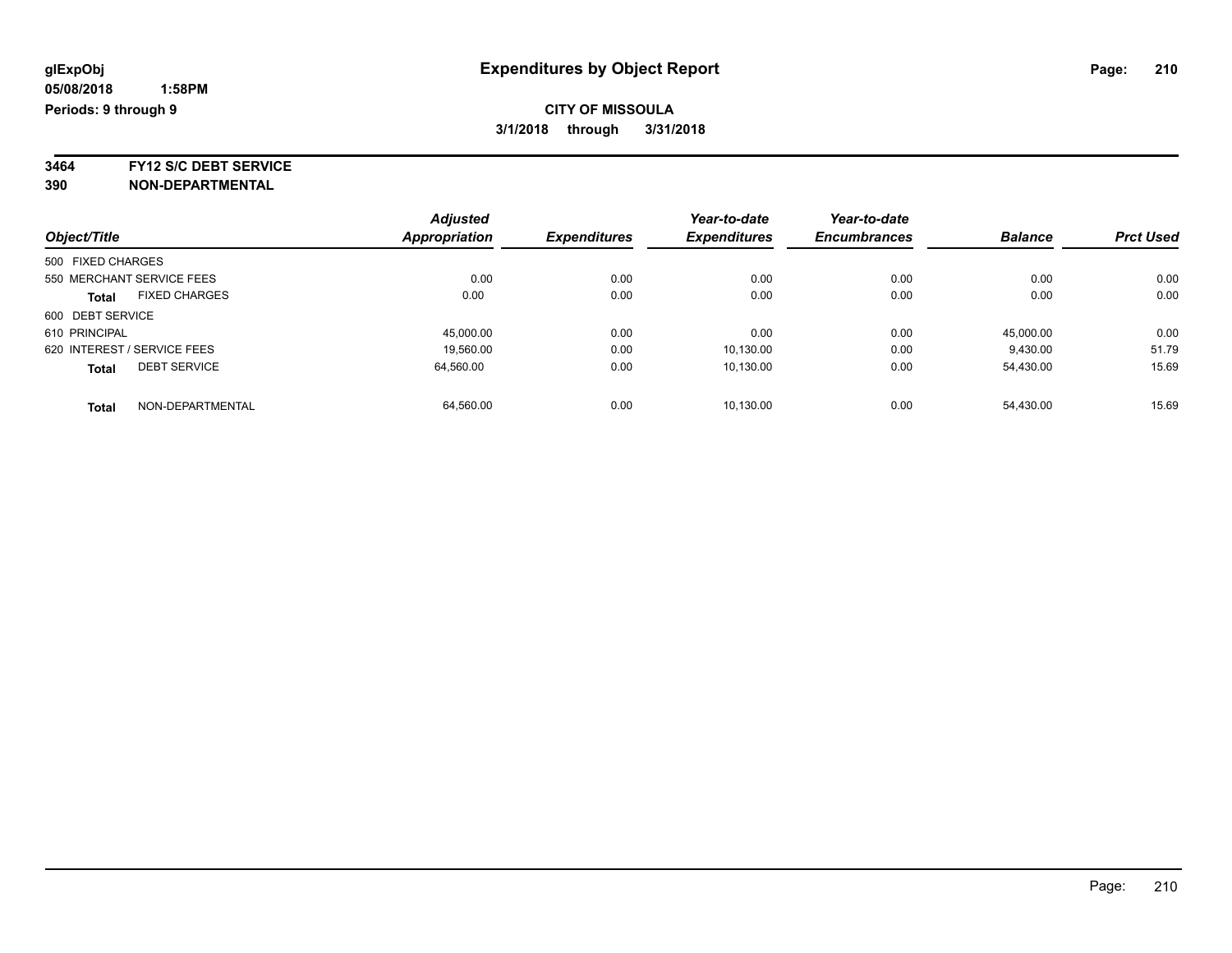**3464 FY12 S/C DEBT SERVICE**

| Object/Title                          | <b>Adjusted</b><br><b>Appropriation</b> | <b>Expenditures</b> | Year-to-date<br><b>Expenditures</b> | Year-to-date<br><b>Encumbrances</b> | <b>Balance</b> | <b>Prct Used</b> |
|---------------------------------------|-----------------------------------------|---------------------|-------------------------------------|-------------------------------------|----------------|------------------|
| 500 FIXED CHARGES                     |                                         |                     |                                     |                                     |                |                  |
| 550 MERCHANT SERVICE FEES             | 0.00                                    | 0.00                | 0.00                                | 0.00                                | 0.00           | 0.00             |
| <b>FIXED CHARGES</b><br><b>Total</b>  | 0.00                                    | 0.00                | 0.00                                | 0.00                                | 0.00           | 0.00             |
| 600 DEBT SERVICE                      |                                         |                     |                                     |                                     |                |                  |
| 610 PRINCIPAL                         | 45.000.00                               | 0.00                | 0.00                                | 0.00                                | 45,000.00      | 0.00             |
| 620 INTEREST / SERVICE FEES           | 19,560.00                               | 0.00                | 10.130.00                           | 0.00                                | 9,430.00       | 51.79            |
| <b>DEBT SERVICE</b><br><b>Total</b>   | 64,560.00                               | 0.00                | 10.130.00                           | 0.00                                | 54.430.00      | 15.69            |
| FY12 S/C DEBT SERVICE<br><b>Total</b> | 64.560.00                               | 0.00                | 10.130.00                           | 0.00                                | 54.430.00      | 15.69            |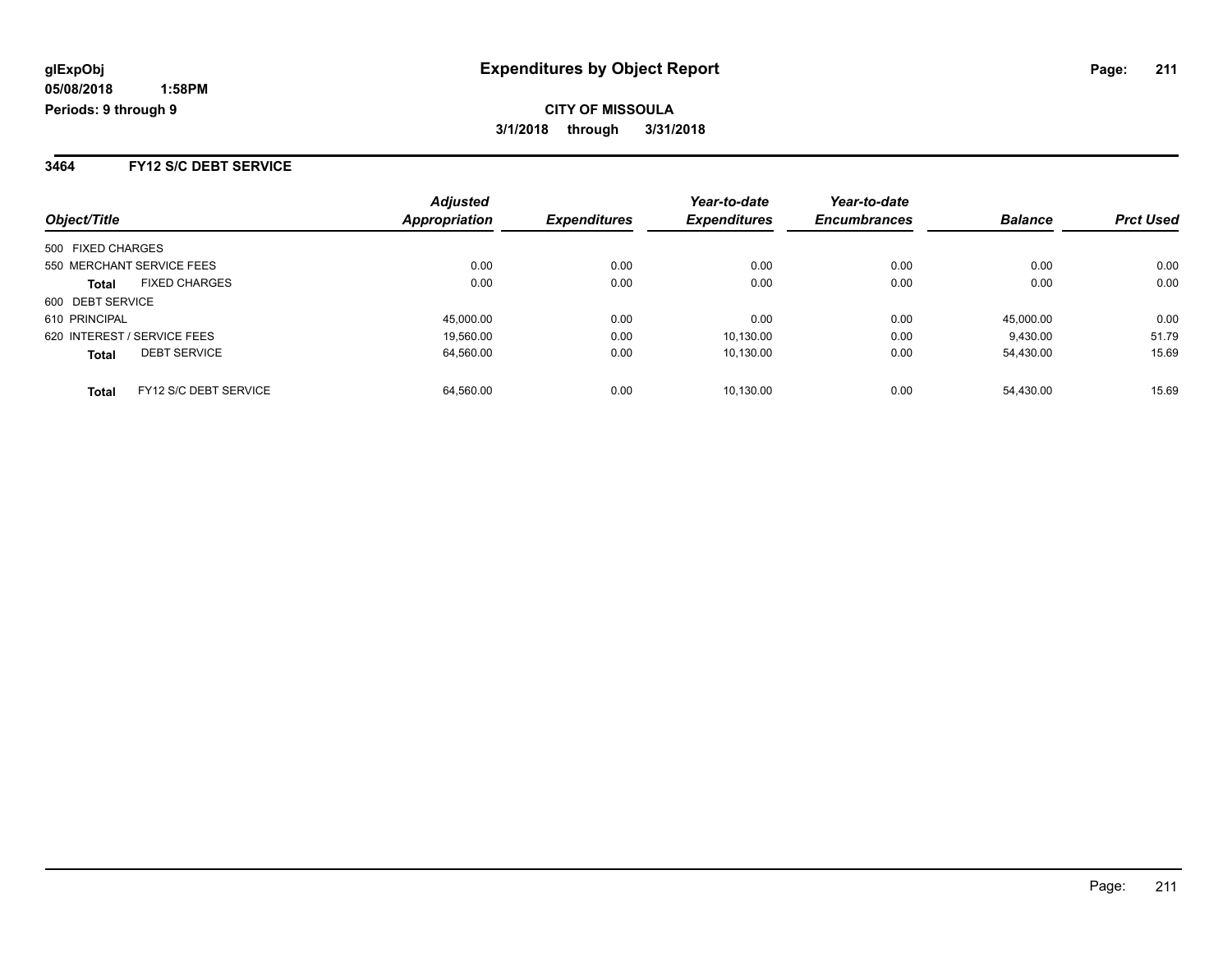# **3465 FY13 SIDEWALK/CURB DEBT SERVICE**

|                                      | <b>Adjusted</b>      |                     | Year-to-date        | Year-to-date        |                |                  |
|--------------------------------------|----------------------|---------------------|---------------------|---------------------|----------------|------------------|
| Object/Title                         | <b>Appropriation</b> | <b>Expenditures</b> | <b>Expenditures</b> | <b>Encumbrances</b> | <b>Balance</b> | <b>Prct Used</b> |
| 500 FIXED CHARGES                    |                      |                     |                     |                     |                |                  |
| 550 MERCHANT SERVICE FEES            | 0.00                 | 0.00                | 0.00                | 0.00                | 0.00           | 0.00             |
| <b>FIXED CHARGES</b><br><b>Total</b> | 0.00                 | 0.00                | 0.00                | 0.00                | 0.00           | 0.00             |
| 600 DEBT SERVICE                     |                      |                     |                     |                     |                |                  |
| 610 PRINCIPAL                        | 29,000.00            | 0.00                | 0.00                | 0.00                | 29.000.00      | 0.00             |
| 620 INTEREST / SERVICE FEES          | 9,113.00             | 0.00                | 4,543.69            | 0.00                | 4,569.31       | 49.86            |
| <b>DEBT SERVICE</b><br><b>Total</b>  | 38.113.00            | 0.00                | 4,543.69            | 0.00                | 33,569.31      | 11.92            |
| NON-DEPARTMENTAL<br><b>Total</b>     | 38.113.00            | 0.00                | 4.543.69            | 0.00                | 33.569.31      | 11.92            |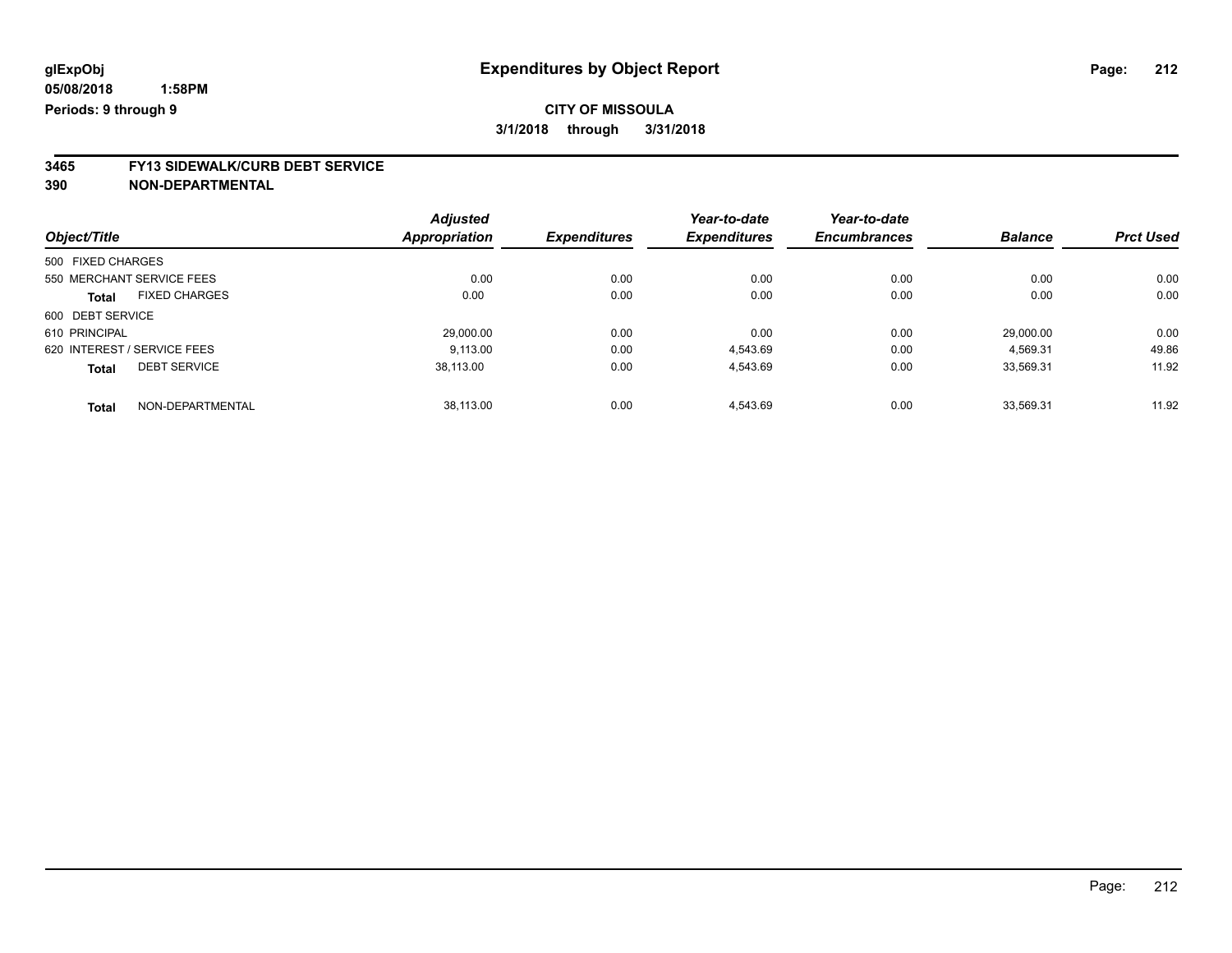### **3465 FY13 SIDEWALK/CURB DEBT SERVICE**

| Object/Title                                    | <b>Adjusted</b><br><b>Appropriation</b> | <b>Expenditures</b> | Year-to-date<br><b>Expenditures</b> | Year-to-date<br><b>Encumbrances</b> | <b>Balance</b> | <b>Prct Used</b> |
|-------------------------------------------------|-----------------------------------------|---------------------|-------------------------------------|-------------------------------------|----------------|------------------|
|                                                 |                                         |                     |                                     |                                     |                |                  |
| 500 FIXED CHARGES                               |                                         |                     |                                     |                                     |                |                  |
| 550 MERCHANT SERVICE FEES                       | 0.00                                    | 0.00                | 0.00                                | 0.00                                | 0.00           | 0.00             |
| <b>FIXED CHARGES</b><br><b>Total</b>            | 0.00                                    | 0.00                | 0.00                                | 0.00                                | 0.00           | 0.00             |
| 600 DEBT SERVICE                                |                                         |                     |                                     |                                     |                |                  |
| 610 PRINCIPAL                                   | 29,000.00                               | 0.00                | 0.00                                | 0.00                                | 29.000.00      | 0.00             |
| 620 INTEREST / SERVICE FEES                     | 9.113.00                                | 0.00                | 4.543.69                            | 0.00                                | 4.569.31       | 49.86            |
| <b>DEBT SERVICE</b><br><b>Total</b>             | 38,113.00                               | 0.00                | 4,543.69                            | 0.00                                | 33.569.31      | 11.92            |
| FY13 SIDEWALK/CURB DEBT SERVICE<br><b>Total</b> | 38.113.00                               | 0.00                | 4.543.69                            | 0.00                                | 33.569.31      | 11.92            |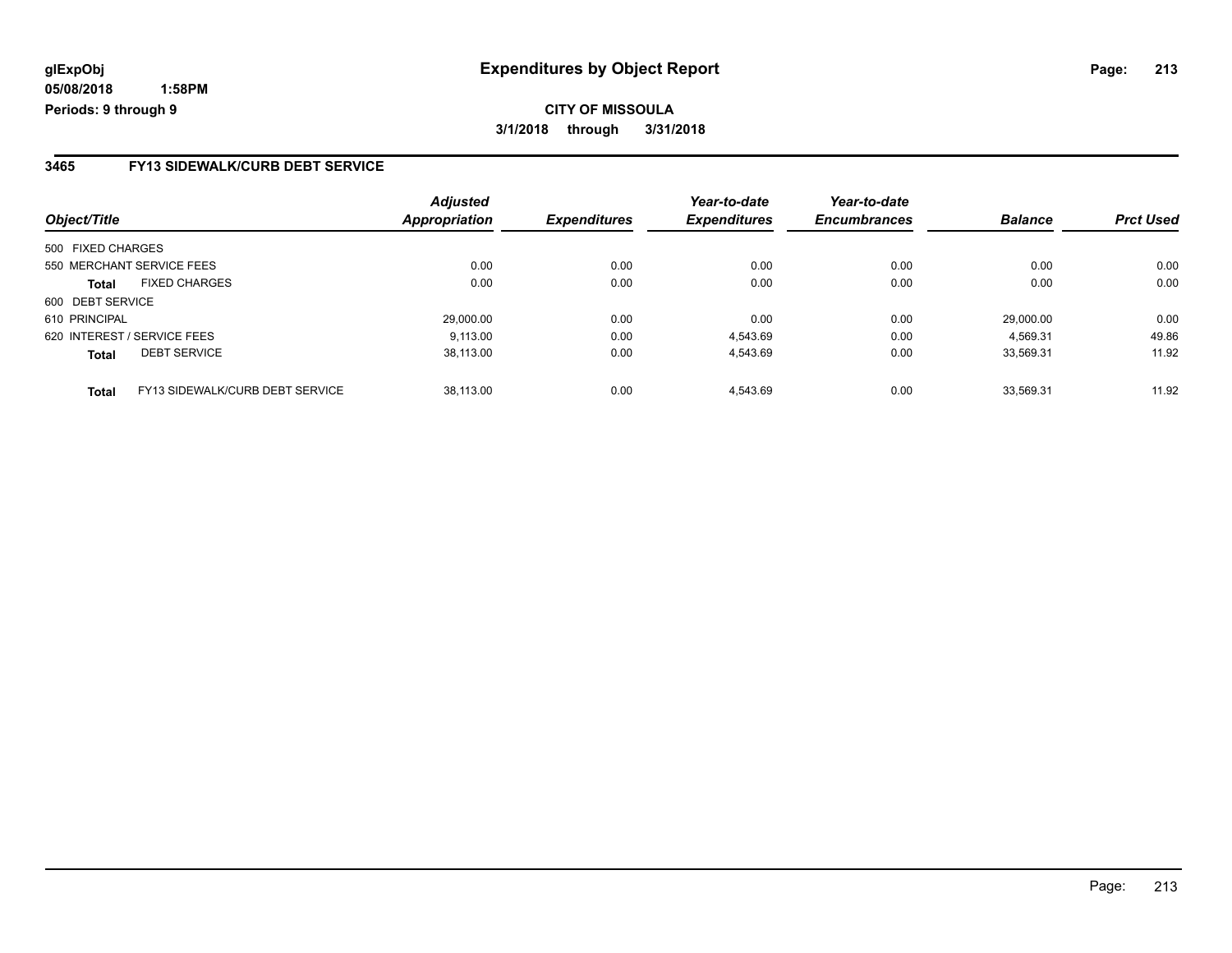# **3466 FY15 SIDEWALK/CURB DEBT SERVICE**

|                             |                           | <b>Adjusted</b>      |                     | Year-to-date        | Year-to-date        |                |                  |
|-----------------------------|---------------------------|----------------------|---------------------|---------------------|---------------------|----------------|------------------|
| Object/Title                |                           | <b>Appropriation</b> | <b>Expenditures</b> | <b>Expenditures</b> | <b>Encumbrances</b> | <b>Balance</b> | <b>Prct Used</b> |
| 300 PURCHASED SERVICES      |                           |                      |                     |                     |                     |                |                  |
| 350 PROFESSIONAL SERVICES   |                           | 0.00                 | 0.00                | 0.00                | 0.00                | 0.00           | 0.00             |
| <b>Total</b>                | <b>PURCHASED SERVICES</b> | 0.00                 | 0.00                | 0.00                | 0.00                | 0.00           | 0.00             |
| 500 FIXED CHARGES           |                           |                      |                     |                     |                     |                |                  |
| 550 MERCHANT SERVICE FEES   |                           | 350.00               | 0.00                | 0.00                | 0.00                | 350.00         | 0.00             |
| <b>Total</b>                | <b>FIXED CHARGES</b>      | 350.00               | 0.00                | 0.00                | 0.00                | 350.00         | 0.00             |
| 600 DEBT SERVICE            |                           |                      |                     |                     |                     |                |                  |
| 610 PRINCIPAL               |                           | 65,721.00            | 0.00                | 0.00                | 0.00                | 65,721.00      | 0.00             |
| 620 INTEREST / SERVICE FEES |                           | 23.075.00            | 0.00                | 11,478.02           | 0.00                | 11,596.98      | 49.74            |
| <b>Total</b>                | <b>DEBT SERVICE</b>       | 88,796.00            | 0.00                | 11,478.02           | 0.00                | 77.317.98      | 12.93            |
| <b>Total</b>                | NON-DEPARTMENTAL          | 89,146.00            | 0.00                | 11,478.02           | 0.00                | 77,667.98      | 12.88            |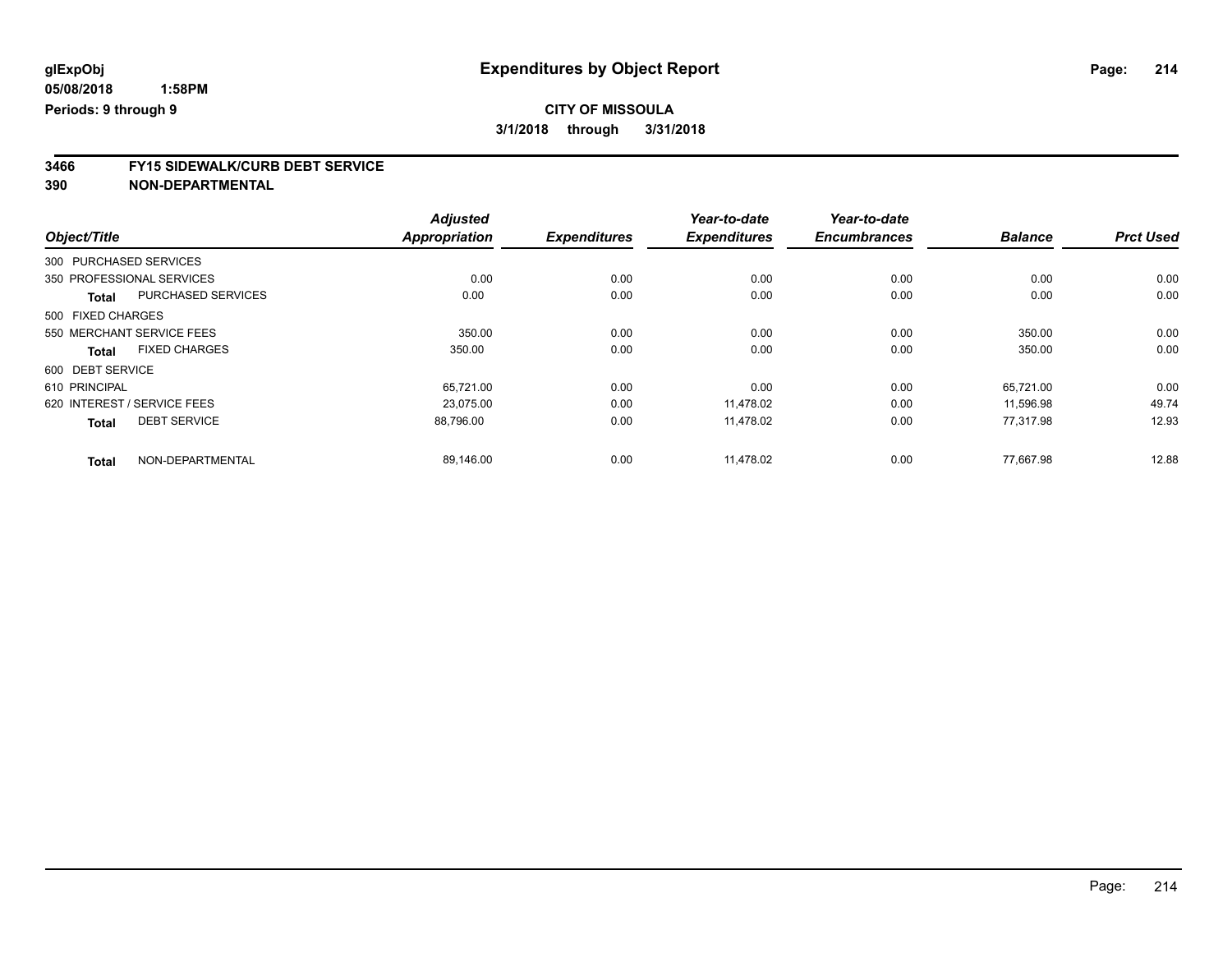### **3466 FY15 SIDEWALK/CURB DEBT SERVICE**

|                        |                                 | <b>Adjusted</b>      |                     | Year-to-date        | Year-to-date        |                |                  |
|------------------------|---------------------------------|----------------------|---------------------|---------------------|---------------------|----------------|------------------|
| Object/Title           |                                 | <b>Appropriation</b> | <b>Expenditures</b> | <b>Expenditures</b> | <b>Encumbrances</b> | <b>Balance</b> | <b>Prct Used</b> |
| 300 PURCHASED SERVICES |                                 |                      |                     |                     |                     |                |                  |
|                        | 350 PROFESSIONAL SERVICES       | 0.00                 | 0.00                | 0.00                | 0.00                | 0.00           | 0.00             |
| Total                  | PURCHASED SERVICES              | 0.00                 | 0.00                | 0.00                | 0.00                | 0.00           | 0.00             |
| 500 FIXED CHARGES      |                                 |                      |                     |                     |                     |                |                  |
|                        | 550 MERCHANT SERVICE FEES       | 350.00               | 0.00                | 0.00                | 0.00                | 350.00         | 0.00             |
| Total                  | <b>FIXED CHARGES</b>            | 350.00               | 0.00                | 0.00                | 0.00                | 350.00         | 0.00             |
| 600 DEBT SERVICE       |                                 |                      |                     |                     |                     |                |                  |
| 610 PRINCIPAL          |                                 | 65,721.00            | 0.00                | 0.00                | 0.00                | 65.721.00      | 0.00             |
|                        | 620 INTEREST / SERVICE FEES     | 23.075.00            | 0.00                | 11.478.02           | 0.00                | 11,596.98      | 49.74            |
| <b>Total</b>           | <b>DEBT SERVICE</b>             | 88,796.00            | 0.00                | 11,478.02           | 0.00                | 77.317.98      | 12.93            |
| <b>Total</b>           | FY15 SIDEWALK/CURB DEBT SERVICE | 89.146.00            | 0.00                | 11.478.02           | 0.00                | 77.667.98      | 12.88            |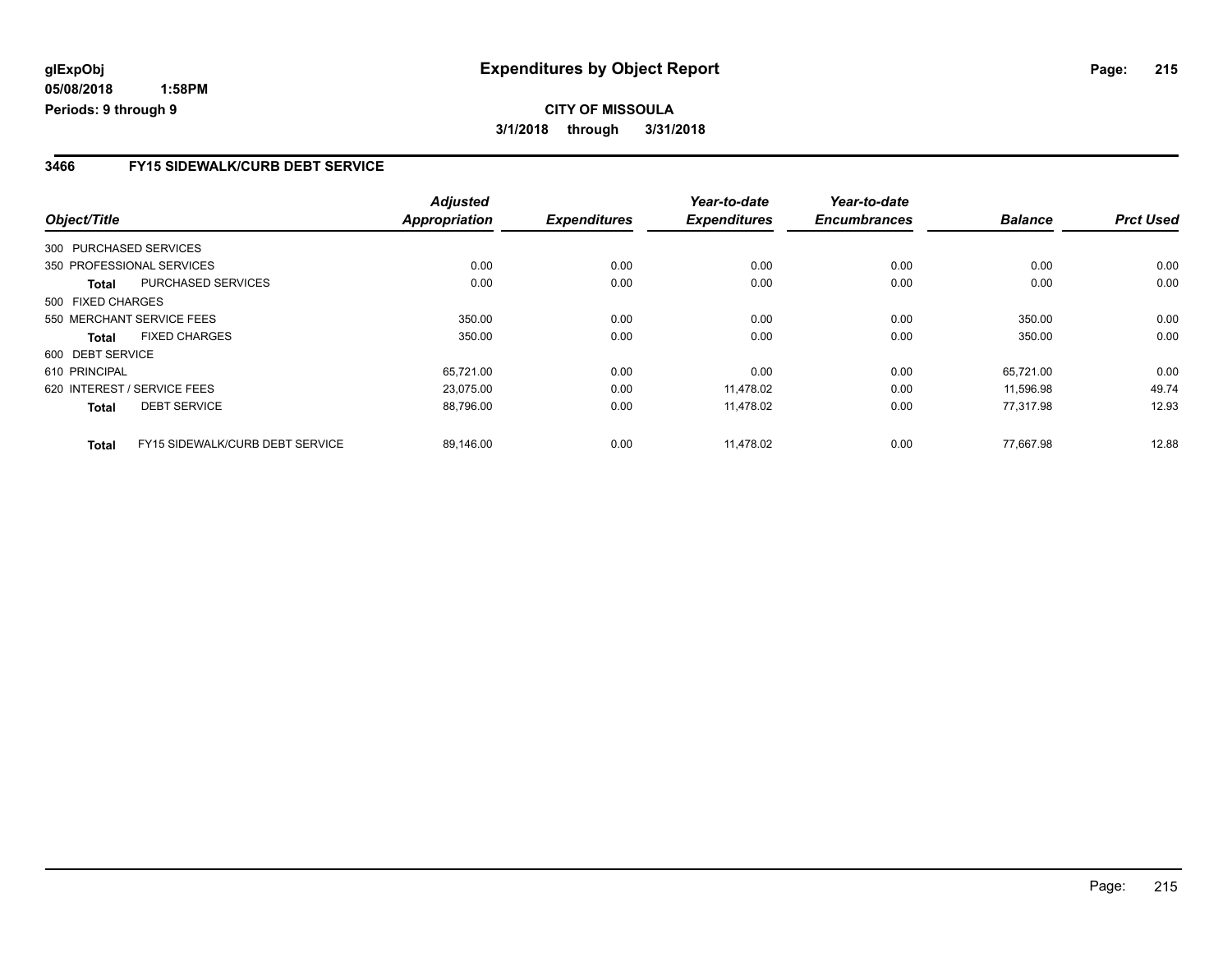# **3467 FY16 SIDEWALK/CURB DEBT SERVICE**

|                   |                             | <b>Adjusted</b>      |                     | Year-to-date        | Year-to-date        |                |                  |
|-------------------|-----------------------------|----------------------|---------------------|---------------------|---------------------|----------------|------------------|
| Object/Title      |                             | <b>Appropriation</b> | <b>Expenditures</b> | <b>Expenditures</b> | <b>Encumbrances</b> | <b>Balance</b> | <b>Prct Used</b> |
|                   | 300 PURCHASED SERVICES      |                      |                     |                     |                     |                |                  |
|                   | 350 PROFESSIONAL SERVICES   | 0.00                 | 0.00                | 0.00                | 0.00                | 0.00           | 0.00             |
| <b>Total</b>      | <b>PURCHASED SERVICES</b>   | 0.00                 | 0.00                | 0.00                | 0.00                | 0.00           | 0.00             |
| 500 FIXED CHARGES |                             |                      |                     |                     |                     |                |                  |
|                   | 550 MERCHANT SERVICE FEES   | 350.00               | 0.00                | 0.00                | 0.00                | 350.00         | 0.00             |
| <b>Total</b>      | <b>FIXED CHARGES</b>        | 350.00               | 0.00                | 0.00                | 0.00                | 350.00         | 0.00             |
| 600 DEBT SERVICE  |                             |                      |                     |                     |                     |                |                  |
| 610 PRINCIPAL     |                             | 21,872.00            | 0.00                | 0.00                | 0.00                | 21.872.00      | 0.00             |
|                   | 620 INTEREST / SERVICE FEES | 10.748.00            | 0.00                | 5,373.85            | 0.00                | 5.374.15       | 50.00            |
| <b>Total</b>      | <b>DEBT SERVICE</b>         | 32.620.00            | 0.00                | 5,373.85            | 0.00                | 27.246.15      | 16.47            |
| <b>Total</b>      | NON-DEPARTMENTAL            | 32,970.00            | 0.00                | 5,373.85            | 0.00                | 27,596.15      | 16.30            |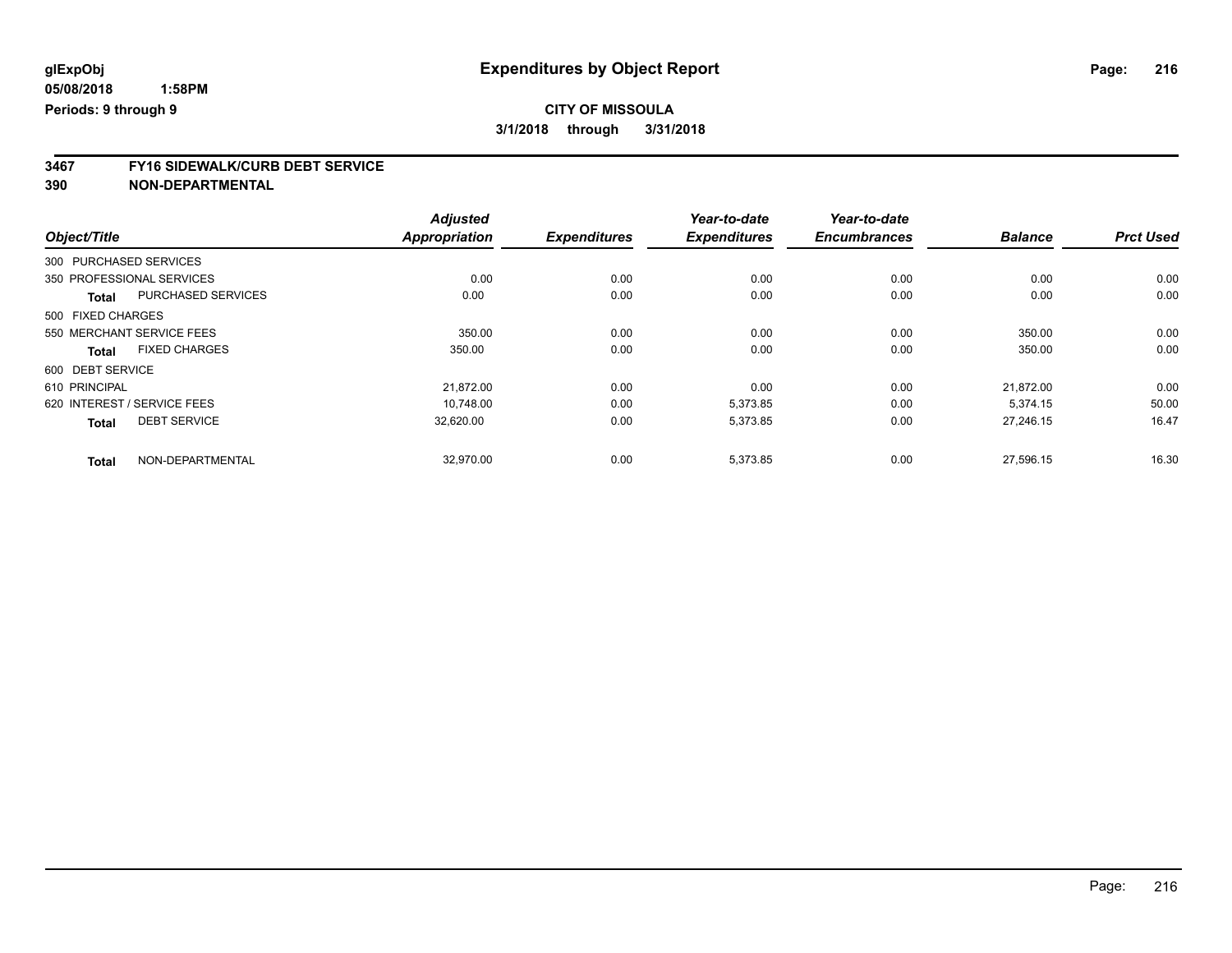## **3467 FY16 SIDEWALK/CURB DEBT SERVICE**

|                   |                                 | <b>Adjusted</b>      |                     | Year-to-date        | Year-to-date        |                |                  |
|-------------------|---------------------------------|----------------------|---------------------|---------------------|---------------------|----------------|------------------|
| Object/Title      |                                 | <b>Appropriation</b> | <b>Expenditures</b> | <b>Expenditures</b> | <b>Encumbrances</b> | <b>Balance</b> | <b>Prct Used</b> |
|                   | 300 PURCHASED SERVICES          |                      |                     |                     |                     |                |                  |
|                   | 350 PROFESSIONAL SERVICES       | 0.00                 | 0.00                | 0.00                | 0.00                | 0.00           | 0.00             |
| Total             | PURCHASED SERVICES              | 0.00                 | 0.00                | 0.00                | 0.00                | 0.00           | 0.00             |
| 500 FIXED CHARGES |                                 |                      |                     |                     |                     |                |                  |
|                   | 550 MERCHANT SERVICE FEES       | 350.00               | 0.00                | 0.00                | 0.00                | 350.00         | 0.00             |
| Total             | <b>FIXED CHARGES</b>            | 350.00               | 0.00                | 0.00                | 0.00                | 350.00         | 0.00             |
| 600 DEBT SERVICE  |                                 |                      |                     |                     |                     |                |                  |
| 610 PRINCIPAL     |                                 | 21.872.00            | 0.00                | 0.00                | 0.00                | 21.872.00      | 0.00             |
|                   | 620 INTEREST / SERVICE FEES     | 10.748.00            | 0.00                | 5,373.85            | 0.00                | 5.374.15       | 50.00            |
| <b>Total</b>      | <b>DEBT SERVICE</b>             | 32,620.00            | 0.00                | 5,373.85            | 0.00                | 27,246.15      | 16.47            |
| <b>Total</b>      | FY16 SIDEWALK/CURB DEBT SERVICE | 32,970.00            | 0.00                | 5,373.85            | 0.00                | 27.596.15      | 16.30            |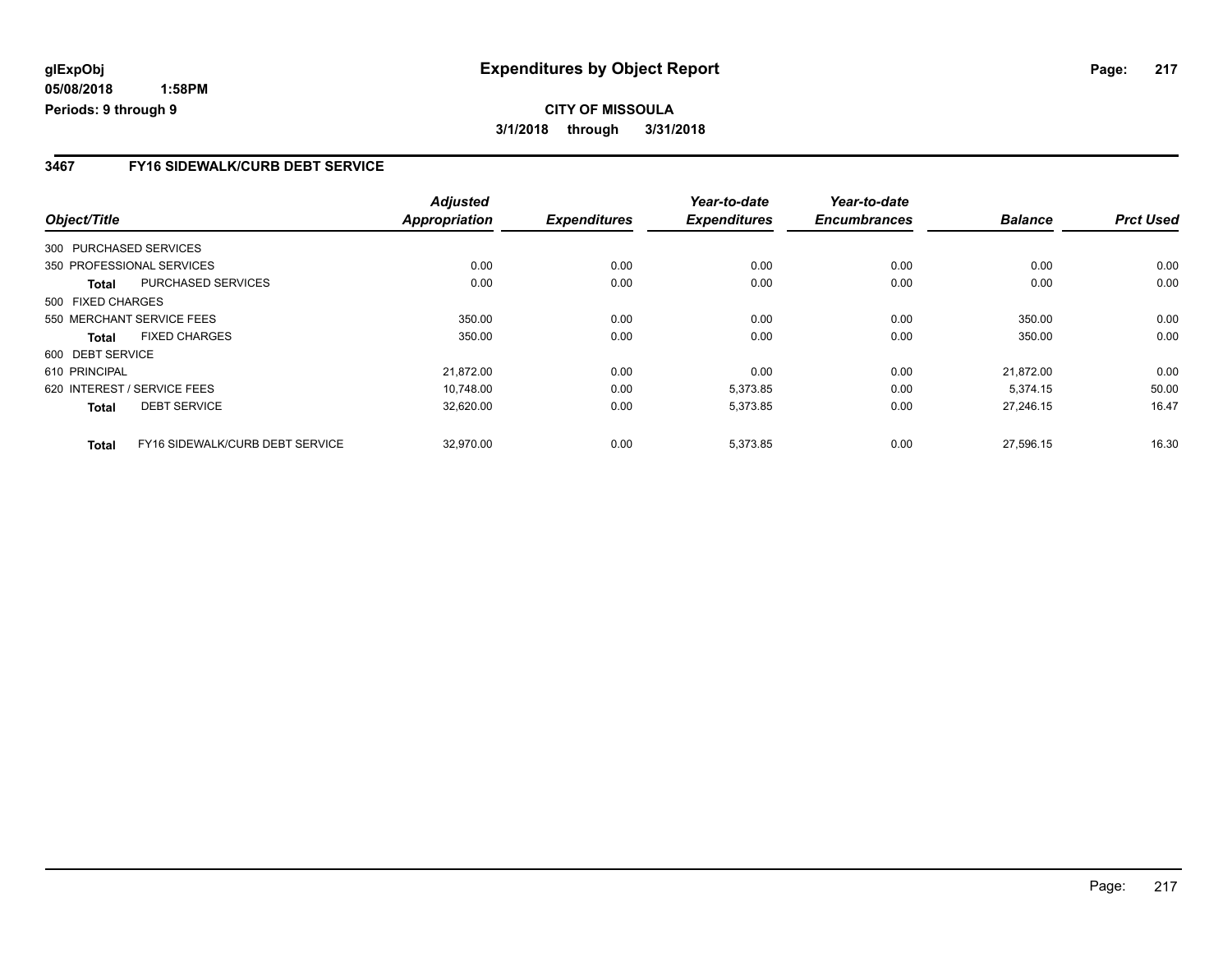# **3468 FY17 SIDEWALK/CURB DEBT SERVICE**

| Object/Title                |                      | <b>Adjusted</b>      | <b>Expenditures</b> | Year-to-date<br><b>Expenditures</b> | Year-to-date<br><b>Encumbrances</b> | <b>Balance</b> | <b>Prct Used</b> |
|-----------------------------|----------------------|----------------------|---------------------|-------------------------------------|-------------------------------------|----------------|------------------|
|                             |                      | <b>Appropriation</b> |                     |                                     |                                     |                |                  |
| 300 PURCHASED SERVICES      |                      |                      |                     |                                     |                                     |                |                  |
| 350 PROFESSIONAL SERVICES   |                      | 0.00                 | 0.00                | 0.00                                | 0.00                                | 0.00           | 0.00             |
| <b>Total</b>                | PURCHASED SERVICES   | 0.00                 | 0.00                | 0.00                                | 0.00                                | 0.00           | 0.00             |
| 500 FIXED CHARGES           |                      |                      |                     |                                     |                                     |                |                  |
| 550 MERCHANT SERVICE FEES   |                      | 0.00                 | 0.00                | 0.00                                | 0.00                                | 0.00           | 0.00             |
| <b>Total</b>                | <b>FIXED CHARGES</b> | 0.00                 | 0.00                | 0.00                                | 0.00                                | 0.00           | 0.00             |
| 600 DEBT SERVICE            |                      |                      |                     |                                     |                                     |                |                  |
| 610 PRINCIPAL               |                      | 0.00                 | 0.00                | 0.00                                | 0.00                                | 0.00           | 0.00             |
| 620 INTEREST / SERVICE FEES |                      | 0.00                 | 0.00                | 11,786.36                           | 0.00                                | $-11.786.36$   | 0.00             |
| <b>Total</b>                | <b>DEBT SERVICE</b>  | 0.00                 | 0.00                | 11,786.36                           | 0.00                                | $-11,786.36$   | 0.00             |
| <b>Total</b>                | NON-DEPARTMENTAL     | 0.00                 | 0.00                | 11,786.36                           | 0.00                                | $-11.786.36$   | 0.00             |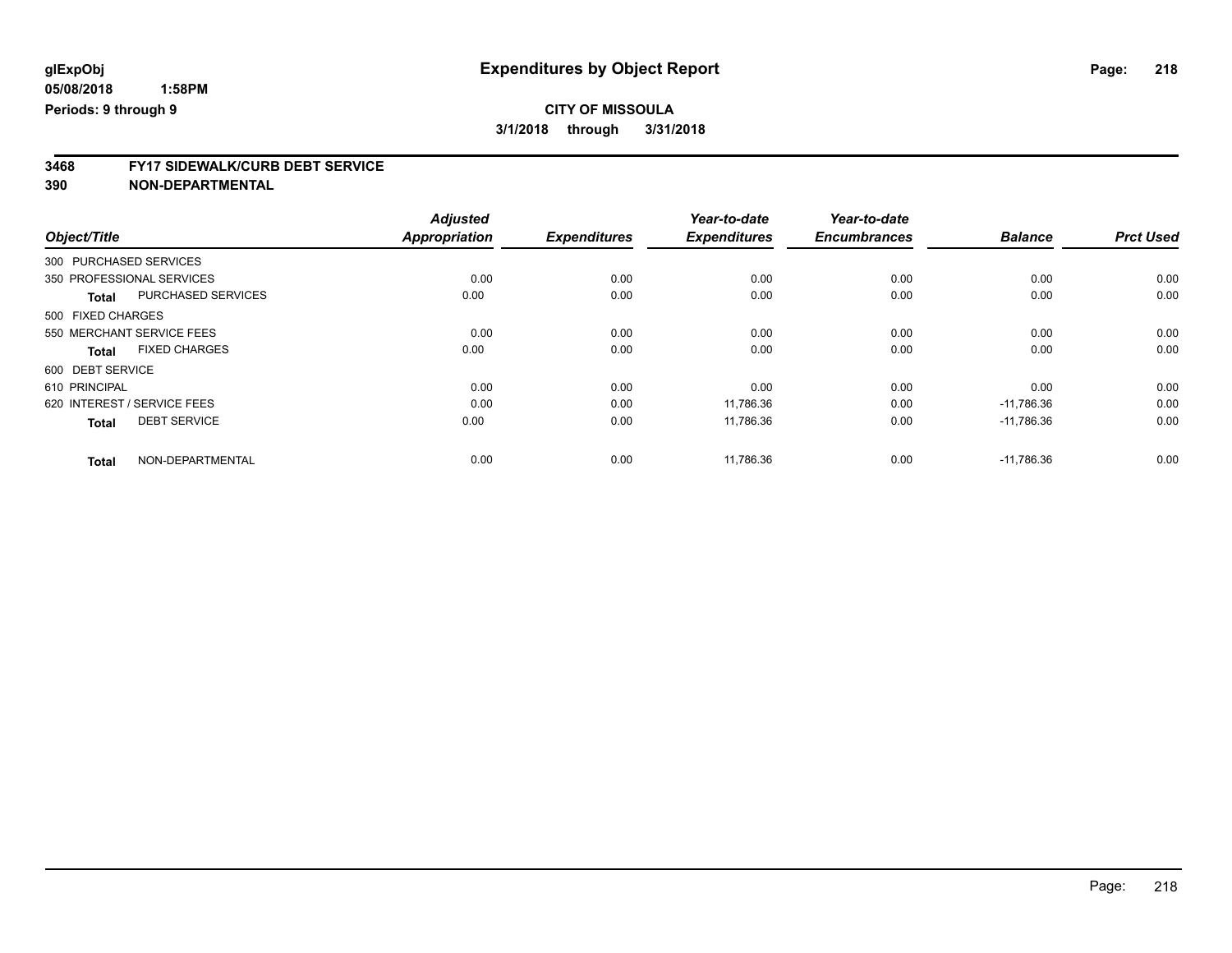## **3468 FY17 SIDEWALK/CURB DEBT SERVICE**

|                        |                                 | <b>Adjusted</b>      |                     | Year-to-date        | Year-to-date        |                |                  |
|------------------------|---------------------------------|----------------------|---------------------|---------------------|---------------------|----------------|------------------|
| Object/Title           |                                 | <b>Appropriation</b> | <b>Expenditures</b> | <b>Expenditures</b> | <b>Encumbrances</b> | <b>Balance</b> | <b>Prct Used</b> |
| 300 PURCHASED SERVICES |                                 |                      |                     |                     |                     |                |                  |
|                        | 350 PROFESSIONAL SERVICES       | 0.00                 | 0.00                | 0.00                | 0.00                | 0.00           | 0.00             |
| Total                  | PURCHASED SERVICES              | 0.00                 | 0.00                | 0.00                | 0.00                | 0.00           | 0.00             |
| 500 FIXED CHARGES      |                                 |                      |                     |                     |                     |                |                  |
|                        | 550 MERCHANT SERVICE FEES       | 0.00                 | 0.00                | 0.00                | 0.00                | 0.00           | 0.00             |
| Total                  | <b>FIXED CHARGES</b>            | 0.00                 | 0.00                | 0.00                | 0.00                | 0.00           | 0.00             |
| 600 DEBT SERVICE       |                                 |                      |                     |                     |                     |                |                  |
| 610 PRINCIPAL          |                                 | 0.00                 | 0.00                | 0.00                | 0.00                | 0.00           | 0.00             |
|                        | 620 INTEREST / SERVICE FEES     | 0.00                 | 0.00                | 11,786.36           | 0.00                | $-11.786.36$   | 0.00             |
| <b>Total</b>           | <b>DEBT SERVICE</b>             | 0.00                 | 0.00                | 11,786.36           | 0.00                | $-11,786.36$   | 0.00             |
| <b>Total</b>           | FY17 SIDEWALK/CURB DEBT SERVICE | 0.00                 | 0.00                | 11,786.36           | 0.00                | $-11.786.36$   | 0.00             |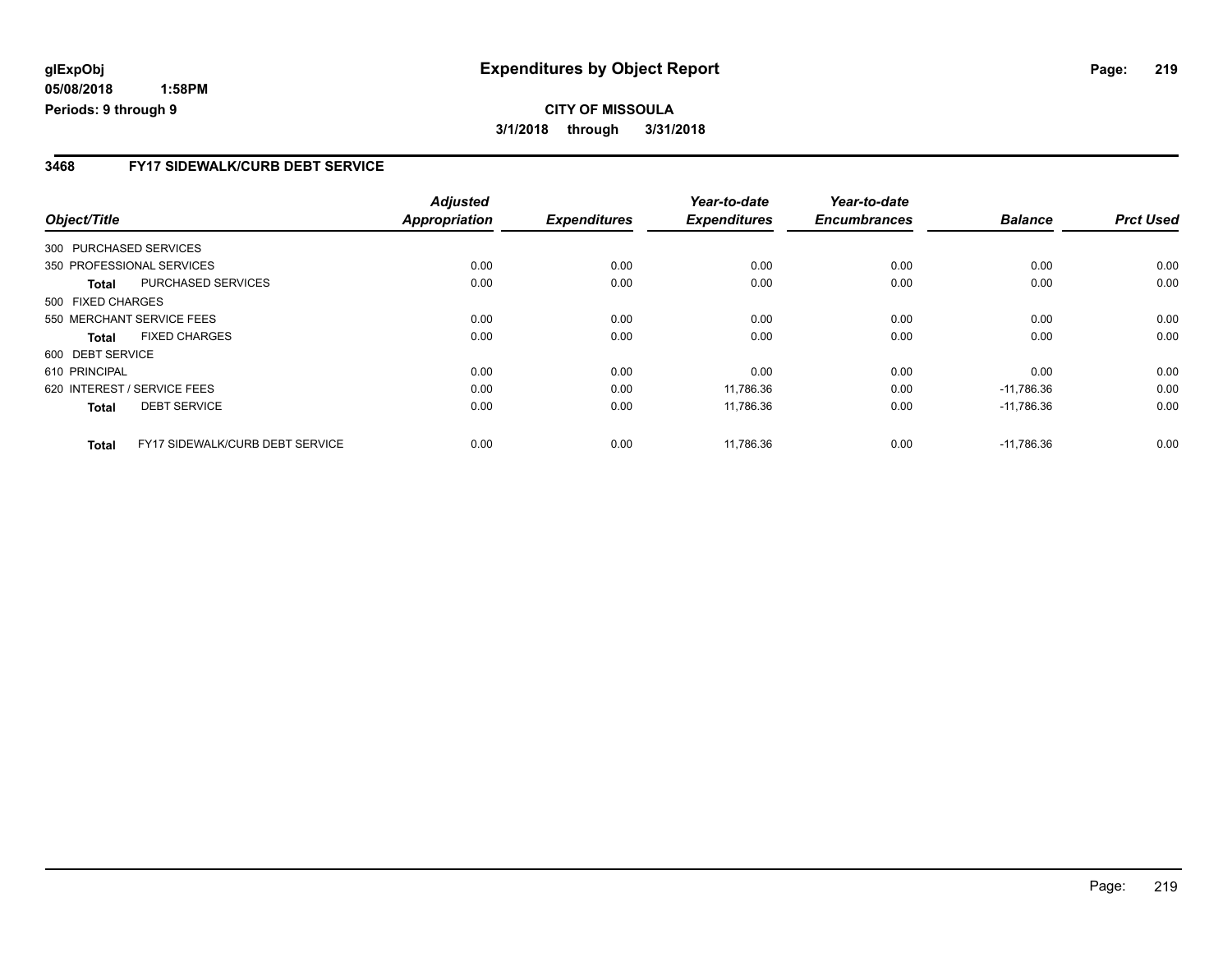# **3491 SID 491 DEBT SERVICE FUND**

| Object/Title                        | <b>Adjusted</b><br>Appropriation | <b>Expenditures</b> | Year-to-date<br><b>Expenditures</b> | Year-to-date<br><b>Encumbrances</b> | <b>Balance</b> | <b>Prct Used</b> |
|-------------------------------------|----------------------------------|---------------------|-------------------------------------|-------------------------------------|----------------|------------------|
| 600 DEBT SERVICE                    |                                  |                     |                                     |                                     |                |                  |
| 620 INTEREST / SERVICE FEES         | 0.00                             | 0.00                | 0.00                                | 0.00                                | 0.00           | 0.00             |
| <b>DEBT SERVICE</b><br><b>Total</b> | 0.00                             | 0.00                | 0.00                                | 0.00                                | 0.00           | 0.00             |
| NON-DEPARTMENTAL<br><b>Total</b>    | 0.00                             | 0.00                | 0.00                                | 0.00                                | 0.00           | 0.00             |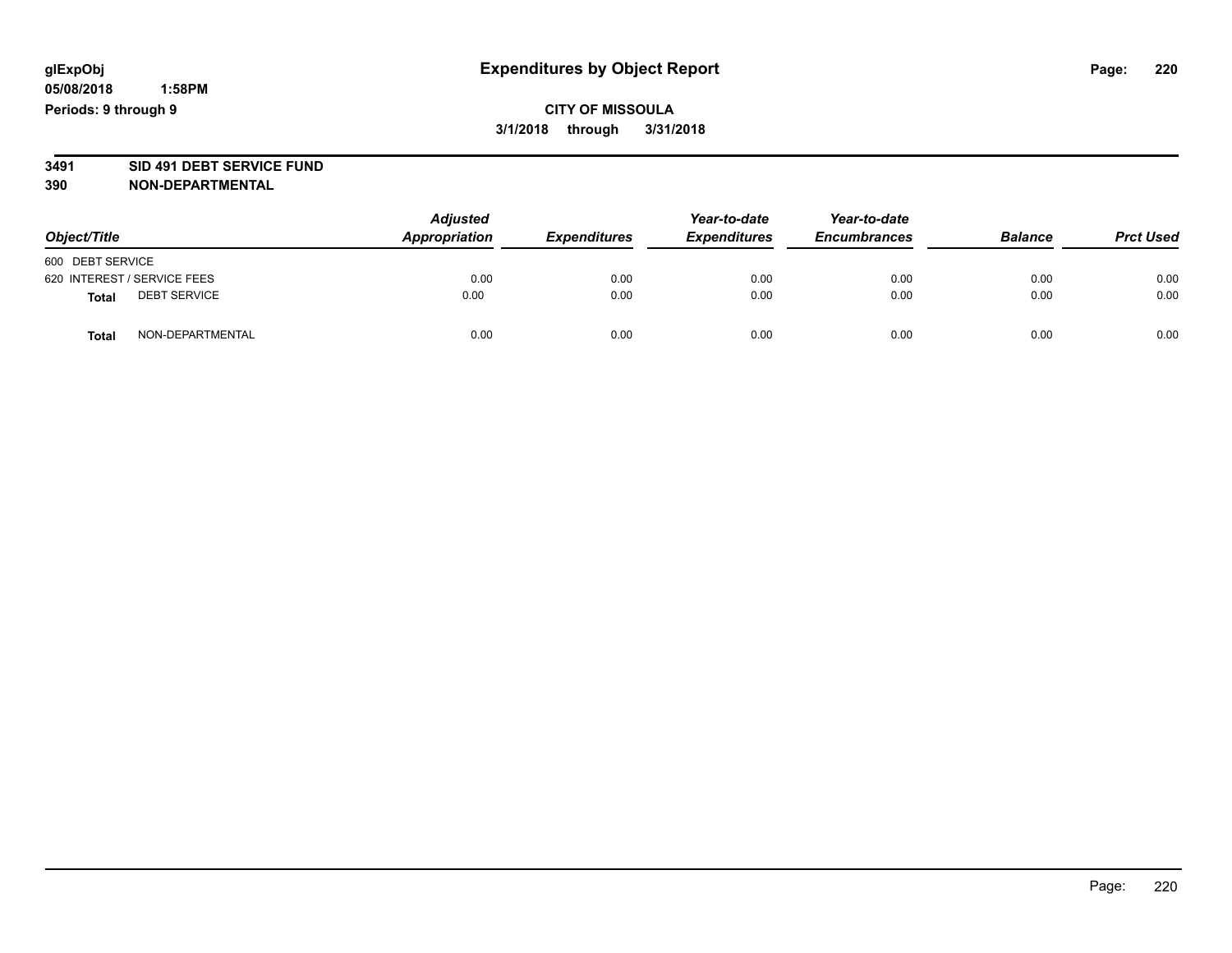**CITY OF MISSOULA 3/1/2018 through 3/31/2018**

### **3491 SID 491 DEBT SERVICE FUND**

|                                           | <b>Adjusted</b> |                     | Year-to-date        | Year-to-date        |                |                  |
|-------------------------------------------|-----------------|---------------------|---------------------|---------------------|----------------|------------------|
| Object/Title                              | Appropriation   | <b>Expenditures</b> | <b>Expenditures</b> | <b>Encumbrances</b> | <b>Balance</b> | <b>Prct Used</b> |
| 600 DEBT SERVICE                          |                 |                     |                     |                     |                |                  |
| 620 INTEREST / SERVICE FEES               | 0.00            | 0.00                | 0.00                | 0.00                | 0.00           | 0.00             |
| <b>DEBT SERVICE</b><br><b>Total</b>       | 0.00            | 0.00                | 0.00                | 0.00                | 0.00           | 0.00             |
| SID 491 DEBT SERVICE FUND<br><b>Total</b> | 0.00            | 0.00                | 0.00                | 0.00                | 0.00           | 0.00             |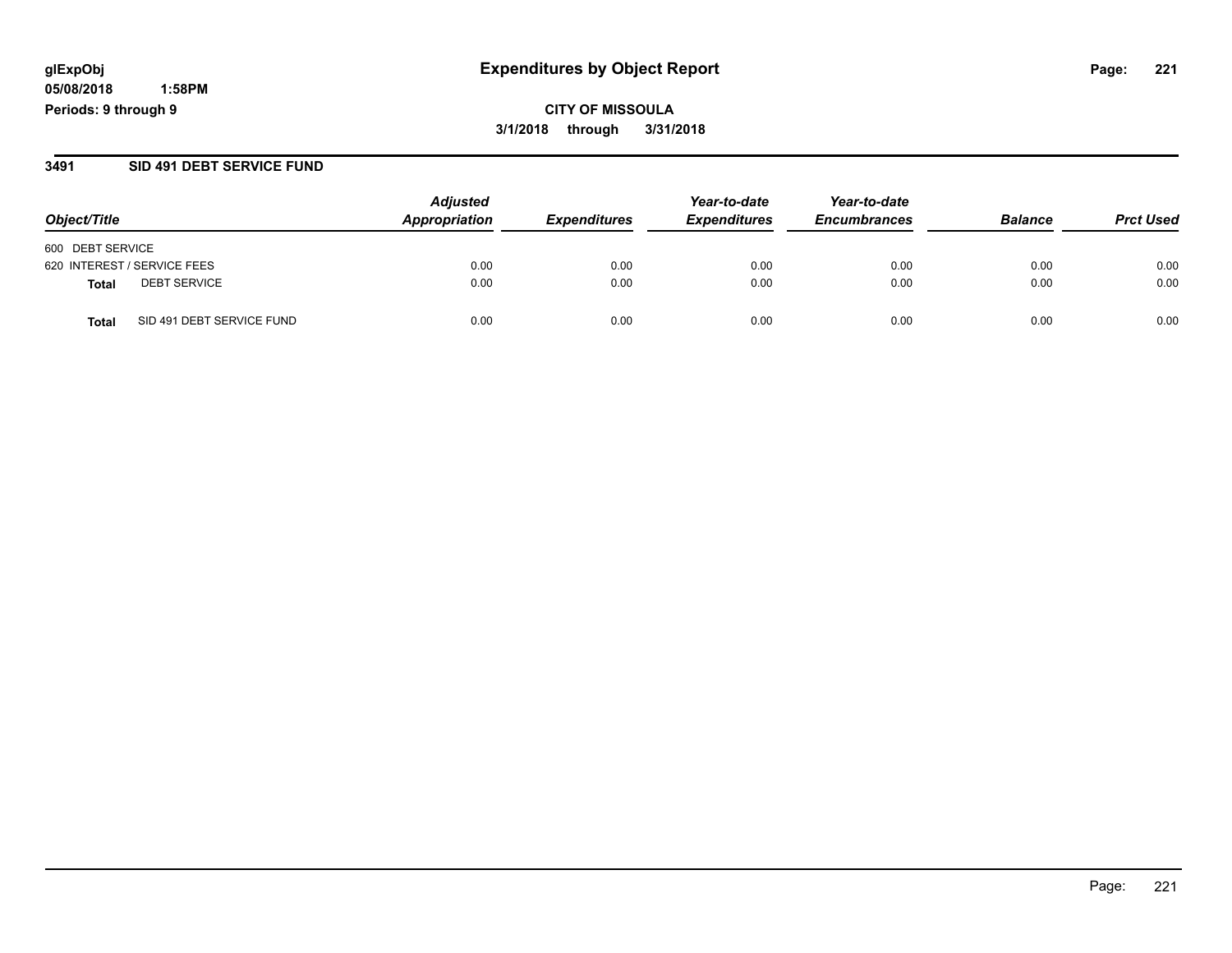# **CITY OF MISSOULA 3/1/2018 through 3/31/2018**

# **3495 SID 495 DEBT SERVICE FUND**

| Object/Title                 |                         | <b>Adjusted</b><br>Appropriation | <b>Expenditures</b> | Year-to-date<br><b>Expenditures</b> | Year-to-date<br><b>Encumbrances</b> | <b>Balance</b> | <b>Prct Used</b> |
|------------------------------|-------------------------|----------------------------------|---------------------|-------------------------------------|-------------------------------------|----------------|------------------|
| 800 OTHER OBJECTS            |                         |                                  |                     |                                     |                                     |                |                  |
| 820 TRANSFERS TO OTHER FUNDS |                         | 0.00                             | 0.00                | 0.00                                | 0.00                                | 0.00           | 0.00             |
| Total                        | OTHER OBJECTS           | 0.00                             | 0.00                | 0.00                                | 0.00                                | 0.00           | 0.00             |
| Tota                         | *** Title Not Found *** | 0.00                             | 0.00                | 0.00                                | 0.00                                | 0.00           | 0.00             |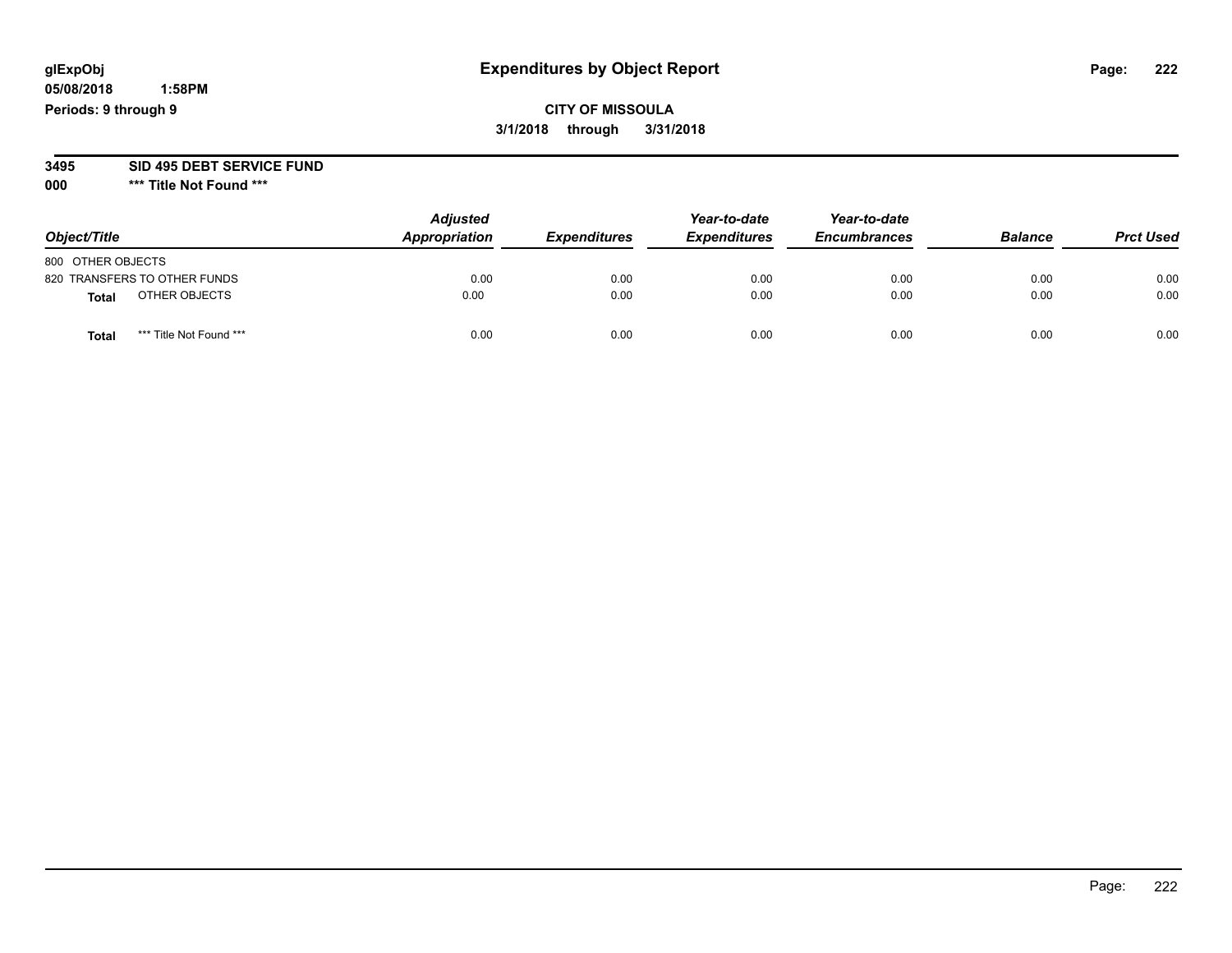**3495 SID 495 DEBT SERVICE FUND**

| Object/Title                         | <b>Adjusted</b><br><b>Appropriation</b> | <b>Expenditures</b> | Year-to-date<br><b>Expenditures</b> | Year-to-date<br><b>Encumbrances</b> | <b>Balance</b> | <b>Prct Used</b> |
|--------------------------------------|-----------------------------------------|---------------------|-------------------------------------|-------------------------------------|----------------|------------------|
| 500 FIXED CHARGES                    |                                         |                     |                                     |                                     |                |                  |
| 550 MERCHANT SERVICE FEES            | 0.00                                    | 0.00                | 0.00                                | 0.00                                | 0.00           | 0.00             |
| <b>FIXED CHARGES</b><br><b>Total</b> | 0.00                                    | 0.00                | 0.00                                | 0.00                                | 0.00           | 0.00             |
| 800 OTHER OBJECTS                    |                                         |                     |                                     |                                     |                |                  |
| 820 TRANSFERS TO OTHER FUNDS         | 0.00                                    | 0.00                | 0.00                                | 0.00                                | 0.00           | 0.00             |
| OTHER OBJECTS<br><b>Total</b>        | 0.00                                    | 0.00                | 0.00                                | 0.00                                | 0.00           | 0.00             |
| NON-DEPARTMENTAL<br><b>Total</b>     | 0.00                                    | 0.00                | 0.00                                | 0.00                                | 0.00           | 0.00             |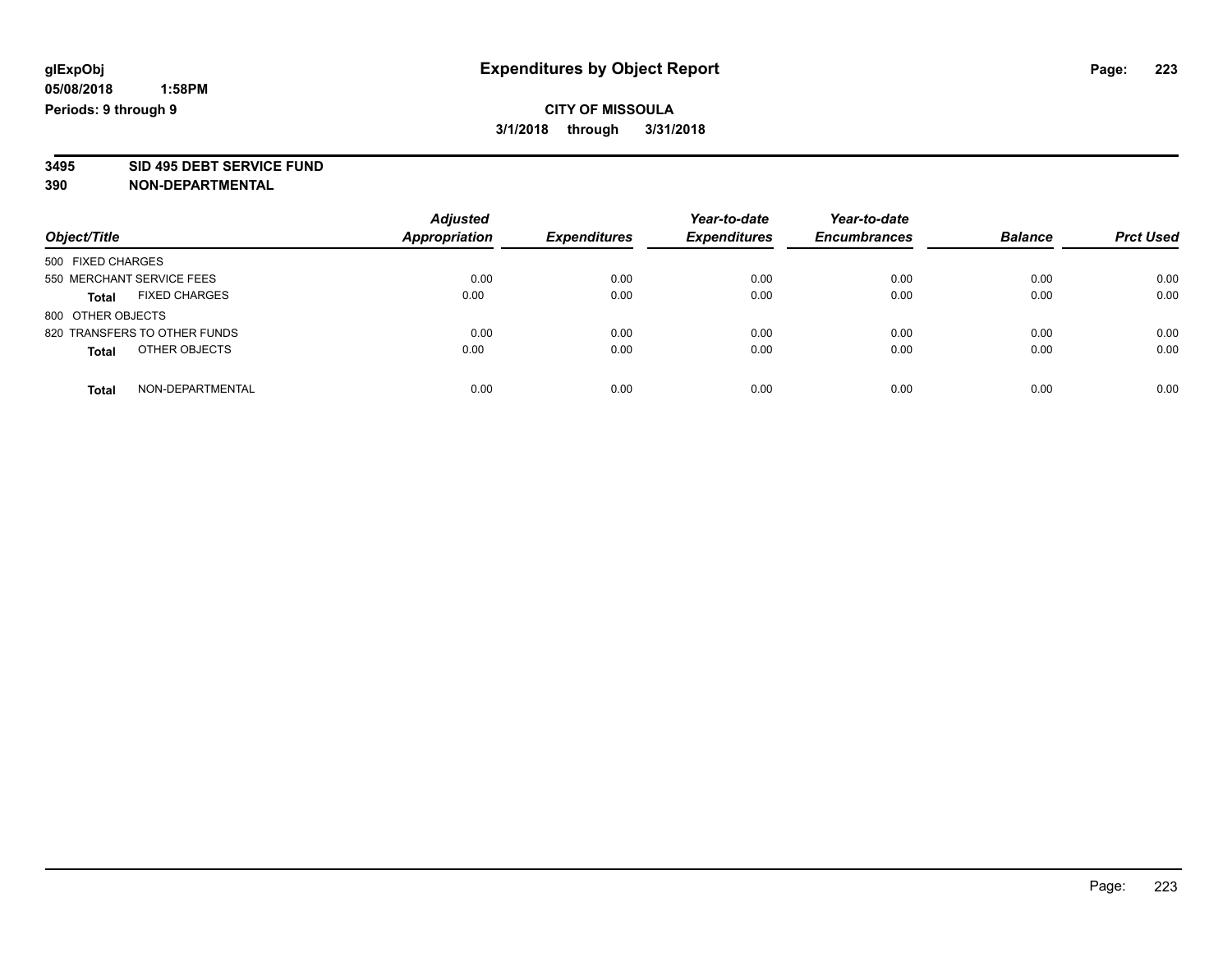**CITY OF MISSOULA 3/1/2018 through 3/31/2018**

### **3495 SID 495 DEBT SERVICE FUND**

| Object/Title                 |                           | <b>Adjusted</b><br><b>Appropriation</b> | <b>Expenditures</b> | Year-to-date<br><b>Expenditures</b> | Year-to-date<br><b>Encumbrances</b> | <b>Balance</b> | <b>Prct Used</b> |
|------------------------------|---------------------------|-----------------------------------------|---------------------|-------------------------------------|-------------------------------------|----------------|------------------|
|                              |                           |                                         |                     |                                     |                                     |                |                  |
| 550 MERCHANT SERVICE FEES    |                           | 0.00                                    | 0.00                | 0.00                                | 0.00                                | 0.00           | 0.00             |
| Total                        | <b>FIXED CHARGES</b>      | 0.00                                    | 0.00                | 0.00                                | 0.00                                | 0.00           | 0.00             |
| 800 OTHER OBJECTS            |                           |                                         |                     |                                     |                                     |                |                  |
| 820 TRANSFERS TO OTHER FUNDS |                           | 0.00                                    | 0.00                | 0.00                                | 0.00                                | 0.00           | 0.00             |
| <b>Total</b>                 | OTHER OBJECTS             | 0.00                                    | 0.00                | 0.00                                | 0.00                                | 0.00           | 0.00             |
| <b>Total</b>                 | SID 495 DEBT SERVICE FUND | 0.00                                    | 0.00                | 0.00                                | 0.00                                | 0.00           | 0.00             |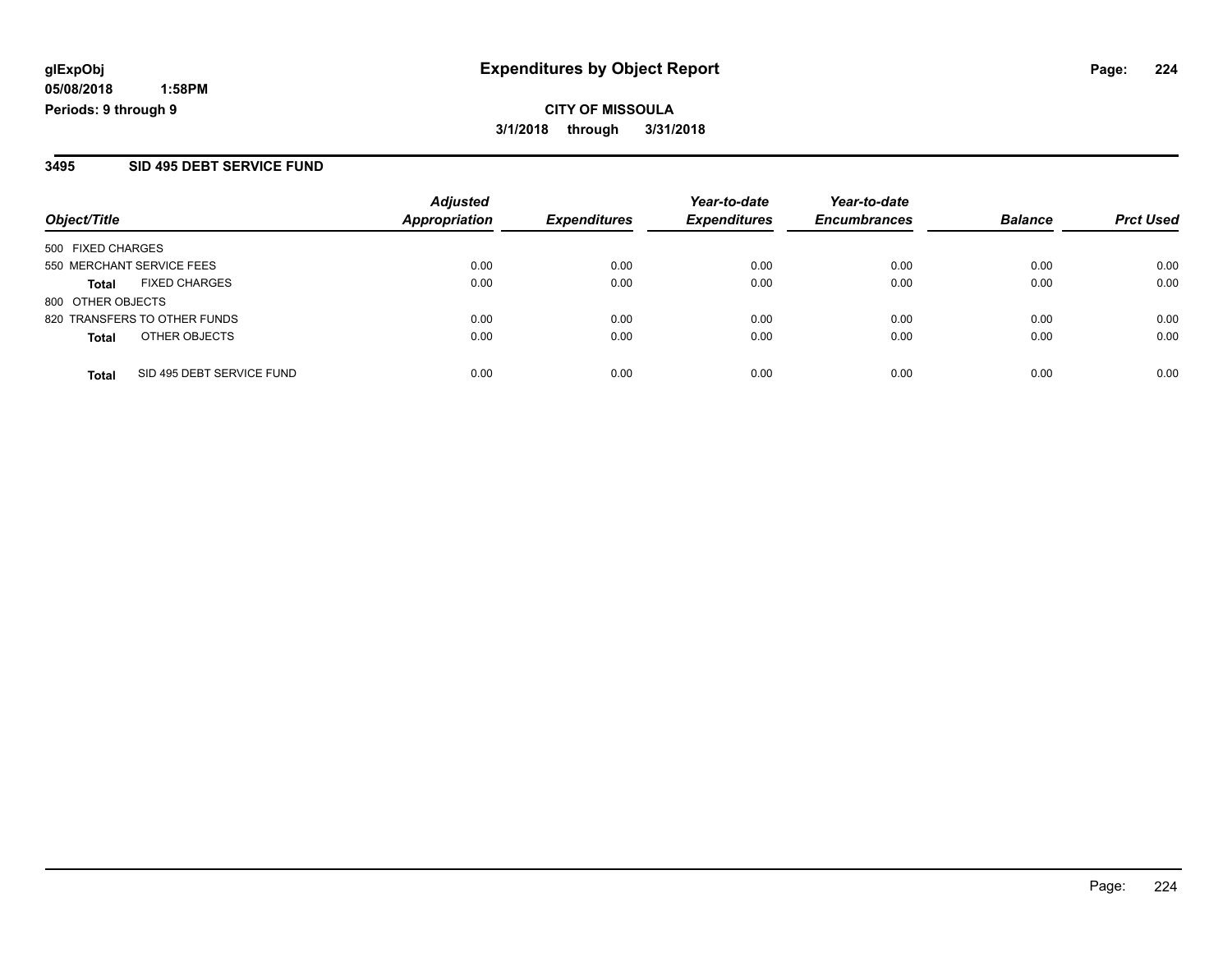# **CITY OF MISSOULA 3/1/2018 through 3/31/2018**

#### **3497 SID 497 DEBT SERVICE FUND**

| Object/Title                 |                         | <b>Adjusted</b><br>Appropriation | <b>Expenditures</b> | Year-to-date<br><b>Expenditures</b> | Year-to-date<br><b>Encumbrances</b> | <b>Balance</b> | <b>Prct Used</b> |
|------------------------------|-------------------------|----------------------------------|---------------------|-------------------------------------|-------------------------------------|----------------|------------------|
| 800 OTHER OBJECTS            |                         |                                  |                     |                                     |                                     |                |                  |
| 820 TRANSFERS TO OTHER FUNDS |                         | 0.00                             | 0.00                | 0.00                                | 0.00                                | 0.00           | 0.00             |
| Total                        | OTHER OBJECTS           | 0.00                             | 0.00                | 0.00                                | 0.00                                | 0.00           | 0.00             |
| Tota                         | *** Title Not Found *** | 0.00                             | 0.00                | 0.00                                | 0.00                                | 0.00           | 0.00             |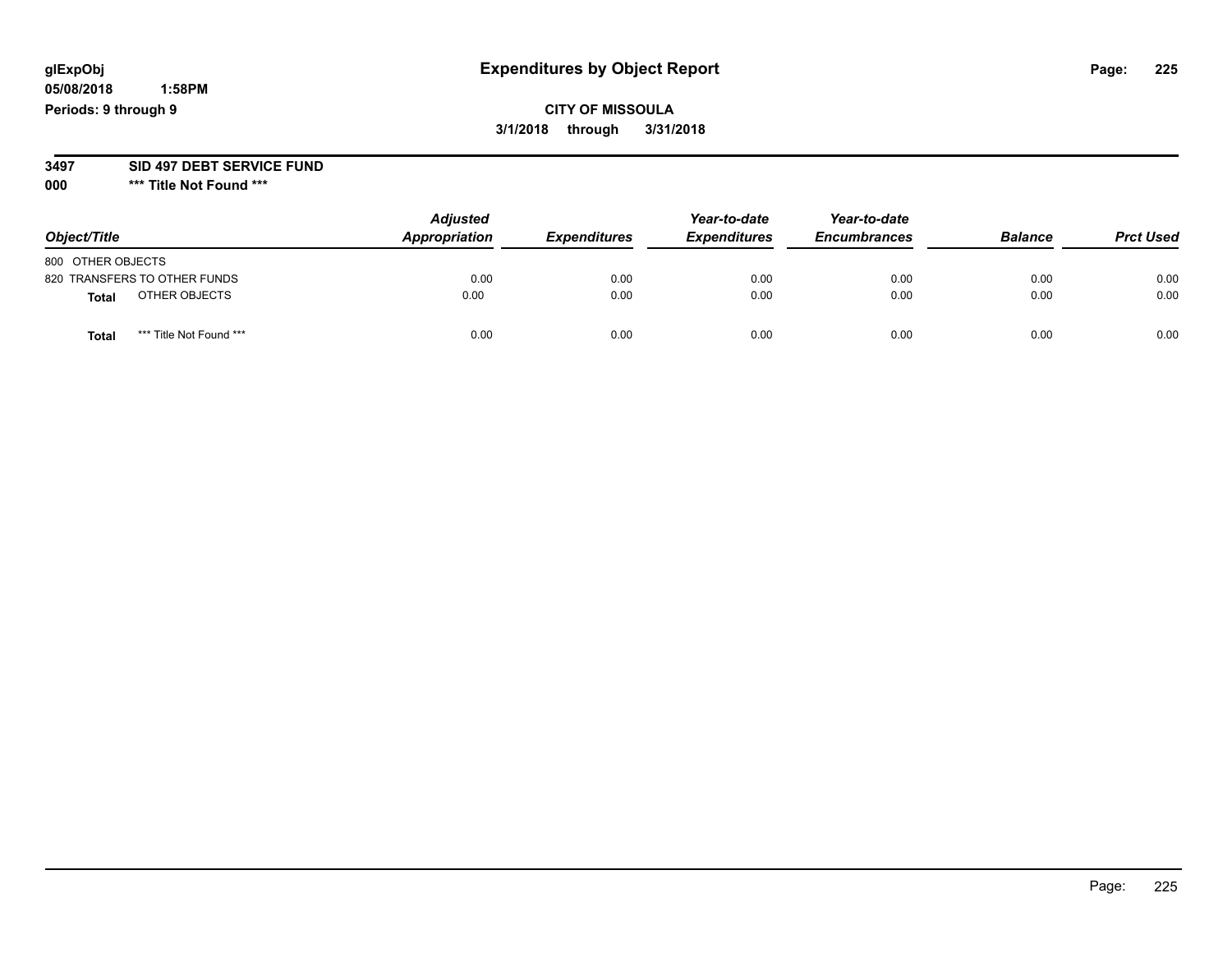**3497 SID 497 DEBT SERVICE FUND**

|                                      | <b>Adjusted</b>      | <b>Expenditures</b> | Year-to-date<br><b>Expenditures</b> | Year-to-date<br><b>Encumbrances</b> | <b>Balance</b> | <b>Prct Used</b> |
|--------------------------------------|----------------------|---------------------|-------------------------------------|-------------------------------------|----------------|------------------|
| Object/Title                         | <b>Appropriation</b> |                     |                                     |                                     |                |                  |
| 500 FIXED CHARGES                    |                      |                     |                                     |                                     |                |                  |
| 550 MERCHANT SERVICE FEES            | 0.00                 | 0.00                | 0.00                                | 0.00                                | 0.00           | 0.00             |
| <b>FIXED CHARGES</b><br><b>Total</b> | 0.00                 | 0.00                | 0.00                                | 0.00                                | 0.00           | 0.00             |
| 600 DEBT SERVICE                     |                      |                     |                                     |                                     |                |                  |
| 620 INTEREST / SERVICE FEES          | 0.00                 | 0.00                | 0.00                                | 0.00                                | 0.00           | 0.00             |
| <b>DEBT SERVICE</b><br><b>Total</b>  | 0.00                 | 0.00                | 0.00                                | 0.00                                | 0.00           | 0.00             |
| 800 OTHER OBJECTS                    |                      |                     |                                     |                                     |                |                  |
| 800 OTHER OBJECTS                    | 0.00                 | 0.00                | 0.00                                | 0.00                                | 0.00           | 0.00             |
| 820 TRANSFERS TO OTHER FUNDS         | 0.00                 | 0.00                | 0.00                                | 0.00                                | 0.00           | 0.00             |
| OTHER OBJECTS<br><b>Total</b>        | 0.00                 | 0.00                | 0.00                                | 0.00                                | 0.00           | 0.00             |
|                                      |                      |                     |                                     |                                     |                |                  |
| NON-DEPARTMENTAL<br><b>Total</b>     | 0.00                 | 0.00                | 0.00                                | 0.00                                | 0.00           | 0.00             |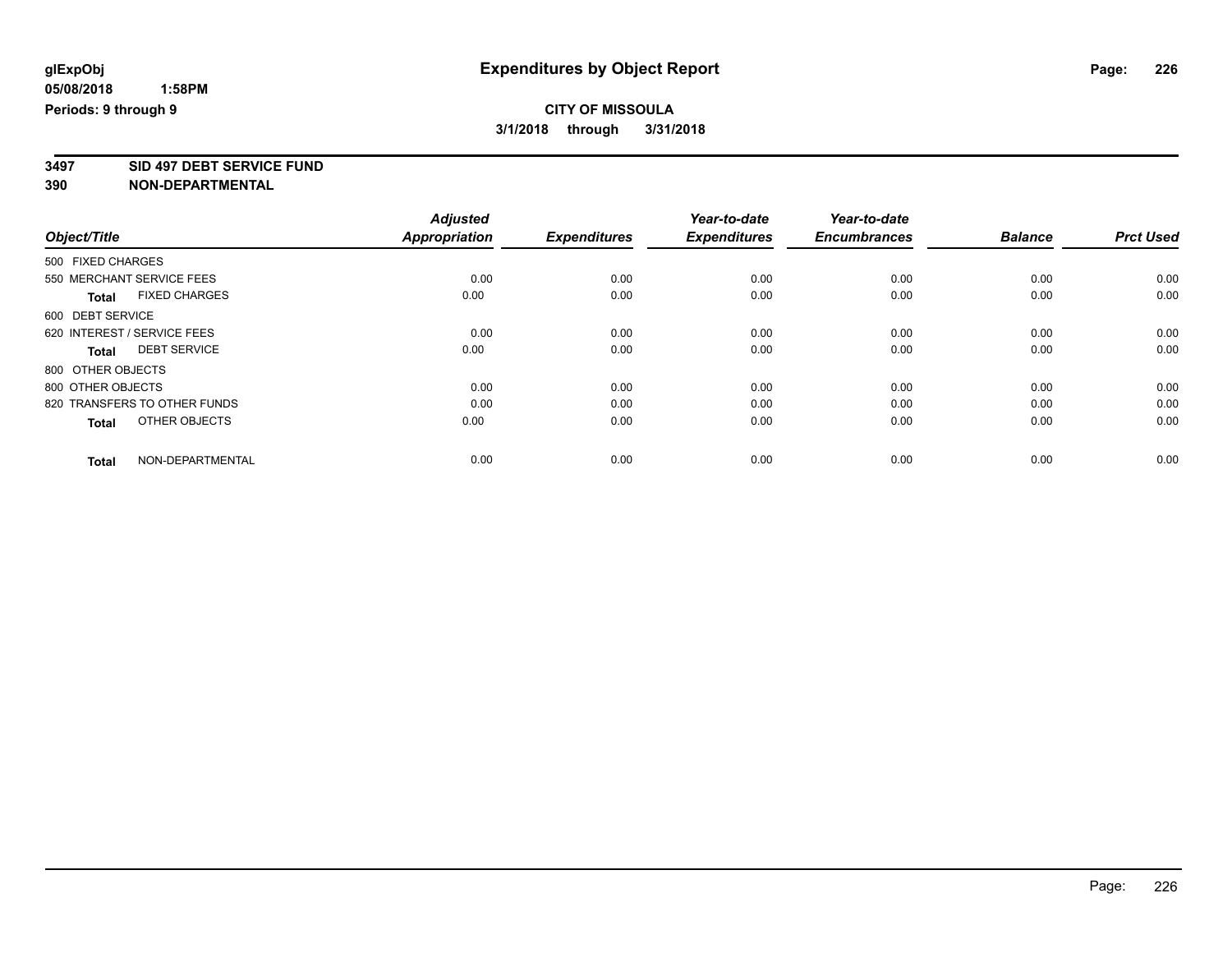## **3497 SID 497 DEBT SERVICE FUND**

|                                           | <b>Adjusted</b>      |                     | Year-to-date        | Year-to-date        |                |                  |
|-------------------------------------------|----------------------|---------------------|---------------------|---------------------|----------------|------------------|
| Object/Title                              | <b>Appropriation</b> | <b>Expenditures</b> | <b>Expenditures</b> | <b>Encumbrances</b> | <b>Balance</b> | <b>Prct Used</b> |
| 500 FIXED CHARGES                         |                      |                     |                     |                     |                |                  |
| 550 MERCHANT SERVICE FEES                 | 0.00                 | 0.00                | 0.00                | 0.00                | 0.00           | 0.00             |
| <b>FIXED CHARGES</b><br><b>Total</b>      | 0.00                 | 0.00                | 0.00                | 0.00                | 0.00           | 0.00             |
| 600 DEBT SERVICE                          |                      |                     |                     |                     |                |                  |
| 620 INTEREST / SERVICE FEES               | 0.00                 | 0.00                | 0.00                | 0.00                | 0.00           | 0.00             |
| <b>DEBT SERVICE</b><br><b>Total</b>       | 0.00                 | 0.00                | 0.00                | 0.00                | 0.00           | 0.00             |
| 800 OTHER OBJECTS                         |                      |                     |                     |                     |                |                  |
| 800 OTHER OBJECTS                         | 0.00                 | 0.00                | 0.00                | 0.00                | 0.00           | 0.00             |
| 820 TRANSFERS TO OTHER FUNDS              | 0.00                 | 0.00                | 0.00                | 0.00                | 0.00           | 0.00             |
| OTHER OBJECTS<br><b>Total</b>             | 0.00                 | 0.00                | 0.00                | 0.00                | 0.00           | 0.00             |
| SID 497 DEBT SERVICE FUND<br><b>Total</b> | 0.00                 | 0.00                | 0.00                | 0.00                | 0.00           | 0.00             |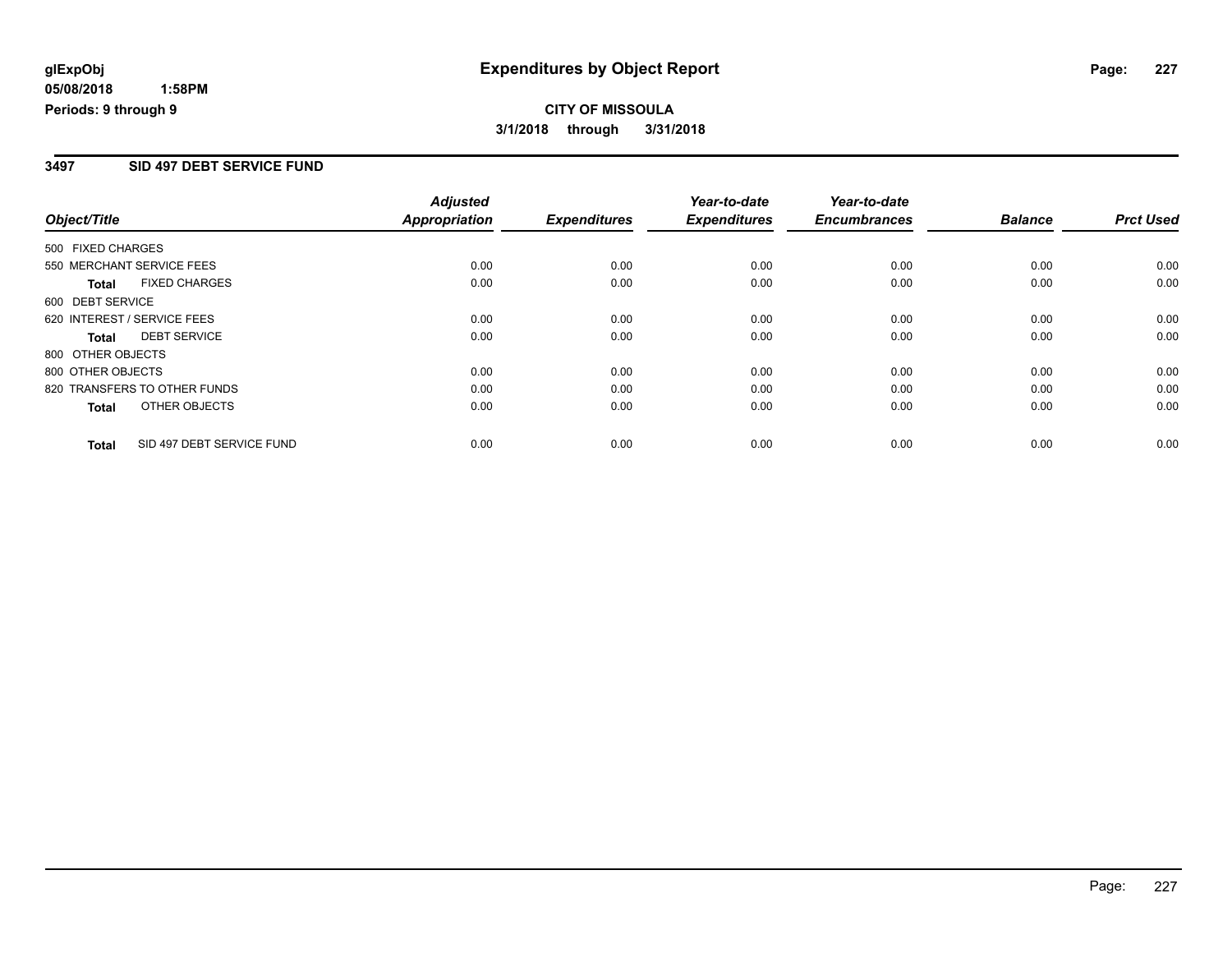# **CITY OF MISSOULA 3/1/2018 through 3/31/2018**

# **3498 SID 498 DEBT SERVICE FUND**

| Object/Title                    | <b>Adjusted</b><br>Appropriation | <b>Expenditures</b> | Year-to-date<br><b>Expenditures</b> | Year-to-date<br><b>Encumbrances</b> | <b>Balance</b> | <b>Prct Used</b> |
|---------------------------------|----------------------------------|---------------------|-------------------------------------|-------------------------------------|----------------|------------------|
| 800 OTHER OBJECTS               |                                  |                     |                                     |                                     |                |                  |
| 820 TRANSFERS TO OTHER FUNDS    | 0.00                             | 0.00                | 0.00                                | 0.00                                | 0.00           | 0.00             |
| OTHER OBJECTS<br><b>Total</b>   | 0.00                             | 0.00                | 0.00                                | 0.00                                | 0.00           | 0.00             |
| *** Title Not Found ***<br>Tota | 0.00                             | 0.00                | 0.00                                | 0.00                                | 0.00           | 0.00             |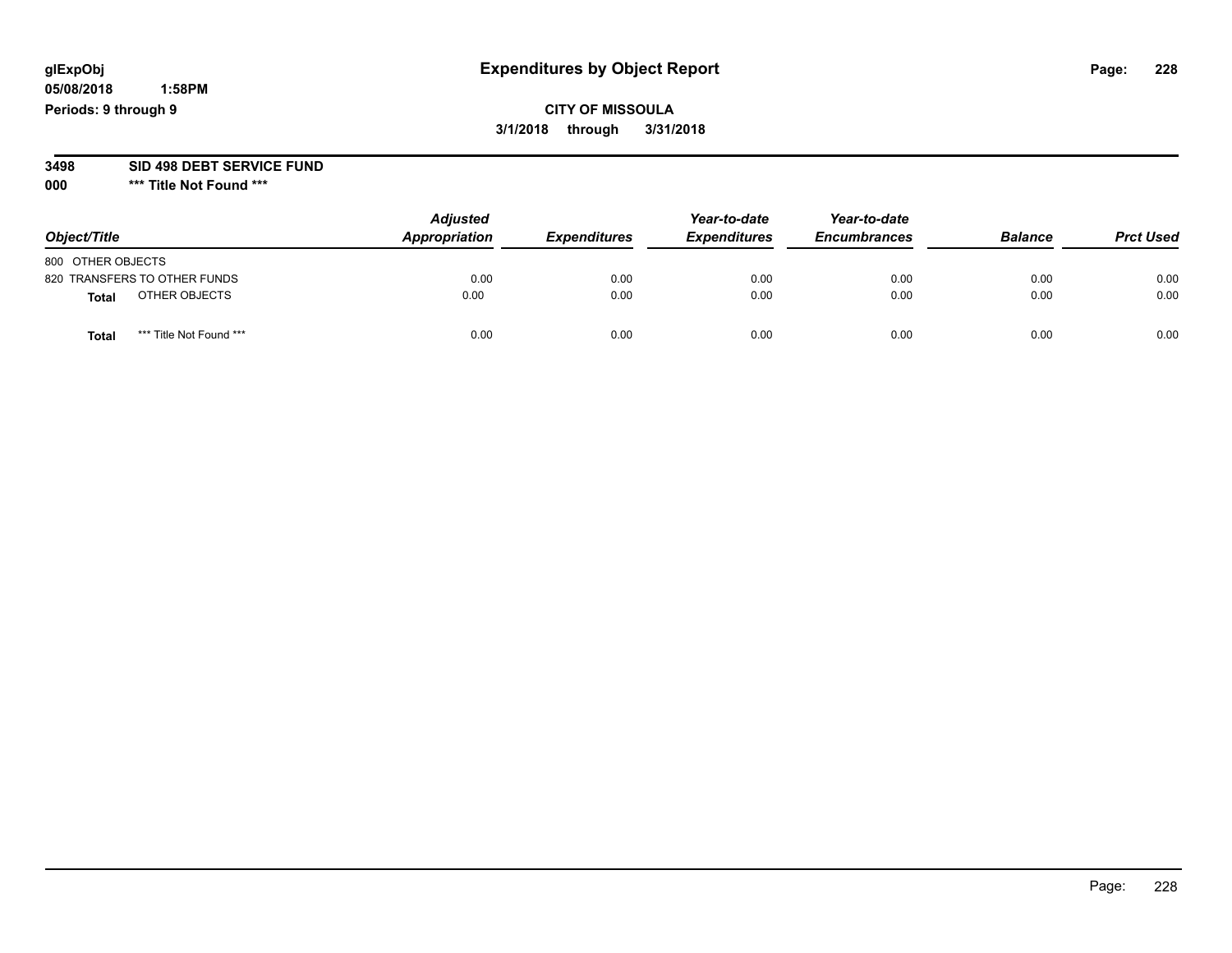**3498 SID 498 DEBT SERVICE FUND**

|                             |                      | <b>Adjusted</b> |                     | Year-to-date        | Year-to-date        |                |                  |
|-----------------------------|----------------------|-----------------|---------------------|---------------------|---------------------|----------------|------------------|
| Object/Title                |                      | Appropriation   | <b>Expenditures</b> | <b>Expenditures</b> | <b>Encumbrances</b> | <b>Balance</b> | <b>Prct Used</b> |
| 500 FIXED CHARGES           |                      |                 |                     |                     |                     |                |                  |
| 550 MERCHANT SERVICE FEES   |                      | 0.00            | 0.00                | 0.00                | 0.00                | 0.00           | 0.00             |
| <b>Total</b>                | <b>FIXED CHARGES</b> | 0.00            | 0.00                | 0.00                | 0.00                | 0.00           | 0.00             |
| 600 DEBT SERVICE            |                      |                 |                     |                     |                     |                |                  |
| 610 PRINCIPAL               |                      | 0.00            | 0.00                | 0.00                | 0.00                | 0.00           | 0.00             |
| 620 INTEREST / SERVICE FEES |                      | 0.00            | 0.00                | 0.00                | 0.00                | 0.00           | 0.00             |
| <b>Total</b>                | <b>DEBT SERVICE</b>  | 0.00            | 0.00                | 0.00                | 0.00                | 0.00           | 0.00             |
| <b>Total</b>                | NON-DEPARTMENTAL     | 0.00            | 0.00                | 0.00                | 0.00                | 0.00           | 0.00             |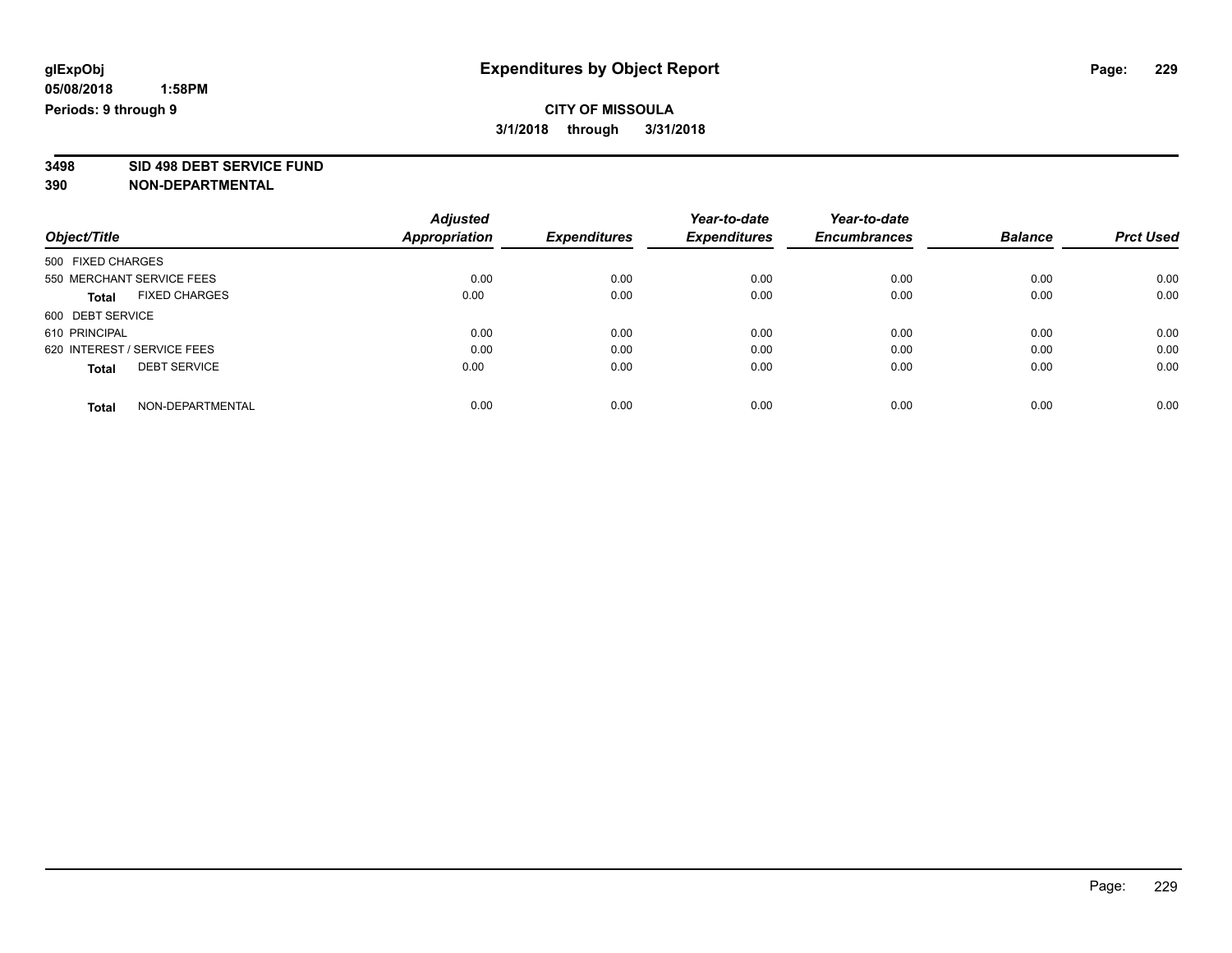#### **3498 SID 498 DEBT SERVICE FUND**

|                             |                              | <b>Adjusted</b>      |                     | Year-to-date        | Year-to-date        |                |                  |
|-----------------------------|------------------------------|----------------------|---------------------|---------------------|---------------------|----------------|------------------|
| Object/Title                |                              | <b>Appropriation</b> | <b>Expenditures</b> | <b>Expenditures</b> | <b>Encumbrances</b> | <b>Balance</b> | <b>Prct Used</b> |
| 500 FIXED CHARGES           |                              |                      |                     |                     |                     |                |                  |
| 550 MERCHANT SERVICE FEES   |                              | 0.00                 | 0.00                | 0.00                | 0.00                | 0.00           | 0.00             |
| <b>Total</b>                | <b>FIXED CHARGES</b>         | 0.00                 | 0.00                | 0.00                | 0.00                | 0.00           | 0.00             |
| 600 DEBT SERVICE            |                              |                      |                     |                     |                     |                |                  |
| 610 PRINCIPAL               |                              | 0.00                 | 0.00                | 0.00                | 0.00                | 0.00           | 0.00             |
| 620 INTEREST / SERVICE FEES |                              | 0.00                 | 0.00                | 0.00                | 0.00                | 0.00           | 0.00             |
| Total                       | <b>DEBT SERVICE</b>          | 0.00                 | 0.00                | 0.00                | 0.00                | 0.00           | 0.00             |
| 800 OTHER OBJECTS           |                              |                      |                     |                     |                     |                |                  |
|                             | 820 TRANSFERS TO OTHER FUNDS | 0.00                 | 0.00                | 0.00                | 0.00                | 0.00           | 0.00             |
| Total                       | OTHER OBJECTS                | 0.00                 | 0.00                | 0.00                | 0.00                | 0.00           | 0.00             |
| <b>Total</b>                | SID 498 DEBT SERVICE FUND    | 0.00                 | 0.00                | 0.00                | 0.00                | 0.00           | 0.00             |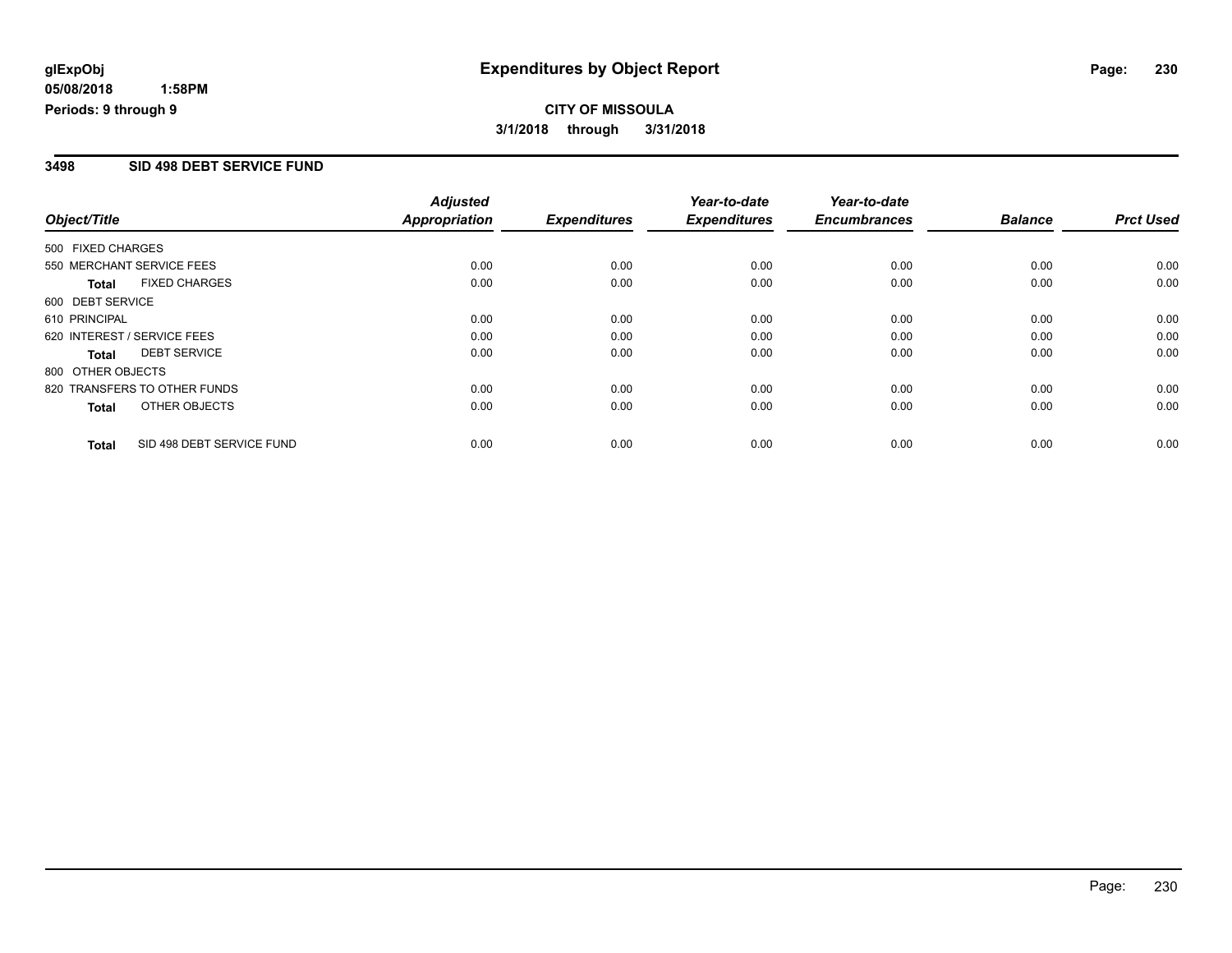**3500 SID 500 DEBT SERVICE FUND**

| Object/Title                        | <b>Adjusted</b><br><b>Appropriation</b> | <b>Expenditures</b> | Year-to-date<br><b>Expenditures</b> | Year-to-date<br><b>Encumbrances</b> | <b>Balance</b> | <b>Prct Used</b> |
|-------------------------------------|-----------------------------------------|---------------------|-------------------------------------|-------------------------------------|----------------|------------------|
| 600 DEBT SERVICE                    |                                         |                     |                                     |                                     |                |                  |
| 620 INTEREST / SERVICE FEES         | 0.00                                    | 0.00                | 0.00                                | 0.00                                | 0.00           | 0.00             |
| <b>DEBT SERVICE</b><br><b>Total</b> | 0.00                                    | 0.00                | 0.00                                | 0.00                                | 0.00           | 0.00             |
| 800 OTHER OBJECTS                   |                                         |                     |                                     |                                     |                |                  |
| 820 TRANSFERS TO OTHER FUNDS        | 0.00                                    | 0.00                | 0.00                                | 0.00                                | 0.00           | 0.00             |
| OTHER OBJECTS<br><b>Total</b>       | 0.00                                    | 0.00                | 0.00                                | 0.00                                | 0.00           | 0.00             |
| NON-DEPARTMENTAL<br><b>Total</b>    | 0.00                                    | 0.00                | 0.00                                | 0.00                                | 0.00           | 0.00             |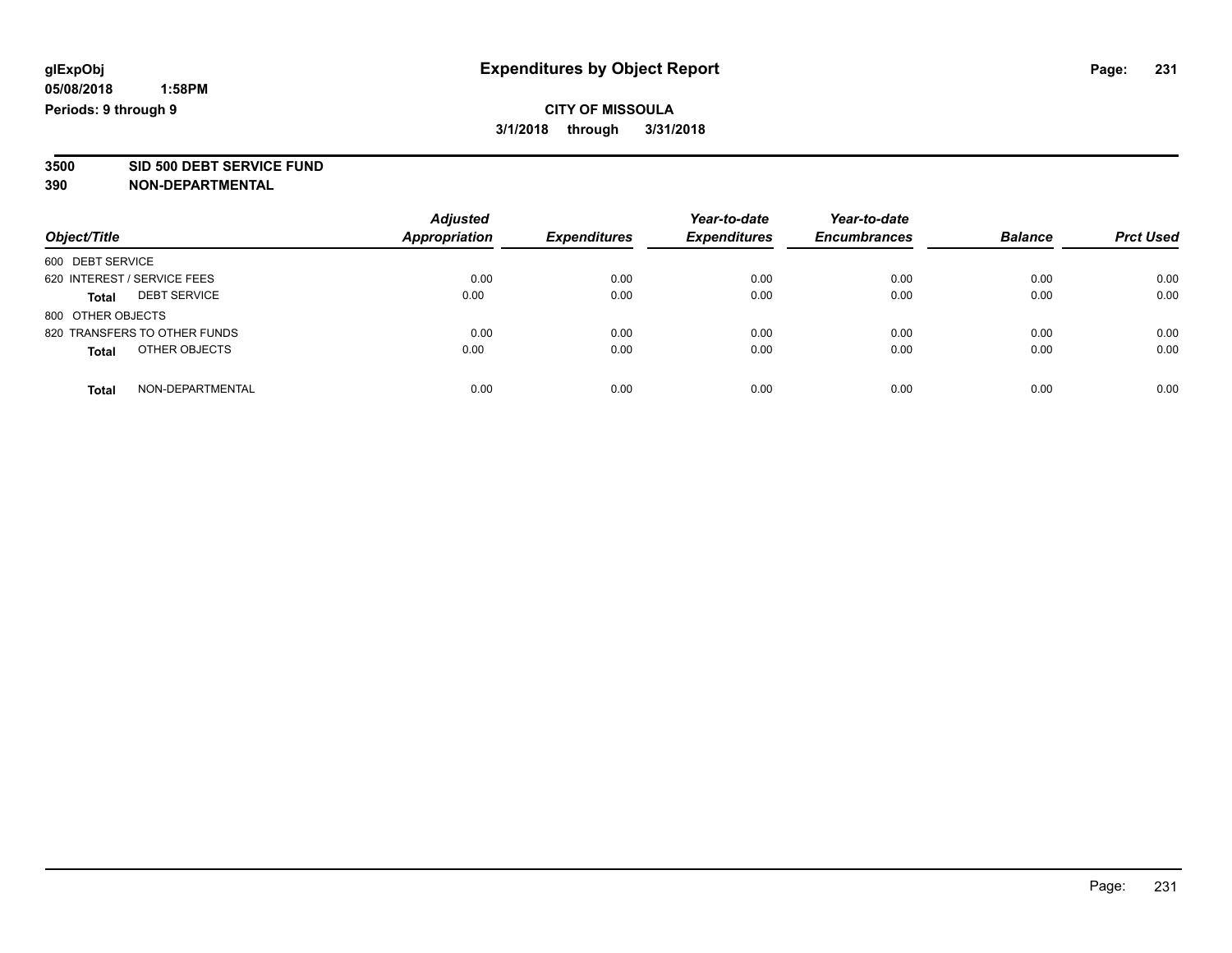**CITY OF MISSOULA 3/1/2018 through 3/31/2018**

### **3500 SID 500 DEBT SERVICE FUND**

| Object/Title                              | <b>Adjusted</b><br><b>Appropriation</b> | <b>Expenditures</b> | Year-to-date<br><b>Expenditures</b> | Year-to-date<br><b>Encumbrances</b> | <b>Balance</b> | <b>Prct Used</b> |
|-------------------------------------------|-----------------------------------------|---------------------|-------------------------------------|-------------------------------------|----------------|------------------|
| 600 DEBT SERVICE                          |                                         |                     |                                     |                                     |                |                  |
| 620 INTEREST / SERVICE FEES               | 0.00                                    | 0.00                | 0.00                                | 0.00                                | 0.00           | 0.00             |
| <b>DEBT SERVICE</b><br><b>Total</b>       | 0.00                                    | 0.00                | 0.00                                | 0.00                                | 0.00           | 0.00             |
| 800 OTHER OBJECTS                         |                                         |                     |                                     |                                     |                |                  |
| 820 TRANSFERS TO OTHER FUNDS              | 0.00                                    | 0.00                | 0.00                                | 0.00                                | 0.00           | 0.00             |
| OTHER OBJECTS<br><b>Total</b>             | 0.00                                    | 0.00                | 0.00                                | 0.00                                | 0.00           | 0.00             |
| SID 500 DEBT SERVICE FUND<br><b>Total</b> | 0.00                                    | 0.00                | 0.00                                | 0.00                                | 0.00           | 0.00             |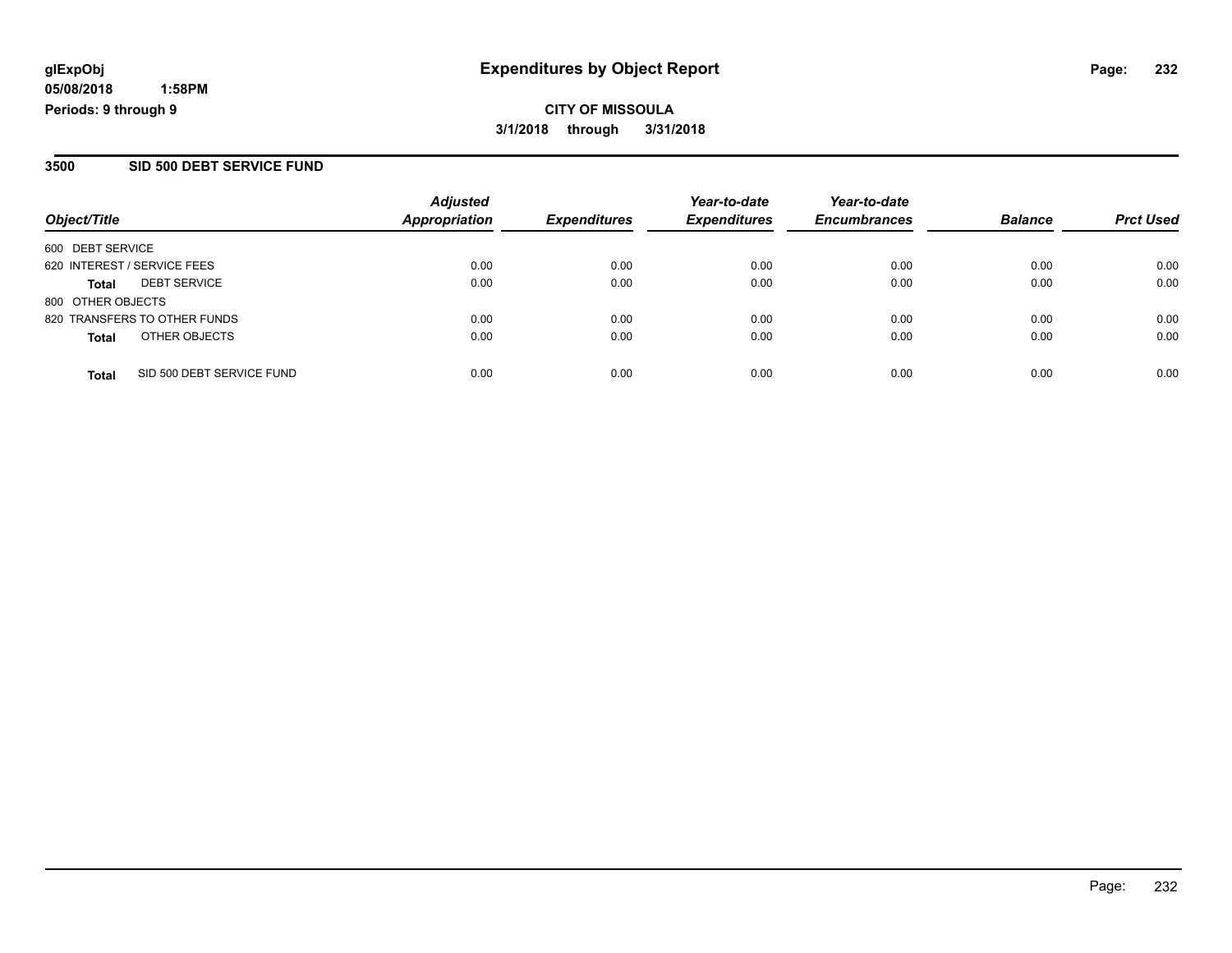# **CITY OF MISSOULA 3/1/2018 through 3/31/2018**

#### **3501 SID 501 DEBT SERVICE FUND**

| Object/Title                     | <b>Adjusted</b><br>Appropriation | <b>Expenditures</b> | Year-to-date<br><b>Expenditures</b> | Year-to-date<br><b>Encumbrances</b> | <b>Balance</b> | <b>Prct Used</b> |
|----------------------------------|----------------------------------|---------------------|-------------------------------------|-------------------------------------|----------------|------------------|
| 800 OTHER OBJECTS                |                                  |                     |                                     |                                     |                |                  |
| 820 TRANSFERS TO OTHER FUNDS     | 0.00                             | 0.00                | 0.00                                | 0.00                                | 0.00           | 0.00             |
| OTHER OBJECTS<br><b>Total</b>    | 0.00                             | 0.00                | 0.00                                | 0.00                                | 0.00           | 0.00             |
| *** Title Not Found ***<br>Total | 0.00                             | 0.00                | 0.00                                | 0.00                                | 0.00           | 0.00             |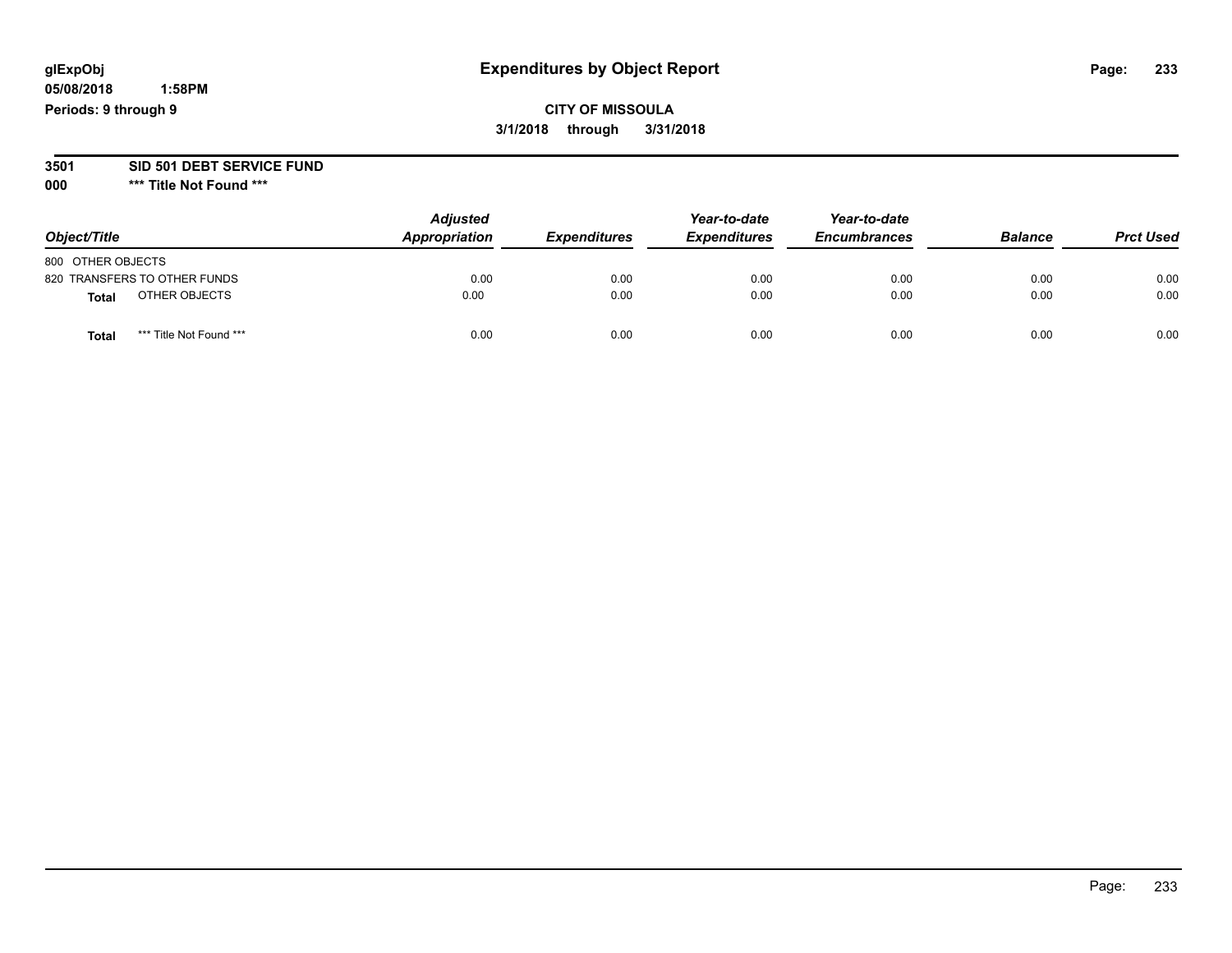**3501 SID 501 DEBT SERVICE FUND**

|                             |                           | <b>Adjusted</b> |                     | Year-to-date        | Year-to-date        |                |                  |
|-----------------------------|---------------------------|-----------------|---------------------|---------------------|---------------------|----------------|------------------|
| Object/Title                |                           | Appropriation   | <b>Expenditures</b> | <b>Expenditures</b> | <b>Encumbrances</b> | <b>Balance</b> | <b>Prct Used</b> |
| 500 FIXED CHARGES           |                           |                 |                     |                     |                     |                |                  |
|                             | 550 MERCHANT SERVICE FEES | 0.00            | 0.00                | 0.00                | 0.00                | 0.00           | 0.00             |
| <b>Total</b>                | <b>FIXED CHARGES</b>      | 0.00            | 0.00                | 0.00                | 0.00                | 0.00           | 0.00             |
| 600 DEBT SERVICE            |                           |                 |                     |                     |                     |                |                  |
| 610 PRINCIPAL               |                           | 0.00            | 0.00                | 0.00                | 0.00                | 0.00           | 0.00             |
| 620 INTEREST / SERVICE FEES |                           | 0.00            | 0.00                | 0.00                | 0.00                | 0.00           | 0.00             |
| <b>Total</b>                | <b>DEBT SERVICE</b>       | 0.00            | 0.00                | 0.00                | 0.00                | 0.00           | 0.00             |
| <b>Total</b>                | NON-DEPARTMENTAL          | 0.00            | 0.00                | 0.00                | 0.00                | 0.00           | 0.00             |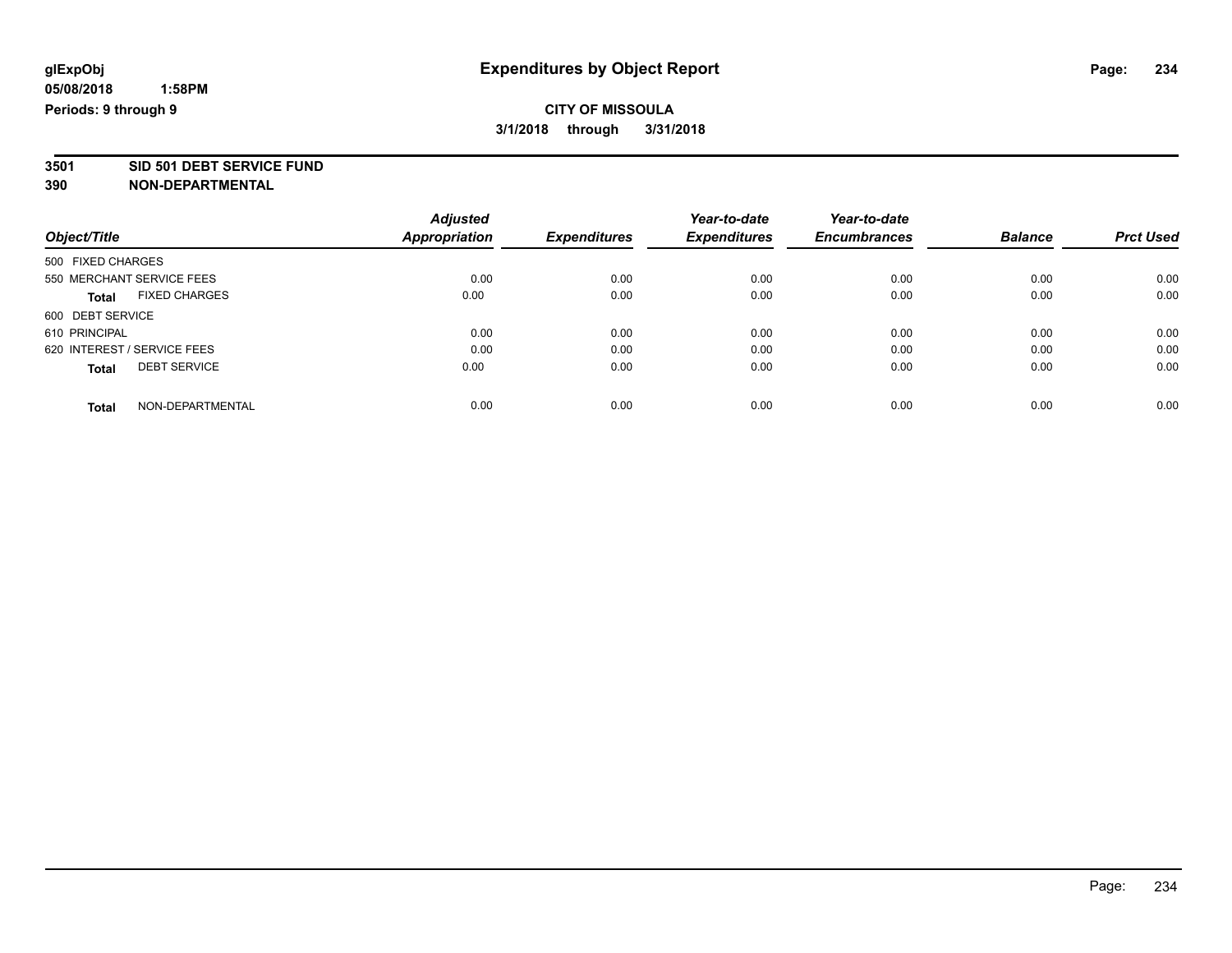## **3501 SID 501 DEBT SERVICE FUND**

|                             |                              | <b>Adjusted</b>      |                     | Year-to-date        | Year-to-date        |                |                  |
|-----------------------------|------------------------------|----------------------|---------------------|---------------------|---------------------|----------------|------------------|
| Object/Title                |                              | <b>Appropriation</b> | <b>Expenditures</b> | <b>Expenditures</b> | <b>Encumbrances</b> | <b>Balance</b> | <b>Prct Used</b> |
| 500 FIXED CHARGES           |                              |                      |                     |                     |                     |                |                  |
| 550 MERCHANT SERVICE FEES   |                              | 0.00                 | 0.00                | 0.00                | 0.00                | 0.00           | 0.00             |
| <b>Total</b>                | <b>FIXED CHARGES</b>         | 0.00                 | 0.00                | 0.00                | 0.00                | 0.00           | 0.00             |
| 600 DEBT SERVICE            |                              |                      |                     |                     |                     |                |                  |
| 610 PRINCIPAL               |                              | 0.00                 | 0.00                | 0.00                | 0.00                | 0.00           | 0.00             |
| 620 INTEREST / SERVICE FEES |                              | 0.00                 | 0.00                | 0.00                | 0.00                | 0.00           | 0.00             |
| Total                       | <b>DEBT SERVICE</b>          | 0.00                 | 0.00                | 0.00                | 0.00                | 0.00           | 0.00             |
| 800 OTHER OBJECTS           |                              |                      |                     |                     |                     |                |                  |
|                             | 820 TRANSFERS TO OTHER FUNDS | 0.00                 | 0.00                | 0.00                | 0.00                | 0.00           | 0.00             |
| Total                       | OTHER OBJECTS                | 0.00                 | 0.00                | 0.00                | 0.00                | 0.00           | 0.00             |
| <b>Total</b>                | SID 501 DEBT SERVICE FUND    | 0.00                 | 0.00                | 0.00                | 0.00                | 0.00           | 0.00             |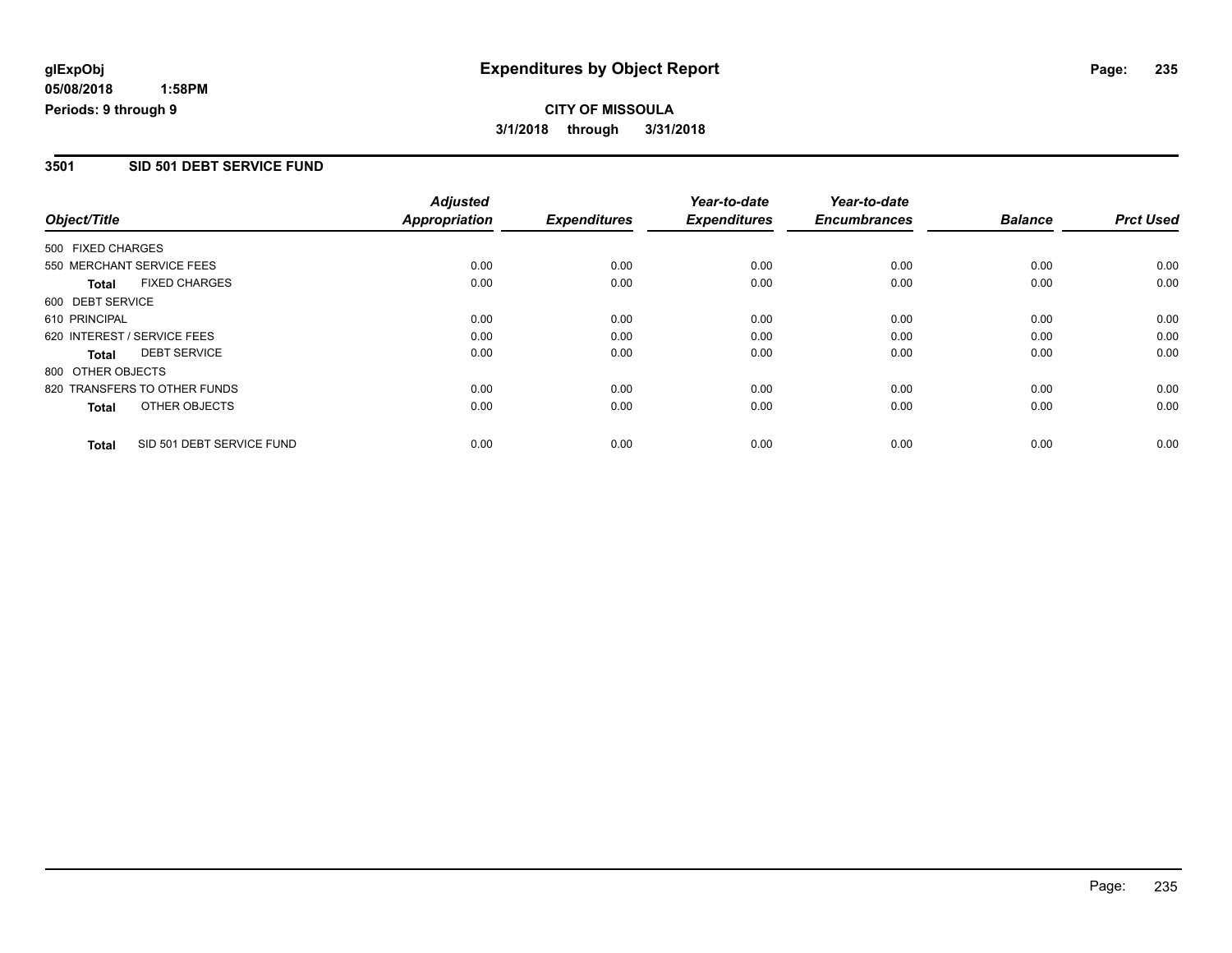# **CITY OF MISSOULA 3/1/2018 through 3/31/2018**

#### **3503 SID 503 DEBT SERVICE FUND**

| Object/Title                 |                         | <b>Adjusted</b><br>Appropriation | <b>Expenditures</b> | Year-to-date<br><b>Expenditures</b> | Year-to-date<br><b>Encumbrances</b> | <b>Balance</b> | <b>Prct Used</b> |
|------------------------------|-------------------------|----------------------------------|---------------------|-------------------------------------|-------------------------------------|----------------|------------------|
| 800 OTHER OBJECTS            |                         |                                  |                     |                                     |                                     |                |                  |
| 820 TRANSFERS TO OTHER FUNDS |                         | 0.00                             | 0.00                | 0.00                                | 0.00                                | 0.00           | 0.00             |
| Total                        | OTHER OBJECTS           | 0.00                             | 0.00                | 0.00                                | 0.00                                | 0.00           | 0.00             |
| Tota                         | *** Title Not Found *** | 0.00                             | 0.00                | 0.00                                | 0.00                                | 0.00           | 0.00             |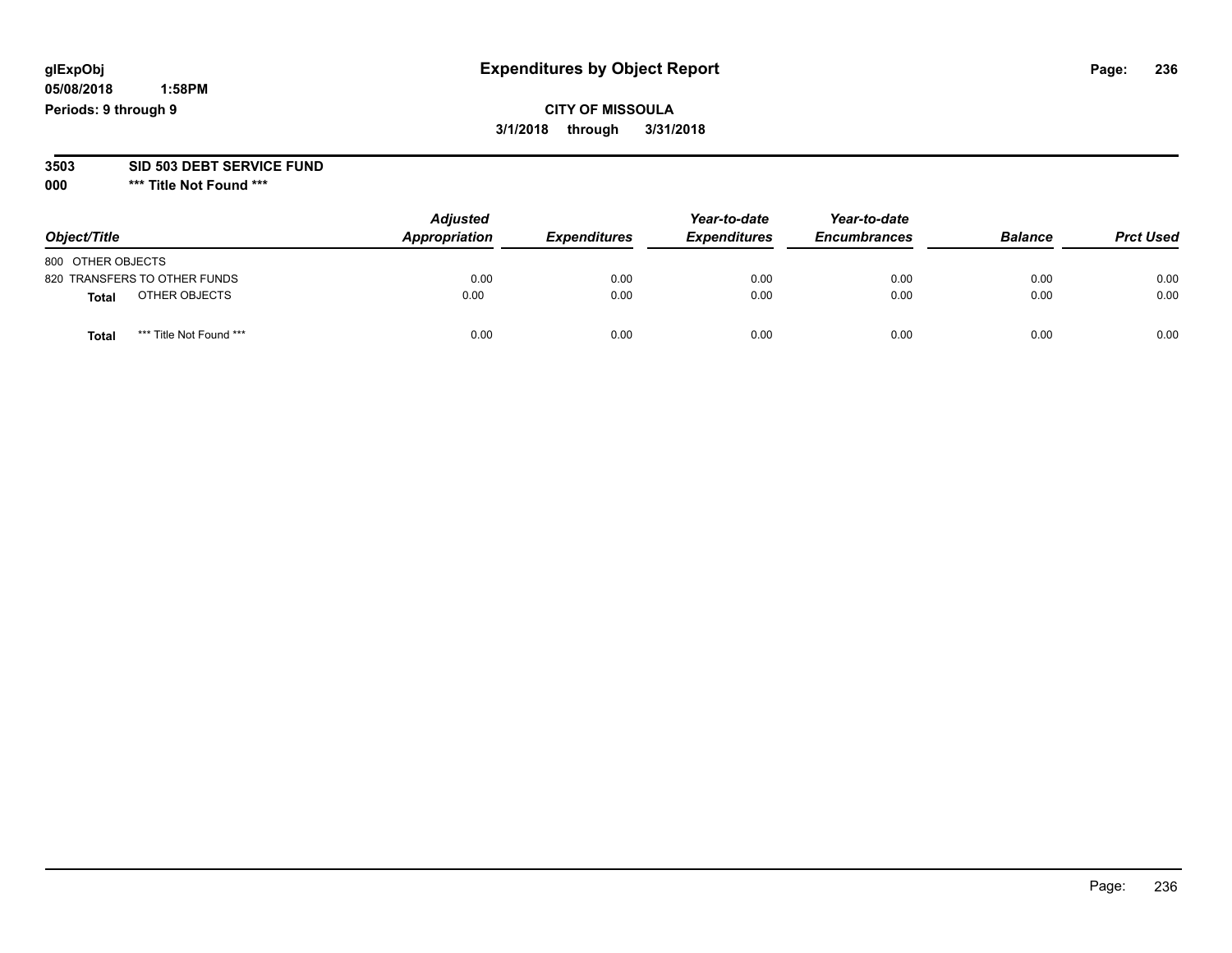**3503 SID 503 DEBT SERVICE FUND**

|                                      | <b>Adjusted</b>      |                     | Year-to-date        | Year-to-date        |                |                  |
|--------------------------------------|----------------------|---------------------|---------------------|---------------------|----------------|------------------|
| Object/Title                         | <b>Appropriation</b> | <b>Expenditures</b> | <b>Expenditures</b> | <b>Encumbrances</b> | <b>Balance</b> | <b>Prct Used</b> |
| 500 FIXED CHARGES                    |                      |                     |                     |                     |                |                  |
| 550 MERCHANT SERVICE FEES            | 0.00                 | 0.00                | 0.00                | 0.00                | 0.00           | 0.00             |
| <b>FIXED CHARGES</b><br><b>Total</b> | 0.00                 | 0.00                | 0.00                | 0.00                | 0.00           | 0.00             |
| 600 DEBT SERVICE                     |                      |                     |                     |                     |                |                  |
| 610 PRINCIPAL                        | 0.00                 | 0.00                | 0.00                | 0.00                | 0.00           | 0.00             |
| 620 INTEREST / SERVICE FEES          | 0.00                 | 0.00                | 0.00                | 0.00                | 0.00           | 0.00             |
| <b>DEBT SERVICE</b><br><b>Total</b>  | 0.00                 | 0.00                | 0.00                | 0.00                | 0.00           | 0.00             |
| NON-DEPARTMENTAL<br><b>Total</b>     | 0.00                 | 0.00                | 0.00                | 0.00                | 0.00           | 0.00             |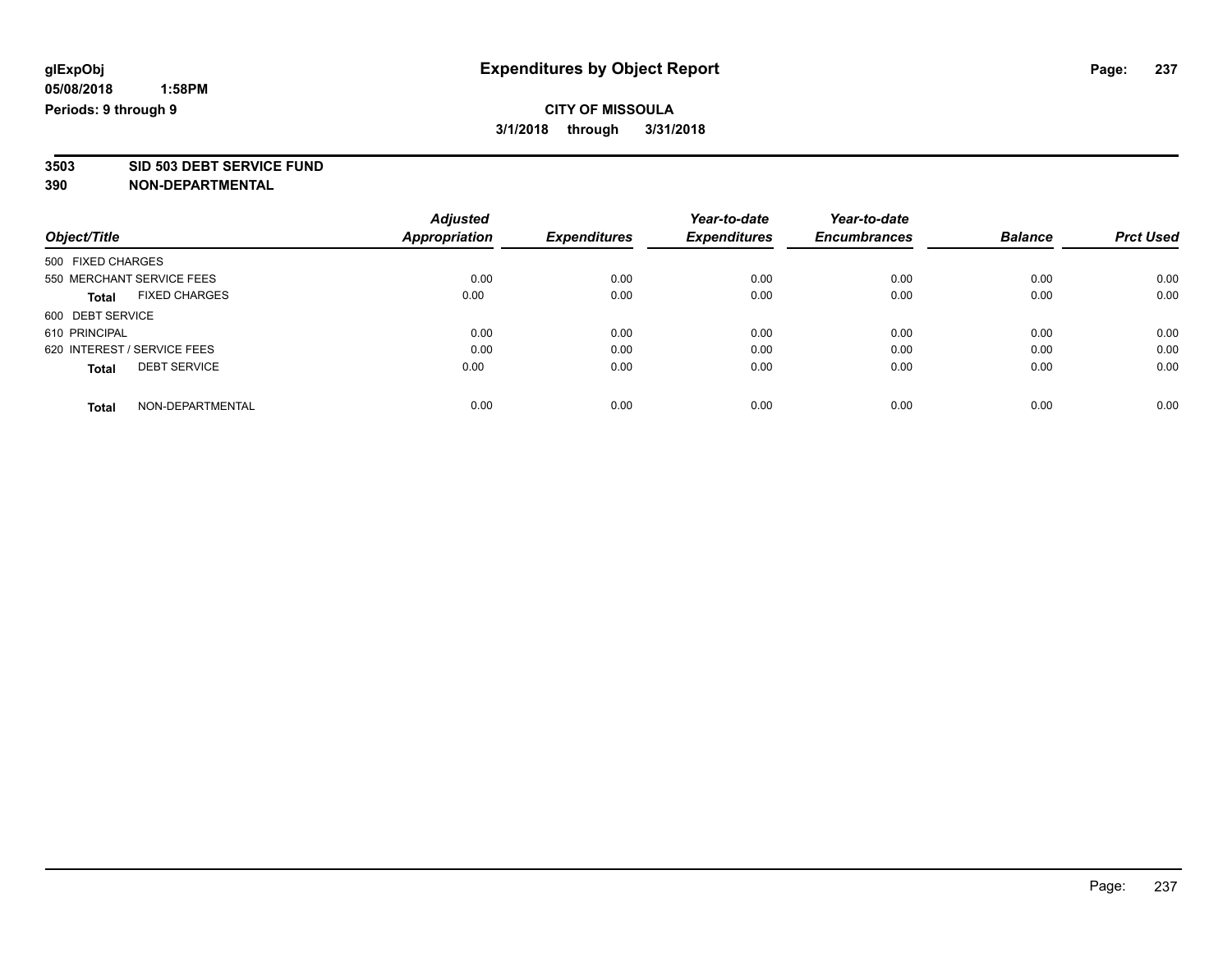## **3503 SID 503 DEBT SERVICE FUND**

|                   |                              | <b>Adjusted</b>      |                     | Year-to-date        | Year-to-date        |                |                  |
|-------------------|------------------------------|----------------------|---------------------|---------------------|---------------------|----------------|------------------|
| Object/Title      |                              | <b>Appropriation</b> | <b>Expenditures</b> | <b>Expenditures</b> | <b>Encumbrances</b> | <b>Balance</b> | <b>Prct Used</b> |
| 500 FIXED CHARGES |                              |                      |                     |                     |                     |                |                  |
|                   | 550 MERCHANT SERVICE FEES    | 0.00                 | 0.00                | 0.00                | 0.00                | 0.00           | 0.00             |
| <b>Total</b>      | <b>FIXED CHARGES</b>         | 0.00                 | 0.00                | 0.00                | 0.00                | 0.00           | 0.00             |
| 600 DEBT SERVICE  |                              |                      |                     |                     |                     |                |                  |
| 610 PRINCIPAL     |                              | 0.00                 | 0.00                | 0.00                | 0.00                | 0.00           | 0.00             |
|                   | 620 INTEREST / SERVICE FEES  | 0.00                 | 0.00                | 0.00                | 0.00                | 0.00           | 0.00             |
| Total             | <b>DEBT SERVICE</b>          | 0.00                 | 0.00                | 0.00                | 0.00                | 0.00           | 0.00             |
| 800 OTHER OBJECTS |                              |                      |                     |                     |                     |                |                  |
|                   | 820 TRANSFERS TO OTHER FUNDS | 0.00                 | 0.00                | 0.00                | 0.00                | 0.00           | 0.00             |
| Total             | OTHER OBJECTS                | 0.00                 | 0.00                | 0.00                | 0.00                | 0.00           | 0.00             |
| <b>Total</b>      | SID 503 DEBT SERVICE FUND    | 0.00                 | 0.00                | 0.00                | 0.00                | 0.00           | 0.00             |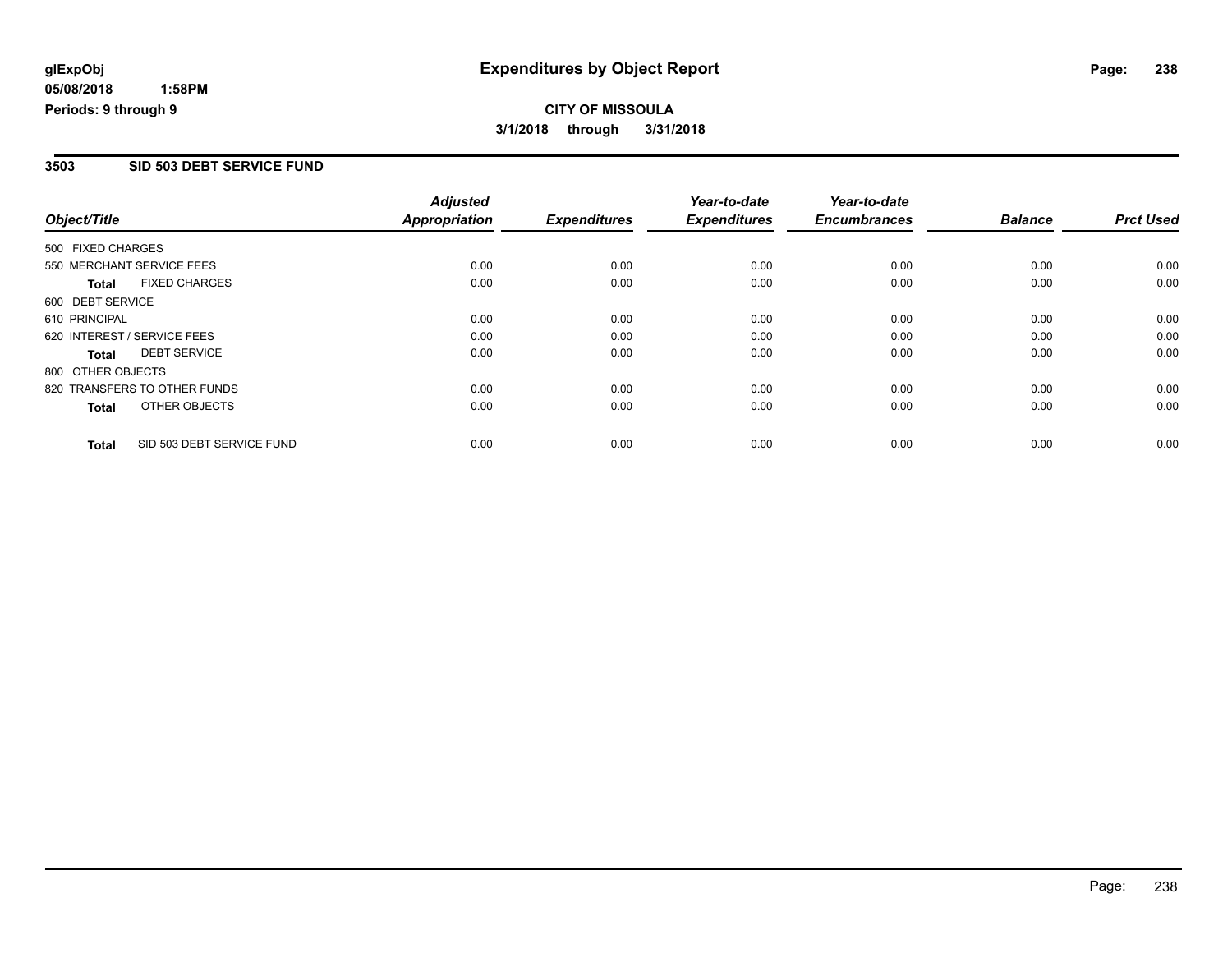# **CITY OF MISSOULA 3/1/2018 through 3/31/2018**

#### **3505 SID 505 DEBT SERVICE FUND**

| Object/Title      |                              | <b>Adjusted</b><br>Appropriation | <b>Expenditures</b> | Year-to-date<br><b>Expenditures</b> | Year-to-date<br><b>Encumbrances</b> | <b>Balance</b> | <b>Prct Used</b> |
|-------------------|------------------------------|----------------------------------|---------------------|-------------------------------------|-------------------------------------|----------------|------------------|
| 800 OTHER OBJECTS |                              |                                  |                     |                                     |                                     |                |                  |
|                   | 820 TRANSFERS TO OTHER FUNDS | 0.00                             | 0.00                | 0.00                                | 0.00                                | 0.00           | 0.00             |
| <b>Total</b>      | OTHER OBJECTS                | 0.00                             | 0.00                | 0.00                                | 0.00                                | 0.00           | 0.00             |
| <b>Total</b>      | *** Title Not Found ***      | 0.00                             | 0.00                | 0.00                                | 0.00                                | 0.00           | 0.00             |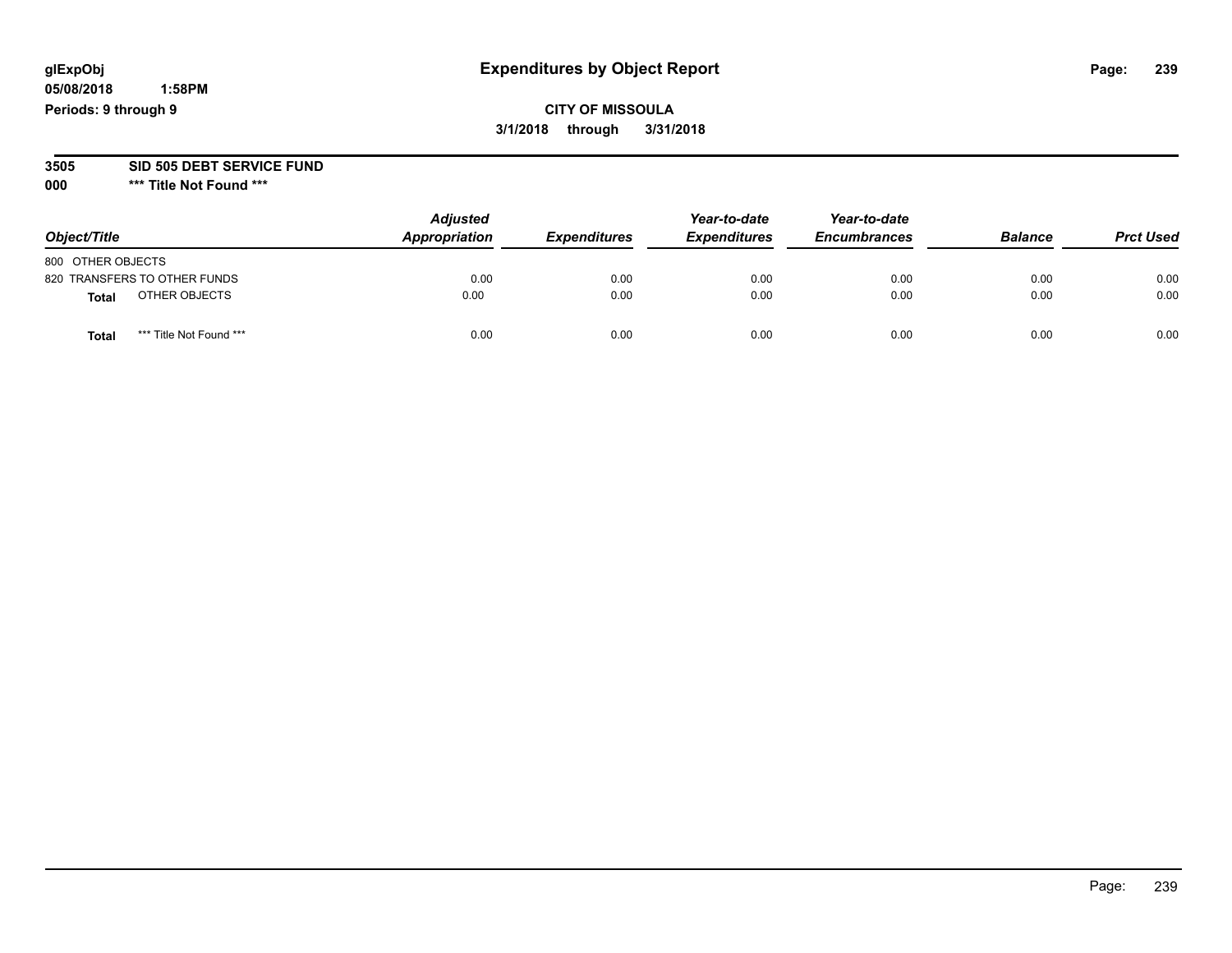**3505 SID 505 DEBT SERVICE FUND**

|                                      | <b>Adjusted</b>      |                     | Year-to-date        | Year-to-date        |                |                  |
|--------------------------------------|----------------------|---------------------|---------------------|---------------------|----------------|------------------|
| Object/Title                         | <b>Appropriation</b> | <b>Expenditures</b> | <b>Expenditures</b> | <b>Encumbrances</b> | <b>Balance</b> | <b>Prct Used</b> |
| 500 FIXED CHARGES                    |                      |                     |                     |                     |                |                  |
| 550 MERCHANT SERVICE FEES            | 0.00                 | 0.00                | 0.00                | 0.00                | 0.00           | 0.00             |
| <b>FIXED CHARGES</b><br><b>Total</b> | 0.00                 | 0.00                | 0.00                | 0.00                | 0.00           | 0.00             |
| 600 DEBT SERVICE                     |                      |                     |                     |                     |                |                  |
| 610 PRINCIPAL                        | 0.00                 | 0.00                | 0.00                | 0.00                | 0.00           | 0.00             |
| 620 INTEREST / SERVICE FEES          | 0.00                 | 0.00                | 0.00                | 0.00                | 0.00           | 0.00             |
| <b>DEBT SERVICE</b><br><b>Total</b>  | 0.00                 | 0.00                | 0.00                | 0.00                | 0.00           | 0.00             |
| NON-DEPARTMENTAL<br><b>Total</b>     | 0.00                 | 0.00                | 0.00                | 0.00                | 0.00           | 0.00             |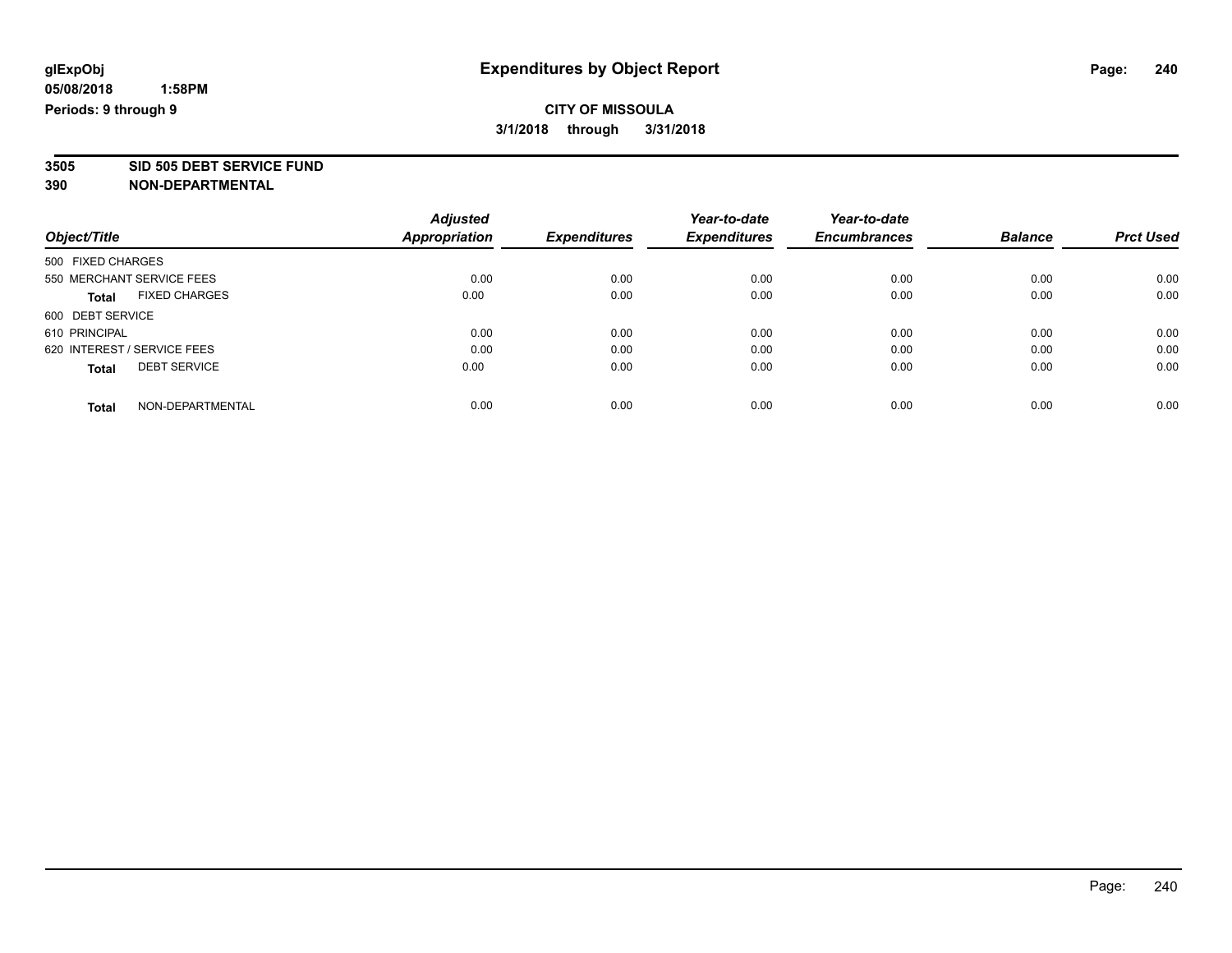## **3505 SID 505 DEBT SERVICE FUND**

|                   |                              | <b>Adjusted</b>      |                     | Year-to-date        | Year-to-date        |                |                  |
|-------------------|------------------------------|----------------------|---------------------|---------------------|---------------------|----------------|------------------|
| Object/Title      |                              | <b>Appropriation</b> | <b>Expenditures</b> | <b>Expenditures</b> | <b>Encumbrances</b> | <b>Balance</b> | <b>Prct Used</b> |
| 500 FIXED CHARGES |                              |                      |                     |                     |                     |                |                  |
|                   | 550 MERCHANT SERVICE FEES    | 0.00                 | 0.00                | 0.00                | 0.00                | 0.00           | 0.00             |
| <b>Total</b>      | <b>FIXED CHARGES</b>         | 0.00                 | 0.00                | 0.00                | 0.00                | 0.00           | 0.00             |
| 600 DEBT SERVICE  |                              |                      |                     |                     |                     |                |                  |
| 610 PRINCIPAL     |                              | 0.00                 | 0.00                | 0.00                | 0.00                | 0.00           | 0.00             |
|                   | 620 INTEREST / SERVICE FEES  | 0.00                 | 0.00                | 0.00                | 0.00                | 0.00           | 0.00             |
| Total             | <b>DEBT SERVICE</b>          | 0.00                 | 0.00                | 0.00                | 0.00                | 0.00           | 0.00             |
| 800 OTHER OBJECTS |                              |                      |                     |                     |                     |                |                  |
|                   | 820 TRANSFERS TO OTHER FUNDS | 0.00                 | 0.00                | 0.00                | 0.00                | 0.00           | 0.00             |
| Total             | OTHER OBJECTS                | 0.00                 | 0.00                | 0.00                | 0.00                | 0.00           | 0.00             |
| <b>Total</b>      | SID 505 DEBT SERVICE FUND    | 0.00                 | 0.00                | 0.00                | 0.00                | 0.00           | 0.00             |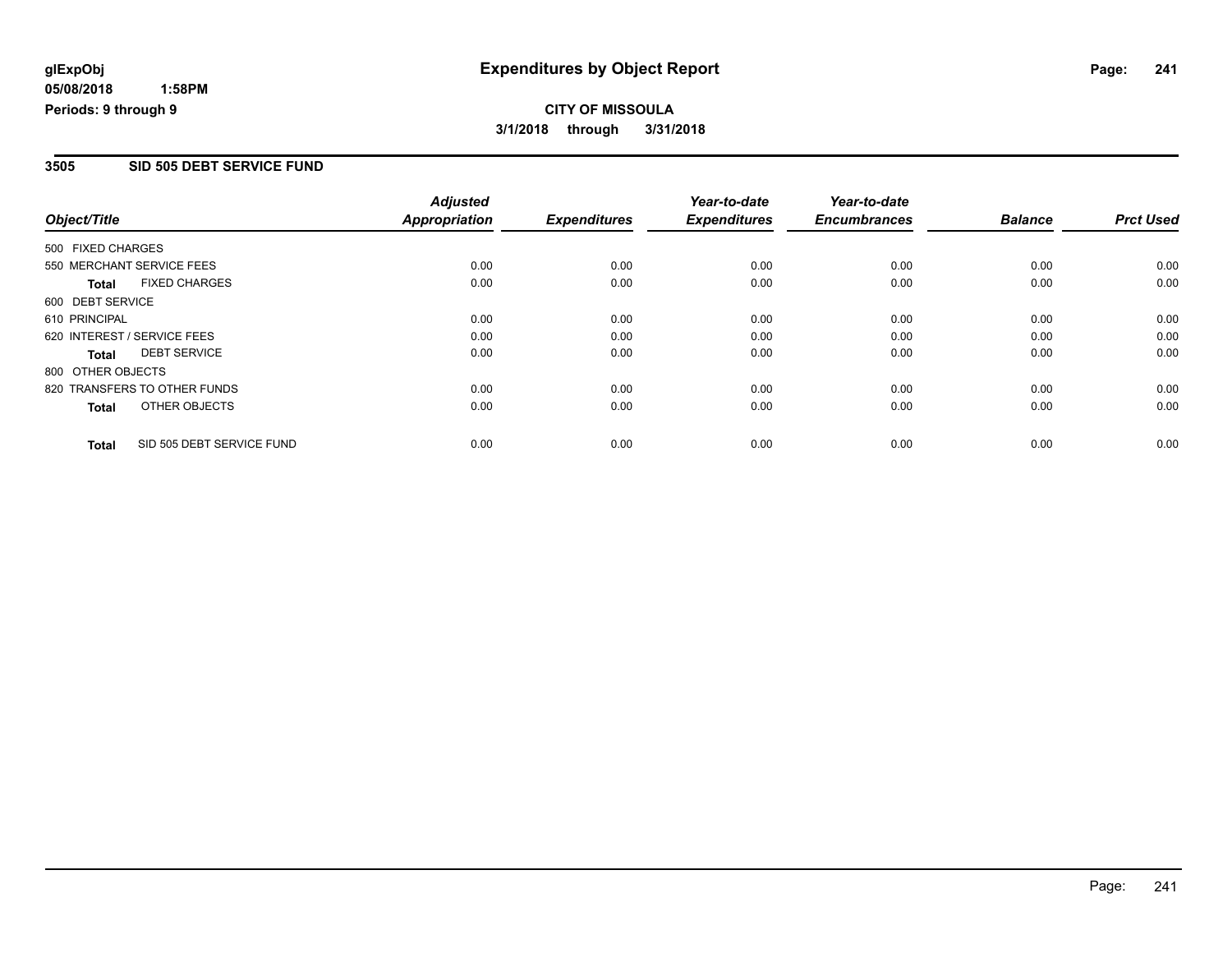# **CITY OF MISSOULA 3/1/2018 through 3/31/2018**

# **3506 SID 506 DEBT SERVICE FUND**

| Object/Title                    | <b>Adjusted</b><br>Appropriation | <b>Expenditures</b> | Year-to-date<br><b>Expenditures</b> | Year-to-date<br><b>Encumbrances</b> | <b>Balance</b> | <b>Prct Used</b> |
|---------------------------------|----------------------------------|---------------------|-------------------------------------|-------------------------------------|----------------|------------------|
| 800 OTHER OBJECTS               |                                  |                     |                                     |                                     |                |                  |
| 820 TRANSFERS TO OTHER FUNDS    | 0.00                             | 0.00                | 0.00                                | 0.00                                | 0.00           | 0.00             |
| OTHER OBJECTS<br>Total          | 0.00                             | 0.00                | 0.00                                | 0.00                                | 0.00           | 0.00             |
| *** Title Not Found ***<br>Tota | 0.00                             | 0.00                | 0.00                                | 0.00                                | 0.00           | 0.00             |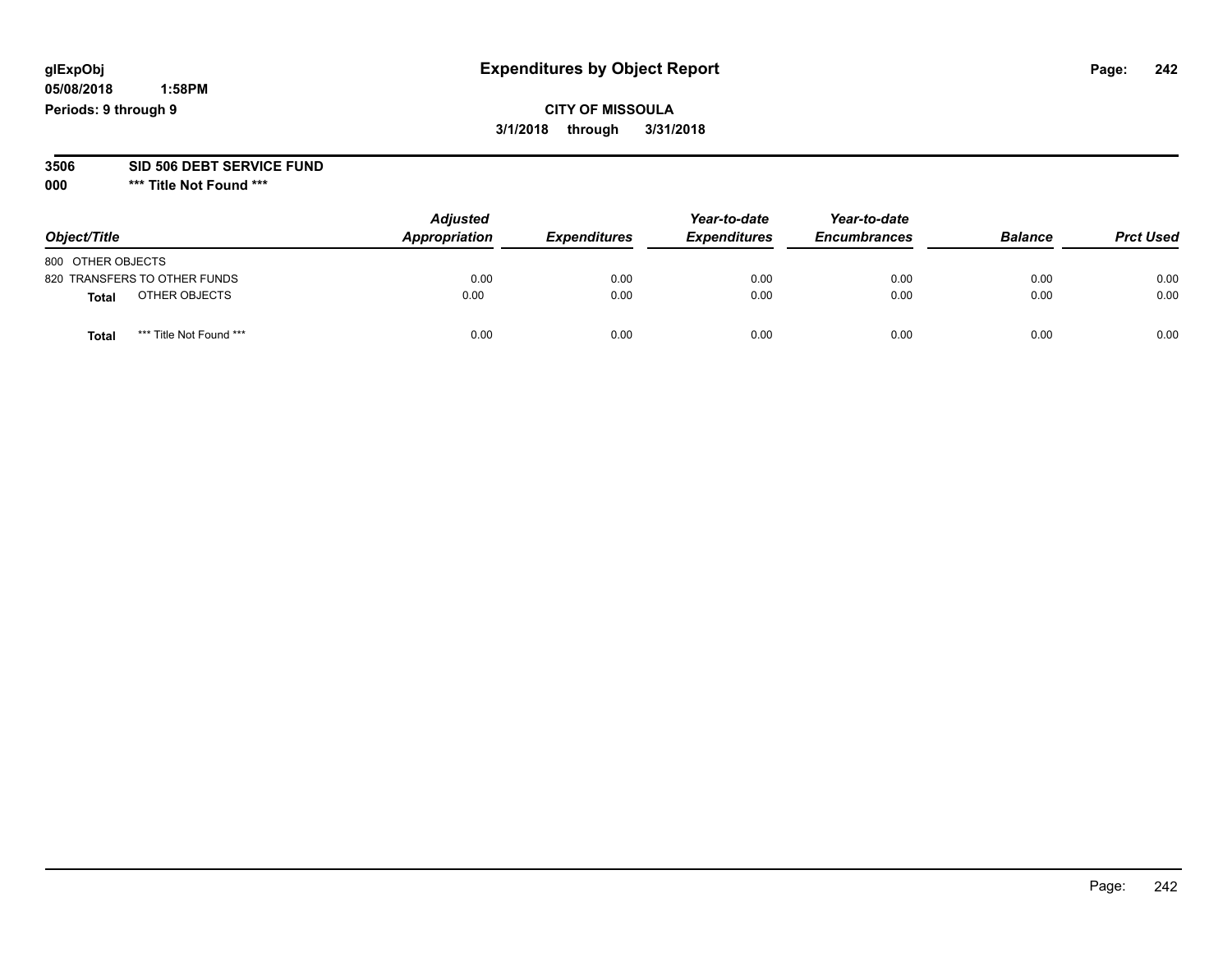**3506 SID 506 DEBT SERVICE FUND**

|                                      | <b>Adjusted</b>      |                     | Year-to-date        | Year-to-date        |                |                  |
|--------------------------------------|----------------------|---------------------|---------------------|---------------------|----------------|------------------|
| Object/Title                         | <b>Appropriation</b> | <b>Expenditures</b> | <b>Expenditures</b> | <b>Encumbrances</b> | <b>Balance</b> | <b>Prct Used</b> |
| 500 FIXED CHARGES                    |                      |                     |                     |                     |                |                  |
| 550 MERCHANT SERVICE FEES            | 0.00                 | 0.00                | 0.00                | 0.00                | 0.00           | 0.00             |
| <b>FIXED CHARGES</b><br><b>Total</b> | 0.00                 | 0.00                | 0.00                | 0.00                | 0.00           | 0.00             |
| 600 DEBT SERVICE                     |                      |                     |                     |                     |                |                  |
| 610 PRINCIPAL                        | 0.00                 | 0.00                | 0.00                | 0.00                | 0.00           | 0.00             |
| 620 INTEREST / SERVICE FEES          | 0.00                 | 0.00                | 0.00                | 0.00                | 0.00           | 0.00             |
| <b>DEBT SERVICE</b><br><b>Total</b>  | 0.00                 | 0.00                | 0.00                | 0.00                | 0.00           | 0.00             |
| NON-DEPARTMENTAL<br><b>Total</b>     | 0.00                 | 0.00                | 0.00                | 0.00                | 0.00           | 0.00             |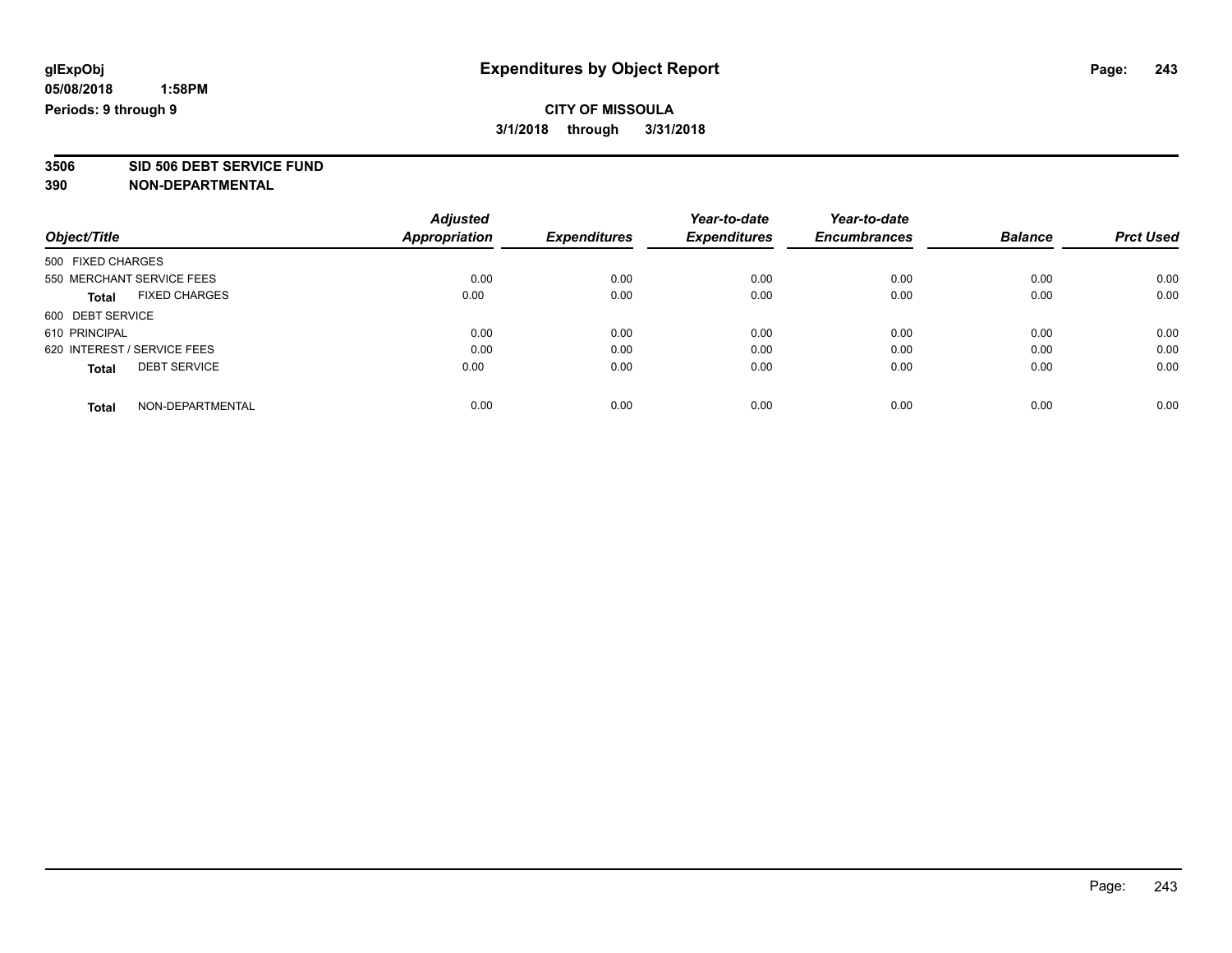## **3506 SID 506 DEBT SERVICE FUND**

|                   |                              | <b>Adjusted</b>      |                     | Year-to-date        | Year-to-date        |                |                  |
|-------------------|------------------------------|----------------------|---------------------|---------------------|---------------------|----------------|------------------|
| Object/Title      |                              | <b>Appropriation</b> | <b>Expenditures</b> | <b>Expenditures</b> | <b>Encumbrances</b> | <b>Balance</b> | <b>Prct Used</b> |
| 500 FIXED CHARGES |                              |                      |                     |                     |                     |                |                  |
|                   | 550 MERCHANT SERVICE FEES    | 0.00                 | 0.00                | 0.00                | 0.00                | 0.00           | 0.00             |
| <b>Total</b>      | <b>FIXED CHARGES</b>         | 0.00                 | 0.00                | 0.00                | 0.00                | 0.00           | 0.00             |
| 600 DEBT SERVICE  |                              |                      |                     |                     |                     |                |                  |
| 610 PRINCIPAL     |                              | 0.00                 | 0.00                | 0.00                | 0.00                | 0.00           | 0.00             |
|                   | 620 INTEREST / SERVICE FEES  | 0.00                 | 0.00                | 0.00                | 0.00                | 0.00           | 0.00             |
| Total             | <b>DEBT SERVICE</b>          | 0.00                 | 0.00                | 0.00                | 0.00                | 0.00           | 0.00             |
| 800 OTHER OBJECTS |                              |                      |                     |                     |                     |                |                  |
|                   | 820 TRANSFERS TO OTHER FUNDS | 0.00                 | 0.00                | 0.00                | 0.00                | 0.00           | 0.00             |
| Total             | OTHER OBJECTS                | 0.00                 | 0.00                | 0.00                | 0.00                | 0.00           | 0.00             |
| <b>Total</b>      | SID 506 DEBT SERVICE FUND    | 0.00                 | 0.00                | 0.00                | 0.00                | 0.00           | 0.00             |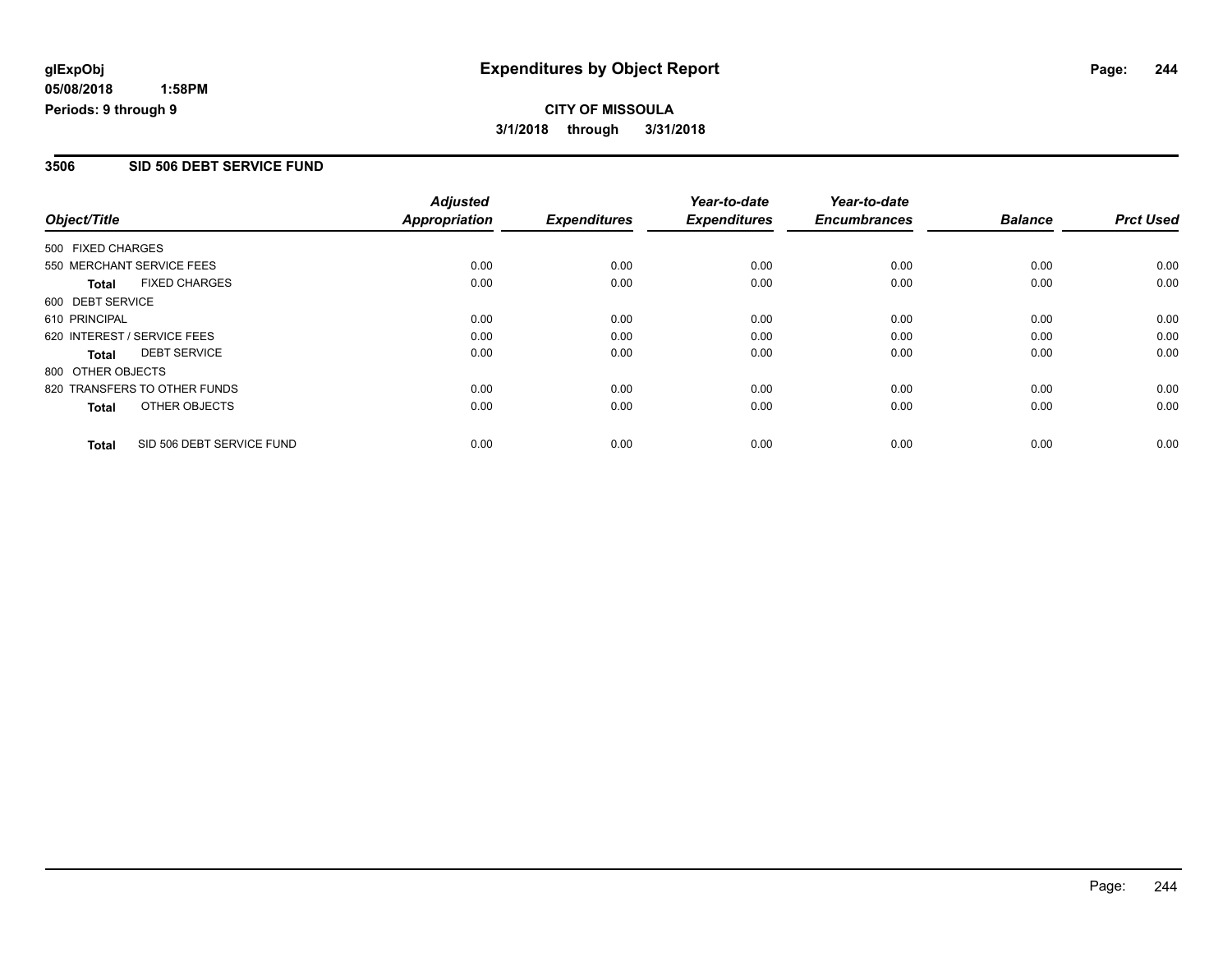# **CITY OF MISSOULA 3/1/2018 through 3/31/2018**

#### **3507 SID 507 DEBT SERVICE FUND**

| Object/Title                 |                         | <b>Adjusted</b><br>Appropriation | <b>Expenditures</b> | Year-to-date<br><b>Expenditures</b> | Year-to-date<br><b>Encumbrances</b> | <b>Balance</b> | <b>Prct Used</b> |
|------------------------------|-------------------------|----------------------------------|---------------------|-------------------------------------|-------------------------------------|----------------|------------------|
| 800 OTHER OBJECTS            |                         |                                  |                     |                                     |                                     |                |                  |
| 820 TRANSFERS TO OTHER FUNDS |                         | 0.00                             | 0.00                | 0.00                                | 0.00                                | 0.00           | 0.00             |
| Total                        | OTHER OBJECTS           | 0.00                             | 0.00                | 0.00                                | 0.00                                | 0.00           | 0.00             |
| Tota                         | *** Title Not Found *** | 0.00                             | 0.00                | 0.00                                | 0.00                                | 0.00           | 0.00             |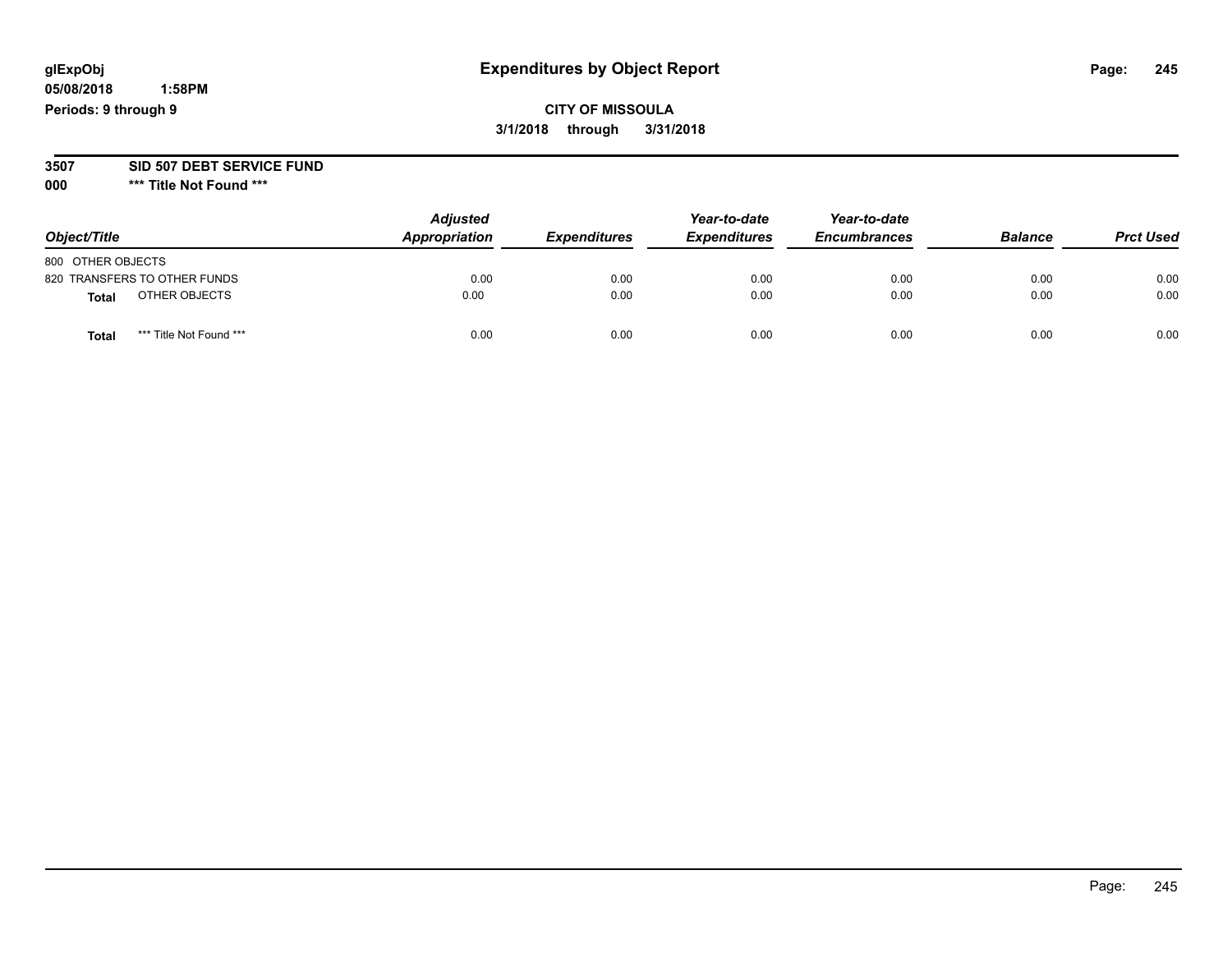# **CITY OF MISSOULA 3/1/2018 through 3/31/2018**

# **3507 SID 507 DEBT SERVICE FUND**

| Object/Title                         | <b>Adjusted</b><br>Appropriation | <b>Expenditures</b> | Year-to-date<br><b>Expenditures</b> | Year-to-date<br><b>Encumbrances</b> | <b>Balance</b> | <b>Prct Used</b> |
|--------------------------------------|----------------------------------|---------------------|-------------------------------------|-------------------------------------|----------------|------------------|
| 500 FIXED CHARGES                    |                                  |                     |                                     |                                     |                |                  |
| 550 MERCHANT SERVICE FEES            | 0.00                             | 0.00                | 0.00                                | 0.00                                | 0.00           | 0.00             |
| <b>FIXED CHARGES</b><br><b>Total</b> | 0.00                             | 0.00                | 0.00                                | 0.00                                | 0.00           | 0.00             |
| NON-DEPARTMENTAL<br>Total            | 0.00                             | 0.00                | 0.00                                | 0.00                                | 0.00           | 0.00             |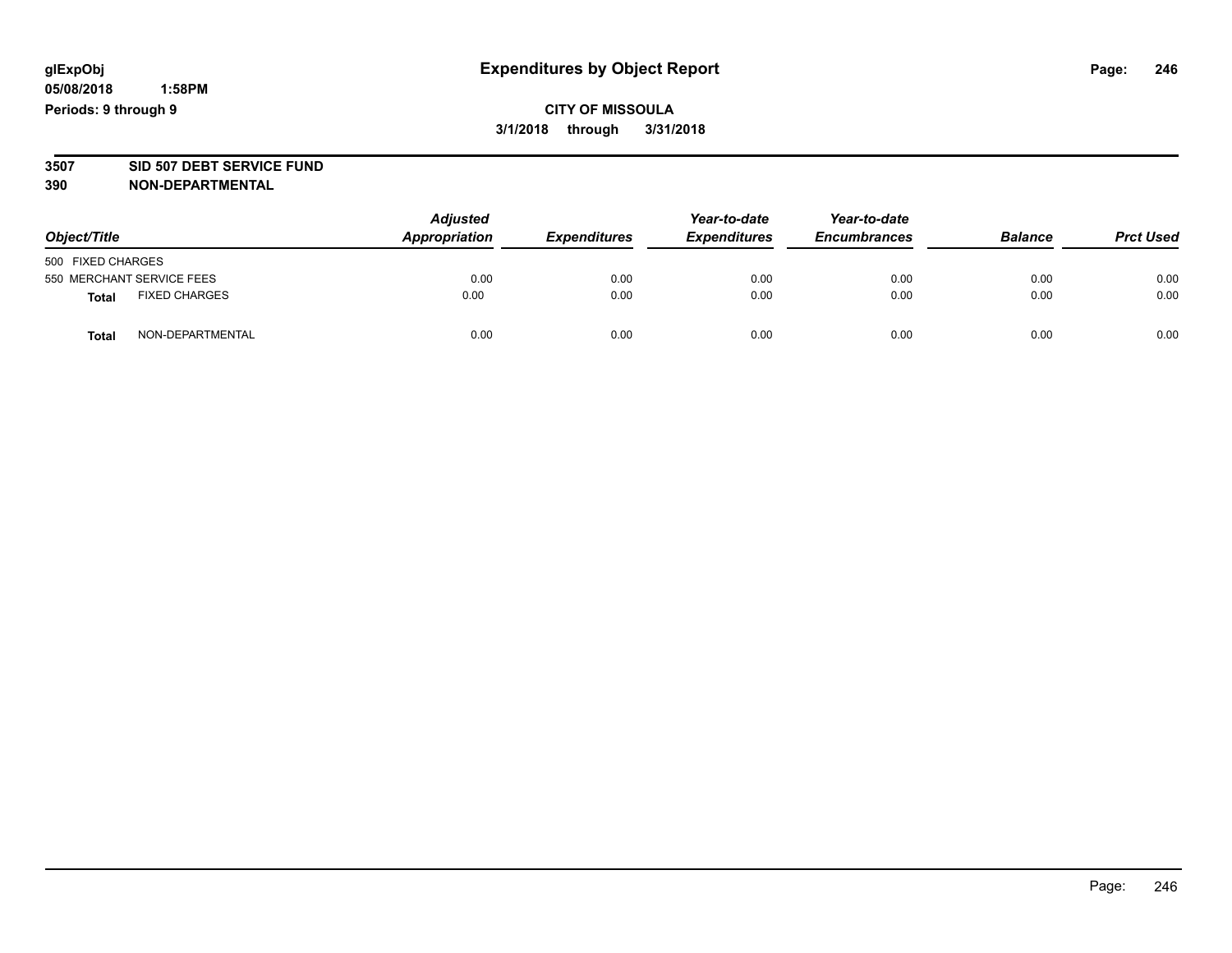**CITY OF MISSOULA 3/1/2018 through 3/31/2018**

## **3507 SID 507 DEBT SERVICE FUND**

|                           |                              | <b>Adjusted</b>      |                     | Year-to-date        | Year-to-date        |                |                  |
|---------------------------|------------------------------|----------------------|---------------------|---------------------|---------------------|----------------|------------------|
| Object/Title              |                              | <b>Appropriation</b> | <b>Expenditures</b> | <b>Expenditures</b> | <b>Encumbrances</b> | <b>Balance</b> | <b>Prct Used</b> |
| 500 FIXED CHARGES         |                              |                      |                     |                     |                     |                |                  |
| 550 MERCHANT SERVICE FEES |                              | 0.00                 | 0.00                | 0.00                | 0.00                | 0.00           | 0.00             |
| <b>Total</b>              | <b>FIXED CHARGES</b>         | 0.00                 | 0.00                | 0.00                | 0.00                | 0.00           | 0.00             |
| 800 OTHER OBJECTS         |                              |                      |                     |                     |                     |                |                  |
|                           | 820 TRANSFERS TO OTHER FUNDS | 0.00                 | 0.00                | 0.00                | 0.00                | 0.00           | 0.00             |
| <b>Total</b>              | OTHER OBJECTS                | 0.00                 | 0.00                | 0.00                | 0.00                | 0.00           | 0.00             |
| <b>Total</b>              | SID 507 DEBT SERVICE FUND    | 0.00                 | 0.00                | 0.00                | 0.00                | 0.00           | 0.00             |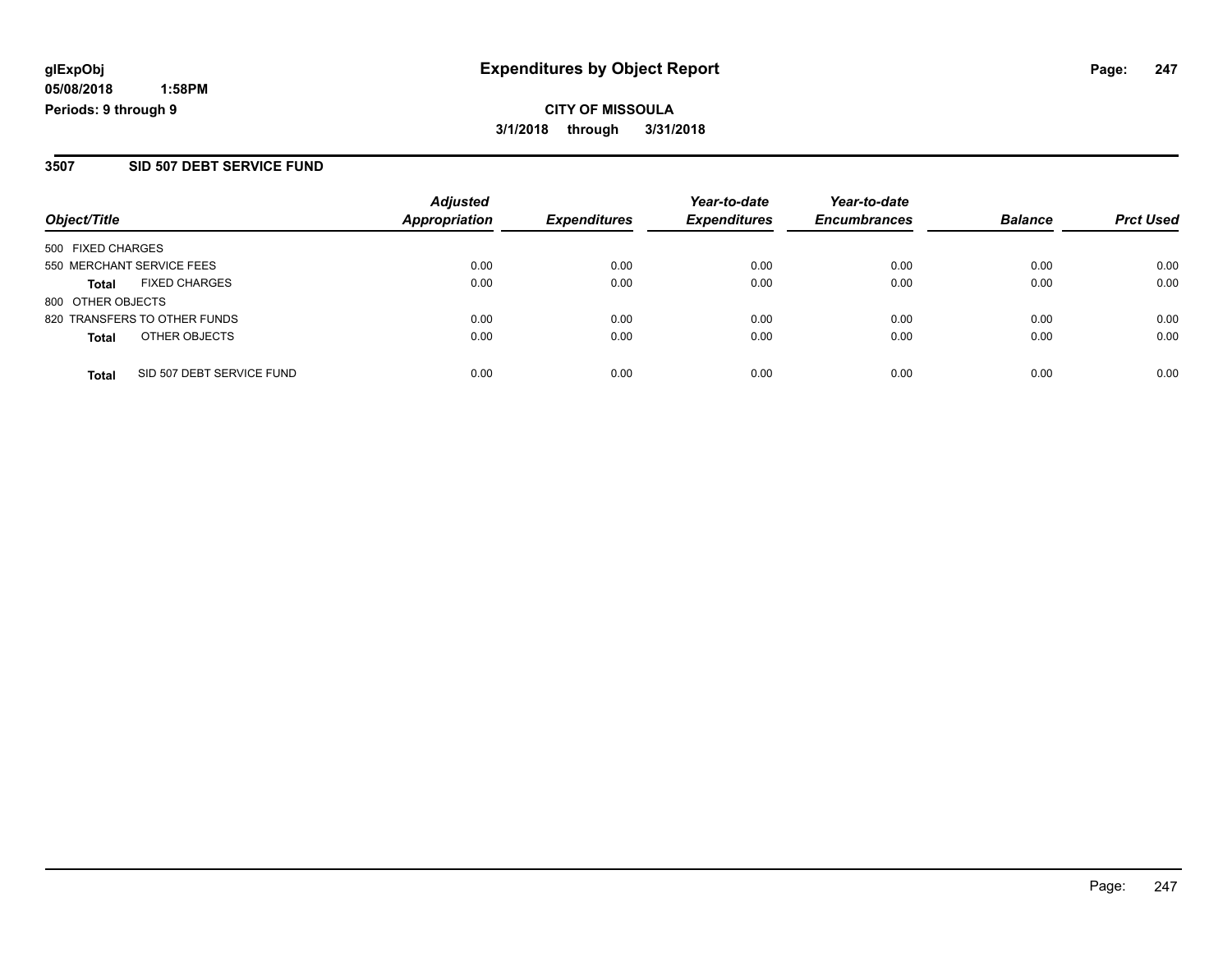# **CITY OF MISSOULA 3/1/2018 through 3/31/2018**

#### **3508 SID 508 DEBT SERVICE FUND**

| Object/Title                            | <b>Adjusted</b><br>Appropriation | <b>Expenditures</b> | Year-to-date<br><b>Expenditures</b> | Year-to-date<br><b>Encumbrances</b> | <b>Balance</b> | <b>Prct Used</b> |
|-----------------------------------------|----------------------------------|---------------------|-------------------------------------|-------------------------------------|----------------|------------------|
| 800 OTHER OBJECTS                       |                                  |                     |                                     |                                     |                |                  |
| 820 TRANSFERS TO OTHER FUNDS            | 0.00                             | 0.00                | 0.00                                | 0.00                                | 0.00           | 0.00             |
| OTHER OBJECTS<br>Total                  | 0.00                             | 0.00                | 0.00                                | 0.00                                | 0.00           | 0.00             |
| *** Title Not Found ***<br><b>Total</b> | 0.00                             | 0.00                | 0.00                                | 0.00                                | 0.00           | 0.00             |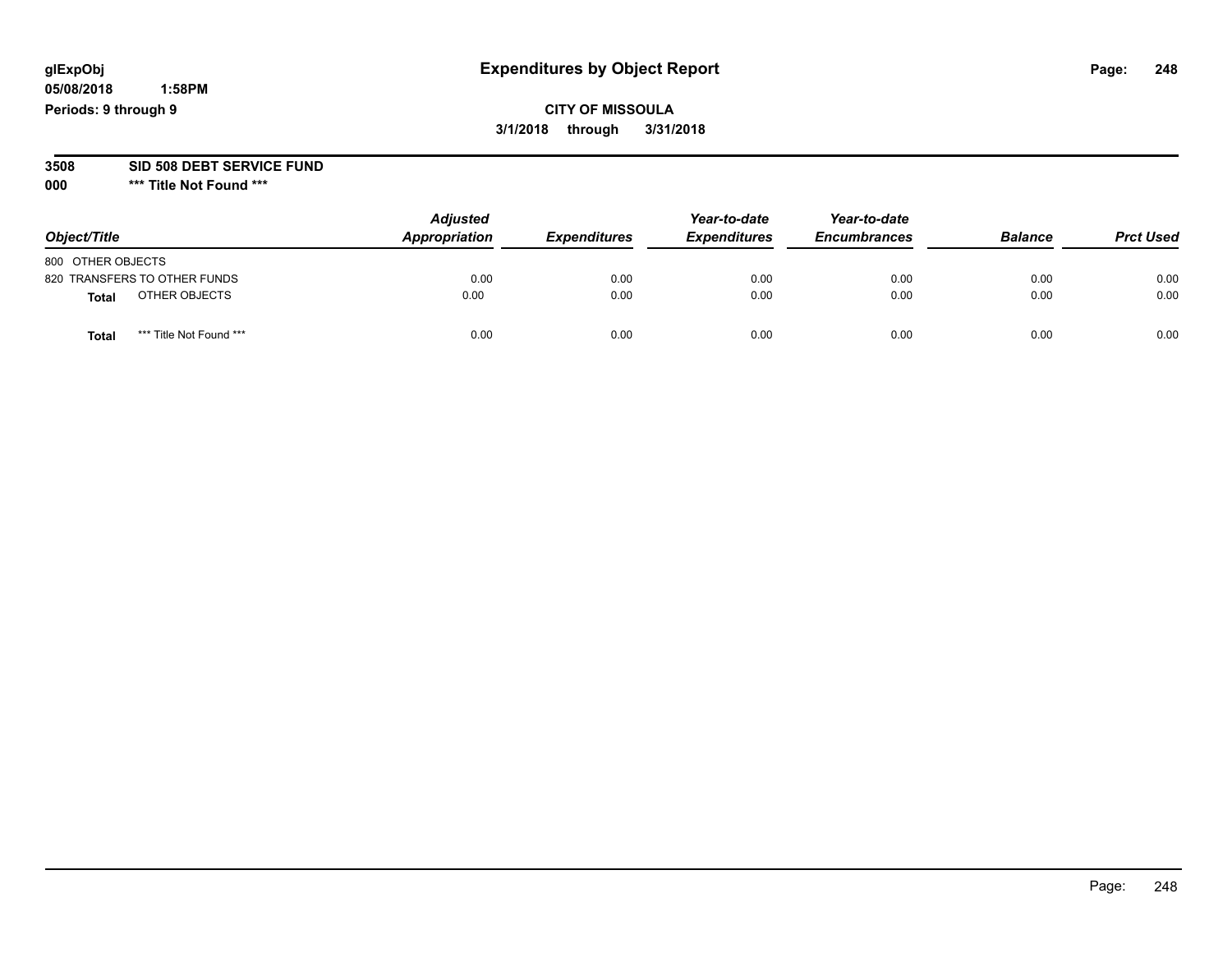# **3508 SID 508 DEBT SERVICE FUND**

| Object/Title                         |                  | <b>Adjusted</b><br>Appropriation | <b>Expenditures</b> | Year-to-date<br><b>Expenditures</b> | Year-to-date<br><b>Encumbrances</b> | <b>Balance</b> | <b>Prct Used</b> |
|--------------------------------------|------------------|----------------------------------|---------------------|-------------------------------------|-------------------------------------|----------------|------------------|
| 500 FIXED CHARGES                    |                  |                                  |                     |                                     |                                     |                |                  |
| 550 MERCHANT SERVICE FEES            |                  | 0.00                             | 0.00                | 0.00                                | 0.00                                | 0.00           | 0.00             |
| <b>FIXED CHARGES</b><br><b>Total</b> |                  | 0.00                             | 0.00                | 0.00                                | 0.00                                | 0.00           | 0.00             |
| <b>Total</b>                         | NON-DEPARTMENTAL | 0.00                             | 0.00                | 0.00                                | 0.00                                | 0.00           | 0.00             |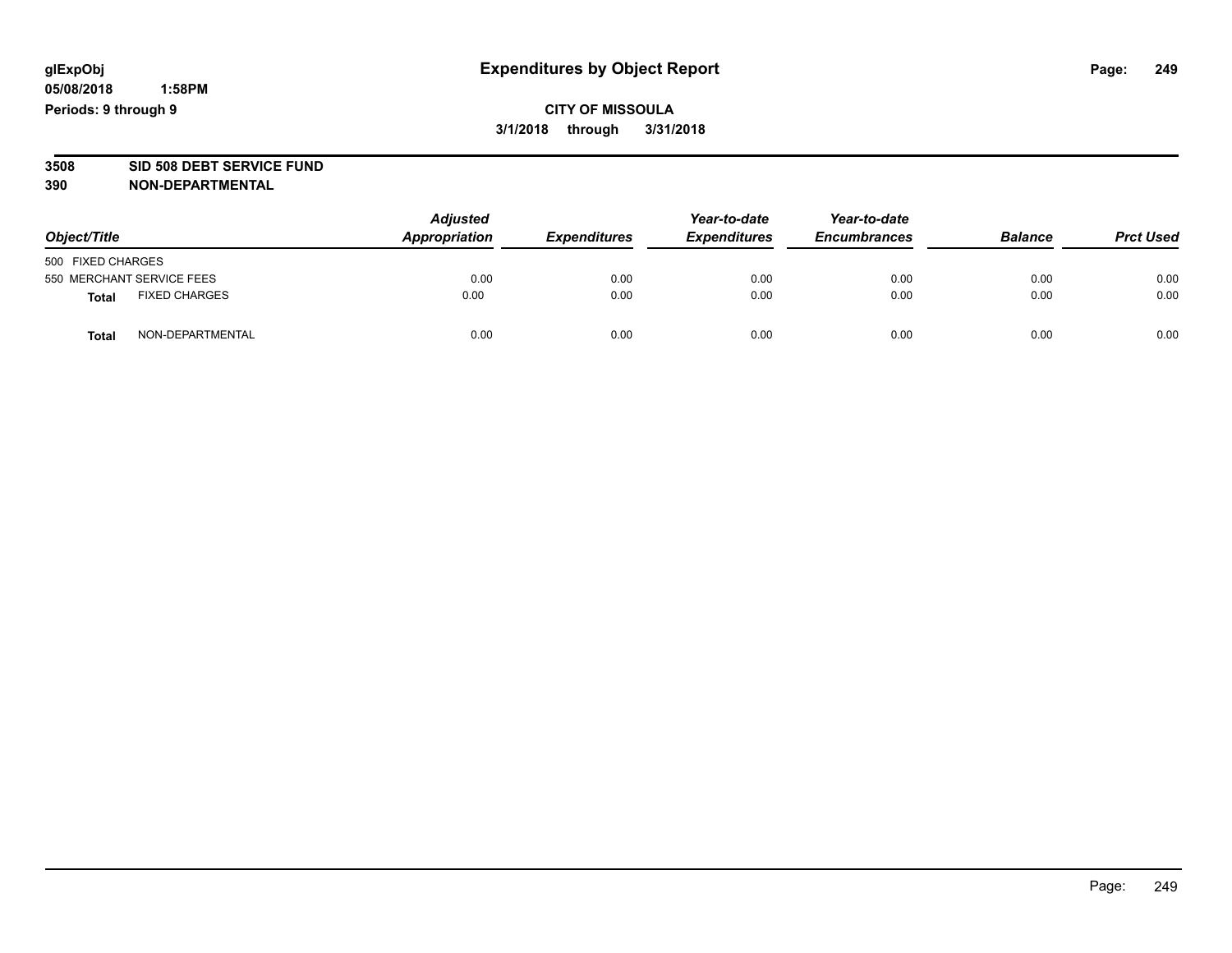**CITY OF MISSOULA 3/1/2018 through 3/31/2018**

#### **3508 SID 508 DEBT SERVICE FUND**

|                                           | <b>Adjusted</b><br><b>Appropriation</b> | <b>Expenditures</b> | Year-to-date<br><b>Expenditures</b> | Year-to-date<br><b>Encumbrances</b> | <b>Balance</b> | <b>Prct Used</b> |
|-------------------------------------------|-----------------------------------------|---------------------|-------------------------------------|-------------------------------------|----------------|------------------|
| Object/Title                              |                                         |                     |                                     |                                     |                |                  |
| 500 FIXED CHARGES                         |                                         |                     |                                     |                                     |                |                  |
| 550 MERCHANT SERVICE FEES                 | 0.00                                    | 0.00                | 0.00                                | 0.00                                | 0.00           | 0.00             |
| <b>FIXED CHARGES</b><br><b>Total</b>      | 0.00                                    | 0.00                | 0.00                                | 0.00                                | 0.00           | 0.00             |
| 800 OTHER OBJECTS                         |                                         |                     |                                     |                                     |                |                  |
| 820 TRANSFERS TO OTHER FUNDS              | 0.00                                    | 0.00                | 0.00                                | 0.00                                | 0.00           | 0.00             |
| OTHER OBJECTS<br><b>Total</b>             | 0.00                                    | 0.00                | 0.00                                | 0.00                                | 0.00           | 0.00             |
|                                           |                                         |                     |                                     |                                     |                |                  |
| SID 508 DEBT SERVICE FUND<br><b>Total</b> | 0.00                                    | 0.00                | 0.00                                | 0.00                                | 0.00           | 0.00             |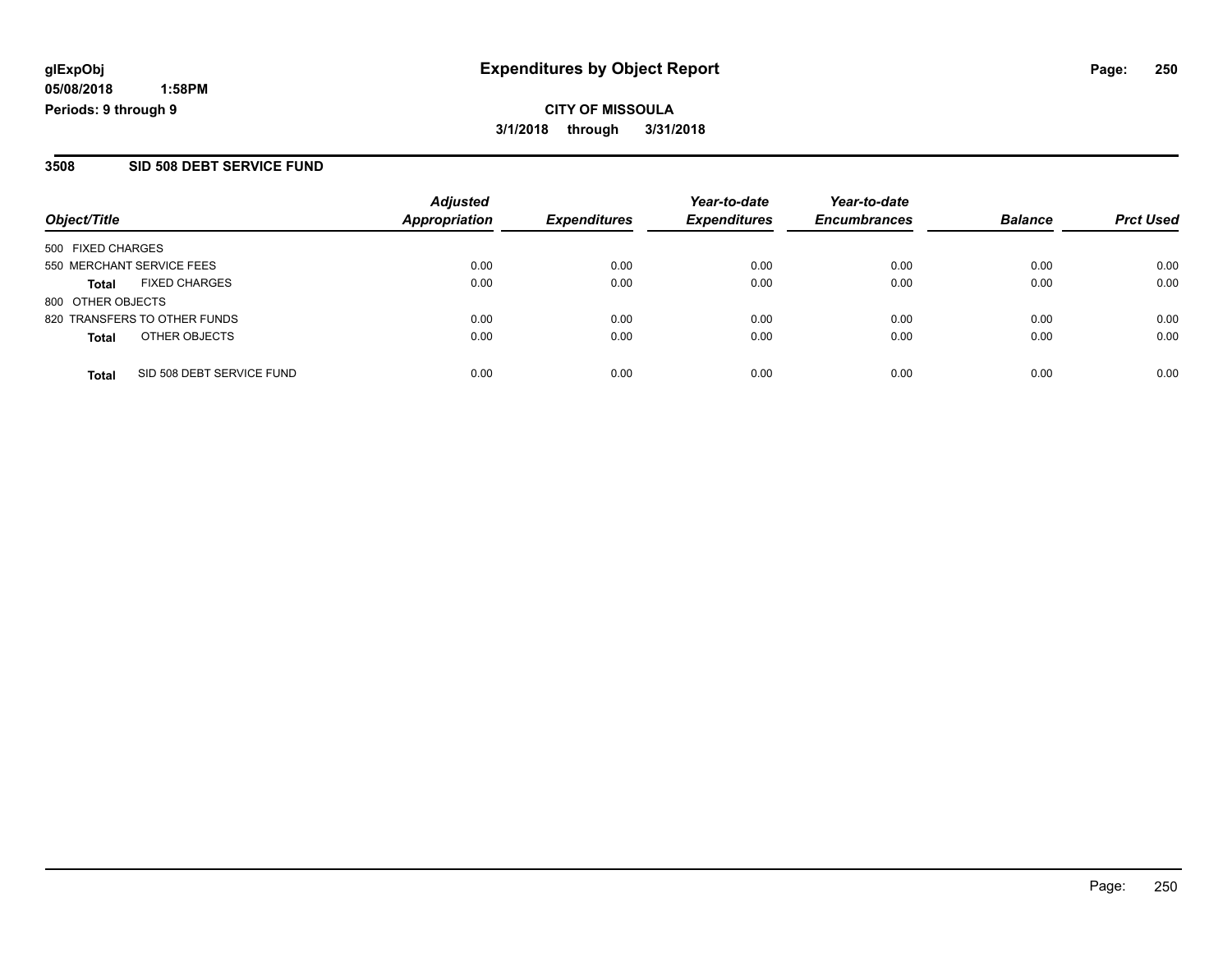# **CITY OF MISSOULA 3/1/2018 through 3/31/2018**

# **3510 SID 510 DEBT SERVICE FUND**

| Object/Title                            | <b>Adjusted</b><br>Appropriation | <b>Expenditures</b> | Year-to-date<br><b>Expenditures</b> | Year-to-date<br><b>Encumbrances</b> | <b>Balance</b> | <b>Prct Used</b> |
|-----------------------------------------|----------------------------------|---------------------|-------------------------------------|-------------------------------------|----------------|------------------|
| 800 OTHER OBJECTS                       |                                  |                     |                                     |                                     |                |                  |
| 820 TRANSFERS TO OTHER FUNDS            | 0.00                             | 0.00                | 0.00                                | 0.00                                | 0.00           | 0.00             |
| OTHER OBJECTS<br><b>Total</b>           | 0.00                             | 0.00                | 0.00                                | 0.00                                | 0.00           | 0.00             |
| *** Title Not Found ***<br><b>Total</b> | 0.00                             | 0.00                | 0.00                                | 0.00                                | 0.00           | 0.00             |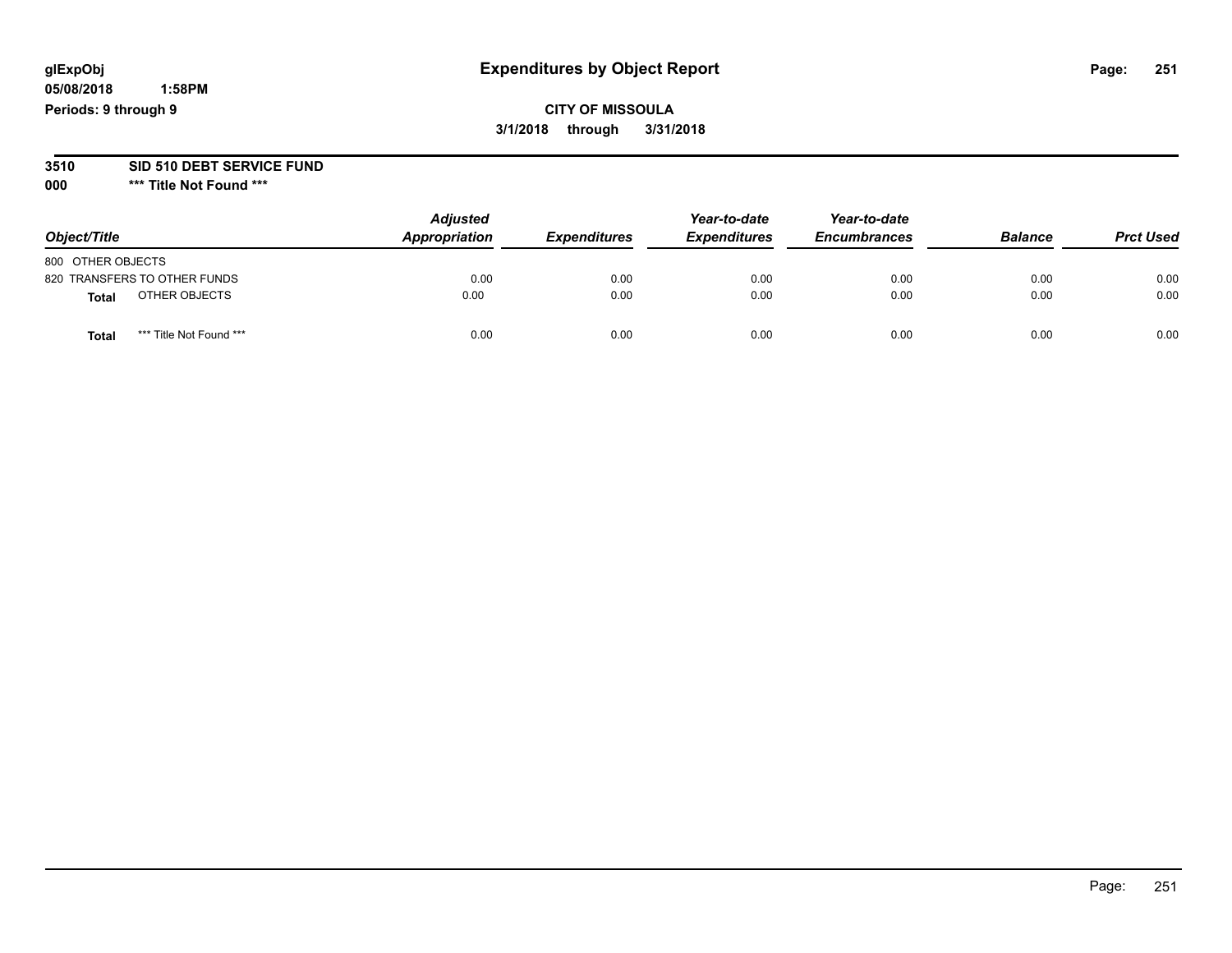# **3510 SID 510 DEBT SERVICE FUND**

|                                      | <b>Adjusted</b>      | <b>Expenditures</b> | Year-to-date<br><b>Expenditures</b> | Year-to-date<br><b>Encumbrances</b> | <b>Balance</b> | <b>Prct Used</b> |
|--------------------------------------|----------------------|---------------------|-------------------------------------|-------------------------------------|----------------|------------------|
| Object/Title                         | <b>Appropriation</b> |                     |                                     |                                     |                |                  |
| 500 FIXED CHARGES                    |                      |                     |                                     |                                     |                |                  |
| 550 MERCHANT SERVICE FEES            | 0.00                 | 0.00                | 0.00                                | 0.00                                | 0.00           | 0.00             |
| <b>FIXED CHARGES</b><br><b>Total</b> | 0.00                 | 0.00                | 0.00                                | 0.00                                | 0.00           | 0.00             |
| 600 DEBT SERVICE                     |                      |                     |                                     |                                     |                |                  |
| 610 PRINCIPAL                        | 0.00                 | 0.00                | 0.00                                | 0.00                                | 0.00           | 0.00             |
| 620 INTEREST / SERVICE FEES          | 0.00                 | 0.00                | 0.00                                | 0.00                                | 0.00           | 0.00             |
| <b>DEBT SERVICE</b><br><b>Total</b>  | 0.00                 | 0.00                | 0.00                                | 0.00                                | 0.00           | 0.00             |
| NON-DEPARTMENTAL<br><b>Total</b>     | 0.00                 | 0.00                | 0.00                                | 0.00                                | 0.00           | 0.00             |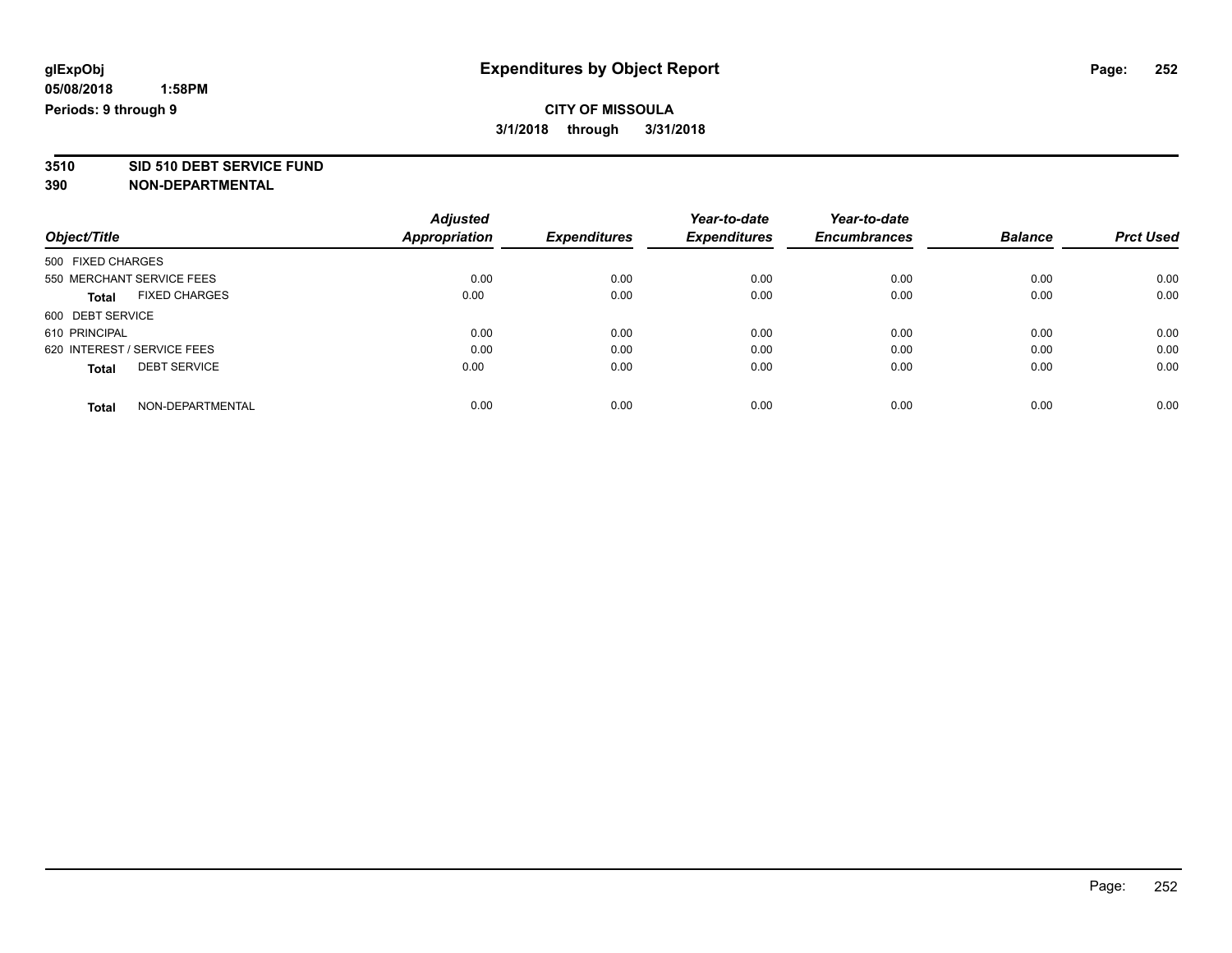## **3510 SID 510 DEBT SERVICE FUND**

|                   |                              | <b>Adjusted</b>      |                     | Year-to-date        | Year-to-date        |                |                  |
|-------------------|------------------------------|----------------------|---------------------|---------------------|---------------------|----------------|------------------|
| Object/Title      |                              | <b>Appropriation</b> | <b>Expenditures</b> | <b>Expenditures</b> | <b>Encumbrances</b> | <b>Balance</b> | <b>Prct Used</b> |
| 500 FIXED CHARGES |                              |                      |                     |                     |                     |                |                  |
|                   | 550 MERCHANT SERVICE FEES    | 0.00                 | 0.00                | 0.00                | 0.00                | 0.00           | 0.00             |
| <b>Total</b>      | <b>FIXED CHARGES</b>         | 0.00                 | 0.00                | 0.00                | 0.00                | 0.00           | 0.00             |
| 600 DEBT SERVICE  |                              |                      |                     |                     |                     |                |                  |
| 610 PRINCIPAL     |                              | 0.00                 | 0.00                | 0.00                | 0.00                | 0.00           | 0.00             |
|                   | 620 INTEREST / SERVICE FEES  | 0.00                 | 0.00                | 0.00                | 0.00                | 0.00           | 0.00             |
| Total             | <b>DEBT SERVICE</b>          | 0.00                 | 0.00                | 0.00                | 0.00                | 0.00           | 0.00             |
| 800 OTHER OBJECTS |                              |                      |                     |                     |                     |                |                  |
|                   | 820 TRANSFERS TO OTHER FUNDS | 0.00                 | 0.00                | 0.00                | 0.00                | 0.00           | 0.00             |
| Total             | OTHER OBJECTS                | 0.00                 | 0.00                | 0.00                | 0.00                | 0.00           | 0.00             |
| <b>Total</b>      | SID 510 DEBT SERVICE FUND    | 0.00                 | 0.00                | 0.00                | 0.00                | 0.00           | 0.00             |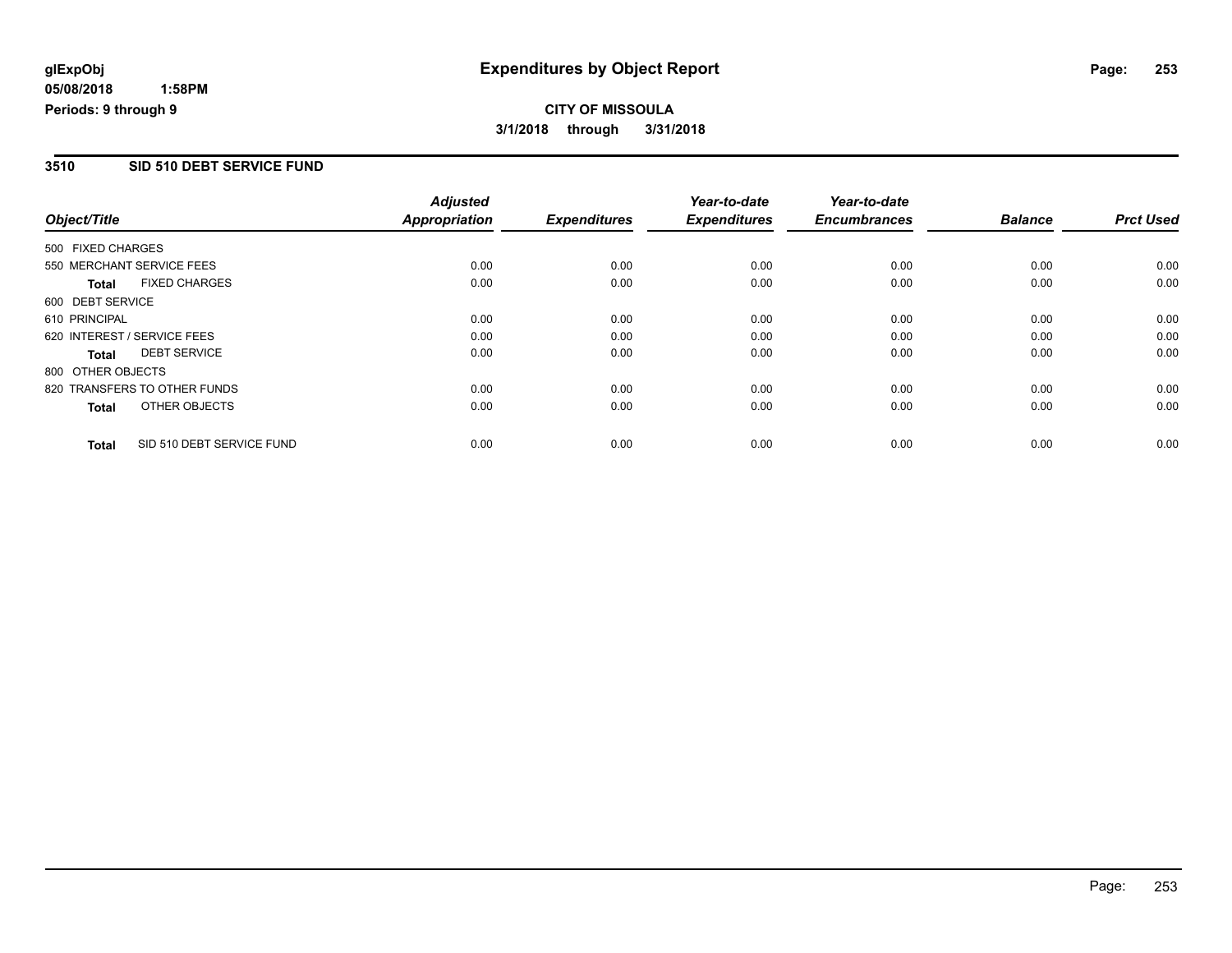#### **05/08/2018 1:58PM Periods: 9 through 9**

## **CITY OF MISSOULA 3/1/2018 through 3/31/2018**

# **3511 SID 511 DEBT SERVICE FUND**

**000 \*\*\* Title Not Found \*\*\***

| Object/Title                            | <b>Adjusted</b><br>Appropriation | <b>Expenditures</b> | Year-to-date<br><b>Expenditures</b> | Year-to-date<br><b>Encumbrances</b> | <b>Balance</b> | <b>Prct Used</b> |
|-----------------------------------------|----------------------------------|---------------------|-------------------------------------|-------------------------------------|----------------|------------------|
| 800 OTHER OBJECTS                       |                                  |                     |                                     |                                     |                |                  |
| 820 TRANSFERS TO OTHER FUNDS            | 0.00                             | 0.00                | 0.00                                | 0.00                                | 0.00           | 0.00             |
| OTHER OBJECTS<br><b>Total</b>           | 0.00                             | 0.00                | 0.00                                | 0.00                                | 0.00           | 0.00             |
| *** Title Not Found ***<br><b>Total</b> | 0.00                             | 0.00                | 0.00                                | 0.00                                | 0.00           | 0.00             |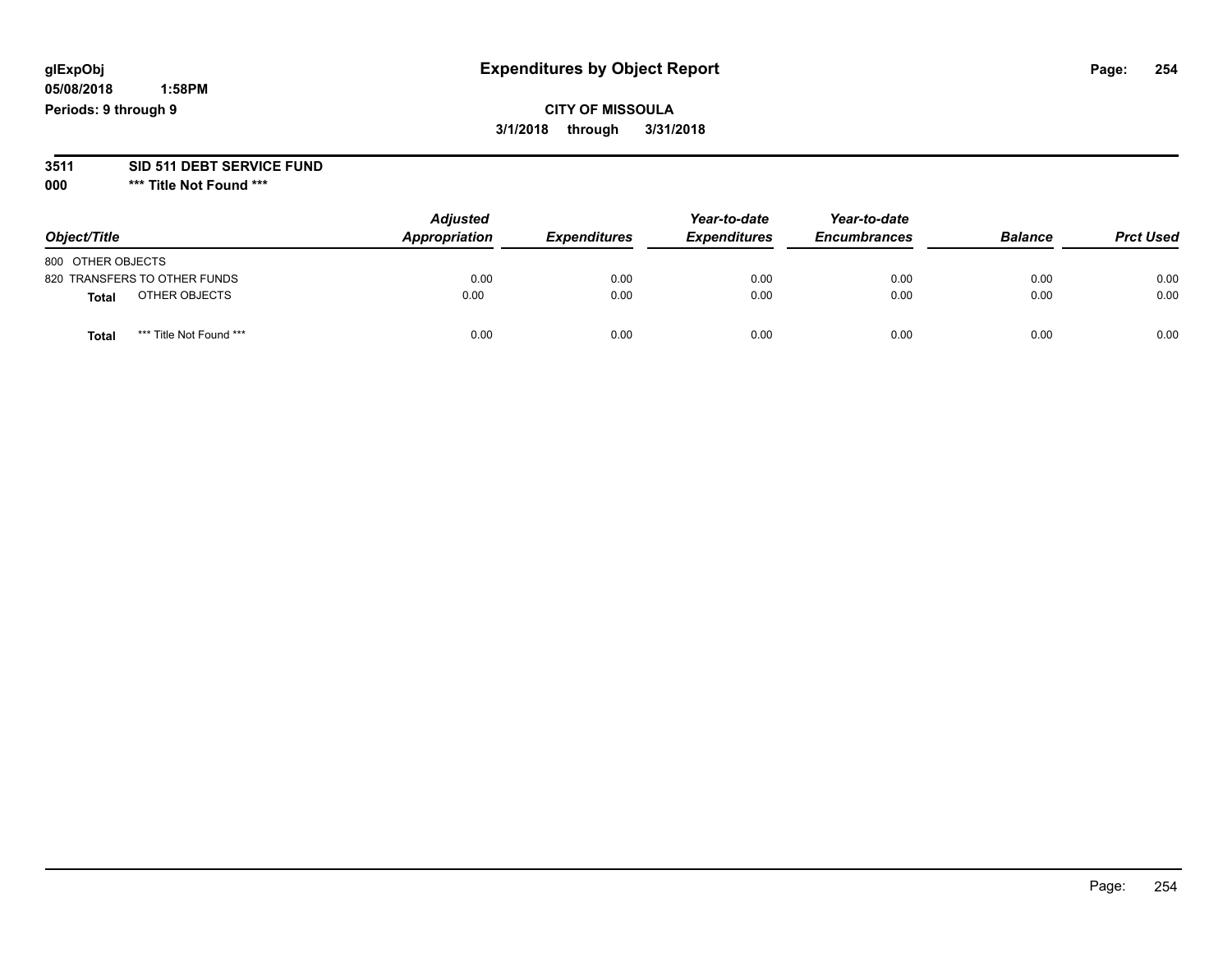**3511 SID 511 DEBT SERVICE FUND**

|                             |                           | <b>Adjusted</b>      |                     | Year-to-date        | Year-to-date        |                |                  |
|-----------------------------|---------------------------|----------------------|---------------------|---------------------|---------------------|----------------|------------------|
| Object/Title                |                           | <b>Appropriation</b> | <b>Expenditures</b> | <b>Expenditures</b> | <b>Encumbrances</b> | <b>Balance</b> | <b>Prct Used</b> |
| 500 FIXED CHARGES           |                           |                      |                     |                     |                     |                |                  |
|                             | 550 MERCHANT SERVICE FEES | 0.00                 | 0.00                | 0.00                | 0.00                | 0.00           | 0.00             |
| <b>Total</b>                | <b>FIXED CHARGES</b>      | 0.00                 | 0.00                | 0.00                | 0.00                | 0.00           | 0.00             |
| 600 DEBT SERVICE            |                           |                      |                     |                     |                     |                |                  |
| 610 PRINCIPAL               |                           | 0.00                 | 0.00                | 0.00                | 0.00                | 0.00           | 0.00             |
| 620 INTEREST / SERVICE FEES |                           | 0.00                 | 0.00                | 0.00                | 0.00                | 0.00           | 0.00             |
| <b>Total</b>                | <b>DEBT SERVICE</b>       | 0.00                 | 0.00                | 0.00                | 0.00                | 0.00           | 0.00             |
| <b>Total</b>                | NON-DEPARTMENTAL          | 0.00                 | 0.00                | 0.00                | 0.00                | 0.00           | 0.00             |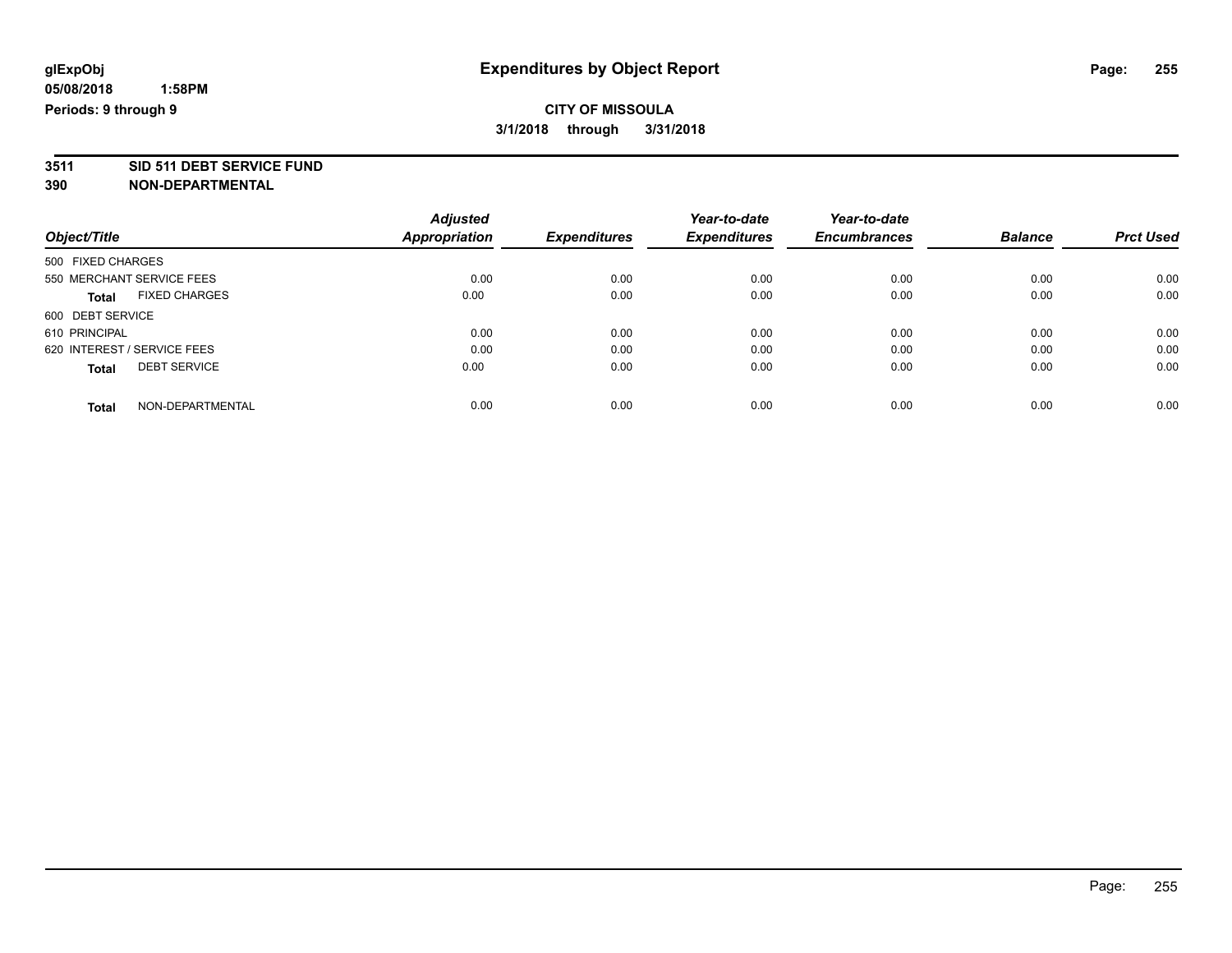### **3511 SID 511 DEBT SERVICE FUND**

|                                           | <b>Adjusted</b>      |                     | Year-to-date        | Year-to-date        |                |                  |
|-------------------------------------------|----------------------|---------------------|---------------------|---------------------|----------------|------------------|
| Object/Title                              | <b>Appropriation</b> | <b>Expenditures</b> | <b>Expenditures</b> | <b>Encumbrances</b> | <b>Balance</b> | <b>Prct Used</b> |
| 500 FIXED CHARGES                         |                      |                     |                     |                     |                |                  |
| 550 MERCHANT SERVICE FEES                 | 0.00                 | 0.00                | 0.00                | 0.00                | 0.00           | 0.00             |
| <b>FIXED CHARGES</b><br><b>Total</b>      | 0.00                 | 0.00                | 0.00                | 0.00                | 0.00           | 0.00             |
| 600 DEBT SERVICE                          |                      |                     |                     |                     |                |                  |
| 610 PRINCIPAL                             | 0.00                 | 0.00                | 0.00                | 0.00                | 0.00           | 0.00             |
| 620 INTEREST / SERVICE FEES               | 0.00                 | 0.00                | 0.00                | 0.00                | 0.00           | 0.00             |
| <b>DEBT SERVICE</b><br><b>Total</b>       | 0.00                 | 0.00                | 0.00                | 0.00                | 0.00           | 0.00             |
| 800 OTHER OBJECTS                         |                      |                     |                     |                     |                |                  |
| 820 TRANSFERS TO OTHER FUNDS              | 0.00                 | 0.00                | 0.00                | 0.00                | 0.00           | 0.00             |
| OTHER OBJECTS<br><b>Total</b>             | 0.00                 | 0.00                | 0.00                | 0.00                | 0.00           | 0.00             |
| SID 511 DEBT SERVICE FUND<br><b>Total</b> | 0.00                 | 0.00                | 0.00                | 0.00                | 0.00           | 0.00             |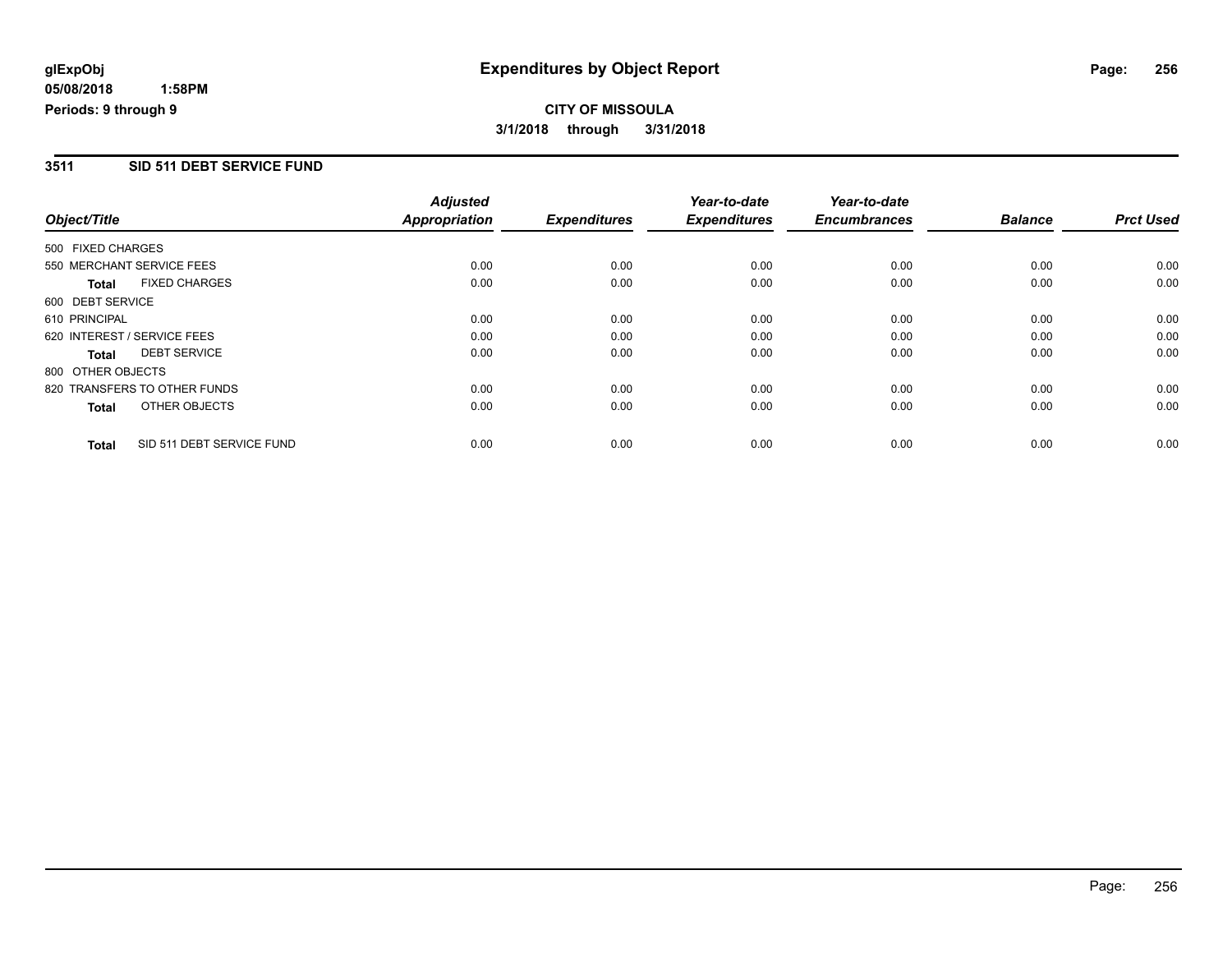**3512 SID 512 DEBT SERVICE FUND**

|                                      | <b>Adjusted</b> |                     | Year-to-date        | Year-to-date        |                |                  |
|--------------------------------------|-----------------|---------------------|---------------------|---------------------|----------------|------------------|
| Object/Title                         | Appropriation   | <b>Expenditures</b> | <b>Expenditures</b> | <b>Encumbrances</b> | <b>Balance</b> | <b>Prct Used</b> |
| 500 FIXED CHARGES                    |                 |                     |                     |                     |                |                  |
| 550 MERCHANT SERVICE FEES            | 0.00            | 0.00                | 0.00                | 0.00                | 0.00           | 0.00             |
| <b>FIXED CHARGES</b><br><b>Total</b> | 0.00            | 0.00                | 0.00                | 0.00                | 0.00           | 0.00             |
| 600 DEBT SERVICE                     |                 |                     |                     |                     |                |                  |
| 610 PRINCIPAL                        | 14,835.00       | 0.00                | 0.00                | 0.00                | 14.835.00      | 0.00             |
| 620 INTEREST / SERVICE FEES          | 779.00          | 0.00                | 735.57              | 0.00                | 43.43          | 94.42            |
| <b>DEBT SERVICE</b><br><b>Total</b>  | 15.614.00       | 0.00                | 735.57              | 0.00                | 14,878.43      | 4.71             |
| NON-DEPARTMENTAL<br><b>Total</b>     | 15.614.00       | 0.00                | 735.57              | 0.00                | 14.878.43      | 4.71             |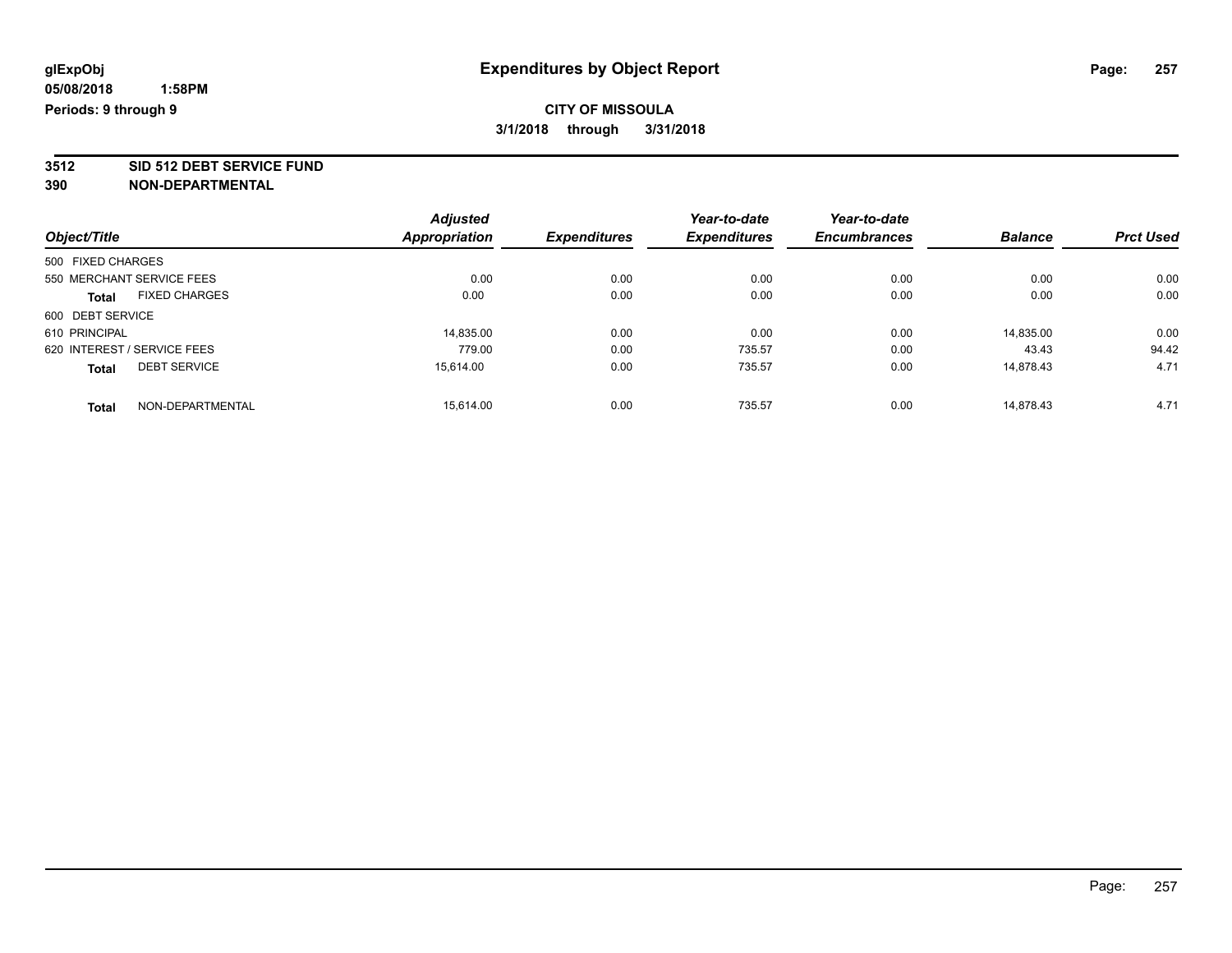### **3512 SID 512 DEBT SERVICE FUND**

|                                           | <b>Adjusted</b>      |                     | Year-to-date        | Year-to-date        |                |                  |
|-------------------------------------------|----------------------|---------------------|---------------------|---------------------|----------------|------------------|
| Object/Title                              | <b>Appropriation</b> | <b>Expenditures</b> | <b>Expenditures</b> | <b>Encumbrances</b> | <b>Balance</b> | <b>Prct Used</b> |
| 500 FIXED CHARGES                         |                      |                     |                     |                     |                |                  |
| 550 MERCHANT SERVICE FEES                 | 0.00                 | 0.00                | 0.00                | 0.00                | 0.00           | 0.00             |
| <b>FIXED CHARGES</b><br><b>Total</b>      | 0.00                 | 0.00                | 0.00                | 0.00                | 0.00           | 0.00             |
| 600 DEBT SERVICE                          |                      |                     |                     |                     |                |                  |
| 610 PRINCIPAL                             | 14.835.00            | 0.00                | 0.00                | 0.00                | 14,835.00      | 0.00             |
| 620 INTEREST / SERVICE FEES               | 779.00               | 0.00                | 735.57              | 0.00                | 43.43          | 94.42            |
| <b>DEBT SERVICE</b><br><b>Total</b>       | 15.614.00            | 0.00                | 735.57              | 0.00                | 14.878.43      | 4.71             |
| SID 512 DEBT SERVICE FUND<br><b>Total</b> | 15.614.00            | 0.00                | 735.57              | 0.00                | 14.878.43      | 4.71             |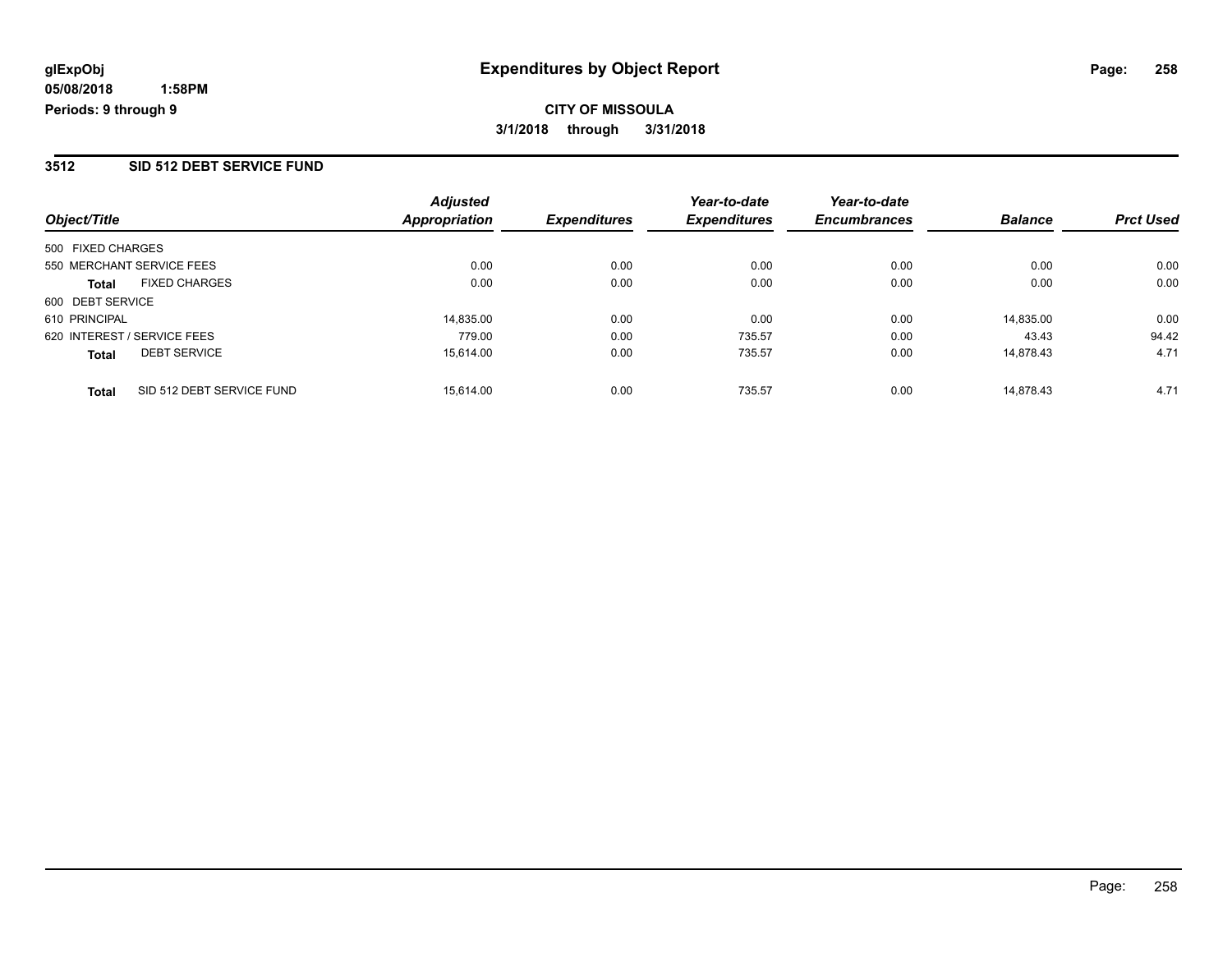**05/08/2018 1:58PM Periods: 9 through 9**

**CITY OF MISSOULA 3/1/2018 through 3/31/2018**

**3513 SID 513 DEBT SERVICE FUND**

**280 PUBLIC WORKS ADMINISTRATION**

| Object/Title                                | <b>Adjusted</b><br><b>Appropriation</b> | <b>Expenditures</b> | Year-to-date<br><b>Expenditures</b> | Year-to-date<br><b>Encumbrances</b> | <b>Balance</b> | <b>Prct Used</b> |
|---------------------------------------------|-----------------------------------------|---------------------|-------------------------------------|-------------------------------------|----------------|------------------|
| 500 FIXED CHARGES                           |                                         |                     |                                     |                                     |                |                  |
| 550 MERCHANT SERVICE FEES                   | 0.00                                    | 0.00                | 0.00                                | 0.00                                | 0.00           | 0.00             |
| <b>FIXED CHARGES</b><br><b>Total</b>        | 0.00                                    | 0.00                | 0.00                                | 0.00                                | 0.00           | 0.00             |
| 800 OTHER OBJECTS                           |                                         |                     |                                     |                                     |                |                  |
| 820 TRANSFERS TO OTHER FUNDS                | 0.00                                    | 0.00                | 0.00                                | 0.00                                | 0.00           | 0.00             |
| OTHER OBJECTS<br><b>Total</b>               | 0.00                                    | 0.00                | 0.00                                | 0.00                                | 0.00           | 0.00             |
| PUBLIC WORKS ADMINISTRATION<br><b>Total</b> | 0.00                                    | 0.00                | 0.00                                | 0.00                                | 0.00           | 0.00             |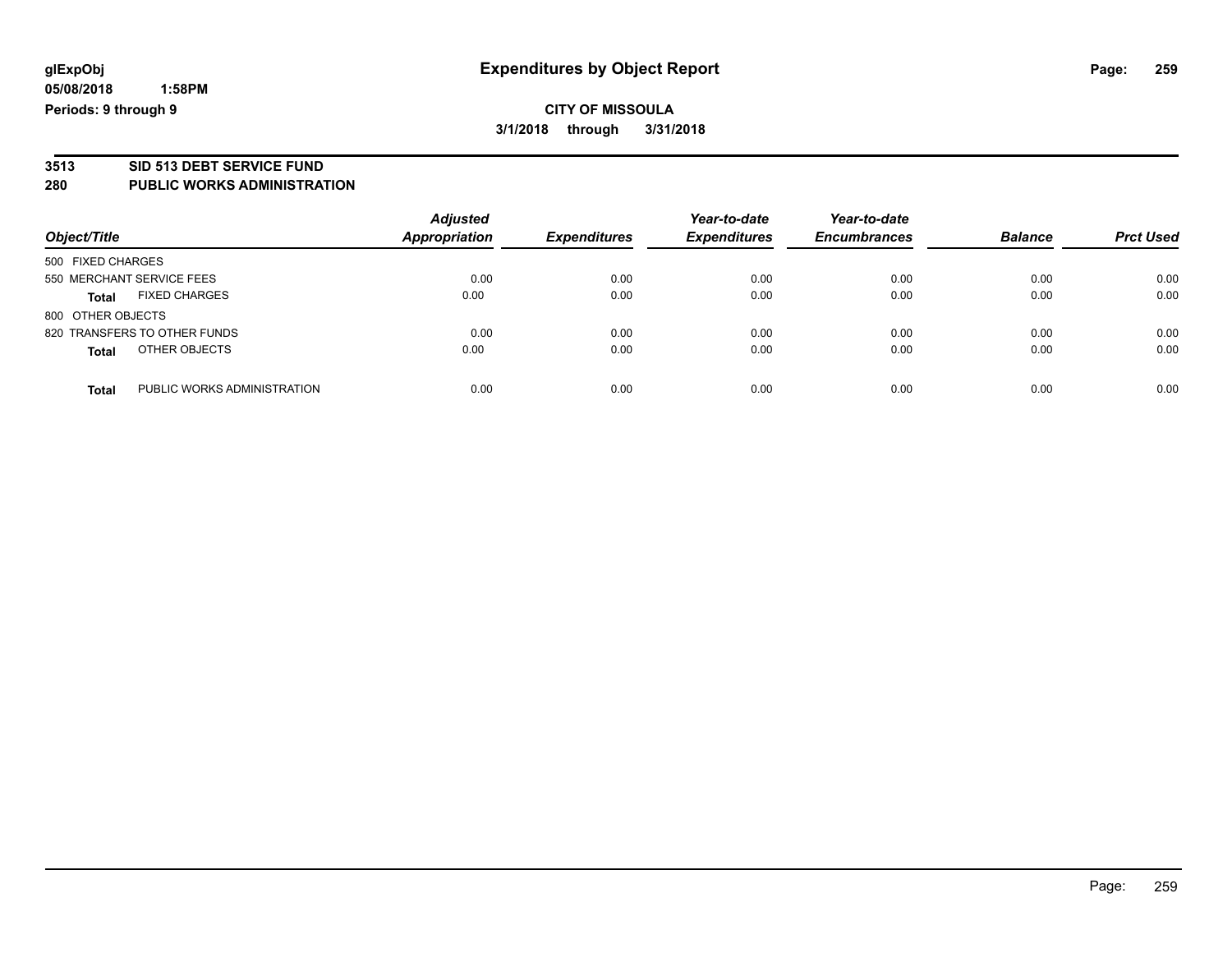# **3513 SID 513 DEBT SERVICE FUND**

|                                      | <b>Adjusted</b> |                     | Year-to-date        | Year-to-date        |                |                  |
|--------------------------------------|-----------------|---------------------|---------------------|---------------------|----------------|------------------|
| Object/Title                         | Appropriation   | <b>Expenditures</b> | <b>Expenditures</b> | <b>Encumbrances</b> | <b>Balance</b> | <b>Prct Used</b> |
| 500 FIXED CHARGES                    |                 |                     |                     |                     |                |                  |
| 550 MERCHANT SERVICE FEES            | 0.00            | 0.00                | 0.00                | 0.00                | 0.00           | 0.00             |
| <b>FIXED CHARGES</b><br><b>Total</b> | 0.00            | 0.00                | 0.00                | 0.00                | 0.00           | 0.00             |
| 600 DEBT SERVICE                     |                 |                     |                     |                     |                |                  |
| 610 PRINCIPAL                        | 0.00            | 0.00                | 0.00                | 0.00                | 0.00           | 0.00             |
| 620 INTEREST / SERVICE FEES          | 0.00            | 0.00                | 0.00                | 0.00                | 0.00           | 0.00             |
| <b>DEBT SERVICE</b><br><b>Total</b>  | 0.00            | 0.00                | 0.00                | 0.00                | 0.00           | 0.00             |
| 800 OTHER OBJECTS                    |                 |                     |                     |                     |                |                  |
| 820 TRANSFERS TO OTHER FUNDS         | 0.00            | 0.00                | 0.00                | 0.00                | 0.00           | 0.00             |
| OTHER OBJECTS<br><b>Total</b>        | 0.00            | 0.00                | 0.00                | 0.00                | 0.00           | 0.00             |
|                                      |                 |                     |                     |                     |                |                  |
| NON-DEPARTMENTAL<br><b>Total</b>     | 0.00            | 0.00                | 0.00                | 0.00                | 0.00           | 0.00             |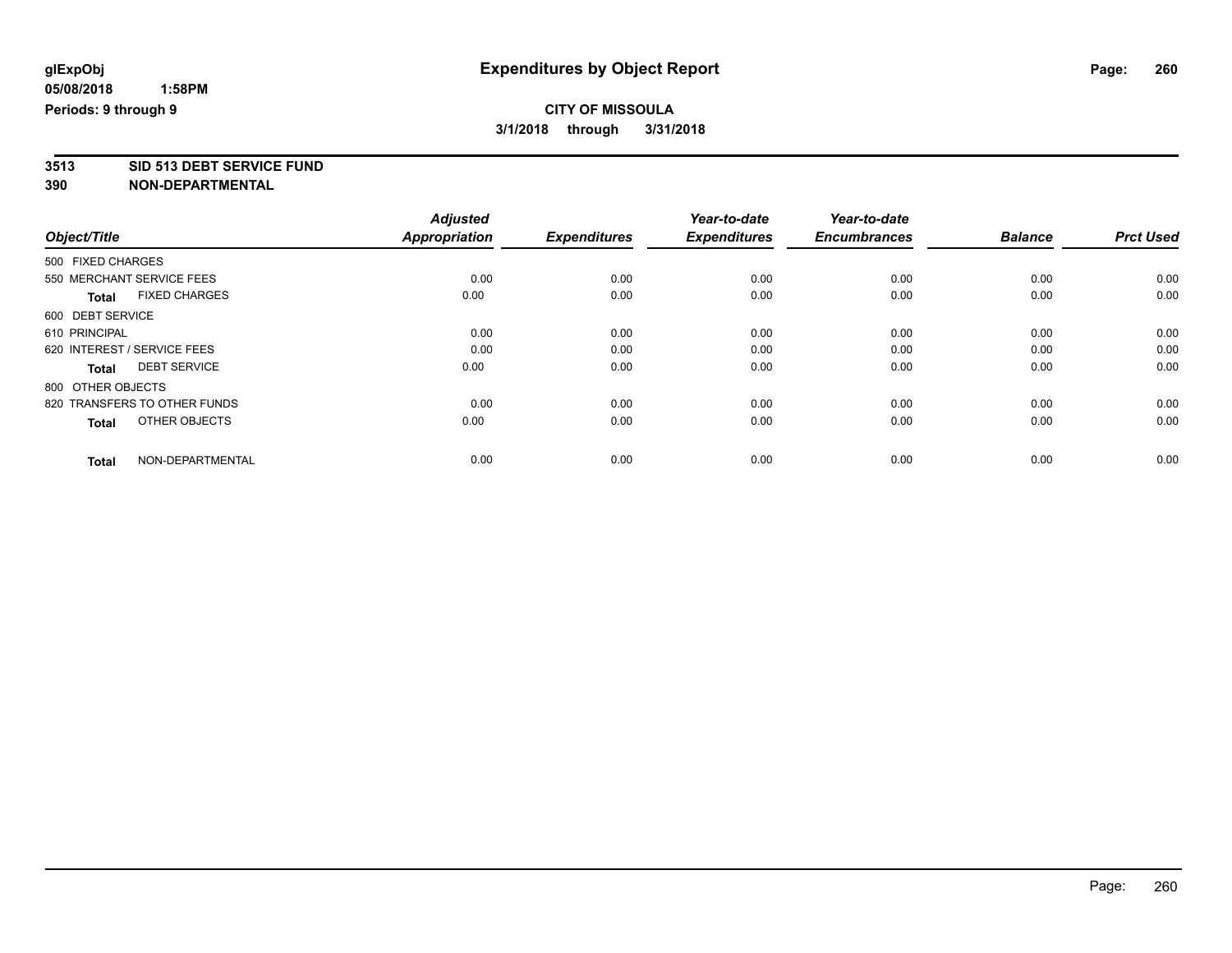## **3513 SID 513 DEBT SERVICE FUND**

|                              |                           | <b>Adjusted</b>      |                     | Year-to-date        | Year-to-date        |                |                  |
|------------------------------|---------------------------|----------------------|---------------------|---------------------|---------------------|----------------|------------------|
| Object/Title                 |                           | <b>Appropriation</b> | <b>Expenditures</b> | <b>Expenditures</b> | <b>Encumbrances</b> | <b>Balance</b> | <b>Prct Used</b> |
| 500 FIXED CHARGES            |                           |                      |                     |                     |                     |                |                  |
| 550 MERCHANT SERVICE FEES    |                           | 0.00                 | 0.00                | 0.00                | 0.00                | 0.00           | 0.00             |
| <b>Total</b>                 | <b>FIXED CHARGES</b>      | 0.00                 | 0.00                | 0.00                | 0.00                | 0.00           | 0.00             |
| 600 DEBT SERVICE             |                           |                      |                     |                     |                     |                |                  |
| 610 PRINCIPAL                |                           | 0.00                 | 0.00                | 0.00                | 0.00                | 0.00           | 0.00             |
| 620 INTEREST / SERVICE FEES  |                           | 0.00                 | 0.00                | 0.00                | 0.00                | 0.00           | 0.00             |
| Total                        | <b>DEBT SERVICE</b>       | 0.00                 | 0.00                | 0.00                | 0.00                | 0.00           | 0.00             |
| 800 OTHER OBJECTS            |                           |                      |                     |                     |                     |                |                  |
| 820 TRANSFERS TO OTHER FUNDS |                           | 0.00                 | 0.00                | 0.00                | 0.00                | 0.00           | 0.00             |
| Total                        | OTHER OBJECTS             | 0.00                 | 0.00                | 0.00                | 0.00                | 0.00           | 0.00             |
| <b>Total</b>                 | SID 513 DEBT SERVICE FUND | 0.00                 | 0.00                | 0.00                | 0.00                | 0.00           | 0.00             |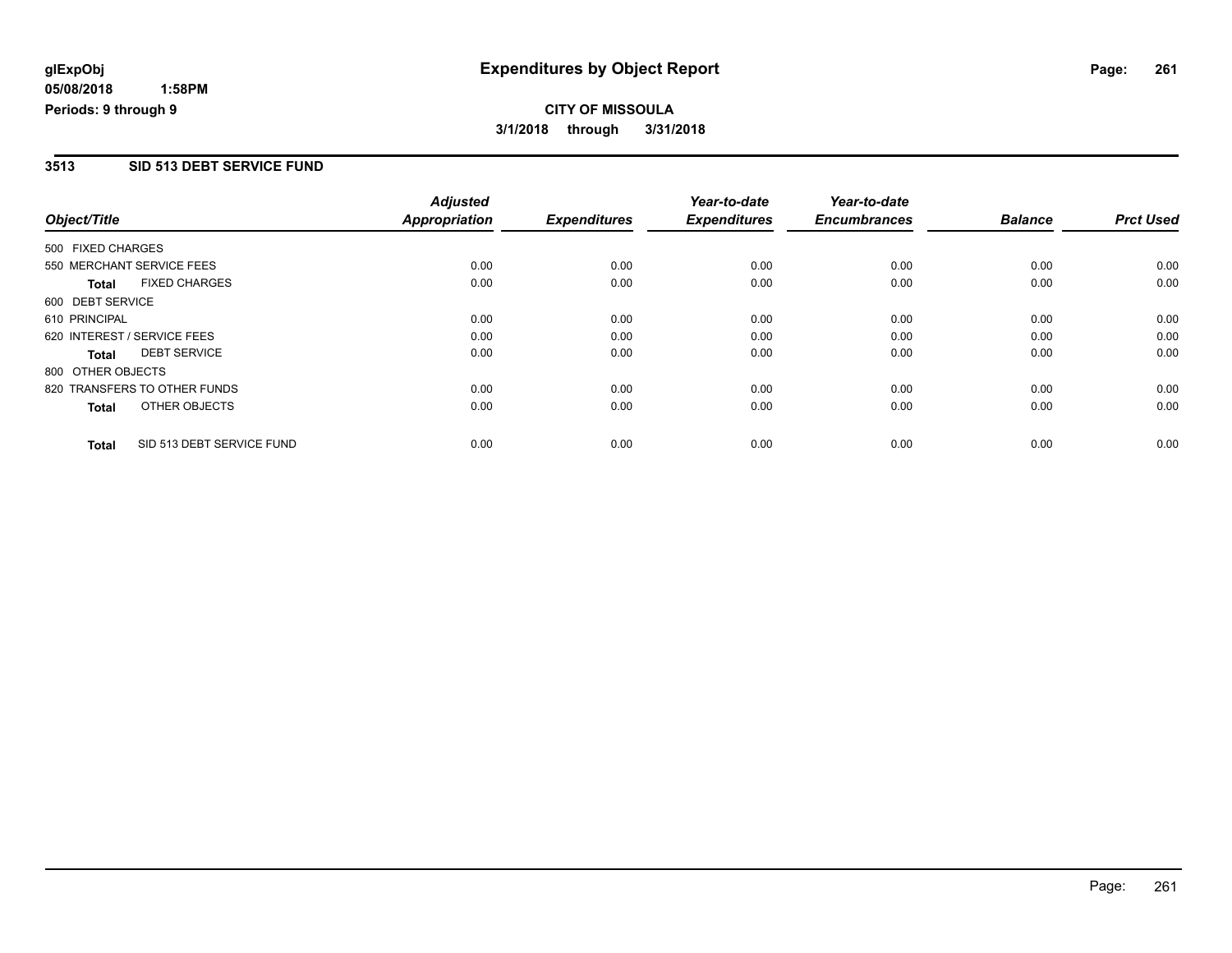#### **05/08/2018 1:58PM Periods: 9 through 9**

## **CITY OF MISSOULA 3/1/2018 through 3/31/2018**

### **3514 SID 514 DEBT SERVICE FUND**

**000 \*\*\* Title Not Found \*\*\***

| Object/Title                     | <b>Adjusted</b><br>Appropriation | <b>Expenditures</b> | Year-to-date<br><b>Expenditures</b> | Year-to-date<br><b>Encumbrances</b> | <b>Balance</b> | <b>Prct Used</b> |
|----------------------------------|----------------------------------|---------------------|-------------------------------------|-------------------------------------|----------------|------------------|
| 800 OTHER OBJECTS                |                                  |                     |                                     |                                     |                |                  |
| 820 TRANSFERS TO OTHER FUNDS     | 0.00                             | 0.00                | 0.00                                | 0.00                                | 0.00           | 0.00             |
| OTHER OBJECTS<br><b>Total</b>    | 0.00                             | 0.00                | 0.00                                | 0.00                                | 0.00           | 0.00             |
| *** Title Not Found ***<br>Total | 0.00                             | 0.00                | 0.00                                | 0.00                                | 0.00           | 0.00             |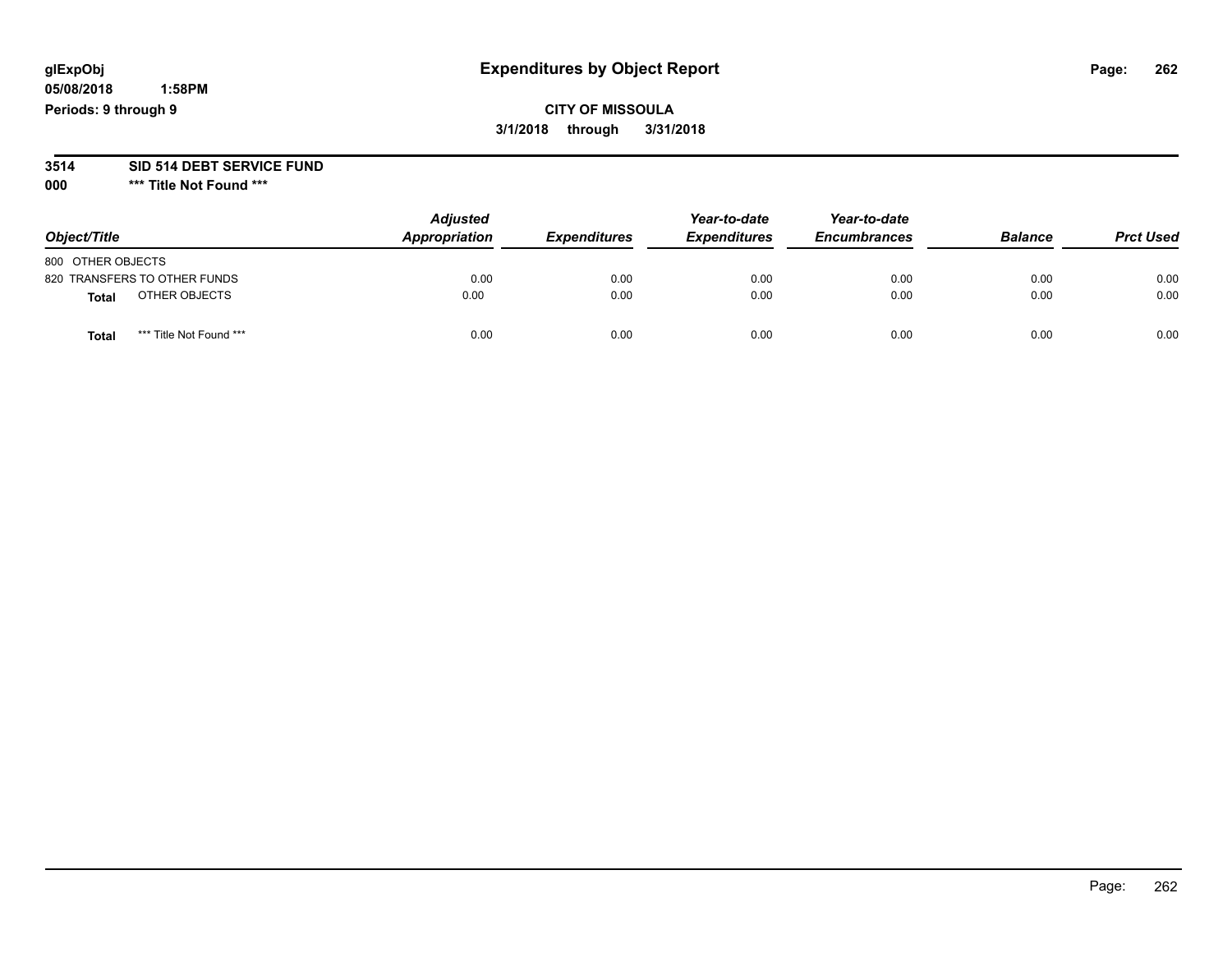# **3514 SID 514 DEBT SERVICE FUND**

|                                      | <b>Adjusted</b> |                     | Year-to-date        | Year-to-date        |                |                  |
|--------------------------------------|-----------------|---------------------|---------------------|---------------------|----------------|------------------|
| Object/Title                         | Appropriation   | <b>Expenditures</b> | <b>Expenditures</b> | <b>Encumbrances</b> | <b>Balance</b> | <b>Prct Used</b> |
| 500 FIXED CHARGES                    |                 |                     |                     |                     |                |                  |
| 550 MERCHANT SERVICE FEES            | 0.00            | 0.00                | 0.00                | 0.00                | 0.00           | 0.00             |
| <b>FIXED CHARGES</b><br><b>Total</b> | 0.00            | 0.00                | 0.00                | 0.00                | 0.00           | 0.00             |
| 600 DEBT SERVICE                     |                 |                     |                     |                     |                |                  |
| 610 PRINCIPAL                        | 0.00            | 0.00                | 0.00                | 0.00                | 0.00           | 0.00             |
| 620 INTEREST / SERVICE FEES          | 0.00            | 0.00                | 0.00                | 0.00                | 0.00           | 0.00             |
| <b>DEBT SERVICE</b><br><b>Total</b>  | 0.00            | 0.00                | 0.00                | 0.00                | 0.00           | 0.00             |
| NON-DEPARTMENTAL<br><b>Total</b>     | 0.00            | 0.00                | 0.00                | 0.00                | 0.00           | 0.00             |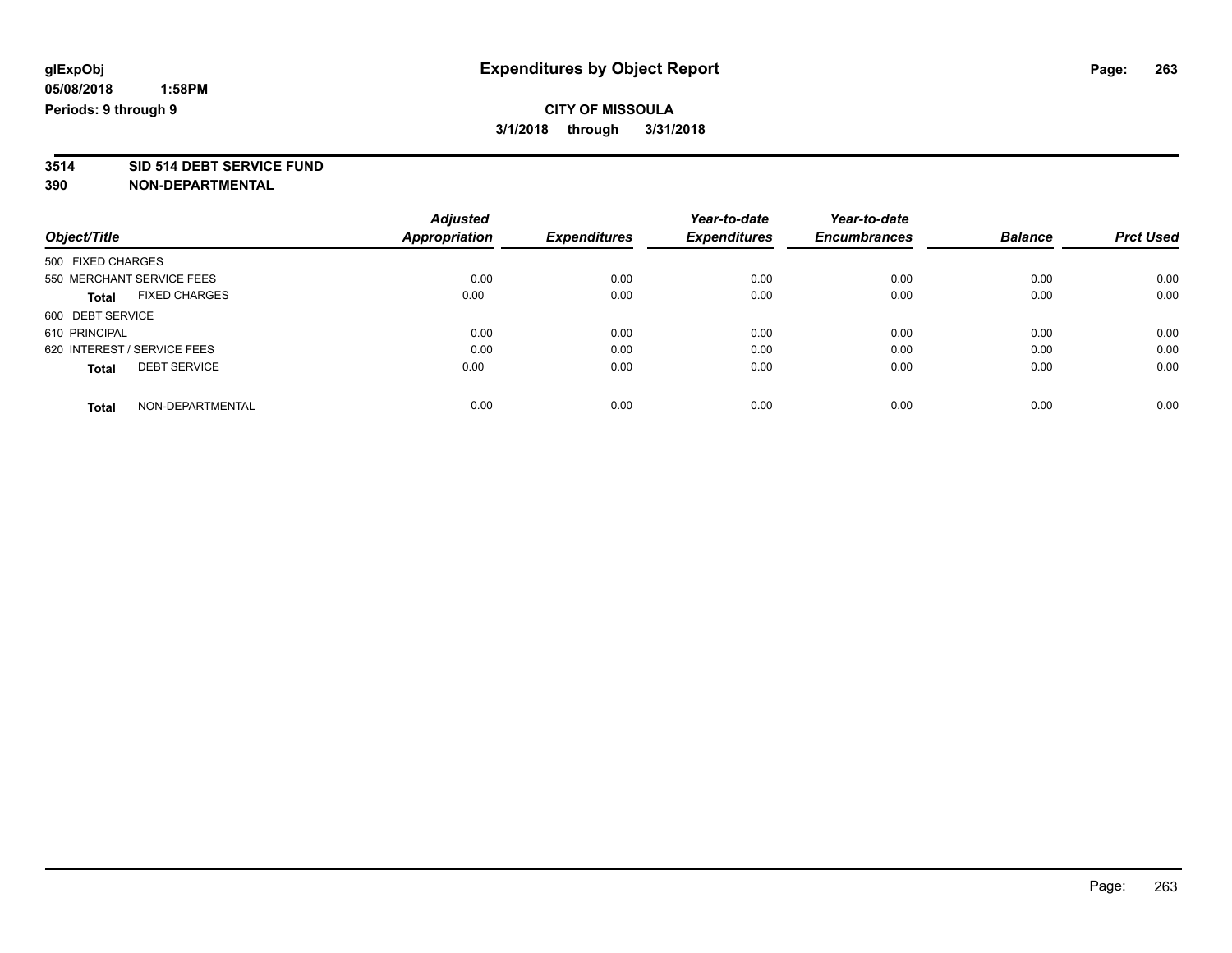## **3514 SID 514 DEBT SERVICE FUND**

|                             |                              | <b>Adjusted</b>      |                     | Year-to-date        | Year-to-date        |                |                  |
|-----------------------------|------------------------------|----------------------|---------------------|---------------------|---------------------|----------------|------------------|
| Object/Title                |                              | <b>Appropriation</b> | <b>Expenditures</b> | <b>Expenditures</b> | <b>Encumbrances</b> | <b>Balance</b> | <b>Prct Used</b> |
| 500 FIXED CHARGES           |                              |                      |                     |                     |                     |                |                  |
|                             | 550 MERCHANT SERVICE FEES    | 0.00                 | 0.00                | 0.00                | 0.00                | 0.00           | 0.00             |
| <b>Total</b>                | <b>FIXED CHARGES</b>         | 0.00                 | 0.00                | 0.00                | 0.00                | 0.00           | 0.00             |
| 600 DEBT SERVICE            |                              |                      |                     |                     |                     |                |                  |
| 610 PRINCIPAL               |                              | 0.00                 | 0.00                | 0.00                | 0.00                | 0.00           | 0.00             |
| 620 INTEREST / SERVICE FEES |                              | 0.00                 | 0.00                | 0.00                | 0.00                | 0.00           | 0.00             |
| Total                       | <b>DEBT SERVICE</b>          | 0.00                 | 0.00                | 0.00                | 0.00                | 0.00           | 0.00             |
| 800 OTHER OBJECTS           |                              |                      |                     |                     |                     |                |                  |
|                             | 820 TRANSFERS TO OTHER FUNDS | 0.00                 | 0.00                | 0.00                | 0.00                | 0.00           | 0.00             |
| Total                       | OTHER OBJECTS                | 0.00                 | 0.00                | 0.00                | 0.00                | 0.00           | 0.00             |
| <b>Total</b>                | SID 514 DEBT SERVICE FUND    | 0.00                 | 0.00                | 0.00                | 0.00                | 0.00           | 0.00             |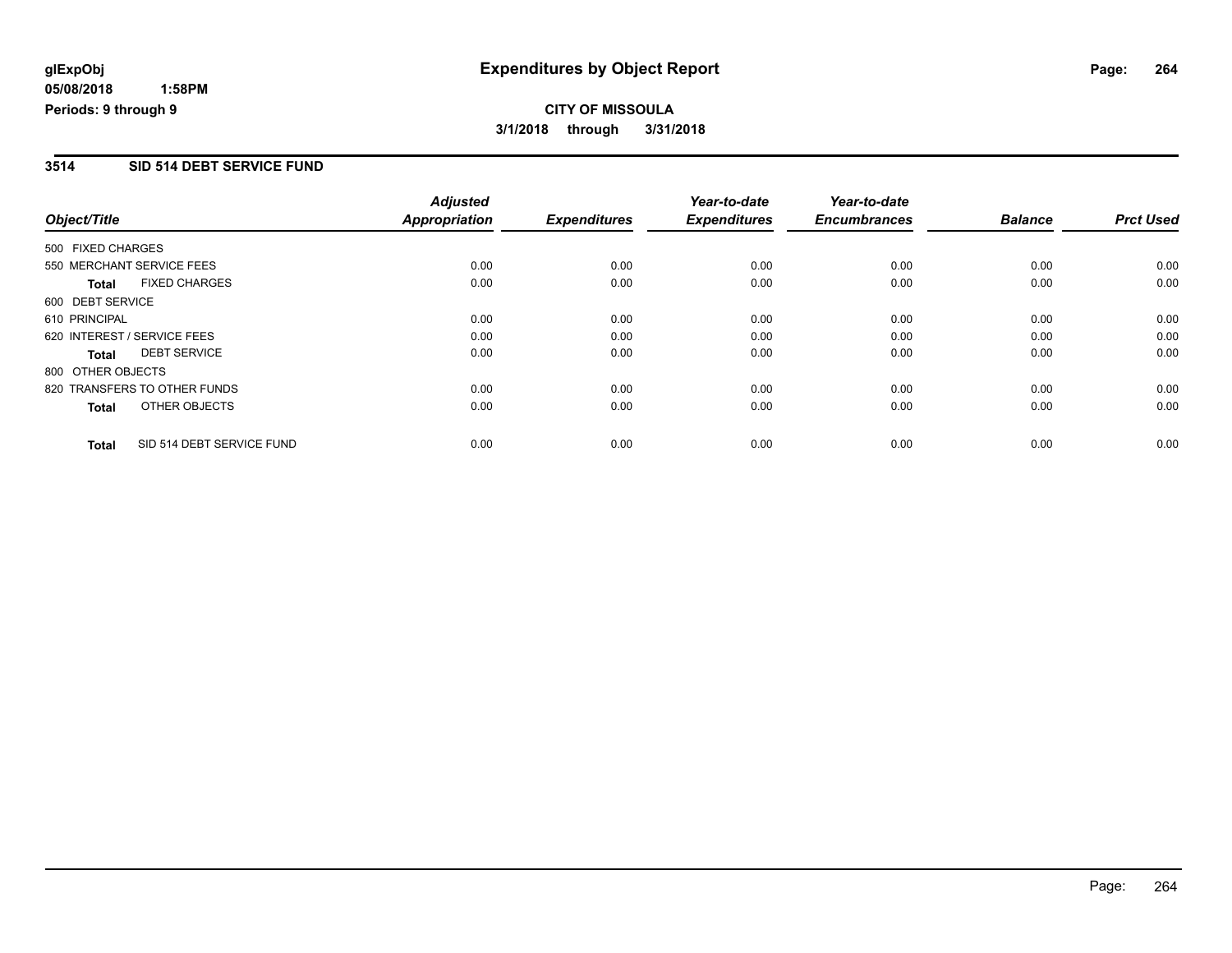# **3515 SID 515 DEBT SERVICE FUND**

|                                      | <b>Adjusted</b><br><b>Appropriation</b> | <b>Expenditures</b> | Year-to-date<br><b>Expenditures</b> | Year-to-date<br><b>Encumbrances</b> | <b>Balance</b> | <b>Prct Used</b> |
|--------------------------------------|-----------------------------------------|---------------------|-------------------------------------|-------------------------------------|----------------|------------------|
| Object/Title                         |                                         |                     |                                     |                                     |                |                  |
| 500 FIXED CHARGES                    |                                         |                     |                                     |                                     |                |                  |
| 550 MERCHANT SERVICE FEES            | 0.00                                    | 0.00                | 0.00                                | 0.00                                | 0.00           | 0.00             |
| <b>FIXED CHARGES</b><br><b>Total</b> | 0.00                                    | 0.00                | 0.00                                | 0.00                                | 0.00           | 0.00             |
| 600 DEBT SERVICE                     |                                         |                     |                                     |                                     |                |                  |
| 610 PRINCIPAL                        | 0.00                                    | 0.00                | 0.00                                | 0.00                                | 0.00           | 0.00             |
| 620 INTEREST / SERVICE FEES          | 0.00                                    | 0.00                | 0.00                                | 0.00                                | 0.00           | 0.00             |
| <b>DEBT SERVICE</b><br><b>Total</b>  | 0.00                                    | 0.00                | 0.00                                | 0.00                                | 0.00           | 0.00             |
| 800 OTHER OBJECTS                    |                                         |                     |                                     |                                     |                |                  |
| 820 TRANSFERS TO OTHER FUNDS         | 0.00                                    | 0.00                | 0.00                                | 0.00                                | 0.00           | 0.00             |
| OTHER OBJECTS<br><b>Total</b>        | 0.00                                    | 0.00                | 0.00                                | 0.00                                | 0.00           | 0.00             |
|                                      |                                         |                     |                                     |                                     |                |                  |
| NON-DEPARTMENTAL<br><b>Total</b>     | 0.00                                    | 0.00                | 0.00                                | 0.00                                | 0.00           | 0.00             |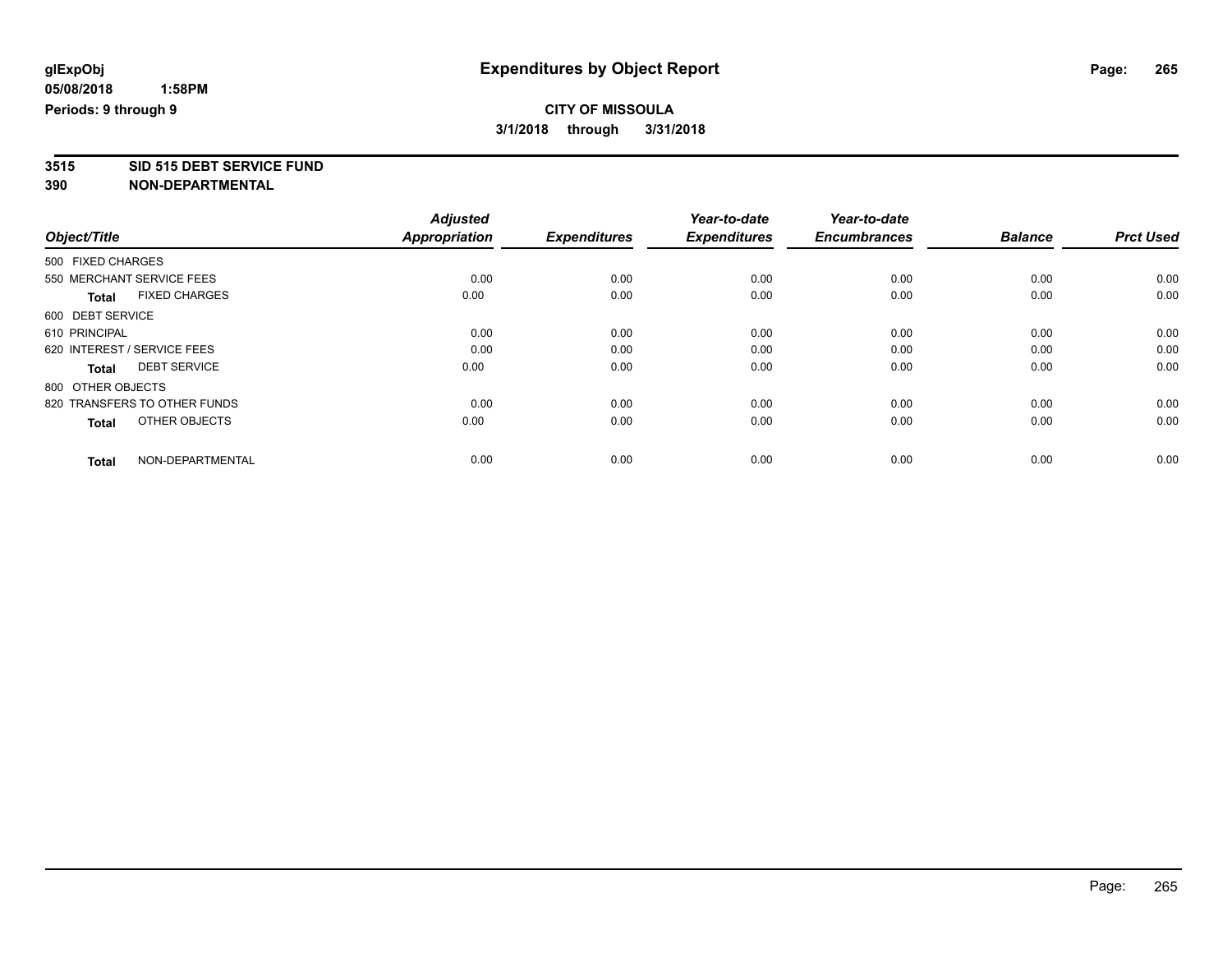## **3515 SID 515 DEBT SERVICE FUND**

|                              |                           | <b>Adjusted</b>      |                     | Year-to-date        | Year-to-date        |                |                  |
|------------------------------|---------------------------|----------------------|---------------------|---------------------|---------------------|----------------|------------------|
| Object/Title                 |                           | <b>Appropriation</b> | <b>Expenditures</b> | <b>Expenditures</b> | <b>Encumbrances</b> | <b>Balance</b> | <b>Prct Used</b> |
| 500 FIXED CHARGES            |                           |                      |                     |                     |                     |                |                  |
| 550 MERCHANT SERVICE FEES    |                           | 0.00                 | 0.00                | 0.00                | 0.00                | 0.00           | 0.00             |
| <b>Total</b>                 | <b>FIXED CHARGES</b>      | 0.00                 | 0.00                | 0.00                | 0.00                | 0.00           | 0.00             |
| 600 DEBT SERVICE             |                           |                      |                     |                     |                     |                |                  |
| 610 PRINCIPAL                |                           | 0.00                 | 0.00                | 0.00                | 0.00                | 0.00           | 0.00             |
| 620 INTEREST / SERVICE FEES  |                           | 0.00                 | 0.00                | 0.00                | 0.00                | 0.00           | 0.00             |
| Total                        | <b>DEBT SERVICE</b>       | 0.00                 | 0.00                | 0.00                | 0.00                | 0.00           | 0.00             |
| 800 OTHER OBJECTS            |                           |                      |                     |                     |                     |                |                  |
| 820 TRANSFERS TO OTHER FUNDS |                           | 0.00                 | 0.00                | 0.00                | 0.00                | 0.00           | 0.00             |
| Total                        | OTHER OBJECTS             | 0.00                 | 0.00                | 0.00                | 0.00                | 0.00           | 0.00             |
| <b>Total</b>                 | SID 515 DEBT SERVICE FUND | 0.00                 | 0.00                | 0.00                | 0.00                | 0.00           | 0.00             |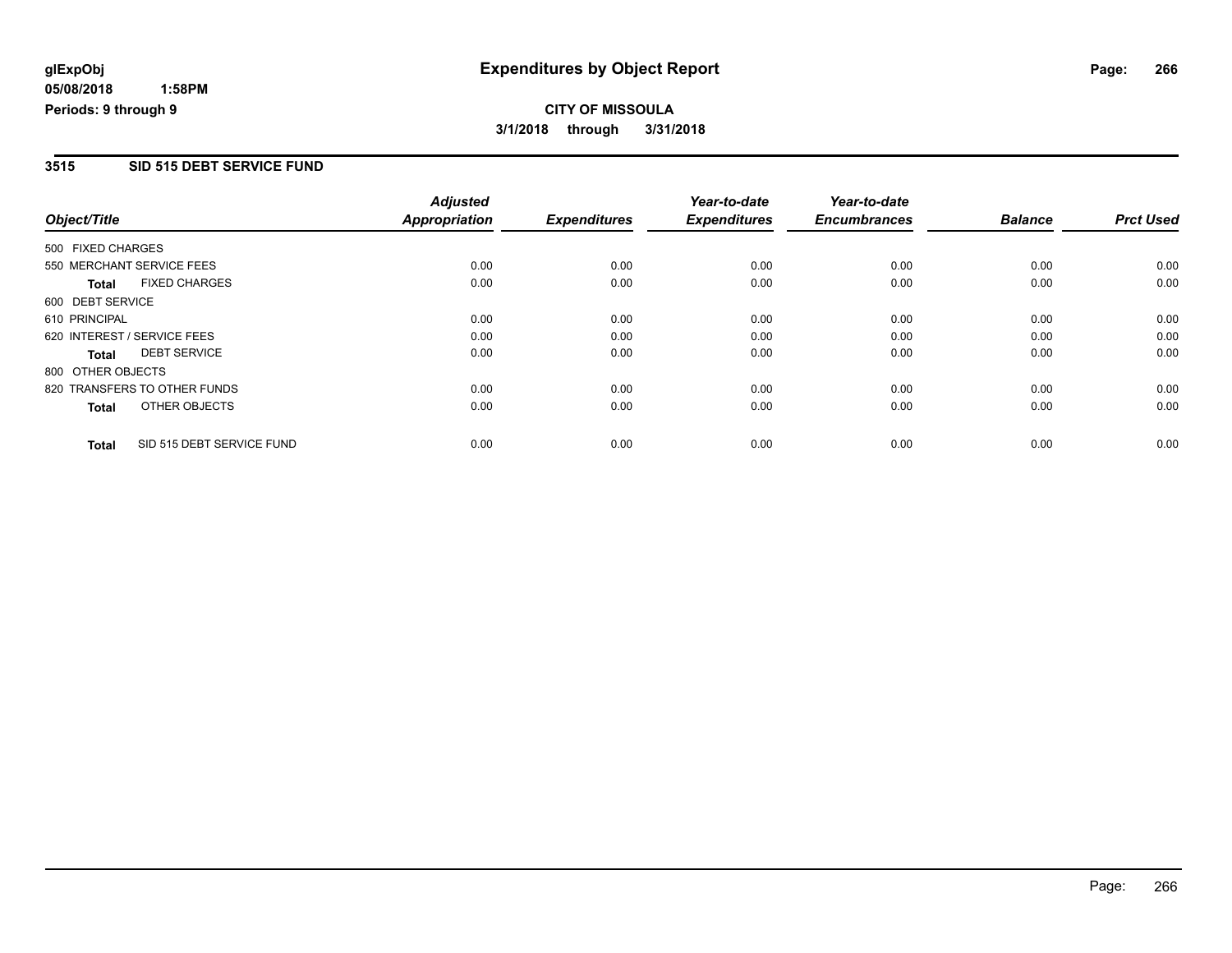#### **05/08/2018 1:58PM Periods: 9 through 9**

## **CITY OF MISSOULA 3/1/2018 through 3/31/2018**

### **3517 SID 517 DEBT SERVICE FUND**

**000 \*\*\* Title Not Found \*\*\***

| Object/Title                            | <b>Adjusted</b><br>Appropriation | <b>Expenditures</b> | Year-to-date<br><b>Expenditures</b> | Year-to-date<br><b>Encumbrances</b> | <b>Balance</b> | <b>Prct Used</b> |
|-----------------------------------------|----------------------------------|---------------------|-------------------------------------|-------------------------------------|----------------|------------------|
| 800 OTHER OBJECTS                       |                                  |                     |                                     |                                     |                |                  |
| 820 TRANSFERS TO OTHER FUNDS            | 0.00                             | 0.00                | 0.00                                | 0.00                                | 0.00           | 0.00             |
| OTHER OBJECTS<br><b>Total</b>           | 0.00                             | 0.00                | 0.00                                | 0.00                                | 0.00           | 0.00             |
| *** Title Not Found ***<br><b>Total</b> | 0.00                             | 0.00                | 0.00                                | 0.00                                | 0.00           | 0.00             |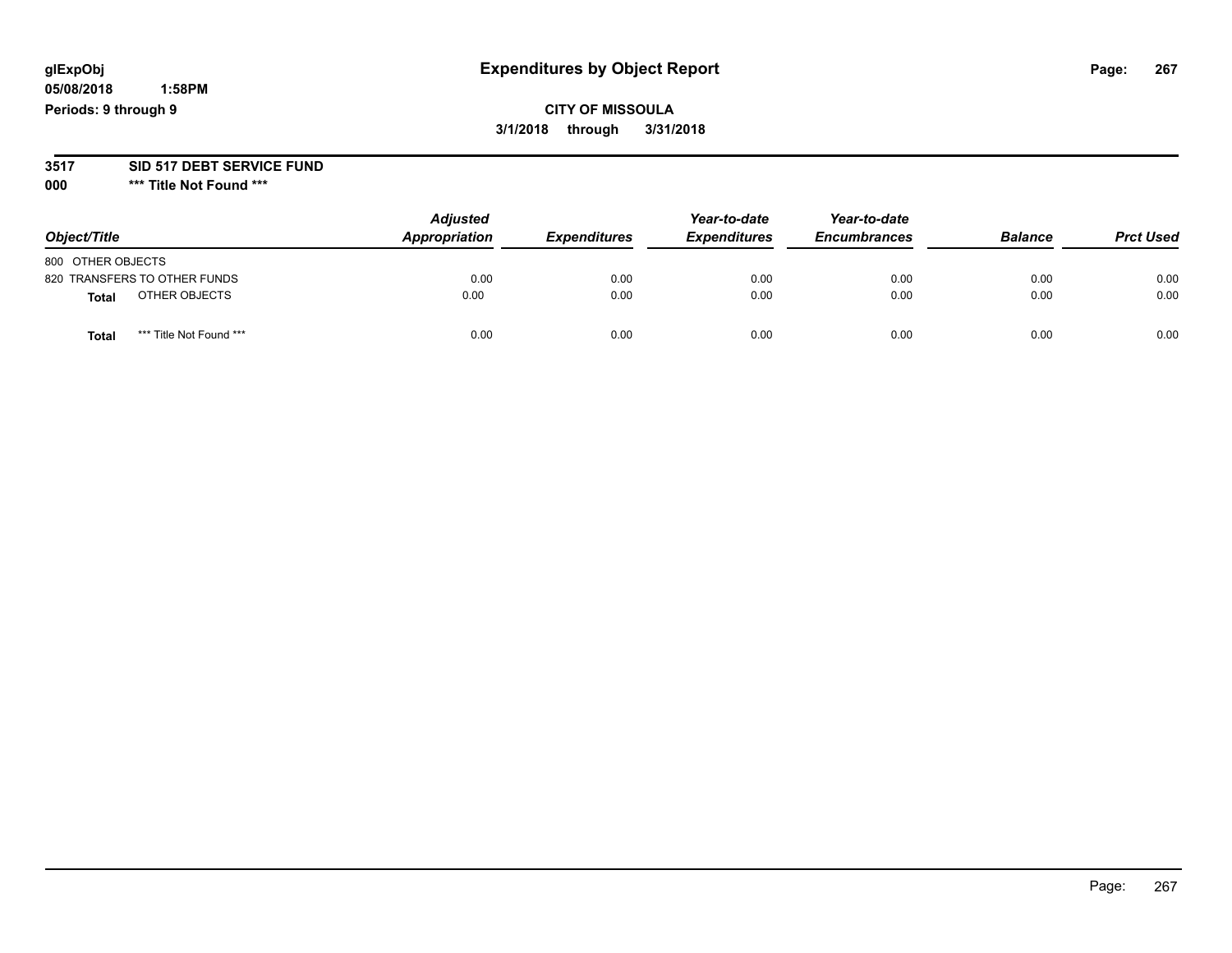**3517 SID 517 DEBT SERVICE FUND**

|                                      | <b>Adjusted</b>      | <b>Expenditures</b> | Year-to-date        | Year-to-date        | <b>Balance</b> | <b>Prct Used</b> |
|--------------------------------------|----------------------|---------------------|---------------------|---------------------|----------------|------------------|
| Object/Title                         | <b>Appropriation</b> |                     | <b>Expenditures</b> | <b>Encumbrances</b> |                |                  |
| 500 FIXED CHARGES                    |                      |                     |                     |                     |                |                  |
| 550 MERCHANT SERVICE FEES            | 0.00                 | 0.00                | 0.00                | 0.00                | 0.00           | 0.00             |
| <b>FIXED CHARGES</b><br><b>Total</b> | 0.00                 | 0.00                | 0.00                | 0.00                | 0.00           | 0.00             |
| 600 DEBT SERVICE                     |                      |                     |                     |                     |                |                  |
| 610 PRINCIPAL                        | 0.00                 | 0.00                | 0.00                | 0.00                | 0.00           | 0.00             |
| 620 INTEREST / SERVICE FEES          | 0.00                 | 0.00                | 0.00                | 0.00                | 0.00           | 0.00             |
| <b>DEBT SERVICE</b><br><b>Total</b>  | 0.00                 | 0.00                | 0.00                | 0.00                | 0.00           | 0.00             |
| NON-DEPARTMENTAL<br><b>Total</b>     | 0.00                 | 0.00                | 0.00                | 0.00                | 0.00           | 0.00             |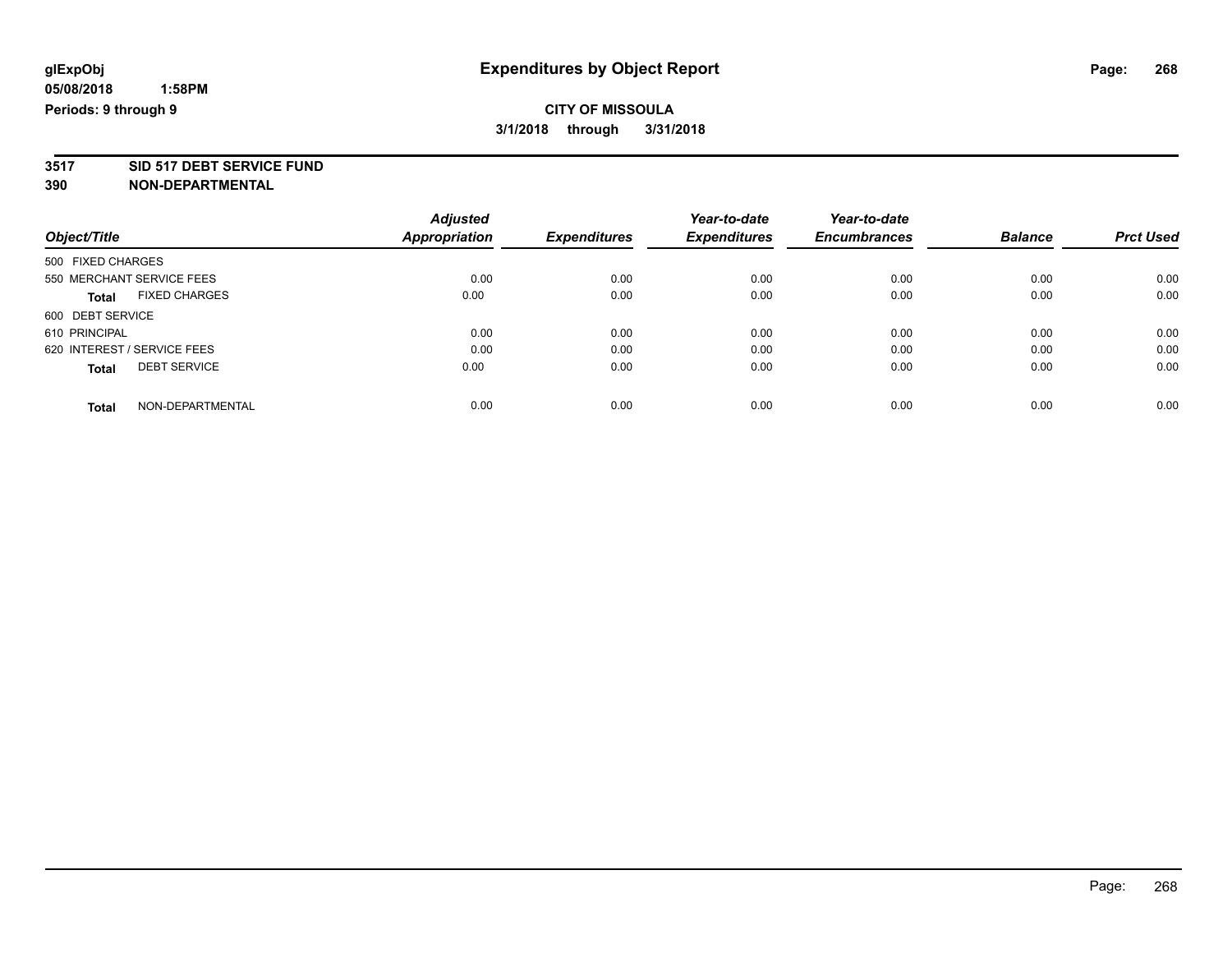## **3517 SID 517 DEBT SERVICE FUND**

|                             |                              | <b>Adjusted</b>      |                     | Year-to-date        | Year-to-date        |                |                  |
|-----------------------------|------------------------------|----------------------|---------------------|---------------------|---------------------|----------------|------------------|
| Object/Title                |                              | <b>Appropriation</b> | <b>Expenditures</b> | <b>Expenditures</b> | <b>Encumbrances</b> | <b>Balance</b> | <b>Prct Used</b> |
| 500 FIXED CHARGES           |                              |                      |                     |                     |                     |                |                  |
|                             | 550 MERCHANT SERVICE FEES    | 0.00                 | 0.00                | 0.00                | 0.00                | 0.00           | 0.00             |
| <b>Total</b>                | <b>FIXED CHARGES</b>         | 0.00                 | 0.00                | 0.00                | 0.00                | 0.00           | 0.00             |
| 600 DEBT SERVICE            |                              |                      |                     |                     |                     |                |                  |
| 610 PRINCIPAL               |                              | 0.00                 | 0.00                | 0.00                | 0.00                | 0.00           | 0.00             |
| 620 INTEREST / SERVICE FEES |                              | 0.00                 | 0.00                | 0.00                | 0.00                | 0.00           | 0.00             |
| Total                       | <b>DEBT SERVICE</b>          | 0.00                 | 0.00                | 0.00                | 0.00                | 0.00           | 0.00             |
| 800 OTHER OBJECTS           |                              |                      |                     |                     |                     |                |                  |
|                             | 820 TRANSFERS TO OTHER FUNDS | 0.00                 | 0.00                | 0.00                | 0.00                | 0.00           | 0.00             |
| Total                       | OTHER OBJECTS                | 0.00                 | 0.00                | 0.00                | 0.00                | 0.00           | 0.00             |
| <b>Total</b>                | SID 517 DEBT SERVICE FUND    | 0.00                 | 0.00                | 0.00                | 0.00                | 0.00           | 0.00             |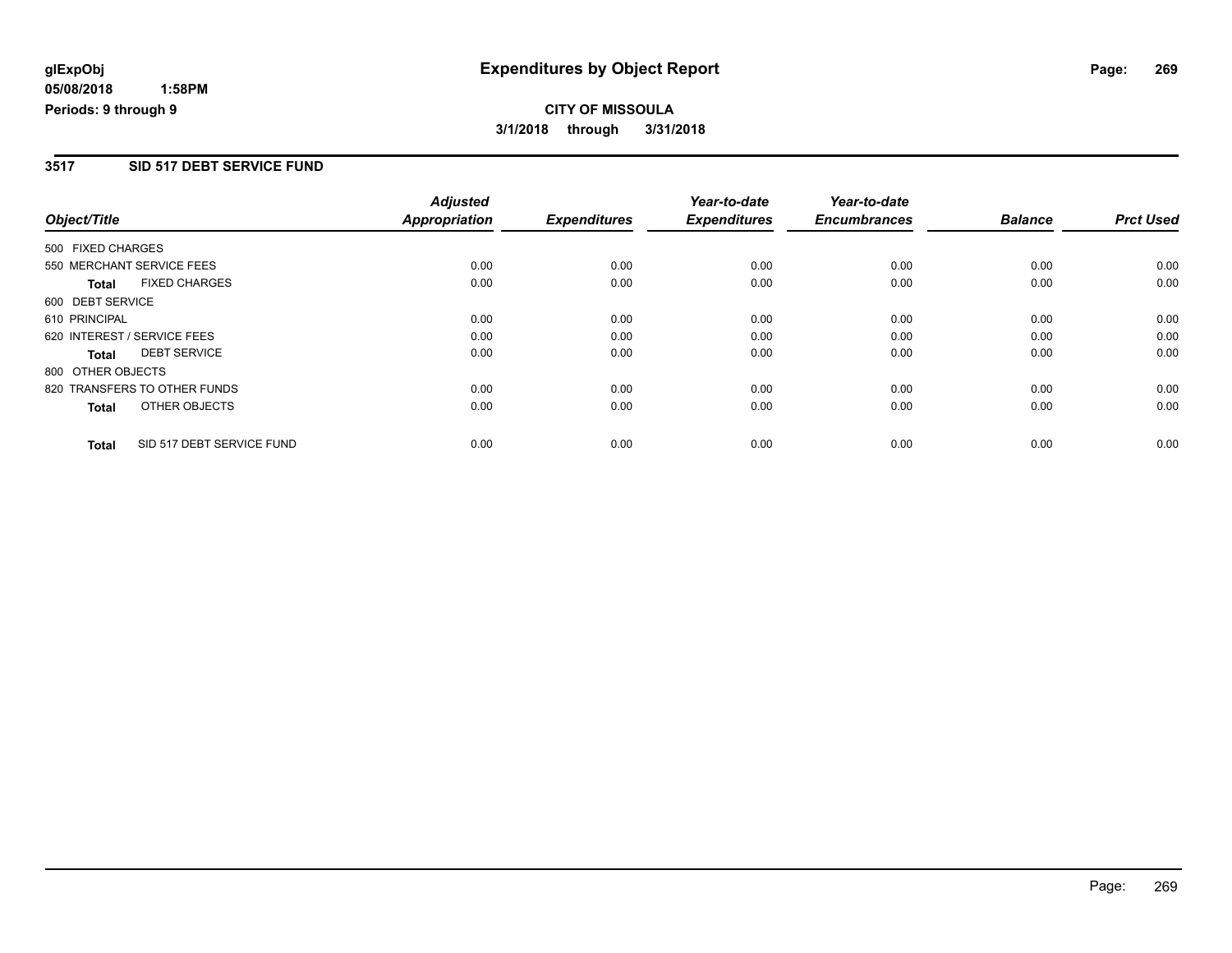#### **05/08/2018 1:58PM Periods: 9 through 9**

## **CITY OF MISSOULA 3/1/2018 through 3/31/2018**

# **3518 SID 518 DEBT SERVICE FUND**

**000 \*\*\* Title Not Found \*\*\***

| Object/Title                     | <b>Adjusted</b><br>Appropriation | <b>Expenditures</b> | Year-to-date<br><b>Expenditures</b> | Year-to-date<br><b>Encumbrances</b> | <b>Balance</b> | <b>Prct Used</b> |
|----------------------------------|----------------------------------|---------------------|-------------------------------------|-------------------------------------|----------------|------------------|
| 800 OTHER OBJECTS                |                                  |                     |                                     |                                     |                |                  |
| 820 TRANSFERS TO OTHER FUNDS     | 0.00                             | 0.00                | 0.00                                | 0.00                                | 0.00           | 0.00             |
| OTHER OBJECTS<br><b>Total</b>    | 0.00                             | 0.00                | 0.00                                | 0.00                                | 0.00           | 0.00             |
| *** Title Not Found ***<br>Total | 0.00                             | 0.00                | 0.00                                | 0.00                                | 0.00           | 0.00             |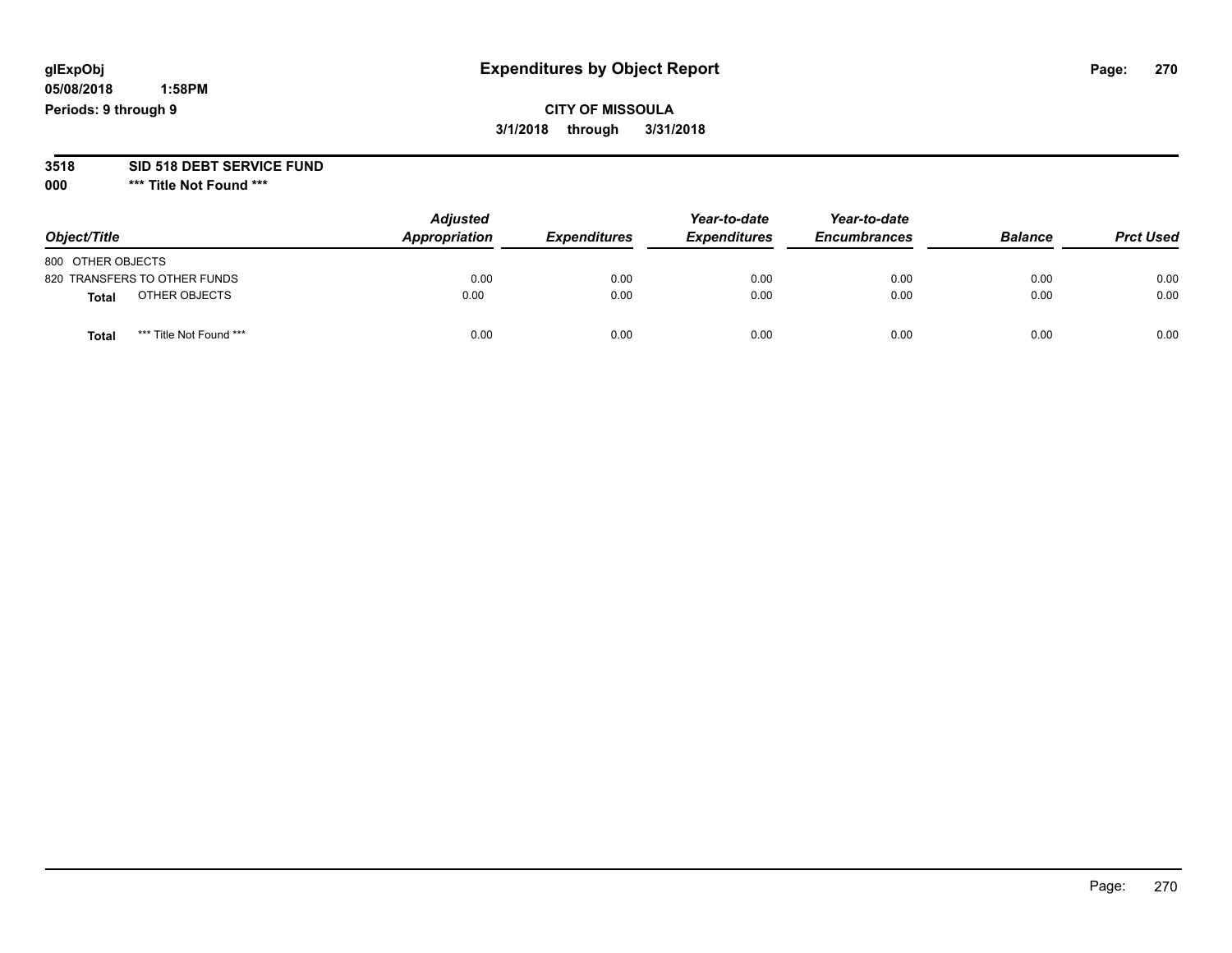# **3518 SID 518 DEBT SERVICE FUND**

|                                      | <b>Adjusted</b>      |                     | Year-to-date        | Year-to-date        |                |                  |
|--------------------------------------|----------------------|---------------------|---------------------|---------------------|----------------|------------------|
| Object/Title                         | <b>Appropriation</b> | <b>Expenditures</b> | <b>Expenditures</b> | <b>Encumbrances</b> | <b>Balance</b> | <b>Prct Used</b> |
| 500 FIXED CHARGES                    |                      |                     |                     |                     |                |                  |
| 550 MERCHANT SERVICE FEES            | 0.00                 | 0.00                | 0.00                | 0.00                | 0.00           | 0.00             |
| <b>FIXED CHARGES</b><br><b>Total</b> | 0.00                 | 0.00                | 0.00                | 0.00                | 0.00           | 0.00             |
| 600 DEBT SERVICE                     |                      |                     |                     |                     |                |                  |
| 610 PRINCIPAL                        | 0.00                 | 0.00                | 0.00                | 0.00                | 0.00           | 0.00             |
| 620 INTEREST / SERVICE FEES          | 0.00                 | 0.00                | 0.00                | 0.00                | 0.00           | 0.00             |
| <b>DEBT SERVICE</b><br><b>Total</b>  | 0.00                 | 0.00                | 0.00                | 0.00                | 0.00           | 0.00             |
| 800 OTHER OBJECTS                    |                      |                     |                     |                     |                |                  |
| 820 TRANSFERS TO OTHER FUNDS         | 0.00                 | 0.00                | 0.00                | 0.00                | 0.00           | 0.00             |
| OTHER OBJECTS<br><b>Total</b>        | 0.00                 | 0.00                | 0.00                | 0.00                | 0.00           | 0.00             |
|                                      |                      |                     |                     |                     |                |                  |
| NON-DEPARTMENTAL<br><b>Total</b>     | 0.00                 | 0.00                | 0.00                | 0.00                | 0.00           | 0.00             |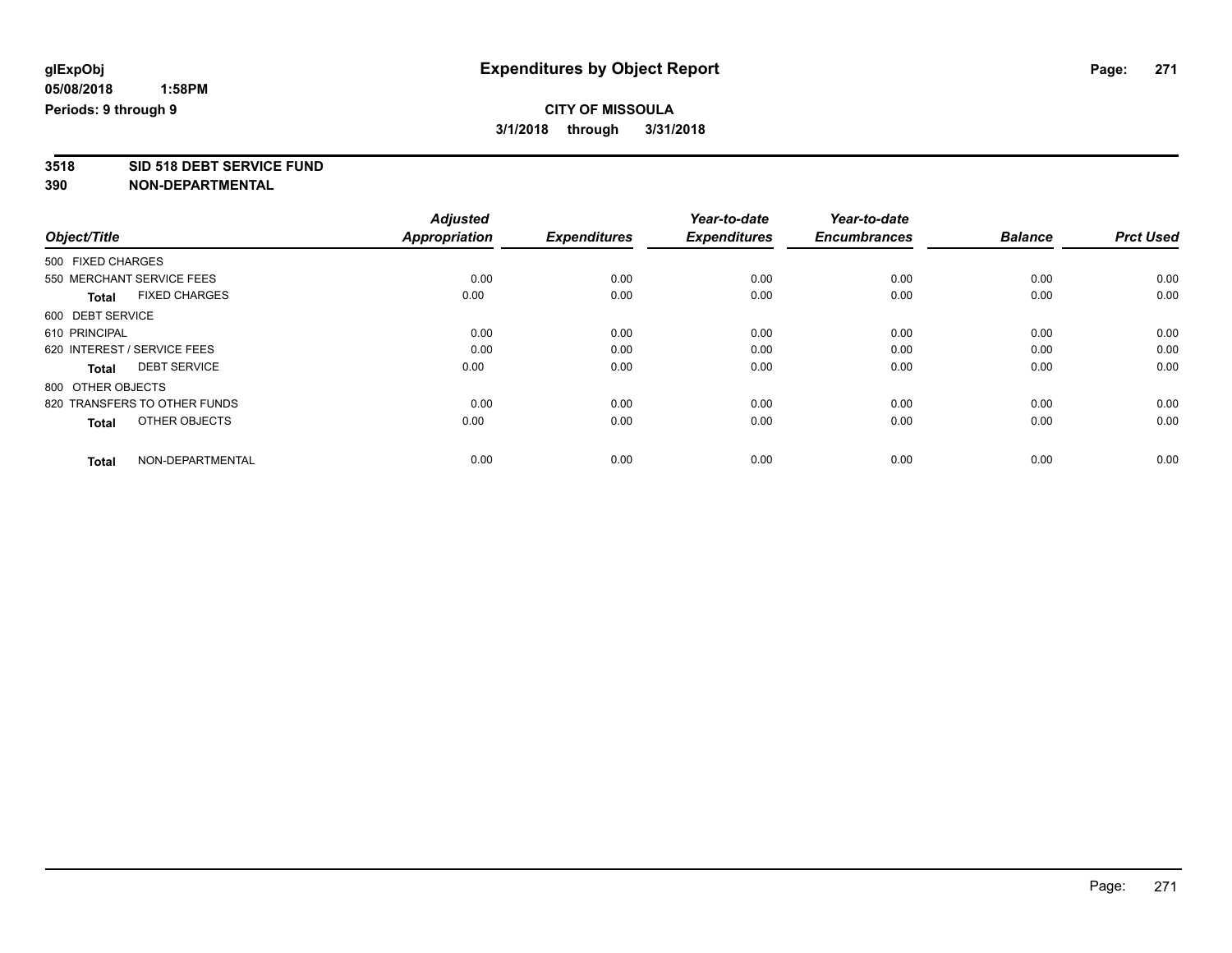## **3518 SID 518 DEBT SERVICE FUND**

|                   |                              | <b>Adjusted</b>      |                     | Year-to-date        | Year-to-date        |                |                  |
|-------------------|------------------------------|----------------------|---------------------|---------------------|---------------------|----------------|------------------|
| Object/Title      |                              | <b>Appropriation</b> | <b>Expenditures</b> | <b>Expenditures</b> | <b>Encumbrances</b> | <b>Balance</b> | <b>Prct Used</b> |
| 500 FIXED CHARGES |                              |                      |                     |                     |                     |                |                  |
|                   | 550 MERCHANT SERVICE FEES    | 0.00                 | 0.00                | 0.00                | 0.00                | 0.00           | 0.00             |
| <b>Total</b>      | <b>FIXED CHARGES</b>         | 0.00                 | 0.00                | 0.00                | 0.00                | 0.00           | 0.00             |
| 600 DEBT SERVICE  |                              |                      |                     |                     |                     |                |                  |
| 610 PRINCIPAL     |                              | 0.00                 | 0.00                | 0.00                | 0.00                | 0.00           | 0.00             |
|                   | 620 INTEREST / SERVICE FEES  | 0.00                 | 0.00                | 0.00                | 0.00                | 0.00           | 0.00             |
| Total             | <b>DEBT SERVICE</b>          | 0.00                 | 0.00                | 0.00                | 0.00                | 0.00           | 0.00             |
| 800 OTHER OBJECTS |                              |                      |                     |                     |                     |                |                  |
|                   | 820 TRANSFERS TO OTHER FUNDS | 0.00                 | 0.00                | 0.00                | 0.00                | 0.00           | 0.00             |
| Total             | OTHER OBJECTS                | 0.00                 | 0.00                | 0.00                | 0.00                | 0.00           | 0.00             |
| <b>Total</b>      | SID 518 DEBT SERVICE FUND    | 0.00                 | 0.00                | 0.00                | 0.00                | 0.00           | 0.00             |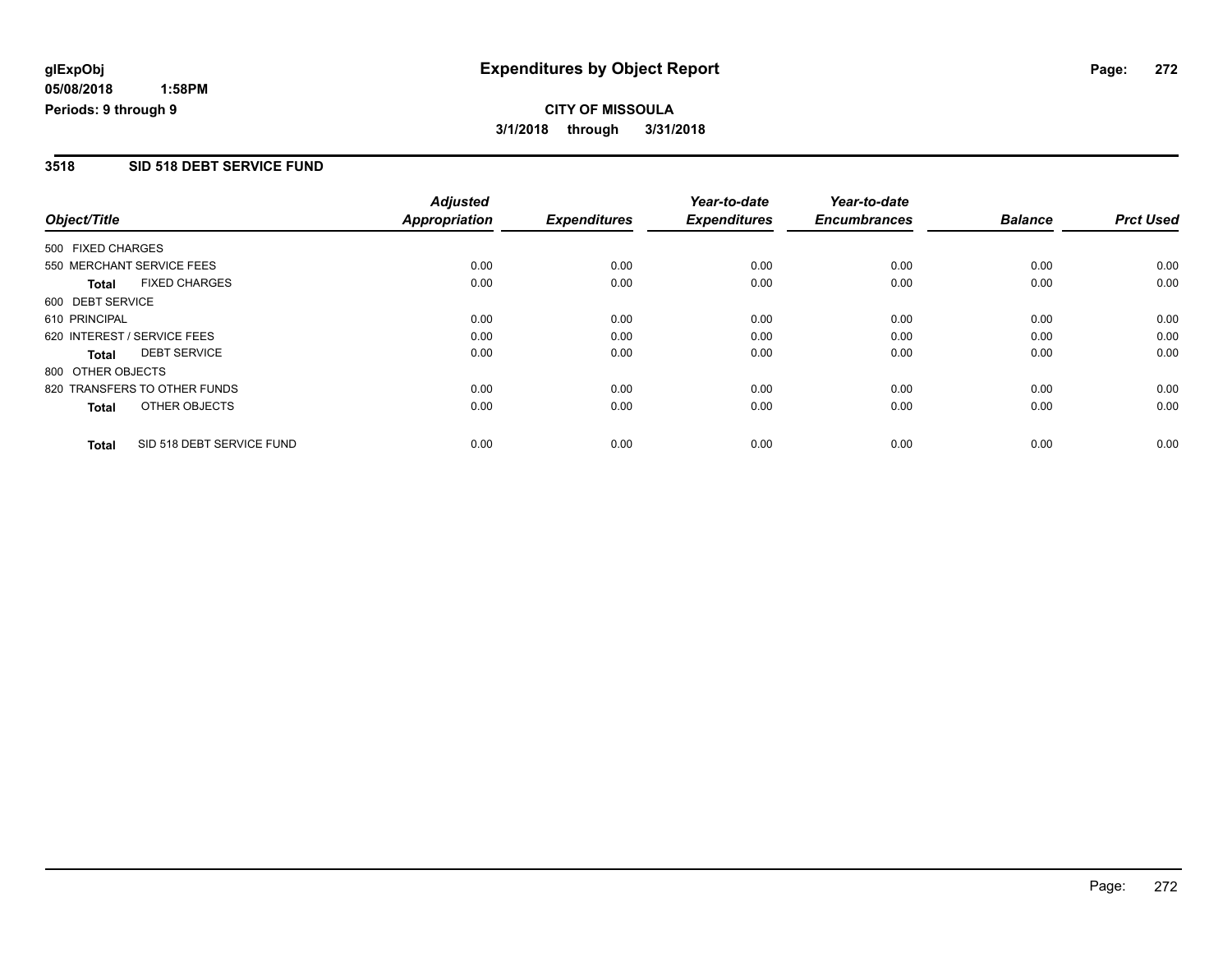# **3519 SID 519 DEBT SERVICE FUND**

|                                      | <b>Adjusted</b>      |                     | Year-to-date        | Year-to-date        |                |                  |
|--------------------------------------|----------------------|---------------------|---------------------|---------------------|----------------|------------------|
| Object/Title                         | <b>Appropriation</b> | <b>Expenditures</b> | <b>Expenditures</b> | <b>Encumbrances</b> | <b>Balance</b> | <b>Prct Used</b> |
| 500 FIXED CHARGES                    |                      |                     |                     |                     |                |                  |
| 550 MERCHANT SERVICE FEES            | 0.00                 | 0.00                | 0.00                | 0.00                | 0.00           | 0.00             |
| <b>FIXED CHARGES</b><br><b>Total</b> | 0.00                 | 0.00                | 0.00                | 0.00                | 0.00           | 0.00             |
| 600 DEBT SERVICE                     |                      |                     |                     |                     |                |                  |
| 610 PRINCIPAL                        | 0.00                 | 0.00                | 0.00                | 0.00                | 0.00           | 0.00             |
| 620 INTEREST / SERVICE FEES          | 0.00                 | 0.00                | 0.00                | 0.00                | 0.00           | 0.00             |
| <b>DEBT SERVICE</b><br><b>Total</b>  | 0.00                 | 0.00                | 0.00                | 0.00                | 0.00           | 0.00             |
| 800 OTHER OBJECTS                    |                      |                     |                     |                     |                |                  |
| 820 TRANSFERS TO OTHER FUNDS         | 0.00                 | 0.00                | 0.00                | 0.00                | 0.00           | 0.00             |
| OTHER OBJECTS<br><b>Total</b>        | 0.00                 | 0.00                | 0.00                | 0.00                | 0.00           | 0.00             |
|                                      |                      |                     |                     |                     |                |                  |
| NON-DEPARTMENTAL<br><b>Total</b>     | 0.00                 | 0.00                | 0.00                | 0.00                | 0.00           | 0.00             |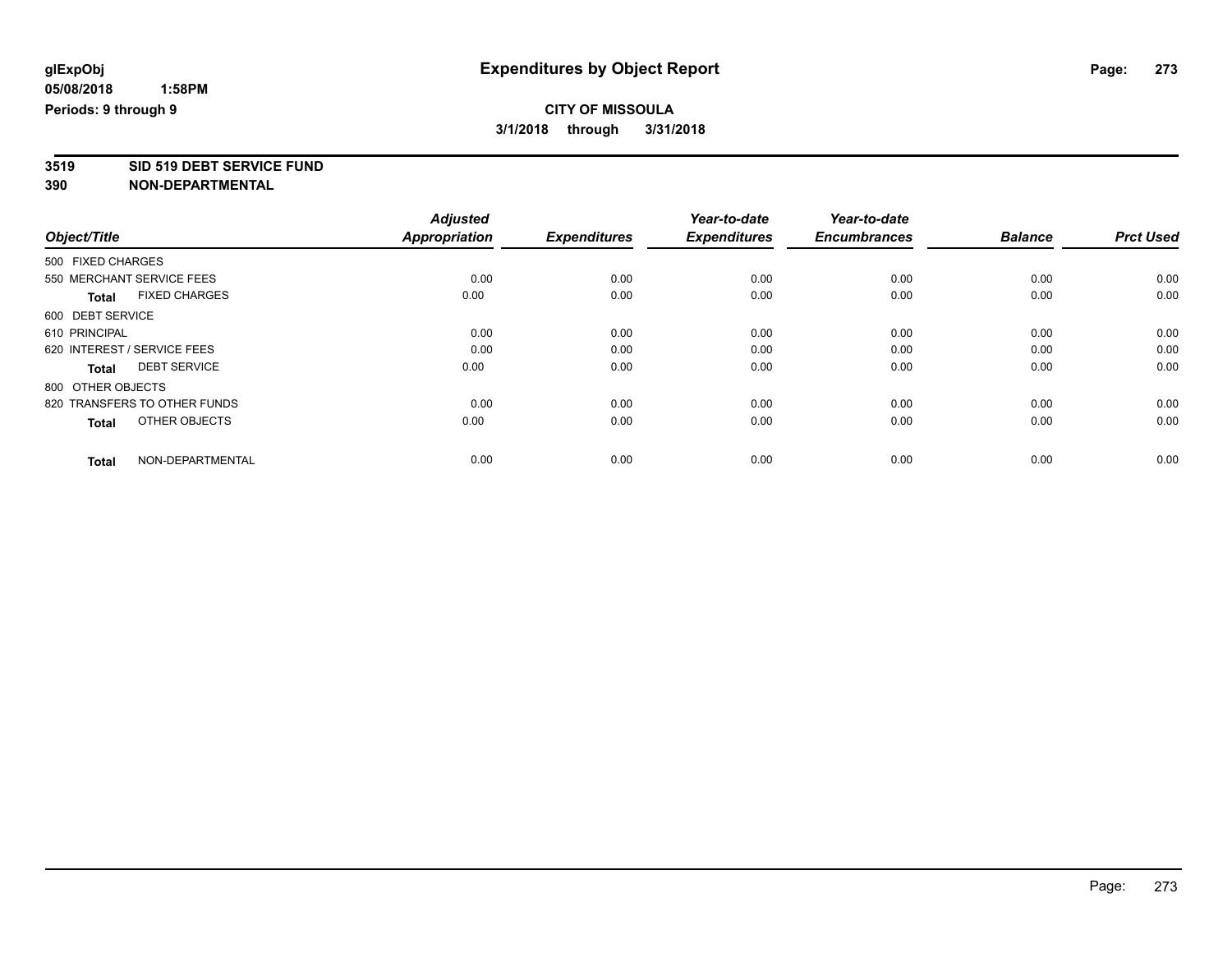## **3519 SID 519 DEBT SERVICE FUND**

|                             |                              | <b>Adjusted</b>      |                     | Year-to-date        | Year-to-date        |                |                  |
|-----------------------------|------------------------------|----------------------|---------------------|---------------------|---------------------|----------------|------------------|
| Object/Title                |                              | <b>Appropriation</b> | <b>Expenditures</b> | <b>Expenditures</b> | <b>Encumbrances</b> | <b>Balance</b> | <b>Prct Used</b> |
| 500 FIXED CHARGES           |                              |                      |                     |                     |                     |                |                  |
| 550 MERCHANT SERVICE FEES   |                              | 0.00                 | 0.00                | 0.00                | 0.00                | 0.00           | 0.00             |
| <b>Total</b>                | <b>FIXED CHARGES</b>         | 0.00                 | 0.00                | 0.00                | 0.00                | 0.00           | 0.00             |
| 600 DEBT SERVICE            |                              |                      |                     |                     |                     |                |                  |
| 610 PRINCIPAL               |                              | 0.00                 | 0.00                | 0.00                | 0.00                | 0.00           | 0.00             |
| 620 INTEREST / SERVICE FEES |                              | 0.00                 | 0.00                | 0.00                | 0.00                | 0.00           | 0.00             |
| Total                       | <b>DEBT SERVICE</b>          | 0.00                 | 0.00                | 0.00                | 0.00                | 0.00           | 0.00             |
| 800 OTHER OBJECTS           |                              |                      |                     |                     |                     |                |                  |
|                             | 820 TRANSFERS TO OTHER FUNDS | 0.00                 | 0.00                | 0.00                | 0.00                | 0.00           | 0.00             |
| Total                       | OTHER OBJECTS                | 0.00                 | 0.00                | 0.00                | 0.00                | 0.00           | 0.00             |
| <b>Total</b>                | SID 519 DEBT SERVICE FUND    | 0.00                 | 0.00                | 0.00                | 0.00                | 0.00           | 0.00             |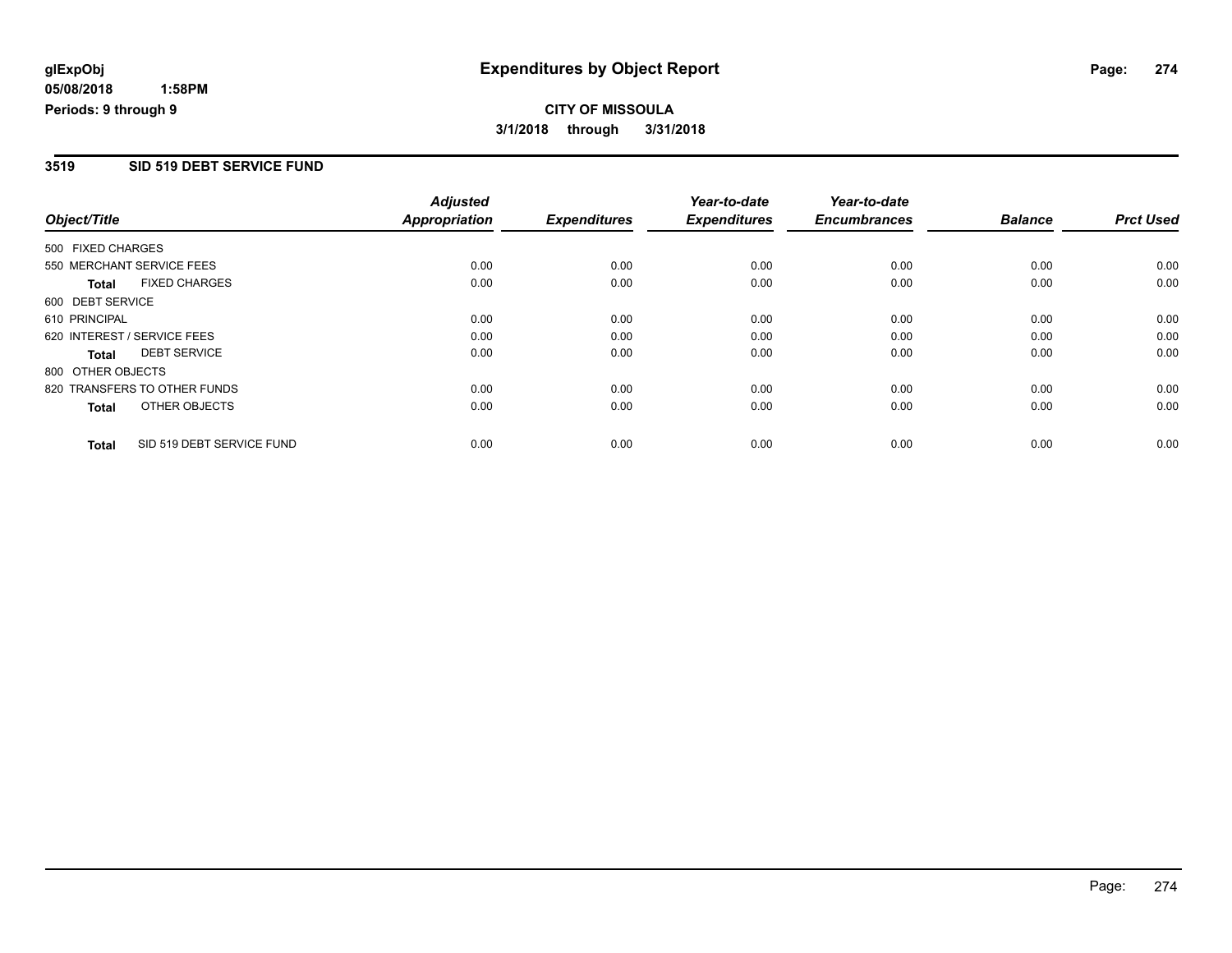**3520 SID 520 DEBT SERVICE FUND**

|                                      | <b>Adjusted</b>      |                     | Year-to-date        | Year-to-date        |                |                  |
|--------------------------------------|----------------------|---------------------|---------------------|---------------------|----------------|------------------|
| Object/Title                         | <b>Appropriation</b> | <b>Expenditures</b> | <b>Expenditures</b> | <b>Encumbrances</b> | <b>Balance</b> | <b>Prct Used</b> |
| 500 FIXED CHARGES                    |                      |                     |                     |                     |                |                  |
| 550 MERCHANT SERVICE FEES            | 0.00                 | 0.00                | 0.00                | 0.00                | 0.00           | 0.00             |
| <b>FIXED CHARGES</b><br><b>Total</b> | 0.00                 | 0.00                | 0.00                | 0.00                | 0.00           | 0.00             |
| 600 DEBT SERVICE                     |                      |                     |                     |                     |                |                  |
| 610 PRINCIPAL                        | 149.000.00           | 0.00                | 74,000.00           | 0.00                | 75,000.00      | 49.66            |
| 620 INTEREST / SERVICE FEES          | 10.560.00            | 0.00                | 6.021.56            | 0.00                | 4.538.44       | 57.02            |
| <b>DEBT SERVICE</b><br><b>Total</b>  | 159.560.00           | 0.00                | 80,021.56           | 0.00                | 79.538.44      | 50.15            |
| NON-DEPARTMENTAL<br><b>Total</b>     | 159.560.00           | 0.00                | 80.021.56           | 0.00                | 79.538.44      | 50.15            |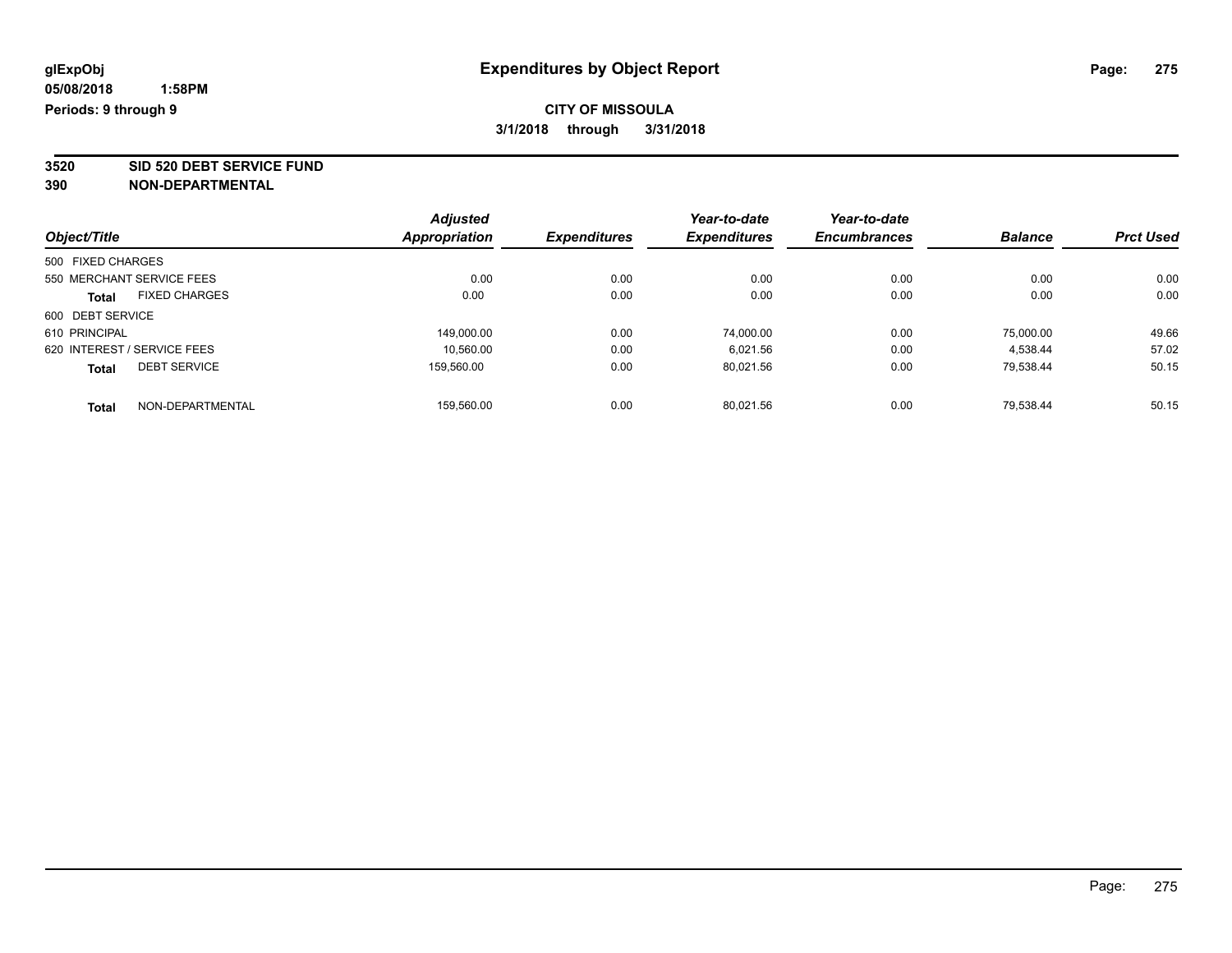#### **3520 SID 520 DEBT SERVICE FUND**

| Object/Title                              | <b>Adjusted</b><br>Appropriation | <b>Expenditures</b> | Year-to-date<br><b>Expenditures</b> | Year-to-date<br><b>Encumbrances</b> | <b>Balance</b> | <b>Prct Used</b> |
|-------------------------------------------|----------------------------------|---------------------|-------------------------------------|-------------------------------------|----------------|------------------|
| 500 FIXED CHARGES                         |                                  |                     |                                     |                                     |                |                  |
| 550 MERCHANT SERVICE FEES                 | 0.00                             | 0.00                | 0.00                                | 0.00                                | 0.00           | 0.00             |
| <b>FIXED CHARGES</b><br><b>Total</b>      | 0.00                             | 0.00                | 0.00                                | 0.00                                | 0.00           | 0.00             |
| 600 DEBT SERVICE                          |                                  |                     |                                     |                                     |                |                  |
| 610 PRINCIPAL                             | 149.000.00                       | 0.00                | 74,000.00                           | 0.00                                | 75,000.00      | 49.66            |
| 620 INTEREST / SERVICE FEES               | 10.560.00                        | 0.00                | 6.021.56                            | 0.00                                | 4.538.44       | 57.02            |
| <b>DEBT SERVICE</b><br><b>Total</b>       | 159.560.00                       | 0.00                | 80.021.56                           | 0.00                                | 79.538.44      | 50.15            |
| SID 520 DEBT SERVICE FUND<br><b>Total</b> | 159.560.00                       | 0.00                | 80.021.56                           | 0.00                                | 79.538.44      | 50.15            |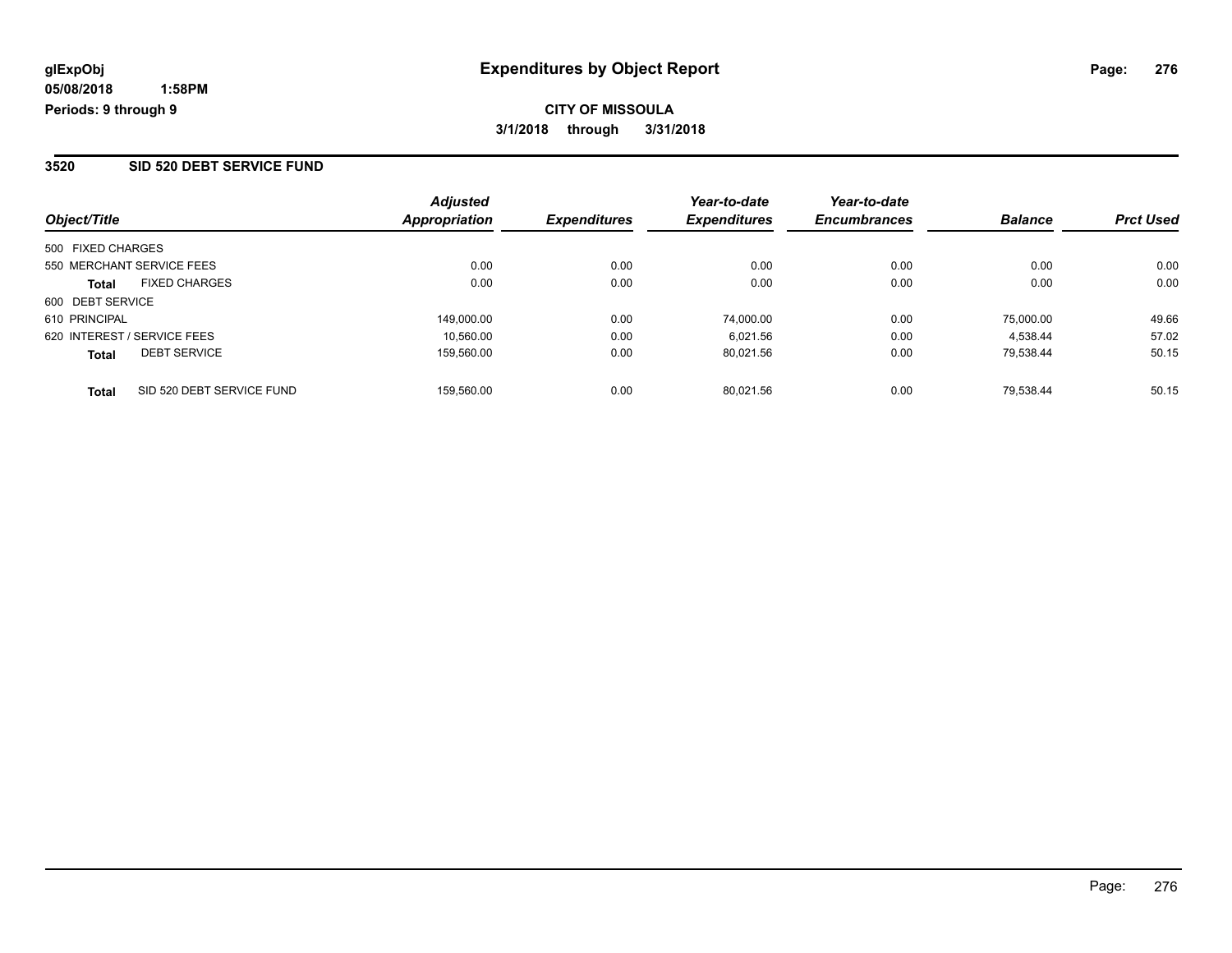**3521 SID 521 DEBT SERVICE FUND**

| Object/Title                |                      | <b>Adjusted</b> | <b>Expenditures</b> | Year-to-date<br><b>Expenditures</b> | Year-to-date<br><b>Encumbrances</b> | <b>Balance</b> | <b>Prct Used</b> |
|-----------------------------|----------------------|-----------------|---------------------|-------------------------------------|-------------------------------------|----------------|------------------|
|                             |                      | Appropriation   |                     |                                     |                                     |                |                  |
| 500 FIXED CHARGES           |                      |                 |                     |                                     |                                     |                |                  |
| 550 MERCHANT SERVICE FEES   |                      | 0.00            | 0.00                | 0.00                                | 0.00                                | 0.00           | 0.00             |
| <b>Total</b>                | <b>FIXED CHARGES</b> | 0.00            | 0.00                | 0.00                                | 0.00                                | 0.00           | 0.00             |
| 600 DEBT SERVICE            |                      |                 |                     |                                     |                                     |                |                  |
| 610 PRINCIPAL               |                      | 68.00           | 0.00                | 0.00                                | 0.00                                | 68.00          | 0.00             |
| 620 INTEREST / SERVICE FEES |                      | 3.00            | 0.00                | 1.77                                | 0.00                                | 1.23           | 59.00            |
| <b>Total</b>                | <b>DEBT SERVICE</b>  | 71.00           | 0.00                | 1.77                                | 0.00                                | 69.23          | 2.49             |
| <b>Total</b>                | NON-DEPARTMENTAL     | 71.00           | 0.00                | 1.77                                | 0.00                                | 69.23          | 2.49             |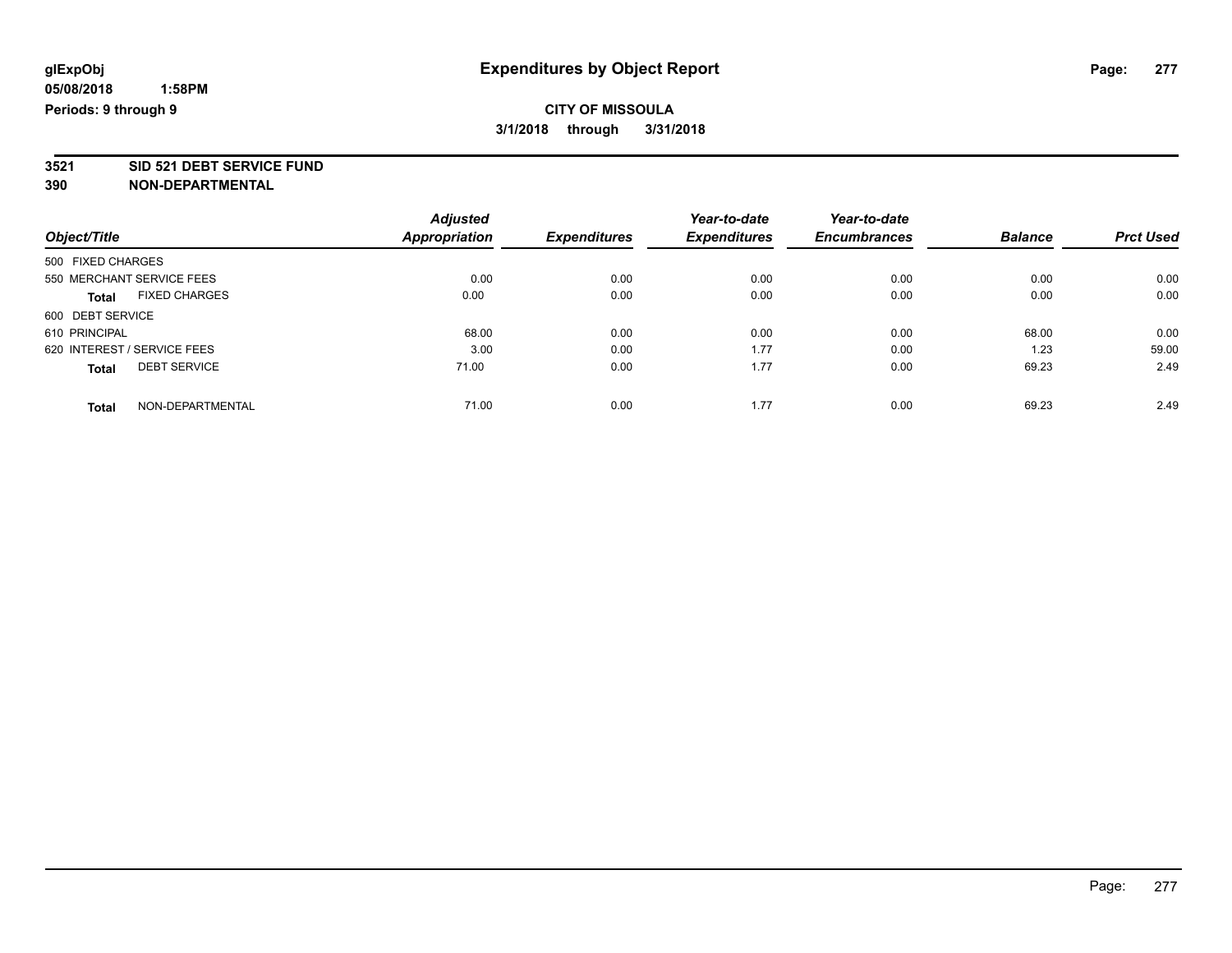## **3521 SID 521 DEBT SERVICE FUND**

|                                           | <b>Adjusted</b> |                     | Year-to-date        | Year-to-date        |                |                  |
|-------------------------------------------|-----------------|---------------------|---------------------|---------------------|----------------|------------------|
| Object/Title                              | Appropriation   | <b>Expenditures</b> | <b>Expenditures</b> | <b>Encumbrances</b> | <b>Balance</b> | <b>Prct Used</b> |
| 500 FIXED CHARGES                         |                 |                     |                     |                     |                |                  |
| 550 MERCHANT SERVICE FEES                 | 0.00            | 0.00                | 0.00                | 0.00                | 0.00           | 0.00             |
| <b>FIXED CHARGES</b><br><b>Total</b>      | 0.00            | 0.00                | 0.00                | 0.00                | 0.00           | 0.00             |
| 600 DEBT SERVICE                          |                 |                     |                     |                     |                |                  |
| 610 PRINCIPAL                             | 68.00           | 0.00                | 0.00                | 0.00                | 68.00          | 0.00             |
| 620 INTEREST / SERVICE FEES               | 3.00            | 0.00                | 1.77                | 0.00                | 1.23           | 59.00            |
| <b>DEBT SERVICE</b><br><b>Total</b>       | 71.00           | 0.00                | 1.77                | 0.00                | 69.23          | 2.49             |
| SID 521 DEBT SERVICE FUND<br><b>Total</b> | 71.00           | 0.00                | 1.77                | 0.00                | 69.23          | 2.49             |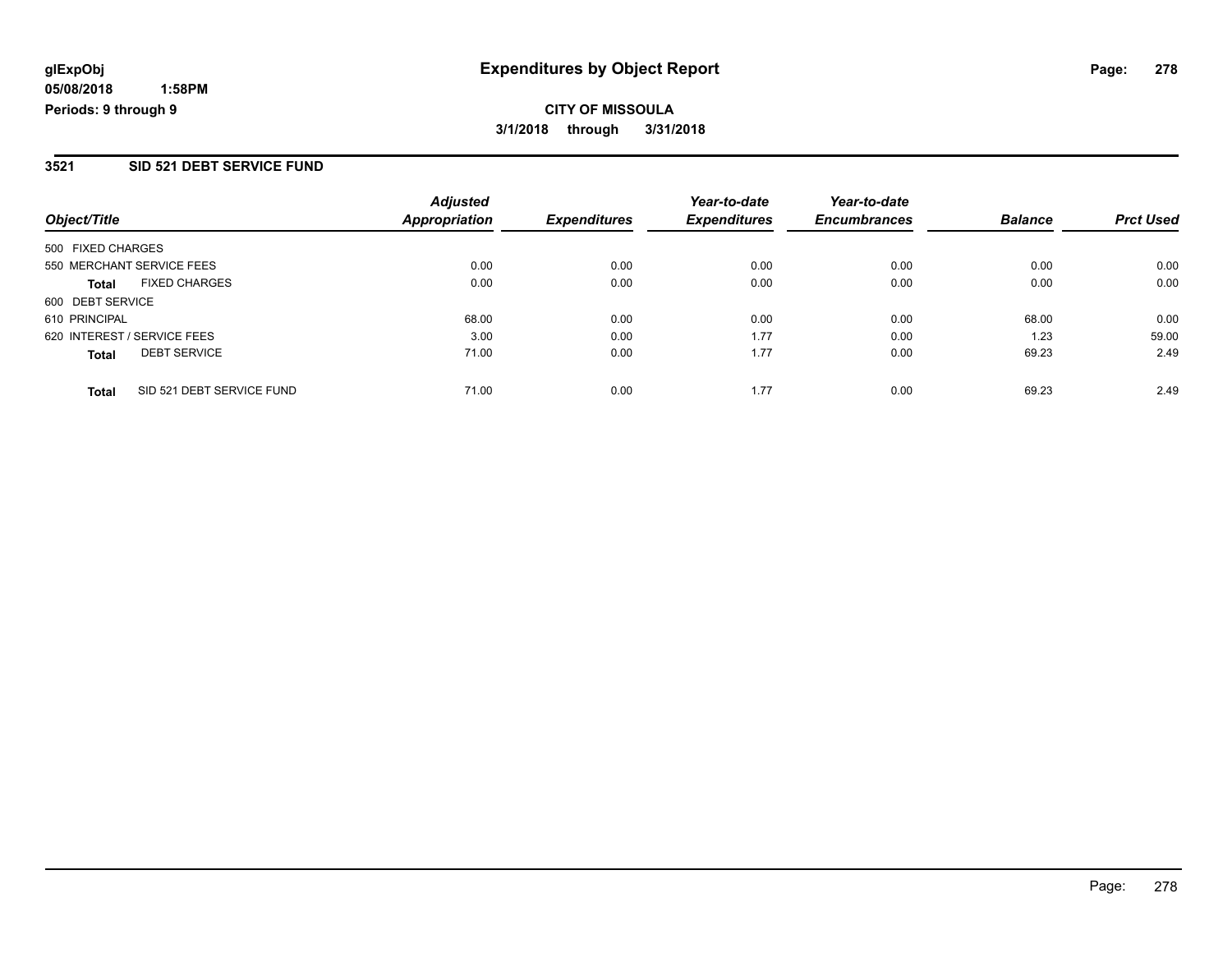**3522 SID 522 DEBT SERVICE FUND**

|                                      | <b>Adjusted</b>      | <b>Expenditures</b> | Year-to-date<br><b>Expenditures</b> | Year-to-date        | <b>Balance</b> | <b>Prct Used</b> |
|--------------------------------------|----------------------|---------------------|-------------------------------------|---------------------|----------------|------------------|
| Object/Title                         | <b>Appropriation</b> |                     |                                     | <b>Encumbrances</b> |                |                  |
| 500 FIXED CHARGES                    |                      |                     |                                     |                     |                |                  |
| 550 MERCHANT SERVICE FEES            | 0.00                 | 0.00                | 0.00                                | 0.00                | 0.00           | 0.00             |
| <b>FIXED CHARGES</b><br><b>Total</b> | 0.00                 | 0.00                | 0.00                                | 0.00                | 0.00           | 0.00             |
| 600 DEBT SERVICE                     |                      |                     |                                     |                     |                |                  |
| 610 PRINCIPAL                        | 98.00                | 0.00                | 0.00                                | 0.00                | 98.00          | 0.00             |
| 620 INTEREST / SERVICE FEES          | 5.00                 | 0.00                | 4.85                                | 0.00                | 0.15           | 97.00            |
| <b>DEBT SERVICE</b><br><b>Total</b>  | 103.00               | 0.00                | 4.85                                | 0.00                | 98.15          | 4.71             |
| NON-DEPARTMENTAL<br><b>Total</b>     | 103.00               | 0.00                | 4.85                                | 0.00                | 98.15          | 4.71             |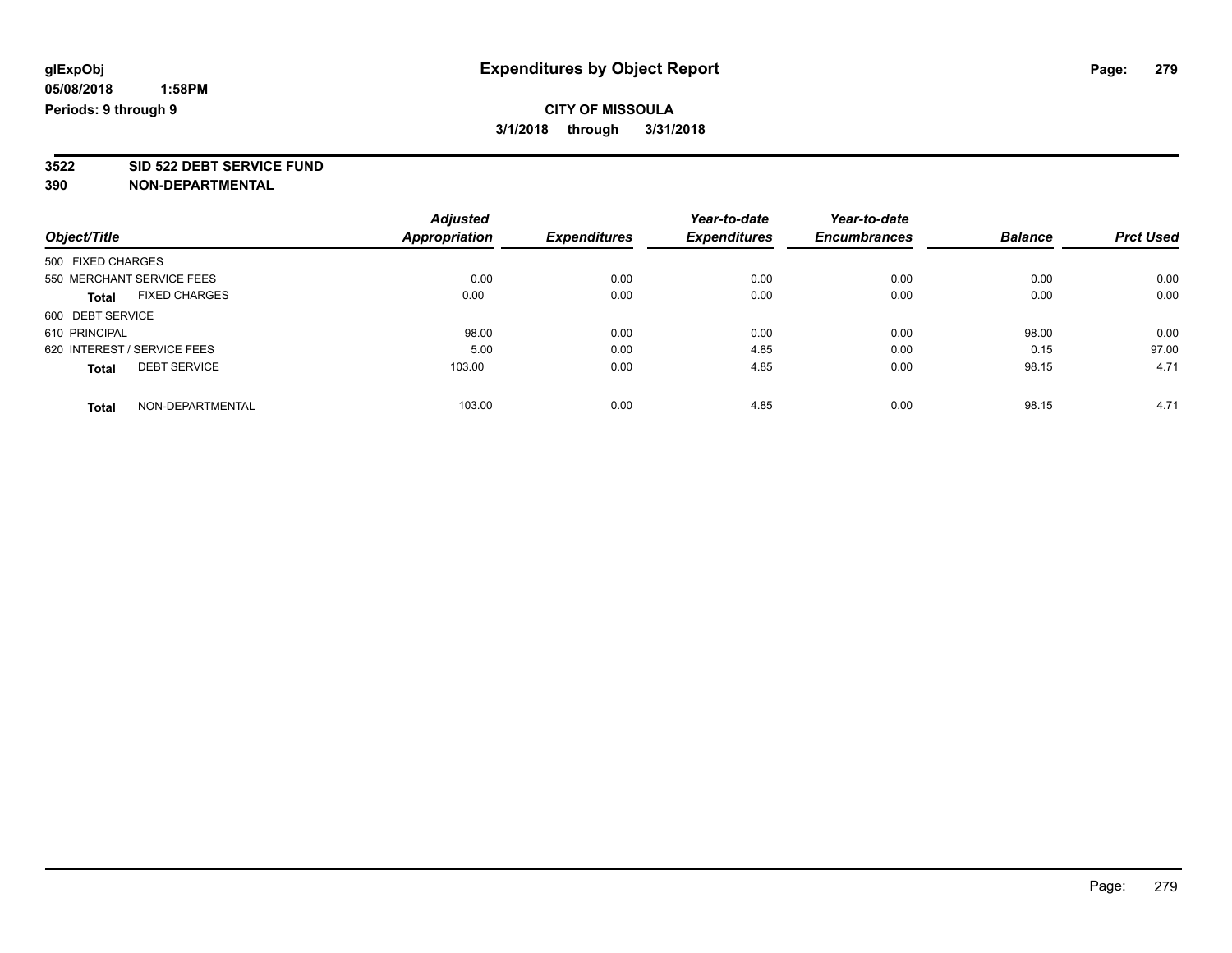### **3522 SID 522 DEBT SERVICE FUND**

|                                           | <b>Adjusted</b> |                     | Year-to-date        | Year-to-date        |                |                  |
|-------------------------------------------|-----------------|---------------------|---------------------|---------------------|----------------|------------------|
| Object/Title                              | Appropriation   | <b>Expenditures</b> | <b>Expenditures</b> | <b>Encumbrances</b> | <b>Balance</b> | <b>Prct Used</b> |
| 500 FIXED CHARGES                         |                 |                     |                     |                     |                |                  |
| 550 MERCHANT SERVICE FEES                 | 0.00            | 0.00                | 0.00                | 0.00                | 0.00           | 0.00             |
| <b>FIXED CHARGES</b><br><b>Total</b>      | 0.00            | 0.00                | 0.00                | 0.00                | 0.00           | 0.00             |
| 600 DEBT SERVICE                          |                 |                     |                     |                     |                |                  |
| 610 PRINCIPAL                             | 98.00           | 0.00                | 0.00                | 0.00                | 98.00          | 0.00             |
| 620 INTEREST / SERVICE FEES               | 5.00            | 0.00                | 4.85                | 0.00                | 0.15           | 97.00            |
| <b>DEBT SERVICE</b><br><b>Total</b>       | 103.00          | 0.00                | 4.85                | 0.00                | 98.15          | 4.71             |
| SID 522 DEBT SERVICE FUND<br><b>Total</b> | 103.00          | 0.00                | 4.85                | 0.00                | 98.15          | 4.71             |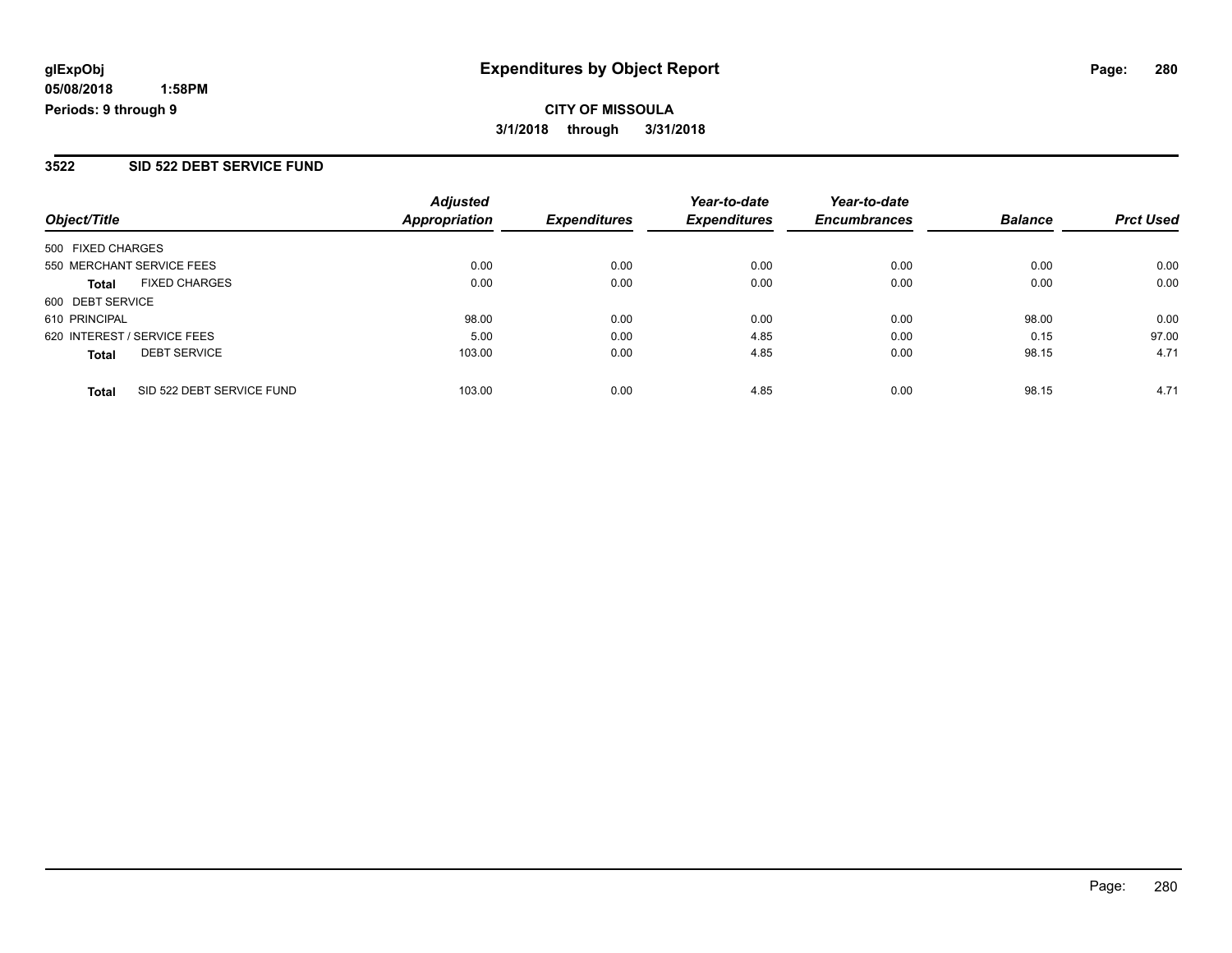**3524 SID 524 DEBT SERVICE FUND**

|                                      |  | <b>Adjusted</b> |                     | Year-to-date        | Year-to-date        |                |                  |
|--------------------------------------|--|-----------------|---------------------|---------------------|---------------------|----------------|------------------|
| Object/Title                         |  | Appropriation   | <b>Expenditures</b> | <b>Expenditures</b> | <b>Encumbrances</b> | <b>Balance</b> | <b>Prct Used</b> |
| 500 FIXED CHARGES                    |  |                 |                     |                     |                     |                |                  |
| 550 MERCHANT SERVICE FEES            |  | 0.00            | 0.00                | 0.00                | 0.00                | 0.00           | 0.00             |
| <b>FIXED CHARGES</b><br><b>Total</b> |  | 0.00            | 0.00                | 0.00                | 0.00                | 0.00           | 0.00             |
| 600 DEBT SERVICE                     |  |                 |                     |                     |                     |                |                  |
| 610 PRINCIPAL                        |  | 243,000.00      | 0.00                | 120,000.00          | 0.00                | 123.000.00     | 49.38            |
| 620 INTEREST / SERVICE FEES          |  | 62.160.00       | 0.00                | 32,280.00           | 0.00                | 29.880.00      | 51.93            |
| <b>DEBT SERVICE</b><br><b>Total</b>  |  | 305.160.00      | 0.00                | 152.280.00          | 0.00                | 152.880.00     | 49.90            |
| NON-DEPARTMENTAL<br><b>Total</b>     |  | 305.160.00      | 0.00                | 152.280.00          | 0.00                | 152.880.00     | 49.90            |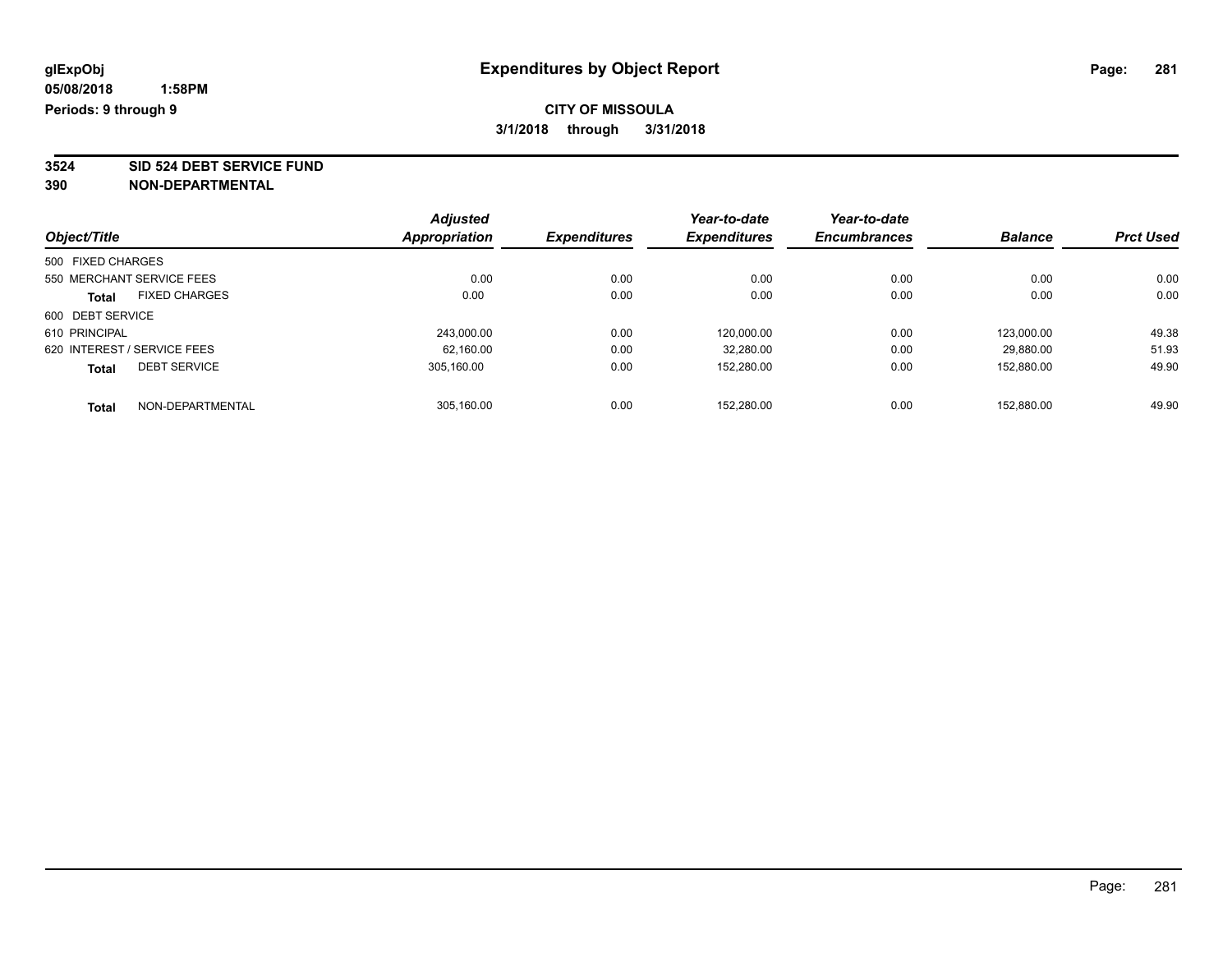### **3524 SID 524 DEBT SERVICE FUND**

| Object/Title                |                           | <b>Adjusted</b><br>Appropriation | <b>Expenditures</b> | Year-to-date<br><b>Expenditures</b> | Year-to-date<br><b>Encumbrances</b> | <b>Balance</b> | <b>Prct Used</b> |
|-----------------------------|---------------------------|----------------------------------|---------------------|-------------------------------------|-------------------------------------|----------------|------------------|
| 500 FIXED CHARGES           |                           |                                  |                     |                                     |                                     |                |                  |
|                             |                           |                                  |                     |                                     |                                     |                |                  |
|                             | 550 MERCHANT SERVICE FEES | 0.00                             | 0.00                | 0.00                                | 0.00                                | 0.00           | 0.00             |
| <b>Total</b>                | <b>FIXED CHARGES</b>      | 0.00                             | 0.00                | 0.00                                | 0.00                                | 0.00           | 0.00             |
| 600 DEBT SERVICE            |                           |                                  |                     |                                     |                                     |                |                  |
| 610 PRINCIPAL               |                           | 243.000.00                       | 0.00                | 120.000.00                          | 0.00                                | 123,000.00     | 49.38            |
| 620 INTEREST / SERVICE FEES |                           | 62,160.00                        | 0.00                | 32,280.00                           | 0.00                                | 29.880.00      | 51.93            |
| <b>Total</b>                | <b>DEBT SERVICE</b>       | 305.160.00                       | 0.00                | 152,280.00                          | 0.00                                | 152.880.00     | 49.90            |
| <b>Total</b>                | SID 524 DEBT SERVICE FUND | 305.160.00                       | 0.00                | 152.280.00                          | 0.00                                | 152.880.00     | 49.90            |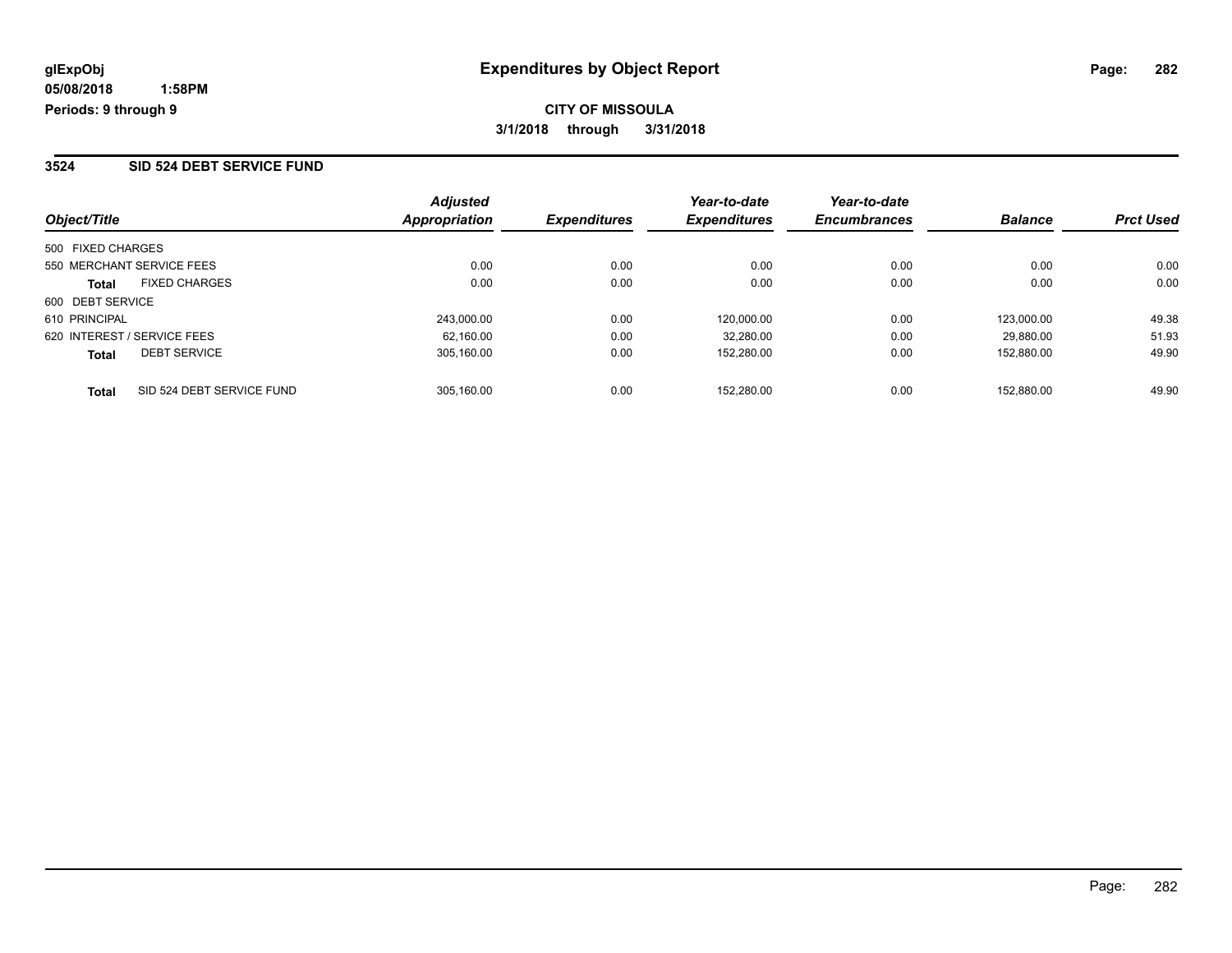**3525 SID 525 DEBT SERVICE FUND**

| Object/Title                         |  | <b>Adjusted</b> | <b>Expenditures</b> | Year-to-date<br><b>Expenditures</b> | Year-to-date<br><b>Encumbrances</b> |                | <b>Prct Used</b> |
|--------------------------------------|--|-----------------|---------------------|-------------------------------------|-------------------------------------|----------------|------------------|
|                                      |  | Appropriation   |                     |                                     |                                     | <b>Balance</b> |                  |
| 500 FIXED CHARGES                    |  |                 |                     |                                     |                                     |                |                  |
| 550 MERCHANT SERVICE FEES            |  | 0.00            | 0.00                | 0.00                                | 0.00                                | 0.00           | 0.00             |
| <b>FIXED CHARGES</b><br><b>Total</b> |  | 0.00            | 0.00                | 0.00                                | 0.00                                | 0.00           | 0.00             |
| 600 DEBT SERVICE                     |  |                 |                     |                                     |                                     |                |                  |
| 610 PRINCIPAL                        |  | 30,000.00       | 0.00                | 15,000.00                           | 0.00                                | 15,000.00      | 50.00            |
| 620 INTEREST / SERVICE FEES          |  | 3,300.00        | 0.00                | 1,800.00                            | 0.00                                | 1,500.00       | 54.55            |
| <b>DEBT SERVICE</b><br><b>Total</b>  |  | 33.300.00       | 0.00                | 16.800.00                           | 0.00                                | 16.500.00      | 50.45            |
| NON-DEPARTMENTAL<br><b>Total</b>     |  | 33.300.00       | 0.00                | 16.800.00                           | 0.00                                | 16.500.00      | 50.45            |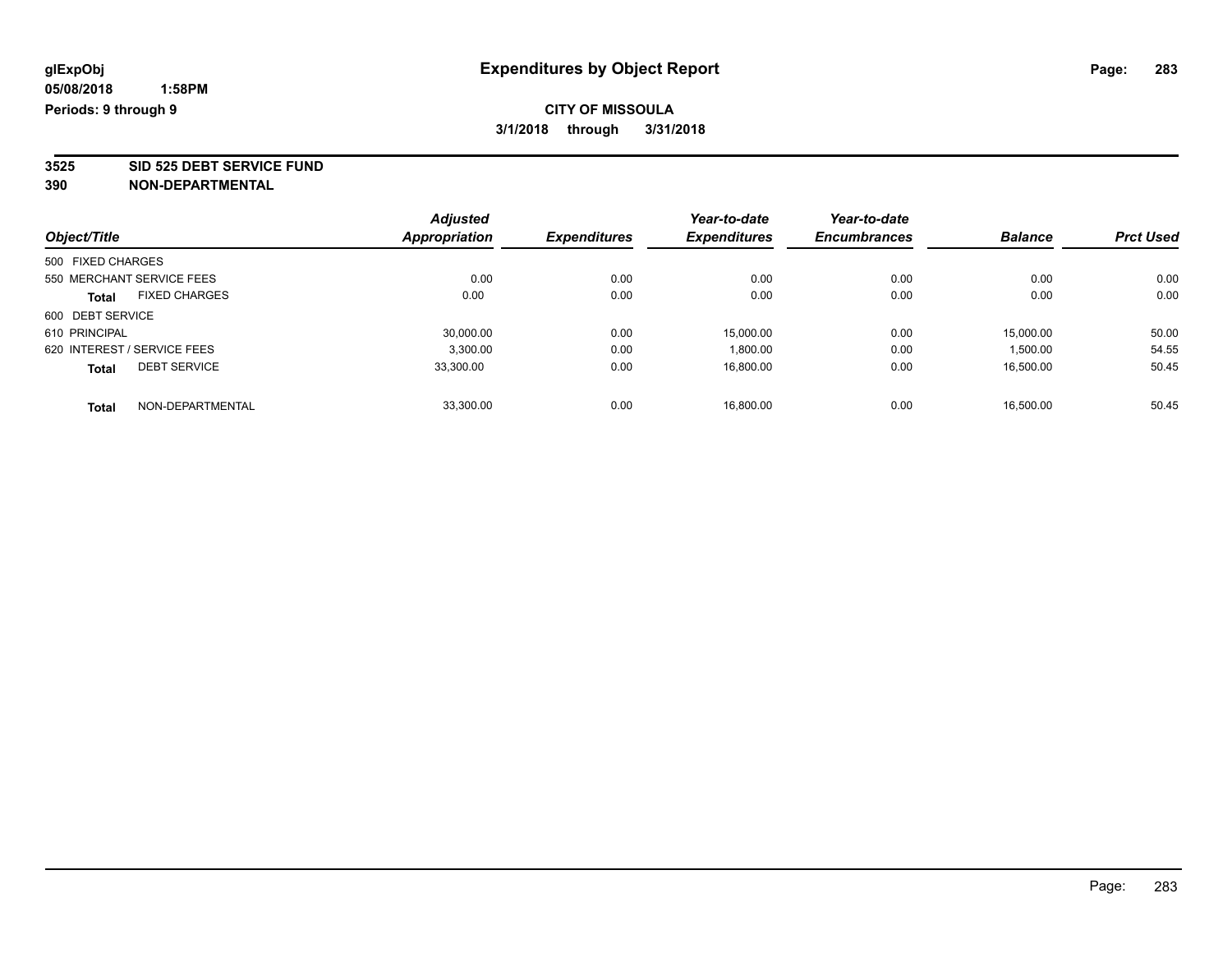#### **3525 SID 525 DEBT SERVICE FUND**

| Object/Title                              | <b>Adjusted</b><br>Appropriation | <b>Expenditures</b> | Year-to-date<br><b>Expenditures</b> | Year-to-date<br><b>Encumbrances</b> | <b>Balance</b> | <b>Prct Used</b> |
|-------------------------------------------|----------------------------------|---------------------|-------------------------------------|-------------------------------------|----------------|------------------|
| 500 FIXED CHARGES                         |                                  |                     |                                     |                                     |                |                  |
| 550 MERCHANT SERVICE FEES                 | 0.00                             | 0.00                | 0.00                                | 0.00                                | 0.00           | 0.00             |
| <b>FIXED CHARGES</b><br><b>Total</b>      | 0.00                             | 0.00                | 0.00                                | 0.00                                | 0.00           | 0.00             |
| 600 DEBT SERVICE                          |                                  |                     |                                     |                                     |                |                  |
| 610 PRINCIPAL                             | 30,000.00                        | 0.00                | 15,000.00                           | 0.00                                | 15,000.00      | 50.00            |
| 620 INTEREST / SERVICE FEES               | 3,300.00                         | 0.00                | 1,800.00                            | 0.00                                | 1,500.00       | 54.55            |
| <b>DEBT SERVICE</b><br><b>Total</b>       | 33,300.00                        | 0.00                | 16,800.00                           | 0.00                                | 16.500.00      | 50.45            |
| SID 525 DEBT SERVICE FUND<br><b>Total</b> | 33.300.00                        | 0.00                | 16.800.00                           | 0.00                                | 16.500.00      | 50.45            |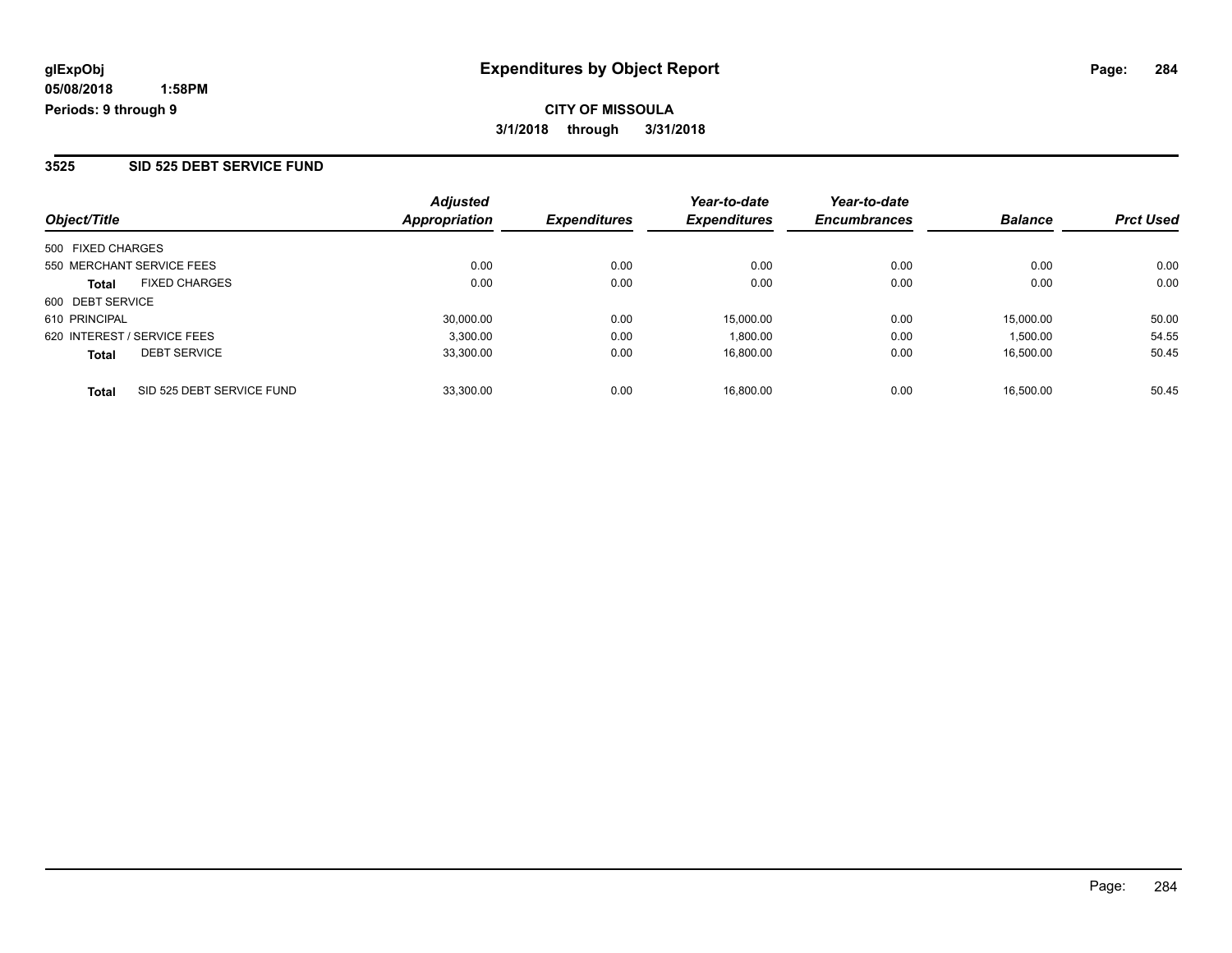**3526 SID 526 DEBT SERVICE FUND**

|                                      | <b>Adjusted</b> |                     | Year-to-date        | Year-to-date        |                |                  |
|--------------------------------------|-----------------|---------------------|---------------------|---------------------|----------------|------------------|
| Object/Title                         | Appropriation   | <b>Expenditures</b> | <b>Expenditures</b> | <b>Encumbrances</b> | <b>Balance</b> | <b>Prct Used</b> |
| 500 FIXED CHARGES                    |                 |                     |                     |                     |                |                  |
| 550 MERCHANT SERVICE FEES            | 0.00            | 0.00                | 0.00                | 0.00                | 0.00           | 0.00             |
| <b>FIXED CHARGES</b><br><b>Total</b> | 0.00            | 0.00                | 0.00                | 0.00                | 0.00           | 0.00             |
| 600 DEBT SERVICE                     |                 |                     |                     |                     |                |                  |
| 610 PRINCIPAL                        | 166.000.00      | 0.00                | 93.000.00           | 0.00                | 73.000.00      | 56.02            |
| 620 INTEREST / SERVICE FEES          | 26.640.00       | 0.00                | 18.602.50           | 0.00                | 8.037.50       | 69.83            |
| <b>DEBT SERVICE</b><br><b>Total</b>  | 192.640.00      | 0.00                | 111.602.50          | 0.00                | 81.037.50      | 57.93            |
| NON-DEPARTMENTAL<br><b>Total</b>     | 192.640.00      | 0.00                | 111.602.50          | 0.00                | 81.037.50      | 57.93            |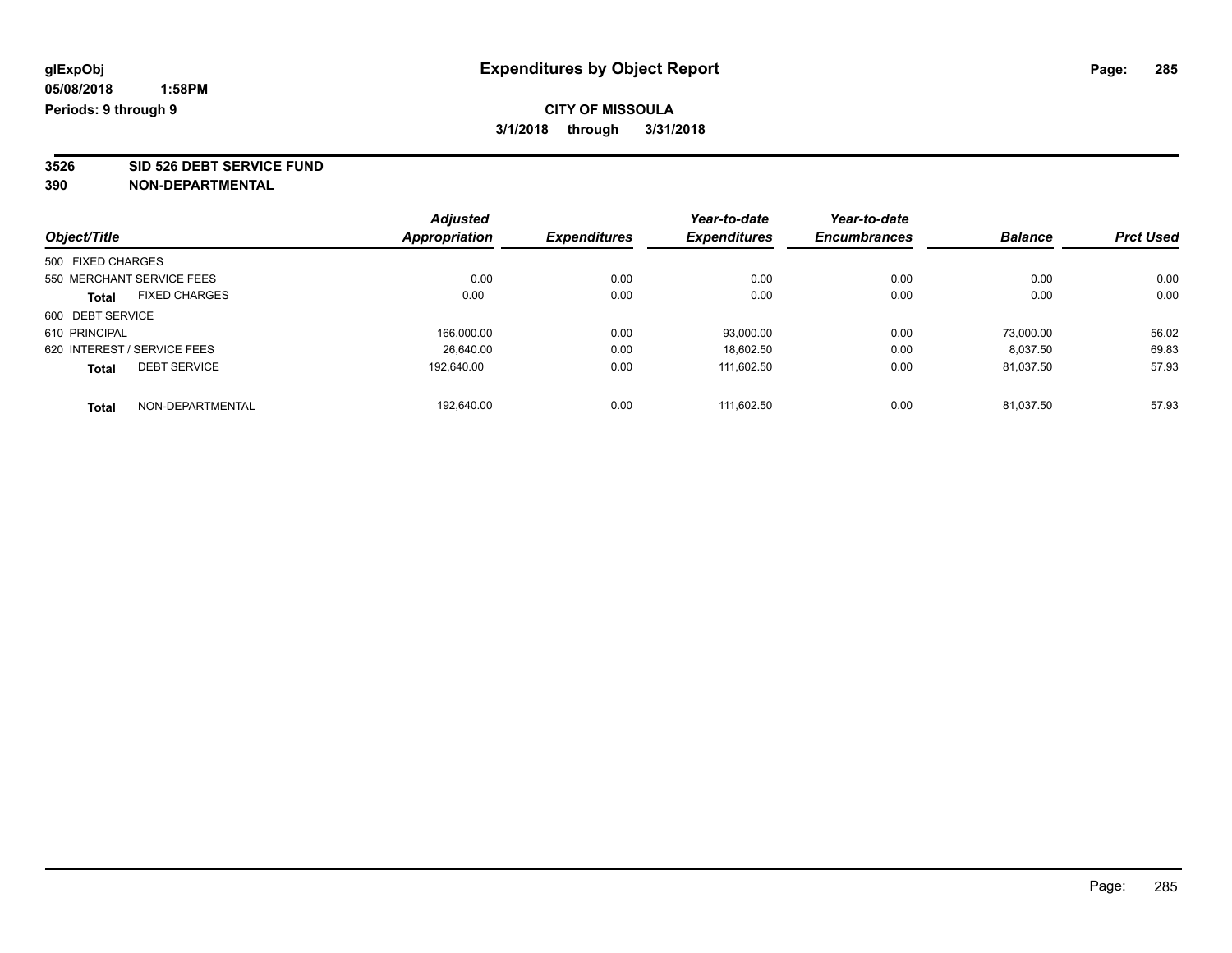#### **3526 SID 526 DEBT SERVICE FUND**

| Object/Title                              | <b>Adjusted</b><br>Appropriation | <b>Expenditures</b> | Year-to-date<br><b>Expenditures</b> | Year-to-date<br><b>Encumbrances</b> | <b>Balance</b> | <b>Prct Used</b> |
|-------------------------------------------|----------------------------------|---------------------|-------------------------------------|-------------------------------------|----------------|------------------|
| 500 FIXED CHARGES                         |                                  |                     |                                     |                                     |                |                  |
| 550 MERCHANT SERVICE FEES                 | 0.00                             | 0.00                | 0.00                                | 0.00                                | 0.00           | 0.00             |
| <b>FIXED CHARGES</b><br><b>Total</b>      | 0.00                             | 0.00                | 0.00                                | 0.00                                | 0.00           | 0.00             |
| 600 DEBT SERVICE                          |                                  |                     |                                     |                                     |                |                  |
| 610 PRINCIPAL                             | 166.000.00                       | 0.00                | 93,000.00                           | 0.00                                | 73.000.00      | 56.02            |
| 620 INTEREST / SERVICE FEES               | 26.640.00                        | 0.00                | 18.602.50                           | 0.00                                | 8.037.50       | 69.83            |
| <b>DEBT SERVICE</b><br><b>Total</b>       | 192.640.00                       | 0.00                | 111.602.50                          | 0.00                                | 81.037.50      | 57.93            |
| SID 526 DEBT SERVICE FUND<br><b>Total</b> | 192.640.00                       | 0.00                | 111.602.50                          | 0.00                                | 81.037.50      | 57.93            |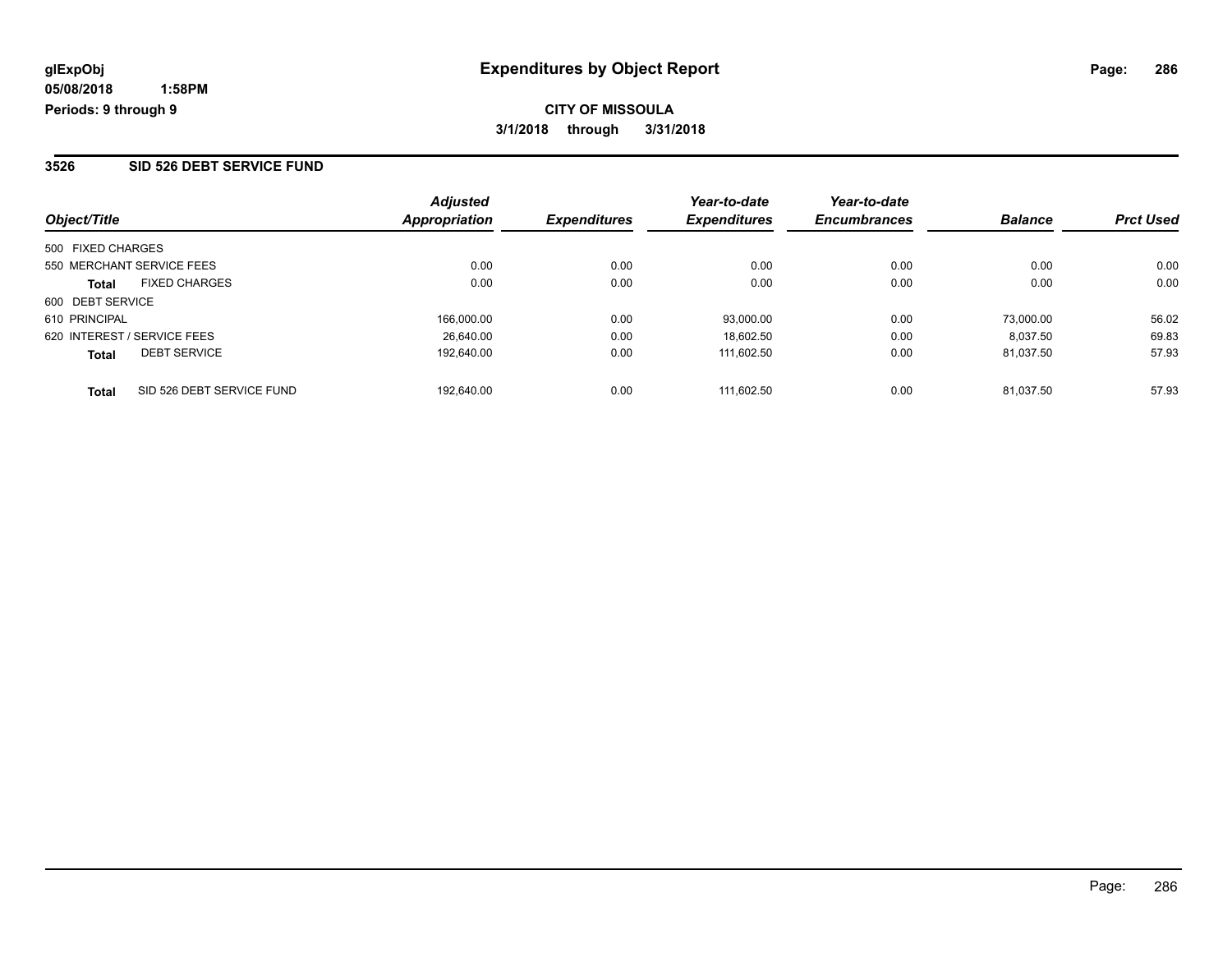#### **05/08/2018 1:58PM Periods: 9 through 9**

## **CITY OF MISSOULA 3/1/2018 through 3/31/2018**

#### **3527 SID 527 DEBT SERVICE FUND**

**000 \*\*\* Title Not Found \*\*\***

| Object/Title                    | <b>Adjusted</b><br>Appropriation | <b>Expenditures</b> | Year-to-date<br><b>Expenditures</b> | Year-to-date<br><b>Encumbrances</b> | <b>Balance</b> | <b>Prct Used</b> |
|---------------------------------|----------------------------------|---------------------|-------------------------------------|-------------------------------------|----------------|------------------|
| 800 OTHER OBJECTS               |                                  |                     |                                     |                                     |                |                  |
| 820 TRANSFERS TO OTHER FUNDS    | 0.00                             | 0.00                | 0.00                                | 0.00                                | 0.00           | 0.00             |
| OTHER OBJECTS<br><b>Total</b>   | 0.00                             | 0.00                | 0.00                                | 0.00                                | 0.00           | 0.00             |
| *** Title Not Found ***<br>Tota | 0.00                             | 0.00                | 0.00                                | 0.00                                | 0.00           | 0.00             |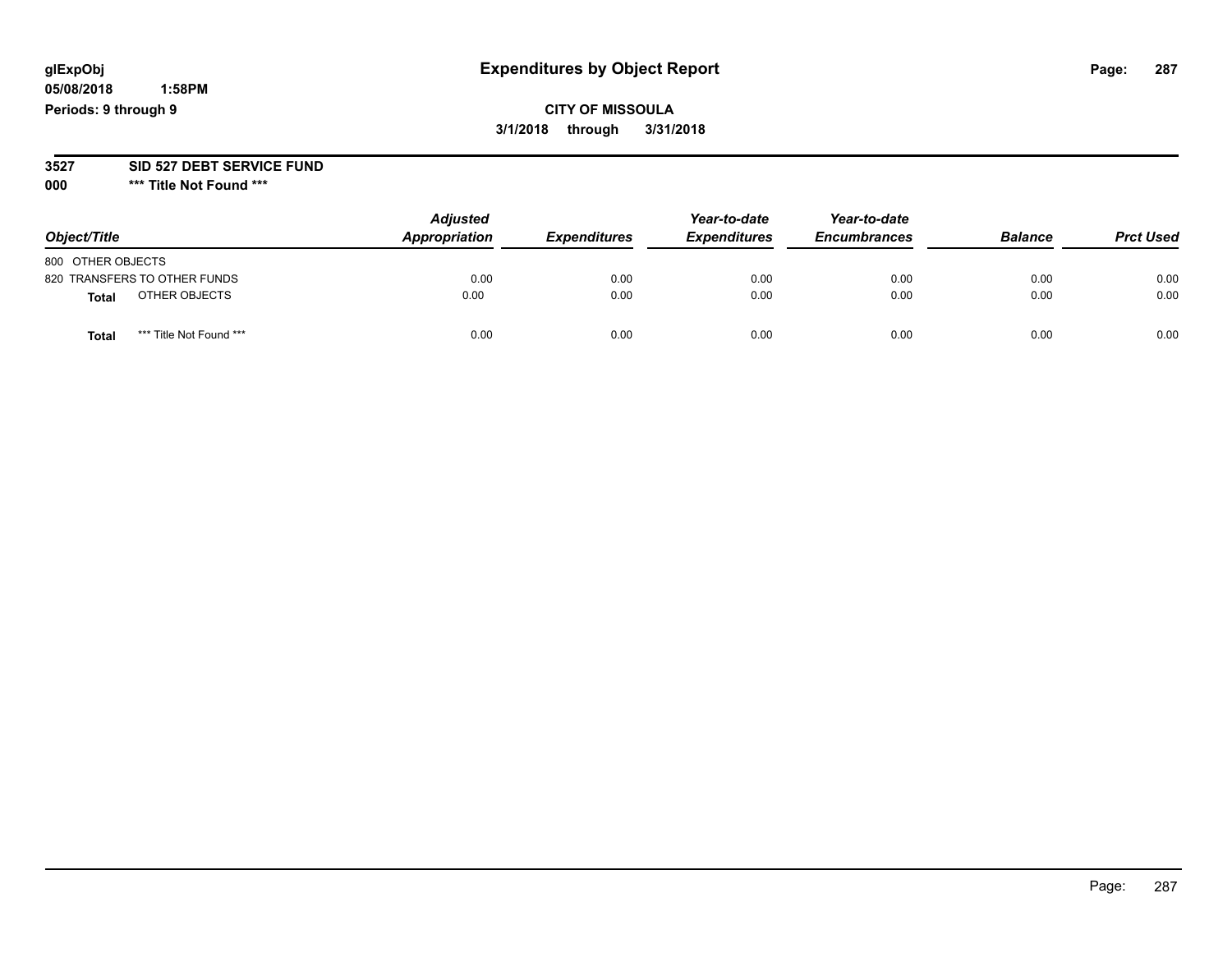**3527 SID 527 DEBT SERVICE FUND**

|                                      | <b>Adjusted</b>      | <b>Expenditures</b> | Year-to-date        | Year-to-date        | <b>Balance</b> | <b>Prct Used</b> |
|--------------------------------------|----------------------|---------------------|---------------------|---------------------|----------------|------------------|
| Object/Title                         | <b>Appropriation</b> |                     | <b>Expenditures</b> | <b>Encumbrances</b> |                |                  |
| 500 FIXED CHARGES                    |                      |                     |                     |                     |                |                  |
| 550 MERCHANT SERVICE FEES            | 0.00                 | 0.00                | 0.00                | 0.00                | 0.00           | 0.00             |
| <b>FIXED CHARGES</b><br><b>Total</b> | 0.00                 | 0.00                | 0.00                | 0.00                | 0.00           | 0.00             |
| 600 DEBT SERVICE                     |                      |                     |                     |                     |                |                  |
| 610 PRINCIPAL                        | 0.00                 | 0.00                | 0.00                | 0.00                | 0.00           | 0.00             |
| 620 INTEREST / SERVICE FEES          | 0.00                 | 0.00                | 0.00                | 0.00                | 0.00           | 0.00             |
| <b>DEBT SERVICE</b><br><b>Total</b>  | 0.00                 | 0.00                | 0.00                | 0.00                | 0.00           | 0.00             |
| NON-DEPARTMENTAL<br><b>Total</b>     | 0.00                 | 0.00                | 0.00                | 0.00                | 0.00           | 0.00             |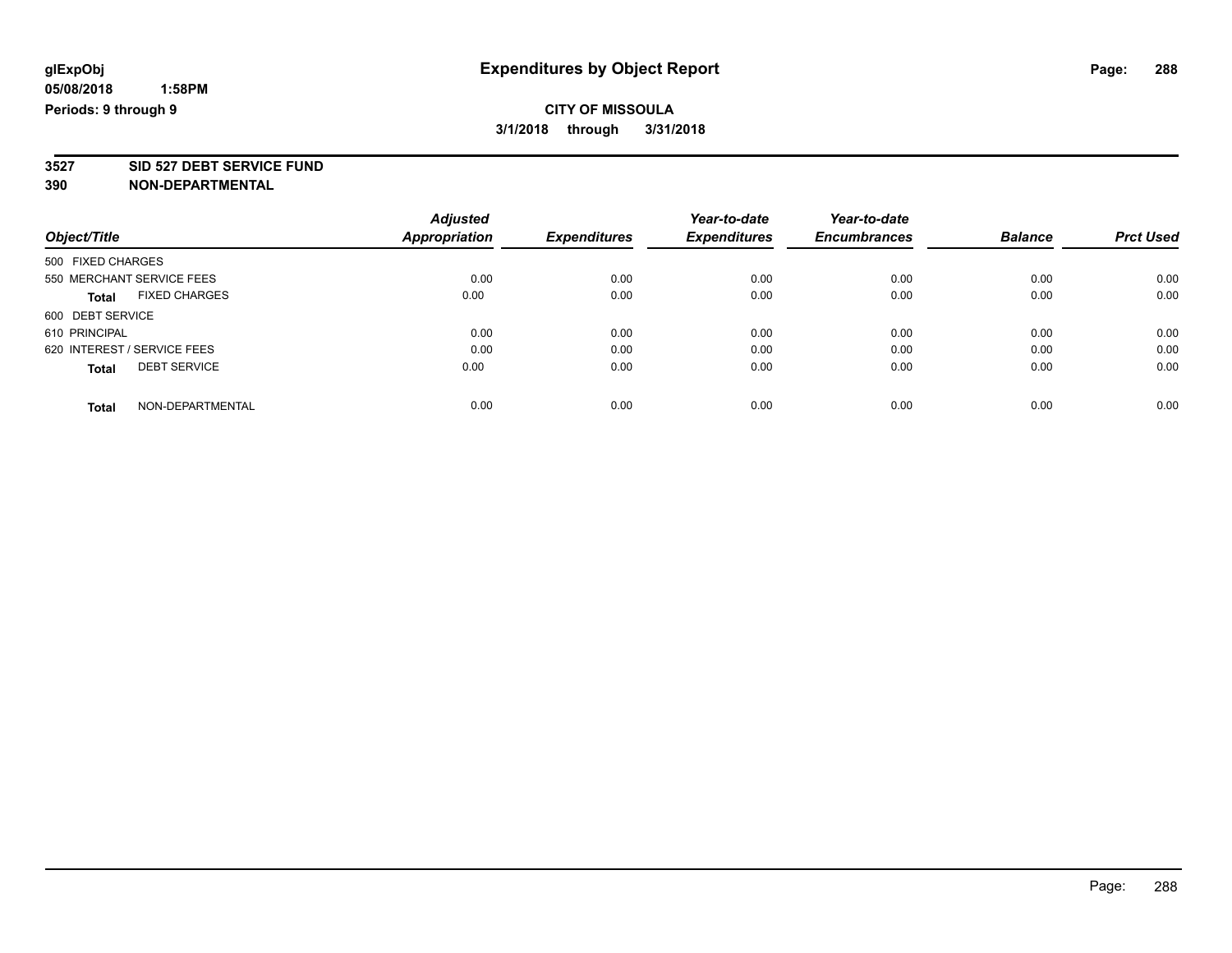### **3527 SID 527 DEBT SERVICE FUND**

|                   |                              | <b>Adjusted</b>      |                     | Year-to-date        | Year-to-date        |                |                  |
|-------------------|------------------------------|----------------------|---------------------|---------------------|---------------------|----------------|------------------|
| Object/Title      |                              | <b>Appropriation</b> | <b>Expenditures</b> | <b>Expenditures</b> | <b>Encumbrances</b> | <b>Balance</b> | <b>Prct Used</b> |
| 500 FIXED CHARGES |                              |                      |                     |                     |                     |                |                  |
|                   | 550 MERCHANT SERVICE FEES    | 0.00                 | 0.00                | 0.00                | 0.00                | 0.00           | 0.00             |
| <b>Total</b>      | <b>FIXED CHARGES</b>         | 0.00                 | 0.00                | 0.00                | 0.00                | 0.00           | 0.00             |
| 600 DEBT SERVICE  |                              |                      |                     |                     |                     |                |                  |
| 610 PRINCIPAL     |                              | 0.00                 | 0.00                | 0.00                | 0.00                | 0.00           | 0.00             |
|                   | 620 INTEREST / SERVICE FEES  | 0.00                 | 0.00                | 0.00                | 0.00                | 0.00           | 0.00             |
| Total             | <b>DEBT SERVICE</b>          | 0.00                 | 0.00                | 0.00                | 0.00                | 0.00           | 0.00             |
| 800 OTHER OBJECTS |                              |                      |                     |                     |                     |                |                  |
|                   | 820 TRANSFERS TO OTHER FUNDS | 0.00                 | 0.00                | 0.00                | 0.00                | 0.00           | 0.00             |
| Total             | OTHER OBJECTS                | 0.00                 | 0.00                | 0.00                | 0.00                | 0.00           | 0.00             |
| <b>Total</b>      | SID 527 DEBT SERVICE FUND    | 0.00                 | 0.00                | 0.00                | 0.00                | 0.00           | 0.00             |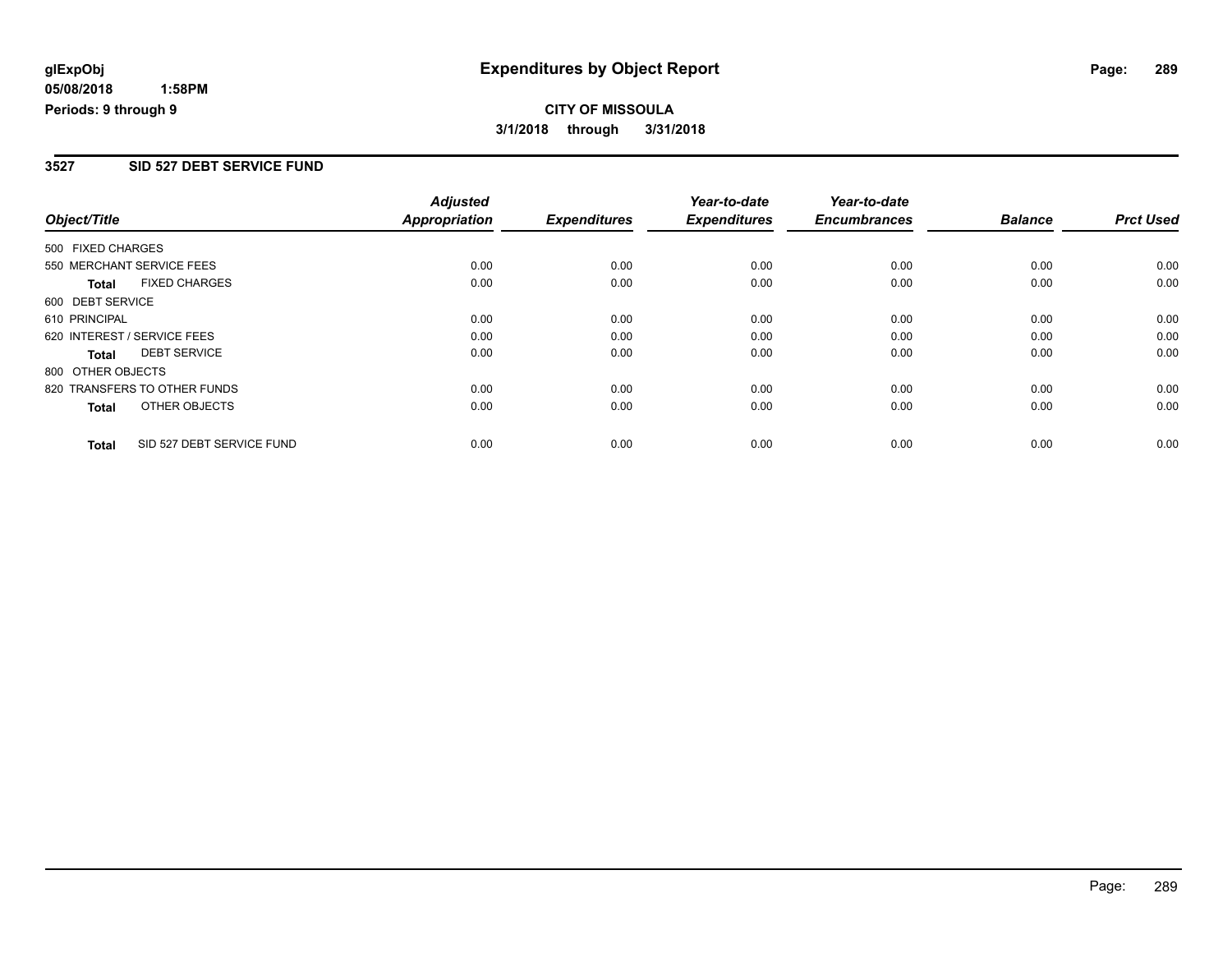**3530 SID 530 DEBT SERVICE FUND**

|                                      | <b>Adjusted</b>      |                     | Year-to-date        | Year-to-date        |                |                  |
|--------------------------------------|----------------------|---------------------|---------------------|---------------------|----------------|------------------|
| Object/Title                         | <b>Appropriation</b> | <b>Expenditures</b> | <b>Expenditures</b> | <b>Encumbrances</b> | <b>Balance</b> | <b>Prct Used</b> |
| 500 FIXED CHARGES                    |                      |                     |                     |                     |                |                  |
| 550 MERCHANT SERVICE FEES            | 0.00                 | 0.00                | 0.00                | 0.00                | 0.00           | 0.00             |
| <b>FIXED CHARGES</b><br><b>Total</b> | 0.00                 | 0.00                | 0.00                | 0.00                | 0.00           | 0.00             |
| 600 DEBT SERVICE                     |                      |                     |                     |                     |                |                  |
| 610 PRINCIPAL                        | 0.00                 | 0.00                | 0.00                | 0.00                | 0.00           | 0.00             |
| 620 INTEREST / SERVICE FEES          | 0.00                 | 0.00                | 0.00                | 0.00                | 0.00           | 0.00             |
| <b>DEBT SERVICE</b><br><b>Total</b>  | 0.00                 | 0.00                | 0.00                | 0.00                | 0.00           | 0.00             |
| 800 OTHER OBJECTS                    |                      |                     |                     |                     |                |                  |
| 820 TRANSFERS TO OTHER FUNDS         | 0.00                 | 0.00                | 0.00                | 0.00                | 0.00           | 0.00             |
| OTHER OBJECTS<br><b>Total</b>        | 0.00                 | 0.00                | 0.00                | 0.00                | 0.00           | 0.00             |
|                                      |                      |                     |                     |                     |                |                  |
| NON-DEPARTMENTAL<br><b>Total</b>     | 0.00                 | 0.00                | 0.00                | 0.00                | 0.00           | 0.00             |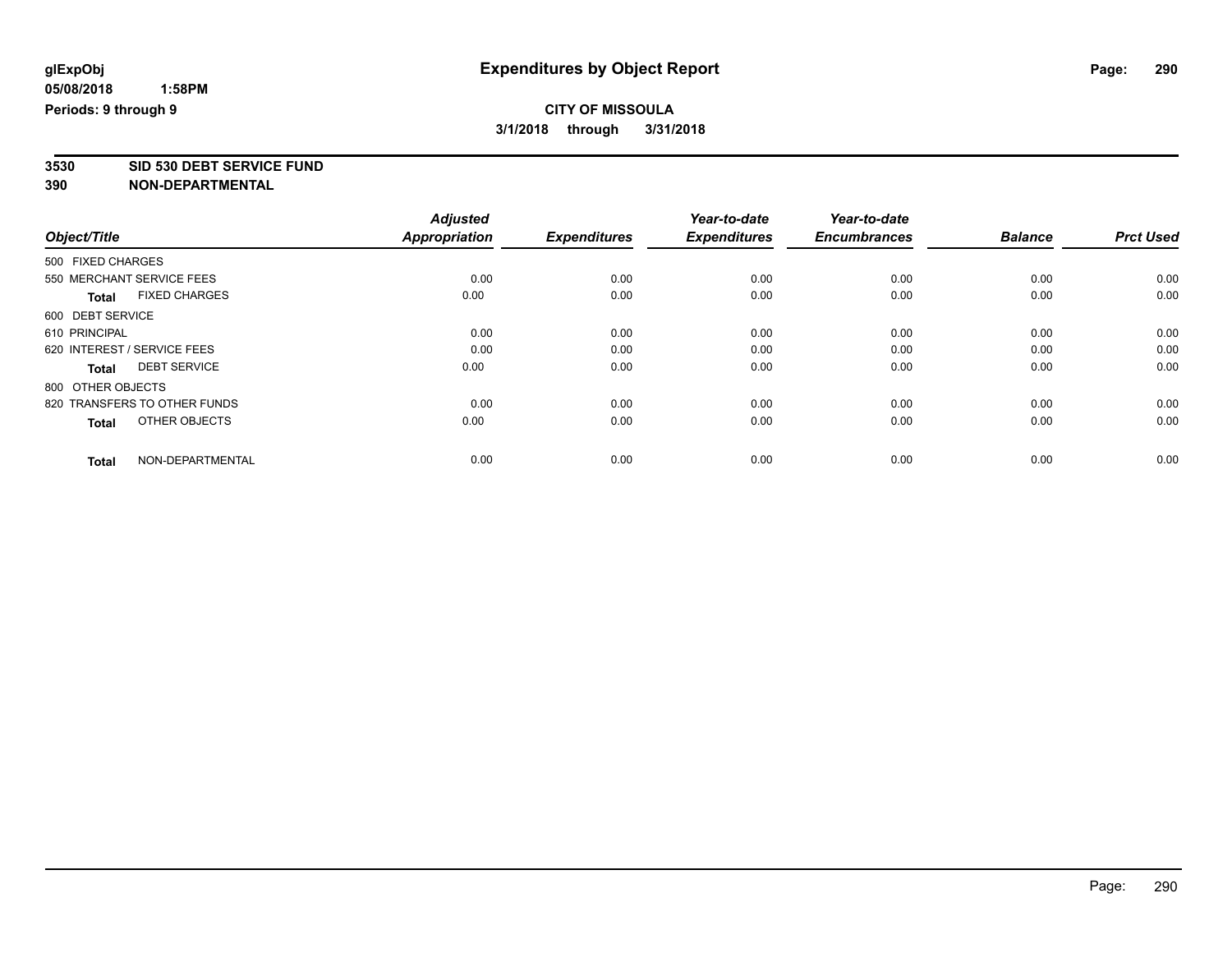### **3530 SID 530 DEBT SERVICE FUND**

|                   |                              | <b>Adjusted</b>      |                     | Year-to-date        | Year-to-date        |                |                  |
|-------------------|------------------------------|----------------------|---------------------|---------------------|---------------------|----------------|------------------|
| Object/Title      |                              | <b>Appropriation</b> | <b>Expenditures</b> | <b>Expenditures</b> | <b>Encumbrances</b> | <b>Balance</b> | <b>Prct Used</b> |
| 500 FIXED CHARGES |                              |                      |                     |                     |                     |                |                  |
|                   | 550 MERCHANT SERVICE FEES    | 0.00                 | 0.00                | 0.00                | 0.00                | 0.00           | 0.00             |
| <b>Total</b>      | <b>FIXED CHARGES</b>         | 0.00                 | 0.00                | 0.00                | 0.00                | 0.00           | 0.00             |
| 600 DEBT SERVICE  |                              |                      |                     |                     |                     |                |                  |
| 610 PRINCIPAL     |                              | 0.00                 | 0.00                | 0.00                | 0.00                | 0.00           | 0.00             |
|                   | 620 INTEREST / SERVICE FEES  | 0.00                 | 0.00                | 0.00                | 0.00                | 0.00           | 0.00             |
| Total             | <b>DEBT SERVICE</b>          | 0.00                 | 0.00                | 0.00                | 0.00                | 0.00           | 0.00             |
| 800 OTHER OBJECTS |                              |                      |                     |                     |                     |                |                  |
|                   | 820 TRANSFERS TO OTHER FUNDS | 0.00                 | 0.00                | 0.00                | 0.00                | 0.00           | 0.00             |
| Total             | OTHER OBJECTS                | 0.00                 | 0.00                | 0.00                | 0.00                | 0.00           | 0.00             |
| <b>Total</b>      | SID 530 DEBT SERVICE FUND    | 0.00                 | 0.00                | 0.00                | 0.00                | 0.00           | 0.00             |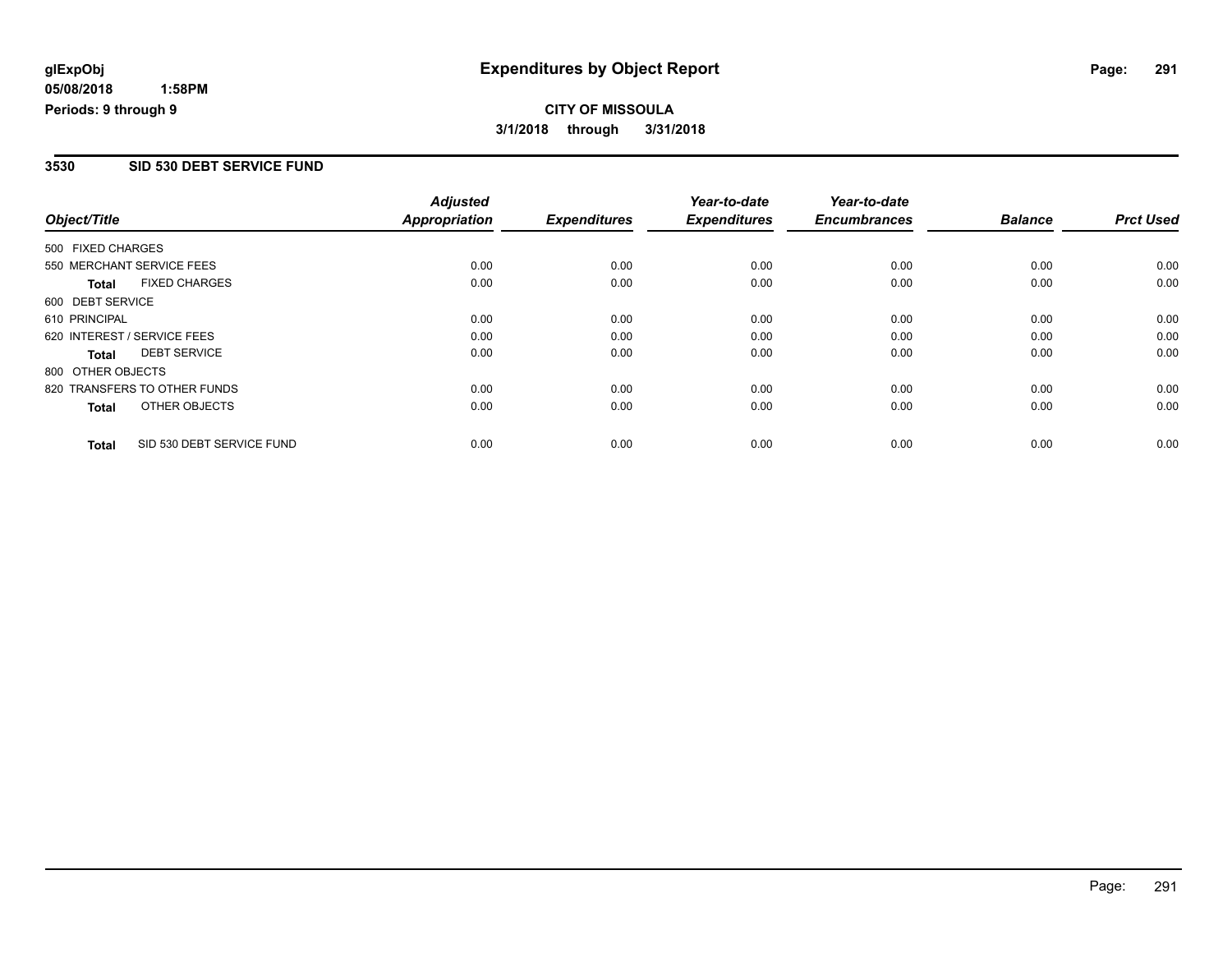# **3531 SID 531 HICKORY ST CALMING**

|                                      | <b>Adjusted</b><br><b>Appropriation</b> | <b>Expenditures</b> | Year-to-date        | Year-to-date<br><b>Encumbrances</b> | <b>Balance</b> | <b>Prct Used</b> |
|--------------------------------------|-----------------------------------------|---------------------|---------------------|-------------------------------------|----------------|------------------|
| Object/Title                         |                                         |                     | <b>Expenditures</b> |                                     |                |                  |
| 500 FIXED CHARGES                    |                                         |                     |                     |                                     |                |                  |
| 550 MERCHANT SERVICE FEES            | 0.00                                    | 0.00                | 0.00                | 0.00                                | 0.00           | 0.00             |
| <b>FIXED CHARGES</b><br><b>Total</b> | 0.00                                    | 0.00                | 0.00                | 0.00                                | 0.00           | 0.00             |
| 800 OTHER OBJECTS                    |                                         |                     |                     |                                     |                |                  |
| 820 TRANSFERS TO OTHER FUNDS         | 0.00                                    | 0.00                | 0.00                | 0.00                                | 0.00           | 0.00             |
| OTHER OBJECTS<br><b>Total</b>        | 0.00                                    | 0.00                | 0.00                | 0.00                                | 0.00           | 0.00             |
| NON-DEPARTMENTAL<br><b>Total</b>     | 0.00                                    | 0.00                | 0.00                | 0.00                                | 0.00           | 0.00             |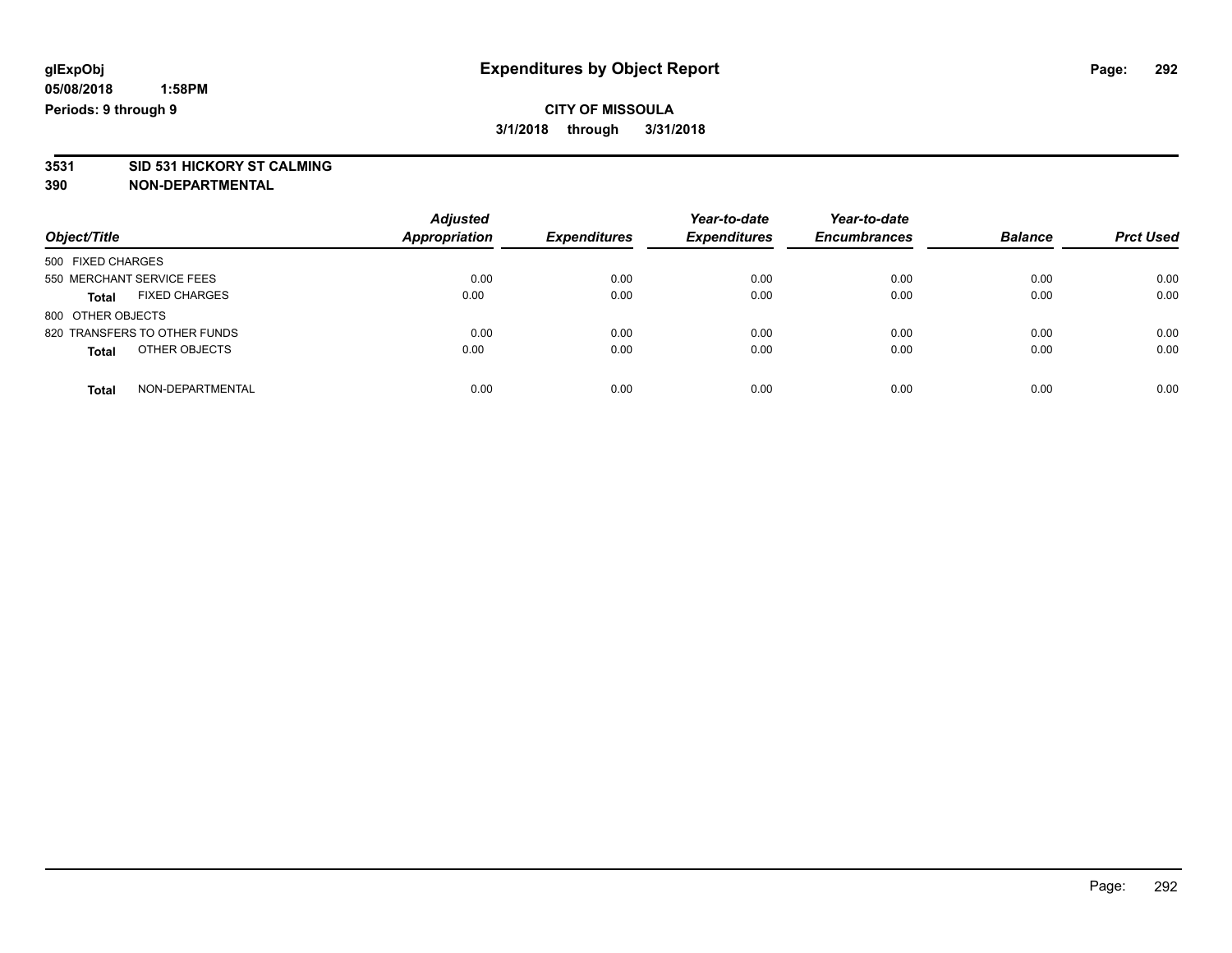### **3531 SID 531 HICKORY ST CALMING**

| Object/Title              |                              | <b>Adjusted</b><br><b>Appropriation</b> | <b>Expenditures</b> | Year-to-date<br><b>Expenditures</b> | Year-to-date<br><b>Encumbrances</b> | <b>Balance</b> |                  |
|---------------------------|------------------------------|-----------------------------------------|---------------------|-------------------------------------|-------------------------------------|----------------|------------------|
|                           |                              |                                         |                     |                                     |                                     |                | <b>Prct Used</b> |
| 500 FIXED CHARGES         |                              |                                         |                     |                                     |                                     |                |                  |
| 550 MERCHANT SERVICE FEES |                              | 0.00                                    | 0.00                | 0.00                                | 0.00                                | 0.00           | 0.00             |
| <b>Total</b>              | <b>FIXED CHARGES</b>         | 0.00                                    | 0.00                | 0.00                                | 0.00                                | 0.00           | 0.00             |
| 800 OTHER OBJECTS         |                              |                                         |                     |                                     |                                     |                |                  |
|                           | 820 TRANSFERS TO OTHER FUNDS | 0.00                                    | 0.00                | 0.00                                | 0.00                                | 0.00           | 0.00             |
| <b>Total</b>              | OTHER OBJECTS                | 0.00                                    | 0.00                | 0.00                                | 0.00                                | 0.00           | 0.00             |
| <b>Total</b>              | SID 531 HICKORY ST CALMING   | 0.00                                    | 0.00                | 0.00                                | 0.00                                | 0.00           | 0.00             |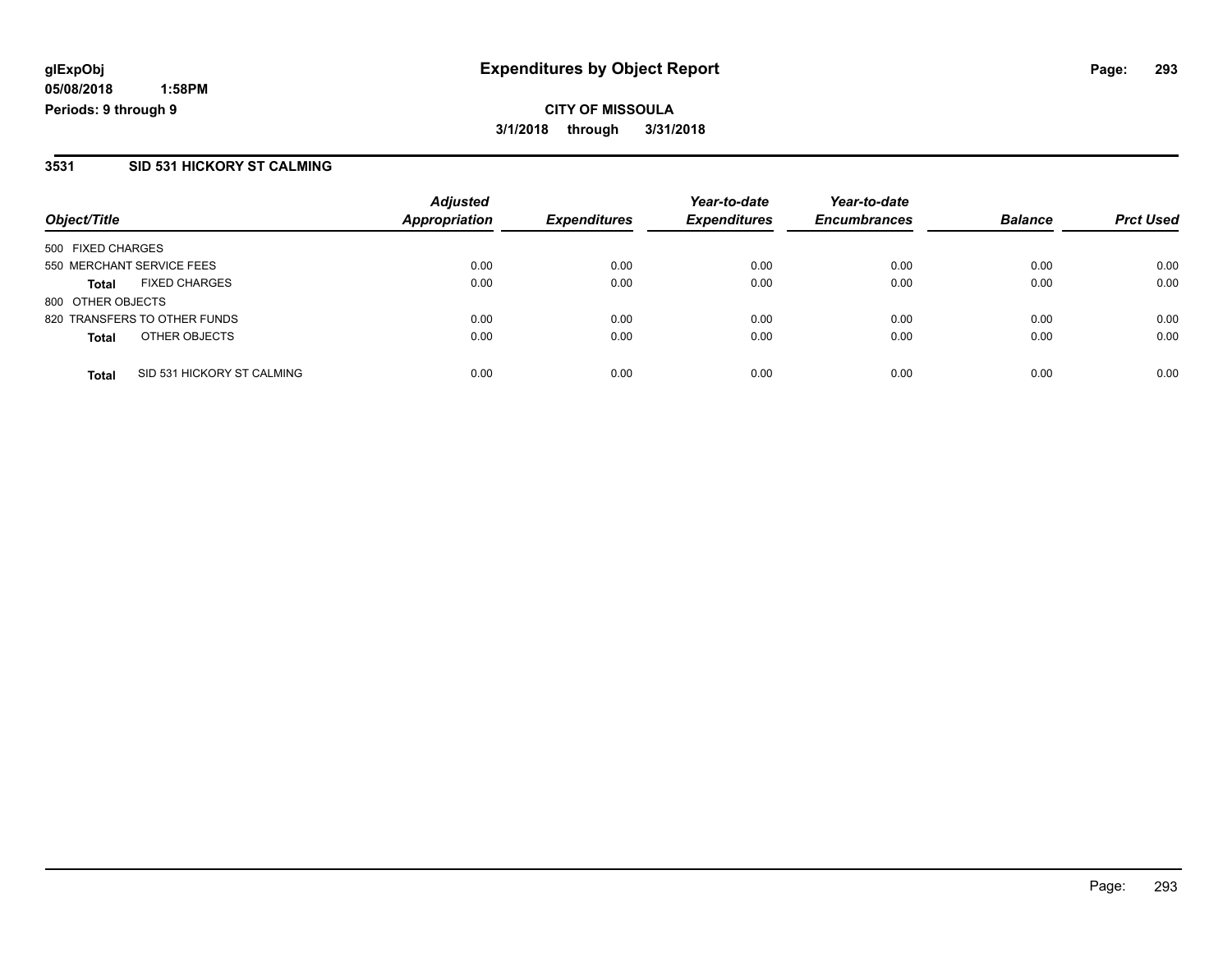**3532 SID 532 DEBT SERVICE FUND**

|                                      | <b>Adjusted</b> | <b>Expenditures</b> | Year-to-date<br><b>Expenditures</b> | Year-to-date        | <b>Balance</b> | <b>Prct Used</b> |
|--------------------------------------|-----------------|---------------------|-------------------------------------|---------------------|----------------|------------------|
| Object/Title                         | Appropriation   |                     |                                     | <b>Encumbrances</b> |                |                  |
| 500 FIXED CHARGES                    |                 |                     |                                     |                     |                |                  |
| 550 MERCHANT SERVICE FEES            | 0.00            | 0.00                | 0.00                                | 0.00                | 0.00           | 0.00             |
| <b>FIXED CHARGES</b><br><b>Total</b> | 0.00            | 0.00                | 0.00                                | 0.00                | 0.00           | 0.00             |
| 600 DEBT SERVICE                     |                 |                     |                                     |                     |                |                  |
| 610 PRINCIPAL                        | 30,000.00       | 0.00                | 0.00                                | 0.00                | 30,000.00      | 0.00             |
| 620 INTEREST / SERVICE FEES          | 9.238.00        | 0.00                | 4,968.75                            | 0.00                | 4.269.25       | 53.79            |
| <b>DEBT SERVICE</b><br><b>Total</b>  | 39,238.00       | 0.00                | 4,968.75                            | 0.00                | 34,269.25      | 12.66            |
| NON-DEPARTMENTAL<br><b>Total</b>     | 39.238.00       | 0.00                | 4.968.75                            | 0.00                | 34.269.25      | 12.66            |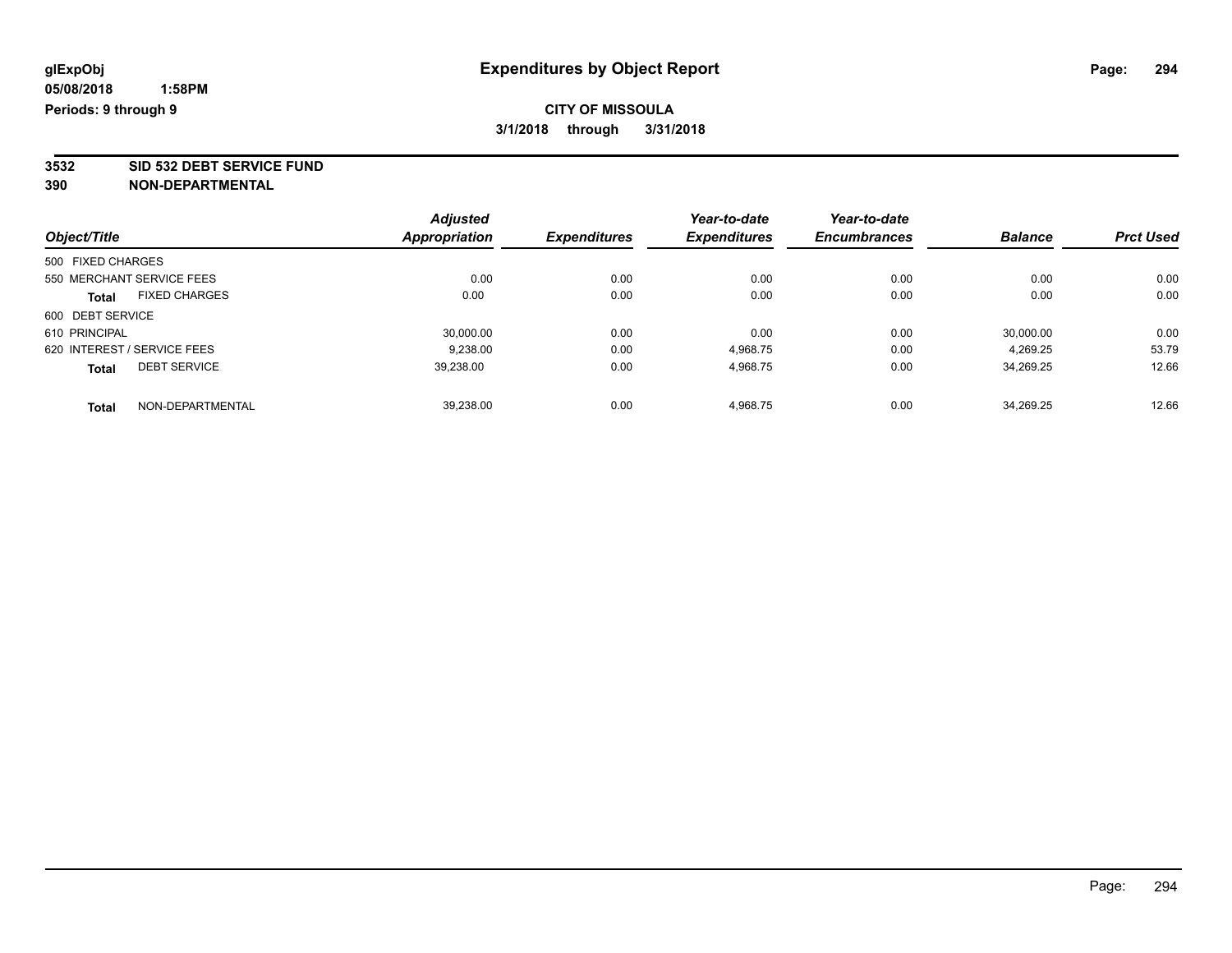### **3532 SID 532 DEBT SERVICE FUND**

| Object/Title      |                             | <b>Adjusted</b><br>Appropriation | <b>Expenditures</b> | Year-to-date<br><b>Expenditures</b> | Year-to-date<br><b>Encumbrances</b> | <b>Balance</b> | <b>Prct Used</b> |
|-------------------|-----------------------------|----------------------------------|---------------------|-------------------------------------|-------------------------------------|----------------|------------------|
|                   |                             |                                  |                     |                                     |                                     |                |                  |
| 500 FIXED CHARGES |                             |                                  |                     |                                     |                                     |                |                  |
|                   | 550 MERCHANT SERVICE FEES   | 0.00                             | 0.00                | 0.00                                | 0.00                                | 0.00           | 0.00             |
| <b>Total</b>      | <b>FIXED CHARGES</b>        | 0.00                             | 0.00                | 0.00                                | 0.00                                | 0.00           | 0.00             |
| 600 DEBT SERVICE  |                             |                                  |                     |                                     |                                     |                |                  |
| 610 PRINCIPAL     |                             | 30.000.00                        | 0.00                | 0.00                                | 0.00                                | 30,000.00      | 0.00             |
|                   | 620 INTEREST / SERVICE FEES | 9.238.00                         | 0.00                | 4.968.75                            | 0.00                                | 4.269.25       | 53.79            |
| <b>Total</b>      | <b>DEBT SERVICE</b>         | 39,238.00                        | 0.00                | 4,968.75                            | 0.00                                | 34.269.25      | 12.66            |
| <b>Total</b>      | SID 532 DEBT SERVICE FUND   | 39.238.00                        | 0.00                | 4.968.75                            | 0.00                                | 34.269.25      | 12.66            |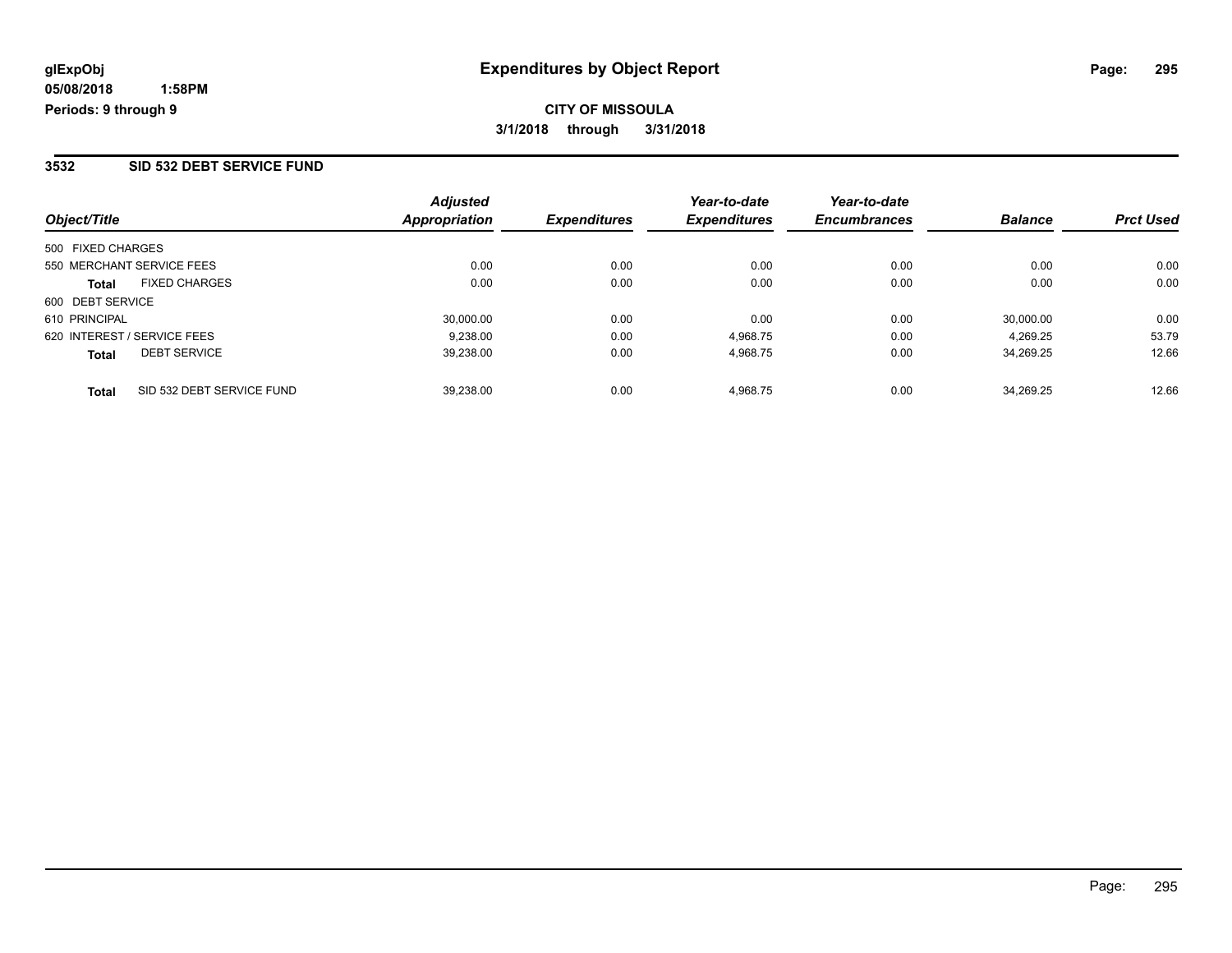**CITY OF MISSOULA 3/1/2018 through 3/31/2018**

#### **3533 GILBERT ST SEWER SID DEBT FUND 330 WASTEWATER\ COMPOST UTILITY**

| Object/Title                         | <b>Adjusted</b><br>Appropriation | <b>Expenditures</b> | Year-to-date<br><b>Expenditures</b> | Year-to-date<br><b>Encumbrances</b> | <b>Balance</b> | <b>Prct Used</b> |
|--------------------------------------|----------------------------------|---------------------|-------------------------------------|-------------------------------------|----------------|------------------|
| 500 FIXED CHARGES                    |                                  |                     |                                     |                                     |                |                  |
| 550 MERCHANT SERVICE FEES            | 0.00                             | 0.00                | 0.00                                | 0.00                                | 0.00           | 0.00             |
| <b>FIXED CHARGES</b><br><b>Total</b> | 0.00                             | 0.00                | 0.00                                | 0.00                                | 0.00           | 0.00             |
| WASTEWATER\ COMPOST UTILITY<br>Total | 0.00                             | 0.00                | 0.00                                | 0.00                                | 0.00           | 0.00             |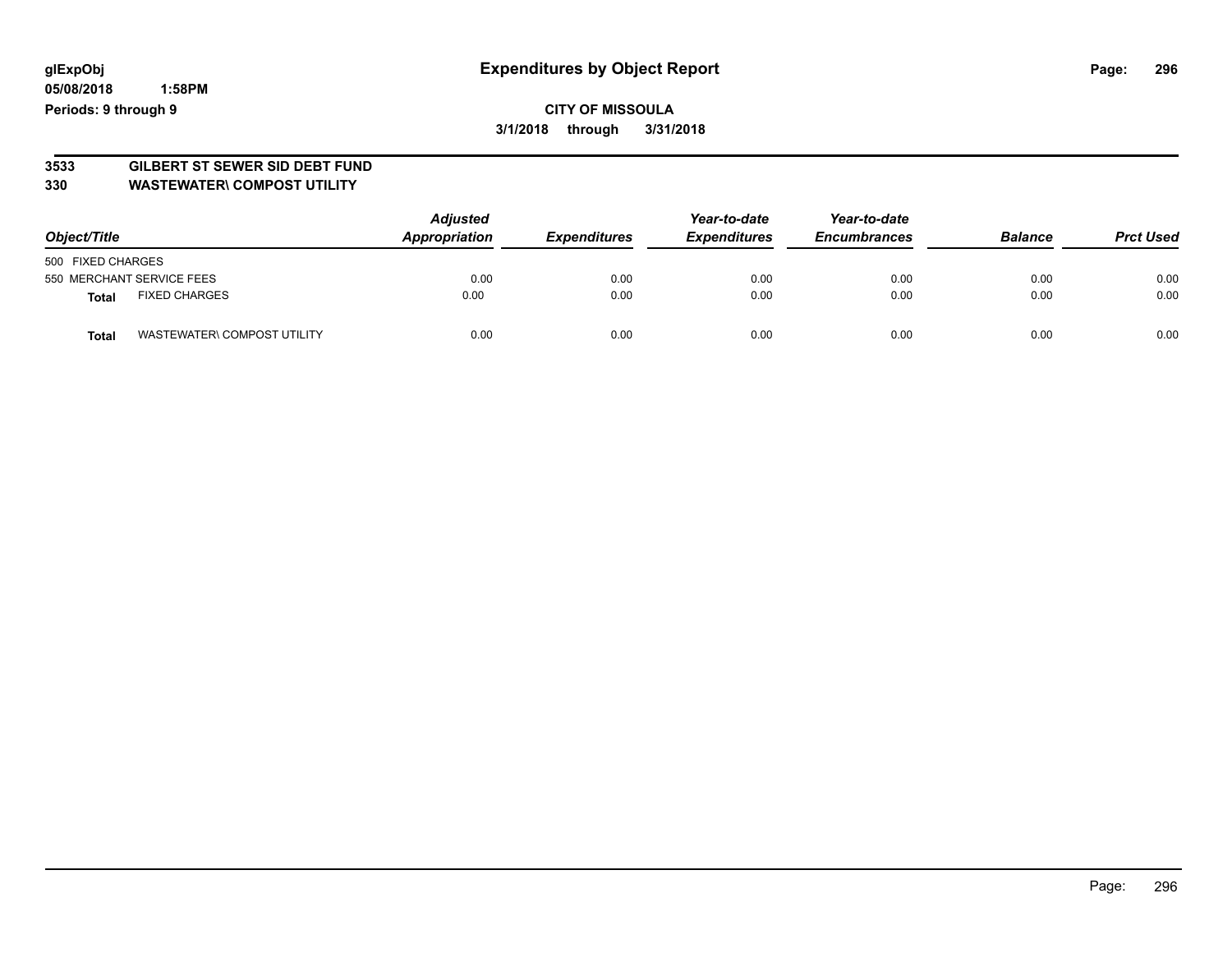# **3533 GILBERT ST SEWER SID DEBT FUND**

|                                      | <b>Adjusted</b>      |                     | Year-to-date        | Year-to-date<br><b>Encumbrances</b> | <b>Balance</b> | <b>Prct Used</b> |
|--------------------------------------|----------------------|---------------------|---------------------|-------------------------------------|----------------|------------------|
| Object/Title                         | <b>Appropriation</b> | <b>Expenditures</b> | <b>Expenditures</b> |                                     |                |                  |
| 500 FIXED CHARGES                    |                      |                     |                     |                                     |                |                  |
| 500 FIXED CHARGES                    | 0.00                 | 0.00                | 0.00                | 0.00                                | 0.00           | 0.00             |
| 550 MERCHANT SERVICE FEES            | 0.00                 | 0.00                | 0.00                | 0.00                                | 0.00           | 0.00             |
| <b>FIXED CHARGES</b><br><b>Total</b> | 0.00                 | 0.00                | 0.00                | 0.00                                | 0.00           | 0.00             |
| 600 DEBT SERVICE                     |                      |                     |                     |                                     |                |                  |
| 610 PRINCIPAL                        | 13,000.00            | 0.00                | 6,000.00            | 0.00                                | 7,000.00       | 46.15            |
| 620 INTEREST / SERVICE FEES          | 4,425.00             | 0.00                | 2,268.75            | 0.00                                | 2,156.25       | 51.27            |
| <b>DEBT SERVICE</b><br><b>Total</b>  | 17,425.00            | 0.00                | 8,268.75            | 0.00                                | 9,156.25       | 47.45            |
| 800 OTHER OBJECTS                    |                      |                     |                     |                                     |                |                  |
| 820 TRANSFERS TO OTHER FUNDS         | 0.00                 | 0.00                | 0.00                | 0.00                                | 0.00           | 0.00             |
| OTHER OBJECTS<br><b>Total</b>        | 0.00                 | 0.00                | 0.00                | 0.00                                | 0.00           | 0.00             |
| NON-DEPARTMENTAL<br><b>Total</b>     | 17,425.00            | 0.00                | 8,268.75            | 0.00                                | 9,156.25       | 47.45            |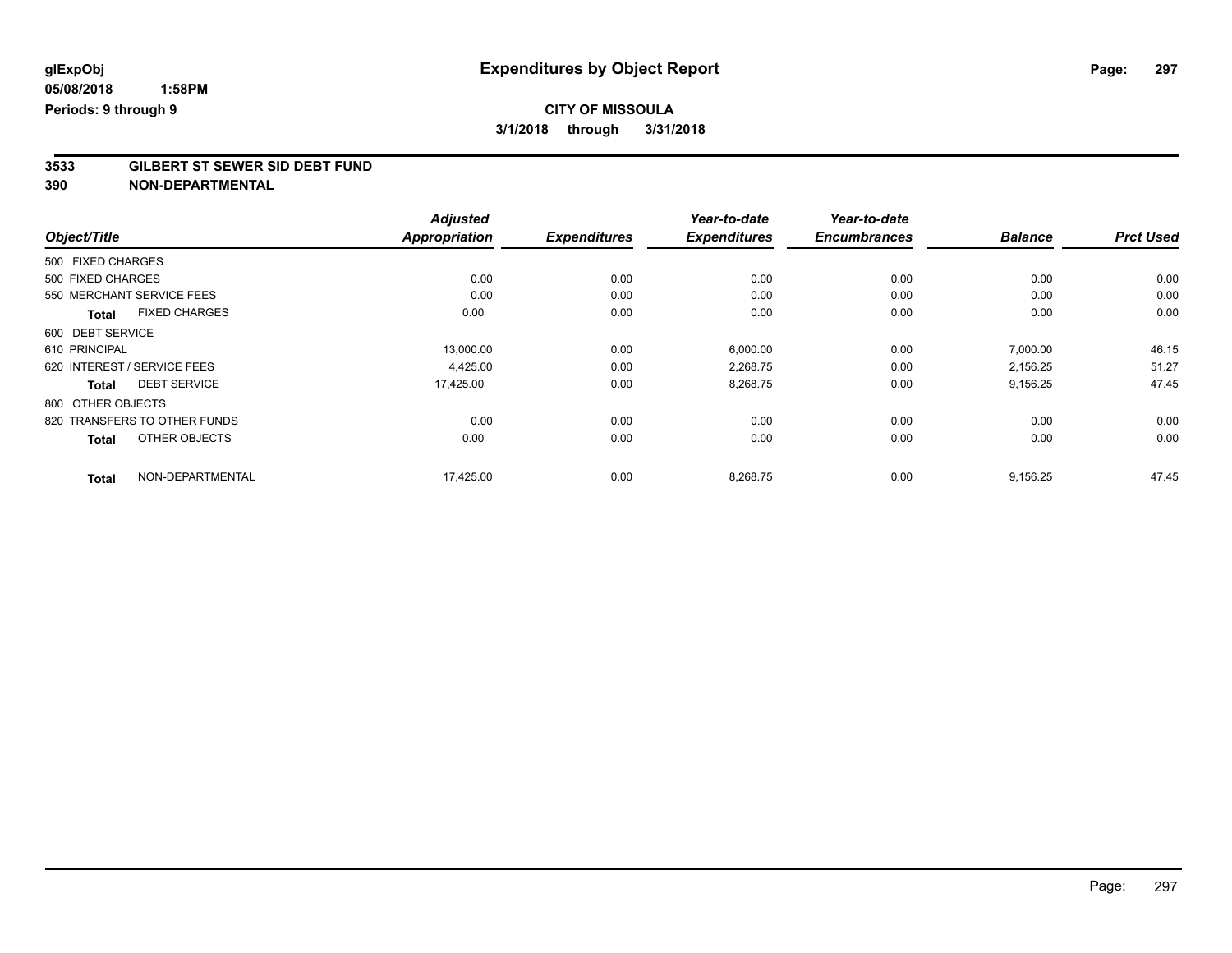# **CITY OF MISSOULA 3/1/2018 through 3/31/2018**

### **3533 GILBERT ST SEWER SID DEBT FUND**

| Object/Title      |                                | <b>Adjusted</b><br><b>Appropriation</b> | <b>Expenditures</b> | Year-to-date<br><b>Expenditures</b> | Year-to-date<br><b>Encumbrances</b> | <b>Balance</b> | <b>Prct Used</b> |
|-------------------|--------------------------------|-----------------------------------------|---------------------|-------------------------------------|-------------------------------------|----------------|------------------|
|                   |                                |                                         |                     |                                     |                                     |                |                  |
| 500 FIXED CHARGES |                                | 0.00                                    | 0.00                | 0.00                                | 0.00                                | 0.00           | 0.00             |
|                   | 550 MERCHANT SERVICE FEES      | 0.00                                    | 0.00                | 0.00                                | 0.00                                | 0.00           | 0.00             |
| <b>Total</b>      | <b>FIXED CHARGES</b>           | 0.00                                    | 0.00                | 0.00                                | 0.00                                | 0.00           | 0.00             |
| 600 DEBT SERVICE  |                                |                                         |                     |                                     |                                     |                |                  |
| 610 PRINCIPAL     |                                | 13,000.00                               | 0.00                | 6,000.00                            | 0.00                                | 7,000.00       | 46.15            |
|                   | 620 INTEREST / SERVICE FEES    | 4,425.00                                | 0.00                | 2,268.75                            | 0.00                                | 2,156.25       | 51.27            |
| <b>Total</b>      | <b>DEBT SERVICE</b>            | 17,425.00                               | 0.00                | 8,268.75                            | 0.00                                | 9,156.25       | 47.45            |
| 800 OTHER OBJECTS |                                |                                         |                     |                                     |                                     |                |                  |
|                   | 820 TRANSFERS TO OTHER FUNDS   | 0.00                                    | 0.00                | 0.00                                | 0.00                                | 0.00           | 0.00             |
| <b>Total</b>      | OTHER OBJECTS                  | 0.00                                    | 0.00                | 0.00                                | 0.00                                | 0.00           | 0.00             |
| <b>Total</b>      | GILBERT ST SEWER SID DEBT FUND | 17,425.00                               | 0.00                | 8,268.75                            | 0.00                                | 9,156.25       | 47.45            |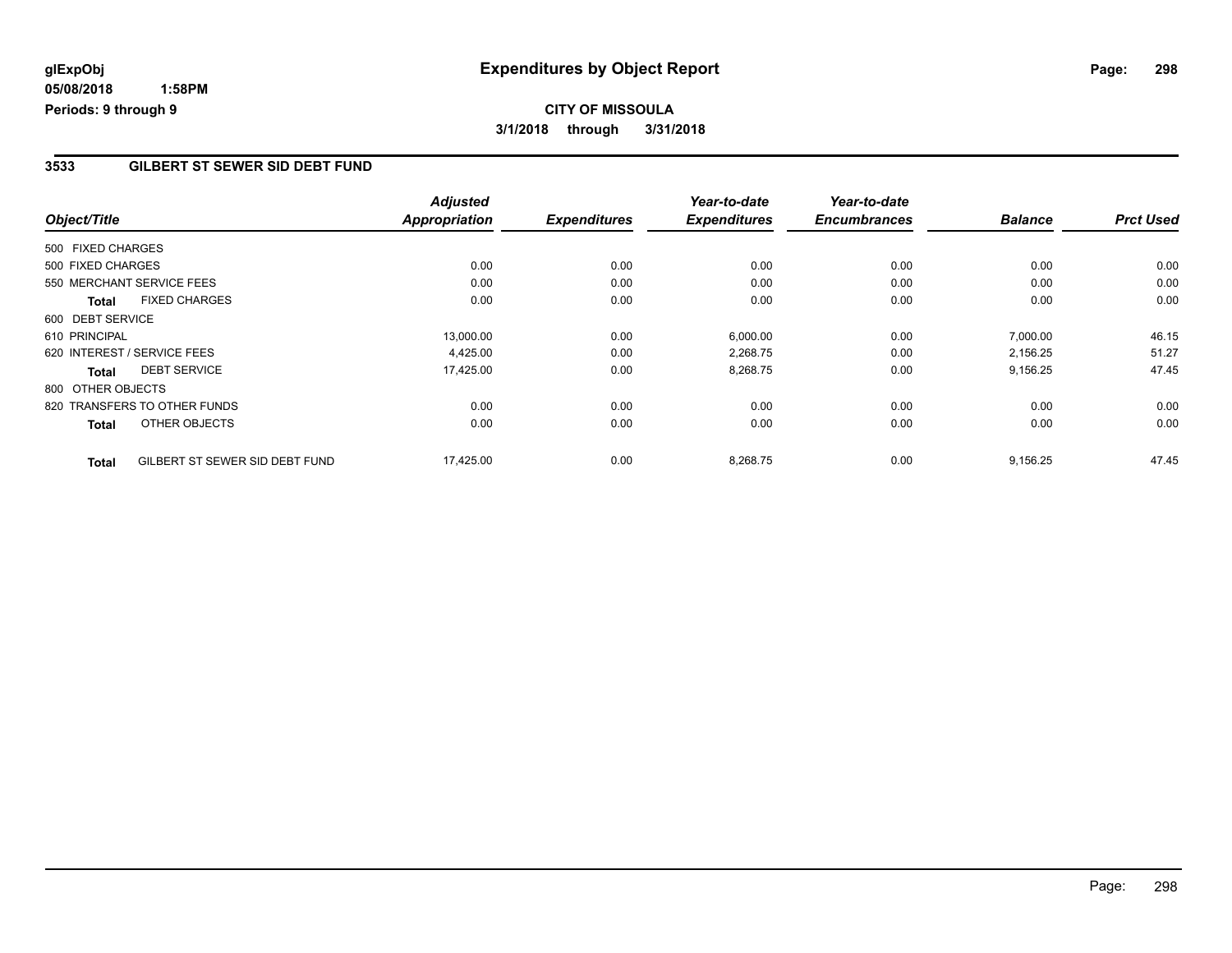**3534 LINCOLNWOOD SEWER PHASE I**

|                                      | <b>Adjusted</b>      |                     | Year-to-date        | Year-to-date        |                |                  |
|--------------------------------------|----------------------|---------------------|---------------------|---------------------|----------------|------------------|
| Object/Title                         | <b>Appropriation</b> | <b>Expenditures</b> | <b>Expenditures</b> | <b>Encumbrances</b> | <b>Balance</b> | <b>Prct Used</b> |
| 500 FIXED CHARGES                    |                      |                     |                     |                     |                |                  |
| 550 MERCHANT SERVICE FEES            | 0.00                 | 0.00                | 0.00                | 0.00                | 0.00           | 0.00             |
| <b>FIXED CHARGES</b><br><b>Total</b> | 0.00                 | 0.00                | 0.00                | 0.00                | 0.00           | 0.00             |
| 600 DEBT SERVICE                     |                      |                     |                     |                     |                |                  |
| 610 PRINCIPAL                        | 14.000.00            | 0.00                | 7.000.00            | 0.00                | 7.000.00       | 50.00            |
| 620 INTEREST / SERVICE FEES          | 5.044.00             | 0.00                | 2,587.50            | 0.00                | 2,456.50       | 51.30            |
| <b>DEBT SERVICE</b><br><b>Total</b>  | 19.044.00            | 0.00                | 9,587.50            | 0.00                | 9,456.50       | 50.34            |
| NON-DEPARTMENTAL<br><b>Total</b>     | 19.044.00            | 0.00                | 9.587.50            | 0.00                | 9.456.50       | 50.34            |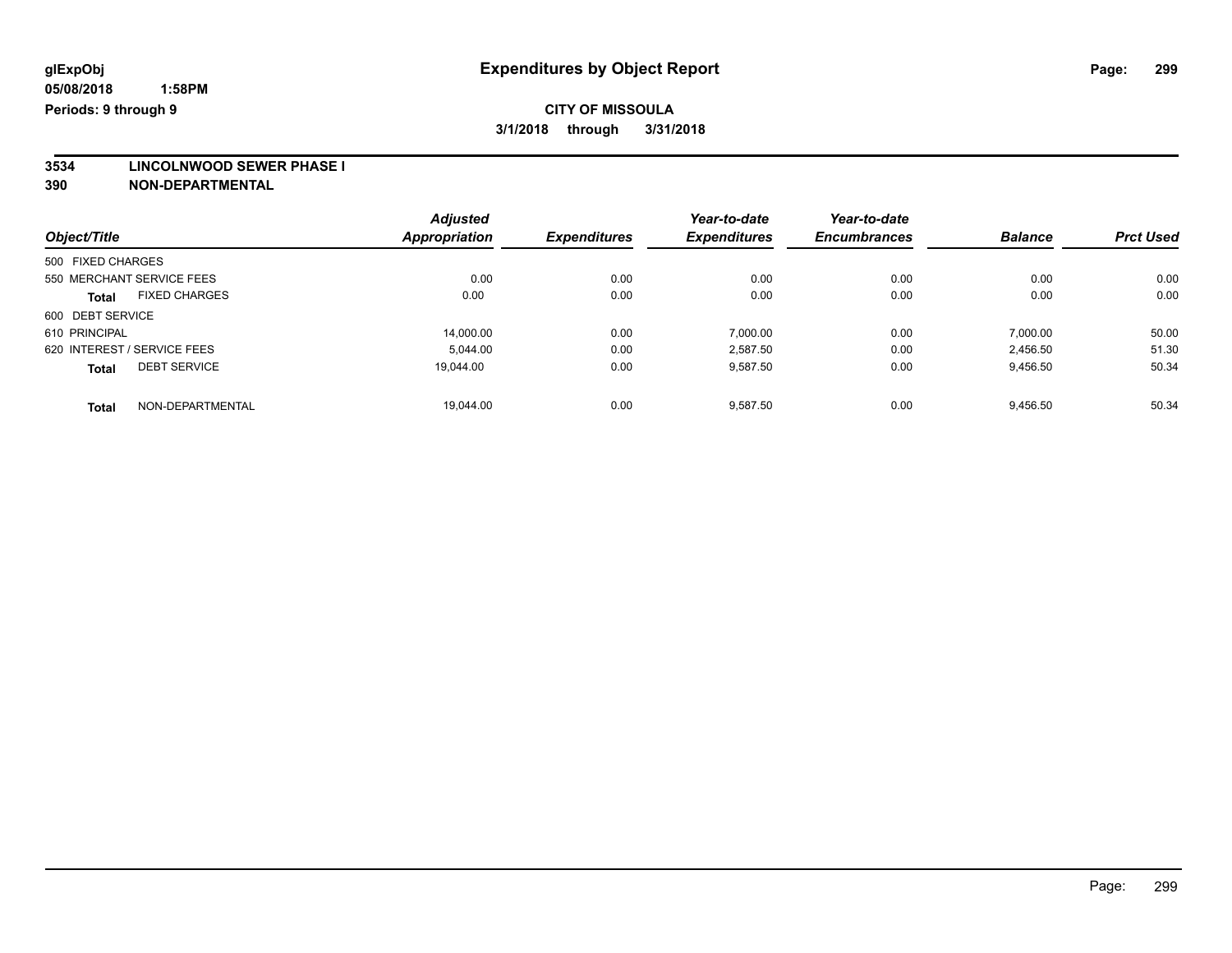### **3534 LINCOLNWOOD SEWER PHASE I**

|                                           | <b>Adjusted</b> |                     | Year-to-date        | Year-to-date        |                |                  |
|-------------------------------------------|-----------------|---------------------|---------------------|---------------------|----------------|------------------|
| Object/Title                              | Appropriation   | <b>Expenditures</b> | <b>Expenditures</b> | <b>Encumbrances</b> | <b>Balance</b> | <b>Prct Used</b> |
| 500 FIXED CHARGES                         |                 |                     |                     |                     |                |                  |
| 550 MERCHANT SERVICE FEES                 | 0.00            | 0.00                | 0.00                | 0.00                | 0.00           | 0.00             |
| <b>FIXED CHARGES</b><br><b>Total</b>      | 0.00            | 0.00                | 0.00                | 0.00                | 0.00           | 0.00             |
| 600 DEBT SERVICE                          |                 |                     |                     |                     |                |                  |
| 610 PRINCIPAL                             | 14,000.00       | 0.00                | 7.000.00            | 0.00                | 7.000.00       | 50.00            |
| 620 INTEREST / SERVICE FEES               | 5.044.00        | 0.00                | 2.587.50            | 0.00                | 2,456.50       | 51.30            |
| <b>DEBT SERVICE</b><br><b>Total</b>       | 19.044.00       | 0.00                | 9,587.50            | 0.00                | 9,456.50       | 50.34            |
| LINCOLNWOOD SEWER PHASE I<br><b>Total</b> | 19.044.00       | 0.00                | 9.587.50            | 0.00                | 9.456.50       | 50.34            |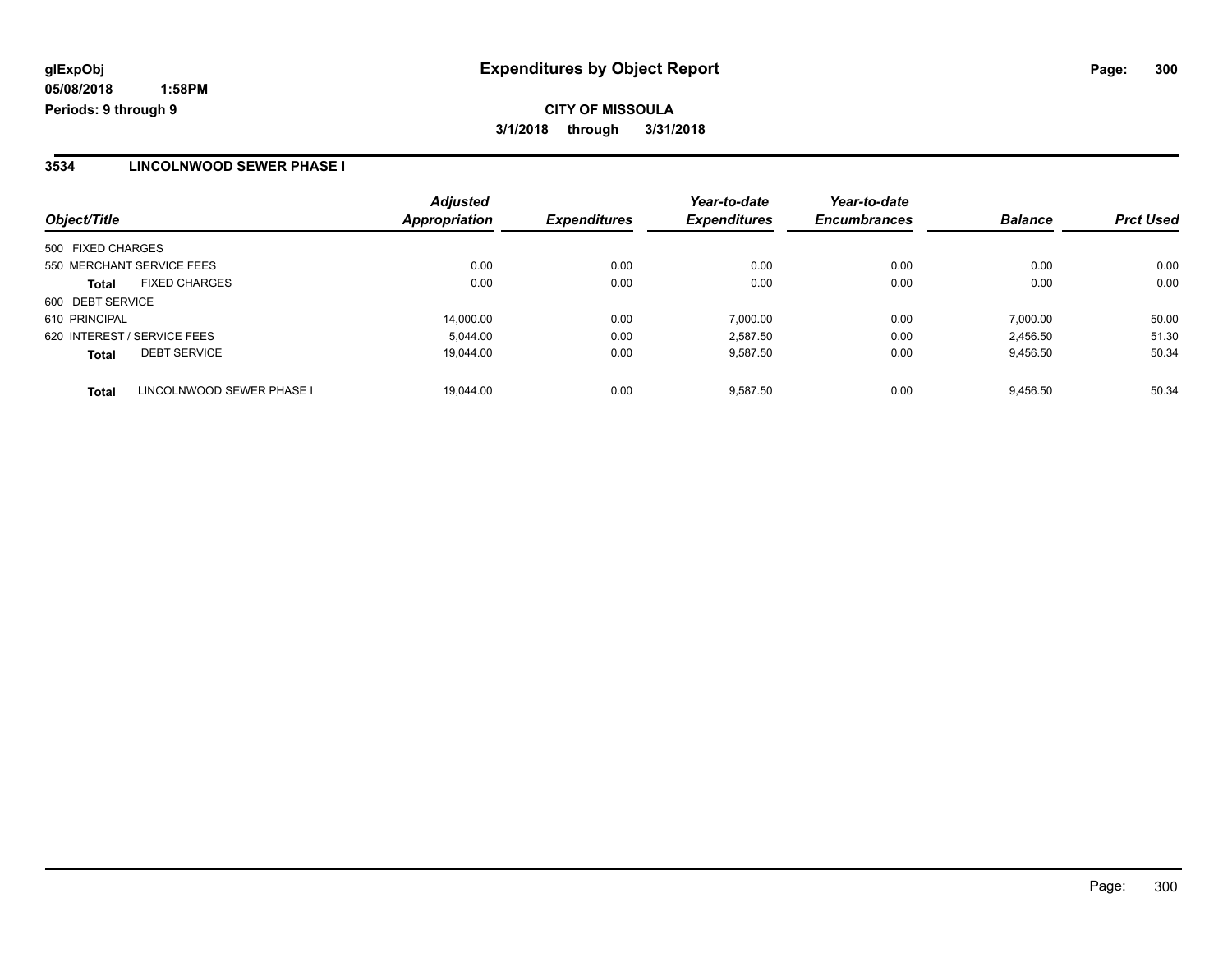# **3535 SLANT STREET TRAFFIC CALMING**

| Object/Title                         | <b>Adjusted</b><br><b>Appropriation</b> | <b>Expenditures</b> | Year-to-date<br><b>Expenditures</b> | Year-to-date<br><b>Encumbrances</b> | <b>Balance</b> | <b>Prct Used</b> |
|--------------------------------------|-----------------------------------------|---------------------|-------------------------------------|-------------------------------------|----------------|------------------|
| 500 FIXED CHARGES                    |                                         |                     |                                     |                                     |                |                  |
| 550 MERCHANT SERVICE FEES            | 0.00                                    | 0.00                | 0.00                                | 0.00                                | 0.00           | 0.00             |
| <b>FIXED CHARGES</b><br><b>Total</b> | 0.00                                    | 0.00                | 0.00                                | 0.00                                | 0.00           | 0.00             |
| 800 OTHER OBJECTS                    |                                         |                     |                                     |                                     |                |                  |
| 820 TRANSFERS TO OTHER FUNDS         | 0.00                                    | 0.00                | 0.00                                | 0.00                                | 0.00           | 0.00             |
| OTHER OBJECTS<br><b>Total</b>        | 0.00                                    | 0.00                | 0.00                                | 0.00                                | 0.00           | 0.00             |
| NON-DEPARTMENTAL<br>Total            | 0.00                                    | 0.00                | 0.00                                | 0.00                                | 0.00           | 0.00             |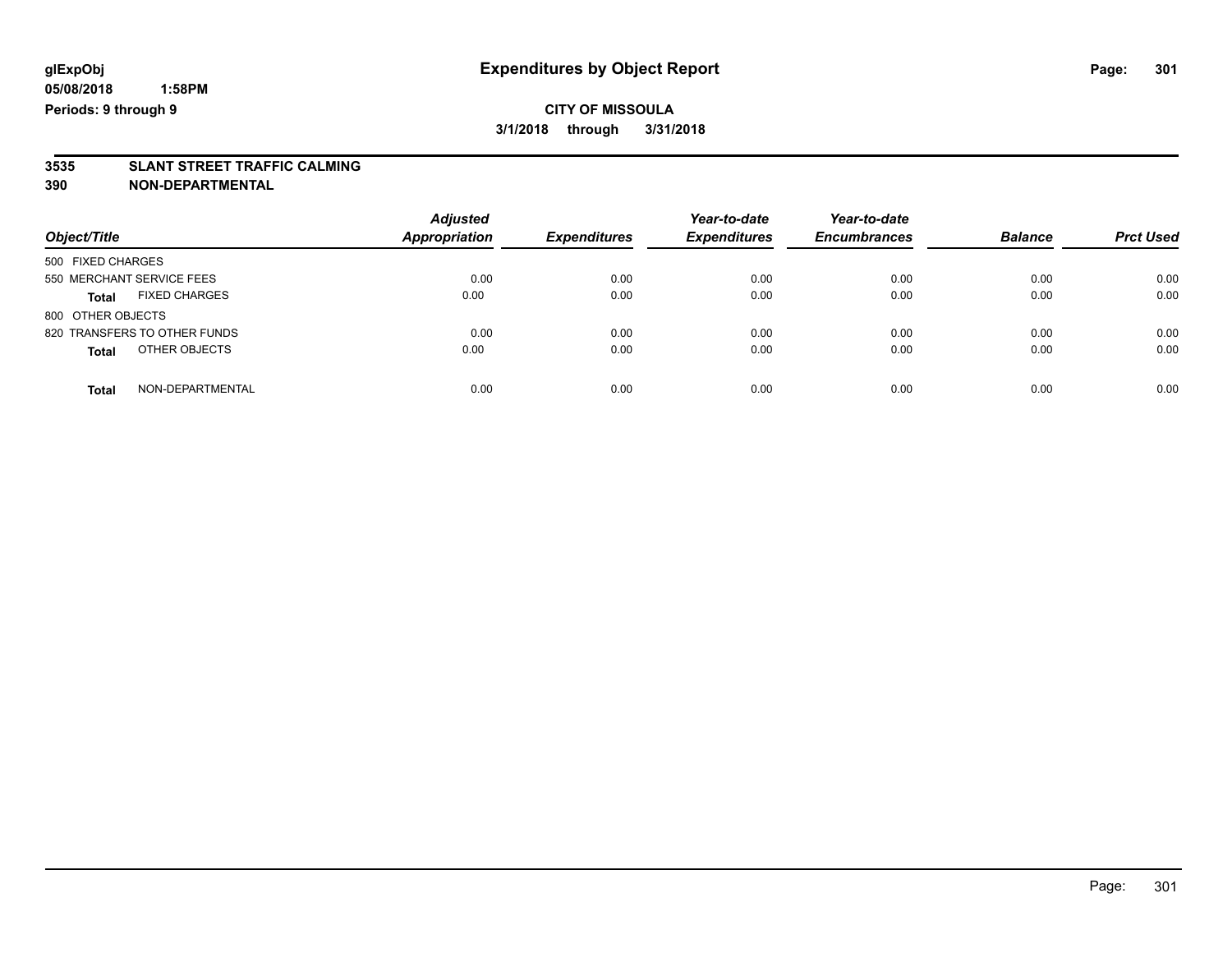**CITY OF MISSOULA 3/1/2018 through 3/31/2018**

### **3535 SLANT STREET TRAFFIC CALMING**

|                              |                                     | <b>Adjusted</b>      |                     | Year-to-date        | Year-to-date        |                |                  |
|------------------------------|-------------------------------------|----------------------|---------------------|---------------------|---------------------|----------------|------------------|
| Object/Title                 |                                     | <b>Appropriation</b> | <b>Expenditures</b> | <b>Expenditures</b> | <b>Encumbrances</b> | <b>Balance</b> | <b>Prct Used</b> |
| 500 FIXED CHARGES            |                                     |                      |                     |                     |                     |                |                  |
| 550 MERCHANT SERVICE FEES    |                                     | 0.00                 | 0.00                | 0.00                | 0.00                | 0.00           | 0.00             |
| <b>Total</b>                 | <b>FIXED CHARGES</b>                | 0.00                 | 0.00                | 0.00                | 0.00                | 0.00           | 0.00             |
| 800 OTHER OBJECTS            |                                     |                      |                     |                     |                     |                |                  |
| 820 TRANSFERS TO OTHER FUNDS |                                     | 0.00                 | 0.00                | 0.00                | 0.00                | 0.00           | 0.00             |
| <b>Total</b>                 | OTHER OBJECTS                       | 0.00                 | 0.00                | 0.00                | 0.00                | 0.00           | 0.00             |
| <b>Total</b>                 | <b>SLANT STREET TRAFFIC CALMING</b> | 0.00                 | 0.00                | 0.00                | 0.00                | 0.00           | 0.00             |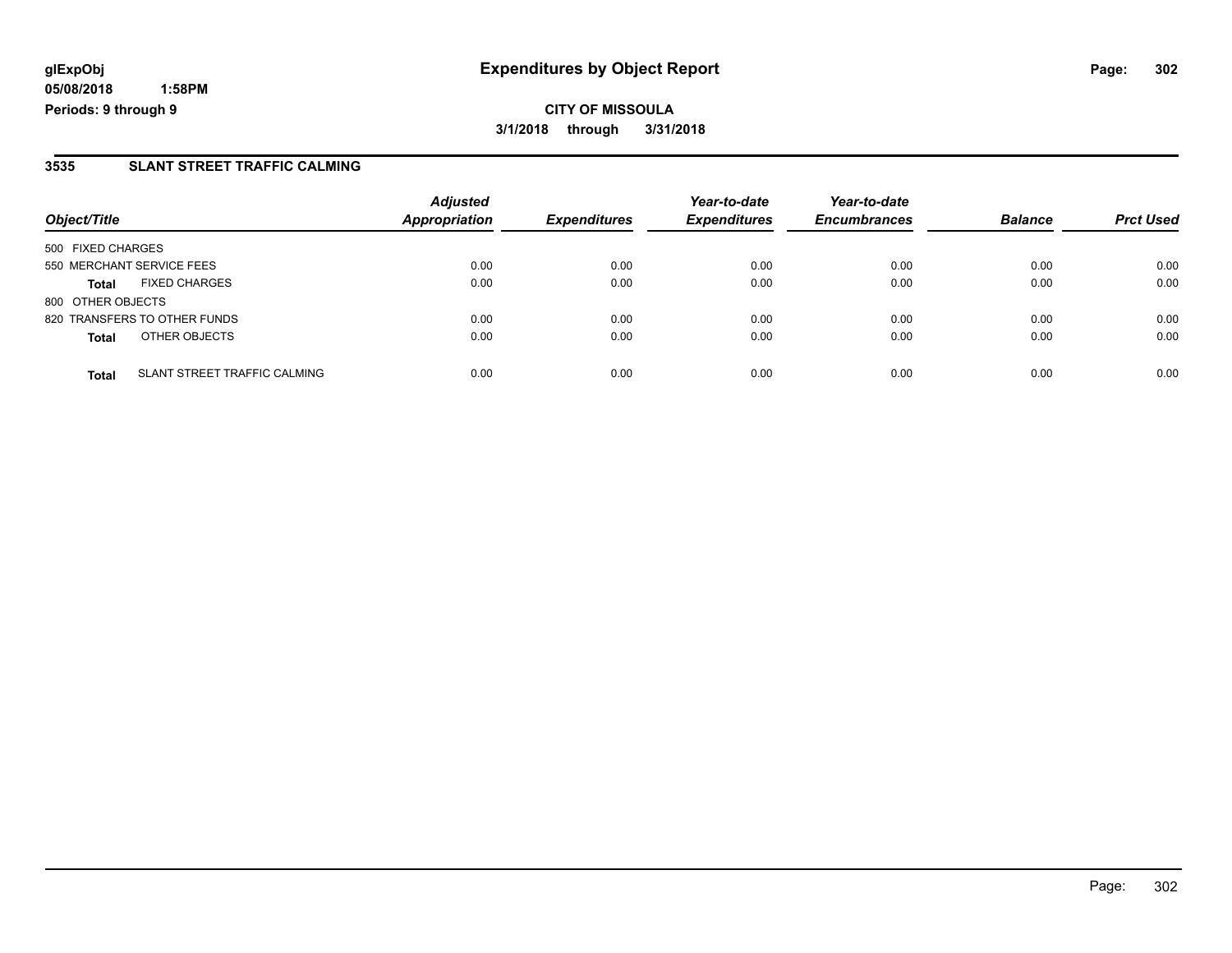# **3536 LINCOLNWOOD SEWER PHASE II**

|                                      | <b>Adjusted</b>      |                     | Year-to-date        | Year-to-date        | <b>Balance</b> | <b>Prct Used</b> |
|--------------------------------------|----------------------|---------------------|---------------------|---------------------|----------------|------------------|
| Object/Title                         | <b>Appropriation</b> | <b>Expenditures</b> | <b>Expenditures</b> | <b>Encumbrances</b> |                |                  |
| 500 FIXED CHARGES                    |                      |                     |                     |                     |                |                  |
| 550 MERCHANT SERVICE FEES            | 0.00                 | 0.00                | 0.00                | 0.00                | 0.00           | 0.00             |
| <b>FIXED CHARGES</b><br><b>Total</b> | 0.00                 | 0.00                | 0.00                | 0.00                | 0.00           | 0.00             |
| 600 DEBT SERVICE                     |                      |                     |                     |                     |                |                  |
| 610 PRINCIPAL                        | 22,000.00            | 0.00                | 0.00                | 0.00                | 22,000.00      | 0.00             |
| 620 INTEREST / SERVICE FEES          | 8.719.00             | 0.00                | 0.00                | 0.00                | 8.719.00       | 0.00             |
| <b>DEBT SERVICE</b><br><b>Total</b>  | 30.719.00            | 0.00                | 0.00                | 0.00                | 30.719.00      | 0.00             |
| NON-DEPARTMENTAL<br><b>Total</b>     | 30.719.00            | 0.00                | 0.00                | 0.00                | 30.719.00      | 0.00             |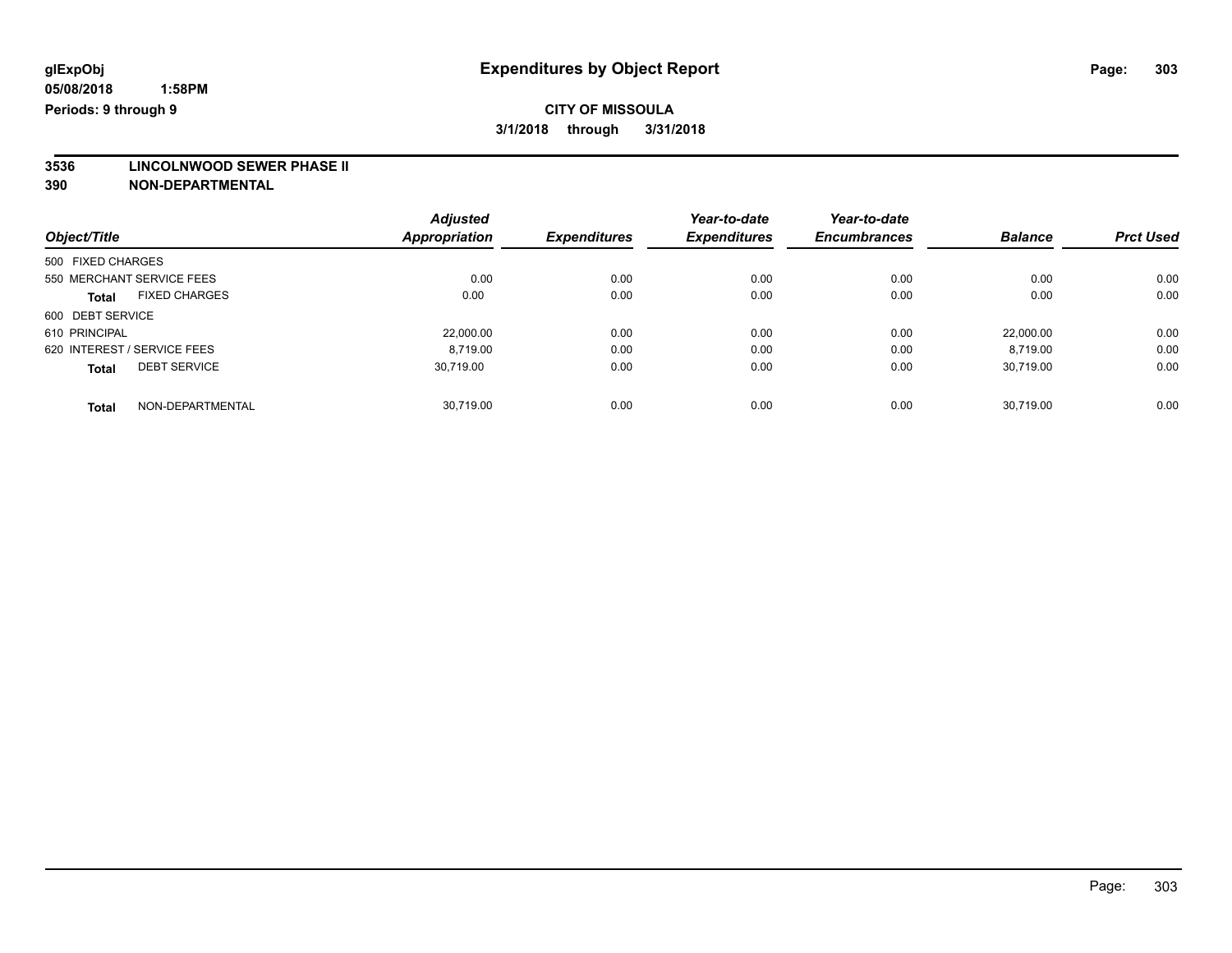### **3536 LINCOLNWOOD SEWER PHASE II**

| Object/Title                               | <b>Adjusted</b><br>Appropriation | <b>Expenditures</b> | Year-to-date<br><b>Expenditures</b> | Year-to-date<br><b>Encumbrances</b> | <b>Balance</b> | <b>Prct Used</b> |
|--------------------------------------------|----------------------------------|---------------------|-------------------------------------|-------------------------------------|----------------|------------------|
| 500 FIXED CHARGES                          |                                  |                     |                                     |                                     |                |                  |
|                                            |                                  |                     |                                     |                                     |                |                  |
| 550 MERCHANT SERVICE FEES                  | 0.00                             | 0.00                | 0.00                                | 0.00                                | 0.00           | 0.00             |
| <b>FIXED CHARGES</b><br><b>Total</b>       | 0.00                             | 0.00                | 0.00                                | 0.00                                | 0.00           | 0.00             |
| 600 DEBT SERVICE                           |                                  |                     |                                     |                                     |                |                  |
| 610 PRINCIPAL                              | 22,000.00                        | 0.00                | 0.00                                | 0.00                                | 22.000.00      | 0.00             |
| 620 INTEREST / SERVICE FEES                | 8.719.00                         | 0.00                | 0.00                                | 0.00                                | 8.719.00       | 0.00             |
| <b>DEBT SERVICE</b><br><b>Total</b>        | 30,719.00                        | 0.00                | 0.00                                | 0.00                                | 30,719.00      | 0.00             |
| LINCOLNWOOD SEWER PHASE II<br><b>Total</b> | 30.719.00                        | 0.00                | 0.00                                | 0.00                                | 30.719.00      | 0.00             |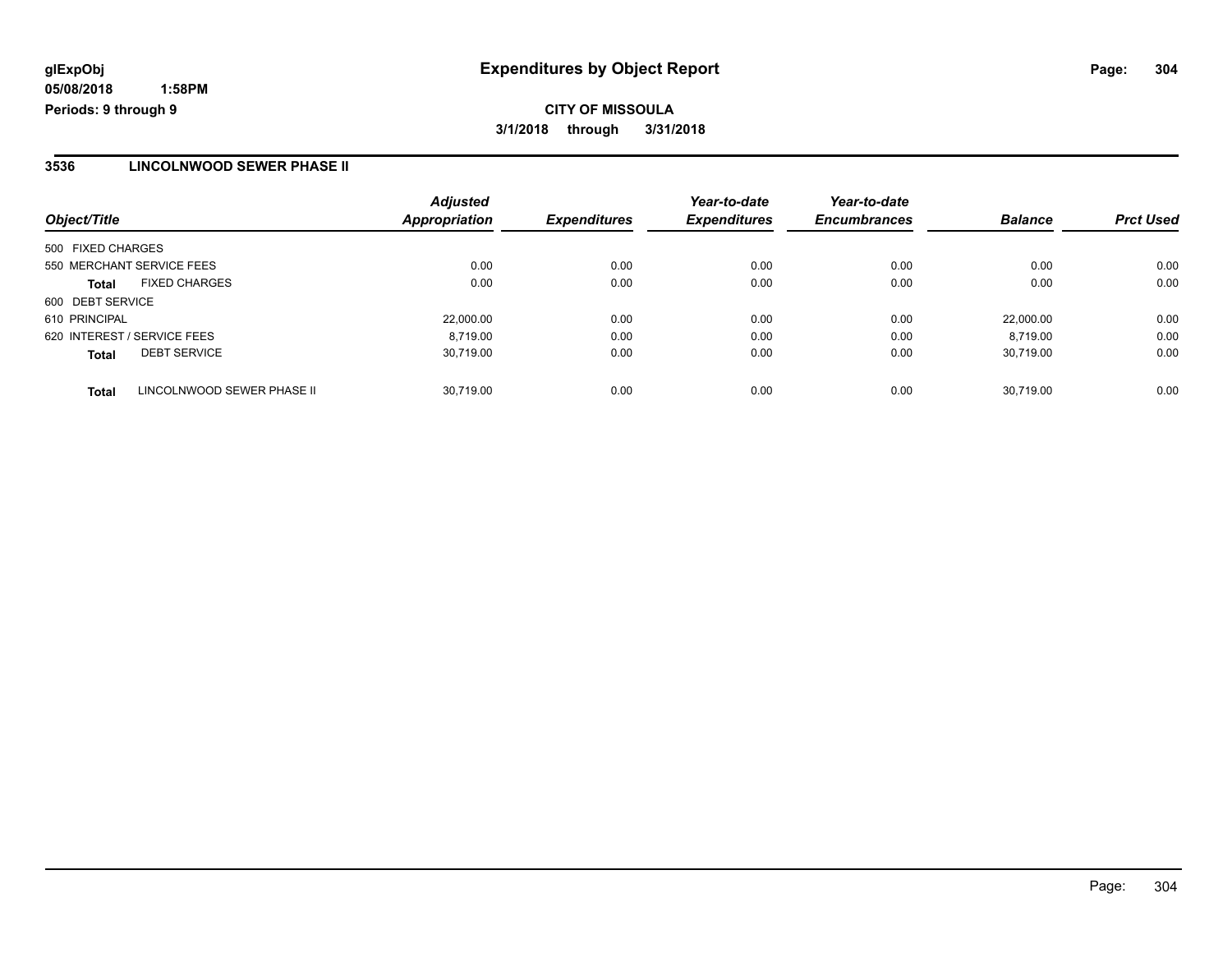# **3539 SOUTH 4TH STREET W TRAFFIC**

|                                      | <b>Adjusted</b>      |                     | Year-to-date        | Year-to-date        |                |                  |
|--------------------------------------|----------------------|---------------------|---------------------|---------------------|----------------|------------------|
| Object/Title                         | <b>Appropriation</b> | <b>Expenditures</b> | <b>Expenditures</b> | <b>Encumbrances</b> | <b>Balance</b> | <b>Prct Used</b> |
| 500 FIXED CHARGES                    |                      |                     |                     |                     |                |                  |
| 550 MERCHANT SERVICE FEES            | 0.00                 | 0.00                | 0.00                | 0.00                | 0.00           | 0.00             |
| <b>FIXED CHARGES</b><br><b>Total</b> | 0.00                 | 0.00                | 0.00                | 0.00                | 0.00           | 0.00             |
| 800 OTHER OBJECTS                    |                      |                     |                     |                     |                |                  |
| 820 TRANSFERS TO OTHER FUNDS         | 0.00                 | 0.00                | 0.00                | 0.00                | 0.00           | 0.00             |
| OTHER OBJECTS<br><b>Total</b>        | 0.00                 | 0.00                | 0.00                | 0.00                | 0.00           | 0.00             |
| NON-DEPARTMENTAL<br>Total            | 0.00                 | 0.00                | 0.00                | 0.00                | 0.00           | 0.00             |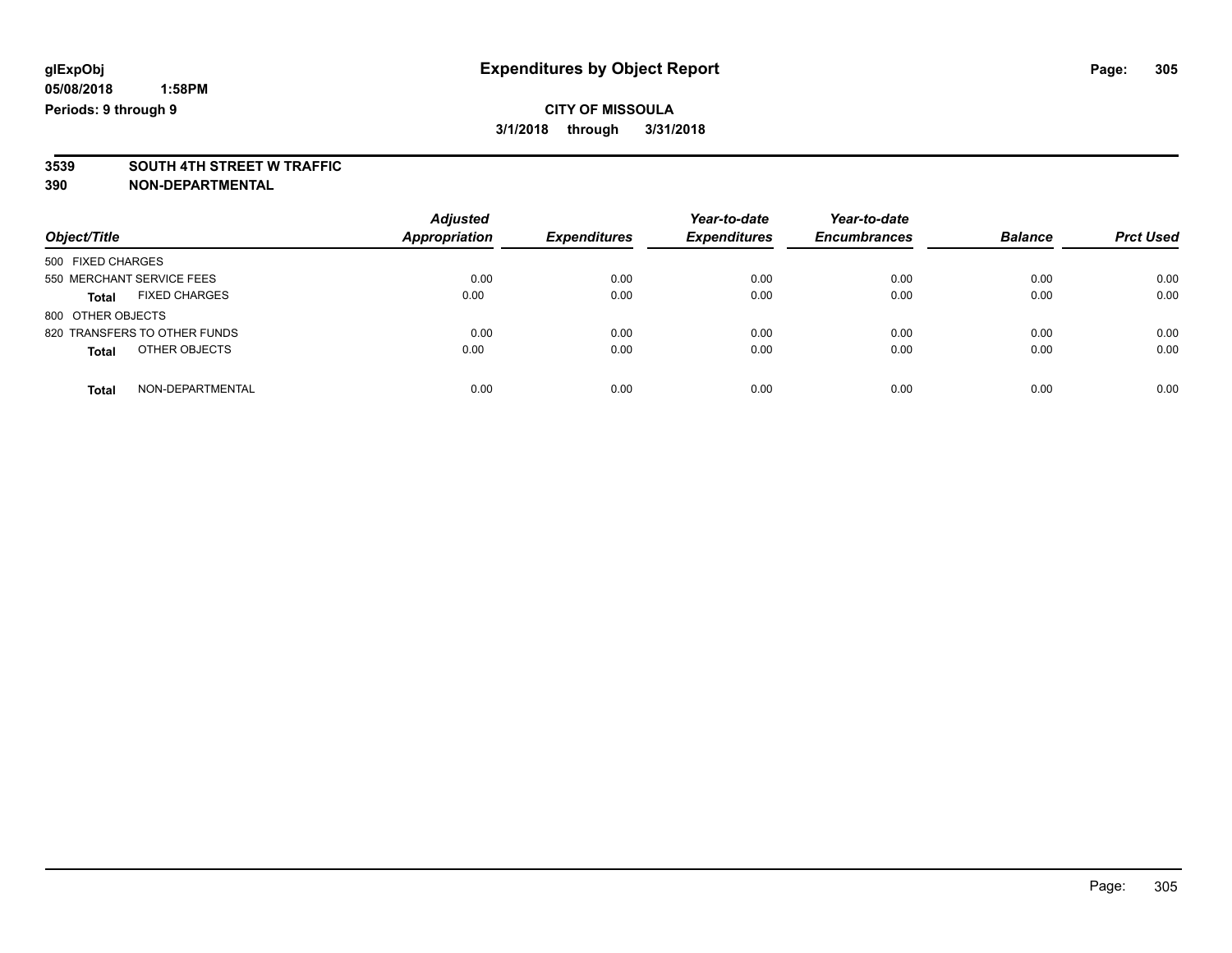**3/1/2018 through 3/31/2018**

### **3539 SOUTH 4TH STREET W TRAFFIC**

|                                            | <b>Adjusted</b>      |                     | Year-to-date        | Year-to-date<br><b>Encumbrances</b> | <b>Balance</b> |                  |
|--------------------------------------------|----------------------|---------------------|---------------------|-------------------------------------|----------------|------------------|
| Object/Title                               | <b>Appropriation</b> | <b>Expenditures</b> | <b>Expenditures</b> |                                     |                | <b>Prct Used</b> |
| 500 FIXED CHARGES                          |                      |                     |                     |                                     |                |                  |
| 550 MERCHANT SERVICE FEES                  | 0.00                 | 0.00                | 0.00                | 0.00                                | 0.00           | 0.00             |
| <b>FIXED CHARGES</b><br><b>Total</b>       | 0.00                 | 0.00                | 0.00                | 0.00                                | 0.00           | 0.00             |
| 800 OTHER OBJECTS                          |                      |                     |                     |                                     |                |                  |
| 820 TRANSFERS TO OTHER FUNDS               | 0.00                 | 0.00                | 0.00                | 0.00                                | 0.00           | 0.00             |
| OTHER OBJECTS<br><b>Total</b>              | 0.00                 | 0.00                | 0.00                | 0.00                                | 0.00           | 0.00             |
| SOUTH 4TH STREET W TRAFFIC<br><b>Total</b> | 0.00                 | 0.00                | 0.00                | 0.00                                | 0.00           | 0.00             |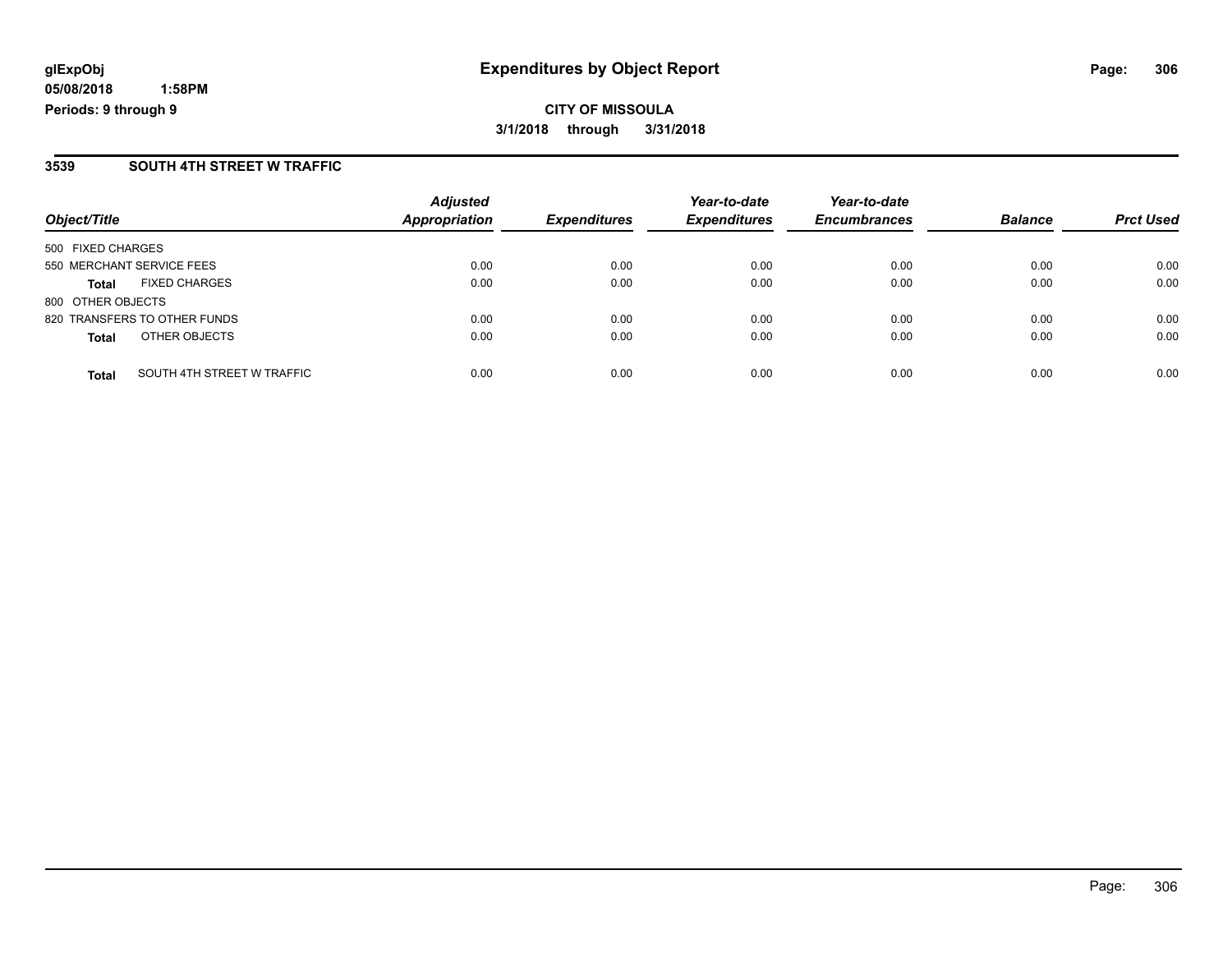**3540 SID 540 DEBT SERVICE FUND**

| Object/Title                |                           | <b>Adjusted</b><br><b>Appropriation</b> | <b>Expenditures</b> | Year-to-date<br><b>Expenditures</b> | Year-to-date<br><b>Encumbrances</b> | <b>Balance</b> | <b>Prct Used</b> |
|-----------------------------|---------------------------|-----------------------------------------|---------------------|-------------------------------------|-------------------------------------|----------------|------------------|
|                             |                           |                                         |                     |                                     |                                     |                |                  |
| 350 PROFESSIONAL SERVICES   |                           | 0.00                                    | 0.00                | 0.00                                | 0.00                                | 0.00           | 0.00             |
| <b>Total</b>                | <b>PURCHASED SERVICES</b> | 0.00                                    | 0.00                | 0.00                                | 0.00                                | 0.00           | 0.00             |
| 500 FIXED CHARGES           |                           |                                         |                     |                                     |                                     |                |                  |
| 550 MERCHANT SERVICE FEES   |                           | 0.00                                    | 0.00                | 0.00                                | 0.00                                | 0.00           | 0.00             |
| <b>Total</b>                | <b>FIXED CHARGES</b>      | 0.00                                    | 0.00                | 0.00                                | 0.00                                | 0.00           | 0.00             |
| 600 DEBT SERVICE            |                           |                                         |                     |                                     |                                     |                |                  |
| 610 PRINCIPAL               |                           | 77,902.00                               | 0.00                | 0.00                                | 0.00                                | 77,902.00      | 0.00             |
| 620 INTEREST / SERVICE FEES |                           | 40,163.00                               | 0.00                | 21,707.50                           | 0.00                                | 18,455.50      | 54.05            |
| <b>Total</b>                | <b>DEBT SERVICE</b>       | 118.065.00                              | 0.00                | 21.707.50                           | 0.00                                | 96,357.50      | 18.39            |
| <b>Total</b>                | NON-DEPARTMENTAL          | 118,065.00                              | 0.00                | 21,707.50                           | 0.00                                | 96,357.50      | 18.39            |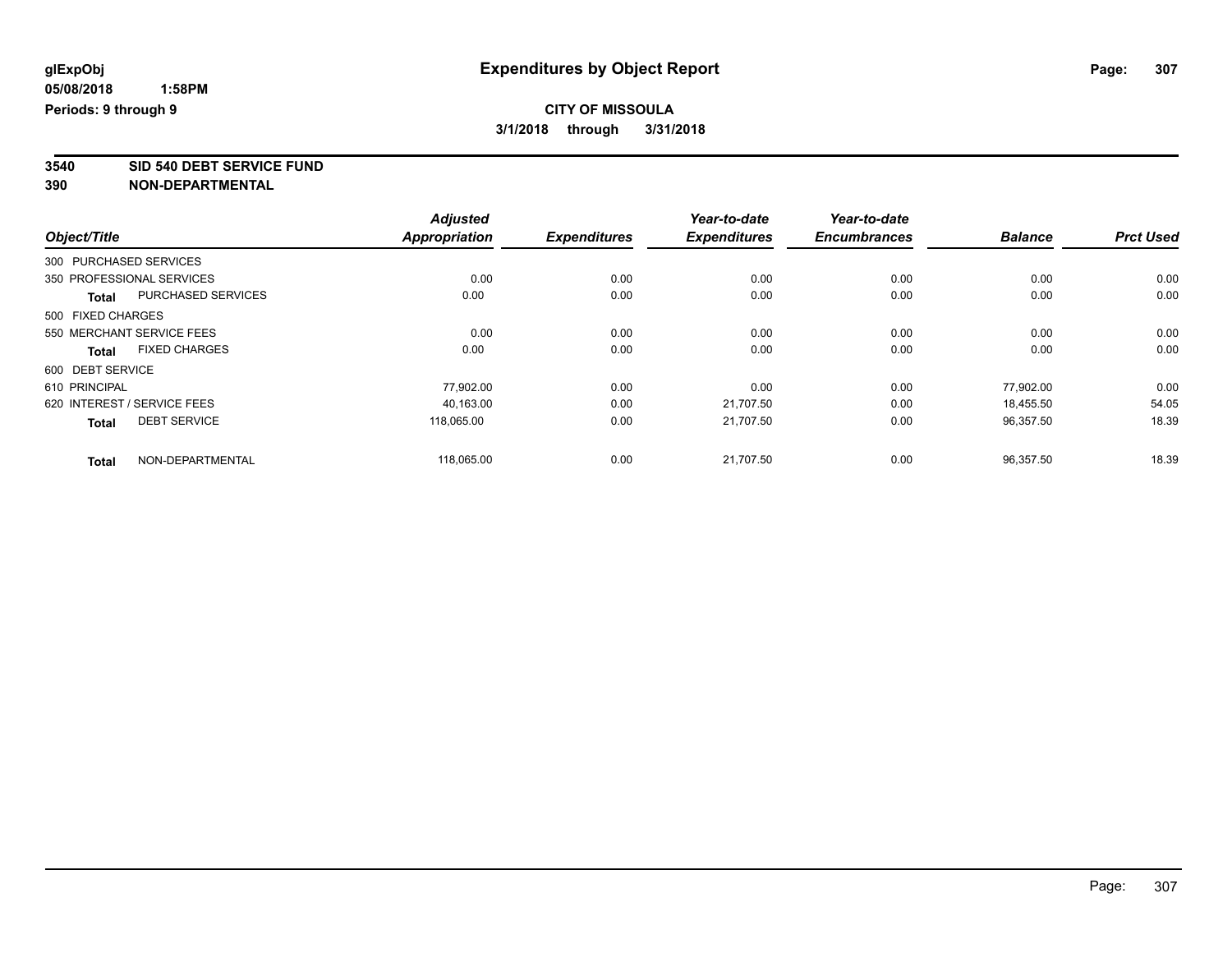### **3540 SID 540 DEBT SERVICE FUND**

|                             |                           | <b>Adjusted</b> |                     | Year-to-date        | Year-to-date        |                |                  |
|-----------------------------|---------------------------|-----------------|---------------------|---------------------|---------------------|----------------|------------------|
| Object/Title                |                           | Appropriation   | <b>Expenditures</b> | <b>Expenditures</b> | <b>Encumbrances</b> | <b>Balance</b> | <b>Prct Used</b> |
| 300 PURCHASED SERVICES      |                           |                 |                     |                     |                     |                |                  |
| 350 PROFESSIONAL SERVICES   |                           | 0.00            | 0.00                | 0.00                | 0.00                | 0.00           | 0.00             |
| Total                       | <b>PURCHASED SERVICES</b> | 0.00            | 0.00                | 0.00                | 0.00                | 0.00           | 0.00             |
| 500 FIXED CHARGES           |                           |                 |                     |                     |                     |                |                  |
| 550 MERCHANT SERVICE FEES   |                           | 0.00            | 0.00                | 0.00                | 0.00                | 0.00           | 0.00             |
| Total                       | <b>FIXED CHARGES</b>      | 0.00            | 0.00                | 0.00                | 0.00                | 0.00           | 0.00             |
| 600 DEBT SERVICE            |                           |                 |                     |                     |                     |                |                  |
| 610 PRINCIPAL               |                           | 77.902.00       | 0.00                | 0.00                | 0.00                | 77.902.00      | 0.00             |
| 620 INTEREST / SERVICE FEES |                           | 40.163.00       | 0.00                | 21.707.50           | 0.00                | 18.455.50      | 54.05            |
| <b>Total</b>                | <b>DEBT SERVICE</b>       | 118,065.00      | 0.00                | 21,707.50           | 0.00                | 96,357.50      | 18.39            |
| <b>Total</b>                | SID 540 DEBT SERVICE FUND | 118,065.00      | 0.00                | 21,707.50           | 0.00                | 96,357.50      | 18.39            |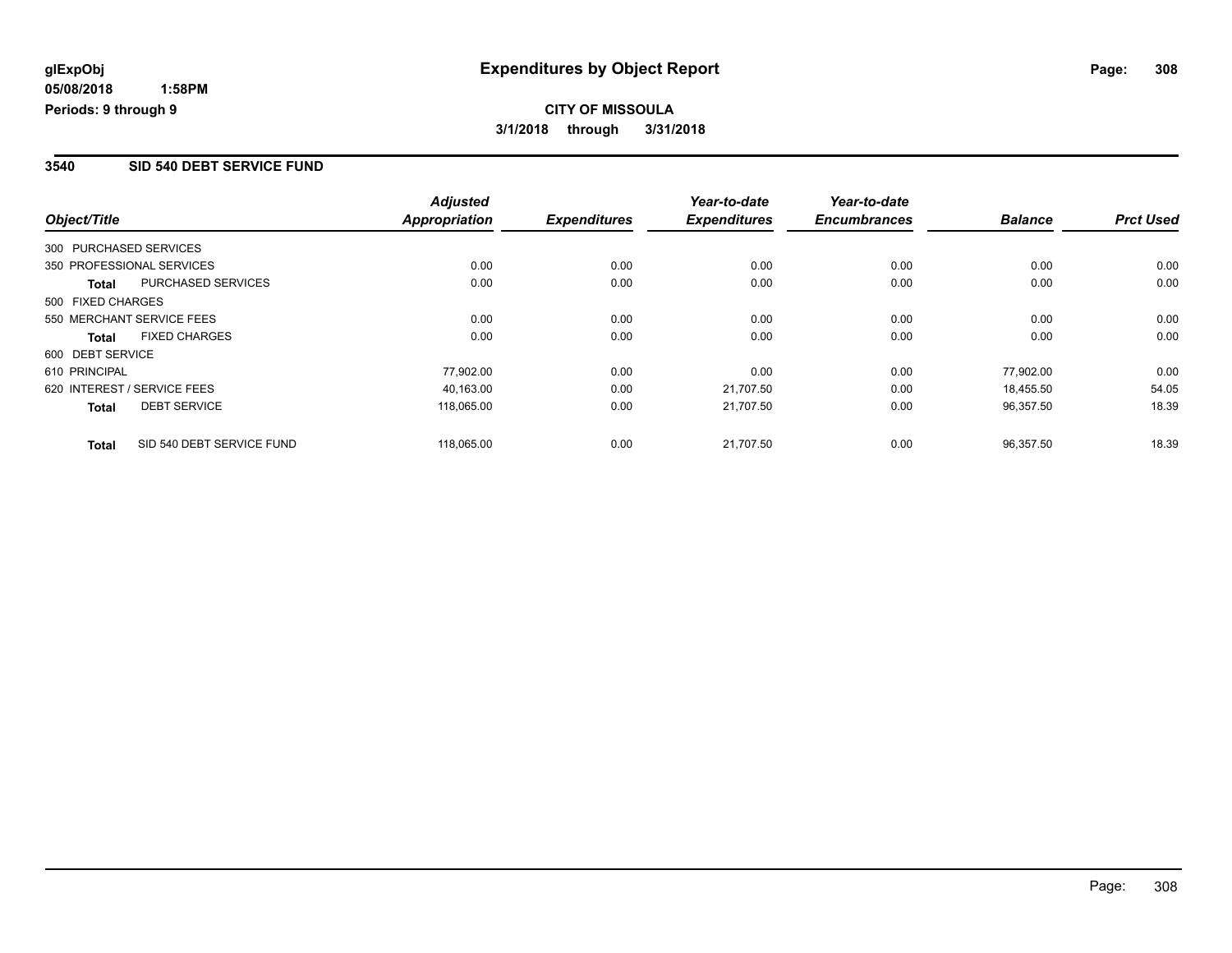# **3541 SID 541 DEBT SERVICE**

|                             |                      | <b>Adjusted</b>     | <b>Expenditures</b> | Year-to-date        | Year-to-date | <b>Balance</b> | <b>Prct Used</b> |
|-----------------------------|----------------------|---------------------|---------------------|---------------------|--------------|----------------|------------------|
| Object/Title                | Appropriation        | <b>Expenditures</b> |                     | <b>Encumbrances</b> |              |                |                  |
| 500 FIXED CHARGES           |                      |                     |                     |                     |              |                |                  |
| 550 MERCHANT SERVICE FEES   |                      | 350.00              | 0.00                | 0.00                | 0.00         | 350.00         | 0.00             |
| <b>Total</b>                | <b>FIXED CHARGES</b> | 350.00              | 0.00                | 0.00                | 0.00         | 350.00         | 0.00             |
| 600 DEBT SERVICE            |                      |                     |                     |                     |              |                |                  |
| 610 PRINCIPAL               |                      | 35,000.00           | 0.00                | 0.00                | 0.00         | 35,000.00      | 0.00             |
| 620 INTEREST / SERVICE FEES |                      | 26,568.00           | 0.00                | 13,583.75           | 0.00         | 12.984.25      | 51.13            |
| <b>Total</b>                | <b>DEBT SERVICE</b>  | 61.568.00           | 0.00                | 13.583.75           | 0.00         | 47.984.25      | 22.06            |
| <b>Total</b>                | NON-DEPARTMENTAL     | 61,918.00           | 0.00                | 13.583.75           | 0.00         | 48.334.25      | 21.94            |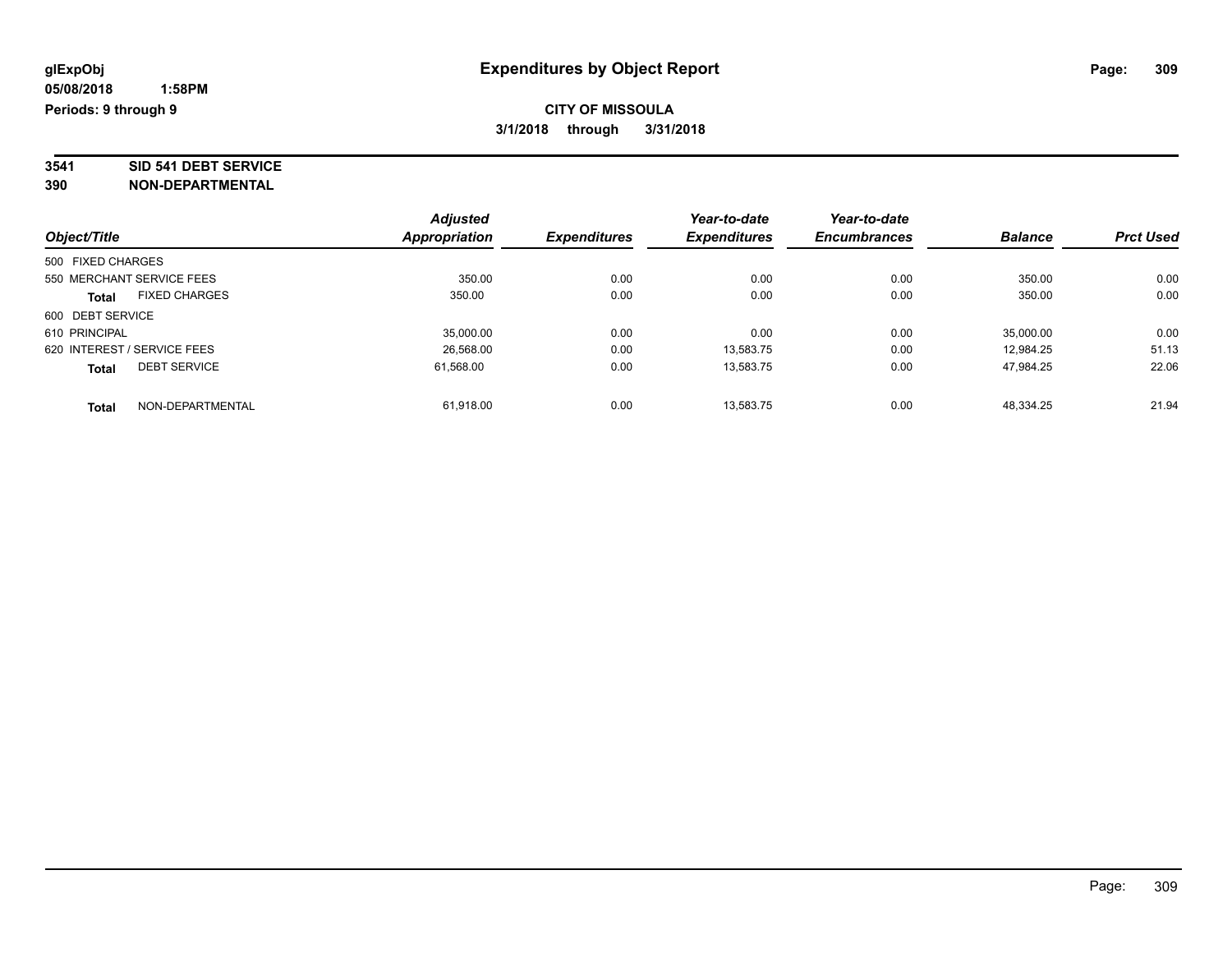#### **3541 SID 541 DEBT SERVICE**

| Object/Title                         | <b>Adjusted</b><br>Appropriation | <b>Expenditures</b> | Year-to-date<br><b>Expenditures</b> | Year-to-date<br><b>Encumbrances</b> | <b>Balance</b> | <b>Prct Used</b> |
|--------------------------------------|----------------------------------|---------------------|-------------------------------------|-------------------------------------|----------------|------------------|
| 500 FIXED CHARGES                    |                                  |                     |                                     |                                     |                |                  |
| 550 MERCHANT SERVICE FEES            | 350.00                           | 0.00                | 0.00                                | 0.00                                | 350.00         | 0.00             |
| <b>FIXED CHARGES</b><br><b>Total</b> | 350.00                           | 0.00                | 0.00                                | 0.00                                | 350.00         | 0.00             |
| 600 DEBT SERVICE                     |                                  |                     |                                     |                                     |                |                  |
| 610 PRINCIPAL                        | 35,000.00                        | 0.00                | 0.00                                | 0.00                                | 35,000.00      | 0.00             |
| 620 INTEREST / SERVICE FEES          | 26,568.00                        | 0.00                | 13.583.75                           | 0.00                                | 12.984.25      | 51.13            |
| <b>DEBT SERVICE</b><br><b>Total</b>  | 61,568.00                        | 0.00                | 13,583.75                           | 0.00                                | 47.984.25      | 22.06            |
| SID 541 DEBT SERVICE<br><b>Total</b> | 61.918.00                        | 0.00                | 13.583.75                           | 0.00                                | 48.334.25      | 21.94            |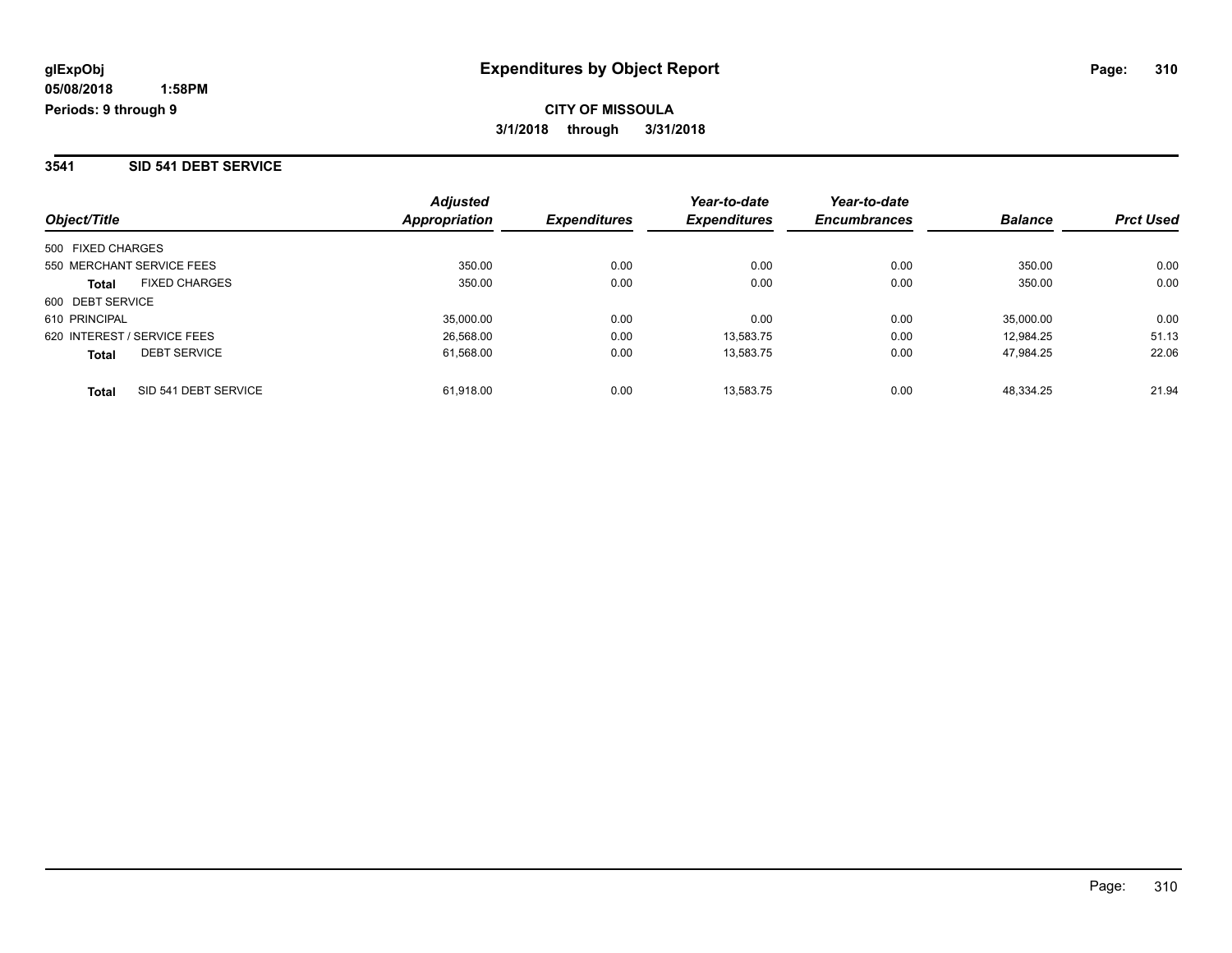# **3543 SID 543 DEBT SERVICE**

|                                      | <b>Adjusted</b><br><b>Appropriation</b> | <b>Expenditures</b> | Year-to-date<br><b>Expenditures</b> | Year-to-date<br><b>Encumbrances</b> | <b>Balance</b> | <b>Prct Used</b> |
|--------------------------------------|-----------------------------------------|---------------------|-------------------------------------|-------------------------------------|----------------|------------------|
| Object/Title                         |                                         |                     |                                     |                                     |                |                  |
| 500 FIXED CHARGES                    |                                         |                     |                                     |                                     |                |                  |
| 550 MERCHANT SERVICE FEES            | 0.00                                    | 0.00                | 0.00                                | 0.00                                | 0.00           | 0.00             |
| <b>FIXED CHARGES</b><br><b>Total</b> | 0.00                                    | 0.00                | 0.00                                | 0.00                                | 0.00           | 0.00             |
| 600 DEBT SERVICE                     |                                         |                     |                                     |                                     |                |                  |
| 610 PRINCIPAL                        | 0.00                                    | 0.00                | 0.00                                | 0.00                                | 0.00           | 0.00             |
| 620 INTEREST / SERVICE FEES          | 0.00                                    | 0.00                | 0.00                                | 0.00                                | 0.00           | 0.00             |
| <b>DEBT SERVICE</b><br><b>Total</b>  | 0.00                                    | 0.00                | 0.00                                | 0.00                                | 0.00           | 0.00             |
| 800 OTHER OBJECTS                    |                                         |                     |                                     |                                     |                |                  |
| 820 TRANSFERS TO OTHER FUNDS         | 0.00                                    | 0.00                | 0.00                                | 0.00                                | 0.00           | 0.00             |
| OTHER OBJECTS<br><b>Total</b>        | 0.00                                    | 0.00                | 0.00                                | 0.00                                | 0.00           | 0.00             |
|                                      |                                         |                     |                                     |                                     |                |                  |
| NON-DEPARTMENTAL<br><b>Total</b>     | 0.00                                    | 0.00                | 0.00                                | 0.00                                | 0.00           | 0.00             |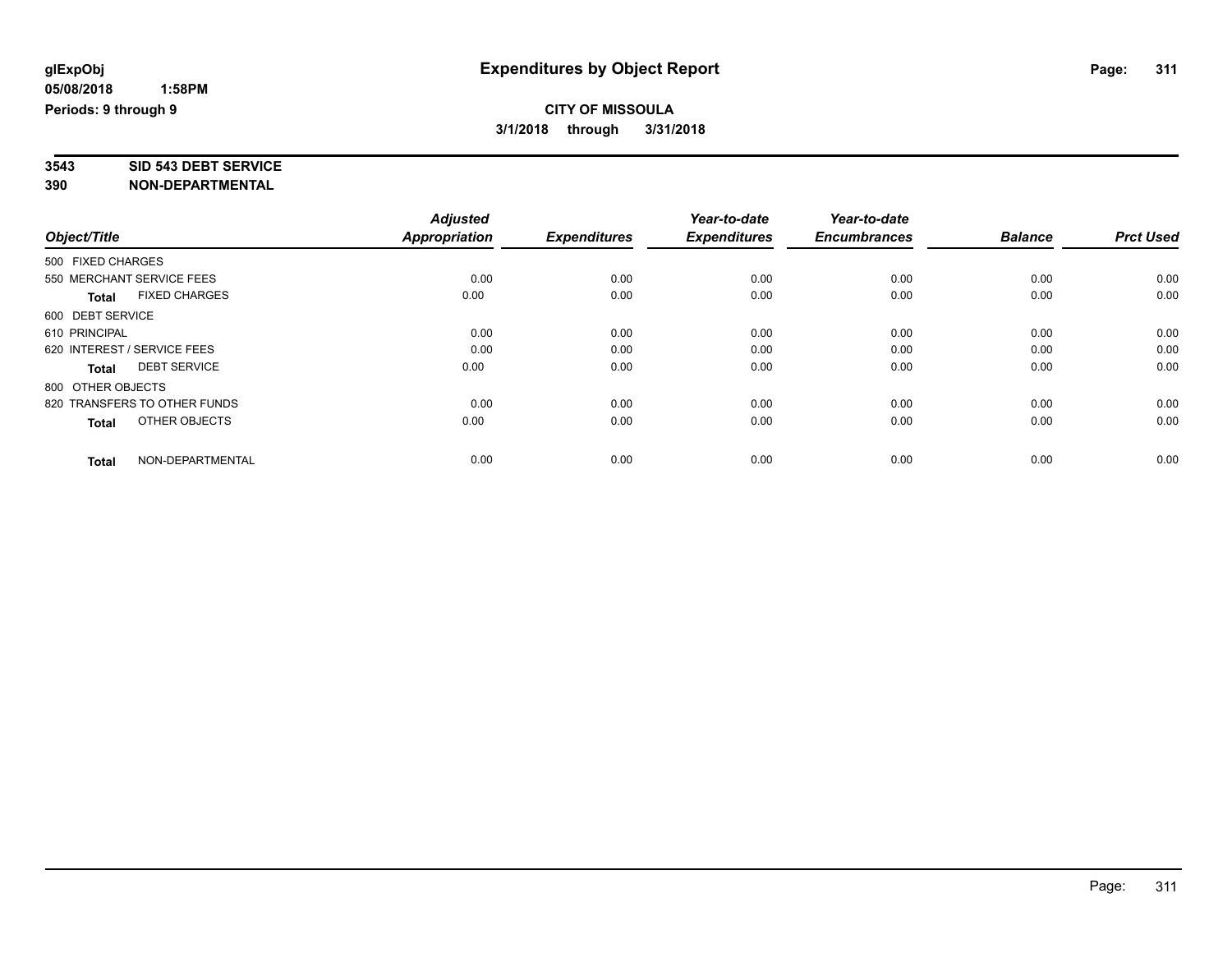### **3543 SID 543 DEBT SERVICE**

|                              |                      | <b>Adjusted</b>     |                     | Year-to-date        | Year-to-date   |                  |      |
|------------------------------|----------------------|---------------------|---------------------|---------------------|----------------|------------------|------|
| Object/Title                 | <b>Appropriation</b> | <b>Expenditures</b> | <b>Expenditures</b> | <b>Encumbrances</b> | <b>Balance</b> | <b>Prct Used</b> |      |
| 500 FIXED CHARGES            |                      |                     |                     |                     |                |                  |      |
| 550 MERCHANT SERVICE FEES    |                      | 0.00                | 0.00                | 0.00                | 0.00           | 0.00             | 0.00 |
| <b>Total</b>                 | <b>FIXED CHARGES</b> | 0.00                | 0.00                | 0.00                | 0.00           | 0.00             | 0.00 |
| 600 DEBT SERVICE             |                      |                     |                     |                     |                |                  |      |
| 610 PRINCIPAL                |                      | 0.00                | 0.00                | 0.00                | 0.00           | 0.00             | 0.00 |
| 620 INTEREST / SERVICE FEES  |                      | 0.00                | 0.00                | 0.00                | 0.00           | 0.00             | 0.00 |
| Total                        | <b>DEBT SERVICE</b>  | 0.00                | 0.00                | 0.00                | 0.00           | 0.00             | 0.00 |
| 800 OTHER OBJECTS            |                      |                     |                     |                     |                |                  |      |
| 820 TRANSFERS TO OTHER FUNDS |                      | 0.00                | 0.00                | 0.00                | 0.00           | 0.00             | 0.00 |
| Total                        | OTHER OBJECTS        | 0.00                | 0.00                | 0.00                | 0.00           | 0.00             | 0.00 |
| <b>Total</b>                 | SID 543 DEBT SERVICE | 0.00                | 0.00                | 0.00                | 0.00           | 0.00             | 0.00 |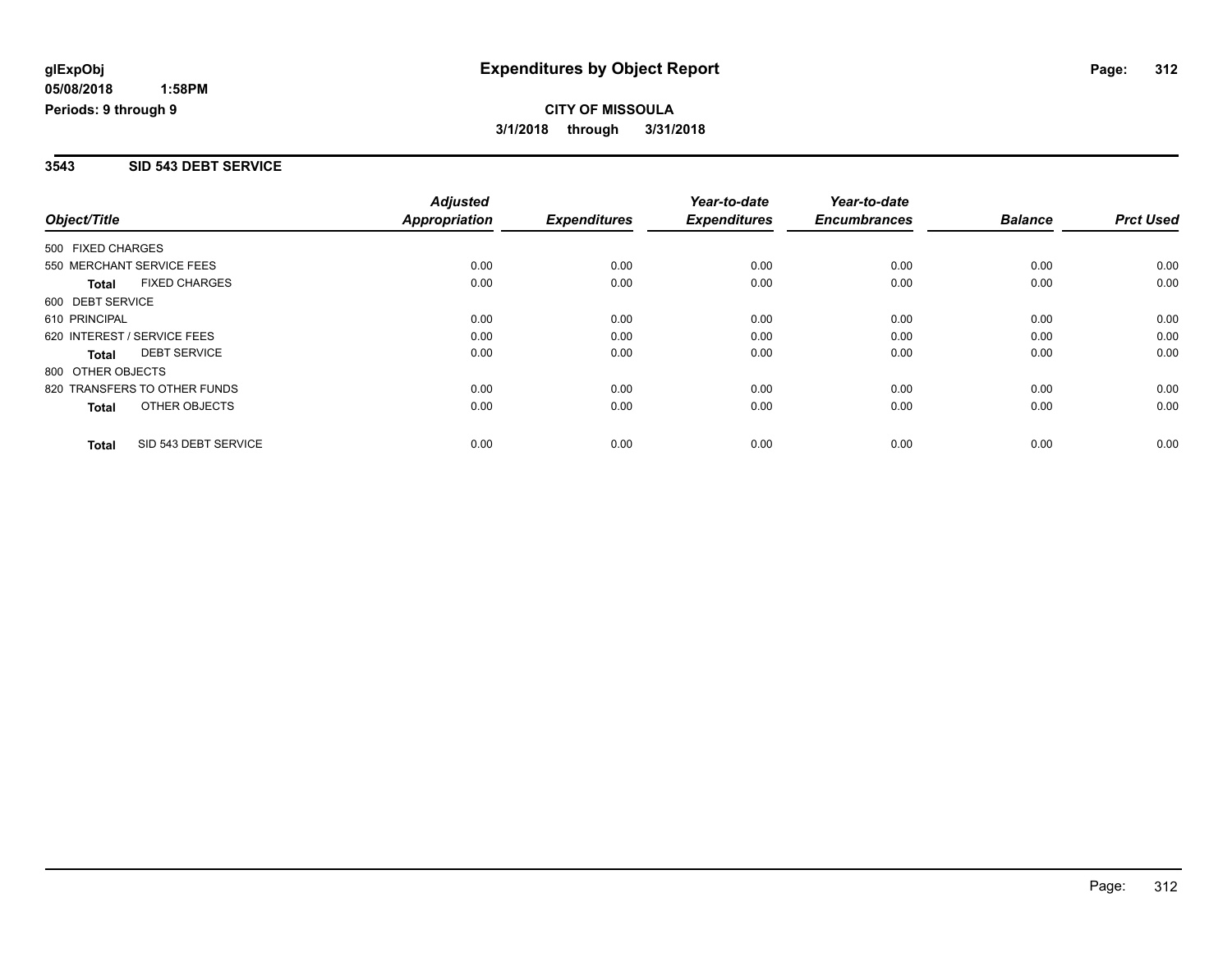# **3544 SID 544 RATTLESNAKE DEBT SERVICE**

|                                     | <b>Adjusted</b><br>Appropriation |                     | Year-to-date        | Year-to-date        | <b>Balance</b> |                  |
|-------------------------------------|----------------------------------|---------------------|---------------------|---------------------|----------------|------------------|
| Object/Title                        |                                  | <b>Expenditures</b> | <b>Expenditures</b> | <b>Encumbrances</b> |                | <b>Prct Used</b> |
| 600 DEBT SERVICE                    |                                  |                     |                     |                     |                |                  |
| 610 PRINCIPAL                       | 92,500.00                        | 0.00                | 36,000.00           | 0.00                | 56,500.00      | 38.92            |
| 620 INTEREST / SERVICE FEES         | 49,008.00                        | 0.00                | 22.331.25           | 0.00                | 26.676.75      | 45.57            |
| <b>DEBT SERVICE</b><br><b>Total</b> | 141.508.00                       | 0.00                | 58.331.25           | 0.00                | 83.176.75      | 41.22            |
| NON-DEPARTMENTAL<br>Total           | 141,508.00                       | 0.00                | 58.331.25           | 0.00                | 83.176.75      | 41.22            |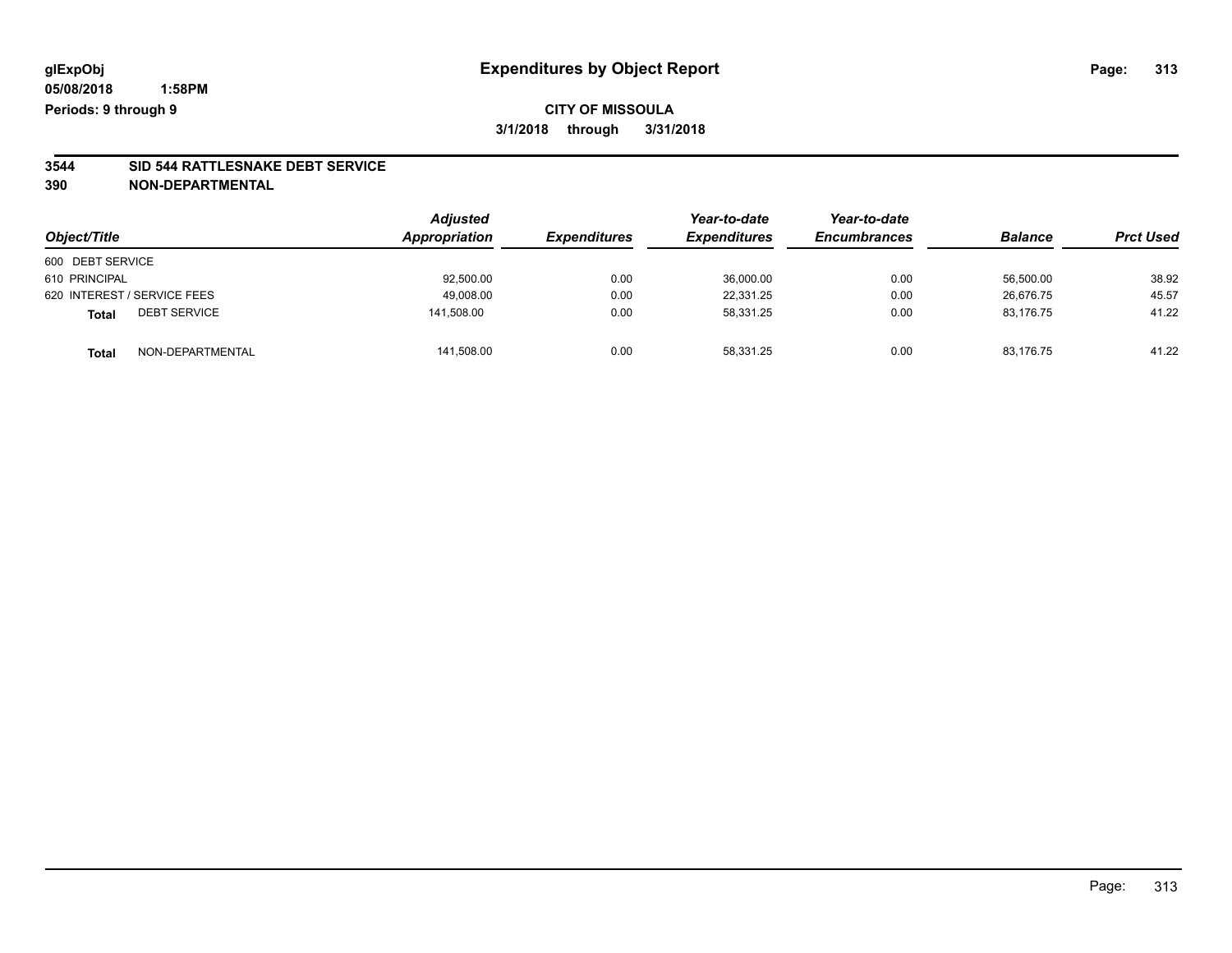# **CITY OF MISSOULA 3/1/2018 through 3/31/2018**

### **3544 SID 544 RATTLESNAKE DEBT SERVICE**

**550 \*\*\* Title Not Found \*\*\***

| Object/Title                            | <b>Adjusted</b><br>Appropriation | <b>Expenditures</b> | Year-to-date<br><b>Expenditures</b> | Year-to-date<br><b>Encumbrances</b> | <b>Balance</b> | <b>Prct Used</b> |
|-----------------------------------------|----------------------------------|---------------------|-------------------------------------|-------------------------------------|----------------|------------------|
| 600 DEBT SERVICE                        |                                  |                     |                                     |                                     |                |                  |
| 610 PRINCIPAL                           | 0.00                             | 0.00                | 9.000.00                            | 0.00                                | $-9,000.00$    | 0.00             |
| 620 INTEREST / SERVICE FEES             | 0.00                             | 0.00                | 2,170.00                            | 0.00                                | $-2,170.00$    | 0.00             |
| <b>DEBT SERVICE</b><br><b>Total</b>     | 0.00                             | 0.00                | 11,170.00                           | 0.00                                | $-11,170.00$   | 0.00             |
| *** Title Not Found ***<br><b>Total</b> | 0.00                             | 0.00                | 11.170.00                           | 0.00                                | $-11.170.00$   | 0.00             |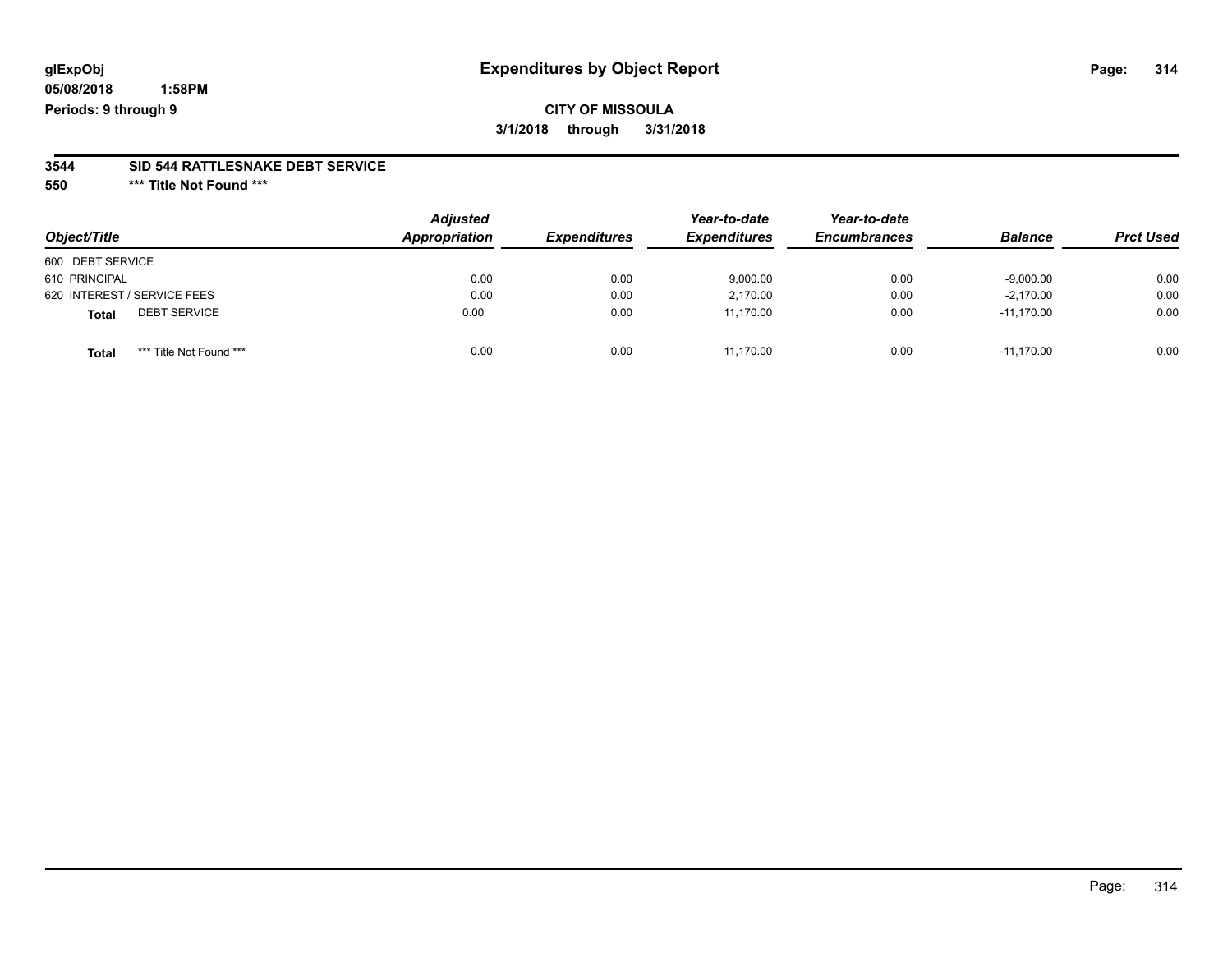# **CITY OF MISSOULA 3/1/2018 through 3/31/2018**

#### **3544 SID 544 RATTLESNAKE DEBT SERVICE**

**555 \*\*\* Title Not Found \*\*\***

|                                         | <b>Adjusted</b><br><b>Appropriation</b> | <b>Expenditures</b> | Year-to-date<br><b>Expenditures</b> | Year-to-date<br><b>Encumbrances</b> | <b>Balance</b> | <b>Prct Used</b> |
|-----------------------------------------|-----------------------------------------|---------------------|-------------------------------------|-------------------------------------|----------------|------------------|
| Object/Title                            |                                         |                     |                                     |                                     |                |                  |
| 500 FIXED CHARGES                       |                                         |                     |                                     |                                     |                |                  |
| 550 MERCHANT SERVICE FEES               | 0.00                                    | 0.00                | 0.00                                | 0.00                                | 0.00           | 0.00             |
| <b>FIXED CHARGES</b><br><b>Total</b>    | 0.00                                    | 0.00                | 0.00                                | 0.00                                | 0.00           | 0.00             |
| 600 DEBT SERVICE                        |                                         |                     |                                     |                                     |                |                  |
| 610 PRINCIPAL                           | 0.00                                    | 0.00                | 500.00                              | 0.00                                | $-500.00$      | 0.00             |
| 620 INTEREST / SERVICE FEES             | 0.00                                    | 0.00                | 384.38                              | 0.00                                | $-384.38$      | 0.00             |
| <b>DEBT SERVICE</b><br><b>Total</b>     | 0.00                                    | 0.00                | 884.38                              | 0.00                                | $-884.38$      | 0.00             |
| *** Title Not Found ***<br><b>Total</b> | 0.00                                    | 0.00                | 884.38                              | 0.00                                | $-884.38$      | 0.00             |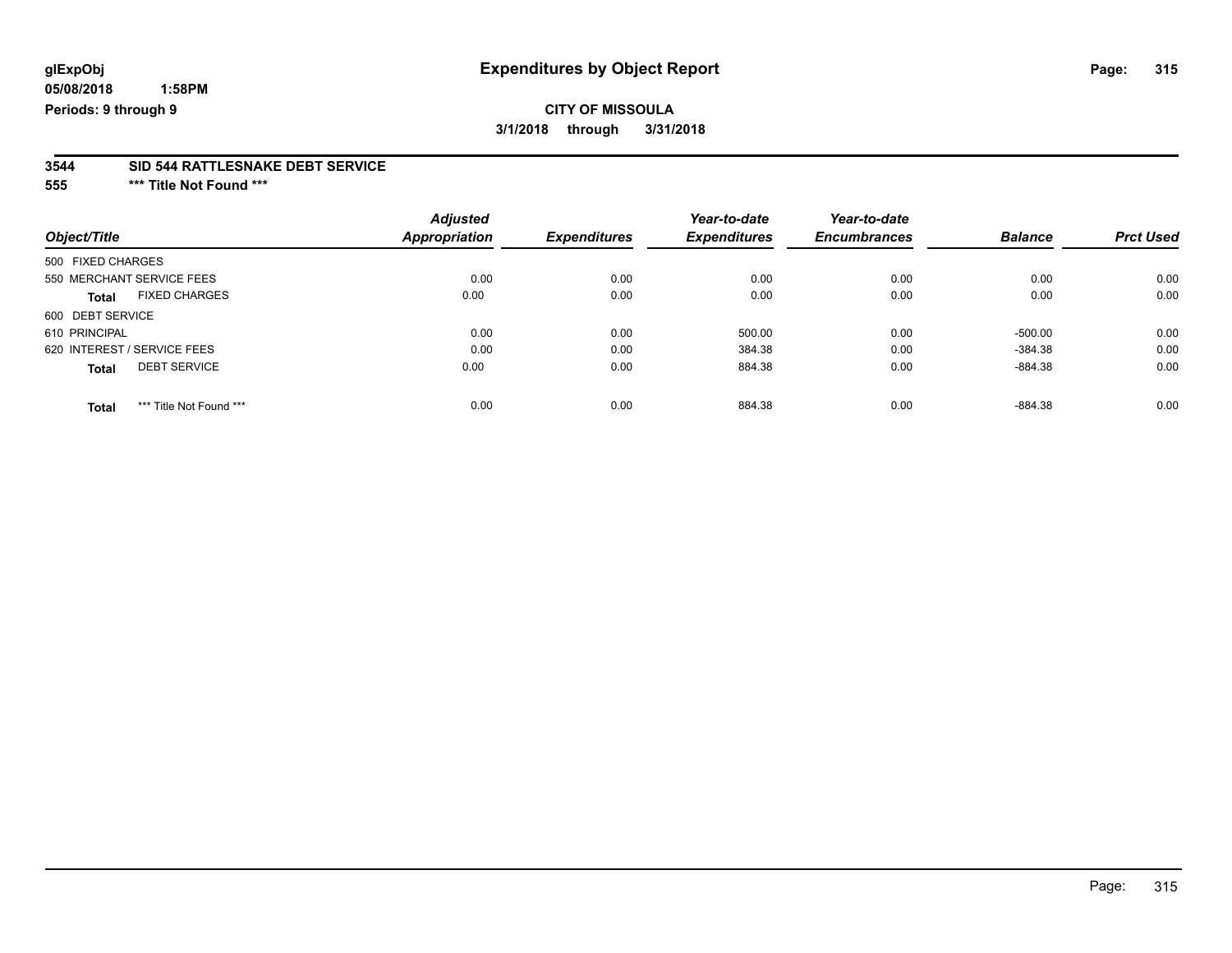### **3544 SID 544 RATTLESNAKE DEBT SERVICE**

|                   |                                  | <b>Adjusted</b>      |                     | Year-to-date        | Year-to-date        |                |                  |
|-------------------|----------------------------------|----------------------|---------------------|---------------------|---------------------|----------------|------------------|
| Object/Title      |                                  | <b>Appropriation</b> | <b>Expenditures</b> | <b>Expenditures</b> | <b>Encumbrances</b> | <b>Balance</b> | <b>Prct Used</b> |
| 500 FIXED CHARGES |                                  |                      |                     |                     |                     |                |                  |
|                   | 550 MERCHANT SERVICE FEES        | 0.00                 | 0.00                | 0.00                | 0.00                | 0.00           | 0.00             |
| <b>Total</b>      | <b>FIXED CHARGES</b>             | 0.00                 | 0.00                | 0.00                | 0.00                | 0.00           | 0.00             |
| 600 DEBT SERVICE  |                                  |                      |                     |                     |                     |                |                  |
| 610 PRINCIPAL     |                                  | 92.500.00            | 0.00                | 45.500.00           | 0.00                | 47.000.00      | 49.19            |
|                   | 620 INTEREST / SERVICE FEES      | 49.008.00            | 0.00                | 24,885.63           | 0.00                | 24.122.37      | 50.78            |
| <b>Total</b>      | <b>DEBT SERVICE</b>              | 141.508.00           | 0.00                | 70,385.63           | 0.00                | 71.122.37      | 49.74            |
| <b>Total</b>      | SID 544 RATTLESNAKE DEBT SERVICE | 141.508.00           | 0.00                | 70.385.63           | 0.00                | 71.122.37      | 49.74            |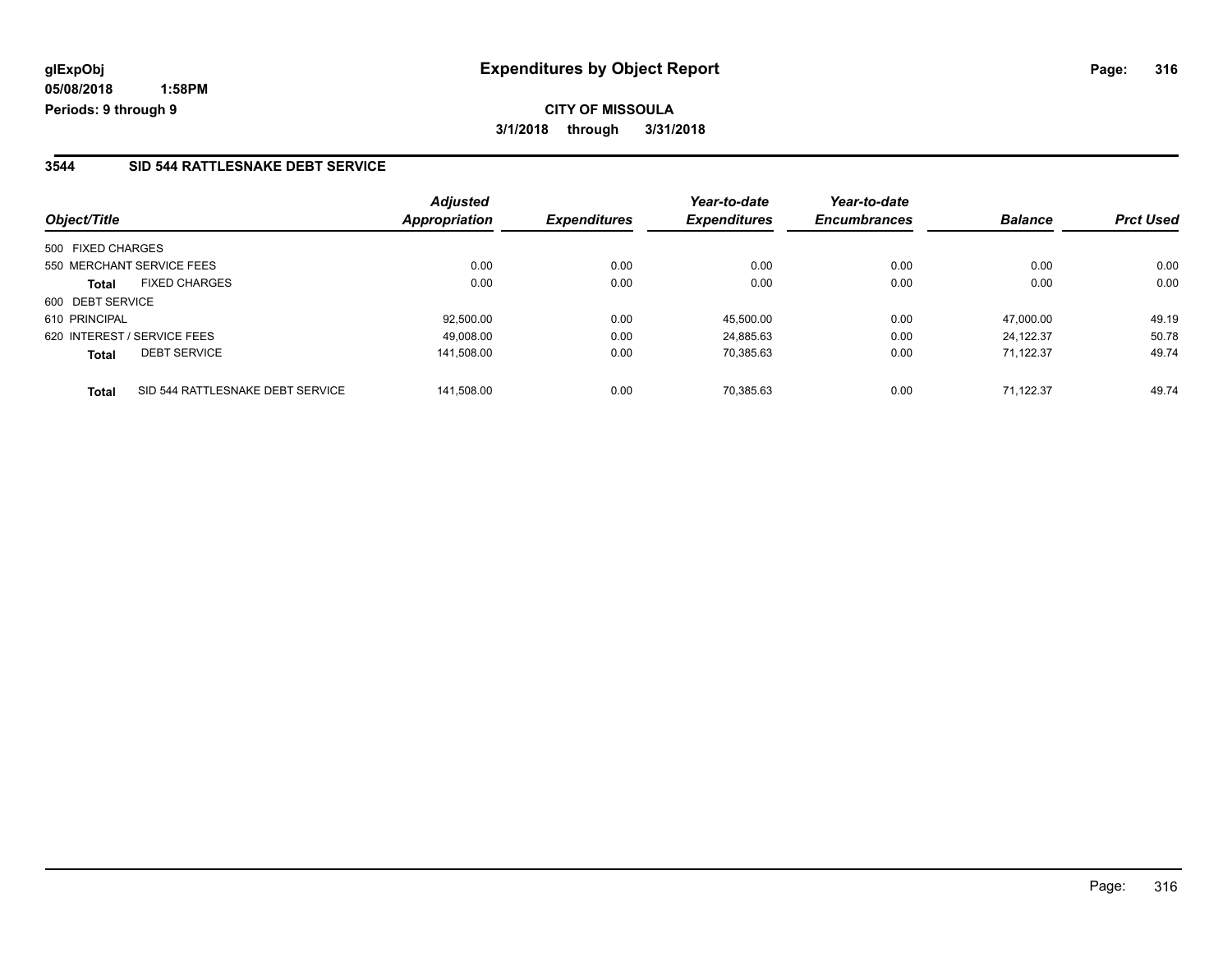# **3545 SID 545 DEBT SERVICE**

| Object/Title                        |                      | <b>Adjusted</b><br><b>Appropriation</b> |                     | Year-to-date<br><b>Expenditures</b> | Year-to-date<br><b>Encumbrances</b> | <b>Balance</b> | <b>Prct Used</b> |
|-------------------------------------|----------------------|-----------------------------------------|---------------------|-------------------------------------|-------------------------------------|----------------|------------------|
|                                     |                      |                                         | <b>Expenditures</b> |                                     |                                     |                |                  |
| 500 FIXED CHARGES                   |                      |                                         |                     |                                     |                                     |                |                  |
| 550 MERCHANT SERVICE FEES           |                      | 0.00                                    | 0.00                | 0.00                                | 0.00                                | 0.00           | 0.00             |
| <b>Total</b>                        | <b>FIXED CHARGES</b> | 0.00                                    | 0.00                | 0.00                                | 0.00                                | 0.00           | 0.00             |
| 600 DEBT SERVICE                    |                      |                                         |                     |                                     |                                     |                |                  |
| 610 PRINCIPAL                       |                      | 0.00                                    | 0.00                | 0.00                                | 0.00                                | 0.00           | 0.00             |
| 620 INTEREST / SERVICE FEES         |                      | 0.00                                    | 0.00                | 0.00                                | 0.00                                | 0.00           | 0.00             |
| <b>DEBT SERVICE</b><br><b>Total</b> |                      | 0.00                                    | 0.00                | 0.00                                | 0.00                                | 0.00           | 0.00             |
| 800 OTHER OBJECTS                   |                      |                                         |                     |                                     |                                     |                |                  |
| 820 TRANSFERS TO OTHER FUNDS        |                      | 0.00                                    | 0.00                | 0.00                                | 0.00                                | 0.00           | 0.00             |
| <b>Total</b>                        | OTHER OBJECTS        | 0.00                                    | 0.00                | 0.00                                | 0.00                                | 0.00           | 0.00             |
|                                     |                      |                                         |                     |                                     |                                     |                |                  |
| <b>Total</b>                        | NON-DEPARTMENTAL     | 0.00                                    | 0.00                | 0.00                                | 0.00                                | 0.00           | 0.00             |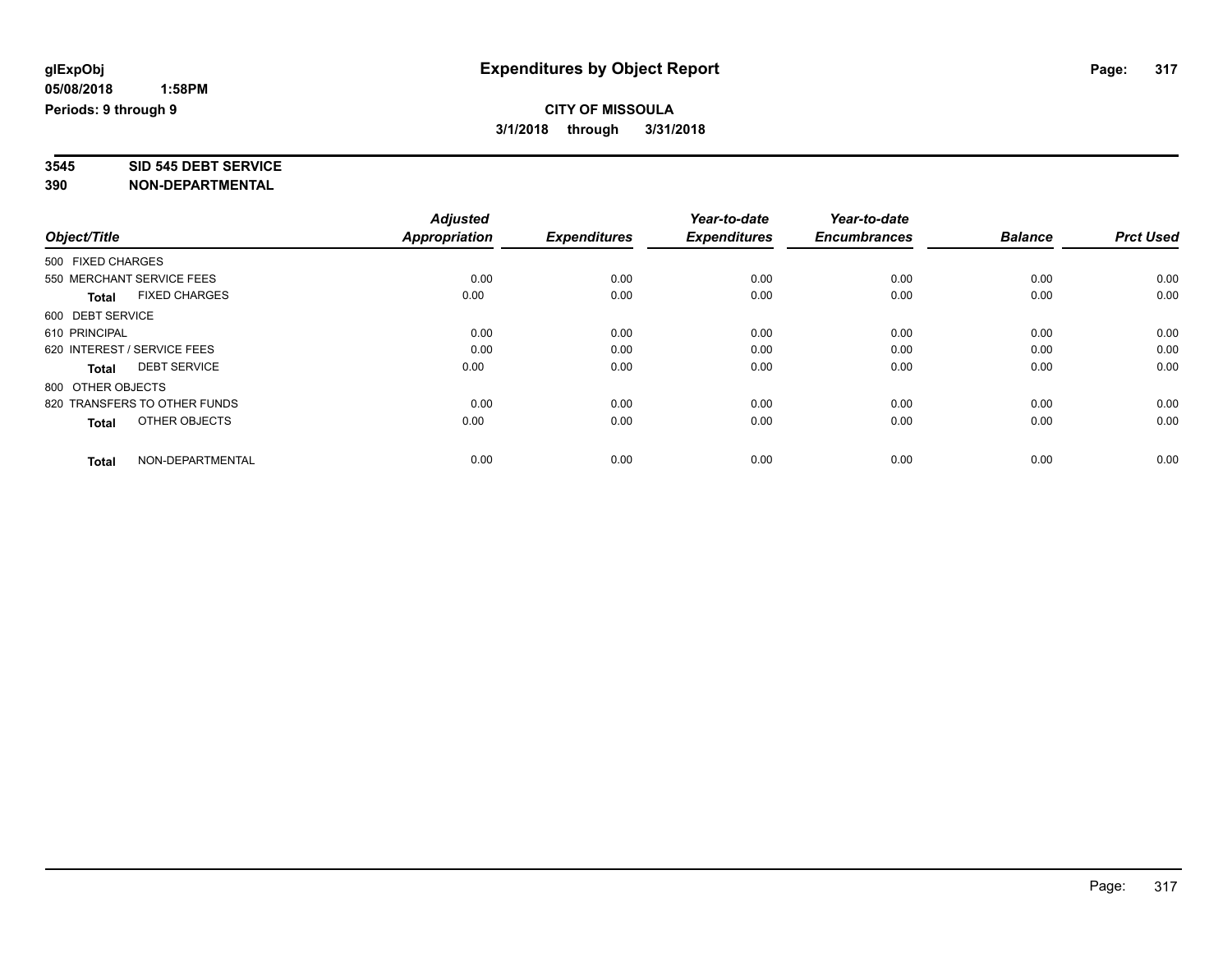#### **3545 SID 545 DEBT SERVICE**

|                   |                              | <b>Adjusted</b> |                     | Year-to-date        | Year-to-date        |                |                  |
|-------------------|------------------------------|-----------------|---------------------|---------------------|---------------------|----------------|------------------|
| Object/Title      |                              | Appropriation   | <b>Expenditures</b> | <b>Expenditures</b> | <b>Encumbrances</b> | <b>Balance</b> | <b>Prct Used</b> |
| 500 FIXED CHARGES |                              |                 |                     |                     |                     |                |                  |
|                   | 550 MERCHANT SERVICE FEES    | 0.00            | 0.00                | 0.00                | 0.00                | 0.00           | 0.00             |
| Total             | <b>FIXED CHARGES</b>         | 0.00            | 0.00                | 0.00                | 0.00                | 0.00           | 0.00             |
| 600 DEBT SERVICE  |                              |                 |                     |                     |                     |                |                  |
| 610 PRINCIPAL     |                              | 0.00            | 0.00                | 0.00                | 0.00                | 0.00           | 0.00             |
|                   | 620 INTEREST / SERVICE FEES  | 0.00            | 0.00                | 0.00                | 0.00                | 0.00           | 0.00             |
| Total             | <b>DEBT SERVICE</b>          | 0.00            | 0.00                | 0.00                | 0.00                | 0.00           | 0.00             |
| 800 OTHER OBJECTS |                              |                 |                     |                     |                     |                |                  |
|                   | 820 TRANSFERS TO OTHER FUNDS | 0.00            | 0.00                | 0.00                | 0.00                | 0.00           | 0.00             |
| Total             | OTHER OBJECTS                | 0.00            | 0.00                | 0.00                | 0.00                | 0.00           | 0.00             |
| <b>Total</b>      | SID 545 DEBT SERVICE         | 0.00            | 0.00                | 0.00                | 0.00                | 0.00           | 0.00             |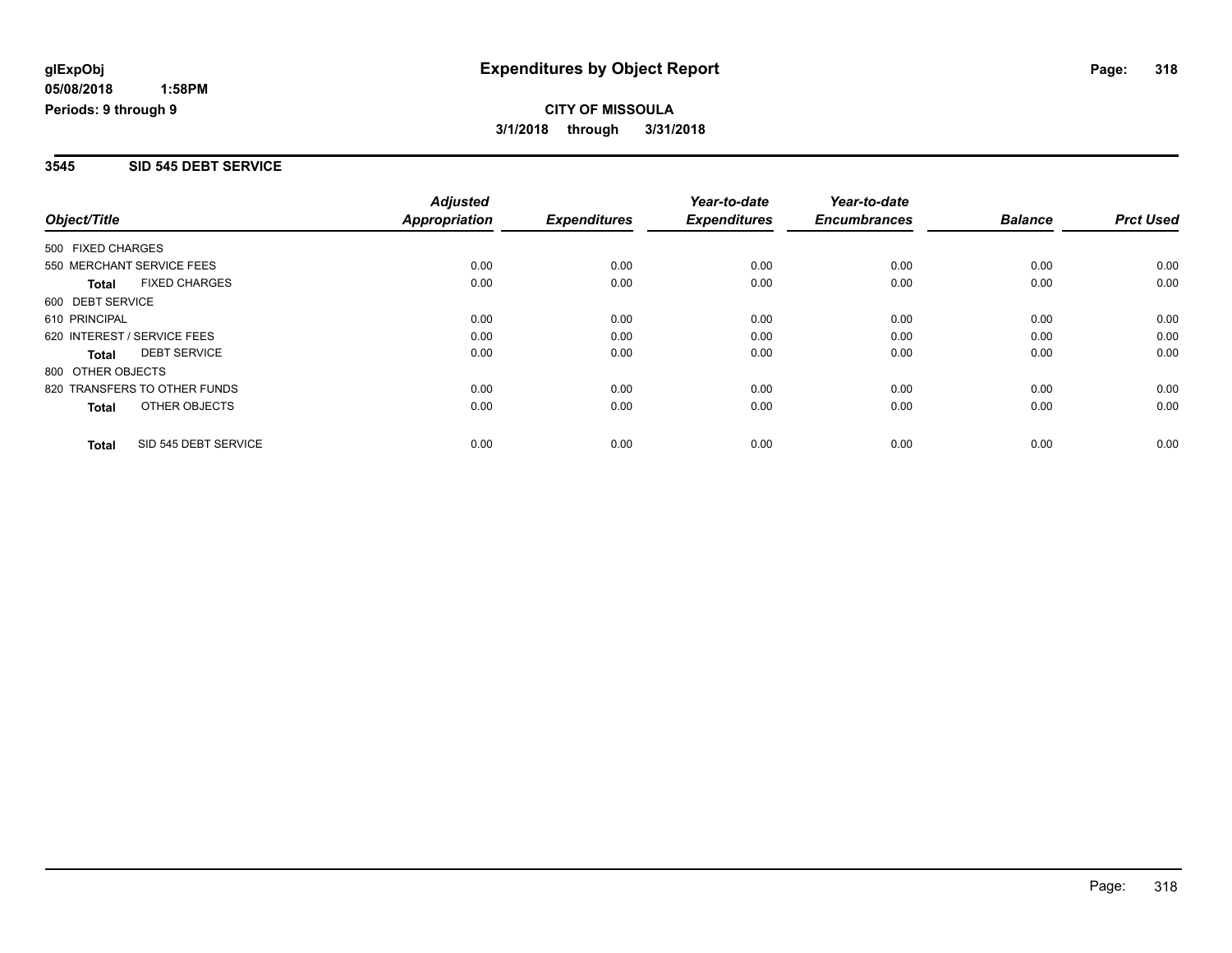# **3546 SID 546 DEBT SERVICE**

|                                      | <b>Adjusted</b> |                     | Year-to-date        | Year-to-date<br><b>Encumbrances</b> | <b>Balance</b> | <b>Prct Used</b> |
|--------------------------------------|-----------------|---------------------|---------------------|-------------------------------------|----------------|------------------|
| Object/Title                         | Appropriation   | <b>Expenditures</b> | <b>Expenditures</b> |                                     |                |                  |
| 500 FIXED CHARGES                    |                 |                     |                     |                                     |                |                  |
| 550 MERCHANT SERVICE FEES            | 0.00            | 0.00                | 0.00                | 0.00                                | 0.00           | 0.00             |
| <b>FIXED CHARGES</b><br><b>Total</b> | 0.00            | 0.00                | 0.00                | 0.00                                | 0.00           | 0.00             |
| 600 DEBT SERVICE                     |                 |                     |                     |                                     |                |                  |
| 610 PRINCIPAL                        | 0.00            | 0.00                | 0.00                | 0.00                                | 0.00           | 0.00             |
| 620 INTEREST / SERVICE FEES          | 0.00            | 0.00                | 0.00                | 0.00                                | 0.00           | 0.00             |
| <b>DEBT SERVICE</b><br><b>Total</b>  | 0.00            | 0.00                | 0.00                | 0.00                                | 0.00           | 0.00             |
| 800 OTHER OBJECTS                    |                 |                     |                     |                                     |                |                  |
| 820 TRANSFERS TO OTHER FUNDS         | 0.00            | 0.00                | 0.00                | 0.00                                | 0.00           | 0.00             |
| OTHER OBJECTS<br><b>Total</b>        | 0.00            | 0.00                | 0.00                | 0.00                                | 0.00           | 0.00             |
|                                      |                 |                     |                     |                                     |                |                  |
| NON-DEPARTMENTAL<br><b>Total</b>     | 0.00            | 0.00                | 0.00                | 0.00                                | 0.00           | 0.00             |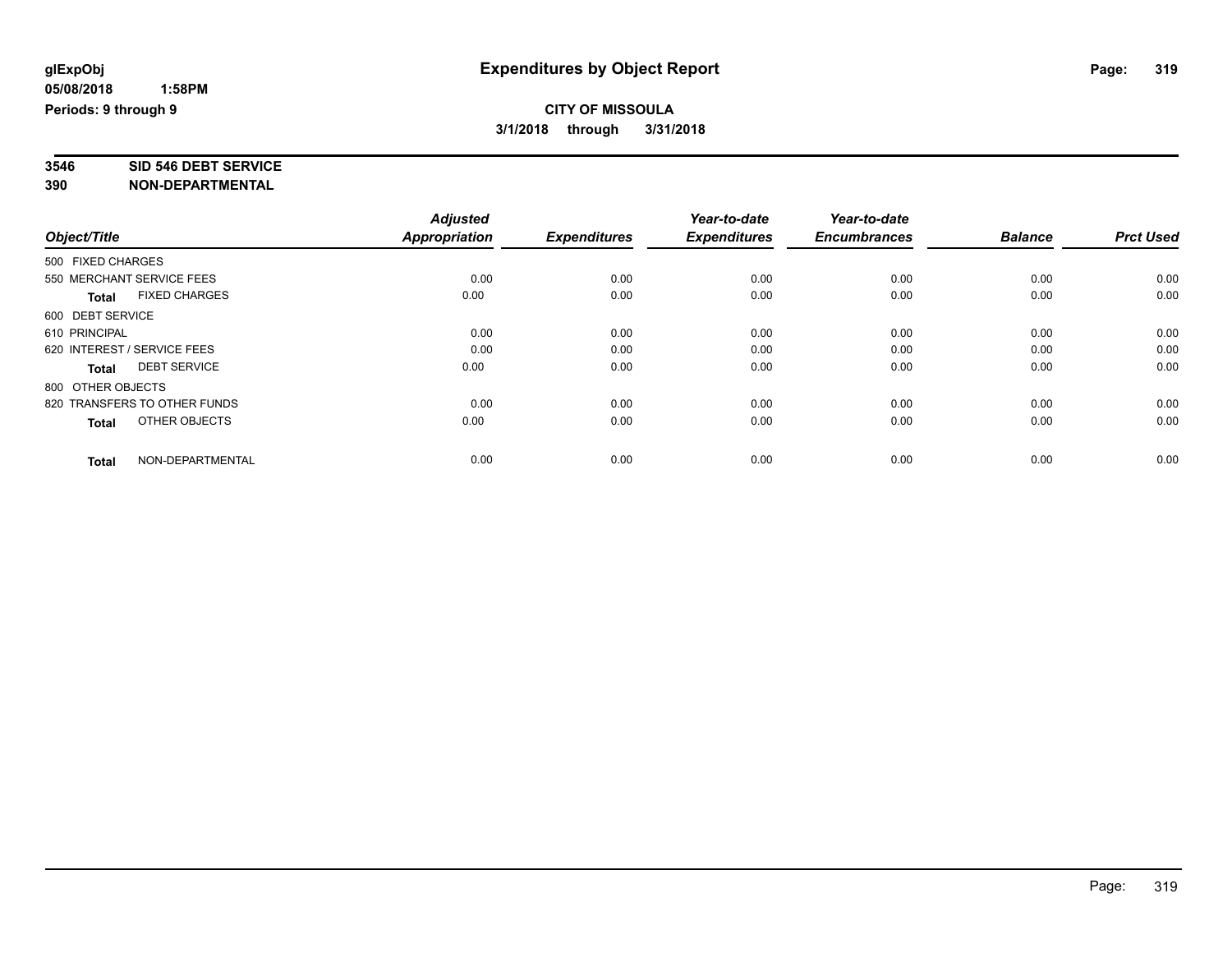### **3546 SID 546 DEBT SERVICE**

|                              |                      | <b>Adjusted</b><br><b>Appropriation</b> |                     | Year-to-date   | Year-to-date<br><b>Encumbrances</b> |                  |      |
|------------------------------|----------------------|-----------------------------------------|---------------------|----------------|-------------------------------------|------------------|------|
| Object/Title                 | <b>Expenditures</b>  |                                         | <b>Expenditures</b> | <b>Balance</b> |                                     | <b>Prct Used</b> |      |
| 500 FIXED CHARGES            |                      |                                         |                     |                |                                     |                  |      |
| 550 MERCHANT SERVICE FEES    |                      | 0.00                                    | 0.00                | 0.00           | 0.00                                | 0.00             | 0.00 |
| <b>Total</b>                 | <b>FIXED CHARGES</b> | 0.00                                    | 0.00                | 0.00           | 0.00                                | 0.00             | 0.00 |
| 600 DEBT SERVICE             |                      |                                         |                     |                |                                     |                  |      |
| 610 PRINCIPAL                |                      | 0.00                                    | 0.00                | 0.00           | 0.00                                | 0.00             | 0.00 |
| 620 INTEREST / SERVICE FEES  |                      | 0.00                                    | 0.00                | 0.00           | 0.00                                | 0.00             | 0.00 |
| Total                        | <b>DEBT SERVICE</b>  | 0.00                                    | 0.00                | 0.00           | 0.00                                | 0.00             | 0.00 |
| 800 OTHER OBJECTS            |                      |                                         |                     |                |                                     |                  |      |
| 820 TRANSFERS TO OTHER FUNDS |                      | 0.00                                    | 0.00                | 0.00           | 0.00                                | 0.00             | 0.00 |
| Total                        | OTHER OBJECTS        | 0.00                                    | 0.00                | 0.00           | 0.00                                | 0.00             | 0.00 |
| <b>Total</b>                 | SID 546 DEBT SERVICE | 0.00                                    | 0.00                | 0.00           | 0.00                                | 0.00             | 0.00 |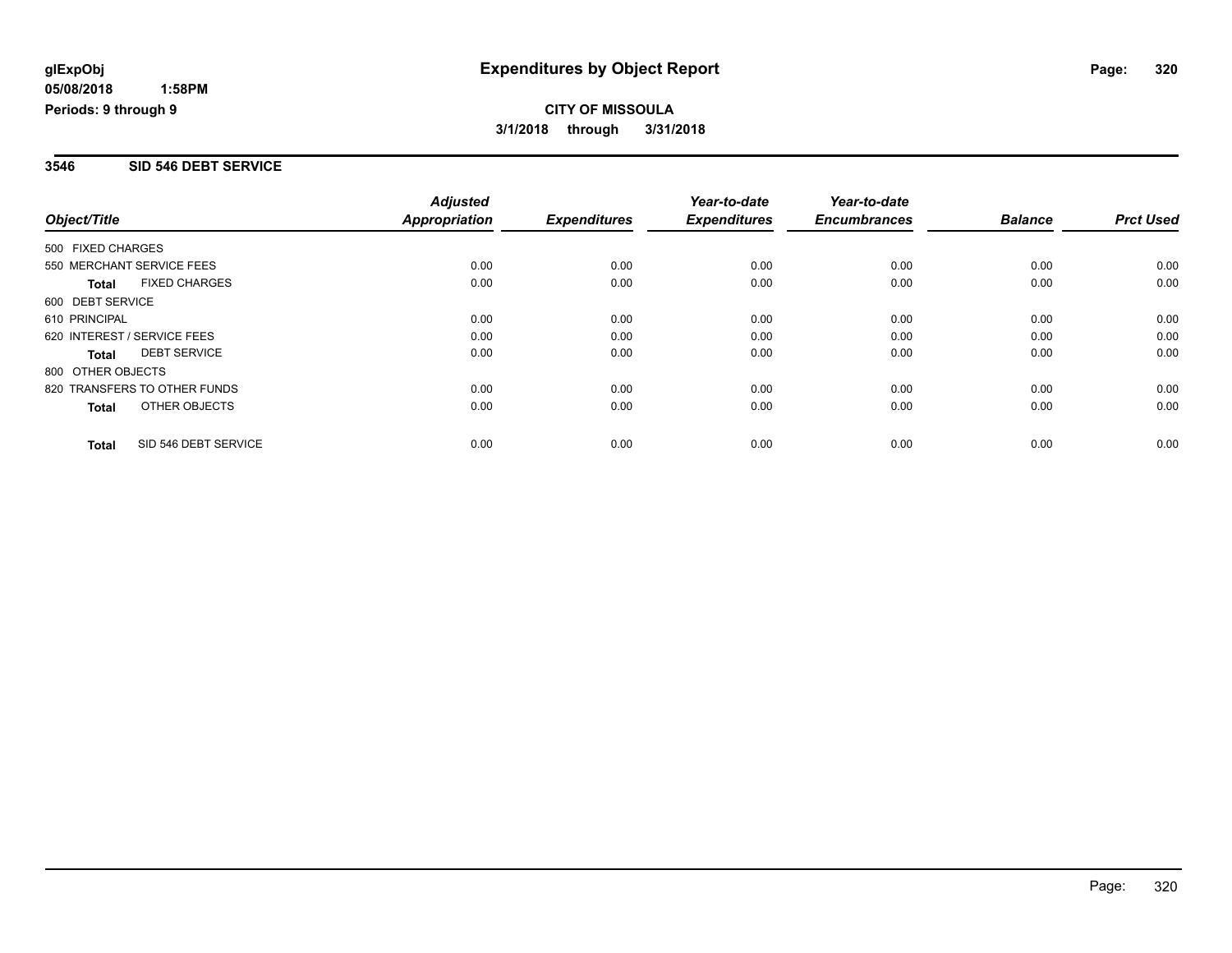**3548 SID 548-5TH, 6TH & ARTHUR**

|                                      | <b>Adjusted</b> |                     | Year-to-date        | Year-to-date<br><b>Encumbrances</b> | <b>Balance</b> | <b>Prct Used</b> |
|--------------------------------------|-----------------|---------------------|---------------------|-------------------------------------|----------------|------------------|
| Object/Title                         | Appropriation   | <b>Expenditures</b> | <b>Expenditures</b> |                                     |                |                  |
| 500 FIXED CHARGES                    |                 |                     |                     |                                     |                |                  |
| 550 MERCHANT SERVICE FEES            | 0.00            | 0.00                | 0.00                | 0.00                                | 0.00           | 0.00             |
| <b>FIXED CHARGES</b><br><b>Total</b> | 0.00            | 0.00                | 0.00                | 0.00                                | 0.00           | 0.00             |
| 600 DEBT SERVICE                     |                 |                     |                     |                                     |                |                  |
| 610 PRINCIPAL                        | 68,625.00       | 0.00                | 0.00                | 0.00                                | 68.625.00      | 0.00             |
| 620 INTEREST / SERVICE FEES          | 41.625.00       | 0.00                | 21,162.50           | 0.00                                | 20.462.50      | 50.84            |
| <b>DEBT SERVICE</b><br><b>Total</b>  | 110.250.00      | 0.00                | 21.162.50           | 0.00                                | 89.087.50      | 19.20            |
| NON-DEPARTMENTAL<br><b>Total</b>     | 110.250.00      | 0.00                | 21.162.50           | 0.00                                | 89.087.50      | 19.20            |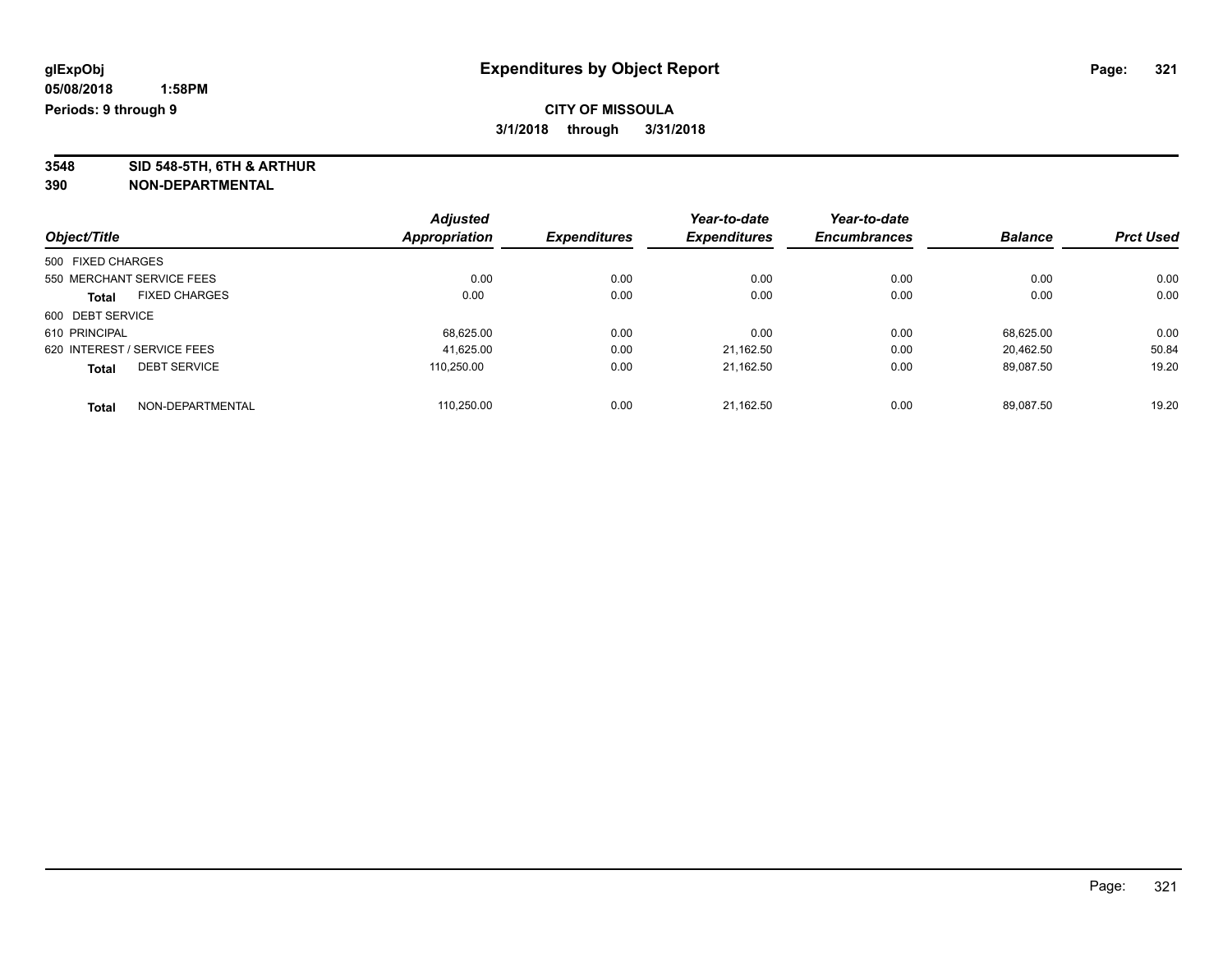# **3548 SID 548-5TH, 6TH & ARTHUR**

| Object/Title                              | <b>Adjusted</b><br><b>Appropriation</b> | <b>Expenditures</b> | Year-to-date<br><b>Expenditures</b> | Year-to-date<br><b>Encumbrances</b> | <b>Balance</b> | <b>Prct Used</b> |
|-------------------------------------------|-----------------------------------------|---------------------|-------------------------------------|-------------------------------------|----------------|------------------|
|                                           |                                         |                     |                                     |                                     |                |                  |
| 500 FIXED CHARGES                         |                                         |                     |                                     |                                     |                |                  |
| 550 MERCHANT SERVICE FEES                 | 0.00                                    | 0.00                | 0.00                                | 0.00                                | 0.00           | 0.00             |
| <b>FIXED CHARGES</b><br><b>Total</b>      | 0.00                                    | 0.00                | 0.00                                | 0.00                                | 0.00           | 0.00             |
| 600 DEBT SERVICE                          |                                         |                     |                                     |                                     |                |                  |
| 610 PRINCIPAL                             | 68.625.00                               | 0.00                | 0.00                                | 0.00                                | 68.625.00      | 0.00             |
| 620 INTEREST / SERVICE FEES               | 41.625.00                               | 0.00                | 21.162.50                           | 0.00                                | 20.462.50      | 50.84            |
| <b>DEBT SERVICE</b><br><b>Total</b>       | 110,250.00                              | 0.00                | 21,162.50                           | 0.00                                | 89.087.50      | 19.20            |
| SID 548-5TH, 6TH & ARTHUR<br><b>Total</b> | 110.250.00                              | 0.00                | 21.162.50                           | 0.00                                | 89.087.50      | 19.20            |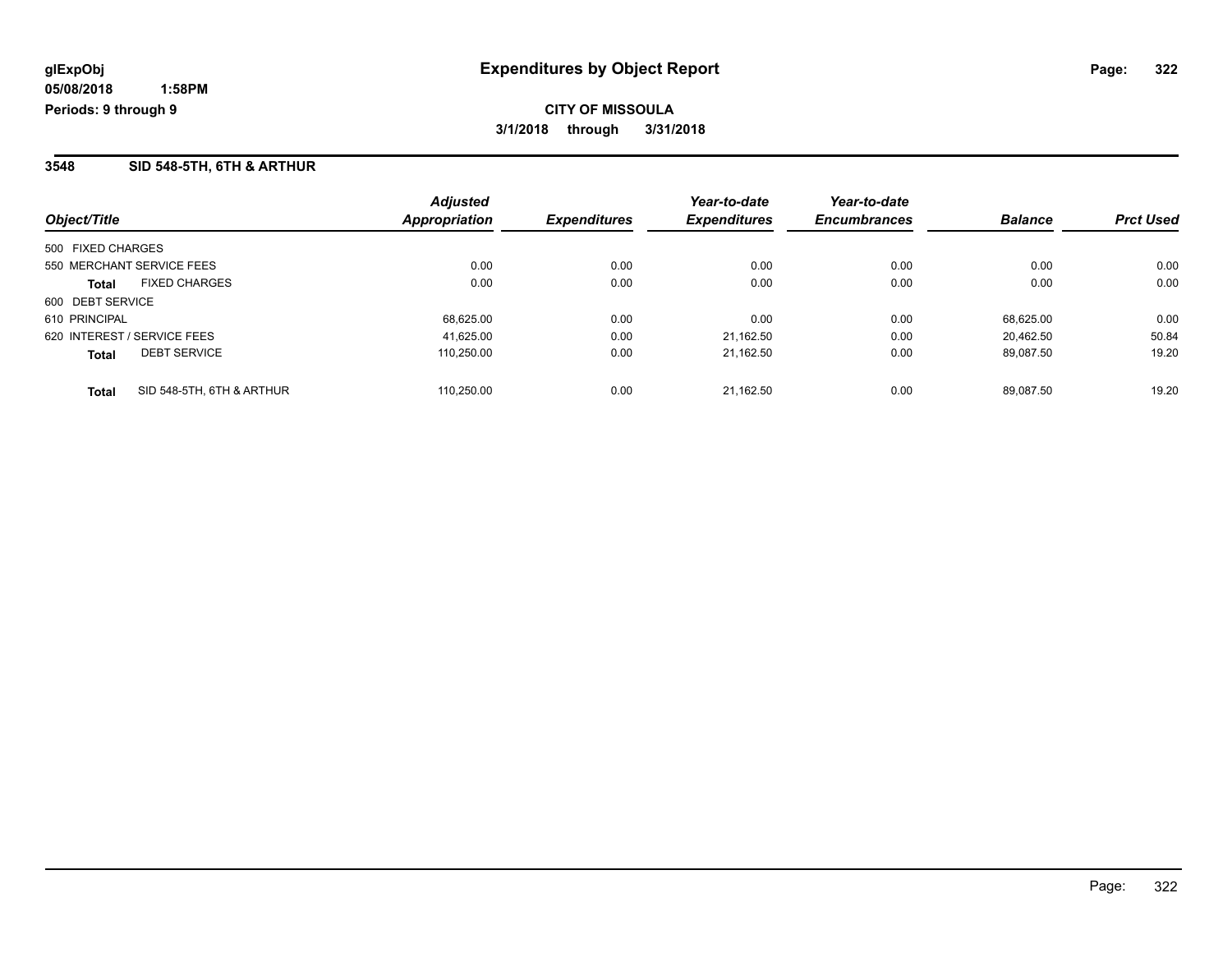# **3549 SID 549 HILLVIEW WAY**

|                                      | <b>Adjusted</b><br>Appropriation | <b>Expenditures</b> | Year-to-date<br><b>Expenditures</b> | Year-to-date        | <b>Balance</b> | <b>Prct Used</b> |
|--------------------------------------|----------------------------------|---------------------|-------------------------------------|---------------------|----------------|------------------|
| Object/Title                         |                                  |                     |                                     | <b>Encumbrances</b> |                |                  |
| 500 FIXED CHARGES                    |                                  |                     |                                     |                     |                |                  |
| 550 MERCHANT SERVICE FEES            | 350.00                           | 0.00                | 0.00                                | 0.00                | 350.00         | 0.00             |
| <b>FIXED CHARGES</b><br><b>Total</b> | 350.00                           | 0.00                | 0.00                                | 0.00                | 350.00         | 0.00             |
| 600 DEBT SERVICE                     |                                  |                     |                                     |                     |                |                  |
| 610 PRINCIPAL                        | 105,000.00                       | 0.00                | 0.00                                | 0.00                | 105.000.00     | 0.00             |
| 620 INTEREST / SERVICE FEES          | 67.475.00                        | 0.00                | 34.087.50                           | 0.00                | 33.387.50      | 50.52            |
| <b>DEBT SERVICE</b><br><b>Total</b>  | 172.475.00                       | 0.00                | 34,087.50                           | 0.00                | 138.387.50     | 19.76            |
|                                      |                                  |                     |                                     |                     |                |                  |
| NON-DEPARTMENTAL<br><b>Total</b>     | 172.825.00                       | 0.00                | 34.087.50                           | 0.00                | 138.737.50     | 19.72            |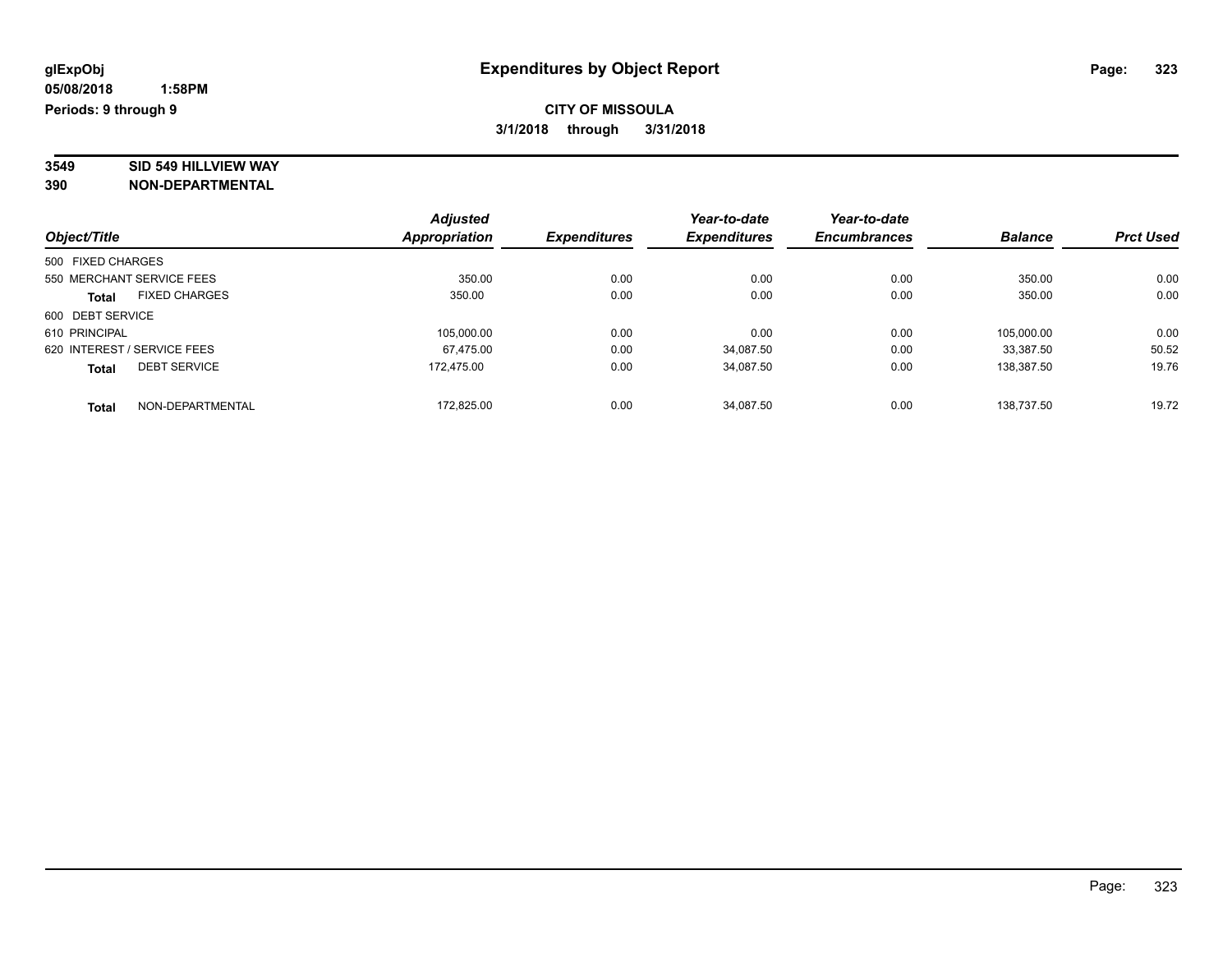#### **3549 SID 549 HILLVIEW WAY**

| Object/Title                         | <b>Adjusted</b><br>Appropriation | <b>Expenditures</b> | Year-to-date<br><b>Expenditures</b> | Year-to-date<br><b>Encumbrances</b> | <b>Balance</b> | <b>Prct Used</b> |
|--------------------------------------|----------------------------------|---------------------|-------------------------------------|-------------------------------------|----------------|------------------|
|                                      |                                  |                     |                                     |                                     |                |                  |
| 500 FIXED CHARGES                    |                                  |                     |                                     |                                     |                |                  |
| 550 MERCHANT SERVICE FEES            | 350.00                           | 0.00                | 0.00                                | 0.00                                | 350.00         | 0.00             |
| <b>FIXED CHARGES</b><br><b>Total</b> | 350.00                           | 0.00                | 0.00                                | 0.00                                | 350.00         | 0.00             |
| 600 DEBT SERVICE                     |                                  |                     |                                     |                                     |                |                  |
| 610 PRINCIPAL                        | 105.000.00                       | 0.00                | 0.00                                | 0.00                                | 105.000.00     | 0.00             |
| 620 INTEREST / SERVICE FEES          | 67.475.00                        | 0.00                | 34.087.50                           | 0.00                                | 33,387.50      | 50.52            |
| <b>DEBT SERVICE</b><br><b>Total</b>  | 172.475.00                       | 0.00                | 34,087.50                           | 0.00                                | 138,387.50     | 19.76            |
| SID 549 HILLVIEW WAY<br><b>Total</b> | 172.825.00                       | 0.00                | 34.087.50                           | 0.00                                | 138.737.50     | 19.72            |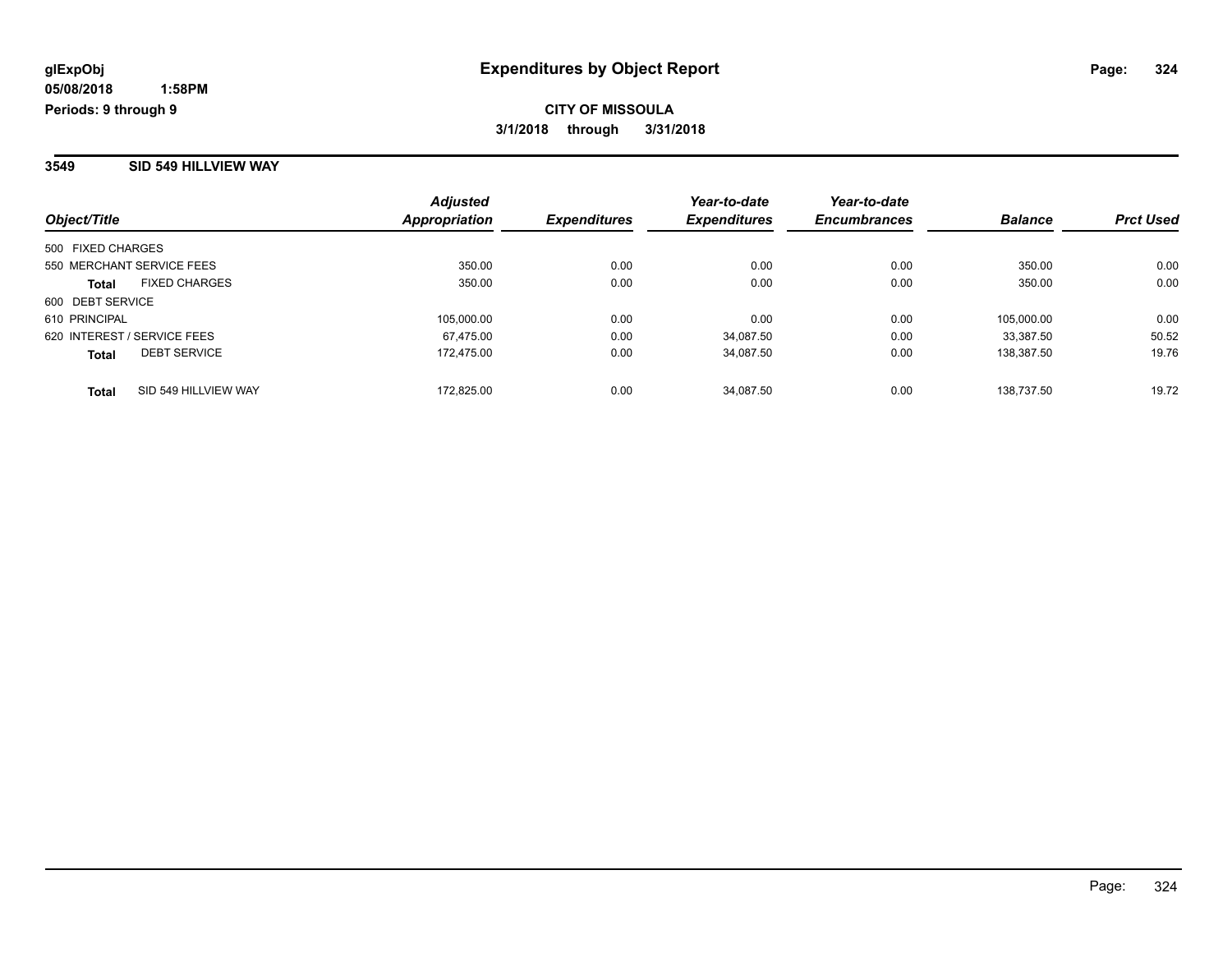## **4060 CAPITAL IMPROVEMENT PROGRAM FUND**

| Object/Title              |                             | <b>Adjusted</b><br><b>Appropriation</b> | <i><b>Expenditures</b></i> | Year-to-date<br><b>Expenditures</b> | Year-to-date<br><b>Encumbrances</b> | <b>Balance</b> | <b>Prct Used</b> |
|---------------------------|-----------------------------|-----------------------------------------|----------------------------|-------------------------------------|-------------------------------------|----------------|------------------|
| 300 PURCHASED SERVICES    |                             |                                         |                            |                                     |                                     |                |                  |
| 350 PROFESSIONAL SERVICES |                             | 0.00                                    | 26,795.24                  | 26.795.24                           | 0.00                                | -26.795.24     | 0.00             |
| <b>Total</b>              | <b>PURCHASED SERVICES</b>   | 0.00                                    | 26,795.24                  | 26,795.24                           | 0.00                                | $-26,795.24$   | 0.00             |
| 900 CAPITAL OUTLAY        |                             |                                         |                            |                                     |                                     |                |                  |
| 930 IMPROVEMENTS          |                             | 0.00                                    | 0.00                       | 0.00                                | 0.00                                | 0.00           | 0.00             |
| <b>Total</b>              | <b>CAPITAL OUTLAY</b>       | 0.00                                    | 0.00                       | 0.00                                | 0.00                                | 0.00           | 0.00             |
| <b>Total</b>              | PUBLIC WORKS ADMINISTRATION | 0.00                                    | 26.795.24                  | 26.795.24                           | 0.00                                | $-26.795.24$   | 0.00             |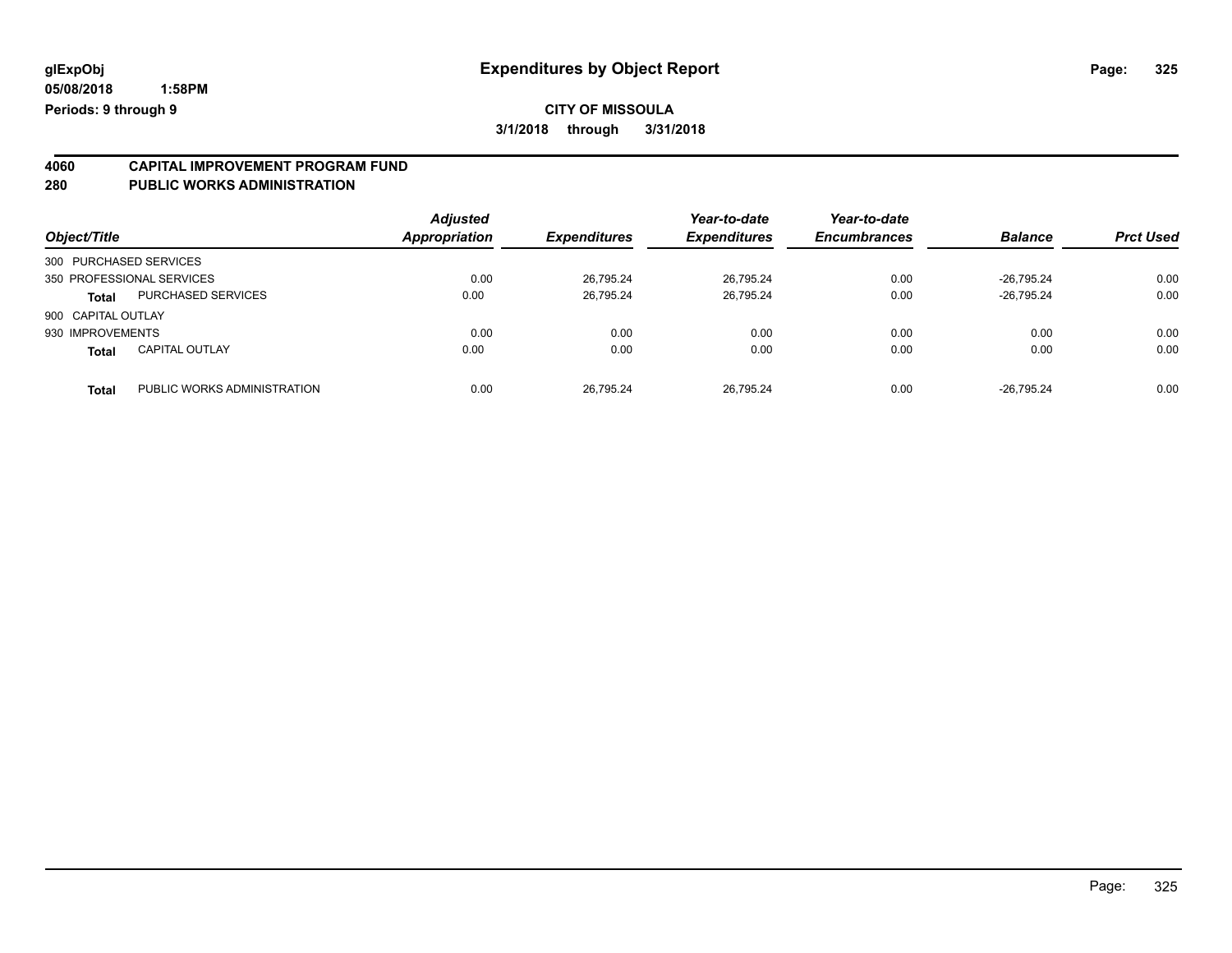### **CITY OF MISSOULA 3/1/2018 through 3/31/2018**

## **4060 CAPITAL IMPROVEMENT PROGRAM FUND**

**390 NON-DEPARTMENTAL**

|                             |                                   | <b>Adjusted</b> |                     | Year-to-date        | Year-to-date        |                 |                  |
|-----------------------------|-----------------------------------|-----------------|---------------------|---------------------|---------------------|-----------------|------------------|
| Object/Title                |                                   | Appropriation   | <b>Expenditures</b> | <b>Expenditures</b> | <b>Encumbrances</b> | <b>Balance</b>  | <b>Prct Used</b> |
| 100 PERSONAL SERVICES       |                                   |                 |                     |                     |                     |                 |                  |
| 110 SALARIES AND WAGES      |                                   | 0.00            | 0.00                | 0.00                | 0.00                | 0.00            | 0.00             |
|                             | <b>140 EMPLOYER CONTRIBUTIONS</b> | 0.00            | 0.00                | 0.00                | 0.00                | 0.00            | 0.00             |
| <b>Total</b>                | PERSONAL SERVICES                 | 0.00            | 0.00                | 0.00                | 0.00                | 0.00            | 0.00             |
| 300 PURCHASED SERVICES      |                                   |                 |                     |                     |                     |                 |                  |
| 350 PROFESSIONAL SERVICES   |                                   | 0.00            | 0.00                | 1.356.00            | 0.00                | $-1,356.00$     | 0.00             |
| <b>Total</b>                | PURCHASED SERVICES                | 0.00            | 0.00                | 1,356.00            | 0.00                | $-1,356.00$     | 0.00             |
| 500 FIXED CHARGES           |                                   |                 |                     |                     |                     |                 |                  |
| 550 MERCHANT SERVICE FEES   |                                   | 0.00            | 0.00                | 0.00                | 0.00                | 0.00            | 0.00             |
| <b>Total</b>                | <b>FIXED CHARGES</b>              | 0.00            | 0.00                | 0.00                | 0.00                | 0.00            | 0.00             |
| 600 DEBT SERVICE            |                                   |                 |                     |                     |                     |                 |                  |
| 610 PRINCIPAL               |                                   | 1,177,412.00    | 0.00                | 365,051.18          | 0.00                | 812,360.82      | 31.00            |
| 620 INTEREST / SERVICE FEES |                                   | 224,091.00      | 0.00                | 132,060.14          | 0.00                | 92,030.86       | 58.93            |
| <b>Total</b>                | <b>DEBT SERVICE</b>               | 1,401,503.00    | 0.00                | 497,111.32          | 0.00                | 904,391.68      | 35.47            |
| 800 OTHER OBJECTS           |                                   |                 |                     |                     |                     |                 |                  |
|                             | 820 TRANSFERS TO OTHER FUNDS      | 0.00            | 0.00                | 0.00                | 0.00                | 0.00            | 0.00             |
| <b>Total</b>                | <b>OTHER OBJECTS</b>              | 0.00            | 0.00                | 0.00                | 0.00                | 0.00            | 0.00             |
| 900 CAPITAL OUTLAY          |                                   |                 |                     |                     |                     |                 |                  |
| 910 LAND                    |                                   | 0.00            | 0.00                | 0.00                | 0.00                | 0.00            | 0.00             |
| 920 BUILDINGS               |                                   | 0.00            | 0.00                | 0.00                | 0.00                | 0.00            | 0.00             |
| 930 IMPROVEMENTS            |                                   | 263,500.00      | 738,722.43          | 1,038,536.33        | 0.00                | $-775,036.33$   | 394.13           |
| 940 MACHINERY & EQUIPMENT   |                                   | 0.00            | 156, 157.41         | 686,454.60          | 0.00                | $-686,454.60$   | 0.00             |
| 941 DUI DIGITAL EQUIPMENT   |                                   | 0.00            | 0.00                | 0.00                | 0.00                | 0.00            | 0.00             |
| <b>Total</b>                | <b>CAPITAL OUTLAY</b>             | 263,500.00      | 894,879.84          | 1,724,990.93        | 0.00                | $-1,461,490.93$ | 654.65           |
| <b>Total</b>                | NON-DEPARTMENTAL                  | 1,665,003.00    | 894,879.84          | 2,223,458.25        | 0.00                | $-558,455.25$   | 133.54           |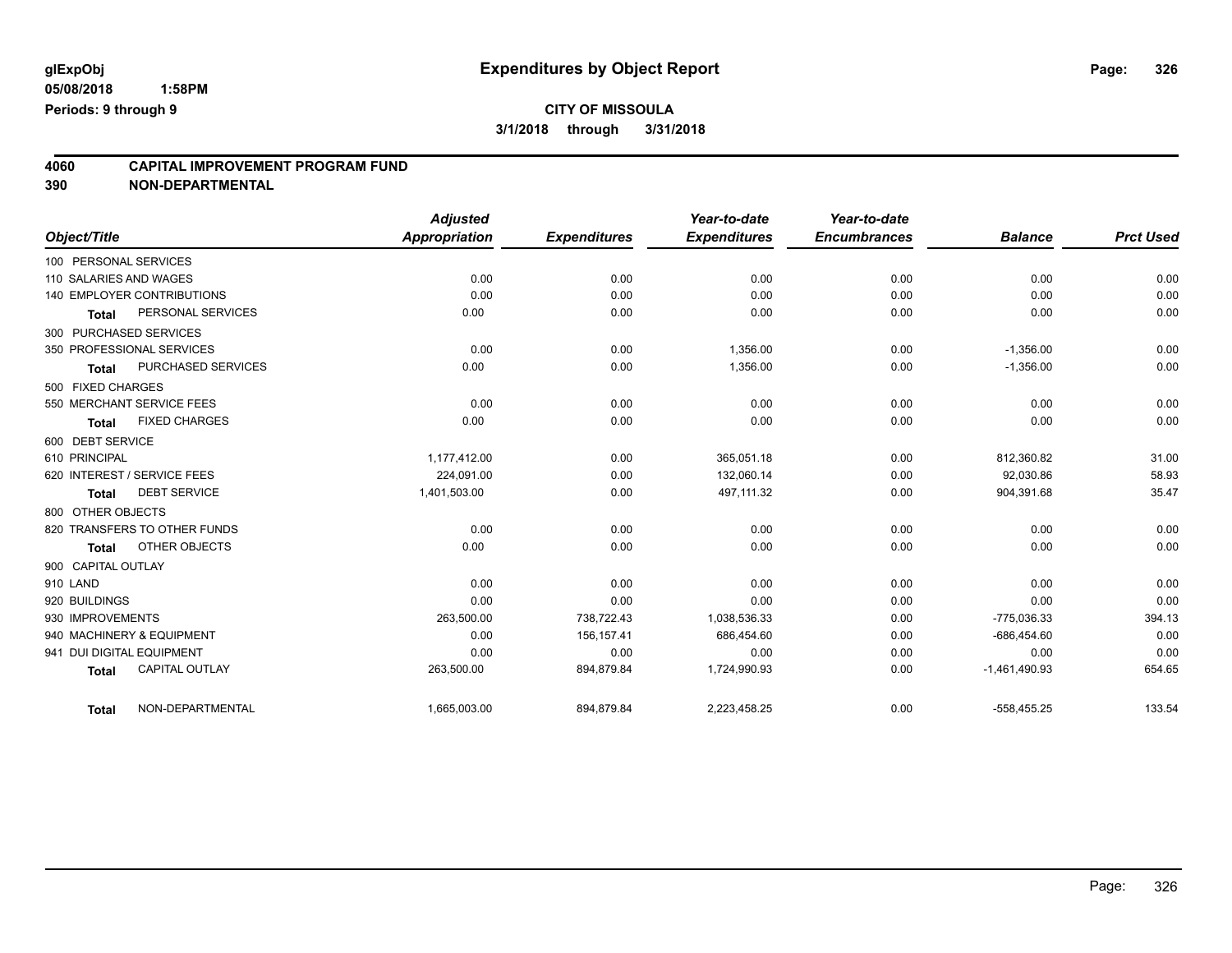#### **4060 CAPITAL IMPROVEMENT PROGRAM FUND**

|                        |                                 | <b>Adjusted</b> |                     | Year-to-date        | Year-to-date        |                 |                  |
|------------------------|---------------------------------|-----------------|---------------------|---------------------|---------------------|-----------------|------------------|
| Object/Title           |                                 | Appropriation   | <b>Expenditures</b> | <b>Expenditures</b> | <b>Encumbrances</b> | <b>Balance</b>  | <b>Prct Used</b> |
| 100 PERSONAL SERVICES  |                                 |                 |                     |                     |                     |                 |                  |
| 110 SALARIES AND WAGES |                                 | 0.00            | 0.00                | 0.00                | 0.00                | 0.00            | 0.00             |
|                        | 140 EMPLOYER CONTRIBUTIONS      | 0.00            | 0.00                | 0.00                | 0.00                | 0.00            | 0.00             |
| <b>Total</b>           | PERSONAL SERVICES               | 0.00            | 0.00                | 0.00                | 0.00                | 0.00            | 0.00             |
|                        | 300 PURCHASED SERVICES          |                 |                     |                     |                     |                 |                  |
|                        | 350 PROFESSIONAL SERVICES       | 0.00            | 26,795.24           | 28,151.24           | 0.00                | $-28,151.24$    | 0.00             |
| <b>Total</b>           | PURCHASED SERVICES              | 0.00            | 26,795.24           | 28,151.24           | 0.00                | $-28,151.24$    | 0.00             |
| 500 FIXED CHARGES      |                                 |                 |                     |                     |                     |                 |                  |
|                        | 550 MERCHANT SERVICE FEES       | 0.00            | 0.00                | 0.00                | 0.00                | 0.00            | 0.00             |
| <b>Total</b>           | <b>FIXED CHARGES</b>            | 0.00            | 0.00                | 0.00                | 0.00                | 0.00            | 0.00             |
| 600 DEBT SERVICE       |                                 |                 |                     |                     |                     |                 |                  |
| 610 PRINCIPAL          |                                 | 1,177,412.00    | 0.00                | 365,051.18          | 0.00                | 812,360.82      | 31.00            |
|                        | 620 INTEREST / SERVICE FEES     | 224,091.00      | 0.00                | 132,060.14          | 0.00                | 92,030.86       | 58.93            |
| <b>Total</b>           | <b>DEBT SERVICE</b>             | 1,401,503.00    | 0.00                | 497,111.32          | 0.00                | 904,391.68      | 35.47            |
| 800 OTHER OBJECTS      |                                 |                 |                     |                     |                     |                 |                  |
|                        | 820 TRANSFERS TO OTHER FUNDS    | 0.00            | 0.00                | 0.00                | 0.00                | 0.00            | 0.00             |
| <b>Total</b>           | <b>OTHER OBJECTS</b>            | 0.00            | 0.00                | 0.00                | 0.00                | 0.00            | 0.00             |
| 900 CAPITAL OUTLAY     |                                 |                 |                     |                     |                     |                 |                  |
| 910 LAND               |                                 | 0.00            | 0.00                | 0.00                | 0.00                | 0.00            | 0.00             |
| 920 BUILDINGS          |                                 | 0.00            | 0.00                | 0.00                | 0.00                | 0.00            | 0.00             |
| 930 IMPROVEMENTS       |                                 | 263,500.00      | 738,722.43          | 1,038,536.33        | 0.00                | $-775,036.33$   | 394.13           |
|                        | 940 MACHINERY & EQUIPMENT       | 0.00            | 156,157.41          | 686,454.60          | 0.00                | $-686,454.60$   | 0.00             |
|                        | 941 DUI DIGITAL EQUIPMENT       | 0.00            | 0.00                | 0.00                | 0.00                | 0.00            | 0.00             |
| <b>Total</b>           | <b>CAPITAL OUTLAY</b>           | 263,500.00      | 894,879.84          | 1,724,990.93        | 0.00                | $-1,461,490.93$ | 654.65           |
| <b>Total</b>           | CAPITAL IMPROVEMENT PROGRAM FUN | 1,665,003.00    | 921,675.08          | 2,250,253.49        | 0.00                | $-585,250.49$   | 135.15           |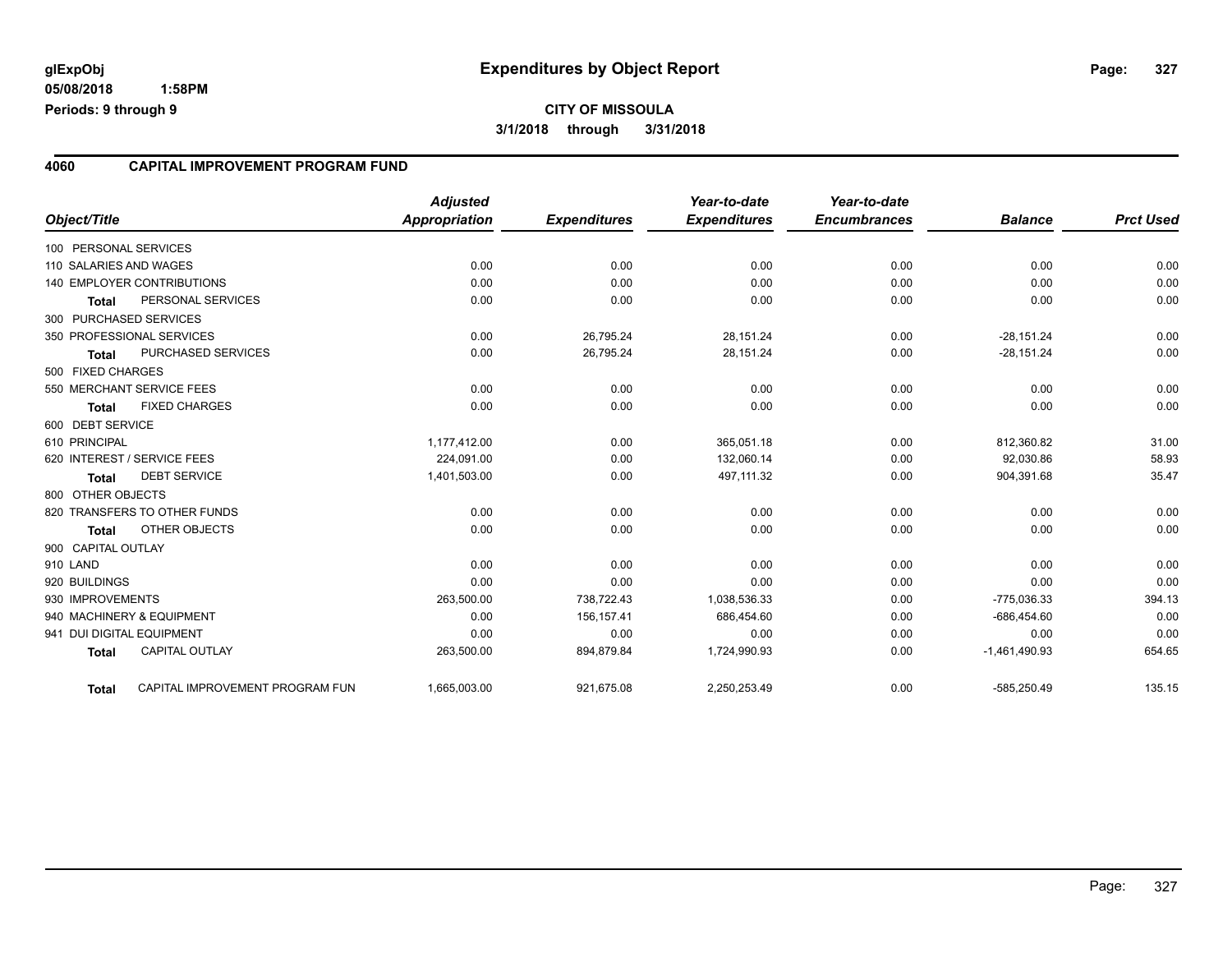### **CITY OF MISSOULA**

**3/1/2018 through 3/31/2018**

# **4130 1997 G O BOND OPEN SPACE PURCHASE FUND**

**390 NON-DEPARTMENTAL**

|                                       | <b>Adjusted</b>      |                     | Year-to-date        | Year-to-date        |                |                  |
|---------------------------------------|----------------------|---------------------|---------------------|---------------------|----------------|------------------|
| Object/Title                          | <b>Appropriation</b> | <b>Expenditures</b> | <b>Expenditures</b> | <b>Encumbrances</b> | <b>Balance</b> | <b>Prct Used</b> |
| 500 FIXED CHARGES                     |                      |                     |                     |                     |                |                  |
| 550 MERCHANT SERVICE FEES             | 0.00                 | 0.00                | 0.00                | 0.00                | 0.00           | 0.00             |
| <b>FIXED CHARGES</b><br><b>Total</b>  | 0.00                 | 0.00                | 0.00                | 0.00                | 0.00           | 0.00             |
| 800 OTHER OBJECTS                     |                      |                     |                     |                     |                |                  |
| 820 TRANSFERS TO OTHER FUNDS          | 0.00                 | 0.00                | 0.00                | 0.00                | 0.00           | 0.00             |
| OTHER OBJECTS<br>Total                | 0.00                 | 0.00                | 0.00                | 0.00                | 0.00           | 0.00             |
| 900 CAPITAL OUTLAY                    |                      |                     |                     |                     |                |                  |
| 930 IMPROVEMENTS                      | 0.00                 | 0.00                | 0.00                | 0.00                | 0.00           | 0.00             |
| <b>CAPITAL OUTLAY</b><br><b>Total</b> | 0.00                 | 0.00                | 0.00                | 0.00                | 0.00           | 0.00             |
| NON-DEPARTMENTAL<br><b>Total</b>      | 0.00                 | 0.00                | 0.00                | 0.00                | 0.00           | 0.00             |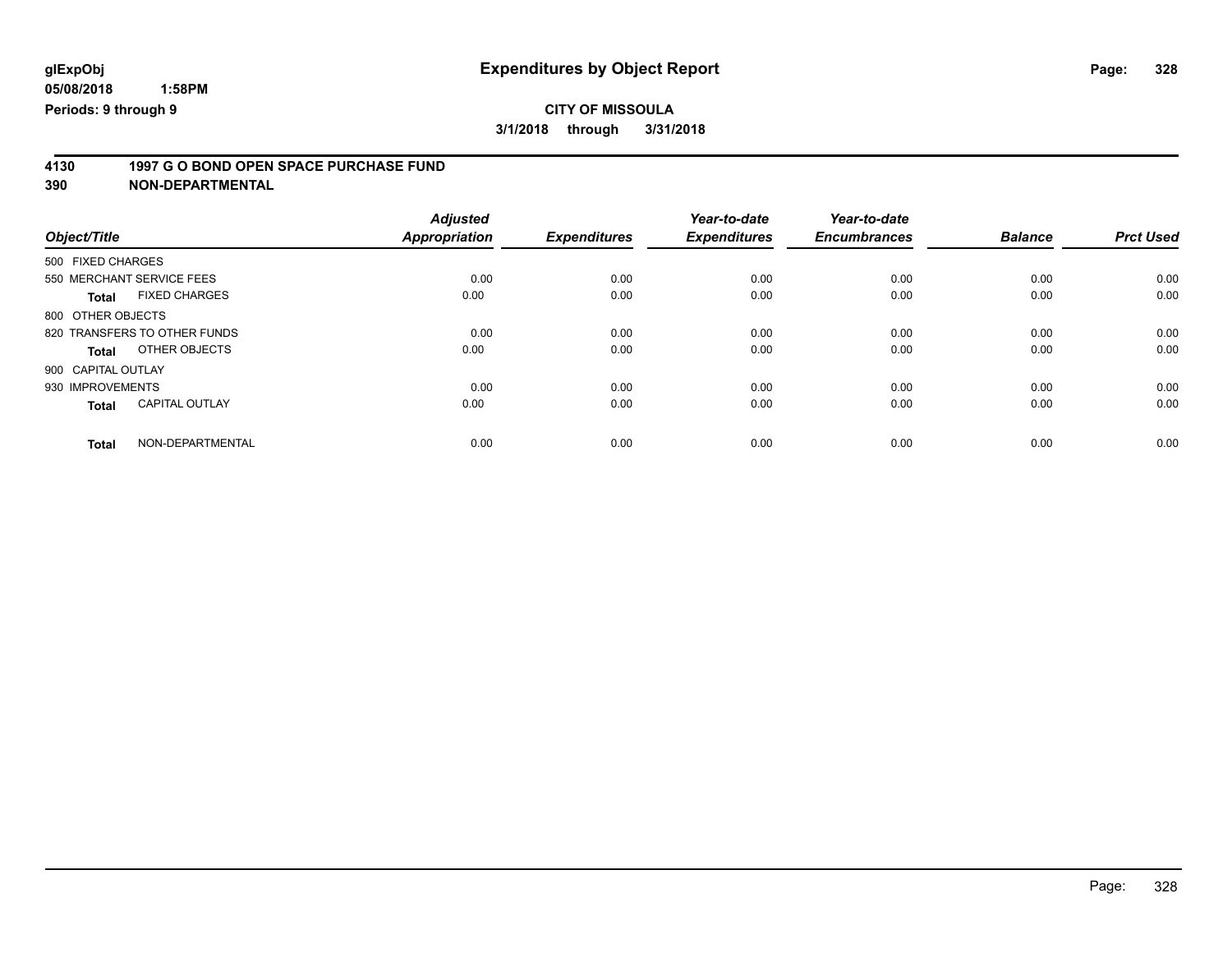#### **4130 1997 G O BOND OPEN SPACE PURCHASE FUND**

| Object/Title                 |                                   | <b>Adjusted</b><br>Appropriation | <b>Expenditures</b> | Year-to-date<br><b>Expenditures</b> | Year-to-date<br><b>Encumbrances</b> | <b>Balance</b> | <b>Prct Used</b> |
|------------------------------|-----------------------------------|----------------------------------|---------------------|-------------------------------------|-------------------------------------|----------------|------------------|
| 500 FIXED CHARGES            |                                   |                                  |                     |                                     |                                     |                |                  |
| 550 MERCHANT SERVICE FEES    |                                   | 0.00                             | 0.00                | 0.00                                | 0.00                                | 0.00           | 0.00             |
| Total                        | <b>FIXED CHARGES</b>              | 0.00                             | 0.00                | 0.00                                | 0.00                                | 0.00           | 0.00             |
| 800 OTHER OBJECTS            |                                   |                                  |                     |                                     |                                     |                |                  |
| 820 TRANSFERS TO OTHER FUNDS |                                   | 0.00                             | 0.00                | 0.00                                | 0.00                                | 0.00           | 0.00             |
| <b>Total</b>                 | OTHER OBJECTS                     | 0.00                             | 0.00                | 0.00                                | 0.00                                | 0.00           | 0.00             |
| 900 CAPITAL OUTLAY           |                                   |                                  |                     |                                     |                                     |                |                  |
| 930 IMPROVEMENTS             |                                   | 0.00                             | 0.00                | 0.00                                | 0.00                                | 0.00           | 0.00             |
| <b>Total</b>                 | <b>CAPITAL OUTLAY</b>             | 0.00                             | 0.00                | 0.00                                | 0.00                                | 0.00           | 0.00             |
| <b>Total</b>                 | 1997 G O BOND OPEN SPACE PURCHASI | 0.00                             | 0.00                | 0.00                                | 0.00                                | 0.00           | 0.00             |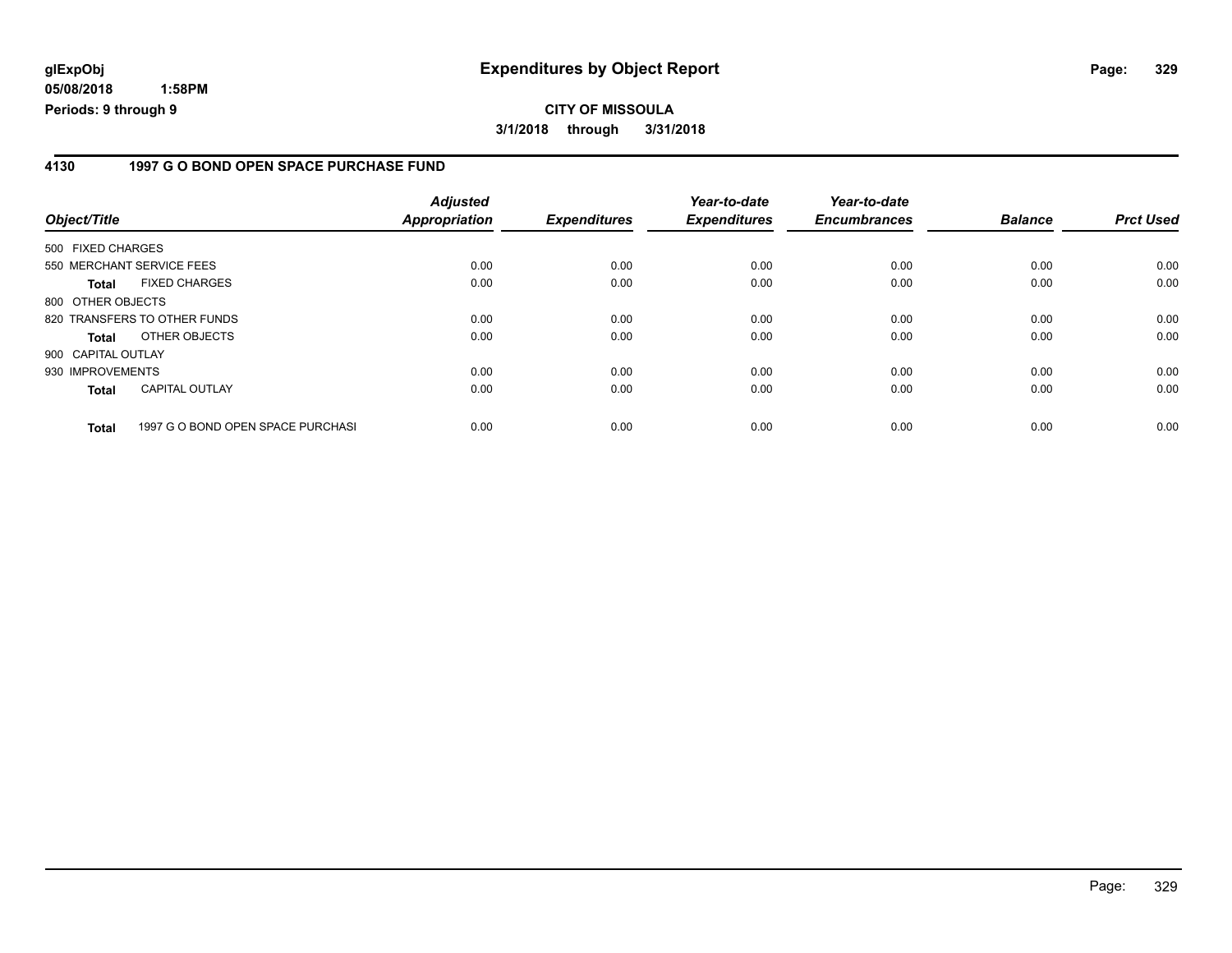### **CITY OF MISSOULA 3/1/2018 through 3/31/2018**

# **4196 NEW FIRE STATION GO BOND**

**300 FIRE**

|                                | <b>Adjusted</b>      |                     | Year-to-date        | Year-to-date        |                |                  |
|--------------------------------|----------------------|---------------------|---------------------|---------------------|----------------|------------------|
| Object/Title                   | <b>Appropriation</b> | <b>Expenditures</b> | <b>Expenditures</b> | <b>Encumbrances</b> | <b>Balance</b> | <b>Prct Used</b> |
| 500 FIXED CHARGES              |                      |                     |                     |                     |                |                  |
| 550 MERCHANT SERVICE FEES      | 0.00                 | 0.00                | 0.00                | 0.00                | 0.00           | 0.00             |
| <b>FIXED CHARGES</b><br>Total  | 0.00                 | 0.00                | 0.00                | 0.00                | 0.00           | 0.00             |
| 800 OTHER OBJECTS              |                      |                     |                     |                     |                |                  |
| 820 TRANSFERS TO OTHER FUNDS   | 0.00                 | 0.00                | 0.00                | 0.00                | 0.00           | 0.00             |
| OTHER OBJECTS<br>Total         | 0.00                 | 0.00                | 0.00                | 0.00                | 0.00           | 0.00             |
| 900 CAPITAL OUTLAY             |                      |                     |                     |                     |                |                  |
| 920 BUILDINGS                  | 0.00                 | 0.00                | 0.00                | 0.00                | 0.00           | 0.00             |
| 930 IMPROVEMENTS               | 0.00                 | 0.00                | 0.00                | 0.00                | 0.00           | 0.00             |
| 940 MACHINERY & EQUIPMENT      | 0.00                 | 0.00                | 0.00                | 0.00                | 0.00           | 0.00             |
| CAPITAL OUTLAY<br><b>Total</b> | 0.00                 | 0.00                | 0.00                | 0.00                | 0.00           | 0.00             |
| <b>FIRE</b><br>Total           | 0.00                 | 0.00                | 0.00                | 0.00                | 0.00           | 0.00             |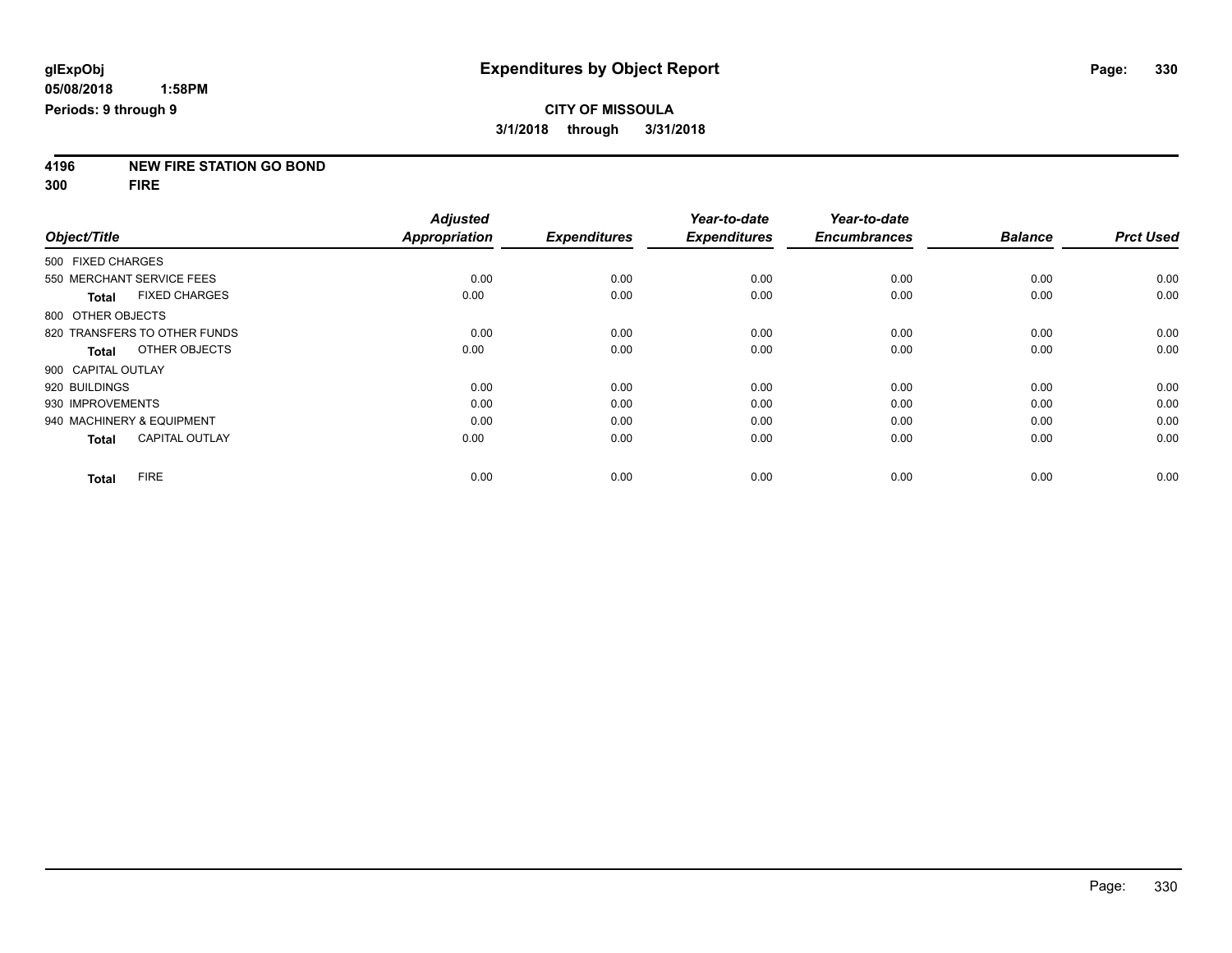### **CITY OF MISSOULA 3/1/2018 through 3/31/2018**

### **4196 NEW FIRE STATION GO BOND**

|                           |                              | <b>Adjusted</b>      |                     | Year-to-date        | Year-to-date        |                |                  |
|---------------------------|------------------------------|----------------------|---------------------|---------------------|---------------------|----------------|------------------|
| Object/Title              |                              | <b>Appropriation</b> | <b>Expenditures</b> | <b>Expenditures</b> | <b>Encumbrances</b> | <b>Balance</b> | <b>Prct Used</b> |
| 500 FIXED CHARGES         |                              |                      |                     |                     |                     |                |                  |
| 550 MERCHANT SERVICE FEES |                              | 0.00                 | 0.00                | 0.00                | 0.00                | 0.00           | 0.00             |
| <b>Total</b>              | <b>FIXED CHARGES</b>         | 0.00                 | 0.00                | 0.00                | 0.00                | 0.00           | 0.00             |
| 800 OTHER OBJECTS         |                              |                      |                     |                     |                     |                |                  |
|                           | 820 TRANSFERS TO OTHER FUNDS | 0.00                 | 0.00                | 0.00                | 0.00                | 0.00           | 0.00             |
| <b>Total</b>              | OTHER OBJECTS                | 0.00                 | 0.00                | 0.00                | 0.00                | 0.00           | 0.00             |
| 900 CAPITAL OUTLAY        |                              |                      |                     |                     |                     |                |                  |
| 920 BUILDINGS             |                              | 0.00                 | 0.00                | 0.00                | 0.00                | 0.00           | 0.00             |
| 930 IMPROVEMENTS          |                              | 0.00                 | 0.00                | 0.00                | 0.00                | 0.00           | 0.00             |
| 940 MACHINERY & EQUIPMENT |                              | 0.00                 | 0.00                | 0.00                | 0.00                | 0.00           | 0.00             |
| <b>Total</b>              | <b>CAPITAL OUTLAY</b>        | 0.00                 | 0.00                | 0.00                | 0.00                | 0.00           | 0.00             |
| <b>Total</b>              | NEW FIRE STATION GO BOND     | 0.00                 | 0.00                | 0.00                | 0.00                | 0.00           | 0.00             |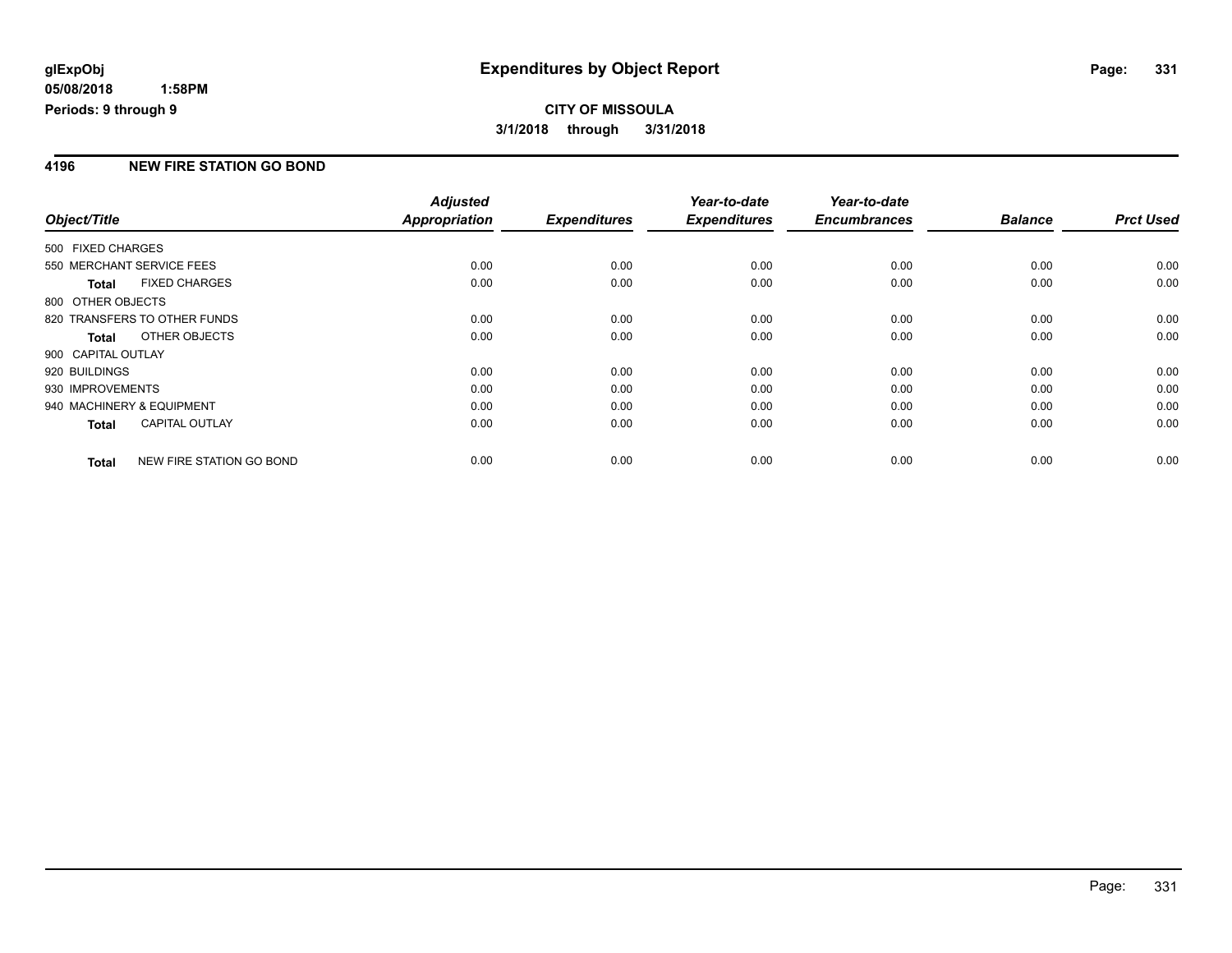# **4450 S/C CONSTRUCTION FUND FOR FY06**

| Object/Title                                | <b>Adjusted</b><br><b>Appropriation</b> | <b>Expenditures</b> | Year-to-date<br><b>Expenditures</b> | Year-to-date<br><b>Encumbrances</b> | <b>Balance</b> | <b>Prct Used</b> |
|---------------------------------------------|-----------------------------------------|---------------------|-------------------------------------|-------------------------------------|----------------|------------------|
| 500 FIXED CHARGES                           |                                         |                     |                                     |                                     |                |                  |
| 550 MERCHANT SERVICE FEES                   | 0.00                                    | 0.00                | 0.00                                | 0.00                                | 0.00           | 0.00             |
| <b>FIXED CHARGES</b><br><b>Total</b>        | 0.00                                    | 0.00                | 0.00                                | 0.00                                | 0.00           | 0.00             |
| 800 OTHER OBJECTS                           |                                         |                     |                                     |                                     |                |                  |
| 820 TRANSFERS TO OTHER FUNDS                | 0.00                                    | 0.00                | 0.00                                | 0.00                                | 0.00           | 0.00             |
| OTHER OBJECTS<br><b>Total</b>               | 0.00                                    | 0.00                | 0.00                                | 0.00                                | 0.00           | 0.00             |
| PUBLIC WORKS ADMINISTRATION<br><b>Total</b> | 0.00                                    | 0.00                | 0.00                                | 0.00                                | 0.00           | 0.00             |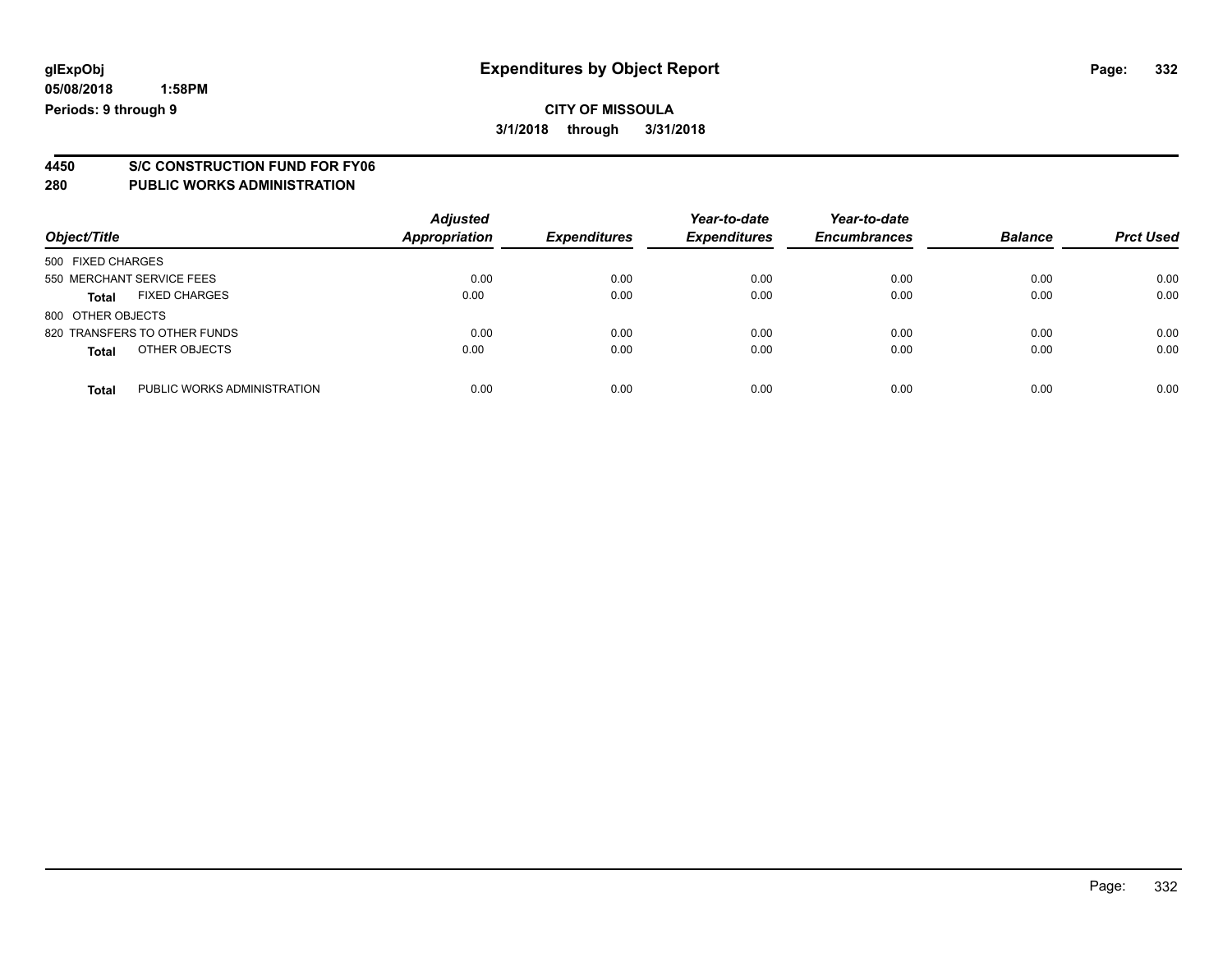**CITY OF MISSOULA 3/1/2018 through 3/31/2018**

#### **4450 S/C CONSTRUCTION FUND FOR FY06**

| Object/Title      |                                | <b>Adjusted</b><br>Appropriation | <b>Expenditures</b> | Year-to-date<br><b>Expenditures</b> | Year-to-date<br><b>Encumbrances</b> | <b>Balance</b> | <b>Prct Used</b> |
|-------------------|--------------------------------|----------------------------------|---------------------|-------------------------------------|-------------------------------------|----------------|------------------|
|                   |                                |                                  |                     |                                     |                                     |                |                  |
|                   | 550 MERCHANT SERVICE FEES      | 0.00                             | 0.00                | 0.00                                | 0.00                                | 0.00           | 0.00             |
| <b>Total</b>      | <b>FIXED CHARGES</b>           | 0.00                             | 0.00                | 0.00                                | 0.00                                | 0.00           | 0.00             |
| 800 OTHER OBJECTS |                                |                                  |                     |                                     |                                     |                |                  |
|                   | 820 TRANSFERS TO OTHER FUNDS   | 0.00                             | 0.00                | 0.00                                | 0.00                                | 0.00           | 0.00             |
| <b>Total</b>      | OTHER OBJECTS                  | 0.00                             | 0.00                | 0.00                                | 0.00                                | 0.00           | 0.00             |
| <b>Total</b>      | S/C CONSTRUCTION FUND FOR FY06 | 0.00                             | 0.00                | 0.00                                | 0.00                                | 0.00           | 0.00             |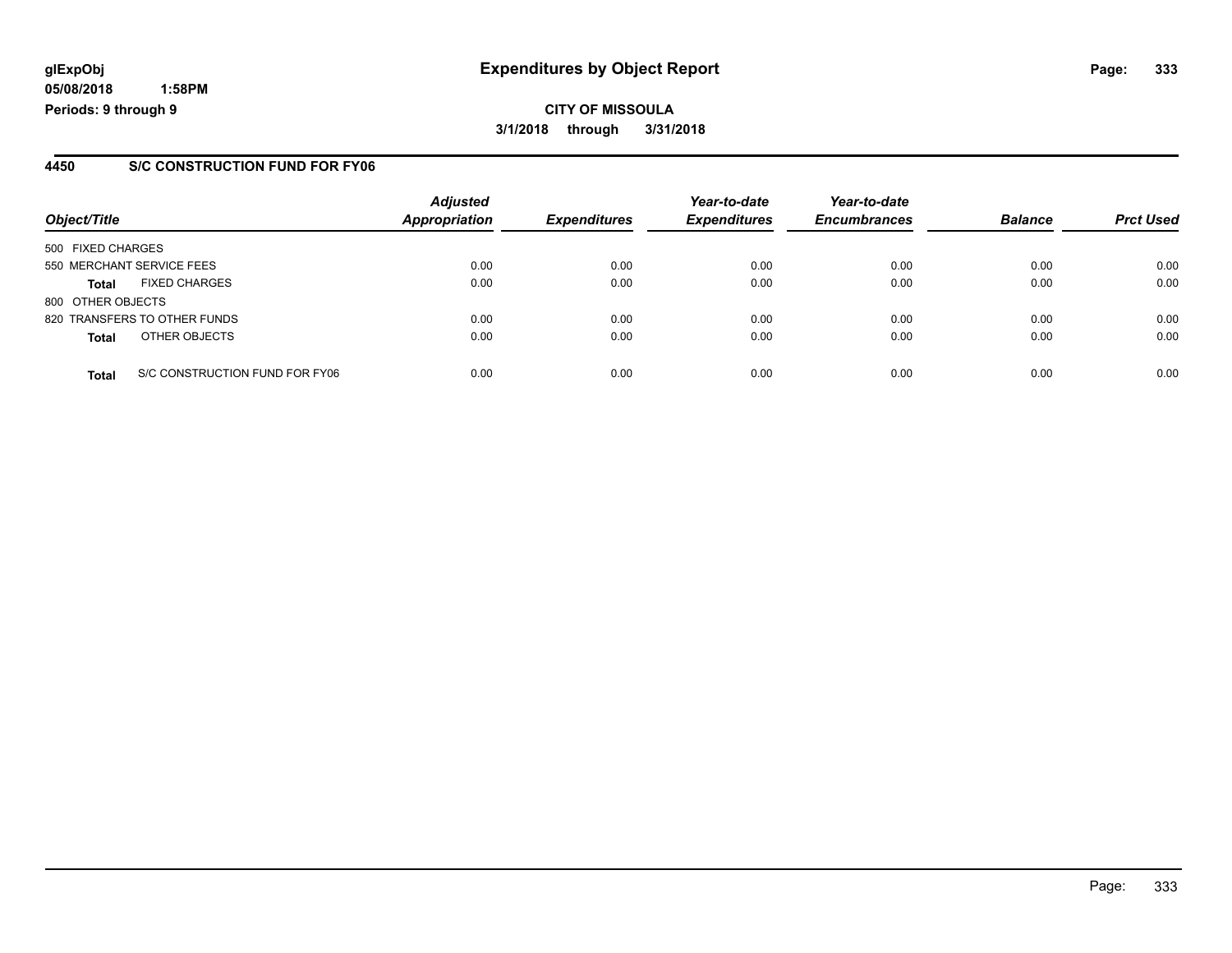### **CITY OF MISSOULA 3/1/2018 through 3/31/2018**

# **4451 FY07 S/C BOND FUND**

| Object/Title                                | <b>Adjusted</b><br><b>Appropriation</b> | <b>Expenditures</b> | Year-to-date<br><b>Expenditures</b> | Year-to-date<br><b>Encumbrances</b> | <b>Balance</b> | <b>Prct Used</b> |
|---------------------------------------------|-----------------------------------------|---------------------|-------------------------------------|-------------------------------------|----------------|------------------|
| 500 FIXED CHARGES                           |                                         |                     |                                     |                                     |                |                  |
| 550 MERCHANT SERVICE FEES                   | 0.00                                    | 0.00                | 0.00                                | 0.00                                | 0.00           | 0.00             |
| <b>FIXED CHARGES</b><br><b>Total</b>        | 0.00                                    | 0.00                | 0.00                                | 0.00                                | 0.00           | 0.00             |
| 800 OTHER OBJECTS                           |                                         |                     |                                     |                                     |                |                  |
| 820 TRANSFERS TO OTHER FUNDS                | 0.00                                    | 0.00                | 0.00                                | 0.00                                | 0.00           | 0.00             |
| OTHER OBJECTS<br><b>Total</b>               | 0.00                                    | 0.00                | 0.00                                | 0.00                                | 0.00           | 0.00             |
| PUBLIC WORKS ADMINISTRATION<br><b>Total</b> | 0.00                                    | 0.00                | 0.00                                | 0.00                                | 0.00           | 0.00             |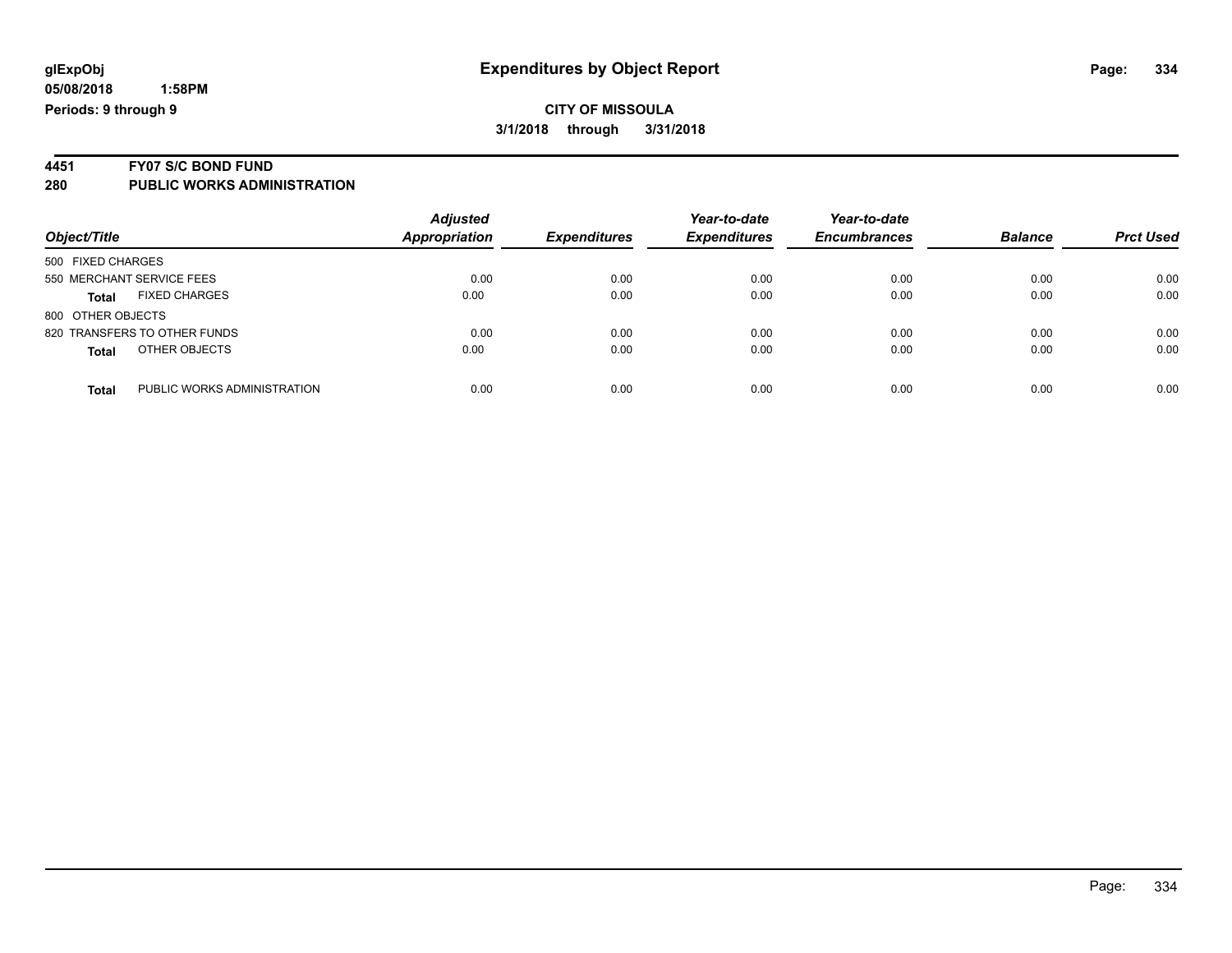**CITY OF MISSOULA 3/1/2018 through 3/31/2018**

#### **4451 FY07 S/C BOND FUND**

|                                      | <b>Adjusted</b>      |                     | Year-to-date        | Year-to-date        |                |                  |
|--------------------------------------|----------------------|---------------------|---------------------|---------------------|----------------|------------------|
| Object/Title                         | <b>Appropriation</b> | <b>Expenditures</b> | <b>Expenditures</b> | <b>Encumbrances</b> | <b>Balance</b> | <b>Prct Used</b> |
| 500 FIXED CHARGES                    |                      |                     |                     |                     |                |                  |
| 550 MERCHANT SERVICE FEES            | 0.00                 | 0.00                | 0.00                | 0.00                | 0.00           | 0.00             |
| <b>FIXED CHARGES</b><br><b>Total</b> | 0.00                 | 0.00                | 0.00                | 0.00                | 0.00           | 0.00             |
| 800 OTHER OBJECTS                    |                      |                     |                     |                     |                |                  |
| 820 TRANSFERS TO OTHER FUNDS         | 0.00                 | 0.00                | 0.00                | 0.00                | 0.00           | 0.00             |
| OTHER OBJECTS<br><b>Total</b>        | 0.00                 | 0.00                | 0.00                | 0.00                | 0.00           | 0.00             |
| FY07 S/C BOND FUND<br><b>Total</b>   | 0.00                 | 0.00                | 0.00                | 0.00                | 0.00           | 0.00             |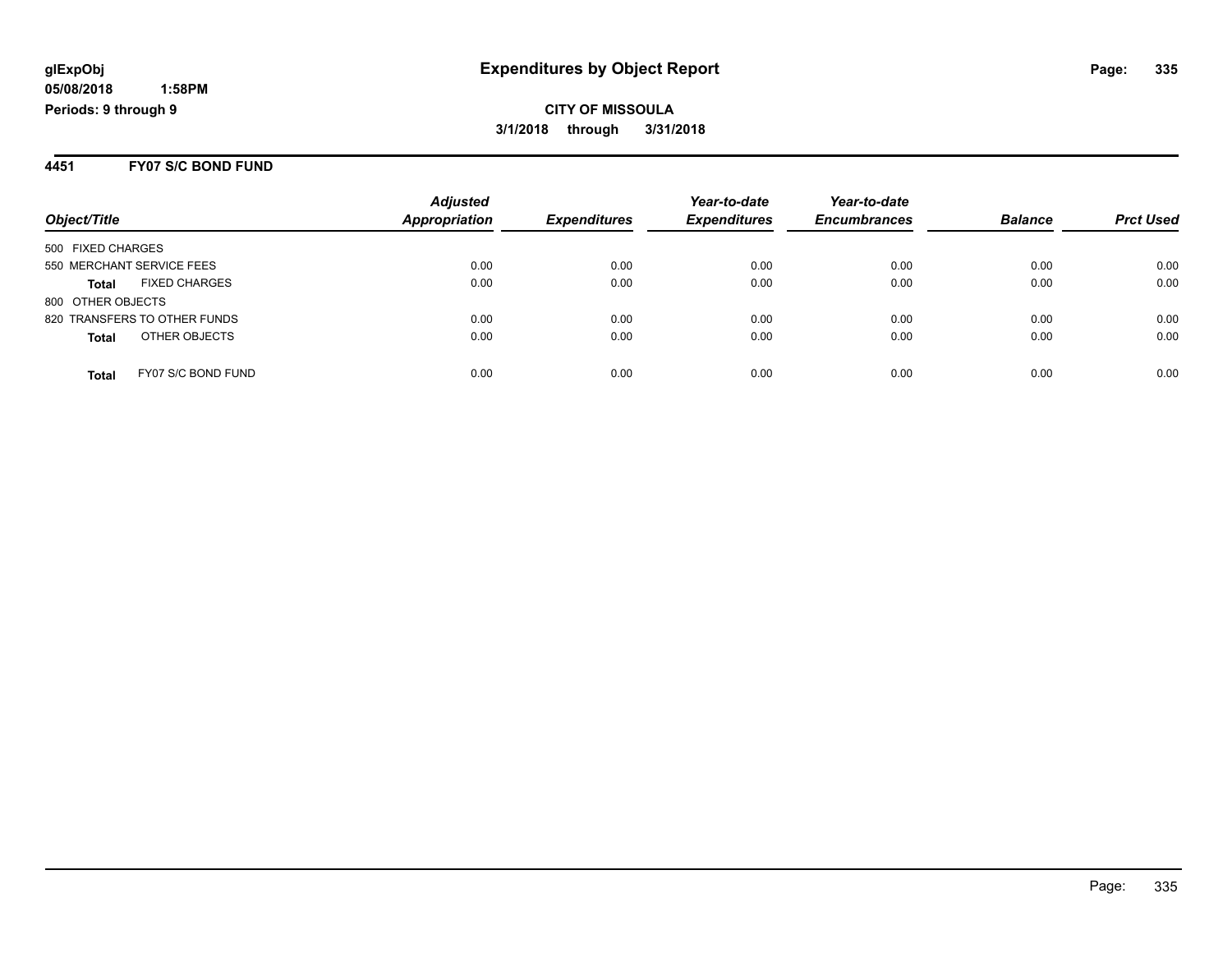**3/1/2018 through 3/31/2018**

# **4452 S/C CONSTRUCTION FUND FOR FY 08 BOND SAL**

| Object/Title       |                             | <b>Adjusted</b><br><b>Appropriation</b> | <b>Expenditures</b> | Year-to-date<br><b>Expenditures</b> | Year-to-date<br><b>Encumbrances</b> | <b>Balance</b> | <b>Prct Used</b> |
|--------------------|-----------------------------|-----------------------------------------|---------------------|-------------------------------------|-------------------------------------|----------------|------------------|
| 500 FIXED CHARGES  |                             |                                         |                     |                                     |                                     |                |                  |
|                    | 550 MERCHANT SERVICE FEES   | 0.00                                    | 0.00                | 0.00                                | 0.00                                | 0.00           | 0.00             |
| <b>Total</b>       | <b>FIXED CHARGES</b>        | 0.00                                    | 0.00                | 0.00                                | 0.00                                | 0.00           | 0.00             |
| 900 CAPITAL OUTLAY |                             |                                         |                     |                                     |                                     |                |                  |
| 930 IMPROVEMENTS   |                             | 0.00                                    | 0.00                | 0.00                                | 0.00                                | 0.00           | 0.00             |
| <b>Total</b>       | <b>CAPITAL OUTLAY</b>       | 0.00                                    | 0.00                | 0.00                                | 0.00                                | 0.00           | 0.00             |
| <b>Total</b>       | PUBLIC WORKS ADMINISTRATION | 0.00                                    | 0.00                | 0.00                                | 0.00                                | 0.00           | 0.00             |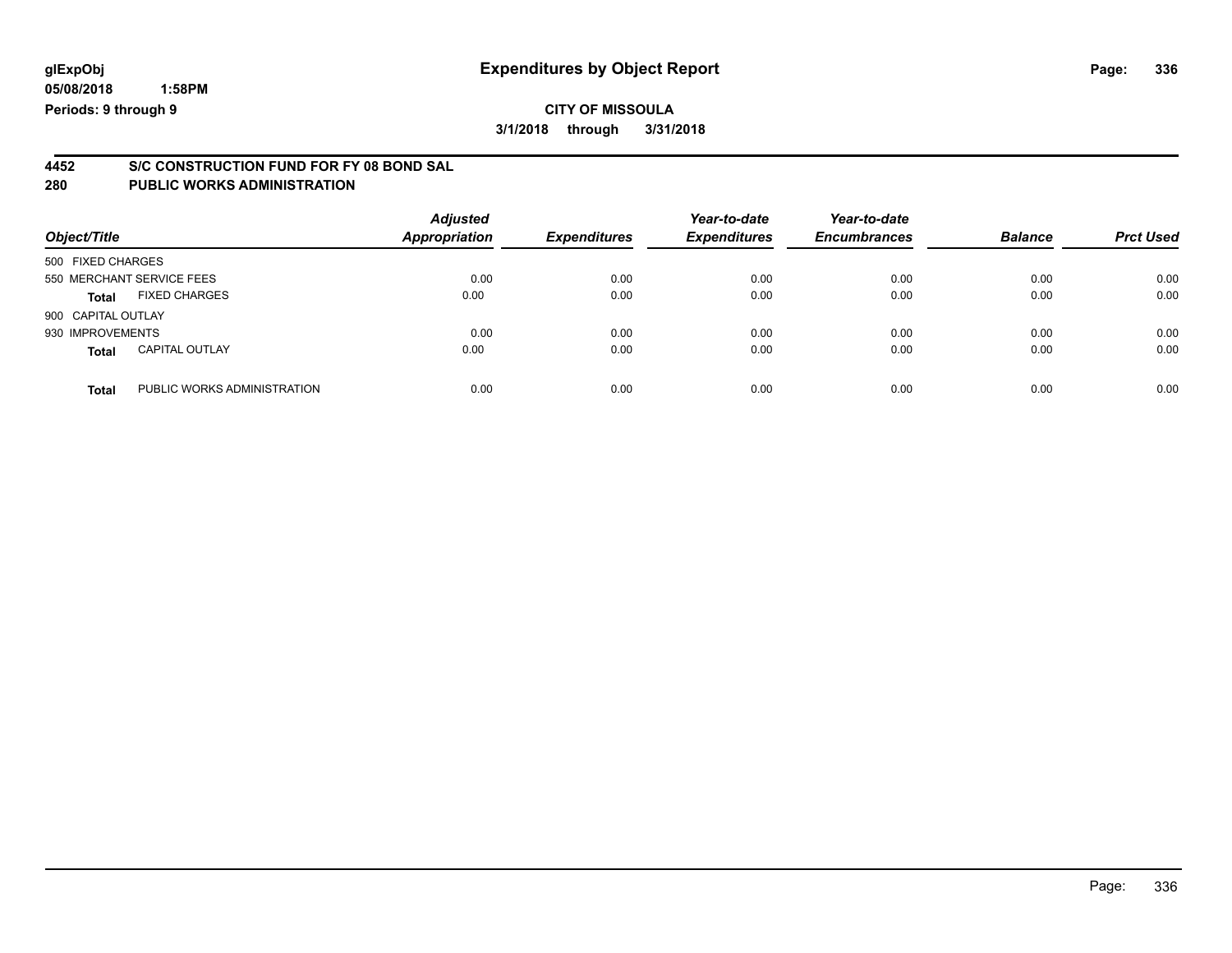### **glExpObj Expenditures by Object Report Page: 337**

**05/08/2018 1:58PM Periods: 9 through 9**

#### **4452 S/C CONSTRUCTION FUND FOR FY 08 BOND SAL**

| Object/Title       |                                    | <b>Adjusted</b><br><b>Appropriation</b> | <b>Expenditures</b> | Year-to-date<br><b>Expenditures</b> | Year-to-date<br><b>Encumbrances</b> | <b>Balance</b> | <b>Prct Used</b> |
|--------------------|------------------------------------|-----------------------------------------|---------------------|-------------------------------------|-------------------------------------|----------------|------------------|
| 500 FIXED CHARGES  |                                    |                                         |                     |                                     |                                     |                |                  |
|                    | 550 MERCHANT SERVICE FEES          | 0.00                                    | 0.00                | 0.00                                | 0.00                                | 0.00           | 0.00             |
| <b>Total</b>       | <b>FIXED CHARGES</b>               | 0.00                                    | 0.00                | 0.00                                | 0.00                                | 0.00           | 0.00             |
| 900 CAPITAL OUTLAY |                                    |                                         |                     |                                     |                                     |                |                  |
| 930 IMPROVEMENTS   |                                    | 0.00                                    | 0.00                | 0.00                                | 0.00                                | 0.00           | 0.00             |
| <b>Total</b>       | <b>CAPITAL OUTLAY</b>              | 0.00                                    | 0.00                | 0.00                                | 0.00                                | 0.00           | 0.00             |
| <b>Total</b>       | S/C CONSTRUCTION FUND FOR FY 08 BO | 0.00                                    | 0.00                | 0.00                                | 0.00                                | 0.00           | 0.00             |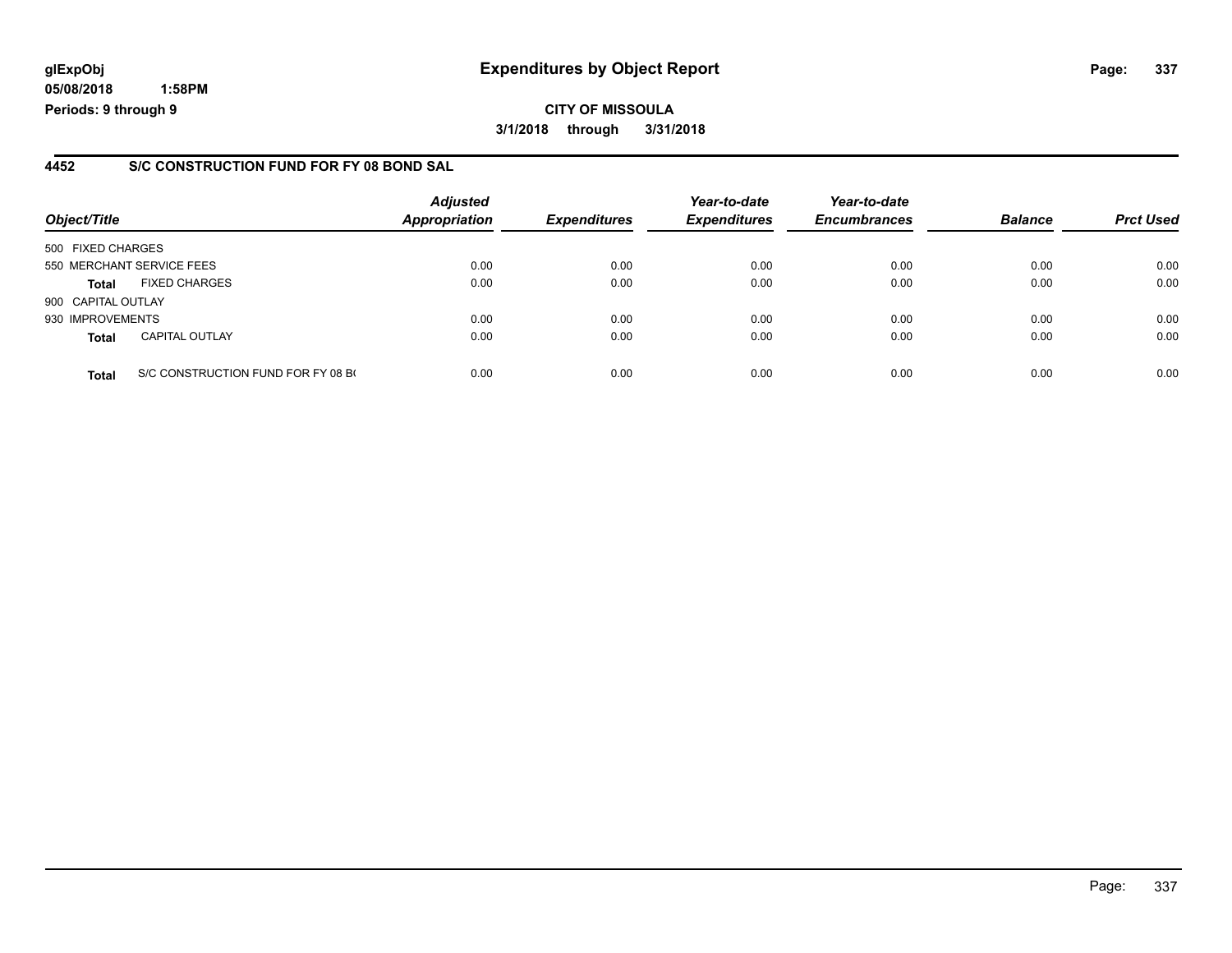# **4453 S/C CONSTRUCTION FUND FY09 BOND**

#### **280 PUBLIC WORKS ADMINISTRATION**

| Object/Title       |                              | <b>Adjusted</b><br><b>Appropriation</b> | <b>Expenditures</b> | Year-to-date<br><b>Expenditures</b> | Year-to-date<br><b>Encumbrances</b> | <b>Balance</b> | <b>Prct Used</b> |
|--------------------|------------------------------|-----------------------------------------|---------------------|-------------------------------------|-------------------------------------|----------------|------------------|
| 500 FIXED CHARGES  |                              |                                         |                     |                                     |                                     |                |                  |
|                    | 550 MERCHANT SERVICE FEES    | 0.00                                    | 0.00                | 0.00                                | 0.00                                | 0.00           | 0.00             |
| <b>Total</b>       | <b>FIXED CHARGES</b>         | 0.00                                    | 0.00                | 0.00                                | 0.00                                | 0.00           | 0.00             |
| 800 OTHER OBJECTS  |                              |                                         |                     |                                     |                                     |                |                  |
|                    | 820 TRANSFERS TO OTHER FUNDS | 0.00                                    | 0.00                | 0.00                                | 0.00                                | 0.00           | 0.00             |
| Total              | OTHER OBJECTS                | 0.00                                    | 0.00                | 0.00                                | 0.00                                | 0.00           | 0.00             |
| 900 CAPITAL OUTLAY |                              |                                         |                     |                                     |                                     |                |                  |
| 930 IMPROVEMENTS   |                              | 0.00                                    | 0.00                | 0.00                                | 0.00                                | 0.00           | 0.00             |
| <b>Total</b>       | <b>CAPITAL OUTLAY</b>        | 0.00                                    | 0.00                | 0.00                                | 0.00                                | 0.00           | 0.00             |
| <b>Total</b>       | PUBLIC WORKS ADMINISTRATION  | 0.00                                    | 0.00                | 0.00                                | 0.00                                | 0.00           | 0.00             |

Page: 338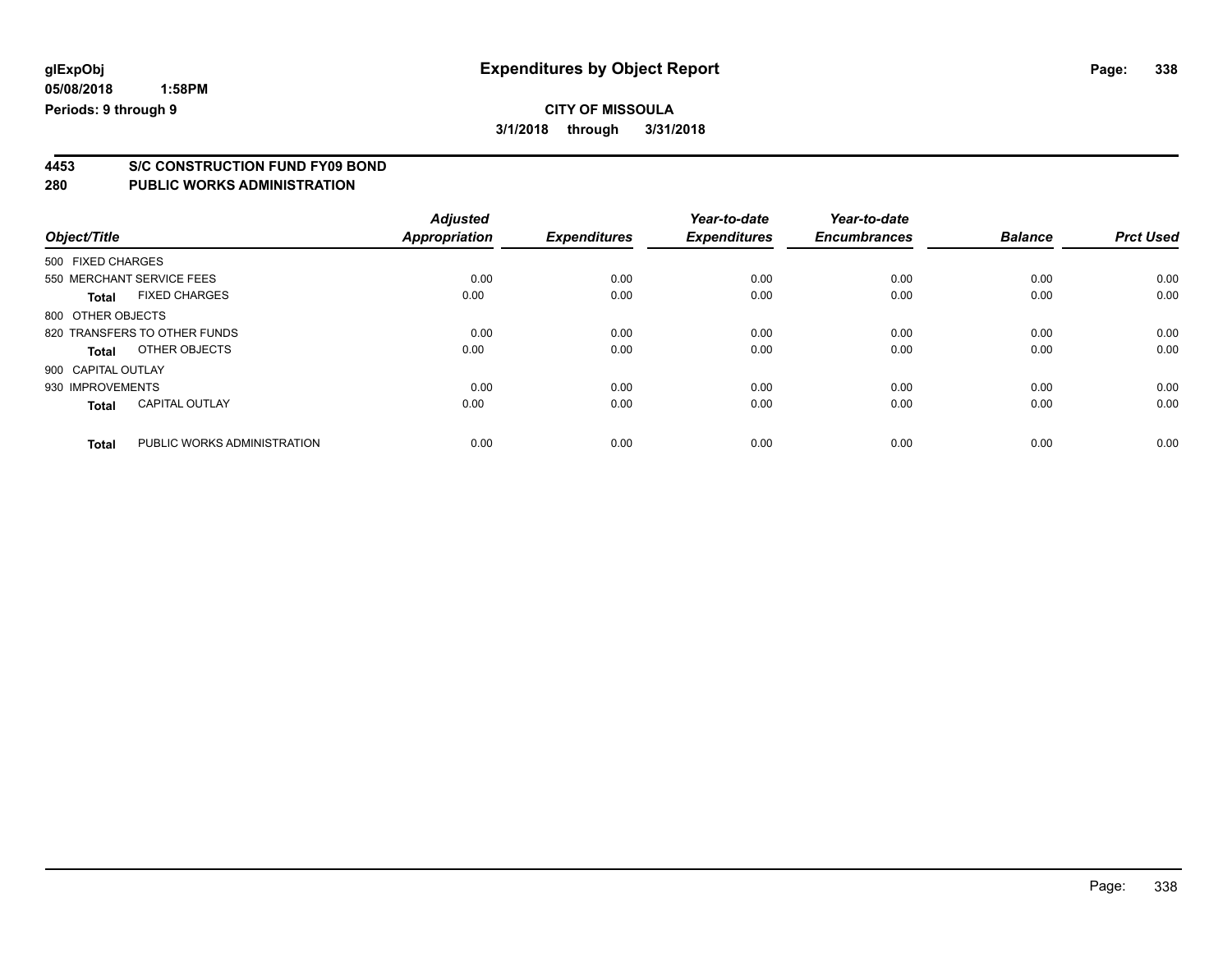### **CITY OF MISSOULA 3/1/2018 through 3/31/2018**

# **4453 S/C CONSTRUCTION FUND FY09 BOND**

**390 NON-DEPARTMENTAL**

| Object/Title                         | <b>Adjusted</b><br>Appropriation | <b>Expenditures</b> | Year-to-date<br><b>Expenditures</b> | Year-to-date<br><b>Encumbrances</b> | <b>Balance</b> | <b>Prct Used</b> |
|--------------------------------------|----------------------------------|---------------------|-------------------------------------|-------------------------------------|----------------|------------------|
| 500 FIXED CHARGES                    |                                  |                     |                                     |                                     |                |                  |
| 500 FIXED CHARGES                    | 0.00                             | 0.00                | 0.00                                | 0.00                                | 0.00           | 0.00             |
| 550 MERCHANT SERVICE FEES            | 0.00                             | 0.00                | 0.00                                | 0.00                                | 0.00           | 0.00             |
| <b>FIXED CHARGES</b><br><b>Total</b> | 0.00                             | 0.00                | 0.00                                | 0.00                                | 0.00           | 0.00             |
| NON-DEPARTMENTAL<br><b>Total</b>     | 0.00                             | 0.00                | 0.00                                | 0.00                                | 0.00           | 0.00             |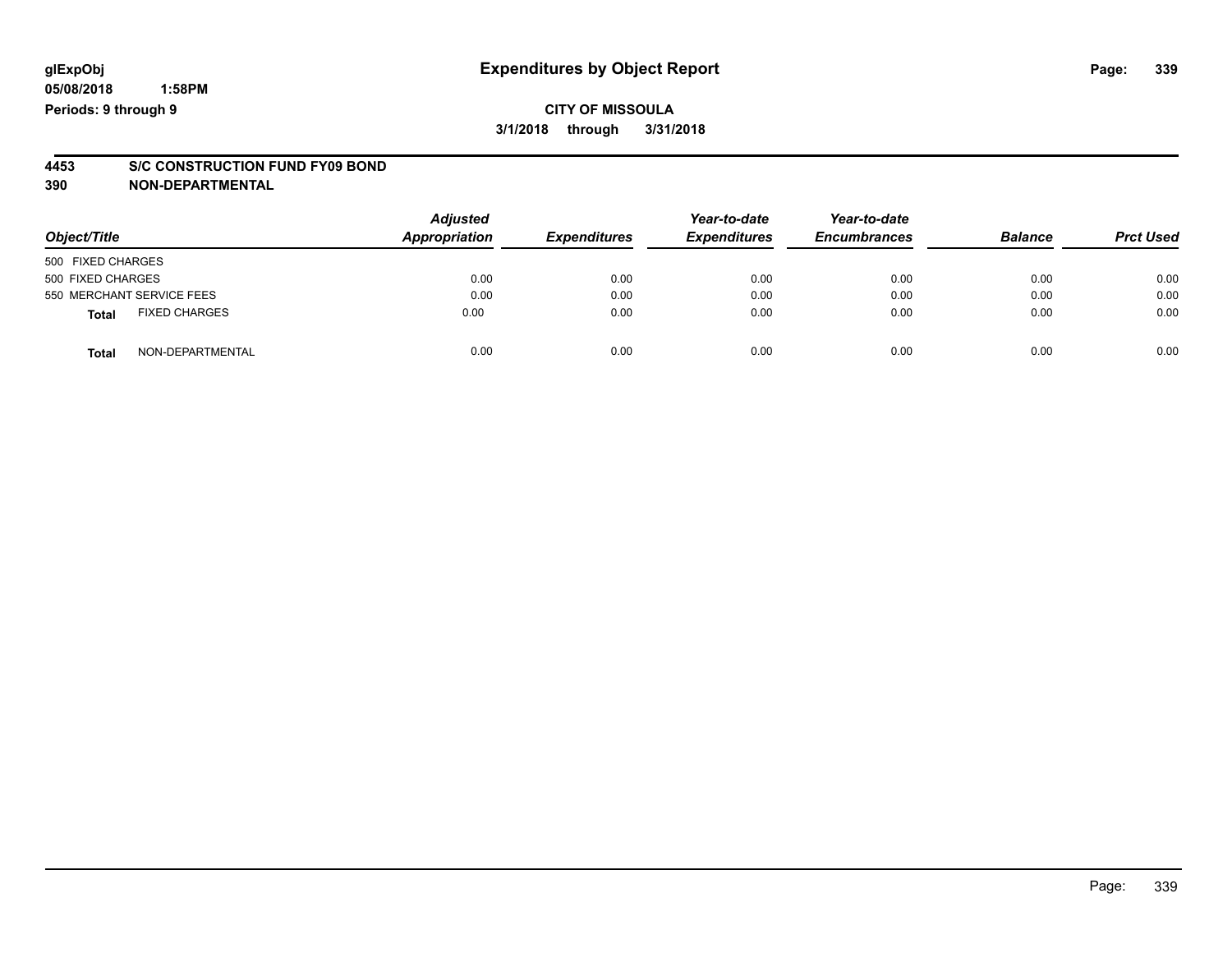### **4453 S/C CONSTRUCTION FUND FY09 BOND**

|                    |                                 | <b>Adjusted</b>      |                     | Year-to-date        | Year-to-date        |                |                  |
|--------------------|---------------------------------|----------------------|---------------------|---------------------|---------------------|----------------|------------------|
| Object/Title       |                                 | <b>Appropriation</b> | <b>Expenditures</b> | <b>Expenditures</b> | <b>Encumbrances</b> | <b>Balance</b> | <b>Prct Used</b> |
| 500 FIXED CHARGES  |                                 |                      |                     |                     |                     |                |                  |
| 500 FIXED CHARGES  |                                 | 0.00                 | 0.00                | 0.00                | 0.00                | 0.00           | 0.00             |
|                    | 550 MERCHANT SERVICE FEES       | 0.00                 | 0.00                | 0.00                | 0.00                | 0.00           | 0.00             |
| <b>Total</b>       | <b>FIXED CHARGES</b>            | 0.00                 | 0.00                | 0.00                | 0.00                | 0.00           | 0.00             |
| 800 OTHER OBJECTS  |                                 |                      |                     |                     |                     |                |                  |
|                    | 820 TRANSFERS TO OTHER FUNDS    | 0.00                 | 0.00                | 0.00                | 0.00                | 0.00           | 0.00             |
| Total              | OTHER OBJECTS                   | 0.00                 | 0.00                | 0.00                | 0.00                | 0.00           | 0.00             |
| 900 CAPITAL OUTLAY |                                 |                      |                     |                     |                     |                |                  |
| 930 IMPROVEMENTS   |                                 | 0.00                 | 0.00                | 0.00                | 0.00                | 0.00           | 0.00             |
| <b>Total</b>       | <b>CAPITAL OUTLAY</b>           | 0.00                 | 0.00                | 0.00                | 0.00                | 0.00           | 0.00             |
| <b>Total</b>       | S/C CONSTRUCTION FUND FY09 BOND | 0.00                 | 0.00                | 0.00                | 0.00                | 0.00           | 0.00             |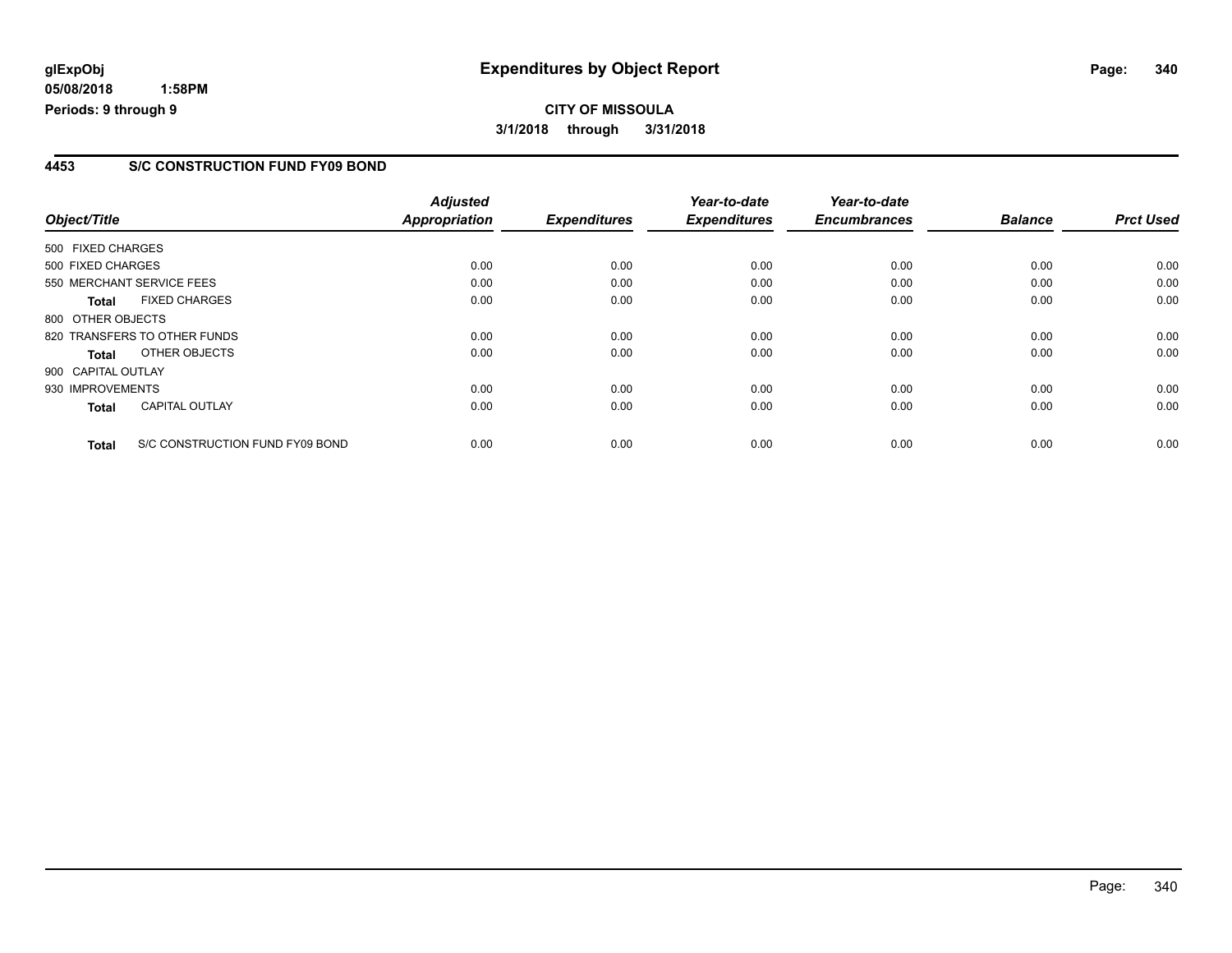### **CITY OF MISSOULA 3/1/2018 through 3/31/2018**

# **4454 S/C CONSTRUCTION FUND FOR FY10**

| Object/Title                                | <b>Adjusted</b><br><b>Appropriation</b> | <b>Expenditures</b> | Year-to-date<br><b>Expenditures</b> | Year-to-date<br><b>Encumbrances</b> | <b>Balance</b> | <b>Prct Used</b> |
|---------------------------------------------|-----------------------------------------|---------------------|-------------------------------------|-------------------------------------|----------------|------------------|
| 500 FIXED CHARGES                           |                                         |                     |                                     |                                     |                |                  |
| 550 MERCHANT SERVICE FEES                   | 0.00                                    | 0.00                | 0.00                                | 0.00                                | 0.00           | 0.00             |
| <b>FIXED CHARGES</b><br><b>Total</b>        | 0.00                                    | 0.00                | 0.00                                | 0.00                                | 0.00           | 0.00             |
| 900 CAPITAL OUTLAY                          |                                         |                     |                                     |                                     |                |                  |
| 930 IMPROVEMENTS                            | 0.00                                    | 0.00                | 0.00                                | 0.00                                | 0.00           | 0.00             |
| <b>CAPITAL OUTLAY</b><br><b>Total</b>       | 0.00                                    | 0.00                | 0.00                                | 0.00                                | 0.00           | 0.00             |
| PUBLIC WORKS ADMINISTRATION<br><b>Total</b> | 0.00                                    | 0.00                | 0.00                                | 0.00                                | 0.00           | 0.00             |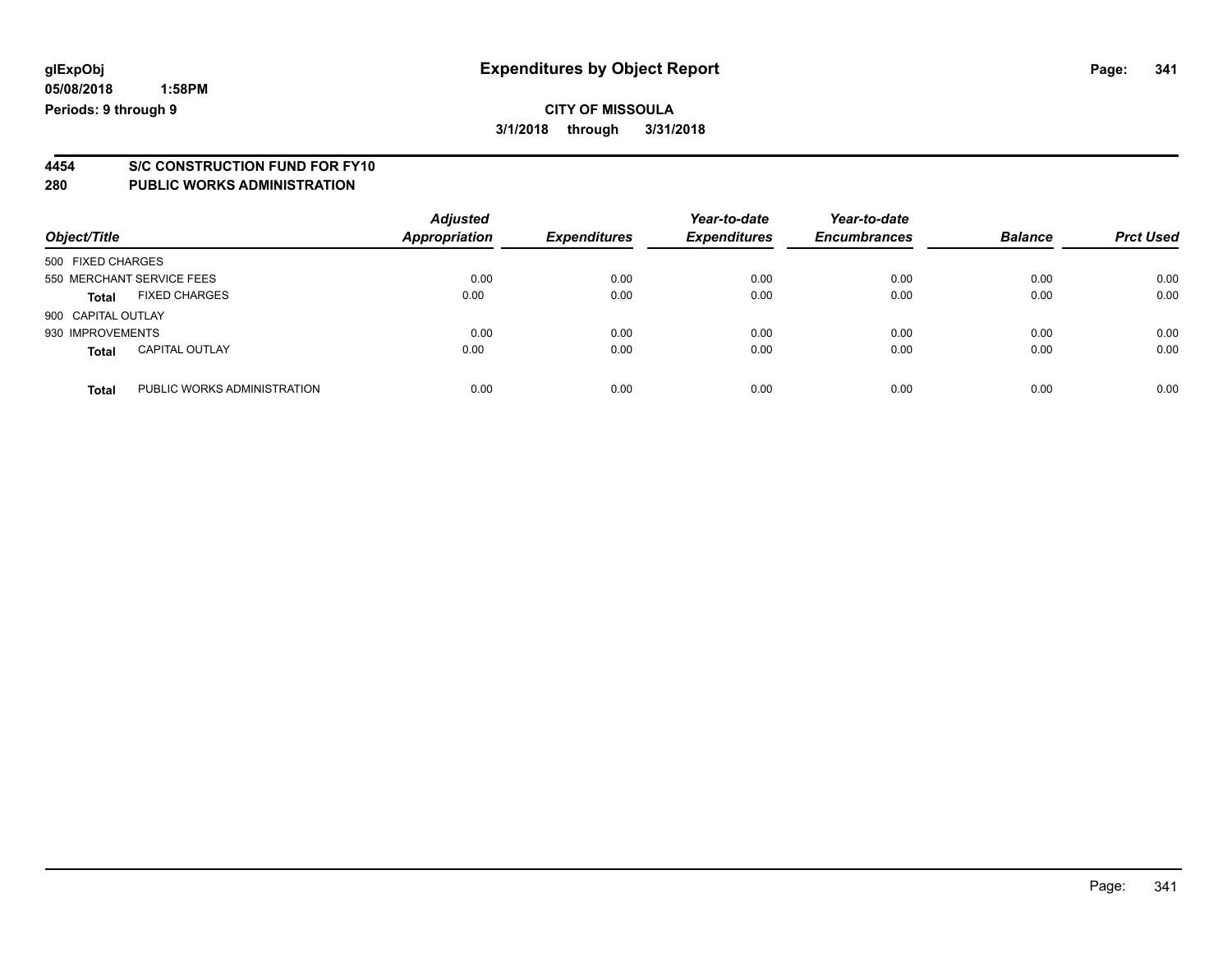**CITY OF MISSOULA 3/1/2018 through 3/31/2018**

#### **4454 S/C CONSTRUCTION FUND FOR FY10**

|                           | <b>Adjusted</b>                                     |                      | Year-to-date                | Year-to-date<br><b>Encumbrances</b> | <b>Balance</b> | <b>Prct Used</b> |
|---------------------------|-----------------------------------------------------|----------------------|-----------------------------|-------------------------------------|----------------|------------------|
|                           |                                                     |                      |                             |                                     |                |                  |
|                           |                                                     |                      |                             |                                     |                |                  |
| 550 MERCHANT SERVICE FEES | 0.00                                                | 0.00                 | 0.00                        | 0.00                                | 0.00           | 0.00             |
| <b>FIXED CHARGES</b>      | 0.00                                                | 0.00                 | 0.00                        | 0.00                                | 0.00           | 0.00             |
| 900 CAPITAL OUTLAY        |                                                     |                      |                             |                                     |                |                  |
| 930 IMPROVEMENTS          | 0.00                                                | 0.00                 | 0.00                        | 0.00                                | 0.00           | 0.00             |
| <b>CAPITAL OUTLAY</b>     | 0.00                                                | 0.00                 | 0.00                        | 0.00                                | 0.00           | 0.00             |
|                           | 0.00                                                |                      | 0.00                        | 0.00                                | 0.00           | 0.00             |
|                           | 500 FIXED CHARGES<br>S/C CONSTRUCTION FUND FOR FY10 | <b>Appropriation</b> | <b>Expenditures</b><br>0.00 | <b>Expenditures</b>                 |                |                  |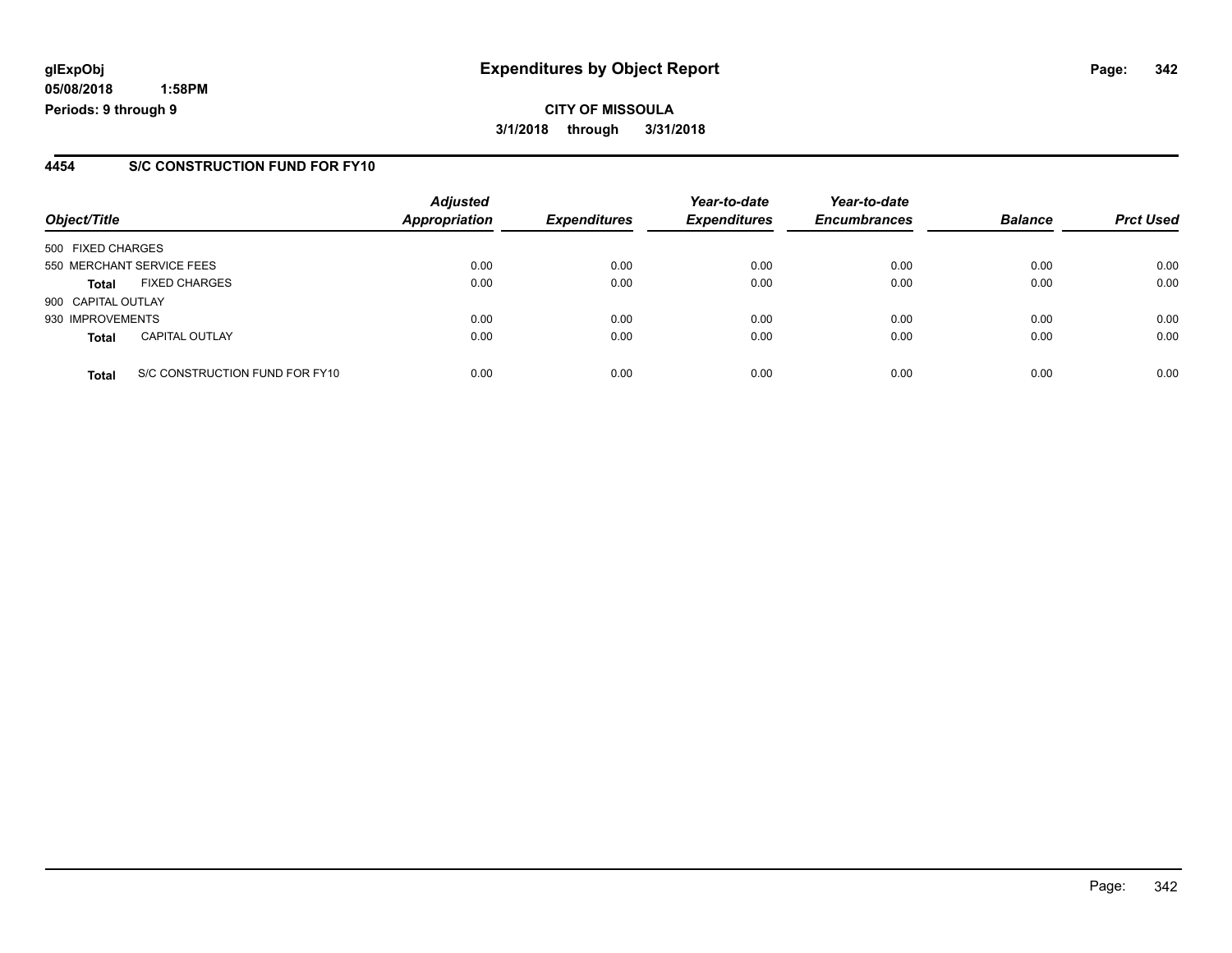### **CITY OF MISSOULA 3/1/2018 through 3/31/2018**

# **4455 FY11 S/C CONSTRUCTION FUND**

| Object/Title                                | <b>Adjusted</b><br><b>Appropriation</b> | <b>Expenditures</b> | Year-to-date<br><b>Expenditures</b> | Year-to-date<br><b>Encumbrances</b> | <b>Balance</b> | <b>Prct Used</b> |
|---------------------------------------------|-----------------------------------------|---------------------|-------------------------------------|-------------------------------------|----------------|------------------|
| 500 FIXED CHARGES                           |                                         |                     |                                     |                                     |                |                  |
| 550 MERCHANT SERVICE FEES                   | 0.00                                    | 0.00                | 0.00                                | 0.00                                | 0.00           | 0.00             |
| <b>FIXED CHARGES</b><br><b>Total</b>        | 0.00                                    | 0.00                | 0.00                                | 0.00                                | 0.00           | 0.00             |
| 900 CAPITAL OUTLAY                          |                                         |                     |                                     |                                     |                |                  |
| 930 IMPROVEMENTS                            | 0.00                                    | 0.00                | 0.00                                | 0.00                                | 0.00           | 0.00             |
| <b>CAPITAL OUTLAY</b><br><b>Total</b>       | 0.00                                    | 0.00                | 0.00                                | 0.00                                | 0.00           | 0.00             |
| PUBLIC WORKS ADMINISTRATION<br><b>Total</b> | 0.00                                    | 0.00                | 0.00                                | 0.00                                | 0.00           | 0.00             |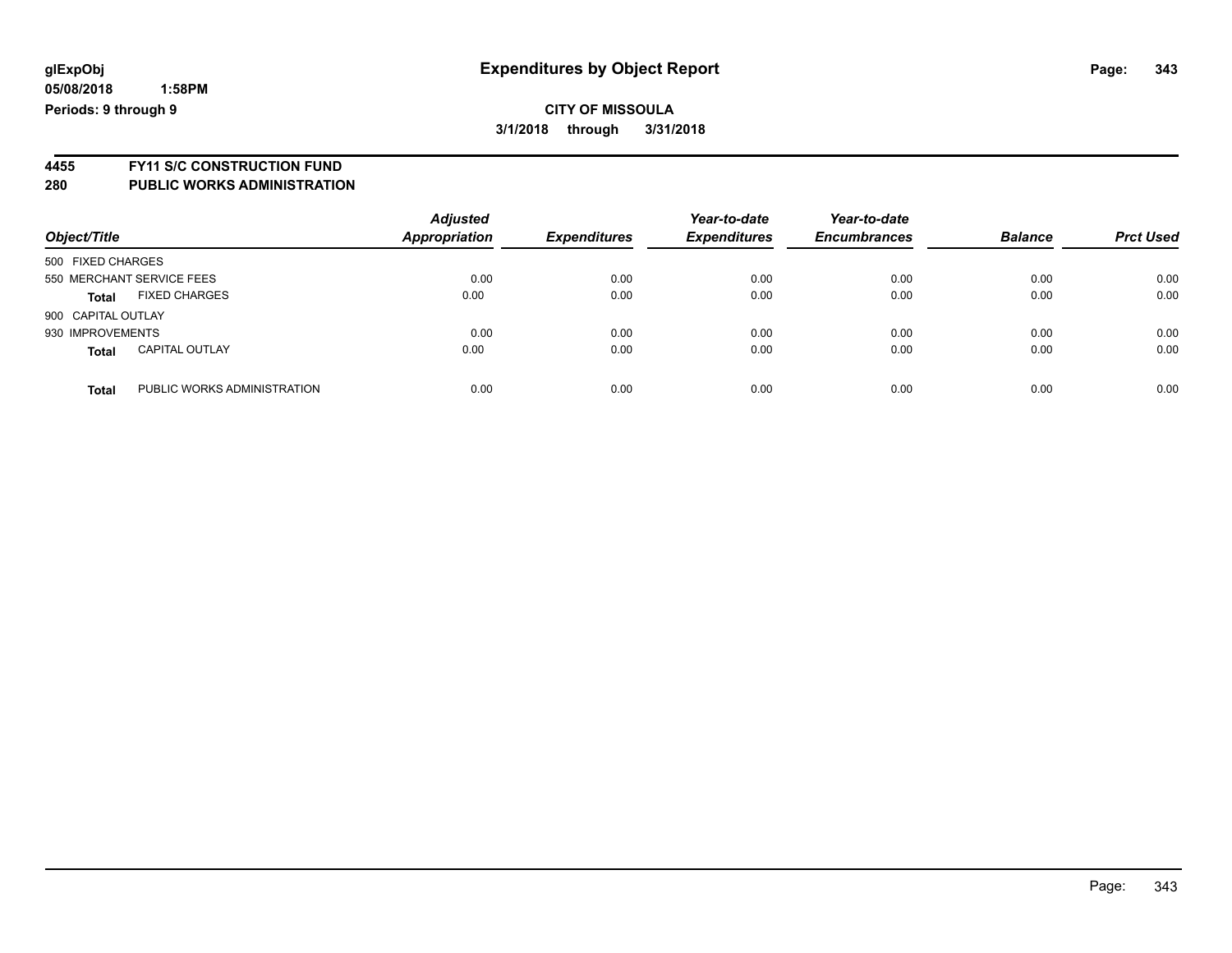**CITY OF MISSOULA 3/1/2018 through 3/31/2018**

#### **4455 FY11 S/C CONSTRUCTION FUND**

| Object/Title              |                                   | <b>Adjusted</b><br>Appropriation | <b>Expenditures</b> | Year-to-date<br><b>Expenditures</b> | Year-to-date<br><b>Encumbrances</b> | <b>Balance</b> | <b>Prct Used</b> |
|---------------------------|-----------------------------------|----------------------------------|---------------------|-------------------------------------|-------------------------------------|----------------|------------------|
| 500 FIXED CHARGES         |                                   |                                  |                     |                                     |                                     |                |                  |
| 550 MERCHANT SERVICE FEES |                                   | 0.00                             | 0.00                | 0.00                                | 0.00                                | 0.00           | 0.00             |
| <b>Total</b>              | <b>FIXED CHARGES</b>              | 0.00                             | 0.00                | 0.00                                | 0.00                                | 0.00           | 0.00             |
| 900 CAPITAL OUTLAY        |                                   |                                  |                     |                                     |                                     |                |                  |
| 930 IMPROVEMENTS          |                                   | 0.00                             | 0.00                | 0.00                                | 0.00                                | 0.00           | 0.00             |
| <b>Total</b>              | <b>CAPITAL OUTLAY</b>             | 0.00                             | 0.00                | 0.00                                | 0.00                                | 0.00           | 0.00             |
| <b>Total</b>              | <b>FY11 S/C CONSTRUCTION FUND</b> | 0.00                             | 0.00                | 0.00                                | 0.00                                | 0.00           | 0.00             |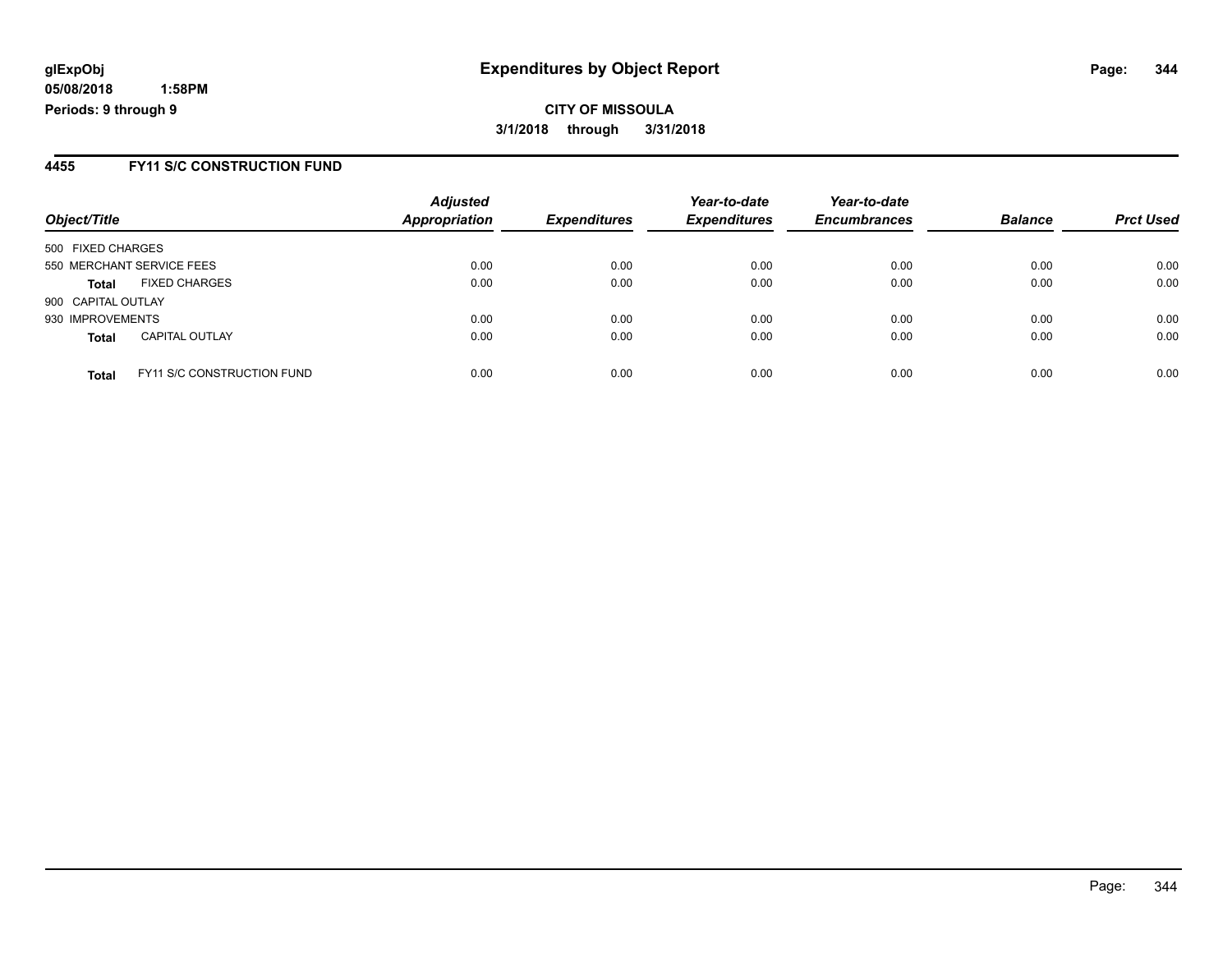# **4456 FY12 S/C CONSTRUCTION FUND**

**280 PUBLIC WORKS ADMINISTRATION**

|                                             | <b>Adjusted</b>      |                     | Year-to-date        | Year-to-date        |                |                  |
|---------------------------------------------|----------------------|---------------------|---------------------|---------------------|----------------|------------------|
| Object/Title                                | <b>Appropriation</b> | <b>Expenditures</b> | <b>Expenditures</b> | <b>Encumbrances</b> | <b>Balance</b> | <b>Prct Used</b> |
| 500 FIXED CHARGES                           |                      |                     |                     |                     |                |                  |
| 550 MERCHANT SERVICE FEES                   | 0.00                 | 0.00                | 0.00                | 0.00                | 0.00           | 0.00             |
| <b>FIXED CHARGES</b><br><b>Total</b>        | 0.00                 | 0.00                | 0.00                | 0.00                | 0.00           | 0.00             |
| 800 OTHER OBJECTS                           |                      |                     |                     |                     |                |                  |
| 820 TRANSFERS TO OTHER FUNDS                | 0.00                 | 0.00                | 0.00                | 0.00                | 0.00           | 0.00             |
| OTHER OBJECTS<br>Total                      | 0.00                 | 0.00                | 0.00                | 0.00                | 0.00           | 0.00             |
| 900 CAPITAL OUTLAY                          |                      |                     |                     |                     |                |                  |
| 930 IMPROVEMENTS                            | 0.00                 | 0.00                | 0.00                | 0.00                | 0.00           | 0.00             |
| <b>CAPITAL OUTLAY</b><br><b>Total</b>       | 0.00                 | 0.00                | 0.00                | 0.00                | 0.00           | 0.00             |
| PUBLIC WORKS ADMINISTRATION<br><b>Total</b> | 0.00                 | 0.00                | 0.00                | 0.00                | 0.00           | 0.00             |

Page: 345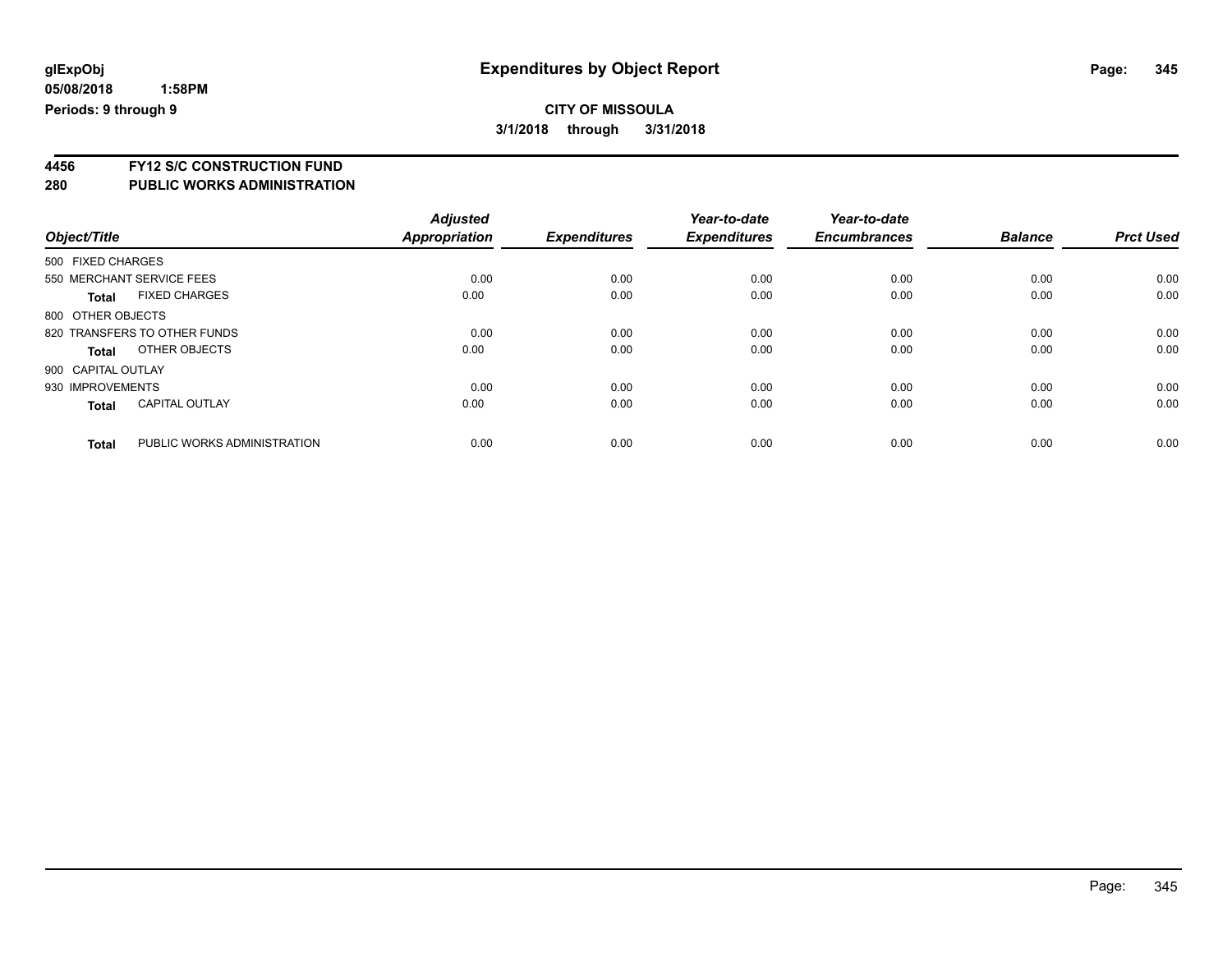**CITY OF MISSOULA 3/1/2018 through 3/31/2018**

### **4456 FY12 S/C CONSTRUCTION FUND**

|                    |                                   | <b>Adjusted</b>      |                     | Year-to-date        | Year-to-date        |                |                  |
|--------------------|-----------------------------------|----------------------|---------------------|---------------------|---------------------|----------------|------------------|
| Object/Title       |                                   | <b>Appropriation</b> | <b>Expenditures</b> | <b>Expenditures</b> | <b>Encumbrances</b> | <b>Balance</b> | <b>Prct Used</b> |
| 500 FIXED CHARGES  |                                   |                      |                     |                     |                     |                |                  |
|                    | 550 MERCHANT SERVICE FEES         | 0.00                 | 0.00                | 0.00                | 0.00                | 0.00           | 0.00             |
| Total              | <b>FIXED CHARGES</b>              | 0.00                 | 0.00                | 0.00                | 0.00                | 0.00           | 0.00             |
| 800 OTHER OBJECTS  |                                   |                      |                     |                     |                     |                |                  |
|                    | 820 TRANSFERS TO OTHER FUNDS      | 0.00                 | 0.00                | 0.00                | 0.00                | 0.00           | 0.00             |
| <b>Total</b>       | OTHER OBJECTS                     | 0.00                 | 0.00                | 0.00                | 0.00                | 0.00           | 0.00             |
| 900 CAPITAL OUTLAY |                                   |                      |                     |                     |                     |                |                  |
| 930 IMPROVEMENTS   |                                   | 0.00                 | 0.00                | 0.00                | 0.00                | 0.00           | 0.00             |
| <b>Total</b>       | <b>CAPITAL OUTLAY</b>             | 0.00                 | 0.00                | 0.00                | 0.00                | 0.00           | 0.00             |
| <b>Total</b>       | <b>FY12 S/C CONSTRUCTION FUND</b> | 0.00                 | 0.00                | 0.00                | 0.00                | 0.00           | 0.00             |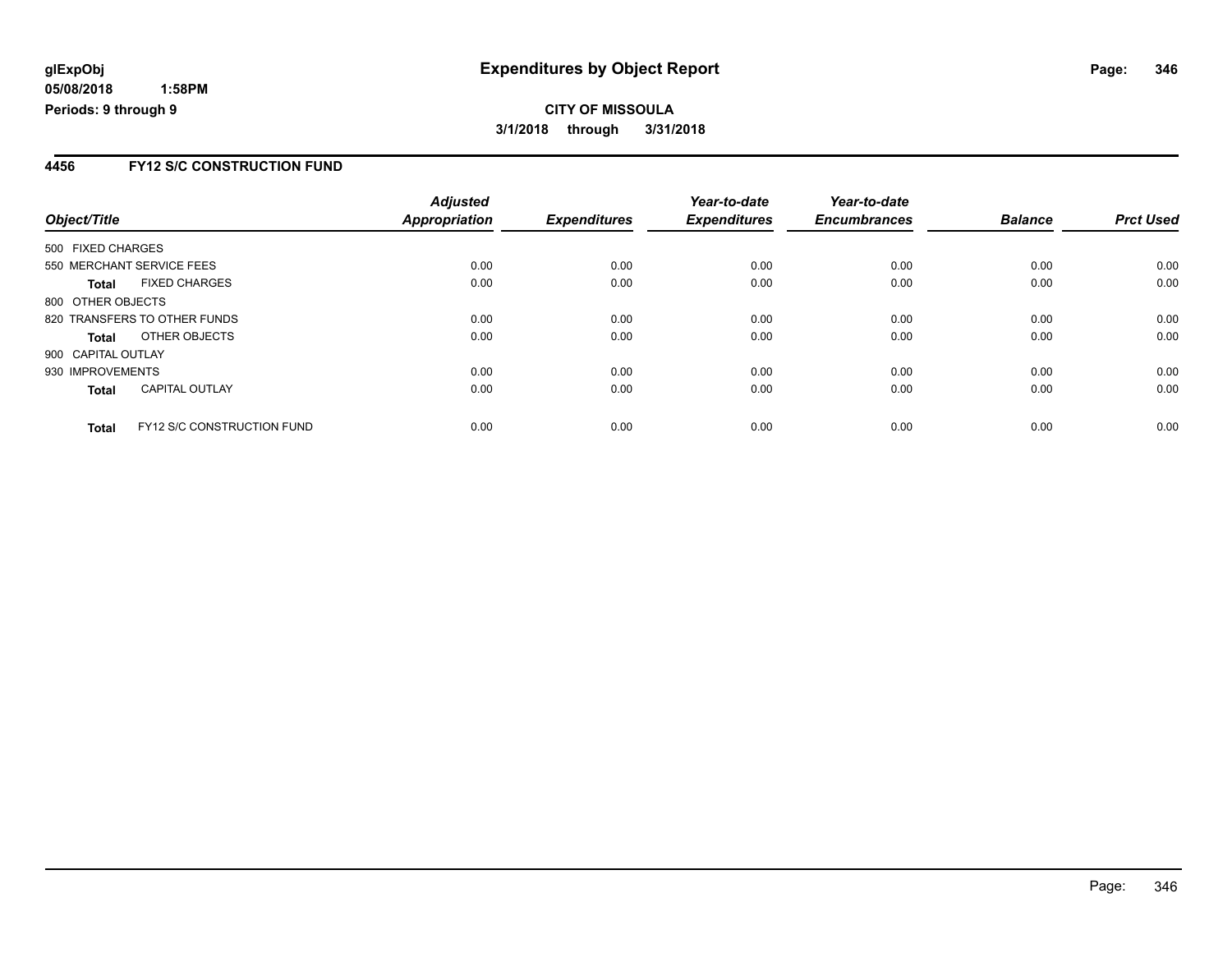# **4457 FY13 SIDEWALK/CURB CONSTRUCTION**

| Object/Title       |                              | <b>Adjusted</b><br>Appropriation | <b>Expenditures</b> | Year-to-date<br><b>Expenditures</b> | Year-to-date<br><b>Encumbrances</b> | <b>Balance</b> | <b>Prct Used</b> |
|--------------------|------------------------------|----------------------------------|---------------------|-------------------------------------|-------------------------------------|----------------|------------------|
|                    | 300 PURCHASED SERVICES       |                                  |                     |                                     |                                     |                |                  |
|                    | 350 PROFESSIONAL SERVICES    | 0.00                             | 0.00                | 0.00                                | 0.00                                | 0.00           | 0.00             |
| <b>Total</b>       | PURCHASED SERVICES           | 0.00                             | 0.00                | 0.00                                | 0.00                                | 0.00           | 0.00             |
| 500 FIXED CHARGES  |                              |                                  |                     |                                     |                                     |                |                  |
|                    | 550 MERCHANT SERVICE FEES    | 0.00                             | 0.00                | 0.00                                | 0.00                                | 0.00           | 0.00             |
| Total              | <b>FIXED CHARGES</b>         | 0.00                             | 0.00                | 0.00                                | 0.00                                | 0.00           | 0.00             |
| 800 OTHER OBJECTS  |                              |                                  |                     |                                     |                                     |                |                  |
|                    | 820 TRANSFERS TO OTHER FUNDS | 0.00                             | 0.00                | 0.00                                | 0.00                                | 0.00           | 0.00             |
| Total              | OTHER OBJECTS                | 0.00                             | 0.00                | 0.00                                | 0.00                                | 0.00           | 0.00             |
| 900 CAPITAL OUTLAY |                              |                                  |                     |                                     |                                     |                |                  |
| 930 IMPROVEMENTS   |                              | 0.00                             | 0.00                | 0.00                                | 0.00                                | 0.00           | 0.00             |
| <b>Total</b>       | <b>CAPITAL OUTLAY</b>        | 0.00                             | 0.00                | 0.00                                | 0.00                                | 0.00           | 0.00             |
| <b>Total</b>       | PUBLIC WORKS ADMINISTRATION  | 0.00                             | 0.00                | 0.00                                | 0.00                                | 0.00           | 0.00             |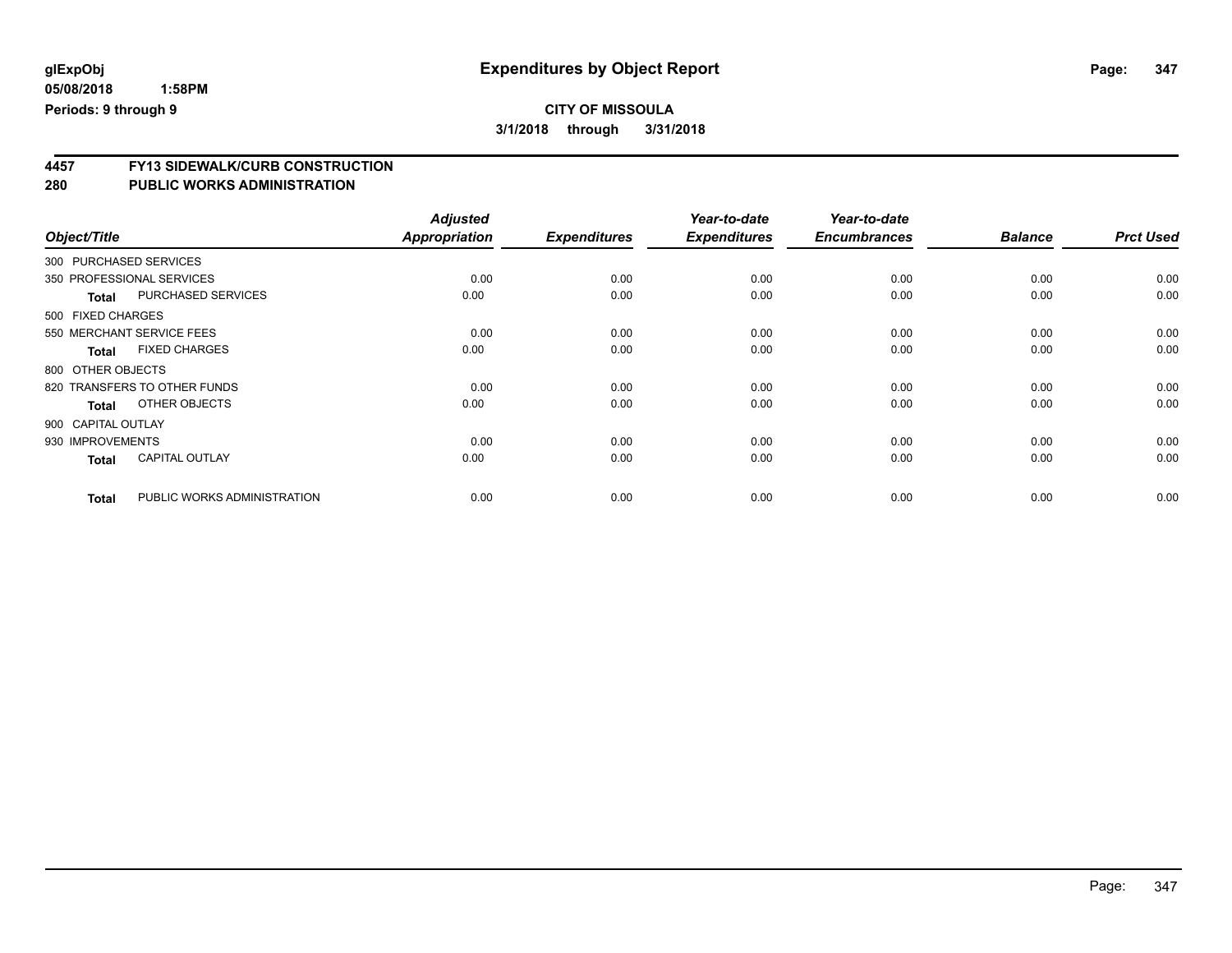### **4457 FY13 SIDEWALK/CURB CONSTRUCTION**

|                    |                                 | <b>Adjusted</b>      |                     | Year-to-date        | Year-to-date        |                |                  |
|--------------------|---------------------------------|----------------------|---------------------|---------------------|---------------------|----------------|------------------|
| Object/Title       |                                 | <b>Appropriation</b> | <b>Expenditures</b> | <b>Expenditures</b> | <b>Encumbrances</b> | <b>Balance</b> | <b>Prct Used</b> |
|                    | 300 PURCHASED SERVICES          |                      |                     |                     |                     |                |                  |
|                    | 350 PROFESSIONAL SERVICES       | 0.00                 | 0.00                | 0.00                | 0.00                | 0.00           | 0.00             |
| <b>Total</b>       | PURCHASED SERVICES              | 0.00                 | 0.00                | 0.00                | 0.00                | 0.00           | 0.00             |
| 500 FIXED CHARGES  |                                 |                      |                     |                     |                     |                |                  |
|                    | 550 MERCHANT SERVICE FEES       | 0.00                 | 0.00                | 0.00                | 0.00                | 0.00           | 0.00             |
| <b>Total</b>       | <b>FIXED CHARGES</b>            | 0.00                 | 0.00                | 0.00                | 0.00                | 0.00           | 0.00             |
| 800 OTHER OBJECTS  |                                 |                      |                     |                     |                     |                |                  |
|                    | 820 TRANSFERS TO OTHER FUNDS    | 0.00                 | 0.00                | 0.00                | 0.00                | 0.00           | 0.00             |
| Total              | OTHER OBJECTS                   | 0.00                 | 0.00                | 0.00                | 0.00                | 0.00           | 0.00             |
| 900 CAPITAL OUTLAY |                                 |                      |                     |                     |                     |                |                  |
| 930 IMPROVEMENTS   |                                 | 0.00                 | 0.00                | 0.00                | 0.00                | 0.00           | 0.00             |
| <b>Total</b>       | <b>CAPITAL OUTLAY</b>           | 0.00                 | 0.00                | 0.00                | 0.00                | 0.00           | 0.00             |
| <b>Total</b>       | FY13 SIDEWALK/CURB CONSTRUCTION | 0.00                 | 0.00                | 0.00                | 0.00                | 0.00           | 0.00             |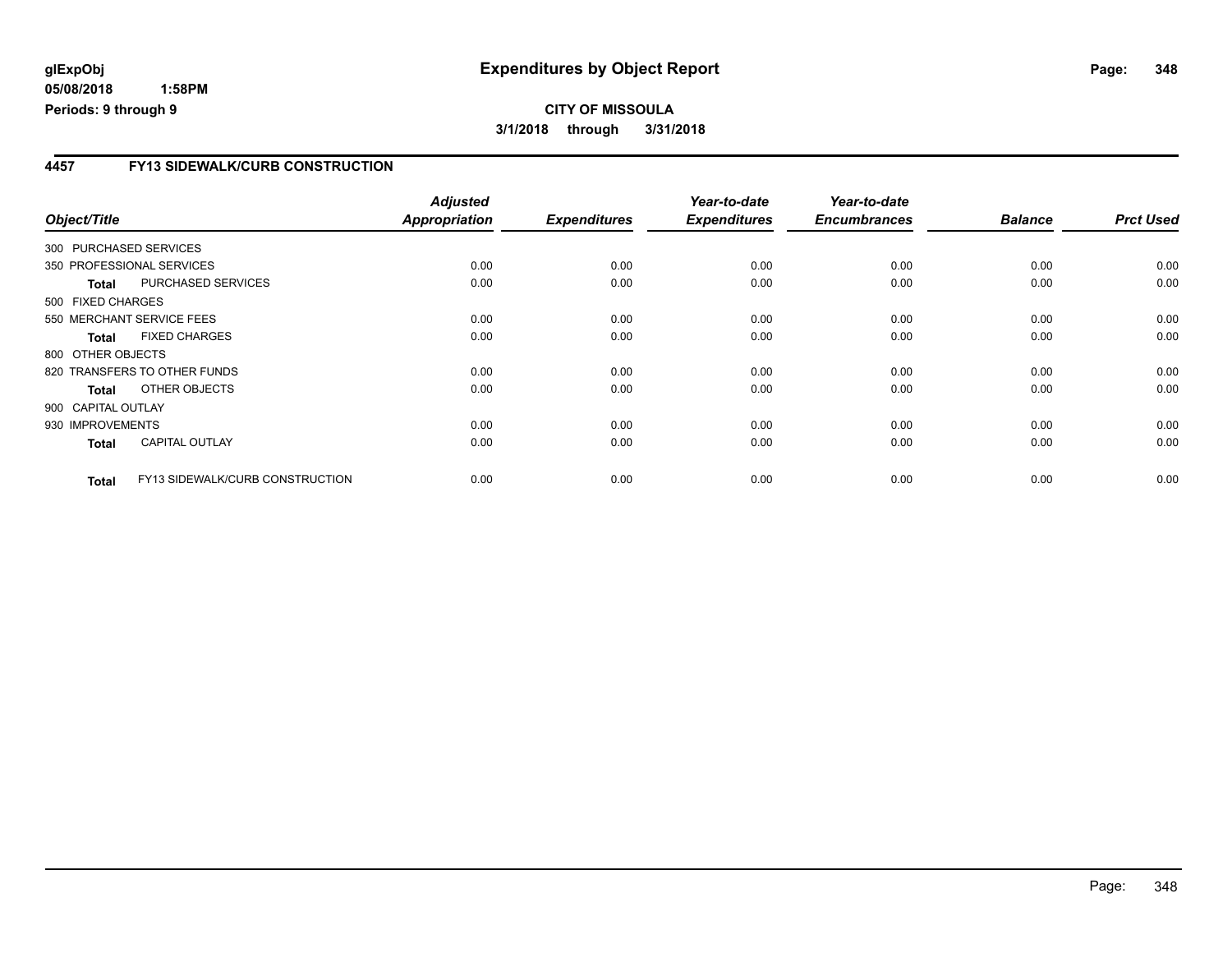### **CITY OF MISSOULA 3/1/2018 through 3/31/2018**

# **4458 FY14 SIDEWALK & CURB CONSTRUCTION**

| Object/Title       |                              | <b>Adjusted</b><br><b>Appropriation</b> | <b>Expenditures</b> | Year-to-date<br><b>Expenditures</b> | Year-to-date<br><b>Encumbrances</b> | <b>Balance</b> | <b>Prct Used</b> |
|--------------------|------------------------------|-----------------------------------------|---------------------|-------------------------------------|-------------------------------------|----------------|------------------|
| 500 FIXED CHARGES  |                              |                                         |                     |                                     |                                     |                |                  |
|                    | 550 MERCHANT SERVICE FEES    | 0.00                                    | 0.00                | 0.00                                | 0.00                                | 0.00           | 0.00             |
| <b>Total</b>       | <b>FIXED CHARGES</b>         | 0.00                                    | 0.00                | 0.00                                | 0.00                                | 0.00           | 0.00             |
| 800 OTHER OBJECTS  |                              |                                         |                     |                                     |                                     |                |                  |
|                    | 820 TRANSFERS TO OTHER FUNDS | 0.00                                    | 0.00                | 0.00                                | 0.00                                | 0.00           | 0.00             |
| <b>Total</b>       | OTHER OBJECTS                | 0.00                                    | 0.00                | 0.00                                | 0.00                                | 0.00           | 0.00             |
| 900 CAPITAL OUTLAY |                              |                                         |                     |                                     |                                     |                |                  |
| 930 IMPROVEMENTS   |                              | 0.00                                    | 0.00                | 0.00                                | 0.00                                | 0.00           | 0.00             |
| <b>Total</b>       | <b>CAPITAL OUTLAY</b>        | 0.00                                    | 0.00                | 0.00                                | 0.00                                | 0.00           | 0.00             |
| <b>Total</b>       | PUBLIC WORKS ADMINISTRATION  | 0.00                                    | 0.00                | 0.00                                | 0.00                                | 0.00           | 0.00             |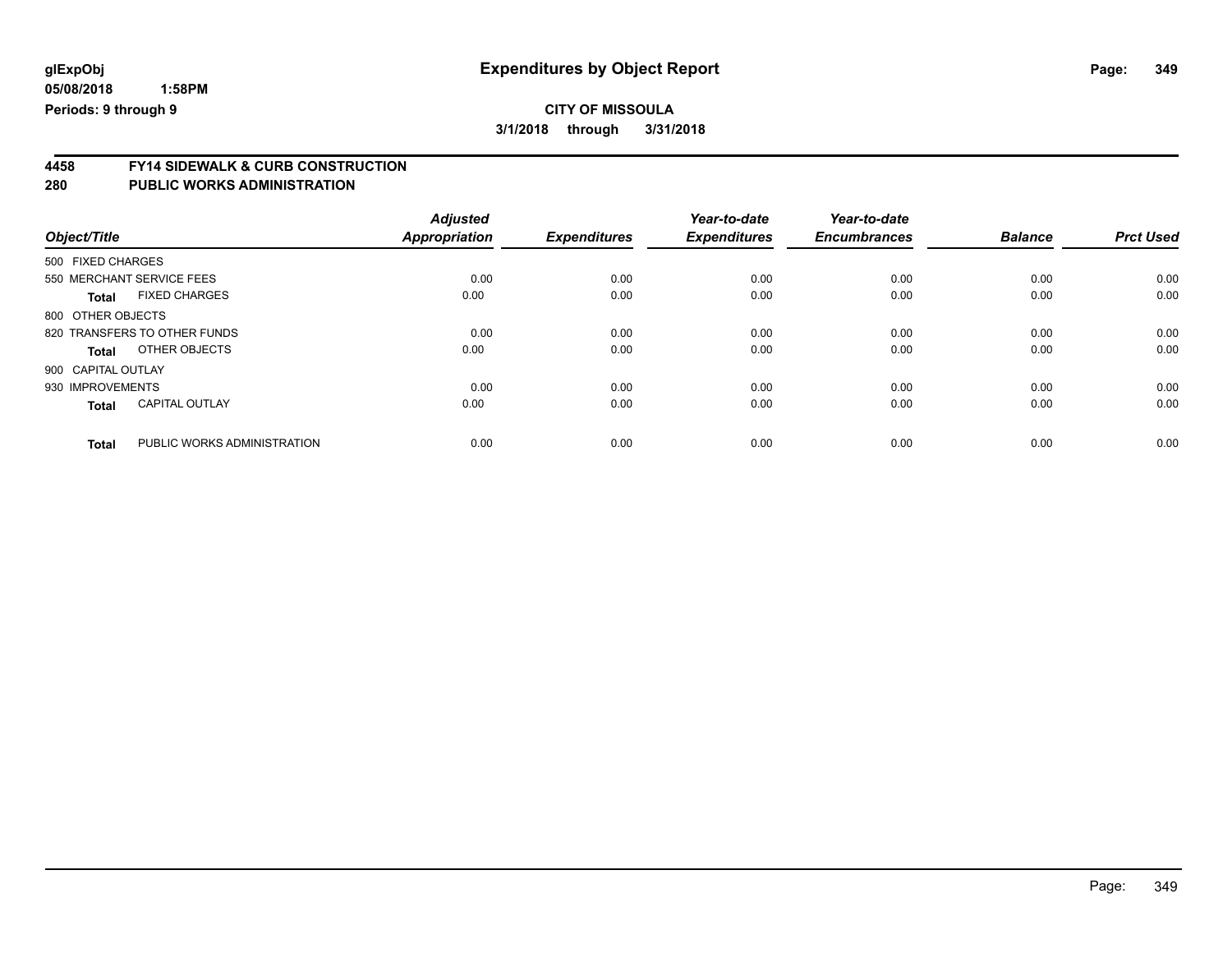### **4458 FY14 SIDEWALK & CURB CONSTRUCTION**

| Object/Title       |                                              | <b>Adjusted</b><br><b>Appropriation</b> | <b>Expenditures</b> | Year-to-date<br><b>Expenditures</b> | Year-to-date<br><b>Encumbrances</b> | <b>Balance</b> | <b>Prct Used</b> |
|--------------------|----------------------------------------------|-----------------------------------------|---------------------|-------------------------------------|-------------------------------------|----------------|------------------|
| 500 FIXED CHARGES  |                                              |                                         |                     |                                     |                                     |                |                  |
|                    | 550 MERCHANT SERVICE FEES                    | 0.00                                    | 0.00                | 0.00                                | 0.00                                | 0.00           | 0.00             |
|                    |                                              |                                         |                     |                                     |                                     |                |                  |
| Total              | <b>FIXED CHARGES</b>                         | 0.00                                    | 0.00                | 0.00                                | 0.00                                | 0.00           | 0.00             |
| 800 OTHER OBJECTS  |                                              |                                         |                     |                                     |                                     |                |                  |
|                    | 820 TRANSFERS TO OTHER FUNDS                 | 0.00                                    | 0.00                | 0.00                                | 0.00                                | 0.00           | 0.00             |
| Total              | OTHER OBJECTS                                | 0.00                                    | 0.00                | 0.00                                | 0.00                                | 0.00           | 0.00             |
| 900 CAPITAL OUTLAY |                                              |                                         |                     |                                     |                                     |                |                  |
| 930 IMPROVEMENTS   |                                              | 0.00                                    | 0.00                | 0.00                                | 0.00                                | 0.00           | 0.00             |
| <b>Total</b>       | <b>CAPITAL OUTLAY</b>                        | 0.00                                    | 0.00                | 0.00                                | 0.00                                | 0.00           | 0.00             |
| <b>Total</b>       | <b>FY14 SIDEWALK &amp; CURB CONSTRUCTIOL</b> | 0.00                                    | 0.00                | 0.00                                | 0.00                                | 0.00           | 0.00             |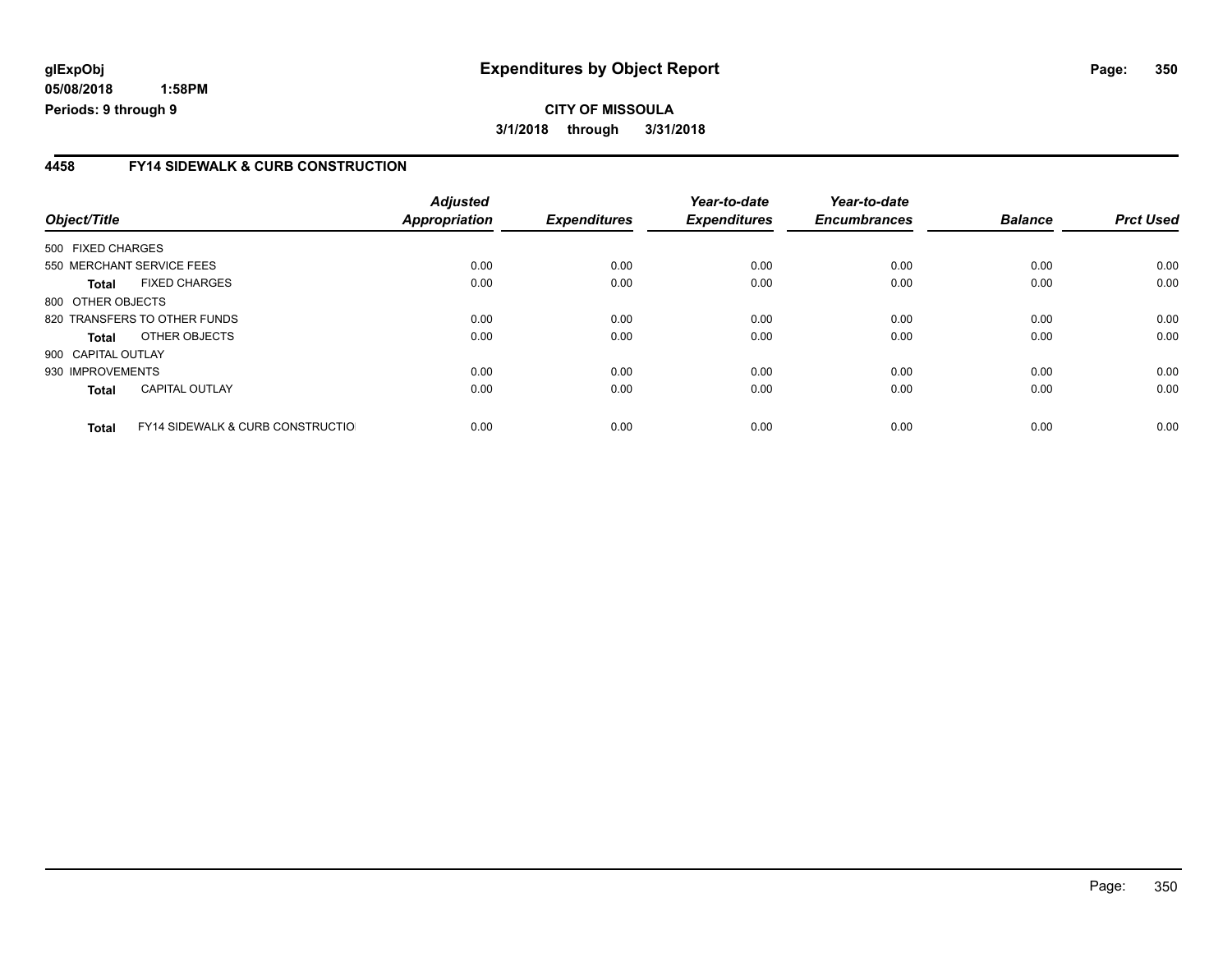### **CITY OF MISSOULA 3/1/2018 through 3/31/2018**

**4459 FY15 SIDEWALK/CURB CONSTRUCTION**

| Object/Title       |                              | <b>Adjusted</b><br><b>Appropriation</b> | <b>Expenditures</b> | Year-to-date<br><b>Expenditures</b> | Year-to-date<br><b>Encumbrances</b> | <b>Balance</b> | <b>Prct Used</b> |
|--------------------|------------------------------|-----------------------------------------|---------------------|-------------------------------------|-------------------------------------|----------------|------------------|
| 500 FIXED CHARGES  |                              |                                         |                     |                                     |                                     |                |                  |
|                    | 550 MERCHANT SERVICE FEES    | 0.00                                    | 0.00                | 0.00                                | 0.00                                | 0.00           | 0.00             |
| <b>Total</b>       | <b>FIXED CHARGES</b>         | 0.00                                    | 0.00                | 0.00                                | 0.00                                | 0.00           | 0.00             |
| 800 OTHER OBJECTS  |                              |                                         |                     |                                     |                                     |                |                  |
|                    | 820 TRANSFERS TO OTHER FUNDS | 0.00                                    | 0.00                | 0.00                                | 0.00                                | 0.00           | 0.00             |
| Total              | OTHER OBJECTS                | 0.00                                    | 0.00                | 0.00                                | 0.00                                | 0.00           | 0.00             |
| 900 CAPITAL OUTLAY |                              |                                         |                     |                                     |                                     |                |                  |
| 930 IMPROVEMENTS   |                              | 0.00                                    | 0.00                | 0.00                                | 0.00                                | 0.00           | 0.00             |
| <b>Total</b>       | <b>CAPITAL OUTLAY</b>        | 0.00                                    | 0.00                | 0.00                                | 0.00                                | 0.00           | 0.00             |
| <b>Total</b>       | PUBLIC WORKS ADMINISTRATION  | 0.00                                    | 0.00                | 0.00                                | 0.00                                | 0.00           | 0.00             |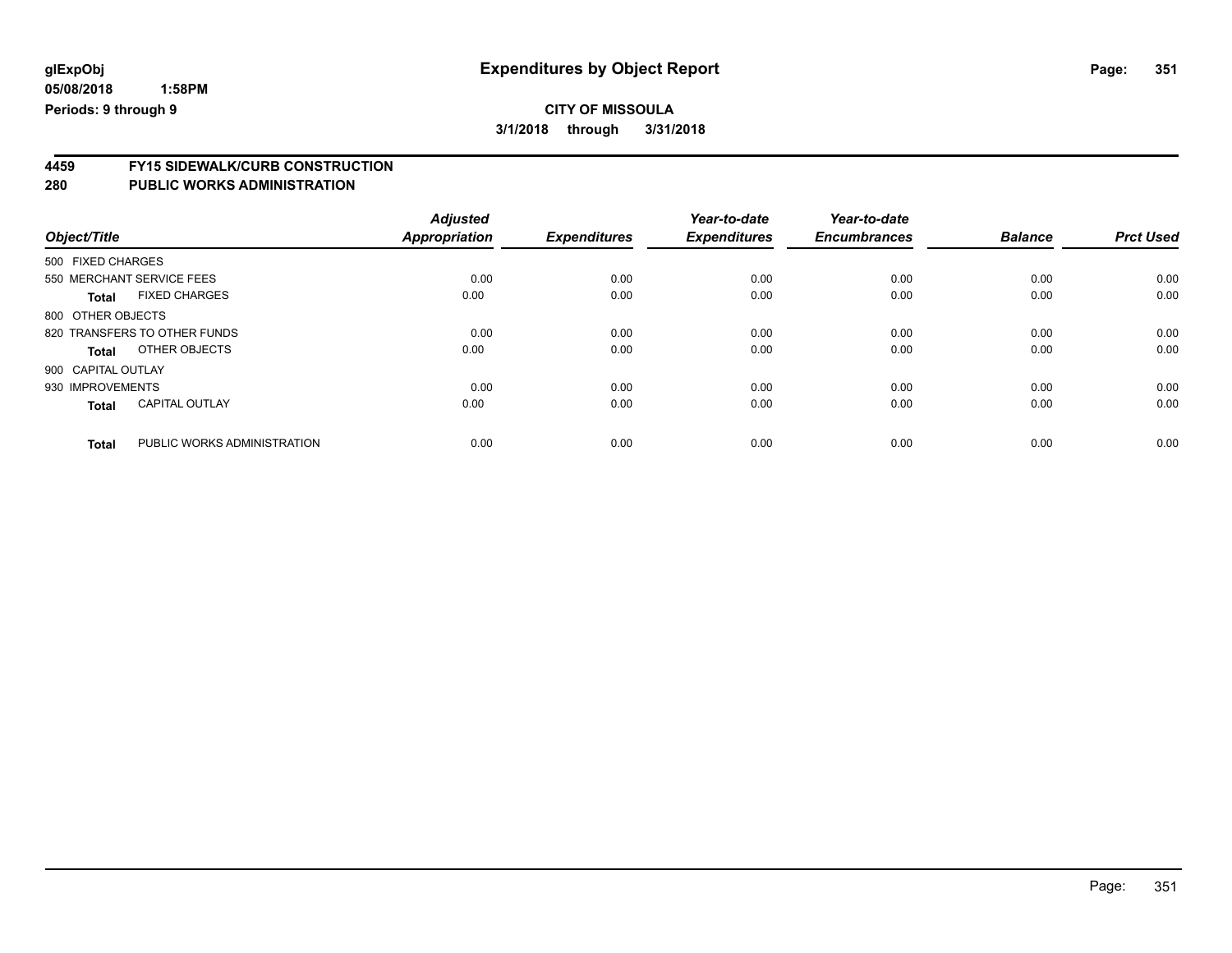### **4459 FY15 SIDEWALK/CURB CONSTRUCTION**

| Object/Title               |                                        | <b>Adjusted</b><br>Appropriation | <b>Expenditures</b> | Year-to-date<br><b>Expenditures</b> | Year-to-date<br><b>Encumbrances</b> | <b>Balance</b> | <b>Prct Used</b> |
|----------------------------|----------------------------------------|----------------------------------|---------------------|-------------------------------------|-------------------------------------|----------------|------------------|
| 500 FIXED CHARGES          |                                        |                                  |                     |                                     |                                     |                |                  |
|                            | 550 MERCHANT SERVICE FEES              | 0.00                             | 0.00                | 0.00                                | 0.00                                | 0.00           | 0.00             |
|                            | <b>FIXED CHARGES</b>                   | 0.00                             | 0.00                | 0.00                                | 0.00                                | 0.00           | 0.00             |
| Total<br>800 OTHER OBJECTS |                                        |                                  |                     |                                     |                                     |                |                  |
|                            | 820 TRANSFERS TO OTHER FUNDS           | 0.00                             | 0.00                | 0.00                                | 0.00                                | 0.00           | 0.00             |
| Total                      | OTHER OBJECTS                          | 0.00                             | 0.00                | 0.00                                | 0.00                                | 0.00           | 0.00             |
| 900 CAPITAL OUTLAY         |                                        |                                  |                     |                                     |                                     |                |                  |
| 930 IMPROVEMENTS           |                                        | 0.00                             | 0.00                | 0.00                                | 0.00                                | 0.00           | 0.00             |
| <b>Total</b>               | <b>CAPITAL OUTLAY</b>                  | 0.00                             | 0.00                | 0.00                                | 0.00                                | 0.00           | 0.00             |
| <b>Total</b>               | <b>FY15 SIDEWALK/CURB CONSTRUCTION</b> | 0.00                             | 0.00                | 0.00                                | 0.00                                | 0.00           | 0.00             |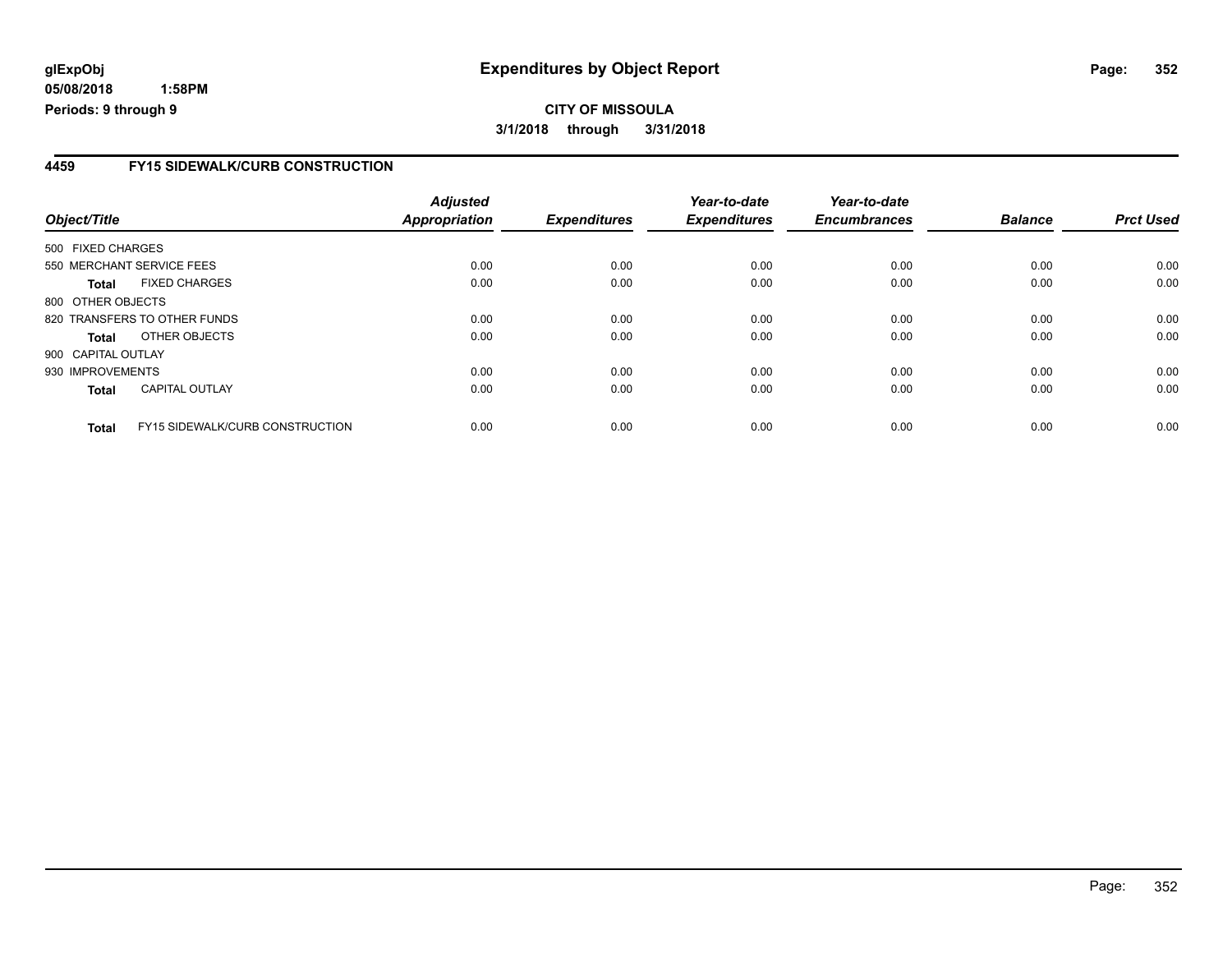### **CITY OF MISSOULA 3/1/2018 through 3/31/2018**

# **4460 FY16 SIDEWALK/CURB CONSTRUCTION**

| Object/Title       |                              | <b>Adjusted</b><br><b>Appropriation</b> | <b>Expenditures</b> | Year-to-date<br><b>Expenditures</b> | Year-to-date<br><b>Encumbrances</b> | <b>Balance</b> | <b>Prct Used</b> |
|--------------------|------------------------------|-----------------------------------------|---------------------|-------------------------------------|-------------------------------------|----------------|------------------|
| 500 FIXED CHARGES  |                              |                                         |                     |                                     |                                     |                |                  |
|                    | 550 MERCHANT SERVICE FEES    | 0.00                                    | 0.00                | 0.00                                | 0.00                                | 0.00           | 0.00             |
| <b>Total</b>       | <b>FIXED CHARGES</b>         | 0.00                                    | 0.00                | 0.00                                | 0.00                                | 0.00           | 0.00             |
| 800 OTHER OBJECTS  |                              |                                         |                     |                                     |                                     |                |                  |
|                    | 820 TRANSFERS TO OTHER FUNDS | 0.00                                    | 0.00                | 0.00                                | 0.00                                | 0.00           | 0.00             |
| Total              | OTHER OBJECTS                | 0.00                                    | 0.00                | 0.00                                | 0.00                                | 0.00           | 0.00             |
| 900 CAPITAL OUTLAY |                              |                                         |                     |                                     |                                     |                |                  |
| 930 IMPROVEMENTS   |                              | 0.00                                    | 0.00                | 0.00                                | 0.00                                | 0.00           | 0.00             |
| <b>Total</b>       | <b>CAPITAL OUTLAY</b>        | 0.00                                    | 0.00                | 0.00                                | 0.00                                | 0.00           | 0.00             |
| <b>Total</b>       | PUBLIC WORKS ADMINISTRATION  | 0.00                                    | 0.00                | 0.00                                | 0.00                                | 0.00           | 0.00             |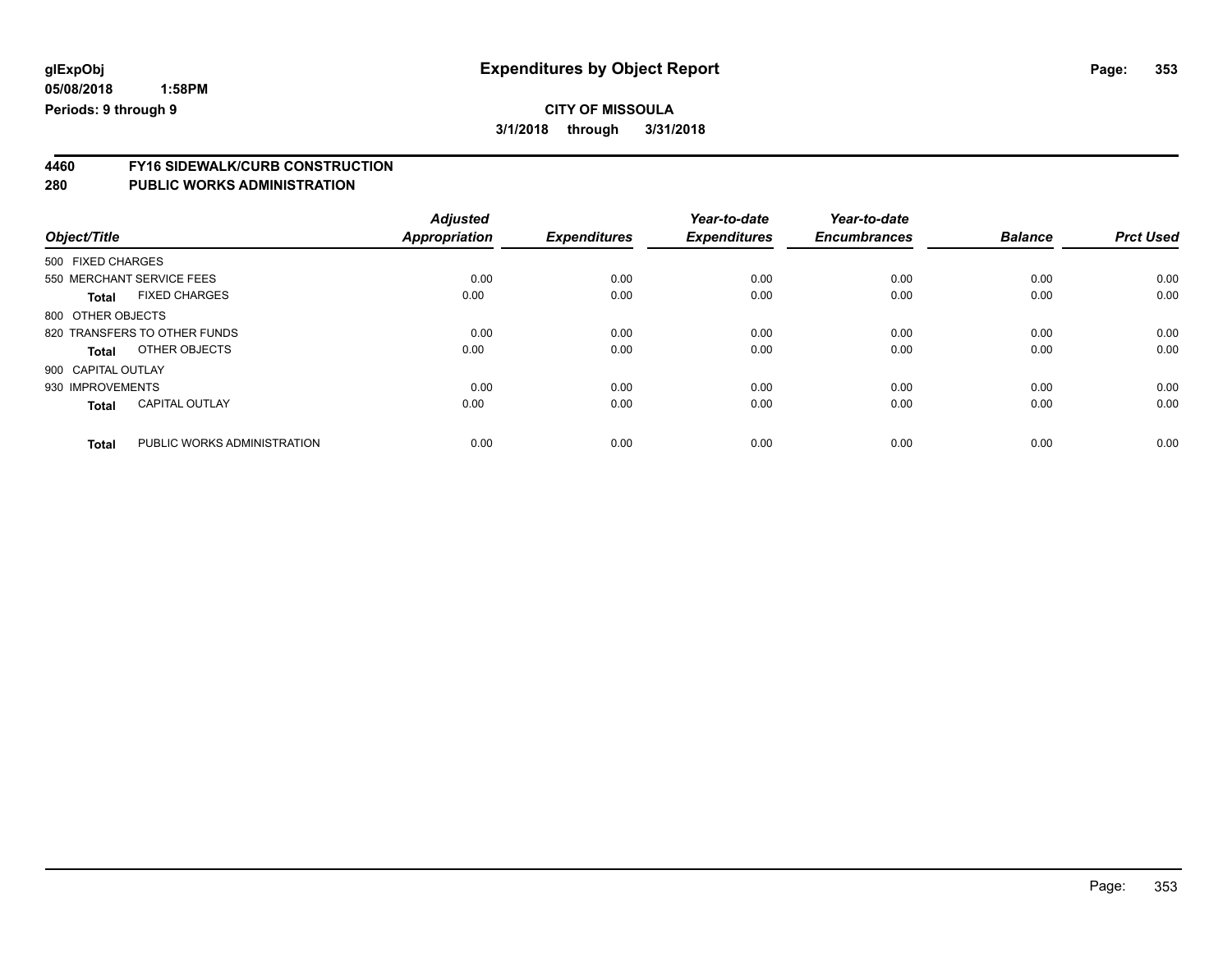### **4460 FY16 SIDEWALK/CURB CONSTRUCTION**

| Object/Title       |                                 | <b>Adjusted</b><br>Appropriation | <b>Expenditures</b> | Year-to-date<br><b>Expenditures</b> | Year-to-date<br><b>Encumbrances</b> | <b>Balance</b> | <b>Prct Used</b> |
|--------------------|---------------------------------|----------------------------------|---------------------|-------------------------------------|-------------------------------------|----------------|------------------|
| 500 FIXED CHARGES  |                                 |                                  |                     |                                     |                                     |                |                  |
|                    | 550 MERCHANT SERVICE FEES       | 0.00                             | 0.00                | 0.00                                | 0.00                                | 0.00           | 0.00             |
| Total              | <b>FIXED CHARGES</b>            | 0.00                             | 0.00                | 0.00                                | 0.00                                | 0.00           | 0.00             |
| 800 OTHER OBJECTS  |                                 |                                  |                     |                                     |                                     |                |                  |
|                    | 820 TRANSFERS TO OTHER FUNDS    | 0.00                             | 0.00                | 0.00                                | 0.00                                | 0.00           | 0.00             |
| Total              | OTHER OBJECTS                   | 0.00                             | 0.00                | 0.00                                | 0.00                                | 0.00           | 0.00             |
| 900 CAPITAL OUTLAY |                                 |                                  |                     |                                     |                                     |                |                  |
| 930 IMPROVEMENTS   |                                 | 0.00                             | 0.00                | 0.00                                | 0.00                                | 0.00           | 0.00             |
| <b>Total</b>       | <b>CAPITAL OUTLAY</b>           | 0.00                             | 0.00                | 0.00                                | 0.00                                | 0.00           | 0.00             |
| <b>Total</b>       | FY16 SIDEWALK/CURB CONSTRUCTION | 0.00                             | 0.00                | 0.00                                | 0.00                                | 0.00           | 0.00             |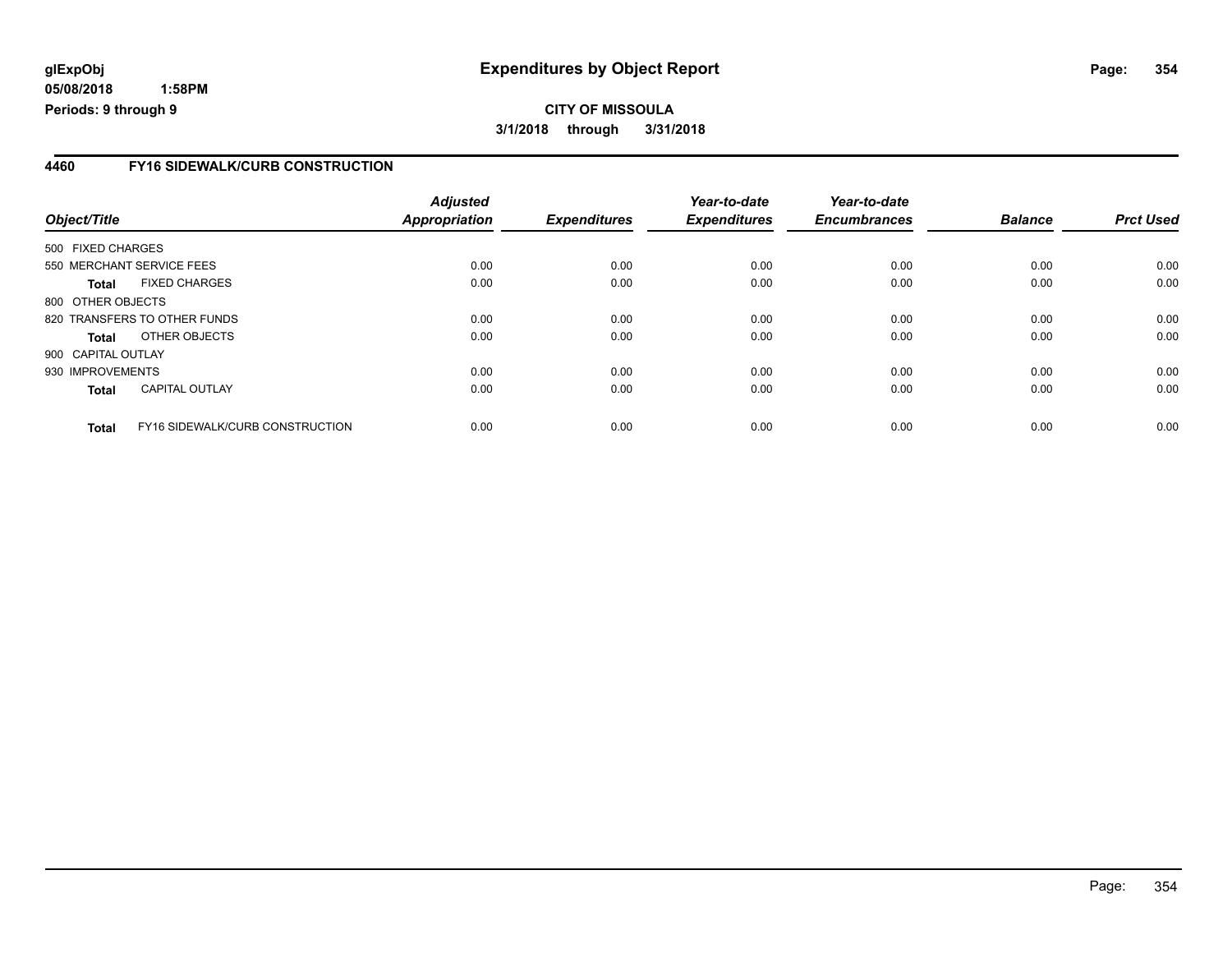### **CITY OF MISSOULA 3/1/2018 through 3/31/2018**

# **4461 FY17 SIDEWALK/CURB CONSTRUCTION**

| Object/Title       |                             | <b>Adjusted</b><br><b>Appropriation</b> | <b>Expenditures</b> | Year-to-date<br><b>Expenditures</b> | Year-to-date<br><b>Encumbrances</b> | <b>Balance</b> | <b>Prct Used</b> |
|--------------------|-----------------------------|-----------------------------------------|---------------------|-------------------------------------|-------------------------------------|----------------|------------------|
| 500 FIXED CHARGES  |                             |                                         |                     |                                     |                                     |                |                  |
|                    | 550 MERCHANT SERVICE FEES   | 0.00                                    | 0.00                | 0.00                                | 0.00                                | 0.00           | 0.00             |
| <b>Total</b>       | <b>FIXED CHARGES</b>        | 0.00                                    | 0.00                | 0.00                                | 0.00                                | 0.00           | 0.00             |
| 900 CAPITAL OUTLAY |                             |                                         |                     |                                     |                                     |                |                  |
| 930 IMPROVEMENTS   |                             | 0.00                                    | 0.00                | 7.500.00                            | 0.00                                | $-7,500.00$    | 0.00             |
| <b>Total</b>       | <b>CAPITAL OUTLAY</b>       | 0.00                                    | 0.00                | 7.500.00                            | 0.00                                | $-7,500.00$    | 0.00             |
| <b>Total</b>       | PUBLIC WORKS ADMINISTRATION | 0.00                                    | 0.00                | 7.500.00                            | 0.00                                | $-7,500.00$    | 0.00             |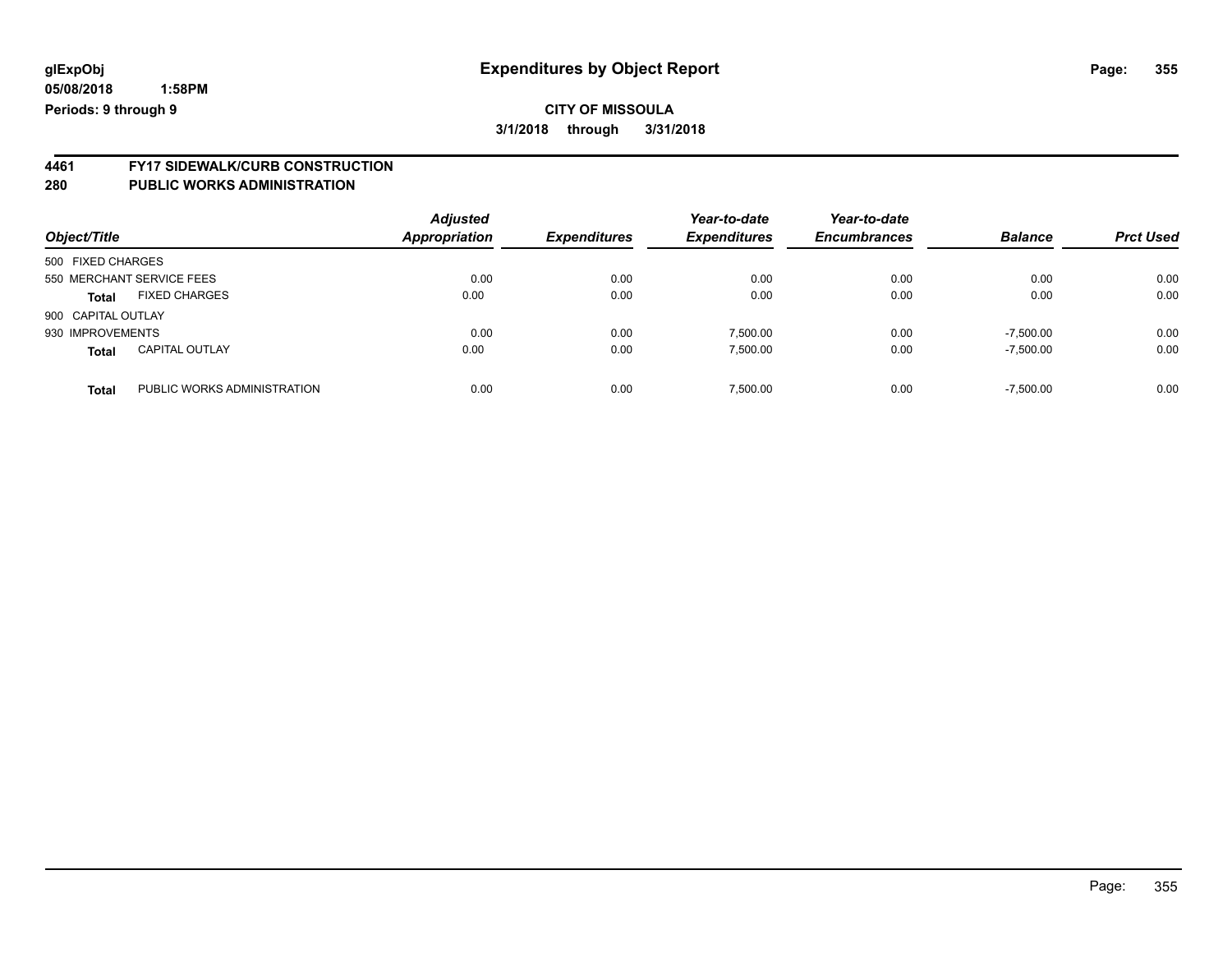**CITY OF MISSOULA 3/1/2018 through 3/31/2018**

#### **4461 FY17 SIDEWALK/CURB CONSTRUCTION**

|                    |                                        | <b>Adjusted</b>      |                     | Year-to-date        | Year-to-date        |                |                  |
|--------------------|----------------------------------------|----------------------|---------------------|---------------------|---------------------|----------------|------------------|
| Object/Title       |                                        | <b>Appropriation</b> | <b>Expenditures</b> | <b>Expenditures</b> | <b>Encumbrances</b> | <b>Balance</b> | <b>Prct Used</b> |
| 500 FIXED CHARGES  |                                        |                      |                     |                     |                     |                |                  |
|                    | 550 MERCHANT SERVICE FEES              | 0.00                 | 0.00                | 0.00                | 0.00                | 0.00           | 0.00             |
| <b>Total</b>       | <b>FIXED CHARGES</b>                   | 0.00                 | 0.00                | 0.00                | 0.00                | 0.00           | 0.00             |
| 900 CAPITAL OUTLAY |                                        |                      |                     |                     |                     |                |                  |
| 930 IMPROVEMENTS   |                                        | 0.00                 | 0.00                | 7,500.00            | 0.00                | $-7,500.00$    | 0.00             |
| <b>Total</b>       | <b>CAPITAL OUTLAY</b>                  | 0.00                 | 0.00                | 7.500.00            | 0.00                | $-7,500.00$    | 0.00             |
| <b>Total</b>       | <b>FY17 SIDEWALK/CURB CONSTRUCTION</b> | 0.00                 | 0.00                | 7,500.00            | 0.00                | $-7,500.00$    | 0.00             |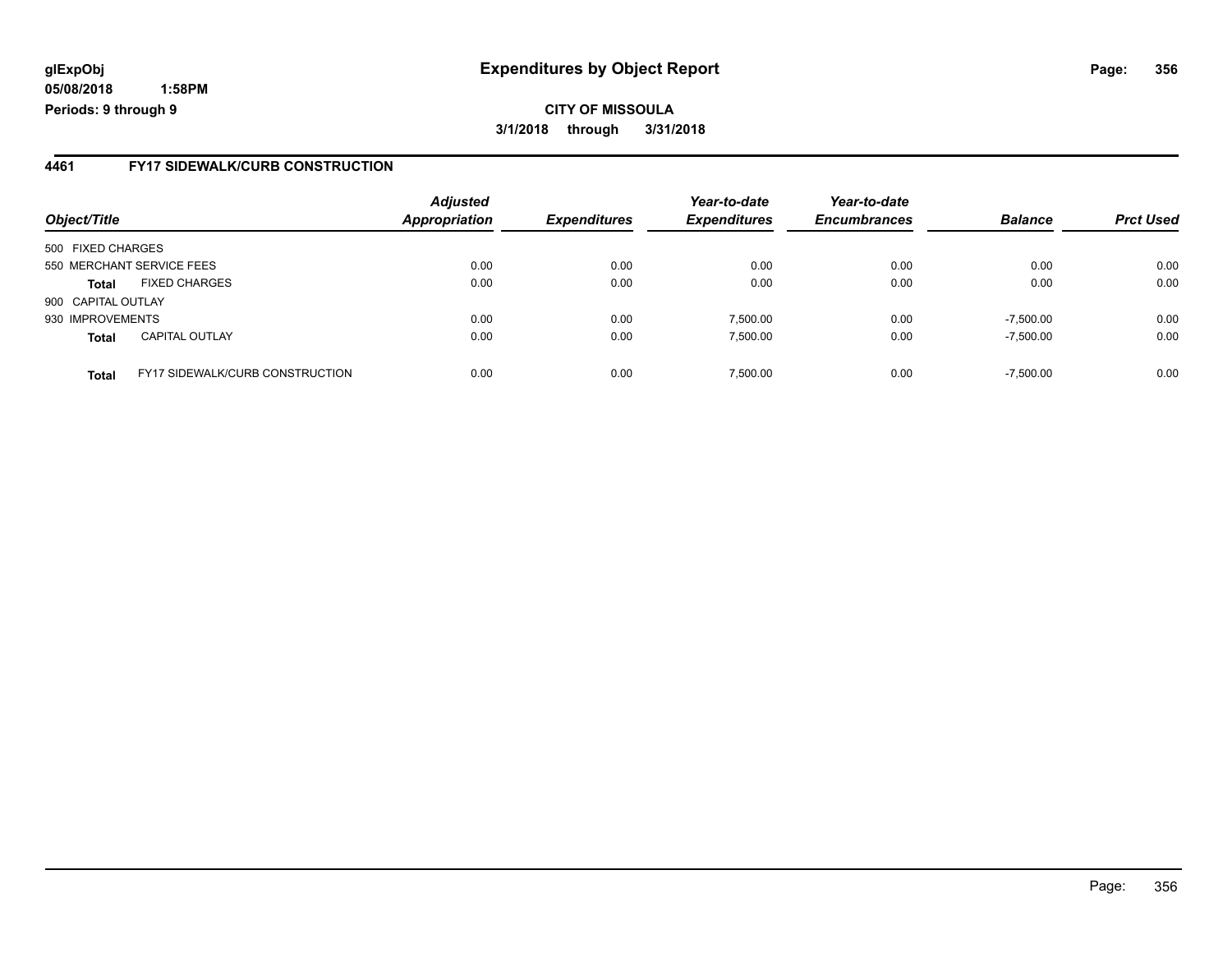# **4462 FY18 SIDEWALK/CURB CONSTRUCTION**

| Object/Title       |                             | <b>Adjusted</b><br><b>Appropriation</b> | <b>Expenditures</b> | Year-to-date<br><b>Expenditures</b> | Year-to-date<br><b>Encumbrances</b> | <b>Balance</b> | <b>Prct Used</b> |
|--------------------|-----------------------------|-----------------------------------------|---------------------|-------------------------------------|-------------------------------------|----------------|------------------|
| 500 FIXED CHARGES  |                             |                                         |                     |                                     |                                     |                |                  |
|                    | 550 MERCHANT SERVICE FEES   | 0.00                                    | 0.00                | 0.00                                | 0.00                                | 0.00           | 0.00             |
| <b>Total</b>       | <b>FIXED CHARGES</b>        | 0.00                                    | 0.00                | 0.00                                | 0.00                                | 0.00           | 0.00             |
| 900 CAPITAL OUTLAY |                             |                                         |                     |                                     |                                     |                |                  |
| 930 IMPROVEMENTS   |                             | 0.00                                    | 0.00                | 926.300.22                          | 0.00                                | -926.300.22    | 0.00             |
| <b>Total</b>       | <b>CAPITAL OUTLAY</b>       | 0.00                                    | 0.00                | 926,300.22                          | 0.00                                | -926,300.22    | 0.00             |
| <b>Total</b>       | PUBLIC WORKS ADMINISTRATION | 0.00                                    | 0.00                | 926,300.22                          | 0.00                                | -926.300.22    | 0.00             |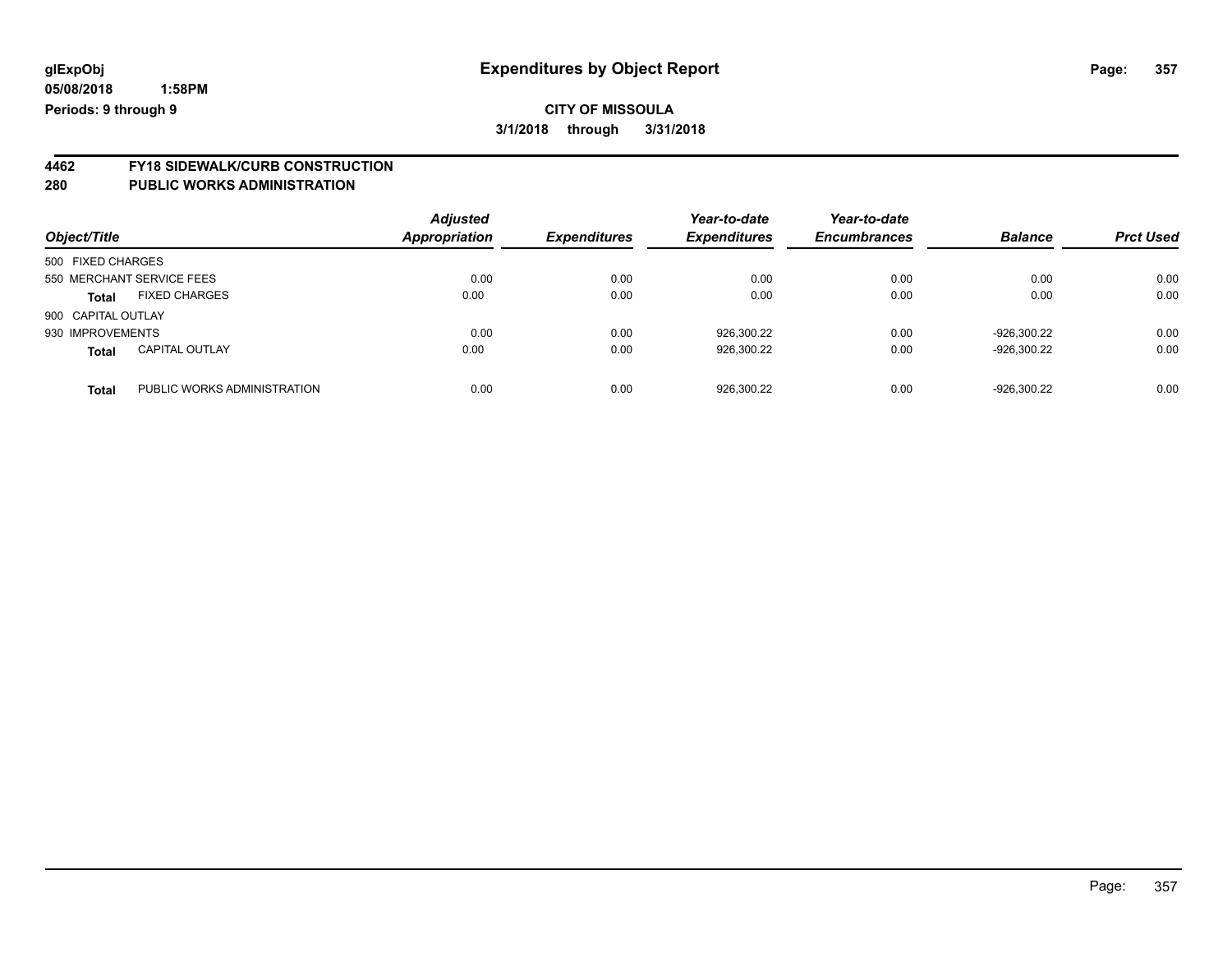**CITY OF MISSOULA 3/1/2018 through 3/31/2018**

#### **4462 FY18 SIDEWALK/CURB CONSTRUCTION**

|                    |                                 | <b>Adjusted</b>      |                     | Year-to-date        | Year-to-date        |                |                  |
|--------------------|---------------------------------|----------------------|---------------------|---------------------|---------------------|----------------|------------------|
| Object/Title       |                                 | <b>Appropriation</b> | <b>Expenditures</b> | <b>Expenditures</b> | <b>Encumbrances</b> | <b>Balance</b> | <b>Prct Used</b> |
| 500 FIXED CHARGES  |                                 |                      |                     |                     |                     |                |                  |
|                    | 550 MERCHANT SERVICE FEES       | 0.00                 | 0.00                | 0.00                | 0.00                | 0.00           | 0.00             |
| <b>Total</b>       | <b>FIXED CHARGES</b>            | 0.00                 | 0.00                | 0.00                | 0.00                | 0.00           | 0.00             |
| 900 CAPITAL OUTLAY |                                 |                      |                     |                     |                     |                |                  |
| 930 IMPROVEMENTS   |                                 | 0.00                 | 0.00                | 926,300.22          | 0.00                | $-926,300.22$  | 0.00             |
| <b>Total</b>       | <b>CAPITAL OUTLAY</b>           | 0.00                 | 0.00                | 926,300.22          | 0.00                | $-926,300.22$  | 0.00             |
| <b>Total</b>       | FY18 SIDEWALK/CURB CONSTRUCTION | 0.00                 | 0.00                | 926,300.22          | 0.00                | $-926,300.22$  | 0.00             |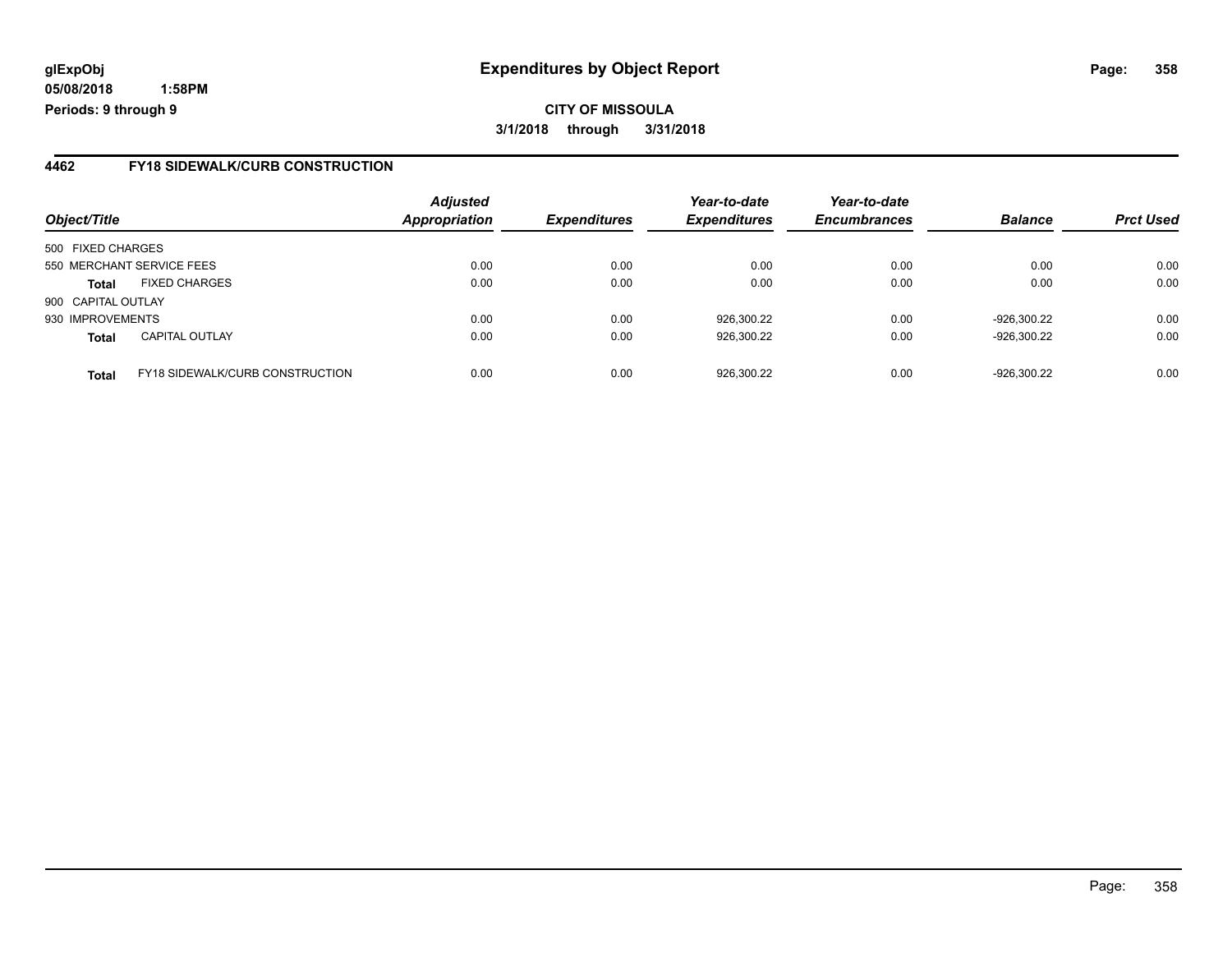### **CITY OF MISSOULA 3/1/2018 through 3/31/2018**

# **4463 FY2019 CURB/SIDEWALK**

**250 DEVELOPMENT SERVICES**

| Object/Title                          | <b>Adjusted</b><br><b>Appropriation</b> | <b>Expenditures</b> | Year-to-date<br><b>Expenditures</b> | Year-to-date<br><b>Encumbrances</b> | <b>Balance</b> | <b>Prct Used</b> |
|---------------------------------------|-----------------------------------------|---------------------|-------------------------------------|-------------------------------------|----------------|------------------|
| 500 FIXED CHARGES                     |                                         |                     |                                     |                                     |                |                  |
| 550 MERCHANT SERVICE FEES             | 0.00                                    | 0.00                | 0.00                                | 0.00                                | 0.00           | 0.00             |
| <b>FIXED CHARGES</b><br><b>Total</b>  | 0.00                                    | 0.00                | 0.00                                | 0.00                                | 0.00           | 0.00             |
| 900 CAPITAL OUTLAY                    |                                         |                     |                                     |                                     |                |                  |
| 930 IMPROVEMENTS                      | 0.00                                    | 0.00                | 0.00                                | 0.00                                | 0.00           | 0.00             |
| <b>CAPITAL OUTLAY</b><br><b>Total</b> | 0.00                                    | 0.00                | 0.00                                | 0.00                                | 0.00           | 0.00             |
| DEVELOPMENT SERVICES<br>Total         | 0.00                                    | 0.00                | 0.00                                | 0.00                                | 0.00           | 0.00             |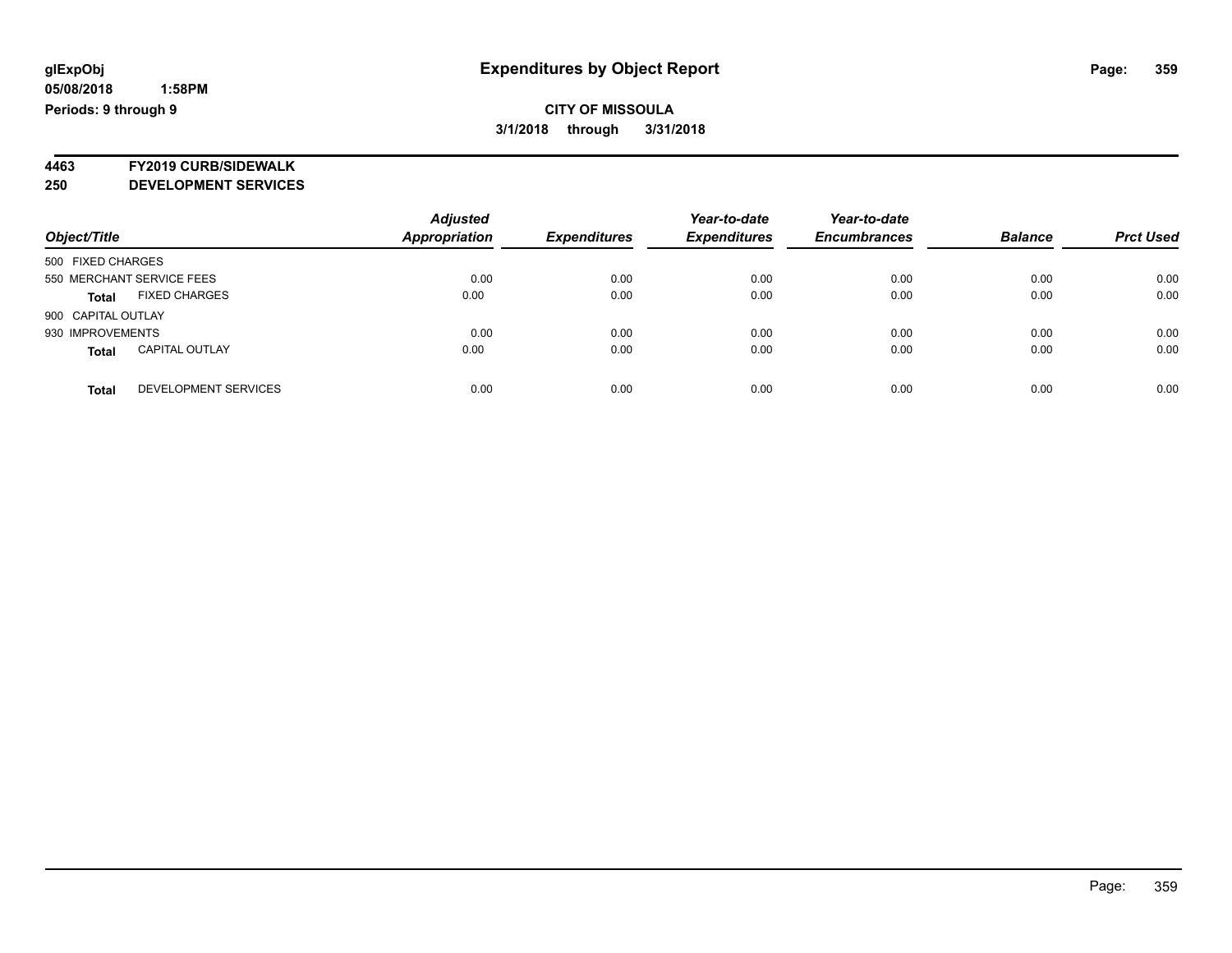**CITY OF MISSOULA 3/1/2018 through 3/31/2018**

#### **4463 FY2019 CURB/SIDEWALK**

|                    |                           | <b>Adjusted</b>      |                     | Year-to-date        | Year-to-date        |                |                  |
|--------------------|---------------------------|----------------------|---------------------|---------------------|---------------------|----------------|------------------|
| Object/Title       |                           | <b>Appropriation</b> | <b>Expenditures</b> | <b>Expenditures</b> | <b>Encumbrances</b> | <b>Balance</b> | <b>Prct Used</b> |
| 500 FIXED CHARGES  |                           |                      |                     |                     |                     |                |                  |
|                    | 550 MERCHANT SERVICE FEES | 0.00                 | 0.00                | 0.00                | 0.00                | 0.00           | 0.00             |
| <b>Total</b>       | <b>FIXED CHARGES</b>      | 0.00                 | 0.00                | 0.00                | 0.00                | 0.00           | 0.00             |
| 900 CAPITAL OUTLAY |                           |                      |                     |                     |                     |                |                  |
| 930 IMPROVEMENTS   |                           | 0.00                 | 0.00                | 0.00                | 0.00                | 0.00           | 0.00             |
| <b>Total</b>       | <b>CAPITAL OUTLAY</b>     | 0.00                 | 0.00                | 0.00                | 0.00                | 0.00           | 0.00             |
| <b>Total</b>       | FY2019 CURB/SIDEWALK      | 0.00                 | 0.00                | 0.00                | 0.00                | 0.00           | 0.00             |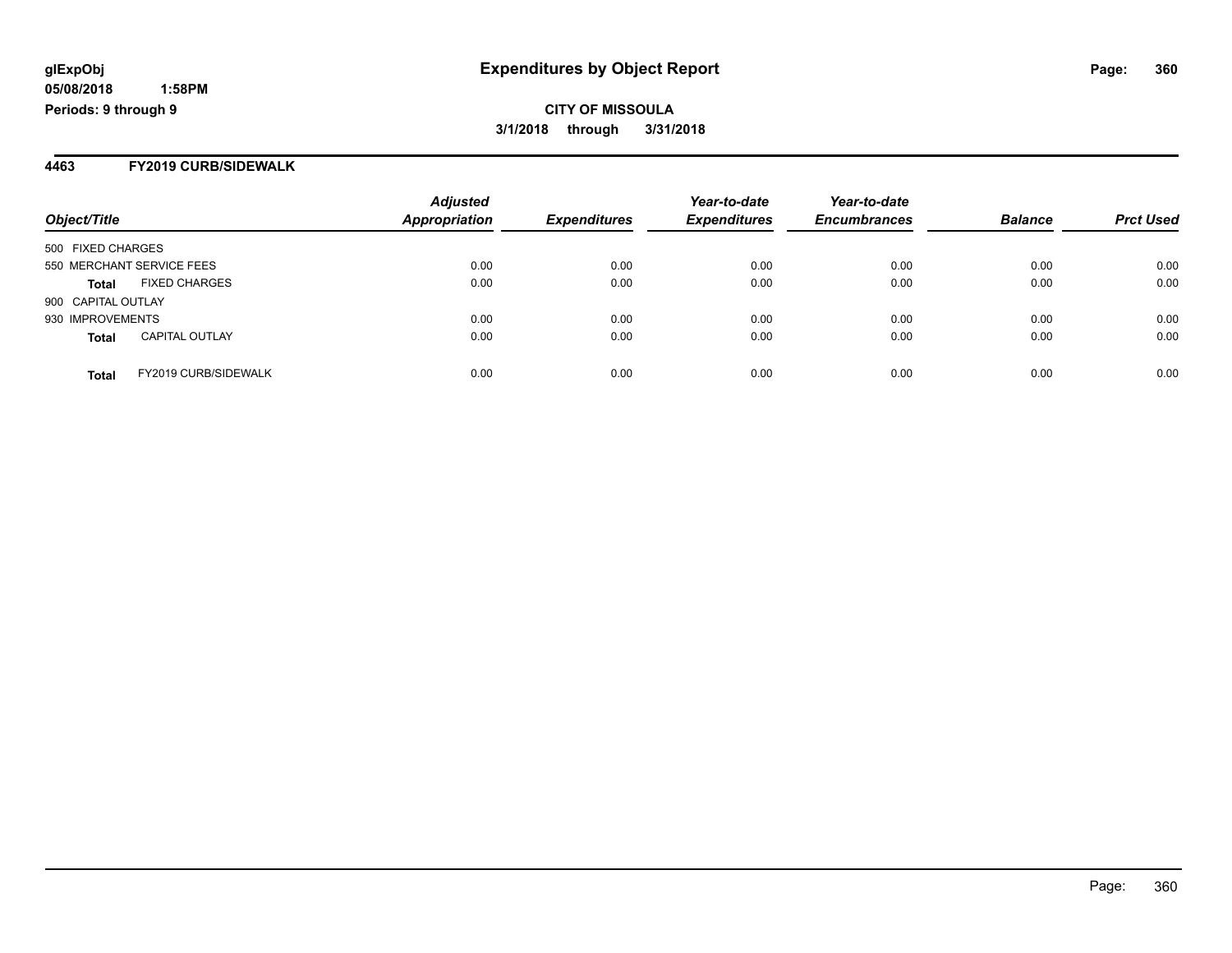**4531 SID 531 TRAFFIC CALMING 390 NON-DEPARTMENTAL**

| Object/Title                          | <b>Adjusted</b><br><b>Appropriation</b> | <b>Expenditures</b> | Year-to-date<br><b>Expenditures</b> | Year-to-date<br><b>Encumbrances</b> | <b>Balance</b> | <b>Prct Used</b> |
|---------------------------------------|-----------------------------------------|---------------------|-------------------------------------|-------------------------------------|----------------|------------------|
| 500 FIXED CHARGES                     |                                         |                     |                                     |                                     |                |                  |
| 550 MERCHANT SERVICE FEES             | 0.00                                    | 0.00                | 0.00                                | 0.00                                | 0.00           | 0.00             |
| <b>FIXED CHARGES</b><br><b>Total</b>  | 0.00                                    | 0.00                | 0.00                                | 0.00                                | 0.00           | 0.00             |
| 900 CAPITAL OUTLAY                    |                                         |                     |                                     |                                     |                |                  |
| 930 IMPROVEMENTS                      | 0.00                                    | 0.00                | 0.00                                | 0.00                                | 0.00           | 0.00             |
| <b>CAPITAL OUTLAY</b><br><b>Total</b> | 0.00                                    | 0.00                | 0.00                                | 0.00                                | 0.00           | 0.00             |
| NON-DEPARTMENTAL<br>Total             | 0.00                                    | 0.00                | 0.00                                | 0.00                                | 0.00           | 0.00             |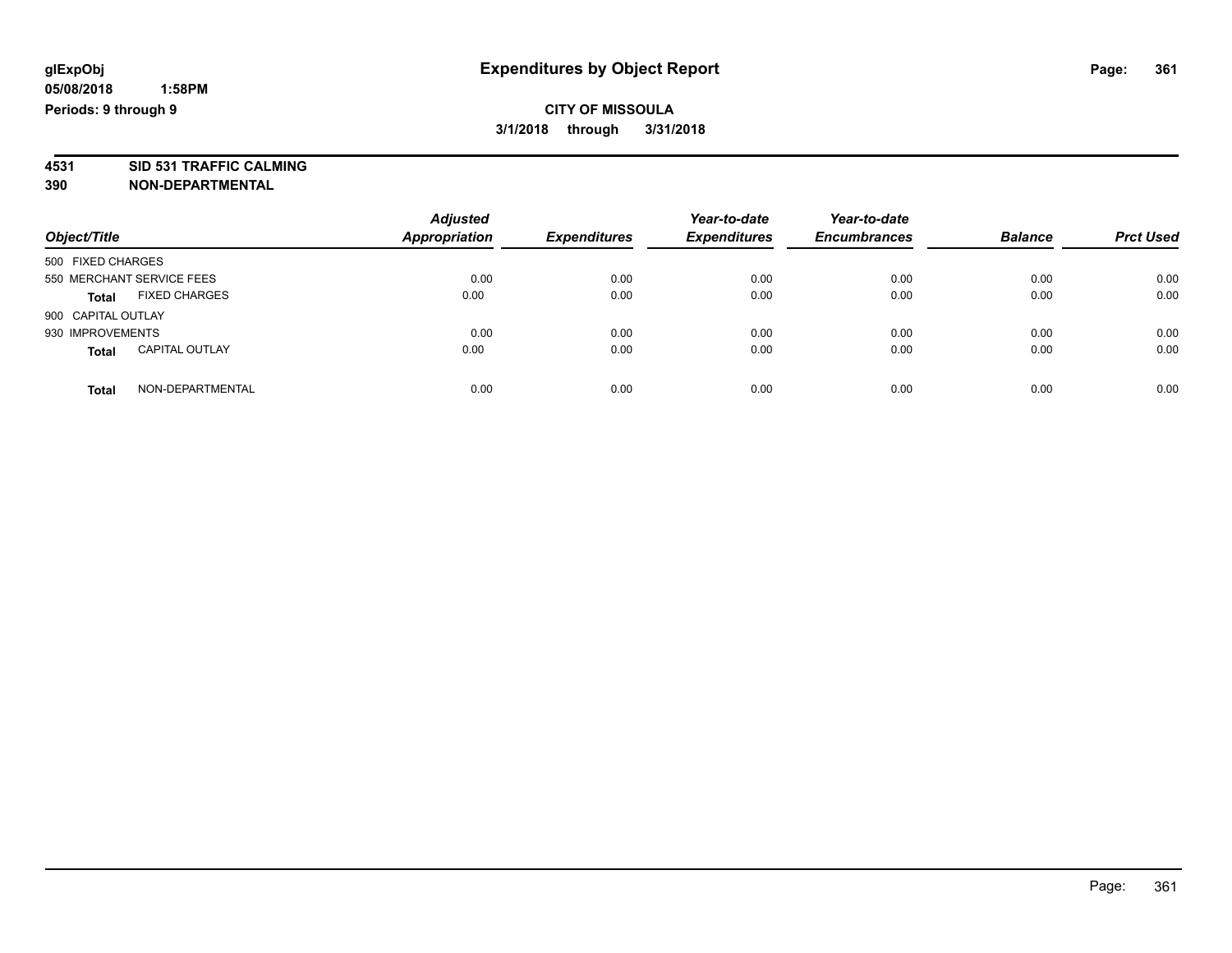#### **4531 SID 531 TRAFFIC CALMING**

|                    |                           | <b>Adjusted</b>      |                     | Year-to-date        | Year-to-date        |                |                  |
|--------------------|---------------------------|----------------------|---------------------|---------------------|---------------------|----------------|------------------|
| Object/Title       |                           | <b>Appropriation</b> | <b>Expenditures</b> | <b>Expenditures</b> | <b>Encumbrances</b> | <b>Balance</b> | <b>Prct Used</b> |
| 500 FIXED CHARGES  |                           |                      |                     |                     |                     |                |                  |
|                    | 550 MERCHANT SERVICE FEES | 0.00                 | 0.00                | 0.00                | 0.00                | 0.00           | 0.00             |
| <b>Total</b>       | <b>FIXED CHARGES</b>      | 0.00                 | 0.00                | 0.00                | 0.00                | 0.00           | 0.00             |
| 900 CAPITAL OUTLAY |                           |                      |                     |                     |                     |                |                  |
| 930 IMPROVEMENTS   |                           | 0.00                 | 0.00                | 0.00                | 0.00                | 0.00           | 0.00             |
| <b>Total</b>       | <b>CAPITAL OUTLAY</b>     | 0.00                 | 0.00                | 0.00                | 0.00                | 0.00           | 0.00             |
| <b>Total</b>       | SID 531 TRAFFIC CALMING   | 0.00                 | 0.00                | 0.00                | 0.00                | 0.00           | 0.00             |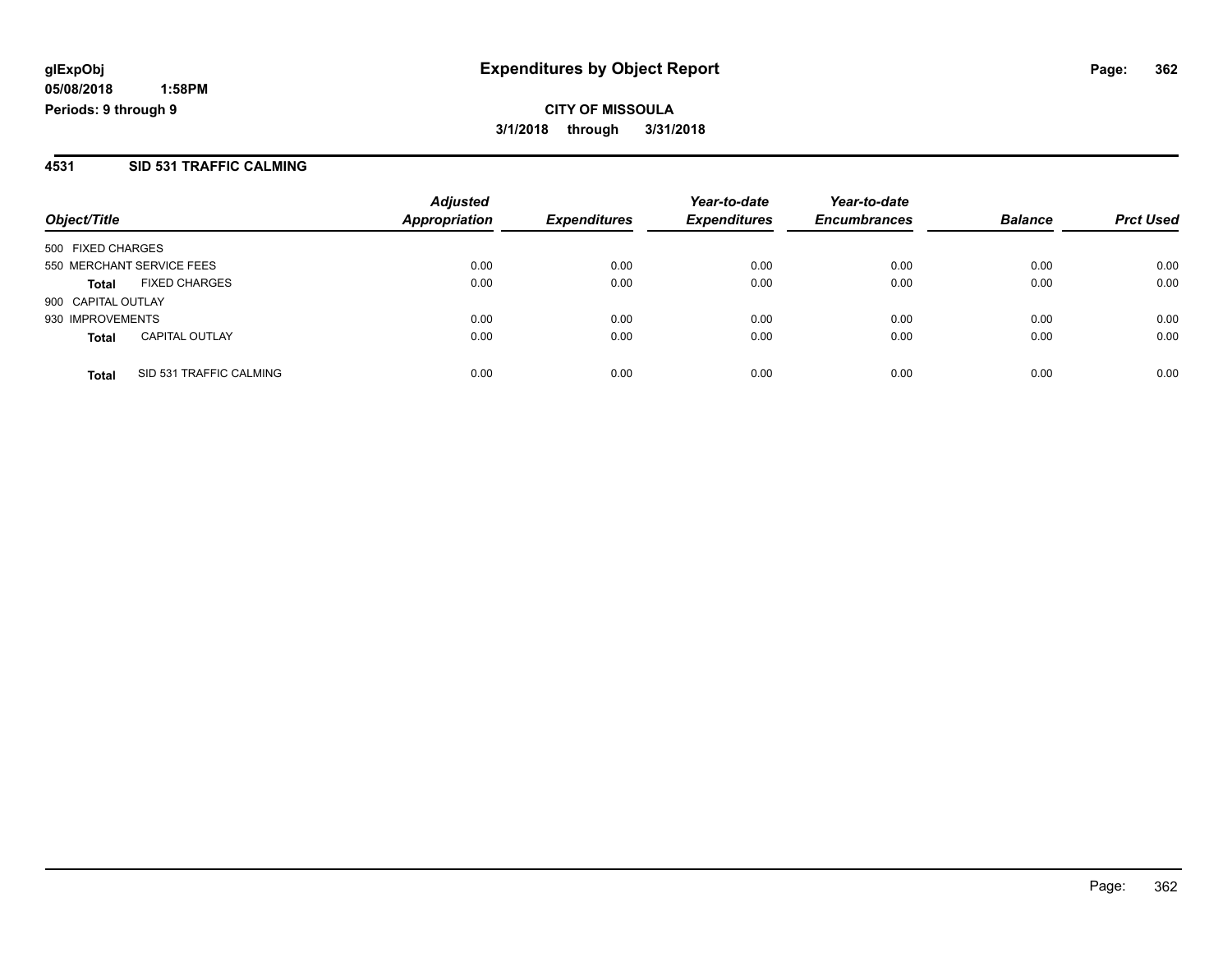# **4532 MALONEY RANCH SID**

| Object/Title                          | <b>Adjusted</b><br><b>Appropriation</b> | <b>Expenditures</b> | Year-to-date<br><b>Expenditures</b> | Year-to-date<br><b>Encumbrances</b> | <b>Balance</b> | <b>Prct Used</b> |
|---------------------------------------|-----------------------------------------|---------------------|-------------------------------------|-------------------------------------|----------------|------------------|
| 500 FIXED CHARGES                     |                                         |                     |                                     |                                     |                |                  |
| 550 MERCHANT SERVICE FEES             | 0.00                                    | 0.00                | 0.00                                | 0.00                                | 0.00           | 0.00             |
| <b>FIXED CHARGES</b><br><b>Total</b>  | 0.00                                    | 0.00                | 0.00                                | 0.00                                | 0.00           | 0.00             |
| 900 CAPITAL OUTLAY                    |                                         |                     |                                     |                                     |                |                  |
| 930 IMPROVEMENTS                      | 0.00                                    | 0.00                | 0.00                                | 0.00                                | 0.00           | 0.00             |
| <b>CAPITAL OUTLAY</b><br><b>Total</b> | 0.00                                    | 0.00                | 0.00                                | 0.00                                | 0.00           | 0.00             |
| NON-DEPARTMENTAL<br>Total             | 0.00                                    | 0.00                | 0.00                                | 0.00                                | 0.00           | 0.00             |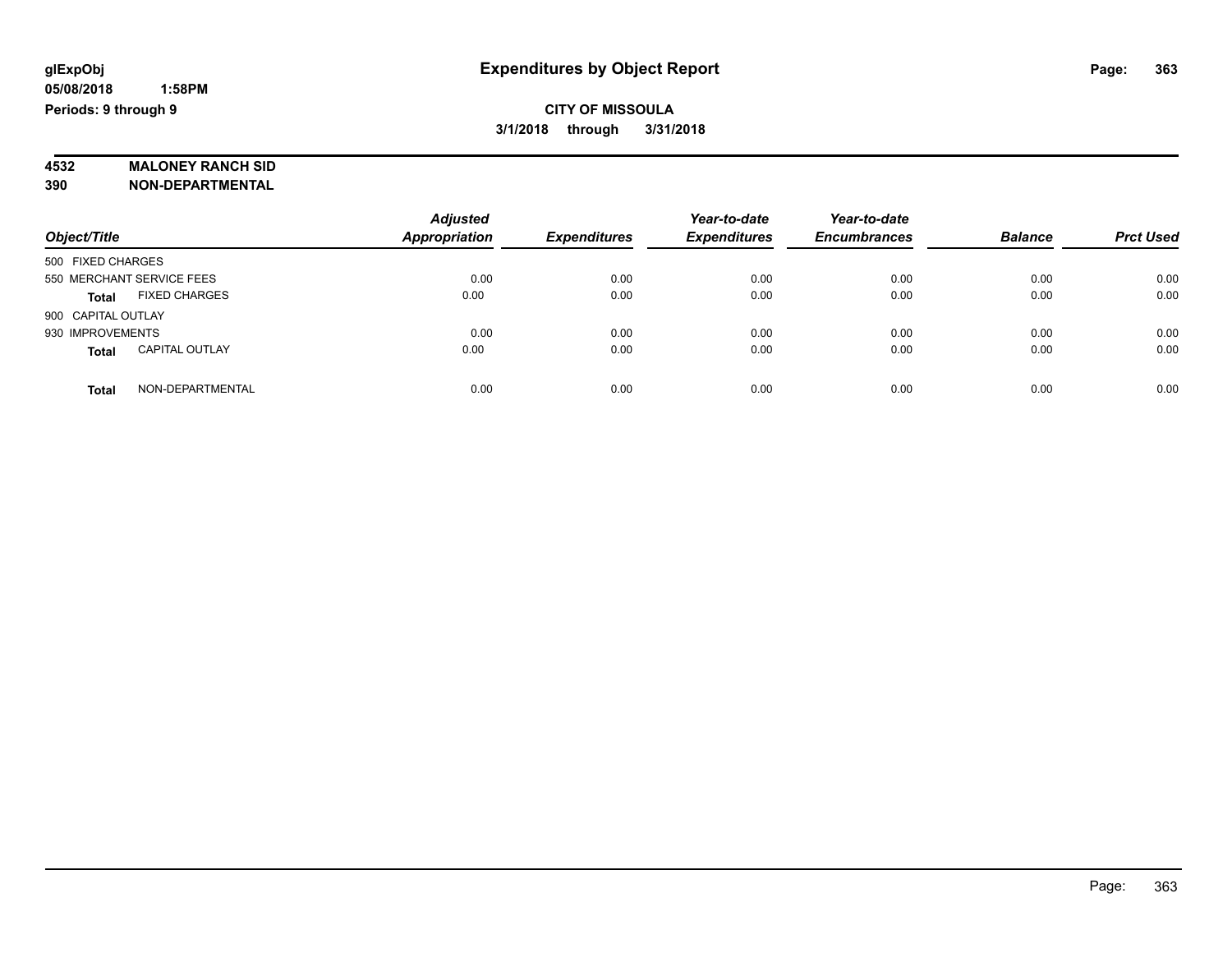#### **4532 MALONEY RANCH SID**

| Object/Title              |                          | <b>Adjusted</b><br><b>Appropriation</b> | <b>Expenditures</b> | Year-to-date<br><b>Expenditures</b> | Year-to-date<br><b>Encumbrances</b> | <b>Balance</b> | <b>Prct Used</b> |
|---------------------------|--------------------------|-----------------------------------------|---------------------|-------------------------------------|-------------------------------------|----------------|------------------|
| 500 FIXED CHARGES         |                          |                                         |                     |                                     |                                     |                |                  |
| 550 MERCHANT SERVICE FEES |                          | 0.00                                    | 0.00                | 0.00                                | 0.00                                | 0.00           | 0.00             |
| <b>Total</b>              | <b>FIXED CHARGES</b>     | 0.00                                    | 0.00                | 0.00                                | 0.00                                | 0.00           | 0.00             |
| 900 CAPITAL OUTLAY        |                          |                                         |                     |                                     |                                     |                |                  |
| 930 IMPROVEMENTS          |                          | 0.00                                    | 0.00                | 0.00                                | 0.00                                | 0.00           | 0.00             |
| <b>Total</b>              | <b>CAPITAL OUTLAY</b>    | 0.00                                    | 0.00                | 0.00                                | 0.00                                | 0.00           | 0.00             |
| <b>Total</b>              | <b>MALONEY RANCH SID</b> | 0.00                                    | 0.00                | 0.00                                | 0.00                                | 0.00           | 0.00             |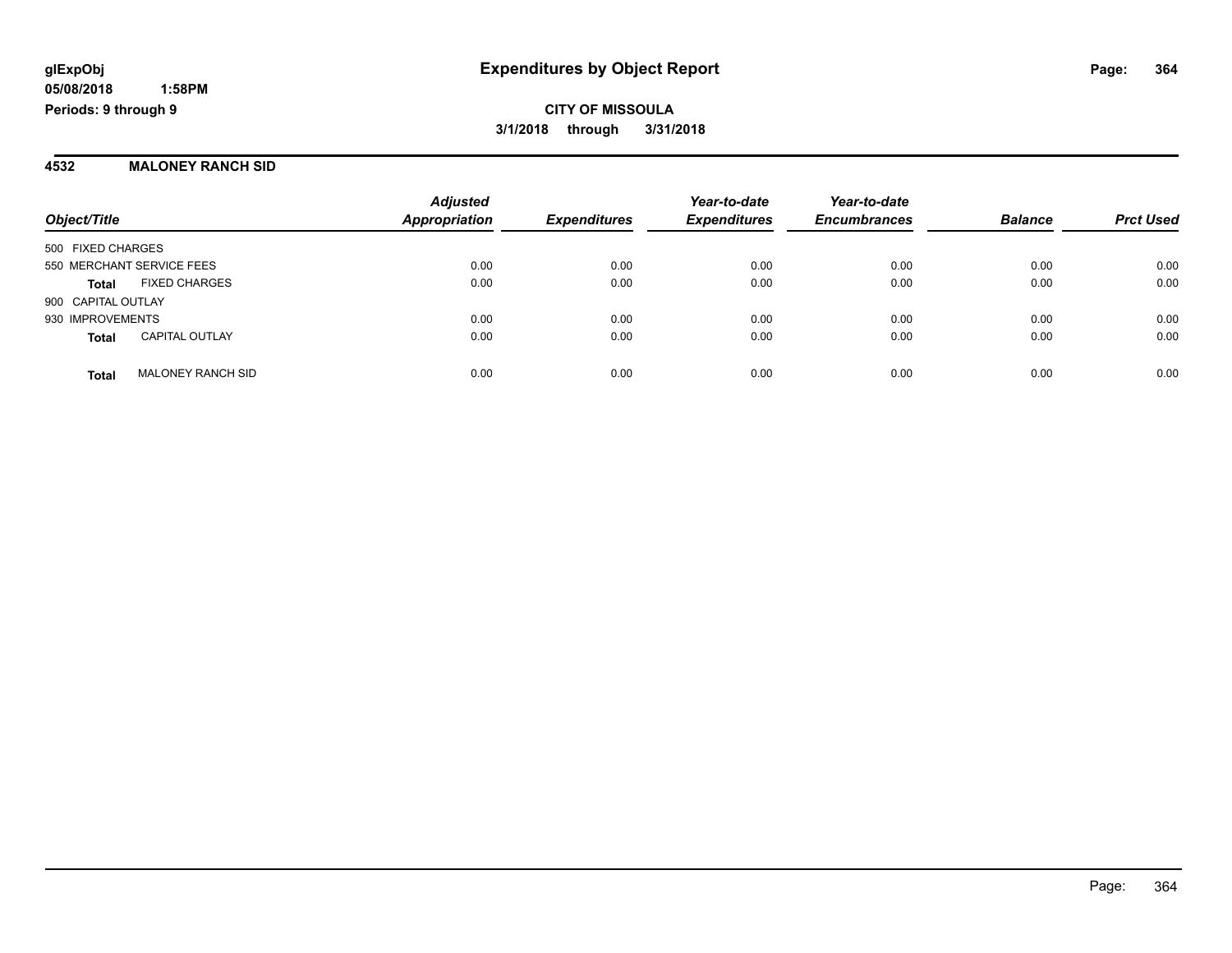**4533 RATTLESNAKE SEWER SID 390 NON-DEPARTMENTAL**

| Object/Title                         | <b>Adjusted</b><br>Appropriation | <b>Expenditures</b> | Year-to-date<br><b>Expenditures</b> | Year-to-date<br><b>Encumbrances</b> | <b>Balance</b> | <b>Prct Used</b> |
|--------------------------------------|----------------------------------|---------------------|-------------------------------------|-------------------------------------|----------------|------------------|
| 500 FIXED CHARGES                    |                                  |                     |                                     |                                     |                |                  |
| 550 MERCHANT SERVICE FEES            | 0.00                             | 0.00                | 0.00                                | 0.00                                | 0.00           | 0.00             |
| <b>FIXED CHARGES</b><br><b>Total</b> | 0.00                             | 0.00                | 0.00                                | 0.00                                | 0.00           | 0.00             |
| NON-DEPARTMENTAL<br><b>Total</b>     | 0.00                             | 0.00                | 0.00                                | 0.00                                | 0.00           | 0.00             |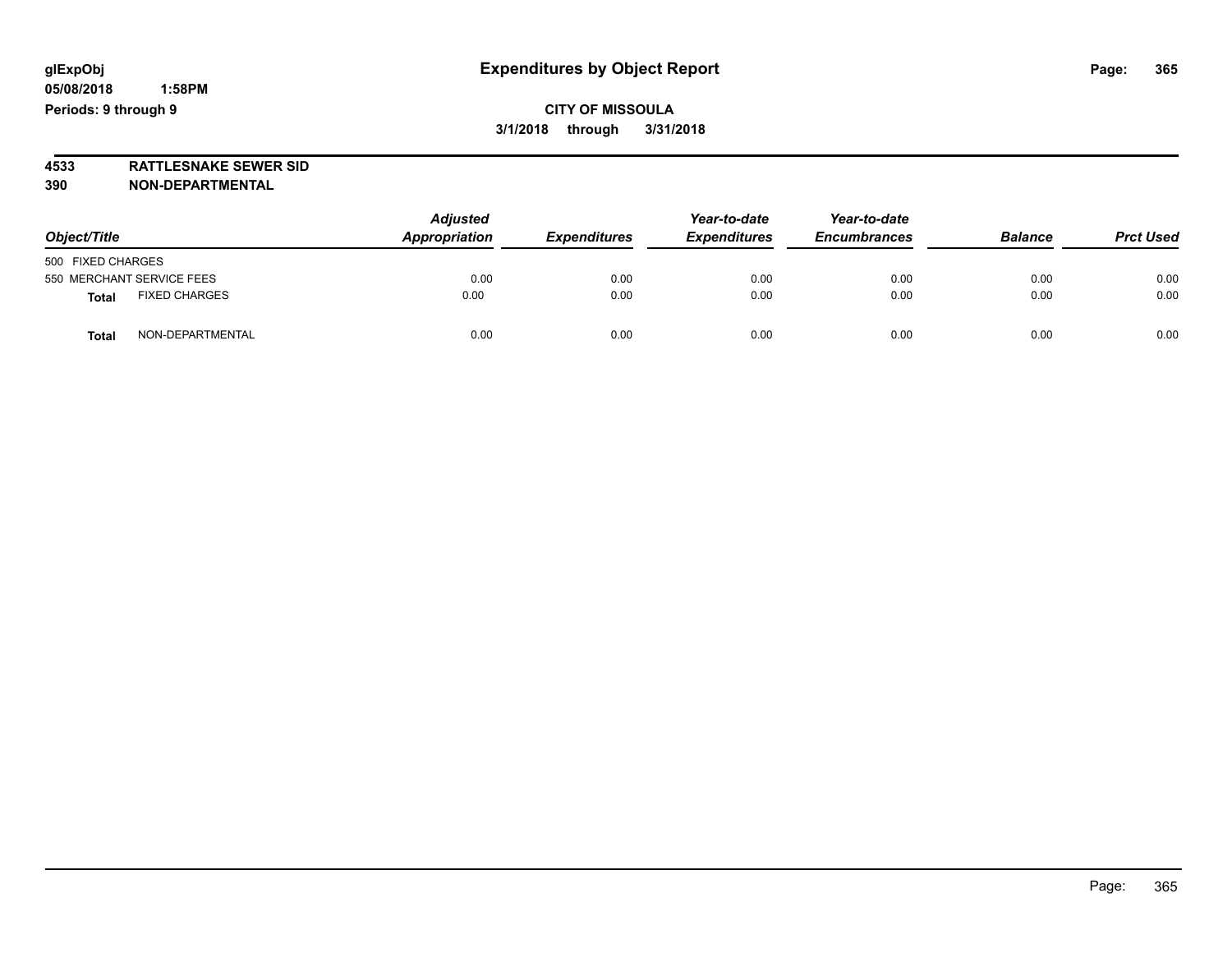**CITY OF MISSOULA 3/1/2018 through 3/31/2018**

#### **4533 RATTLESNAKE SEWER SID**

|                                       | <b>Adjusted</b><br>Appropriation<br><b>Expenditures</b> | Year-to-date | Year-to-date        |                     |                |                  |
|---------------------------------------|---------------------------------------------------------|--------------|---------------------|---------------------|----------------|------------------|
| Object/Title                          |                                                         |              | <b>Expenditures</b> | <b>Encumbrances</b> | <b>Balance</b> | <b>Prct Used</b> |
| 500 FIXED CHARGES                     |                                                         |              |                     |                     |                |                  |
| 550 MERCHANT SERVICE FEES             | 0.00                                                    | 0.00         | 0.00                | 0.00                | 0.00           | 0.00             |
| <b>FIXED CHARGES</b><br>Total         | 0.00                                                    | 0.00         | 0.00                | 0.00                | 0.00           | 0.00             |
| RATTLESNAKE SEWER SID<br><b>Total</b> | 0.00                                                    | 0.00         | 0.00                | 0.00                | 0.00           | 0.00             |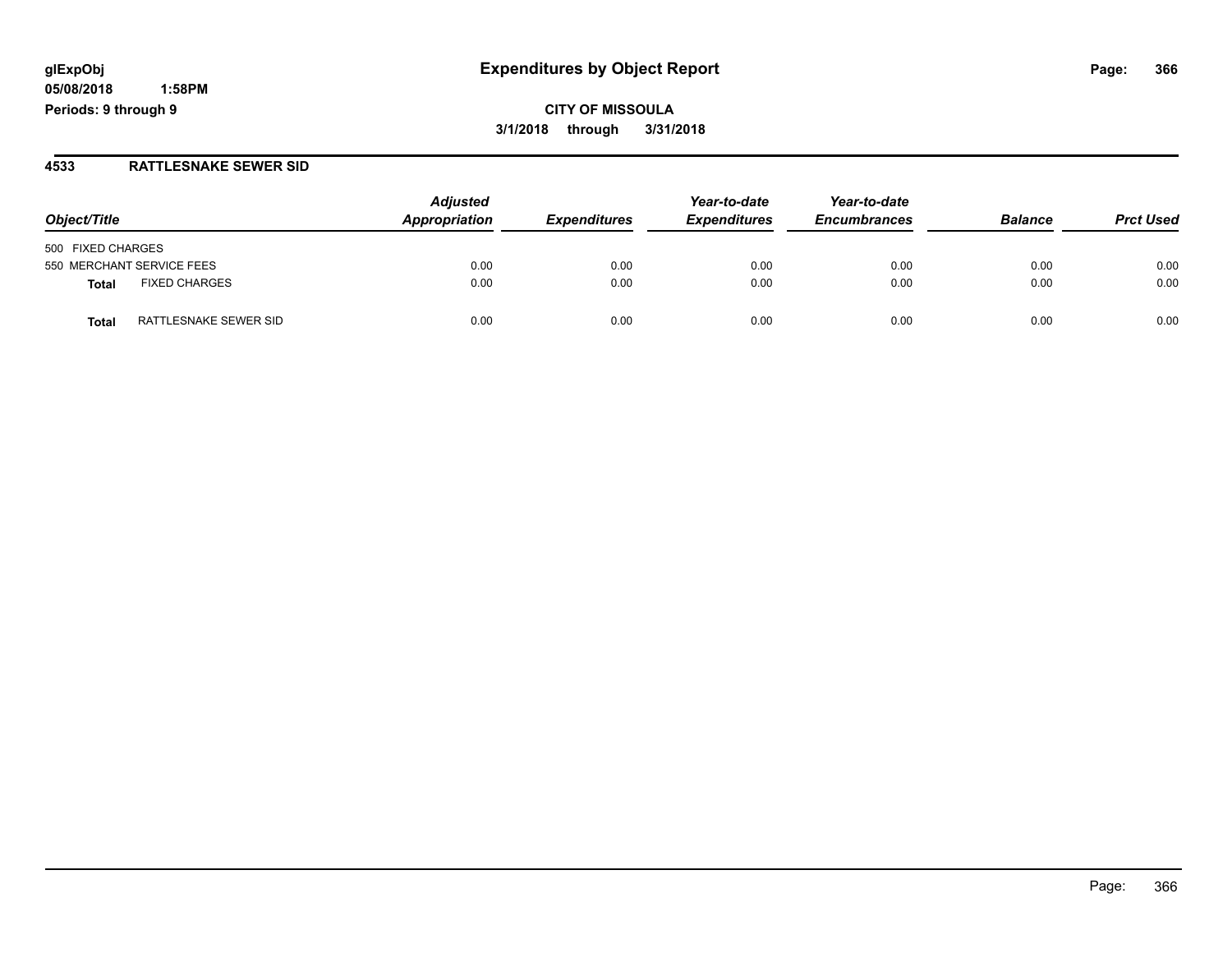# **4534 SID 534 LINCOLNWOOD**

|                                      | <b>Adjusted</b>      |                     | Year-to-date        | Year-to-date        |                |                  |
|--------------------------------------|----------------------|---------------------|---------------------|---------------------|----------------|------------------|
| Object/Title                         | <b>Appropriation</b> | <b>Expenditures</b> | <b>Expenditures</b> | <b>Encumbrances</b> | <b>Balance</b> | <b>Prct Used</b> |
| 500 FIXED CHARGES                    |                      |                     |                     |                     |                |                  |
| 550 MERCHANT SERVICE FEES            | 0.00                 | 0.00                | 0.00                | 0.00                | 0.00           | 0.00             |
| <b>FIXED CHARGES</b><br><b>Total</b> | 0.00                 | 0.00                | 0.00                | 0.00                | 0.00           | 0.00             |
| 800 OTHER OBJECTS                    |                      |                     |                     |                     |                |                  |
| 820 TRANSFERS TO OTHER FUNDS         | 0.00                 | 0.00                | 0.00                | 0.00                | 0.00           | 0.00             |
| OTHER OBJECTS<br><b>Total</b>        | 0.00                 | 0.00                | 0.00                | 0.00                | 0.00           | 0.00             |
| NON-DEPARTMENTAL<br>Total            | 0.00                 | 0.00                | 0.00                | 0.00                | 0.00           | 0.00             |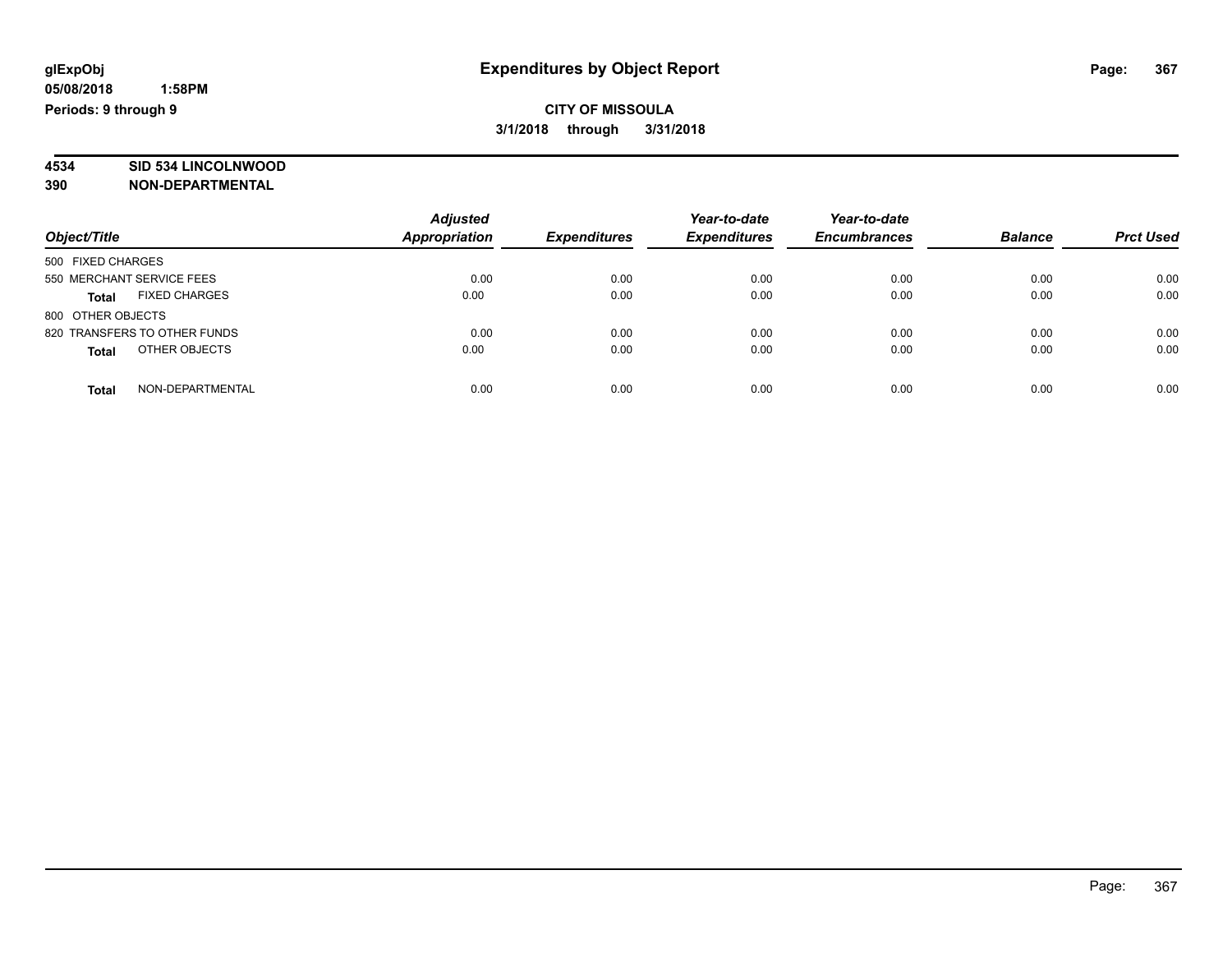#### **4534 SID 534 LINCOLNWOOD**

|                           |                              | <b>Adjusted</b>      |                     | Year-to-date        | Year-to-date        |                |                  |
|---------------------------|------------------------------|----------------------|---------------------|---------------------|---------------------|----------------|------------------|
| Object/Title              |                              | <b>Appropriation</b> | <b>Expenditures</b> | <b>Expenditures</b> | <b>Encumbrances</b> | <b>Balance</b> | <b>Prct Used</b> |
| 500 FIXED CHARGES         |                              |                      |                     |                     |                     |                |                  |
| 550 MERCHANT SERVICE FEES |                              | 0.00                 | 0.00                | 0.00                | 0.00                | 0.00           | 0.00             |
| Total                     | <b>FIXED CHARGES</b>         | 0.00                 | 0.00                | 0.00                | 0.00                | 0.00           | 0.00             |
| 800 OTHER OBJECTS         |                              |                      |                     |                     |                     |                |                  |
|                           | 820 TRANSFERS TO OTHER FUNDS | 0.00                 | 0.00                | 0.00                | 0.00                | 0.00           | 0.00             |
| <b>Total</b>              | OTHER OBJECTS                | 0.00                 | 0.00                | 0.00                | 0.00                | 0.00           | 0.00             |
| <b>Total</b>              | SID 534 LINCOLNWOOD          | 0.00                 | 0.00                | 0.00                | 0.00                | 0.00           | 0.00             |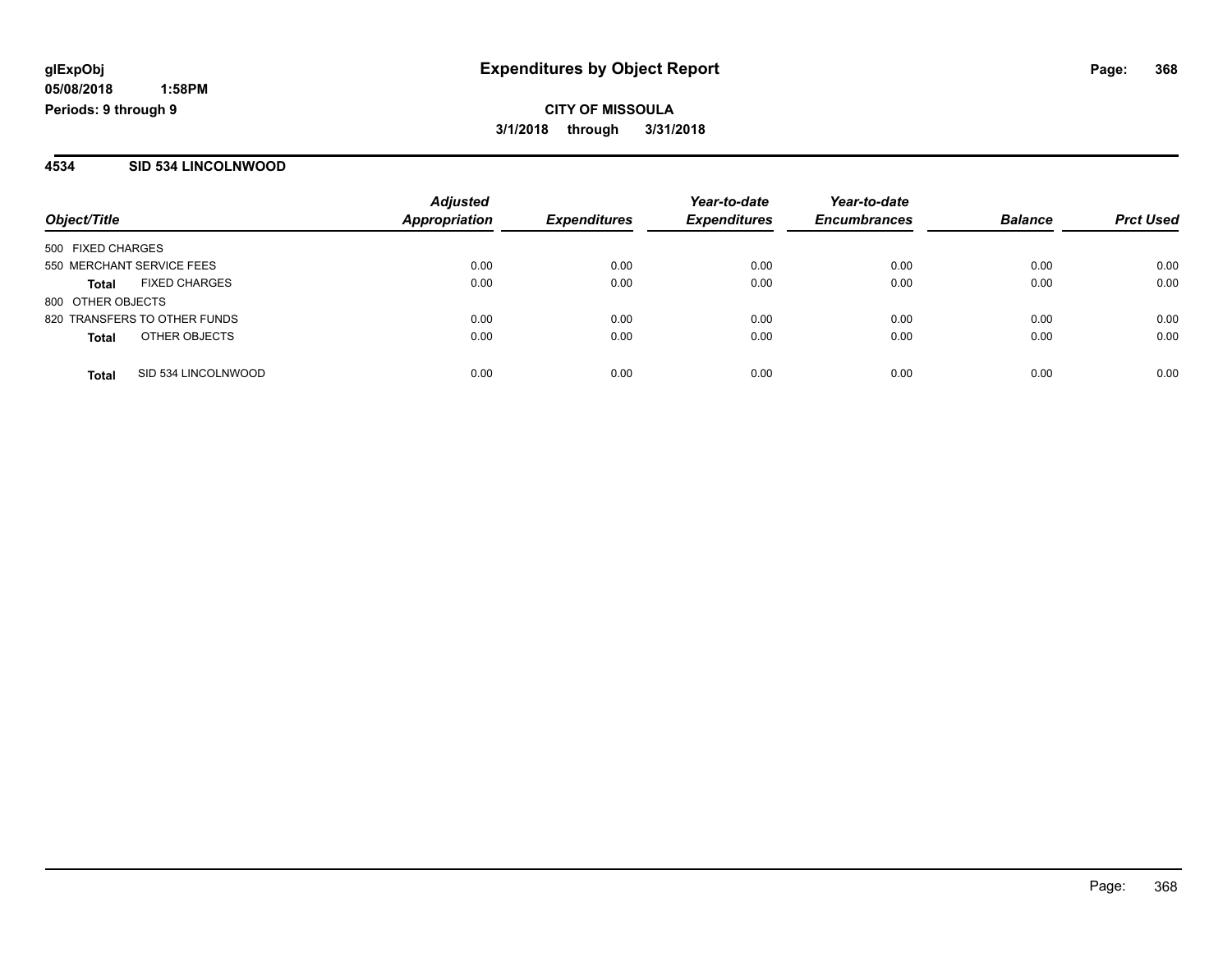# **4536 SID536 LINCOLNWOOD SWR PH2**

| Object/Title      |                           | <b>Adjusted</b><br>Appropriation | <b>Expenditures</b> | Year-to-date<br><b>Expenditures</b> | Year-to-date<br><b>Encumbrances</b> | <b>Balance</b> | <b>Prct Used</b> |
|-------------------|---------------------------|----------------------------------|---------------------|-------------------------------------|-------------------------------------|----------------|------------------|
| 500 FIXED CHARGES |                           |                                  |                     |                                     |                                     |                |                  |
|                   | 550 MERCHANT SERVICE FEES | 0.00                             | 0.00                | 0.00                                | 0.00                                | 0.00           | 0.00             |
| <b>Total</b>      | <b>FIXED CHARGES</b>      | 0.00                             | 0.00                | 0.00                                | 0.00                                | 0.00           | 0.00             |
| <b>Total</b>      | NON-DEPARTMENTAL          | 0.00                             | 0.00                | 0.00                                | 0.00                                | 0.00           | 0.00             |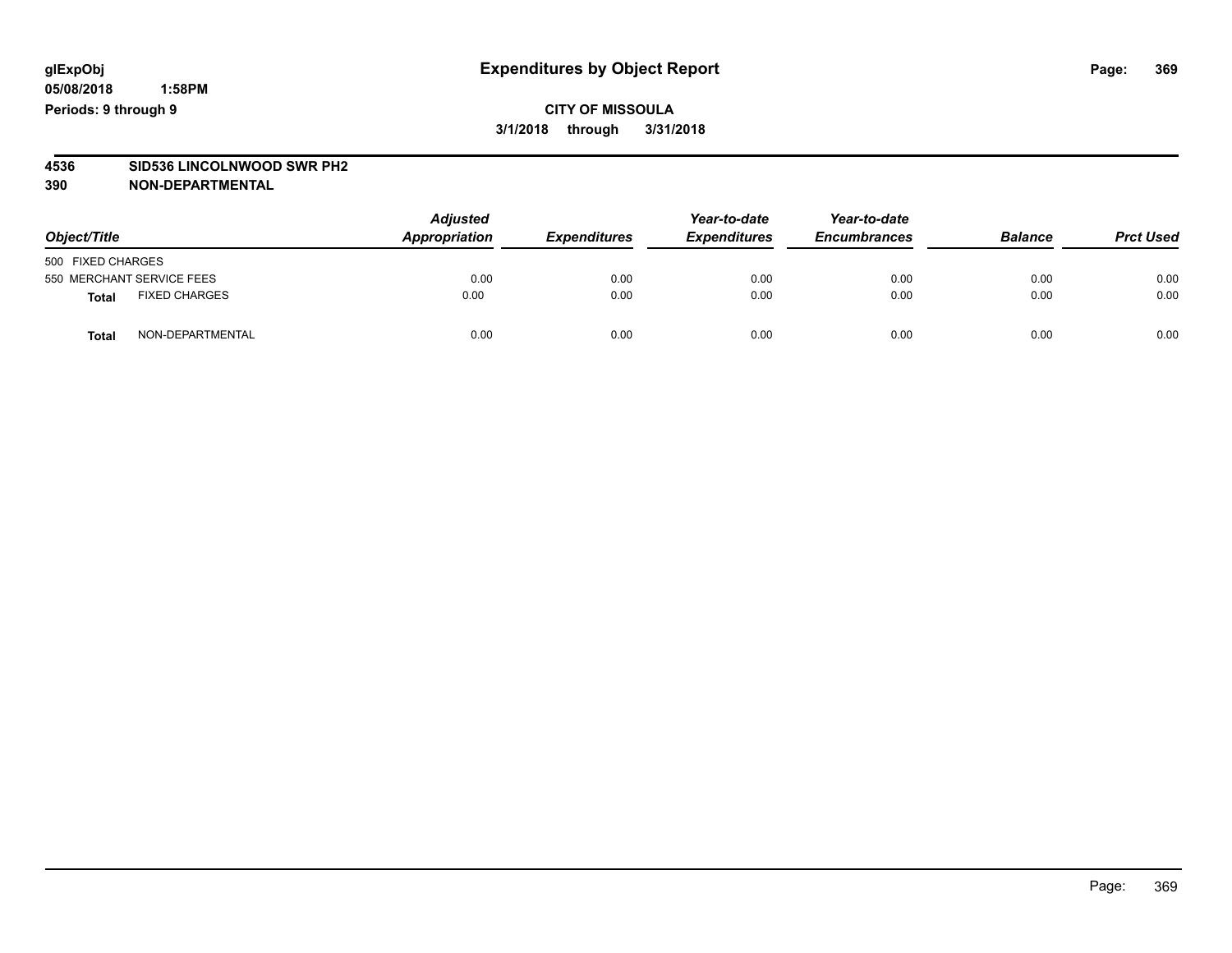**CITY OF MISSOULA 3/1/2018 through 3/31/2018**

#### **4536 SID536 LINCOLNWOOD SWR PH2**

|                                            | <b>Adjusted</b> |                     | Year-to-date        | Year-to-date        |                |                  |
|--------------------------------------------|-----------------|---------------------|---------------------|---------------------|----------------|------------------|
| Object/Title                               | Appropriation   | <b>Expenditures</b> | <b>Expenditures</b> | <b>Encumbrances</b> | <b>Balance</b> | <b>Prct Used</b> |
| 500 FIXED CHARGES                          |                 |                     |                     |                     |                |                  |
| 550 MERCHANT SERVICE FEES                  | 0.00            | 0.00                | 0.00                | 0.00                | 0.00           | 0.00             |
| <b>FIXED CHARGES</b><br>Total              | 0.00            | 0.00                | 0.00                | 0.00                | 0.00           | 0.00             |
| SID536 LINCOLNWOOD SWR PH2<br><b>Total</b> | 0.00            | 0.00                | 0.00                | 0.00                | 0.00           | 0.00             |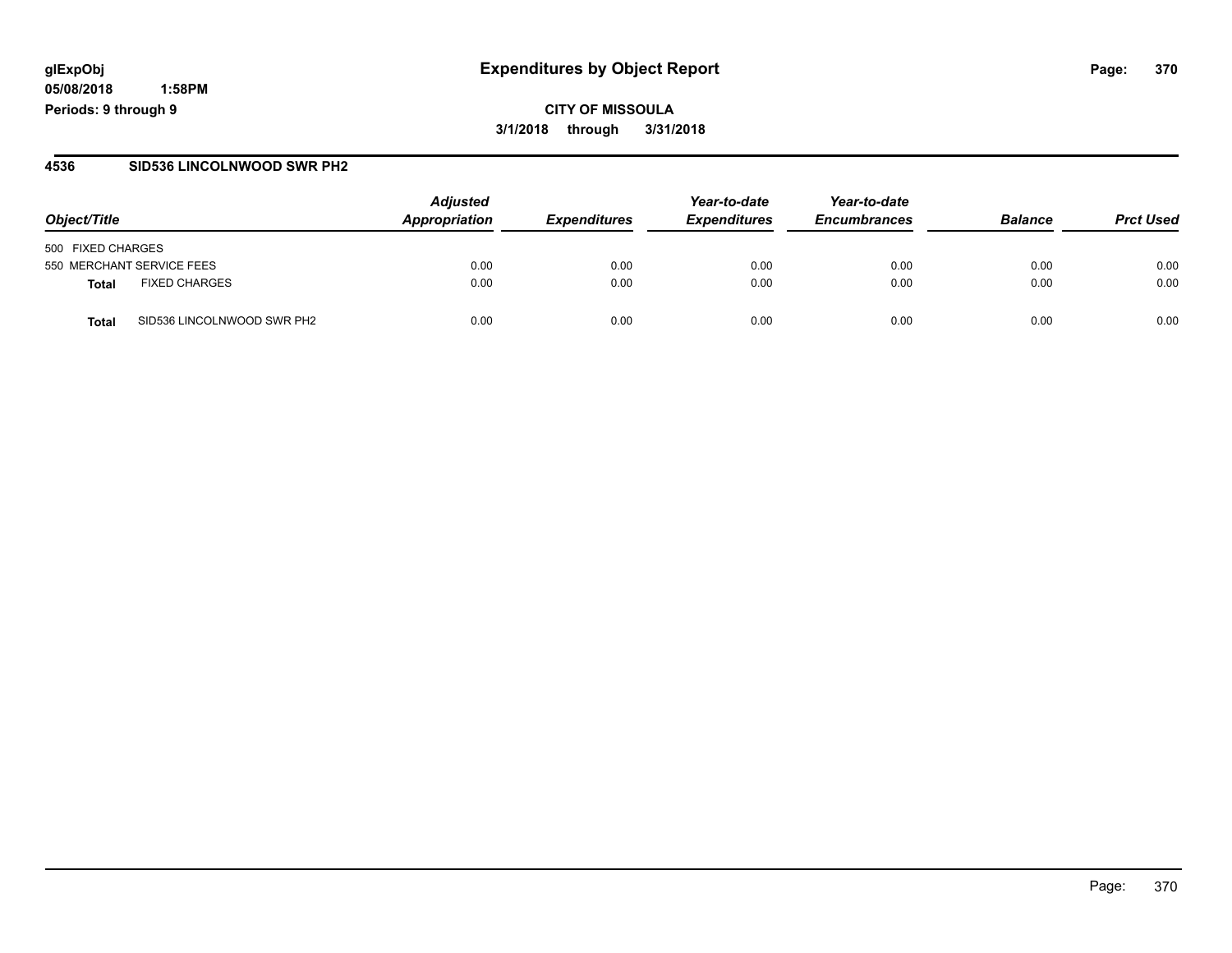**4540 SID 540 ENGLAND BLVD**

|                        |                              | <b>Adjusted</b> |                     | Year-to-date        | Year-to-date        |                |                  |
|------------------------|------------------------------|-----------------|---------------------|---------------------|---------------------|----------------|------------------|
| Object/Title           |                              | Appropriation   | <b>Expenditures</b> | <b>Expenditures</b> | <b>Encumbrances</b> | <b>Balance</b> | <b>Prct Used</b> |
| 300 PURCHASED SERVICES |                              |                 |                     |                     |                     |                |                  |
|                        | 350 PROFESSIONAL SERVICES    | 0.00            | 0.00                | 7,726.00            | 0.00                | $-7,726.00$    | 0.00             |
| <b>Total</b>           | PURCHASED SERVICES           | 0.00            | 0.00                | 7,726.00            | 0.00                | $-7,726.00$    | 0.00             |
| 500 FIXED CHARGES      |                              |                 |                     |                     |                     |                |                  |
|                        | 550 MERCHANT SERVICE FEES    | 0.00            | 0.00                | 0.00                | 0.00                | 0.00           | 0.00             |
| <b>Total</b>           | <b>FIXED CHARGES</b>         | 0.00            | 0.00                | 0.00                | 0.00                | 0.00           | 0.00             |
| 800 OTHER OBJECTS      |                              |                 |                     |                     |                     |                |                  |
|                        | 820 TRANSFERS TO OTHER FUNDS | 0.00            | 0.00                | 0.00                | 0.00                | 0.00           | 0.00             |
| <b>Total</b>           | OTHER OBJECTS                | 0.00            | 0.00                | 0.00                | 0.00                | 0.00           | 0.00             |
| 900 CAPITAL OUTLAY     |                              |                 |                     |                     |                     |                |                  |
| 930 IMPROVEMENTS       |                              | 0.00            | 0.00                | 0.00                | 0.00                | 0.00           | 0.00             |
| <b>Total</b>           | <b>CAPITAL OUTLAY</b>        | 0.00            | 0.00                | 0.00                | 0.00                | 0.00           | 0.00             |
| <b>Total</b>           | NON-DEPARTMENTAL             | 0.00            | 0.00                | 7,726.00            | 0.00                | $-7,726.00$    | 0.00             |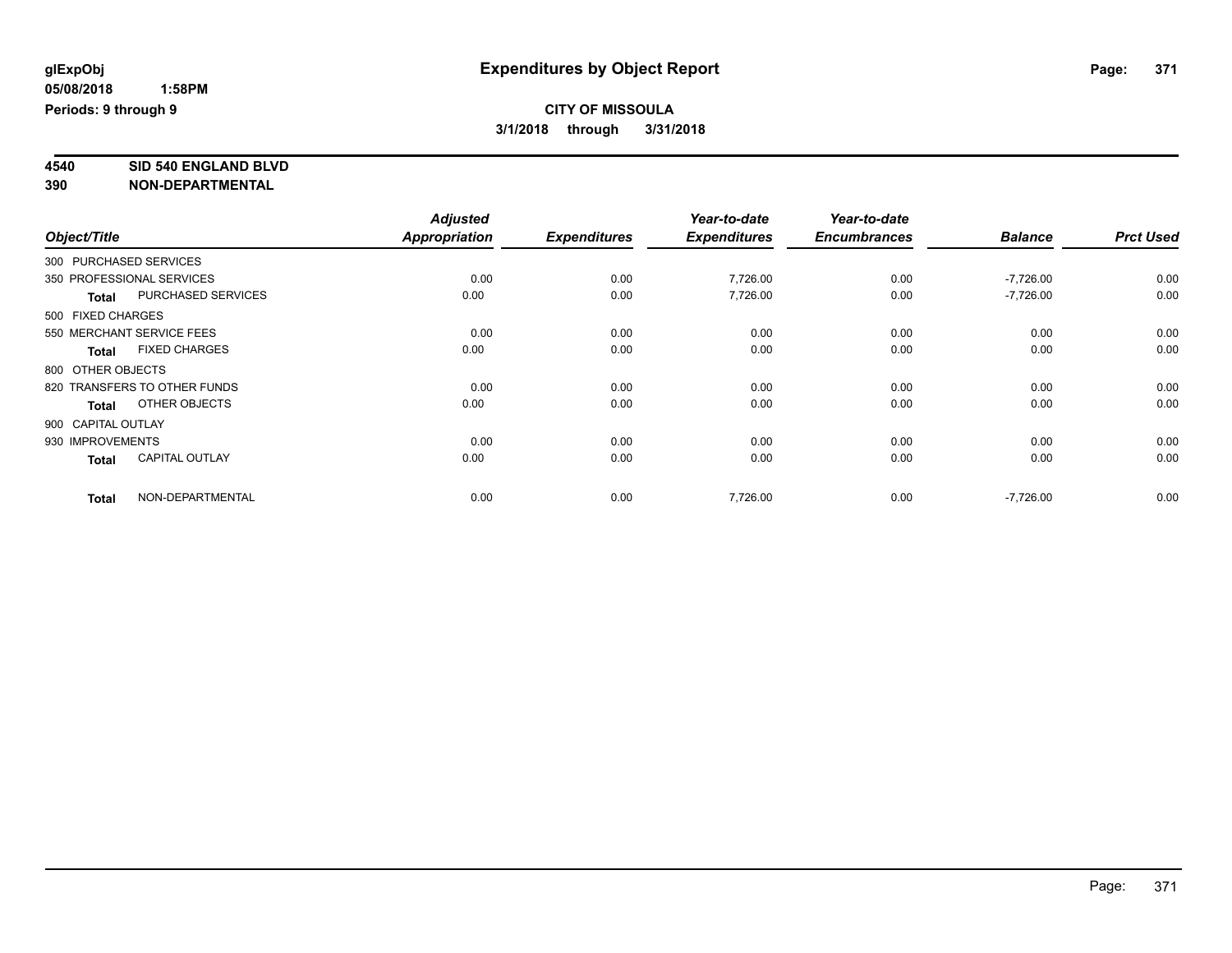#### **4540 SID 540 ENGLAND BLVD**

|                        |                              | <b>Adjusted</b> |                     | Year-to-date        | Year-to-date        |                |                  |
|------------------------|------------------------------|-----------------|---------------------|---------------------|---------------------|----------------|------------------|
| Object/Title           |                              | Appropriation   | <b>Expenditures</b> | <b>Expenditures</b> | <b>Encumbrances</b> | <b>Balance</b> | <b>Prct Used</b> |
| 300 PURCHASED SERVICES |                              |                 |                     |                     |                     |                |                  |
|                        | 350 PROFESSIONAL SERVICES    | 0.00            | 0.00                | 7,726.00            | 0.00                | $-7,726.00$    | 0.00             |
| <b>Total</b>           | PURCHASED SERVICES           | 0.00            | 0.00                | 7,726.00            | 0.00                | $-7,726.00$    | 0.00             |
| 500 FIXED CHARGES      |                              |                 |                     |                     |                     |                |                  |
|                        | 550 MERCHANT SERVICE FEES    | 0.00            | 0.00                | 0.00                | 0.00                | 0.00           | 0.00             |
| <b>Total</b>           | <b>FIXED CHARGES</b>         | 0.00            | 0.00                | 0.00                | 0.00                | 0.00           | 0.00             |
| 800 OTHER OBJECTS      |                              |                 |                     |                     |                     |                |                  |
|                        | 820 TRANSFERS TO OTHER FUNDS | 0.00            | 0.00                | 0.00                | 0.00                | 0.00           | 0.00             |
| <b>Total</b>           | OTHER OBJECTS                | 0.00            | 0.00                | 0.00                | 0.00                | 0.00           | 0.00             |
| 900 CAPITAL OUTLAY     |                              |                 |                     |                     |                     |                |                  |
| 930 IMPROVEMENTS       |                              | 0.00            | 0.00                | 0.00                | 0.00                | 0.00           | 0.00             |
| <b>Total</b>           | <b>CAPITAL OUTLAY</b>        | 0.00            | 0.00                | 0.00                | 0.00                | 0.00           | 0.00             |
| <b>Total</b>           | SID 540 ENGLAND BLVD         | 0.00            | 0.00                | 7,726.00            | 0.00                | $-7,726.00$    | 0.00             |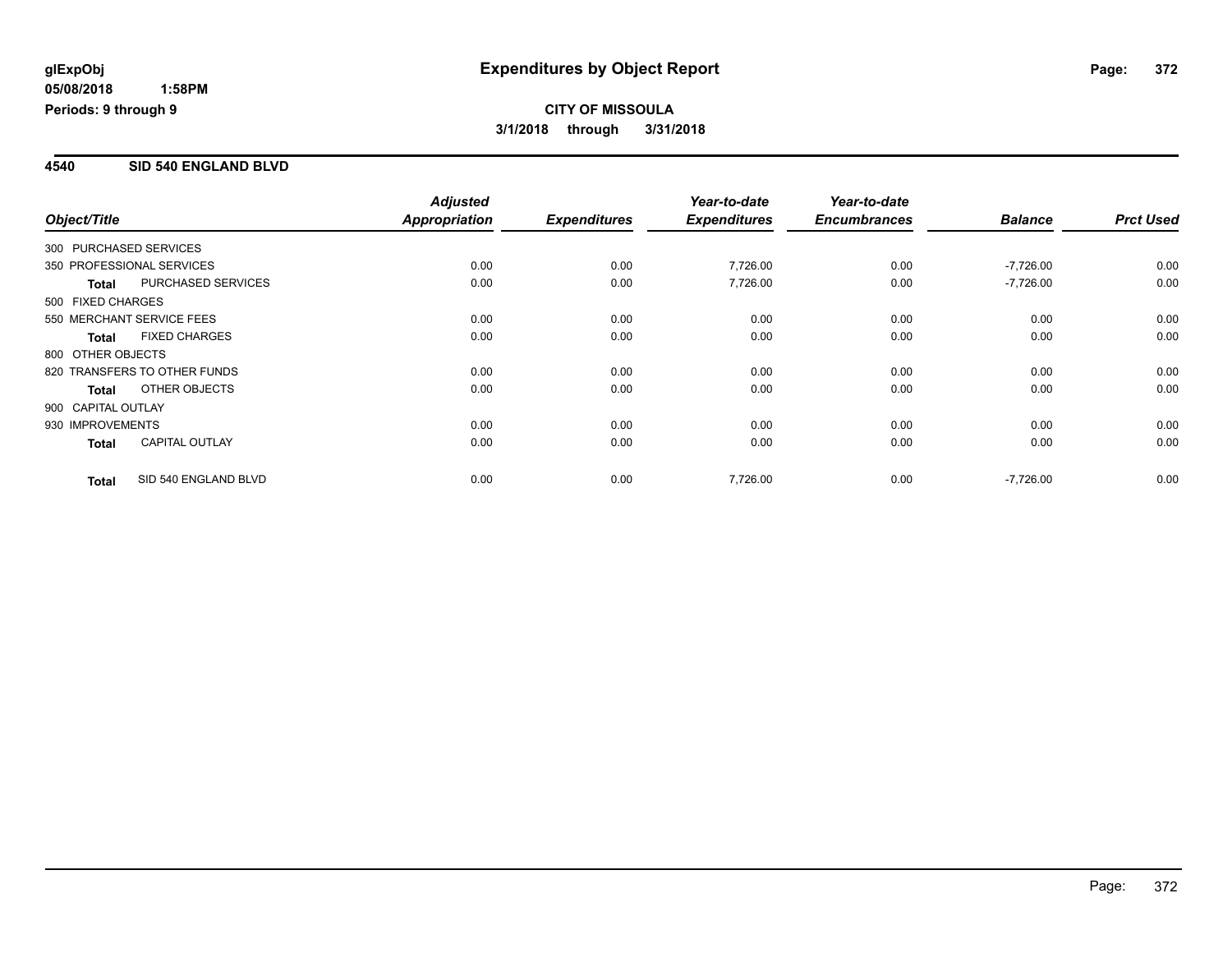# **4541 SID 541 PINEVIEW PARK**

|                                       | <b>Adjusted</b> |                     | Year-to-date        | Year-to-date        |                |                  |
|---------------------------------------|-----------------|---------------------|---------------------|---------------------|----------------|------------------|
| Object/Title                          | Appropriation   | <b>Expenditures</b> | <b>Expenditures</b> | <b>Encumbrances</b> | <b>Balance</b> | <b>Prct Used</b> |
| 500 FIXED CHARGES                     |                 |                     |                     |                     |                |                  |
| 500 FIXED CHARGES                     | 0.00            | 0.00                | 0.00                | 0.00                | 0.00           | 0.00             |
| 550 MERCHANT SERVICE FEES             | 0.00            | 0.00                | 0.00                | 0.00                | 0.00           | 0.00             |
| <b>FIXED CHARGES</b><br><b>Total</b>  | 0.00            | 0.00                | 0.00                | 0.00                | 0.00           | 0.00             |
| 900 CAPITAL OUTLAY                    |                 |                     |                     |                     |                |                  |
| 930 IMPROVEMENTS                      | 0.00            | 0.00                | 0.00                | 0.00                | 0.00           | 0.00             |
| <b>CAPITAL OUTLAY</b><br><b>Total</b> | 0.00            | 0.00                | 0.00                | 0.00                | 0.00           | 0.00             |
| NON-DEPARTMENTAL<br><b>Total</b>      | 0.00            | 0.00                | 0.00                | 0.00                | 0.00           | 0.00             |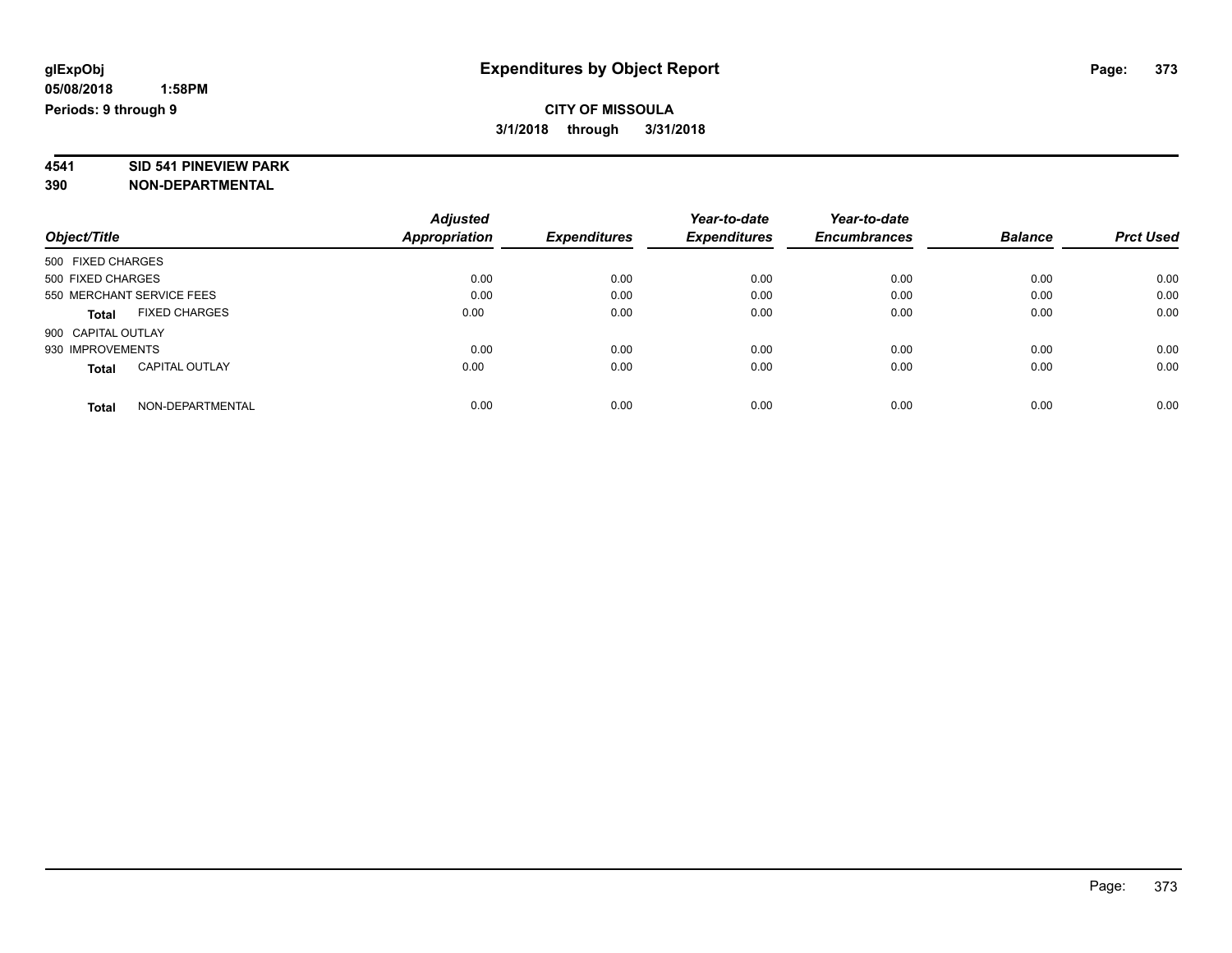#### **4541 SID 541 PINEVIEW PARK**

| Object/Title                          | <b>Adjusted</b><br><b>Appropriation</b> | <b>Expenditures</b> | Year-to-date<br><b>Expenditures</b> | Year-to-date<br><b>Encumbrances</b> | <b>Balance</b> | <b>Prct Used</b> |
|---------------------------------------|-----------------------------------------|---------------------|-------------------------------------|-------------------------------------|----------------|------------------|
| 500 FIXED CHARGES                     |                                         |                     |                                     |                                     |                |                  |
| 500 FIXED CHARGES                     | 0.00                                    | 0.00                | 0.00                                | 0.00                                | 0.00           | 0.00             |
| 550 MERCHANT SERVICE FEES             | 0.00                                    | 0.00                | 0.00                                | 0.00                                | 0.00           | 0.00             |
| <b>FIXED CHARGES</b><br><b>Total</b>  | 0.00                                    | 0.00                | 0.00                                | 0.00                                | 0.00           | 0.00             |
| 900 CAPITAL OUTLAY                    |                                         |                     |                                     |                                     |                |                  |
| 930 IMPROVEMENTS                      | 0.00                                    | 0.00                | 0.00                                | 0.00                                | 0.00           | 0.00             |
| <b>CAPITAL OUTLAY</b><br><b>Total</b> | 0.00                                    | 0.00                | 0.00                                | 0.00                                | 0.00           | 0.00             |
| SID 541 PINEVIEW PARK<br><b>Total</b> | 0.00                                    | 0.00                | 0.00                                | 0.00                                | 0.00           | 0.00             |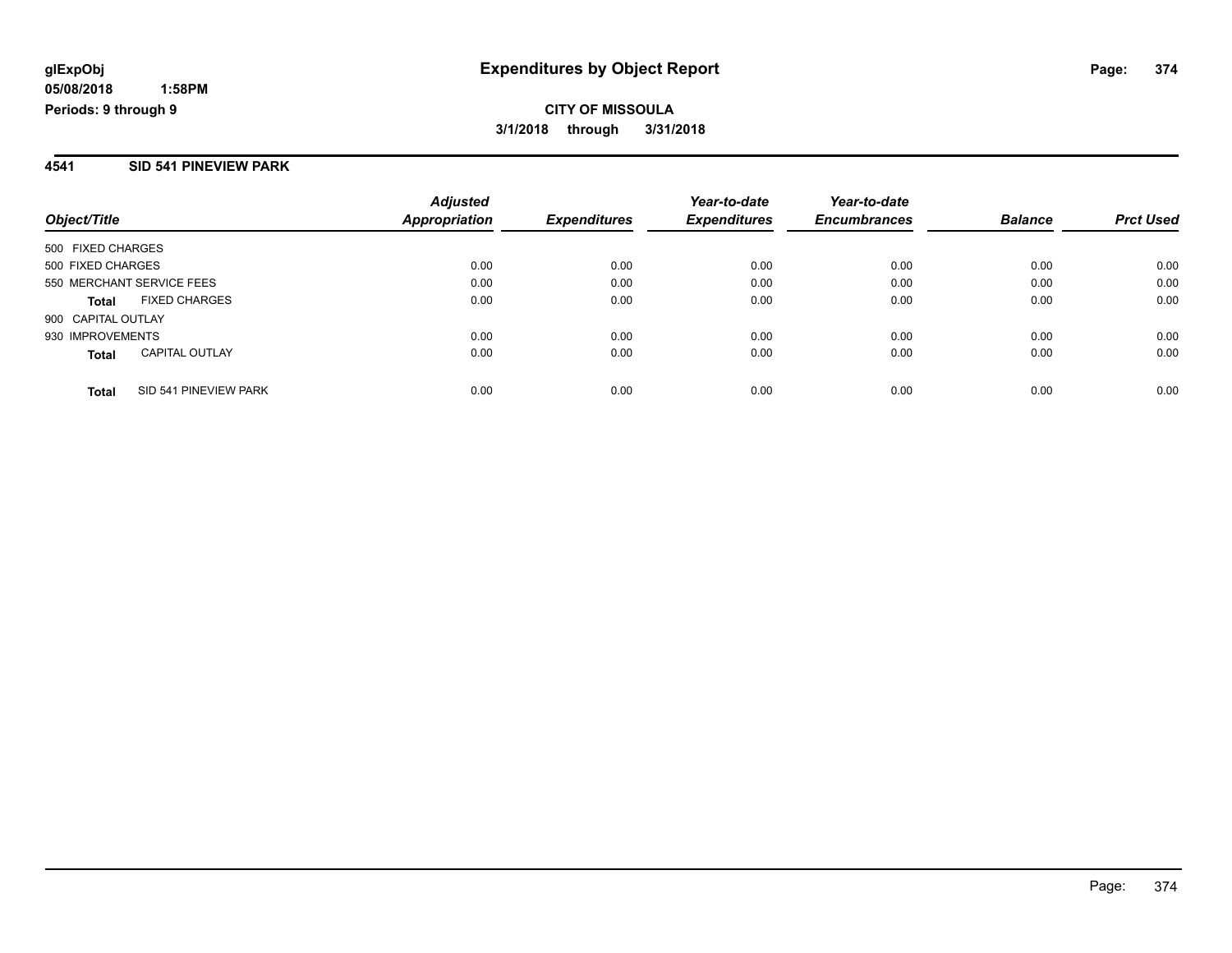# **4542 SID 542 HILLVIEW WAY**

|                                           | <b>Adjusted</b>      |                     | Year-to-date        | Year-to-date        |                |                  |
|-------------------------------------------|----------------------|---------------------|---------------------|---------------------|----------------|------------------|
| Object/Title                              | <b>Appropriation</b> | <b>Expenditures</b> | <b>Expenditures</b> | <b>Encumbrances</b> | <b>Balance</b> | <b>Prct Used</b> |
| 300 PURCHASED SERVICES                    |                      |                     |                     |                     |                |                  |
| 350 PROFESSIONAL SERVICES                 | 0.00                 | 0.00                | 0.00                | 0.00                | 0.00           | 0.00             |
| <b>PURCHASED SERVICES</b><br><b>Total</b> | 0.00                 | 0.00                | 0.00                | 0.00                | 0.00           | 0.00             |
| 500 FIXED CHARGES                         |                      |                     |                     |                     |                |                  |
| 550 MERCHANT SERVICE FEES                 | 0.00                 | 0.00                | 0.00                | 0.00                | 0.00           | 0.00             |
| <b>FIXED CHARGES</b><br><b>Total</b>      | 0.00                 | 0.00                | 0.00                | 0.00                | 0.00           | 0.00             |
| NON-DEPARTMENTAL<br><b>Total</b>          | 0.00                 | 0.00                | 0.00                | 0.00                | 0.00           | 0.00             |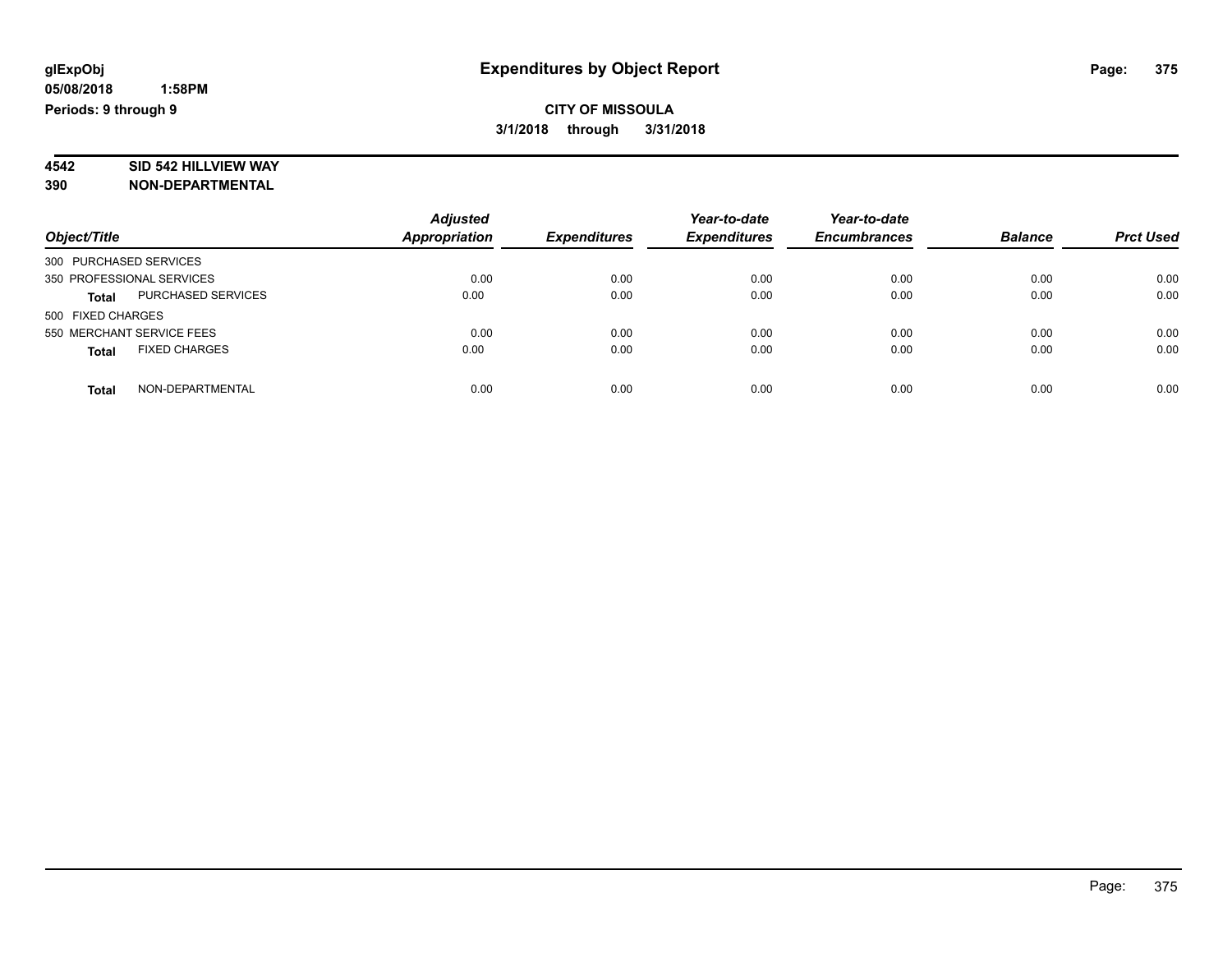#### **4542 SID 542 HILLVIEW WAY**

|                           |                      | <b>Adjusted</b>      |                     | Year-to-date        | Year-to-date        |                |                  |
|---------------------------|----------------------|----------------------|---------------------|---------------------|---------------------|----------------|------------------|
| Object/Title              |                      | <b>Appropriation</b> | <b>Expenditures</b> | <b>Expenditures</b> | <b>Encumbrances</b> | <b>Balance</b> | <b>Prct Used</b> |
| 300 PURCHASED SERVICES    |                      |                      |                     |                     |                     |                |                  |
| 350 PROFESSIONAL SERVICES |                      | 0.00                 | 0.00                | 0.00                | 0.00                | 0.00           | 0.00             |
| <b>Total</b>              | PURCHASED SERVICES   | 0.00                 | 0.00                | 0.00                | 0.00                | 0.00           | 0.00             |
| 500 FIXED CHARGES         |                      |                      |                     |                     |                     |                |                  |
| 550 MERCHANT SERVICE FEES |                      | 0.00                 | 0.00                | 0.00                | 0.00                | 0.00           | 0.00             |
| <b>Total</b>              | <b>FIXED CHARGES</b> | 0.00                 | 0.00                | 0.00                | 0.00                | 0.00           | 0.00             |
| <b>Total</b>              | SID 542 HILLVIEW WAY | 0.00                 | 0.00                | 0.00                | 0.00                | 0.00           | 0.00             |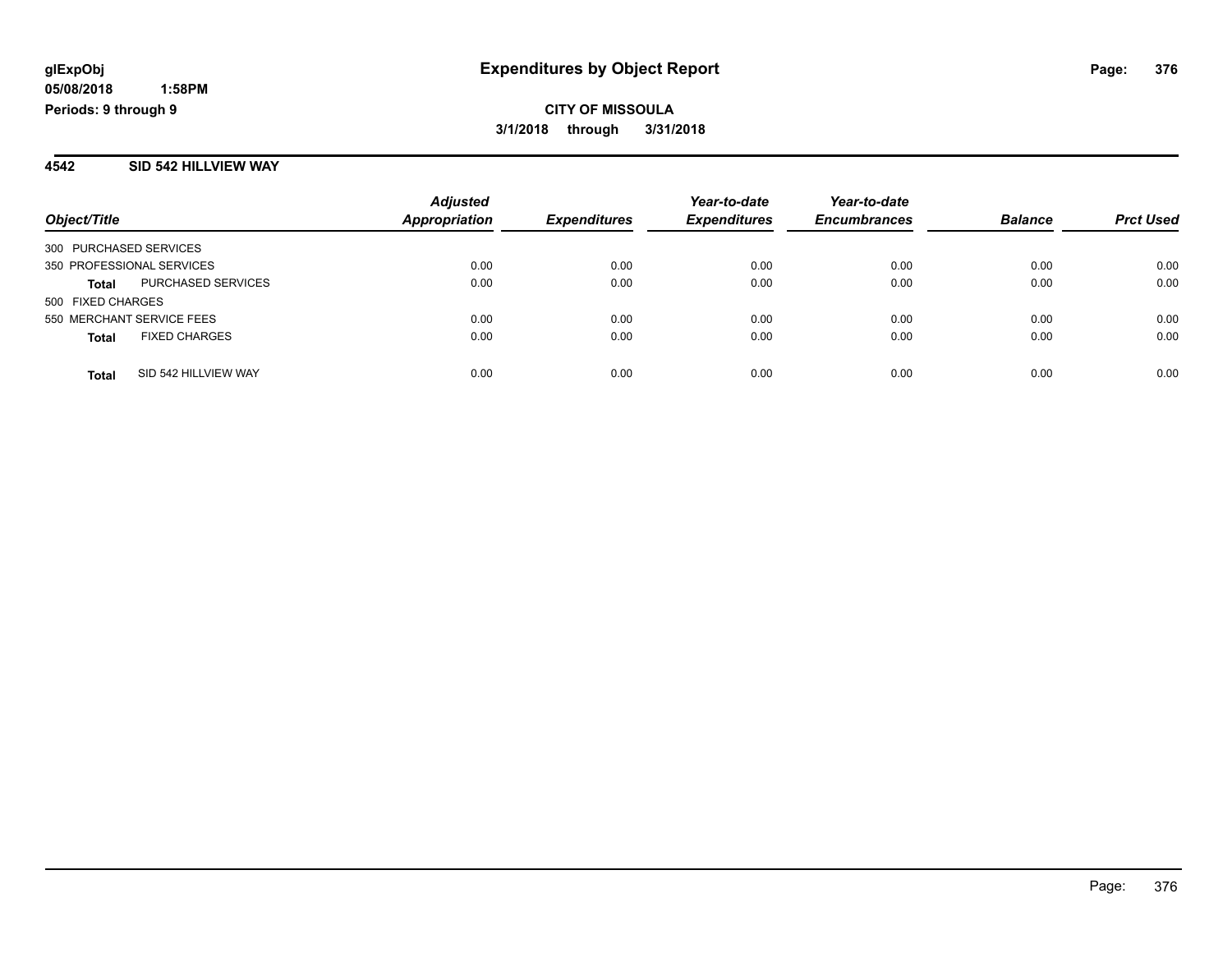**4543 SID 543 TRAFFIC CALMING**

|                        |                           | <b>Adjusted</b> |                     | Year-to-date        | Year-to-date        |                |                  |
|------------------------|---------------------------|-----------------|---------------------|---------------------|---------------------|----------------|------------------|
| Object/Title           |                           | Appropriation   | <b>Expenditures</b> | <b>Expenditures</b> | <b>Encumbrances</b> | <b>Balance</b> | <b>Prct Used</b> |
| 300 PURCHASED SERVICES |                           |                 |                     |                     |                     |                |                  |
|                        | 350 PROFESSIONAL SERVICES | 0.00            | 0.00                | 0.00                | 0.00                | 0.00           | 0.00             |
| Total                  | PURCHASED SERVICES        | 0.00            | 0.00                | 0.00                | 0.00                | 0.00           | 0.00             |
| 500 FIXED CHARGES      |                           |                 |                     |                     |                     |                |                  |
|                        | 550 MERCHANT SERVICE FEES | 0.00            | 0.00                | 0.00                | 0.00                | 0.00           | 0.00             |
| <b>Total</b>           | <b>FIXED CHARGES</b>      | 0.00            | 0.00                | 0.00                | 0.00                | 0.00           | 0.00             |
| 900 CAPITAL OUTLAY     |                           |                 |                     |                     |                     |                |                  |
| 930 IMPROVEMENTS       |                           | 0.00            | 0.00                | 0.00                | 0.00                | 0.00           | 0.00             |
| <b>Total</b>           | <b>CAPITAL OUTLAY</b>     | 0.00            | 0.00                | 0.00                | 0.00                | 0.00           | 0.00             |
| Total                  | NON-DEPARTMENTAL          | 0.00            | 0.00                | 0.00                | 0.00                | 0.00           | 0.00             |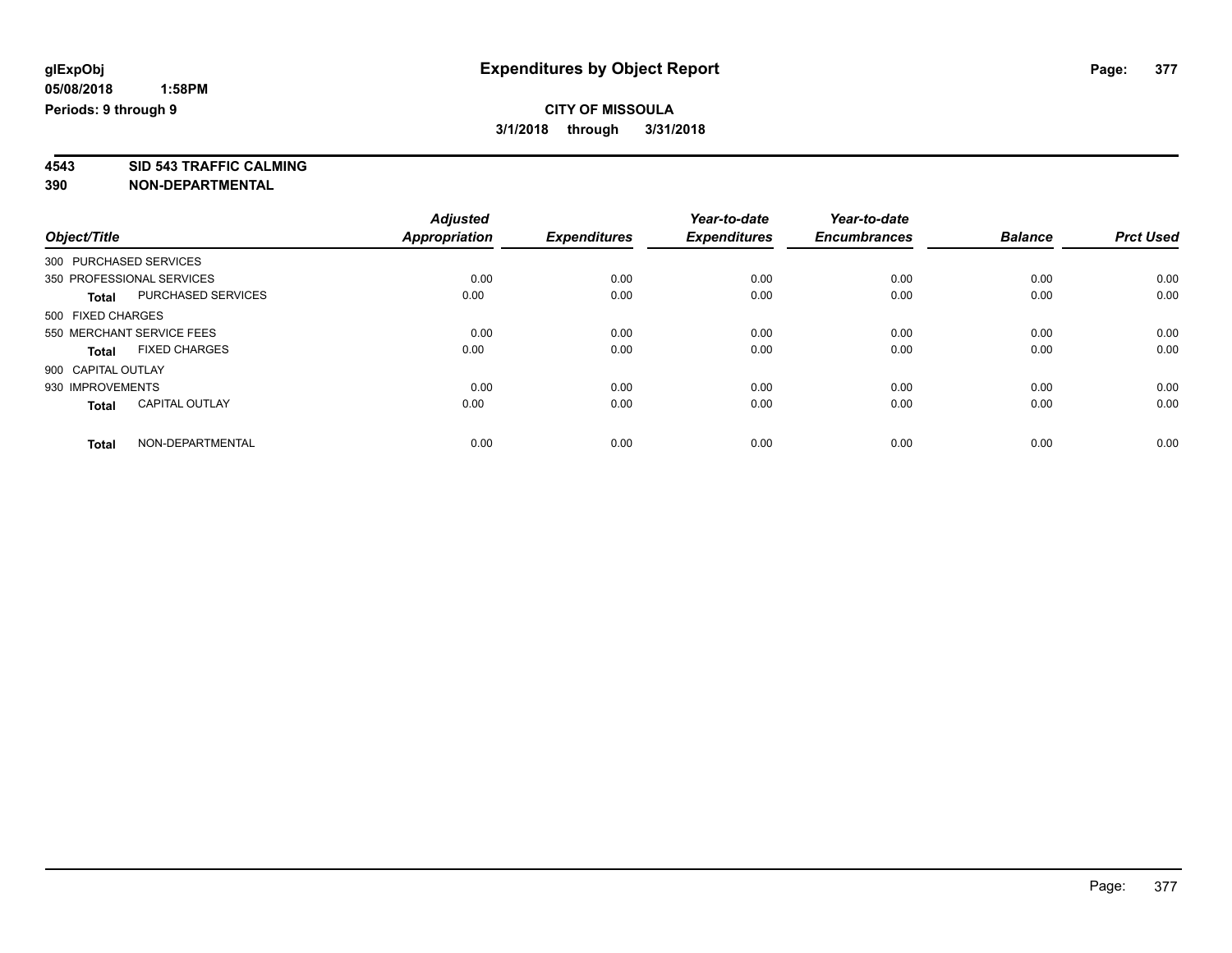#### **4543 SID 543 TRAFFIC CALMING**

|                                         | <b>Adjusted</b> |                     | Year-to-date        | Year-to-date        |                |                  |
|-----------------------------------------|-----------------|---------------------|---------------------|---------------------|----------------|------------------|
| Object/Title                            | Appropriation   | <b>Expenditures</b> | <b>Expenditures</b> | <b>Encumbrances</b> | <b>Balance</b> | <b>Prct Used</b> |
| 300 PURCHASED SERVICES                  |                 |                     |                     |                     |                |                  |
| 350 PROFESSIONAL SERVICES               | 0.00            | 0.00                | 0.00                | 0.00                | 0.00           | 0.00             |
| PURCHASED SERVICES<br><b>Total</b>      | 0.00            | 0.00                | 0.00                | 0.00                | 0.00           | 0.00             |
| 500 FIXED CHARGES                       |                 |                     |                     |                     |                |                  |
| 550 MERCHANT SERVICE FEES               | 0.00            | 0.00                | 0.00                | 0.00                | 0.00           | 0.00             |
| <b>FIXED CHARGES</b><br><b>Total</b>    | 0.00            | 0.00                | 0.00                | 0.00                | 0.00           | 0.00             |
| 900 CAPITAL OUTLAY                      |                 |                     |                     |                     |                |                  |
| 930 IMPROVEMENTS                        | 0.00            | 0.00                | 0.00                | 0.00                | 0.00           | 0.00             |
| <b>CAPITAL OUTLAY</b><br><b>Total</b>   | 0.00            | 0.00                | 0.00                | 0.00                | 0.00           | 0.00             |
| SID 543 TRAFFIC CALMING<br><b>Total</b> | 0.00            | 0.00                | 0.00                | 0.00                | 0.00           | 0.00             |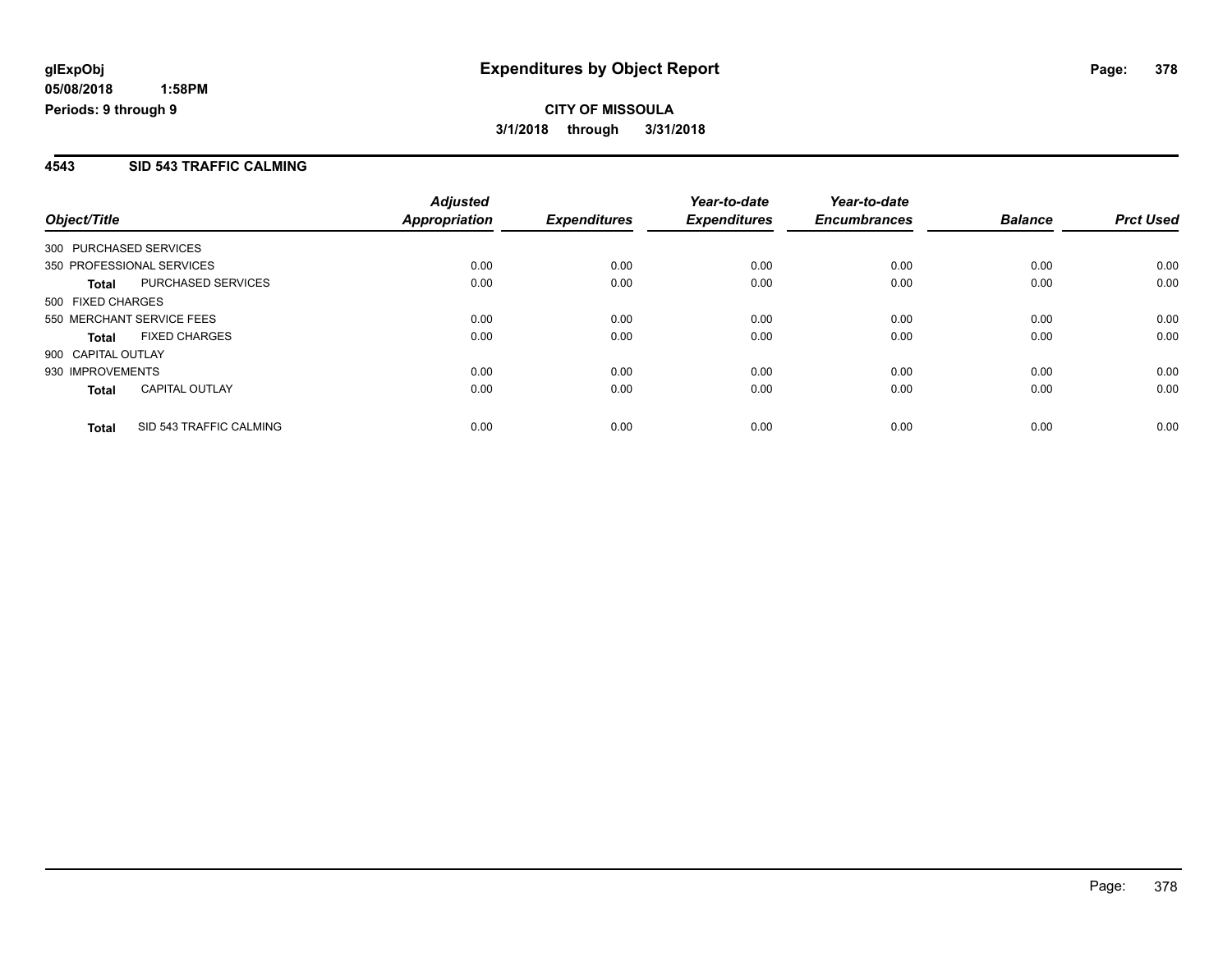# **4544 MILLER CREEK MITIGATION FUND**

| Object/Title                          | <b>Adjusted</b><br><b>Appropriation</b> | <b>Expenditures</b> | Year-to-date<br><b>Expenditures</b> | Year-to-date<br><b>Encumbrances</b> | <b>Balance</b> | <b>Prct Used</b> |
|---------------------------------------|-----------------------------------------|---------------------|-------------------------------------|-------------------------------------|----------------|------------------|
| 500 FIXED CHARGES                     |                                         |                     |                                     |                                     |                |                  |
| 550 MERCHANT SERVICE FEES             | 0.00                                    | 0.00                | 0.00                                | 0.00                                | 0.00           | 0.00             |
| <b>FIXED CHARGES</b><br><b>Total</b>  | 0.00                                    | 0.00                | 0.00                                | 0.00                                | 0.00           | 0.00             |
| 900 CAPITAL OUTLAY                    |                                         |                     |                                     |                                     |                |                  |
| 930 IMPROVEMENTS                      | 0.00                                    | 0.00                | 0.00                                | 0.00                                | 0.00           | 0.00             |
| <b>CAPITAL OUTLAY</b><br><b>Total</b> | 0.00                                    | 0.00                | 0.00                                | 0.00                                | 0.00           | 0.00             |
| NON-DEPARTMENTAL<br>Total             | 0.00                                    | 0.00                | 0.00                                | 0.00                                | 0.00           | 0.00             |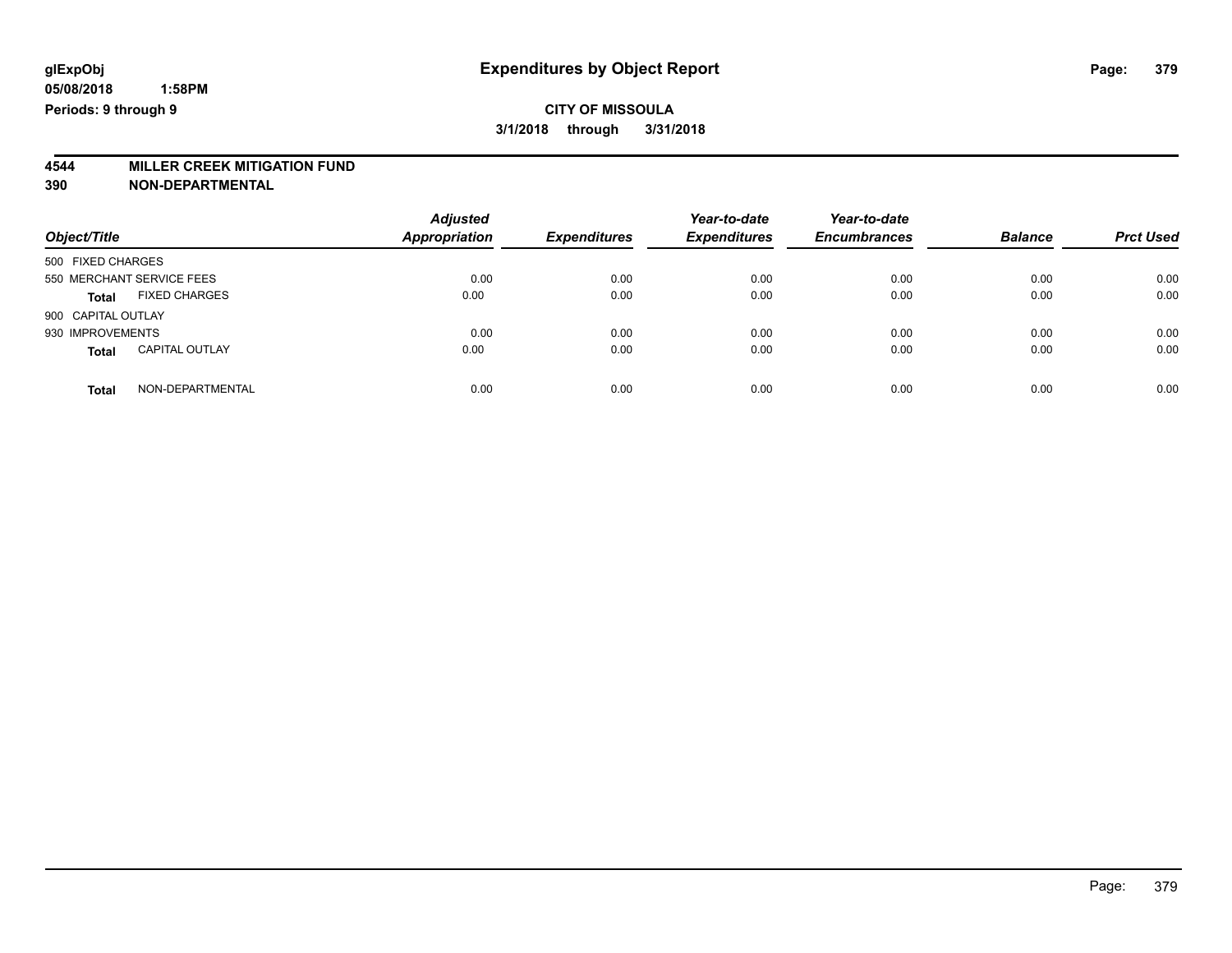**CITY OF MISSOULA 3/1/2018 through 3/31/2018**

#### **4544 MILLER CREEK MITIGATION FUND**

| Object/Title       |                              | <b>Adjusted</b><br>Appropriation | <b>Expenditures</b> | Year-to-date<br><b>Expenditures</b> | Year-to-date<br><b>Encumbrances</b> | <b>Balance</b> | <b>Prct Used</b> |
|--------------------|------------------------------|----------------------------------|---------------------|-------------------------------------|-------------------------------------|----------------|------------------|
| 500 FIXED CHARGES  |                              |                                  |                     |                                     |                                     |                |                  |
|                    | 550 MERCHANT SERVICE FEES    | 0.00                             | 0.00                | 0.00                                | 0.00                                | 0.00           | 0.00             |
| <b>Total</b>       | <b>FIXED CHARGES</b>         | 0.00                             | 0.00                | 0.00                                | 0.00                                | 0.00           | 0.00             |
| 900 CAPITAL OUTLAY |                              |                                  |                     |                                     |                                     |                |                  |
| 930 IMPROVEMENTS   |                              | 0.00                             | 0.00                | 0.00                                | 0.00                                | 0.00           | 0.00             |
| <b>Total</b>       | <b>CAPITAL OUTLAY</b>        | 0.00                             | 0.00                | 0.00                                | 0.00                                | 0.00           | 0.00             |
| <b>Total</b>       | MILLER CREEK MITIGATION FUND | 0.00                             | 0.00                | 0.00                                | 0.00                                | 0.00           | 0.00             |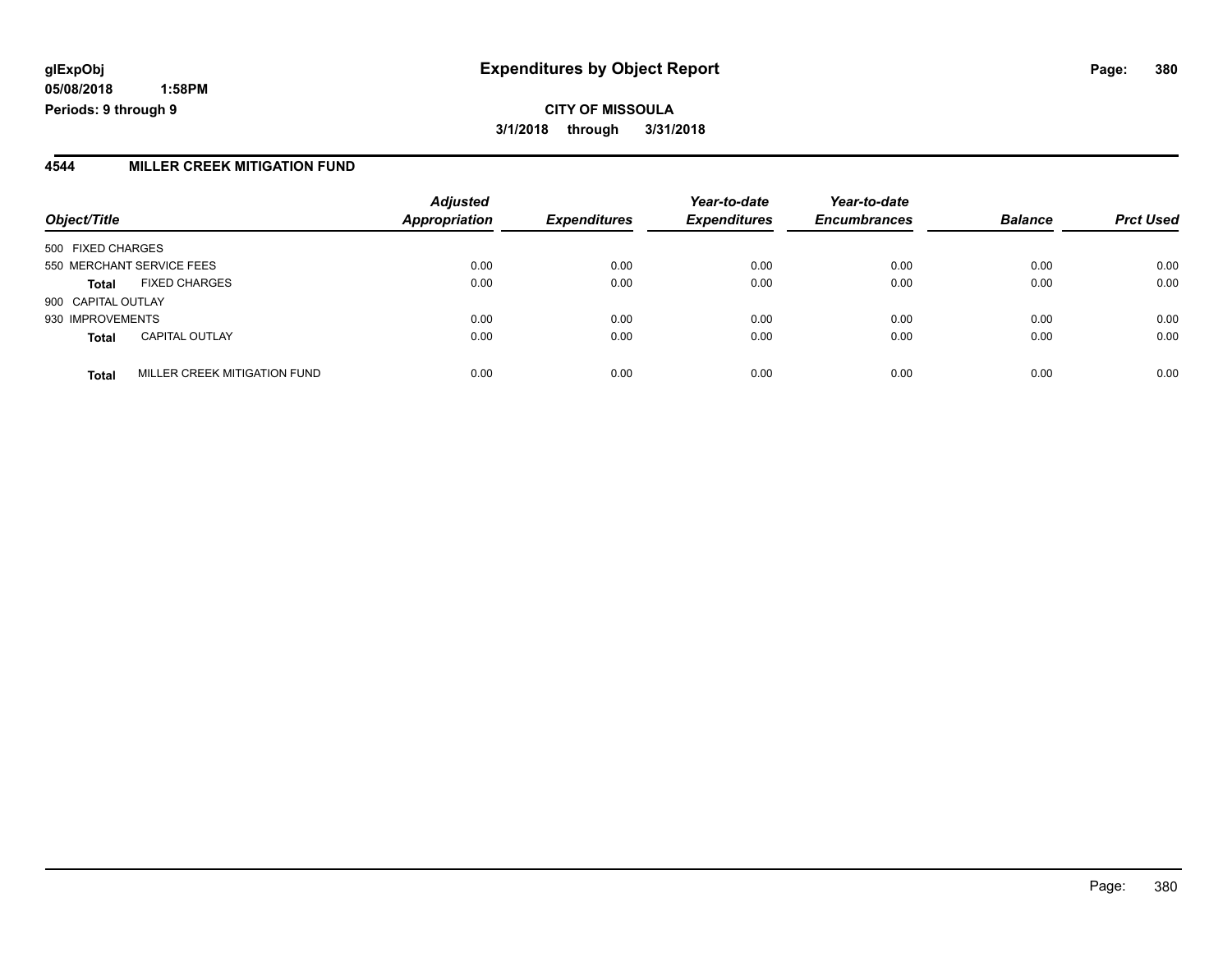# **4545 MILLER CREEK TWITE CONSTRUCTION**

|                        |                           | <b>Adjusted</b>      |                     | Year-to-date        | Year-to-date        |                |                  |
|------------------------|---------------------------|----------------------|---------------------|---------------------|---------------------|----------------|------------------|
| Object/Title           |                           | <b>Appropriation</b> | <b>Expenditures</b> | <b>Expenditures</b> | <b>Encumbrances</b> | <b>Balance</b> | <b>Prct Used</b> |
| 300 PURCHASED SERVICES |                           |                      |                     |                     |                     |                |                  |
|                        | 350 PROFESSIONAL SERVICES | 0.00                 | 0.00                | 0.00                | 0.00                | 0.00           | 0.00             |
| <b>Total</b>           | PURCHASED SERVICES        | 0.00                 | 0.00                | 0.00                | 0.00                | 0.00           | 0.00             |
| 500 FIXED CHARGES      |                           |                      |                     |                     |                     |                |                  |
|                        | 550 MERCHANT SERVICE FEES | 0.00                 | 0.00                | 0.00                | 0.00                | 0.00           | 0.00             |
| <b>Total</b>           | <b>FIXED CHARGES</b>      | 0.00                 | 0.00                | 0.00                | 0.00                | 0.00           | 0.00             |
| 900 CAPITAL OUTLAY     |                           |                      |                     |                     |                     |                |                  |
| 930 IMPROVEMENTS       |                           | 0.00                 | 0.00                | 0.00                | 0.00                | 0.00           | 0.00             |
| <b>Total</b>           | <b>CAPITAL OUTLAY</b>     | 0.00                 | 0.00                | 0.00                | 0.00                | 0.00           | 0.00             |
| <b>Total</b>           | NON-DEPARTMENTAL          | 0.00                 | 0.00                | 0.00                | 0.00                | 0.00           | 0.00             |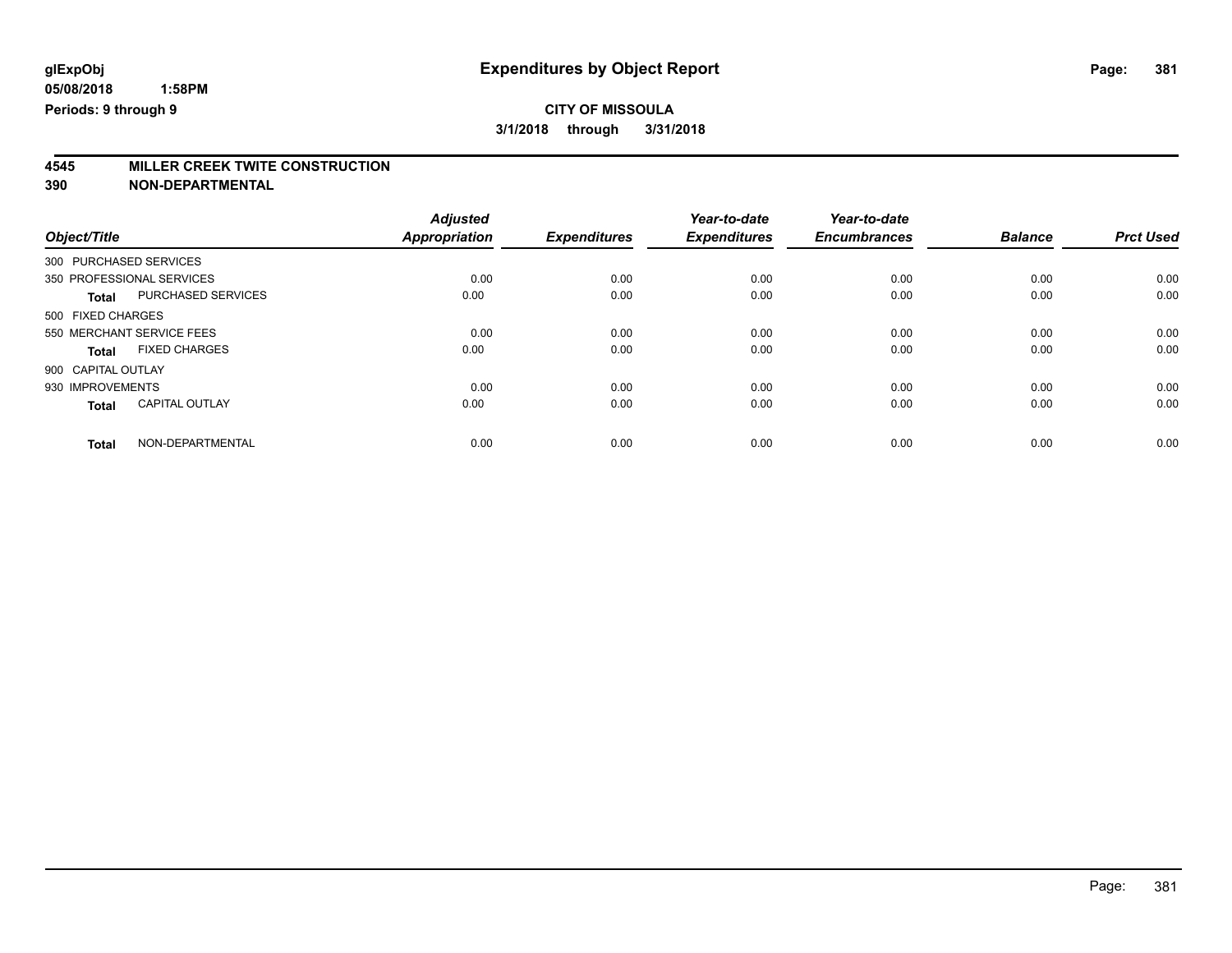#### **4545 MILLER CREEK TWITE CONSTRUCTION**

|                           |                                 | <b>Adjusted</b> |                     | Year-to-date        | Year-to-date        |                |                  |
|---------------------------|---------------------------------|-----------------|---------------------|---------------------|---------------------|----------------|------------------|
| Object/Title              |                                 | Appropriation   | <b>Expenditures</b> | <b>Expenditures</b> | <b>Encumbrances</b> | <b>Balance</b> | <b>Prct Used</b> |
| 300 PURCHASED SERVICES    |                                 |                 |                     |                     |                     |                |                  |
| 350 PROFESSIONAL SERVICES |                                 | 0.00            | 0.00                | 0.00                | 0.00                | 0.00           | 0.00             |
| <b>Total</b>              | <b>PURCHASED SERVICES</b>       | 0.00            | 0.00                | 0.00                | 0.00                | 0.00           | 0.00             |
| 500 FIXED CHARGES         |                                 |                 |                     |                     |                     |                |                  |
| 550 MERCHANT SERVICE FEES |                                 | 0.00            | 0.00                | 0.00                | 0.00                | 0.00           | 0.00             |
| <b>Total</b>              | <b>FIXED CHARGES</b>            | 0.00            | 0.00                | 0.00                | 0.00                | 0.00           | 0.00             |
| 900 CAPITAL OUTLAY        |                                 |                 |                     |                     |                     |                |                  |
| 930 IMPROVEMENTS          |                                 | 0.00            | 0.00                | 0.00                | 0.00                | 0.00           | 0.00             |
| <b>Total</b>              | <b>CAPITAL OUTLAY</b>           | 0.00            | 0.00                | 0.00                | 0.00                | 0.00           | 0.00             |
| <b>Total</b>              | MILLER CREEK TWITE CONSTRUCTION | 0.00            | 0.00                | 0.00                | 0.00                | 0.00           | 0.00             |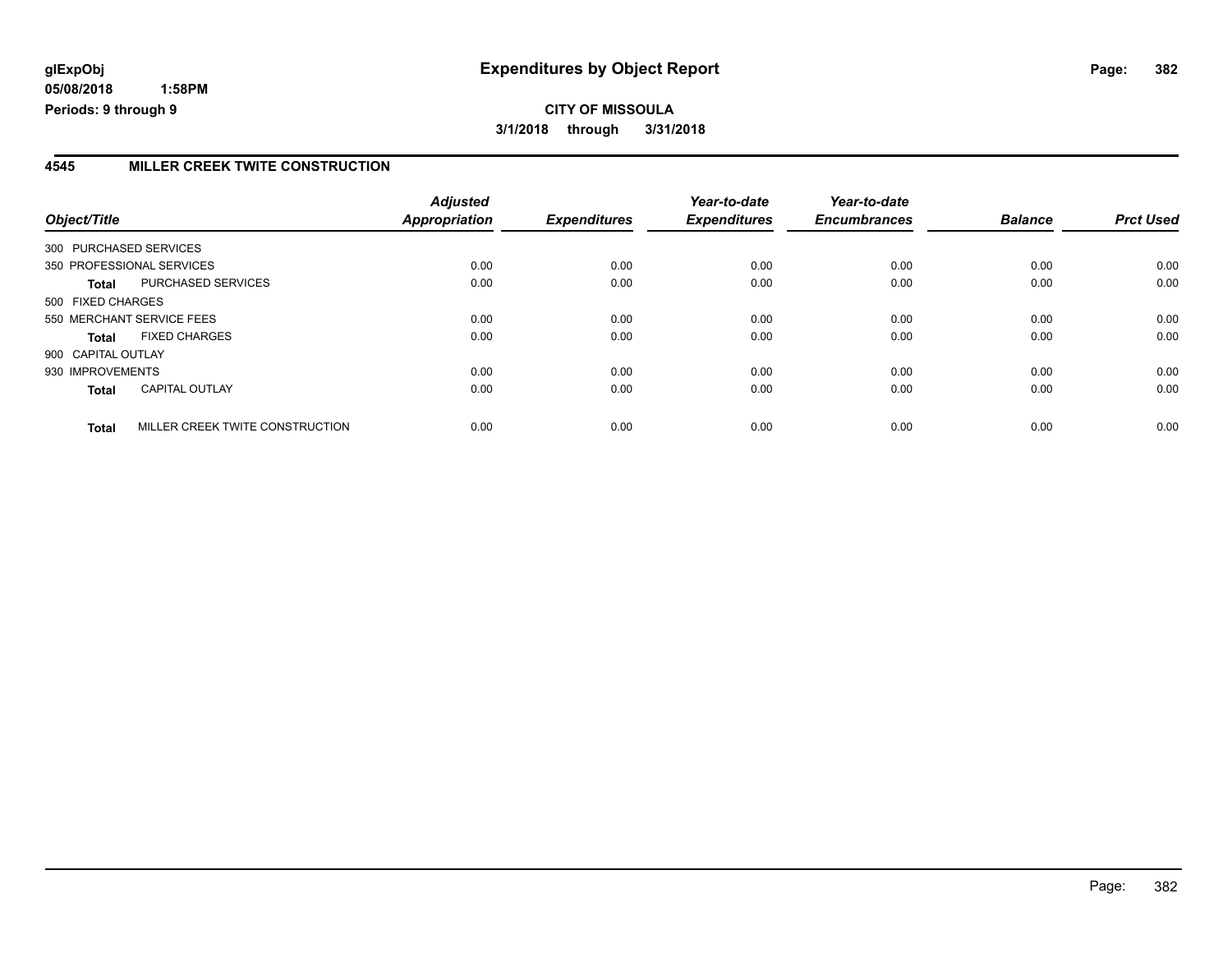## **CITY OF MISSOULA**

**3/1/2018 through 3/31/2018**

# **4546 MILLER CREEK MALOHNEY CONSTRUCTION**

|                        |                           | <b>Adjusted</b>      |                     | Year-to-date        | Year-to-date        |                |                  |
|------------------------|---------------------------|----------------------|---------------------|---------------------|---------------------|----------------|------------------|
| Object/Title           |                           | <b>Appropriation</b> | <b>Expenditures</b> | <b>Expenditures</b> | <b>Encumbrances</b> | <b>Balance</b> | <b>Prct Used</b> |
| 300 PURCHASED SERVICES |                           |                      |                     |                     |                     |                |                  |
|                        | 350 PROFESSIONAL SERVICES | 0.00                 | 0.00                | 0.00                | 0.00                | 0.00           | 0.00             |
| <b>Total</b>           | PURCHASED SERVICES        | 0.00                 | 0.00                | 0.00                | 0.00                | 0.00           | 0.00             |
| 500 FIXED CHARGES      |                           |                      |                     |                     |                     |                |                  |
|                        | 550 MERCHANT SERVICE FEES | 0.00                 | 0.00                | 0.00                | 0.00                | 0.00           | 0.00             |
| Total                  | <b>FIXED CHARGES</b>      | 0.00                 | 0.00                | 0.00                | 0.00                | 0.00           | 0.00             |
| 900 CAPITAL OUTLAY     |                           |                      |                     |                     |                     |                |                  |
| 930 IMPROVEMENTS       |                           | 0.00                 | 0.00                | 0.00                | 0.00                | 0.00           | 0.00             |
| <b>Total</b>           | <b>CAPITAL OUTLAY</b>     | 0.00                 | 0.00                | 0.00                | 0.00                | 0.00           | 0.00             |
| <b>Total</b>           | NON-DEPARTMENTAL          | 0.00                 | 0.00                | 0.00                | 0.00                | 0.00           | 0.00             |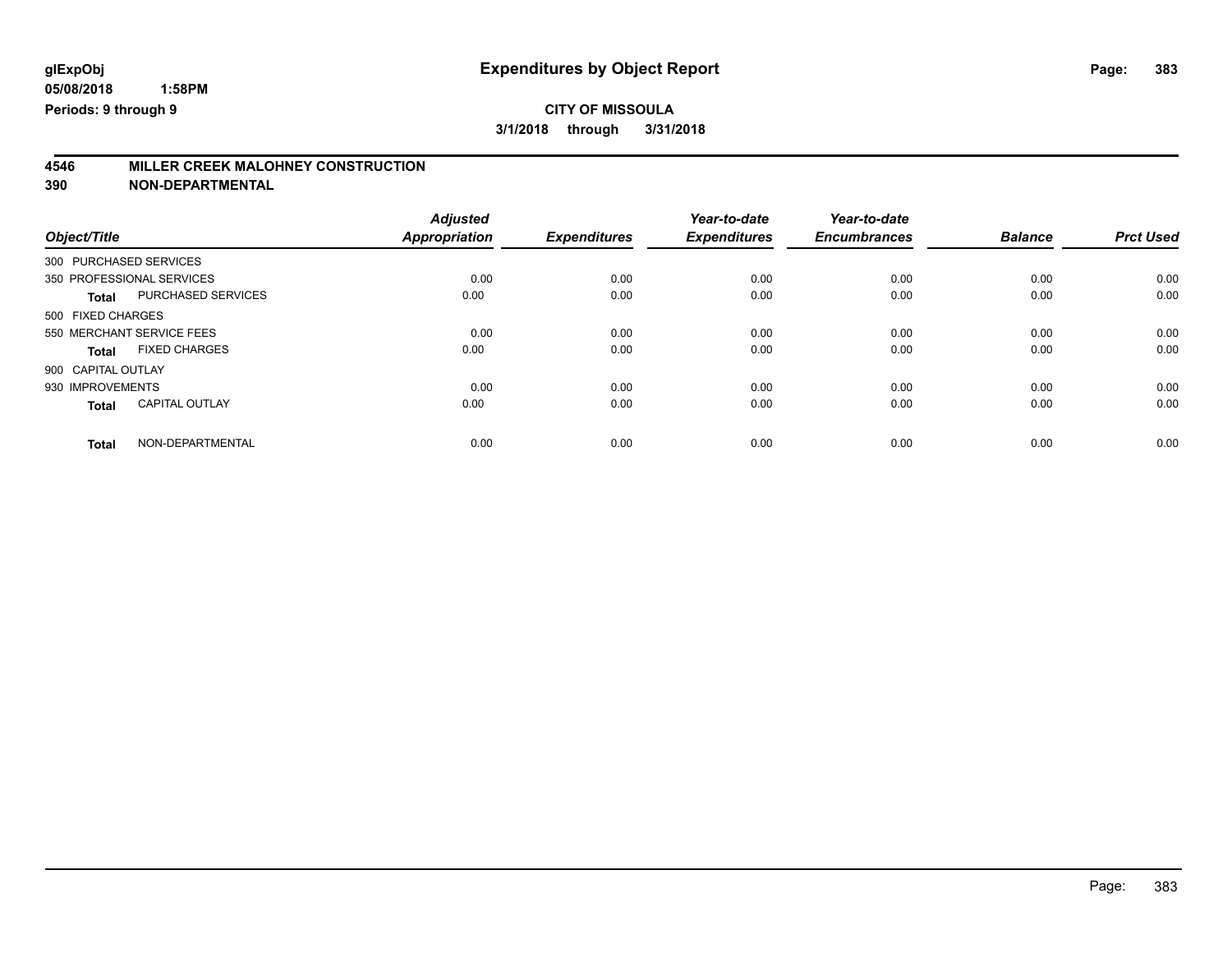#### **4546 MILLER CREEK MALOHNEY CONSTRUCTION**

| Object/Title           |                                 | <b>Adjusted</b><br><b>Appropriation</b> | <b>Expenditures</b> | Year-to-date<br><b>Expenditures</b> | Year-to-date<br><b>Encumbrances</b> | <b>Balance</b> | <b>Prct Used</b> |
|------------------------|---------------------------------|-----------------------------------------|---------------------|-------------------------------------|-------------------------------------|----------------|------------------|
| 300 PURCHASED SERVICES |                                 |                                         |                     |                                     |                                     |                |                  |
|                        | 350 PROFESSIONAL SERVICES       | 0.00                                    | 0.00                | 0.00                                | 0.00                                | 0.00           | 0.00             |
| Total                  | PURCHASED SERVICES              | 0.00                                    | 0.00                | 0.00                                | 0.00                                | 0.00           | 0.00             |
| 500 FIXED CHARGES      |                                 |                                         |                     |                                     |                                     |                |                  |
|                        | 550 MERCHANT SERVICE FEES       | 0.00                                    | 0.00                | 0.00                                | 0.00                                | 0.00           | 0.00             |
| Total                  | <b>FIXED CHARGES</b>            | 0.00                                    | 0.00                | 0.00                                | 0.00                                | 0.00           | 0.00             |
| 900 CAPITAL OUTLAY     |                                 |                                         |                     |                                     |                                     |                |                  |
| 930 IMPROVEMENTS       |                                 | 0.00                                    | 0.00                | 0.00                                | 0.00                                | 0.00           | 0.00             |
| <b>Total</b>           | <b>CAPITAL OUTLAY</b>           | 0.00                                    | 0.00                | 0.00                                | 0.00                                | 0.00           | 0.00             |
| <b>Total</b>           | MILLER CREEK MALOHNEY CONSTRUCT | 0.00                                    | 0.00                | 0.00                                | 0.00                                | 0.00           | 0.00             |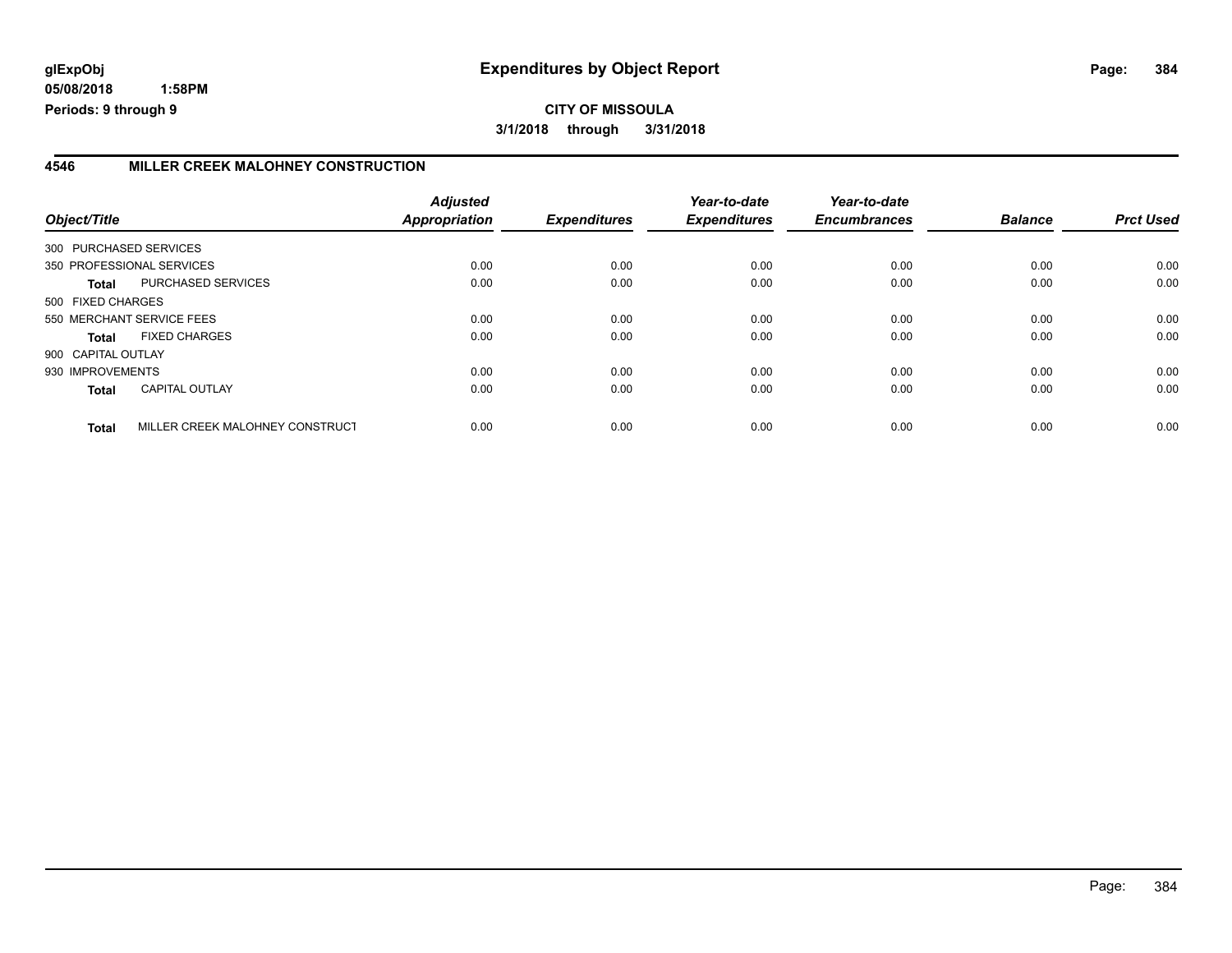## **CITY OF MISSOULA**

**3/1/2018 through 3/31/2018**

## **4547 MILLER CREEK MCCARTHY CONSTRUCTION**

|                        |                           | <b>Adjusted</b>      |                     | Year-to-date        | Year-to-date        |                |                  |
|------------------------|---------------------------|----------------------|---------------------|---------------------|---------------------|----------------|------------------|
| Object/Title           |                           | <b>Appropriation</b> | <b>Expenditures</b> | <b>Expenditures</b> | <b>Encumbrances</b> | <b>Balance</b> | <b>Prct Used</b> |
| 300 PURCHASED SERVICES |                           |                      |                     |                     |                     |                |                  |
|                        | 350 PROFESSIONAL SERVICES | 0.00                 | 0.00                | 0.00                | 0.00                | 0.00           | 0.00             |
| <b>Total</b>           | PURCHASED SERVICES        | 0.00                 | 0.00                | 0.00                | 0.00                | 0.00           | 0.00             |
| 500 FIXED CHARGES      |                           |                      |                     |                     |                     |                |                  |
|                        | 550 MERCHANT SERVICE FEES | 0.00                 | 0.00                | 0.00                | 0.00                | 0.00           | 0.00             |
| <b>Total</b>           | <b>FIXED CHARGES</b>      | 0.00                 | 0.00                | 0.00                | 0.00                | 0.00           | 0.00             |
| 900 CAPITAL OUTLAY     |                           |                      |                     |                     |                     |                |                  |
| 930 IMPROVEMENTS       |                           | 0.00                 | 0.00                | 0.00                | 0.00                | 0.00           | 0.00             |
| <b>Total</b>           | <b>CAPITAL OUTLAY</b>     | 0.00                 | 0.00                | 0.00                | 0.00                | 0.00           | 0.00             |
| <b>Total</b>           | NON-DEPARTMENTAL          | 0.00                 | 0.00                | 0.00                | 0.00                | 0.00           | 0.00             |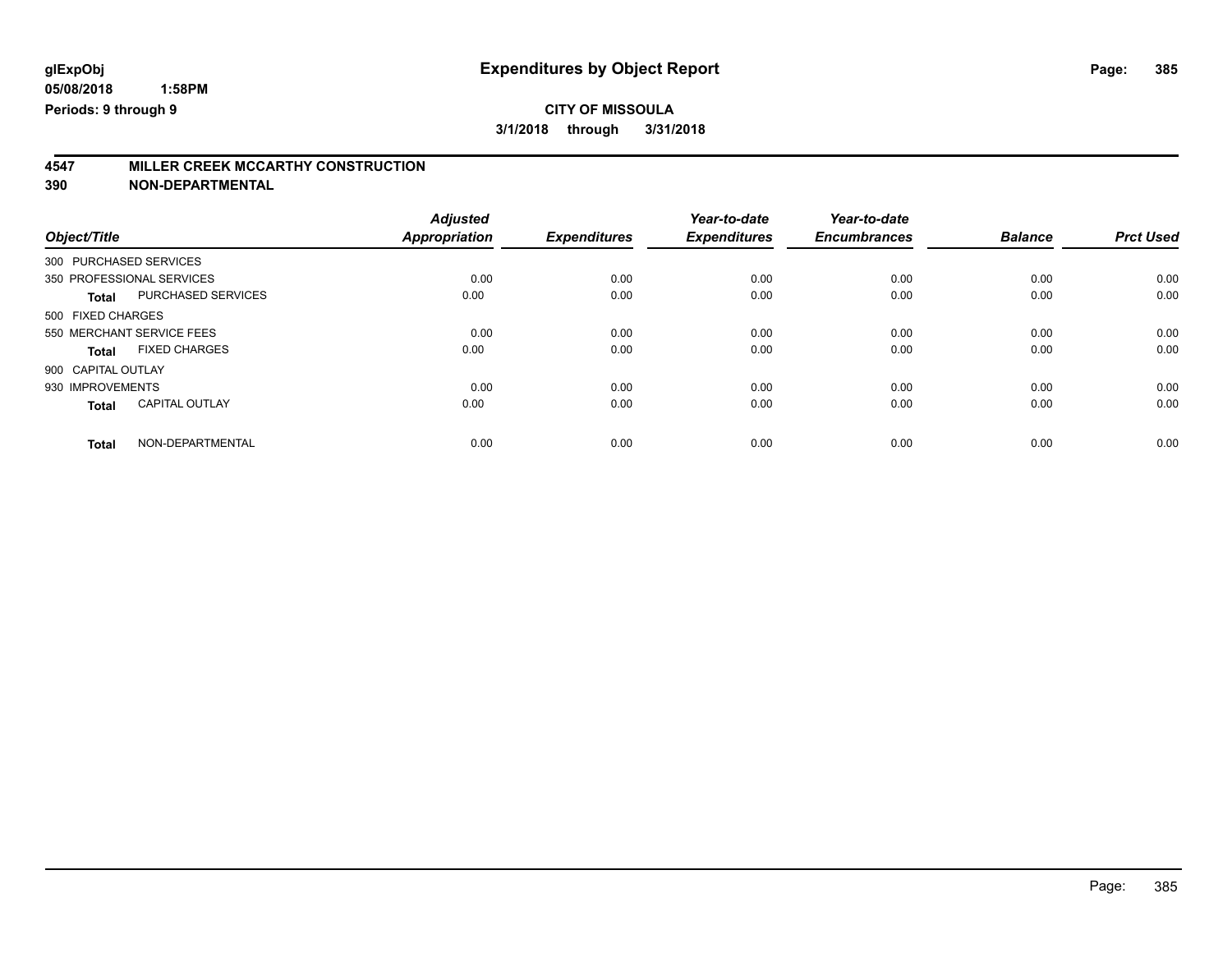#### **4547 MILLER CREEK MCCARTHY CONSTRUCTION**

| Object/Title           |                                 | <b>Adjusted</b><br><b>Appropriation</b> | <b>Expenditures</b> | Year-to-date<br><b>Expenditures</b> | Year-to-date<br><b>Encumbrances</b> | <b>Balance</b> | <b>Prct Used</b> |
|------------------------|---------------------------------|-----------------------------------------|---------------------|-------------------------------------|-------------------------------------|----------------|------------------|
| 300 PURCHASED SERVICES |                                 |                                         |                     |                                     |                                     |                |                  |
|                        | 350 PROFESSIONAL SERVICES       | 0.00                                    | 0.00                | 0.00                                | 0.00                                | 0.00           | 0.00             |
|                        |                                 |                                         |                     |                                     |                                     |                |                  |
| Total                  | PURCHASED SERVICES              | 0.00                                    | 0.00                | 0.00                                | 0.00                                | 0.00           | 0.00             |
| 500 FIXED CHARGES      |                                 |                                         |                     |                                     |                                     |                |                  |
|                        | 550 MERCHANT SERVICE FEES       | 0.00                                    | 0.00                | 0.00                                | 0.00                                | 0.00           | 0.00             |
| <b>Total</b>           | <b>FIXED CHARGES</b>            | 0.00                                    | 0.00                | 0.00                                | 0.00                                | 0.00           | 0.00             |
| 900 CAPITAL OUTLAY     |                                 |                                         |                     |                                     |                                     |                |                  |
| 930 IMPROVEMENTS       |                                 | 0.00                                    | 0.00                | 0.00                                | 0.00                                | 0.00           | 0.00             |
| <b>Total</b>           | <b>CAPITAL OUTLAY</b>           | 0.00                                    | 0.00                | 0.00                                | 0.00                                | 0.00           | 0.00             |
| <b>Total</b>           | MILLER CREEK MCCARTHY CONSTRUCT | 0.00                                    | 0.00                | 0.00                                | 0.00                                | 0.00           | 0.00             |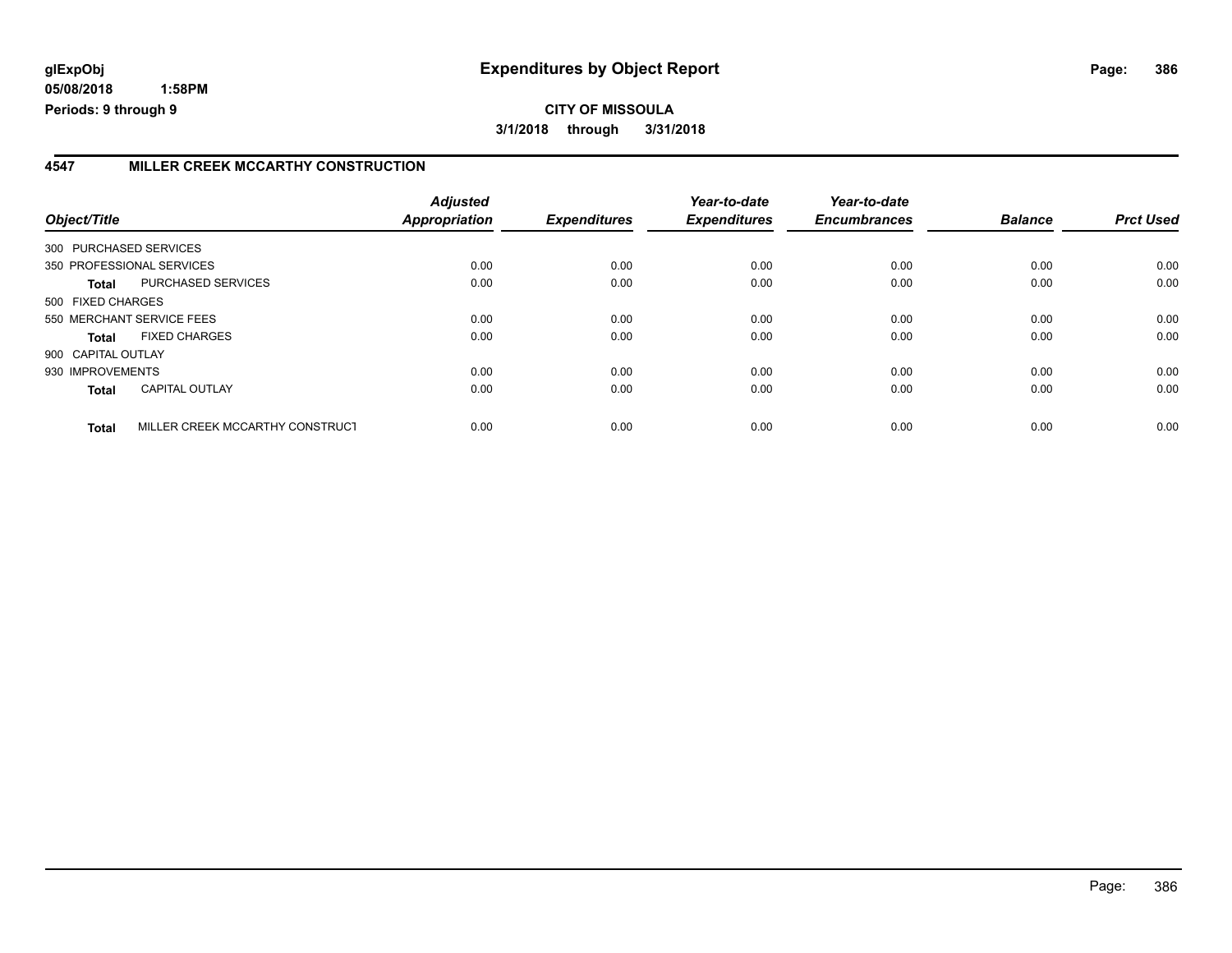### **CITY OF MISSOULA**

**3/1/2018 through 3/31/2018**

# **4548 5TH,6TH & ARTHUR ROAD IMPROVEMENTS**

|                        |                              | <b>Adjusted</b>      |                     | Year-to-date        | Year-to-date        |                |                  |
|------------------------|------------------------------|----------------------|---------------------|---------------------|---------------------|----------------|------------------|
| Object/Title           |                              | <b>Appropriation</b> | <b>Expenditures</b> | <b>Expenditures</b> | <b>Encumbrances</b> | <b>Balance</b> | <b>Prct Used</b> |
| 300 PURCHASED SERVICES |                              |                      |                     |                     |                     |                |                  |
|                        | 350 PROFESSIONAL SERVICES    | 0.00                 | 0.00                | 0.00                | 0.00                | 0.00           | 0.00             |
| <b>Total</b>           | <b>PURCHASED SERVICES</b>    | 0.00                 | 0.00                | 0.00                | 0.00                | 0.00           | 0.00             |
| 500 FIXED CHARGES      |                              |                      |                     |                     |                     |                |                  |
|                        | 550 MERCHANT SERVICE FEES    | 0.00                 | 0.00                | 0.00                | 0.00                | 0.00           | 0.00             |
| <b>Total</b>           | <b>FIXED CHARGES</b>         | 0.00                 | 0.00                | 0.00                | 0.00                | 0.00           | 0.00             |
| 800 OTHER OBJECTS      |                              |                      |                     |                     |                     |                |                  |
|                        | 820 TRANSFERS TO OTHER FUNDS | 0.00                 | 0.00                | 0.00                | 0.00                | 0.00           | 0.00             |
| <b>Total</b>           | OTHER OBJECTS                | 0.00                 | 0.00                | 0.00                | 0.00                | 0.00           | 0.00             |
| 900 CAPITAL OUTLAY     |                              |                      |                     |                     |                     |                |                  |
| 930 IMPROVEMENTS       |                              | 0.00                 | 0.00                | 0.00                | 0.00                | 0.00           | 0.00             |
| <b>Total</b>           | <b>CAPITAL OUTLAY</b>        | 0.00                 | 0.00                | 0.00                | 0.00                | 0.00           | 0.00             |
| <b>Total</b>           | NON-DEPARTMENTAL             | 0.00                 | 0.00                | 0.00                | 0.00                | 0.00           | 0.00             |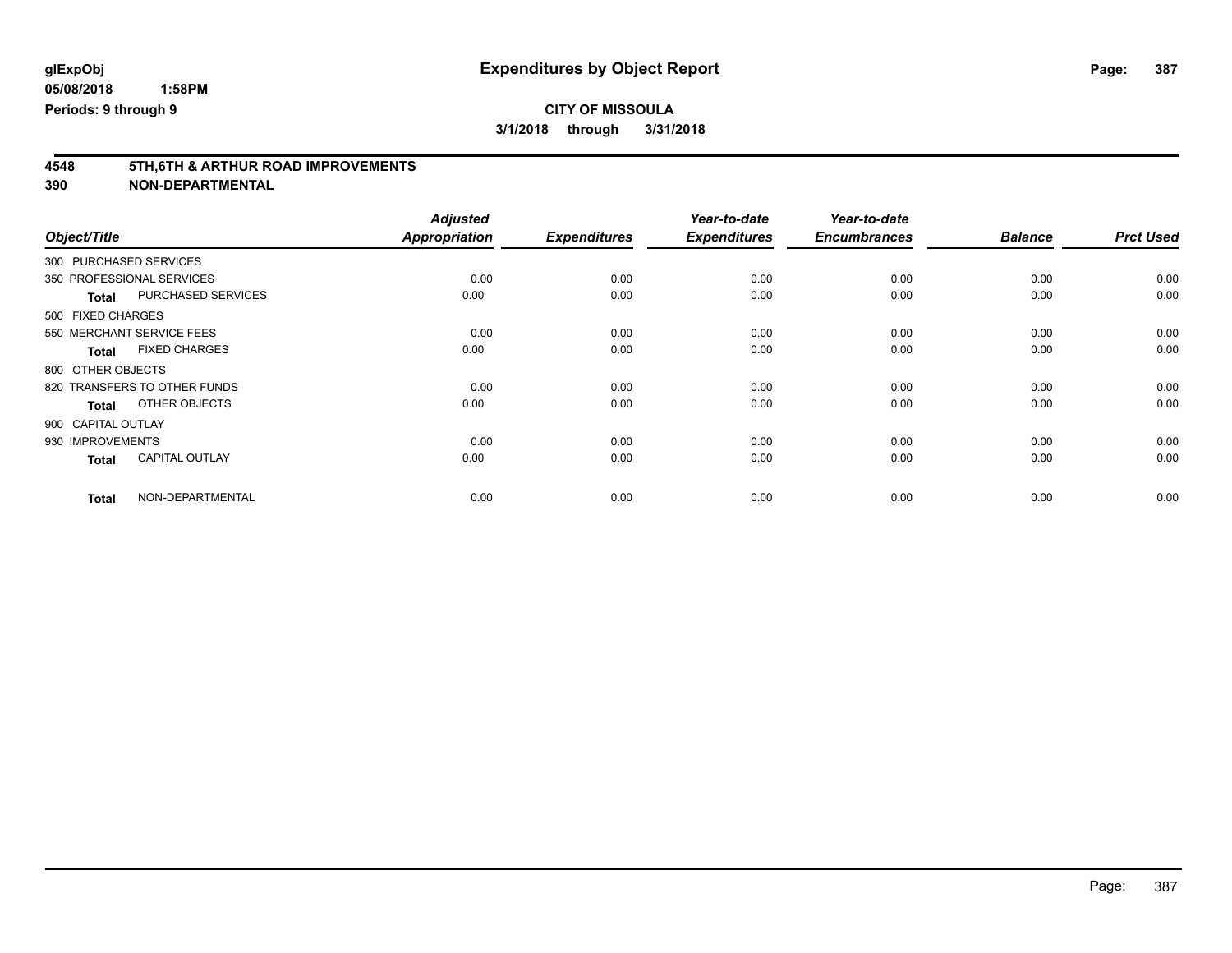#### **4548 5TH,6TH & ARTHUR ROAD IMPROVEMENTS**

| Object/Title       |                                   | <b>Adjusted</b><br><b>Appropriation</b> | <b>Expenditures</b> | Year-to-date<br><b>Expenditures</b> | Year-to-date<br><b>Encumbrances</b> | <b>Balance</b> | <b>Prct Used</b> |
|--------------------|-----------------------------------|-----------------------------------------|---------------------|-------------------------------------|-------------------------------------|----------------|------------------|
|                    |                                   |                                         |                     |                                     |                                     |                |                  |
|                    | 300 PURCHASED SERVICES            |                                         |                     |                                     |                                     |                |                  |
|                    | 350 PROFESSIONAL SERVICES         | 0.00                                    | 0.00                | 0.00                                | 0.00                                | 0.00           | 0.00             |
| <b>Total</b>       | PURCHASED SERVICES                | 0.00                                    | 0.00                | 0.00                                | 0.00                                | 0.00           | 0.00             |
| 500 FIXED CHARGES  |                                   |                                         |                     |                                     |                                     |                |                  |
|                    | 550 MERCHANT SERVICE FEES         | 0.00                                    | 0.00                | 0.00                                | 0.00                                | 0.00           | 0.00             |
| <b>Total</b>       | <b>FIXED CHARGES</b>              | 0.00                                    | 0.00                | 0.00                                | 0.00                                | 0.00           | 0.00             |
| 800 OTHER OBJECTS  |                                   |                                         |                     |                                     |                                     |                |                  |
|                    | 820 TRANSFERS TO OTHER FUNDS      | 0.00                                    | 0.00                | 0.00                                | 0.00                                | 0.00           | 0.00             |
| <b>Total</b>       | OTHER OBJECTS                     | 0.00                                    | 0.00                | 0.00                                | 0.00                                | 0.00           | 0.00             |
| 900 CAPITAL OUTLAY |                                   |                                         |                     |                                     |                                     |                |                  |
| 930 IMPROVEMENTS   |                                   | 0.00                                    | 0.00                | 0.00                                | 0.00                                | 0.00           | 0.00             |
| <b>Total</b>       | <b>CAPITAL OUTLAY</b>             | 0.00                                    | 0.00                | 0.00                                | 0.00                                | 0.00           | 0.00             |
| <b>Total</b>       | 5TH, 6TH & ARTHUR ROAD IMPROVEMEN | 0.00                                    | 0.00                | 0.00                                | 0.00                                | 0.00           | 0.00             |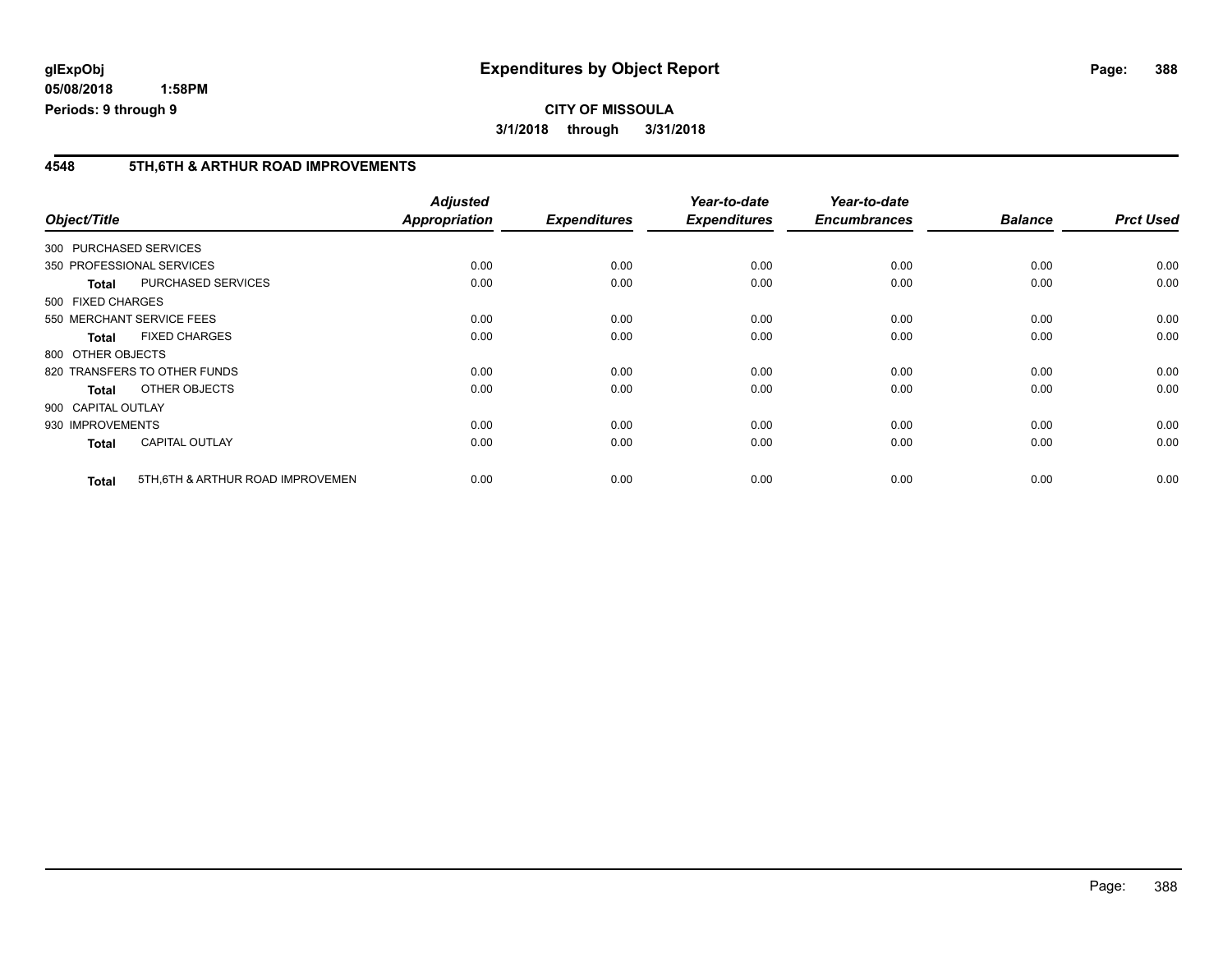# **4549 SID 549 HILLVIEW WAY**

|                    |                              | <b>Adjusted</b>      |                     | Year-to-date        | Year-to-date        |                |                  |
|--------------------|------------------------------|----------------------|---------------------|---------------------|---------------------|----------------|------------------|
| Object/Title       |                              | <b>Appropriation</b> | <b>Expenditures</b> | <b>Expenditures</b> | <b>Encumbrances</b> | <b>Balance</b> | <b>Prct Used</b> |
|                    | 300 PURCHASED SERVICES       |                      |                     |                     |                     |                |                  |
|                    | 350 PROFESSIONAL SERVICES    | 0.00                 | 0.00                | 0.00                | 0.00                | 0.00           | 0.00             |
| <b>Total</b>       | PURCHASED SERVICES           | 0.00                 | 0.00                | 0.00                | 0.00                | 0.00           | 0.00             |
| 500 FIXED CHARGES  |                              |                      |                     |                     |                     |                |                  |
|                    | 550 MERCHANT SERVICE FEES    | 0.00                 | 0.00                | 0.00                | 0.00                | 0.00           | 0.00             |
| <b>Total</b>       | <b>FIXED CHARGES</b>         | 0.00                 | 0.00                | 0.00                | 0.00                | 0.00           | 0.00             |
| 600 DEBT SERVICE   |                              |                      |                     |                     |                     |                |                  |
| 610 PRINCIPAL      |                              | 0.00                 | 0.00                | 0.00                | 0.00                | 0.00           | 0.00             |
|                    | 620 INTEREST / SERVICE FEES  | 0.00                 | 0.00                | 0.00                | 0.00                | 0.00           | 0.00             |
| <b>Total</b>       | <b>DEBT SERVICE</b>          | 0.00                 | 0.00                | 0.00                | 0.00                | 0.00           | 0.00             |
| 800 OTHER OBJECTS  |                              |                      |                     |                     |                     |                |                  |
|                    | 820 TRANSFERS TO OTHER FUNDS | 0.00                 | 0.00                | 0.00                | 0.00                | 0.00           | 0.00             |
| <b>Total</b>       | OTHER OBJECTS                | 0.00                 | 0.00                | 0.00                | 0.00                | 0.00           | 0.00             |
| 900 CAPITAL OUTLAY |                              |                      |                     |                     |                     |                |                  |
| 930 IMPROVEMENTS   |                              | 0.00                 | 0.00                | 0.00                | 0.00                | 0.00           | 0.00             |
| <b>Total</b>       | <b>CAPITAL OUTLAY</b>        | 0.00                 | 0.00                | 0.00                | 0.00                | 0.00           | 0.00             |
| <b>Total</b>       | NON-DEPARTMENTAL             | 0.00                 | 0.00                | 0.00                | 0.00                | 0.00           | 0.00             |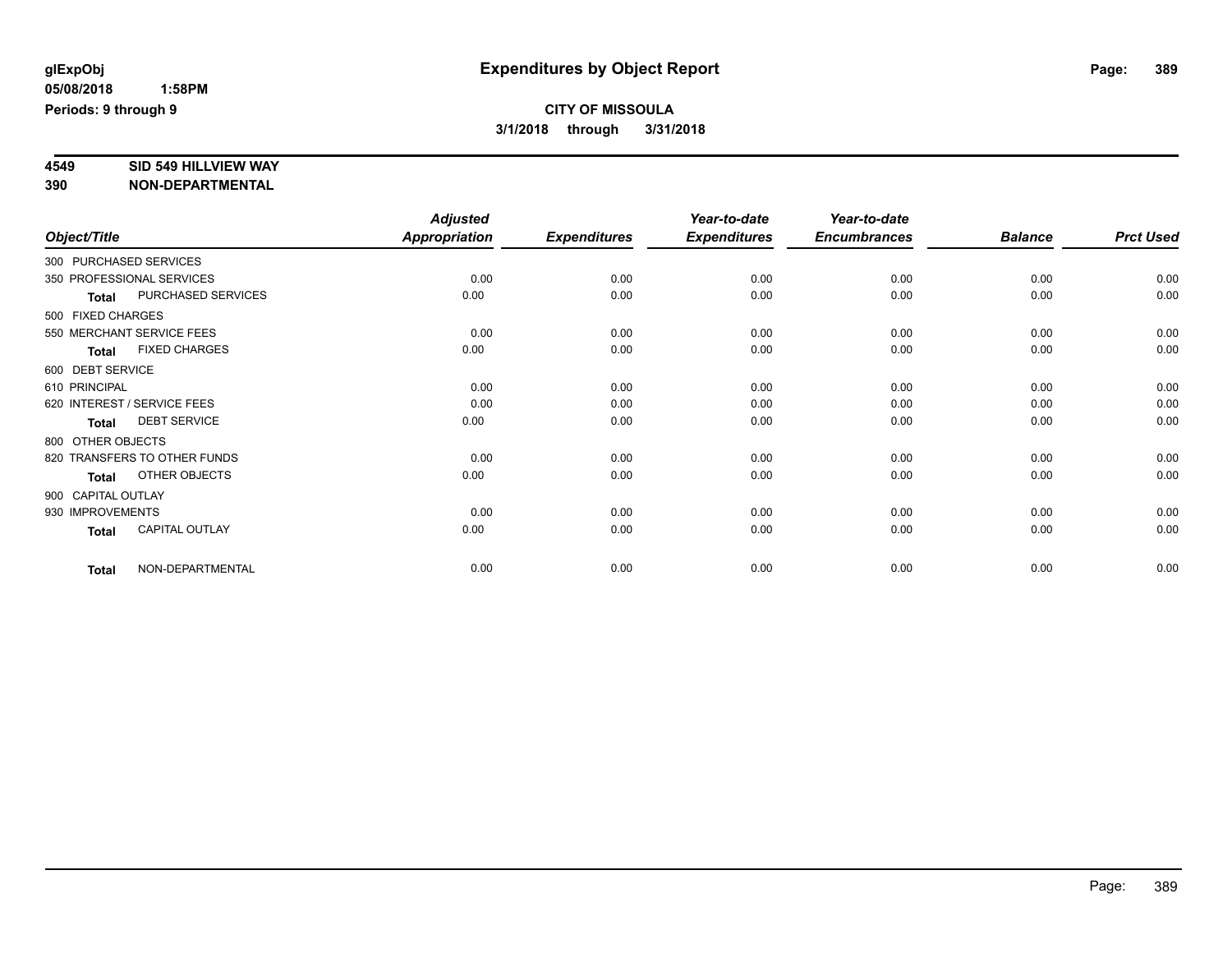#### **4549 SID 549 HILLVIEW WAY**

|                    |                              | <b>Adjusted</b>      |                     | Year-to-date        | Year-to-date        |                |                  |
|--------------------|------------------------------|----------------------|---------------------|---------------------|---------------------|----------------|------------------|
| Object/Title       |                              | <b>Appropriation</b> | <b>Expenditures</b> | <b>Expenditures</b> | <b>Encumbrances</b> | <b>Balance</b> | <b>Prct Used</b> |
|                    | 300 PURCHASED SERVICES       |                      |                     |                     |                     |                |                  |
|                    | 350 PROFESSIONAL SERVICES    | 0.00                 | 0.00                | 0.00                | 0.00                | 0.00           | 0.00             |
| <b>Total</b>       | PURCHASED SERVICES           | 0.00                 | 0.00                | 0.00                | 0.00                | 0.00           | 0.00             |
| 500 FIXED CHARGES  |                              |                      |                     |                     |                     |                |                  |
|                    | 550 MERCHANT SERVICE FEES    | 0.00                 | 0.00                | 0.00                | 0.00                | 0.00           | 0.00             |
| Total              | <b>FIXED CHARGES</b>         | 0.00                 | 0.00                | 0.00                | 0.00                | 0.00           | 0.00             |
| 600 DEBT SERVICE   |                              |                      |                     |                     |                     |                |                  |
| 610 PRINCIPAL      |                              | 0.00                 | 0.00                | 0.00                | 0.00                | 0.00           | 0.00             |
|                    | 620 INTEREST / SERVICE FEES  | 0.00                 | 0.00                | 0.00                | 0.00                | 0.00           | 0.00             |
| <b>Total</b>       | <b>DEBT SERVICE</b>          | 0.00                 | 0.00                | 0.00                | 0.00                | 0.00           | 0.00             |
| 800 OTHER OBJECTS  |                              |                      |                     |                     |                     |                |                  |
|                    | 820 TRANSFERS TO OTHER FUNDS | 0.00                 | 0.00                | 0.00                | 0.00                | 0.00           | 0.00             |
| <b>Total</b>       | OTHER OBJECTS                | 0.00                 | 0.00                | 0.00                | 0.00                | 0.00           | 0.00             |
| 900 CAPITAL OUTLAY |                              |                      |                     |                     |                     |                |                  |
| 930 IMPROVEMENTS   |                              | 0.00                 | 0.00                | 0.00                | 0.00                | 0.00           | 0.00             |
| <b>Total</b>       | <b>CAPITAL OUTLAY</b>        | 0.00                 | 0.00                | 0.00                | 0.00                | 0.00           | 0.00             |
| <b>Total</b>       | SID 549 HILLVIEW WAY         | 0.00                 | 0.00                | 0.00                | 0.00                | 0.00           | 0.00             |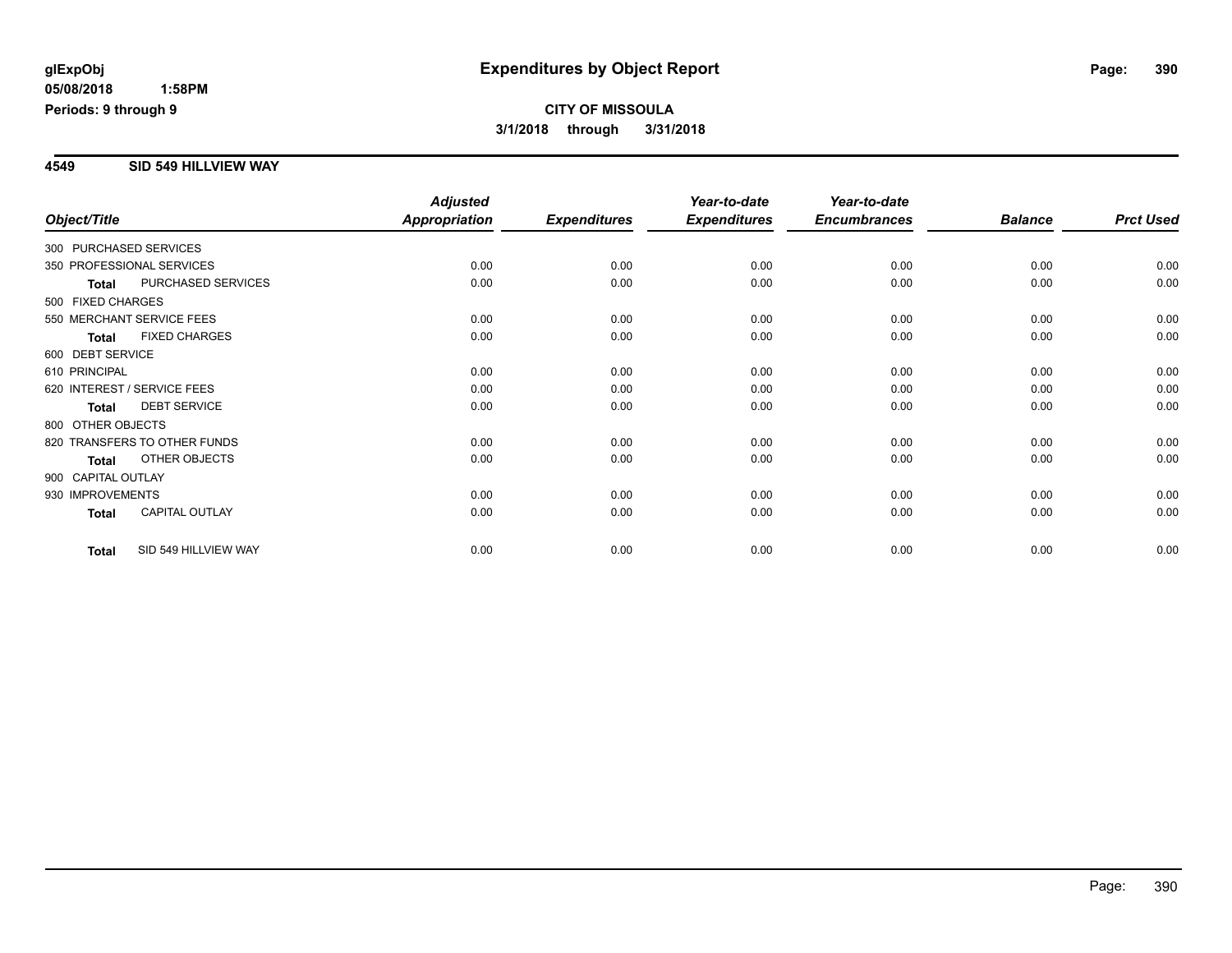### **CITY OF MISSOULA**

**3/1/2018 through 3/31/2018**

# **4745 MALONEY/TWITE MILLER CR \$1.2M CONTRIB**

|                        |                              | <b>Adjusted</b>      |                     | Year-to-date        | Year-to-date        |                |                  |
|------------------------|------------------------------|----------------------|---------------------|---------------------|---------------------|----------------|------------------|
| Object/Title           |                              | <b>Appropriation</b> | <b>Expenditures</b> | <b>Expenditures</b> | <b>Encumbrances</b> | <b>Balance</b> | <b>Prct Used</b> |
| 300 PURCHASED SERVICES |                              |                      |                     |                     |                     |                |                  |
|                        | 350 PROFESSIONAL SERVICES    | 0.00                 | 0.00                | 0.00                | 0.00                | 0.00           | 0.00             |
| <b>Total</b>           | <b>PURCHASED SERVICES</b>    | 0.00                 | 0.00                | 0.00                | 0.00                | 0.00           | 0.00             |
| 500 FIXED CHARGES      |                              |                      |                     |                     |                     |                |                  |
|                        | 550 MERCHANT SERVICE FEES    | 0.00                 | 0.00                | 0.00                | 0.00                | 0.00           | 0.00             |
| <b>Total</b>           | <b>FIXED CHARGES</b>         | 0.00                 | 0.00                | 0.00                | 0.00                | 0.00           | 0.00             |
| 800 OTHER OBJECTS      |                              |                      |                     |                     |                     |                |                  |
|                        | 820 TRANSFERS TO OTHER FUNDS | 0.00                 | 0.00                | 0.00                | 0.00                | 0.00           | 0.00             |
| <b>Total</b>           | OTHER OBJECTS                | 0.00                 | 0.00                | 0.00                | 0.00                | 0.00           | 0.00             |
| 900 CAPITAL OUTLAY     |                              |                      |                     |                     |                     |                |                  |
| 930 IMPROVEMENTS       |                              | 0.00                 | 0.00                | 0.00                | 0.00                | 0.00           | 0.00             |
| <b>Total</b>           | <b>CAPITAL OUTLAY</b>        | 0.00                 | 0.00                | 0.00                | 0.00                | 0.00           | 0.00             |
| <b>Total</b>           | NON-DEPARTMENTAL             | 0.00                 | 0.00                | 0.00                | 0.00                | 0.00           | 0.00             |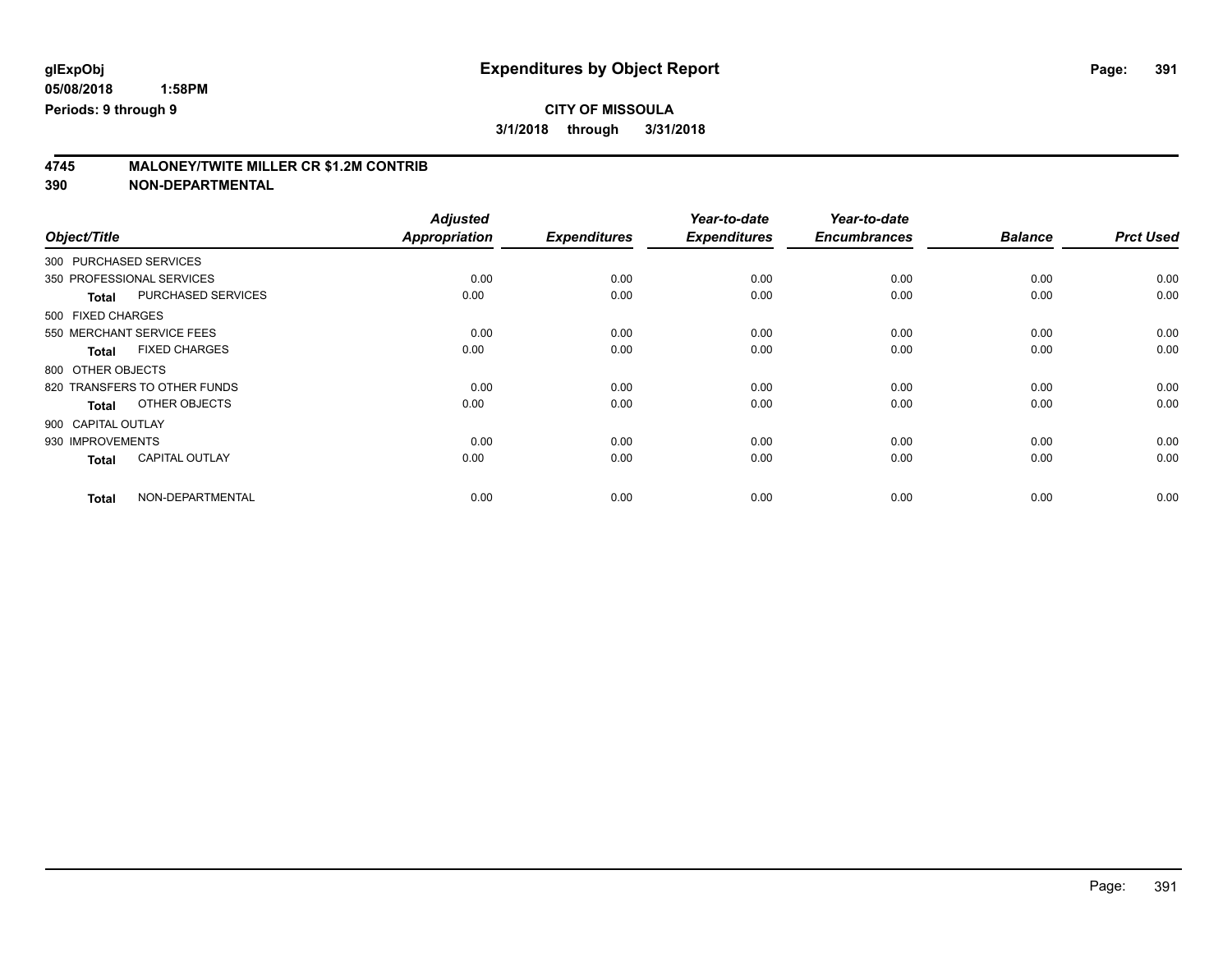#### **4745 MALONEY/TWITE MILLER CR \$1.2M CONTRIB**

| Object/Title           |                                     | <b>Adjusted</b><br>Appropriation | <b>Expenditures</b> | Year-to-date<br><b>Expenditures</b> | Year-to-date<br><b>Encumbrances</b> | <b>Balance</b> | <b>Prct Used</b> |
|------------------------|-------------------------------------|----------------------------------|---------------------|-------------------------------------|-------------------------------------|----------------|------------------|
| 300 PURCHASED SERVICES |                                     |                                  |                     |                                     |                                     |                |                  |
|                        | 350 PROFESSIONAL SERVICES           | 0.00                             | 0.00                | 0.00                                | 0.00                                | 0.00           | 0.00             |
| <b>Total</b>           | PURCHASED SERVICES                  | 0.00                             | 0.00                | 0.00                                | 0.00                                | 0.00           | 0.00             |
| 500 FIXED CHARGES      |                                     |                                  |                     |                                     |                                     |                |                  |
|                        | 550 MERCHANT SERVICE FEES           | 0.00                             | 0.00                | 0.00                                | 0.00                                | 0.00           | 0.00             |
| <b>Total</b>           | <b>FIXED CHARGES</b>                | 0.00                             | 0.00                | 0.00                                | 0.00                                | 0.00           | 0.00             |
| 800 OTHER OBJECTS      |                                     |                                  |                     |                                     |                                     |                |                  |
|                        | 820 TRANSFERS TO OTHER FUNDS        | 0.00                             | 0.00                | 0.00                                | 0.00                                | 0.00           | 0.00             |
| <b>Total</b>           | OTHER OBJECTS                       | 0.00                             | 0.00                | 0.00                                | 0.00                                | 0.00           | 0.00             |
| 900 CAPITAL OUTLAY     |                                     |                                  |                     |                                     |                                     |                |                  |
| 930 IMPROVEMENTS       |                                     | 0.00                             | 0.00                | 0.00                                | 0.00                                | 0.00           | 0.00             |
| <b>Total</b>           | <b>CAPITAL OUTLAY</b>               | 0.00                             | 0.00                | 0.00                                | 0.00                                | 0.00           | 0.00             |
| <b>Total</b>           | MALONEY/TWITE MILLER CR \$1.2M CONT | 0.00                             | 0.00                | 0.00                                | 0.00                                | 0.00           | 0.00             |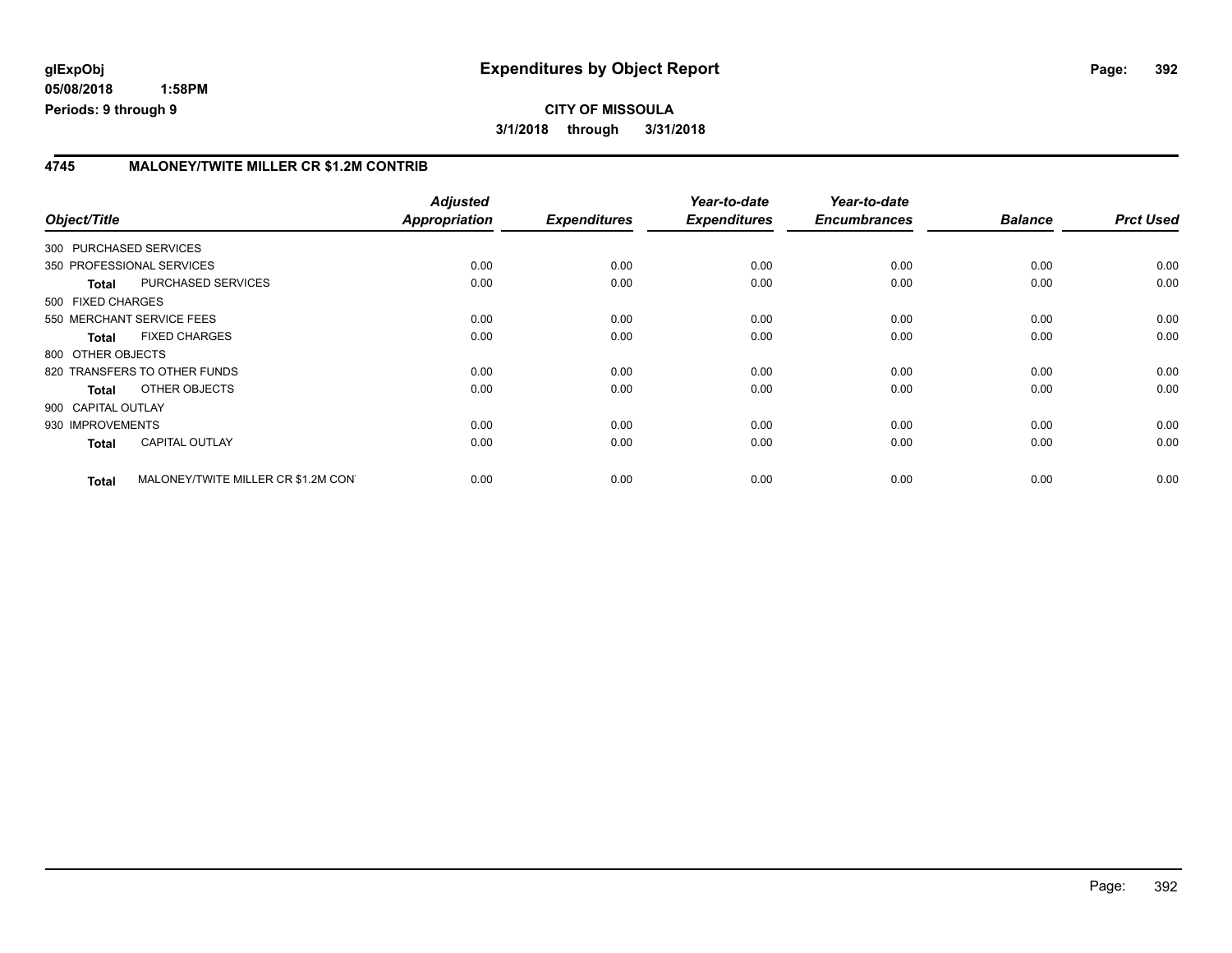#### **CITY OF MISSOULA 3/1/2018 through 3/31/2018**

# **4941 HILLVIEW WAY CONSTRUCTION**

#### **280 PUBLIC WORKS ADMINISTRATION**

|                     |                              | <b>Adjusted</b>      |                     | Year-to-date        | Year-to-date        |                |                  |
|---------------------|------------------------------|----------------------|---------------------|---------------------|---------------------|----------------|------------------|
| Object/Title        |                              | <b>Appropriation</b> | <b>Expenditures</b> | <b>Expenditures</b> | <b>Encumbrances</b> | <b>Balance</b> | <b>Prct Used</b> |
| 200 SUPPLIES        |                              |                      |                     |                     |                     |                |                  |
| 210 OFFICE SUPPLIES |                              | 0.00                 | 0.00                | 0.00                | 0.00                | 0.00           | 0.00             |
| Total               | <b>SUPPLIES</b>              | 0.00                 | 0.00                | 0.00                | 0.00                | 0.00           | 0.00             |
|                     | 300 PURCHASED SERVICES       |                      |                     |                     |                     |                |                  |
| 310 COMMUNICATIONS  |                              | 0.00                 | 0.00                | 0.00                | 0.00                | 0.00           | 0.00             |
|                     | 320 PRINTING & DUPLICATING   | 0.00                 | 0.00                | 0.00                | 0.00                | 0.00           | 0.00             |
|                     | 350 PROFESSIONAL SERVICES    | 0.00                 | 0.00                | 26,380.47           | 0.00                | $-26,380.47$   | 0.00             |
| Total               | PURCHASED SERVICES           | 0.00                 | 0.00                | 26,380.47           | 0.00                | $-26,380.47$   | 0.00             |
| 500 FIXED CHARGES   |                              |                      |                     |                     |                     |                |                  |
|                     | 550 MERCHANT SERVICE FEES    | 0.00                 | 0.00                | 0.00                | 0.00                | 0.00           | 0.00             |
| <b>Total</b>        | <b>FIXED CHARGES</b>         | 0.00                 | 0.00                | 0.00                | 0.00                | 0.00           | 0.00             |
| 800 OTHER OBJECTS   |                              |                      |                     |                     |                     |                |                  |
|                     | 820 TRANSFERS TO OTHER FUNDS | 0.00                 | 0.00                | 73,764.73           | 0.00                | $-73,764.73$   | 0.00             |
| <b>Total</b>        | OTHER OBJECTS                | 0.00                 | 0.00                | 73,764.73           | 0.00                | $-73,764.73$   | 0.00             |
| 900 CAPITAL OUTLAY  |                              |                      |                     |                     |                     |                |                  |
| 930 IMPROVEMENTS    |                              | 0.00                 | 3,267.50            | 53,521.64           | 0.00                | $-53,521.64$   | 0.00             |
| <b>Total</b>        | CAPITAL OUTLAY               | 0.00                 | 3,267.50            | 53,521.64           | 0.00                | $-53,521.64$   | 0.00             |
| <b>Total</b>        | PUBLIC WORKS ADMINISTRATION  | 0.00                 | 3,267.50            | 153,666.84          | 0.00                | $-153,666.84$  | 0.00             |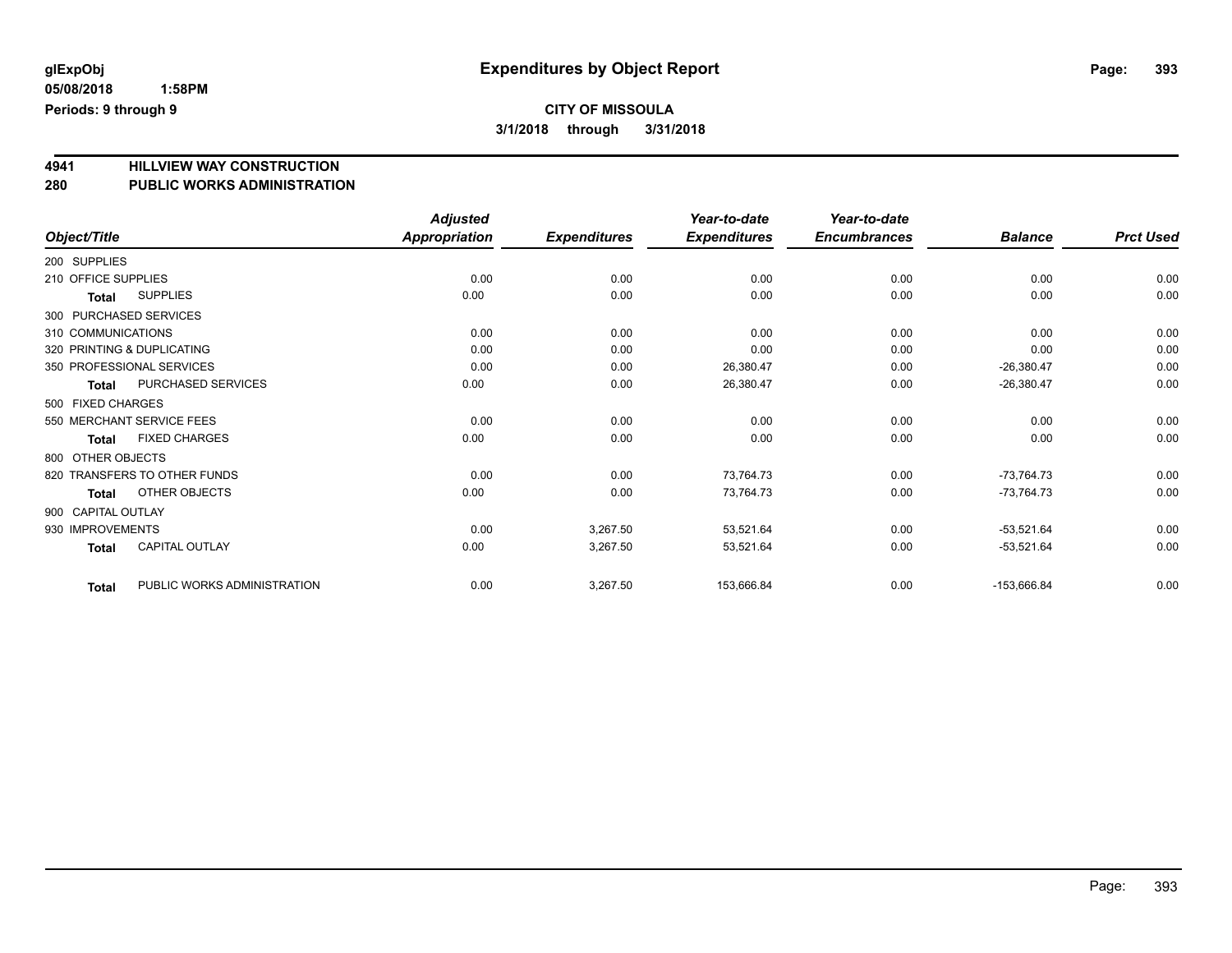#### **4941 HILLVIEW WAY CONSTRUCTION**

|                        |                              | <b>Adjusted</b>      |                     | Year-to-date        | Year-to-date        |                |                  |
|------------------------|------------------------------|----------------------|---------------------|---------------------|---------------------|----------------|------------------|
| Object/Title           |                              | <b>Appropriation</b> | <b>Expenditures</b> | <b>Expenditures</b> | <b>Encumbrances</b> | <b>Balance</b> | <b>Prct Used</b> |
| 200 SUPPLIES           |                              |                      |                     |                     |                     |                |                  |
| 210 OFFICE SUPPLIES    |                              | 0.00                 | 0.00                | 0.00                | 0.00                | 0.00           | 0.00             |
| <b>Total</b>           | <b>SUPPLIES</b>              | 0.00                 | 0.00                | 0.00                | 0.00                | 0.00           | 0.00             |
| 300 PURCHASED SERVICES |                              |                      |                     |                     |                     |                |                  |
| 310 COMMUNICATIONS     |                              | 0.00                 | 0.00                | 0.00                | 0.00                | 0.00           | 0.00             |
|                        | 320 PRINTING & DUPLICATING   | 0.00                 | 0.00                | 0.00                | 0.00                | 0.00           | 0.00             |
|                        | 350 PROFESSIONAL SERVICES    | 0.00                 | 0.00                | 26,380.47           | 0.00                | $-26,380.47$   | 0.00             |
| <b>Total</b>           | PURCHASED SERVICES           | 0.00                 | 0.00                | 26,380.47           | 0.00                | $-26,380.47$   | 0.00             |
| 500 FIXED CHARGES      |                              |                      |                     |                     |                     |                |                  |
|                        | 550 MERCHANT SERVICE FEES    | 0.00                 | 0.00                | 0.00                | 0.00                | 0.00           | 0.00             |
| <b>Total</b>           | <b>FIXED CHARGES</b>         | 0.00                 | 0.00                | 0.00                | 0.00                | 0.00           | 0.00             |
| 800 OTHER OBJECTS      |                              |                      |                     |                     |                     |                |                  |
|                        | 820 TRANSFERS TO OTHER FUNDS | 0.00                 | 0.00                | 73,764.73           | 0.00                | $-73,764.73$   | 0.00             |
| <b>Total</b>           | OTHER OBJECTS                | 0.00                 | 0.00                | 73,764.73           | 0.00                | $-73,764.73$   | 0.00             |
| 900 CAPITAL OUTLAY     |                              |                      |                     |                     |                     |                |                  |
| 930 IMPROVEMENTS       |                              | 0.00                 | 3,267.50            | 53,521.64           | 0.00                | $-53,521.64$   | 0.00             |
| <b>Total</b>           | CAPITAL OUTLAY               | 0.00                 | 3,267.50            | 53,521.64           | 0.00                | $-53,521.64$   | 0.00             |
| <b>Total</b>           | HILLVIEW WAY CONSTRUCTION    | 0.00                 | 3,267.50            | 153,666.84          | 0.00                | -153,666.84    | 0.00             |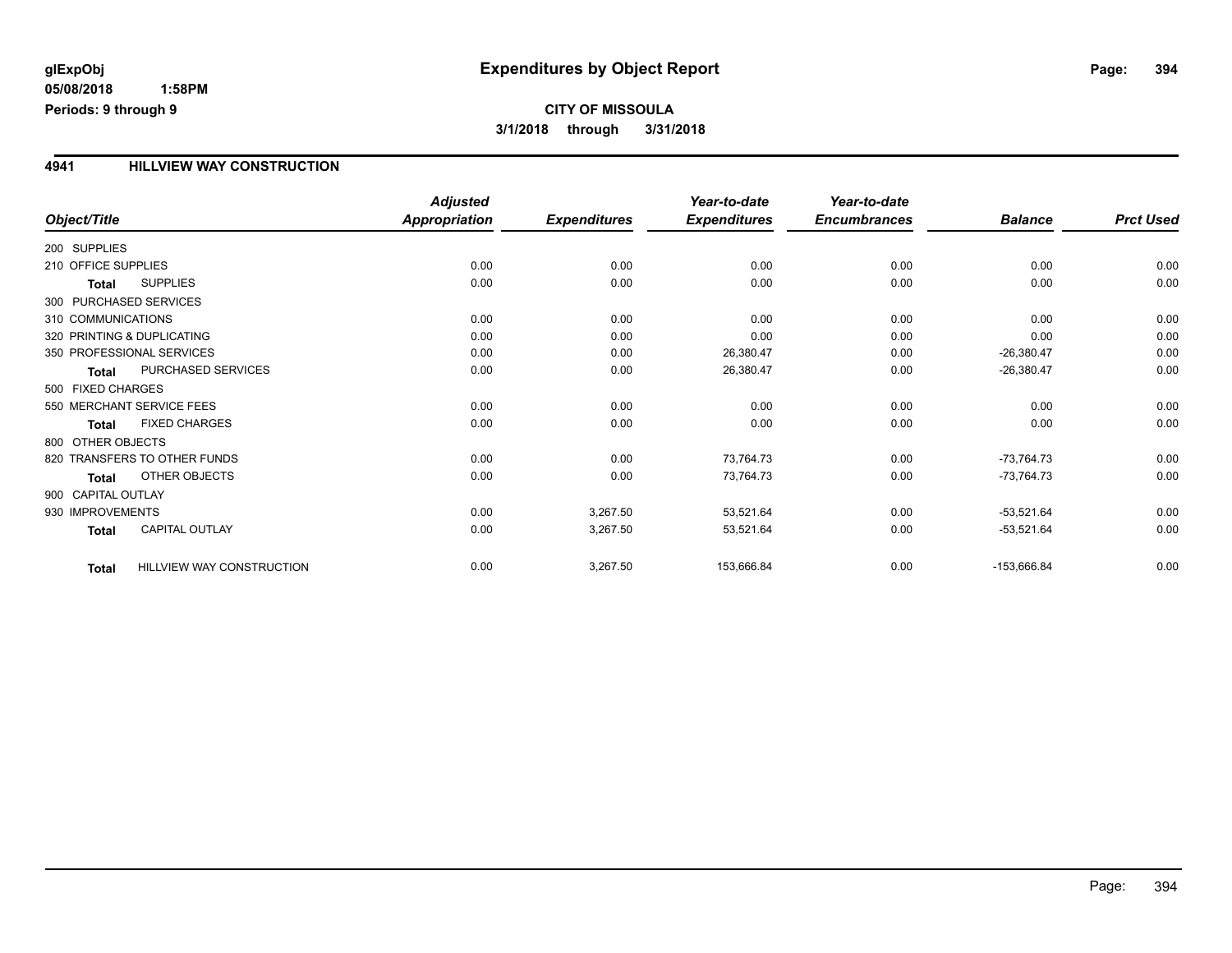#### **CITY OF MISSOULA 3/1/2018 through 3/31/2018**

#### **4944 RATTLESNAKE SEWER COLLECTION (544)**

**000 \*\*\* Title Not Found \*\*\***

| Object/Title                            | <b>Adjusted</b><br>Appropriation | <b>Expenditures</b> | Year-to-date<br><b>Expenditures</b> | Year-to-date<br><b>Encumbrances</b> | <b>Balance</b> | <b>Prct Used</b> |
|-----------------------------------------|----------------------------------|---------------------|-------------------------------------|-------------------------------------|----------------|------------------|
| 500 FIXED CHARGES                       |                                  |                     |                                     |                                     |                |                  |
| 550 MERCHANT SERVICE FEES               | 0.00                             | 0.00                | 0.00                                | 0.00                                | 0.00           | 0.00             |
| <b>FIXED CHARGES</b><br><b>Total</b>    | 0.00                             | 0.00                | 0.00                                | 0.00                                | 0.00           | 0.00             |
| *** Title Not Found ***<br><b>Total</b> | 0.00                             | 0.00                | 0.00                                | 0.00                                | 0.00           | 0.00             |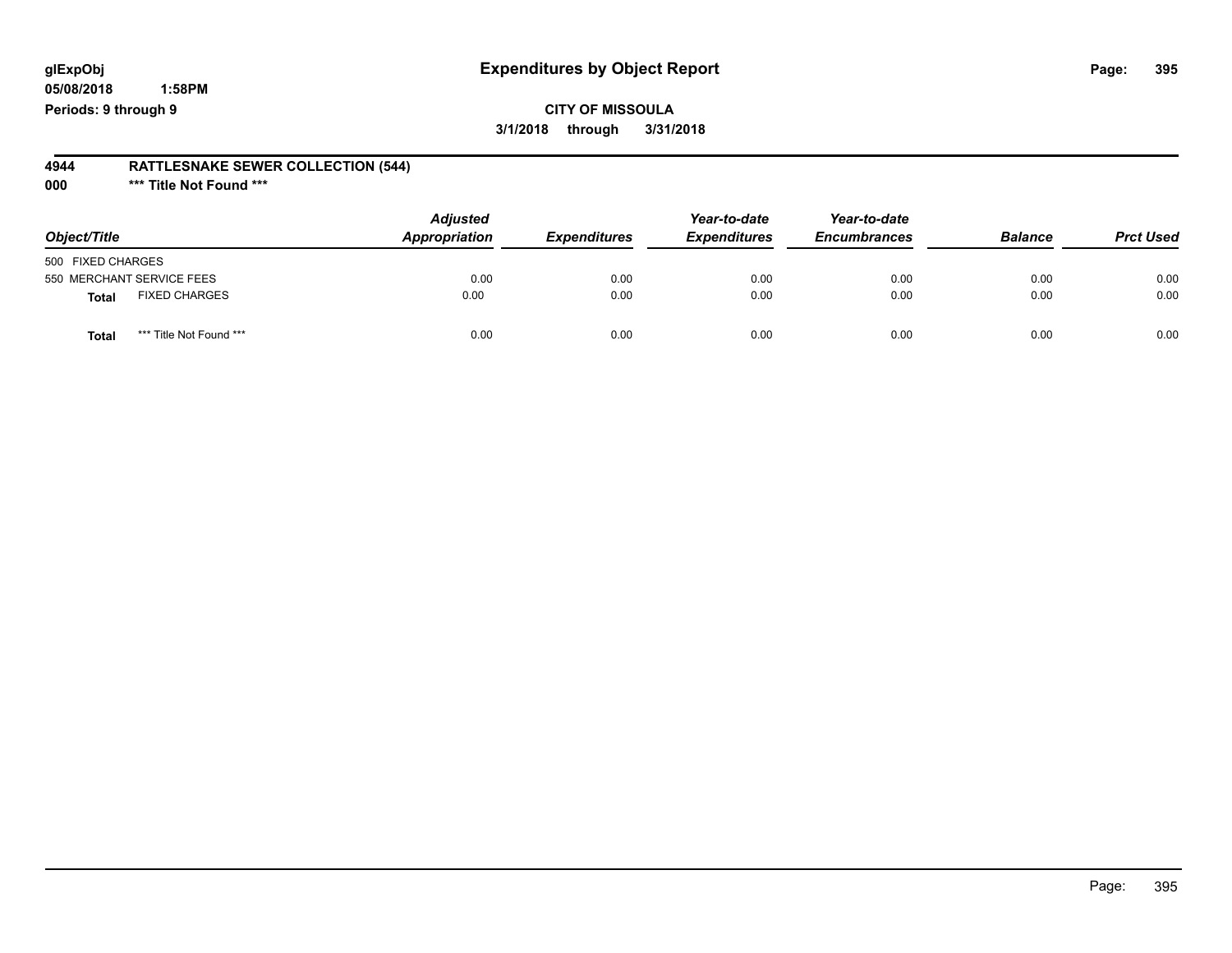## **CITY OF MISSOULA**

**3/1/2018 through 3/31/2018**

## **4944 RATTLESNAKE SEWER COLLECTION (544)**

| Object/Title       |                           | <b>Adjusted</b><br><b>Appropriation</b> | <b>Expenditures</b> | Year-to-date<br><b>Expenditures</b> | Year-to-date<br><b>Encumbrances</b> | <b>Balance</b> | <b>Prct Used</b> |
|--------------------|---------------------------|-----------------------------------------|---------------------|-------------------------------------|-------------------------------------|----------------|------------------|
|                    |                           |                                         |                     |                                     |                                     |                |                  |
|                    | 300 PURCHASED SERVICES    |                                         |                     |                                     |                                     |                |                  |
|                    | 350 PROFESSIONAL SERVICES | 0.00                                    | 0.00                | 0.00                                | 0.00                                | 0.00           | 0.00             |
| <b>Total</b>       | PURCHASED SERVICES        | 0.00                                    | 0.00                | 0.00                                | 0.00                                | 0.00           | 0.00             |
| 500 FIXED CHARGES  |                           |                                         |                     |                                     |                                     |                |                  |
|                    | 550 MERCHANT SERVICE FEES | 0.00                                    | 0.00                | 0.00                                | 0.00                                | 0.00           | 0.00             |
| <b>Total</b>       | <b>FIXED CHARGES</b>      | 0.00                                    | 0.00                | 0.00                                | 0.00                                | 0.00           | 0.00             |
| 600 DEBT SERVICE   |                           |                                         |                     |                                     |                                     |                |                  |
| 610 PRINCIPAL      |                           | 0.00                                    | 0.00                | 0.00                                | 0.00                                | 0.00           | 0.00             |
| <b>Total</b>       | <b>DEBT SERVICE</b>       | 0.00                                    | 0.00                | 0.00                                | 0.00                                | 0.00           | 0.00             |
| 900 CAPITAL OUTLAY |                           |                                         |                     |                                     |                                     |                |                  |
| 930 IMPROVEMENTS   |                           | 0.00                                    | 0.00                | 0.00                                | 0.00                                | 0.00           | 0.00             |
| <b>Total</b>       | <b>CAPITAL OUTLAY</b>     | 0.00                                    | 0.00                | 0.00                                | 0.00                                | 0.00           | 0.00             |
| <b>Total</b>       | NON-DEPARTMENTAL          | 0.00                                    | 0.00                | 0.00                                | 0.00                                | 0.00           | 0.00             |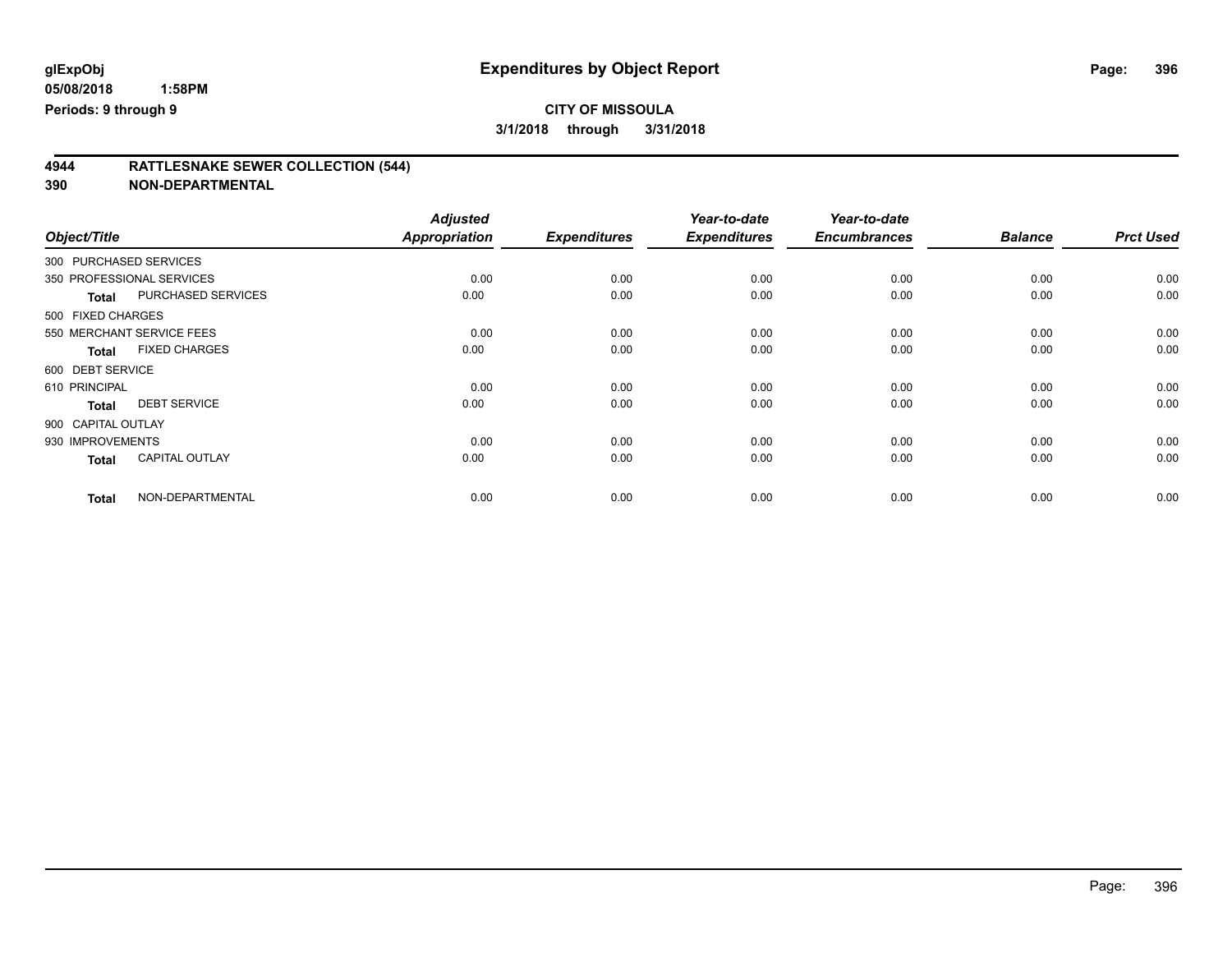# **CITY OF MISSOULA**

**3/1/2018 through 3/31/2018**

#### **4944 RATTLESNAKE SEWER COLLECTION (544)**

|                                           | <b>Adjusted</b>      |                     | Year-to-date        | Year-to-date        |                |                  |
|-------------------------------------------|----------------------|---------------------|---------------------|---------------------|----------------|------------------|
| Object/Title                              | <b>Appropriation</b> | <b>Expenditures</b> | <b>Expenditures</b> | <b>Encumbrances</b> | <b>Balance</b> | <b>Prct Used</b> |
| 300 PURCHASED SERVICES                    |                      |                     |                     |                     |                |                  |
| 350 PROFESSIONAL SERVICES                 | 0.00                 | 0.00                | 0.00                | 0.00                | 0.00           | 0.00             |
| <b>PURCHASED SERVICES</b><br><b>Total</b> | 0.00                 | 0.00                | 0.00                | 0.00                | 0.00           | 0.00             |
| 500 FIXED CHARGES                         |                      |                     |                     |                     |                |                  |
| 550 MERCHANT SERVICE FEES                 | 0.00                 | 0.00                | 0.00                | 0.00                | 0.00           | 0.00             |
| <b>FIXED CHARGES</b><br><b>Total</b>      | 0.00                 | 0.00                | 0.00                | 0.00                | 0.00           | 0.00             |
| 900 CAPITAL OUTLAY                        |                      |                     |                     |                     |                |                  |
| 915 EASEMENTS                             | 0.00                 | 0.00                | 0.00                | 0.00                | 0.00           | 0.00             |
| 930 IMPROVEMENTS                          | 0.00                 | 0.00                | 0.00                | 0.00                | 0.00           | 0.00             |
| 960 CAPITAL CONTINGENCY                   | 0.00                 | 0.00                | 0.00                | 0.00                | 0.00           | 0.00             |
| <b>CAPITAL OUTLAY</b><br><b>Total</b>     | 0.00                 | 0.00                | 0.00                | 0.00                | 0.00           | 0.00             |
| *** Title Not Found ***<br><b>Total</b>   | 0.00                 | 0.00                | 0.00                | 0.00                | 0.00           | 0.00             |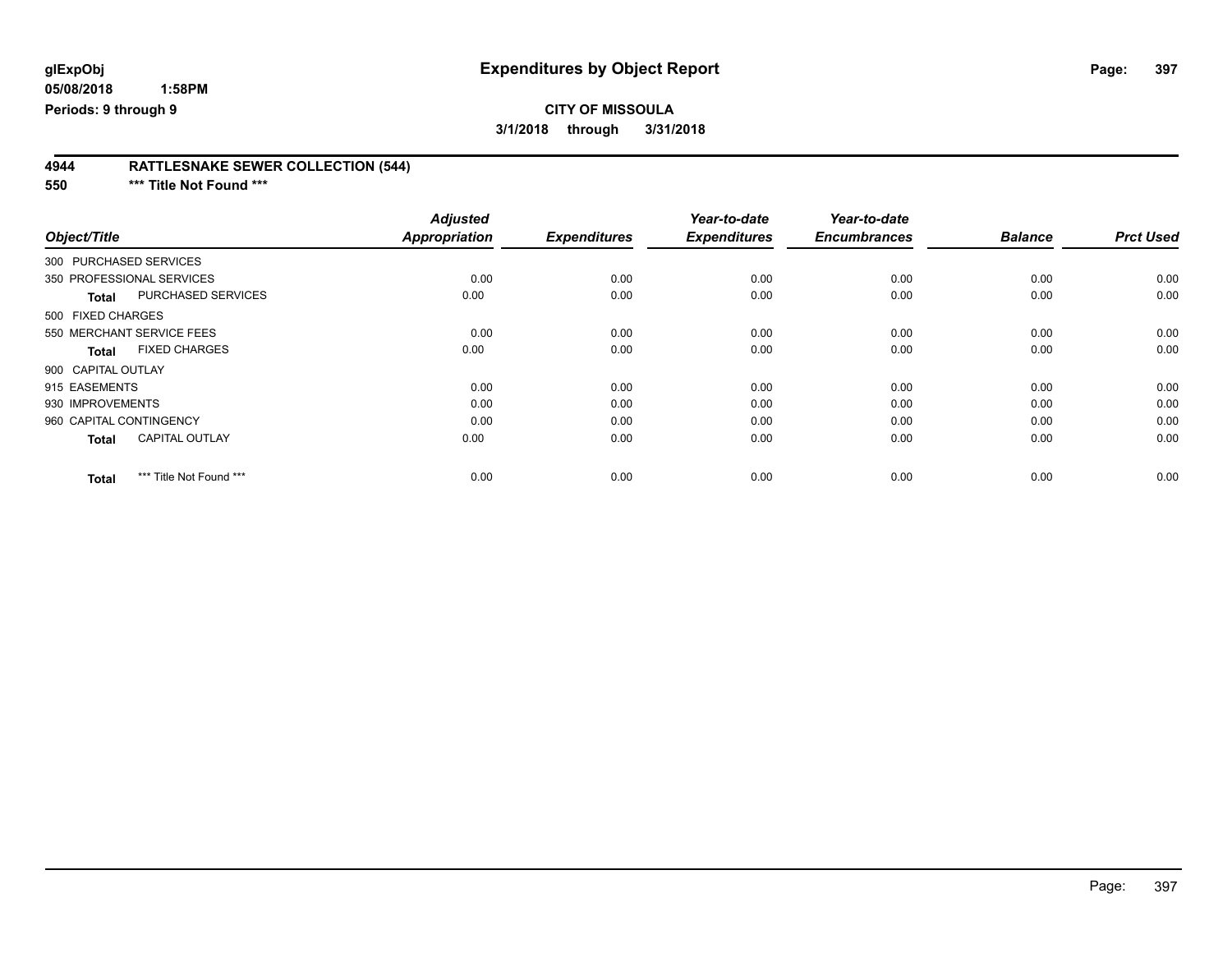# **CITY OF MISSOULA**

**3/1/2018 through 3/31/2018**

#### **4944 RATTLESNAKE SEWER COLLECTION (544)**

| Object/Title                            | <b>Adjusted</b><br><b>Appropriation</b> | <b>Expenditures</b> | Year-to-date<br><b>Expenditures</b> | Year-to-date<br><b>Encumbrances</b> | <b>Balance</b> | <b>Prct Used</b> |
|-----------------------------------------|-----------------------------------------|---------------------|-------------------------------------|-------------------------------------|----------------|------------------|
|                                         |                                         |                     |                                     |                                     |                |                  |
| 500 FIXED CHARGES                       |                                         |                     |                                     |                                     |                |                  |
| 550 MERCHANT SERVICE FEES               | 0.00                                    | 0.00                | 0.00                                | 0.00                                | 0.00           | 0.00             |
| <b>FIXED CHARGES</b><br><b>Total</b>    | 0.00                                    | 0.00                | 0.00                                | 0.00                                | 0.00           | 0.00             |
| 900 CAPITAL OUTLAY                      |                                         |                     |                                     |                                     |                |                  |
| 930 IMPROVEMENTS                        | 0.00                                    | 0.00                | 0.00                                | 0.00                                | 0.00           | 0.00             |
| 960 CAPITAL CONTINGENCY                 | 0.00                                    | 0.00                | 0.00                                | 0.00                                | 0.00           | 0.00             |
| <b>CAPITAL OUTLAY</b><br><b>Total</b>   | 0.00                                    | 0.00                | 0.00                                | 0.00                                | 0.00           | 0.00             |
| *** Title Not Found ***<br><b>Total</b> | 0.00                                    | 0.00                | 0.00                                | 0.00                                | 0.00           | 0.00             |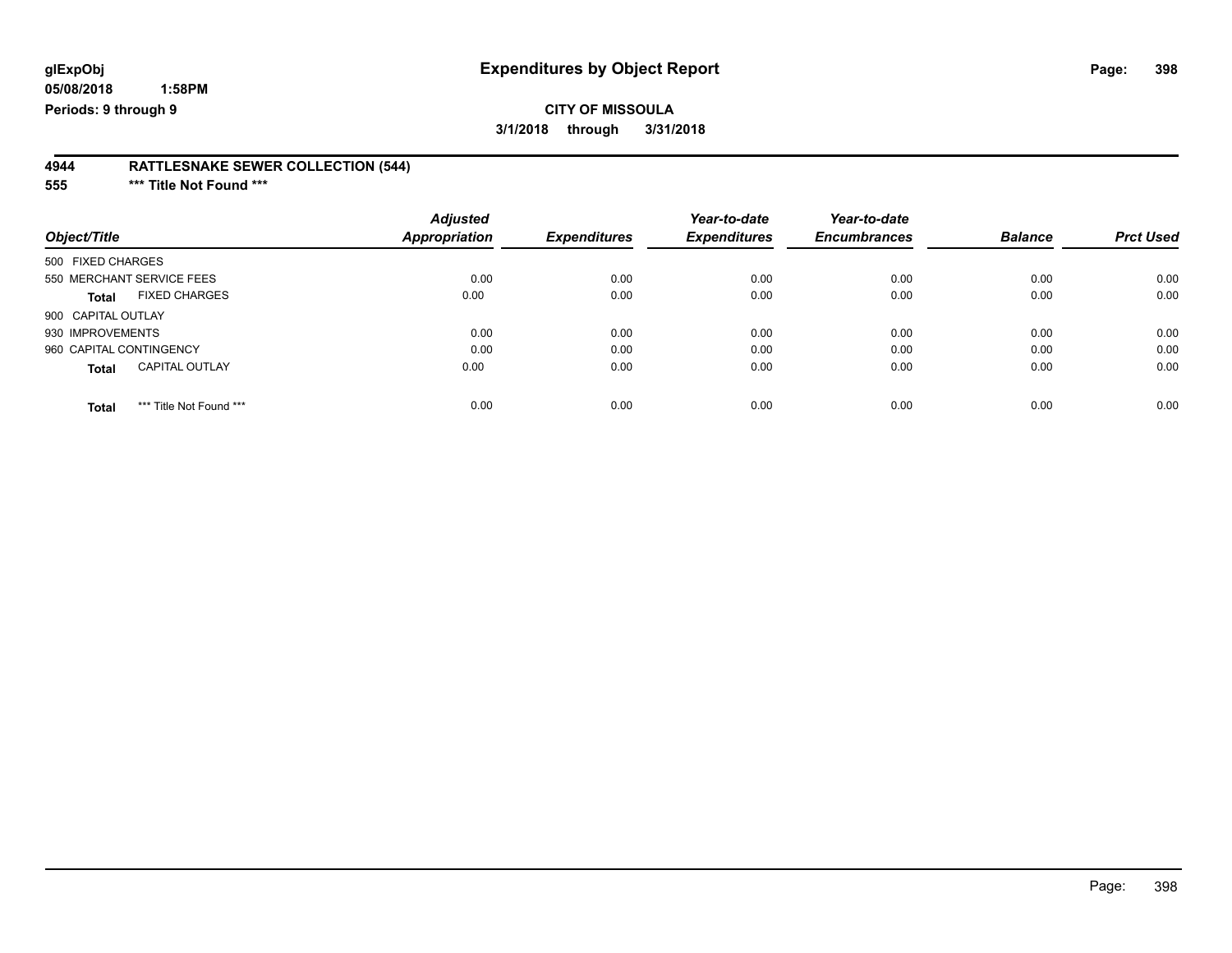#### **4944 RATTLESNAKE SEWER COLLECTION (544)**

| Object/Title            |                                  | <b>Adjusted</b><br>Appropriation | <b>Expenditures</b> | Year-to-date<br><b>Expenditures</b> | Year-to-date<br><b>Encumbrances</b> | <b>Balance</b> | <b>Prct Used</b> |
|-------------------------|----------------------------------|----------------------------------|---------------------|-------------------------------------|-------------------------------------|----------------|------------------|
| 300 PURCHASED SERVICES  |                                  |                                  |                     |                                     |                                     |                |                  |
|                         | 350 PROFESSIONAL SERVICES        | 0.00                             | 0.00                | 0.00                                | 0.00                                | 0.00           | 0.00             |
| Total                   | PURCHASED SERVICES               | 0.00                             | 0.00                | 0.00                                | 0.00                                | 0.00           | 0.00             |
| 500 FIXED CHARGES       |                                  |                                  |                     |                                     |                                     |                |                  |
|                         | 550 MERCHANT SERVICE FEES        | 0.00                             | 0.00                | 0.00                                | 0.00                                | 0.00           | 0.00             |
| <b>Total</b>            | <b>FIXED CHARGES</b>             | 0.00                             | 0.00                | 0.00                                | 0.00                                | 0.00           | 0.00             |
| 600 DEBT SERVICE        |                                  |                                  |                     |                                     |                                     |                |                  |
| 610 PRINCIPAL           |                                  | 0.00                             | 0.00                | 0.00                                | 0.00                                | 0.00           | 0.00             |
| <b>Total</b>            | <b>DEBT SERVICE</b>              | 0.00                             | 0.00                | 0.00                                | 0.00                                | 0.00           | 0.00             |
| 900 CAPITAL OUTLAY      |                                  |                                  |                     |                                     |                                     |                |                  |
| 915 EASEMENTS           |                                  | 0.00                             | 0.00                | 0.00                                | 0.00                                | 0.00           | 0.00             |
| 930 IMPROVEMENTS        |                                  | 0.00                             | 0.00                | 0.00                                | 0.00                                | 0.00           | 0.00             |
| 960 CAPITAL CONTINGENCY |                                  | 0.00                             | 0.00                | 0.00                                | 0.00                                | 0.00           | 0.00             |
| <b>Total</b>            | <b>CAPITAL OUTLAY</b>            | 0.00                             | 0.00                | 0.00                                | 0.00                                | 0.00           | 0.00             |
| <b>Total</b>            | RATTLESNAKE SEWER COLLECTION (54 | 0.00                             | 0.00                | 0.00                                | 0.00                                | 0.00           | 0.00             |

Page: 399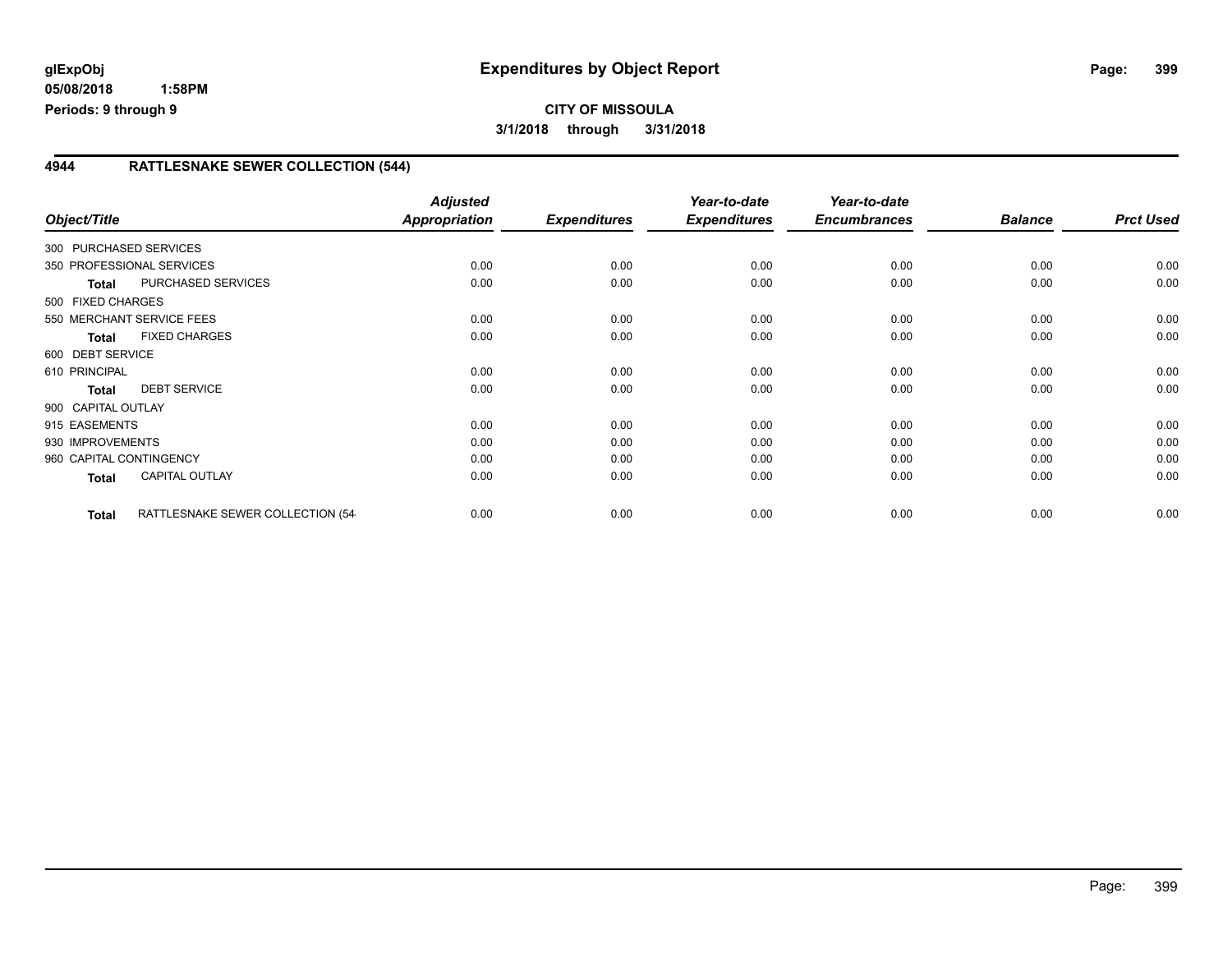### **CITY OF MISSOULA 3/1/2018 through 3/31/2018**

#### **4945 PHILLIPS ST TRAFFIC CALMING**

|                                         | <b>Adjusted</b>      |                     | Year-to-date        | Year-to-date        |                |                  |
|-----------------------------------------|----------------------|---------------------|---------------------|---------------------|----------------|------------------|
| Object/Title                            | <b>Appropriation</b> | <b>Expenditures</b> | <b>Expenditures</b> | <b>Encumbrances</b> | <b>Balance</b> | <b>Prct Used</b> |
| 500 FIXED CHARGES                       |                      |                     |                     |                     |                |                  |
| 550 MERCHANT SERVICE FEES               | 0.00                 | 0.00                | 0.00                | 0.00                | 0.00           | 0.00             |
| <b>FIXED CHARGES</b><br><b>Total</b>    | 0.00                 | 0.00                | 0.00                | 0.00                | 0.00           | 0.00             |
| 600 DEBT SERVICE                        |                      |                     |                     |                     |                |                  |
| 620 INTEREST / SERVICE FEES             | 0.00                 | 0.00                | 0.00                | 0.00                | 0.00           | 0.00             |
| <b>DEBT SERVICE</b><br><b>Total</b>     | 0.00                 | 0.00                | 0.00                | 0.00                | 0.00           | 0.00             |
| *** Title Not Found ***<br><b>Total</b> | 0.00                 | 0.00                | 0.00                | 0.00                | 0.00           | 0.00             |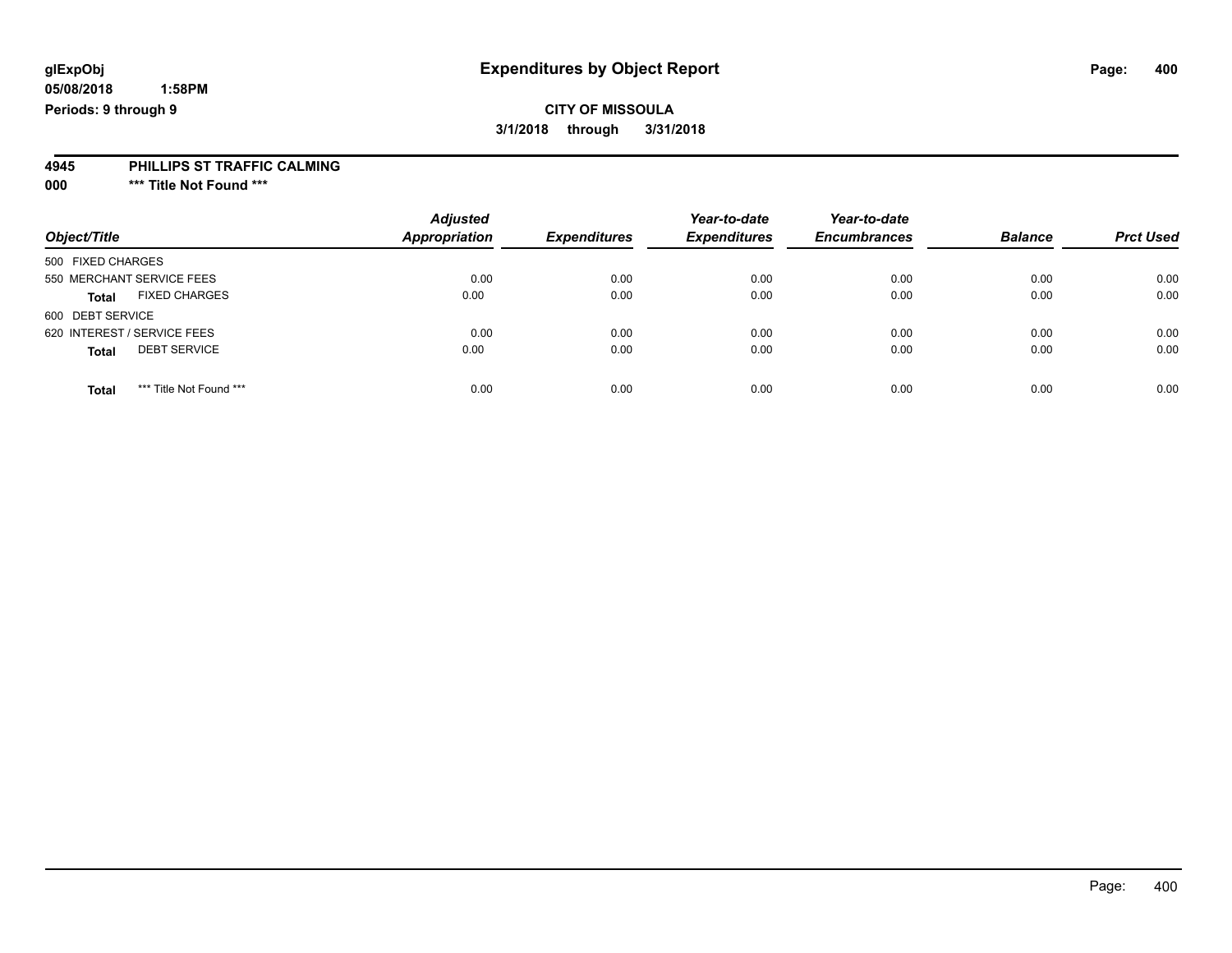**CITY OF MISSOULA 3/1/2018 through 3/31/2018**

#### **4945 PHILLIPS ST TRAFFIC CALMING**

|                             |                             | <b>Adjusted</b>      |                     | Year-to-date        | Year-to-date        |                |                  |
|-----------------------------|-----------------------------|----------------------|---------------------|---------------------|---------------------|----------------|------------------|
| Object/Title                |                             | <b>Appropriation</b> | <b>Expenditures</b> | <b>Expenditures</b> | <b>Encumbrances</b> | <b>Balance</b> | <b>Prct Used</b> |
| 500 FIXED CHARGES           |                             |                      |                     |                     |                     |                |                  |
| 550 MERCHANT SERVICE FEES   |                             | 0.00                 | 0.00                | 0.00                | 0.00                | 0.00           | 0.00             |
| <b>Total</b>                | <b>FIXED CHARGES</b>        | 0.00                 | 0.00                | 0.00                | 0.00                | 0.00           | 0.00             |
| 600 DEBT SERVICE            |                             |                      |                     |                     |                     |                |                  |
| 620 INTEREST / SERVICE FEES |                             | 0.00                 | 0.00                | 0.00                | 0.00                | 0.00           | 0.00             |
| <b>Total</b>                | <b>DEBT SERVICE</b>         | 0.00                 | 0.00                | 0.00                | 0.00                | 0.00           | 0.00             |
| <b>Total</b>                | PHILLIPS ST TRAFFIC CALMING | 0.00                 | 0.00                | 0.00                | 0.00                | 0.00           | 0.00             |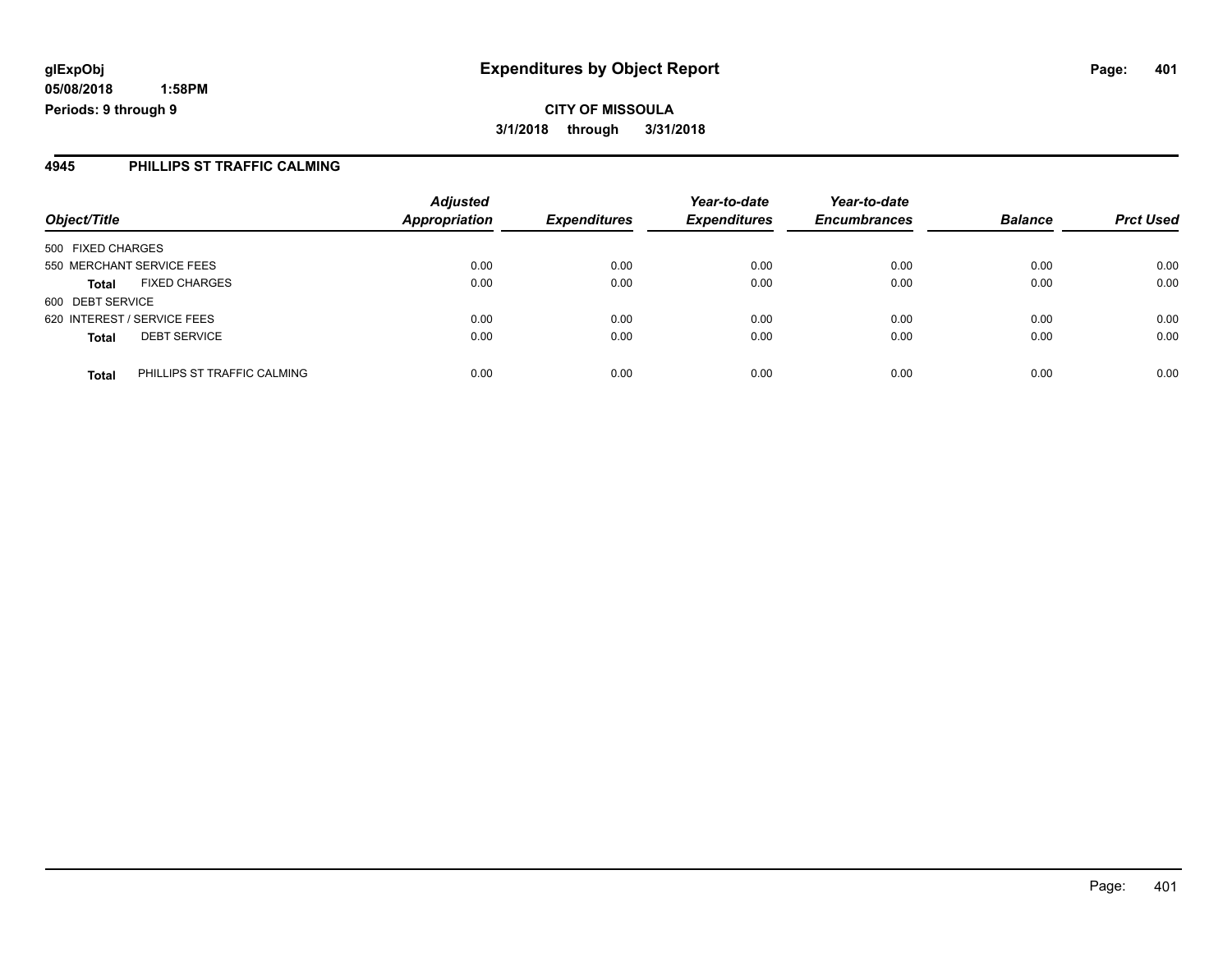### **CITY OF MISSOULA 3/1/2018 through 3/31/2018**

#### **4946 PATTEE CREEK DR. TRAFFIC CALMING**

| Object/Title                            | <b>Adjusted</b><br><b>Appropriation</b> | <b>Expenditures</b> | Year-to-date<br><b>Expenditures</b> | Year-to-date<br><b>Encumbrances</b> | <b>Balance</b> | <b>Prct Used</b> |
|-----------------------------------------|-----------------------------------------|---------------------|-------------------------------------|-------------------------------------|----------------|------------------|
| 500 FIXED CHARGES                       |                                         |                     |                                     |                                     |                |                  |
| 550 MERCHANT SERVICE FEES               | 0.00                                    | 0.00                | 0.00                                | 0.00                                | 0.00           | 0.00             |
| <b>FIXED CHARGES</b><br><b>Total</b>    | 0.00                                    | 0.00                | 0.00                                | 0.00                                | 0.00           | 0.00             |
| 600 DEBT SERVICE                        |                                         |                     |                                     |                                     |                |                  |
| 620 INTEREST / SERVICE FEES             | 0.00                                    | 0.00                | 0.00                                | 0.00                                | 0.00           | 0.00             |
| <b>DEBT SERVICE</b><br><b>Total</b>     | 0.00                                    | 0.00                | 0.00                                | 0.00                                | 0.00           | 0.00             |
| *** Title Not Found ***<br><b>Total</b> | 0.00                                    | 0.00                | 0.00                                | 0.00                                | 0.00           | 0.00             |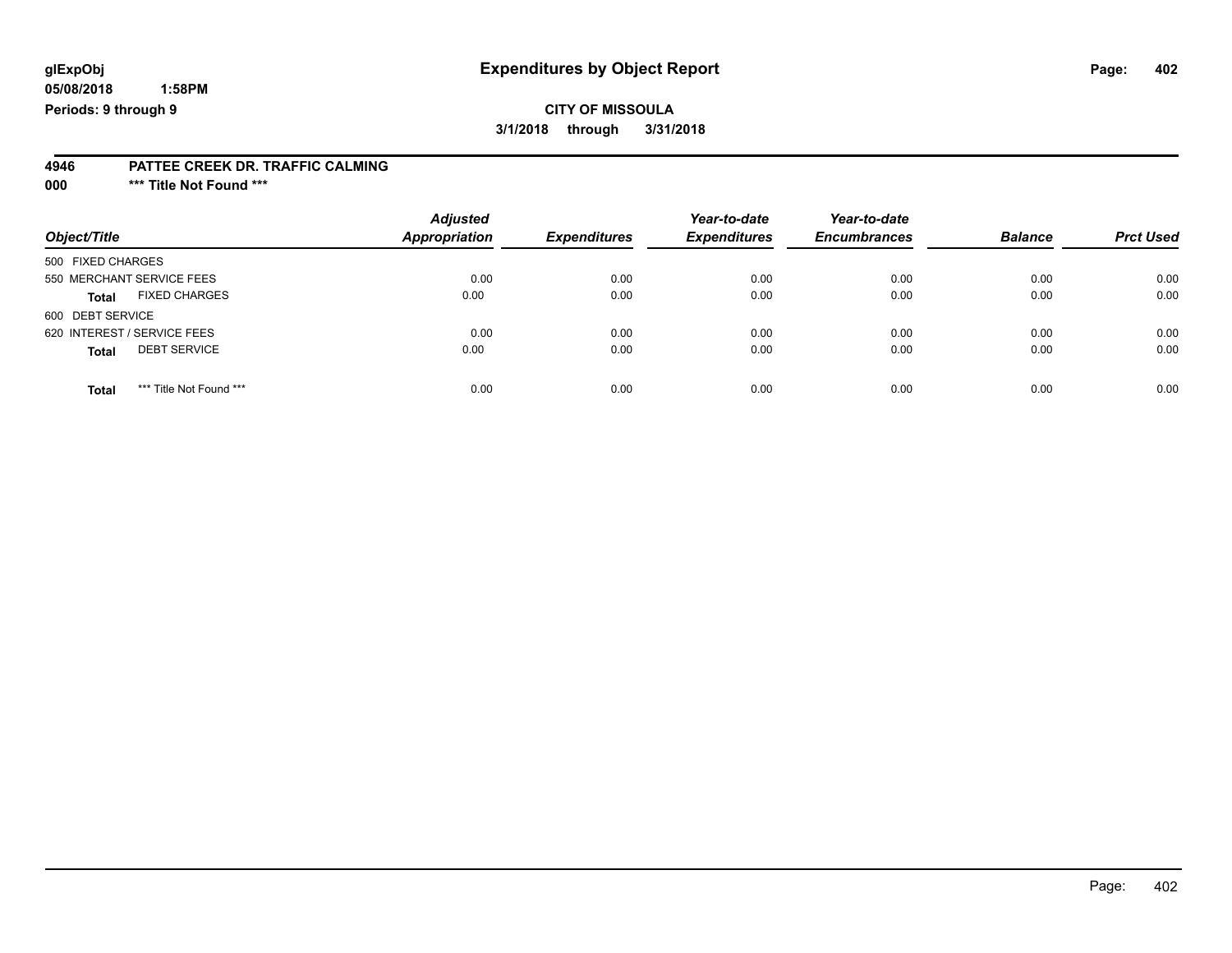# **4946 PATTEE CREEK DR. TRAFFIC CALMING**

**390 NON-DEPARTMENTAL**

|                        |                           | <b>Adjusted</b>      |                     | Year-to-date        | Year-to-date        |                |                  |
|------------------------|---------------------------|----------------------|---------------------|---------------------|---------------------|----------------|------------------|
| Object/Title           |                           | <b>Appropriation</b> | <b>Expenditures</b> | <b>Expenditures</b> | <b>Encumbrances</b> | <b>Balance</b> | <b>Prct Used</b> |
| 300 PURCHASED SERVICES |                           |                      |                     |                     |                     |                |                  |
|                        | 350 PROFESSIONAL SERVICES | 0.00                 | 0.00                | 0.00                | 0.00                | 0.00           | 0.00             |
| <b>Total</b>           | PURCHASED SERVICES        | 0.00                 | 0.00                | 0.00                | 0.00                | 0.00           | 0.00             |
| 500 FIXED CHARGES      |                           |                      |                     |                     |                     |                |                  |
|                        | 550 MERCHANT SERVICE FEES | 0.00                 | 0.00                | 0.00                | 0.00                | 0.00           | 0.00             |
| <b>Total</b>           | <b>FIXED CHARGES</b>      | 0.00                 | 0.00                | 0.00                | 0.00                | 0.00           | 0.00             |
| 900 CAPITAL OUTLAY     |                           |                      |                     |                     |                     |                |                  |
| 930 IMPROVEMENTS       |                           | 0.00                 | 0.00                | 0.00                | 0.00                | 0.00           | 0.00             |
| <b>Total</b>           | <b>CAPITAL OUTLAY</b>     | 0.00                 | 0.00                | 0.00                | 0.00                | 0.00           | 0.00             |
| <b>Total</b>           | NON-DEPARTMENTAL          | 0.00                 | 0.00                | 0.00                | 0.00                | 0.00           | 0.00             |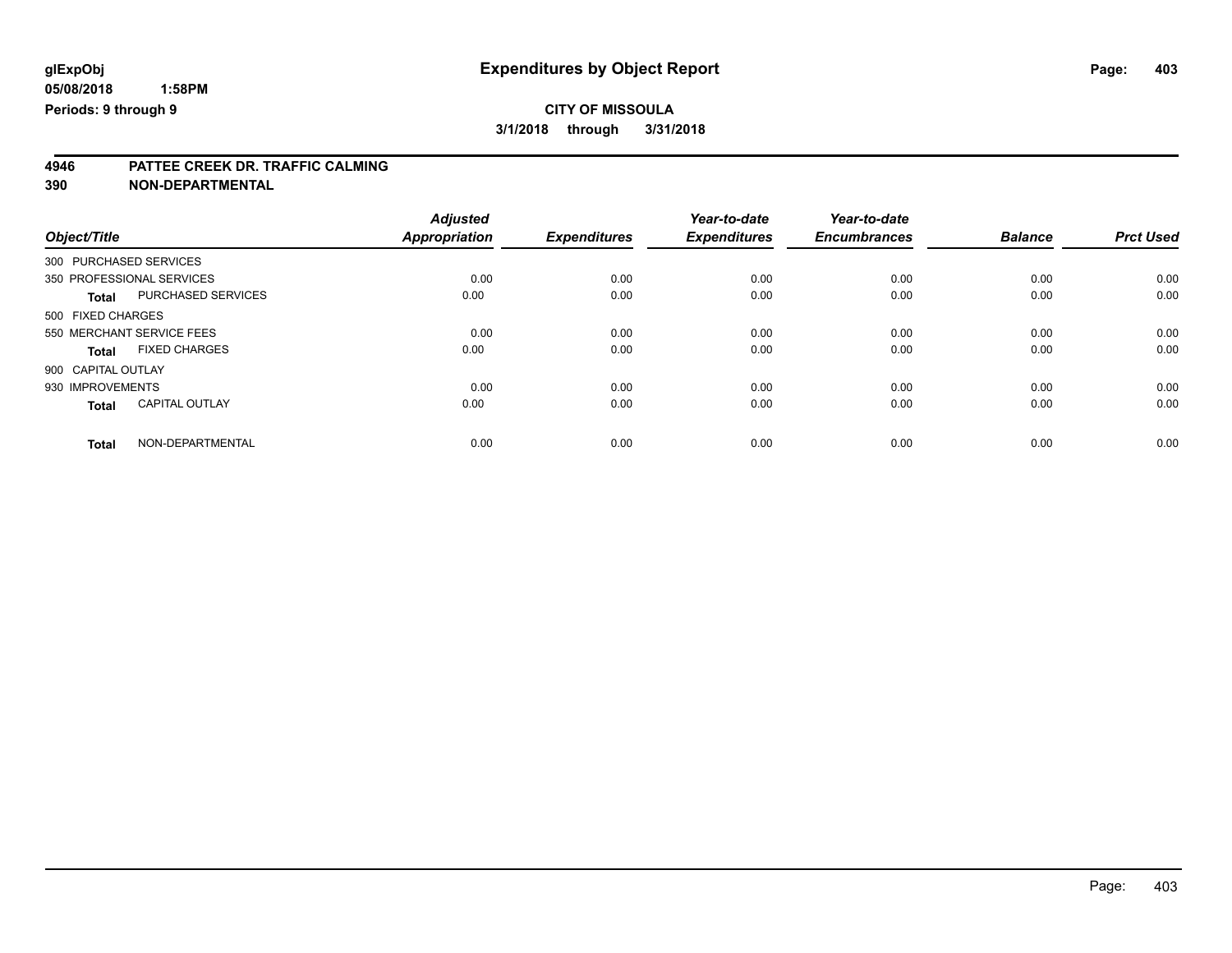#### **4946 PATTEE CREEK DR. TRAFFIC CALMING**

|                    |                                  | <b>Adjusted</b>      |                     | Year-to-date        | Year-to-date        |                |                  |
|--------------------|----------------------------------|----------------------|---------------------|---------------------|---------------------|----------------|------------------|
| Object/Title       |                                  | <b>Appropriation</b> | <b>Expenditures</b> | <b>Expenditures</b> | <b>Encumbrances</b> | <b>Balance</b> | <b>Prct Used</b> |
|                    | 300 PURCHASED SERVICES           |                      |                     |                     |                     |                |                  |
|                    | 350 PROFESSIONAL SERVICES        | 0.00                 | 0.00                | 0.00                | 0.00                | 0.00           | 0.00             |
| <b>Total</b>       | PURCHASED SERVICES               | 0.00                 | 0.00                | 0.00                | 0.00                | 0.00           | 0.00             |
| 500 FIXED CHARGES  |                                  |                      |                     |                     |                     |                |                  |
|                    | 550 MERCHANT SERVICE FEES        | 0.00                 | 0.00                | 0.00                | 0.00                | 0.00           | 0.00             |
| <b>Total</b>       | <b>FIXED CHARGES</b>             | 0.00                 | 0.00                | 0.00                | 0.00                | 0.00           | 0.00             |
| 600 DEBT SERVICE   |                                  |                      |                     |                     |                     |                |                  |
|                    | 620 INTEREST / SERVICE FEES      | 0.00                 | 0.00                | 0.00                | 0.00                | 0.00           | 0.00             |
| <b>Total</b>       | <b>DEBT SERVICE</b>              | 0.00                 | 0.00                | 0.00                | 0.00                | 0.00           | 0.00             |
| 900 CAPITAL OUTLAY |                                  |                      |                     |                     |                     |                |                  |
| 930 IMPROVEMENTS   |                                  | 0.00                 | 0.00                | 0.00                | 0.00                | 0.00           | 0.00             |
| <b>Total</b>       | <b>CAPITAL OUTLAY</b>            | 0.00                 | 0.00                | 0.00                | 0.00                | 0.00           | 0.00             |
| <b>Total</b>       | PATTEE CREEK DR. TRAFFIC CALMING | 0.00                 | 0.00                | 0.00                | 0.00                | 0.00           | 0.00             |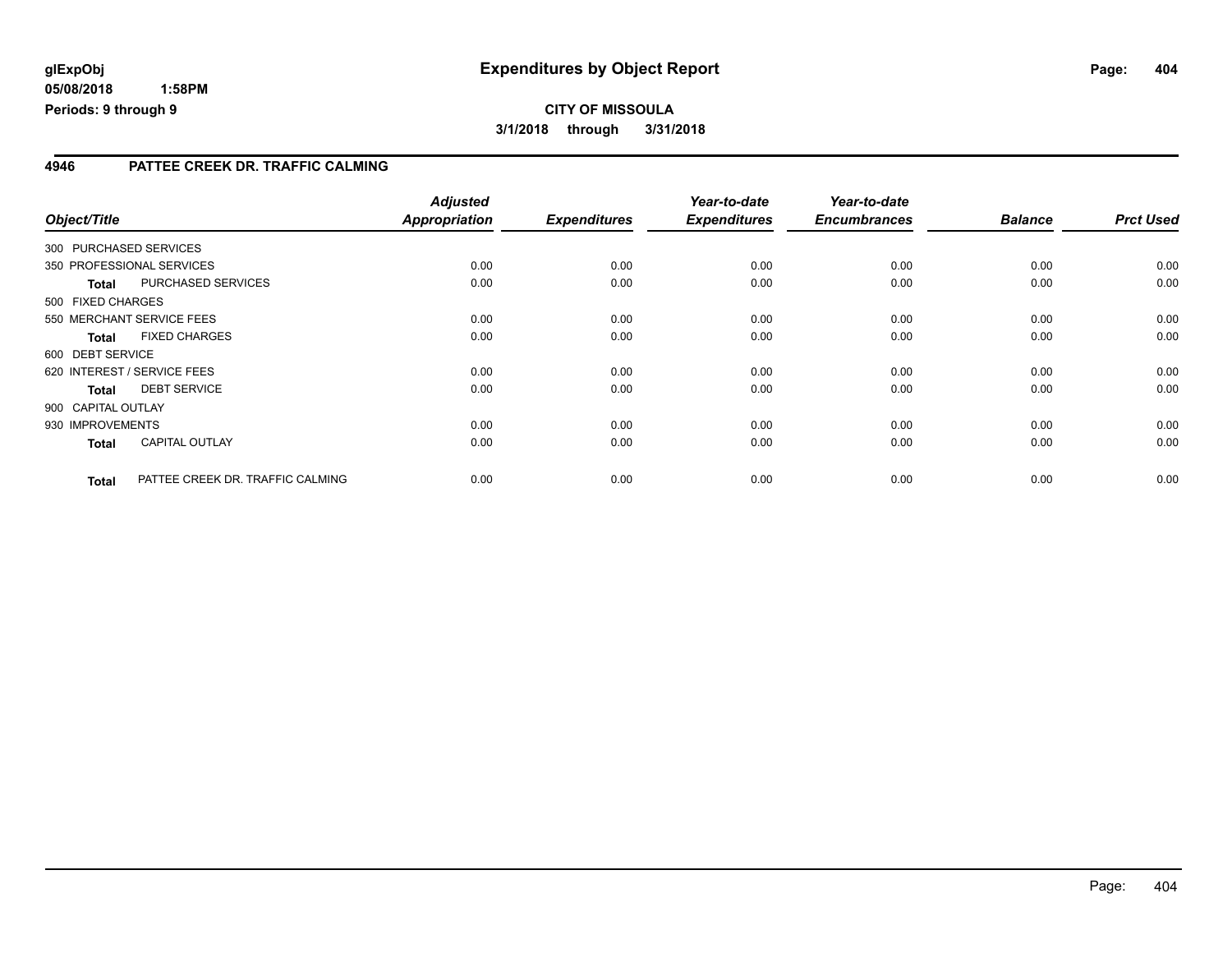# **4948 STORMWATER OUTFALL RETROFITS**

**390 NON-DEPARTMENTAL**

|                                       | <b>Adjusted</b>      |                     | Year-to-date        | Year-to-date        |                |                  |
|---------------------------------------|----------------------|---------------------|---------------------|---------------------|----------------|------------------|
| Object/Title                          | <b>Appropriation</b> | <b>Expenditures</b> | <b>Expenditures</b> | <b>Encumbrances</b> | <b>Balance</b> | <b>Prct Used</b> |
| 300 PURCHASED SERVICES                |                      |                     |                     |                     |                |                  |
| 350 PROFESSIONAL SERVICES             | 0.00                 | 0.00                | 1,136.49            | 0.00                | $-1,136.49$    | 0.00             |
| PURCHASED SERVICES<br><b>Total</b>    | 0.00                 | 0.00                | 1.136.49            | 0.00                | $-1.136.49$    | 0.00             |
| 500 FIXED CHARGES                     |                      |                     |                     |                     |                |                  |
| 550 MERCHANT SERVICE FEES             | 0.00                 | 0.00                | 0.00                | 0.00                | 0.00           | 0.00             |
| <b>FIXED CHARGES</b><br>Total         | 0.00                 | 0.00                | 0.00                | 0.00                | 0.00           | 0.00             |
| 900 CAPITAL OUTLAY                    |                      |                     |                     |                     |                |                  |
| 930 IMPROVEMENTS                      | 0.00                 | 0.00                | 48.912.21           | 0.00                | $-48.912.21$   | 0.00             |
| <b>CAPITAL OUTLAY</b><br><b>Total</b> | 0.00                 | 0.00                | 48,912.21           | 0.00                | $-48,912.21$   | 0.00             |
| NON-DEPARTMENTAL<br><b>Total</b>      | 0.00                 | 0.00                | 50.048.70           | 0.00                | $-50.048.70$   | 0.00             |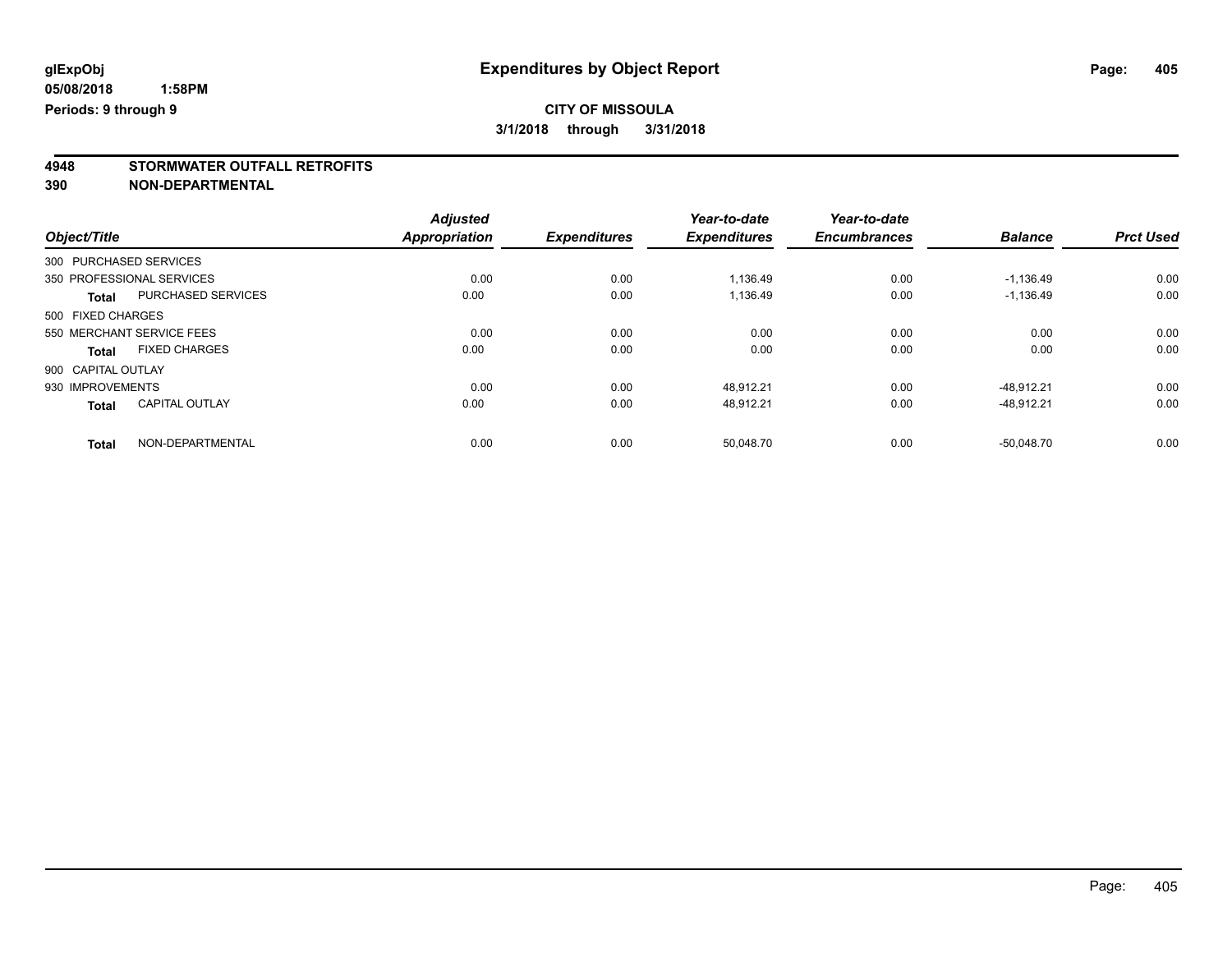#### **4948 STORMWATER OUTFALL RETROFITS**

|                    |                              | <b>Adjusted</b>      |                     | Year-to-date        | Year-to-date        |                |                  |
|--------------------|------------------------------|----------------------|---------------------|---------------------|---------------------|----------------|------------------|
| Object/Title       |                              | <b>Appropriation</b> | <b>Expenditures</b> | <b>Expenditures</b> | <b>Encumbrances</b> | <b>Balance</b> | <b>Prct Used</b> |
|                    | 300 PURCHASED SERVICES       |                      |                     |                     |                     |                |                  |
|                    | 350 PROFESSIONAL SERVICES    | 0.00                 | 0.00                | 1,136.49            | 0.00                | $-1,136.49$    | 0.00             |
| Total              | <b>PURCHASED SERVICES</b>    | 0.00                 | 0.00                | 1,136.49            | 0.00                | $-1,136.49$    | 0.00             |
| 500 FIXED CHARGES  |                              |                      |                     |                     |                     |                |                  |
|                    | 550 MERCHANT SERVICE FEES    | 0.00                 | 0.00                | 0.00                | 0.00                | 0.00           | 0.00             |
| <b>Total</b>       | <b>FIXED CHARGES</b>         | 0.00                 | 0.00                | 0.00                | 0.00                | 0.00           | 0.00             |
| 900 CAPITAL OUTLAY |                              |                      |                     |                     |                     |                |                  |
| 930 IMPROVEMENTS   |                              | 0.00                 | 0.00                | 48,912.21           | 0.00                | $-48.912.21$   | 0.00             |
| <b>Total</b>       | <b>CAPITAL OUTLAY</b>        | 0.00                 | 0.00                | 48.912.21           | 0.00                | $-48.912.21$   | 0.00             |
| <b>Total</b>       | STORMWATER OUTFALL RETROFITS | 0.00                 | 0.00                | 50,048.70           | 0.00                | $-50.048.70$   | 0.00             |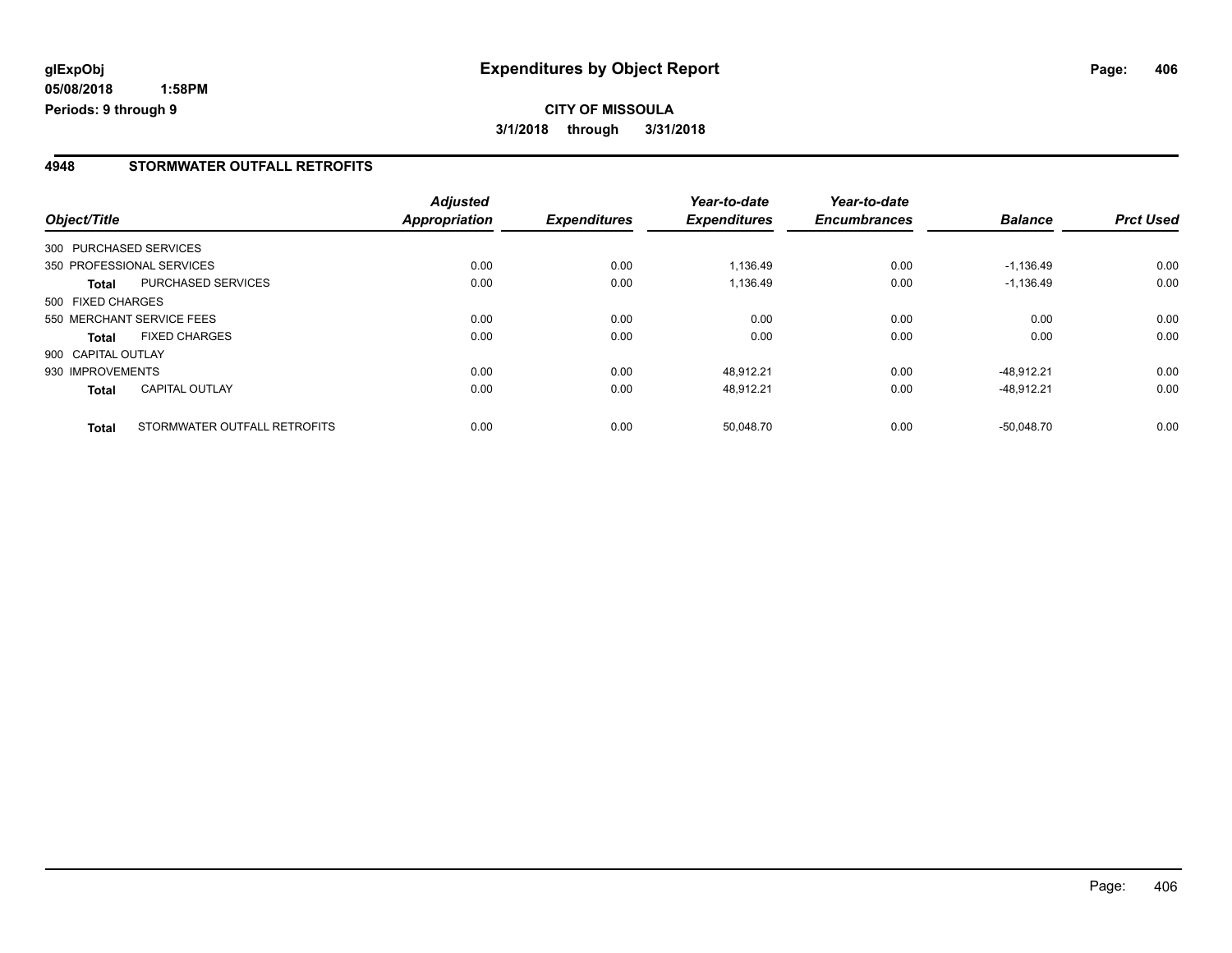# **4949 WAYFINDING PROJECT**

**390 NON-DEPARTMENTAL**

|                                      |                    | <b>Adjusted</b> |                     | Year-to-date        | Year-to-date        |                |                  |
|--------------------------------------|--------------------|-----------------|---------------------|---------------------|---------------------|----------------|------------------|
| Object/Title                         |                    | Appropriation   | <b>Expenditures</b> | <b>Expenditures</b> | <b>Encumbrances</b> | <b>Balance</b> | <b>Prct Used</b> |
| 100 PERSONAL SERVICES                |                    |                 |                     |                     |                     |                |                  |
| 110 SALARIES AND WAGES               |                    | 0.00            | 0.00                | 0.00                | 0.00                | 0.00           | 0.00             |
| <b>140 EMPLOYER CONTRIBUTIONS</b>    |                    | 0.00            | 0.00                | 0.00                | 0.00                | 0.00           | 0.00             |
| PERSONAL SERVICES<br><b>Total</b>    |                    | 0.00            | 0.00                | 0.00                | 0.00                | 0.00           | 0.00             |
| 200 SUPPLIES                         |                    |                 |                     |                     |                     |                |                  |
| 210 OFFICE SUPPLIES                  |                    | 0.00            | 0.00                | 0.00                | 0.00                | 0.00           | 0.00             |
| <b>SUPPLIES</b><br><b>Total</b>      |                    | 0.00            | 0.00                | 0.00                | 0.00                | 0.00           | 0.00             |
| 300 PURCHASED SERVICES               |                    |                 |                     |                     |                     |                |                  |
| 330 PUBLICITY, SUBSCRIPTIONS & DUES  |                    | 0.00            | 0.00                | 0.00                | 0.00                | 0.00           | 0.00             |
| 350 PROFESSIONAL SERVICES            |                    | 0.00            | 330.75              | 13,703.05           | 0.00                | $-13,703.05$   | 0.00             |
| 360 REPAIR & MAINTENANCE             |                    | 0.00            | 0.00                | 0.00                | 0.00                | 0.00           | 0.00             |
| 390 OTHER PURCHASED SERVICES         |                    | 0.00            | 0.00                | 1,315.00            | 0.00                | $-1,315.00$    | 0.00             |
| <b>Total</b>                         | PURCHASED SERVICES | 0.00            | 330.75              | 15,018.05           | 0.00                | $-15,018.05$   | 0.00             |
| 500 FIXED CHARGES                    |                    |                 |                     |                     |                     |                |                  |
| 550 MERCHANT SERVICE FEES            |                    | 0.00            | 0.00                | 0.00                | 0.00                | 0.00           | 0.00             |
| <b>FIXED CHARGES</b><br><b>Total</b> |                    | 0.00            | 0.00                | 0.00                | 0.00                | 0.00           | 0.00             |
| 900 CAPITAL OUTLAY                   |                    |                 |                     |                     |                     |                |                  |
| 930 IMPROVEMENTS                     |                    | 0.00            | 0.00                | 0.00                | 0.00                | 0.00           | 0.00             |
| 940 MACHINERY & EQUIPMENT            |                    | 0.00            | 0.00                | 0.00                | 0.00                | 0.00           | 0.00             |
| CAPITAL OUTLAY<br><b>Total</b>       |                    | 0.00            | 0.00                | 0.00                | 0.00                | 0.00           | 0.00             |
| NON-DEPARTMENTAL<br><b>Total</b>     |                    | 0.00            | 330.75              | 15,018.05           | 0.00                | $-15,018.05$   | 0.00             |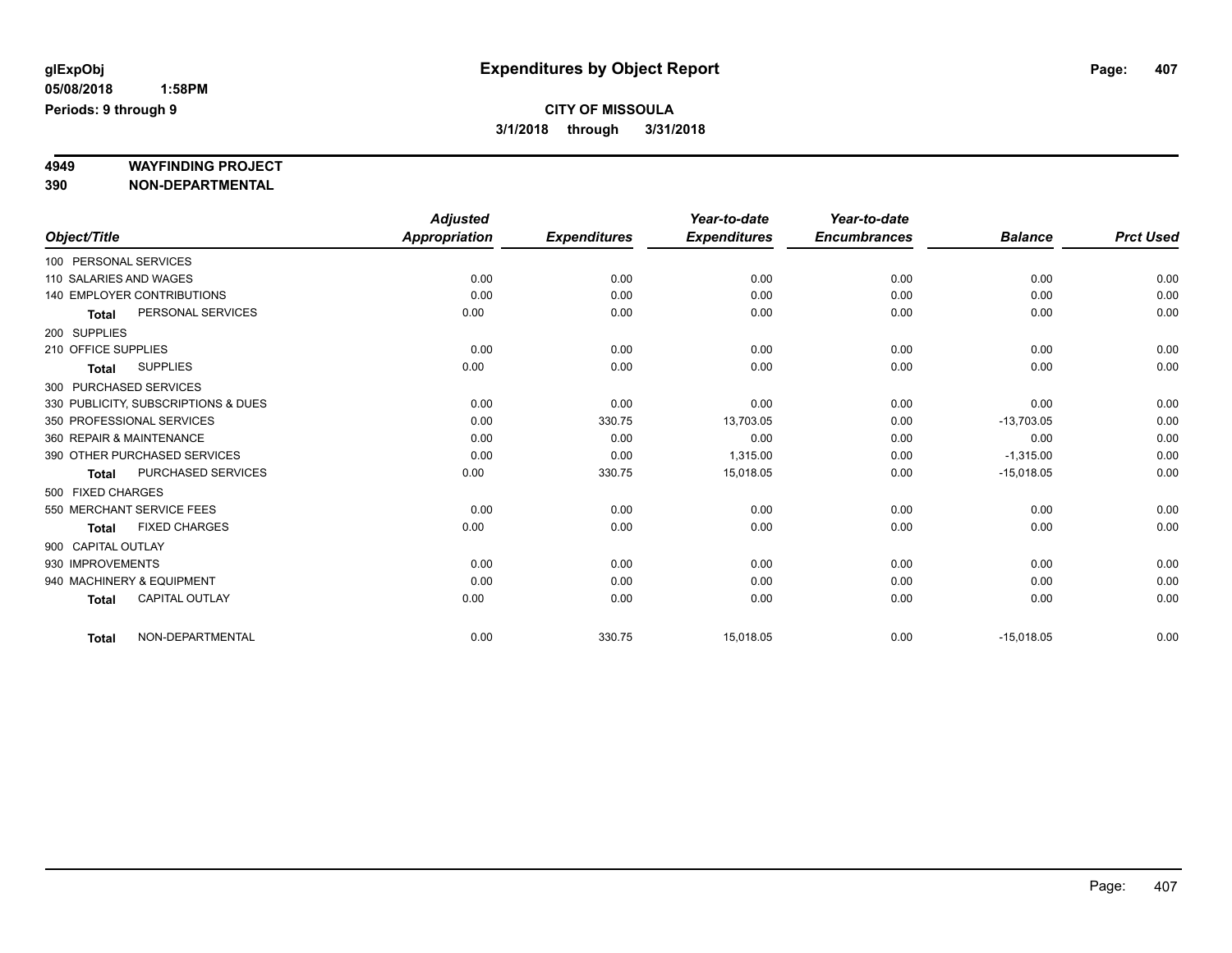#### **4949 WAYFINDING PROJECT**

|                                           | <b>Adjusted</b>      |                     | Year-to-date        | Year-to-date        |                |                  |
|-------------------------------------------|----------------------|---------------------|---------------------|---------------------|----------------|------------------|
| Object/Title                              | <b>Appropriation</b> | <b>Expenditures</b> | <b>Expenditures</b> | <b>Encumbrances</b> | <b>Balance</b> | <b>Prct Used</b> |
| 100 PERSONAL SERVICES                     |                      |                     |                     |                     |                |                  |
| 110 SALARIES AND WAGES                    | 0.00                 | 0.00                | 0.00                | 0.00                | 0.00           | 0.00             |
| <b>140 EMPLOYER CONTRIBUTIONS</b>         | 0.00                 | 0.00                | 0.00                | 0.00                | 0.00           | 0.00             |
| PERSONAL SERVICES<br><b>Total</b>         | 0.00                 | 0.00                | 0.00                | 0.00                | 0.00           | 0.00             |
| 200 SUPPLIES                              |                      |                     |                     |                     |                |                  |
| 210 OFFICE SUPPLIES                       | 0.00                 | 0.00                | 0.00                | 0.00                | 0.00           | 0.00             |
| <b>SUPPLIES</b><br><b>Total</b>           | 0.00                 | 0.00                | 0.00                | 0.00                | 0.00           | 0.00             |
| 300 PURCHASED SERVICES                    |                      |                     |                     |                     |                |                  |
| 330 PUBLICITY, SUBSCRIPTIONS & DUES       | 0.00                 | 0.00                | 0.00                | 0.00                | 0.00           | 0.00             |
| 350 PROFESSIONAL SERVICES                 | 0.00                 | 330.75              | 13,703.05           | 0.00                | $-13,703.05$   | 0.00             |
| 360 REPAIR & MAINTENANCE                  | 0.00                 | 0.00                | 0.00                | 0.00                | 0.00           | 0.00             |
| 390 OTHER PURCHASED SERVICES              | 0.00                 | 0.00                | 1,315.00            | 0.00                | $-1,315.00$    | 0.00             |
| PURCHASED SERVICES<br><b>Total</b>        | 0.00                 | 330.75              | 15,018.05           | 0.00                | $-15,018.05$   | 0.00             |
| 500 FIXED CHARGES                         |                      |                     |                     |                     |                |                  |
| 550 MERCHANT SERVICE FEES                 | 0.00                 | 0.00                | 0.00                | 0.00                | 0.00           | 0.00             |
| <b>FIXED CHARGES</b><br><b>Total</b>      | 0.00                 | 0.00                | 0.00                | 0.00                | 0.00           | 0.00             |
| 900 CAPITAL OUTLAY                        |                      |                     |                     |                     |                |                  |
| 930 IMPROVEMENTS                          | 0.00                 | 0.00                | 0.00                | 0.00                | 0.00           | 0.00             |
| 940 MACHINERY & EQUIPMENT                 | 0.00                 | 0.00                | 0.00                | 0.00                | 0.00           | 0.00             |
| CAPITAL OUTLAY<br><b>Total</b>            | 0.00                 | 0.00                | 0.00                | 0.00                | 0.00           | 0.00             |
| <b>WAYFINDING PROJECT</b><br><b>Total</b> | 0.00                 | 330.75              | 15,018.05           | 0.00                | $-15,018.05$   | 0.00             |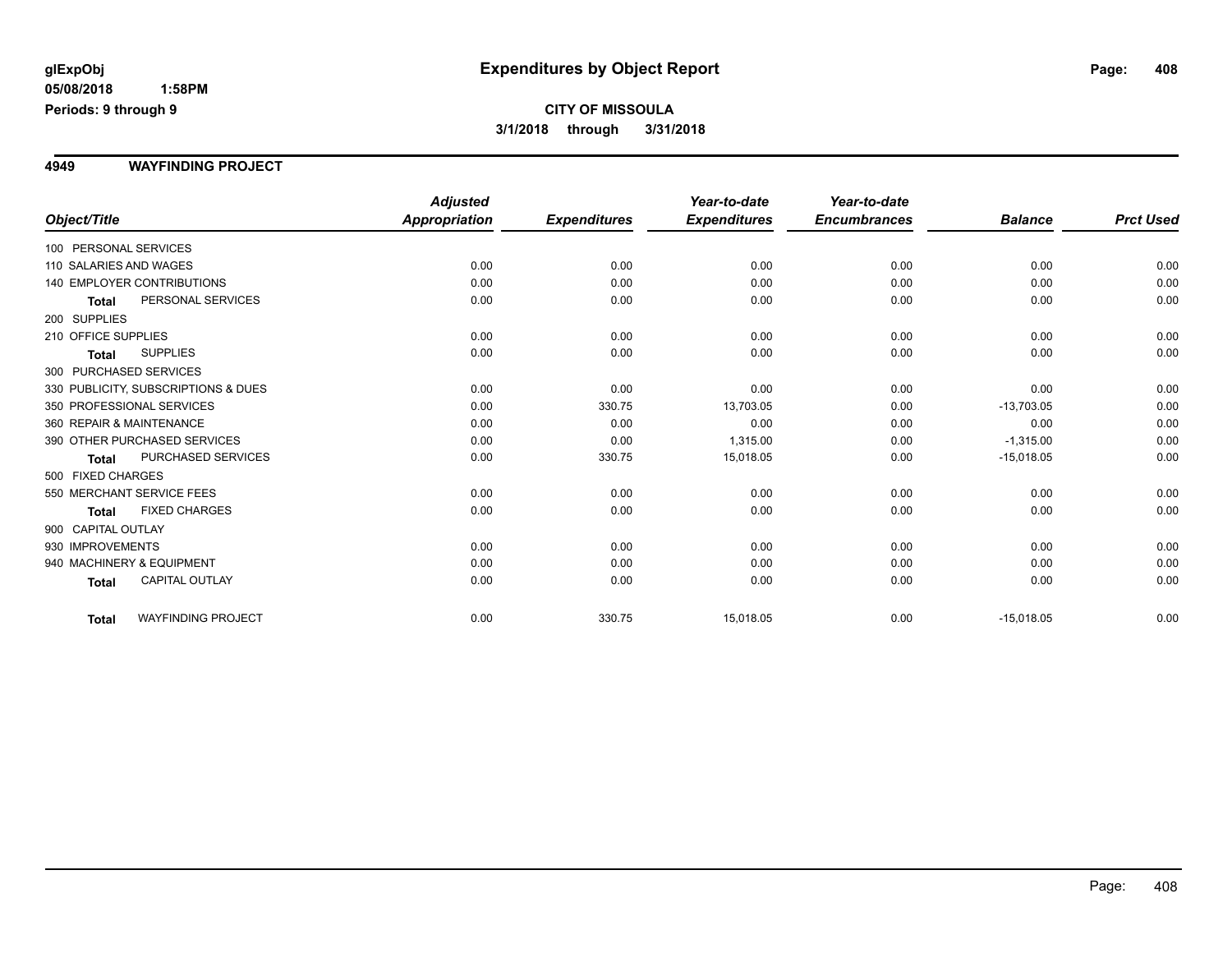### **CITY OF MISSOULA 3/1/2018 through 3/31/2018**

#### **4990 ARRA ENHANCEMENTS**

| Object/Title                            | <b>Adjusted</b><br><b>Appropriation</b> | <b>Expenditures</b> | Year-to-date<br><b>Expenditures</b> | Year-to-date<br><b>Encumbrances</b> | <b>Balance</b> | <b>Prct Used</b> |
|-----------------------------------------|-----------------------------------------|---------------------|-------------------------------------|-------------------------------------|----------------|------------------|
|                                         |                                         |                     |                                     |                                     |                |                  |
| 500 FIXED CHARGES                       |                                         |                     |                                     |                                     |                |                  |
| 550 MERCHANT SERVICE FEES               | 0.00                                    | 0.00                | 0.00                                | 0.00                                | 0.00           | 0.00             |
| <b>FIXED CHARGES</b><br><b>Total</b>    | 0.00                                    | 0.00                | 0.00                                | 0.00                                | 0.00           | 0.00             |
| 900 CAPITAL OUTLAY                      |                                         |                     |                                     |                                     |                |                  |
| 930 IMPROVEMENTS                        | 0.00                                    | 0.00                | 0.00                                | 0.00                                | 0.00           | 0.00             |
| <b>CAPITAL OUTLAY</b><br><b>Total</b>   | 0.00                                    | 0.00                | 0.00                                | 0.00                                | 0.00           | 0.00             |
| *** Title Not Found ***<br><b>Total</b> | 0.00                                    | 0.00                | 0.00                                | 0.00                                | 0.00           | 0.00             |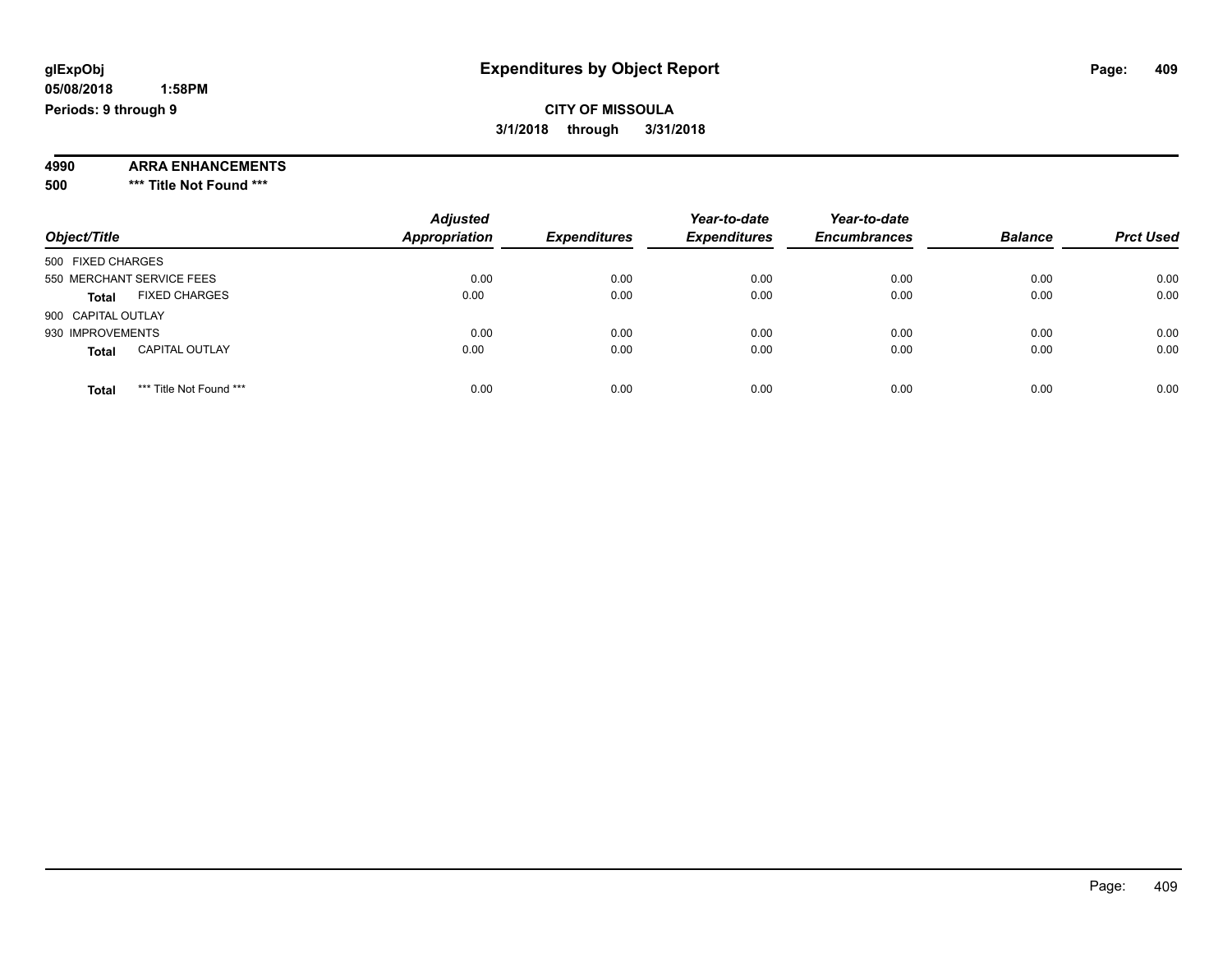# **4990 ARRA ENHANCEMENTS**

| Object/Title                            | <b>Adjusted</b><br>Appropriation | <b>Expenditures</b> | Year-to-date<br><b>Expenditures</b> | Year-to-date<br><b>Encumbrances</b> | <b>Balance</b> | <b>Prct Used</b> |
|-----------------------------------------|----------------------------------|---------------------|-------------------------------------|-------------------------------------|----------------|------------------|
| 500 FIXED CHARGES                       |                                  |                     |                                     |                                     |                |                  |
| 550 MERCHANT SERVICE FEES               | 0.00                             | 0.00                | 0.00                                | 0.00                                | 0.00           | 0.00             |
| <b>FIXED CHARGES</b><br><b>Total</b>    | 0.00                             | 0.00                | 0.00                                | 0.00                                | 0.00           | 0.00             |
| 900 CAPITAL OUTLAY                      |                                  |                     |                                     |                                     |                |                  |
| 930 IMPROVEMENTS                        | 0.00                             | 0.00                | 0.00                                | 0.00                                | 0.00           | 0.00             |
| <b>CAPITAL OUTLAY</b><br><b>Total</b>   | 0.00                             | 0.00                | 0.00                                | 0.00                                | 0.00           | 0.00             |
| *** Title Not Found ***<br><b>Total</b> | 0.00                             | 0.00                | 0.00                                | 0.00                                | 0.00           | 0.00             |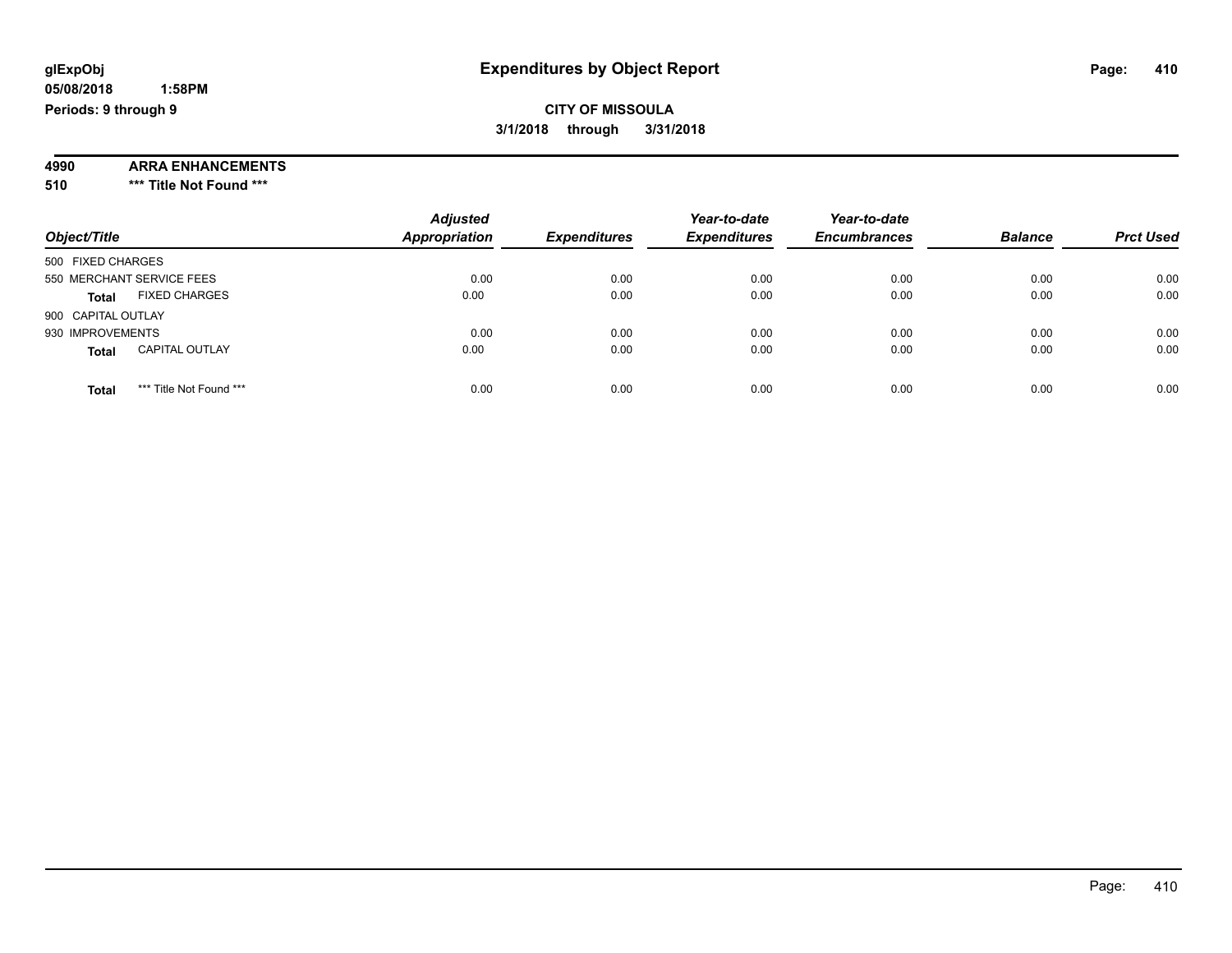### **CITY OF MISSOULA 3/1/2018 through 3/31/2018**

| Object/Title                            | <b>Adjusted</b><br><b>Appropriation</b> | <b>Expenditures</b> | Year-to-date<br><b>Expenditures</b> | Year-to-date<br><b>Encumbrances</b> | <b>Balance</b> | <b>Prct Used</b> |
|-----------------------------------------|-----------------------------------------|---------------------|-------------------------------------|-------------------------------------|----------------|------------------|
| 500 FIXED CHARGES                       |                                         |                     |                                     |                                     |                |                  |
| 550 MERCHANT SERVICE FEES               | 0.00                                    | 0.00                | 0.00                                | 0.00                                | 0.00           | 0.00             |
| <b>FIXED CHARGES</b><br><b>Total</b>    | 0.00                                    | 0.00                | 0.00                                | 0.00                                | 0.00           | 0.00             |
| 900 CAPITAL OUTLAY                      |                                         |                     |                                     |                                     |                |                  |
| 930 IMPROVEMENTS                        | 0.00                                    | 0.00                | 0.00                                | 0.00                                | 0.00           | 0.00             |
| <b>CAPITAL OUTLAY</b><br><b>Total</b>   | 0.00                                    | 0.00                | 0.00                                | 0.00                                | 0.00           | 0.00             |
| *** Title Not Found ***<br><b>Total</b> | 0.00                                    | 0.00                | 0.00                                | 0.00                                | 0.00           | 0.00             |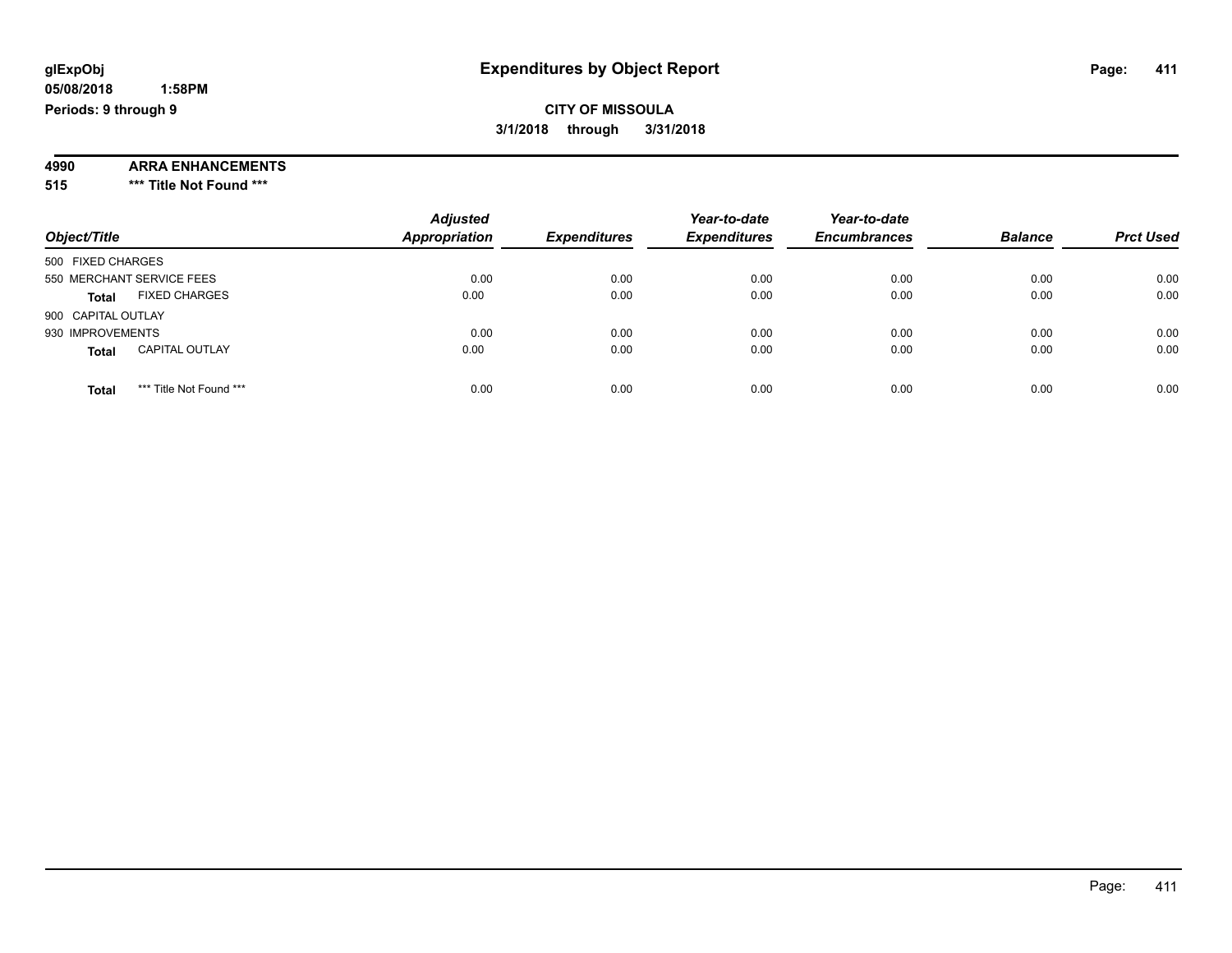#### **4990 ARRA ENHANCEMENTS**

| Object/Title              |                          | <b>Adjusted</b><br><b>Appropriation</b> | <b>Expenditures</b> | Year-to-date<br><b>Expenditures</b> | Year-to-date<br><b>Encumbrances</b> | <b>Balance</b> | <b>Prct Used</b> |
|---------------------------|--------------------------|-----------------------------------------|---------------------|-------------------------------------|-------------------------------------|----------------|------------------|
| 500 FIXED CHARGES         |                          |                                         |                     |                                     |                                     |                |                  |
| 550 MERCHANT SERVICE FEES |                          | 0.00                                    | 0.00                | 0.00                                | 0.00                                | 0.00           | 0.00             |
| <b>Total</b>              | <b>FIXED CHARGES</b>     | 0.00                                    | 0.00                | 0.00                                | 0.00                                | 0.00           | 0.00             |
| 900 CAPITAL OUTLAY        |                          |                                         |                     |                                     |                                     |                |                  |
| 930 IMPROVEMENTS          |                          | 0.00                                    | 0.00                | 0.00                                | 0.00                                | 0.00           | 0.00             |
| <b>Total</b>              | <b>CAPITAL OUTLAY</b>    | 0.00                                    | 0.00                | 0.00                                | 0.00                                | 0.00           | 0.00             |
| <b>Total</b>              | <b>ARRA ENHANCEMENTS</b> | 0.00                                    | 0.00                | 0.00                                | 0.00                                | 0.00           | 0.00             |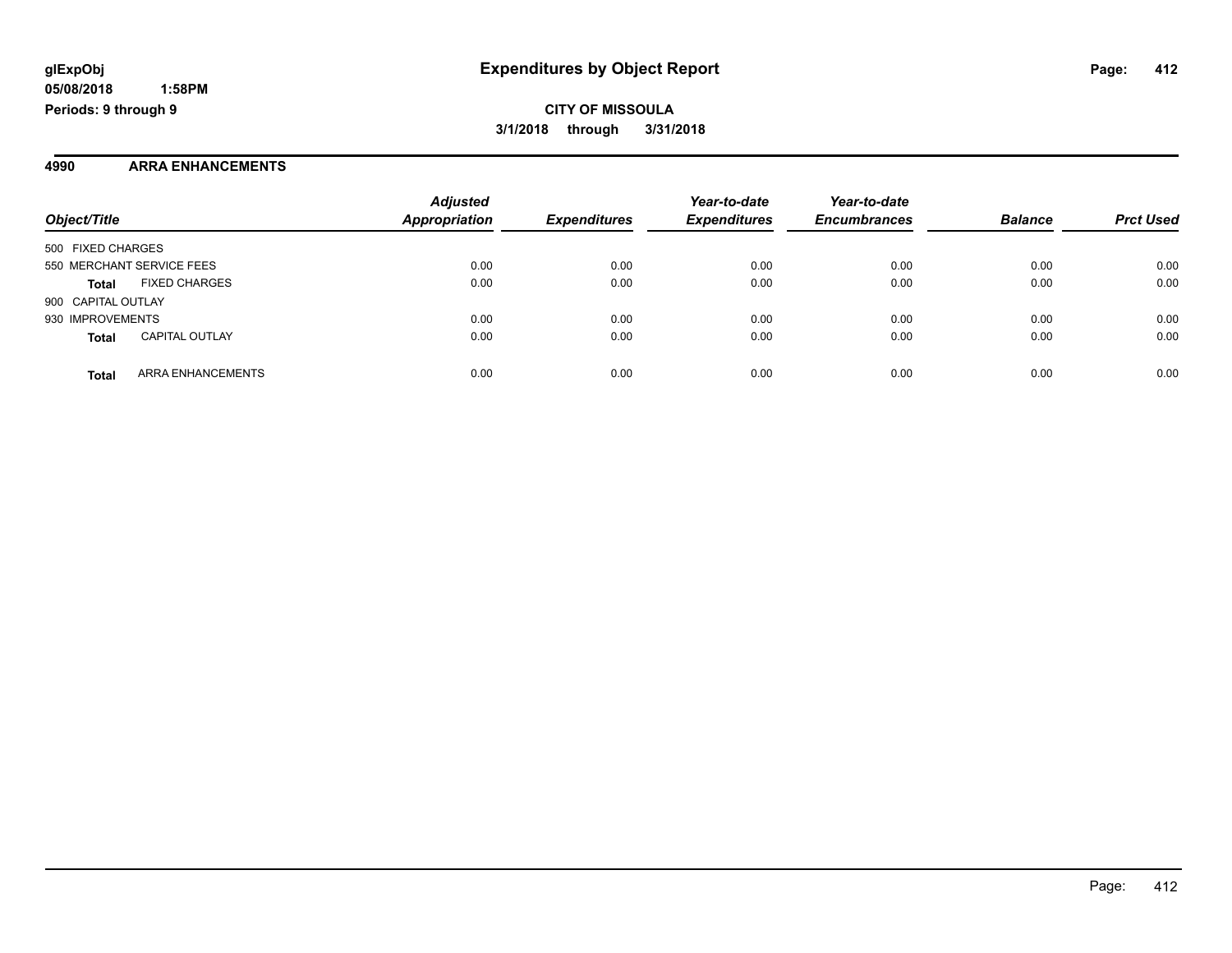# **CITY OF MISSOULA 3/1/2018 through 3/31/2018**

#### **4991 ARRA HB645**

| Object/Title                            | <b>Adjusted</b><br><b>Appropriation</b> | <b>Expenditures</b> | Year-to-date<br><b>Expenditures</b> | Year-to-date<br><b>Encumbrances</b> | <b>Balance</b> | <b>Prct Used</b> |
|-----------------------------------------|-----------------------------------------|---------------------|-------------------------------------|-------------------------------------|----------------|------------------|
| 500 FIXED CHARGES                       |                                         |                     |                                     |                                     |                |                  |
| 550 MERCHANT SERVICE FEES               | 0.00                                    | 0.00                | 0.00                                | 0.00                                | 0.00           | 0.00             |
| <b>FIXED CHARGES</b><br><b>Total</b>    | 0.00                                    | 0.00                | 0.00                                | 0.00                                | 0.00           | 0.00             |
| 900 CAPITAL OUTLAY                      |                                         |                     |                                     |                                     |                |                  |
| 930 IMPROVEMENTS                        | 0.00                                    | 0.00                | 0.00                                | 0.00                                | 0.00           | 0.00             |
| <b>CAPITAL OUTLAY</b><br><b>Total</b>   | 0.00                                    | 0.00                | 0.00                                | 0.00                                | 0.00           | 0.00             |
| *** Title Not Found ***<br><b>Total</b> | 0.00                                    | 0.00                | 0.00                                | 0.00                                | 0.00           | 0.00             |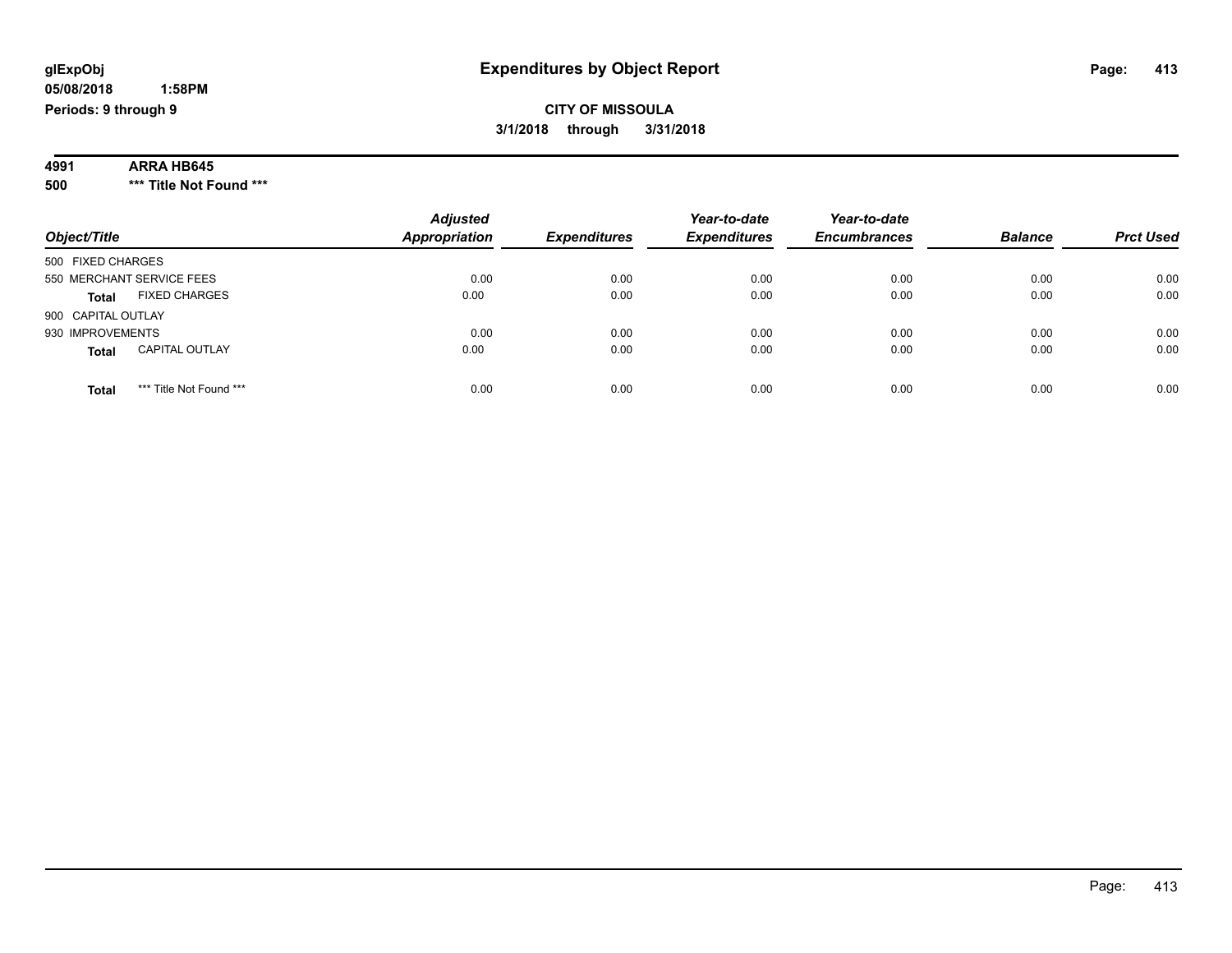# **CITY OF MISSOULA 3/1/2018 through 3/31/2018**

#### **4991 ARRA HB645**

| Object/Title                            | <b>Adjusted</b><br><b>Appropriation</b> | <b>Expenditures</b> | Year-to-date<br><b>Expenditures</b> | Year-to-date<br><b>Encumbrances</b> | <b>Balance</b> | <b>Prct Used</b> |
|-----------------------------------------|-----------------------------------------|---------------------|-------------------------------------|-------------------------------------|----------------|------------------|
| 500 FIXED CHARGES                       |                                         |                     |                                     |                                     |                |                  |
| 550 MERCHANT SERVICE FEES               | 0.00                                    | 0.00                | 0.00                                | 0.00                                | 0.00           | 0.00             |
| <b>FIXED CHARGES</b><br><b>Total</b>    | 0.00                                    | 0.00                | 0.00                                | 0.00                                | 0.00           | 0.00             |
| 900 CAPITAL OUTLAY                      |                                         |                     |                                     |                                     |                |                  |
| 930 IMPROVEMENTS                        | 0.00                                    | 0.00                | 0.00                                | 0.00                                | 0.00           | 0.00             |
| <b>CAPITAL OUTLAY</b><br><b>Total</b>   | 0.00                                    | 0.00                | 0.00                                | 0.00                                | 0.00           | 0.00             |
| *** Title Not Found ***<br><b>Total</b> | 0.00                                    | 0.00                | 0.00                                | 0.00                                | 0.00           | 0.00             |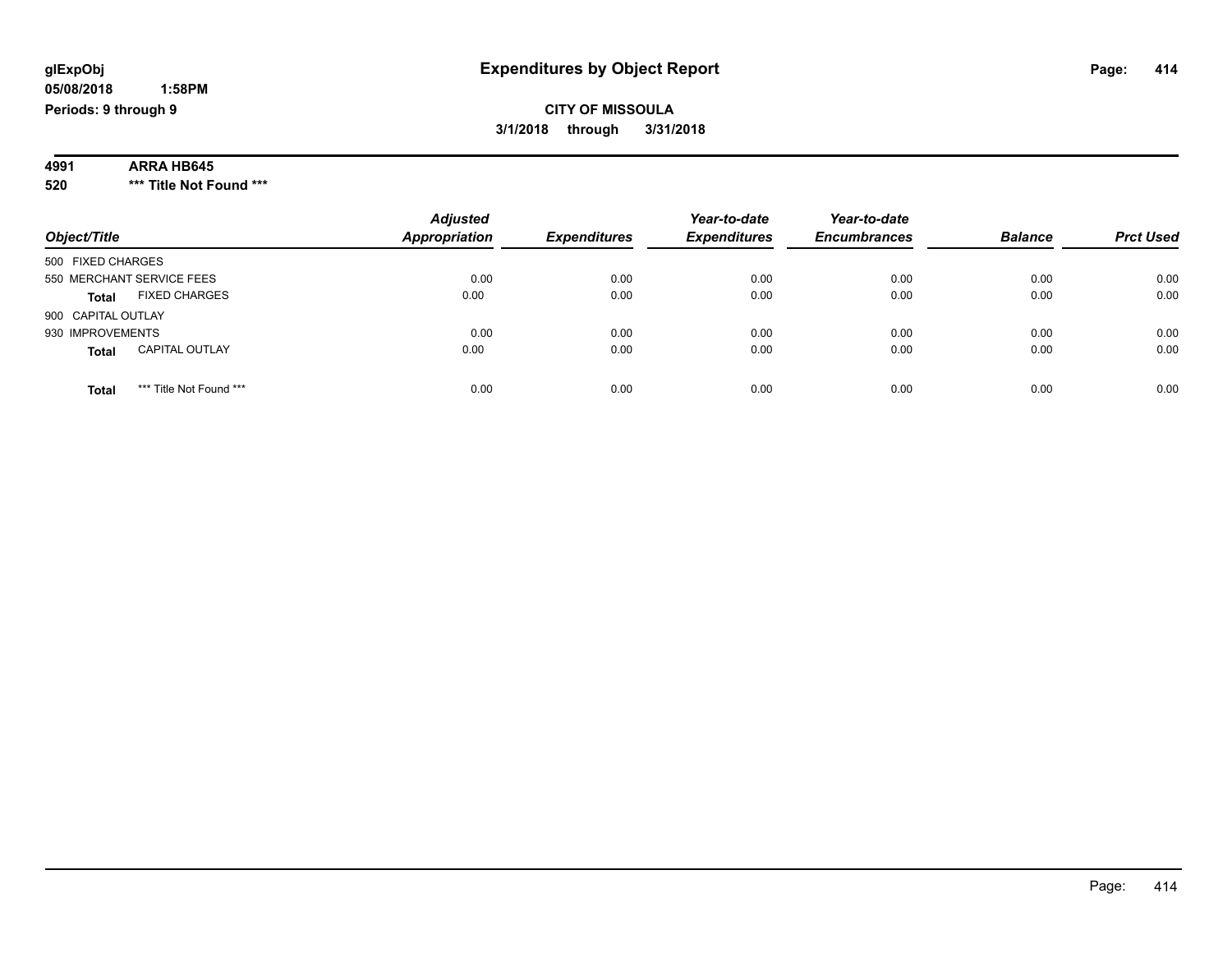# **CITY OF MISSOULA 3/1/2018 through 3/31/2018**

# **4991 ARRA HB645**

| Object/Title                            | <b>Adjusted</b><br><b>Appropriation</b> | <b>Expenditures</b> | Year-to-date<br><b>Expenditures</b> | Year-to-date<br><b>Encumbrances</b> | <b>Balance</b> | <b>Prct Used</b> |
|-----------------------------------------|-----------------------------------------|---------------------|-------------------------------------|-------------------------------------|----------------|------------------|
| 500 FIXED CHARGES                       |                                         |                     |                                     |                                     |                |                  |
| 550 MERCHANT SERVICE FEES               | 0.00                                    | 0.00                | 0.00                                | 0.00                                | 0.00           | 0.00             |
| <b>FIXED CHARGES</b><br><b>Total</b>    | 0.00                                    | 0.00                | 0.00                                | 0.00                                | 0.00           | 0.00             |
| 900 CAPITAL OUTLAY                      |                                         |                     |                                     |                                     |                |                  |
| 930 IMPROVEMENTS                        | 0.00                                    | 0.00                | 0.00                                | 0.00                                | 0.00           | 0.00             |
| <b>CAPITAL OUTLAY</b><br><b>Total</b>   | 0.00                                    | 0.00                | 0.00                                | 0.00                                | 0.00           | 0.00             |
| *** Title Not Found ***<br><b>Total</b> | 0.00                                    | 0.00                | 0.00                                | 0.00                                | 0.00           | 0.00             |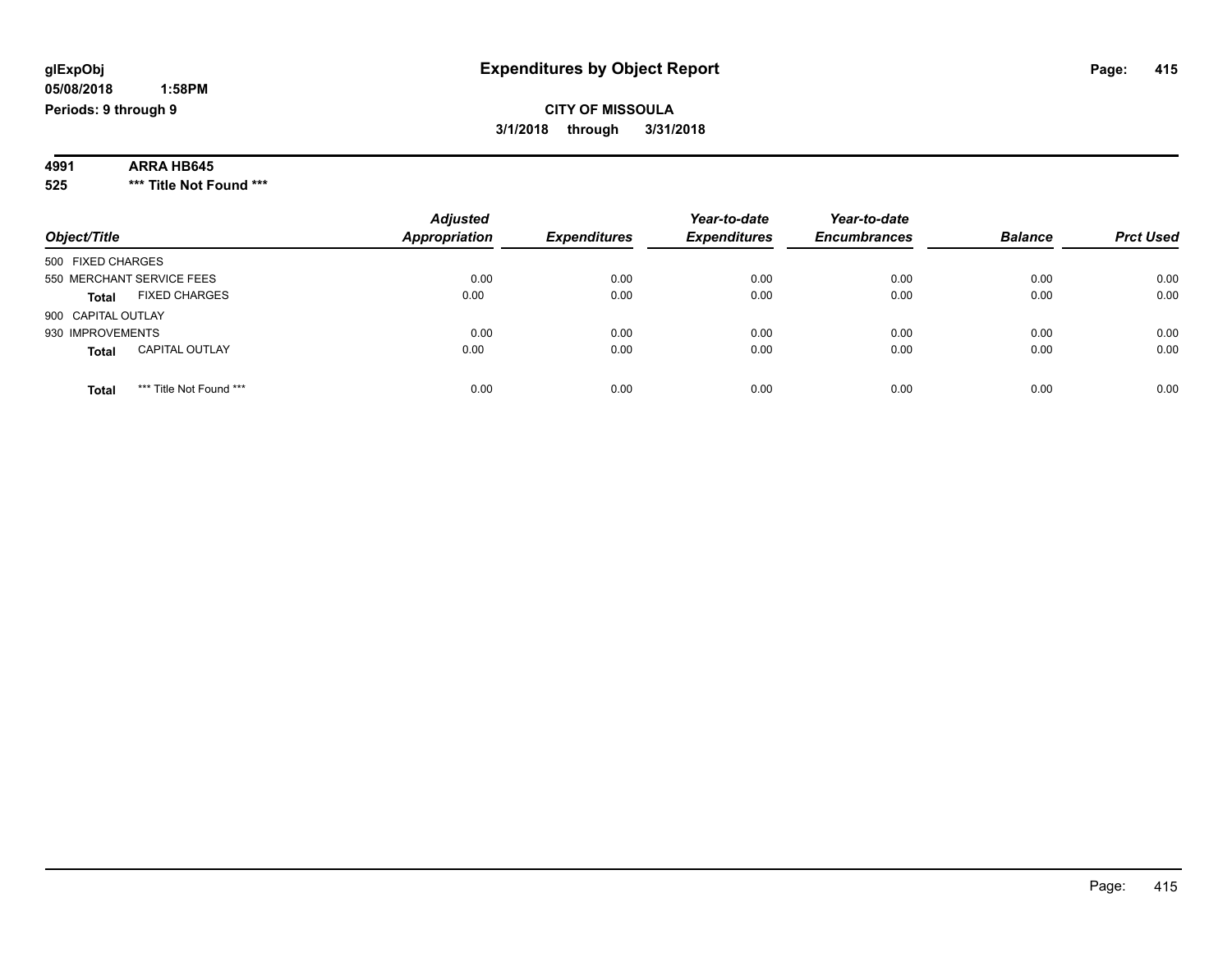# **4991 ARRA HB645**

|                       |                            | <b>Adjusted</b>      |                     | Year-to-date        | Year-to-date        |                |                  |
|-----------------------|----------------------------|----------------------|---------------------|---------------------|---------------------|----------------|------------------|
| Object/Title          |                            | <b>Appropriation</b> | <b>Expenditures</b> | <b>Expenditures</b> | <b>Encumbrances</b> | <b>Balance</b> | <b>Prct Used</b> |
| 100 PERSONAL SERVICES |                            |                      |                     |                     |                     |                |                  |
|                       | 140 EMPLOYER CONTRIBUTIONS | 0.00                 | 0.00                | 0.00                | 0.00                | 0.00           | 0.00             |
| <b>Total</b>          | PERSONAL SERVICES          | 0.00                 | 0.00                | 0.00                | 0.00                | 0.00           | 0.00             |
| 500 FIXED CHARGES     |                            |                      |                     |                     |                     |                |                  |
|                       | 550 MERCHANT SERVICE FEES  | 0.00                 | 0.00                | 0.00                | 0.00                | 0.00           | 0.00             |
| <b>Total</b>          | <b>FIXED CHARGES</b>       | 0.00                 | 0.00                | 0.00                | 0.00                | 0.00           | 0.00             |
| 900 CAPITAL OUTLAY    |                            |                      |                     |                     |                     |                |                  |
| 930 IMPROVEMENTS      |                            | 0.00                 | 0.00                | 0.00                | 0.00                | 0.00           | 0.00             |
| <b>Total</b>          | <b>CAPITAL OUTLAY</b>      | 0.00                 | 0.00                | 0.00                | 0.00                | 0.00           | 0.00             |
| <b>Total</b>          | *** Title Not Found ***    | 0.00                 | 0.00                | 0.00                | 0.00                | 0.00           | 0.00             |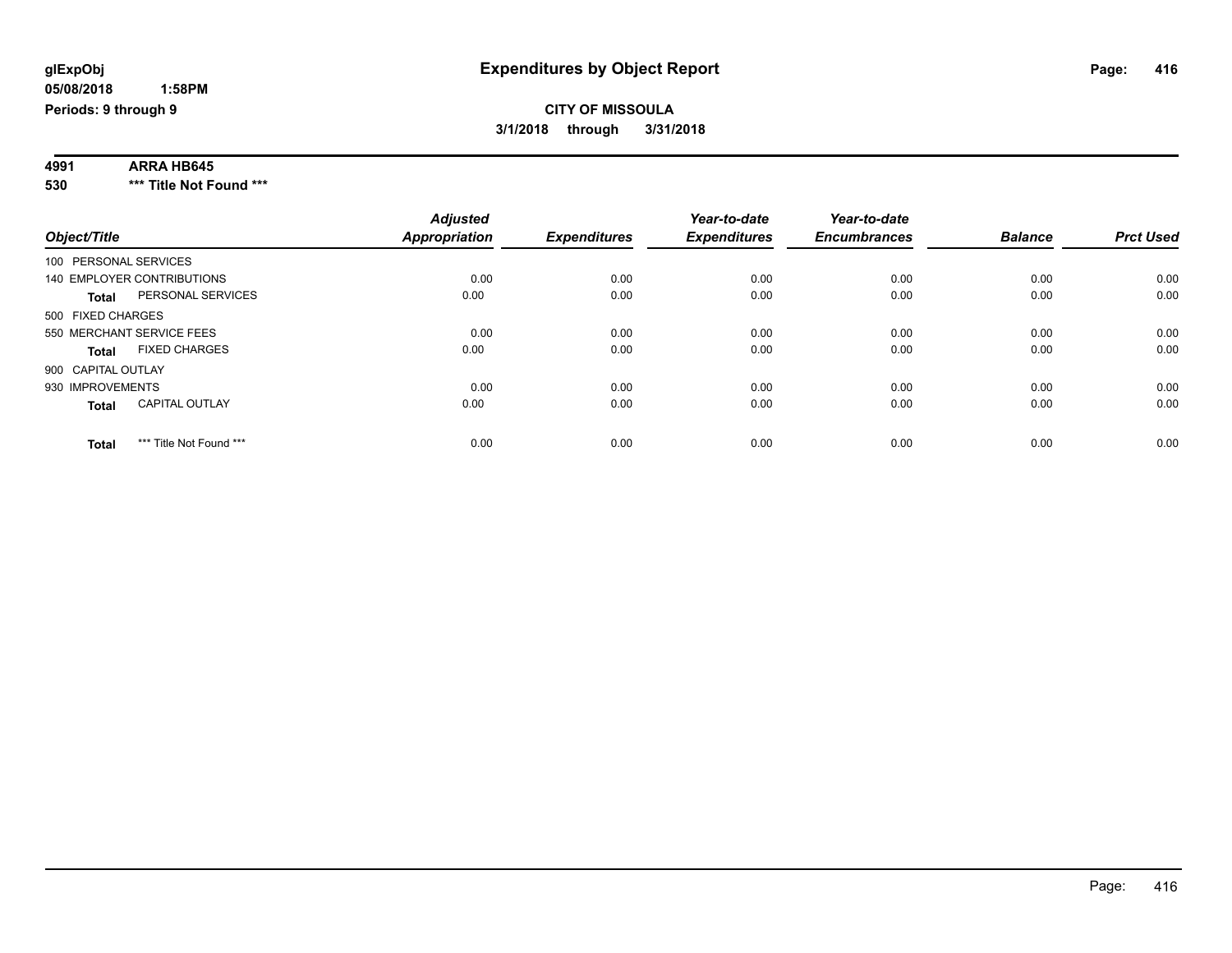# **4991 ARRA HB645**

|                                         | <b>Adjusted</b>      |                     | Year-to-date        | Year-to-date        |                |                  |
|-----------------------------------------|----------------------|---------------------|---------------------|---------------------|----------------|------------------|
| Object/Title                            | <b>Appropriation</b> | <b>Expenditures</b> | <b>Expenditures</b> | <b>Encumbrances</b> | <b>Balance</b> | <b>Prct Used</b> |
| 100 PERSONAL SERVICES                   |                      |                     |                     |                     |                |                  |
| 110 SALARIES AND WAGES                  | 0.00                 | 0.00                | 0.00                | 0.00                | 0.00           | 0.00             |
| 120 OVERTIME                            | 0.00                 | 0.00                | 0.00                | 0.00                | 0.00           | 0.00             |
| <b>140 EMPLOYER CONTRIBUTIONS</b>       | 0.00                 | 0.00                | 0.00                | 0.00                | 0.00           | 0.00             |
| PERSONAL SERVICES<br><b>Total</b>       | 0.00                 | 0.00                | 0.00                | 0.00                | 0.00           | 0.00             |
| 500 FIXED CHARGES                       |                      |                     |                     |                     |                |                  |
| 550 MERCHANT SERVICE FEES               | 0.00                 | 0.00                | 0.00                | 0.00                | 0.00           | 0.00             |
| <b>FIXED CHARGES</b><br><b>Total</b>    | 0.00                 | 0.00                | 0.00                | 0.00                | 0.00           | 0.00             |
| 900 CAPITAL OUTLAY                      |                      |                     |                     |                     |                |                  |
| 930 IMPROVEMENTS                        | 0.00                 | 0.00                | 0.00                | 0.00                | 0.00           | 0.00             |
| <b>CAPITAL OUTLAY</b><br><b>Total</b>   | 0.00                 | 0.00                | 0.00                | 0.00                | 0.00           | 0.00             |
| *** Title Not Found ***<br><b>Total</b> | 0.00                 | 0.00                | 0.00                | 0.00                | 0.00           | 0.00             |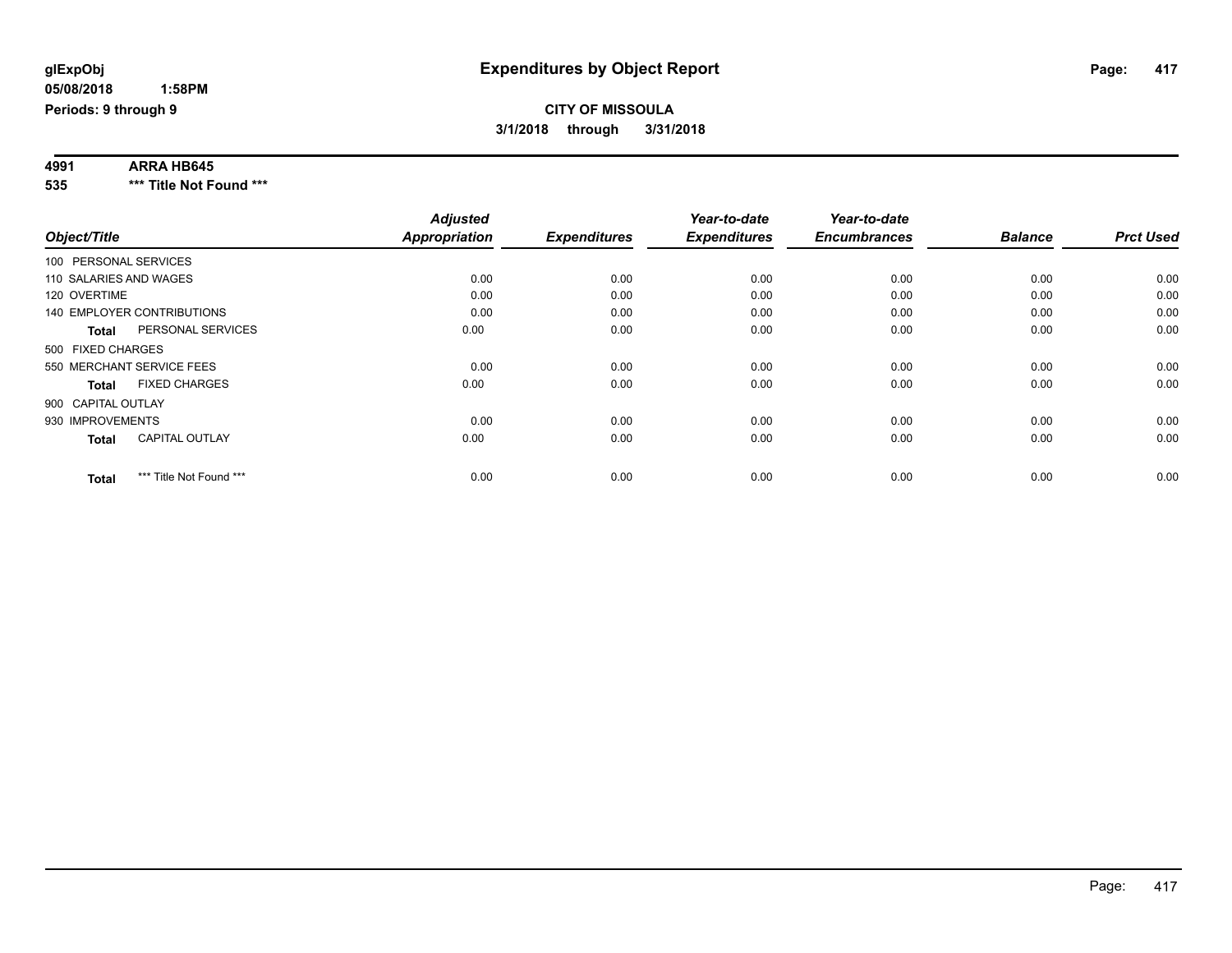# **4991 ARRA HB645**

|                                         | <b>Adjusted</b>      |                     | Year-to-date        | Year-to-date        |                |                  |
|-----------------------------------------|----------------------|---------------------|---------------------|---------------------|----------------|------------------|
| Object/Title                            | <b>Appropriation</b> | <b>Expenditures</b> | <b>Expenditures</b> | <b>Encumbrances</b> | <b>Balance</b> | <b>Prct Used</b> |
| 100 PERSONAL SERVICES                   |                      |                     |                     |                     |                |                  |
| 120 OVERTIME                            | 0.00                 | 0.00                | 0.00                | 0.00                | 0.00           | 0.00             |
| 140 EMPLOYER CONTRIBUTIONS              | 0.00                 | 0.00                | 0.00                | 0.00                | 0.00           | 0.00             |
| PERSONAL SERVICES<br><b>Total</b>       | 0.00                 | 0.00                | 0.00                | 0.00                | 0.00           | 0.00             |
| 500 FIXED CHARGES                       |                      |                     |                     |                     |                |                  |
| 550 MERCHANT SERVICE FEES               | 0.00                 | 0.00                | 0.00                | 0.00                | 0.00           | 0.00             |
| <b>FIXED CHARGES</b><br><b>Total</b>    | 0.00                 | 0.00                | 0.00                | 0.00                | 0.00           | 0.00             |
| 900 CAPITAL OUTLAY                      |                      |                     |                     |                     |                |                  |
| 930 IMPROVEMENTS                        | 0.00                 | 0.00                | 0.00                | 0.00                | 0.00           | 0.00             |
| <b>CAPITAL OUTLAY</b><br><b>Total</b>   | 0.00                 | 0.00                | 0.00                | 0.00                | 0.00           | 0.00             |
|                                         |                      |                     |                     |                     |                |                  |
| *** Title Not Found ***<br><b>Total</b> | 0.00                 | 0.00                | 0.00                | 0.00                | 0.00           | 0.00             |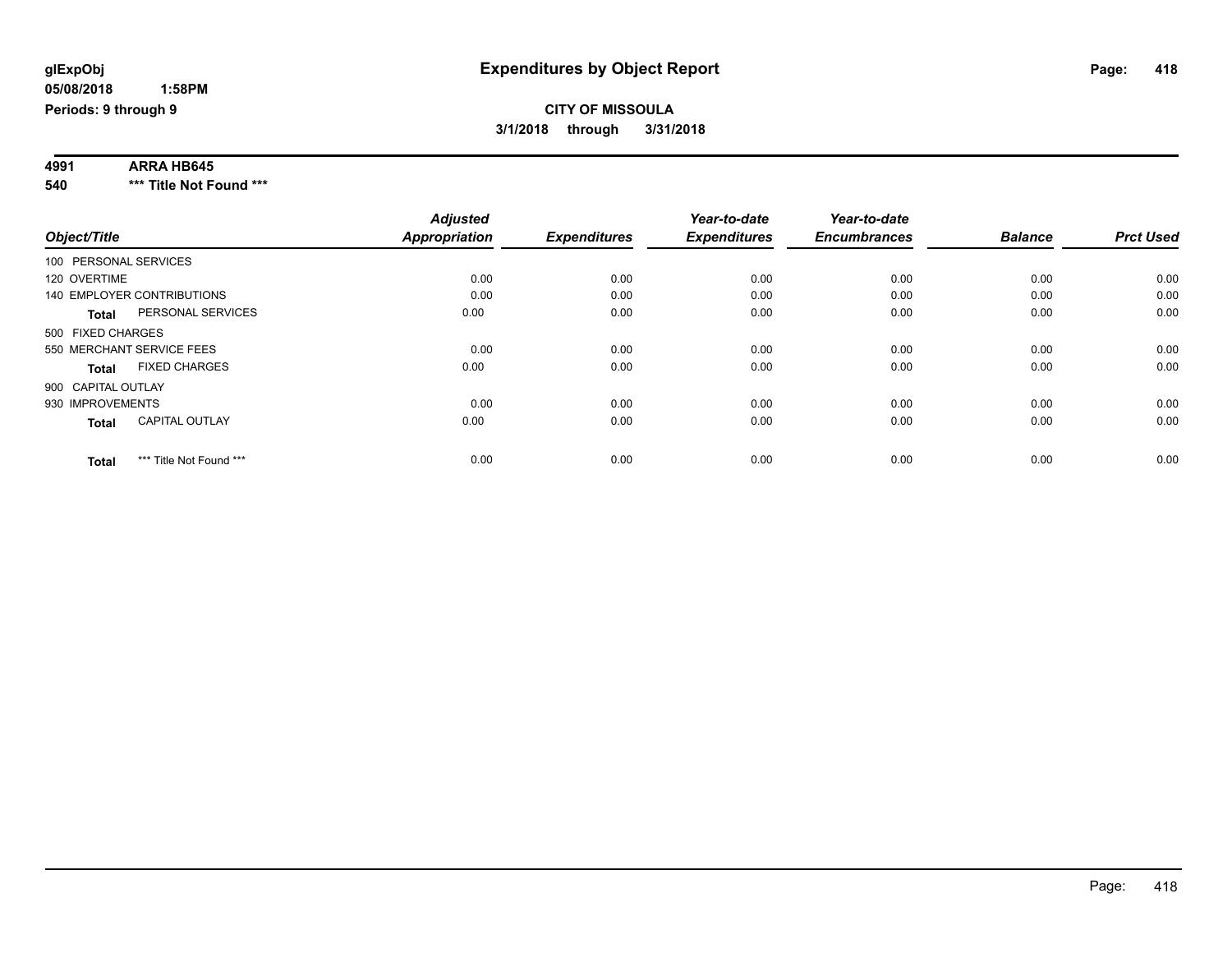**4991 ARRA HB645**

|                                   |                       | <b>Adjusted</b>      |                     | Year-to-date        | Year-to-date        |                |                  |
|-----------------------------------|-----------------------|----------------------|---------------------|---------------------|---------------------|----------------|------------------|
| Object/Title                      |                       | <b>Appropriation</b> | <b>Expenditures</b> | <b>Expenditures</b> | <b>Encumbrances</b> | <b>Balance</b> | <b>Prct Used</b> |
| 100 PERSONAL SERVICES             |                       |                      |                     |                     |                     |                |                  |
| 110 SALARIES AND WAGES            |                       | 0.00                 | 0.00                | 0.00                | 0.00                | 0.00           | 0.00             |
| 120 OVERTIME                      |                       | 0.00                 | 0.00                | 0.00                | 0.00                | 0.00           | 0.00             |
| <b>140 EMPLOYER CONTRIBUTIONS</b> |                       | 0.00                 | 0.00                | 0.00                | 0.00                | 0.00           | 0.00             |
| <b>Total</b>                      | PERSONAL SERVICES     | 0.00                 | 0.00                | 0.00                | 0.00                | 0.00           | 0.00             |
| 500 FIXED CHARGES                 |                       |                      |                     |                     |                     |                |                  |
| 550 MERCHANT SERVICE FEES         |                       | 0.00                 | 0.00                | 0.00                | 0.00                | 0.00           | 0.00             |
| <b>Total</b>                      | <b>FIXED CHARGES</b>  | 0.00                 | 0.00                | 0.00                | 0.00                | 0.00           | 0.00             |
| 900 CAPITAL OUTLAY                |                       |                      |                     |                     |                     |                |                  |
| 930 IMPROVEMENTS                  |                       | 0.00                 | 0.00                | 0.00                | 0.00                | 0.00           | 0.00             |
| <b>Total</b>                      | <b>CAPITAL OUTLAY</b> | 0.00                 | 0.00                | 0.00                | 0.00                | 0.00           | 0.00             |
| <b>Total</b>                      | ARRA HB645            | 0.00                 | 0.00                | 0.00                | 0.00                | 0.00           | 0.00             |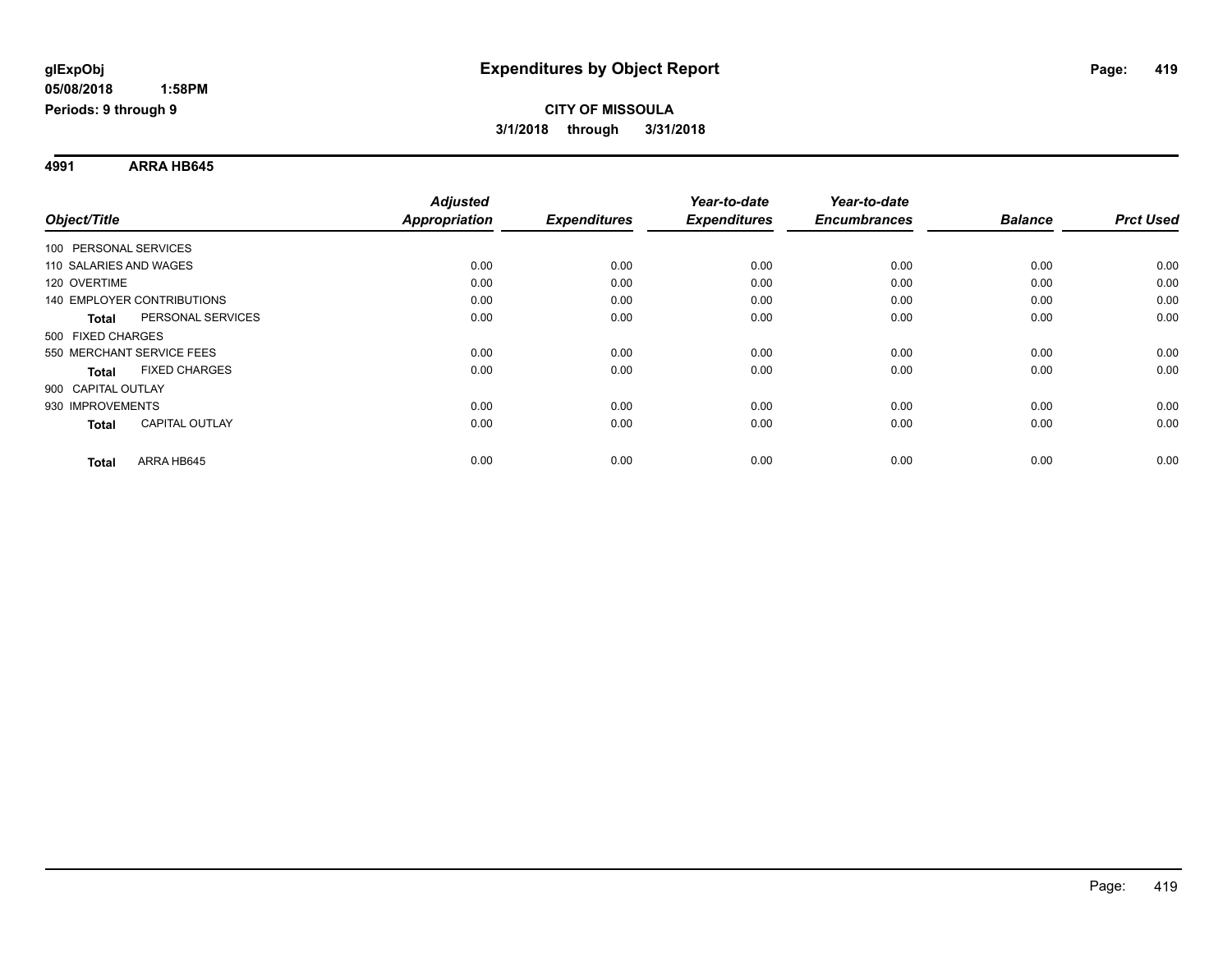**4992 WFL MILLER CREEK ROAD 390 NON-DEPARTMENTAL**

| Object/Title       |                           | <b>Adjusted</b><br><b>Appropriation</b> | <b>Expenditures</b> | Year-to-date<br><b>Expenditures</b> | Year-to-date<br><b>Encumbrances</b> | <b>Balance</b> | <b>Prct Used</b> |
|--------------------|---------------------------|-----------------------------------------|---------------------|-------------------------------------|-------------------------------------|----------------|------------------|
| 500 FIXED CHARGES  |                           |                                         |                     |                                     |                                     |                |                  |
|                    | 550 MERCHANT SERVICE FEES | 0.00                                    | 0.00                | 0.00                                | 0.00                                | 0.00           | 0.00             |
| Total              | <b>FIXED CHARGES</b>      | 0.00                                    | 0.00                | 0.00                                | 0.00                                | 0.00           | 0.00             |
| 900 CAPITAL OUTLAY |                           |                                         |                     |                                     |                                     |                |                  |
| 930 IMPROVEMENTS   |                           | 0.00                                    | 0.00                | 0.00                                | 0.00                                | 0.00           | 0.00             |
| Total              | <b>CAPITAL OUTLAY</b>     | 0.00                                    | 0.00                | 0.00                                | 0.00                                | 0.00           | 0.00             |
| <b>Total</b>       | NON-DEPARTMENTAL          | 0.00                                    | 0.00                | 0.00                                | 0.00                                | 0.00           | 0.00             |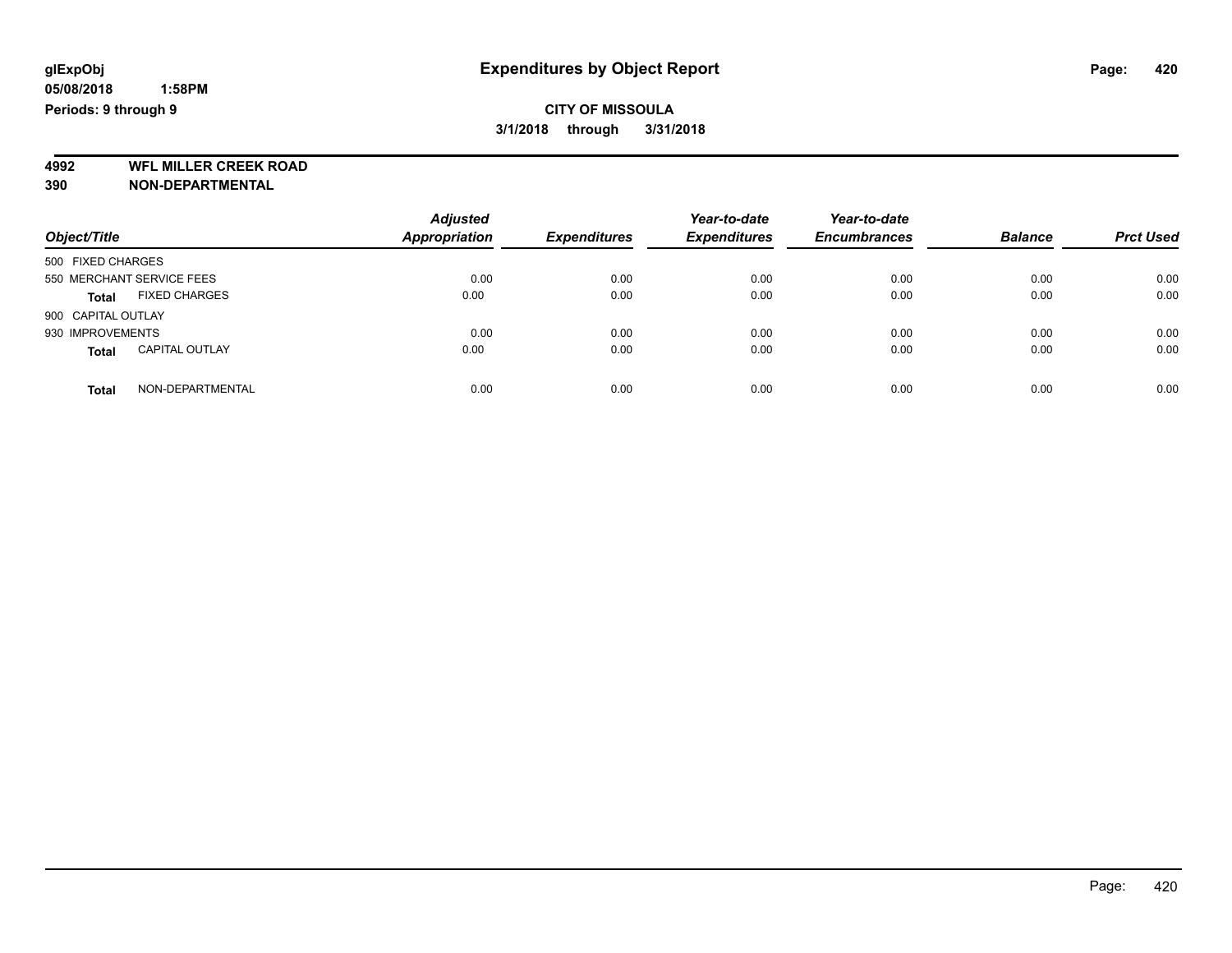#### **4992 WFL MILLER CREEK ROAD**

|                           |                       | <b>Adjusted</b>      |                     | Year-to-date        | Year-to-date        |                |                  |
|---------------------------|-----------------------|----------------------|---------------------|---------------------|---------------------|----------------|------------------|
| Object/Title              |                       | <b>Appropriation</b> | <b>Expenditures</b> | <b>Expenditures</b> | <b>Encumbrances</b> | <b>Balance</b> | <b>Prct Used</b> |
| 500 FIXED CHARGES         |                       |                      |                     |                     |                     |                |                  |
| 550 MERCHANT SERVICE FEES |                       | 0.00                 | 0.00                | 0.00                | 0.00                | 0.00           | 0.00             |
| <b>Total</b>              | <b>FIXED CHARGES</b>  | 0.00                 | 0.00                | 0.00                | 0.00                | 0.00           | 0.00             |
| 900 CAPITAL OUTLAY        |                       |                      |                     |                     |                     |                |                  |
| 930 IMPROVEMENTS          |                       | 0.00                 | 0.00                | 0.00                | 0.00                | 0.00           | 0.00             |
| <b>Total</b>              | <b>CAPITAL OUTLAY</b> | 0.00                 | 0.00                | 0.00                | 0.00                | 0.00           | 0.00             |
| <b>Total</b>              | WFL MILLER CREEK ROAD | 0.00                 | 0.00                | 0.00                | 0.00                | 0.00           | 0.00             |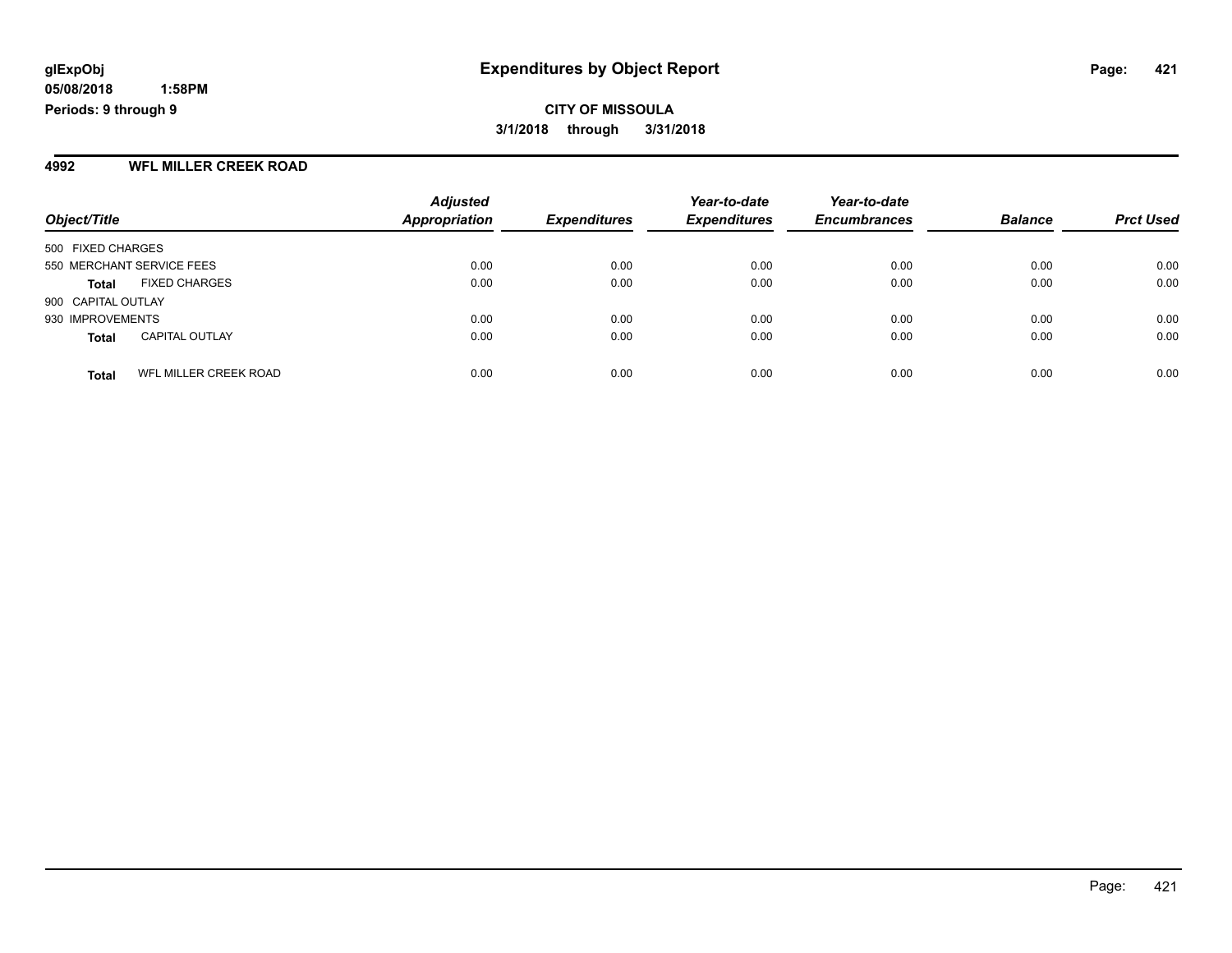### **CITY OF MISSOULA 3/1/2018 through 3/31/2018**

# **4993 WESTERN FEDERAL LANDS**

#### **280 PUBLIC WORKS ADMINISTRATION**

|                        |                                   | <b>Adjusted</b> |                     | Year-to-date        | Year-to-date        |                |                  |
|------------------------|-----------------------------------|-----------------|---------------------|---------------------|---------------------|----------------|------------------|
| Object/Title           |                                   | Appropriation   | <b>Expenditures</b> | <b>Expenditures</b> | <b>Encumbrances</b> | <b>Balance</b> | <b>Prct Used</b> |
| 100 PERSONAL SERVICES  |                                   |                 |                     |                     |                     |                |                  |
| 110 SALARIES AND WAGES |                                   | 0.00            | 0.00                | 0.00                | 0.00                | 0.00           | 0.00             |
|                        | <b>140 EMPLOYER CONTRIBUTIONS</b> | 0.00            | 0.00                | 0.00                | 0.00                | 0.00           | 0.00             |
| <b>Total</b>           | PERSONAL SERVICES                 | 0.00            | 0.00                | 0.00                | 0.00                | 0.00           | 0.00             |
| 300 PURCHASED SERVICES |                                   |                 |                     |                     |                     |                |                  |
|                        | 350 PROFESSIONAL SERVICES         | 0.00            | 0.00                | 0.00                | 0.00                | 0.00           | 0.00             |
| Total                  | PURCHASED SERVICES                | 0.00            | 0.00                | 0.00                | 0.00                | 0.00           | 0.00             |
| 500 FIXED CHARGES      |                                   |                 |                     |                     |                     |                |                  |
|                        | 550 MERCHANT SERVICE FEES         | 0.00            | 0.00                | 0.00                | 0.00                | 0.00           | 0.00             |
| <b>Total</b>           | <b>FIXED CHARGES</b>              | 0.00            | 0.00                | 0.00                | 0.00                | 0.00           | 0.00             |
| 900 CAPITAL OUTLAY     |                                   |                 |                     |                     |                     |                |                  |
| 930 IMPROVEMENTS       |                                   | 0.00            | 0.00                | 0.00                | 0.00                | 0.00           | 0.00             |
| <b>Total</b>           | <b>CAPITAL OUTLAY</b>             | 0.00            | 0.00                | 0.00                | 0.00                | 0.00           | 0.00             |
| <b>Total</b>           | PUBLIC WORKS ADMINISTRATION       | 0.00            | 0.00                | 0.00                | 0.00                | 0.00           | 0.00             |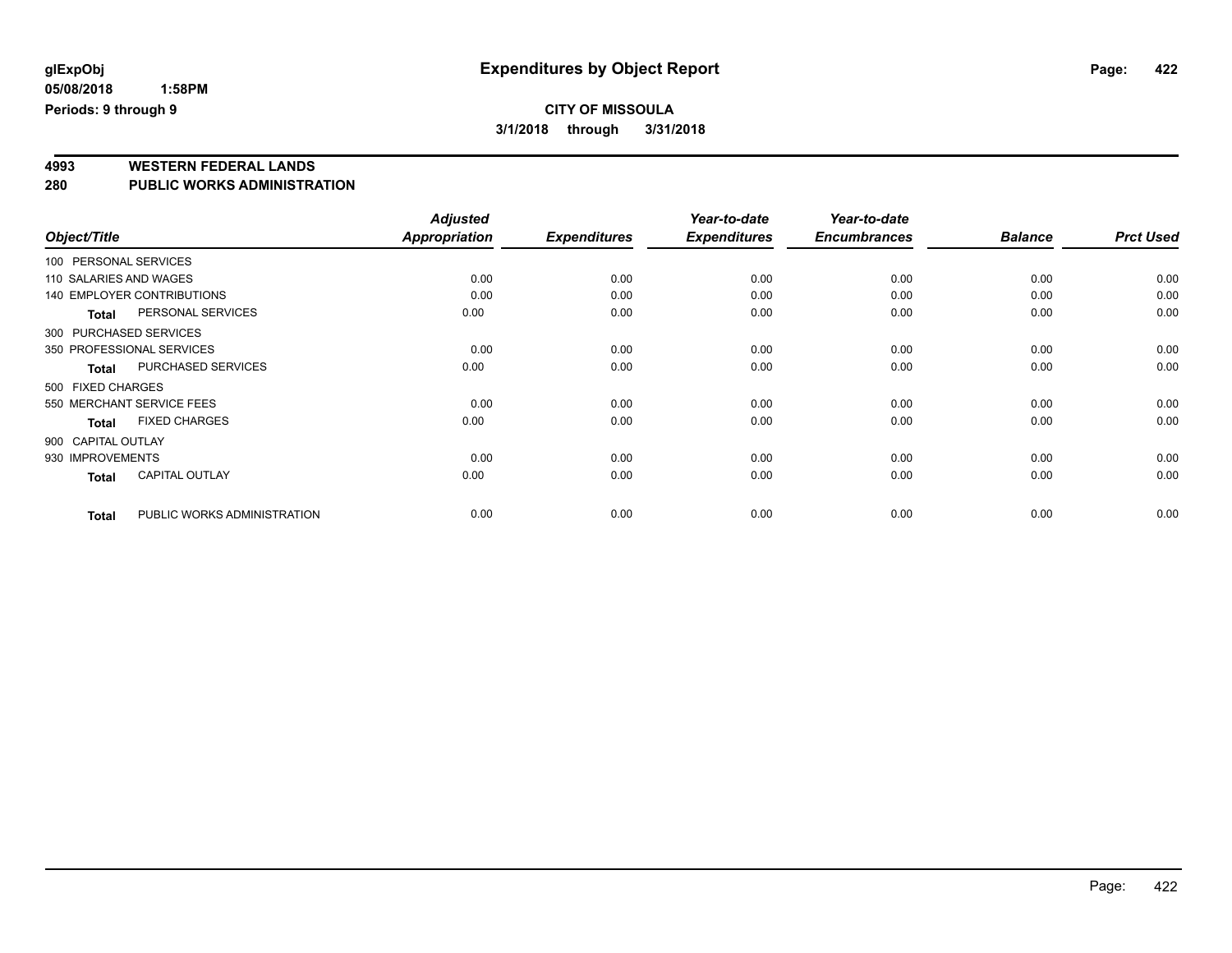#### **4993 WESTERN FEDERAL LANDS**

|                        |                              | <b>Adjusted</b>      |                     | Year-to-date        | Year-to-date        |                |                  |
|------------------------|------------------------------|----------------------|---------------------|---------------------|---------------------|----------------|------------------|
| Object/Title           |                              | <b>Appropriation</b> | <b>Expenditures</b> | <b>Expenditures</b> | <b>Encumbrances</b> | <b>Balance</b> | <b>Prct Used</b> |
| 100 PERSONAL SERVICES  |                              |                      |                     |                     |                     |                |                  |
| 110 SALARIES AND WAGES |                              | 0.00                 | 0.00                | 0.00                | 0.00                | 0.00           | 0.00             |
|                        | 140 EMPLOYER CONTRIBUTIONS   | 0.00                 | 0.00                | 0.00                | 0.00                | 0.00           | 0.00             |
| <b>Total</b>           | PERSONAL SERVICES            | 0.00                 | 0.00                | 0.00                | 0.00                | 0.00           | 0.00             |
|                        | 300 PURCHASED SERVICES       |                      |                     |                     |                     |                |                  |
|                        | 350 PROFESSIONAL SERVICES    | 0.00                 | 0.00                | 0.00                | 0.00                | 0.00           | 0.00             |
| <b>Total</b>           | PURCHASED SERVICES           | 0.00                 | 0.00                | 0.00                | 0.00                | 0.00           | 0.00             |
| 500 FIXED CHARGES      |                              |                      |                     |                     |                     |                |                  |
|                        | 550 MERCHANT SERVICE FEES    | 0.00                 | 0.00                | 0.00                | 0.00                | 0.00           | 0.00             |
| <b>Total</b>           | <b>FIXED CHARGES</b>         | 0.00                 | 0.00                | 0.00                | 0.00                | 0.00           | 0.00             |
| 900 CAPITAL OUTLAY     |                              |                      |                     |                     |                     |                |                  |
| 930 IMPROVEMENTS       |                              | 0.00                 | 0.00                | 0.00                | 0.00                | 0.00           | 0.00             |
| Total                  | <b>CAPITAL OUTLAY</b>        | 0.00                 | 0.00                | 0.00                | 0.00                | 0.00           | 0.00             |
| <b>Total</b>           | <b>WESTERN FEDERAL LANDS</b> | 0.00                 | 0.00                | 0.00                | 0.00                | 0.00           | 0.00             |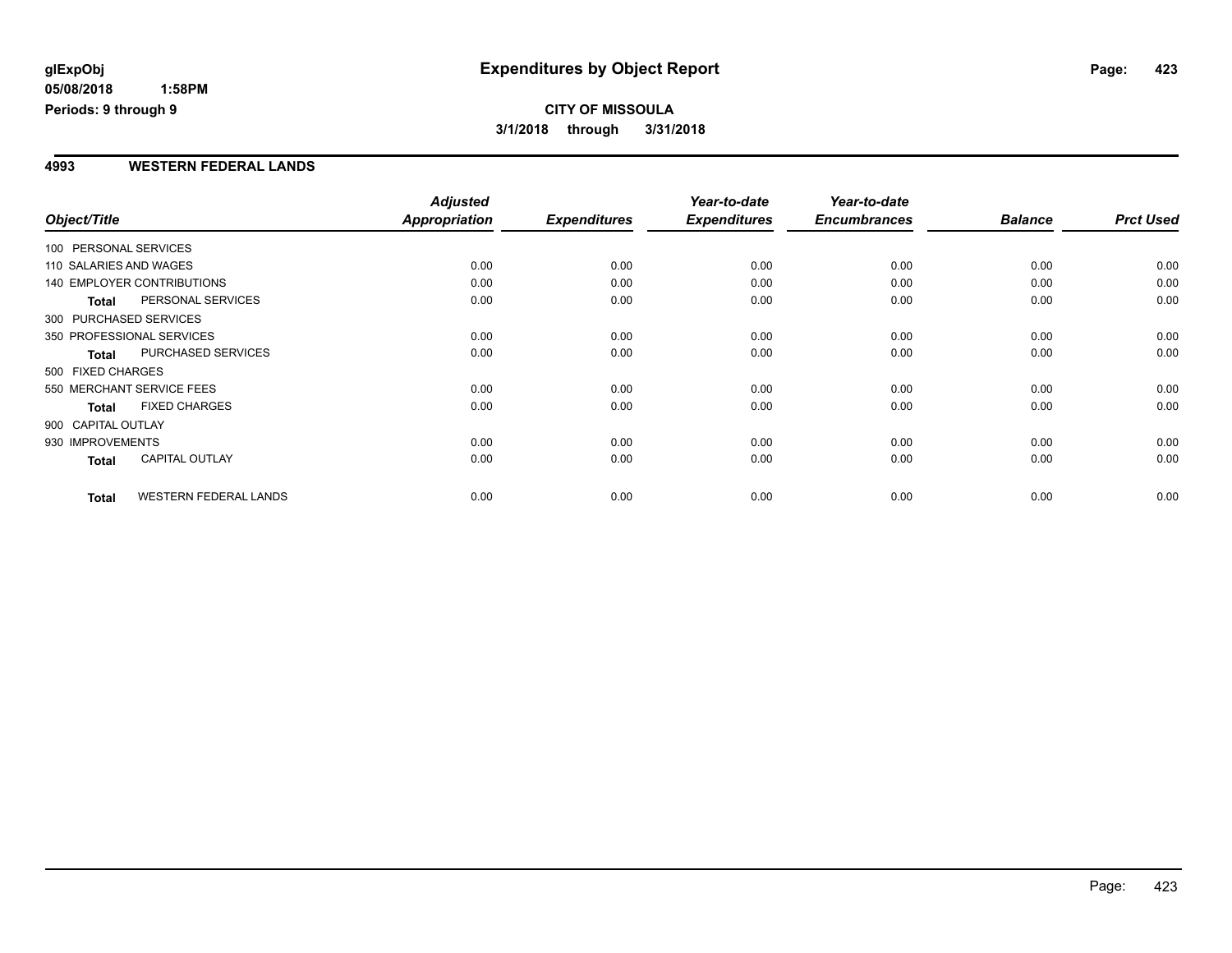# **5020 CIVIC STADIUM**

**395 PARKING COMMISSION**

|                   |                             | <b>Adjusted</b> |                     | Year-to-date        | Year-to-date        |                |                  |
|-------------------|-----------------------------|-----------------|---------------------|---------------------|---------------------|----------------|------------------|
| Object/Title      |                             | Appropriation   | <b>Expenditures</b> | <b>Expenditures</b> | <b>Encumbrances</b> | <b>Balance</b> | <b>Prct Used</b> |
| 500 FIXED CHARGES |                             |                 |                     |                     |                     |                |                  |
| 500 FIXED CHARGES |                             | 0.00            | 0.00                | 0.00                | 0.00                | 0.00           | 0.00             |
|                   | 550 MERCHANT SERVICE FEES   | 0.00            | 0.00                | 0.00                | 0.00                | 0.00           | 0.00             |
| <b>Total</b>      | <b>FIXED CHARGES</b>        | 0.00            | 0.00                | 0.00                | 0.00                | 0.00           | 0.00             |
| 600 DEBT SERVICE  |                             |                 |                     |                     |                     |                |                  |
| 610 PRINCIPAL     |                             | 41,510.00       | 0.00                | 0.00                | 0.00                | 41,510.00      | 0.00             |
|                   | 620 INTEREST / SERVICE FEES | 75.006.00       | 550.00              | 550.00              | 0.00                | 74.456.00      | 0.73             |
| <b>Total</b>      | <b>DEBT SERVICE</b>         | 116,516.00      | 550.00              | 550.00              | 0.00                | 115,966.00     | 0.47             |
| 800 OTHER OBJECTS |                             |                 |                     |                     |                     |                |                  |
| 830 DEPRECIATION  |                             | 0.00            | 0.00                | 0.00                | 0.00                | 0.00           | 0.00             |
| 845 CONTINGENCY   |                             | 3,484.00        | 0.00                | 0.00                | 0.00                | 3,484.00       | 0.00             |
| <b>Total</b>      | OTHER OBJECTS               | 3,484.00        | 0.00                | 0.00                | 0.00                | 3,484.00       | 0.00             |
| <b>Total</b>      | PARKING COMMISSION          | 120,000.00      | 550.00              | 550.00              | 0.00                | 119,450.00     | 0.46             |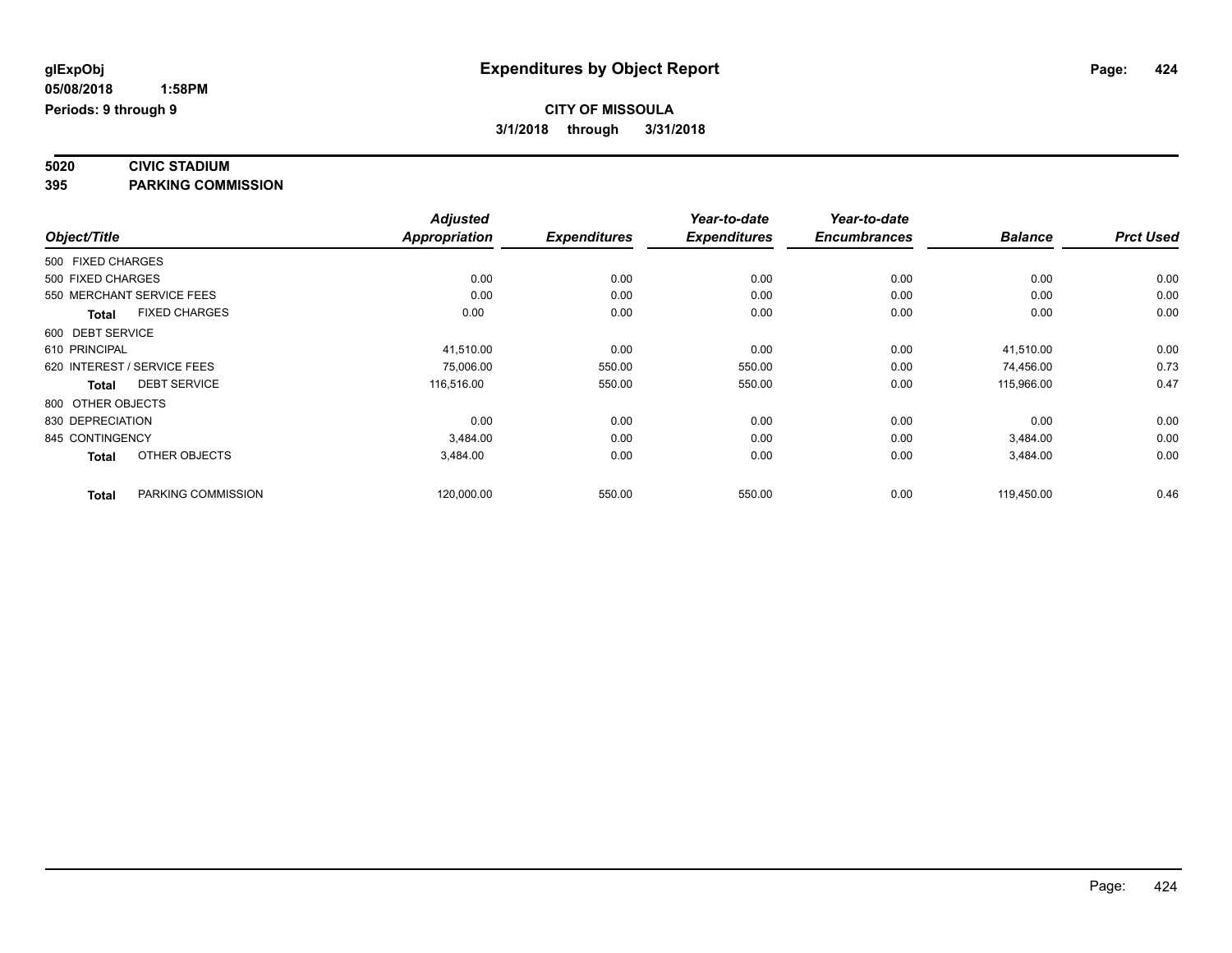**5020 CIVIC STADIUM**

|                             |                      | <b>Adjusted</b> |                     | Year-to-date        | Year-to-date        |                |                  |
|-----------------------------|----------------------|-----------------|---------------------|---------------------|---------------------|----------------|------------------|
| Object/Title                |                      | Appropriation   | <b>Expenditures</b> | <b>Expenditures</b> | <b>Encumbrances</b> | <b>Balance</b> | <b>Prct Used</b> |
| 500 FIXED CHARGES           |                      |                 |                     |                     |                     |                |                  |
| 500 FIXED CHARGES           |                      | 0.00            | 0.00                | 0.00                | 0.00                | 0.00           | 0.00             |
| 550 MERCHANT SERVICE FEES   |                      | 0.00            | 0.00                | 0.00                | 0.00                | 0.00           | 0.00             |
| <b>Total</b>                | <b>FIXED CHARGES</b> | 0.00            | 0.00                | 0.00                | 0.00                | 0.00           | 0.00             |
| 600 DEBT SERVICE            |                      |                 |                     |                     |                     |                |                  |
| 610 PRINCIPAL               |                      | 41,510.00       | 0.00                | 0.00                | 0.00                | 41,510.00      | 0.00             |
| 620 INTEREST / SERVICE FEES |                      | 75,006.00       | 550.00              | 550.00              | 0.00                | 74,456.00      | 0.73             |
| <b>Total</b>                | <b>DEBT SERVICE</b>  | 116,516.00      | 550.00              | 550.00              | 0.00                | 115,966.00     | 0.47             |
| 800 OTHER OBJECTS           |                      |                 |                     |                     |                     |                |                  |
| 830 DEPRECIATION            |                      | 0.00            | 0.00                | 0.00                | 0.00                | 0.00           | 0.00             |
| 845 CONTINGENCY             |                      | 3,484.00        | 0.00                | 0.00                | 0.00                | 3,484.00       | 0.00             |
| <b>Total</b>                | OTHER OBJECTS        | 3,484.00        | 0.00                | 0.00                | 0.00                | 3,484.00       | 0.00             |
| <b>Total</b>                | <b>CIVIC STADIUM</b> | 120,000.00      | 550.00              | 550.00              | 0.00                | 119.450.00     | 0.46             |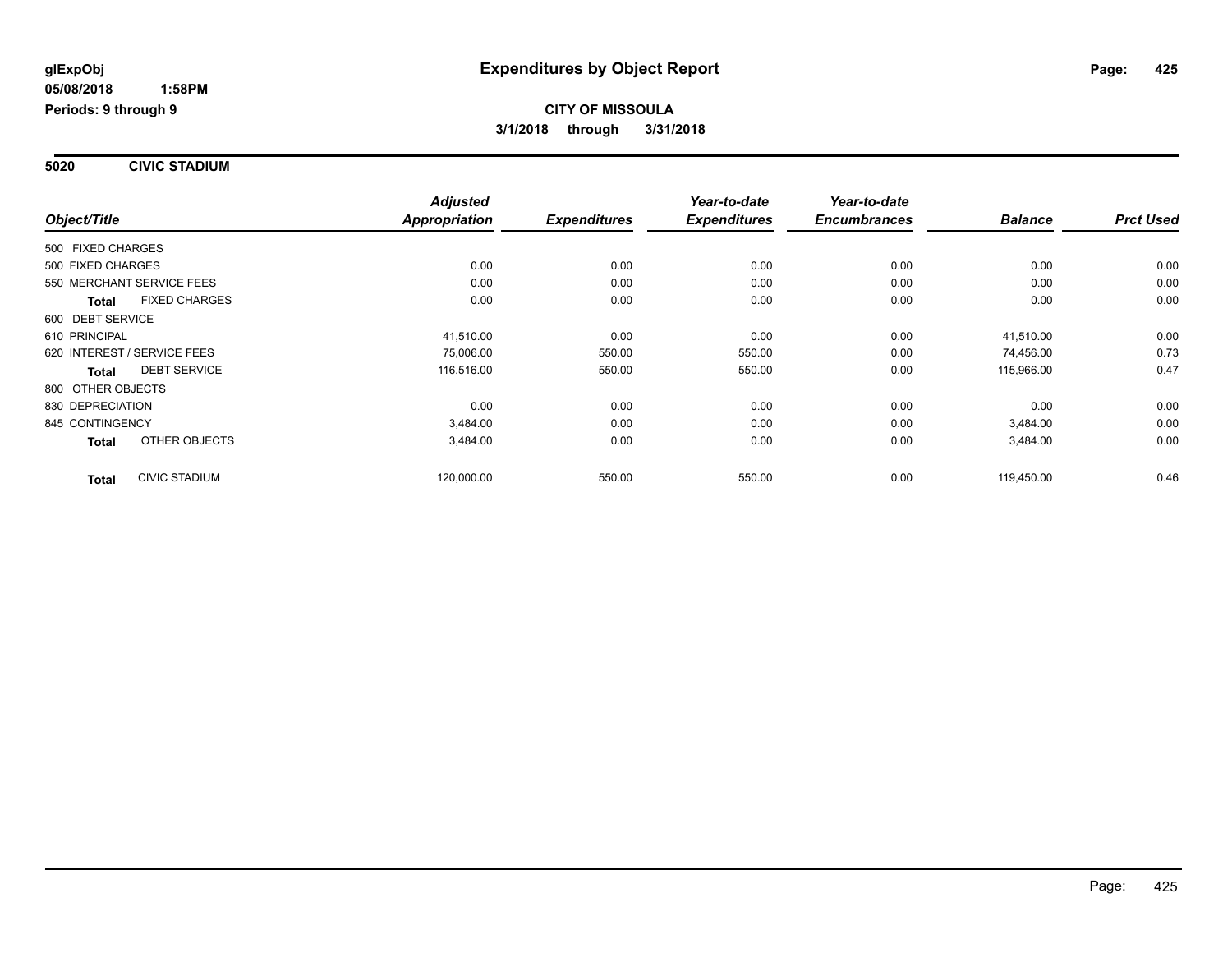# **5210 WATER**

**335 WATER UTILITY**

|                                     | <b>Adjusted</b> |                     | Year-to-date        | Year-to-date        |                 |                  |
|-------------------------------------|-----------------|---------------------|---------------------|---------------------|-----------------|------------------|
| Object/Title                        | Appropriation   | <b>Expenditures</b> | <b>Expenditures</b> | <b>Encumbrances</b> | <b>Balance</b>  | <b>Prct Used</b> |
| 100 PERSONAL SERVICES               |                 |                     |                     |                     |                 |                  |
| 110 SALARIES AND WAGES              | 2,602,627.00    | 195,138.90          | 1,831,646.58        | 0.00                | 770,980.42      | 70.38            |
| 120 OVERTIME                        | 0.00            | 568.79              | 11,695.03           | 0.00                | $-11,695.03$    | 0.00             |
| 140 EMPLOYER CONTRIBUTIONS          | 1,485,306.00    | 73,503.85           | 829,453.73          | 0.00                | 655,852.27      | 55.84            |
| 141 STATE RETIREMENT CONTRIBUTIONS  | 2,539.00        | 195.14              | 2,007.14            | 0.00                | 531.86          | 79.05            |
| 190 PENSION EXPENSE                 | 0.00            | 0.00                | 0.00                | 0.00                | 0.00            | 0.00             |
| PERSONAL SERVICES<br>Total          | 4,090,472.00    | 269,406.68          | 2,674,802.48        | 0.00                | 1,415,669.52    | 65.39            |
| 200 SUPPLIES                        |                 |                     |                     |                     |                 |                  |
| 210 OFFICE SUPPLIES                 | 22,000.00       | 1,857.50            | 16,800.26           | 0.00                | 5,199.74        | 76.36            |
| 220 OPERATING SUPPLIES              | 232,000.00      | $-8,020.11$         | 138,477.65          | 0.00                | 93,522.35       | 59.69            |
| 230 REPAIR/MAINTENANCE              | 55,000.00       | 9,497.41            | 116,660.57          | 0.00                | $-61,660.57$    | 212.11           |
| 231 GASOLINE                        | 32,760.00       | 2,657.51            | 23,683.89           | 0.00                | 9,076.11        | 72.30            |
| <b>SUPPLIES</b><br><b>Total</b>     | 341,760.00      | 5,992.31            | 295,622.37          | 0.00                | 46,137.63       | 86.50            |
| 300 PURCHASED SERVICES              |                 |                     |                     |                     |                 |                  |
| 310 COMMUNICATIONS                  | 170,000.00      | 12,431.99           | 141,208.27          | 0.00                | 28,791.73       | 83.06            |
| 320 PRINTING & DUPLICATING          | 0.00            | 0.00                | 0.00                | 0.00                | 0.00            | 0.00             |
| 330 PUBLICITY, SUBSCRIPTIONS & DUES | 20,000.00       | 1,396.50            | 32,159.09           | 0.00                | $-12,159.09$    | 160.80           |
| 340 SEWER                           | 500.00          | 0.00                | 384.96              | 0.00                | 115.04          | 76.99            |
| 341 ELECTRICITY & NATURAL GAS       | 1,645,000.00    | 106,680.34          | 1,109,419.35        | 0.00                | 535,580.65      | 67.44            |
| 342 STORM WATER                     | 140.00          | 0.00                | 0.00                | 0.00                | 140.00          | 0.00             |
| 343 WATER CHARGES                   | 7,000.00        | 0.00                | 0.00                | 0.00                | 7,000.00        | 0.00             |
| 344 TELEPHONE SERVICE               | 55,000.00       | 3,730.74            | 17,208.11           | 0.00                | 37,791.89       | 31.29            |
| 345 GARBAGE                         | 2,500.00        | 0.00                | 1,532.58            | 0.00                | 967.42          | 61.30            |
| 350 PROFESSIONAL SERVICES           | 0.00            | 26,081.12           | 1,854,659.74        | 0.00                | $-1,854,659.74$ | 0.00             |
| 360 REPAIR & MAINTENANCE            | 433,275.00      | 21,677.17           | 292,175.61          | 0.00                | 141,099.39      | 67.43            |
| 370 TRAVEL                          | 6,000.00        | 1,184.17            | 10,973.44           | 0.00                | $-4,973.44$     | 182.89           |
| 380 TRAINING                        | 3,000.00        | 1,470.00            | 11,068.66           | 0.00                | $-8,068.66$     | 368.96           |
| 390 OTHER PURCHASED SERVICES        | 0.00            | 0.00                | 0.00                | 0.00                | 0.00            | 0.00             |
| PURCHASED SERVICES<br>Total         | 2,342,415.00    | 174,652.03          | 3,470,789.81        | 0.00                | $-1,128,374.81$ | 148.17           |
| 500 FIXED CHARGES                   |                 |                     |                     |                     |                 |                  |
| 500 FIXED CHARGES                   | 0.00            | 0.00                | 19,881.43           | 0.00                | $-19,881.43$    | 0.00             |
| 510 INSURANCE                       | 0.00            | 0.00                | 58,257.00           | 0.00                | $-58,257.00$    | 0.00             |
| <b>530 RENT</b>                     | 0.00            | 826.06              | 5,009.14            | 0.00                | $-5,009.14$     | 0.00             |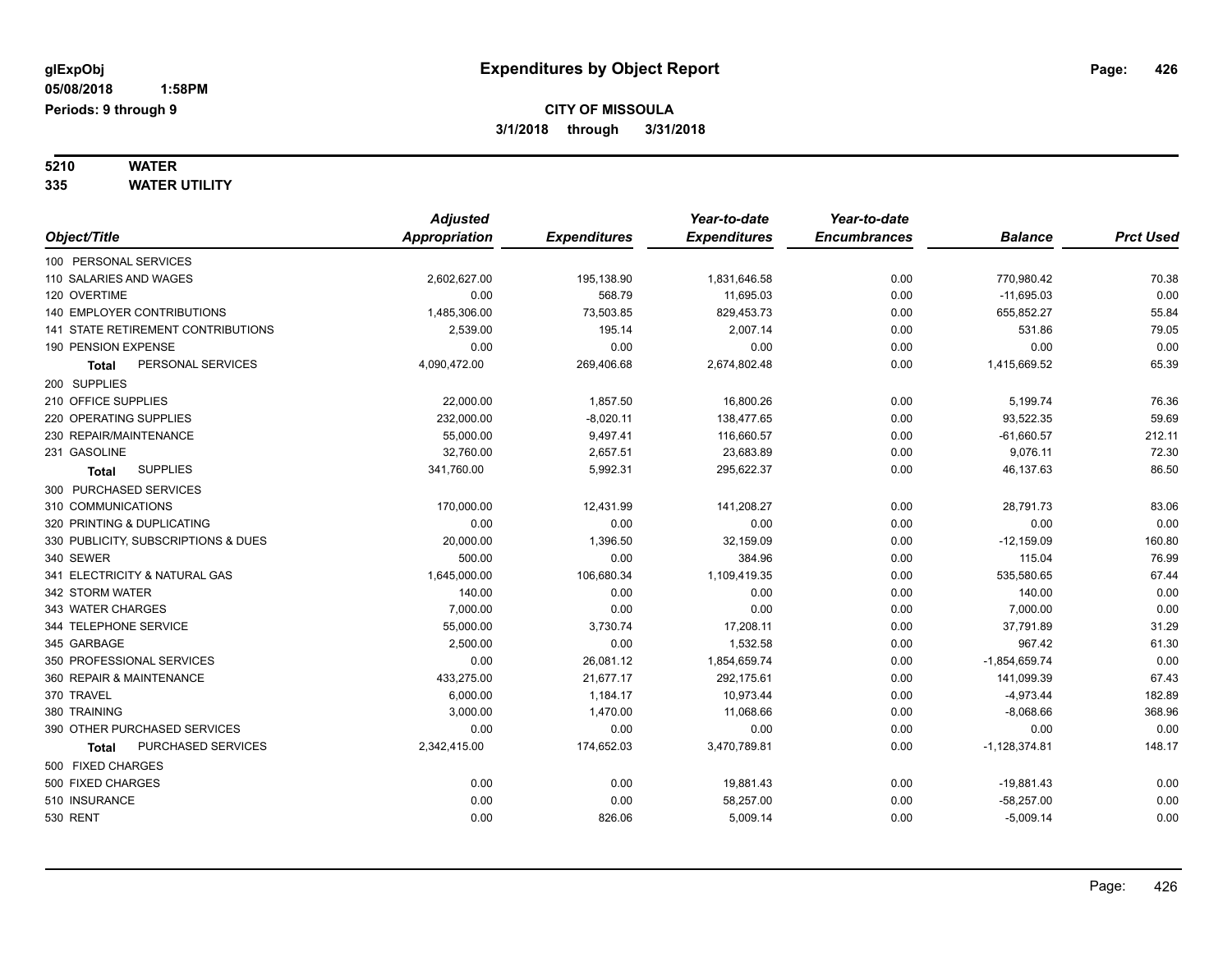# **5210 WATER**

**335 WATER UTILITY**

|                                       | <b>Adjusted</b> |                     | Year-to-date        | Year-to-date        |                |                  |
|---------------------------------------|-----------------|---------------------|---------------------|---------------------|----------------|------------------|
| Object/Title                          | Appropriation   | <b>Expenditures</b> | <b>Expenditures</b> | <b>Encumbrances</b> | <b>Balance</b> | <b>Prct Used</b> |
| 550 MERCHANT SERVICE FEES             | 15,000.00       | 1,038.40            | 9,696.65            | 0.00                | 5,303.35       | 64.64            |
| 590 *** Title Not Found ***           | 1,342,474.00    | 0.00                | 660,890.14          | 0.00                | 681,583.86     | 49.23            |
| <b>FIXED CHARGES</b><br><b>Total</b>  | 1,357,474.00    | 1,864.46            | 753,734.36          | 0.00                | 603,739.64     | 55.52            |
| 600 DEBT SERVICE                      |                 |                     |                     |                     |                |                  |
| 610 PRINCIPAL                         | 0.00            | 0.00                | 0.00                | 0.00                | 0.00           | 0.00             |
| 620 INTEREST / SERVICE FEES           | 4,481,960.00    | 312,782.12          | 2,704,535.60        | 0.00                | 1,777,424.40   | 60.34            |
| <b>DEBT SERVICE</b><br><b>Total</b>   | 4,481,960.00    | 312,782.12          | 2,704,535.60        | 0.00                | 1,777,424.40   | 60.34            |
| 800 OTHER OBJECTS                     |                 |                     |                     |                     |                |                  |
| 820 TRANSFERS TO OTHER FUNDS          | 28,733.00       | 0.00                | 15,318.76           | 0.00                | 13,414.24      | 53.31            |
| 830 DEPRECIATION                      | 0.00            | 0.00                | 0.00                | 0.00                | 0.00           | 0.00             |
| 845 CONTINGENCY                       | 400,000.00      | 0.00                | 0.00                | 0.00                | 400,000.00     | 0.00             |
| OTHER OBJECTS<br><b>Total</b>         | 428,733.00      | 0.00                | 15,318.76           | 0.00                | 413,414.24     | 3.57             |
| 900 CAPITAL OUTLAY                    |                 |                     |                     |                     |                |                  |
| 910 LAND                              | 0.00            | 0.00                | 0.00                | 0.00                | 0.00           | 0.00             |
| 920 BUILDINGS                         | 0.00            | 0.00                | 0.00                | 0.00                | 0.00           | 0.00             |
| 930 IMPROVEMENTS                      | 5,381,699.00    | 143,908.93          | 1,514,543.91        | 0.00                | 3.867.155.09   | 28.14            |
| 940 MACHINERY & EQUIPMENT             | 1,203,301.00    | 300.42              | 854,246.79          | 0.00                | 349,054.21     | 70.99            |
| <b>CAPITAL OUTLAY</b><br><b>Total</b> | 6,585,000.00    | 144,209.35          | 2,368,790.70        | 0.00                | 4,216,209.30   | 35.97            |
| <b>WATER UTILITY</b><br><b>Total</b>  | 19,627,814.00   | 908,906.95          | 12,283,594.08       | 0.00                | 7,344,219.92   | 62.58            |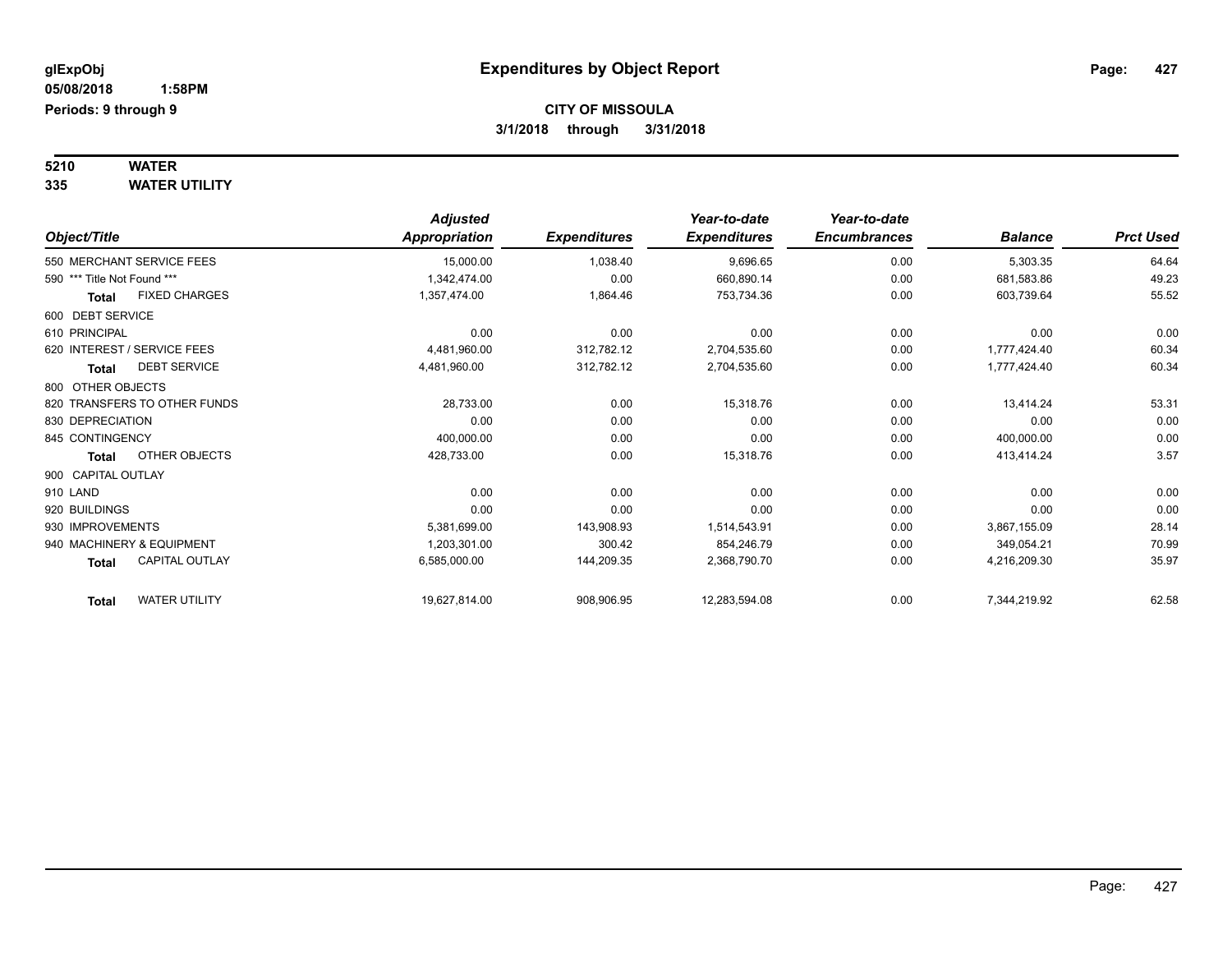**5210 WATER**

|                                           | <b>Adjusted</b> |                     | Year-to-date        | Year-to-date        |                 |                  |
|-------------------------------------------|-----------------|---------------------|---------------------|---------------------|-----------------|------------------|
| Object/Title                              | Appropriation   | <b>Expenditures</b> | <b>Expenditures</b> | <b>Encumbrances</b> | <b>Balance</b>  | <b>Prct Used</b> |
| 100 PERSONAL SERVICES                     |                 |                     |                     |                     |                 |                  |
| 110 SALARIES AND WAGES                    | 2,602,627.00    | 195,138.90          | 1,831,646.58        | 0.00                | 770,980.42      | 70.38            |
| 120 OVERTIME                              | 0.00            | 568.79              | 11,695.03           | 0.00                | $-11,695.03$    | 0.00             |
| <b>140 EMPLOYER CONTRIBUTIONS</b>         | 1,485,306.00    | 73,503.85           | 829,453.73          | 0.00                | 655,852.27      | 55.84            |
| <b>141 STATE RETIREMENT CONTRIBUTIONS</b> | 2,539.00        | 195.14              | 2,007.14            | 0.00                | 531.86          | 79.05            |
| 190 PENSION EXPENSE                       | 0.00            | 0.00                | 0.00                | 0.00                | 0.00            | 0.00             |
| PERSONAL SERVICES<br><b>Total</b>         | 4,090,472.00    | 269,406.68          | 2,674,802.48        | 0.00                | 1,415,669.52    | 65.39            |
| 200 SUPPLIES                              |                 |                     |                     |                     |                 |                  |
| 210 OFFICE SUPPLIES                       | 22,000.00       | 1,857.50            | 16,800.26           | 0.00                | 5,199.74        | 76.36            |
| 220 OPERATING SUPPLIES                    | 232,000.00      | $-8,020.11$         | 138,477.65          | 0.00                | 93,522.35       | 59.69            |
| 230 REPAIR/MAINTENANCE                    | 55,000.00       | 9,497.41            | 116,660.57          | 0.00                | $-61,660.57$    | 212.11           |
| 231 GASOLINE                              | 32,760.00       | 2,657.51            | 23,683.89           | 0.00                | 9,076.11        | 72.30            |
| <b>SUPPLIES</b><br>Total                  | 341,760.00      | 5,992.31            | 295,622.37          | 0.00                | 46,137.63       | 86.50            |
| 300 PURCHASED SERVICES                    |                 |                     |                     |                     |                 |                  |
| 310 COMMUNICATIONS                        | 170,000.00      | 12,431.99           | 141,208.27          | 0.00                | 28,791.73       | 83.06            |
| 320 PRINTING & DUPLICATING                | 0.00            | 0.00                | 0.00                | 0.00                | 0.00            | 0.00             |
| 330 PUBLICITY, SUBSCRIPTIONS & DUES       | 20,000.00       | 1,396.50            | 32,159.09           | 0.00                | $-12,159.09$    | 160.80           |
| 340 SEWER                                 | 500.00          | 0.00                | 384.96              | 0.00                | 115.04          | 76.99            |
| 341 ELECTRICITY & NATURAL GAS             | 1,645,000.00    | 106,680.34          | 1,109,419.35        | 0.00                | 535,580.65      | 67.44            |
| 342 STORM WATER                           | 140.00          | 0.00                | 0.00                | 0.00                | 140.00          | 0.00             |
| 343 WATER CHARGES                         | 7,000.00        | 0.00                | 0.00                | 0.00                | 7,000.00        | 0.00             |
| 344 TELEPHONE SERVICE                     | 55,000.00       | 3,730.74            | 17,208.11           | 0.00                | 37,791.89       | 31.29            |
| 345 GARBAGE                               | 2,500.00        | 0.00                | 1,532.58            | 0.00                | 967.42          | 61.30            |
| 350 PROFESSIONAL SERVICES                 | 0.00            | 26,081.12           | 1,854,659.74        | 0.00                | $-1,854,659.74$ | 0.00             |
| 360 REPAIR & MAINTENANCE                  | 433,275.00      | 21,677.17           | 292,175.61          | 0.00                | 141,099.39      | 67.43            |
| 370 TRAVEL                                | 6,000.00        | 1,184.17            | 10,973.44           | 0.00                | $-4,973.44$     | 182.89           |
| 380 TRAINING                              | 3,000.00        | 1,470.00            | 11,068.66           | 0.00                | $-8,068.66$     | 368.96           |
| 390 OTHER PURCHASED SERVICES              | 0.00            | 0.00                | 0.00                | 0.00                | 0.00            | 0.00             |
| PURCHASED SERVICES<br>Total               | 2,342,415.00    | 174,652.03          | 3,470,789.81        | 0.00                | $-1,128,374.81$ | 148.17           |
| 500 FIXED CHARGES                         |                 |                     |                     |                     |                 |                  |
| 500 FIXED CHARGES                         | 0.00            | 0.00                | 19,881.43           | 0.00                | $-19,881.43$    | 0.00             |
| 510 INSURANCE                             | 0.00            | 0.00                | 58,257.00           | 0.00                | $-58,257.00$    | 0.00             |
| 530 RENT                                  | 0.00            | 826.06              | 5,009.14            | 0.00                | $-5,009.14$     | 0.00             |
| 550 MERCHANT SERVICE FEES                 | 15,000.00       | 1,038.40            | 9,696.65            | 0.00                | 5,303.35        | 64.64            |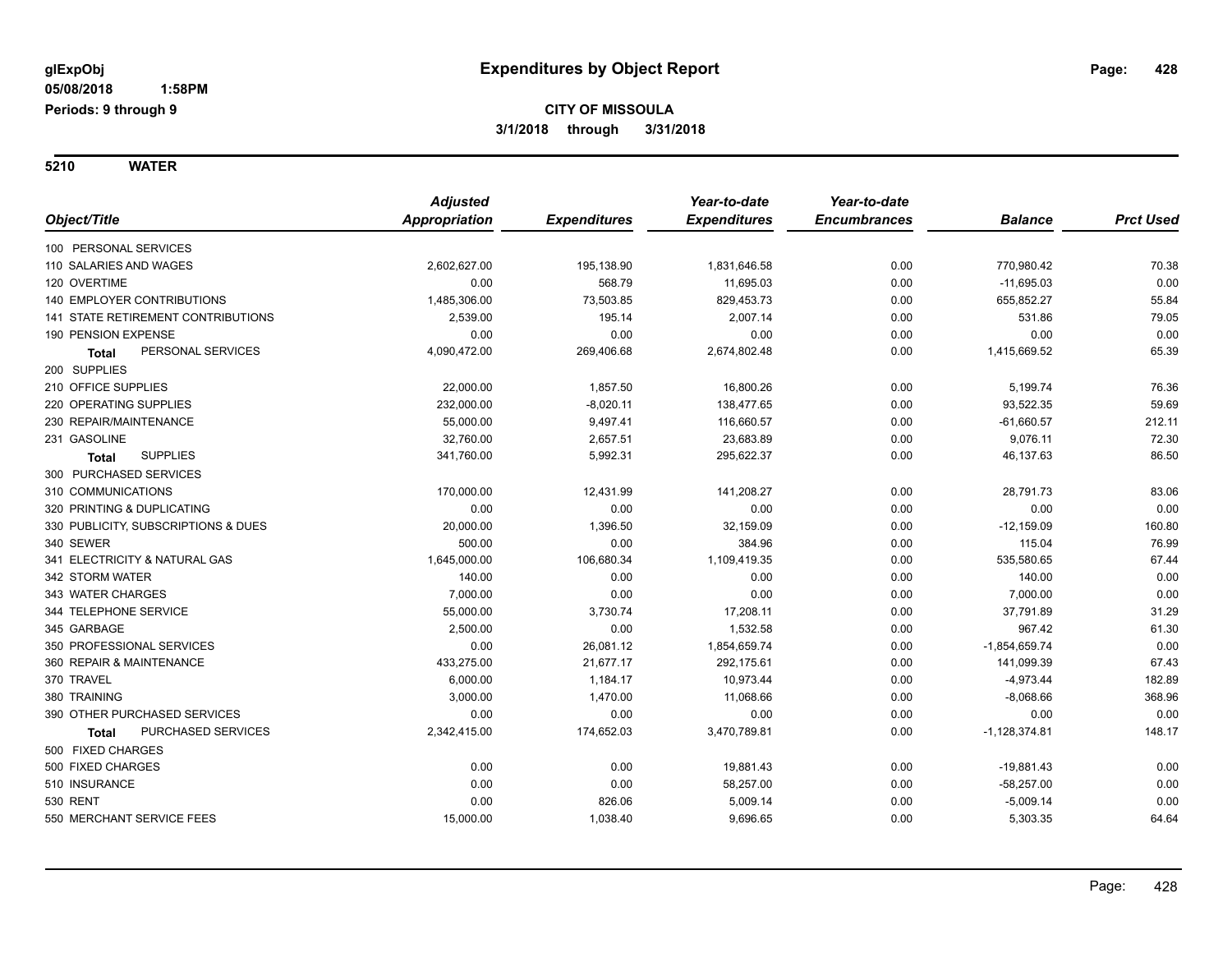**5210 WATER**

| Object/Title                         | <b>Adjusted</b><br>Appropriation | <b>Expenditures</b> | Year-to-date<br><b>Expenditures</b> | Year-to-date<br><b>Encumbrances</b> | <b>Balance</b> | <b>Prct Used</b> |
|--------------------------------------|----------------------------------|---------------------|-------------------------------------|-------------------------------------|----------------|------------------|
| 590 *** Title Not Found ***          | 1,342,474.00                     | 0.00                | 660,890.14                          | 0.00                                | 681,583.86     | 49.23            |
| <b>FIXED CHARGES</b><br><b>Total</b> | 1,357,474.00                     | 1,864.46            | 753,734.36                          | 0.00                                | 603,739.64     | 55.52            |
| 600 DEBT SERVICE                     |                                  |                     |                                     |                                     |                |                  |
| 610 PRINCIPAL                        | 0.00                             | 0.00                | 0.00                                | 0.00                                | 0.00           | 0.00             |
| 620 INTEREST / SERVICE FEES          | 4,481,960.00                     | 312,782.12          | 2,704,535.60                        | 0.00                                | 1,777,424.40   | 60.34            |
| <b>DEBT SERVICE</b><br><b>Total</b>  | 4,481,960.00                     | 312,782.12          | 2,704,535.60                        | 0.00                                | 1,777,424.40   | 60.34            |
| 800 OTHER OBJECTS                    |                                  |                     |                                     |                                     |                |                  |
| 820 TRANSFERS TO OTHER FUNDS         | 28,733.00                        | 0.00                | 15,318.76                           | 0.00                                | 13,414.24      | 53.31            |
| 830 DEPRECIATION                     | 0.00                             | 0.00                | 0.00                                | 0.00                                | 0.00           | 0.00             |
| 845 CONTINGENCY                      | 400,000.00                       | 0.00                | 0.00                                | 0.00                                | 400,000.00     | 0.00             |
| OTHER OBJECTS<br>Total               | 428,733.00                       | 0.00                | 15,318.76                           | 0.00                                | 413,414.24     | 3.57             |
| 900 CAPITAL OUTLAY                   |                                  |                     |                                     |                                     |                |                  |
| 910 LAND                             | 0.00                             | 0.00                | 0.00                                | 0.00                                | 0.00           | 0.00             |
| 920 BUILDINGS                        | 0.00                             | 0.00                | 0.00                                | 0.00                                | 0.00           | 0.00             |
| 930 IMPROVEMENTS                     | 5,381,699.00                     | 143,908.93          | 1,514,543.91                        | 0.00                                | 3,867,155.09   | 28.14            |
| 940 MACHINERY & EQUIPMENT            | 1,203,301.00                     | 300.42              | 854,246.79                          | 0.00                                | 349,054.21     | 70.99            |
| <b>CAPITAL OUTLAY</b><br>Total       | 6,585,000.00                     | 144,209.35          | 2,368,790.70                        | 0.00                                | 4,216,209.30   | 35.97            |
| <b>WATER</b><br><b>Total</b>         | 19,627,814.00                    | 908,906.95          | 12,283,594.08                       | 0.00                                | 7,344,219.92   | 62.58            |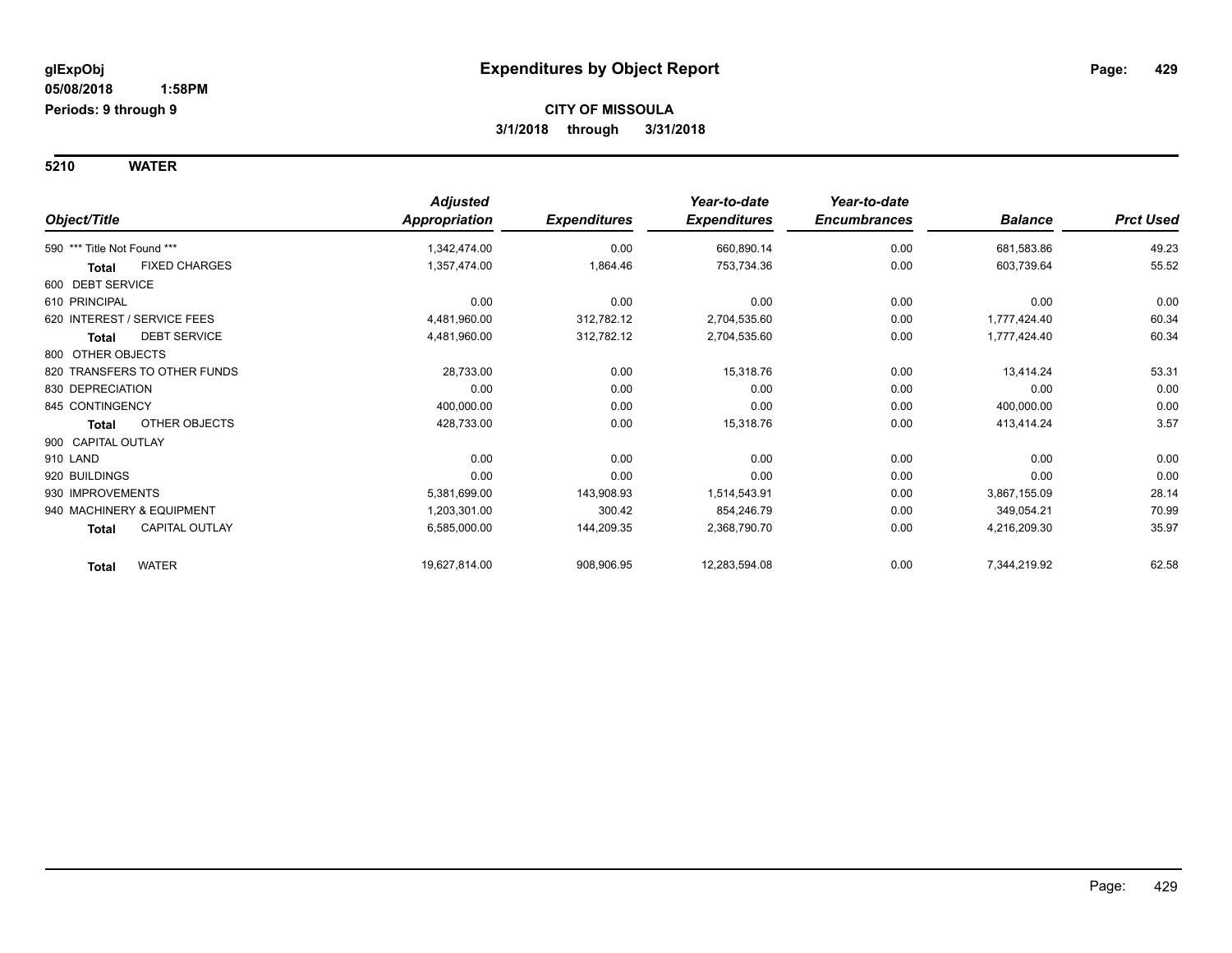#### **5215 WATER LOAN FUND 335 WATER UTILITY**

|                                      | <b>Adjusted</b>      |                     | Year-to-date        | Year-to-date        |                |                  |
|--------------------------------------|----------------------|---------------------|---------------------|---------------------|----------------|------------------|
| Object/Title                         | <b>Appropriation</b> | <b>Expenditures</b> | <b>Expenditures</b> | <b>Encumbrances</b> | <b>Balance</b> | <b>Prct Used</b> |
| 500 FIXED CHARGES                    |                      |                     |                     |                     |                |                  |
| 550 MERCHANT SERVICE FEES            | 0.00                 | 0.00                | 0.00                | 0.00                | 0.00           | 0.00             |
| <b>FIXED CHARGES</b><br><b>Total</b> | 0.00                 | 0.00                | 0.00                | 0.00                | 0.00           | 0.00             |
| 800 OTHER OBJECTS                    |                      |                     |                     |                     |                |                  |
| 820 TRANSFERS TO OTHER FUNDS         | 0.00                 | 0.00                | 0.00                | 0.00                | 0.00           | 0.00             |
| OTHER OBJECTS<br><b>Total</b>        | 0.00                 | 0.00                | 0.00                | 0.00                | 0.00           | 0.00             |
| <b>WATER UTILITY</b><br><b>Total</b> | 0.00                 | 0.00                | 0.00                | 0.00                | 0.00           | 0.00             |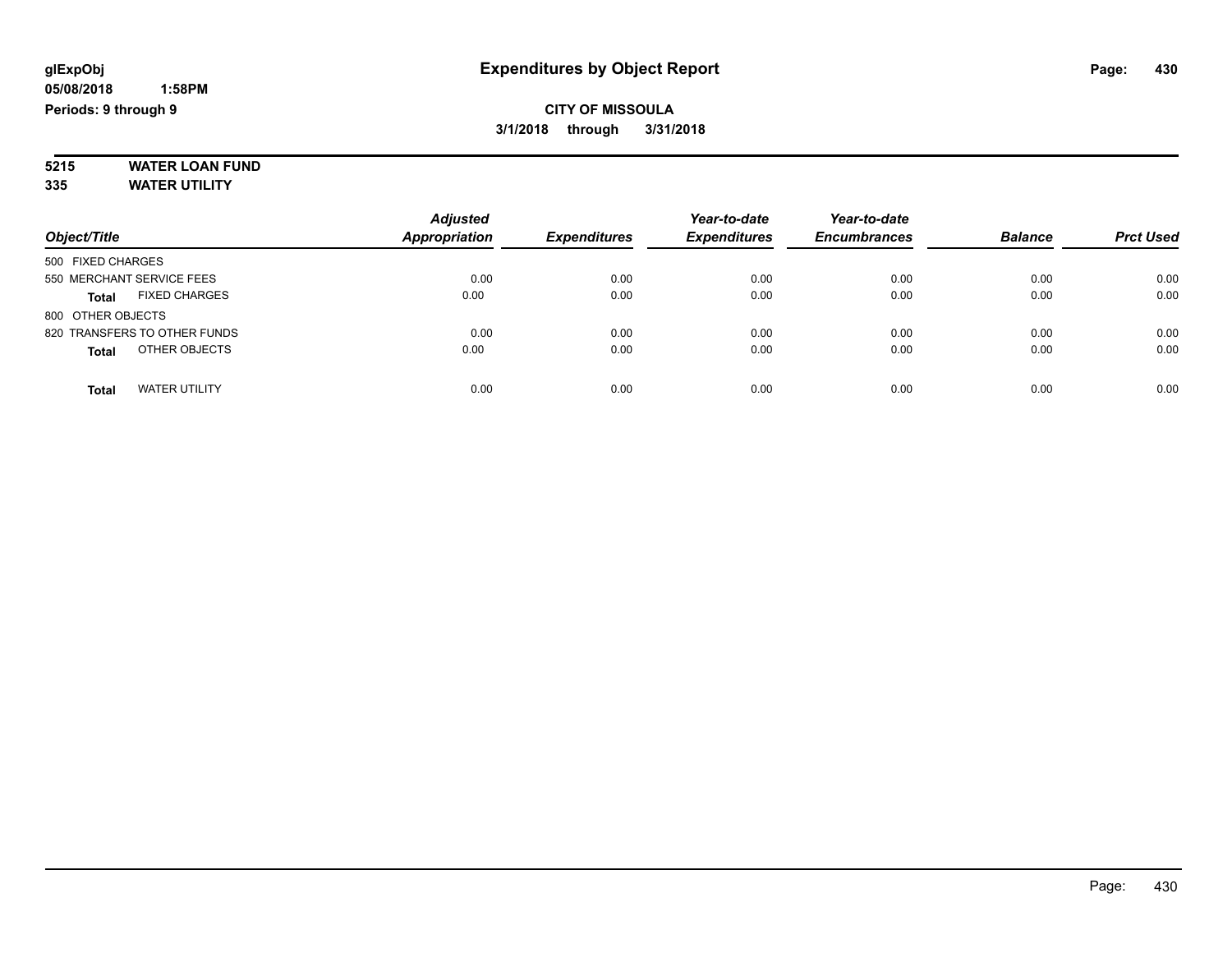#### **5215 WATER LOAN FUND**

|                                      | <b>Adjusted</b> |                     | Year-to-date        | Year-to-date        |                |                  |
|--------------------------------------|-----------------|---------------------|---------------------|---------------------|----------------|------------------|
| Object/Title                         | Appropriation   | <b>Expenditures</b> | <b>Expenditures</b> | <b>Encumbrances</b> | <b>Balance</b> | <b>Prct Used</b> |
| 500 FIXED CHARGES                    |                 |                     |                     |                     |                |                  |
| 550 MERCHANT SERVICE FEES            | 0.00            | 0.00                | 0.00                | 0.00                | 0.00           | 0.00             |
| <b>FIXED CHARGES</b><br><b>Total</b> | 0.00            | 0.00                | 0.00                | 0.00                | 0.00           | 0.00             |
| 800 OTHER OBJECTS                    |                 |                     |                     |                     |                |                  |
| 820 TRANSFERS TO OTHER FUNDS         | 0.00            | 0.00                | 0.00                | 0.00                | 0.00           | 0.00             |
| OTHER OBJECTS<br><b>Total</b>        | 0.00            | 0.00                | 0.00                | 0.00                | 0.00           | 0.00             |
| WATER LOAN FUND<br><b>Total</b>      | 0.00            | 0.00                | 0.00                | 0.00                | 0.00           | 0.00             |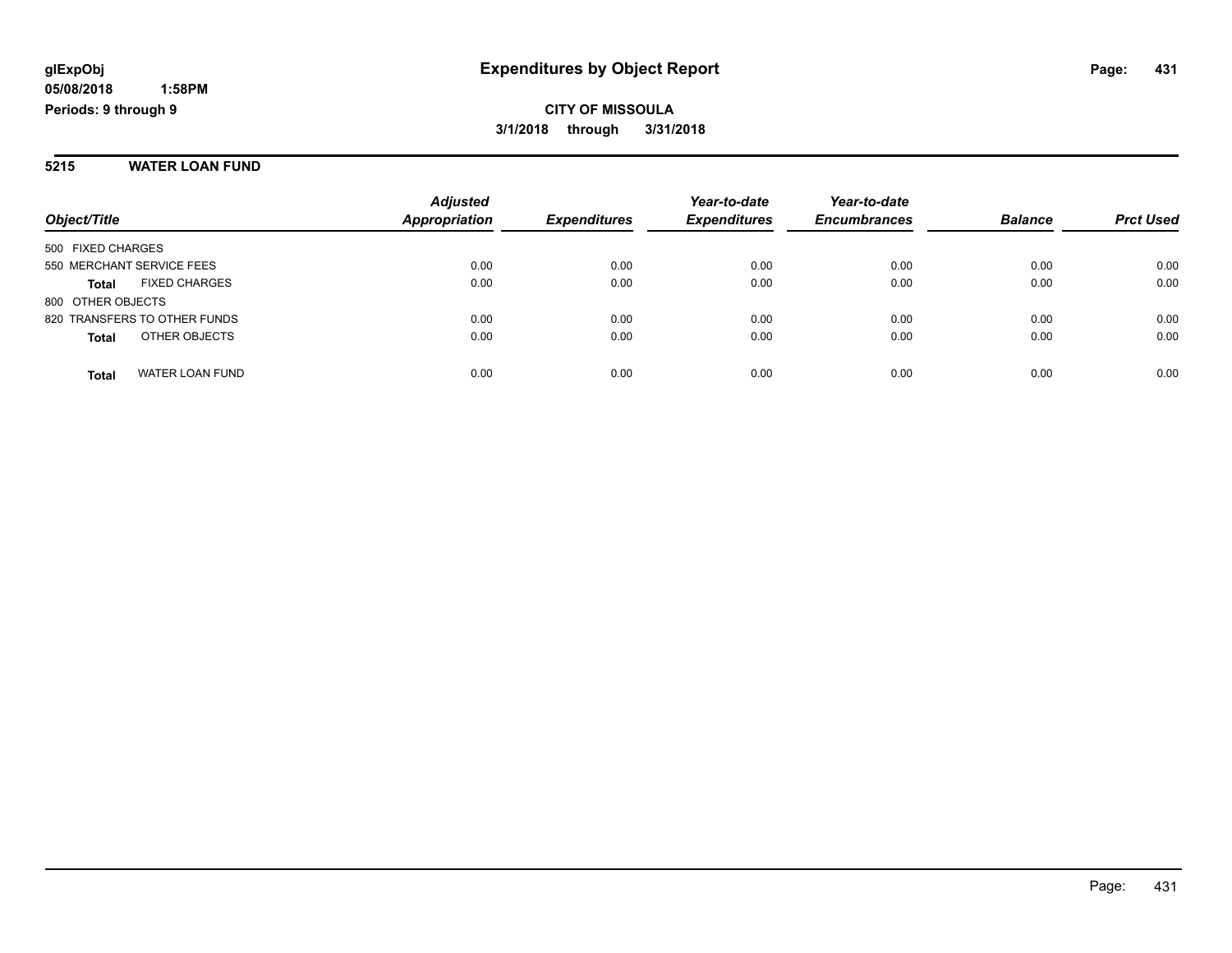| 5220 | <b>WATER R&amp;D FUND</b> |  |
|------|---------------------------|--|
|      |                           |  |

**335 WATER UTILITY**

|                     |                              | <b>Adjusted</b> |                     | Year-to-date        | Year-to-date        |                |                  |
|---------------------|------------------------------|-----------------|---------------------|---------------------|---------------------|----------------|------------------|
| Object/Title        |                              | Appropriation   | <b>Expenditures</b> | <b>Expenditures</b> | <b>Encumbrances</b> | <b>Balance</b> | <b>Prct Used</b> |
| 200 SUPPLIES        |                              |                 |                     |                     |                     |                |                  |
| 210 OFFICE SUPPLIES |                              | 0.00            | 0.00                | 0.00                | 0.00                | 0.00           | 0.00             |
| <b>Total</b>        | <b>SUPPLIES</b>              | 0.00            | 0.00                | 0.00                | 0.00                | 0.00           | 0.00             |
| 500 FIXED CHARGES   |                              |                 |                     |                     |                     |                |                  |
|                     | 550 MERCHANT SERVICE FEES    | 0.00            | 0.00                | 0.00                | 0.00                | 0.00           | 0.00             |
| <b>Total</b>        | <b>FIXED CHARGES</b>         | 0.00            | 0.00                | 0.00                | 0.00                | 0.00           | 0.00             |
| 600 DEBT SERVICE    |                              |                 |                     |                     |                     |                |                  |
| 610 PRINCIPAL       |                              | 0.00            | 0.00                | 0.00                | 0.00                | 0.00           | 0.00             |
|                     | 620 INTEREST / SERVICE FEES  | 0.00            | 0.00                | 0.00                | 0.00                | 0.00           | 0.00             |
| <b>Total</b>        | <b>DEBT SERVICE</b>          | 0.00            | 0.00                | 0.00                | 0.00                | 0.00           | 0.00             |
| 800 OTHER OBJECTS   |                              |                 |                     |                     |                     |                |                  |
|                     | 820 TRANSFERS TO OTHER FUNDS | 0.00            | 0.00                | 0.00                | 0.00                | 0.00           | 0.00             |
| <b>Total</b>        | OTHER OBJECTS                | 0.00            | 0.00                | 0.00                | 0.00                | 0.00           | 0.00             |
| <b>Total</b>        | <b>WATER UTILITY</b>         | 0.00            | 0.00                | 0.00                | 0.00                | 0.00           | 0.00             |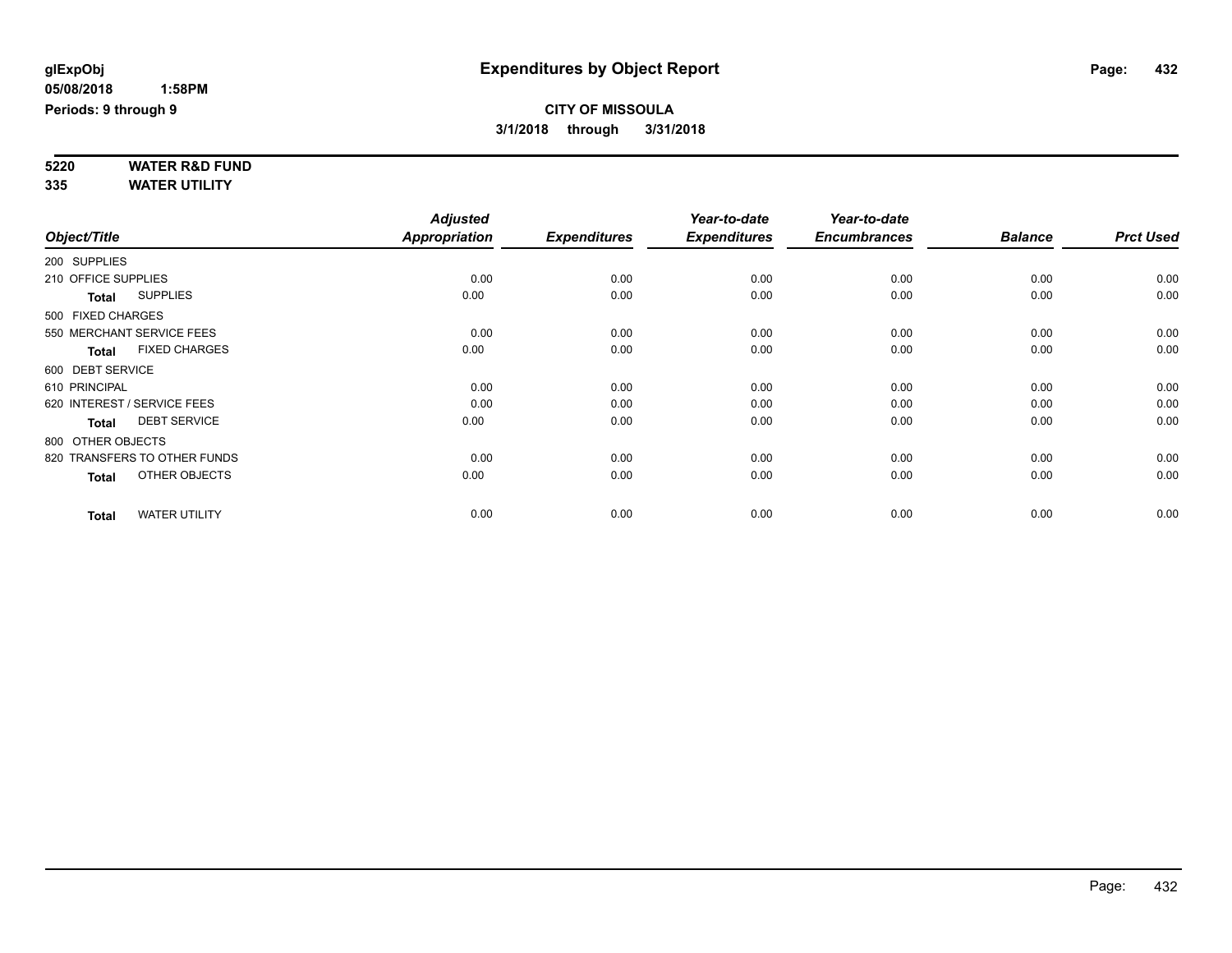**CITY OF MISSOULA 3/1/2018 through 3/31/2018**

#### **5220 WATER R&D FUND**

|                     |                              | <b>Adjusted</b> |                     | Year-to-date        | Year-to-date        |                |                  |
|---------------------|------------------------------|-----------------|---------------------|---------------------|---------------------|----------------|------------------|
| Object/Title        |                              | Appropriation   | <b>Expenditures</b> | <b>Expenditures</b> | <b>Encumbrances</b> | <b>Balance</b> | <b>Prct Used</b> |
| 200 SUPPLIES        |                              |                 |                     |                     |                     |                |                  |
| 210 OFFICE SUPPLIES |                              | 0.00            | 0.00                | 0.00                | 0.00                | 0.00           | 0.00             |
| Total               | <b>SUPPLIES</b>              | 0.00            | 0.00                | 0.00                | 0.00                | 0.00           | 0.00             |
| 500 FIXED CHARGES   |                              |                 |                     |                     |                     |                |                  |
|                     | 550 MERCHANT SERVICE FEES    | 0.00            | 0.00                | 0.00                | 0.00                | 0.00           | 0.00             |
| <b>Total</b>        | <b>FIXED CHARGES</b>         | 0.00            | 0.00                | 0.00                | 0.00                | 0.00           | 0.00             |
| 600 DEBT SERVICE    |                              |                 |                     |                     |                     |                |                  |
| 610 PRINCIPAL       |                              | 0.00            | 0.00                | 0.00                | 0.00                | 0.00           | 0.00             |
|                     | 620 INTEREST / SERVICE FEES  | 0.00            | 0.00                | 0.00                | 0.00                | 0.00           | 0.00             |
| <b>Total</b>        | <b>DEBT SERVICE</b>          | 0.00            | 0.00                | 0.00                | 0.00                | 0.00           | 0.00             |
| 800 OTHER OBJECTS   |                              |                 |                     |                     |                     |                |                  |
|                     | 820 TRANSFERS TO OTHER FUNDS | 0.00            | 0.00                | 0.00                | 0.00                | 0.00           | 0.00             |
| <b>Total</b>        | OTHER OBJECTS                | 0.00            | 0.00                | 0.00                | 0.00                | 0.00           | 0.00             |
| <b>Total</b>        | <b>WATER R&amp;D FUND</b>    | 0.00            | 0.00                | 0.00                | 0.00                | 0.00           | 0.00             |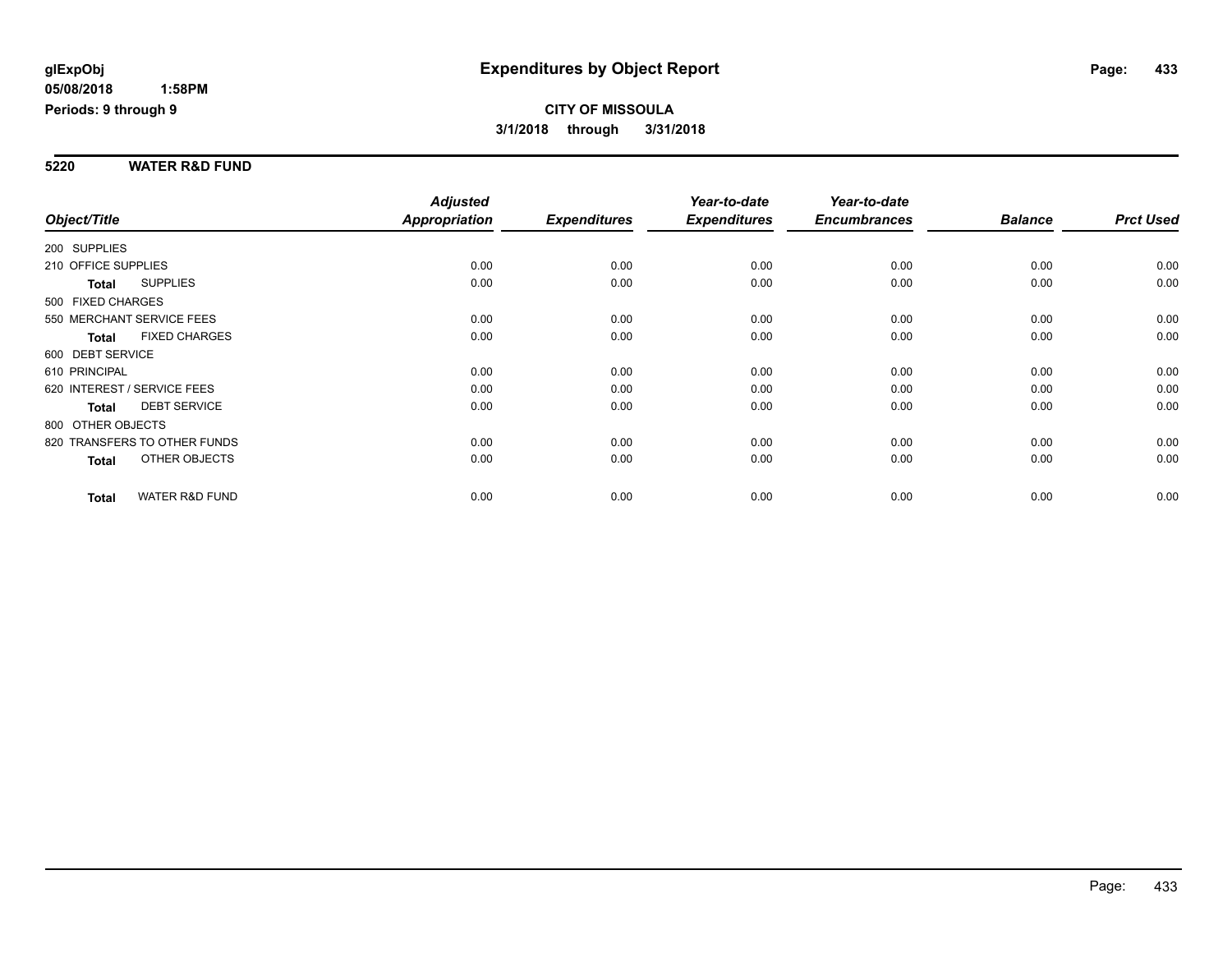## **CITY OF MISSOULA 3/1/2018 through 3/31/2018**

# **5240 WATER CONSTRUCTION FUND**

**335 WATER UTILITY**

| Object/Title                         | <b>Adjusted</b><br><b>Appropriation</b> | <b>Expenditures</b> | Year-to-date<br><b>Expenditures</b> | Year-to-date<br><b>Encumbrances</b> | <b>Balance</b> | <b>Prct Used</b> |
|--------------------------------------|-----------------------------------------|---------------------|-------------------------------------|-------------------------------------|----------------|------------------|
| 500 FIXED CHARGES                    |                                         |                     |                                     |                                     |                |                  |
| 550 MERCHANT SERVICE FEES            | 0.00                                    | 0.00                | 0.00                                | 0.00                                | 0.00           | 0.00             |
| <b>FIXED CHARGES</b><br><b>Total</b> | 0.00                                    | 0.00                | 0.00                                | 0.00                                | 0.00           | 0.00             |
| <b>WATER UTILITY</b><br><b>Total</b> | 0.00                                    | 0.00                | 0.00                                | 0.00                                | 0.00           | 0.00             |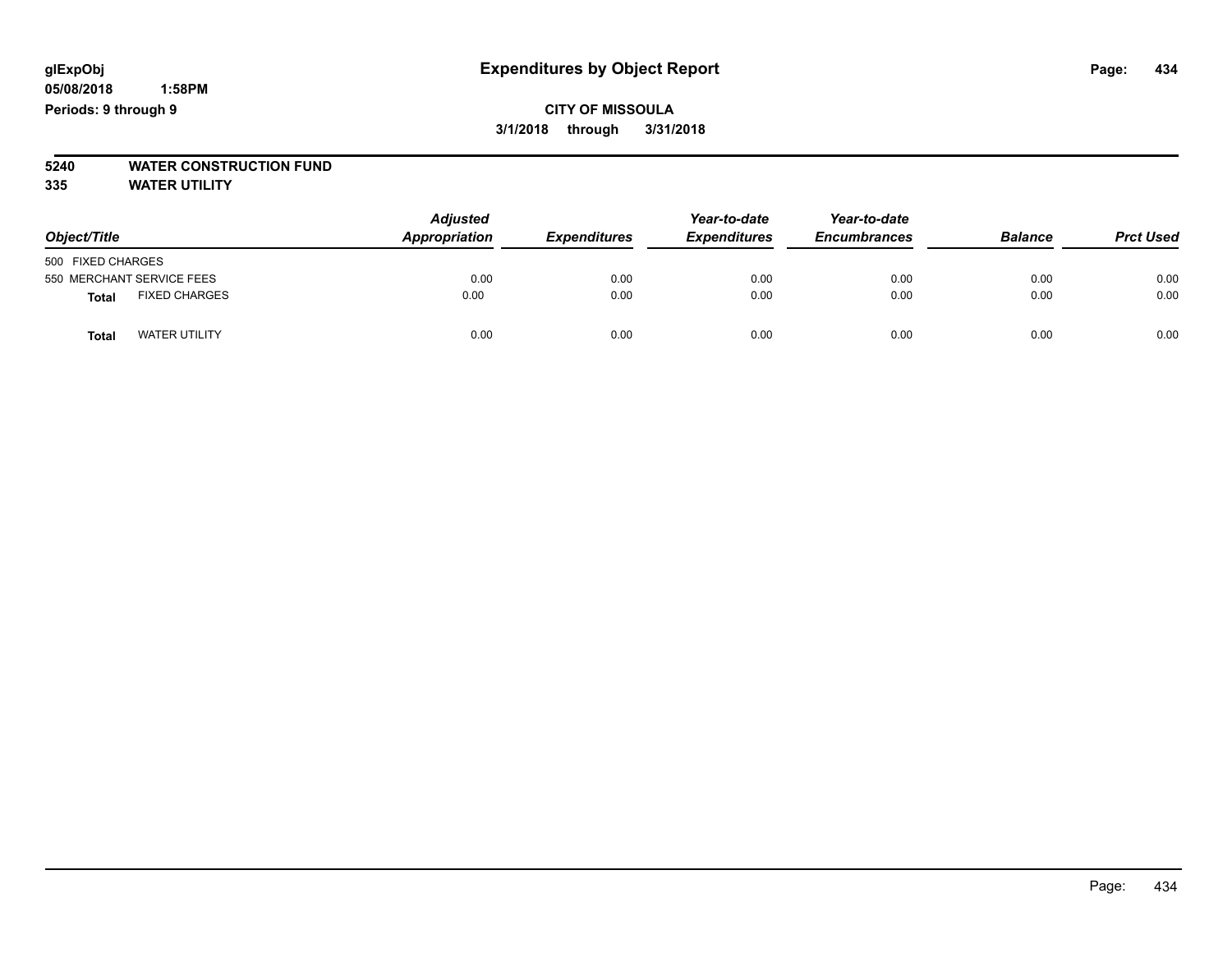**CITY OF MISSOULA 3/1/2018 through 3/31/2018**

#### **5240 WATER CONSTRUCTION FUND**

| Object/Title                     | <b>Adjusted</b><br>Appropriation | <b>Expenditures</b> | Year-to-date<br><b>Expenditures</b> | Year-to-date<br><b>Encumbrances</b> | <b>Balance</b> | <b>Prct Used</b> |
|----------------------------------|----------------------------------|---------------------|-------------------------------------|-------------------------------------|----------------|------------------|
| 500 FIXED CHARGES                |                                  |                     |                                     |                                     |                |                  |
| 550 MERCHANT SERVICE FEES        | 0.00                             | 0.00                | 0.00                                | 0.00                                | 0.00           | 0.00             |
| <b>FIXED CHARGES</b><br>Total    | 0.00                             | 0.00                | 0.00                                | 0.00                                | 0.00           | 0.00             |
| WATER CONSTRUCTION FUND<br>Total | 0.00                             | 0.00                | 0.00                                | 0.00                                | 0.00           | 0.00             |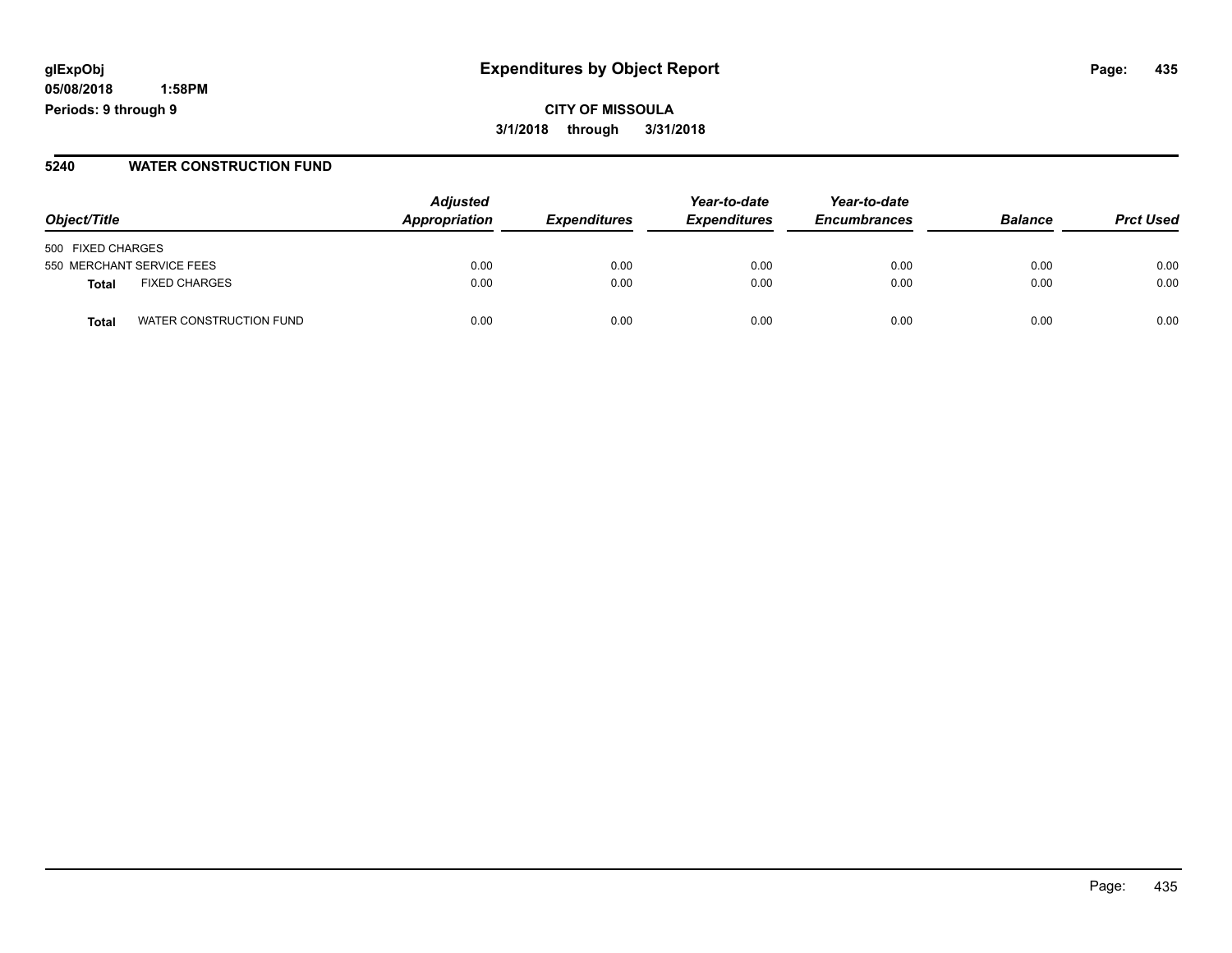## **CITY OF MISSOULA 3/1/2018 through 3/31/2018**

# **5250 WATER PURCHASE LOAN**

|                             |                                    | <b>Adjusted</b> |                     | Year-to-date        | Year-to-date        |                |                  |
|-----------------------------|------------------------------------|-----------------|---------------------|---------------------|---------------------|----------------|------------------|
| Object/Title                |                                    | Appropriation   | <b>Expenditures</b> | <b>Expenditures</b> | <b>Encumbrances</b> | <b>Balance</b> | <b>Prct Used</b> |
| 500 FIXED CHARGES           |                                    |                 |                     |                     |                     |                |                  |
|                             | 550 MERCHANT SERVICE FEES          | 0.00            | 0.00                | 0.00                | 0.00                | 0.00           | 0.00             |
| <b>Total</b>                | <b>FIXED CHARGES</b>               | 0.00            | 0.00                | 0.00                | 0.00                | 0.00           | 0.00             |
| 600 DEBT SERVICE            |                                    |                 |                     |                     |                     |                |                  |
| 610 PRINCIPAL               |                                    | 0.00            | 0.00                | 0.00                | 0.00                | 0.00           | 0.00             |
| 620 INTEREST / SERVICE FEES |                                    | 0.00            | 0.00                | 0.00                | 0.00                | 0.00           | 0.00             |
| <b>Total</b>                | <b>DEBT SERVICE</b>                | 0.00            | 0.00                | 0.00                | 0.00                | 0.00           | 0.00             |
| <b>Total</b>                | <b>WASTEWATER\ COMPOST UTILITY</b> | 0.00            | 0.00                | 0.00                | 0.00                | 0.00           | 0.00             |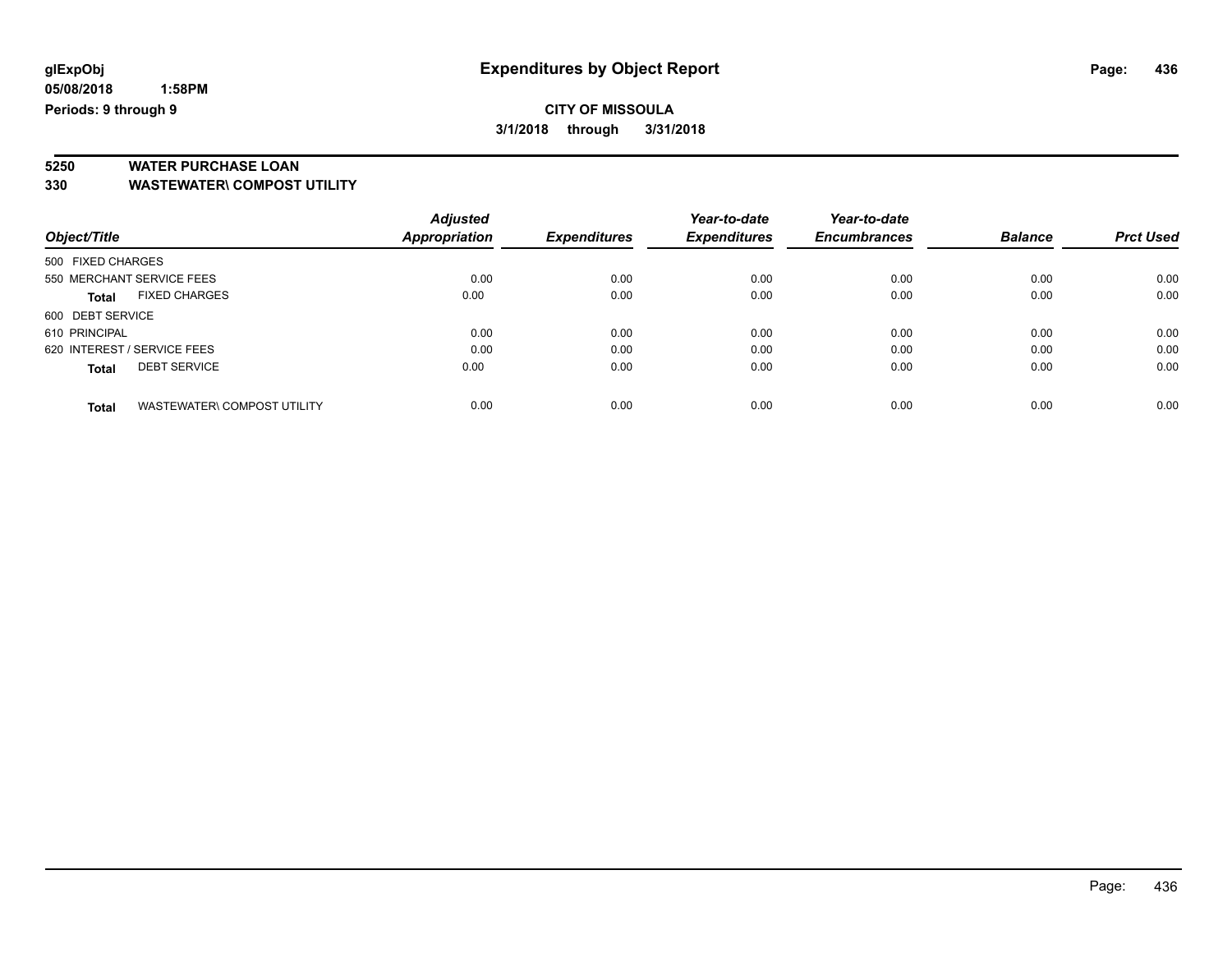**CITY OF MISSOULA 3/1/2018 through 3/31/2018**

#### **5250 WATER PURCHASE LOAN**

| Object/Title                               | <b>Adjusted</b><br><b>Appropriation</b> | <b>Expenditures</b> | Year-to-date<br><b>Expenditures</b> | Year-to-date<br><b>Encumbrances</b> | <b>Balance</b> | <b>Prct Used</b> |
|--------------------------------------------|-----------------------------------------|---------------------|-------------------------------------|-------------------------------------|----------------|------------------|
| 500 FIXED CHARGES                          |                                         |                     |                                     |                                     |                |                  |
| 550 MERCHANT SERVICE FEES                  | 0.00                                    | 0.00                | 0.00                                | 0.00                                | 0.00           | 0.00             |
| <b>FIXED CHARGES</b><br><b>Total</b>       | 0.00                                    | 0.00                | 0.00                                | 0.00                                | 0.00           | 0.00             |
| 600 DEBT SERVICE                           |                                         |                     |                                     |                                     |                |                  |
| 610 PRINCIPAL                              | 0.00                                    | 0.00                | 0.00                                | 0.00                                | 0.00           | 0.00             |
| 620 INTEREST / SERVICE FEES                | 0.00                                    | 0.00                | 0.00                                | 0.00                                | 0.00           | 0.00             |
| <b>DEBT SERVICE</b><br><b>Total</b>        | 0.00                                    | 0.00                | 0.00                                | 0.00                                | 0.00           | 0.00             |
| <b>WATER PURCHASE LOAN</b><br><b>Total</b> | 0.00                                    | 0.00                | 0.00                                | 0.00                                | 0.00           | 0.00             |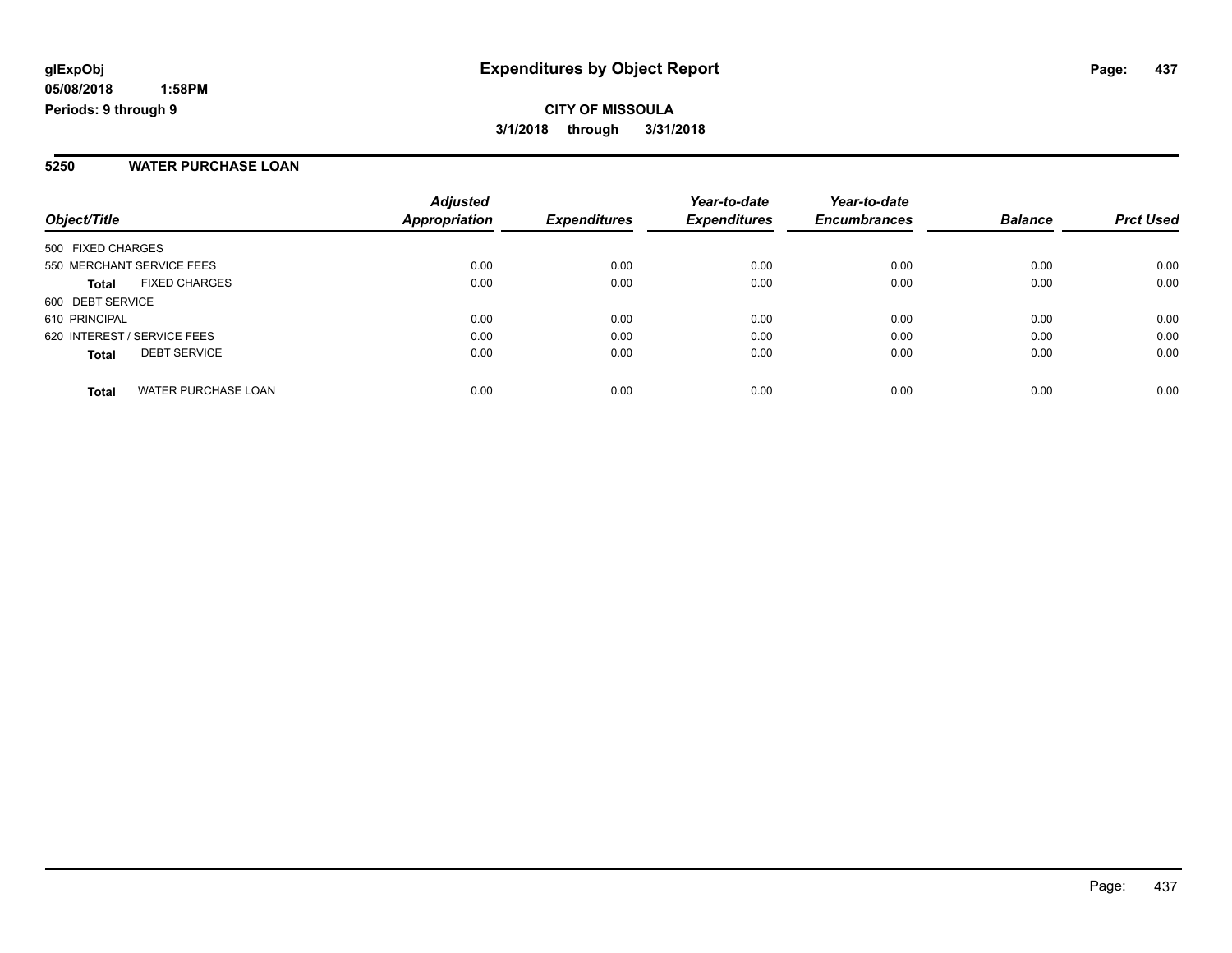**CITY OF MISSOULA 3/1/2018 through 3/31/2018**

# **5310 SEWER OPERATING BUDGET FUND<br>330 WASTEWATER\ COMPOST UTILITY**

|                                           | <b>Adjusted</b>      |                     | Year-to-date        | Year-to-date        |                |                  |
|-------------------------------------------|----------------------|---------------------|---------------------|---------------------|----------------|------------------|
| Object/Title                              | <b>Appropriation</b> | <b>Expenditures</b> | <b>Expenditures</b> | <b>Encumbrances</b> | <b>Balance</b> | <b>Prct Used</b> |
| 100 PERSONAL SERVICES                     |                      |                     |                     |                     |                |                  |
| 110 SALARIES AND WAGES                    | 0.00                 | 0.00                | 0.00                | 0.00                | 0.00           | 0.00             |
| 115 SALARIES/HEALTH INSURANCE BENEFIT     | 0.00                 | 0.00                | 0.00                | 0.00                | 0.00           | 0.00             |
| 120 OVERTIME                              | 0.00                 | 0.00                | 0.00                | 0.00                | 0.00           | 0.00             |
| 130 OTHER                                 | 0.00                 | 0.00                | 0.00                | 0.00                | 0.00           | 0.00             |
| 135 OPEB EXPENSE                          | 0.00                 | 0.00                | 0.00                | 0.00                | 0.00           | 0.00             |
| 140 EMPLOYER CONTRIBUTIONS                | 0.00                 | 0.00                | 0.00                | 0.00                | 0.00           | 0.00             |
| <b>141 STATE RETIREMENT CONTRIBUTIONS</b> | 0.00                 | 0.00                | $-1.51$             | 0.00                | 1.51           | 0.00             |
| 145 OPEB CONTRIBUTION                     | 0.00                 | 0.00                | 0.00                | 0.00                | 0.00           | 0.00             |
| 190 PENSION EXPENSE                       | 0.00                 | 0.00                | 0.00                | 0.00                | 0.00           | 0.00             |
| PERSONAL SERVICES<br><b>Total</b>         | 0.00                 | 0.00                | $-1.51$             | 0.00                | 1.51           | 0.00             |
| 200 SUPPLIES                              |                      |                     |                     |                     |                |                  |
| 210 OFFICE SUPPLIES                       | 0.00                 | 0.00                | 0.00                | 0.00                | 0.00           | 0.00             |
| 220 OPERATING SUPPLIES                    | 0.00                 | 0.00                | 0.00                | 0.00                | 0.00           | 0.00             |
| 230 REPAIR/MAINTENANCE                    | 0.00                 | 0.00                | 0.00                | 0.00                | 0.00           | 0.00             |
| 231 GASOLINE                              | 0.00                 | 0.00                | 0.00                | 0.00                | 0.00           | 0.00             |
| 240 OTHER SUPPLIES                        | 0.00                 | 0.00                | 0.00                | 0.00                | 0.00           | 0.00             |
| 250 SUPPLIES FOR RESALE                   | 0.00                 | 0.00                | 0.00                | 0.00                | 0.00           | 0.00             |
| <b>SUPPLIES</b><br>Total                  | 0.00                 | 0.00                | 0.00                | 0.00                | 0.00           | 0.00             |
| 300 PURCHASED SERVICES                    |                      |                     |                     |                     |                |                  |
| 310 COMMUNICATIONS                        | 0.00                 | 0.00                | 0.00                | 0.00                | 0.00           | 0.00             |
| 320 PRINTING & DUPLICATING                | 0.00                 | 0.00                | 0.00                | 0.00                | 0.00           | 0.00             |
| 330 PUBLICITY, SUBSCRIPTIONS & DUES       | 0.00                 | 0.00                | 0.00                | 0.00                | 0.00           | 0.00             |
| 341 ELECTRICITY & NATURAL GAS             | 0.00                 | 0.00                | 0.00                | 0.00                | 0.00           | 0.00             |
| 343 WATER CHARGES                         | 0.00                 | 0.00                | 0.00                | 0.00                | 0.00           | 0.00             |
| 344 TELEPHONE SERVICE                     | 0.00                 | 0.00                | $-1,804.57$         | 0.00                | 1,804.57       | 0.00             |
| 345 GARBAGE                               | 0.00                 | 0.00                | 0.00                | 0.00                | 0.00           | 0.00             |
| 350 PROFESSIONAL SERVICES                 | 0.00                 | 0.00                | 0.00                | 0.00                | 0.00           | 0.00             |
| 360 REPAIR & MAINTENANCE                  | 0.00                 | 0.00                | 0.00                | 0.00                | 0.00           | 0.00             |
| 370 TRAVEL                                | 0.00                 | 0.00                | 0.00                | 0.00                | 0.00           | 0.00             |
| 380 TRAINING                              | 0.00                 | 0.00                | 0.00                | 0.00                | 0.00           | 0.00             |
| 390 OTHER PURCHASED SERVICES              | 0.00                 | 0.00                | 0.00                | 0.00                | 0.00           | 0.00             |
| PURCHASED SERVICES<br><b>Total</b>        | 0.00                 | 0.00                | $-1,804.57$         | 0.00                | 1,804.57       | 0.00             |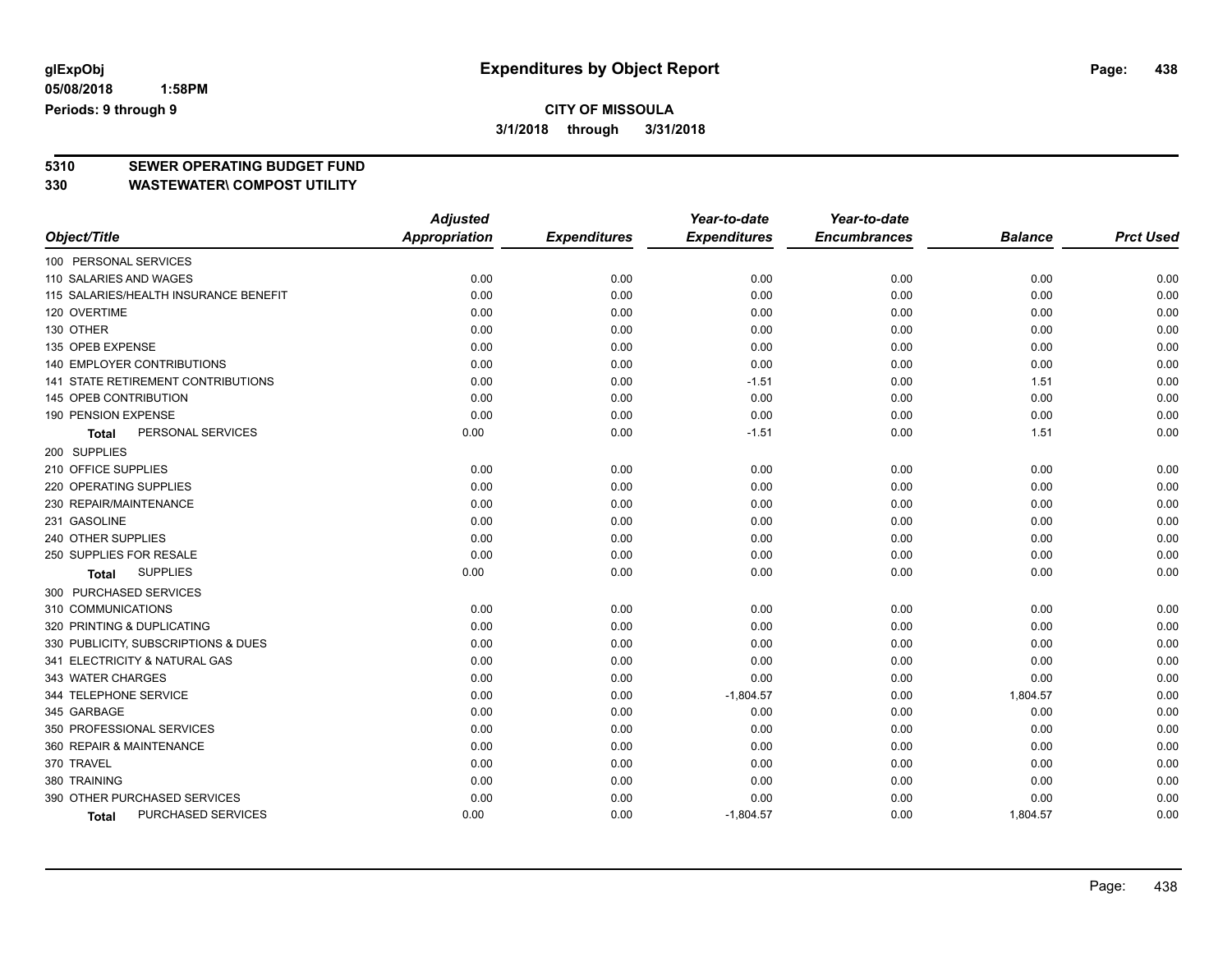# **5310 SEWER OPERATING BUDGET FUND<br>330 WASTEWATER\ COMPOST UTILITY**

|                    |                                    | <b>Adjusted</b>      |                     | Year-to-date        | Year-to-date        |                |                  |
|--------------------|------------------------------------|----------------------|---------------------|---------------------|---------------------|----------------|------------------|
| Object/Title       |                                    | <b>Appropriation</b> | <b>Expenditures</b> | <b>Expenditures</b> | <b>Encumbrances</b> | <b>Balance</b> | <b>Prct Used</b> |
| 500 FIXED CHARGES  |                                    |                      |                     |                     |                     |                |                  |
| 500 FIXED CHARGES  |                                    | 0.00                 | 0.00                | 0.00                | 0.00                | 0.00           | 0.00             |
| <b>Total</b>       | <b>FIXED CHARGES</b>               | 0.00                 | 0.00                | 0.00                | 0.00                | 0.00           | 0.00             |
| 600 DEBT SERVICE   |                                    |                      |                     |                     |                     |                |                  |
| 610 PRINCIPAL      |                                    | 0.00                 | 0.00                | 0.00                | 0.00                | 0.00           | 0.00             |
|                    | 620 INTEREST / SERVICE FEES        | 0.00                 | 0.00                | 0.00                | 0.00                | 0.00           | 0.00             |
| <b>Total</b>       | <b>DEBT SERVICE</b>                | 0.00                 | 0.00                | 0.00                | 0.00                | 0.00           | 0.00             |
|                    | 700 GRANTS & CONTRIBUTIONS         |                      |                     |                     |                     |                |                  |
|                    | 700 GRANTS & CONTRIBUTIONS         | 0.00                 | 0.00                | 0.00                | 0.00                | 0.00           | 0.00             |
| <b>Total</b>       | <b>GRANTS &amp; CONTRIBUTIONS</b>  | 0.00                 | 0.00                | 0.00                | 0.00                | 0.00           | 0.00             |
| 800 OTHER OBJECTS  |                                    |                      |                     |                     |                     |                |                  |
|                    | 820 TRANSFERS TO OTHER FUNDS       | 0.00                 | 0.00                | 0.00                | 0.00                | 0.00           | 0.00             |
| 830 DEPRECIATION   |                                    | 0.00                 | 0.00                | 0.00                | 0.00                | 0.00           | 0.00             |
| <b>Total</b>       | OTHER OBJECTS                      | 0.00                 | 0.00                | 0.00                | 0.00                | 0.00           | 0.00             |
| 900 CAPITAL OUTLAY |                                    |                      |                     |                     |                     |                |                  |
| 910 LAND           |                                    | 0.00                 | 0.00                | 0.00                | 0.00                | 0.00           | 0.00             |
| 920 BUILDINGS      |                                    | 0.00                 | 0.00                | 0.00                | 0.00                | 0.00           | 0.00             |
| 930 IMPROVEMENTS   |                                    | 0.00                 | 0.00                | 0.00                | 0.00                | 0.00           | 0.00             |
|                    | 940 MACHINERY & EQUIPMENT          | 0.00                 | 0.00                | 0.00                | 0.00                | 0.00           | 0.00             |
| <b>Total</b>       | <b>CAPITAL OUTLAY</b>              | 0.00                 | 0.00                | 0.00                | 0.00                | 0.00           | 0.00             |
| <b>Total</b>       | <b>WASTEWATER\ COMPOST UTILITY</b> | 0.00                 | 0.00                | $-1,806.08$         | 0.00                | 1,806.08       | 0.00             |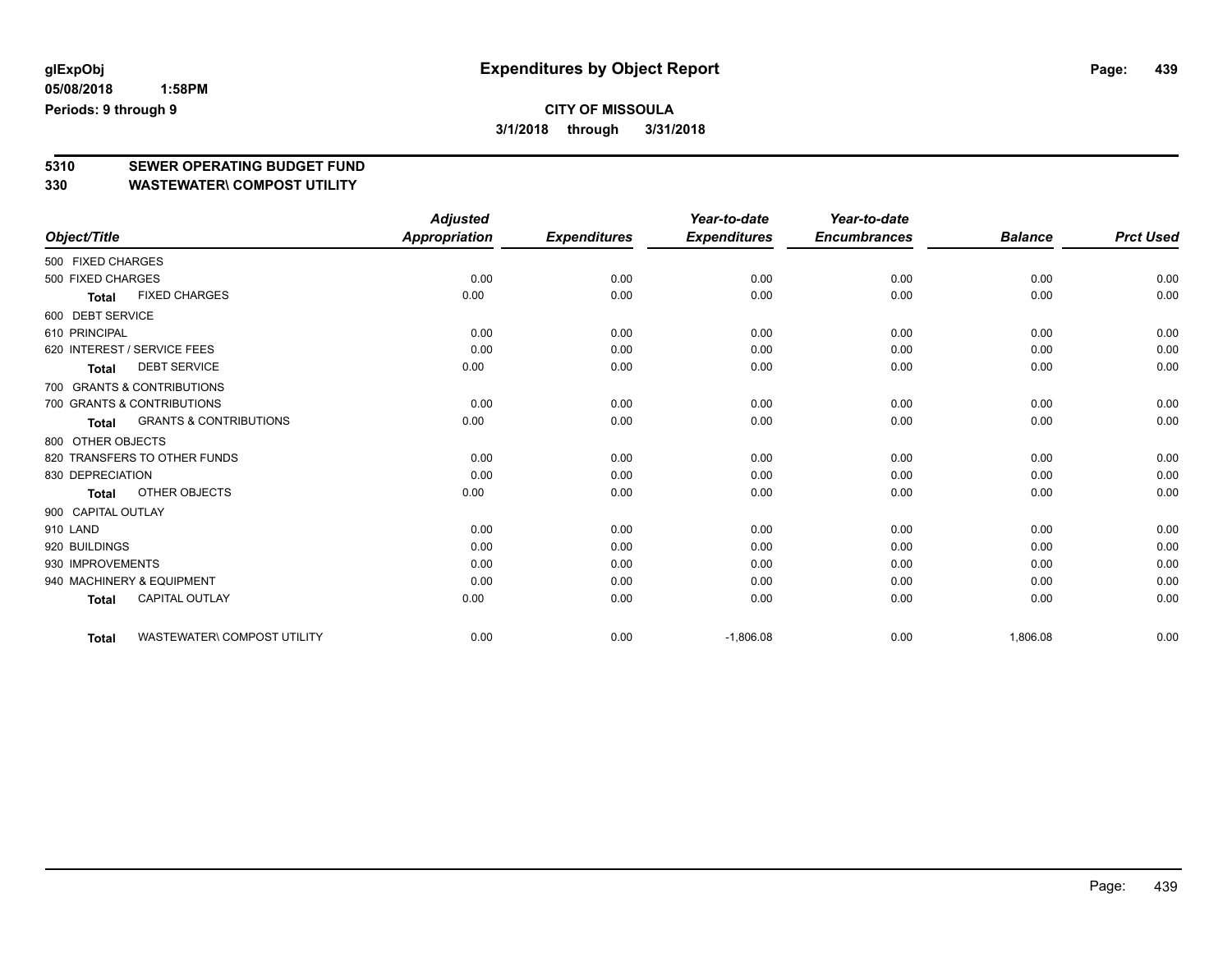### **CITY OF MISSOULA 3/1/2018 through 3/31/2018**

# **5310 SEWER OPERATING BUDGET FUND**

**335 WATER UTILITY**

|                                           | <b>Adjusted</b> |                     | Year-to-date        | Year-to-date<br><b>Encumbrances</b> | <b>Balance</b> |                  |
|-------------------------------------------|-----------------|---------------------|---------------------|-------------------------------------|----------------|------------------|
| Object/Title                              | Appropriation   | <b>Expenditures</b> | <b>Expenditures</b> |                                     |                | <b>Prct Used</b> |
| 300 PURCHASED SERVICES                    |                 |                     |                     |                                     |                |                  |
| 310 COMMUNICATIONS                        | 0.00            | 0.00                | 0.00                | 0.00                                | 0.00           | 0.00             |
| 330 PUBLICITY, SUBSCRIPTIONS & DUES       | 0.00            | 0.00                | 0.00                | 0.00                                | 0.00           | 0.00             |
| <b>PURCHASED SERVICES</b><br><b>Total</b> | 0.00            | 0.00                | 0.00                | 0.00                                | 0.00           | 0.00             |
| <b>WATER UTILITY</b><br><b>Total</b>      | 0.00            | 0.00                | 0.00                | 0.00                                | 0.00           | 0.00             |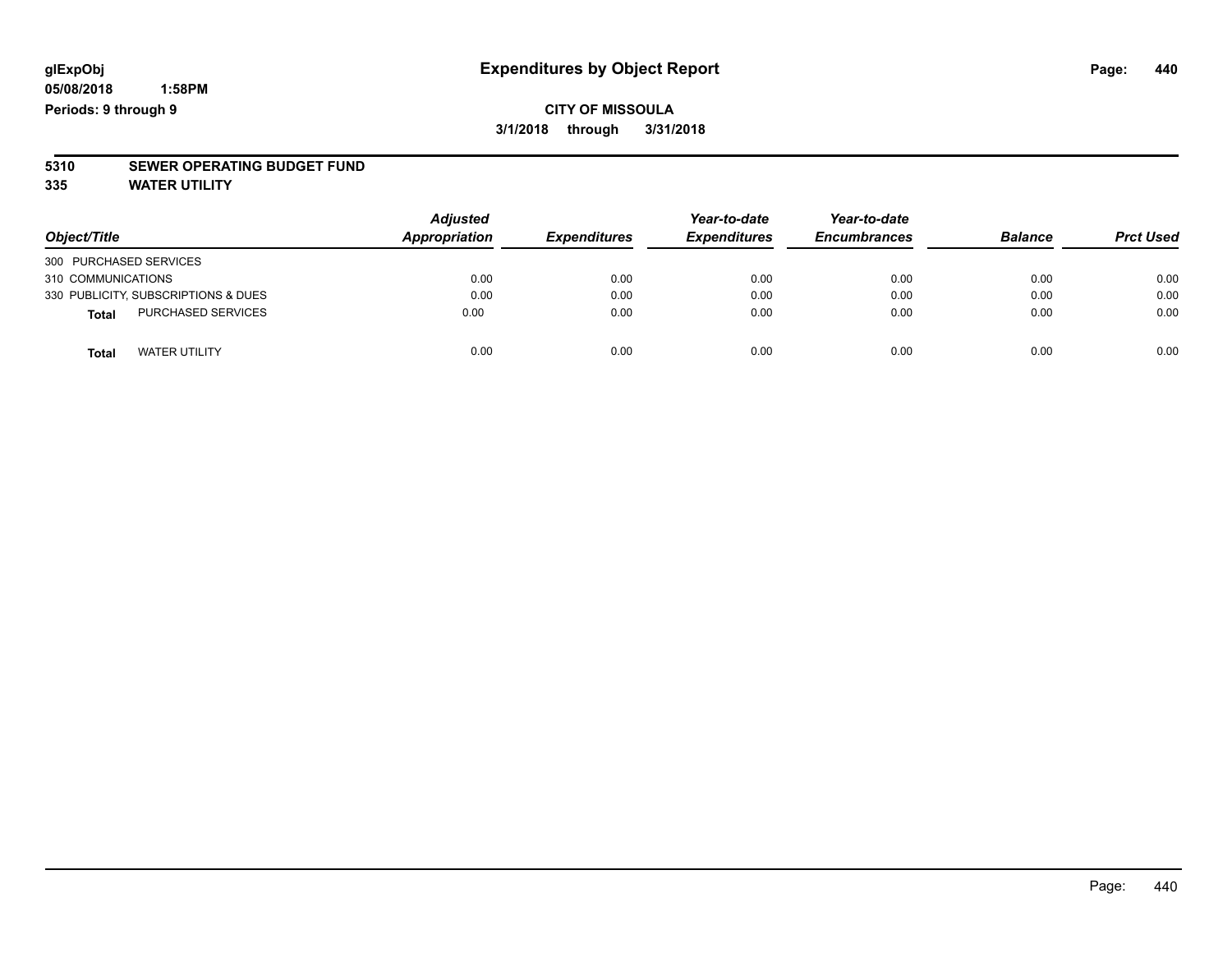## **glExpObj Expenditures by Object Report Page: 441**

**05/08/2018 1:58PM Periods: 9 through 9**

#### **5310 SEWER OPERATING BUDGET FUND**

|                                           | <b>Adjusted</b>      |                     | Year-to-date        | Year-to-date        |                |                  |
|-------------------------------------------|----------------------|---------------------|---------------------|---------------------|----------------|------------------|
| Object/Title                              | <b>Appropriation</b> | <b>Expenditures</b> | <b>Expenditures</b> | <b>Encumbrances</b> | <b>Balance</b> | <b>Prct Used</b> |
| 100 PERSONAL SERVICES                     |                      |                     |                     |                     |                |                  |
| 110 SALARIES AND WAGES                    | 0.00                 | 0.00                | 0.00                | 0.00                | 0.00           | 0.00             |
| 115 SALARIES/HEALTH INSURANCE BENEFIT     | 0.00                 | 0.00                | 0.00                | 0.00                | 0.00           | 0.00             |
| 120 OVERTIME                              | 0.00                 | 0.00                | 0.00                | 0.00                | 0.00           | 0.00             |
| 130 OTHER                                 | 0.00                 | 0.00                | 0.00                | 0.00                | 0.00           | 0.00             |
| 135 OPEB EXPENSE                          | 0.00                 | 0.00                | 0.00                | 0.00                | 0.00           | 0.00             |
| <b>140 EMPLOYER CONTRIBUTIONS</b>         | 0.00                 | 0.00                | 0.00                | 0.00                | 0.00           | 0.00             |
| 141 STATE RETIREMENT CONTRIBUTIONS        | 0.00                 | 0.00                | $-1.51$             | 0.00                | 1.51           | 0.00             |
| 145 OPEB CONTRIBUTION                     | 0.00                 | 0.00                | 0.00                | 0.00                | 0.00           | 0.00             |
| 190 PENSION EXPENSE                       | 0.00                 | 0.00                | 0.00                | 0.00                | 0.00           | 0.00             |
| PERSONAL SERVICES<br><b>Total</b>         | 0.00                 | 0.00                | $-1.51$             | 0.00                | 1.51           | 0.00             |
| 200 SUPPLIES                              |                      |                     |                     |                     |                |                  |
| 210 OFFICE SUPPLIES                       | 0.00                 | 0.00                | 0.00                | 0.00                | 0.00           | 0.00             |
| 220 OPERATING SUPPLIES                    | 0.00                 | 0.00                | 0.00                | 0.00                | 0.00           | 0.00             |
| 230 REPAIR/MAINTENANCE                    | 0.00                 | 0.00                | 0.00                | 0.00                | 0.00           | 0.00             |
| 231 GASOLINE                              | 0.00                 | 0.00                | 0.00                | 0.00                | 0.00           | 0.00             |
| 240 OTHER SUPPLIES                        | 0.00                 | 0.00                | 0.00                | 0.00                | 0.00           | 0.00             |
| 250 SUPPLIES FOR RESALE                   | 0.00                 | 0.00                | 0.00                | 0.00                | 0.00           | 0.00             |
| <b>SUPPLIES</b><br>Total                  | 0.00                 | 0.00                | 0.00                | 0.00                | 0.00           | 0.00             |
| 300 PURCHASED SERVICES                    |                      |                     |                     |                     |                |                  |
| 310 COMMUNICATIONS                        | 0.00                 | 0.00                | 0.00                | 0.00                | 0.00           | 0.00             |
| 320 PRINTING & DUPLICATING                | 0.00                 | 0.00                | 0.00                | 0.00                | 0.00           | 0.00             |
| 330 PUBLICITY, SUBSCRIPTIONS & DUES       | 0.00                 | 0.00                | 0.00                | 0.00                | 0.00           | 0.00             |
| 341 ELECTRICITY & NATURAL GAS             | 0.00                 | 0.00                | 0.00                | 0.00                | 0.00           | 0.00             |
| 343 WATER CHARGES                         | 0.00                 | 0.00                | 0.00                | 0.00                | 0.00           | 0.00             |
| 344 TELEPHONE SERVICE                     | 0.00                 | 0.00                | $-1,804.57$         | 0.00                | 1,804.57       | 0.00             |
| 345 GARBAGE                               | 0.00                 | 0.00                | 0.00                | 0.00                | 0.00           | 0.00             |
| 350 PROFESSIONAL SERVICES                 | 0.00                 | 0.00                | 0.00                | 0.00                | 0.00           | 0.00             |
| 360 REPAIR & MAINTENANCE                  | 0.00                 | 0.00                | 0.00                | 0.00                | 0.00           | 0.00             |
| 370 TRAVEL                                | 0.00                 | 0.00                | 0.00                | 0.00                | 0.00           | 0.00             |
| 380 TRAINING                              | 0.00                 | 0.00                | 0.00                | 0.00                | 0.00           | 0.00             |
| 390 OTHER PURCHASED SERVICES              | 0.00                 | 0.00                | 0.00                | 0.00                | 0.00           | 0.00             |
| <b>PURCHASED SERVICES</b><br><b>Total</b> | 0.00                 | 0.00                | $-1,804.57$         | 0.00                | 1,804.57       | 0.00             |
| FOR FIVED OURDOED                         |                      |                     |                     |                     |                |                  |

500 FIXED CHARGES

Page: 441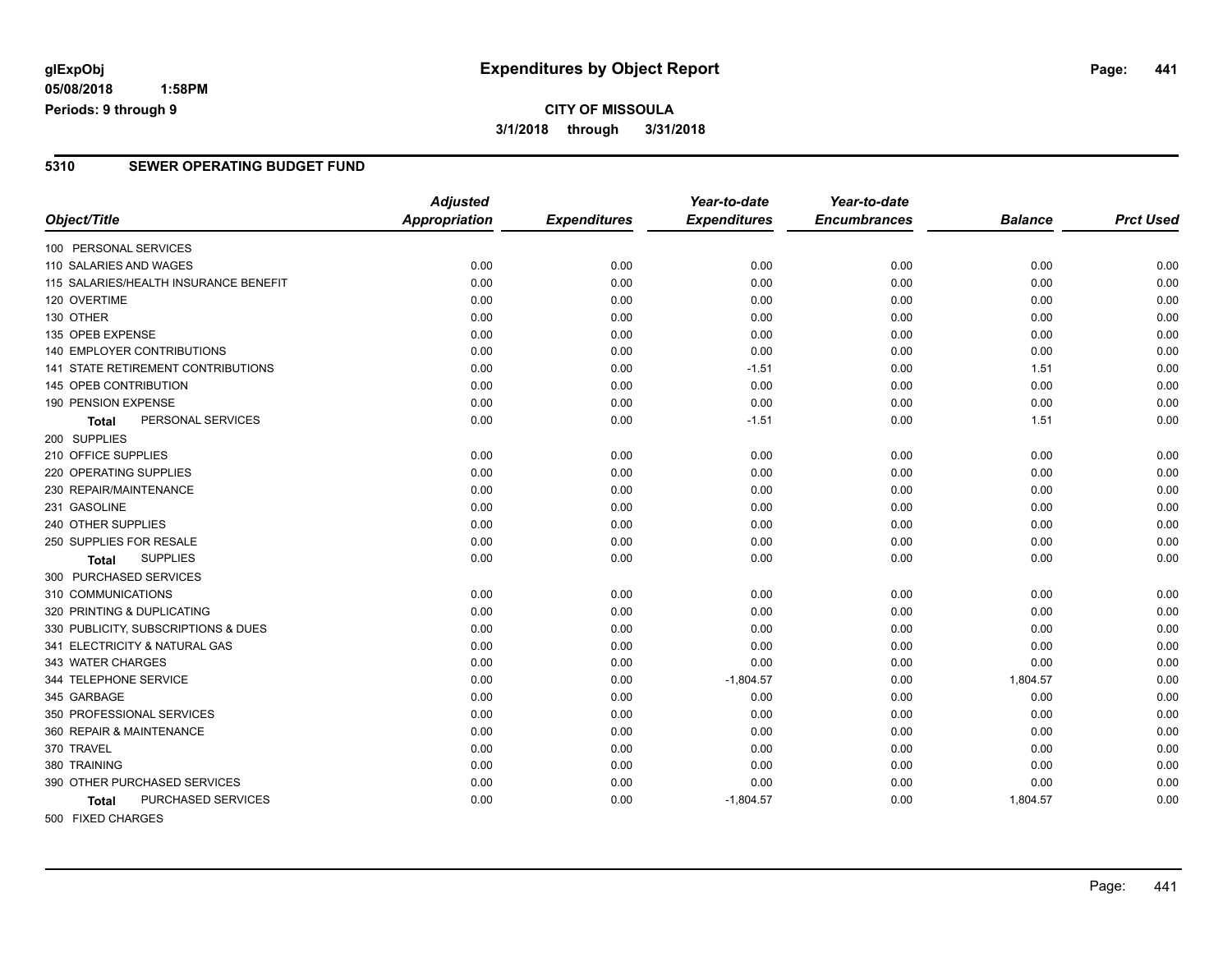## **glExpObj Expenditures by Object Report Page: 442**

**05/08/2018 1:58PM Periods: 9 through 9**

### **5310 SEWER OPERATING BUDGET FUND**

|                    |                                   | <b>Adjusted</b>      |                     | Year-to-date        | Year-to-date        |                |                  |
|--------------------|-----------------------------------|----------------------|---------------------|---------------------|---------------------|----------------|------------------|
| Object/Title       |                                   | <b>Appropriation</b> | <b>Expenditures</b> | <b>Expenditures</b> | <b>Encumbrances</b> | <b>Balance</b> | <b>Prct Used</b> |
| 500 FIXED CHARGES  |                                   | 0.00                 | 0.00                | 0.00                | 0.00                | 0.00           | 0.00             |
| <b>Total</b>       | <b>FIXED CHARGES</b>              | 0.00                 | 0.00                | 0.00                | 0.00                | 0.00           | 0.00             |
| 600 DEBT SERVICE   |                                   |                      |                     |                     |                     |                |                  |
| 610 PRINCIPAL      |                                   | 0.00                 | 0.00                | 0.00                | 0.00                | 0.00           | 0.00             |
|                    | 620 INTEREST / SERVICE FEES       | 0.00                 | 0.00                | 0.00                | 0.00                | 0.00           | 0.00             |
| <b>Total</b>       | <b>DEBT SERVICE</b>               | 0.00                 | 0.00                | 0.00                | 0.00                | 0.00           | 0.00             |
|                    | 700 GRANTS & CONTRIBUTIONS        |                      |                     |                     |                     |                |                  |
|                    | 700 GRANTS & CONTRIBUTIONS        | 0.00                 | 0.00                | 0.00                | 0.00                | 0.00           | 0.00             |
| <b>Total</b>       | <b>GRANTS &amp; CONTRIBUTIONS</b> | 0.00                 | 0.00                | 0.00                | 0.00                | 0.00           | 0.00             |
| 800 OTHER OBJECTS  |                                   |                      |                     |                     |                     |                |                  |
|                    | 820 TRANSFERS TO OTHER FUNDS      | 0.00                 | 0.00                | 0.00                | 0.00                | 0.00           | 0.00             |
| 830 DEPRECIATION   |                                   | 0.00                 | 0.00                | 0.00                | 0.00                | 0.00           | 0.00             |
| <b>Total</b>       | OTHER OBJECTS                     | 0.00                 | 0.00                | 0.00                | 0.00                | 0.00           | 0.00             |
| 900 CAPITAL OUTLAY |                                   |                      |                     |                     |                     |                |                  |
| 910 LAND           |                                   | 0.00                 | 0.00                | 0.00                | 0.00                | 0.00           | 0.00             |
| 920 BUILDINGS      |                                   | 0.00                 | 0.00                | 0.00                | 0.00                | 0.00           | 0.00             |
| 930 IMPROVEMENTS   |                                   | 0.00                 | 0.00                | 0.00                | 0.00                | 0.00           | 0.00             |
|                    | 940 MACHINERY & EQUIPMENT         | 0.00                 | 0.00                | 0.00                | 0.00                | 0.00           | 0.00             |
| <b>Total</b>       | CAPITAL OUTLAY                    | 0.00                 | 0.00                | 0.00                | 0.00                | 0.00           | 0.00             |
| <b>Total</b>       | SEWER OPERATING BUDGET FUND       | 0.00                 | 0.00                | $-1,806.08$         | 0.00                | 1,806.08       | 0.00             |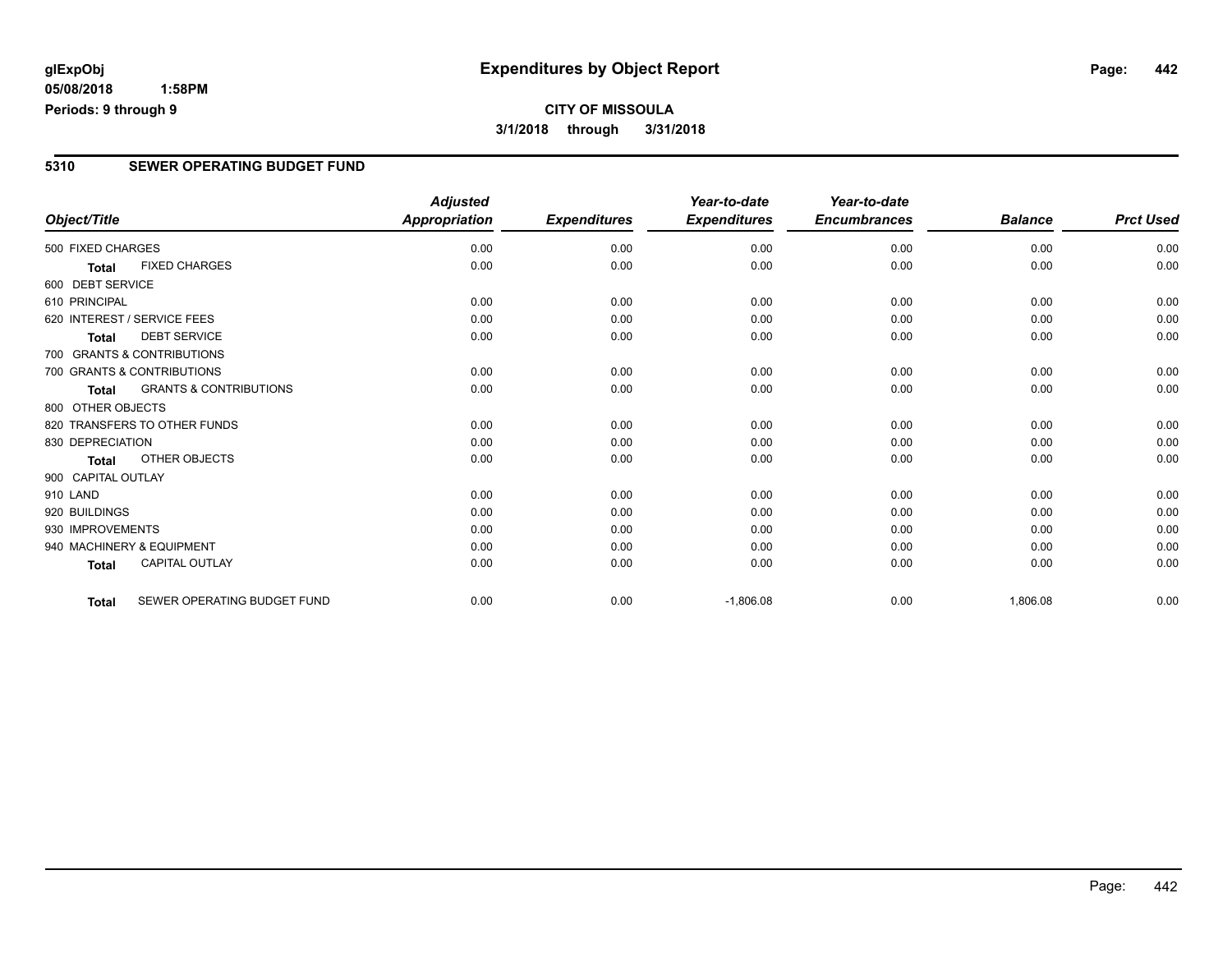### **CITY OF MISSOULA 3/1/2018 through 3/31/2018**

# **5311 WASTEWATER UTILITY FUND**<br>330 WASTEWATER\ COMPOST UTI

|                                           | <b>Adjusted</b> |                     | Year-to-date        | Year-to-date        |                |                  |
|-------------------------------------------|-----------------|---------------------|---------------------|---------------------|----------------|------------------|
| Object/Title                              | Appropriation   | <b>Expenditures</b> | <b>Expenditures</b> | <b>Encumbrances</b> | <b>Balance</b> | <b>Prct Used</b> |
| 100 PERSONAL SERVICES                     |                 |                     |                     |                     |                |                  |
| 110 SALARIES AND WAGES                    | 1,539,450.00    | 128,433.72          | 1,145,970.73        | 0.00                | 393,479.27     | 74.44            |
| 120 OVERTIME                              | 19,000.00       | 4,318.15            | 28,187.23           | 0.00                | $-9,187.23$    | 148.35           |
| 130 OTHER                                 | 51,957.00       | 0.00                | 0.00                | 0.00                | 51,957.00      | 0.00             |
| 140 EMPLOYER CONTRIBUTIONS                | 732,295.00      | 55,696.79           | 516,641.77          | 0.00                | 215,653.23     | 70.55            |
| 141 STATE RETIREMENT CONTRIBUTIONS        | 1,558.00        | 128.43              | 1,357.04            | 0.00                | 200.96         | 87.10            |
| 190 PENSION EXPENSE                       | 0.00            | 0.00                | 0.00                | 0.00                | 0.00           | 0.00             |
| PERSONAL SERVICES<br>Total                | 2,344,260.00    | 188,577.09          | 1,692,156.77        | 0.00                | 652,103.23     | 72.18            |
| 200 SUPPLIES                              |                 |                     |                     |                     |                |                  |
| 210 OFFICE SUPPLIES                       | 3,400.00        | 662.46              | 2,109.15            | 0.00                | 1,290.85       | 62.03            |
| <b>220 OPERATING SUPPLIES</b>             | 343,220.00      | 33,457.45           | 228,215.04          | 0.00                | 115,004.96     | 66.49            |
| 230 REPAIR/MAINTENANCE                    | 422,000.00      | 32,093.83           | 280,002.08          | 0.00                | 141,997.92     | 66.35            |
| 231 GASOLINE                              | 130,000.00      | 2,623.41            | 26,440.07           | 0.00                | 103,559.93     | 20.34            |
| 240 OTHER SUPPLIES                        | 4,000.00        | 359.31              | 3,895.96            | 0.00                | 104.04         | 97.40            |
| <b>SUPPLIES</b><br>Total                  | 902,620.00      | 69,196.46           | 540,662.30          | 0.00                | 361,957.70     | 59.90            |
| 300 PURCHASED SERVICES                    |                 |                     |                     |                     |                |                  |
| 310 COMMUNICATIONS                        | 3,684.00        | 84.65               | 623.10              | 0.00                | 3,060.90       | 16.91            |
| 320 PRINTING & DUPLICATING                | 8,000.00        | 487.95              | 1,265.60            | 0.00                | 6,734.40       | 15.82            |
| 330 PUBLICITY, SUBSCRIPTIONS & DUES       | 3,000.00        | 453.92              | 17,288.67           | 0.00                | $-14,288.67$   | 576.29           |
| 341 ELECTRICITY & NATURAL GAS             | 658,036.00      | 51,993.78           | 418,952.41          | 0.00                | 239,083.59     | 63.67            |
| 343 WATER CHARGES                         | 10,248.00       | 638.78              | 4,901.44            | 0.00                | 5,346.56       | 47.83            |
| 344 TELEPHONE SERVICE                     | 19,604.00       | 1,676.75            | 18,818.96           | 0.00                | 785.04         | 96.00            |
| 345 GARBAGE                               | 22,285.00       | 4,870.53            | 22,696.27           | 0.00                | $-411.27$      | 101.85           |
| 350 PROFESSIONAL SERVICES                 | 358,700.00      | 4,420.52            | 47,086.46           | 0.00                | 311,613.54     | 13.13            |
| 360 REPAIR & MAINTENANCE                  | 827,212.00      | 32,546.37           | 391,703.68          | 0.00                | 435,508.32     | 47.35            |
| 370 TRAVEL                                | 14,500.00       | 0.00                | 4,381.12            | 0.00                | 10,118.88      | 30.21            |
| 380 TRAINING                              | 10,600.00       | 225.00              | 3,364.67            | 0.00                | 7,235.33       | 31.74            |
| 390 OTHER PURCHASED SERVICES              | 445,887.00      | 0.00                | 222,943.50          | 0.00                | 222,943.50     | 50.00            |
| <b>PURCHASED SERVICES</b><br><b>Total</b> | 2,381,756.00    | 97,398.25           | 1,154,025.88        | 0.00                | 1,227,730.12   | 48.45            |
| 500 FIXED CHARGES                         |                 |                     |                     |                     |                |                  |
| 500 FIXED CHARGES                         | 1,460,940.00    | 15,129.38           | 696,485.39          | 0.00                | 764,454.61     | 47.67            |
| <b>530 RENT</b>                           | 0.00            | 200.00              | 300.00              | 0.00                | $-300.00$      | 0.00             |
| 550 MERCHANT SERVICE FEES                 | 0.00            | 0.00                | 0.00                | 0.00                | 0.00           | 0.00             |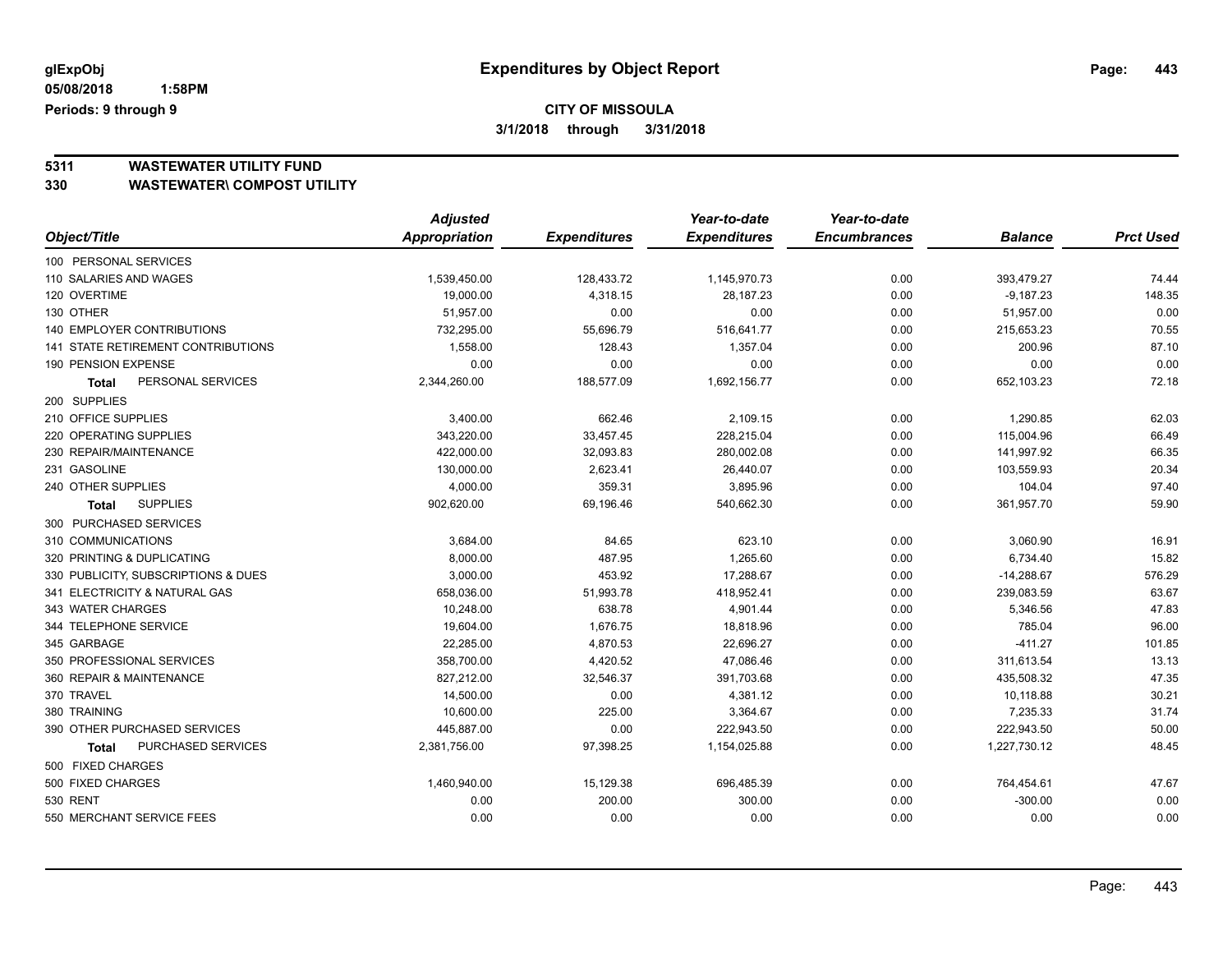# **5311 WASTEWATER UTILITY FUND**<br>330 WASTEWATER\ COMPOST UTI

|                    |                                    | <b>Adjusted</b>      |                     | Year-to-date        | Year-to-date        |                |                  |
|--------------------|------------------------------------|----------------------|---------------------|---------------------|---------------------|----------------|------------------|
| Object/Title       |                                    | <b>Appropriation</b> | <b>Expenditures</b> | <b>Expenditures</b> | <b>Encumbrances</b> | <b>Balance</b> | <b>Prct Used</b> |
| Total              | <b>FIXED CHARGES</b>               | 1,460,940.00         | 15,329.38           | 696,785.39          | 0.00                | 764,154.61     | 47.69            |
| 600 DEBT SERVICE   |                                    |                      |                     |                     |                     |                |                  |
| 610 PRINCIPAL      |                                    | 1,868,107.00         | 0.00                | 663,983.88          | 0.00                | 1,204,123.12   | 35.54            |
|                    | 620 INTEREST / SERVICE FEES        | 876,202.00           | 0.00                | 414,453.20          | 0.00                | 461.748.80     | 47.30            |
| <b>Total</b>       | <b>DEBT SERVICE</b>                | 2,744,309.00         | 0.00                | 1,078,437.08        | 0.00                | 1,665,871.92   | 39.30            |
|                    | 700 GRANTS & CONTRIBUTIONS         |                      |                     |                     |                     |                |                  |
|                    | 700 GRANTS & CONTRIBUTIONS         | 1,500.00             | 0.00                | 0.00                | 0.00                | 1,500.00       | 0.00             |
| <b>Total</b>       | <b>GRANTS &amp; CONTRIBUTIONS</b>  | 1,500.00             | 0.00                | 0.00                | 0.00                | 1,500.00       | 0.00             |
| 800 OTHER OBJECTS  |                                    |                      |                     |                     |                     |                |                  |
| 800 OTHER OBJECTS  |                                    | 0.00                 | 0.00                | 0.00                | 0.00                | 0.00           | 0.00             |
|                    | 820 TRANSFERS TO OTHER FUNDS       | 0.00                 | 0.00                | 0.00                | 0.00                | 0.00           | 0.00             |
| <b>Total</b>       | OTHER OBJECTS                      | 0.00                 | 0.00                | 0.00                | 0.00                | 0.00           | 0.00             |
| 900 CAPITAL OUTLAY |                                    |                      |                     |                     |                     |                |                  |
| 910 LAND           |                                    | 0.00                 | 0.00                | 999.60              | 0.00                | $-999.60$      | 0.00             |
| 920 BUILDINGS      |                                    | 0.00                 | 1,940.00            | 32,373.59           | 0.00                | $-32,373.59$   | 0.00             |
| 930 IMPROVEMENTS   |                                    | 1,694,223.00         | 188,667.14          | 1,037,570.35        | 0.00                | 656,652.65     | 61.24            |
|                    | 940 MACHINERY & EQUIPMENT          | 0.00                 | 0.00                | 52,947.83           | 0.00                | $-52,947.83$   | 0.00             |
| <b>Total</b>       | <b>CAPITAL OUTLAY</b>              | 1,694,223.00         | 190,607.14          | 1,123,891.37        | 0.00                | 570.331.63     | 66.34            |
| <b>Total</b>       | <b>WASTEWATER\ COMPOST UTILITY</b> | 11,529,608.00        | 561,108.32          | 6,285,958.79        | 0.00                | 5,243,649.21   | 54.52            |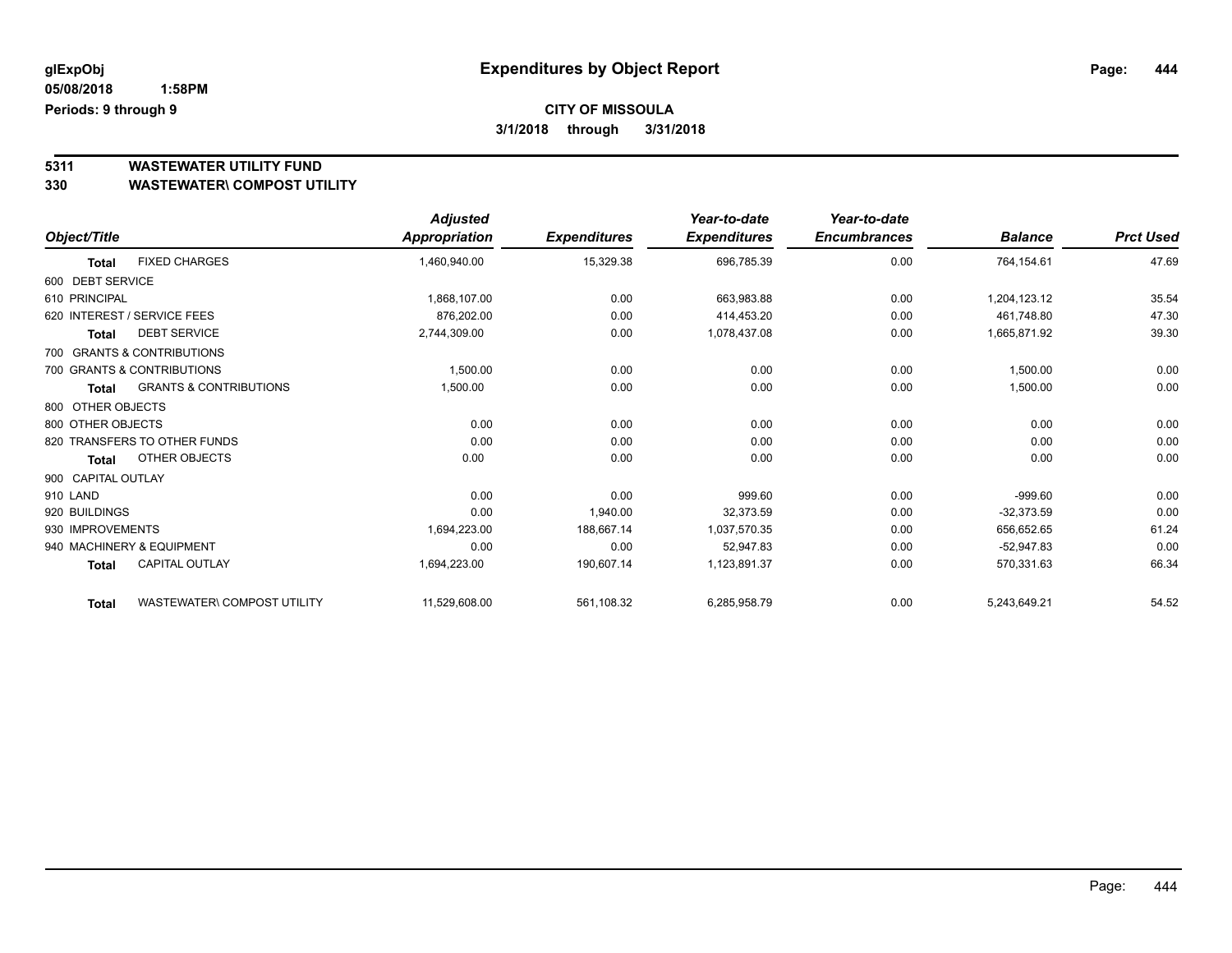## **CITY OF MISSOULA 3/1/2018 through 3/31/2018**

#### **5311 WASTEWATER UTILITY FUND**

|                                      | <b>Adjusted</b> |                     | Year-to-date        | Year-to-date        |                |                  |
|--------------------------------------|-----------------|---------------------|---------------------|---------------------|----------------|------------------|
| Object/Title                         | Appropriation   | <b>Expenditures</b> | <b>Expenditures</b> | <b>Encumbrances</b> | <b>Balance</b> | <b>Prct Used</b> |
| 100 PERSONAL SERVICES                |                 |                     |                     |                     |                |                  |
| 110 SALARIES AND WAGES               | 1,539,450.00    | 128,433.72          | 1,145,970.73        | 0.00                | 393,479.27     | 74.44            |
| 120 OVERTIME                         | 19,000.00       | 4,318.15            | 28,187.23           | 0.00                | $-9,187.23$    | 148.35           |
| 130 OTHER                            | 51,957.00       | 0.00                | 0.00                | 0.00                | 51,957.00      | 0.00             |
| <b>140 EMPLOYER CONTRIBUTIONS</b>    | 732,295.00      | 55,696.79           | 516,641.77          | 0.00                | 215,653.23     | 70.55            |
| 141 STATE RETIREMENT CONTRIBUTIONS   | 1,558.00        | 128.43              | 1,357.04            | 0.00                | 200.96         | 87.10            |
| 190 PENSION EXPENSE                  | 0.00            | 0.00                | 0.00                | 0.00                | 0.00           | 0.00             |
| PERSONAL SERVICES<br>Total           | 2,344,260.00    | 188,577.09          | 1,692,156.77        | 0.00                | 652,103.23     | 72.18            |
| 200 SUPPLIES                         |                 |                     |                     |                     |                |                  |
| 210 OFFICE SUPPLIES                  | 3,400.00        | 662.46              | 2,109.15            | 0.00                | 1,290.85       | 62.03            |
| 220 OPERATING SUPPLIES               | 343,220.00      | 33,457.45           | 228,215.04          | 0.00                | 115,004.96     | 66.49            |
| 230 REPAIR/MAINTENANCE               | 422,000.00      | 32,093.83           | 280,002.08          | 0.00                | 141,997.92     | 66.35            |
| 231 GASOLINE                         | 130,000.00      | 2,623.41            | 26,440.07           | 0.00                | 103,559.93     | 20.34            |
| 240 OTHER SUPPLIES                   | 4,000.00        | 359.31              | 3,895.96            | 0.00                | 104.04         | 97.40            |
| <b>SUPPLIES</b><br><b>Total</b>      | 902,620.00      | 69,196.46           | 540,662.30          | 0.00                | 361,957.70     | 59.90            |
| 300 PURCHASED SERVICES               |                 |                     |                     |                     |                |                  |
| 310 COMMUNICATIONS                   | 3,684.00        | 84.65               | 623.10              | 0.00                | 3,060.90       | 16.91            |
| 320 PRINTING & DUPLICATING           | 8,000.00        | 487.95              | 1,265.60            | 0.00                | 6,734.40       | 15.82            |
| 330 PUBLICITY, SUBSCRIPTIONS & DUES  | 3,000.00        | 453.92              | 17,288.67           | 0.00                | $-14,288.67$   | 576.29           |
| 341 ELECTRICITY & NATURAL GAS        | 658,036.00      | 51,993.78           | 418,952.41          | 0.00                | 239,083.59     | 63.67            |
| 343 WATER CHARGES                    | 10,248.00       | 638.78              | 4,901.44            | 0.00                | 5,346.56       | 47.83            |
| 344 TELEPHONE SERVICE                | 19,604.00       | 1,676.75            | 18,818.96           | 0.00                | 785.04         | 96.00            |
| 345 GARBAGE                          | 22,285.00       | 4,870.53            | 22,696.27           | 0.00                | $-411.27$      | 101.85           |
| 350 PROFESSIONAL SERVICES            | 358,700.00      | 4,420.52            | 47,086.46           | 0.00                | 311,613.54     | 13.13            |
| 360 REPAIR & MAINTENANCE             | 827,212.00      | 32,546.37           | 391,703.68          | 0.00                | 435,508.32     | 47.35            |
| 370 TRAVEL                           | 14,500.00       | 0.00                | 4,381.12            | 0.00                | 10,118.88      | 30.21            |
| 380 TRAINING                         | 10,600.00       | 225.00              | 3,364.67            | 0.00                | 7,235.33       | 31.74            |
| 390 OTHER PURCHASED SERVICES         | 445,887.00      | 0.00                | 222,943.50          | 0.00                | 222,943.50     | 50.00            |
| PURCHASED SERVICES<br>Total          | 2,381,756.00    | 97,398.25           | 1,154,025.88        | 0.00                | 1,227,730.12   | 48.45            |
| 500 FIXED CHARGES                    |                 |                     |                     |                     |                |                  |
| 500 FIXED CHARGES                    | 1,460,940.00    | 15,129.38           | 696,485.39          | 0.00                | 764,454.61     | 47.67            |
| 530 RENT                             | 0.00            | 200.00              | 300.00              | 0.00                | $-300.00$      | 0.00             |
| 550 MERCHANT SERVICE FEES            | 0.00            | 0.00                | 0.00                | 0.00                | 0.00           | 0.00             |
| <b>FIXED CHARGES</b><br><b>Total</b> | 1,460,940.00    | 15,329.38           | 696,785.39          | 0.00                | 764,154.61     | 47.69            |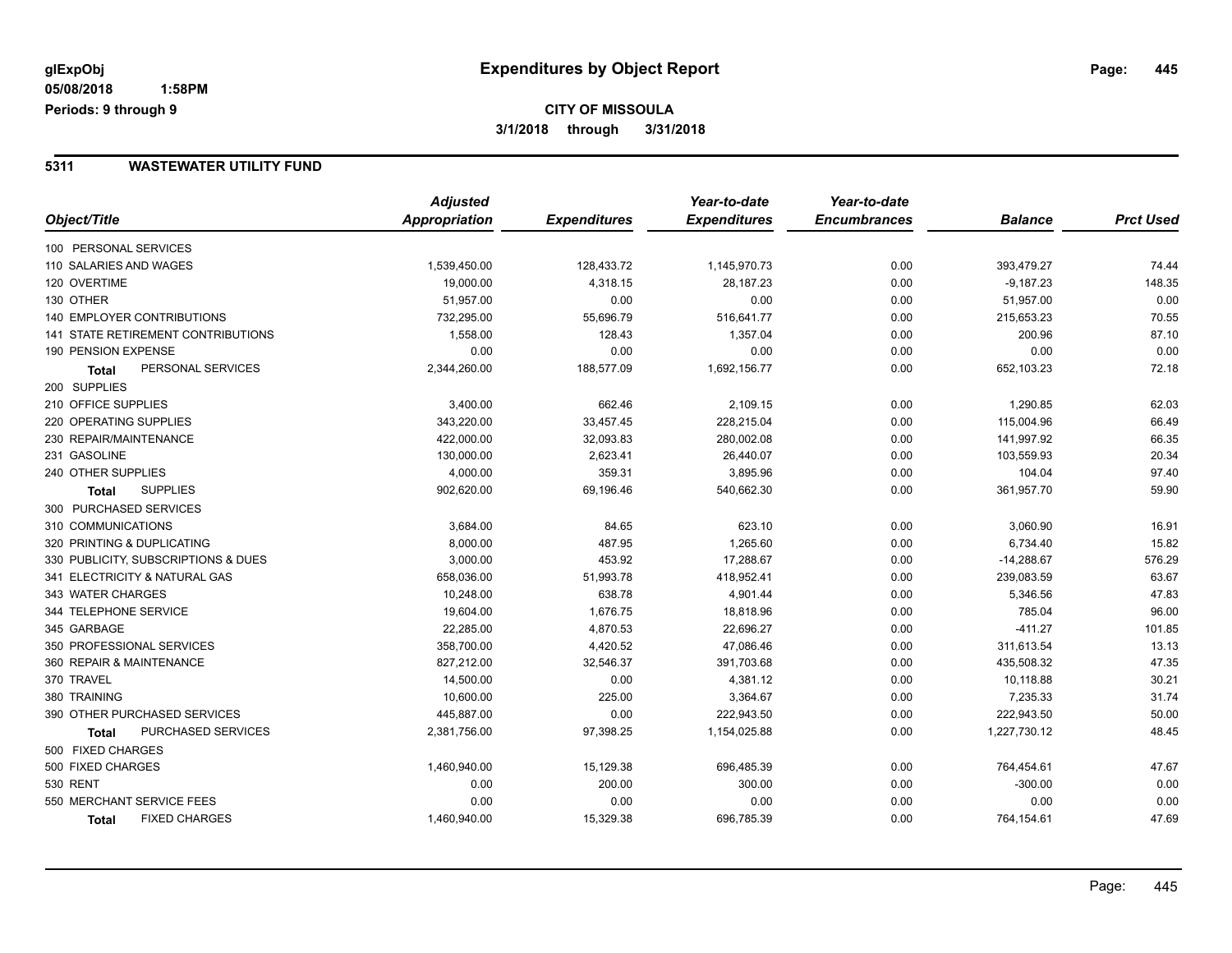**CITY OF MISSOULA 3/1/2018 through 3/31/2018**

#### **5311 WASTEWATER UTILITY FUND**

|                    |                                   | <b>Adjusted</b> |                     | Year-to-date        | Year-to-date        |                |                  |
|--------------------|-----------------------------------|-----------------|---------------------|---------------------|---------------------|----------------|------------------|
| Object/Title       |                                   | Appropriation   | <b>Expenditures</b> | <b>Expenditures</b> | <b>Encumbrances</b> | <b>Balance</b> | <b>Prct Used</b> |
| 600 DEBT SERVICE   |                                   |                 |                     |                     |                     |                |                  |
| 610 PRINCIPAL      |                                   | 1,868,107.00    | 0.00                | 663,983.88          | 0.00                | 1,204,123.12   | 35.54            |
|                    | 620 INTEREST / SERVICE FEES       | 876,202.00      | 0.00                | 414,453.20          | 0.00                | 461,748.80     | 47.30            |
| <b>Total</b>       | <b>DEBT SERVICE</b>               | 2,744,309.00    | 0.00                | 1,078,437.08        | 0.00                | 1,665,871.92   | 39.30            |
|                    | 700 GRANTS & CONTRIBUTIONS        |                 |                     |                     |                     |                |                  |
|                    | 700 GRANTS & CONTRIBUTIONS        | 1,500.00        | 0.00                | 0.00                | 0.00                | 1,500.00       | 0.00             |
| <b>Total</b>       | <b>GRANTS &amp; CONTRIBUTIONS</b> | 1,500.00        | 0.00                | 0.00                | 0.00                | 1,500.00       | 0.00             |
| 800 OTHER OBJECTS  |                                   |                 |                     |                     |                     |                |                  |
| 800 OTHER OBJECTS  |                                   | 0.00            | 0.00                | 0.00                | 0.00                | 0.00           | 0.00             |
|                    | 820 TRANSFERS TO OTHER FUNDS      | 0.00            | 0.00                | 0.00                | 0.00                | 0.00           | 0.00             |
| Total              | OTHER OBJECTS                     | 0.00            | 0.00                | 0.00                | 0.00                | 0.00           | 0.00             |
| 900 CAPITAL OUTLAY |                                   |                 |                     |                     |                     |                |                  |
| 910 LAND           |                                   | 0.00            | 0.00                | 999.60              | 0.00                | $-999.60$      | 0.00             |
| 920 BUILDINGS      |                                   | 0.00            | 1,940.00            | 32,373.59           | 0.00                | $-32,373.59$   | 0.00             |
| 930 IMPROVEMENTS   |                                   | 1,694,223.00    | 188,667.14          | 1,037,570.35        | 0.00                | 656,652.65     | 61.24            |
|                    | 940 MACHINERY & EQUIPMENT         | 0.00            | 0.00                | 52,947.83           | 0.00                | $-52,947.83$   | 0.00             |
| <b>Total</b>       | <b>CAPITAL OUTLAY</b>             | 1,694,223.00    | 190,607.14          | 1,123,891.37        | 0.00                | 570,331.63     | 66.34            |
| <b>Total</b>       | WASTEWATER UTILITY FUND           | 11,529,608.00   | 561,108.32          | 6,285,958.79        | 0.00                | 5,243,649.21   | 54.52            |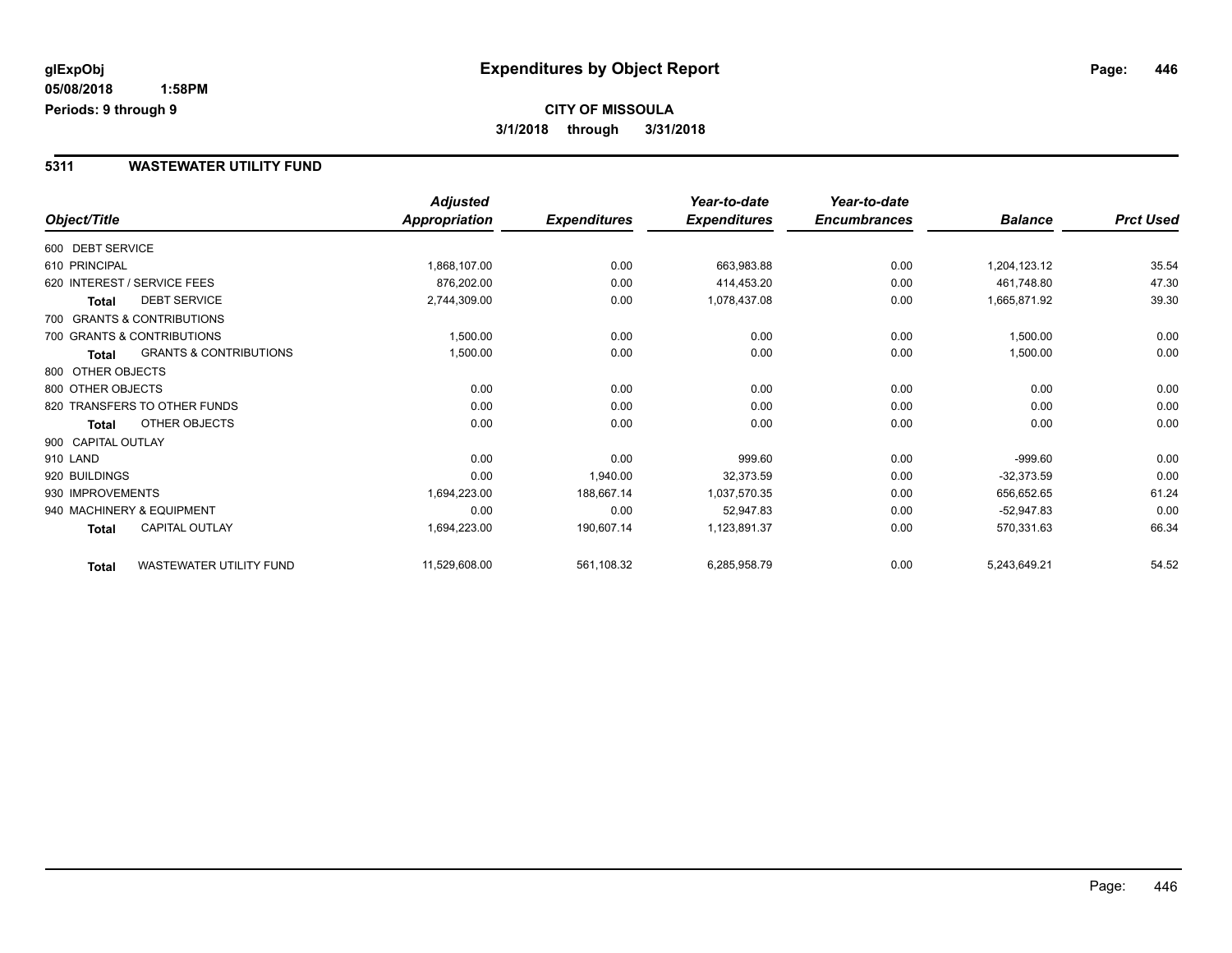**CITY OF MISSOULA 3/1/2018 through 3/31/2018**

# **5315 SEWER LOAN FUND**

|                        |                                    | <b>Adjusted</b> |                     | Year-to-date        | Year-to-date        |                |                  |
|------------------------|------------------------------------|-----------------|---------------------|---------------------|---------------------|----------------|------------------|
| Object/Title           |                                    | Appropriation   | <b>Expenditures</b> | <b>Expenditures</b> | <b>Encumbrances</b> | <b>Balance</b> | <b>Prct Used</b> |
| 300 PURCHASED SERVICES |                                    |                 |                     |                     |                     |                |                  |
|                        | 390 OTHER PURCHASED SERVICES       | 0.00            | 0.00                | 18.285.37           | 0.00                | $-18.285.37$   | 0.00             |
| <b>Total</b>           | <b>PURCHASED SERVICES</b>          | 0.00            | 0.00                | 18.285.37           | 0.00                | $-18.285.37$   | 0.00             |
| 800 OTHER OBJECTS      |                                    |                 |                     |                     |                     |                |                  |
|                        | 820 TRANSFERS TO OTHER FUNDS       | 0.00            | 0.00                | 0.00                | 0.00                | 0.00           | 0.00             |
| 845 CONTINGENCY        |                                    | 0.00            | 0.00                | 0.00                | 0.00                | 0.00           | 0.00             |
| <b>Total</b>           | OTHER OBJECTS                      | 0.00            | 0.00                | 0.00                | 0.00                | 0.00           | 0.00             |
|                        |                                    |                 |                     |                     |                     |                |                  |
| <b>Total</b>           | <b>WASTEWATER\ COMPOST UTILITY</b> | 0.00            | 0.00                | 18.285.37           | 0.00                | $-18.285.37$   | 0.00             |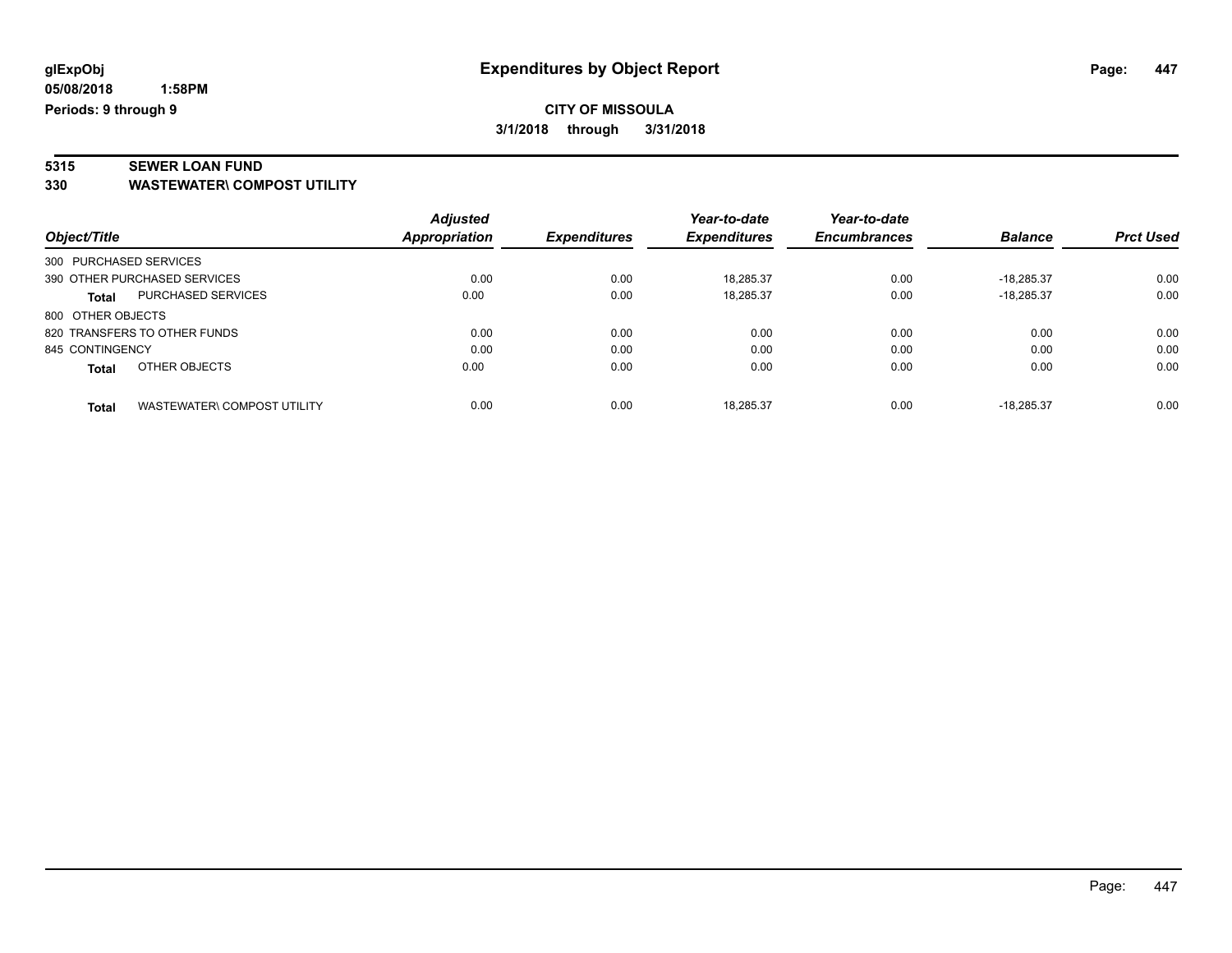**CITY OF MISSOULA 3/1/2018 through 3/31/2018**

#### **5315 SEWER LOAN FUND**

|                                        | <b>Adjusted</b> |                     | Year-to-date        | Year-to-date        |                |                  |
|----------------------------------------|-----------------|---------------------|---------------------|---------------------|----------------|------------------|
| Object/Title                           | Appropriation   | <b>Expenditures</b> | <b>Expenditures</b> | <b>Encumbrances</b> | <b>Balance</b> | <b>Prct Used</b> |
| 300 PURCHASED SERVICES                 |                 |                     |                     |                     |                |                  |
| 390 OTHER PURCHASED SERVICES           | 0.00            | 0.00                | 18.285.37           | 0.00                | $-18.285.37$   | 0.00             |
| PURCHASED SERVICES<br><b>Total</b>     | 0.00            | 0.00                | 18,285.37           | 0.00                | $-18.285.37$   | 0.00             |
| 800 OTHER OBJECTS                      |                 |                     |                     |                     |                |                  |
| 820 TRANSFERS TO OTHER FUNDS           | 0.00            | 0.00                | 0.00                | 0.00                | 0.00           | 0.00             |
| 845 CONTINGENCY                        | 0.00            | 0.00                | 0.00                | 0.00                | 0.00           | 0.00             |
| OTHER OBJECTS<br><b>Total</b>          | 0.00            | 0.00                | 0.00                | 0.00                | 0.00           | 0.00             |
| <b>SEWER LOAN FUND</b><br><b>Total</b> | 0.00            | 0.00                | 18.285.37           | 0.00                | $-18.285.37$   | 0.00             |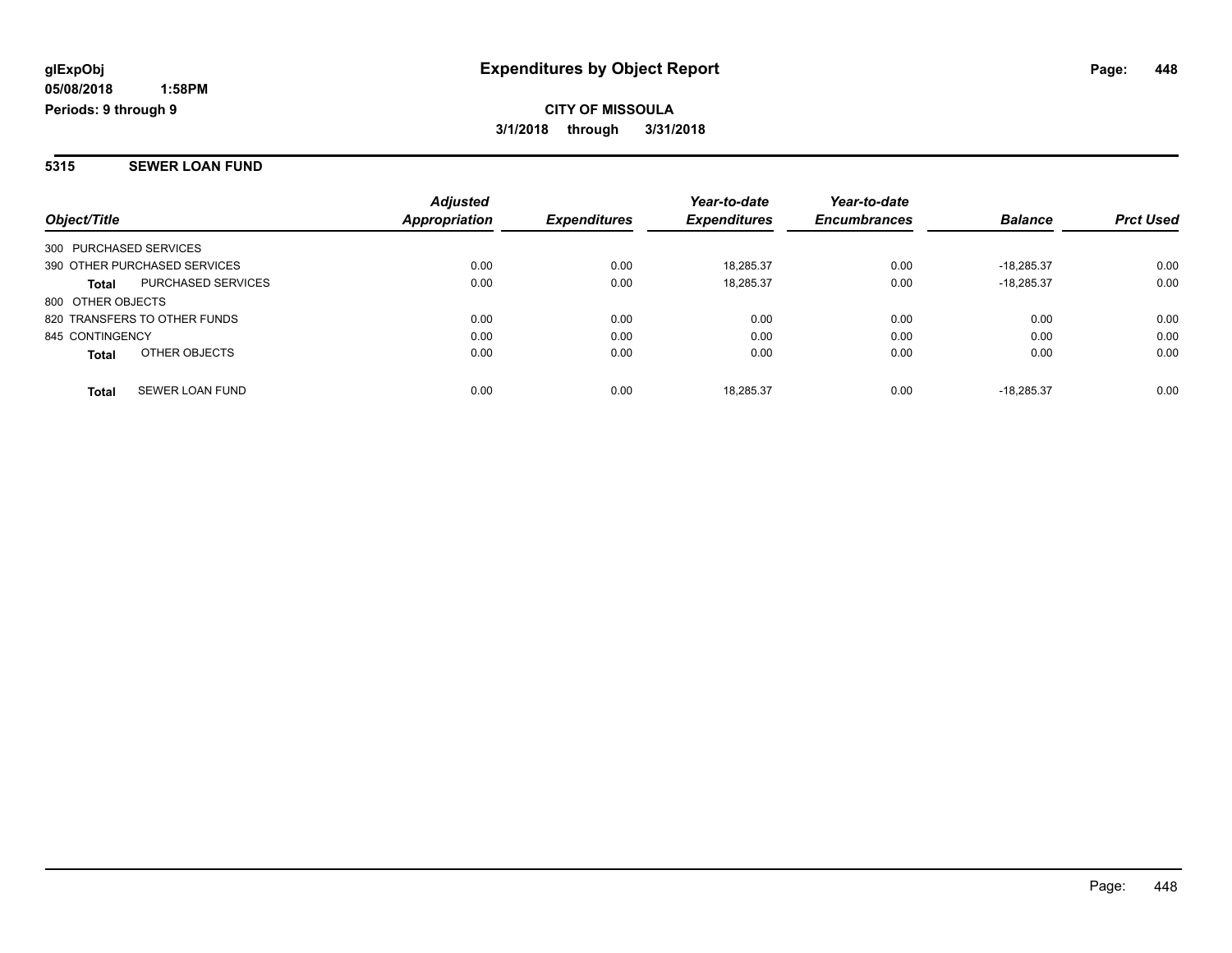# **5320 SEWER REPLACEMENT & DEPRECIATION FUND**

|                          |                                    | <b>Adjusted</b>      |                     | Year-to-date        | Year-to-date        |                |                  |
|--------------------------|------------------------------------|----------------------|---------------------|---------------------|---------------------|----------------|------------------|
| Object/Title             |                                    | <b>Appropriation</b> | <b>Expenditures</b> | <b>Expenditures</b> | <b>Encumbrances</b> | <b>Balance</b> | <b>Prct Used</b> |
| 300 PURCHASED SERVICES   |                                    |                      |                     |                     |                     |                |                  |
|                          | 350 PROFESSIONAL SERVICES          | 0.00                 | 0.00                | 0.00                | 0.00                | 0.00           | 0.00             |
| 360 REPAIR & MAINTENANCE |                                    | 0.00                 | 0.00                | 0.00                | 0.00                | 0.00           | 0.00             |
| <b>Total</b>             | PURCHASED SERVICES                 | 0.00                 | 0.00                | 0.00                | 0.00                | 0.00           | 0.00             |
| 600 DEBT SERVICE         |                                    |                      |                     |                     |                     |                |                  |
| 610 PRINCIPAL            |                                    | 0.00                 | 0.00                | 0.00                | 0.00                | 0.00           | 0.00             |
|                          | 620 INTEREST / SERVICE FEES        | 0.00                 | 0.00                | 0.00                | 0.00                | 0.00           | 0.00             |
| <b>Total</b>             | <b>DEBT SERVICE</b>                | 0.00                 | 0.00                | 0.00                | 0.00                | 0.00           | 0.00             |
| 800 OTHER OBJECTS        |                                    |                      |                     |                     |                     |                |                  |
|                          | 820 TRANSFERS TO OTHER FUNDS       | 0.00                 | 0.00                | 0.00                | 0.00                | 0.00           | 0.00             |
| 830 DEPRECIATION         |                                    | 0.00                 | 0.00                | 0.00                | 0.00                | 0.00           | 0.00             |
| <b>Total</b>             | OTHER OBJECTS                      | 0.00                 | 0.00                | 0.00                | 0.00                | 0.00           | 0.00             |
| 900 CAPITAL OUTLAY       |                                    |                      |                     |                     |                     |                |                  |
| 910 LAND                 |                                    | 0.00                 | 0.00                | 0.00                | 0.00                | 0.00           | 0.00             |
| 920 BUILDINGS            |                                    | 0.00                 | 0.00                | 0.00                | 0.00                | 0.00           | 0.00             |
| 930 IMPROVEMENTS         |                                    | 0.00                 | 0.00                | 0.00                | 0.00                | 0.00           | 0.00             |
|                          | 940 MACHINERY & EQUIPMENT          | 0.00                 | 0.00                | 0.00                | 0.00                | 0.00           | 0.00             |
| <b>Total</b>             | <b>CAPITAL OUTLAY</b>              | 0.00                 | 0.00                | 0.00                | 0.00                | 0.00           | 0.00             |
| <b>Total</b>             | <b>WASTEWATER\ COMPOST UTILITY</b> | 0.00                 | 0.00                | 0.00                | 0.00                | 0.00           | 0.00             |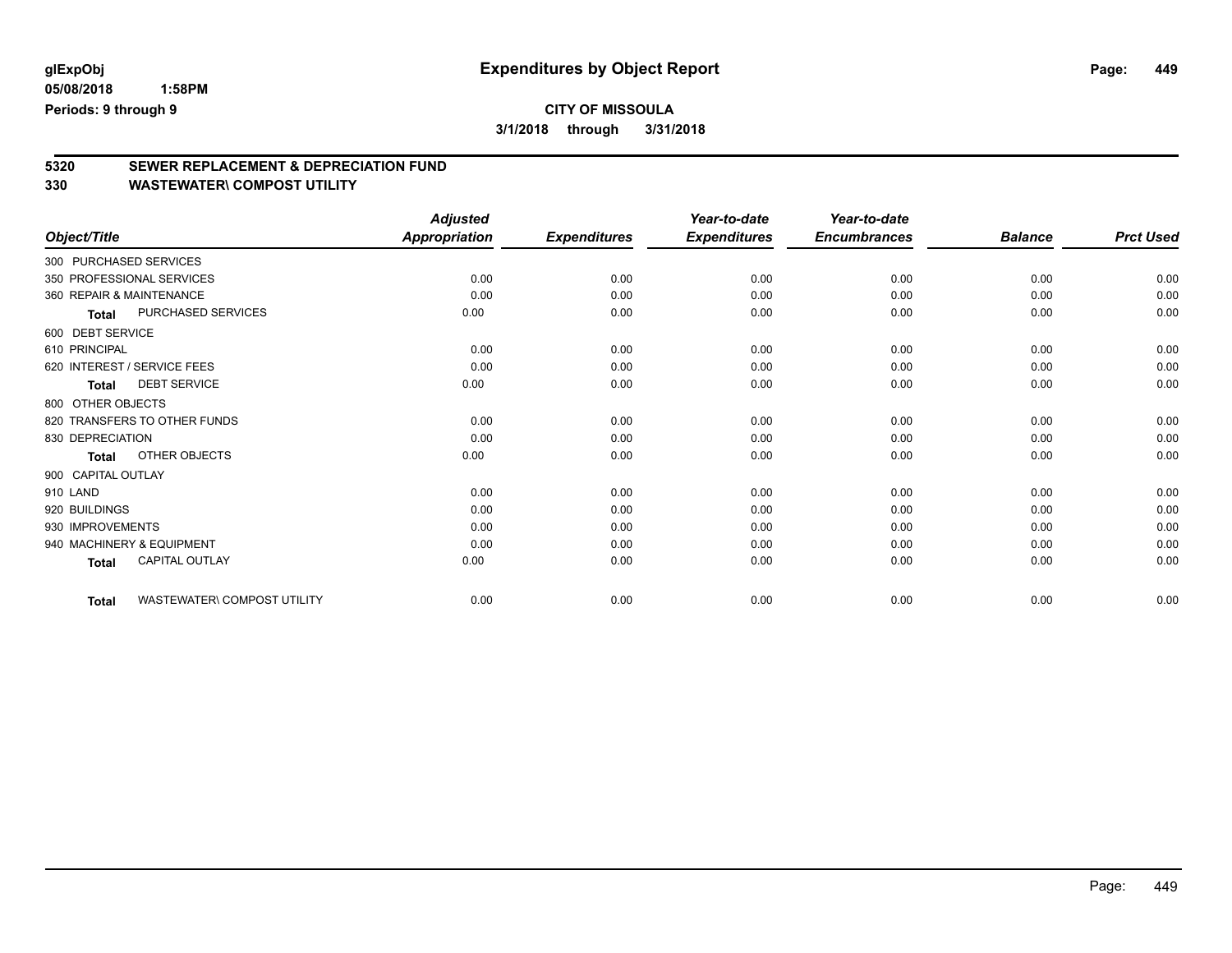#### **5320 SEWER REPLACEMENT & DEPRECIATION FUND**

|                          |                                  | <b>Adjusted</b>      |                     | Year-to-date        | Year-to-date        |                |                  |
|--------------------------|----------------------------------|----------------------|---------------------|---------------------|---------------------|----------------|------------------|
| Object/Title             |                                  | <b>Appropriation</b> | <b>Expenditures</b> | <b>Expenditures</b> | <b>Encumbrances</b> | <b>Balance</b> | <b>Prct Used</b> |
| 300 PURCHASED SERVICES   |                                  |                      |                     |                     |                     |                |                  |
|                          | 350 PROFESSIONAL SERVICES        | 0.00                 | 0.00                | 0.00                | 0.00                | 0.00           | 0.00             |
| 360 REPAIR & MAINTENANCE |                                  | 0.00                 | 0.00                | 0.00                | 0.00                | 0.00           | 0.00             |
| <b>Total</b>             | PURCHASED SERVICES               | 0.00                 | 0.00                | 0.00                | 0.00                | 0.00           | 0.00             |
| 600 DEBT SERVICE         |                                  |                      |                     |                     |                     |                |                  |
| 610 PRINCIPAL            |                                  | 0.00                 | 0.00                | 0.00                | 0.00                | 0.00           | 0.00             |
|                          | 620 INTEREST / SERVICE FEES      | 0.00                 | 0.00                | 0.00                | 0.00                | 0.00           | 0.00             |
| <b>Total</b>             | <b>DEBT SERVICE</b>              | 0.00                 | 0.00                | 0.00                | 0.00                | 0.00           | 0.00             |
| 800 OTHER OBJECTS        |                                  |                      |                     |                     |                     |                |                  |
|                          | 820 TRANSFERS TO OTHER FUNDS     | 0.00                 | 0.00                | 0.00                | 0.00                | 0.00           | 0.00             |
| 830 DEPRECIATION         |                                  | 0.00                 | 0.00                | 0.00                | 0.00                | 0.00           | 0.00             |
| <b>Total</b>             | OTHER OBJECTS                    | 0.00                 | 0.00                | 0.00                | 0.00                | 0.00           | 0.00             |
| 900 CAPITAL OUTLAY       |                                  |                      |                     |                     |                     |                |                  |
| 910 LAND                 |                                  | 0.00                 | 0.00                | 0.00                | 0.00                | 0.00           | 0.00             |
| 920 BUILDINGS            |                                  | 0.00                 | 0.00                | 0.00                | 0.00                | 0.00           | 0.00             |
| 930 IMPROVEMENTS         |                                  | 0.00                 | 0.00                | 0.00                | 0.00                | 0.00           | 0.00             |
|                          | 940 MACHINERY & EQUIPMENT        | 0.00                 | 0.00                | 0.00                | 0.00                | 0.00           | 0.00             |
| <b>Total</b>             | <b>CAPITAL OUTLAY</b>            | 0.00                 | 0.00                | 0.00                | 0.00                | 0.00           | 0.00             |
| <b>Total</b>             | SEWER REPLACEMENT & DEPRECIATIOI | 0.00                 | 0.00                | 0.00                | 0.00                | 0.00           | 0.00             |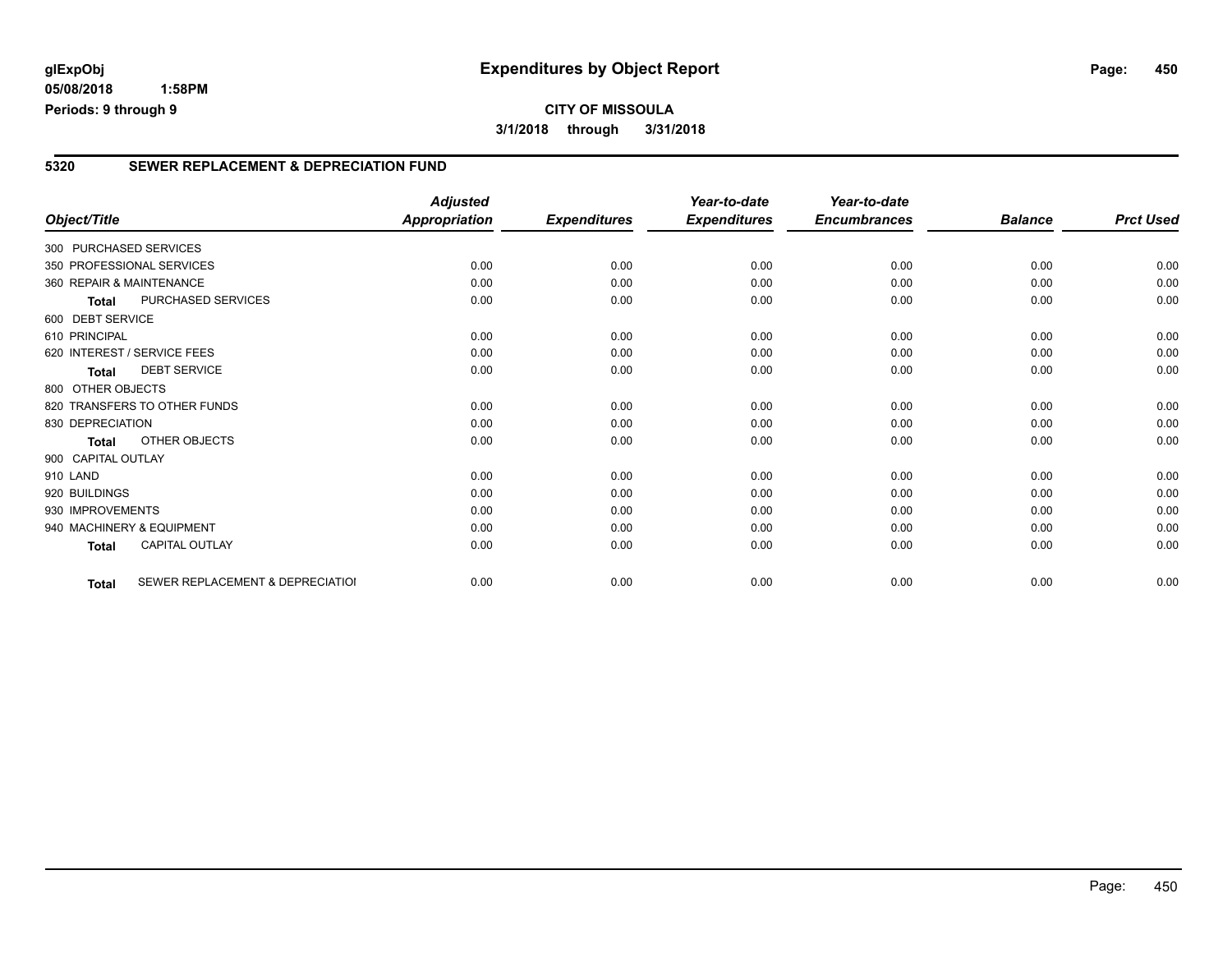# **5325 SEWER DEVELOPMENT FEE FUND<br>330 WASTEWATER\ COMPOST UTILITY**

|                          |                                    | <b>Adjusted</b>      |                     | Year-to-date        | Year-to-date        |                |                  |
|--------------------------|------------------------------------|----------------------|---------------------|---------------------|---------------------|----------------|------------------|
| Object/Title             |                                    | <b>Appropriation</b> | <b>Expenditures</b> | <b>Expenditures</b> | <b>Encumbrances</b> | <b>Balance</b> | <b>Prct Used</b> |
| 300 PURCHASED SERVICES   |                                    |                      |                     |                     |                     |                |                  |
|                          | 350 PROFESSIONAL SERVICES          | 0.00                 | 0.00                | 0.00                | 0.00                | 0.00           | 0.00             |
| 360 REPAIR & MAINTENANCE |                                    | 0.00                 | 0.00                | 0.00                | 0.00                | 0.00           | 0.00             |
| <b>Total</b>             | PURCHASED SERVICES                 | 0.00                 | 0.00                | 0.00                | 0.00                | 0.00           | 0.00             |
| 500 FIXED CHARGES        |                                    |                      |                     |                     |                     |                |                  |
|                          | 550 MERCHANT SERVICE FEES          | 0.00                 | 0.00                | 0.00                | 0.00                | 0.00           | 0.00             |
| <b>Total</b>             | <b>FIXED CHARGES</b>               | 0.00                 | 0.00                | 0.00                | 0.00                | 0.00           | 0.00             |
| 600 DEBT SERVICE         |                                    |                      |                     |                     |                     |                |                  |
| 610 PRINCIPAL            |                                    | 0.00                 | 0.00                | 0.00                | 0.00                | 0.00           | 0.00             |
|                          | 620 INTEREST / SERVICE FEES        | 0.00                 | 0.00                | 0.00                | 0.00                | 0.00           | 0.00             |
| <b>Total</b>             | <b>DEBT SERVICE</b>                | 0.00                 | 0.00                | 0.00                | 0.00                | 0.00           | 0.00             |
| 800 OTHER OBJECTS        |                                    |                      |                     |                     |                     |                |                  |
|                          | 820 TRANSFERS TO OTHER FUNDS       | 0.00                 | 0.00                | 0.00                | 0.00                | 0.00           | 0.00             |
| Total                    | OTHER OBJECTS                      | 0.00                 | 0.00                | 0.00                | 0.00                | 0.00           | 0.00             |
| 900 CAPITAL OUTLAY       |                                    |                      |                     |                     |                     |                |                  |
| 900 CAPITAL OUTLAY       |                                    | 0.00                 | 0.00                | 0.00                | 0.00                | 0.00           | 0.00             |
| 910 LAND                 |                                    | 0.00                 | 0.00                | 0.00                | 0.00                | 0.00           | 0.00             |
| 920 BUILDINGS            |                                    | 0.00                 | 0.00                | 0.00                | 0.00                | 0.00           | 0.00             |
| 930 IMPROVEMENTS         |                                    | 0.00                 | 0.00                | 89,624.33           | 0.00                | $-89,624.33$   | 0.00             |
| <b>Total</b>             | <b>CAPITAL OUTLAY</b>              | 0.00                 | 0.00                | 89,624.33           | 0.00                | $-89,624.33$   | 0.00             |
| <b>Total</b>             | <b>WASTEWATER\ COMPOST UTILITY</b> | 0.00                 | 0.00                | 89,624.33           | 0.00                | $-89,624.33$   | 0.00             |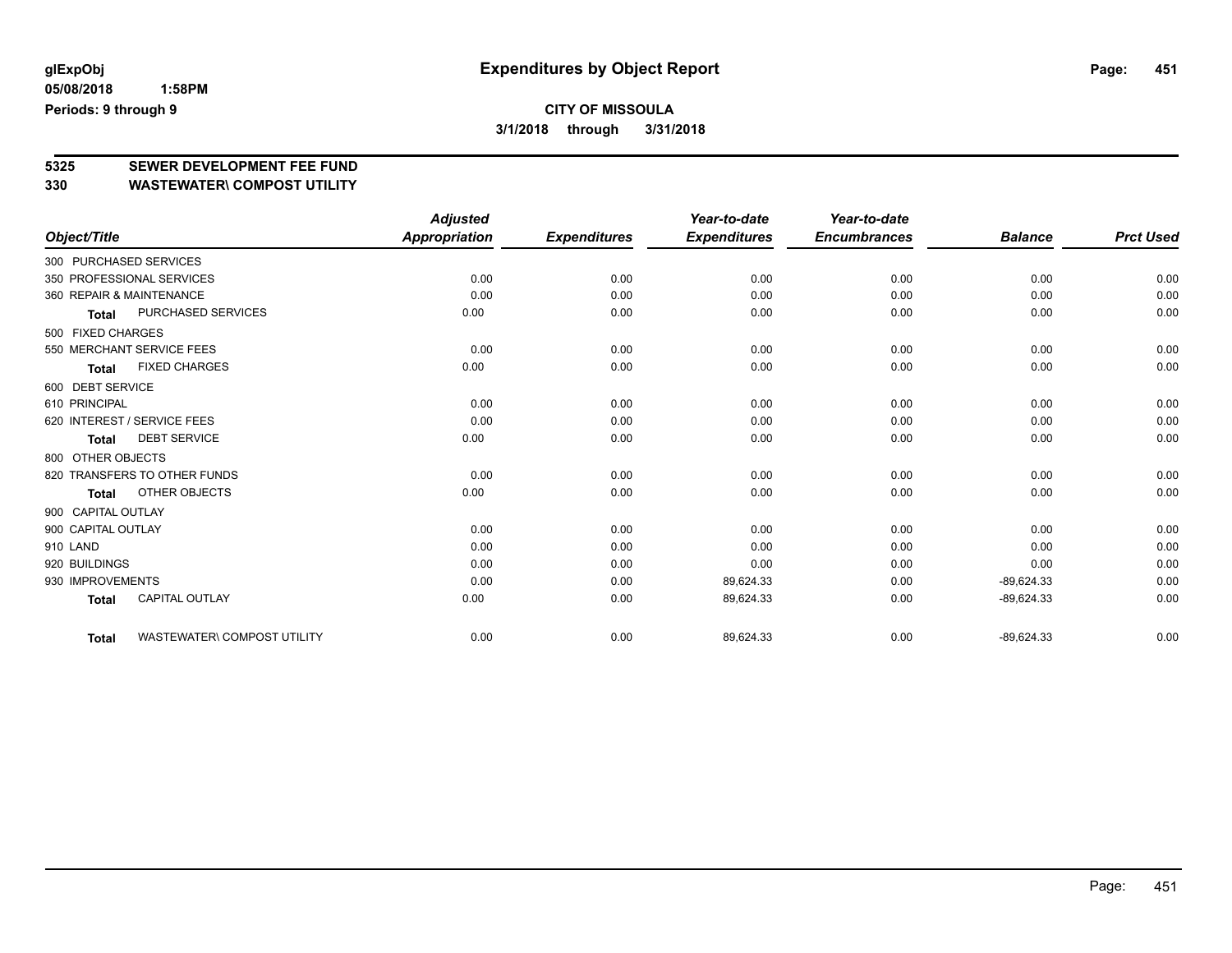## **CITY OF MISSOULA 3/1/2018 through 3/31/2018**

### **5325 SEWER DEVELOPMENT FEE FUND**

|                          |                              | <b>Adjusted</b>      |                     | Year-to-date        | Year-to-date        |                |                  |
|--------------------------|------------------------------|----------------------|---------------------|---------------------|---------------------|----------------|------------------|
| Object/Title             |                              | <b>Appropriation</b> | <b>Expenditures</b> | <b>Expenditures</b> | <b>Encumbrances</b> | <b>Balance</b> | <b>Prct Used</b> |
| 300 PURCHASED SERVICES   |                              |                      |                     |                     |                     |                |                  |
|                          | 350 PROFESSIONAL SERVICES    | 0.00                 | 0.00                | 0.00                | 0.00                | 0.00           | 0.00             |
| 360 REPAIR & MAINTENANCE |                              | 0.00                 | 0.00                | 0.00                | 0.00                | 0.00           | 0.00             |
| Total                    | PURCHASED SERVICES           | 0.00                 | 0.00                | 0.00                | 0.00                | 0.00           | 0.00             |
| 500 FIXED CHARGES        |                              |                      |                     |                     |                     |                |                  |
|                          | 550 MERCHANT SERVICE FEES    | 0.00                 | 0.00                | 0.00                | 0.00                | 0.00           | 0.00             |
| <b>Total</b>             | <b>FIXED CHARGES</b>         | 0.00                 | 0.00                | 0.00                | 0.00                | 0.00           | 0.00             |
| 600 DEBT SERVICE         |                              |                      |                     |                     |                     |                |                  |
| 610 PRINCIPAL            |                              | 0.00                 | 0.00                | 0.00                | 0.00                | 0.00           | 0.00             |
|                          | 620 INTEREST / SERVICE FEES  | 0.00                 | 0.00                | 0.00                | 0.00                | 0.00           | 0.00             |
| <b>Total</b>             | <b>DEBT SERVICE</b>          | 0.00                 | 0.00                | 0.00                | 0.00                | 0.00           | 0.00             |
| 800 OTHER OBJECTS        |                              |                      |                     |                     |                     |                |                  |
|                          | 820 TRANSFERS TO OTHER FUNDS | 0.00                 | 0.00                | 0.00                | 0.00                | 0.00           | 0.00             |
| <b>Total</b>             | OTHER OBJECTS                | 0.00                 | 0.00                | 0.00                | 0.00                | 0.00           | 0.00             |
| 900 CAPITAL OUTLAY       |                              |                      |                     |                     |                     |                |                  |
| 900 CAPITAL OUTLAY       |                              | 0.00                 | 0.00                | 0.00                | 0.00                | 0.00           | 0.00             |
| 910 LAND                 |                              | 0.00                 | 0.00                | 0.00                | 0.00                | 0.00           | 0.00             |
| 920 BUILDINGS            |                              | 0.00                 | 0.00                | 0.00                | 0.00                | 0.00           | 0.00             |
| 930 IMPROVEMENTS         |                              | 0.00                 | 0.00                | 89,624.33           | 0.00                | $-89,624.33$   | 0.00             |
| <b>Total</b>             | <b>CAPITAL OUTLAY</b>        | 0.00                 | 0.00                | 89,624.33           | 0.00                | $-89,624.33$   | 0.00             |
| <b>Total</b>             | SEWER DEVELOPMENT FEE FUND   | 0.00                 | 0.00                | 89,624.33           | 0.00                | $-89,624.33$   | 0.00             |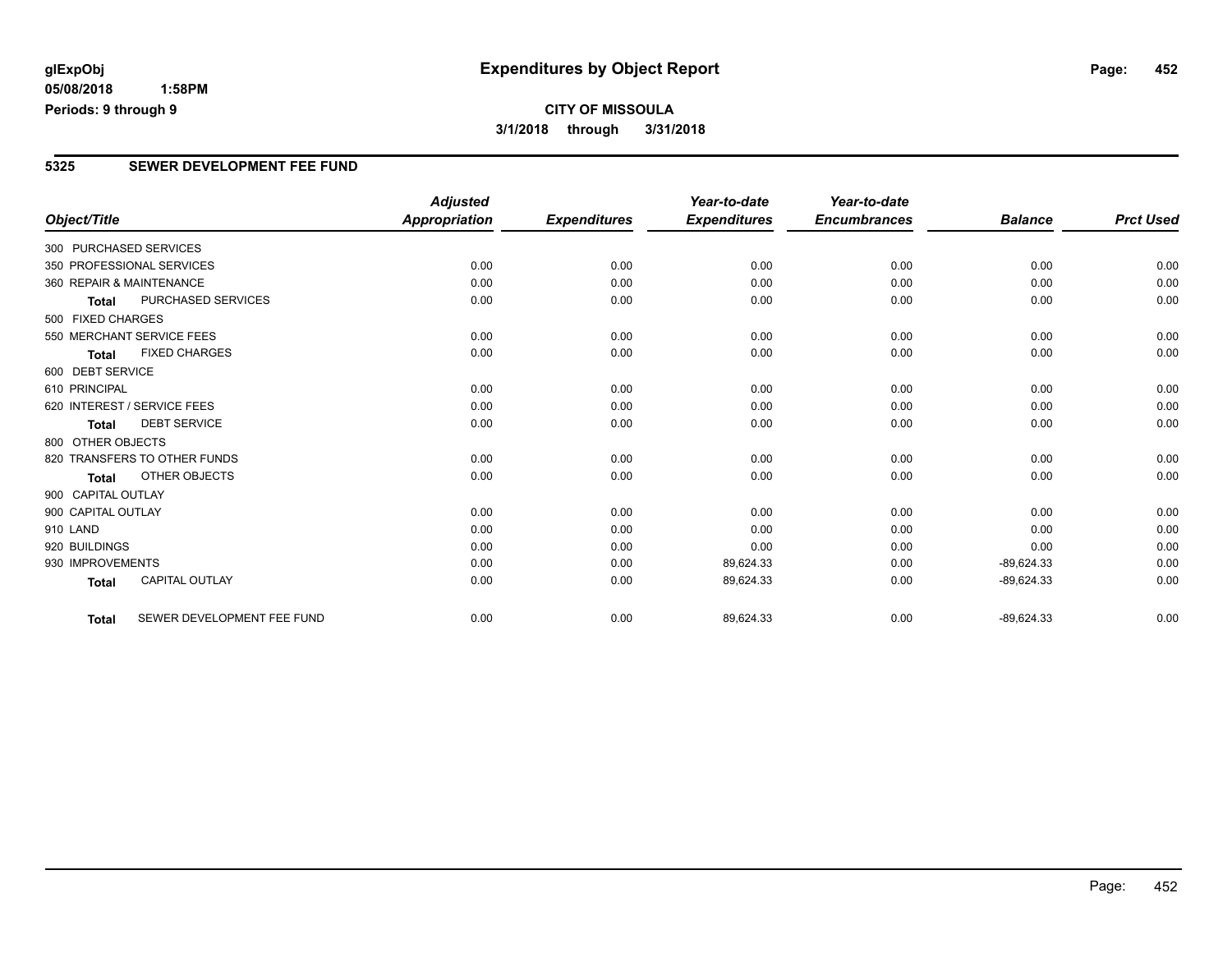# **5340 SEWER CONSTRUCTION FUND<br>330 WASTEWATER\ COMPOST UTILI**

| Object/Title             |                                    | <b>Adjusted</b><br>Appropriation | <b>Expenditures</b> | Year-to-date<br><b>Expenditures</b> | Year-to-date<br><b>Encumbrances</b> | <b>Balance</b> | <b>Prct Used</b> |
|--------------------------|------------------------------------|----------------------------------|---------------------|-------------------------------------|-------------------------------------|----------------|------------------|
| 300 PURCHASED SERVICES   |                                    |                                  |                     |                                     |                                     |                |                  |
|                          | 350 PROFESSIONAL SERVICES          | 0.00                             | 0.00                | 0.00                                | 0.00                                | 0.00           | 0.00             |
| 360 REPAIR & MAINTENANCE |                                    | 0.00                             | 0.00                | 0.00                                | 0.00                                | 0.00           | 0.00             |
| <b>Total</b>             | PURCHASED SERVICES                 | 0.00                             | 0.00                | 0.00                                | 0.00                                | 0.00           | 0.00             |
| 500 FIXED CHARGES        |                                    |                                  |                     |                                     |                                     |                |                  |
|                          | 550 MERCHANT SERVICE FEES          | 0.00                             | 0.00                | 0.00                                | 0.00                                | 0.00           | 0.00             |
| <b>Total</b>             | <b>FIXED CHARGES</b>               | 0.00                             | 0.00                | 0.00                                | 0.00                                | 0.00           | 0.00             |
| 800 OTHER OBJECTS        |                                    |                                  |                     |                                     |                                     |                |                  |
|                          | 820 TRANSFERS TO OTHER FUNDS       | 0.00                             | 0.00                | 0.00                                | 0.00                                | 0.00           | 0.00             |
| <b>Total</b>             | OTHER OBJECTS                      | 0.00                             | 0.00                | 0.00                                | 0.00                                | 0.00           | 0.00             |
| 900 CAPITAL OUTLAY       |                                    |                                  |                     |                                     |                                     |                |                  |
| 930 IMPROVEMENTS         |                                    | 0.00                             | 0.00                | 0.00                                | 0.00                                | 0.00           | 0.00             |
|                          | 940 MACHINERY & EQUIPMENT          | 0.00                             | 0.00                | 0.00                                | 0.00                                | 0.00           | 0.00             |
| <b>Total</b>             | <b>CAPITAL OUTLAY</b>              | 0.00                             | 0.00                | 0.00                                | 0.00                                | 0.00           | 0.00             |
| <b>Total</b>             | <b>WASTEWATER\ COMPOST UTILITY</b> | 0.00                             | 0.00                | 0.00                                | 0.00                                | 0.00           | 0.00             |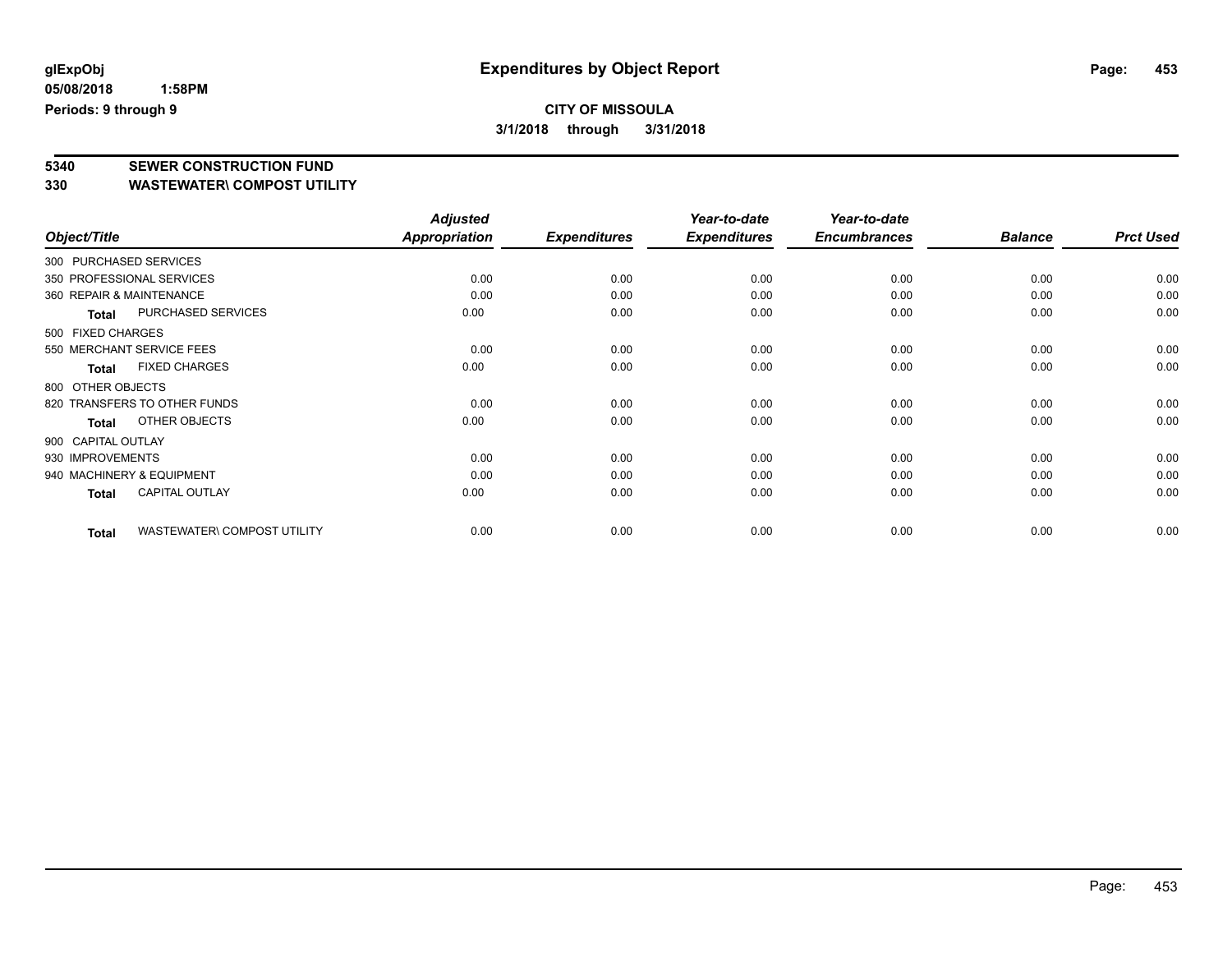**CITY OF MISSOULA 3/1/2018 through 3/31/2018**

**5340 SEWER CONSTRUCTION FUND**

**390 NON-DEPARTMENTAL**

| Object/Title       |                       | <b>Adjusted</b><br>Appropriation | <b>Expenditures</b> | Year-to-date<br><b>Expenditures</b> | Year-to-date<br><b>Encumbrances</b> | <b>Balance</b> | <b>Prct Used</b> |
|--------------------|-----------------------|----------------------------------|---------------------|-------------------------------------|-------------------------------------|----------------|------------------|
| 900 CAPITAL OUTLAY |                       |                                  |                     |                                     |                                     |                |                  |
| 930 IMPROVEMENTS   |                       | 0.00                             | 0.00                | 0.00                                | 0.00                                | 0.00           | 0.00             |
| <b>Total</b>       | <b>CAPITAL OUTLAY</b> | 0.00                             | 0.00                | 0.00                                | 0.00                                | 0.00           | 0.00             |
| <b>Total</b>       | NON-DEPARTMENTAL      | 0.00                             | 0.00                | 0.00                                | 0.00                                | 0.00           | 0.00             |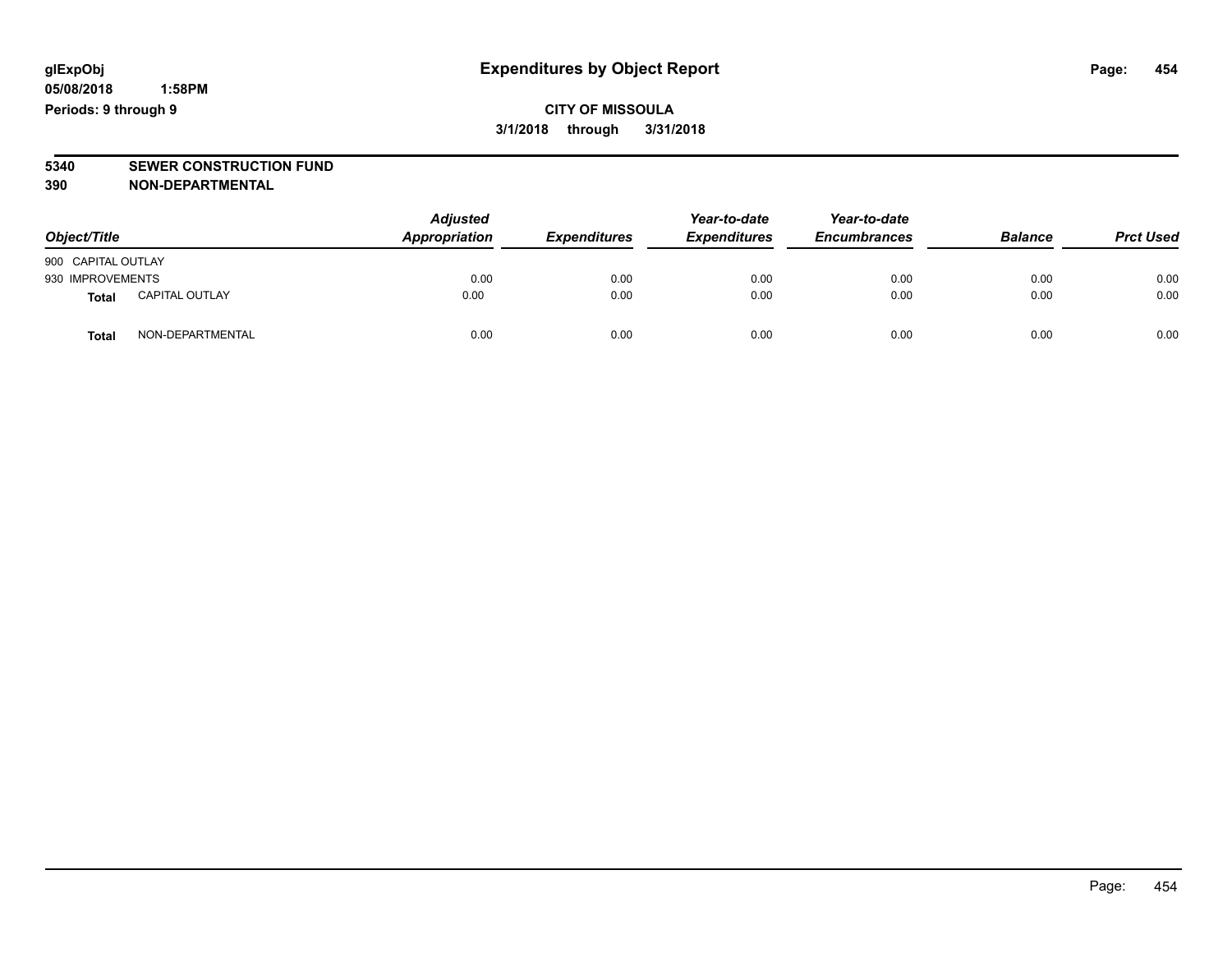## **CITY OF MISSOULA 3/1/2018 through 3/31/2018**

### **5340 SEWER CONSTRUCTION FUND**

|                          |                              | <b>Adjusted</b>      |                     | Year-to-date        | Year-to-date        |                |                  |
|--------------------------|------------------------------|----------------------|---------------------|---------------------|---------------------|----------------|------------------|
| Object/Title             |                              | <b>Appropriation</b> | <b>Expenditures</b> | <b>Expenditures</b> | <b>Encumbrances</b> | <b>Balance</b> | <b>Prct Used</b> |
| 300 PURCHASED SERVICES   |                              |                      |                     |                     |                     |                |                  |
|                          | 350 PROFESSIONAL SERVICES    | 0.00                 | 0.00                | 0.00                | 0.00                | 0.00           | 0.00             |
| 360 REPAIR & MAINTENANCE |                              | 0.00                 | 0.00                | 0.00                | 0.00                | 0.00           | 0.00             |
| Total                    | PURCHASED SERVICES           | 0.00                 | 0.00                | 0.00                | 0.00                | 0.00           | 0.00             |
| 500 FIXED CHARGES        |                              |                      |                     |                     |                     |                |                  |
|                          | 550 MERCHANT SERVICE FEES    | 0.00                 | 0.00                | 0.00                | 0.00                | 0.00           | 0.00             |
| <b>Total</b>             | <b>FIXED CHARGES</b>         | 0.00                 | 0.00                | 0.00                | 0.00                | 0.00           | 0.00             |
| 800 OTHER OBJECTS        |                              |                      |                     |                     |                     |                |                  |
|                          | 820 TRANSFERS TO OTHER FUNDS | 0.00                 | 0.00                | 0.00                | 0.00                | 0.00           | 0.00             |
| <b>Total</b>             | OTHER OBJECTS                | 0.00                 | 0.00                | 0.00                | 0.00                | 0.00           | 0.00             |
| 900 CAPITAL OUTLAY       |                              |                      |                     |                     |                     |                |                  |
| 930 IMPROVEMENTS         |                              | 0.00                 | 0.00                | 0.00                | 0.00                | 0.00           | 0.00             |
|                          | 940 MACHINERY & EQUIPMENT    | 0.00                 | 0.00                | 0.00                | 0.00                | 0.00           | 0.00             |
| <b>Total</b>             | <b>CAPITAL OUTLAY</b>        | 0.00                 | 0.00                | 0.00                | 0.00                | 0.00           | 0.00             |
| <b>Total</b>             | SEWER CONSTRUCTION FUND      | 0.00                 | 0.00                | 0.00                | 0.00                | 0.00           | 0.00             |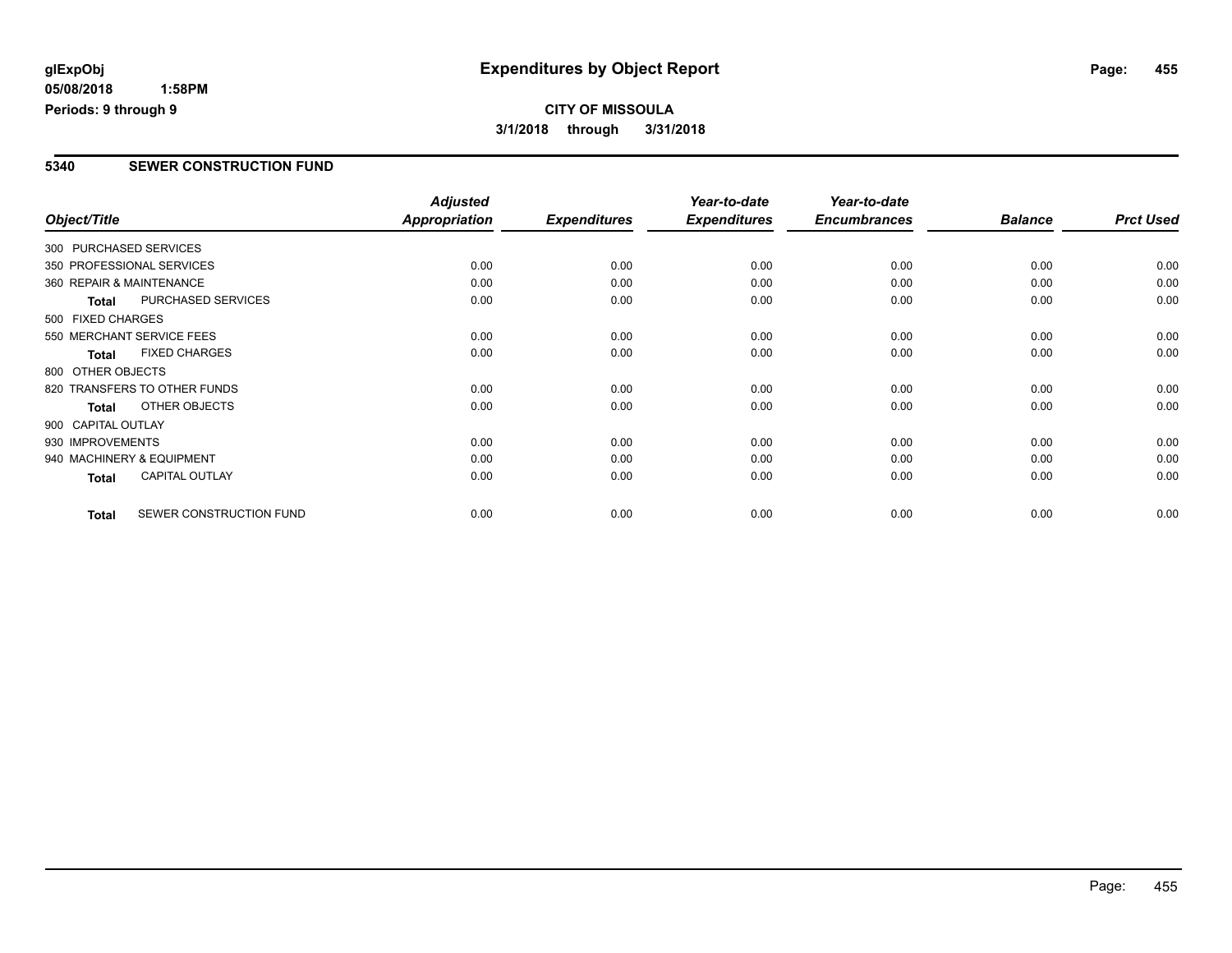#### **5360 UNASSIGNED WASTEWATER DEBT SERVICE 330 WASTEWATER\ COMPOST UTILITY**

| Object/Title                                | <b>Adjusted</b><br>Appropriation | <b>Expenditures</b> | Year-to-date<br><b>Expenditures</b> | Year-to-date<br><b>Encumbrances</b> | <b>Balance</b> | <b>Prct Used</b> |
|---------------------------------------------|----------------------------------|---------------------|-------------------------------------|-------------------------------------|----------------|------------------|
| 600 DEBT SERVICE                            |                                  |                     |                                     |                                     |                |                  |
| 610 PRINCIPAL                               | 0.00                             | 0.00                | 0.00                                | 0.00                                | 0.00           | 0.00             |
| 620 INTEREST / SERVICE FEES                 | 0.00                             | 0.00                | 0.00                                | 0.00                                | 0.00           | 0.00             |
| <b>DEBT SERVICE</b><br><b>Total</b>         | 0.00                             | 0.00                | 0.00                                | 0.00                                | 0.00           | 0.00             |
| WASTEWATER\ COMPOST UTILITY<br><b>Total</b> | 0.00                             | 0.00                | 0.00                                | 0.00                                | 0.00           | 0.00             |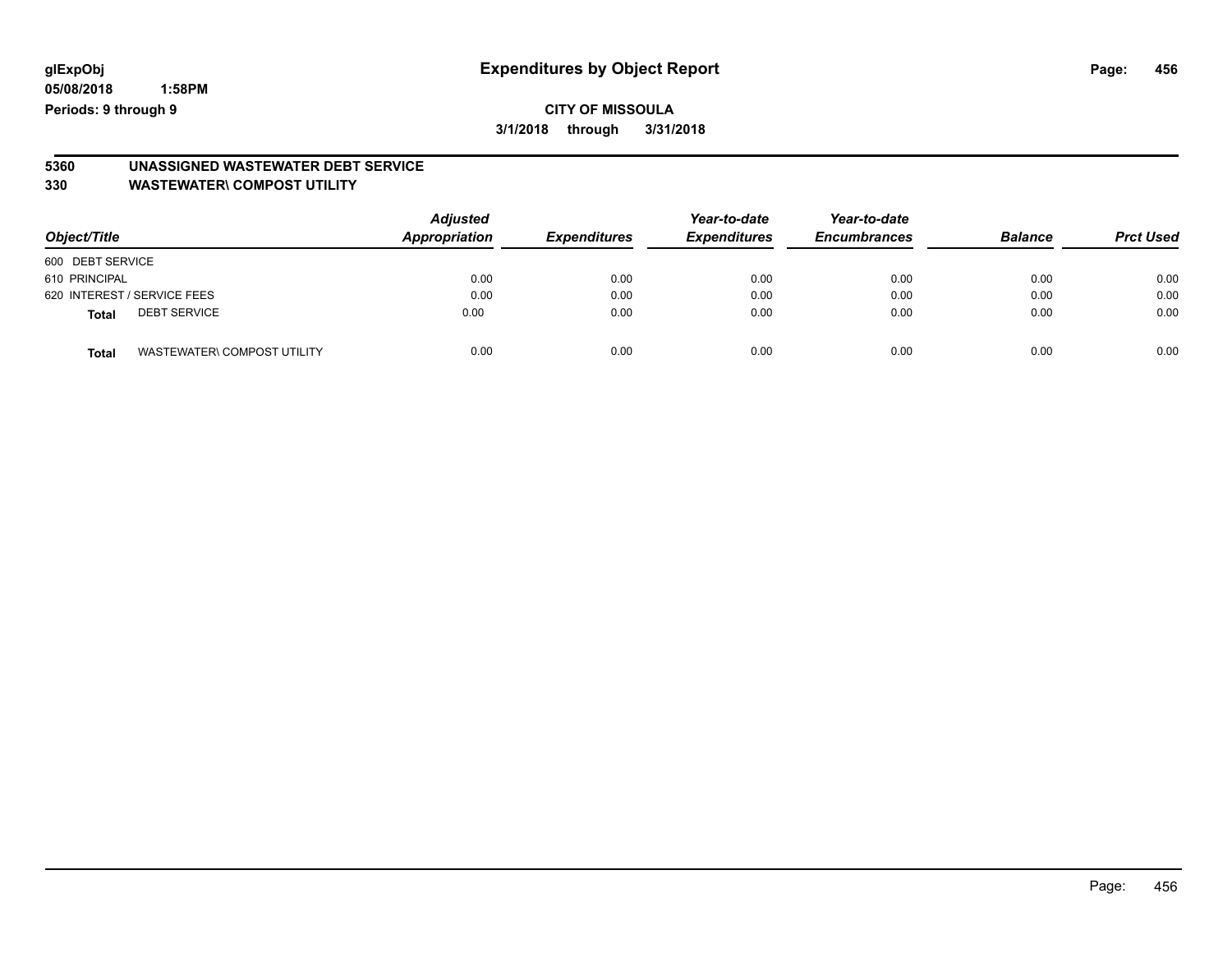### **glExpObj Expenditures by Object Report Page: 457**

**05/08/2018 1:58PM Periods: 9 through 9**

#### **5360 UNASSIGNED WASTEWATER DEBT SERVICE**

| Object/Title                                    | <b>Adjusted</b><br><b>Appropriation</b> | <b>Expenditures</b> | Year-to-date<br><b>Expenditures</b> | Year-to-date<br><b>Encumbrances</b> | <b>Balance</b> | <b>Prct Used</b> |
|-------------------------------------------------|-----------------------------------------|---------------------|-------------------------------------|-------------------------------------|----------------|------------------|
| 600 DEBT SERVICE                                |                                         |                     |                                     |                                     |                |                  |
| 610 PRINCIPAL                                   | 0.00                                    | 0.00                | 0.00                                | 0.00                                | 0.00           | 0.00             |
| 620 INTEREST / SERVICE FEES                     | 0.00                                    | 0.00                | 0.00                                | 0.00                                | 0.00           | 0.00             |
| <b>DEBT SERVICE</b><br><b>Total</b>             | 0.00                                    | 0.00                | 0.00                                | 0.00                                | 0.00           | 0.00             |
| UNASSIGNED WASTEWATER DEBT SERV<br><b>Total</b> | 0.00                                    | 0.00                | 0.00                                | 0.00                                | 0.00           | 0.00             |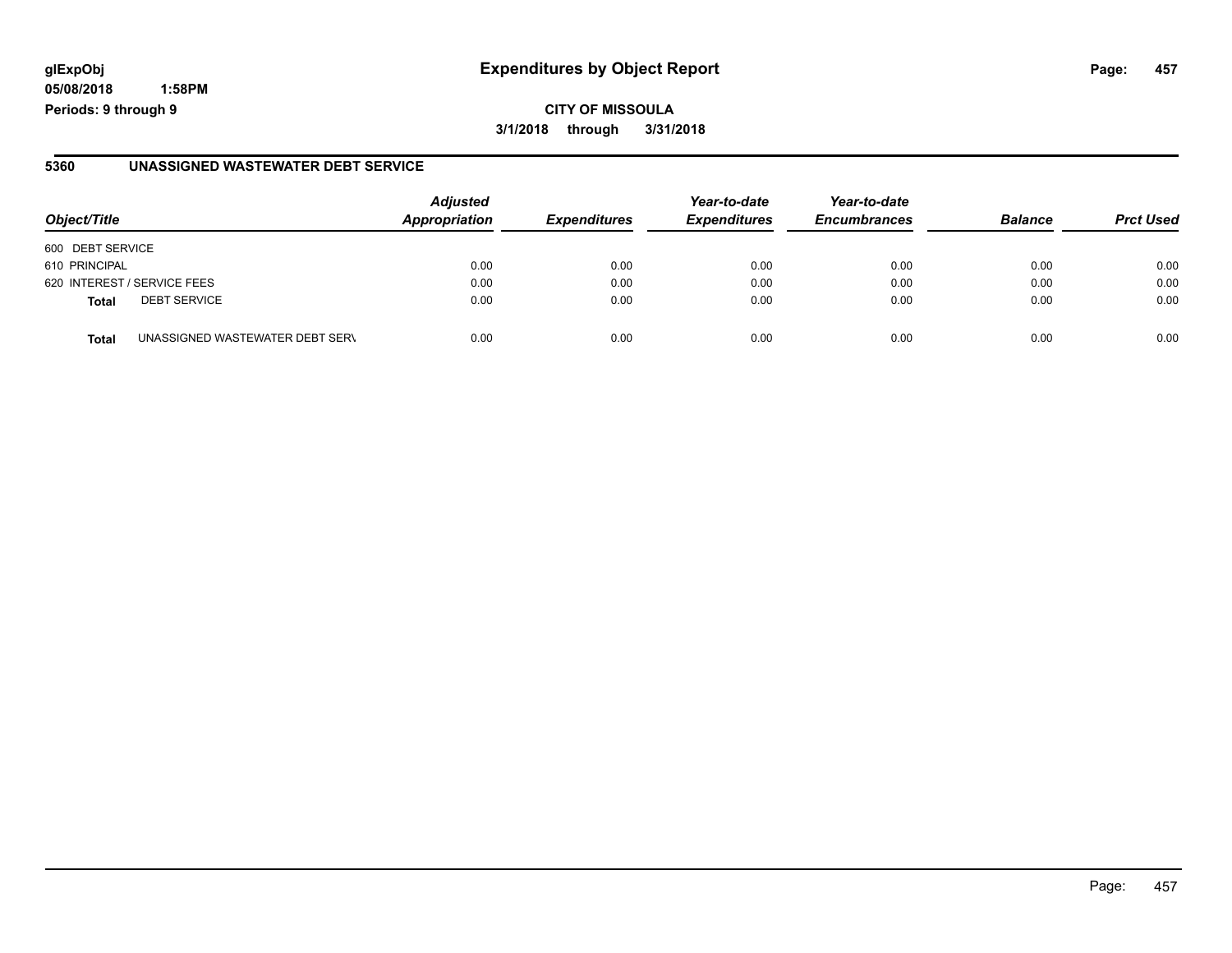# **5361 2001 SEWER REVENUE BONDS-DEBT SERVICE**

| Object/Title                |                                    | <b>Adjusted</b><br><b>Appropriation</b> | <b>Expenditures</b> | Year-to-date<br><b>Expenditures</b> | Year-to-date<br><b>Encumbrances</b> | <b>Balance</b> | <b>Prct Used</b> |
|-----------------------------|------------------------------------|-----------------------------------------|---------------------|-------------------------------------|-------------------------------------|----------------|------------------|
| 500 FIXED CHARGES           |                                    |                                         |                     |                                     |                                     |                |                  |
|                             | 550 MERCHANT SERVICE FEES          | 0.00                                    | 0.00                | 0.00                                | 0.00                                | 0.00           | 0.00             |
| Total                       | <b>FIXED CHARGES</b>               | 0.00                                    | 0.00                | 0.00                                | 0.00                                | 0.00           | 0.00             |
| 600 DEBT SERVICE            |                                    |                                         |                     |                                     |                                     |                |                  |
| 610 PRINCIPAL               |                                    | 0.00                                    | 0.00                | 0.00                                | 0.00                                | 0.00           | 0.00             |
| 620 INTEREST / SERVICE FEES |                                    | 0.00                                    | 0.00                | 0.00                                | 0.00                                | 0.00           | 0.00             |
| <b>Total</b>                | <b>DEBT SERVICE</b>                | 0.00                                    | 0.00                | 0.00                                | 0.00                                | 0.00           | 0.00             |
| <b>Total</b>                | <b>WASTEWATER\ COMPOST UTILITY</b> | 0.00                                    | 0.00                | 0.00                                | 0.00                                | 0.00           | 0.00             |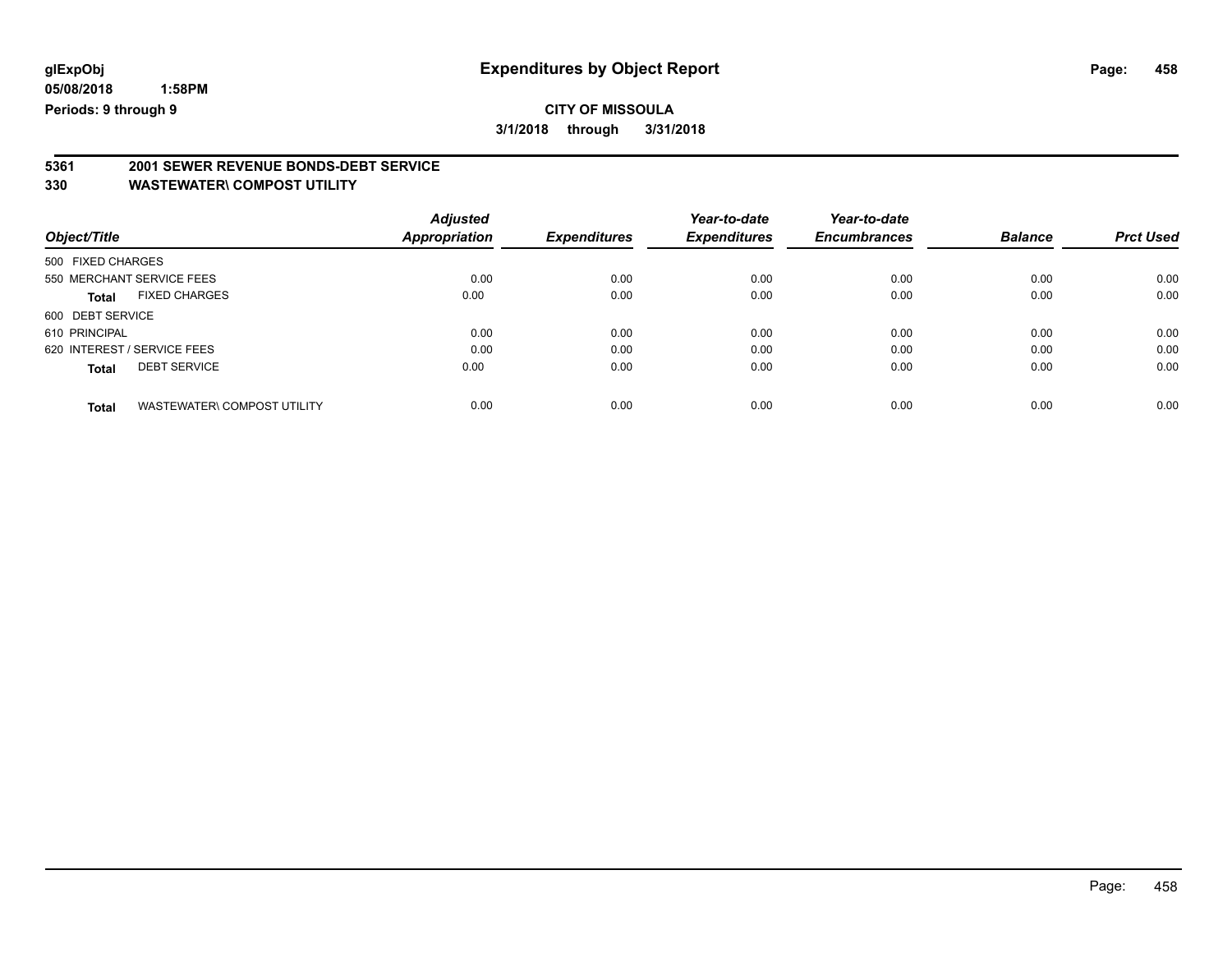## **glExpObj Expenditures by Object Report Page: 459**

**05/08/2018 1:58PM Periods: 9 through 9**

#### **5361 2001 SEWER REVENUE BONDS-DEBT SERVICE**

| Object/Title                |                                  | <b>Adjusted</b><br><b>Appropriation</b> | <b>Expenditures</b> | Year-to-date<br><b>Expenditures</b> | Year-to-date<br><b>Encumbrances</b> | <b>Balance</b> | <b>Prct Used</b> |
|-----------------------------|----------------------------------|-----------------------------------------|---------------------|-------------------------------------|-------------------------------------|----------------|------------------|
| 500 FIXED CHARGES           |                                  |                                         |                     |                                     |                                     |                |                  |
|                             | 550 MERCHANT SERVICE FEES        | 0.00                                    | 0.00                | 0.00                                | 0.00                                | 0.00           | 0.00             |
| <b>Total</b>                | <b>FIXED CHARGES</b>             | 0.00                                    | 0.00                | 0.00                                | 0.00                                | 0.00           | 0.00             |
| 600 DEBT SERVICE            |                                  |                                         |                     |                                     |                                     |                |                  |
| 610 PRINCIPAL               |                                  | 0.00                                    | 0.00                | 0.00                                | 0.00                                | 0.00           | 0.00             |
| 620 INTEREST / SERVICE FEES |                                  | 0.00                                    | 0.00                | 0.00                                | 0.00                                | 0.00           | 0.00             |
| <b>Total</b>                | <b>DEBT SERVICE</b>              | 0.00                                    | 0.00                | 0.00                                | 0.00                                | 0.00           | 0.00             |
| <b>Total</b>                | 2001 SEWER REVENUE BONDS-DEBT SE | 0.00                                    | 0.00                | 0.00                                | 0.00                                | 0.00           | 0.00             |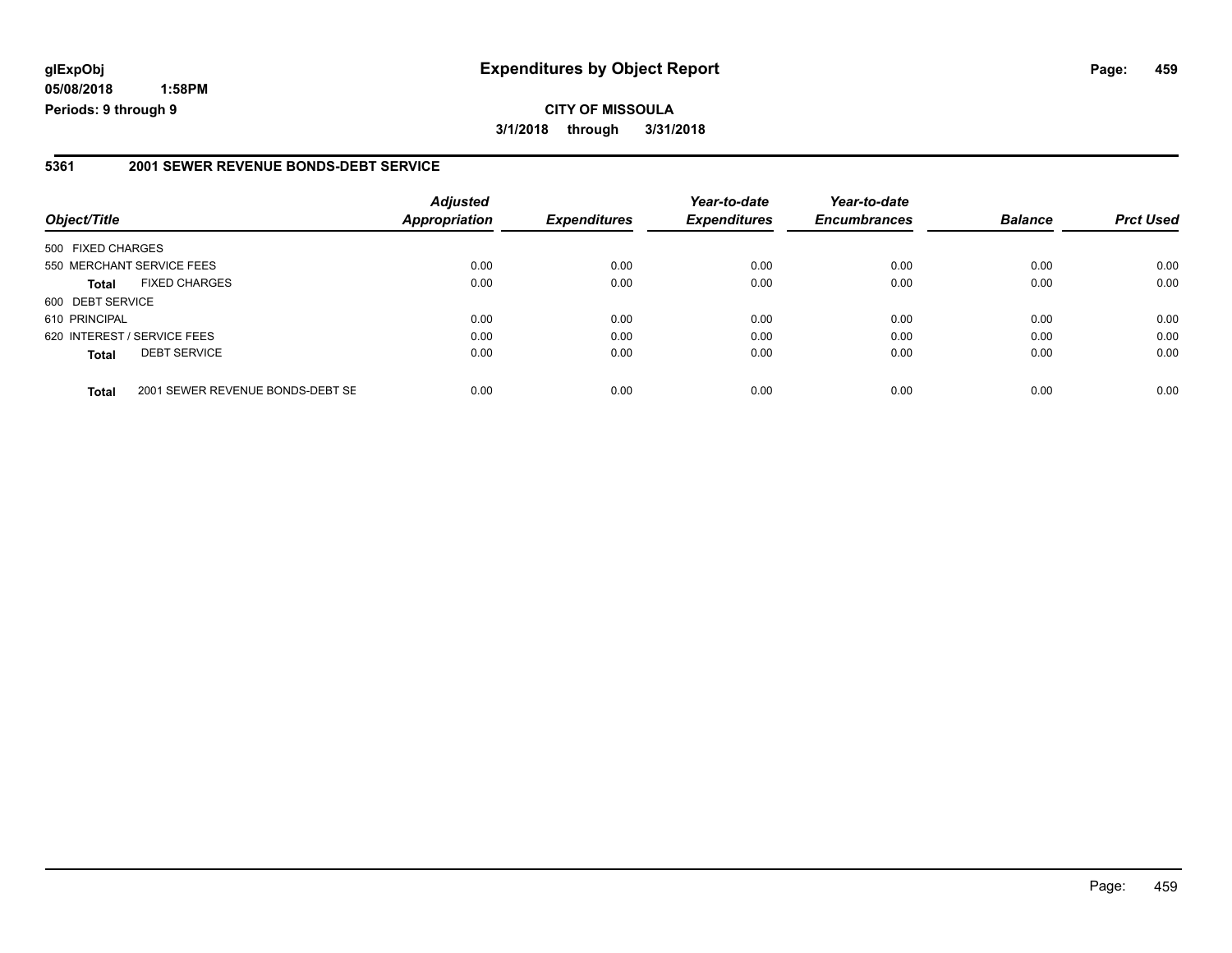### **CITY OF MISSOULA 3/1/2018 through 3/31/2018**

# **5362 00 SEWER REVENUE BOND - SERIES B DEBT SE**

| Object/Title      |                                    | <b>Adjusted</b><br><b>Appropriation</b> | <b>Expenditures</b> | Year-to-date<br><b>Expenditures</b> | Year-to-date<br><b>Encumbrances</b> | <b>Balance</b> | <b>Prct Used</b> |
|-------------------|------------------------------------|-----------------------------------------|---------------------|-------------------------------------|-------------------------------------|----------------|------------------|
|                   |                                    |                                         |                     |                                     |                                     |                |                  |
| 500 FIXED CHARGES |                                    |                                         |                     |                                     |                                     |                |                  |
|                   | 550 MERCHANT SERVICE FEES          | 0.00                                    | 0.00                | 0.00                                | 0.00                                | 0.00           | 0.00             |
| <b>Total</b>      | <b>FIXED CHARGES</b>               | 0.00                                    | 0.00                | 0.00                                | 0.00                                | 0.00           | 0.00             |
| 600 DEBT SERVICE  |                                    |                                         |                     |                                     |                                     |                |                  |
| 610 PRINCIPAL     |                                    | 0.00                                    | 0.00                | 0.00                                | 0.00                                | 0.00           | 0.00             |
|                   | 620 INTEREST / SERVICE FEES        | 0.00                                    | 0.00                | 0.00                                | 0.00                                | 0.00           | 0.00             |
| <b>Total</b>      | <b>DEBT SERVICE</b>                | 0.00                                    | 0.00                | 0.00                                | 0.00                                | 0.00           | 0.00             |
| 800 OTHER OBJECTS |                                    |                                         |                     |                                     |                                     |                |                  |
|                   | 820 TRANSFERS TO OTHER FUNDS       | 0.00                                    | 0.00                | 0.00                                | 0.00                                | 0.00           | 0.00             |
| <b>Total</b>      | OTHER OBJECTS                      | 0.00                                    | 0.00                | 0.00                                | 0.00                                | 0.00           | 0.00             |
| <b>Total</b>      | <b>WASTEWATER\ COMPOST UTILITY</b> | 0.00                                    | 0.00                | 0.00                                | 0.00                                | 0.00           | 0.00             |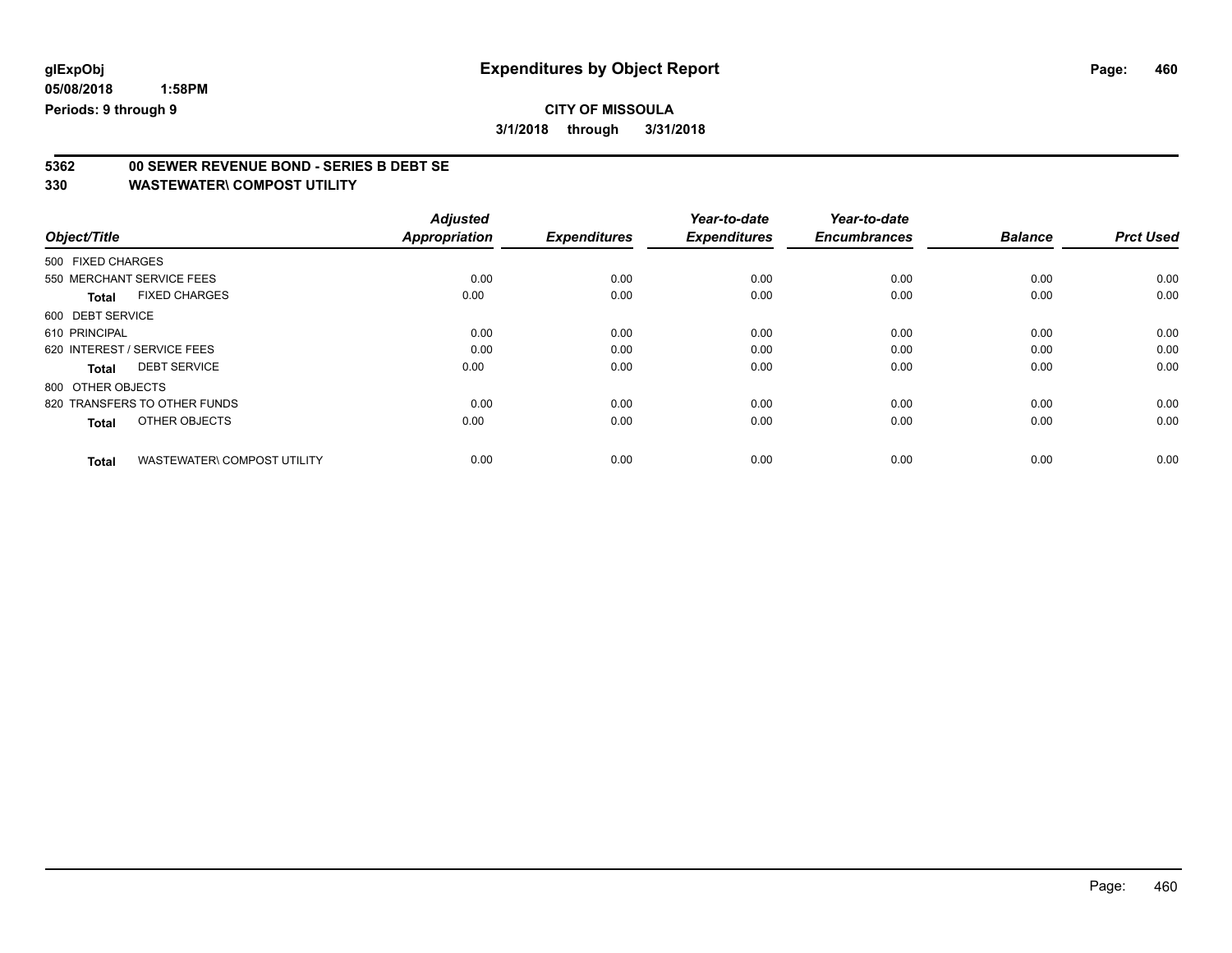#### **5362 00 SEWER REVENUE BOND - SERIES B DEBT SE**

|                   |                                    | <b>Adjusted</b>      | <b>Expenditures</b> | Year-to-date<br><b>Expenditures</b> | Year-to-date<br><b>Encumbrances</b> | <b>Balance</b> | <b>Prct Used</b> |
|-------------------|------------------------------------|----------------------|---------------------|-------------------------------------|-------------------------------------|----------------|------------------|
| Object/Title      |                                    | <b>Appropriation</b> |                     |                                     |                                     |                |                  |
| 500 FIXED CHARGES |                                    |                      |                     |                                     |                                     |                |                  |
|                   | 550 MERCHANT SERVICE FEES          | 0.00                 | 0.00                | 0.00                                | 0.00                                | 0.00           | 0.00             |
| Total             | <b>FIXED CHARGES</b>               | 0.00                 | 0.00                | 0.00                                | 0.00                                | 0.00           | 0.00             |
| 600 DEBT SERVICE  |                                    |                      |                     |                                     |                                     |                |                  |
| 610 PRINCIPAL     |                                    | 0.00                 | 0.00                | 0.00                                | 0.00                                | 0.00           | 0.00             |
|                   | 620 INTEREST / SERVICE FEES        | 0.00                 | 0.00                | 0.00                                | 0.00                                | 0.00           | 0.00             |
| Total             | <b>DEBT SERVICE</b>                | 0.00                 | 0.00                | 0.00                                | 0.00                                | 0.00           | 0.00             |
| 800 OTHER OBJECTS |                                    |                      |                     |                                     |                                     |                |                  |
|                   | 820 TRANSFERS TO OTHER FUNDS       | 0.00                 | 0.00                | 0.00                                | 0.00                                | 0.00           | 0.00             |
| <b>Total</b>      | OTHER OBJECTS                      | 0.00                 | 0.00                | 0.00                                | 0.00                                | 0.00           | 0.00             |
| <b>Total</b>      | 00 SEWER REVENUE BOND - SERIES B L | 0.00                 | 0.00                | 0.00                                | 0.00                                | 0.00           | 0.00             |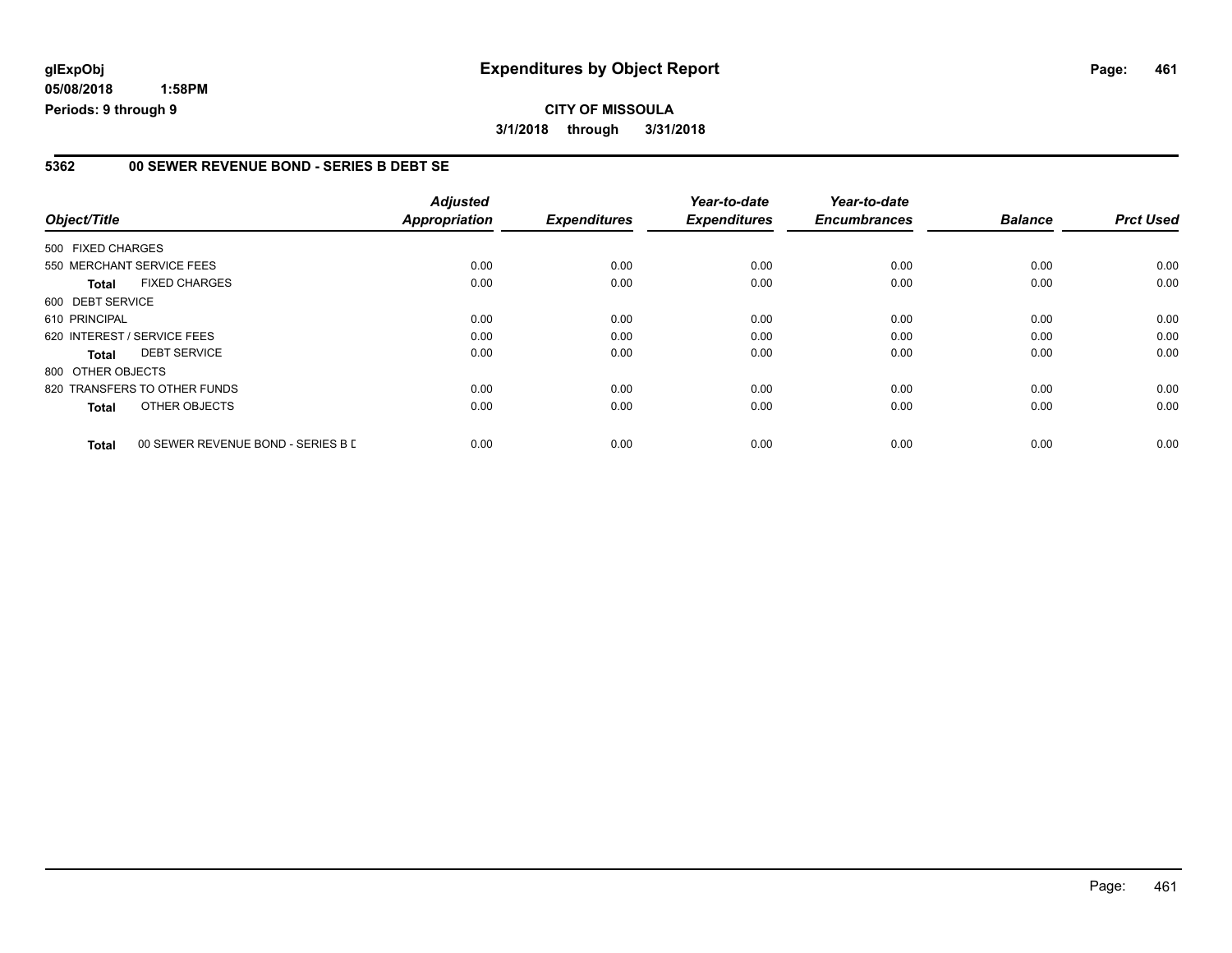### **CITY OF MISSOULA 3/1/2018 through 3/31/2018**

## **5363 92 SEWER REVENUE BOND SERIES A DEBT SERV**

| Object/Title                |                                    | <b>Adjusted</b><br><b>Appropriation</b> | <b>Expenditures</b> | Year-to-date<br><b>Expenditures</b> | Year-to-date<br><b>Encumbrances</b> | <b>Balance</b> | <b>Prct Used</b> |
|-----------------------------|------------------------------------|-----------------------------------------|---------------------|-------------------------------------|-------------------------------------|----------------|------------------|
| 500 FIXED CHARGES           |                                    |                                         |                     |                                     |                                     |                |                  |
| 550 MERCHANT SERVICE FEES   |                                    | 0.00                                    | 0.00                | 0.00                                | 0.00                                | 0.00           | 0.00             |
| <b>Total</b>                | <b>FIXED CHARGES</b>               | 0.00                                    | 0.00                | 0.00                                | 0.00                                | 0.00           | 0.00             |
| 600 DEBT SERVICE            |                                    |                                         |                     |                                     |                                     |                |                  |
| 610 PRINCIPAL               |                                    | 0.00                                    | 0.00                | 0.00                                | 0.00                                | 0.00           | 0.00             |
| 620 INTEREST / SERVICE FEES |                                    | 0.00                                    | 0.00                | 0.00                                | 0.00                                | 0.00           | 0.00             |
| <b>Total</b>                | <b>DEBT SERVICE</b>                | 0.00                                    | 0.00                | 0.00                                | 0.00                                | 0.00           | 0.00             |
| <b>Total</b>                | <b>WASTEWATER\ COMPOST UTILITY</b> | 0.00                                    | 0.00                | 0.00                                | 0.00                                | 0.00           | 0.00             |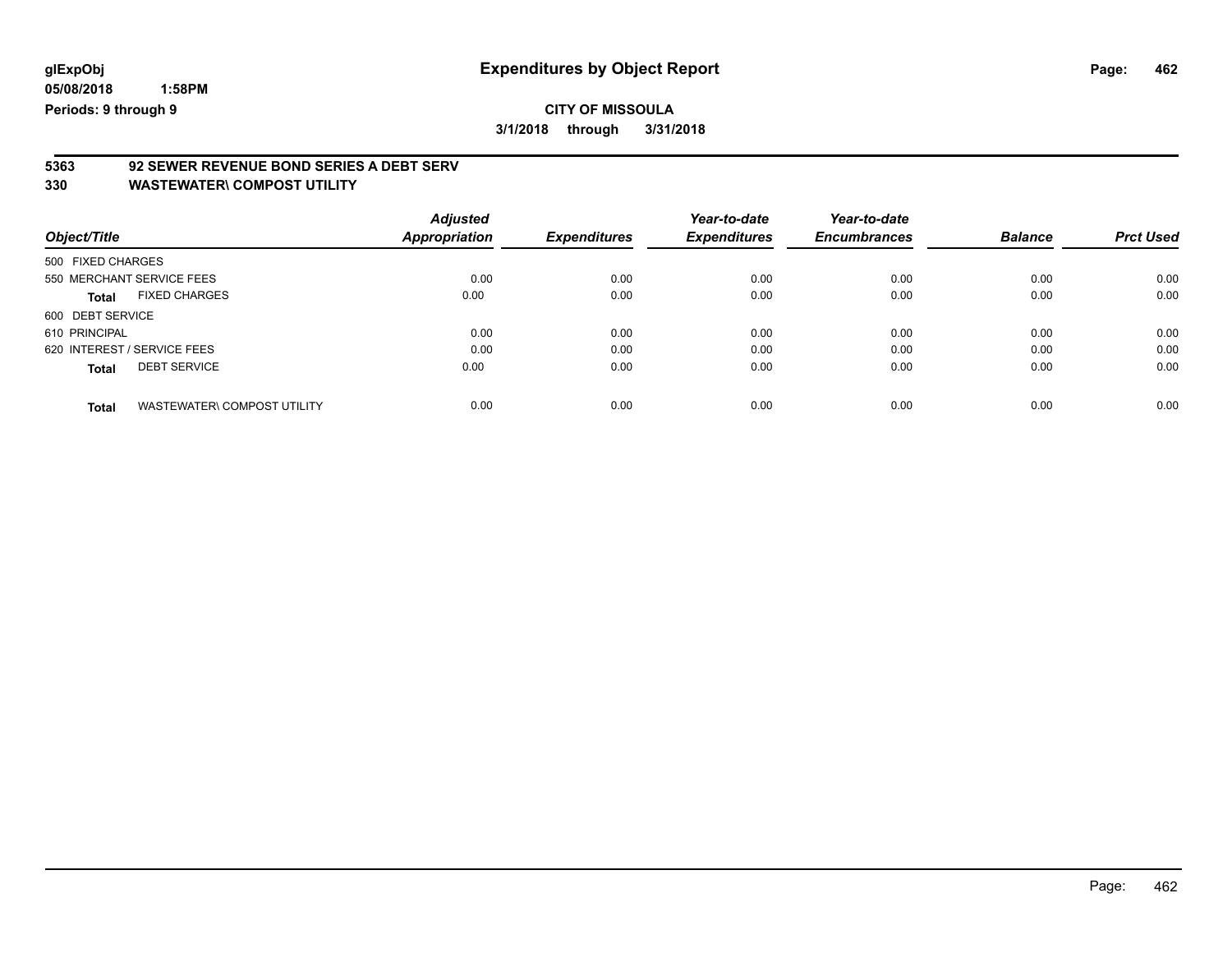## **glExpObj Expenditures by Object Report Page: 463**

**05/08/2018 1:58PM Periods: 9 through 9**

#### **5363 92 SEWER REVENUE BOND SERIES A DEBT SERV**

| Object/Title                |                                   | <b>Adjusted</b><br><b>Appropriation</b> | <b>Expenditures</b> | Year-to-date<br><b>Expenditures</b> | Year-to-date<br><b>Encumbrances</b> | <b>Balance</b> | <b>Prct Used</b> |
|-----------------------------|-----------------------------------|-----------------------------------------|---------------------|-------------------------------------|-------------------------------------|----------------|------------------|
| 500 FIXED CHARGES           |                                   |                                         |                     |                                     |                                     |                |                  |
| 550 MERCHANT SERVICE FEES   |                                   | 0.00                                    | 0.00                | 0.00                                | 0.00                                | 0.00           | 0.00             |
| <b>Total</b>                | <b>FIXED CHARGES</b>              | 0.00                                    | 0.00                | 0.00                                | 0.00                                | 0.00           | 0.00             |
| 600 DEBT SERVICE            |                                   |                                         |                     |                                     |                                     |                |                  |
| 610 PRINCIPAL               |                                   | 0.00                                    | 0.00                | 0.00                                | 0.00                                | 0.00           | 0.00             |
| 620 INTEREST / SERVICE FEES |                                   | 0.00                                    | 0.00                | 0.00                                | 0.00                                | 0.00           | 0.00             |
| <b>Total</b>                | <b>DEBT SERVICE</b>               | 0.00                                    | 0.00                | 0.00                                | 0.00                                | 0.00           | 0.00             |
| <b>Total</b>                | 92 SEWER REVENUE BOND SERIES A DE | 0.00                                    | 0.00                | 0.00                                | 0.00                                | 0.00           | 0.00             |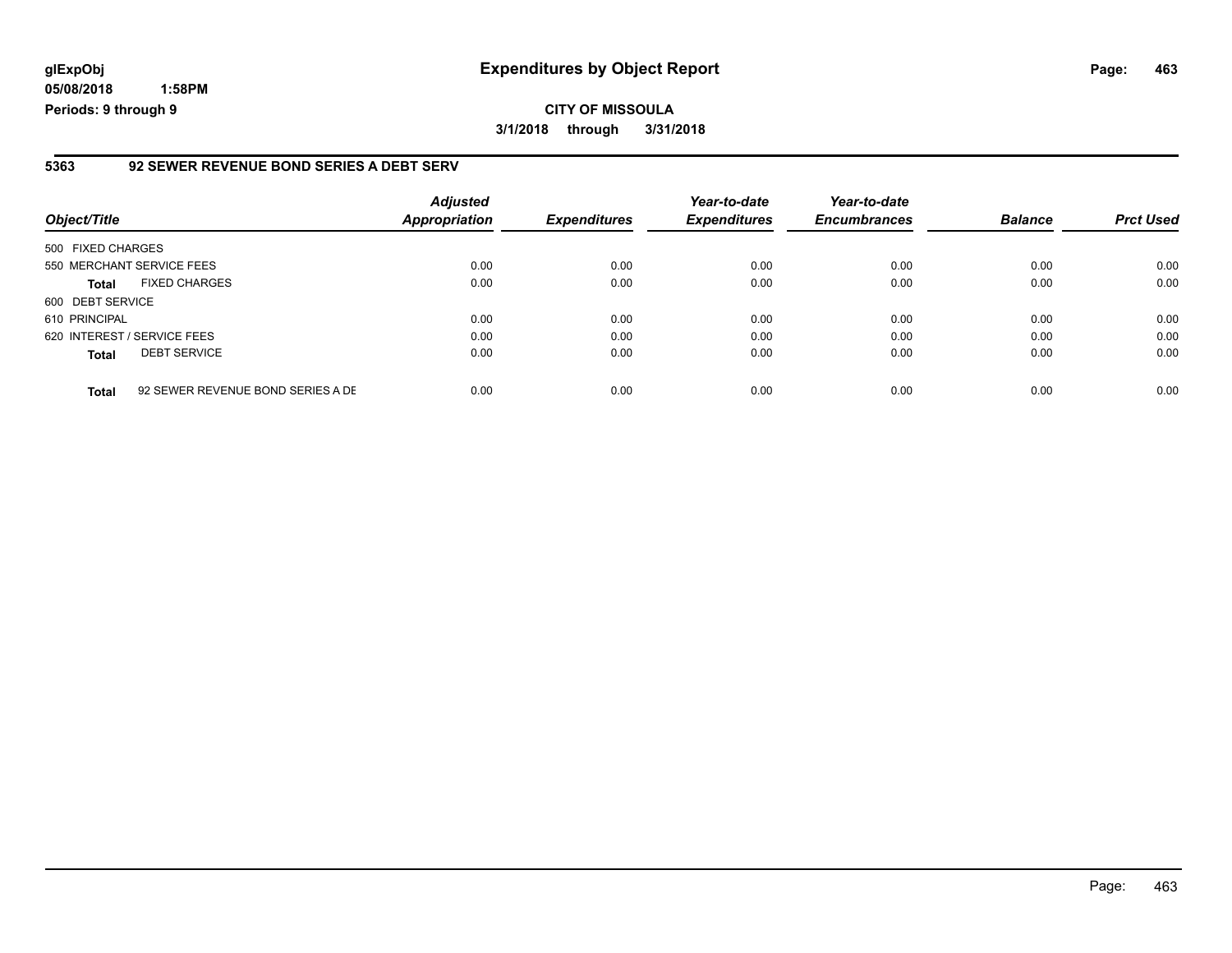### **CITY OF MISSOULA 3/1/2018 through 3/31/2018**

# **5364 92 SEWER REVENUE BOND - SERIES B DEBT S**

| Object/Title                |                                    | <b>Adjusted</b><br><b>Appropriation</b> | <b>Expenditures</b> | Year-to-date<br><b>Expenditures</b> | Year-to-date<br><b>Encumbrances</b> | <b>Balance</b> | <b>Prct Used</b> |
|-----------------------------|------------------------------------|-----------------------------------------|---------------------|-------------------------------------|-------------------------------------|----------------|------------------|
| 500 FIXED CHARGES           |                                    |                                         |                     |                                     |                                     |                |                  |
|                             | 550 MERCHANT SERVICE FEES          | 0.00                                    | 0.00                | 0.00                                | 0.00                                | 0.00           | 0.00             |
| <b>Total</b>                | <b>FIXED CHARGES</b>               | 0.00                                    | 0.00                | 0.00                                | 0.00                                | 0.00           | 0.00             |
| 600 DEBT SERVICE            |                                    |                                         |                     |                                     |                                     |                |                  |
| 610 PRINCIPAL               |                                    | 0.00                                    | 0.00                | 0.00                                | 0.00                                | 0.00           | 0.00             |
| 620 INTEREST / SERVICE FEES |                                    | 0.00                                    | 0.00                | 0.00                                | 0.00                                | 0.00           | 0.00             |
| <b>Total</b>                | <b>DEBT SERVICE</b>                | 0.00                                    | 0.00                | 0.00                                | 0.00                                | 0.00           | 0.00             |
| <b>Total</b>                | <b>WASTEWATER\ COMPOST UTILITY</b> | 0.00                                    | 0.00                | 0.00                                | 0.00                                | 0.00           | 0.00             |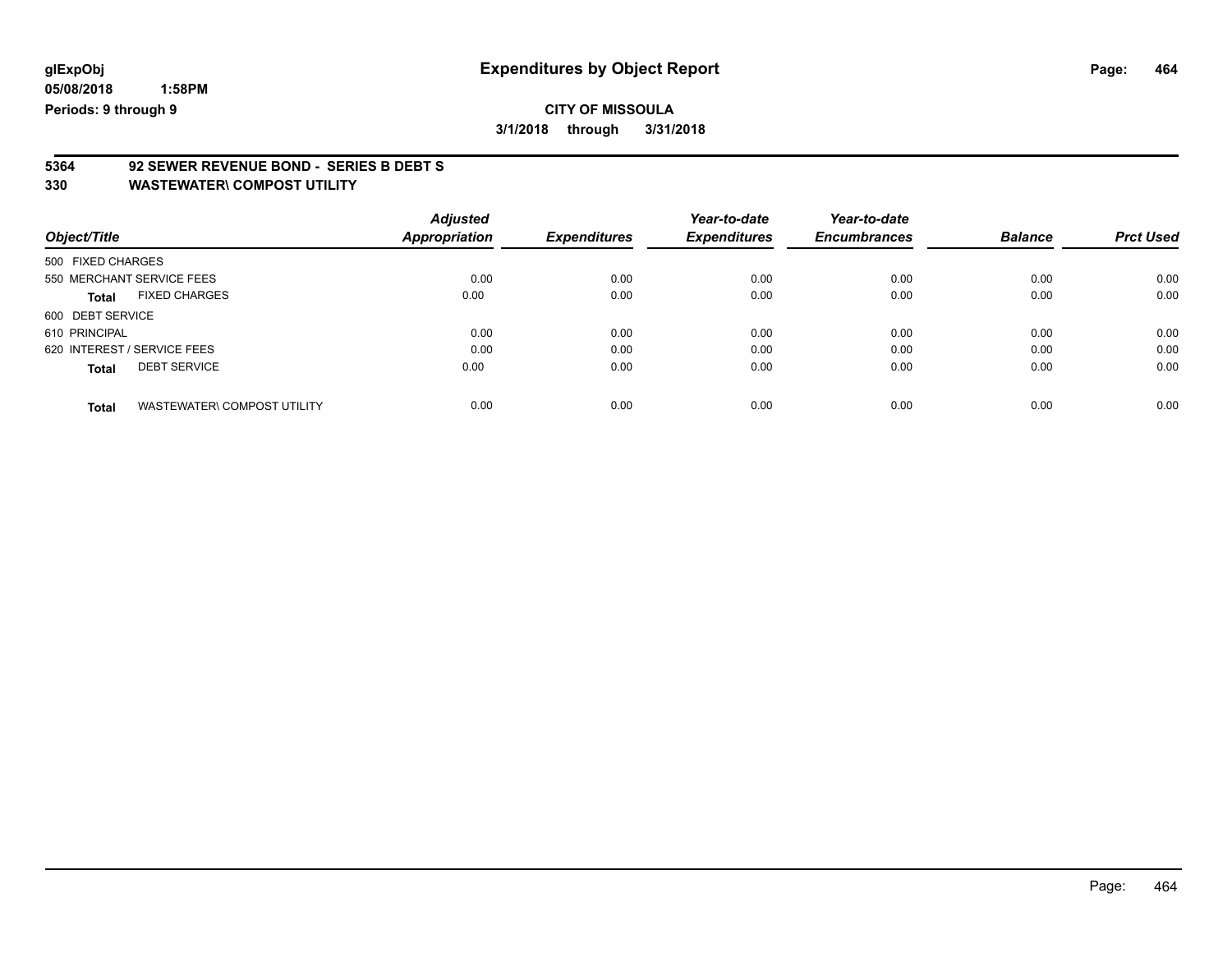#### **5364 92 SEWER REVENUE BOND - SERIES B DEBT S**

| Object/Title                                       | <b>Adjusted</b><br>Appropriation | <b>Expenditures</b> | Year-to-date<br><b>Expenditures</b> | Year-to-date<br><b>Encumbrances</b> | <b>Balance</b> | <b>Prct Used</b> |
|----------------------------------------------------|----------------------------------|---------------------|-------------------------------------|-------------------------------------|----------------|------------------|
| 500 FIXED CHARGES                                  |                                  |                     |                                     |                                     |                |                  |
| 550 MERCHANT SERVICE FEES                          | 0.00                             | 0.00                | 0.00                                | 0.00                                | 0.00           | 0.00             |
| <b>FIXED CHARGES</b><br><b>Total</b>               | 0.00                             | 0.00                | 0.00                                | 0.00                                | 0.00           | 0.00             |
| 600 DEBT SERVICE                                   |                                  |                     |                                     |                                     |                |                  |
| 610 PRINCIPAL                                      | 0.00                             | 0.00                | 0.00                                | 0.00                                | 0.00           | 0.00             |
| 620 INTEREST / SERVICE FEES                        | 0.00                             | 0.00                | 0.00                                | 0.00                                | 0.00           | 0.00             |
| <b>DEBT SERVICE</b><br><b>Total</b>                | 0.00                             | 0.00                | 0.00                                | 0.00                                | 0.00           | 0.00             |
| 92 SEWER REVENUE BOND - SERIES B I<br><b>Total</b> | 0.00                             | 0.00                | 0.00                                | 0.00                                | 0.00           | 0.00             |

Page: 465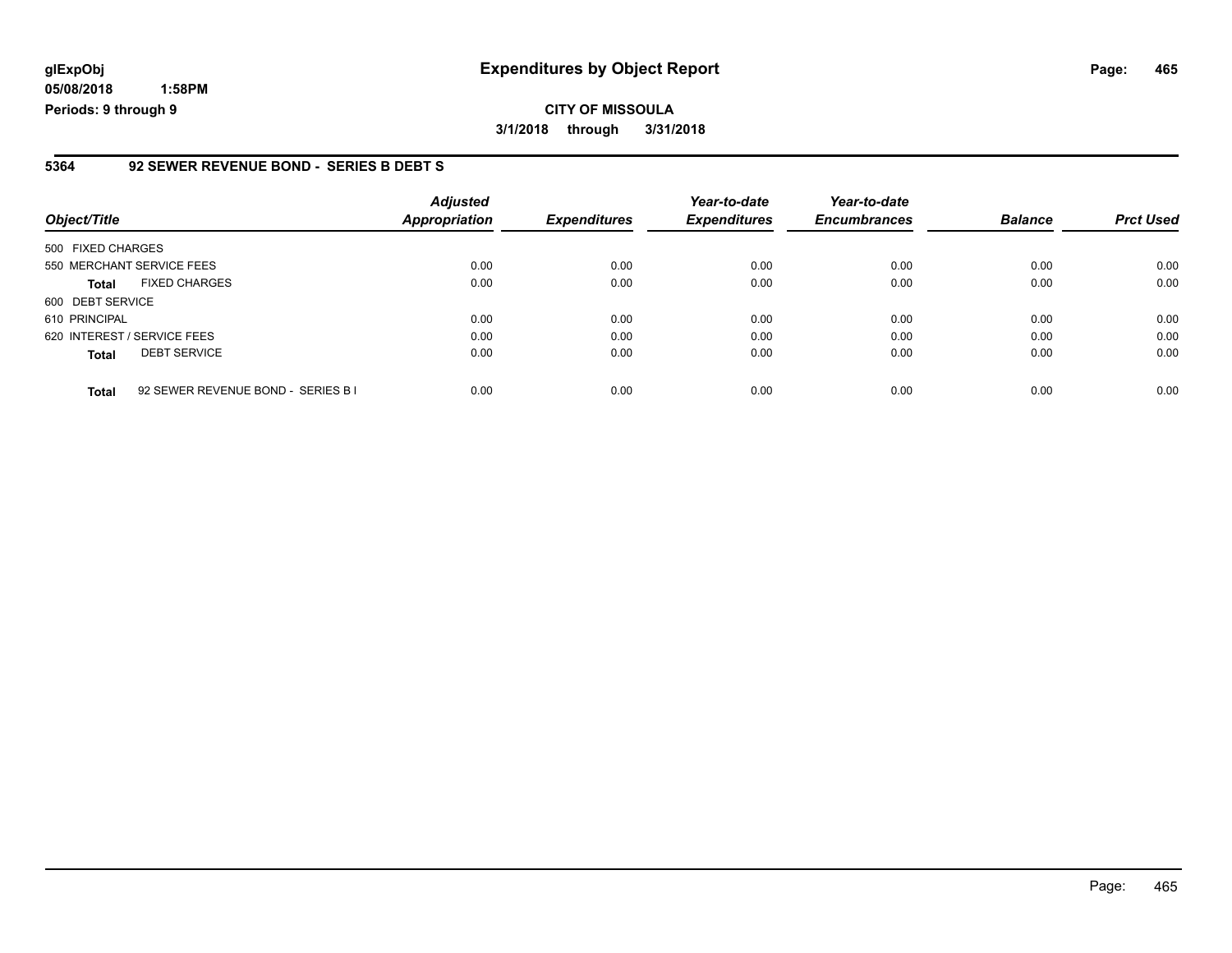### **CITY OF MISSOULA 3/1/2018 through 3/31/2018**

## **5365 99 SEWER REVENUE BONDS DEBT SERVICE FUND**

|                   |                                    | <b>Adjusted</b>      |                     | Year-to-date        | Year-to-date        |                |                  |
|-------------------|------------------------------------|----------------------|---------------------|---------------------|---------------------|----------------|------------------|
| Object/Title      |                                    | <b>Appropriation</b> | <b>Expenditures</b> | <b>Expenditures</b> | <b>Encumbrances</b> | <b>Balance</b> | <b>Prct Used</b> |
| 500 FIXED CHARGES |                                    |                      |                     |                     |                     |                |                  |
|                   | 550 MERCHANT SERVICE FEES          | 0.00                 | 0.00                | 0.00                | 0.00                | 0.00           | 0.00             |
| <b>Total</b>      | <b>FIXED CHARGES</b>               | 0.00                 | 0.00                | 0.00                | 0.00                | 0.00           | 0.00             |
| 600 DEBT SERVICE  |                                    |                      |                     |                     |                     |                |                  |
| 610 PRINCIPAL     |                                    | 0.00                 | 0.00                | 0.00                | 0.00                | 0.00           | 0.00             |
|                   | 620 INTEREST / SERVICE FEES        | 0.00                 | 0.00                | 0.00                | 0.00                | 0.00           | 0.00             |
| <b>Total</b>      | <b>DEBT SERVICE</b>                | 0.00                 | 0.00                | 0.00                | 0.00                | 0.00           | 0.00             |
| <b>Total</b>      | <b>WASTEWATER\ COMPOST UTILITY</b> | 0.00                 | 0.00                | 0.00                | 0.00                | 0.00           | 0.00             |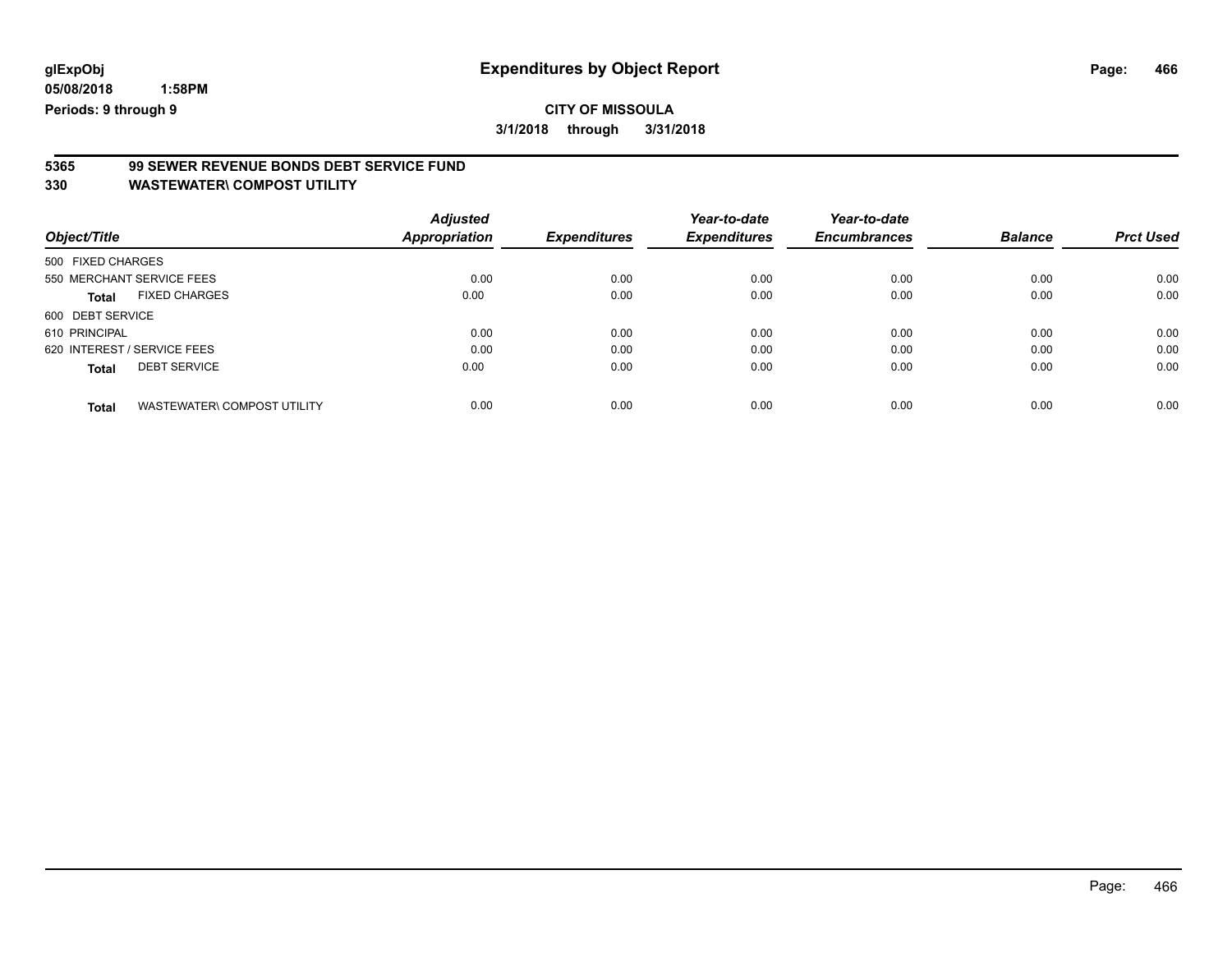## **glExpObj Expenditures by Object Report Page: 467**

**05/08/2018 1:58PM Periods: 9 through 9**

#### **5365 99 SEWER REVENUE BONDS DEBT SERVICE FUND**

| Object/Title                |                                  | <b>Adjusted</b><br><b>Appropriation</b> | <b>Expenditures</b> | Year-to-date<br><b>Expenditures</b> | Year-to-date<br><b>Encumbrances</b> | <b>Balance</b> | <b>Prct Used</b> |
|-----------------------------|----------------------------------|-----------------------------------------|---------------------|-------------------------------------|-------------------------------------|----------------|------------------|
|                             |                                  |                                         |                     |                                     |                                     |                |                  |
| 500 FIXED CHARGES           |                                  |                                         |                     |                                     |                                     |                |                  |
|                             | 550 MERCHANT SERVICE FEES        | 0.00                                    | 0.00                | 0.00                                | 0.00                                | 0.00           | 0.00             |
| <b>Total</b>                | <b>FIXED CHARGES</b>             | 0.00                                    | 0.00                | 0.00                                | 0.00                                | 0.00           | 0.00             |
| 600 DEBT SERVICE            |                                  |                                         |                     |                                     |                                     |                |                  |
| 610 PRINCIPAL               |                                  | 0.00                                    | 0.00                | 0.00                                | 0.00                                | 0.00           | 0.00             |
| 620 INTEREST / SERVICE FEES |                                  | 0.00                                    | 0.00                | 0.00                                | 0.00                                | 0.00           | 0.00             |
| <b>Total</b>                | <b>DEBT SERVICE</b>              | 0.00                                    | 0.00                | 0.00                                | 0.00                                | 0.00           | 0.00             |
| <b>Total</b>                | 99 SEWER REVENUE BONDS DEBT SERV | 0.00                                    | 0.00                | 0.00                                | 0.00                                | 0.00           | 0.00             |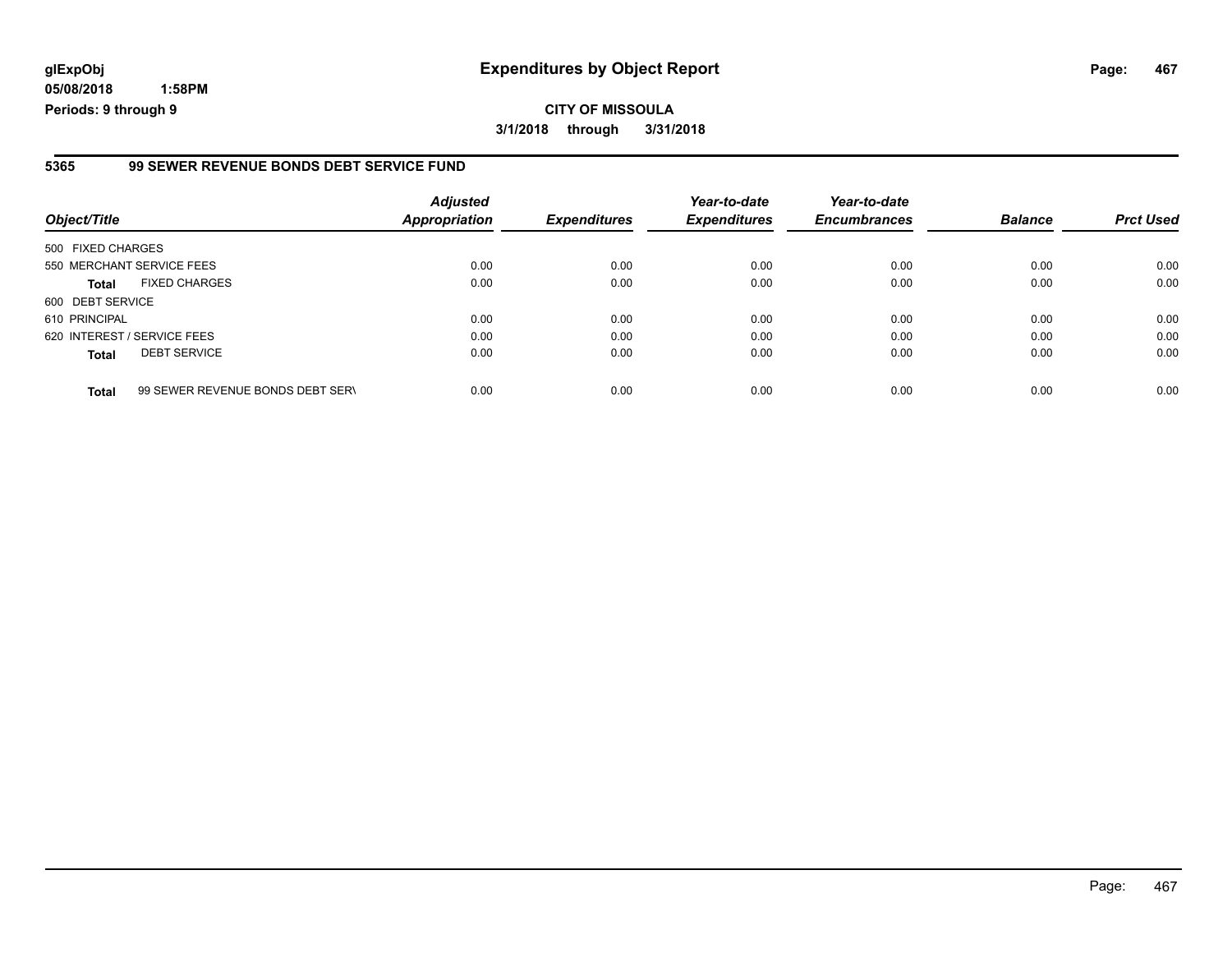### **CITY OF MISSOULA 3/1/2018 through 3/31/2018**

# **5366 92 SEWER REVENUE BOND - SERIES A BOND RE**

| Object/Title                                       | <b>Adjusted</b><br>Appropriation | <b>Expenditures</b> | Year-to-date<br><b>Expenditures</b> | Year-to-date<br><b>Encumbrances</b> | <b>Balance</b> | <b>Prct Used</b> |
|----------------------------------------------------|----------------------------------|---------------------|-------------------------------------|-------------------------------------|----------------|------------------|
| 500 FIXED CHARGES                                  |                                  |                     |                                     |                                     |                |                  |
| 550 MERCHANT SERVICE FEES                          | 0.00                             | 0.00                | 0.00                                | 0.00                                | 0.00           | 0.00             |
| <b>FIXED CHARGES</b><br><b>Total</b>               | 0.00                             | 0.00                | 0.00                                | 0.00                                | 0.00           | 0.00             |
| 800 OTHER OBJECTS                                  |                                  |                     |                                     |                                     |                |                  |
| 820 TRANSFERS TO OTHER FUNDS                       | 0.00                             | 0.00                | 0.00                                | 0.00                                | 0.00           | 0.00             |
| OTHER OBJECTS<br><b>Total</b>                      | 0.00                             | 0.00                | 0.00                                | 0.00                                | 0.00           | 0.00             |
| <b>WASTEWATER\ COMPOST UTILITY</b><br><b>Total</b> | 0.00                             | 0.00                | 0.00                                | 0.00                                | 0.00           | 0.00             |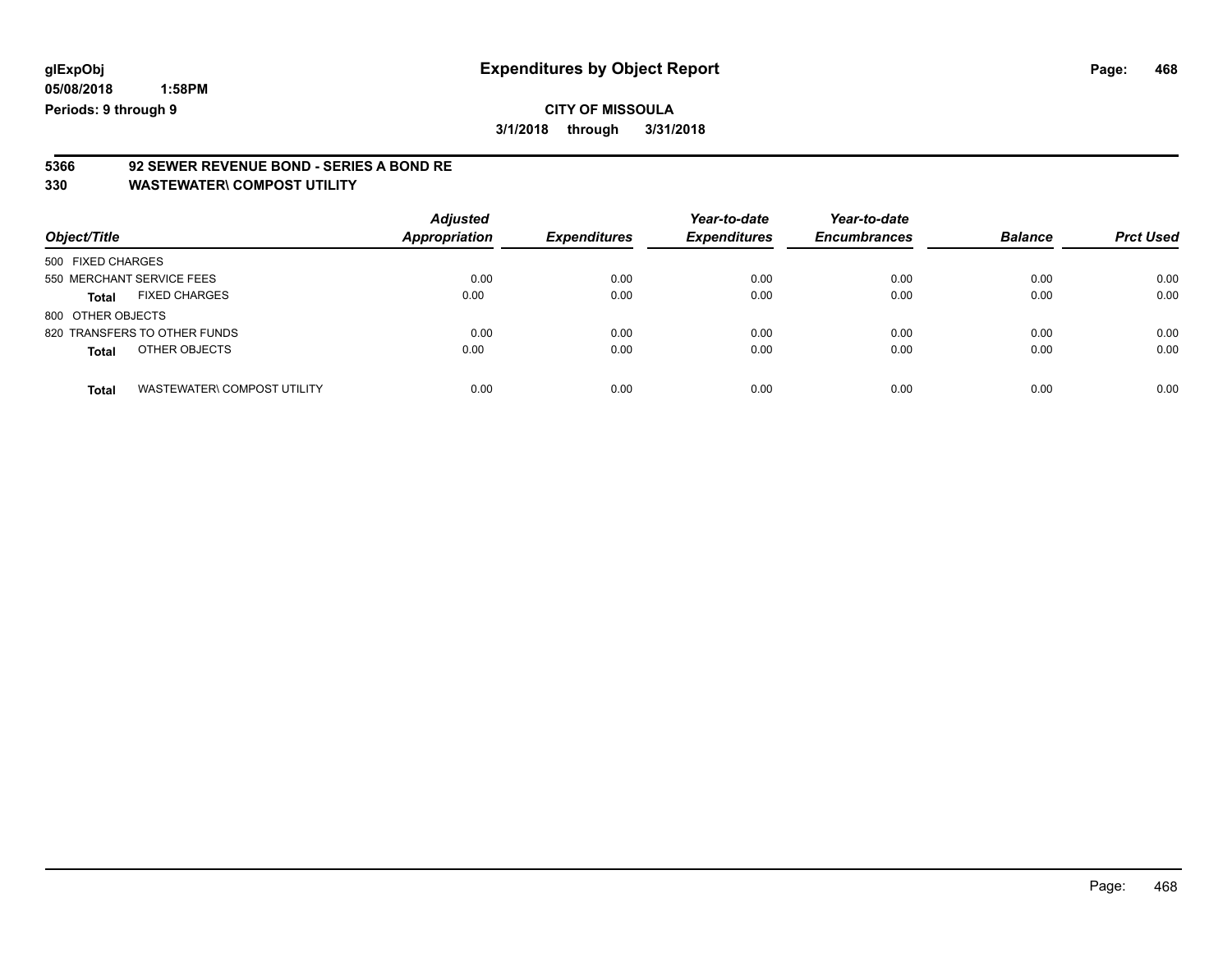#### **glExpObj Expenditures by Object Report Page: 469**

**05/08/2018 1:58PM Periods: 9 through 9**

#### **5366 92 SEWER REVENUE BOND - SERIES A BOND RE**

| Object/Title              |                                    | <b>Adjusted</b><br><b>Appropriation</b> | <b>Expenditures</b> | Year-to-date<br><b>Expenditures</b> | Year-to-date<br><b>Encumbrances</b> | <b>Balance</b> | <b>Prct Used</b> |
|---------------------------|------------------------------------|-----------------------------------------|---------------------|-------------------------------------|-------------------------------------|----------------|------------------|
| 500 FIXED CHARGES         |                                    |                                         |                     |                                     |                                     |                |                  |
| 550 MERCHANT SERVICE FEES |                                    | 0.00                                    | 0.00                | 0.00                                | 0.00                                | 0.00           | 0.00             |
| <b>Total</b>              | <b>FIXED CHARGES</b>               | 0.00                                    | 0.00                | 0.00                                | 0.00                                | 0.00           | 0.00             |
| 800 OTHER OBJECTS         |                                    |                                         |                     |                                     |                                     |                |                  |
|                           | 820 TRANSFERS TO OTHER FUNDS       | 0.00                                    | 0.00                | 0.00                                | 0.00                                | 0.00           | 0.00             |
| <b>Total</b>              | OTHER OBJECTS                      | 0.00                                    | 0.00                | 0.00                                | 0.00                                | 0.00           | 0.00             |
| <b>Total</b>              | 92 SEWER REVENUE BOND - SERIES A B | 0.00                                    | 0.00                | 0.00                                | 0.00                                | 0.00           | 0.00             |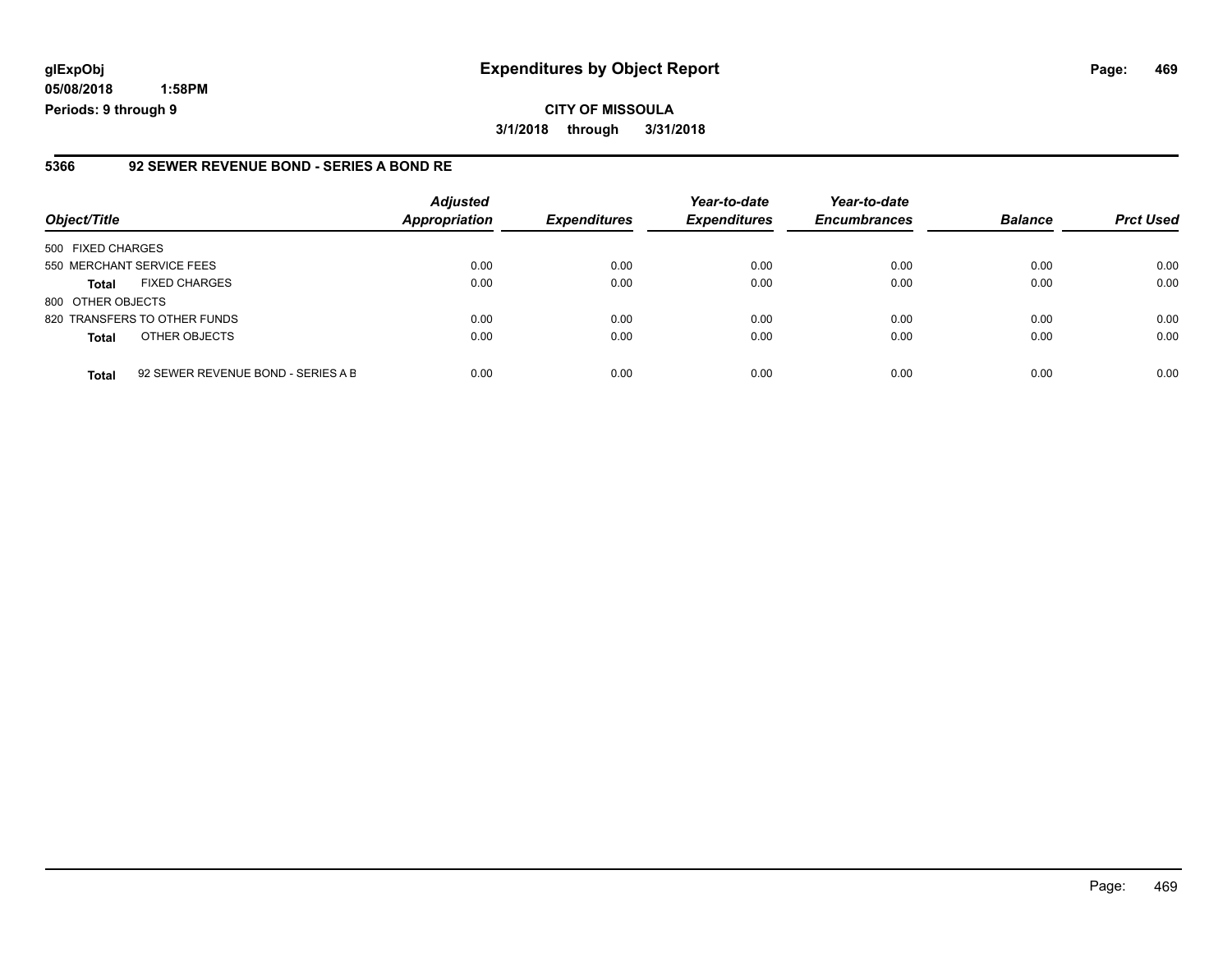#### **CITY OF MISSOULA 3/1/2018 through 3/31/2018**

# **5367 92 SEWER REVENUE BOND - SERIES B BOND RE**

| Object/Title                                       | <b>Adjusted</b><br><b>Appropriation</b> | <b>Expenditures</b> | Year-to-date<br><b>Expenditures</b> | Year-to-date<br><b>Encumbrances</b> | <b>Balance</b> | <b>Prct Used</b> |
|----------------------------------------------------|-----------------------------------------|---------------------|-------------------------------------|-------------------------------------|----------------|------------------|
| 500 FIXED CHARGES                                  |                                         |                     |                                     |                                     |                |                  |
| 550 MERCHANT SERVICE FEES                          | 0.00                                    | 0.00                | 0.00                                | 0.00                                | 0.00           | 0.00             |
| <b>FIXED CHARGES</b><br><b>Total</b>               | 0.00                                    | 0.00                | 0.00                                | 0.00                                | 0.00           | 0.00             |
| 800 OTHER OBJECTS                                  |                                         |                     |                                     |                                     |                |                  |
| 820 TRANSFERS TO OTHER FUNDS                       | 0.00                                    | 0.00                | 0.00                                | 0.00                                | 0.00           | 0.00             |
| OTHER OBJECTS<br><b>Total</b>                      | 0.00                                    | 0.00                | 0.00                                | 0.00                                | 0.00           | 0.00             |
| <b>WASTEWATER\ COMPOST UTILITY</b><br><b>Total</b> | 0.00                                    | 0.00                | 0.00                                | 0.00                                | 0.00           | 0.00             |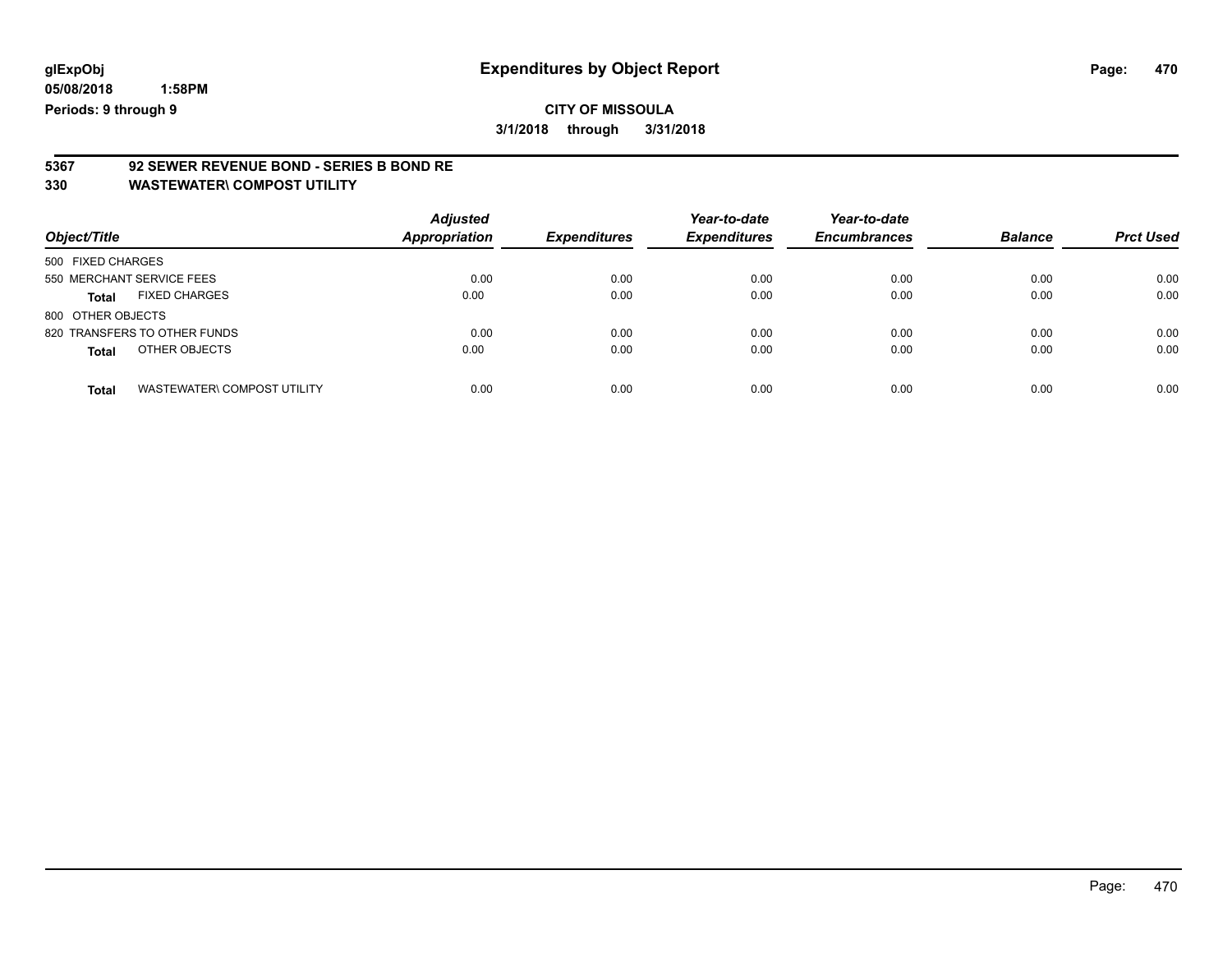#### **glExpObj Expenditures by Object Report Page: 471**

**05/08/2018 1:58PM Periods: 9 through 9**

#### **5367 92 SEWER REVENUE BOND - SERIES B BOND RE**

| Object/Title              |                                    | <b>Adjusted</b><br><b>Appropriation</b> | <b>Expenditures</b> | Year-to-date<br><b>Expenditures</b> | Year-to-date<br><b>Encumbrances</b> | <b>Balance</b> | <b>Prct Used</b> |
|---------------------------|------------------------------------|-----------------------------------------|---------------------|-------------------------------------|-------------------------------------|----------------|------------------|
| 500 FIXED CHARGES         |                                    |                                         |                     |                                     |                                     |                |                  |
| 550 MERCHANT SERVICE FEES |                                    | 0.00                                    | 0.00                | 0.00                                | 0.00                                | 0.00           | 0.00             |
| <b>Total</b>              | <b>FIXED CHARGES</b>               | 0.00                                    | 0.00                | 0.00                                | 0.00                                | 0.00           | 0.00             |
| 800 OTHER OBJECTS         |                                    |                                         |                     |                                     |                                     |                |                  |
|                           | 820 TRANSFERS TO OTHER FUNDS       | 0.00                                    | 0.00                | 0.00                                | 0.00                                | 0.00           | 0.00             |
| <b>Total</b>              | OTHER OBJECTS                      | 0.00                                    | 0.00                | 0.00                                | 0.00                                | 0.00           | 0.00             |
| <b>Total</b>              | 92 SEWER REVENUE BOND - SERIES B E | 0.00                                    | 0.00                | 0.00                                | 0.00                                | 0.00           | 0.00             |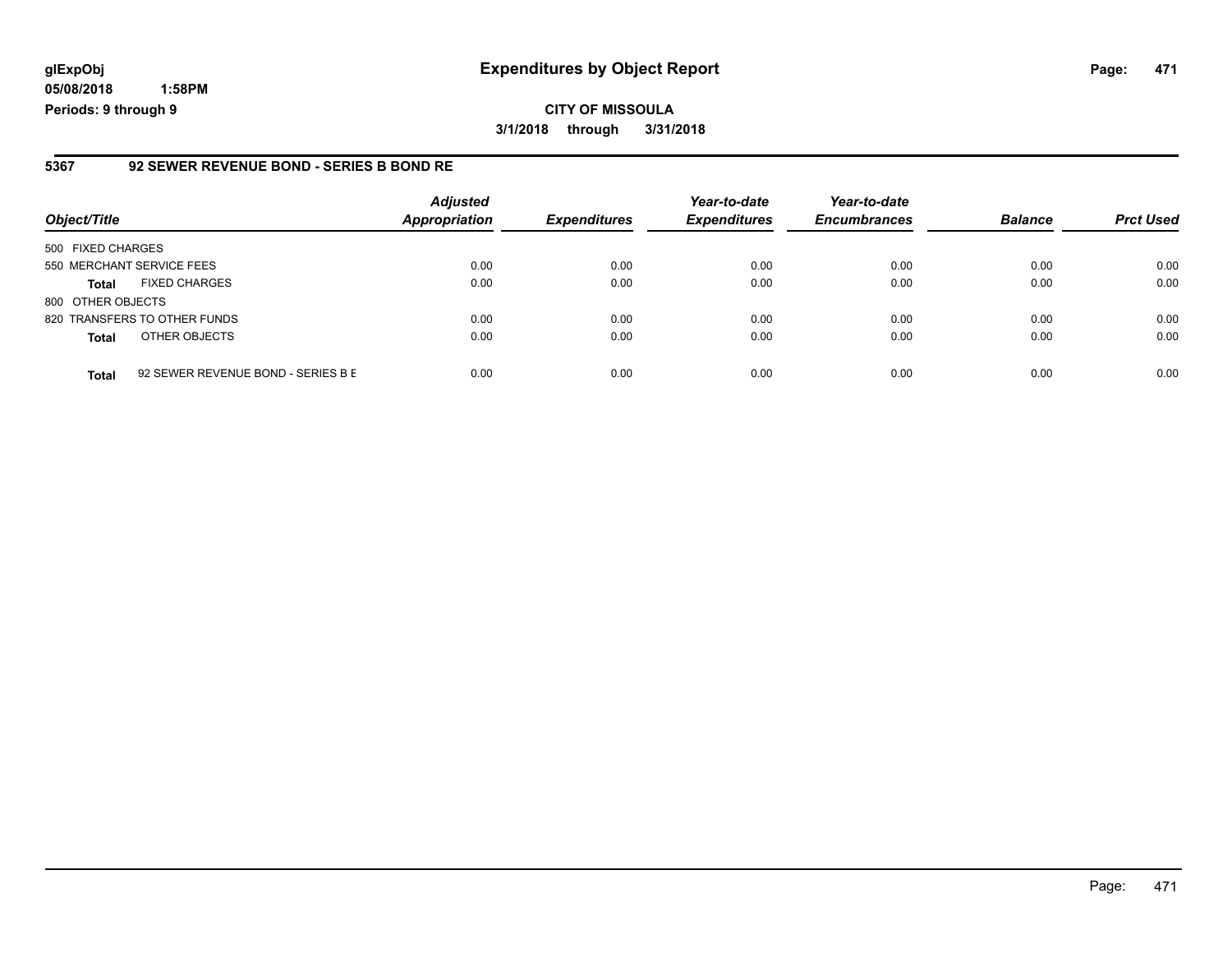# **5368 00 SEWER REVENUE BOND RESERVE FUND**

| Object/Title                                       | <b>Adjusted</b><br><b>Appropriation</b> | <b>Expenditures</b> | Year-to-date<br><b>Expenditures</b> | Year-to-date<br><b>Encumbrances</b> | <b>Balance</b> | <b>Prct Used</b> |
|----------------------------------------------------|-----------------------------------------|---------------------|-------------------------------------|-------------------------------------|----------------|------------------|
| 500 FIXED CHARGES                                  |                                         |                     |                                     |                                     |                |                  |
| 550 MERCHANT SERVICE FEES                          | 0.00                                    | 0.00                | 0.00                                | 0.00                                | 0.00           | 0.00             |
| <b>FIXED CHARGES</b><br><b>Total</b>               | 0.00                                    | 0.00                | 0.00                                | 0.00                                | 0.00           | 0.00             |
| 800 OTHER OBJECTS                                  |                                         |                     |                                     |                                     |                |                  |
| 820 TRANSFERS TO OTHER FUNDS                       | 0.00                                    | 0.00                | 0.00                                | 0.00                                | 0.00           | 0.00             |
| OTHER OBJECTS<br><b>Total</b>                      | 0.00                                    | 0.00                | 0.00                                | 0.00                                | 0.00           | 0.00             |
| <b>WASTEWATER\ COMPOST UTILITY</b><br><b>Total</b> | 0.00                                    | 0.00                | 0.00                                | 0.00                                | 0.00           | 0.00             |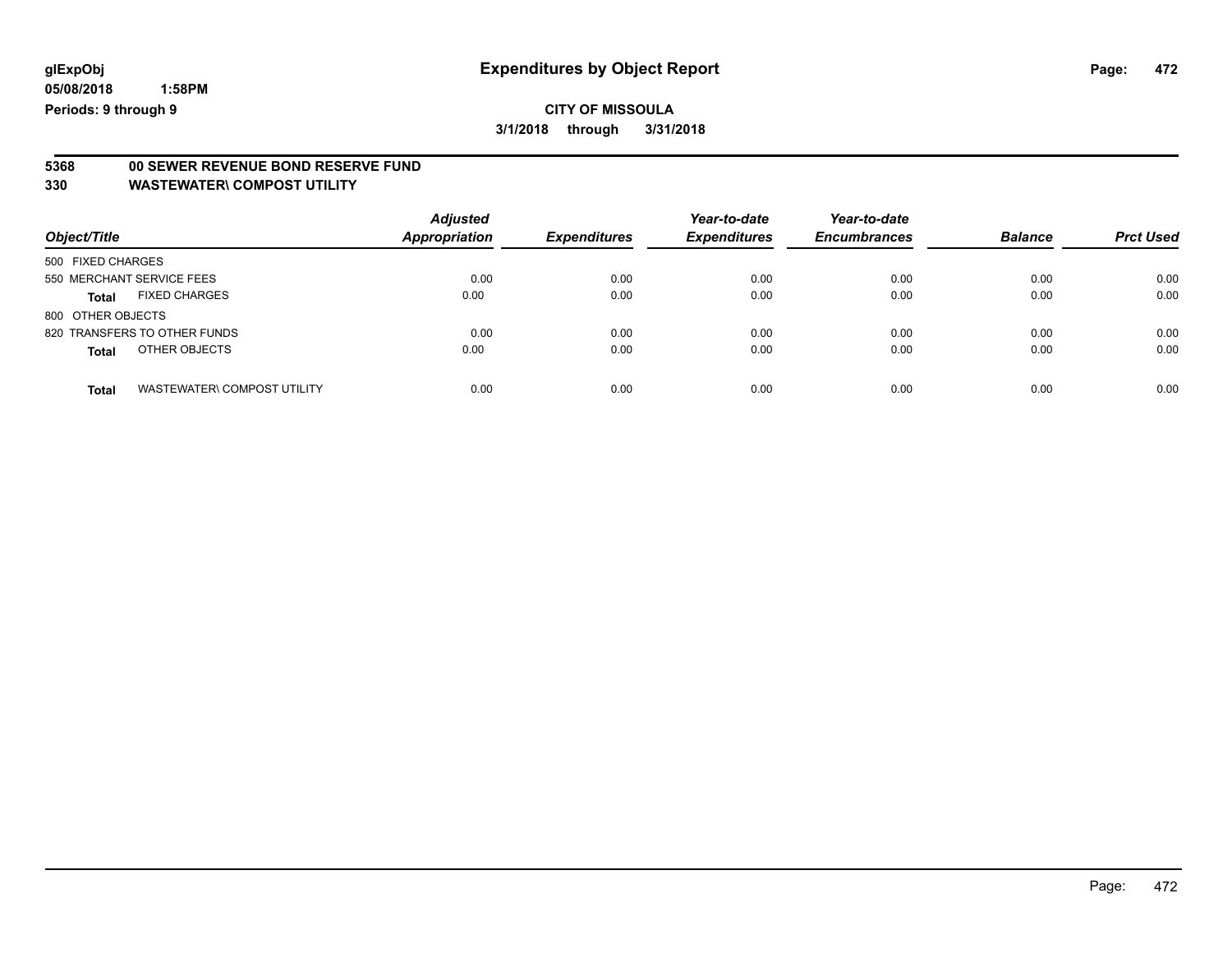**CITY OF MISSOULA 3/1/2018 through 3/31/2018**

#### **5368 00 SEWER REVENUE BOND RESERVE FUND**

| Object/Title                 |                                  | <b>Adjusted</b><br><b>Appropriation</b> | <b>Expenditures</b> | Year-to-date<br><b>Expenditures</b> | Year-to-date        | <b>Balance</b> | <b>Prct Used</b> |
|------------------------------|----------------------------------|-----------------------------------------|---------------------|-------------------------------------|---------------------|----------------|------------------|
|                              |                                  |                                         |                     |                                     | <b>Encumbrances</b> |                |                  |
| 500 FIXED CHARGES            |                                  |                                         |                     |                                     |                     |                |                  |
| 550 MERCHANT SERVICE FEES    |                                  | 0.00                                    | 0.00                | 0.00                                | 0.00                | 0.00           | 0.00             |
| <b>Total</b>                 | <b>FIXED CHARGES</b>             | 0.00                                    | 0.00                | 0.00                                | 0.00                | 0.00           | 0.00             |
| 800 OTHER OBJECTS            |                                  |                                         |                     |                                     |                     |                |                  |
| 820 TRANSFERS TO OTHER FUNDS |                                  | 0.00                                    | 0.00                | 0.00                                | 0.00                | 0.00           | 0.00             |
| <b>Total</b>                 | OTHER OBJECTS                    | 0.00                                    | 0.00                | 0.00                                | 0.00                | 0.00           | 0.00             |
| <b>Total</b>                 | 00 SEWER REVENUE BOND RESERVE FL | 0.00                                    | 0.00                | 0.00                                | 0.00                | 0.00           | 0.00             |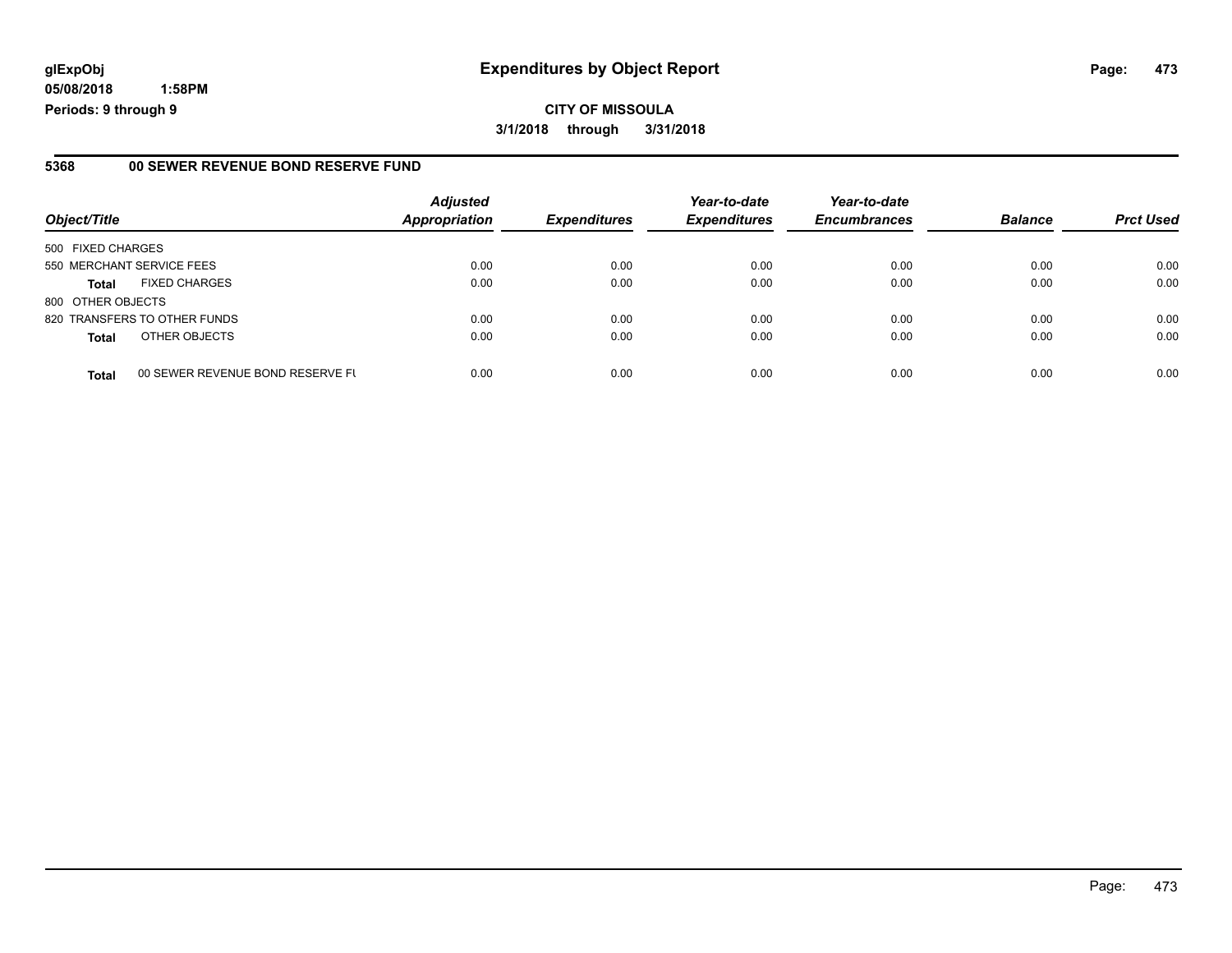#### **CITY OF MISSOULA 3/1/2018 through 3/31/2018**

# **5369 2001 SEWER REVENUE BOND<br>330 WASTEWATER\ COMPOST UTIL**

| Object/Title                                       | <b>Adjusted</b><br>Appropriation | <b>Expenditures</b> | Year-to-date<br><b>Expenditures</b> | Year-to-date<br><b>Encumbrances</b> | <b>Balance</b> | <b>Prct Used</b> |
|----------------------------------------------------|----------------------------------|---------------------|-------------------------------------|-------------------------------------|----------------|------------------|
| 500 FIXED CHARGES                                  |                                  |                     |                                     |                                     |                |                  |
| 550 MERCHANT SERVICE FEES                          | 0.00                             | 0.00                | 0.00                                | 0.00                                | 0.00           | 0.00             |
| <b>FIXED CHARGES</b><br><b>Total</b>               | 0.00                             | 0.00                | 0.00                                | 0.00                                | 0.00           | 0.00             |
| 800 OTHER OBJECTS                                  |                                  |                     |                                     |                                     |                |                  |
| 820 TRANSFERS TO OTHER FUNDS                       | 0.00                             | 0.00                | 0.00                                | 0.00                                | 0.00           | 0.00             |
| OTHER OBJECTS<br><b>Total</b>                      | 0.00                             | 0.00                | 0.00                                | 0.00                                | 0.00           | 0.00             |
|                                                    |                                  |                     |                                     |                                     |                |                  |
| <b>WASTEWATER\ COMPOST UTILITY</b><br><b>Total</b> | 0.00                             | 0.00                | 0.00                                | 0.00                                | 0.00           | 0.00             |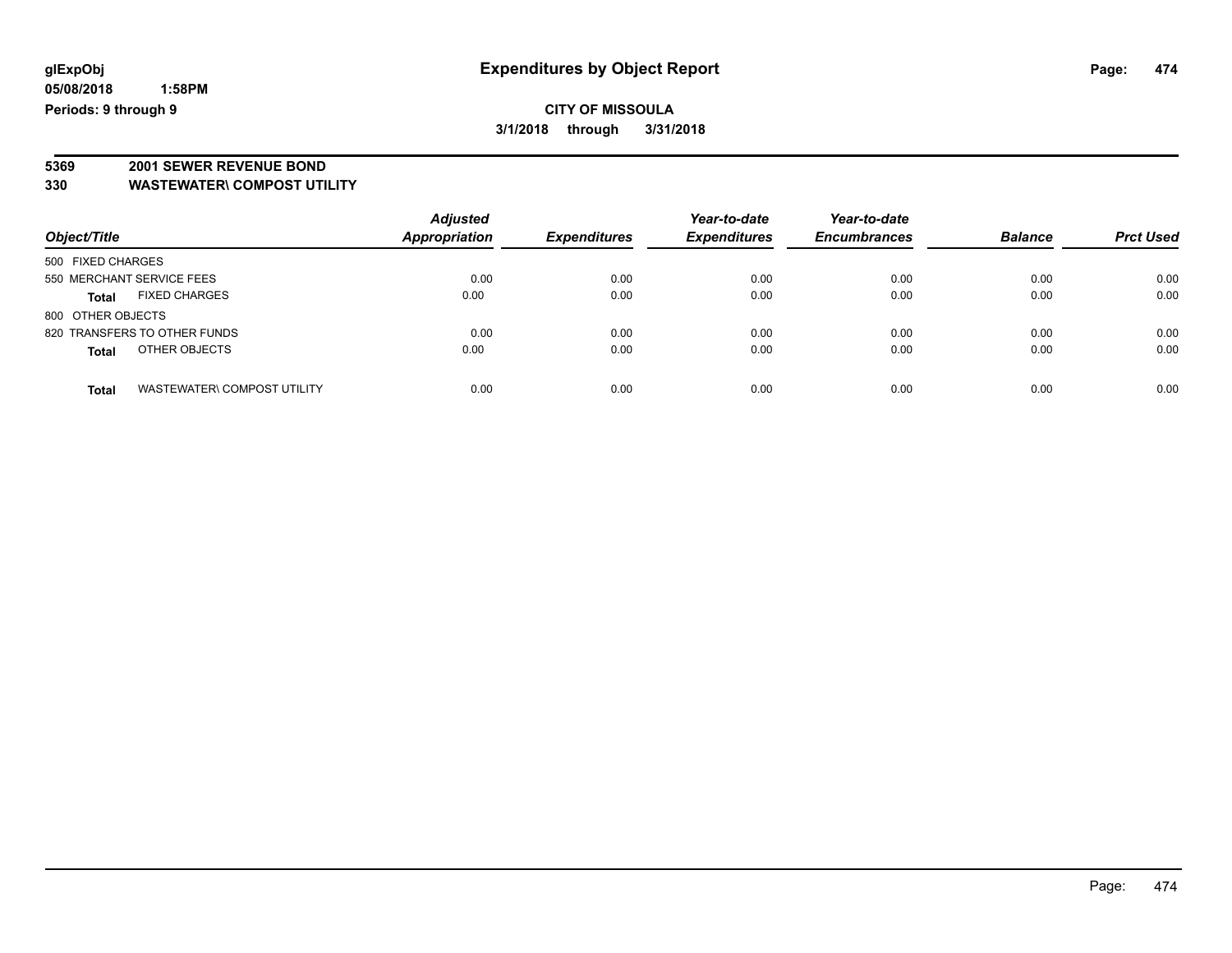**CITY OF MISSOULA 3/1/2018 through 3/31/2018**

#### **5369 2001 SEWER REVENUE BOND**

|                                         | <b>Adjusted</b><br><b>Appropriation</b> |                     | Year-to-date        | Year-to-date        |                |                  |
|-----------------------------------------|-----------------------------------------|---------------------|---------------------|---------------------|----------------|------------------|
| Object/Title                            |                                         | <b>Expenditures</b> | <b>Expenditures</b> | <b>Encumbrances</b> | <b>Balance</b> | <b>Prct Used</b> |
| 500 FIXED CHARGES                       |                                         |                     |                     |                     |                |                  |
| 550 MERCHANT SERVICE FEES               | 0.00                                    | 0.00                | 0.00                | 0.00                | 0.00           | 0.00             |
| <b>FIXED CHARGES</b><br>Total           | 0.00                                    | 0.00                | 0.00                | 0.00                | 0.00           | 0.00             |
| 800 OTHER OBJECTS                       |                                         |                     |                     |                     |                |                  |
| 820 TRANSFERS TO OTHER FUNDS            | 0.00                                    | 0.00                | 0.00                | 0.00                | 0.00           | 0.00             |
| OTHER OBJECTS<br><b>Total</b>           | 0.00                                    | 0.00                | 0.00                | 0.00                | 0.00           | 0.00             |
| 2001 SEWER REVENUE BOND<br><b>Total</b> | 0.00                                    | 0.00                | 0.00                | 0.00                | 0.00           | 0.00             |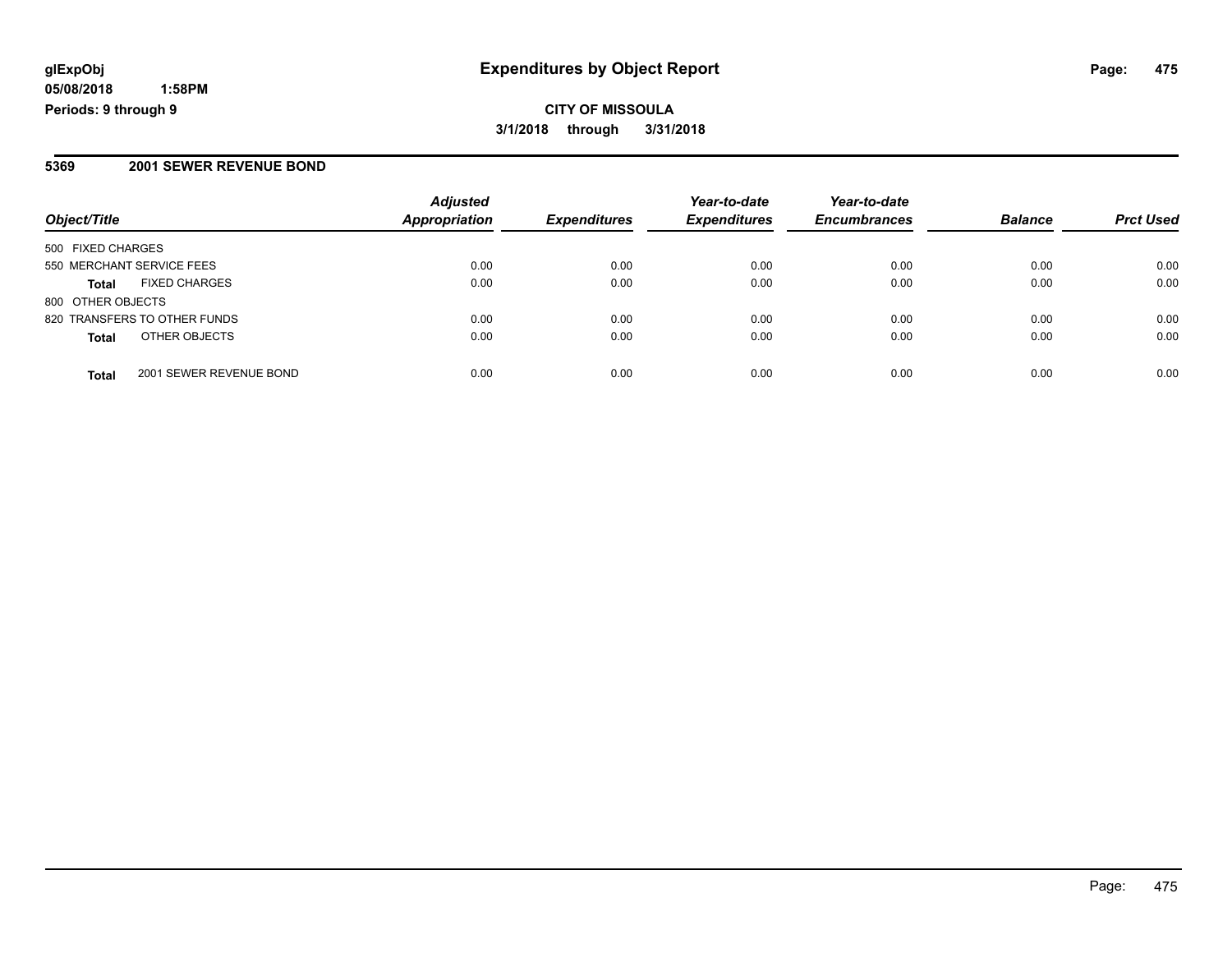# **5370 99 SEWER REVENUE BOND RESERVE FUND**

| Object/Title                                       | <b>Adjusted</b><br><b>Appropriation</b> | <b>Expenditures</b> | Year-to-date<br><b>Expenditures</b> | Year-to-date<br><b>Encumbrances</b> | <b>Balance</b> | <b>Prct Used</b> |
|----------------------------------------------------|-----------------------------------------|---------------------|-------------------------------------|-------------------------------------|----------------|------------------|
| 500 FIXED CHARGES                                  |                                         |                     |                                     |                                     |                |                  |
| 550 MERCHANT SERVICE FEES                          | 0.00                                    | 0.00                | 0.00                                | 0.00                                | 0.00           | 0.00             |
| <b>FIXED CHARGES</b><br><b>Total</b>               | 0.00                                    | 0.00                | 0.00                                | 0.00                                | 0.00           | 0.00             |
| 800 OTHER OBJECTS                                  |                                         |                     |                                     |                                     |                |                  |
| 820 TRANSFERS TO OTHER FUNDS                       | 0.00                                    | 0.00                | 0.00                                | 0.00                                | 0.00           | 0.00             |
| OTHER OBJECTS<br><b>Total</b>                      | 0.00                                    | 0.00                | 0.00                                | 0.00                                | 0.00           | 0.00             |
| <b>WASTEWATER\ COMPOST UTILITY</b><br><b>Total</b> | 0.00                                    | 0.00                | 0.00                                | 0.00                                | 0.00           | 0.00             |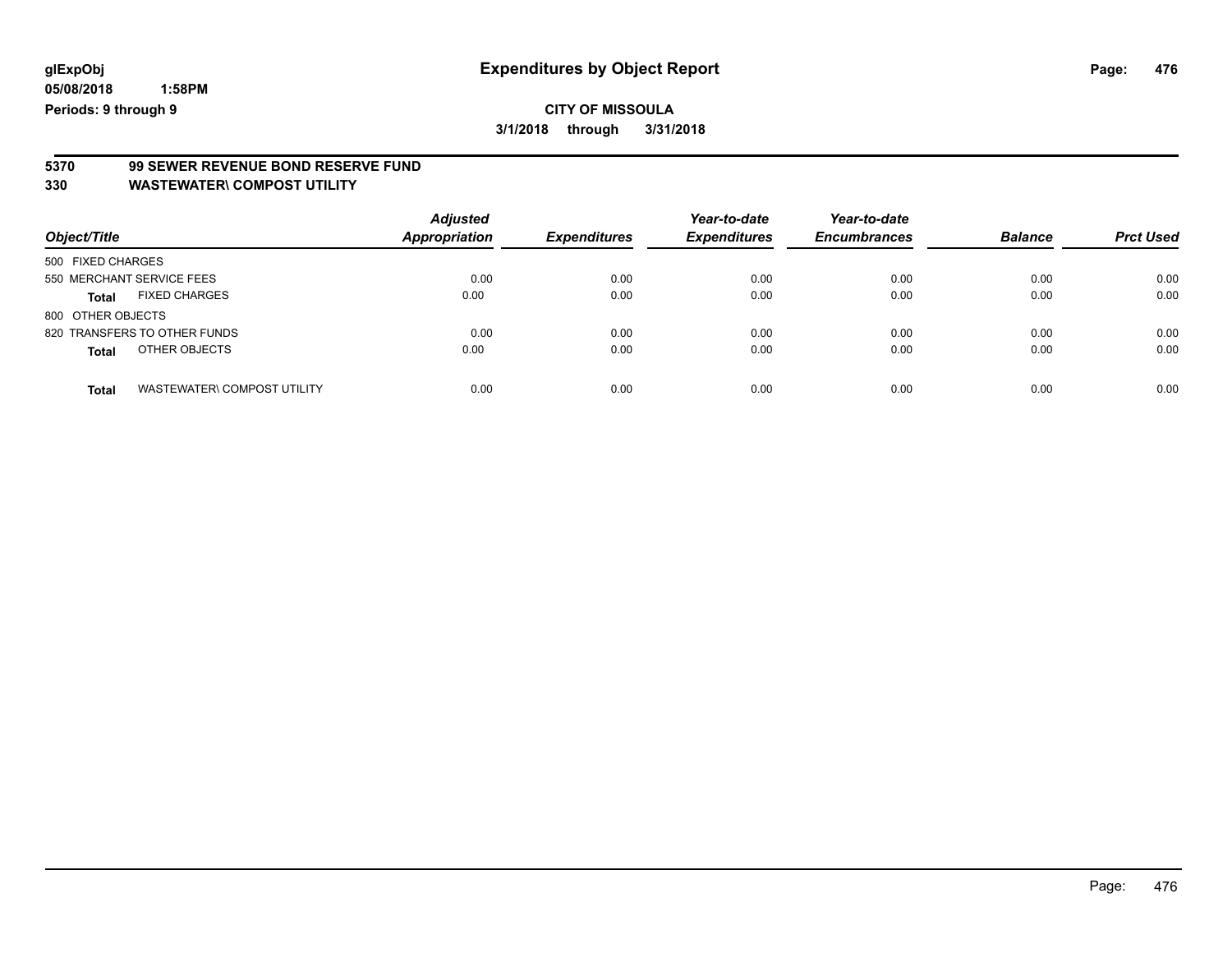**CITY OF MISSOULA 3/1/2018 through 3/31/2018**

#### **5370 99 SEWER REVENUE BOND RESERVE FUND**

| Object/Title      |                                  | <b>Adjusted</b><br><b>Appropriation</b> | <b>Expenditures</b> | Year-to-date<br><b>Expenditures</b> | Year-to-date        | <b>Balance</b> | <b>Prct Used</b> |
|-------------------|----------------------------------|-----------------------------------------|---------------------|-------------------------------------|---------------------|----------------|------------------|
|                   |                                  |                                         |                     |                                     | <b>Encumbrances</b> |                |                  |
| 500 FIXED CHARGES |                                  |                                         |                     |                                     |                     |                |                  |
|                   | 550 MERCHANT SERVICE FEES        | 0.00                                    | 0.00                | 0.00                                | 0.00                | 0.00           | 0.00             |
| <b>Total</b>      | <b>FIXED CHARGES</b>             | 0.00                                    | 0.00                | 0.00                                | 0.00                | 0.00           | 0.00             |
| 800 OTHER OBJECTS |                                  |                                         |                     |                                     |                     |                |                  |
|                   | 820 TRANSFERS TO OTHER FUNDS     | 0.00                                    | 0.00                | 0.00                                | 0.00                | 0.00           | 0.00             |
| <b>Total</b>      | OTHER OBJECTS                    | 0.00                                    | 0.00                | 0.00                                | 0.00                | 0.00           | 0.00             |
| <b>Total</b>      | 99 SEWER REVENUE BOND RESERVE FL | 0.00                                    | 0.00                | 0.00                                | 0.00                | 0.00           | 0.00             |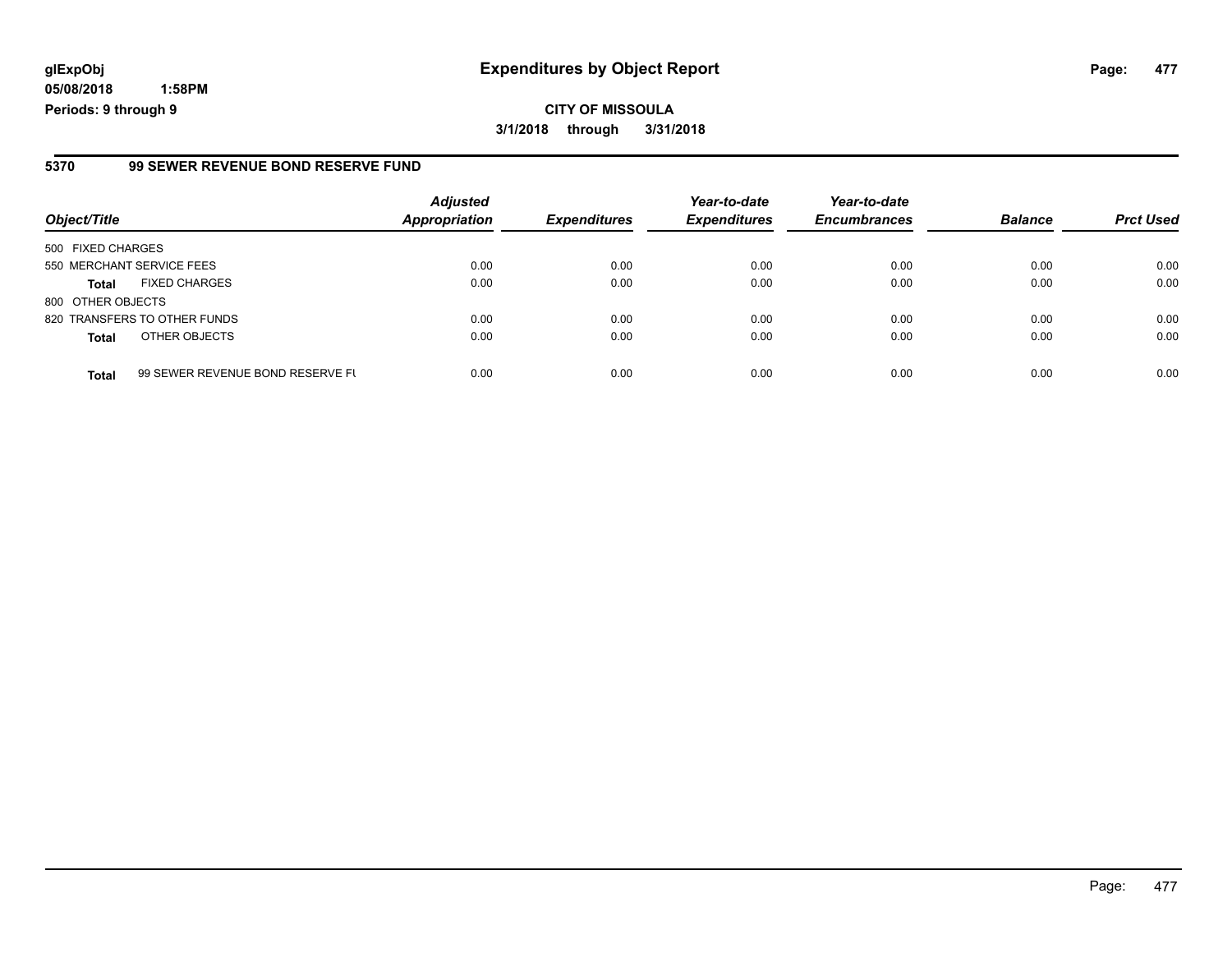#### **CITY OF MISSOULA 3/1/2018 through 3/31/2018**

**5371 2002 SEWER BONDS 330 WASTEWATER\ COMPOST UTILITY**

|                                                    | <b>Adjusted</b>      |                     | Year-to-date        | Year-to-date        |                |                  |
|----------------------------------------------------|----------------------|---------------------|---------------------|---------------------|----------------|------------------|
| Object/Title                                       | <b>Appropriation</b> | <b>Expenditures</b> | <b>Expenditures</b> | <b>Encumbrances</b> | <b>Balance</b> | <b>Prct Used</b> |
| 500 FIXED CHARGES                                  |                      |                     |                     |                     |                |                  |
| 550 MERCHANT SERVICE FEES                          | 0.00                 | 0.00                | 0.00                | 0.00                | 0.00           | 0.00             |
| <b>FIXED CHARGES</b><br><b>Total</b>               | 0.00                 | 0.00                | 0.00                | 0.00                | 0.00           | 0.00             |
| 600 DEBT SERVICE                                   |                      |                     |                     |                     |                |                  |
| 610 PRINCIPAL                                      | 0.00                 | 0.00                | 0.00                | 0.00                | 0.00           | 0.00             |
| 620 INTEREST / SERVICE FEES                        | 0.00                 | 0.00                | 0.00                | 0.00                | 0.00           | 0.00             |
| <b>DEBT SERVICE</b><br><b>Total</b>                | 0.00                 | 0.00                | 0.00                | 0.00                | 0.00           | 0.00             |
| <b>WASTEWATER\ COMPOST UTILITY</b><br><b>Total</b> | 0.00                 | 0.00                | 0.00                | 0.00                | 0.00           | 0.00             |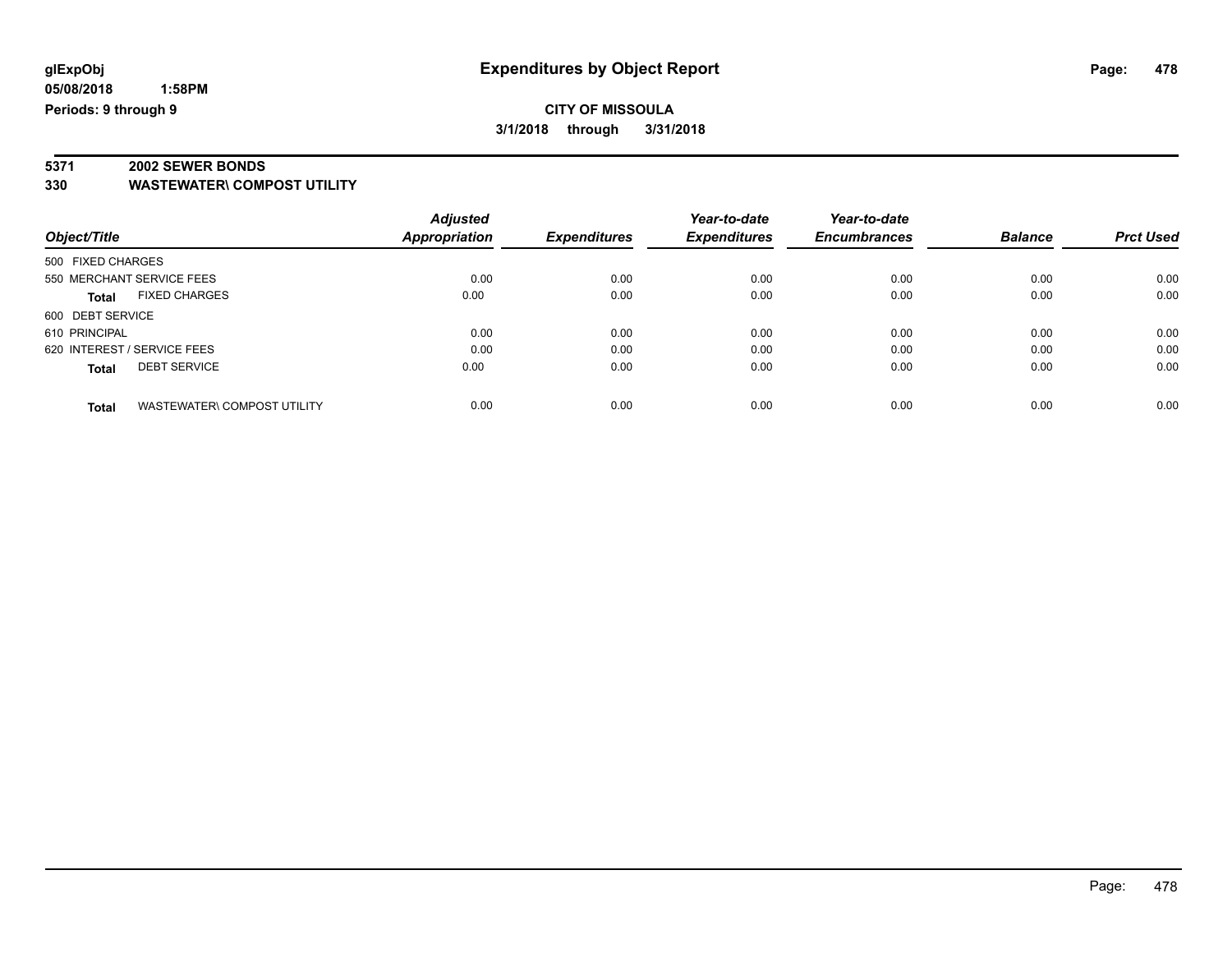**CITY OF MISSOULA 3/1/2018 through 3/31/2018**

#### **5371 2002 SEWER BONDS**

|                                      | <b>Adjusted</b>      |                     | Year-to-date        | Year-to-date        |                |                  |
|--------------------------------------|----------------------|---------------------|---------------------|---------------------|----------------|------------------|
| Object/Title                         | <b>Appropriation</b> | <b>Expenditures</b> | <b>Expenditures</b> | <b>Encumbrances</b> | <b>Balance</b> | <b>Prct Used</b> |
| 500 FIXED CHARGES                    |                      |                     |                     |                     |                |                  |
| 550 MERCHANT SERVICE FEES            | 0.00                 | 0.00                | 0.00                | 0.00                | 0.00           | 0.00             |
| <b>FIXED CHARGES</b><br><b>Total</b> | 0.00                 | 0.00                | 0.00                | 0.00                | 0.00           | 0.00             |
| 600 DEBT SERVICE                     |                      |                     |                     |                     |                |                  |
| 610 PRINCIPAL                        | 0.00                 | 0.00                | 0.00                | 0.00                | 0.00           | 0.00             |
| 620 INTEREST / SERVICE FEES          | 0.00                 | 0.00                | 0.00                | 0.00                | 0.00           | 0.00             |
| <b>DEBT SERVICE</b><br><b>Total</b>  | 0.00                 | 0.00                | 0.00                | 0.00                | 0.00           | 0.00             |
| 2002 SEWER BONDS<br>Total            | 0.00                 | 0.00                | 0.00                | 0.00                | 0.00           | 0.00             |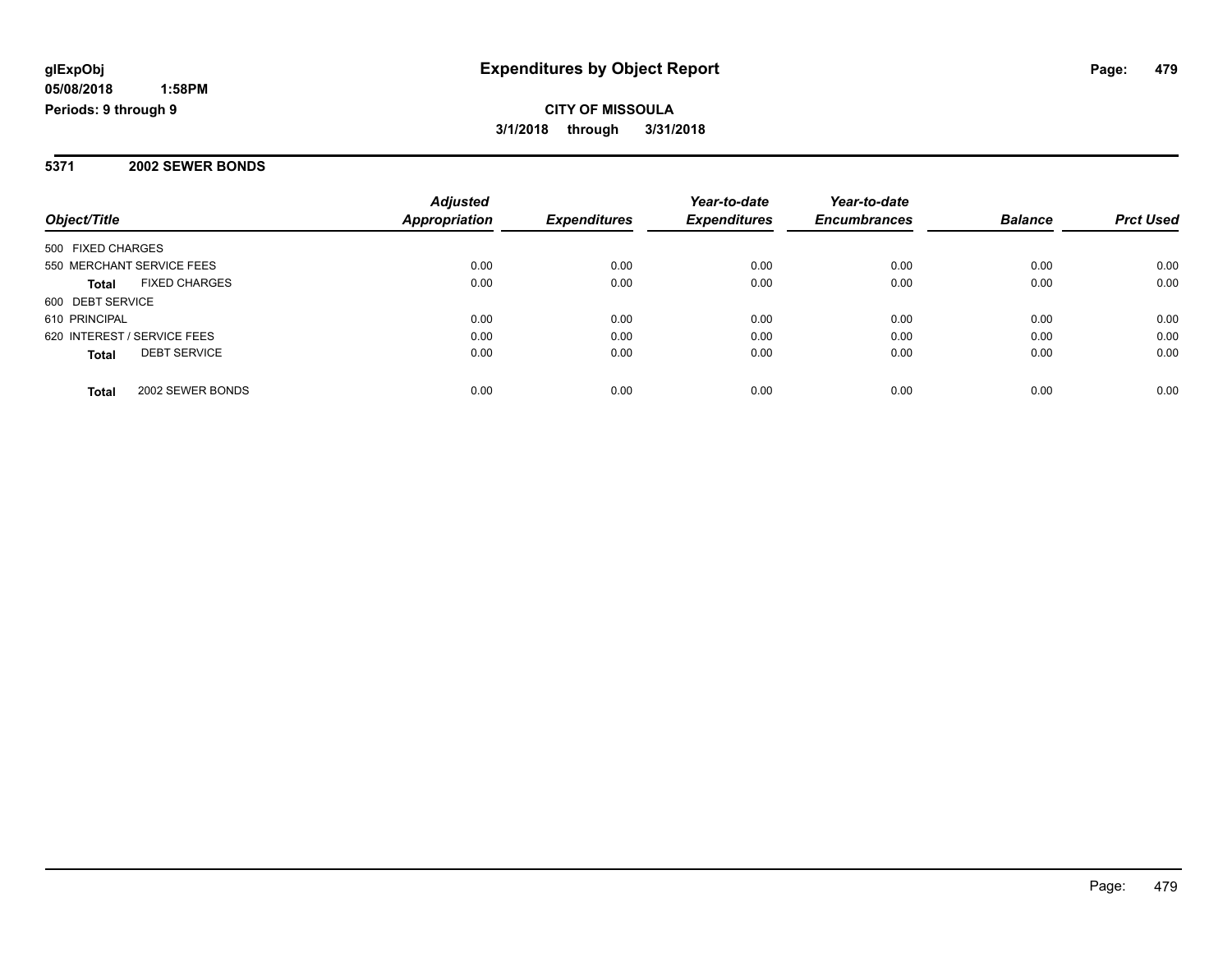#### **CITY OF MISSOULA 3/1/2018 through 3/31/2018**

# **5372 2002 SEWER REVENUE BOND**<br>**330 WASTEWATER\ COMPOST UTIL**

| Object/Title                                       | <b>Adjusted</b><br><b>Appropriation</b> | <b>Expenditures</b> | Year-to-date<br><b>Expenditures</b> | Year-to-date<br><b>Encumbrances</b> | <b>Balance</b> | <b>Prct Used</b> |
|----------------------------------------------------|-----------------------------------------|---------------------|-------------------------------------|-------------------------------------|----------------|------------------|
| 500 FIXED CHARGES                                  |                                         |                     |                                     |                                     |                |                  |
| 550 MERCHANT SERVICE FEES                          | 0.00                                    | 0.00                | 0.00                                | 0.00                                | 0.00           | 0.00             |
| <b>FIXED CHARGES</b><br><b>Total</b>               | 0.00                                    | 0.00                | 0.00                                | 0.00                                | 0.00           | 0.00             |
| 800 OTHER OBJECTS                                  |                                         |                     |                                     |                                     |                |                  |
| 820 TRANSFERS TO OTHER FUNDS                       | 0.00                                    | 0.00                | 0.00                                | 0.00                                | 0.00           | 0.00             |
| OTHER OBJECTS<br><b>Total</b>                      | 0.00                                    | 0.00                | 0.00                                | 0.00                                | 0.00           | 0.00             |
| <b>WASTEWATER\ COMPOST UTILITY</b><br><b>Total</b> | 0.00                                    | 0.00                | 0.00                                | 0.00                                | 0.00           | 0.00             |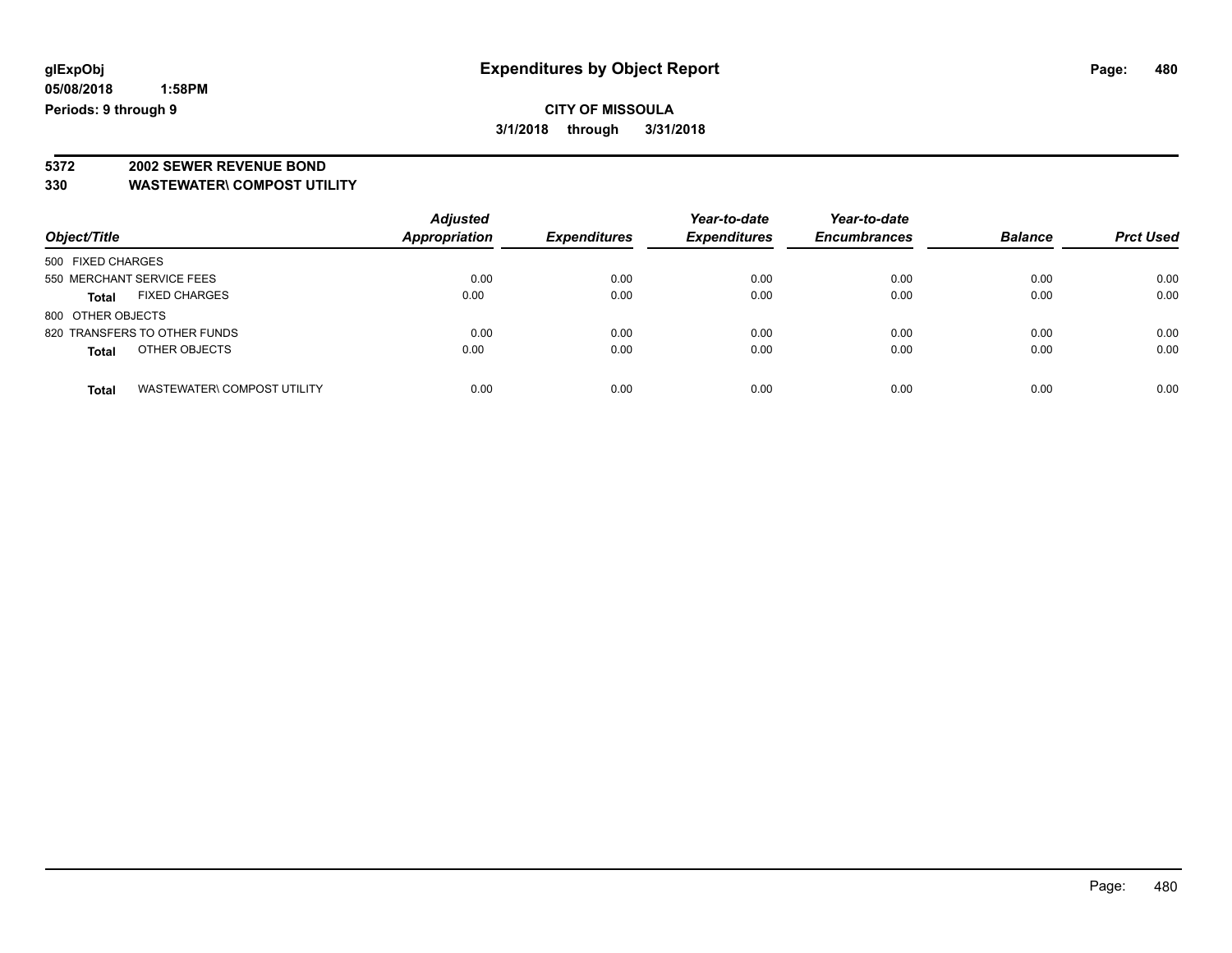**CITY OF MISSOULA 3/1/2018 through 3/31/2018**

#### **5372 2002 SEWER REVENUE BOND**

|                              |                         | <b>Adjusted</b>      |                     | Year-to-date        | Year-to-date        |                |                  |
|------------------------------|-------------------------|----------------------|---------------------|---------------------|---------------------|----------------|------------------|
| Object/Title                 |                         | <b>Appropriation</b> | <b>Expenditures</b> | <b>Expenditures</b> | <b>Encumbrances</b> | <b>Balance</b> | <b>Prct Used</b> |
| 500 FIXED CHARGES            |                         |                      |                     |                     |                     |                |                  |
| 550 MERCHANT SERVICE FEES    |                         | 0.00                 | 0.00                | 0.00                | 0.00                | 0.00           | 0.00             |
| <b>Total</b>                 | <b>FIXED CHARGES</b>    | 0.00                 | 0.00                | 0.00                | 0.00                | 0.00           | 0.00             |
| 800 OTHER OBJECTS            |                         |                      |                     |                     |                     |                |                  |
| 820 TRANSFERS TO OTHER FUNDS |                         | 0.00                 | 0.00                | 0.00                | 0.00                | 0.00           | 0.00             |
| <b>Total</b>                 | OTHER OBJECTS           | 0.00                 | 0.00                | 0.00                | 0.00                | 0.00           | 0.00             |
| <b>Total</b>                 | 2002 SEWER REVENUE BOND | 0.00                 | 0.00                | 0.00                | 0.00                | 0.00           | 0.00             |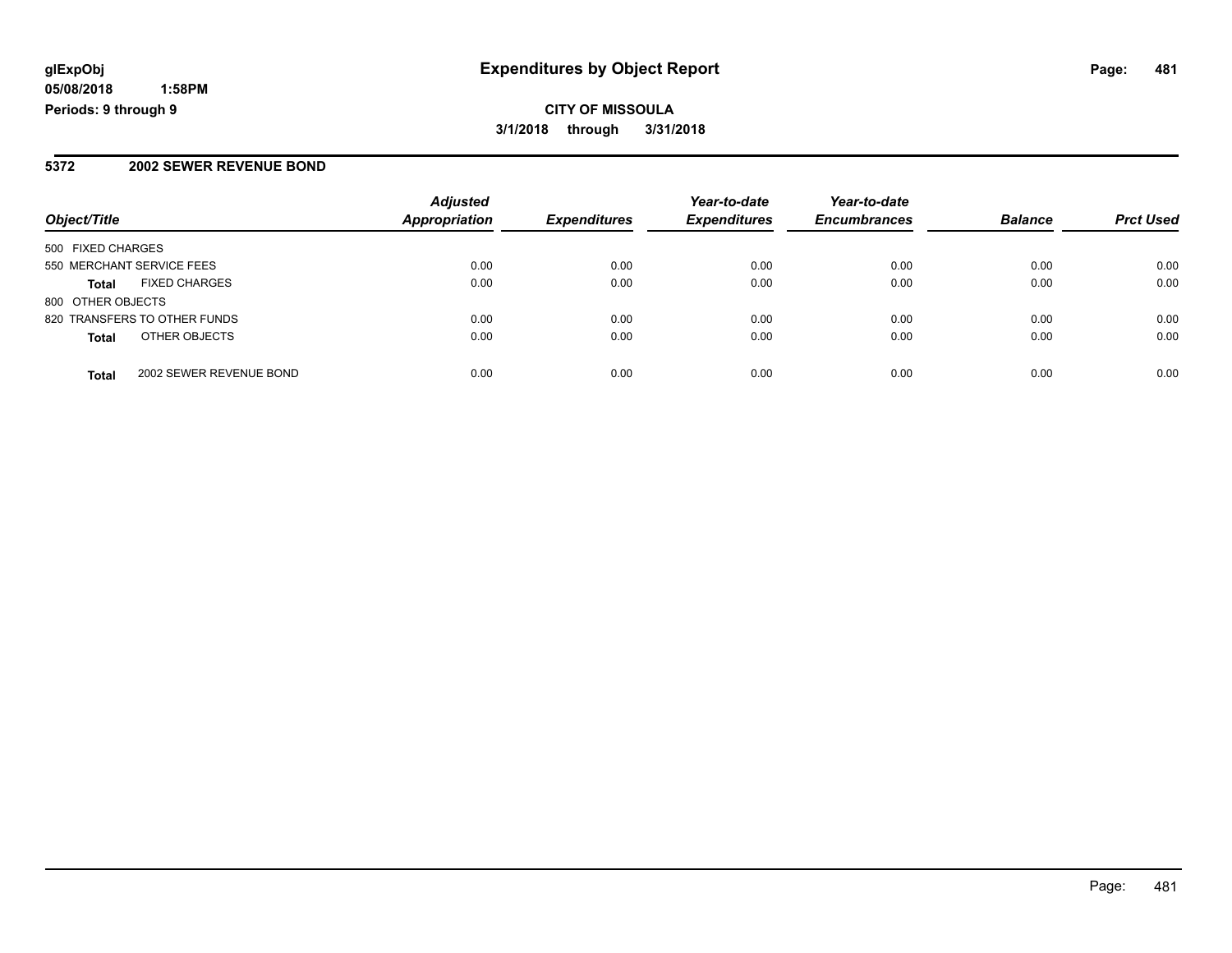# **5373 2002 WWTP UPGRADE REVENUE BOND**

| Object/Title                |                                    | <b>Adjusted</b><br><b>Appropriation</b> | <b>Expenditures</b> | Year-to-date<br><b>Expenditures</b> | Year-to-date<br><b>Encumbrances</b> | <b>Balance</b> | <b>Prct Used</b> |
|-----------------------------|------------------------------------|-----------------------------------------|---------------------|-------------------------------------|-------------------------------------|----------------|------------------|
| 500 FIXED CHARGES           |                                    |                                         |                     |                                     |                                     |                |                  |
| 550 MERCHANT SERVICE FEES   |                                    | 0.00                                    | 0.00                | 0.00                                | 0.00                                | 0.00           | 0.00             |
| <b>Total</b>                | <b>FIXED CHARGES</b>               | 0.00                                    | 0.00                | 0.00                                | 0.00                                | 0.00           | 0.00             |
| 600 DEBT SERVICE            |                                    |                                         |                     |                                     |                                     |                |                  |
| 610 PRINCIPAL               |                                    | 0.00                                    | 0.00                | 0.00                                | 0.00                                | 0.00           | 0.00             |
| 620 INTEREST / SERVICE FEES |                                    | 0.00                                    | 0.00                | 0.00                                | 0.00                                | 0.00           | 0.00             |
| <b>Total</b>                | <b>DEBT SERVICE</b>                | 0.00                                    | 0.00                | 0.00                                | 0.00                                | 0.00           | 0.00             |
| <b>Total</b>                | <b>WASTEWATER\ COMPOST UTILITY</b> | 0.00                                    | 0.00                | 0.00                                | 0.00                                | 0.00           | 0.00             |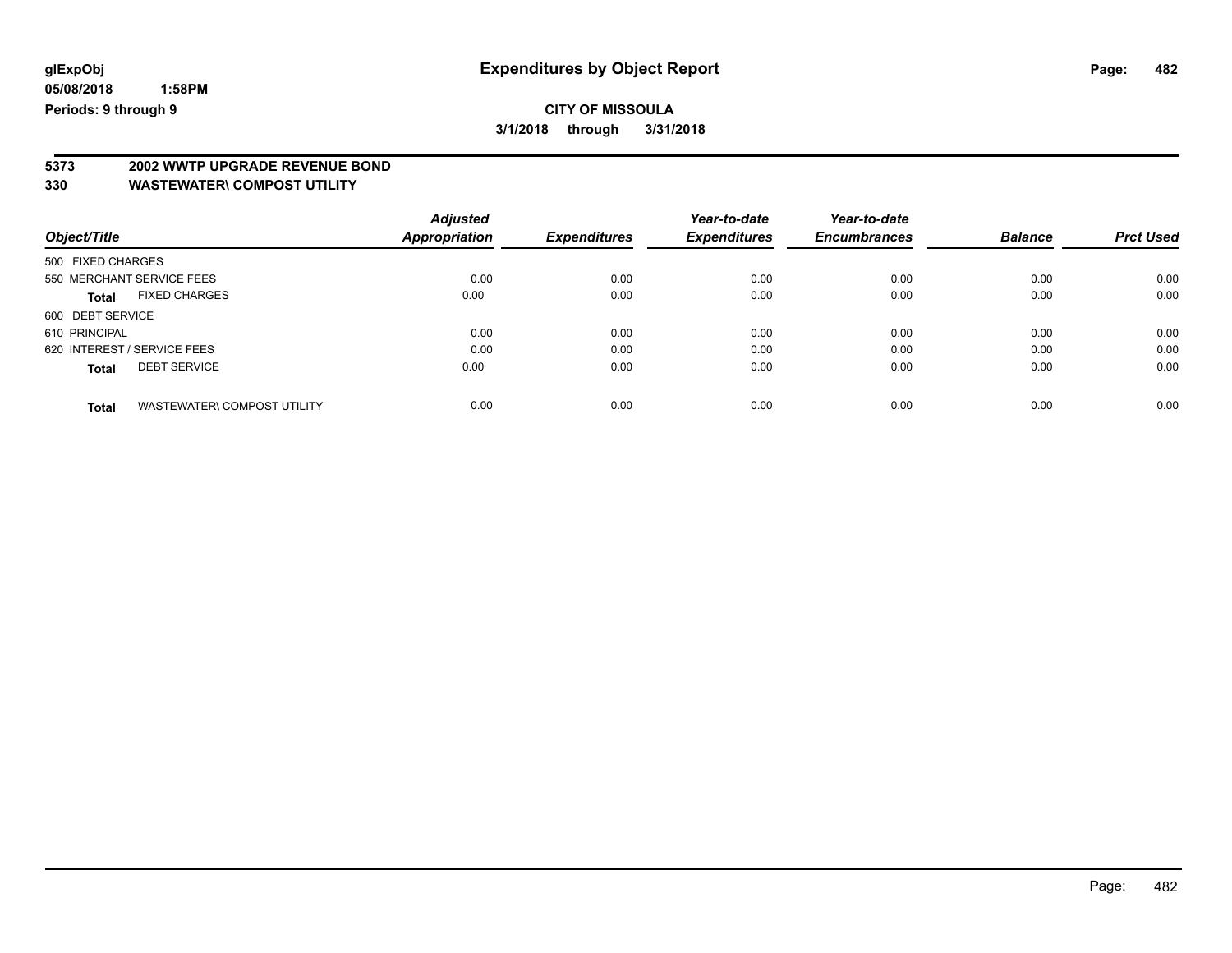#### **5373 2002 WWTP UPGRADE REVENUE BOND**

| Object/Title                |                                | <b>Adjusted</b><br><b>Appropriation</b> | <b>Expenditures</b> | Year-to-date<br><b>Expenditures</b> | Year-to-date<br><b>Encumbrances</b> | <b>Balance</b> | <b>Prct Used</b> |
|-----------------------------|--------------------------------|-----------------------------------------|---------------------|-------------------------------------|-------------------------------------|----------------|------------------|
|                             |                                |                                         |                     |                                     |                                     |                |                  |
| 500 FIXED CHARGES           |                                |                                         |                     |                                     |                                     |                |                  |
| 550 MERCHANT SERVICE FEES   |                                | 0.00                                    | 0.00                | 0.00                                | 0.00                                | 0.00           | 0.00             |
| <b>Total</b>                | <b>FIXED CHARGES</b>           | 0.00                                    | 0.00                | 0.00                                | 0.00                                | 0.00           | 0.00             |
| 600 DEBT SERVICE            |                                |                                         |                     |                                     |                                     |                |                  |
| 610 PRINCIPAL               |                                | 0.00                                    | 0.00                | 0.00                                | 0.00                                | 0.00           | 0.00             |
| 620 INTEREST / SERVICE FEES |                                | 0.00                                    | 0.00                | 0.00                                | 0.00                                | 0.00           | 0.00             |
| <b>Total</b>                | <b>DEBT SERVICE</b>            | 0.00                                    | 0.00                | 0.00                                | 0.00                                | 0.00           | 0.00             |
| <b>Total</b>                | 2002 WWTP UPGRADE REVENUE BOND | 0.00                                    | 0.00                | 0.00                                | 0.00                                | 0.00           | 0.00             |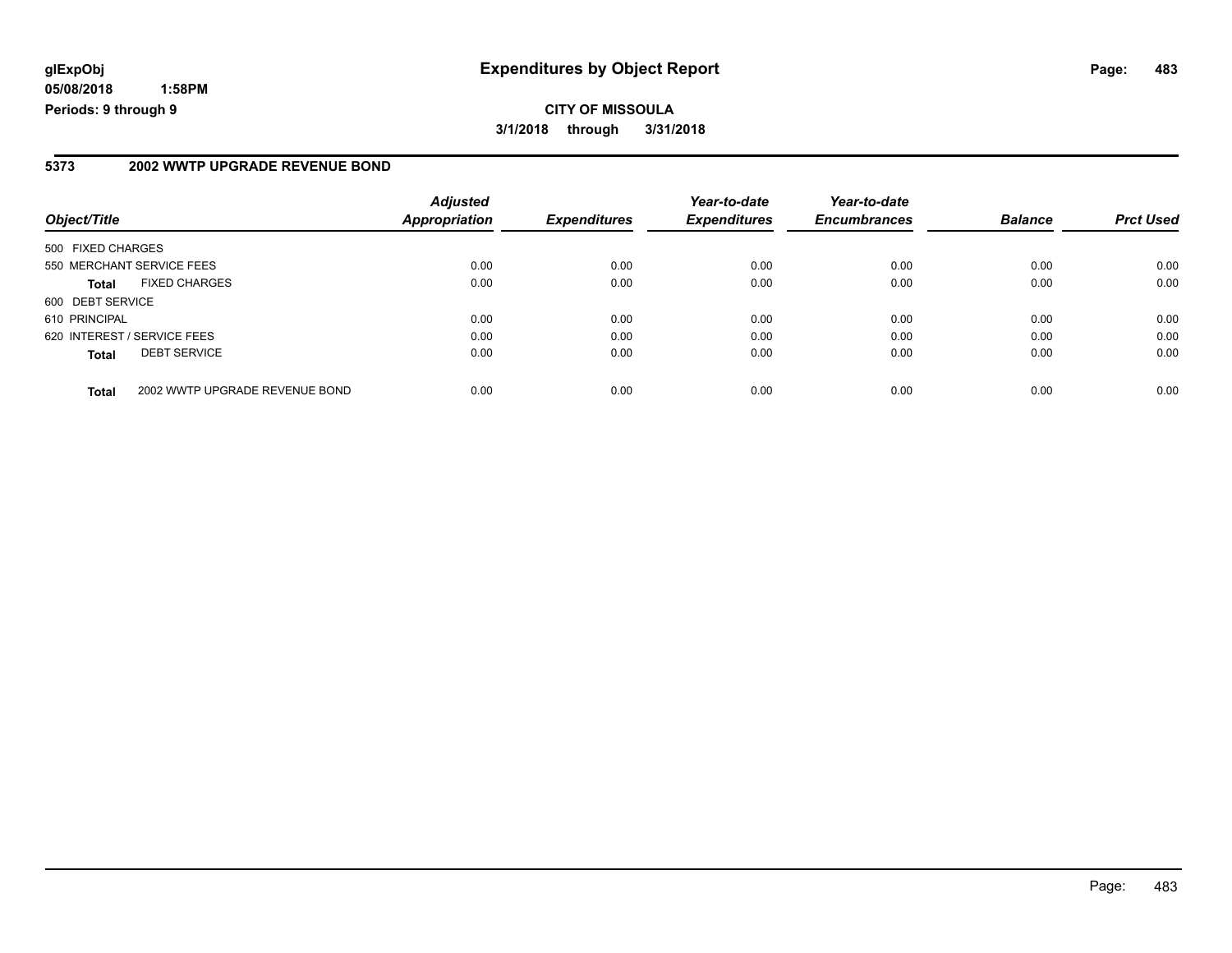# **5374 2002 WWTP UPGRADE RESERVE**

| Object/Title      |                                    | <b>Adjusted</b><br><b>Appropriation</b> | <b>Expenditures</b> | Year-to-date<br><b>Expenditures</b> | Year-to-date<br><b>Encumbrances</b> | <b>Balance</b> | <b>Prct Used</b> |
|-------------------|------------------------------------|-----------------------------------------|---------------------|-------------------------------------|-------------------------------------|----------------|------------------|
| 500 FIXED CHARGES |                                    |                                         |                     |                                     |                                     |                |                  |
|                   |                                    |                                         |                     |                                     |                                     |                |                  |
|                   | 550 MERCHANT SERVICE FEES          | 0.00                                    | 0.00                | 0.00                                | 0.00                                | 0.00           | 0.00             |
| <b>Total</b>      | <b>FIXED CHARGES</b>               | 0.00                                    | 0.00                | 0.00                                | 0.00                                | 0.00           | 0.00             |
| 600 DEBT SERVICE  |                                    |                                         |                     |                                     |                                     |                |                  |
| 610 PRINCIPAL     |                                    | 0.00                                    | 0.00                | 0.00                                | 0.00                                | 0.00           | 0.00             |
|                   | 620 INTEREST / SERVICE FEES        | 0.00                                    | 0.00                | 0.00                                | 0.00                                | 0.00           | 0.00             |
| Total             | <b>DEBT SERVICE</b>                | 0.00                                    | 0.00                | 0.00                                | 0.00                                | 0.00           | 0.00             |
| 800 OTHER OBJECTS |                                    |                                         |                     |                                     |                                     |                |                  |
|                   | 820 TRANSFERS TO OTHER FUNDS       | 0.00                                    | 0.00                | 0.00                                | 0.00                                | 0.00           | 0.00             |
| <b>Total</b>      | OTHER OBJECTS                      | 0.00                                    | 0.00                | 0.00                                | 0.00                                | 0.00           | 0.00             |
| <b>Total</b>      | <b>WASTEWATER\ COMPOST UTILITY</b> | 0.00                                    | 0.00                | 0.00                                | 0.00                                | 0.00           | 0.00             |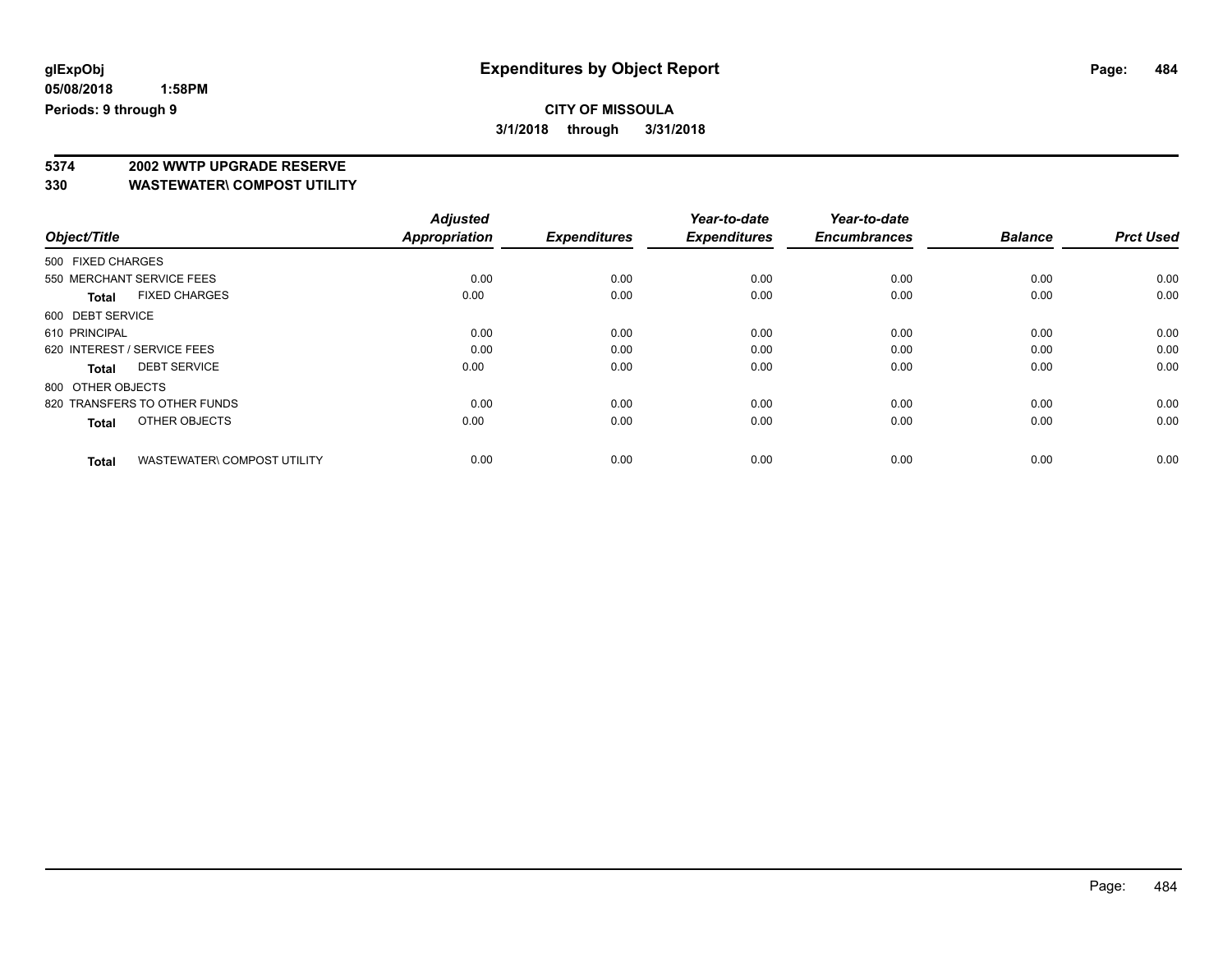### **CITY OF MISSOULA 3/1/2018 through 3/31/2018**

#### **5374 2002 WWTP UPGRADE RESERVE**

|                             |                              | <b>Adjusted</b>      |                     | Year-to-date        | Year-to-date        |                |                  |
|-----------------------------|------------------------------|----------------------|---------------------|---------------------|---------------------|----------------|------------------|
| Object/Title                |                              | <b>Appropriation</b> | <b>Expenditures</b> | <b>Expenditures</b> | <b>Encumbrances</b> | <b>Balance</b> | <b>Prct Used</b> |
| 500 FIXED CHARGES           |                              |                      |                     |                     |                     |                |                  |
| 550 MERCHANT SERVICE FEES   |                              | 0.00                 | 0.00                | 0.00                | 0.00                | 0.00           | 0.00             |
| <b>Total</b>                | <b>FIXED CHARGES</b>         | 0.00                 | 0.00                | 0.00                | 0.00                | 0.00           | 0.00             |
| 600 DEBT SERVICE            |                              |                      |                     |                     |                     |                |                  |
| 610 PRINCIPAL               |                              | 0.00                 | 0.00                | 0.00                | 0.00                | 0.00           | 0.00             |
| 620 INTEREST / SERVICE FEES |                              | 0.00                 | 0.00                | 0.00                | 0.00                | 0.00           | 0.00             |
| Total                       | <b>DEBT SERVICE</b>          | 0.00                 | 0.00                | 0.00                | 0.00                | 0.00           | 0.00             |
| 800 OTHER OBJECTS           |                              |                      |                     |                     |                     |                |                  |
|                             | 820 TRANSFERS TO OTHER FUNDS | 0.00                 | 0.00                | 0.00                | 0.00                | 0.00           | 0.00             |
| <b>Total</b>                | OTHER OBJECTS                | 0.00                 | 0.00                | 0.00                | 0.00                | 0.00           | 0.00             |
| <b>Total</b>                | 2002 WWTP UPGRADE RESERVE    | 0.00                 | 0.00                | 0.00                | 0.00                | 0.00           | 0.00             |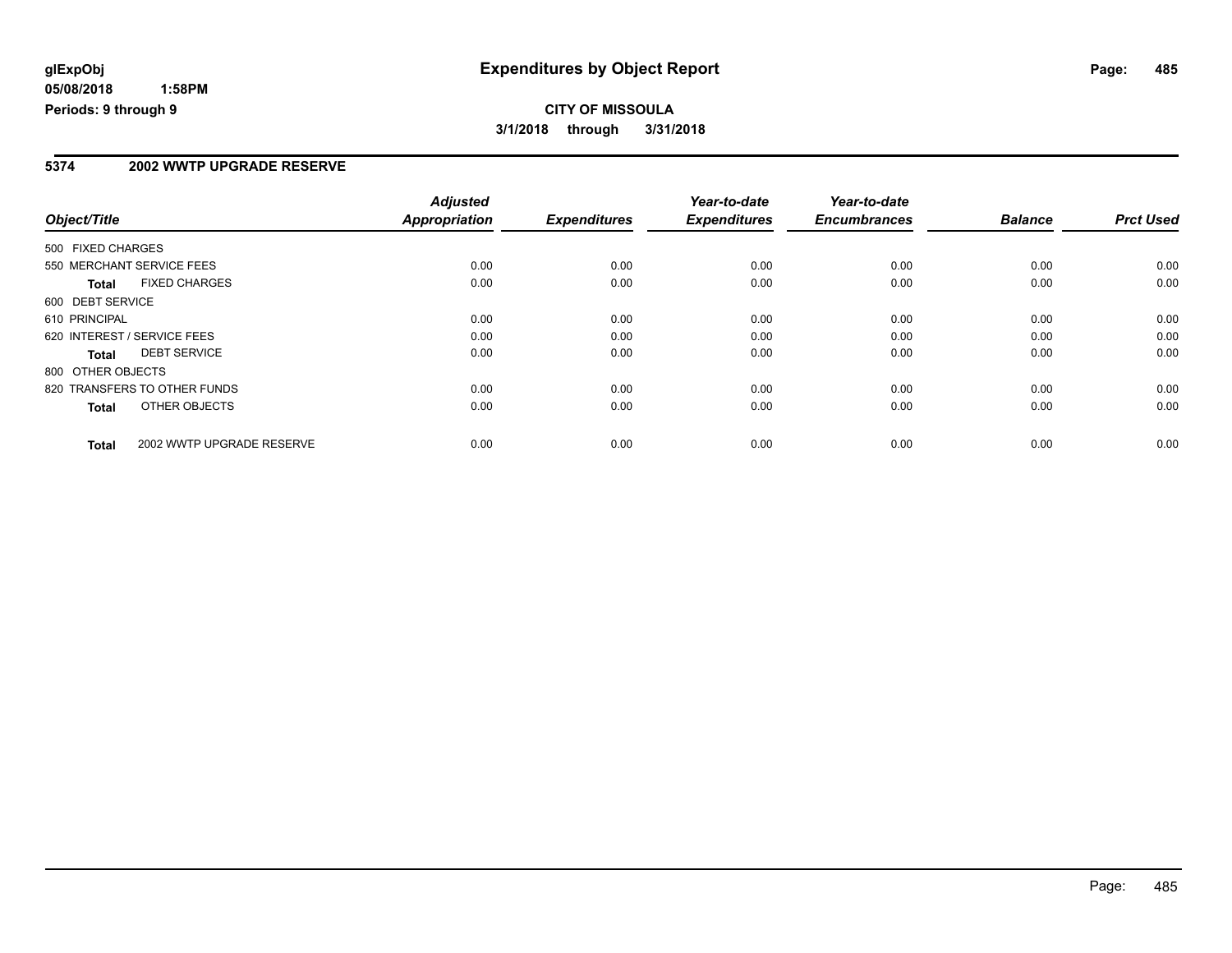# **5375 2003 WWTP SRF \$3.8M EPA DEBT**

|                                                    | <b>Adjusted</b> |                     | Year-to-date        | Year-to-date        |                |                  |
|----------------------------------------------------|-----------------|---------------------|---------------------|---------------------|----------------|------------------|
| Object/Title                                       | Appropriation   | <b>Expenditures</b> | <b>Expenditures</b> | <b>Encumbrances</b> | <b>Balance</b> | <b>Prct Used</b> |
| 500 FIXED CHARGES                                  |                 |                     |                     |                     |                |                  |
| 550 MERCHANT SERVICE FEES                          | 0.00            | 0.00                | 0.00                | 0.00                | 0.00           | 0.00             |
| <b>FIXED CHARGES</b><br><b>Total</b>               | 0.00            | 0.00                | 0.00                | 0.00                | 0.00           | 0.00             |
| 600 DEBT SERVICE                                   |                 |                     |                     |                     |                |                  |
| 610 PRINCIPAL                                      | 0.00            | 0.00                | 0.00                | 0.00                | 0.00           | 0.00             |
| 620 INTEREST / SERVICE FEES                        | 0.00            | 0.00                | 0.00                | 0.00                | 0.00           | 0.00             |
| <b>DEBT SERVICE</b><br><b>Total</b>                | 0.00            | 0.00                | 0.00                | 0.00                | 0.00           | 0.00             |
| <b>WASTEWATER\ COMPOST UTILITY</b><br><b>Total</b> | 0.00            | 0.00                | 0.00                | 0.00                | 0.00           | 0.00             |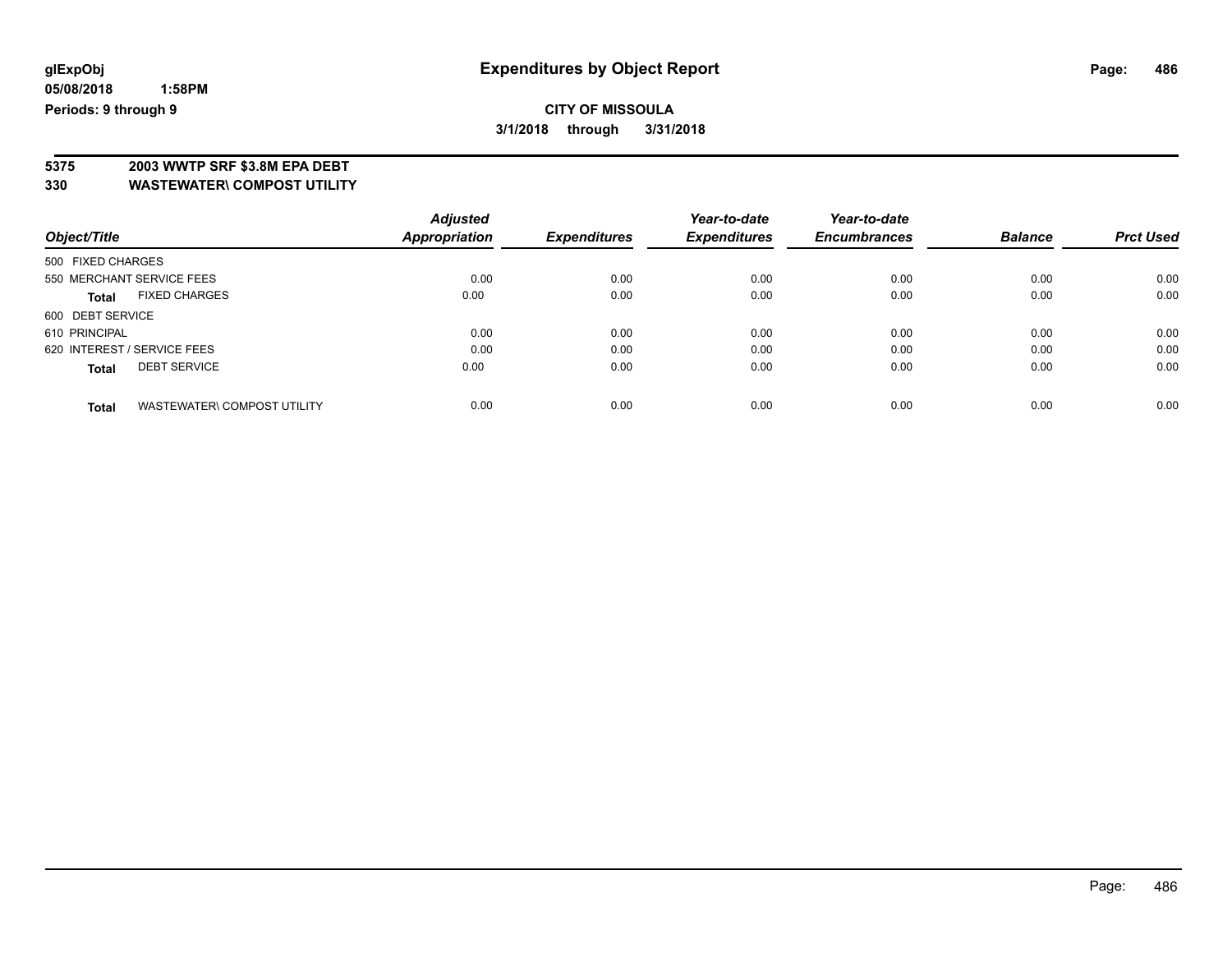**CITY OF MISSOULA 3/1/2018 through 3/31/2018**

#### **5375 2003 WWTP SRF \$3.8M EPA DEBT**

| Object/Title                                  | <b>Adjusted</b><br>Appropriation | <b>Expenditures</b> | Year-to-date<br><b>Expenditures</b> | Year-to-date<br><b>Encumbrances</b> | <b>Balance</b> | <b>Prct Used</b> |
|-----------------------------------------------|----------------------------------|---------------------|-------------------------------------|-------------------------------------|----------------|------------------|
|                                               |                                  |                     |                                     |                                     |                |                  |
| 500 FIXED CHARGES                             |                                  |                     |                                     |                                     |                |                  |
| 550 MERCHANT SERVICE FEES                     | 0.00                             | 0.00                | 0.00                                | 0.00                                | 0.00           | 0.00             |
| <b>FIXED CHARGES</b><br><b>Total</b>          | 0.00                             | 0.00                | 0.00                                | 0.00                                | 0.00           | 0.00             |
| 600 DEBT SERVICE                              |                                  |                     |                                     |                                     |                |                  |
| 610 PRINCIPAL                                 | 0.00                             | 0.00                | 0.00                                | 0.00                                | 0.00           | 0.00             |
| 620 INTEREST / SERVICE FEES                   | 0.00                             | 0.00                | 0.00                                | 0.00                                | 0.00           | 0.00             |
| <b>DEBT SERVICE</b><br><b>Total</b>           | 0.00                             | 0.00                | 0.00                                | 0.00                                | 0.00           | 0.00             |
| 2003 WWTP SRF \$3.8M EPA DEBT<br><b>Total</b> | 0.00                             | 0.00                | 0.00                                | 0.00                                | 0.00           | 0.00             |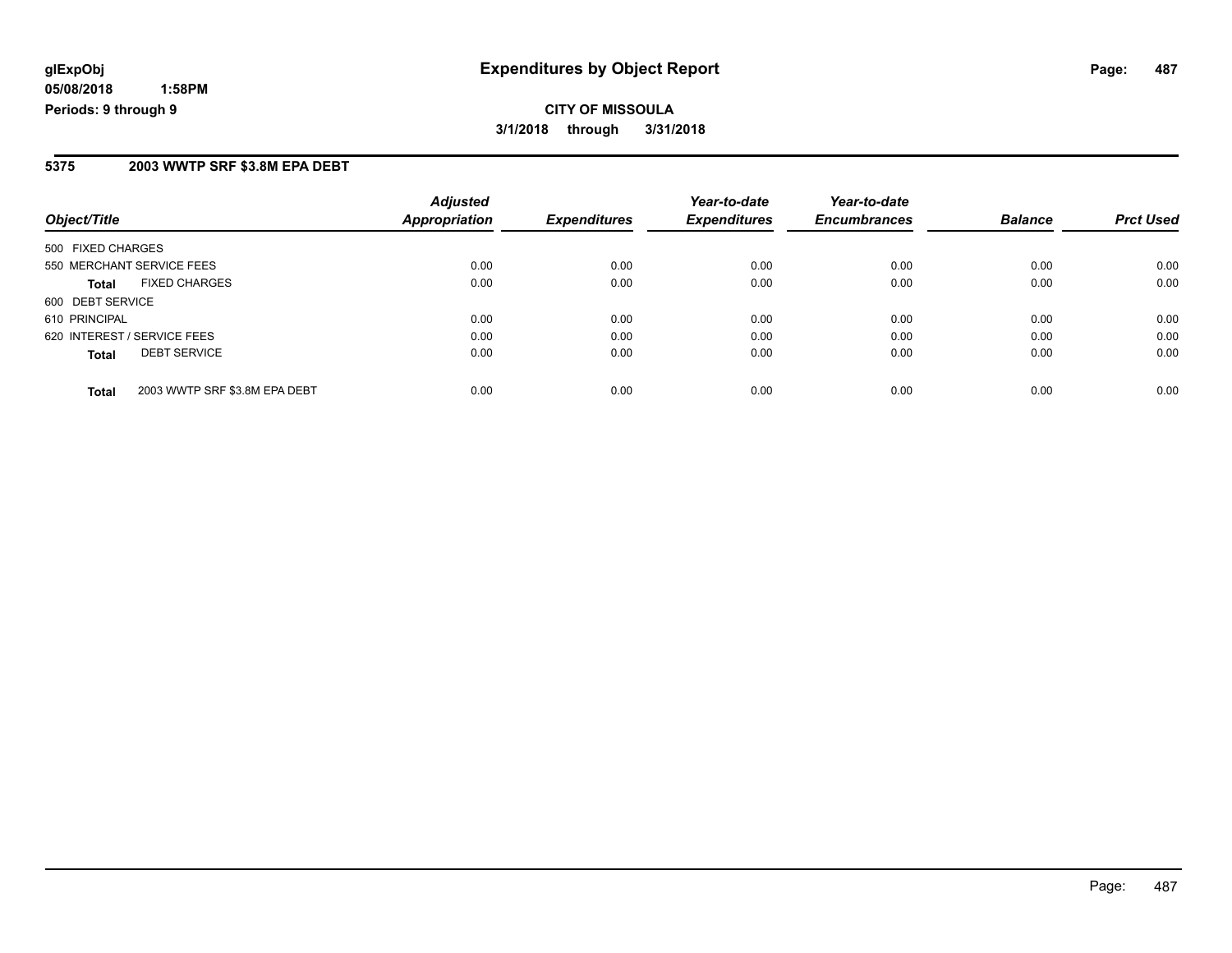# **5376 2003 WWTP SRF \$3.8M EPA RESERVE**

| Object/Title                                       | <b>Adjusted</b><br><b>Appropriation</b> | <b>Expenditures</b> | Year-to-date<br><b>Expenditures</b> | Year-to-date<br><b>Encumbrances</b> | <b>Balance</b> | <b>Prct Used</b> |
|----------------------------------------------------|-----------------------------------------|---------------------|-------------------------------------|-------------------------------------|----------------|------------------|
| 500 FIXED CHARGES                                  |                                         |                     |                                     |                                     |                |                  |
| 550 MERCHANT SERVICE FEES                          | 0.00                                    | 0.00                | 0.00                                | 0.00                                | 0.00           | 0.00             |
| <b>FIXED CHARGES</b><br>Total                      | 0.00                                    | 0.00                | 0.00                                | 0.00                                | 0.00           | 0.00             |
| 800 OTHER OBJECTS                                  |                                         |                     |                                     |                                     |                |                  |
| 820 TRANSFERS TO OTHER FUNDS                       | 0.00                                    | 0.00                | 0.00                                | 0.00                                | 0.00           | 0.00             |
| OTHER OBJECTS<br><b>Total</b>                      | 0.00                                    | 0.00                | 0.00                                | 0.00                                | 0.00           | 0.00             |
| <b>WASTEWATER\ COMPOST UTILITY</b><br><b>Total</b> | 0.00                                    | 0.00                | 0.00                                | 0.00                                | 0.00           | 0.00             |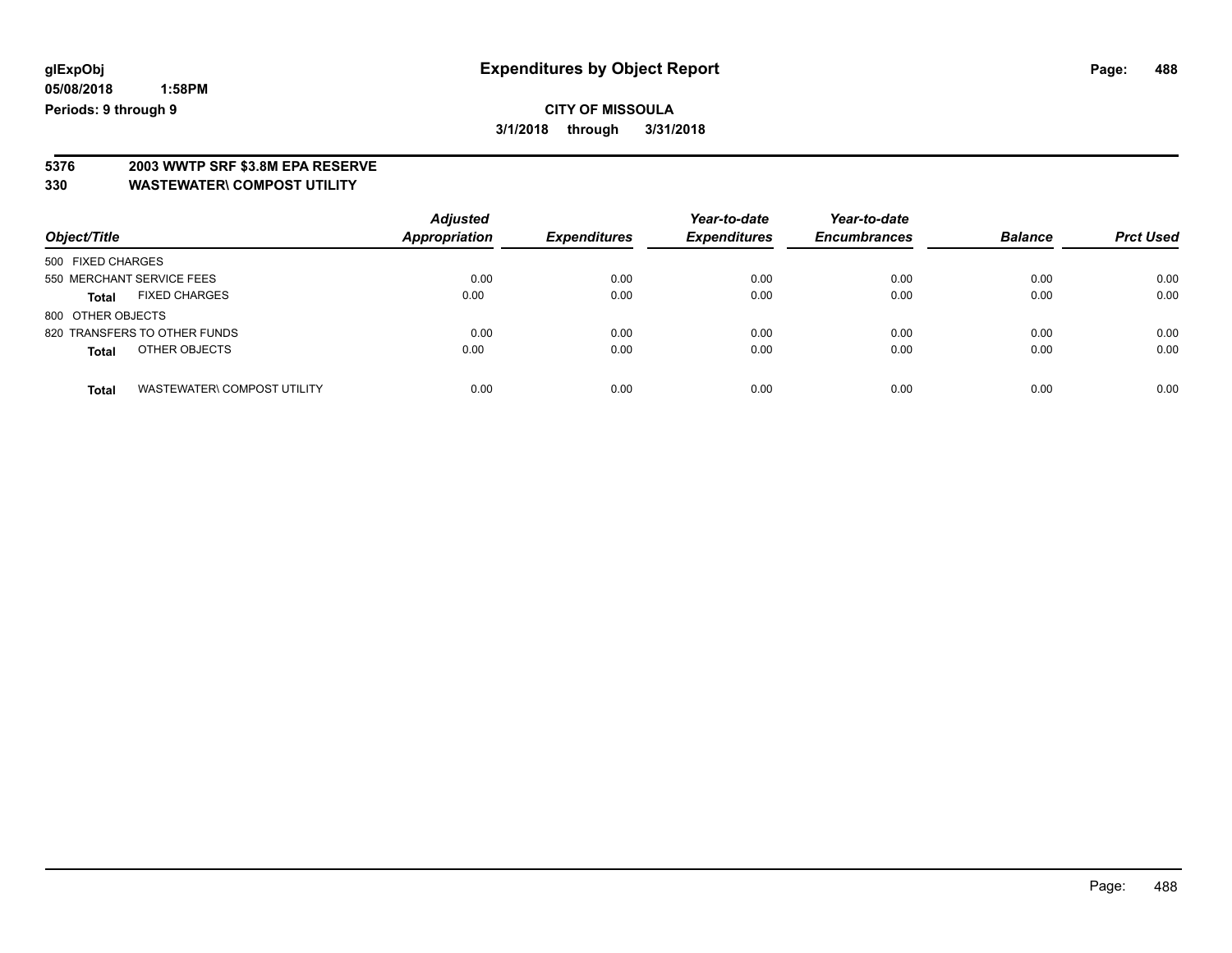**CITY OF MISSOULA 3/1/2018 through 3/31/2018**

#### **5376 2003 WWTP SRF \$3.8M EPA RESERVE**

|                           |                                  | <b>Adjusted</b>      |                     | Year-to-date        | Year-to-date        |                |                  |
|---------------------------|----------------------------------|----------------------|---------------------|---------------------|---------------------|----------------|------------------|
| Object/Title              |                                  | <b>Appropriation</b> | <b>Expenditures</b> | <b>Expenditures</b> | <b>Encumbrances</b> | <b>Balance</b> | <b>Prct Used</b> |
| 500 FIXED CHARGES         |                                  |                      |                     |                     |                     |                |                  |
| 550 MERCHANT SERVICE FEES |                                  | 0.00                 | 0.00                | 0.00                | 0.00                | 0.00           | 0.00             |
| <b>Total</b>              | <b>FIXED CHARGES</b>             | 0.00                 | 0.00                | 0.00                | 0.00                | 0.00           | 0.00             |
| 800 OTHER OBJECTS         |                                  |                      |                     |                     |                     |                |                  |
|                           | 820 TRANSFERS TO OTHER FUNDS     | 0.00                 | 0.00                | 0.00                | 0.00                | 0.00           | 0.00             |
| <b>Total</b>              | OTHER OBJECTS                    | 0.00                 | 0.00                | 0.00                | 0.00                | 0.00           | 0.00             |
| <b>Total</b>              | 2003 WWTP SRF \$3.8M EPA RESERVE | 0.00                 | 0.00                | 0.00                | 0.00                | 0.00           | 0.00             |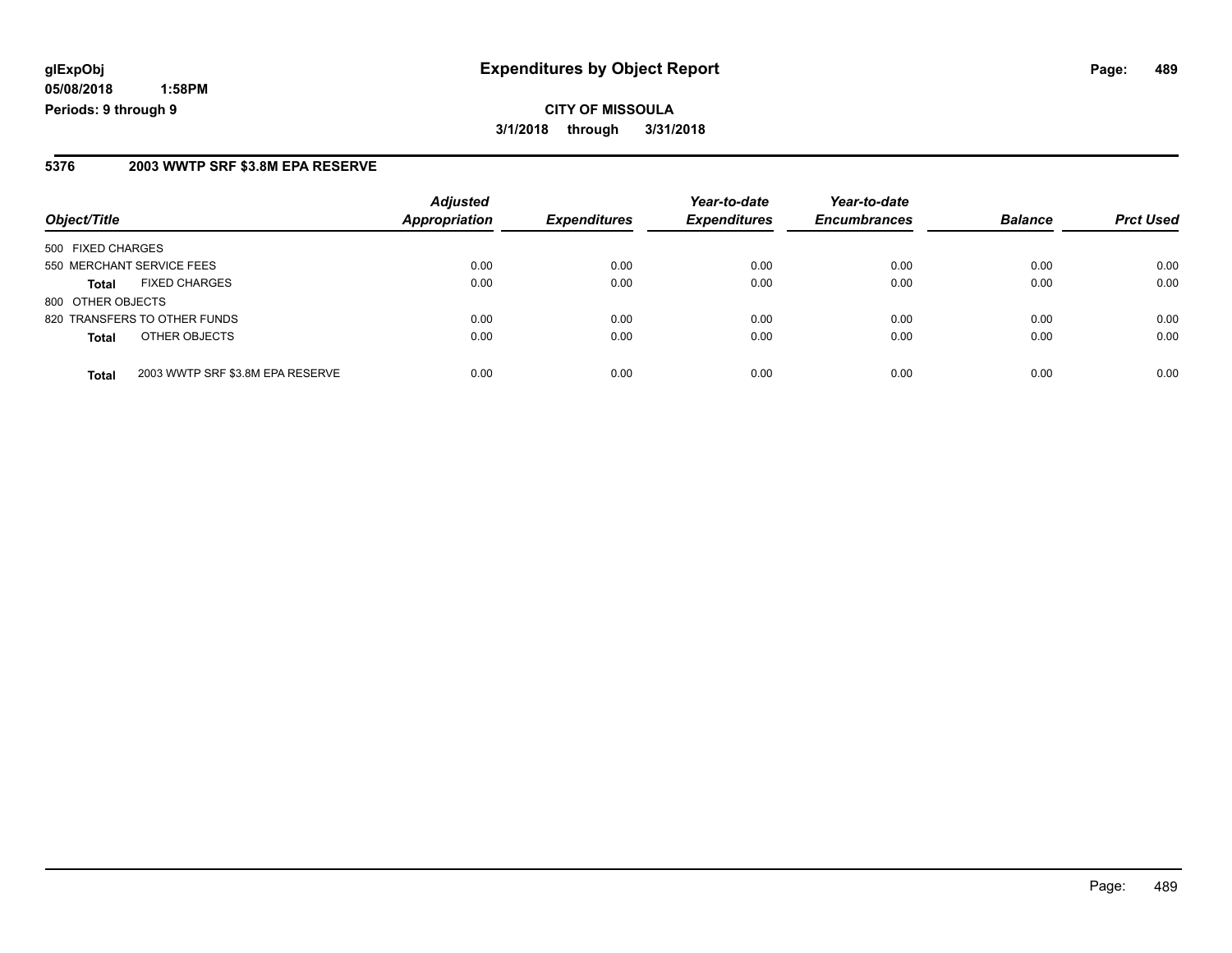# **5377 2004 WWTP \$3.023 LOAN DEBT SERVICE**

| Object/Title                |                                    | <b>Adjusted</b><br>Appropriation | <b>Expenditures</b> | Year-to-date<br><b>Expenditures</b> | Year-to-date<br><b>Encumbrances</b> | <b>Balance</b> | <b>Prct Used</b> |
|-----------------------------|------------------------------------|----------------------------------|---------------------|-------------------------------------|-------------------------------------|----------------|------------------|
|                             |                                    |                                  |                     |                                     |                                     |                |                  |
| 500 FIXED CHARGES           |                                    |                                  |                     |                                     |                                     |                |                  |
|                             | 550 MERCHANT SERVICE FEES          | 0.00                             | 0.00                | 0.00                                | 0.00                                | 0.00           | 0.00             |
| Total                       | <b>FIXED CHARGES</b>               | 0.00                             | 0.00                | 0.00                                | 0.00                                | 0.00           | 0.00             |
| 600 DEBT SERVICE            |                                    |                                  |                     |                                     |                                     |                |                  |
| 610 PRINCIPAL               |                                    | 0.00                             | 0.00                | 0.00                                | 0.00                                | 0.00           | 0.00             |
| 620 INTEREST / SERVICE FEES |                                    | 0.00                             | 0.00                | 0.00                                | 0.00                                | 0.00           | 0.00             |
| <b>Total</b>                | <b>DEBT SERVICE</b>                | 0.00                             | 0.00                | 0.00                                | 0.00                                | 0.00           | 0.00             |
| <b>Total</b>                | <b>WASTEWATER\ COMPOST UTILITY</b> | 0.00                             | 0.00                | 0.00                                | 0.00                                | 0.00           | 0.00             |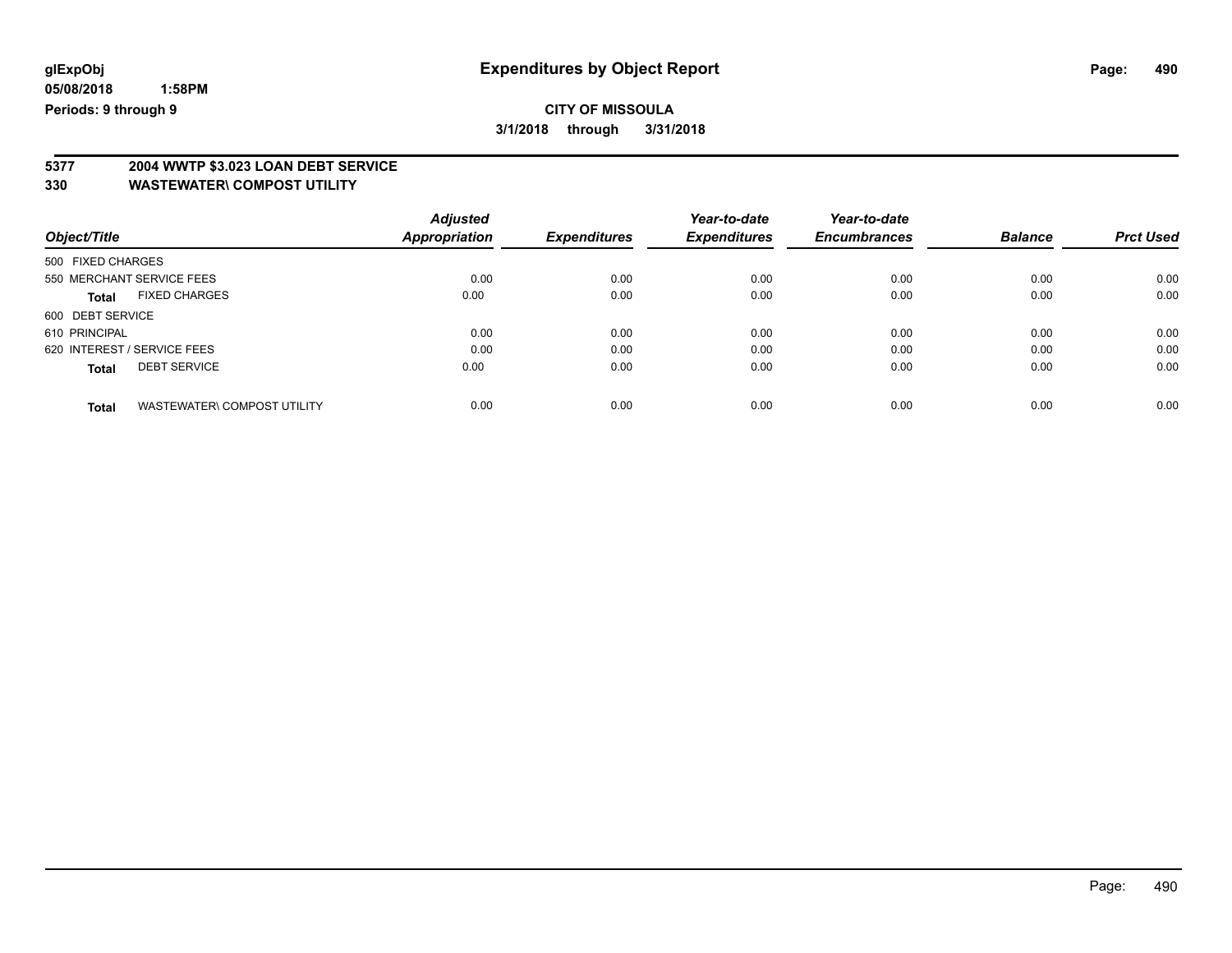**CITY OF MISSOULA 3/1/2018 through 3/31/2018**

#### **5377 2004 WWTP \$3.023 LOAN DEBT SERVICE**

| Object/Title                                        | <b>Adjusted</b><br><b>Appropriation</b> | <b>Expenditures</b> | Year-to-date<br><b>Expenditures</b> | Year-to-date<br><b>Encumbrances</b> | <b>Balance</b> | <b>Prct Used</b> |
|-----------------------------------------------------|-----------------------------------------|---------------------|-------------------------------------|-------------------------------------|----------------|------------------|
| 500 FIXED CHARGES                                   |                                         |                     |                                     |                                     |                |                  |
| 550 MERCHANT SERVICE FEES                           | 0.00                                    | 0.00                | 0.00                                | 0.00                                | 0.00           | 0.00             |
| <b>FIXED CHARGES</b><br><b>Total</b>                | 0.00                                    | 0.00                | 0.00                                | 0.00                                | 0.00           | 0.00             |
| 600 DEBT SERVICE                                    |                                         |                     |                                     |                                     |                |                  |
| 610 PRINCIPAL                                       | 0.00                                    | 0.00                | 0.00                                | 0.00                                | 0.00           | 0.00             |
| 620 INTEREST / SERVICE FEES                         | 0.00                                    | 0.00                | 0.00                                | 0.00                                | 0.00           | 0.00             |
| <b>DEBT SERVICE</b><br><b>Total</b>                 | 0.00                                    | 0.00                | 0.00                                | 0.00                                | 0.00           | 0.00             |
| 2004 WWTP \$3.023 LOAN DEBT SERVICE<br><b>Total</b> | 0.00                                    | 0.00                | 0.00                                | 0.00                                | 0.00           | 0.00             |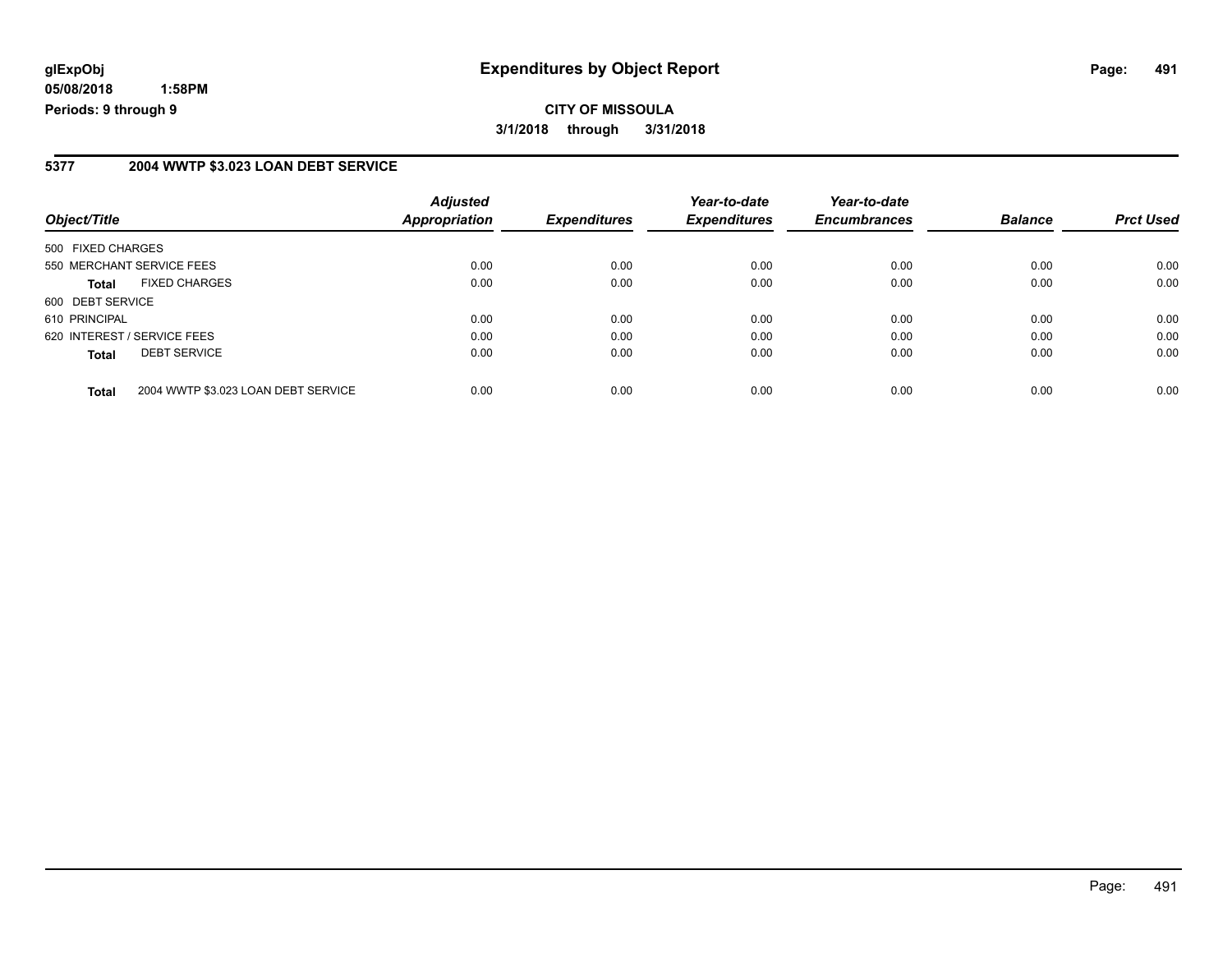#### **CITY OF MISSOULA 3/1/2018 through 3/31/2018**

# **5378 2004 WWTP \$3.023 LOAN RESERVE**

| Object/Title                                       | <b>Adjusted</b><br><b>Appropriation</b> | <b>Expenditures</b> | Year-to-date<br><b>Expenditures</b> | Year-to-date<br><b>Encumbrances</b> | <b>Balance</b> | <b>Prct Used</b> |
|----------------------------------------------------|-----------------------------------------|---------------------|-------------------------------------|-------------------------------------|----------------|------------------|
| 500 FIXED CHARGES                                  |                                         |                     |                                     |                                     |                |                  |
| 550 MERCHANT SERVICE FEES                          | 0.00                                    | 0.00                | 0.00                                | 0.00                                | 0.00           | 0.00             |
| <b>FIXED CHARGES</b><br><b>Total</b>               | 0.00                                    | 0.00                | 0.00                                | 0.00                                | 0.00           | 0.00             |
| 800 OTHER OBJECTS                                  |                                         |                     |                                     |                                     |                |                  |
| 820 TRANSFERS TO OTHER FUNDS                       | 0.00                                    | 0.00                | 0.00                                | 0.00                                | 0.00           | 0.00             |
| OTHER OBJECTS<br><b>Total</b>                      | 0.00                                    | 0.00                | 0.00                                | 0.00                                | 0.00           | 0.00             |
| <b>WASTEWATER\ COMPOST UTILITY</b><br><b>Total</b> | 0.00                                    | 0.00                | 0.00                                | 0.00                                | 0.00           | 0.00             |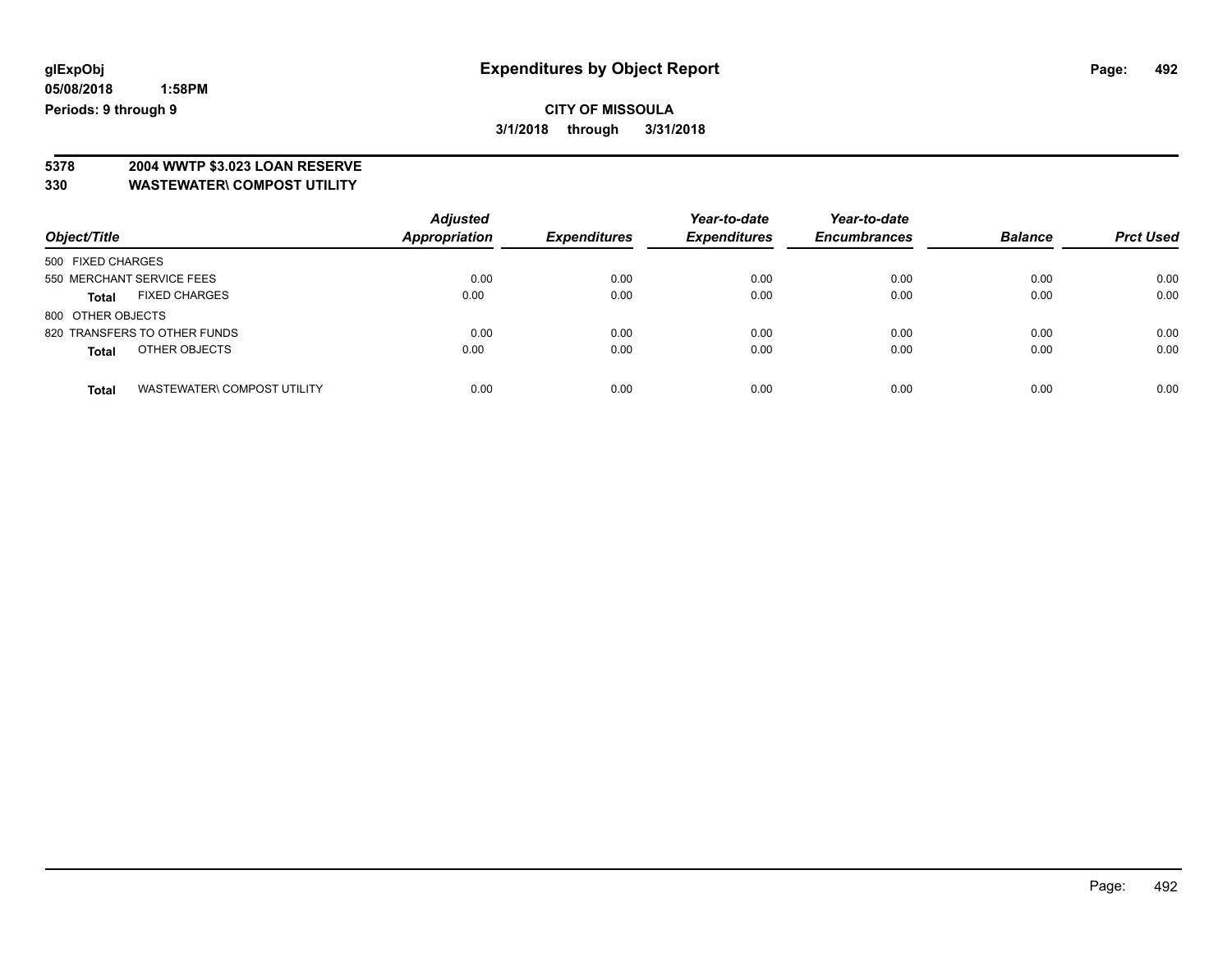#### **5378 2004 WWTP \$3.023 LOAN RESERVE**

| Object/Title                 |                                | <b>Adjusted</b><br><b>Appropriation</b> |                     | Year-to-date<br><b>Expenditures</b> | Year-to-date<br><b>Encumbrances</b> | <b>Balance</b> | <b>Prct Used</b> |
|------------------------------|--------------------------------|-----------------------------------------|---------------------|-------------------------------------|-------------------------------------|----------------|------------------|
|                              |                                |                                         | <b>Expenditures</b> |                                     |                                     |                |                  |
| 500 FIXED CHARGES            |                                |                                         |                     |                                     |                                     |                |                  |
| 550 MERCHANT SERVICE FEES    |                                | 0.00                                    | 0.00                | 0.00                                | 0.00                                | 0.00           | 0.00             |
| Total                        | <b>FIXED CHARGES</b>           | 0.00                                    | 0.00                | 0.00                                | 0.00                                | 0.00           | 0.00             |
| 800 OTHER OBJECTS            |                                |                                         |                     |                                     |                                     |                |                  |
| 820 TRANSFERS TO OTHER FUNDS |                                | 0.00                                    | 0.00                | 0.00                                | 0.00                                | 0.00           | 0.00             |
| <b>Total</b>                 | OTHER OBJECTS                  | 0.00                                    | 0.00                | 0.00                                | 0.00                                | 0.00           | 0.00             |
| <b>Total</b>                 | 2004 WWTP \$3.023 LOAN RESERVE | 0.00                                    | 0.00                | 0.00                                | 0.00                                | 0.00           | 0.00             |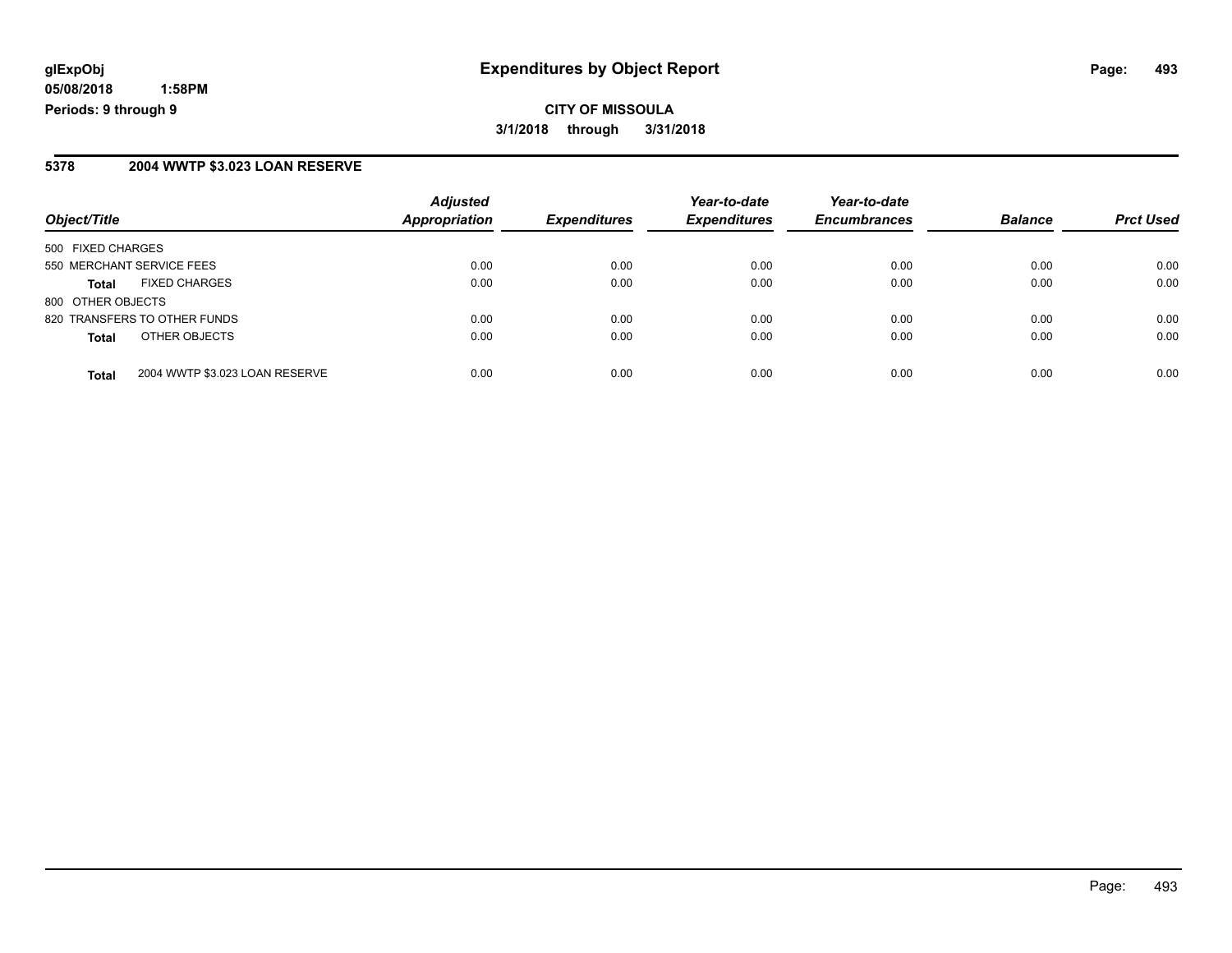**5379 2005 BRICH/BRDY/LIN/GIL SRF DEBT**

|                   |                                    | <b>Adjusted</b>      |                     | Year-to-date        | Year-to-date        |                |                  |
|-------------------|------------------------------------|----------------------|---------------------|---------------------|---------------------|----------------|------------------|
| Object/Title      |                                    | <b>Appropriation</b> | <b>Expenditures</b> | <b>Expenditures</b> | <b>Encumbrances</b> | <b>Balance</b> | <b>Prct Used</b> |
| 500 FIXED CHARGES |                                    |                      |                     |                     |                     |                |                  |
|                   | 550 MERCHANT SERVICE FEES          | 0.00                 | 0.00                | 0.00                | 0.00                | 0.00           | 0.00             |
| <b>Total</b>      | <b>FIXED CHARGES</b>               | 0.00                 | 0.00                | 0.00                | 0.00                | 0.00           | 0.00             |
| 600 DEBT SERVICE  |                                    |                      |                     |                     |                     |                |                  |
| 610 PRINCIPAL     |                                    | 0.00                 | 0.00                | 0.00                | 0.00                | 0.00           | 0.00             |
|                   | 620 INTEREST / SERVICE FEES        | 0.00                 | 0.00                | 0.00                | 0.00                | 0.00           | 0.00             |
| <b>Total</b>      | <b>DEBT SERVICE</b>                | 0.00                 | 0.00                | 0.00                | 0.00                | 0.00           | 0.00             |
| 800 OTHER OBJECTS |                                    |                      |                     |                     |                     |                |                  |
|                   | 820 TRANSFERS TO OTHER FUNDS       | 0.00                 | 0.00                | 0.00                | 0.00                | 0.00           | 0.00             |
| <b>Total</b>      | OTHER OBJECTS                      | 0.00                 | 0.00                | 0.00                | 0.00                | 0.00           | 0.00             |
|                   |                                    |                      |                     |                     |                     |                |                  |
| <b>Total</b>      | <b>WASTEWATER\ COMPOST UTILITY</b> | 0.00                 | 0.00                | 0.00                | 0.00                | 0.00           | 0.00             |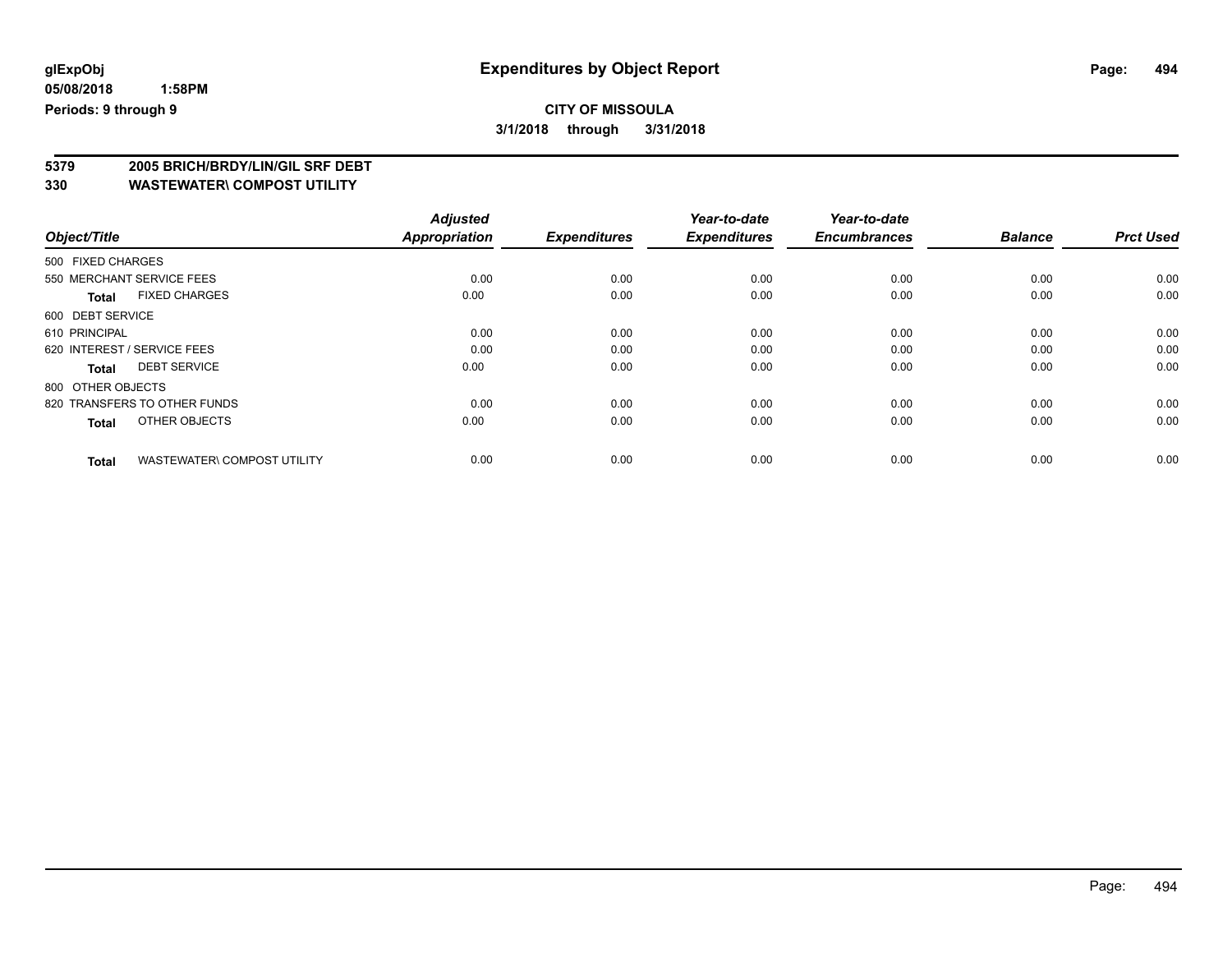### **CITY OF MISSOULA 3/1/2018 through 3/31/2018**

#### **5379 2005 BRICH/BRDY/LIN/GIL SRF DEBT**

|                   |                                  | <b>Adjusted</b>      |                     | Year-to-date        | Year-to-date        |                |                  |
|-------------------|----------------------------------|----------------------|---------------------|---------------------|---------------------|----------------|------------------|
| Object/Title      |                                  | <b>Appropriation</b> | <b>Expenditures</b> | <b>Expenditures</b> | <b>Encumbrances</b> | <b>Balance</b> | <b>Prct Used</b> |
| 500 FIXED CHARGES |                                  |                      |                     |                     |                     |                |                  |
|                   | 550 MERCHANT SERVICE FEES        | 0.00                 | 0.00                | 0.00                | 0.00                | 0.00           | 0.00             |
| <b>Total</b>      | <b>FIXED CHARGES</b>             | 0.00                 | 0.00                | 0.00                | 0.00                | 0.00           | 0.00             |
| 600 DEBT SERVICE  |                                  |                      |                     |                     |                     |                |                  |
| 610 PRINCIPAL     |                                  | 0.00                 | 0.00                | 0.00                | 0.00                | 0.00           | 0.00             |
|                   | 620 INTEREST / SERVICE FEES      | 0.00                 | 0.00                | 0.00                | 0.00                | 0.00           | 0.00             |
| <b>Total</b>      | <b>DEBT SERVICE</b>              | 0.00                 | 0.00                | 0.00                | 0.00                | 0.00           | 0.00             |
| 800 OTHER OBJECTS |                                  |                      |                     |                     |                     |                |                  |
|                   | 820 TRANSFERS TO OTHER FUNDS     | 0.00                 | 0.00                | 0.00                | 0.00                | 0.00           | 0.00             |
| <b>Total</b>      | OTHER OBJECTS                    | 0.00                 | 0.00                | 0.00                | 0.00                | 0.00           | 0.00             |
| <b>Total</b>      | 2005 BRICH/BRDY/LIN/GIL SRF DEBT | 0.00                 | 0.00                | 0.00                | 0.00                | 0.00           | 0.00             |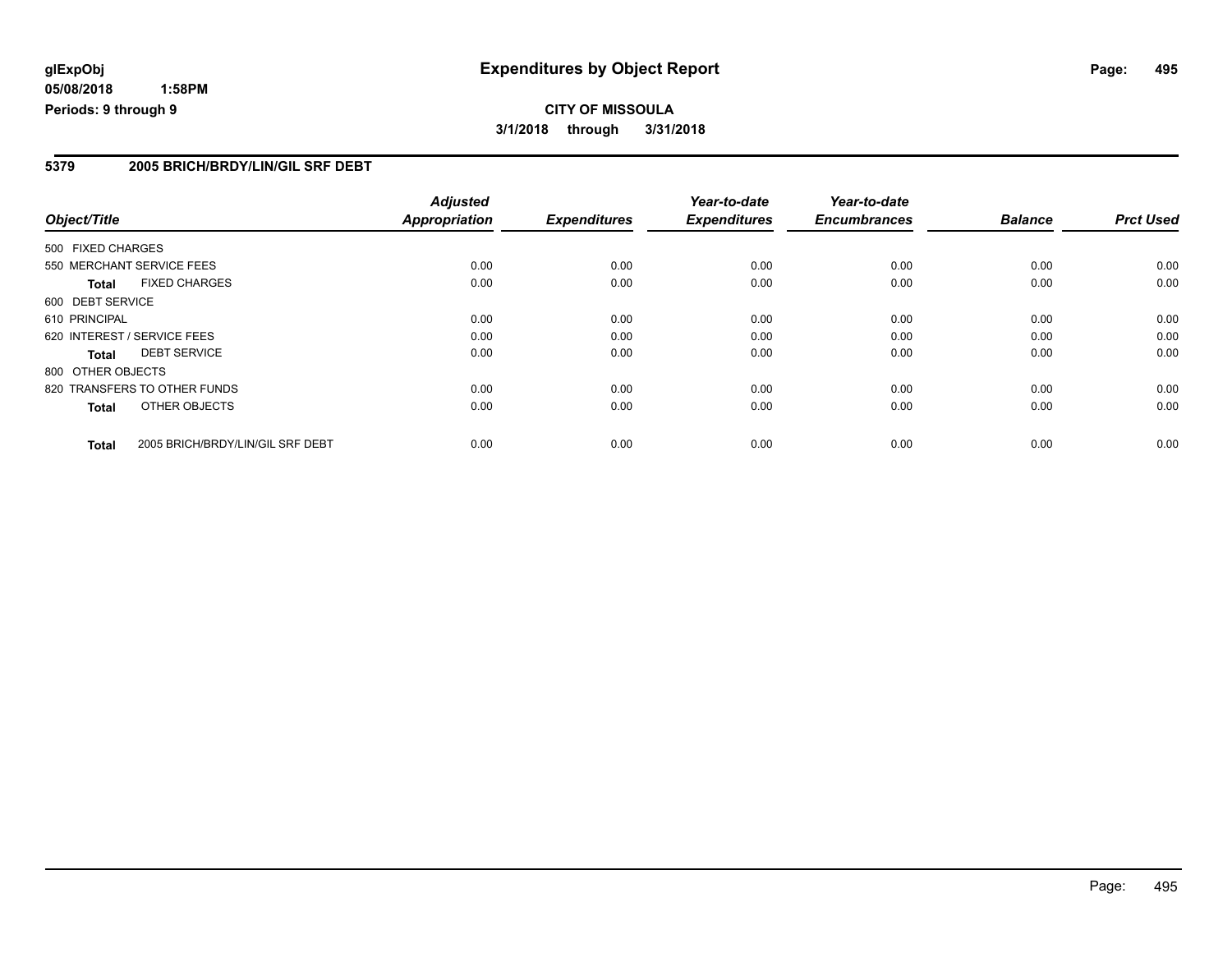**5380 BRDWY/BIRCH/GILBERT/LINCOLNWOOD**

|                                                    | <b>Adjusted</b>      |                     | Year-to-date        | Year-to-date        |                |                  |
|----------------------------------------------------|----------------------|---------------------|---------------------|---------------------|----------------|------------------|
| Object/Title                                       | <b>Appropriation</b> | <b>Expenditures</b> | <b>Expenditures</b> | <b>Encumbrances</b> | <b>Balance</b> | <b>Prct Used</b> |
| 500 FIXED CHARGES                                  |                      |                     |                     |                     |                |                  |
| 550 MERCHANT SERVICE FEES                          | 0.00                 | 0.00                | 0.00                | 0.00                | 0.00           | 0.00             |
| <b>FIXED CHARGES</b><br>Total                      | 0.00                 | 0.00                | 0.00                | 0.00                | 0.00           | 0.00             |
| 600 DEBT SERVICE                                   |                      |                     |                     |                     |                |                  |
| 610 PRINCIPAL                                      | 0.00                 | 0.00                | 0.00                | 0.00                | 0.00           | 0.00             |
| 620 INTEREST / SERVICE FEES                        | 0.00                 | 0.00                | 0.00                | 0.00                | 0.00           | 0.00             |
| <b>DEBT SERVICE</b><br>Total                       | 0.00                 | 0.00                | 0.00                | 0.00                | 0.00           | 0.00             |
| 800 OTHER OBJECTS                                  |                      |                     |                     |                     |                |                  |
| 820 TRANSFERS TO OTHER FUNDS                       | 0.00                 | 0.00                | 0.00                | 0.00                | 0.00           | 0.00             |
| OTHER OBJECTS<br><b>Total</b>                      | 0.00                 | 0.00                | 0.00                | 0.00                | 0.00           | 0.00             |
| <b>WASTEWATER\ COMPOST UTILITY</b><br><b>Total</b> | 0.00                 | 0.00                | 0.00                | 0.00                | 0.00           | 0.00             |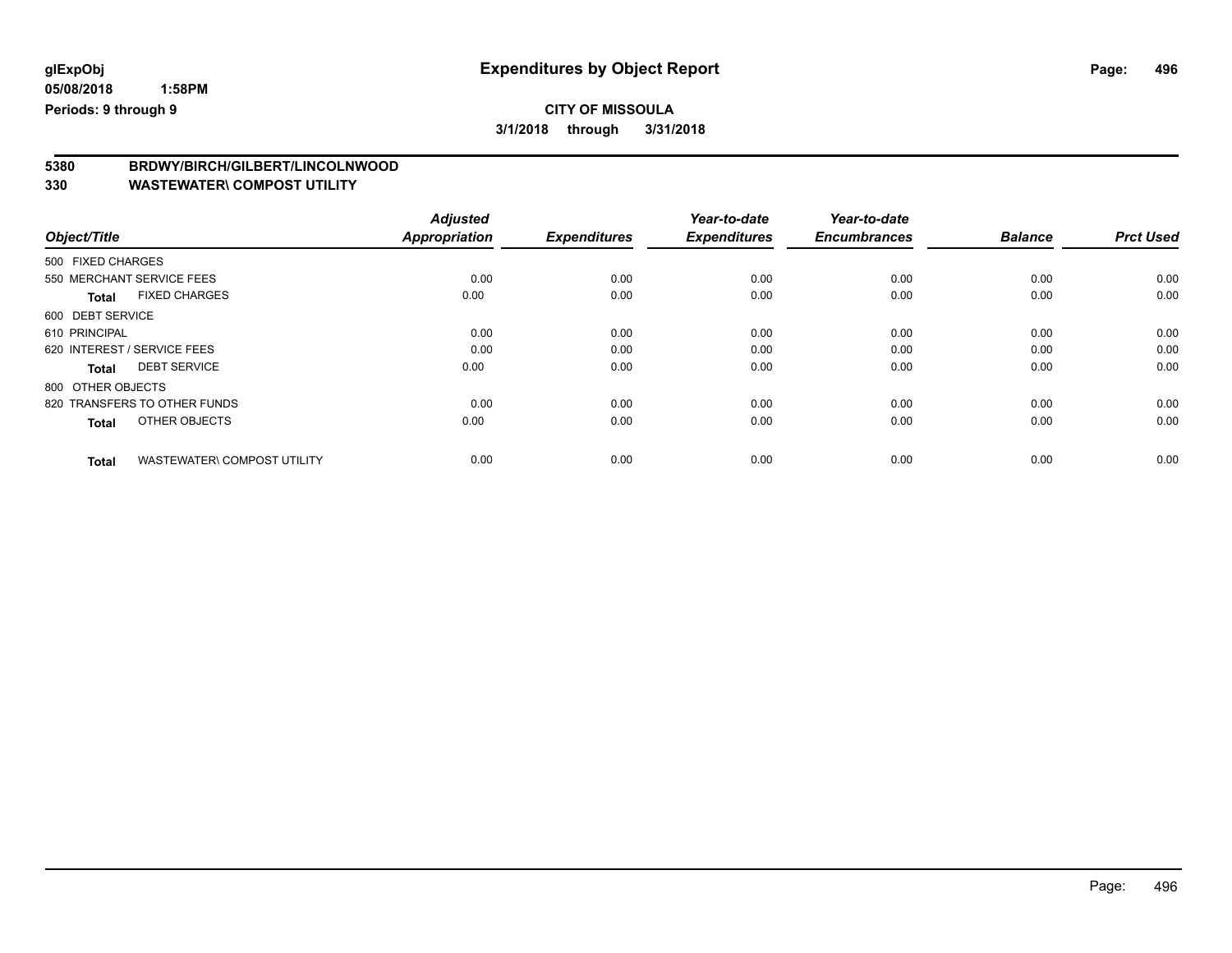#### **5380 BRDWY/BIRCH/GILBERT/LINCOLNWOOD**

|                   |                                 | <b>Adjusted</b>      |                     | Year-to-date        | Year-to-date        |                |                  |
|-------------------|---------------------------------|----------------------|---------------------|---------------------|---------------------|----------------|------------------|
| Object/Title      |                                 | <b>Appropriation</b> | <b>Expenditures</b> | <b>Expenditures</b> | <b>Encumbrances</b> | <b>Balance</b> | <b>Prct Used</b> |
| 500 FIXED CHARGES |                                 |                      |                     |                     |                     |                |                  |
|                   | 550 MERCHANT SERVICE FEES       | 0.00                 | 0.00                | 0.00                | 0.00                | 0.00           | 0.00             |
| <b>Total</b>      | <b>FIXED CHARGES</b>            | 0.00                 | 0.00                | 0.00                | 0.00                | 0.00           | 0.00             |
| 600 DEBT SERVICE  |                                 |                      |                     |                     |                     |                |                  |
| 610 PRINCIPAL     |                                 | 0.00                 | 0.00                | 0.00                | 0.00                | 0.00           | 0.00             |
|                   | 620 INTEREST / SERVICE FEES     | 0.00                 | 0.00                | 0.00                | 0.00                | 0.00           | 0.00             |
| Total             | <b>DEBT SERVICE</b>             | 0.00                 | 0.00                | 0.00                | 0.00                | 0.00           | 0.00             |
| 800 OTHER OBJECTS |                                 |                      |                     |                     |                     |                |                  |
|                   | 820 TRANSFERS TO OTHER FUNDS    | 0.00                 | 0.00                | 0.00                | 0.00                | 0.00           | 0.00             |
| <b>Total</b>      | OTHER OBJECTS                   | 0.00                 | 0.00                | 0.00                | 0.00                | 0.00           | 0.00             |
| <b>Total</b>      | BRDWY/BIRCH/GILBERT/LINCOLNWOOD | 0.00                 | 0.00                | 0.00                | 0.00                | 0.00           | 0.00             |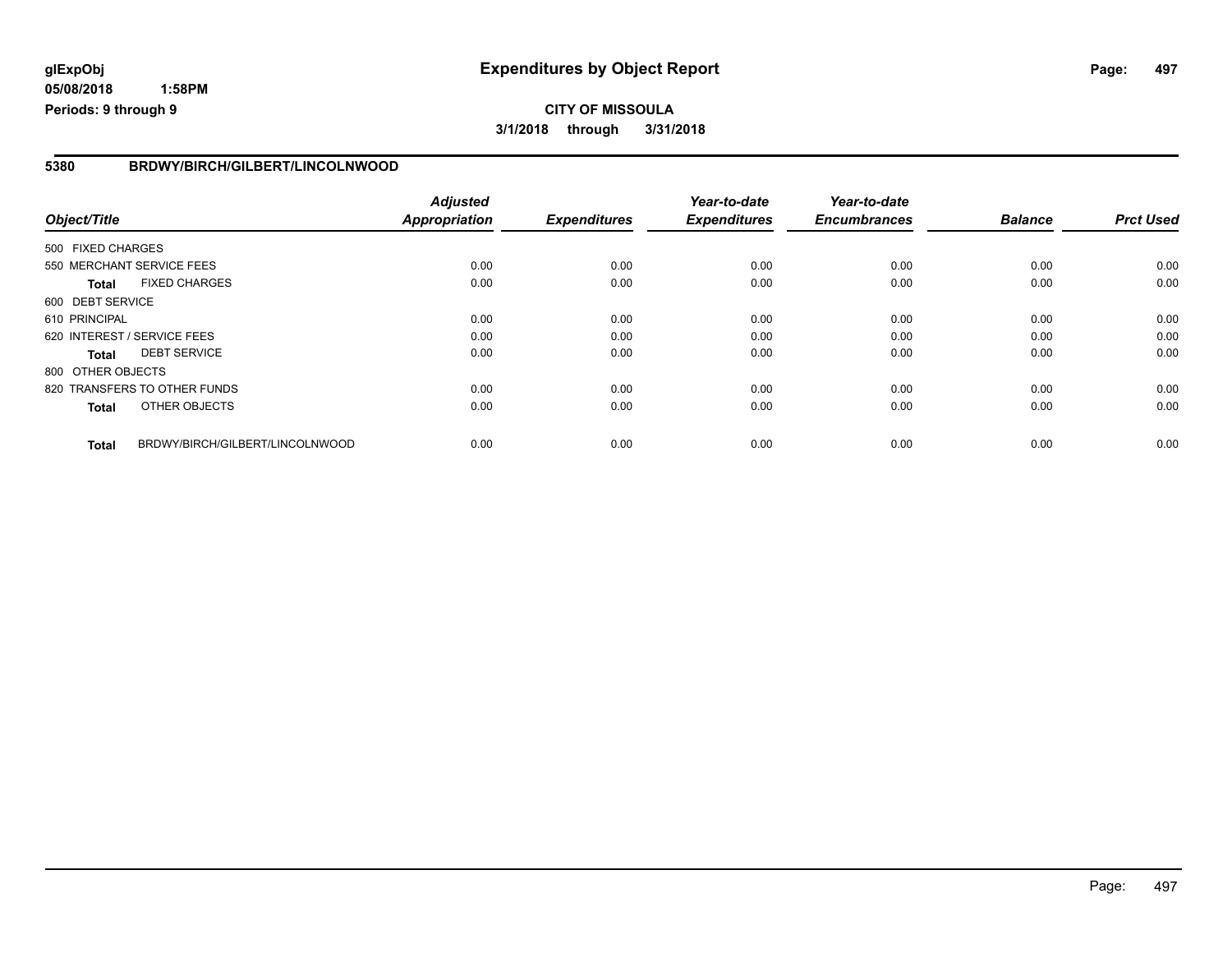# **5381 LINCOLNWOOD PH2 DEBT SERVICE**

|                                                    | <b>Adjusted</b>      |                     | Year-to-date        | Year-to-date        |                |                  |
|----------------------------------------------------|----------------------|---------------------|---------------------|---------------------|----------------|------------------|
| Object/Title                                       | <b>Appropriation</b> | <b>Expenditures</b> | <b>Expenditures</b> | <b>Encumbrances</b> | <b>Balance</b> | <b>Prct Used</b> |
| 500 FIXED CHARGES                                  |                      |                     |                     |                     |                |                  |
| 550 MERCHANT SERVICE FEES                          | 0.00                 | 0.00                | 0.00                | 0.00                | 0.00           | 0.00             |
| <b>FIXED CHARGES</b><br><b>Total</b>               | 0.00                 | 0.00                | 0.00                | 0.00                | 0.00           | 0.00             |
| 600 DEBT SERVICE                                   |                      |                     |                     |                     |                |                  |
| 610 PRINCIPAL                                      | 0.00                 | 0.00                | 0.00                | 0.00                | 0.00           | 0.00             |
| 620 INTEREST / SERVICE FEES                        | 0.00                 | 0.00                | 0.00                | 0.00                | 0.00           | 0.00             |
| <b>DEBT SERVICE</b><br>Total                       | 0.00                 | 0.00                | 0.00                | 0.00                | 0.00           | 0.00             |
| 800 OTHER OBJECTS                                  |                      |                     |                     |                     |                |                  |
| 820 TRANSFERS TO OTHER FUNDS                       | 0.00                 | 0.00                | 0.00                | 0.00                | 0.00           | 0.00             |
| OTHER OBJECTS<br><b>Total</b>                      | 0.00                 | 0.00                | 0.00                | 0.00                | 0.00           | 0.00             |
|                                                    |                      |                     |                     |                     |                |                  |
| <b>WASTEWATER\ COMPOST UTILITY</b><br><b>Total</b> | 0.00                 | 0.00                | 0.00                | 0.00                | 0.00           | 0.00             |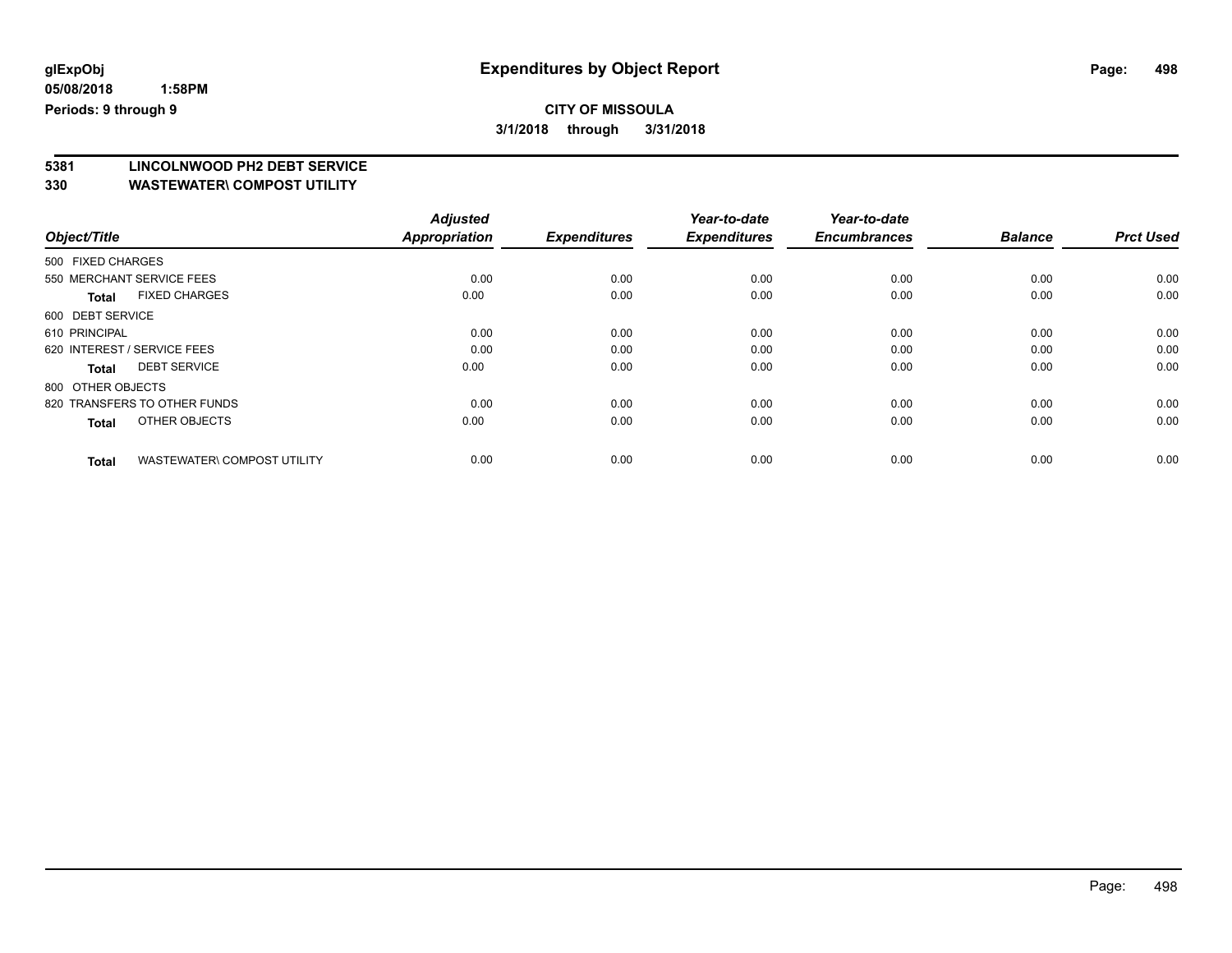### **CITY OF MISSOULA 3/1/2018 through 3/31/2018**

#### **5381 LINCOLNWOOD PH2 DEBT SERVICE**

|                             |                              | <b>Adjusted</b>      |                     | Year-to-date        | Year-to-date        |                |                  |
|-----------------------------|------------------------------|----------------------|---------------------|---------------------|---------------------|----------------|------------------|
| Object/Title                |                              | <b>Appropriation</b> | <b>Expenditures</b> | <b>Expenditures</b> | <b>Encumbrances</b> | <b>Balance</b> | <b>Prct Used</b> |
| 500 FIXED CHARGES           |                              |                      |                     |                     |                     |                |                  |
| 550 MERCHANT SERVICE FEES   |                              | 0.00                 | 0.00                | 0.00                | 0.00                | 0.00           | 0.00             |
| <b>Total</b>                | <b>FIXED CHARGES</b>         | 0.00                 | 0.00                | 0.00                | 0.00                | 0.00           | 0.00             |
| 600 DEBT SERVICE            |                              |                      |                     |                     |                     |                |                  |
| 610 PRINCIPAL               |                              | 0.00                 | 0.00                | 0.00                | 0.00                | 0.00           | 0.00             |
| 620 INTEREST / SERVICE FEES |                              | 0.00                 | 0.00                | 0.00                | 0.00                | 0.00           | 0.00             |
| Total                       | <b>DEBT SERVICE</b>          | 0.00                 | 0.00                | 0.00                | 0.00                | 0.00           | 0.00             |
| 800 OTHER OBJECTS           |                              |                      |                     |                     |                     |                |                  |
|                             | 820 TRANSFERS TO OTHER FUNDS | 0.00                 | 0.00                | 0.00                | 0.00                | 0.00           | 0.00             |
| <b>Total</b>                | OTHER OBJECTS                | 0.00                 | 0.00                | 0.00                | 0.00                | 0.00           | 0.00             |
| <b>Total</b>                | LINCOLNWOOD PH2 DEBT SERVICE | 0.00                 | 0.00                | 0.00                | 0.00                | 0.00           | 0.00             |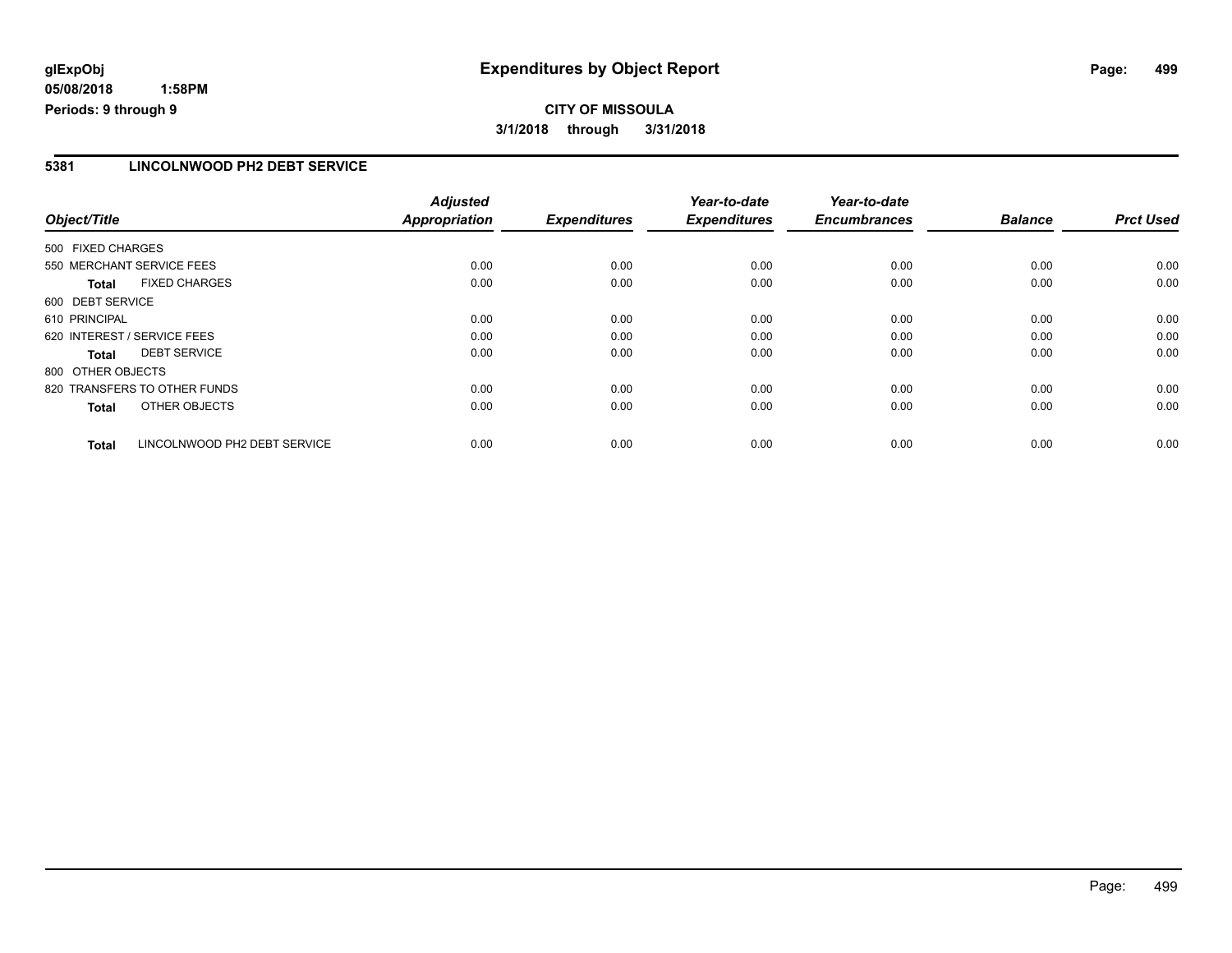**5382 LINCOLNWOOD PH2 RESERVE FUND**<br>330 WASTEWATER\ COMPOST UTILITY

| Object/Title      |                                    | <b>Adjusted</b><br><b>Appropriation</b> | <b>Expenditures</b> | Year-to-date<br><b>Expenditures</b> | Year-to-date<br><b>Encumbrances</b> | <b>Balance</b> | <b>Prct Used</b> |
|-------------------|------------------------------------|-----------------------------------------|---------------------|-------------------------------------|-------------------------------------|----------------|------------------|
| 500 FIXED CHARGES |                                    |                                         |                     |                                     |                                     |                |                  |
|                   | 550 MERCHANT SERVICE FEES          | 0.00                                    | 0.00                | 0.00                                | 0.00                                | 0.00           | 0.00             |
| <b>Total</b>      | <b>FIXED CHARGES</b>               | 0.00                                    | 0.00                | 0.00                                | 0.00                                | 0.00           | 0.00             |
| 600 DEBT SERVICE  |                                    |                                         |                     |                                     |                                     |                |                  |
| 610 PRINCIPAL     |                                    | 0.00                                    | 0.00                | 0.00                                | 0.00                                | 0.00           | 0.00             |
|                   | 620 INTEREST / SERVICE FEES        | 0.00                                    | 0.00                | 0.00                                | 0.00                                | 0.00           | 0.00             |
| <b>Total</b>      | <b>DEBT SERVICE</b>                | 0.00                                    | 0.00                | 0.00                                | 0.00                                | 0.00           | 0.00             |
| 800 OTHER OBJECTS |                                    |                                         |                     |                                     |                                     |                |                  |
|                   | 820 TRANSFERS TO OTHER FUNDS       | 0.00                                    | 0.00                | 0.00                                | 0.00                                | 0.00           | 0.00             |
| <b>Total</b>      | OTHER OBJECTS                      | 0.00                                    | 0.00                | 0.00                                | 0.00                                | 0.00           | 0.00             |
| <b>Total</b>      | <b>WASTEWATER\ COMPOST UTILITY</b> | 0.00                                    | 0.00                | 0.00                                | 0.00                                | 0.00           | 0.00             |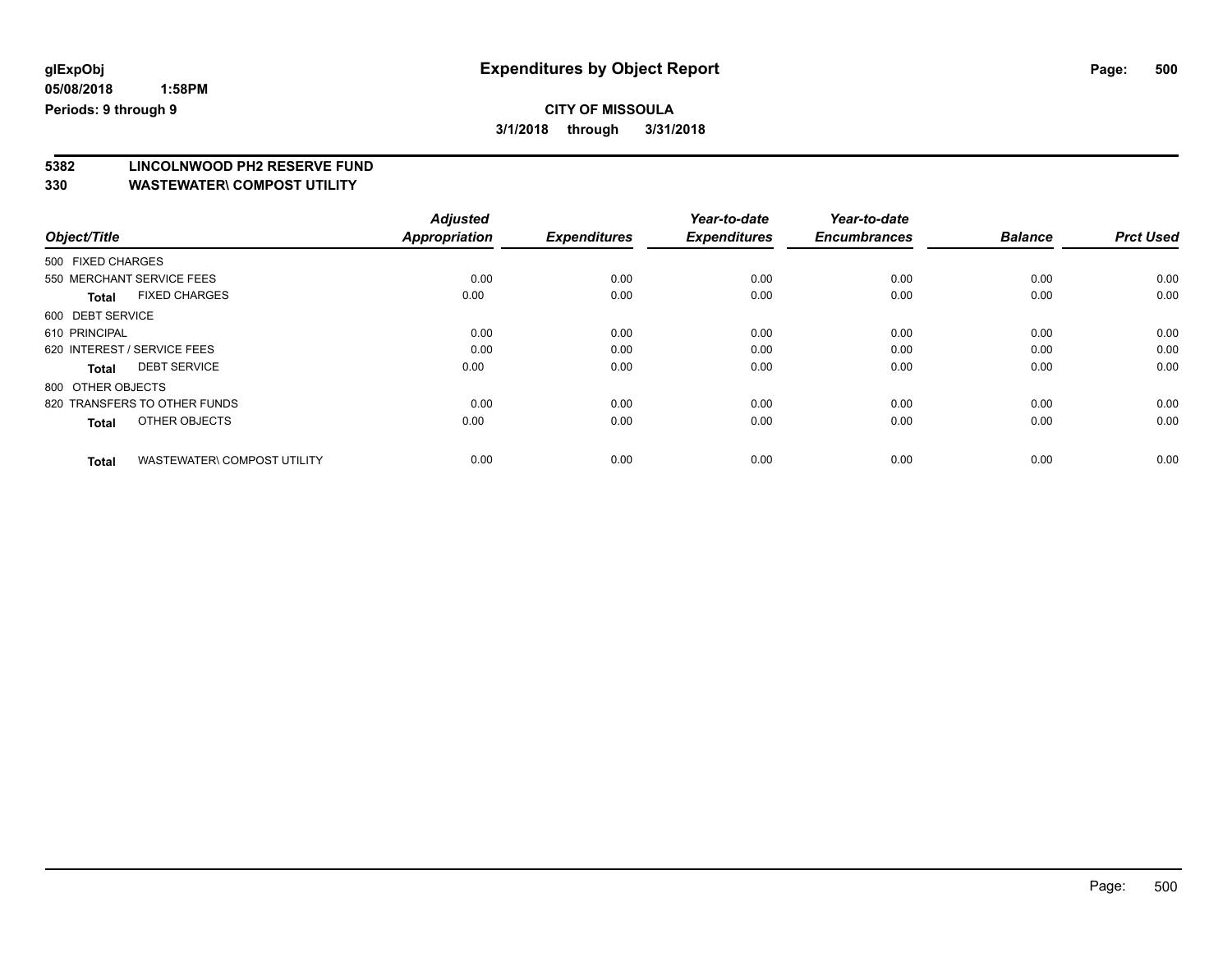### **CITY OF MISSOULA 3/1/2018 through 3/31/2018**

#### **5382 LINCOLNWOOD PH2 RESERVE FUND**

|                   |                              | <b>Adjusted</b>      |                     | Year-to-date        | Year-to-date        |                |                  |
|-------------------|------------------------------|----------------------|---------------------|---------------------|---------------------|----------------|------------------|
| Object/Title      |                              | <b>Appropriation</b> | <b>Expenditures</b> | <b>Expenditures</b> | <b>Encumbrances</b> | <b>Balance</b> | <b>Prct Used</b> |
| 500 FIXED CHARGES |                              |                      |                     |                     |                     |                |                  |
|                   | 550 MERCHANT SERVICE FEES    | 0.00                 | 0.00                | 0.00                | 0.00                | 0.00           | 0.00             |
| <b>Total</b>      | <b>FIXED CHARGES</b>         | 0.00                 | 0.00                | 0.00                | 0.00                | 0.00           | 0.00             |
| 600 DEBT SERVICE  |                              |                      |                     |                     |                     |                |                  |
| 610 PRINCIPAL     |                              | 0.00                 | 0.00                | 0.00                | 0.00                | 0.00           | 0.00             |
|                   | 620 INTEREST / SERVICE FEES  | 0.00                 | 0.00                | 0.00                | 0.00                | 0.00           | 0.00             |
| <b>Total</b>      | <b>DEBT SERVICE</b>          | 0.00                 | 0.00                | 0.00                | 0.00                | 0.00           | 0.00             |
| 800 OTHER OBJECTS |                              |                      |                     |                     |                     |                |                  |
|                   | 820 TRANSFERS TO OTHER FUNDS | 0.00                 | 0.00                | 0.00                | 0.00                | 0.00           | 0.00             |
| <b>Total</b>      | OTHER OBJECTS                | 0.00                 | 0.00                | 0.00                | 0.00                | 0.00           | 0.00             |
| <b>Total</b>      | LINCOLNWOOD PH2 RESERVE FUND | 0.00                 | 0.00                | 0.00                | 0.00                | 0.00           | 0.00             |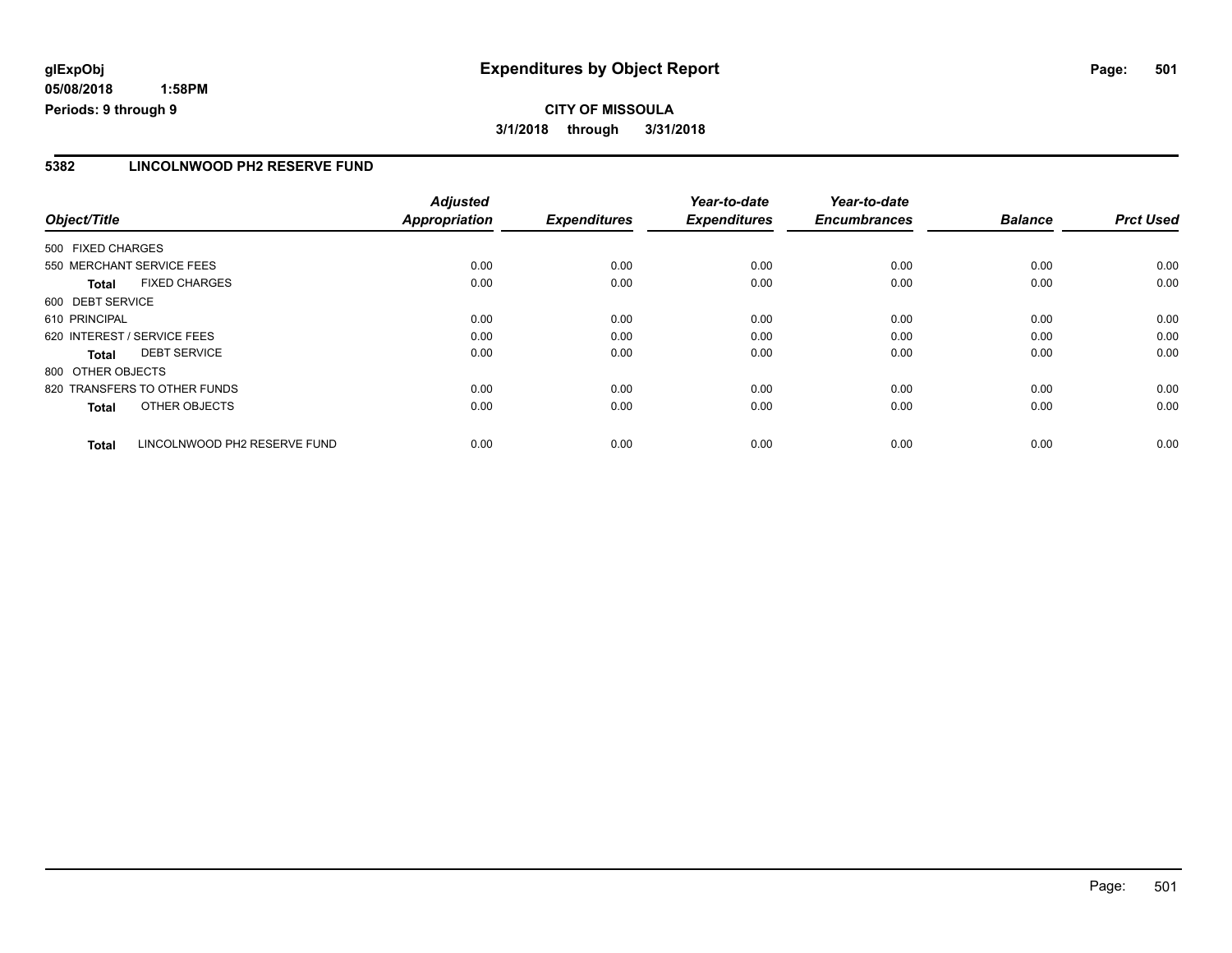### **CITY OF MISSOULA**

**3/1/2018 through 3/31/2018**

#### **5383 FY09 RATTLESNAKE SEWER DEBT SVS**

**550 \*\*\* Title Not Found \*\*\***

|                                         | <b>Adjusted</b> |                     | Year-to-date        | Year-to-date        |                |                  |
|-----------------------------------------|-----------------|---------------------|---------------------|---------------------|----------------|------------------|
| Object/Title                            | Appropriation   | <b>Expenditures</b> | <b>Expenditures</b> | <b>Encumbrances</b> | <b>Balance</b> | <b>Prct Used</b> |
| 500 FIXED CHARGES                       |                 |                     |                     |                     |                |                  |
| 550 MERCHANT SERVICE FEES               | 0.00            | 0.00                | 0.00                | 0.00                | 0.00           | 0.00             |
| <b>FIXED CHARGES</b><br><b>Total</b>    | 0.00            | 0.00                | 0.00                | 0.00                | 0.00           | 0.00             |
| 600 DEBT SERVICE                        |                 |                     |                     |                     |                |                  |
| 610 PRINCIPAL                           | 0.00            | 0.00                | 0.00                | 0.00                | 0.00           | 0.00             |
| 620 INTEREST / SERVICE FEES             | 0.00            | 0.00                | 0.00                | 0.00                | 0.00           | 0.00             |
| <b>DEBT SERVICE</b><br><b>Total</b>     | 0.00            | 0.00                | 0.00                | 0.00                | 0.00           | 0.00             |
| *** Title Not Found ***<br><b>Total</b> | 0.00            | 0.00                | 0.00                | 0.00                | 0.00           | 0.00             |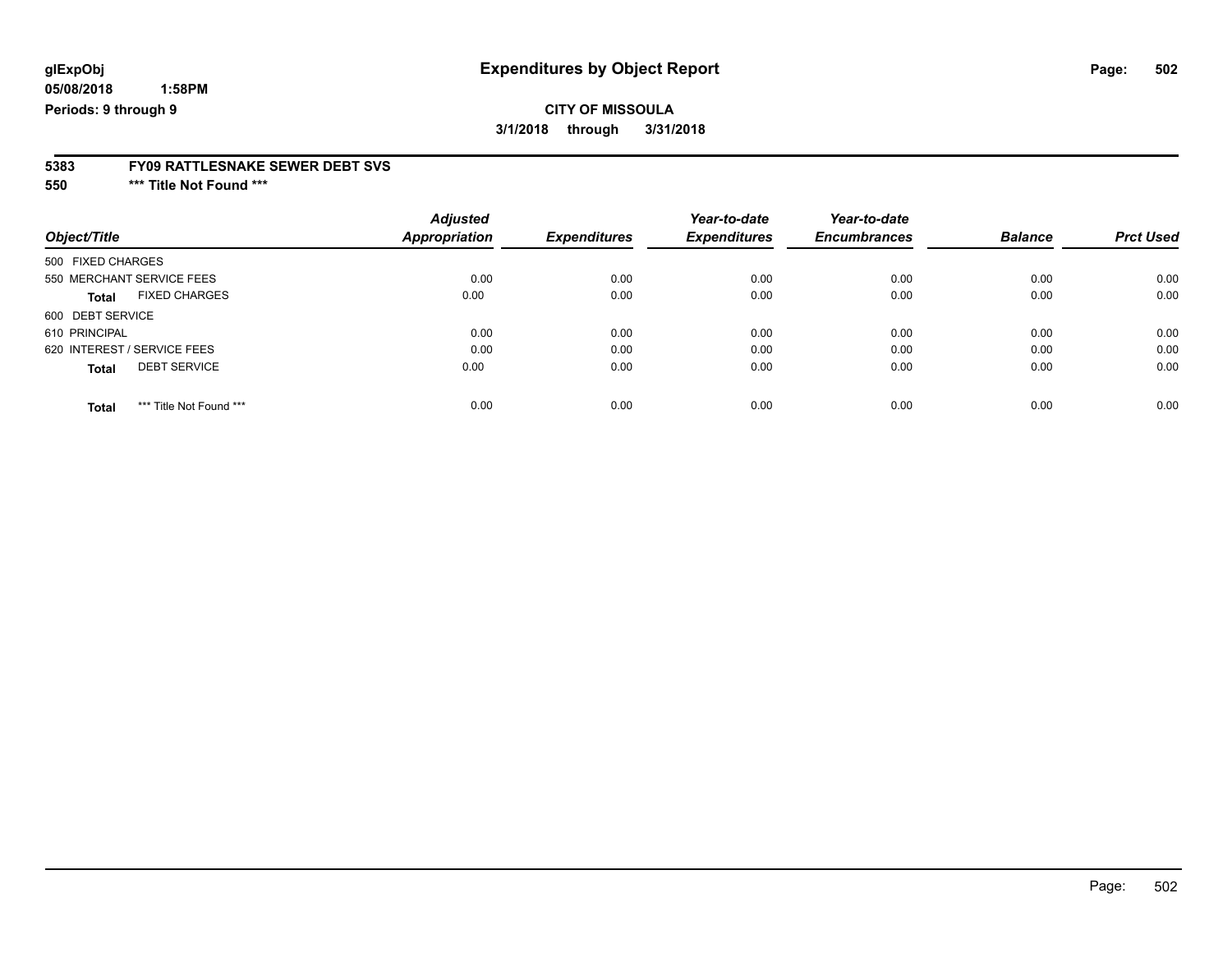**CITY OF MISSOULA 3/1/2018 through 3/31/2018**

#### **5383 FY09 RATTLESNAKE SEWER DEBT SVS**

| Object/Title                                    | <b>Adjusted</b><br><b>Appropriation</b> | <b>Expenditures</b> | Year-to-date<br><b>Expenditures</b> | Year-to-date<br><b>Encumbrances</b> | <b>Balance</b> | <b>Prct Used</b> |
|-------------------------------------------------|-----------------------------------------|---------------------|-------------------------------------|-------------------------------------|----------------|------------------|
| 500 FIXED CHARGES                               |                                         |                     |                                     |                                     |                |                  |
| 550 MERCHANT SERVICE FEES                       | 0.00                                    | 0.00                | 0.00                                | 0.00                                | 0.00           | 0.00             |
| <b>FIXED CHARGES</b><br><b>Total</b>            | 0.00                                    | 0.00                | 0.00                                | 0.00                                | 0.00           | 0.00             |
| 600 DEBT SERVICE                                |                                         |                     |                                     |                                     |                |                  |
| 610 PRINCIPAL                                   | 0.00                                    | 0.00                | 0.00                                | 0.00                                | 0.00           | 0.00             |
| 620 INTEREST / SERVICE FEES                     | 0.00                                    | 0.00                | 0.00                                | 0.00                                | 0.00           | 0.00             |
| <b>DEBT SERVICE</b><br><b>Total</b>             | 0.00                                    | 0.00                | 0.00                                | 0.00                                | 0.00           | 0.00             |
| FY09 RATTLESNAKE SEWER DEBT SVS<br><b>Total</b> | 0.00                                    | 0.00                | 0.00                                | 0.00                                | 0.00           | 0.00             |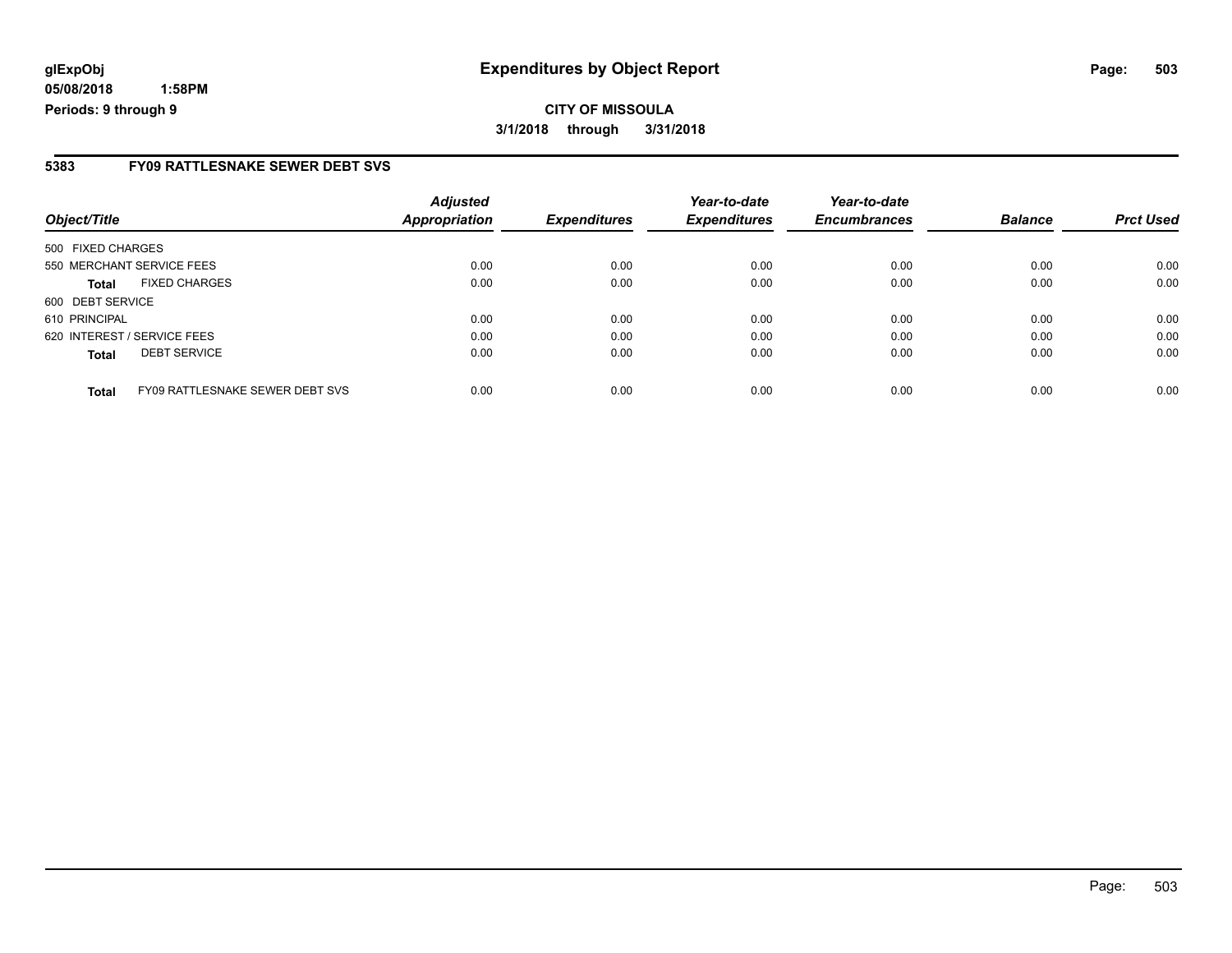**CITY OF MISSOULA 3/1/2018 through 3/31/2018**

# **5384 09 LOLO BOND RESERVE**

| Object/Title                                | <b>Adjusted</b><br>Appropriation | <b>Expenditures</b> | Year-to-date<br><b>Expenditures</b> | Year-to-date<br><b>Encumbrances</b> | <b>Balance</b> | <b>Prct Used</b> |
|---------------------------------------------|----------------------------------|---------------------|-------------------------------------|-------------------------------------|----------------|------------------|
| 500 FIXED CHARGES                           |                                  |                     |                                     |                                     |                |                  |
| 550 MERCHANT SERVICE FEES                   | 0.00                             | 0.00                | 0.00                                | 0.00                                | 0.00           | 0.00             |
| <b>FIXED CHARGES</b><br><b>Total</b>        | 0.00                             | 0.00                | 0.00                                | 0.00                                | 0.00           | 0.00             |
| 800 OTHER OBJECTS                           |                                  |                     |                                     |                                     |                |                  |
| 820 TRANSFERS TO OTHER FUNDS                | 0.00                             | 0.00                | 0.00                                | 0.00                                | 0.00           | 0.00             |
| OTHER OBJECTS<br><b>Total</b>               | 0.00                             | 0.00                | 0.00                                | 0.00                                | 0.00           | 0.00             |
|                                             |                                  |                     |                                     |                                     |                |                  |
| <b>WASTEWATER\ COMPOST UTILITY</b><br>Total | 0.00                             | 0.00                | 0.00                                | 0.00                                | 0.00           | 0.00             |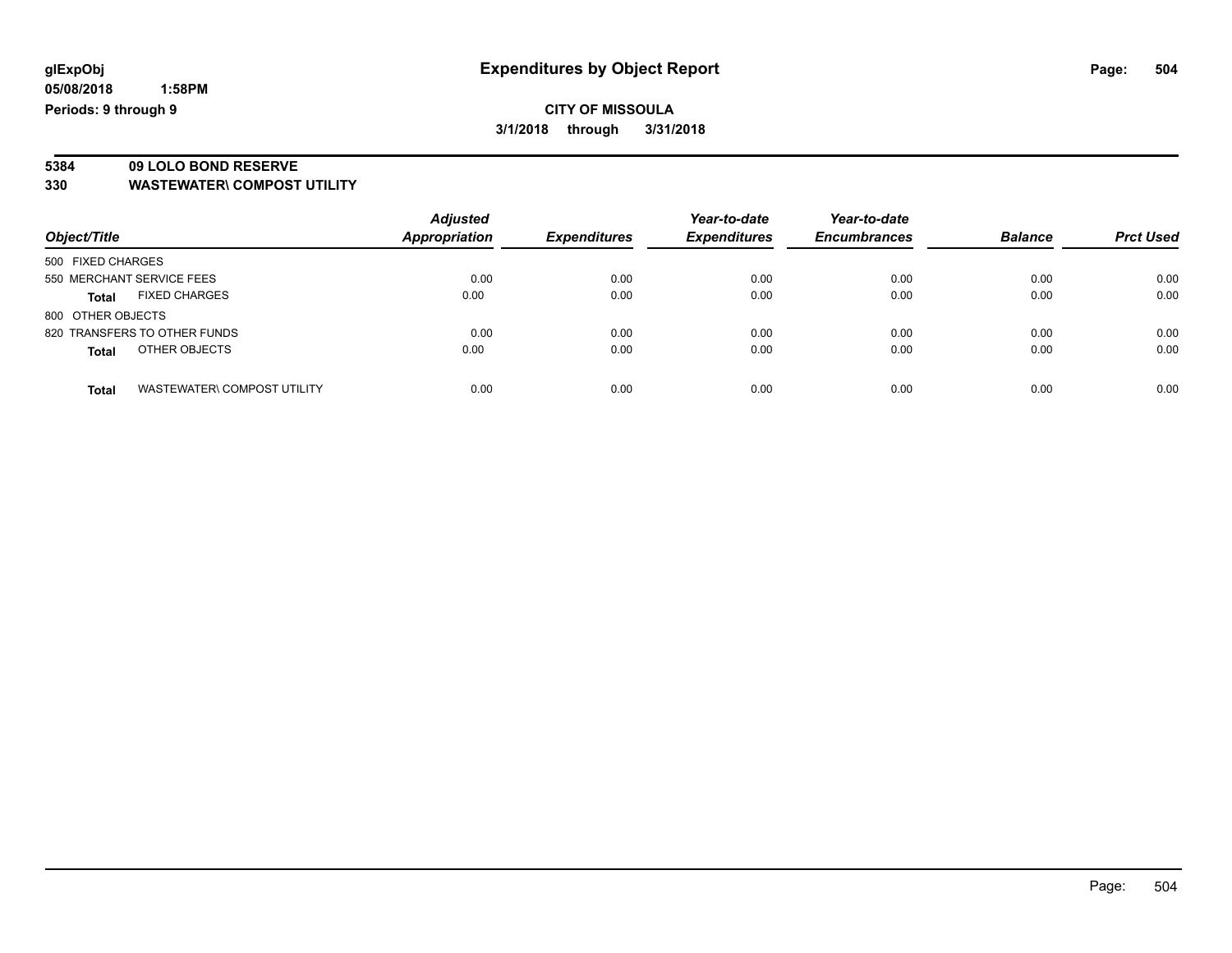#### **5384 09 LOLO BOND RESERVE**

| Object/Title              |                              | <b>Adjusted</b><br><b>Appropriation</b> |                     | Year-to-date        | Year-to-date        |                | <b>Prct Used</b> |
|---------------------------|------------------------------|-----------------------------------------|---------------------|---------------------|---------------------|----------------|------------------|
|                           |                              |                                         | <b>Expenditures</b> | <b>Expenditures</b> | <b>Encumbrances</b> | <b>Balance</b> |                  |
| 500 FIXED CHARGES         |                              |                                         |                     |                     |                     |                |                  |
| 550 MERCHANT SERVICE FEES |                              | 0.00                                    | 0.00                | 0.00                | 0.00                | 0.00           | 0.00             |
| Total                     | <b>FIXED CHARGES</b>         | 0.00                                    | 0.00                | 0.00                | 0.00                | 0.00           | 0.00             |
| 800 OTHER OBJECTS         |                              |                                         |                     |                     |                     |                |                  |
|                           | 820 TRANSFERS TO OTHER FUNDS | 0.00                                    | 0.00                | 0.00                | 0.00                | 0.00           | 0.00             |
| <b>Total</b>              | OTHER OBJECTS                | 0.00                                    | 0.00                | 0.00                | 0.00                | 0.00           | 0.00             |
| <b>Total</b>              | 09 LOLO BOND RESERVE         | 0.00                                    | 0.00                | 0.00                | 0.00                | 0.00           | 0.00             |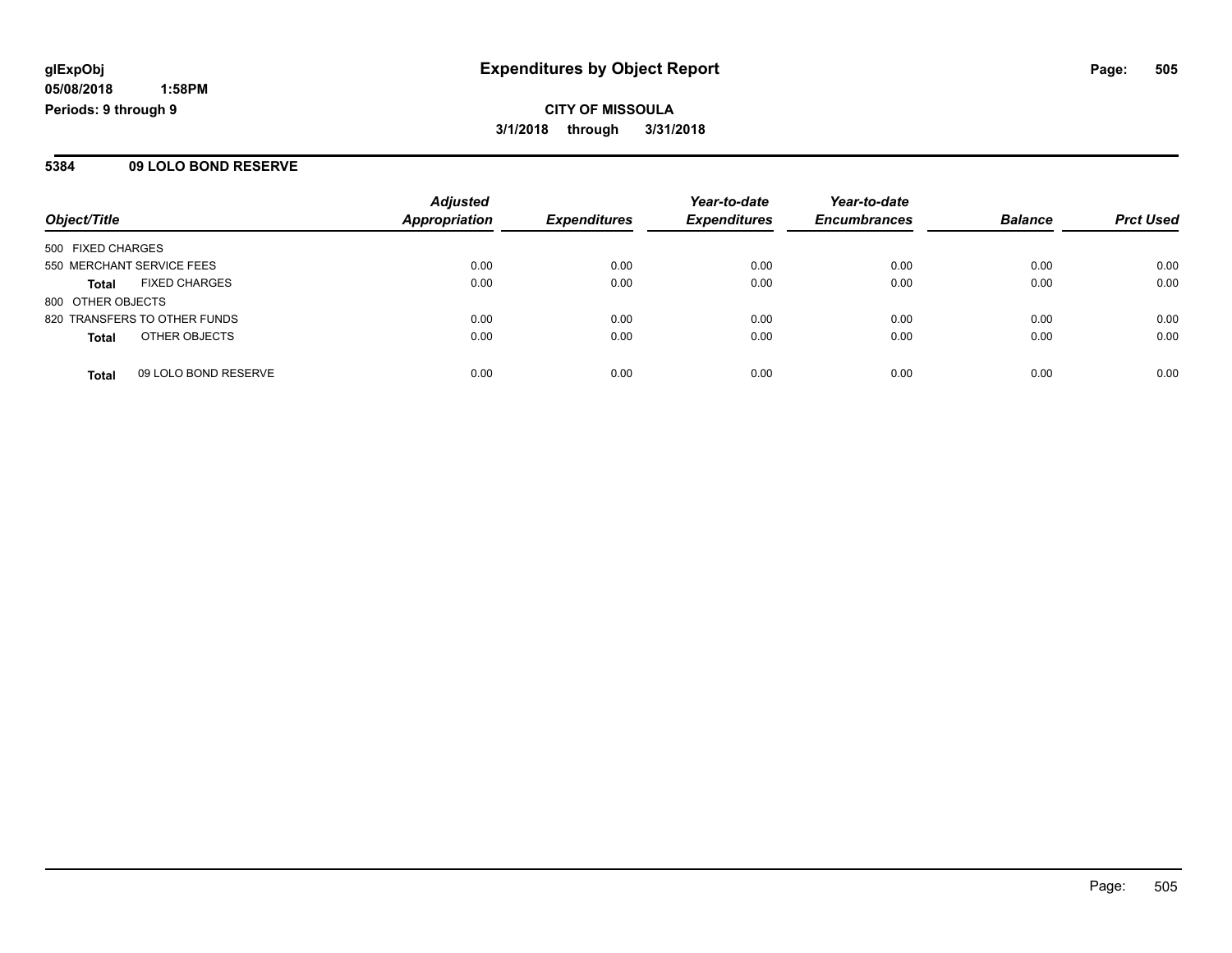# **5385 HEADWORKS 2010 BOND RESERVE**

### **330 WASTEWATER\ COMPOST UTILITY**

| Object/Title                                | <b>Adjusted</b><br>Appropriation | <b>Expenditures</b> | Year-to-date<br><b>Expenditures</b> | Year-to-date<br><b>Encumbrances</b> | <b>Balance</b> | <b>Prct Used</b> |
|---------------------------------------------|----------------------------------|---------------------|-------------------------------------|-------------------------------------|----------------|------------------|
| 800 OTHER OBJECTS                           |                                  |                     |                                     |                                     |                |                  |
| 820 TRANSFERS TO OTHER FUNDS                | 0.00                             | 0.00                | 0.00                                | 0.00                                | 0.00           | 0.00             |
| OTHER OBJECTS<br>Total                      | 0.00                             | 0.00                | 0.00                                | 0.00                                | 0.00           | 0.00             |
| WASTEWATER\ COMPOST UTILITY<br><b>Total</b> | 0.00                             | 0.00                | 0.00                                | 0.00                                | 0.00           | 0.00             |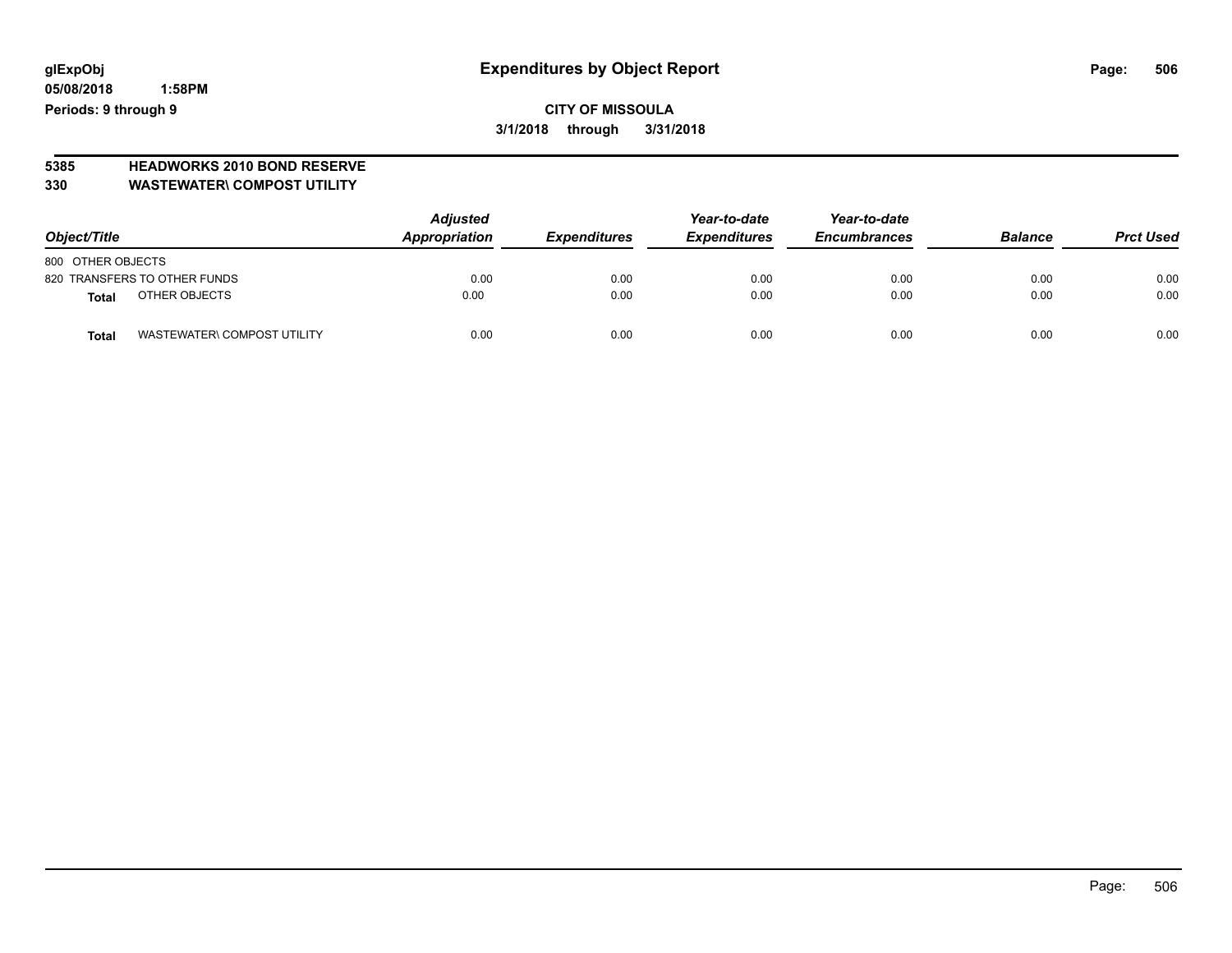#### **glExpObj Expenditures by Object Report Page: 507**

**05/08/2018 1:58PM Periods: 9 through 9**

#### **5385 HEADWORKS 2010 BOND RESERVE**

| Object/Title                                | <b>Adjusted</b><br>Appropriation | <b>Expenditures</b> | Year-to-date<br><b>Expenditures</b> | Year-to-date<br><b>Encumbrances</b> | <b>Balance</b> | <b>Prct Used</b> |
|---------------------------------------------|----------------------------------|---------------------|-------------------------------------|-------------------------------------|----------------|------------------|
| 800 OTHER OBJECTS                           |                                  |                     |                                     |                                     |                |                  |
| 820 TRANSFERS TO OTHER FUNDS                | 0.00                             | 0.00                | 0.00                                | 0.00                                | 0.00           | 0.00             |
| OTHER OBJECTS<br>Total                      | 0.00                             | 0.00                | 0.00                                | 0.00                                | 0.00           | 0.00             |
| <b>HEADWORKS 2010 BOND RESERVE</b><br>Total | 0.00                             | 0.00                | 0.00                                | 0.00                                | 0.00           | 0.00             |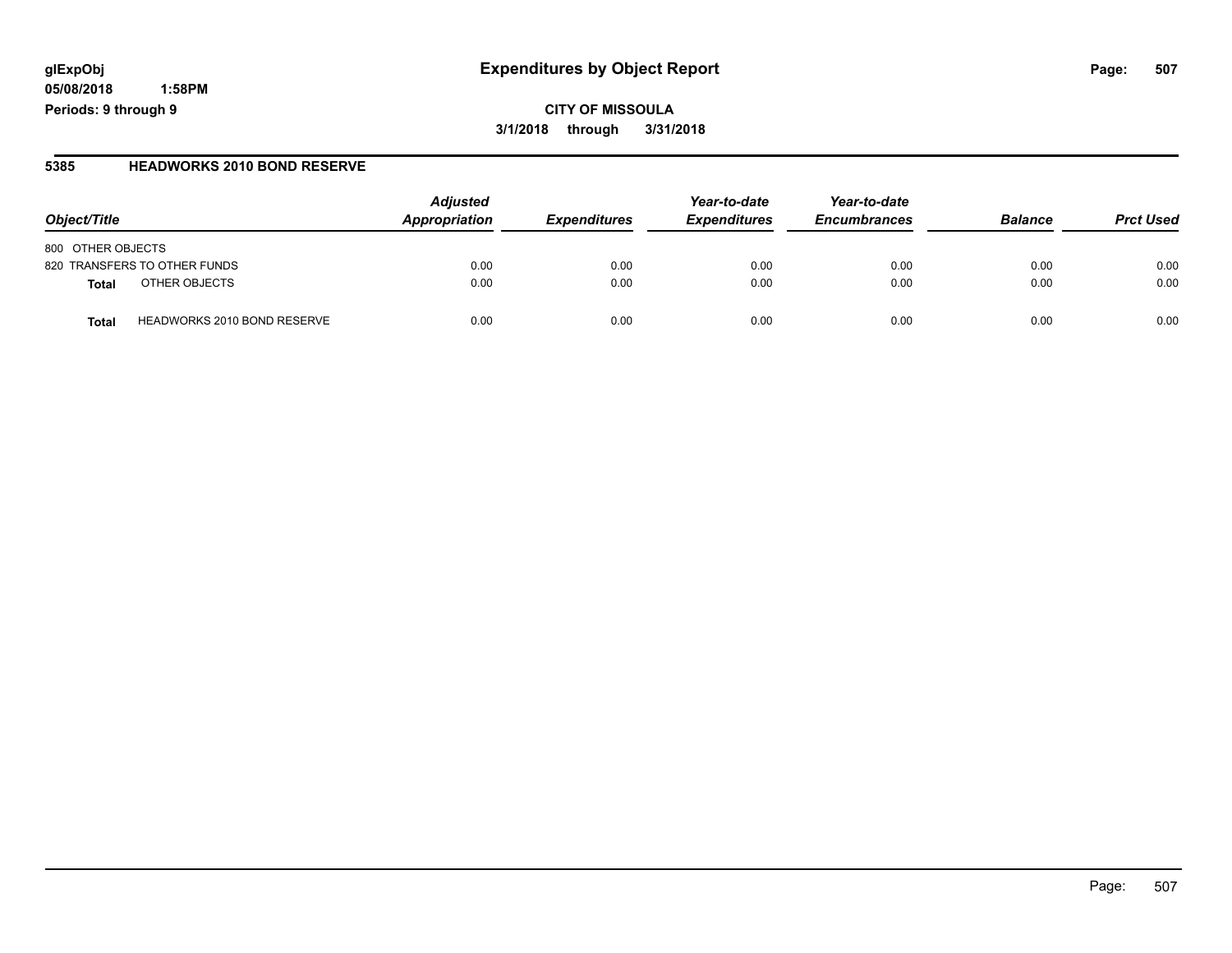# **5386 FY10 HEADWORKS DEBT SERVICE**

**330 WASTEWATER\ COMPOST UTILITY**

| Object/Title                |                                    | <b>Adjusted</b> | <b>Expenditures</b> | Year-to-date        | Year-to-date<br><b>Encumbrances</b> | <b>Balance</b> | <b>Prct Used</b> |
|-----------------------------|------------------------------------|-----------------|---------------------|---------------------|-------------------------------------|----------------|------------------|
|                             |                                    | Appropriation   |                     | <b>Expenditures</b> |                                     |                |                  |
| 500 FIXED CHARGES           |                                    |                 |                     |                     |                                     |                |                  |
| 550 MERCHANT SERVICE FEES   |                                    | 0.00            | 0.00                | 0.00                | 0.00                                | 0.00           | 0.00             |
| <b>Total</b>                | <b>FIXED CHARGES</b>               | 0.00            | 0.00                | 0.00                | 0.00                                | 0.00           | 0.00             |
| 600 DEBT SERVICE            |                                    |                 |                     |                     |                                     |                |                  |
| 610 PRINCIPAL               |                                    | 0.00            | 0.00                | 0.00                | 0.00                                | 0.00           | 0.00             |
| 620 INTEREST / SERVICE FEES |                                    | 0.00            | 0.00                | 0.00                | 0.00                                | 0.00           | 0.00             |
| <b>Total</b>                | <b>DEBT SERVICE</b>                | 0.00            | 0.00                | 0.00                | 0.00                                | 0.00           | 0.00             |
| <b>Total</b>                | <b>WASTEWATER\ COMPOST UTILITY</b> | 0.00            | 0.00                | 0.00                | 0.00                                | 0.00           | 0.00             |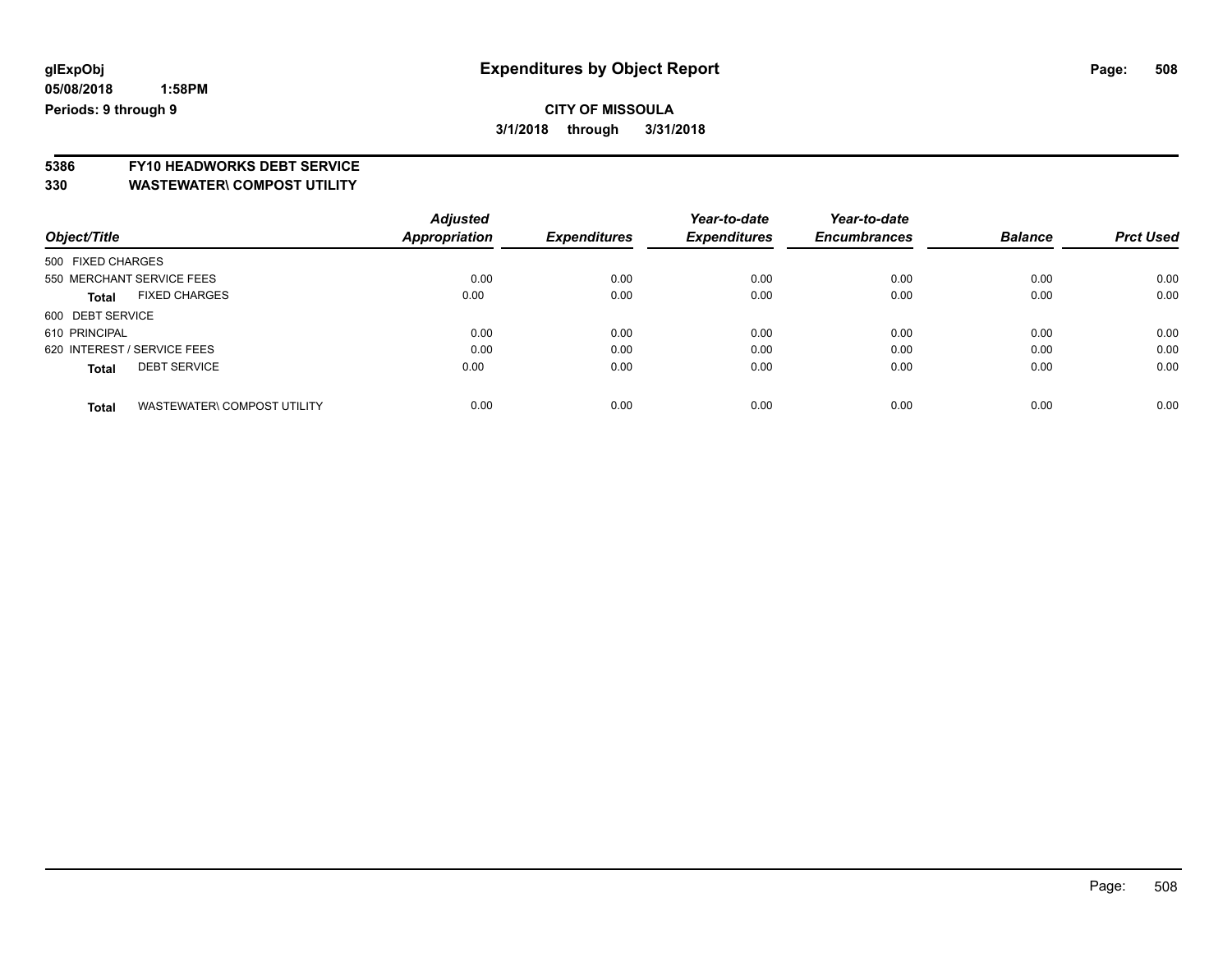#### **5386 FY10 HEADWORKS DEBT SERVICE**

| Object/Title                                | <b>Adjusted</b><br><b>Appropriation</b> | <b>Expenditures</b> | Year-to-date<br><b>Expenditures</b> | Year-to-date<br><b>Encumbrances</b> | <b>Balance</b> | <b>Prct Used</b> |
|---------------------------------------------|-----------------------------------------|---------------------|-------------------------------------|-------------------------------------|----------------|------------------|
| 500 FIXED CHARGES                           |                                         |                     |                                     |                                     |                |                  |
| 550 MERCHANT SERVICE FEES                   | 0.00                                    | 0.00                | 0.00                                | 0.00                                | 0.00           | 0.00             |
| <b>FIXED CHARGES</b><br><b>Total</b>        | 0.00                                    | 0.00                | 0.00                                | 0.00                                | 0.00           | 0.00             |
| 600 DEBT SERVICE                            |                                         |                     |                                     |                                     |                |                  |
| 610 PRINCIPAL                               | 0.00                                    | 0.00                | 0.00                                | 0.00                                | 0.00           | 0.00             |
| 620 INTEREST / SERVICE FEES                 | 0.00                                    | 0.00                | 0.00                                | 0.00                                | 0.00           | 0.00             |
| <b>DEBT SERVICE</b><br><b>Total</b>         | 0.00                                    | 0.00                | 0.00                                | 0.00                                | 0.00           | 0.00             |
| FY10 HEADWORKS DEBT SERVICE<br><b>Total</b> | 0.00                                    | 0.00                | 0.00                                | 0.00                                | 0.00           | 0.00             |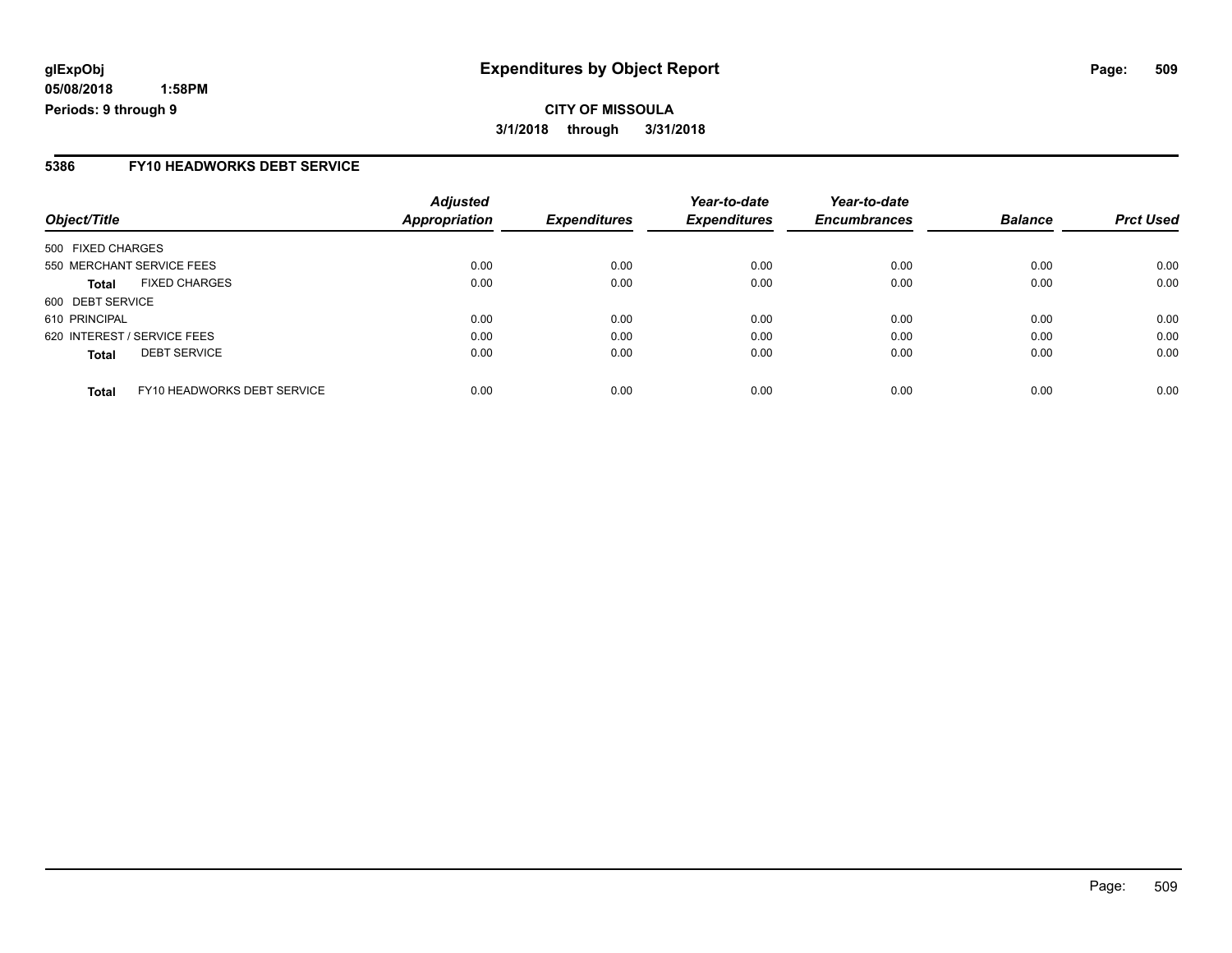#### **CITY OF MISSOULA 3/1/2018 through 3/31/2018**

# **5387 FY11 SEWER \$1.29M BOND DEBT SERVICE**

#### **330 WASTEWATER\ COMPOST UTILITY**

| Object/Title      |                                    | <b>Adjusted</b><br><b>Appropriation</b> | <b>Expenditures</b> | Year-to-date<br><b>Expenditures</b> | Year-to-date<br><b>Encumbrances</b> | <b>Balance</b> | <b>Prct Used</b> |
|-------------------|------------------------------------|-----------------------------------------|---------------------|-------------------------------------|-------------------------------------|----------------|------------------|
| 500 FIXED CHARGES |                                    |                                         |                     |                                     |                                     |                |                  |
|                   | 550 MERCHANT SERVICE FEES          | 0.00                                    | 0.00                | 0.00                                | 0.00                                | 0.00           | 0.00             |
| <b>Total</b>      | <b>FIXED CHARGES</b>               | 0.00                                    | 0.00                | 0.00                                | 0.00                                | 0.00           | 0.00             |
| 600 DEBT SERVICE  |                                    |                                         |                     |                                     |                                     |                |                  |
| 610 PRINCIPAL     |                                    | 0.00                                    | 0.00                | 0.00                                | 0.00                                | 0.00           | 0.00             |
|                   | 620 INTEREST / SERVICE FEES        | 0.00                                    | 0.00                | 0.00                                | 0.00                                | 0.00           | 0.00             |
| <b>Total</b>      | <b>DEBT SERVICE</b>                | 0.00                                    | 0.00                | 0.00                                | 0.00                                | 0.00           | 0.00             |
| <b>Total</b>      | <b>WASTEWATER\ COMPOST UTILITY</b> | 0.00                                    | 0.00                | 0.00                                | 0.00                                | 0.00           | 0.00             |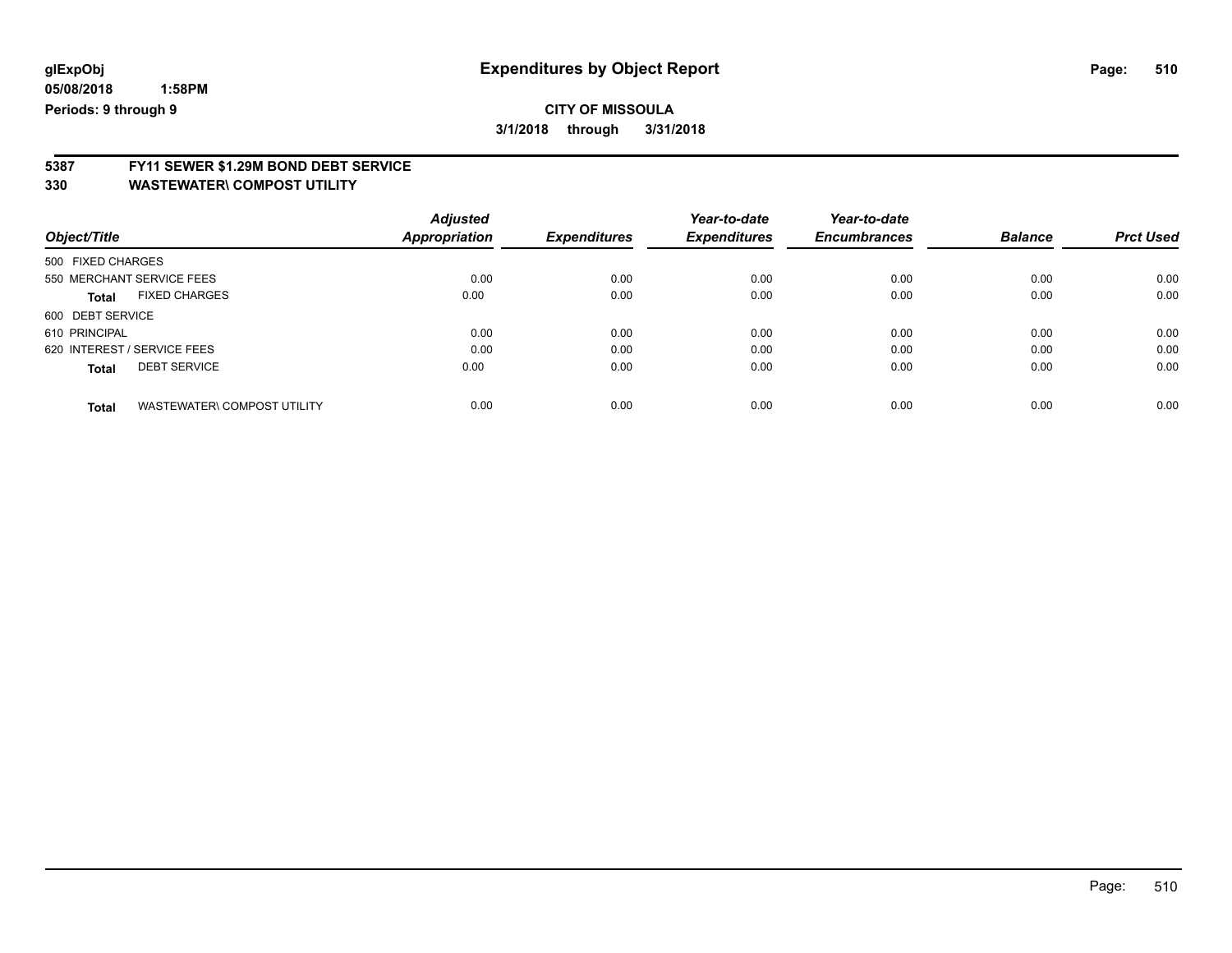#### **5387 FY11 SEWER \$1.29M BOND DEBT SERVICE**

| Object/Title      |                                     | <b>Adjusted</b><br><b>Appropriation</b> | <b>Expenditures</b> | Year-to-date<br><b>Expenditures</b> | Year-to-date<br><b>Encumbrances</b> | <b>Balance</b> | <b>Prct Used</b> |
|-------------------|-------------------------------------|-----------------------------------------|---------------------|-------------------------------------|-------------------------------------|----------------|------------------|
|                   |                                     |                                         |                     |                                     |                                     |                |                  |
| 500 FIXED CHARGES |                                     |                                         |                     |                                     |                                     |                |                  |
|                   | 550 MERCHANT SERVICE FEES           | 0.00                                    | 0.00                | 0.00                                | 0.00                                | 0.00           | 0.00             |
| Total             | <b>FIXED CHARGES</b>                | 0.00                                    | 0.00                | 0.00                                | 0.00                                | 0.00           | 0.00             |
| 600 DEBT SERVICE  |                                     |                                         |                     |                                     |                                     |                |                  |
| 610 PRINCIPAL     |                                     | 0.00                                    | 0.00                | 0.00                                | 0.00                                | 0.00           | 0.00             |
|                   | 620 INTEREST / SERVICE FEES         | 0.00                                    | 0.00                | 0.00                                | 0.00                                | 0.00           | 0.00             |
| <b>Total</b>      | <b>DEBT SERVICE</b>                 | 0.00                                    | 0.00                | 0.00                                | 0.00                                | 0.00           | 0.00             |
| <b>Total</b>      | FY11 SEWER \$1.29M BOND DEBT SERVIC | 0.00                                    | 0.00                | 0.00                                | 0.00                                | 0.00           | 0.00             |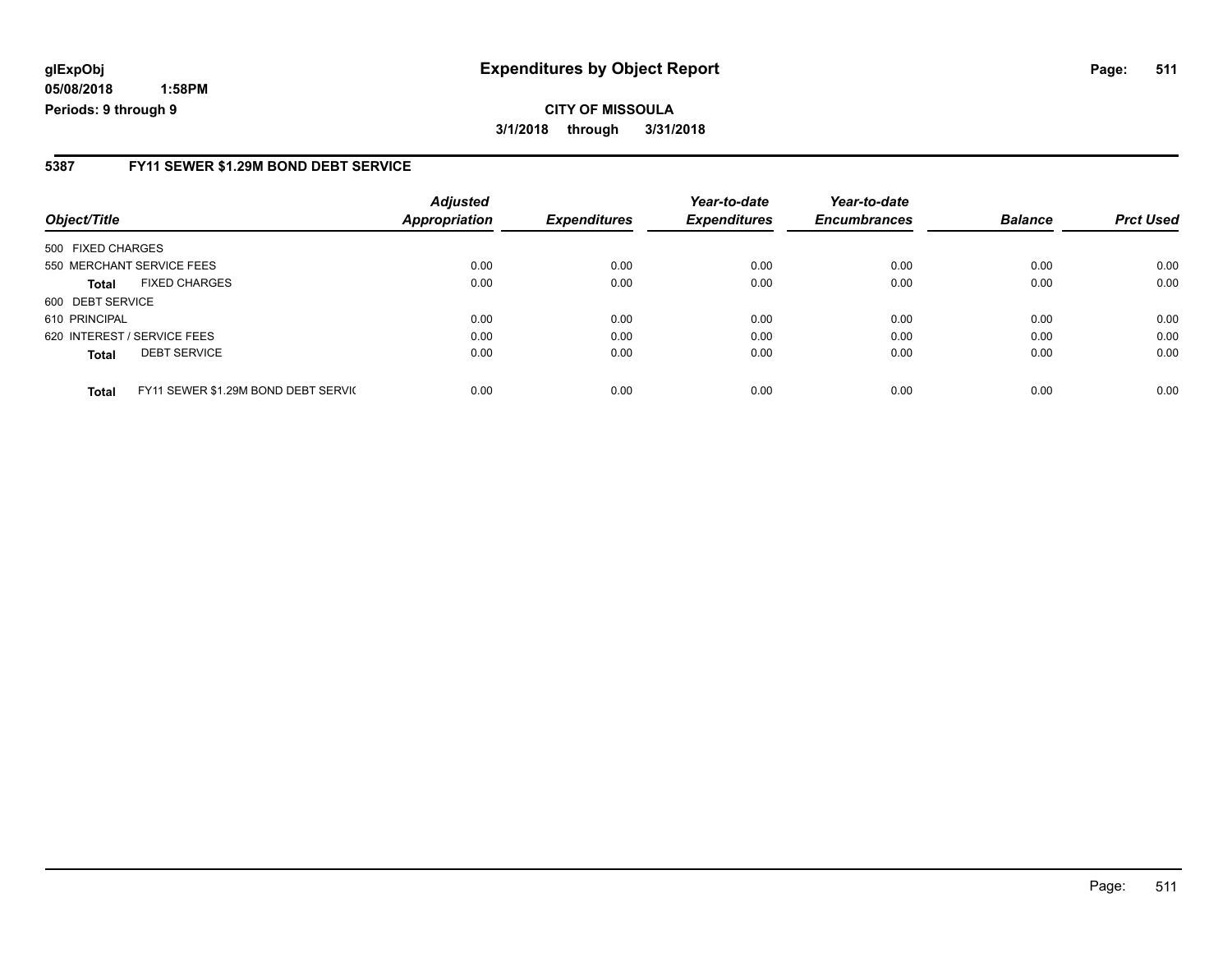**3/1/2018 through 3/31/2018**

# **5388 FY11 \$1.29M SEWER BOND RESERVE**

#### **330 WASTEWATER\ COMPOST UTILITY**

| Object/Title                                       | <b>Adjusted</b><br><b>Appropriation</b> | <b>Expenditures</b> | Year-to-date<br><b>Expenditures</b> | Year-to-date<br><b>Encumbrances</b> | <b>Balance</b> | <b>Prct Used</b> |
|----------------------------------------------------|-----------------------------------------|---------------------|-------------------------------------|-------------------------------------|----------------|------------------|
| 500 FIXED CHARGES                                  |                                         |                     |                                     |                                     |                |                  |
| 550 MERCHANT SERVICE FEES                          | 0.00                                    | 0.00                | 0.00                                | 0.00                                | 0.00           | 0.00             |
| <b>FIXED CHARGES</b><br><b>Total</b>               | 0.00                                    | 0.00                | 0.00                                | 0.00                                | 0.00           | 0.00             |
| 800 OTHER OBJECTS                                  |                                         |                     |                                     |                                     |                |                  |
| 820 TRANSFERS TO OTHER FUNDS                       | 0.00                                    | 0.00                | 0.00                                | 0.00                                | 0.00           | 0.00             |
| OTHER OBJECTS<br><b>Total</b>                      | 0.00                                    | 0.00                | 0.00                                | 0.00                                | 0.00           | 0.00             |
| <b>WASTEWATER\ COMPOST UTILITY</b><br><b>Total</b> | 0.00                                    | 0.00                | 0.00                                | 0.00                                | 0.00           | 0.00             |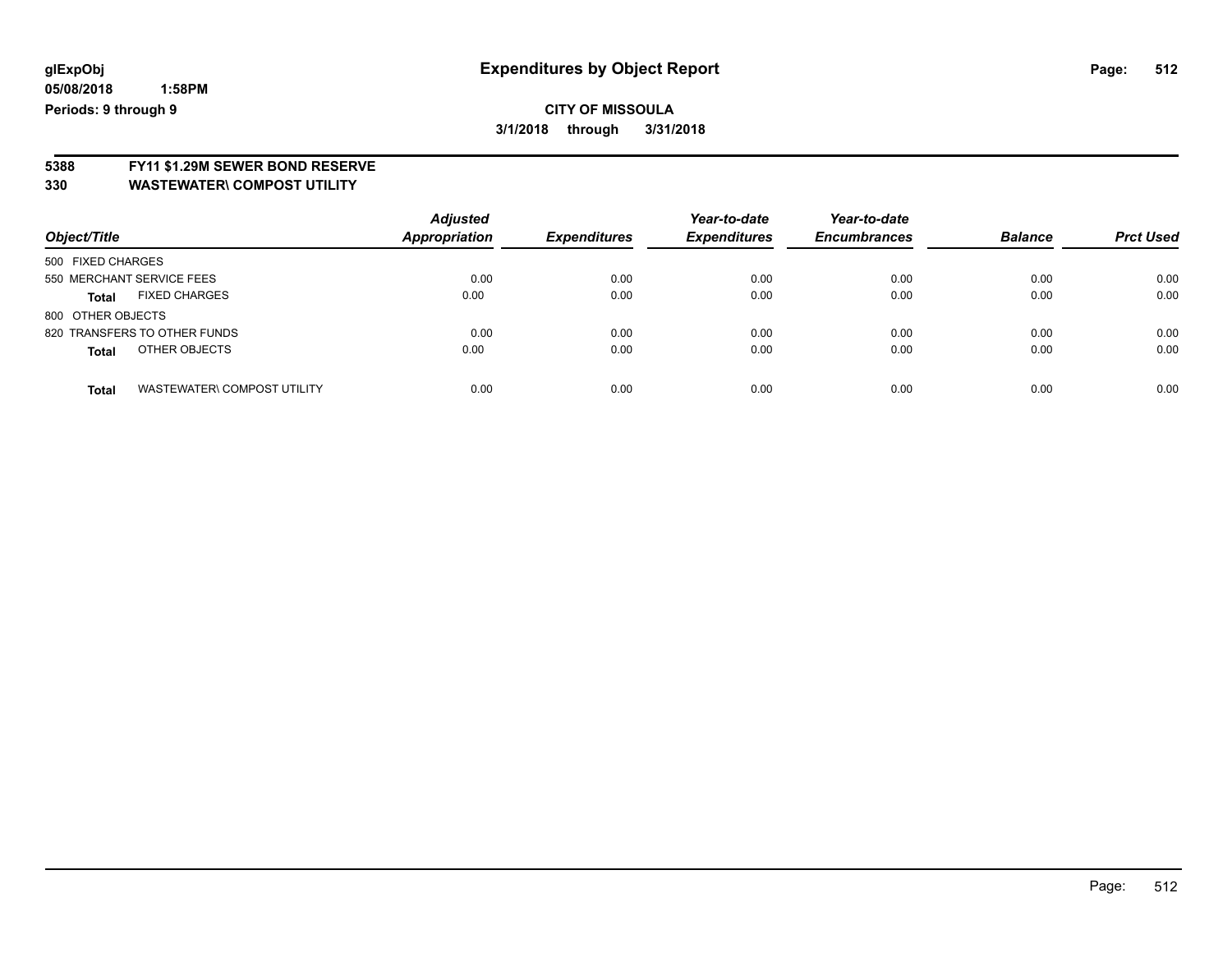#### **5388 FY11 \$1.29M SEWER BOND RESERVE**

| Object/Title              |                                 | <b>Adjusted</b>      | <b>Expenditures</b> | Year-to-date<br><b>Expenditures</b> | Year-to-date<br><b>Encumbrances</b> | <b>Balance</b> | <b>Prct Used</b> |
|---------------------------|---------------------------------|----------------------|---------------------|-------------------------------------|-------------------------------------|----------------|------------------|
|                           |                                 | <b>Appropriation</b> |                     |                                     |                                     |                |                  |
| 500 FIXED CHARGES         |                                 |                      |                     |                                     |                                     |                |                  |
| 550 MERCHANT SERVICE FEES |                                 | 0.00                 | 0.00                | 0.00                                | 0.00                                | 0.00           | 0.00             |
| Total                     | <b>FIXED CHARGES</b>            | 0.00                 | 0.00                | 0.00                                | 0.00                                | 0.00           | 0.00             |
| 800 OTHER OBJECTS         |                                 |                      |                     |                                     |                                     |                |                  |
|                           | 820 TRANSFERS TO OTHER FUNDS    | 0.00                 | 0.00                | 0.00                                | 0.00                                | 0.00           | 0.00             |
| Total                     | OTHER OBJECTS                   | 0.00                 | 0.00                | 0.00                                | 0.00                                | 0.00           | 0.00             |
| <b>Total</b>              | FY11 \$1.29M SEWER BOND RESERVE | 0.00                 | 0.00                | 0.00                                | 0.00                                | 0.00           | 0.00             |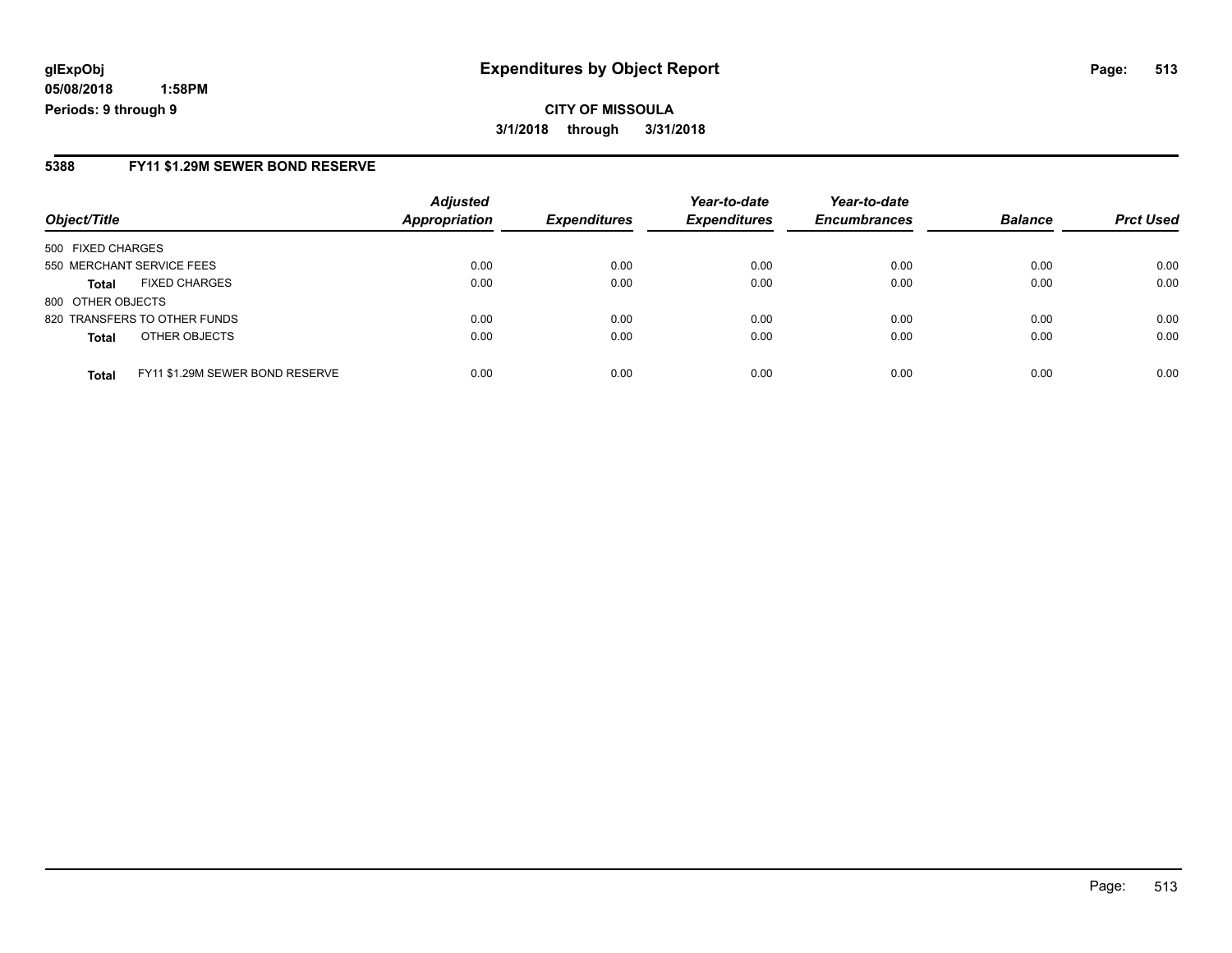#### **CITY OF MISSOULA 3/1/2018 through 3/31/2018**

# **5389 FY15 SEWER REVENUE BOND DEBT SERVICE**

#### **330 WASTEWATER\ COMPOST UTILITY**

| Object/Title      |                                    | <b>Adjusted</b><br><b>Appropriation</b> | <b>Expenditures</b> | Year-to-date<br><b>Expenditures</b> | Year-to-date<br><b>Encumbrances</b> | <b>Balance</b> | <b>Prct Used</b> |
|-------------------|------------------------------------|-----------------------------------------|---------------------|-------------------------------------|-------------------------------------|----------------|------------------|
| 500 FIXED CHARGES |                                    |                                         |                     |                                     |                                     |                |                  |
|                   | 550 MERCHANT SERVICE FEES          | 0.00                                    | 0.00                | 0.00                                | 0.00                                | 0.00           | 0.00             |
| <b>Total</b>      | <b>FIXED CHARGES</b>               | 0.00                                    | 0.00                | 0.00                                | 0.00                                | 0.00           | 0.00             |
| 600 DEBT SERVICE  |                                    |                                         |                     |                                     |                                     |                |                  |
| 610 PRINCIPAL     |                                    | 0.00                                    | 0.00                | 0.00                                | 0.00                                | 0.00           | 0.00             |
|                   | 620 INTEREST / SERVICE FEES        | 0.00                                    | 0.00                | 0.00                                | 0.00                                | 0.00           | 0.00             |
| <b>Total</b>      | <b>DEBT SERVICE</b>                | 0.00                                    | 0.00                | 0.00                                | 0.00                                | 0.00           | 0.00             |
| <b>Total</b>      | <b>WASTEWATER\ COMPOST UTILITY</b> | 0.00                                    | 0.00                | 0.00                                | 0.00                                | 0.00           | 0.00             |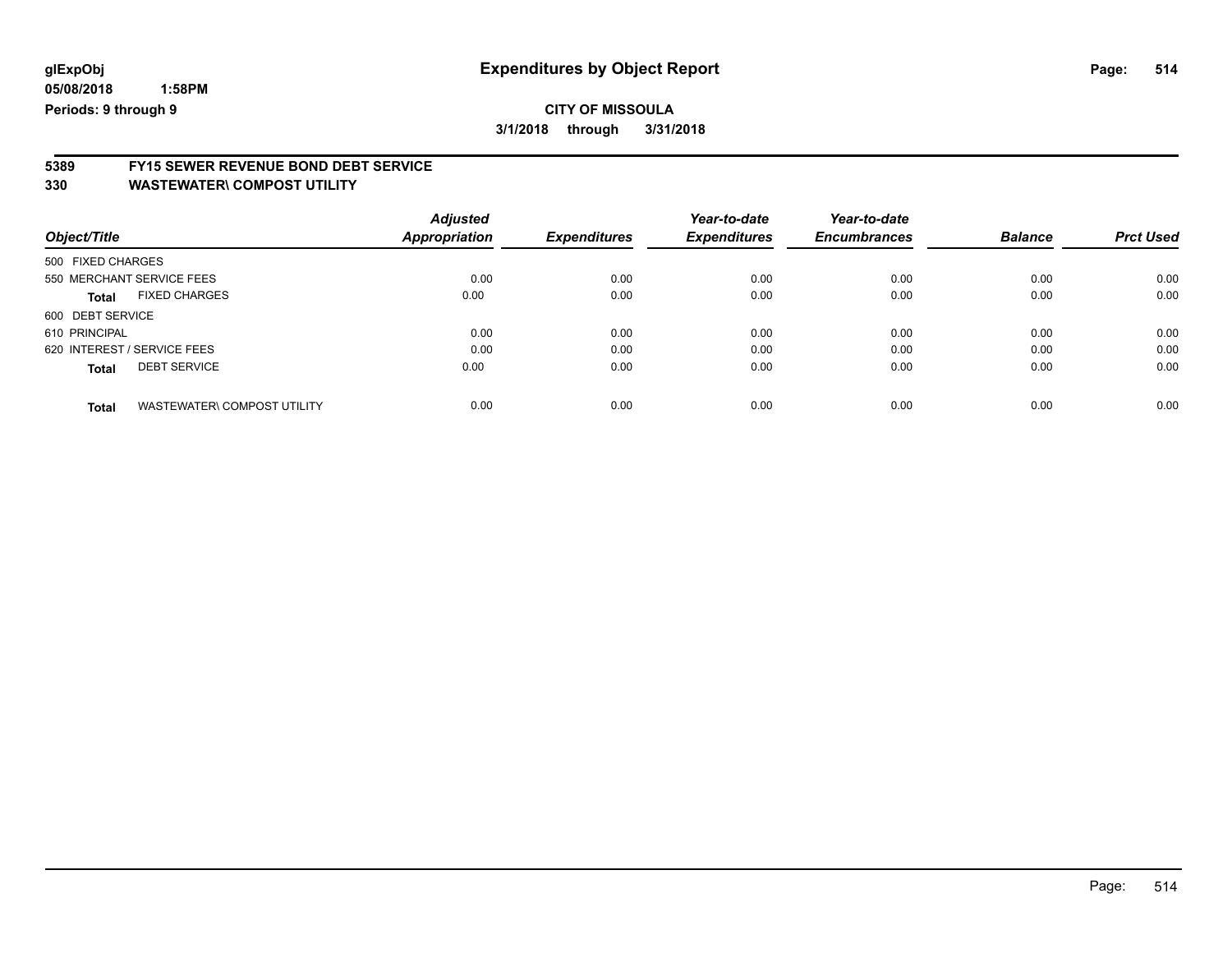### **glExpObj Expenditures by Object Report Page: 515**

**05/08/2018 1:58PM Periods: 9 through 9**

#### **5389 FY15 SEWER REVENUE BOND DEBT SERVICE**

| Object/Title                                     | <b>Adjusted</b><br>Appropriation | <b>Expenditures</b> | Year-to-date<br><b>Expenditures</b> | Year-to-date<br><b>Encumbrances</b> | <b>Balance</b> | <b>Prct Used</b> |
|--------------------------------------------------|----------------------------------|---------------------|-------------------------------------|-------------------------------------|----------------|------------------|
|                                                  |                                  |                     |                                     |                                     |                |                  |
| 500 FIXED CHARGES                                |                                  |                     |                                     |                                     |                |                  |
| 550 MERCHANT SERVICE FEES                        | 0.00                             | 0.00                | 0.00                                | 0.00                                | 0.00           | 0.00             |
| <b>FIXED CHARGES</b><br><b>Total</b>             | 0.00                             | 0.00                | 0.00                                | 0.00                                | 0.00           | 0.00             |
| 600 DEBT SERVICE                                 |                                  |                     |                                     |                                     |                |                  |
| 610 PRINCIPAL                                    | 0.00                             | 0.00                | 0.00                                | 0.00                                | 0.00           | 0.00             |
| 620 INTEREST / SERVICE FEES                      | 0.00                             | 0.00                | 0.00                                | 0.00                                | 0.00           | 0.00             |
| <b>DEBT SERVICE</b><br><b>Total</b>              | 0.00                             | 0.00                | 0.00                                | 0.00                                | 0.00           | 0.00             |
| FY15 SEWER REVENUE BOND DEBT SEF<br><b>Total</b> | 0.00                             | 0.00                | 0.00                                | 0.00                                | 0.00           | 0.00             |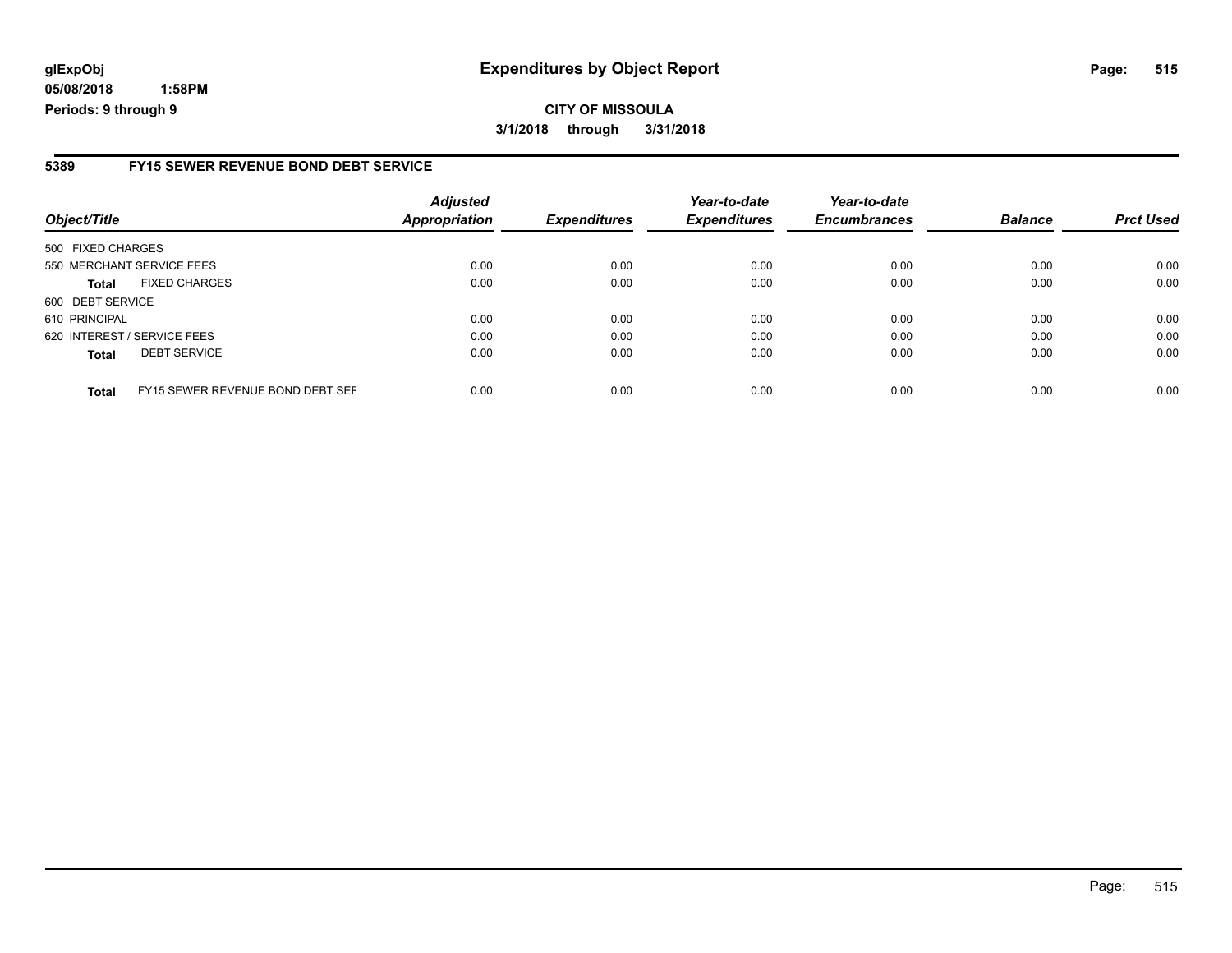**5390 FY15 SEWER BOND DEBT RESERVE 330 WASTEWATER\ COMPOST UTILITY**

| Object/Title              |                                    | <b>Adjusted</b><br>Appropriation | <b>Expenditures</b> | Year-to-date<br><b>Expenditures</b> | Year-to-date<br><b>Encumbrances</b> | <b>Balance</b> | <b>Prct Used</b> |
|---------------------------|------------------------------------|----------------------------------|---------------------|-------------------------------------|-------------------------------------|----------------|------------------|
| 500 FIXED CHARGES         |                                    |                                  |                     |                                     |                                     |                |                  |
| 550 MERCHANT SERVICE FEES |                                    | 0.00                             | 0.00                | 0.00                                | 0.00                                | 0.00           | 0.00             |
| <b>Total</b>              | <b>FIXED CHARGES</b>               | 0.00                             | 0.00                | 0.00                                | 0.00                                | 0.00           | 0.00             |
| 800 OTHER OBJECTS         |                                    |                                  |                     |                                     |                                     |                |                  |
|                           | 820 TRANSFERS TO OTHER FUNDS       | 0.00                             | 0.00                | 0.00                                | 0.00                                | 0.00           | 0.00             |
| <b>Total</b>              | OTHER OBJECTS                      | 0.00                             | 0.00                | 0.00                                | 0.00                                | 0.00           | 0.00             |
| <b>Total</b>              | <b>WASTEWATER\ COMPOST UTILITY</b> | 0.00                             | 0.00                | 0.00                                | 0.00                                | 0.00           | 0.00             |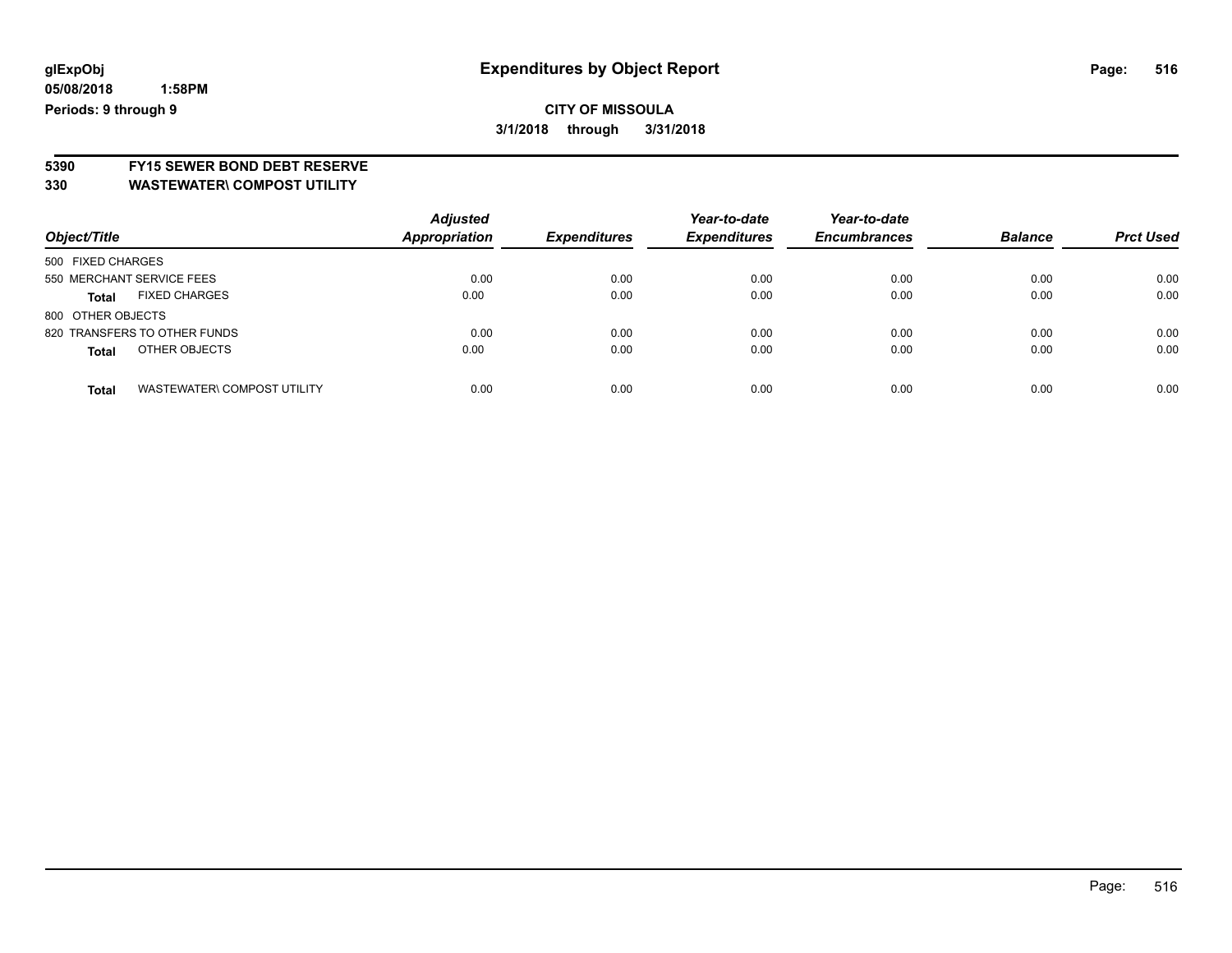#### **5390 FY15 SEWER BOND DEBT RESERVE**

|                   |                              | <b>Adjusted</b>      |                     | Year-to-date        | Year-to-date        |                |                  |
|-------------------|------------------------------|----------------------|---------------------|---------------------|---------------------|----------------|------------------|
| Object/Title      |                              | <b>Appropriation</b> | <b>Expenditures</b> | <b>Expenditures</b> | <b>Encumbrances</b> | <b>Balance</b> | <b>Prct Used</b> |
| 500 FIXED CHARGES |                              |                      |                     |                     |                     |                |                  |
|                   | 550 MERCHANT SERVICE FEES    | 0.00                 | 0.00                | 0.00                | 0.00                | 0.00           | 0.00             |
| <b>Total</b>      | <b>FIXED CHARGES</b>         | 0.00                 | 0.00                | 0.00                | 0.00                | 0.00           | 0.00             |
| 800 OTHER OBJECTS |                              |                      |                     |                     |                     |                |                  |
|                   | 820 TRANSFERS TO OTHER FUNDS | 0.00                 | 0.00                | 0.00                | 0.00                | 0.00           | 0.00             |
| <b>Total</b>      | OTHER OBJECTS                | 0.00                 | 0.00                | 0.00                | 0.00                | 0.00           | 0.00             |
| <b>Total</b>      | FY15 SEWER BOND DEBT RESERVE | 0.00                 | 0.00                | 0.00                | 0.00                | 0.00           | 0.00             |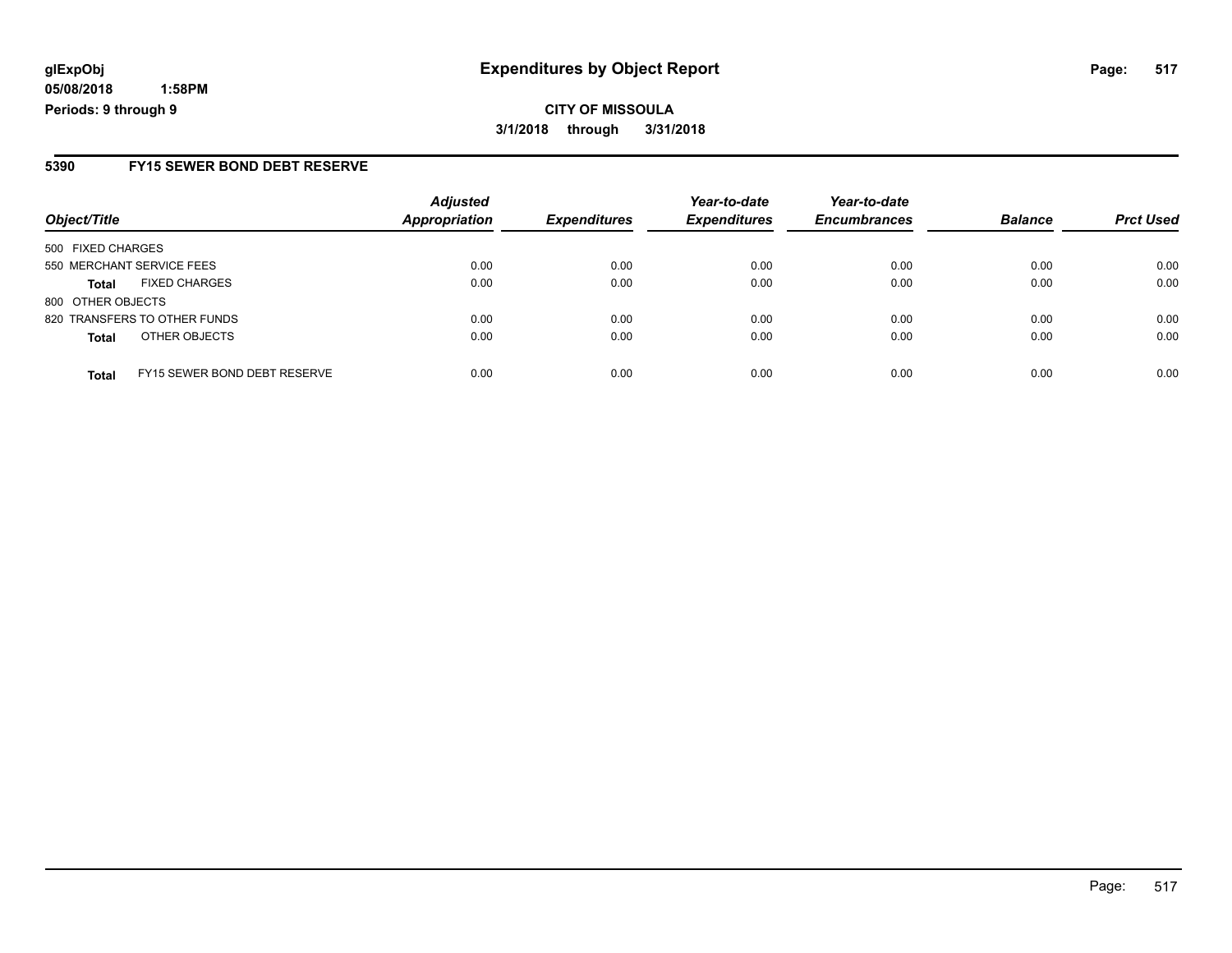# **5450 STORMWATER UTILITIY**

**334 STORM WATER UTILITY**

|                                      | <b>Adjusted</b> |                     | Year-to-date        | Year-to-date        |                |                  |
|--------------------------------------|-----------------|---------------------|---------------------|---------------------|----------------|------------------|
| Object/Title                         | Appropriation   | <b>Expenditures</b> | <b>Expenditures</b> | <b>Encumbrances</b> | <b>Balance</b> | <b>Prct Used</b> |
| 100 PERSONAL SERVICES                |                 |                     |                     |                     |                |                  |
| 110 SALARIES AND WAGES               | 155,543.00      | 7,433.69            | 64,230.00           | 0.00                | 91,313.00      | 41.29            |
| 120 OVERTIME                         | 0.00            | 0.00                | 0.00                | 0.00                | 0.00           | 0.00             |
| 130 OTHER                            | 0.00            | 0.00                | 0.00                | 0.00                | 0.00           | 0.00             |
| 140 EMPLOYER CONTRIBUTIONS           | 60,621.00       | 2,937.08            | 24,933.97           | 0.00                | 35,687.03      | 41.13            |
| 141 STATE RETIREMENT CONTRIBUTIONS   | 153.00          | 7.43                | 76.92               | 0.00                | 76.08          | 50.27            |
| 190 PENSION EXPENSE                  | 0.00            | 0.00                | 0.00                | 0.00                | 0.00           | 0.00             |
| PERSONAL SERVICES<br>Total           | 216,317.00      | 10,378.20           | 89,240.89           | 0.00                | 127,076.11     | 41.25            |
| 200 SUPPLIES                         |                 |                     |                     |                     |                |                  |
| 210 OFFICE SUPPLIES                  | 728.00          | 39.54               | 2,884.17            | 0.00                | $-2,156.17$    | 396.18           |
| 220 OPERATING SUPPLIES               | 24,970.00       | 172.60              | 744.82              | 0.00                | 24,225.18      | 2.98             |
| 230 REPAIR/MAINTENANCE               | 1,020.00        | 0.00                | 270.00              | 0.00                | 750.00         | 26.47            |
| 231 GASOLINE                         | 7,308.00        | 0.00                | 198.12              | 0.00                | 7,109.88       | 2.71             |
| 240 OTHER SUPPLIES                   | 520.00          | 0.00                | 25.98               | 0.00                | 494.02         | 5.00             |
| <b>SUPPLIES</b><br>Total             | 34,546.00       | 212.14              | 4,123.09            | 0.00                | 30,422.91      | 11.94            |
| 300 PURCHASED SERVICES               |                 |                     |                     |                     |                |                  |
| 310 COMMUNICATIONS                   | 0.00            | 6.70                | 6.70                | 0.00                | $-6.70$        | 0.00             |
| 320 PRINTING & DUPLICATING           | 2,000.00        | 0.00                | 160.91              | 0.00                | 1,839.09       | 8.05             |
| 330 PUBLICITY, SUBSCRIPTIONS & DUES  | 10,803.00       | 210.00              | 453.92              | 0.00                | 10,349.08      | 4.20             |
| 344 TELEPHONE SERVICE                | 1,710.00        | 44.63               | 359.07              | 0.00                | 1,350.93       | 21.00            |
| 350 PROFESSIONAL SERVICES            | 0.00            | 0.00                | 192.50              | 0.00                | $-192.50$      | 0.00             |
| 360 REPAIR & MAINTENANCE             | 4,950.00        | 0.00                | 666.86              | 0.00                | 4,283.14       | 13.47            |
| 370 TRAVEL                           | 2,700.00        | 0.00                | 2,334.60            | 0.00                | 365.40         | 86.47            |
| 380 TRAINING                         | 5,400.00        | 2,628.00            | 5,543.00            | 0.00                | $-143.00$      | 102.65           |
| PURCHASED SERVICES<br><b>Total</b>   | 27,563.00       | 2,889.33            | 9,717.56            | 0.00                | 17,845.44      | 35.26            |
| 500 FIXED CHARGES                    |                 |                     |                     |                     |                |                  |
| 500 FIXED CHARGES                    | 0.00            | 3,750.00            | 17,244.00           | 0.00                | $-17,244.00$   | 0.00             |
| <b>FIXED CHARGES</b><br><b>Total</b> | 0.00            | 3,750.00            | 17,244.00           | 0.00                | $-17,244.00$   | 0.00             |
| 600 DEBT SERVICE                     |                 |                     |                     |                     |                |                  |
| 610 PRINCIPAL                        | 0.00            | 0.00                | 0.00                | 0.00                | 0.00           | 0.00             |
| 620 INTEREST / SERVICE FEES          | 53,772.00       | 0.00                | 0.00                | 0.00                | 53,772.00      | 0.00             |
| <b>DEBT SERVICE</b><br>Total         | 53,772.00       | 0.00                | 0.00                | 0.00                | 53,772.00      | 0.00             |
| 800 OTHER OBJECTS                    |                 |                     |                     |                     |                |                  |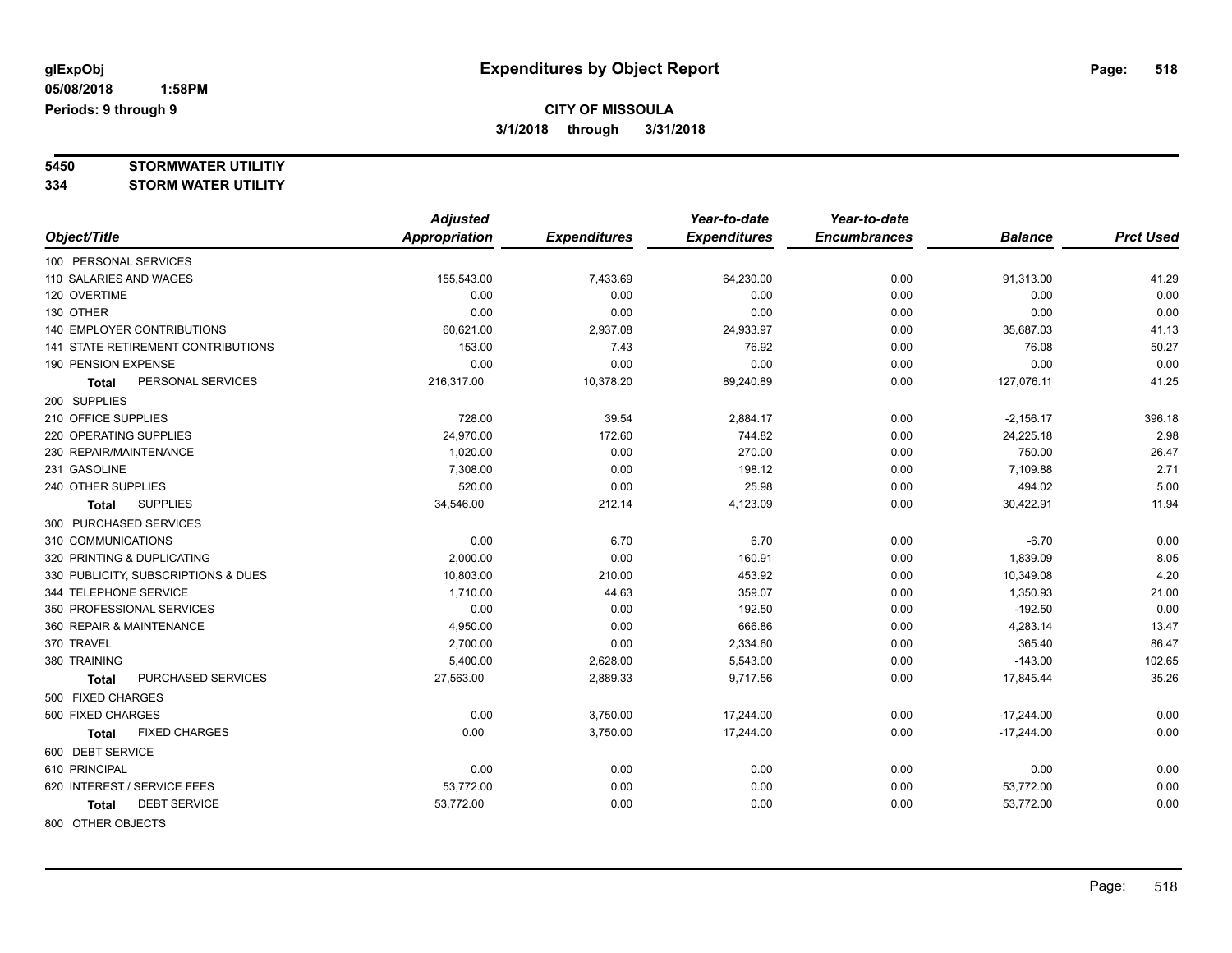**5450 STORMWATER UTILITIY**

**334 STORM WATER UTILITY**

| Object/Title                               | <b>Adjusted</b><br><b>Appropriation</b> | <b>Expenditures</b> | Year-to-date<br><b>Expenditures</b> | Year-to-date<br><b>Encumbrances</b> | <b>Balance</b> | <b>Prct Used</b> |
|--------------------------------------------|-----------------------------------------|---------------------|-------------------------------------|-------------------------------------|----------------|------------------|
| 820 TRANSFERS TO OTHER FUNDS               | 26,988.00                               | 0.00                | 0.00                                | 0.00                                | 26.988.00      | 0.00             |
| 830 DEPRECIATION                           | 0.00                                    | 0.00                | 0.00                                | 0.00                                | 0.00           | 0.00             |
| 845 CONTINGENCY                            | 0.00                                    | 0.00                | 0.00                                | 0.00                                | 0.00           | 0.00             |
| OTHER OBJECTS<br><b>Total</b>              | 26.988.00                               | 0.00                | 0.00                                | 0.00                                | 26.988.00      | 0.00             |
| 900 CAPITAL OUTLAY                         |                                         |                     |                                     |                                     |                |                  |
| 930 IMPROVEMENTS                           | 26.498.00                               | 210.00              | 216.631.06                          | 0.00                                | $-190.133.06$  | 817.54           |
| 940 MACHINERY & EQUIPMENT                  | 0.00                                    | 0.00                | 0.00                                | 0.00                                | 0.00           | 0.00             |
| <b>CAPITAL OUTLAY</b><br><b>Total</b>      | 26.498.00                               | 210.00              | 216.631.06                          | 0.00                                | $-190.133.06$  | 817.54           |
| <b>STORM WATER UTILITY</b><br><b>Total</b> | 385.684.00                              | 17.439.67           | 336.956.60                          | 0.00                                | 48.727.40      | 87.37            |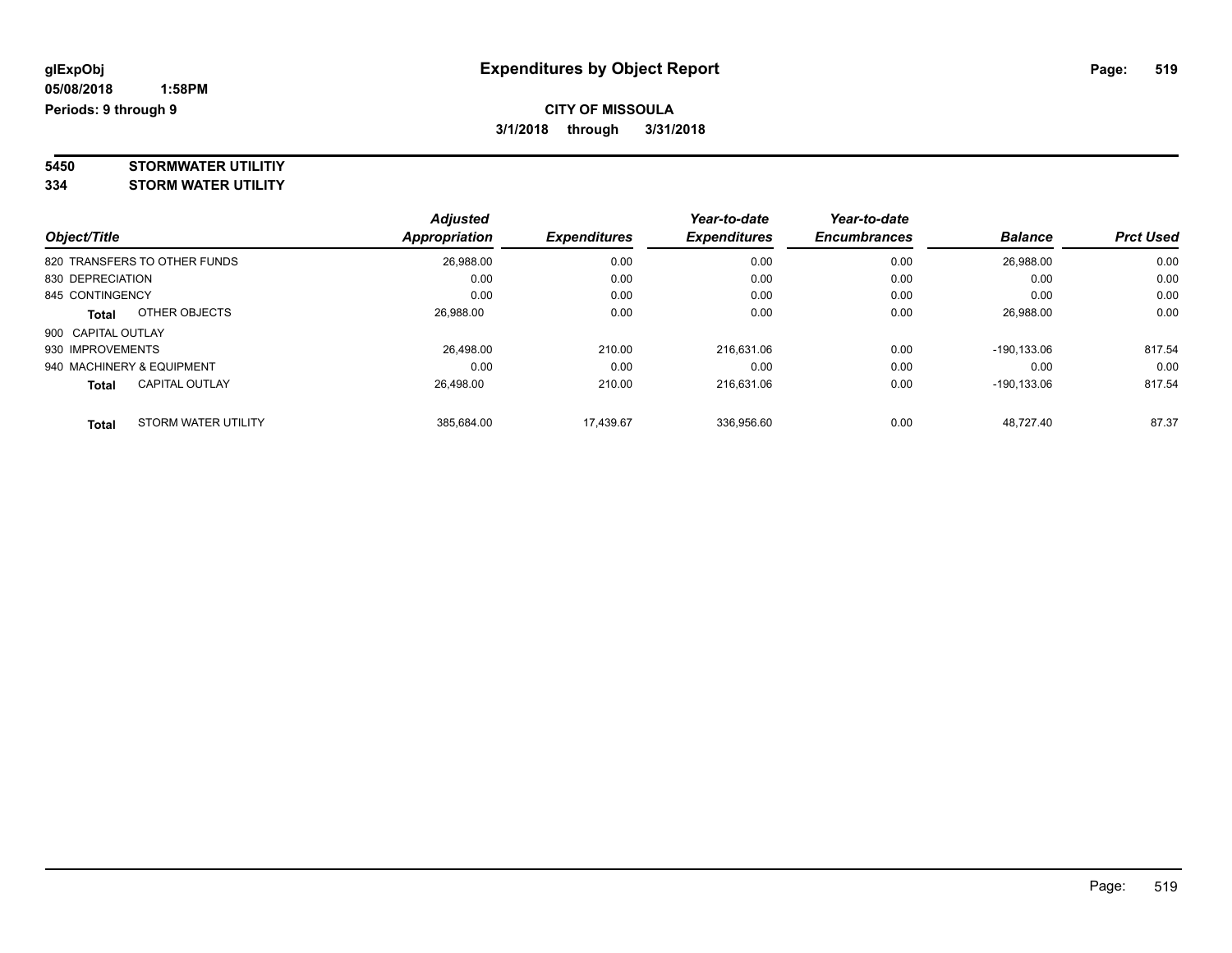#### **5450 STORMWATER UTILITIY**

|                                           | <b>Adjusted</b>      |                     | Year-to-date        | Year-to-date        |                |                  |
|-------------------------------------------|----------------------|---------------------|---------------------|---------------------|----------------|------------------|
| Object/Title                              | <b>Appropriation</b> | <b>Expenditures</b> | <b>Expenditures</b> | <b>Encumbrances</b> | <b>Balance</b> | <b>Prct Used</b> |
| 100 PERSONAL SERVICES                     |                      |                     |                     |                     |                |                  |
| 110 SALARIES AND WAGES                    | 155,543.00           | 7,433.69            | 64,230.00           | 0.00                | 91,313.00      | 41.29            |
| 120 OVERTIME                              | 0.00                 | 0.00                | 0.00                | 0.00                | 0.00           | 0.00             |
| 130 OTHER                                 | 0.00                 | 0.00                | 0.00                | 0.00                | 0.00           | 0.00             |
| 140 EMPLOYER CONTRIBUTIONS                | 60,621.00            | 2,937.08            | 24,933.97           | 0.00                | 35,687.03      | 41.13            |
| <b>141 STATE RETIREMENT CONTRIBUTIONS</b> | 153.00               | 7.43                | 76.92               | 0.00                | 76.08          | 50.27            |
| 190 PENSION EXPENSE                       | 0.00                 | 0.00                | 0.00                | 0.00                | 0.00           | 0.00             |
| PERSONAL SERVICES<br><b>Total</b>         | 216,317.00           | 10,378.20           | 89,240.89           | 0.00                | 127,076.11     | 41.25            |
| 200 SUPPLIES                              |                      |                     |                     |                     |                |                  |
| 210 OFFICE SUPPLIES                       | 728.00               | 39.54               | 2,884.17            | 0.00                | $-2,156.17$    | 396.18           |
| 220 OPERATING SUPPLIES                    | 24,970.00            | 172.60              | 744.82              | 0.00                | 24,225.18      | 2.98             |
| 230 REPAIR/MAINTENANCE                    | 1,020.00             | 0.00                | 270.00              | 0.00                | 750.00         | 26.47            |
| 231 GASOLINE                              | 7,308.00             | 0.00                | 198.12              | 0.00                | 7,109.88       | 2.71             |
| 240 OTHER SUPPLIES                        | 520.00               | 0.00                | 25.98               | 0.00                | 494.02         | 5.00             |
| <b>SUPPLIES</b><br><b>Total</b>           | 34,546.00            | 212.14              | 4,123.09            | 0.00                | 30,422.91      | 11.94            |
| 300 PURCHASED SERVICES                    |                      |                     |                     |                     |                |                  |
| 310 COMMUNICATIONS                        | 0.00                 | 6.70                | 6.70                | 0.00                | $-6.70$        | 0.00             |
| 320 PRINTING & DUPLICATING                | 2,000.00             | 0.00                | 160.91              | 0.00                | 1,839.09       | 8.05             |
| 330 PUBLICITY, SUBSCRIPTIONS & DUES       | 10,803.00            | 210.00              | 453.92              | 0.00                | 10,349.08      | 4.20             |
| 344 TELEPHONE SERVICE                     | 1,710.00             | 44.63               | 359.07              | 0.00                | 1,350.93       | 21.00            |
| 350 PROFESSIONAL SERVICES                 | 0.00                 | 0.00                | 192.50              | 0.00                | $-192.50$      | 0.00             |
| 360 REPAIR & MAINTENANCE                  | 4,950.00             | 0.00                | 666.86              | 0.00                | 4,283.14       | 13.47            |
| 370 TRAVEL                                | 2,700.00             | 0.00                | 2,334.60            | 0.00                | 365.40         | 86.47            |
| 380 TRAINING                              | 5,400.00             | 2,628.00            | 5,543.00            | 0.00                | $-143.00$      | 102.65           |
| PURCHASED SERVICES<br><b>Total</b>        | 27,563.00            | 2,889.33            | 9,717.56            | 0.00                | 17,845.44      | 35.26            |
| 500 FIXED CHARGES                         |                      |                     |                     |                     |                |                  |
| 500 FIXED CHARGES                         | 0.00                 | 3,750.00            | 17,244.00           | 0.00                | $-17,244.00$   | 0.00             |
| <b>FIXED CHARGES</b><br><b>Total</b>      | 0.00                 | 3,750.00            | 17,244.00           | 0.00                | $-17,244.00$   | 0.00             |
| 600 DEBT SERVICE                          |                      |                     |                     |                     |                |                  |
| 610 PRINCIPAL                             | 0.00                 | 0.00                | 0.00                | 0.00                | 0.00           | 0.00             |
| 620 INTEREST / SERVICE FEES               | 53,772.00            | 0.00                | 0.00                | 0.00                | 53,772.00      | 0.00             |
| <b>DEBT SERVICE</b><br>Total              | 53,772.00            | 0.00                | 0.00                | 0.00                | 53,772.00      | 0.00             |
| 800 OTHER OBJECTS                         |                      |                     |                     |                     |                |                  |
| 820 TRANSFERS TO OTHER FUNDS              | 26,988.00            | 0.00                | 0.00                | 0.00                | 26,988.00      | 0.00             |
|                                           |                      |                     |                     |                     |                |                  |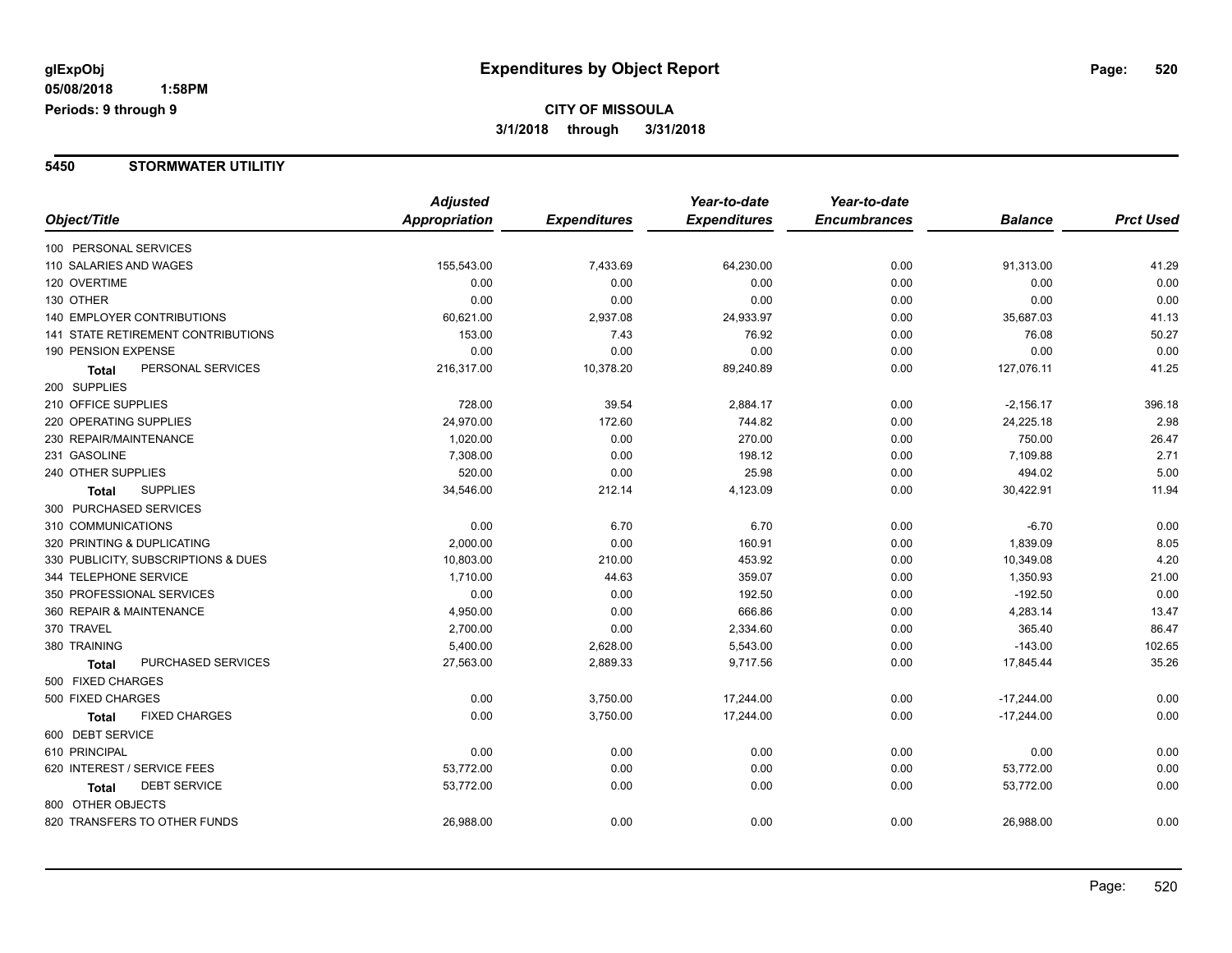#### **5450 STORMWATER UTILITIY**

| Object/Title                          | <b>Adjusted</b><br>Appropriation | <b>Expenditures</b> | Year-to-date<br><b>Expenditures</b> | Year-to-date<br><b>Encumbrances</b> | <b>Balance</b> | <b>Prct Used</b> |
|---------------------------------------|----------------------------------|---------------------|-------------------------------------|-------------------------------------|----------------|------------------|
| 830 DEPRECIATION                      | 0.00                             | 0.00                | 0.00                                | 0.00                                | 0.00           | 0.00             |
| 845 CONTINGENCY                       | 0.00                             | 0.00                | 0.00                                | 0.00                                | 0.00           | 0.00             |
| OTHER OBJECTS<br><b>Total</b>         | 26.988.00                        | 0.00                | 0.00                                | 0.00                                | 26,988.00      | 0.00             |
| 900 CAPITAL OUTLAY                    |                                  |                     |                                     |                                     |                |                  |
| 930 IMPROVEMENTS                      | 26,498.00                        | 210.00              | 216.631.06                          | 0.00                                | $-190.133.06$  | 817.54           |
| 940 MACHINERY & EQUIPMENT             | 0.00                             | 0.00                | 0.00                                | 0.00                                | 0.00           | 0.00             |
| <b>CAPITAL OUTLAY</b><br><b>Total</b> | 26.498.00                        | 210.00              | 216.631.06                          | 0.00                                | $-190.133.06$  | 817.54           |
| STORMWATER UTILITIY<br><b>Total</b>   | 385.684.00                       | 17.439.67           | 336.956.60                          | 0.00                                | 48.727.40      | 87.37            |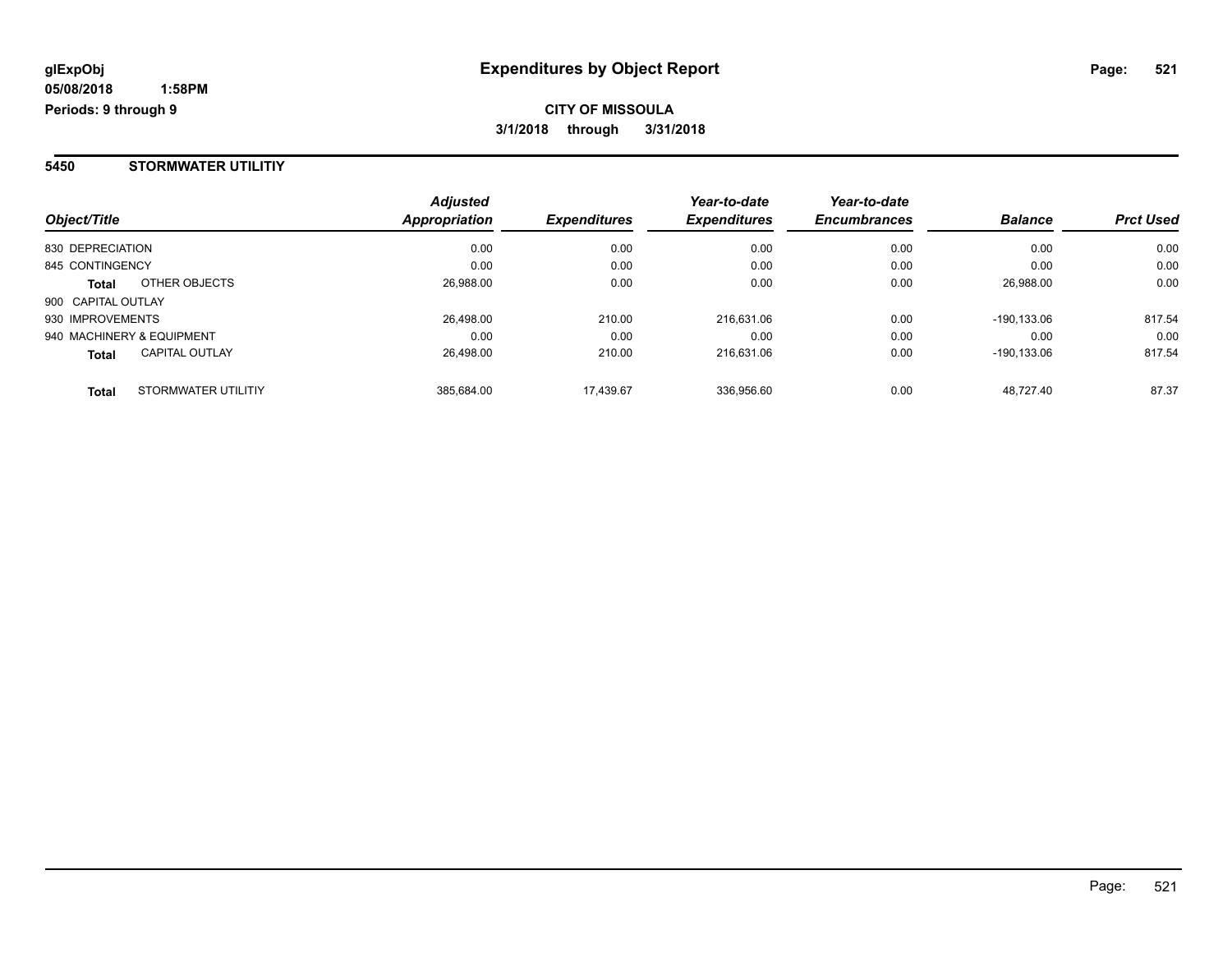**5711 AQUATICS 370 PARKS & RECREATION**

|                                           | <b>Adjusted</b>      |                     | Year-to-date        | Year-to-date        |                |                  |
|-------------------------------------------|----------------------|---------------------|---------------------|---------------------|----------------|------------------|
| Object/Title                              | <b>Appropriation</b> | <b>Expenditures</b> | <b>Expenditures</b> | <b>Encumbrances</b> | <b>Balance</b> | <b>Prct Used</b> |
| 100 PERSONAL SERVICES                     |                      |                     |                     |                     |                |                  |
| 110 SALARIES AND WAGES                    | 616,930.00           | 40,052.48           | 500,315.28          | 0.00                | 116,614.72     | 81.10            |
| 111 INTERMITTENT SALARY & WAGES           | 0.00                 | 0.00                | 0.00                | 0.00                | 0.00           | 0.00             |
| 115 SALARIES/HEALTH INSURANCE BENEFIT     | 0.00                 | 0.00                | 0.00                | 0.00                | 0.00           | 0.00             |
| 120 OVERTIME                              | 1,000.00             | 0.00                | 907.08              | 0.00                | 92.92          | 90.71            |
| 135 OPEB EXPENSE                          | 0.00                 | 0.00                | 0.00                | 0.00                | 0.00           | 0.00             |
| 140 EMPLOYER CONTRIBUTIONS                | 153,663.00           | 11,210.04           | 123,508.70          | 0.00                | 30,154.30      | 80.38            |
| <b>141 STATE RETIREMENT CONTRIBUTIONS</b> | 220.00               | 40.05               | 634.43              | 0.00                | $-414.43$      | 288.38           |
| 143 INTERMITTENT EMPLOYER CONTRIBUTIONS   | 0.00                 | 0.00                | 0.00                | 0.00                | 0.00           | 0.00             |
| 145 OPEB CONTRIBUTION                     | 0.00                 | 0.00                | 0.00                | 0.00                | 0.00           | 0.00             |
| 190 PENSION EXPENSE                       | 0.00                 | 0.00                | 0.00                | 0.00                | 0.00           | 0.00             |
| PERSONAL SERVICES<br><b>Total</b>         | 771,813.00           | 51,302.57           | 625,365.49          | 0.00                | 146,447.51     | 81.03            |
| 200 SUPPLIES                              |                      |                     |                     |                     |                |                  |
| 210 OFFICE SUPPLIES                       | 2,000.00             | 0.00                | 447.61              | 0.00                | 1,552.39       | 22.38            |
| 220 OPERATING SUPPLIES                    | 10,000.00            | 13.97               | $-39, 157.28$       | 0.00                | 49,157.28      | $-391.57$        |
| 230 REPAIR/MAINTENANCE                    | 80,500.00            | 3,566.18            | 58,707.11           | 0.00                | 21,792.89      | 72.93            |
| 231 GASOLINE                              | 0.00                 | 0.00                | 0.00                | 0.00                | 0.00           | 0.00             |
| 240 OTHER SUPPLIES                        | 121,000.00           | 1,839.03            | 62,144.87           | 0.00                | 58,855.13      | 51.36            |
| 250 SUPPLIES FOR RESALE                   | 0.00                 | 0.00                | 0.00                | 0.00                | 0.00           | 0.00             |
| <b>SUPPLIES</b><br><b>Total</b>           | 213,500.00           | 5,419.18            | 82,142.31           | 0.00                | 131,357.69     | 38.47            |
| 300 PURCHASED SERVICES                    |                      |                     |                     |                     |                |                  |
| 310 COMMUNICATIONS                        | 500.00               | 0.00                | 0.00                | 0.00                | 500.00         | 0.00             |
| 320 PRINTING & DUPLICATING                | 10,500.00            | 333.00              | 876.33              | 0.00                | 9,623.67       | 8.35             |
| 330 PUBLICITY, SUBSCRIPTIONS & DUES       | 17,200.00            | 477.86              | 12,422.76           | 0.00                | 4,777.24       | 72.23            |
| 340 SEWER                                 | 13,711.00            | 0.00                | 13,423.56           | 0.00                | 287.44         | 97.90            |
| 341 ELECTRICITY & NATURAL GAS             | 202,390.00           | 9,876.86            | 84,838.48           | 0.00                | 117,551.52     | 41.92            |
| 342 STORM WATER                           | 0.00                 | 0.00                | 0.00                | 0.00                | 0.00           | 0.00             |
| 343 WATER CHARGES                         | 19,644.00            | 796.26              | 13,594.42           | 0.00                | 6,049.58       | 69.20            |
| 344 TELEPHONE SERVICE                     | 8,160.00             | 437.56              | 5,510.76            | 0.00                | 2,649.24       | 67.53            |
| 345 GARBAGE                               | 4,152.00             | 241.13              | 2,811.68            | 0.00                | 1,340.32       | 67.72            |
| 350 PROFESSIONAL SERVICES                 | 35,000.00            | 600.00              | 17,595.70           | 0.00                | 17,404.30      | 50.27            |
| 360 REPAIR & MAINTENANCE                  | 21,594.00            | 2,057.14            | 35,053.98           | 0.00                | $-13,459.98$   | 162.33           |
| 370 TRAVEL                                | 2,000.00             | 0.00                | 0.00                | 0.00                | 2,000.00       | 0.00             |
| 380 TRAINING                              | 5,000.00             | 28.00               | 378.00              | 0.00                | 4,622.00       | 7.56             |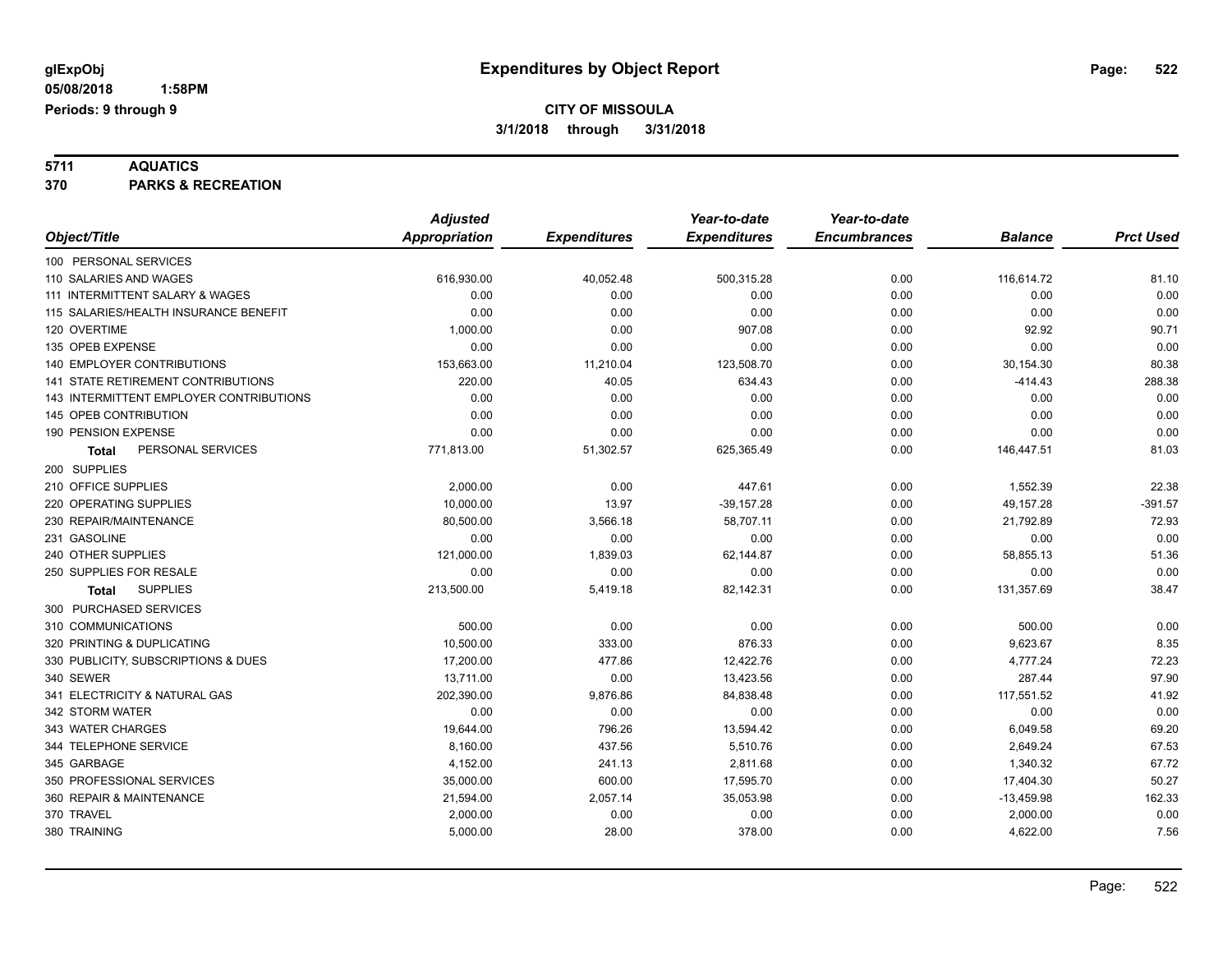**5711 AQUATICS 370 PARKS & RECREATION**

|                              |                       | <b>Adjusted</b>      |                     | Year-to-date        | Year-to-date        |                |                  |
|------------------------------|-----------------------|----------------------|---------------------|---------------------|---------------------|----------------|------------------|
| Object/Title                 |                       | <b>Appropriation</b> | <b>Expenditures</b> | <b>Expenditures</b> | <b>Encumbrances</b> | <b>Balance</b> | <b>Prct Used</b> |
| 390 OTHER PURCHASED SERVICES |                       | 3,206.00             | 0.00                | 1,868.64            | 0.00                | 1,337.36       | 58.29            |
| <b>Total</b>                 | PURCHASED SERVICES    | 343,057.00           | 14,847.81           | 188,374.31          | 0.00                | 154,682.69     | 54.91            |
| 500 FIXED CHARGES            |                       |                      |                     |                     |                     |                |                  |
| 500 FIXED CHARGES            |                       | 4,647.00             | 0.00                | 2,323.50            | 0.00                | 2,323.50       | 50.00            |
| 550 MERCHANT SERVICE FEES    |                       | 12,000.00            | 0.00                | 0.00                | 0.00                | 12,000.00      | 0.00             |
| <b>Total</b>                 | <b>FIXED CHARGES</b>  | 16,647.00            | 0.00                | 2,323.50            | 0.00                | 14,323.50      | 13.96            |
| 600 DEBT SERVICE             |                       |                      |                     |                     |                     |                |                  |
| 610 PRINCIPAL                |                       | 0.00                 | 0.00                | 0.00                | 0.00                | 0.00           | 0.00             |
| <b>Total</b>                 | <b>DEBT SERVICE</b>   | 0.00                 | 0.00                | 0.00                | 0.00                | 0.00           | 0.00             |
| 800 OTHER OBJECTS            |                       |                      |                     |                     |                     |                |                  |
| 820 TRANSFERS TO OTHER FUNDS |                       | 0.00                 | 0.00                | 0.00                | 0.00                | 0.00           | 0.00             |
| <b>Total</b>                 | OTHER OBJECTS         | 0.00                 | 0.00                | 0.00                | 0.00                | 0.00           | 0.00             |
| 900 CAPITAL OUTLAY           |                       |                      |                     |                     |                     |                |                  |
| 920 BUILDINGS                |                       | 35,000.00            | 0.00                | 0.00                | 0.00                | 35,000.00      | 0.00             |
| 930 IMPROVEMENTS             |                       | 0.00                 | 0.00                | 0.00                | 0.00                | 0.00           | 0.00             |
| 940 MACHINERY & EQUIPMENT    |                       | 0.00                 | 0.00                | 0.00                | 0.00                | 0.00           | 0.00             |
| <b>Total</b>                 | <b>CAPITAL OUTLAY</b> | 35,000.00            | 0.00                | 0.00                | 0.00                | 35,000.00      | 0.00             |
| <b>Total</b>                 | PARKS & RECREATION    | 1,380,017.00         | 71,569.56           | 898,205.61          | 0.00                | 481,811.39     | 65.09            |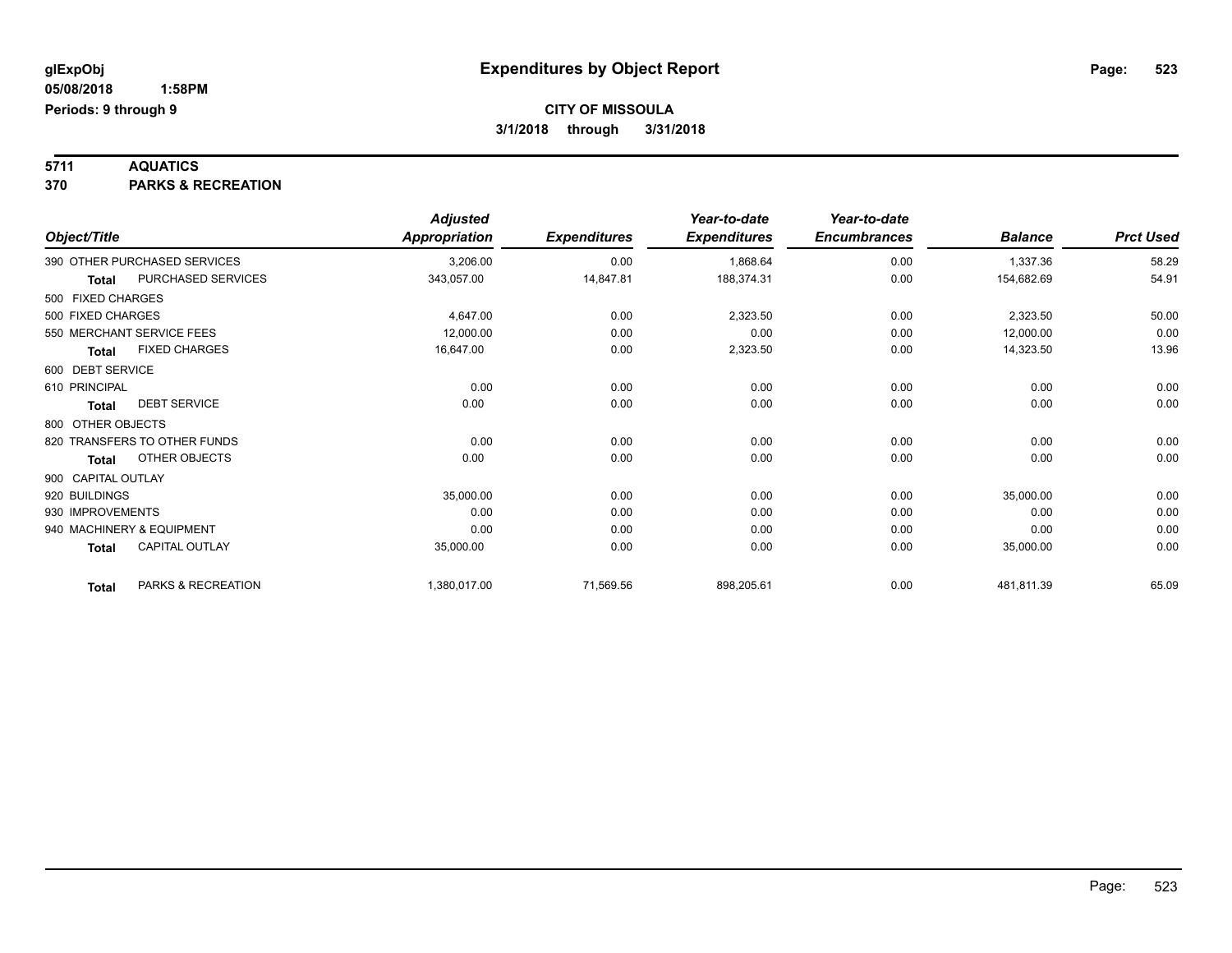# **5711 AQUATICS**

#### **390 NON-DEPARTMENTAL**

| Object/Title                          | <b>Adjusted</b><br><b>Appropriation</b> | <b>Expenditures</b> | Year-to-date<br><b>Expenditures</b> | Year-to-date<br><b>Encumbrances</b> | <b>Balance</b> | <b>Prct Used</b> |
|---------------------------------------|-----------------------------------------|---------------------|-------------------------------------|-------------------------------------|----------------|------------------|
| 800 OTHER OBJECTS                     |                                         |                     |                                     |                                     |                |                  |
| 830 DEPRECIATION                      | 0.00                                    | 0.00                | 0.00                                | 0.00                                | 0.00           | 0.00             |
| OTHER OBJECTS<br><b>Total</b>         | 0.00                                    | 0.00                | 0.00                                | 0.00                                | 0.00           | 0.00             |
| 900 CAPITAL OUTLAY                    |                                         |                     |                                     |                                     |                |                  |
| 900 CAPITAL OUTLAY                    | 0.00                                    | 0.00                | 0.00                                | 0.00                                | 0.00           | 0.00             |
| <b>CAPITAL OUTLAY</b><br><b>Total</b> | 0.00                                    | 0.00                | 0.00                                | 0.00                                | 0.00           | 0.00             |
| NON-DEPARTMENTAL<br>Total             | 0.00                                    | 0.00                | 0.00                                | 0.00                                | 0.00           | 0.00             |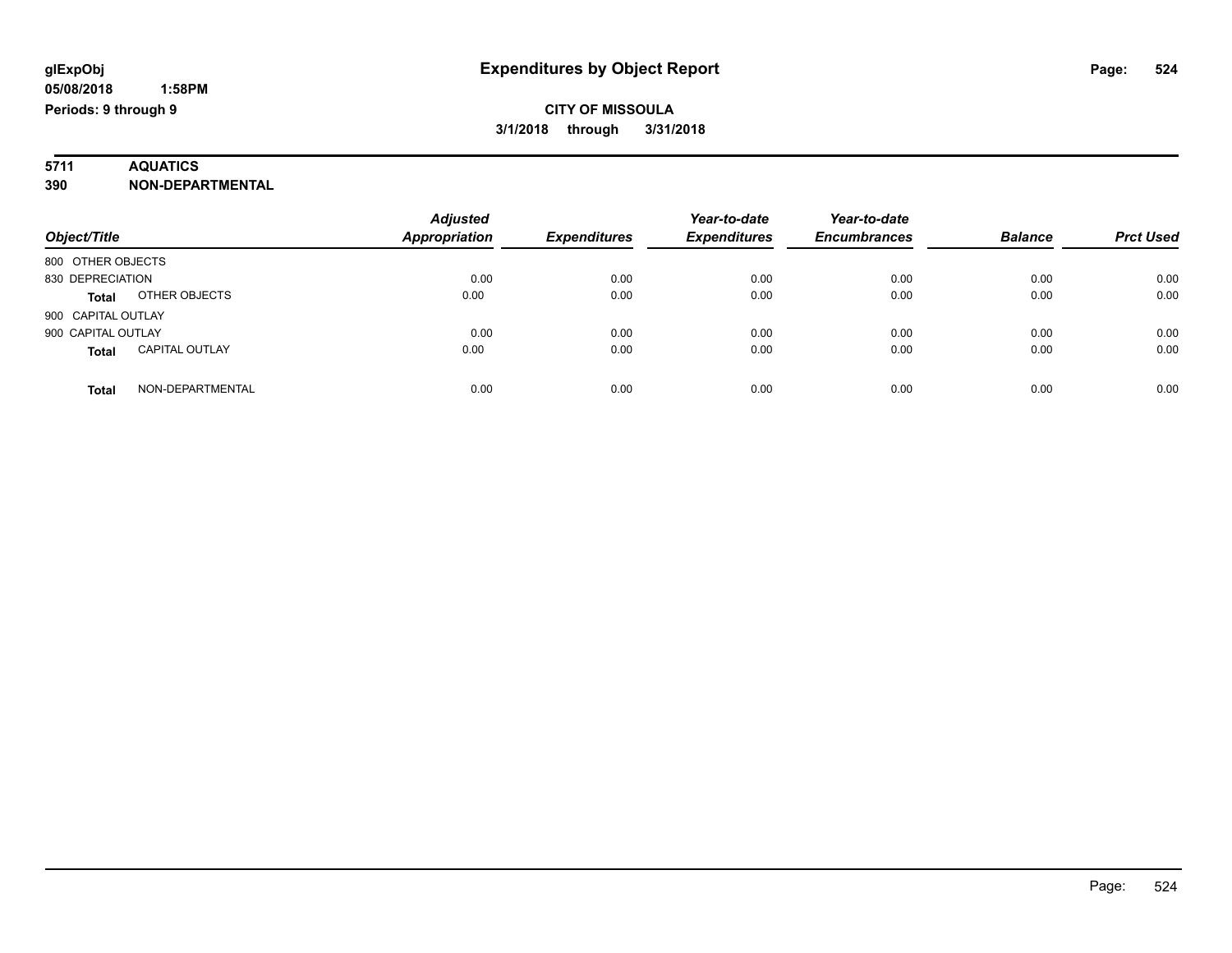**5711 AQUATICS**

|                                           | <b>Adjusted</b>      |                     | Year-to-date        | Year-to-date        |                |                  |
|-------------------------------------------|----------------------|---------------------|---------------------|---------------------|----------------|------------------|
| Object/Title                              | <b>Appropriation</b> | <b>Expenditures</b> | <b>Expenditures</b> | <b>Encumbrances</b> | <b>Balance</b> | <b>Prct Used</b> |
| 100 PERSONAL SERVICES                     |                      |                     |                     |                     |                |                  |
| 110 SALARIES AND WAGES                    | 616,930.00           | 40,052.48           | 500,315.28          | 0.00                | 116,614.72     | 81.10            |
| 111 INTERMITTENT SALARY & WAGES           | 0.00                 | 0.00                | 0.00                | 0.00                | 0.00           | 0.00             |
| 115 SALARIES/HEALTH INSURANCE BENEFIT     | 0.00                 | 0.00                | 0.00                | 0.00                | 0.00           | 0.00             |
| 120 OVERTIME                              | 1,000.00             | 0.00                | 907.08              | 0.00                | 92.92          | 90.71            |
| 135 OPEB EXPENSE                          | 0.00                 | 0.00                | 0.00                | 0.00                | 0.00           | 0.00             |
| 140 EMPLOYER CONTRIBUTIONS                | 153,663.00           | 11,210.04           | 123,508.70          | 0.00                | 30,154.30      | 80.38            |
| <b>141 STATE RETIREMENT CONTRIBUTIONS</b> | 220.00               | 40.05               | 634.43              | 0.00                | $-414.43$      | 288.38           |
| 143 INTERMITTENT EMPLOYER CONTRIBUTIONS   | 0.00                 | 0.00                | 0.00                | 0.00                | 0.00           | 0.00             |
| <b>145 OPEB CONTRIBUTION</b>              | 0.00                 | 0.00                | 0.00                | 0.00                | 0.00           | 0.00             |
| 190 PENSION EXPENSE                       | 0.00                 | 0.00                | 0.00                | 0.00                | 0.00           | 0.00             |
| PERSONAL SERVICES<br>Total                | 771,813.00           | 51,302.57           | 625,365.49          | 0.00                | 146,447.51     | 81.03            |
| 200 SUPPLIES                              |                      |                     |                     |                     |                |                  |
| 210 OFFICE SUPPLIES                       | 2,000.00             | 0.00                | 447.61              | 0.00                | 1,552.39       | 22.38            |
| 220 OPERATING SUPPLIES                    | 10,000.00            | 13.97               | $-39,157.28$        | 0.00                | 49,157.28      | $-391.57$        |
| 230 REPAIR/MAINTENANCE                    | 80,500.00            | 3,566.18            | 58,707.11           | 0.00                | 21,792.89      | 72.93            |
| 231 GASOLINE                              | 0.00                 | 0.00                | 0.00                | 0.00                | 0.00           | 0.00             |
| 240 OTHER SUPPLIES                        | 121,000.00           | 1,839.03            | 62,144.87           | 0.00                | 58,855.13      | 51.36            |
| 250 SUPPLIES FOR RESALE                   | 0.00                 | 0.00                | 0.00                | 0.00                | 0.00           | 0.00             |
| <b>SUPPLIES</b><br>Total                  | 213,500.00           | 5,419.18            | 82,142.31           | 0.00                | 131,357.69     | 38.47            |
| 300 PURCHASED SERVICES                    |                      |                     |                     |                     |                |                  |
| 310 COMMUNICATIONS                        | 500.00               | 0.00                | 0.00                | 0.00                | 500.00         | 0.00             |
| 320 PRINTING & DUPLICATING                | 10,500.00            | 333.00              | 876.33              | 0.00                | 9,623.67       | 8.35             |
| 330 PUBLICITY, SUBSCRIPTIONS & DUES       | 17,200.00            | 477.86              | 12,422.76           | 0.00                | 4,777.24       | 72.23            |
| 340 SEWER                                 | 13,711.00            | 0.00                | 13,423.56           | 0.00                | 287.44         | 97.90            |
| 341 ELECTRICITY & NATURAL GAS             | 202,390.00           | 9,876.86            | 84,838.48           | 0.00                | 117,551.52     | 41.92            |
| 342 STORM WATER                           | 0.00                 | 0.00                | 0.00                | 0.00                | 0.00           | 0.00             |
| 343 WATER CHARGES                         | 19,644.00            | 796.26              | 13,594.42           | 0.00                | 6,049.58       | 69.20            |
| 344 TELEPHONE SERVICE                     | 8,160.00             | 437.56              | 5,510.76            | 0.00                | 2,649.24       | 67.53            |
| 345 GARBAGE                               | 4,152.00             | 241.13              | 2,811.68            | 0.00                | 1,340.32       | 67.72            |
| 350 PROFESSIONAL SERVICES                 | 35,000.00            | 600.00              | 17,595.70           | 0.00                | 17,404.30      | 50.27            |
| 360 REPAIR & MAINTENANCE                  | 21,594.00            | 2,057.14            | 35,053.98           | 0.00                | $-13,459.98$   | 162.33           |
| 370 TRAVEL                                | 2,000.00             | 0.00                | 0.00                | 0.00                | 2,000.00       | 0.00             |
| 380 TRAINING                              | 5,000.00             | 28.00               | 378.00              | 0.00                | 4,622.00       | 7.56             |
| 390 OTHER PURCHASED SERVICES              | 3,206.00             | 0.00                | 1,868.64            | 0.00                | 1,337.36       | 58.29            |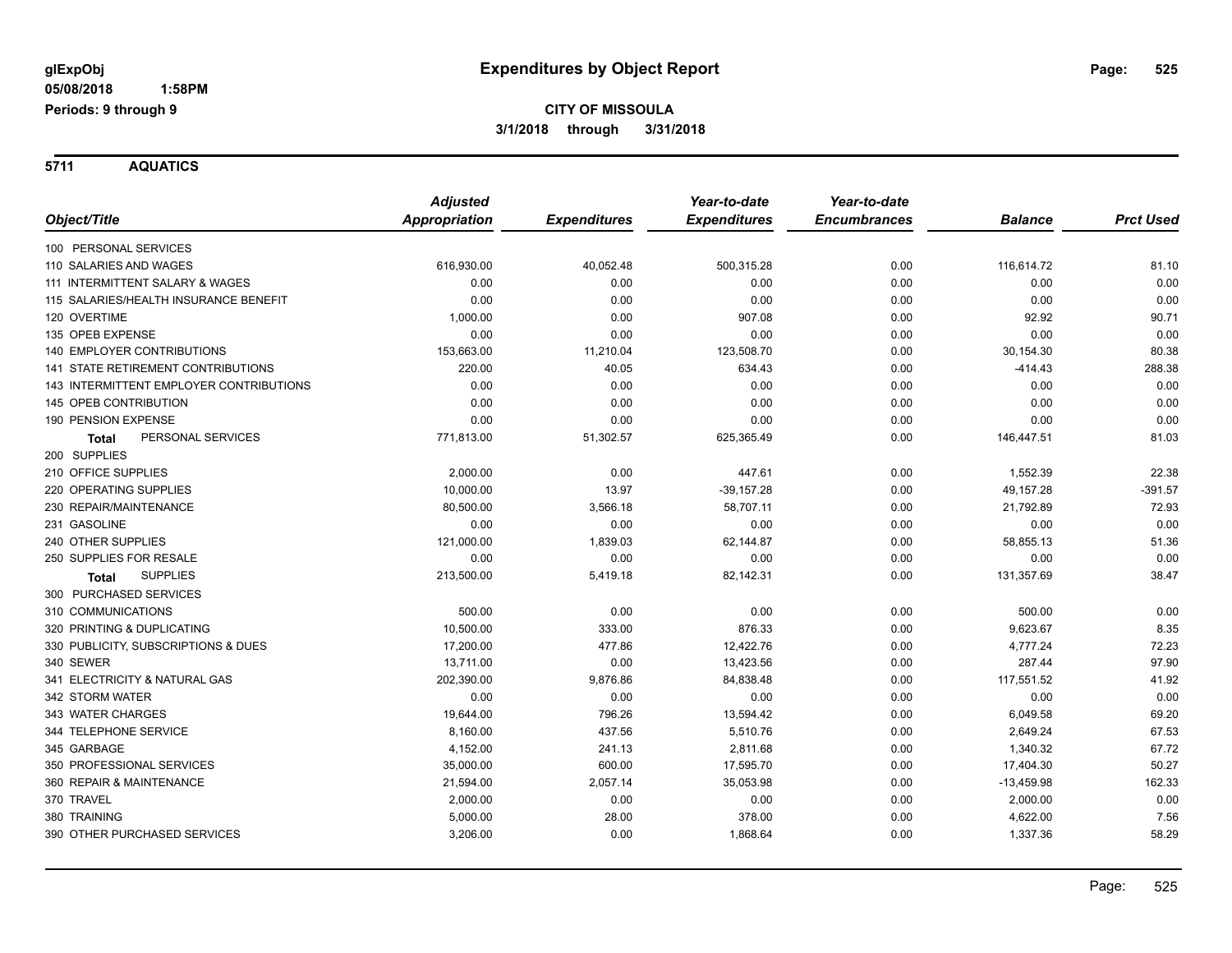**5711 AQUATICS**

|                                      | <b>Adjusted</b> |                     | Year-to-date        | Year-to-date        |                |                  |
|--------------------------------------|-----------------|---------------------|---------------------|---------------------|----------------|------------------|
| Object/Title                         | Appropriation   | <b>Expenditures</b> | <b>Expenditures</b> | <b>Encumbrances</b> | <b>Balance</b> | <b>Prct Used</b> |
| PURCHASED SERVICES<br><b>Total</b>   | 343,057.00      | 14,847.81           | 188,374.31          | 0.00                | 154,682.69     | 54.91            |
| 500 FIXED CHARGES                    |                 |                     |                     |                     |                |                  |
| 500 FIXED CHARGES                    | 4,647.00        | 0.00                | 2,323.50            | 0.00                | 2,323.50       | 50.00            |
| 550 MERCHANT SERVICE FEES            | 12,000.00       | 0.00                | 0.00                | 0.00                | 12,000.00      | 0.00             |
| <b>FIXED CHARGES</b><br><b>Total</b> | 16,647.00       | 0.00                | 2,323.50            | 0.00                | 14,323.50      | 13.96            |
| 600 DEBT SERVICE                     |                 |                     |                     |                     |                |                  |
| 610 PRINCIPAL                        | 0.00            | 0.00                | 0.00                | 0.00                | 0.00           | 0.00             |
| <b>DEBT SERVICE</b><br>Total         | 0.00            | 0.00                | 0.00                | 0.00                | 0.00           | 0.00             |
| 800 OTHER OBJECTS                    |                 |                     |                     |                     |                |                  |
| 820 TRANSFERS TO OTHER FUNDS         | 0.00            | 0.00                | 0.00                | 0.00                | 0.00           | 0.00             |
| 830 DEPRECIATION                     | 0.00            | 0.00                | 0.00                | 0.00                | 0.00           | 0.00             |
| <b>OTHER OBJECTS</b><br>Total        | 0.00            | 0.00                | 0.00                | 0.00                | 0.00           | 0.00             |
| 900 CAPITAL OUTLAY                   |                 |                     |                     |                     |                |                  |
| 900 CAPITAL OUTLAY                   | 0.00            | 0.00                | 0.00                | 0.00                | 0.00           | 0.00             |
| 920 BUILDINGS                        | 35,000.00       | 0.00                | 0.00                | 0.00                | 35,000.00      | 0.00             |
| 930 IMPROVEMENTS                     | 0.00            | 0.00                | 0.00                | 0.00                | 0.00           | 0.00             |
| 940 MACHINERY & EQUIPMENT            | 0.00            | 0.00                | 0.00                | 0.00                | 0.00           | 0.00             |
| CAPITAL OUTLAY<br><b>Total</b>       | 35,000.00       | 0.00                | 0.00                | 0.00                | 35,000.00      | 0.00             |
| <b>AQUATICS</b><br><b>Total</b>      | 1,380,017.00    | 71,569.56           | 898,205.61          | 0.00                | 481,811.39     | 65.09            |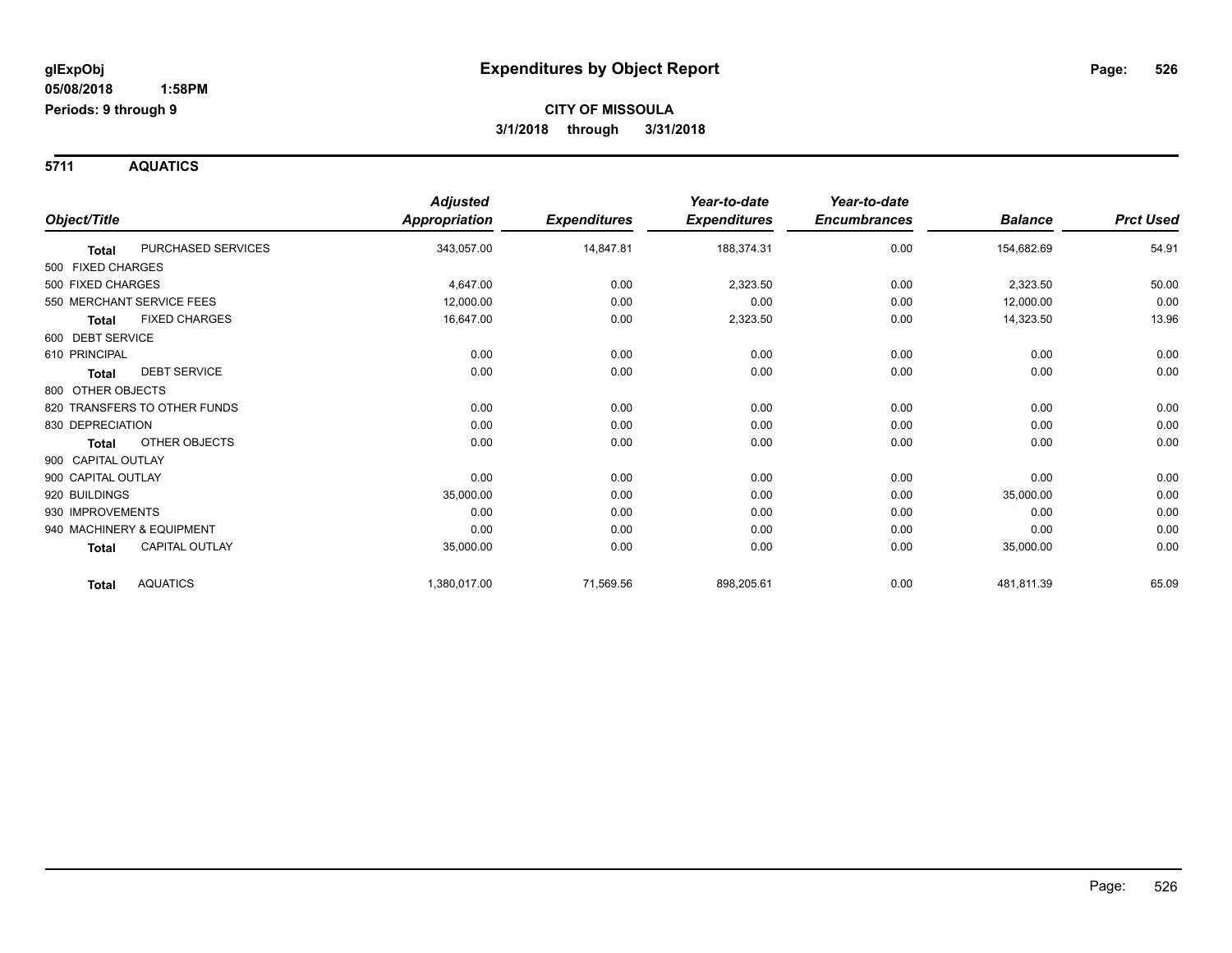**6050 EMPLOYEE BENEFIT PLAN FUND**<br>390 NON-DEPARTMENTAL

**390 NON-DEPARTMENTAL**

|                      |                                      | <b>Adjusted</b>      |                     | Year-to-date        | Year-to-date        |                |                  |
|----------------------|--------------------------------------|----------------------|---------------------|---------------------|---------------------|----------------|------------------|
| Object/Title         |                                      | <b>Appropriation</b> | <b>Expenditures</b> | <b>Expenditures</b> | <b>Encumbrances</b> | <b>Balance</b> | <b>Prct Used</b> |
|                      | 300 PURCHASED SERVICES               |                      |                     |                     |                     |                |                  |
|                      | 350 PROFESSIONAL SERVICES            | 50,325.00            | 3,541.67            | 28,070.58           | 0.00                | 22,254.42      | 55.78            |
| 351 INSURANCE CLAIMS |                                      | 6,490,000.00         | 425,735.29          | 4,760,513.54        | 0.00                | 1,729,486.46   | 73.35            |
| 352 HEALTH PROGRAMS  |                                      | 100,000.00           | 83.55               | 31,661.01           | 0.00                | 68,338.99      | 31.66            |
|                      | 353 ADMINISTRATION EXPENDITURES      | 846,720.00           | 886.00              | 609,877.35          | 0.00                | 236,842.65     | 72.03            |
|                      | 354 TRANSITIONAL REINSURANCE PROGRAM | 16,432.00            | 0.00                | 2,947.88            | 0.00                | 13,484.12      | 17.94            |
| <b>Total</b>         | PURCHASED SERVICES                   | 7,503,477.00         | 430,246.51          | 5,433,070.36        | 0.00                | 2,070,406.64   | 72.41            |
| 500 FIXED CHARGES    |                                      |                      |                     |                     |                     |                |                  |
|                      | 550 MERCHANT SERVICE FEES            | 0.00                 | 0.00                | 0.00                | 0.00                | 0.00           | 0.00             |
| <b>Total</b>         | <b>FIXED CHARGES</b>                 | 0.00                 | 0.00                | 0.00                | 0.00                | 0.00           | 0.00             |
|                      | 700 GRANTS & CONTRIBUTIONS           |                      |                     |                     |                     |                |                  |
|                      | 700 GRANTS & CONTRIBUTIONS           | 0.00                 | 0.00                | 0.00                | 0.00                | 0.00           | 0.00             |
| <b>Total</b>         | <b>GRANTS &amp; CONTRIBUTIONS</b>    | 0.00                 | 0.00                | 0.00                | 0.00                | 0.00           | 0.00             |
| 800 OTHER OBJECTS    |                                      |                      |                     |                     |                     |                |                  |
|                      | 820 TRANSFERS TO OTHER FUNDS         | 0.00                 | 0.00                | 0.00                | 0.00                | 0.00           | 0.00             |
| <b>Total</b>         | <b>OTHER OBJECTS</b>                 | 0.00                 | 0.00                | 0.00                | 0.00                | 0.00           | 0.00             |
| <b>Total</b>         | NON-DEPARTMENTAL                     | 7,503,477.00         | 430,246.51          | 5,433,070.36        | 0.00                | 2,070,406.64   | 72.41            |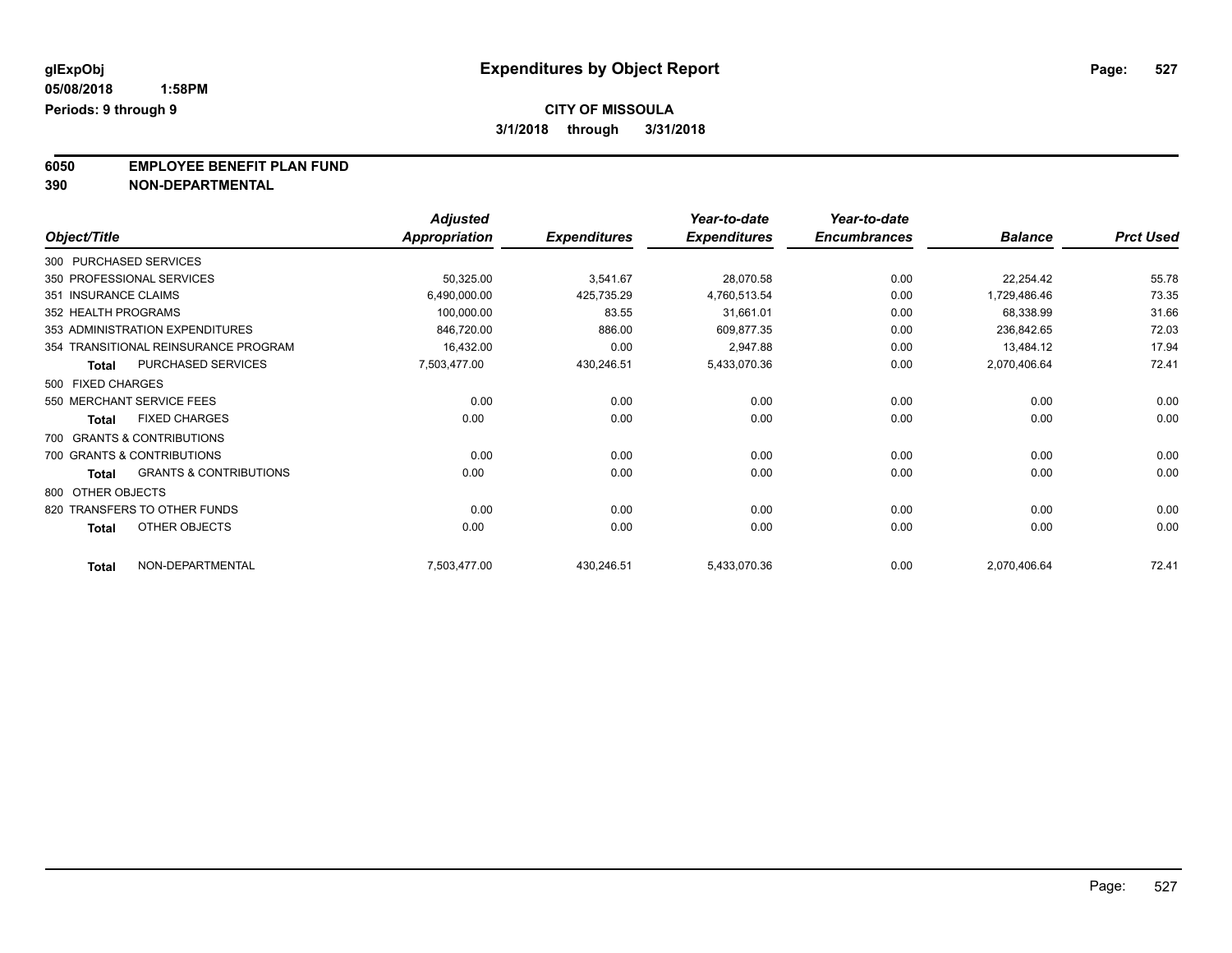#### **6050 EMPLOYEE BENEFIT PLAN FUND**

|                      |                                      | <b>Adjusted</b>      |                     | Year-to-date        | Year-to-date        |                |                  |
|----------------------|--------------------------------------|----------------------|---------------------|---------------------|---------------------|----------------|------------------|
| Object/Title         |                                      | <b>Appropriation</b> | <b>Expenditures</b> | <b>Expenditures</b> | <b>Encumbrances</b> | <b>Balance</b> | <b>Prct Used</b> |
|                      | 300 PURCHASED SERVICES               |                      |                     |                     |                     |                |                  |
|                      | 350 PROFESSIONAL SERVICES            | 50,325.00            | 3,541.67            | 28,070.58           | 0.00                | 22,254.42      | 55.78            |
| 351 INSURANCE CLAIMS |                                      | 6,490,000.00         | 425,735.29          | 4,760,513.54        | 0.00                | 1,729,486.46   | 73.35            |
| 352 HEALTH PROGRAMS  |                                      | 100,000.00           | 83.55               | 31,661.01           | 0.00                | 68,338.99      | 31.66            |
|                      | 353 ADMINISTRATION EXPENDITURES      | 846,720.00           | 886.00              | 609,877.35          | 0.00                | 236,842.65     | 72.03            |
|                      | 354 TRANSITIONAL REINSURANCE PROGRAM | 16,432.00            | 0.00                | 2,947.88            | 0.00                | 13,484.12      | 17.94            |
| <b>Total</b>         | PURCHASED SERVICES                   | 7,503,477.00         | 430,246.51          | 5,433,070.36        | 0.00                | 2,070,406.64   | 72.41            |
| 500 FIXED CHARGES    |                                      |                      |                     |                     |                     |                |                  |
|                      | 550 MERCHANT SERVICE FEES            | 0.00                 | 0.00                | 0.00                | 0.00                | 0.00           | 0.00             |
| <b>Total</b>         | <b>FIXED CHARGES</b>                 | 0.00                 | 0.00                | 0.00                | 0.00                | 0.00           | 0.00             |
|                      | 700 GRANTS & CONTRIBUTIONS           |                      |                     |                     |                     |                |                  |
|                      | 700 GRANTS & CONTRIBUTIONS           | 0.00                 | 0.00                | 0.00                | 0.00                | 0.00           | 0.00             |
| Total                | <b>GRANTS &amp; CONTRIBUTIONS</b>    | 0.00                 | 0.00                | 0.00                | 0.00                | 0.00           | 0.00             |
| 800 OTHER OBJECTS    |                                      |                      |                     |                     |                     |                |                  |
|                      | 820 TRANSFERS TO OTHER FUNDS         | 0.00                 | 0.00                | 0.00                | 0.00                | 0.00           | 0.00             |
| Total                | OTHER OBJECTS                        | 0.00                 | 0.00                | 0.00                | 0.00                | 0.00           | 0.00             |
| <b>Total</b>         | EMPLOYEE BENEFIT PLAN FUND           | 7,503,477.00         | 430,246.51          | 5,433,070.36        | 0.00                | 2,070,406.64   | 72.41            |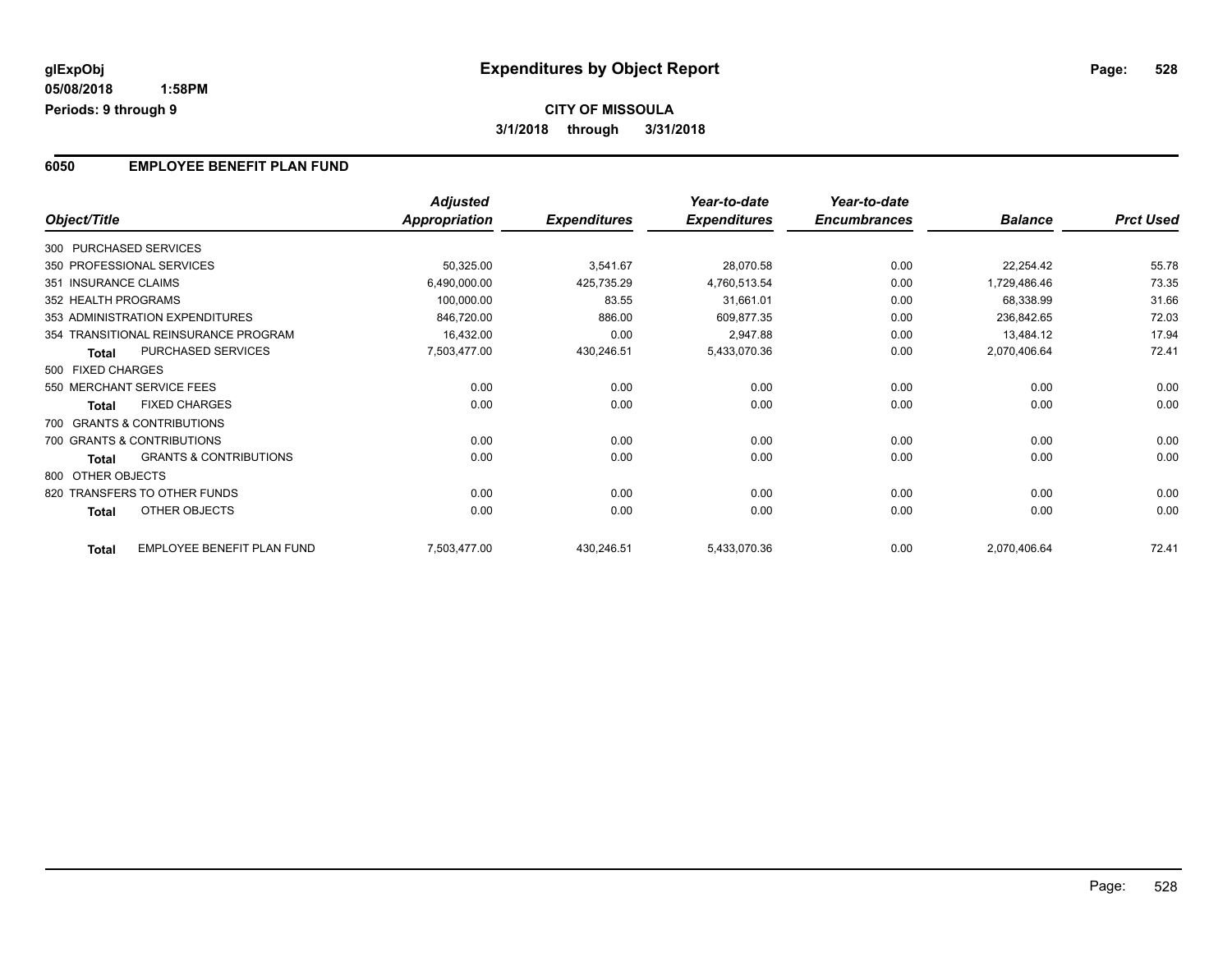### **CITY OF MISSOULA**

**3/1/2018 through 3/31/2018**

**7370 PARKING COMMISSION FUND**

**395 PARKING COMMISSION**

|                                       | <b>Adjusted</b> |                     | Year-to-date        | Year-to-date        |                |                  |
|---------------------------------------|-----------------|---------------------|---------------------|---------------------|----------------|------------------|
| Object/Title                          | Appropriation   | <b>Expenditures</b> | <b>Expenditures</b> | <b>Encumbrances</b> | <b>Balance</b> | <b>Prct Used</b> |
| 100 PERSONAL SERVICES                 |                 |                     |                     |                     |                |                  |
| 110 SALARIES AND WAGES                | 504,505.00      | 39,023.54           | 351,794.52          | 0.00                | 152,710.48     | 69.73            |
| 115 SALARIES/HEALTH INSURANCE BENEFIT | 0.00            | 0.00                | 0.00                | 0.00                | 0.00           | 0.00             |
| 120 OVERTIME                          | 7,234.00        | 44.01               | 346.64              | 0.00                | 6,887.36       | 4.79             |
| 130 OTHER                             | 0.00            | 0.00                | 0.00                | 0.00                | 0.00           | 0.00             |
| 135 OPEB EXPENSE                      | 0.00            | 0.00                | 0.00                | 0.00                | 0.00           | 0.00             |
| <b>140 EMPLOYER CONTRIBUTIONS</b>     | 230,229.00      | 18,871.10           | 175,048.44          | 0.00                | 55,180.56      | 76.03            |
| 141 STATE RETIREMENT CONTRIBUTIONS    | 510.00          | 39.02               | 412.73              | 0.00                | 97.27          | 80.93            |
| 145 OPEB CONTRIBUTION                 | 0.00            | 0.00                | 0.00                | 0.00                | 0.00           | 0.00             |
| 190 PENSION EXPENSE                   | 0.00            | 0.00                | 0.00                | 0.00                | 0.00           | 0.00             |
| PERSONAL SERVICES<br><b>Total</b>     | 742,478.00      | 57,977.67           | 527,602.33          | 0.00                | 214,875.67     | 71.06            |
| 200 SUPPLIES                          |                 |                     |                     |                     |                |                  |
| 210 OFFICE SUPPLIES                   | 8,700.00        | 343.04              | 3,482.86            | 0.00                | 5,217.14       | 40.03            |
| 220 OPERATING SUPPLIES                | 33,050.00       | 274.91              | 13,591.96           | 0.00                | 19,458.04      | 41.13            |
| 230 REPAIR/MAINTENANCE                | 18,000.00       | 716.70              | 6,817.62            | 0.00                | 11,182.38      | 37.88            |
| 231 GASOLINE                          | 7,200.00        | 688.78              | 4,489.81            | 0.00                | 2,710.19       | 62.36            |
| <b>SUPPLIES</b><br>Total              | 66,950.00       | 2,023.43            | 28,382.25           | 0.00                | 38,567.75      | 42.39            |
| 300 PURCHASED SERVICES                |                 |                     |                     |                     |                |                  |
| 310 COMMUNICATIONS                    | 18,075.00       | 209.70              | 3,671.30            | 0.00                | 14,403.70      | 20.31            |
| 320 PRINTING & DUPLICATING            | 10,000.00       | 71.66               | 8,104.17            | 0.00                | 1,895.83       | 81.04            |
| 330 PUBLICITY, SUBSCRIPTIONS & DUES   | 5,000.00        | 715.00              | 4,087.92            | 0.00                | 912.08         | 81.76            |
| 340 SEWER                             | 145.00          | 0.00                | 160.96              | 0.00                | $-15.96$       | 111.01           |
| 341 ELECTRICITY & NATURAL GAS         | 40,096.00       | 4,219.63            | 28,731.02           | 0.00                | 11,364.98      | 71.66            |
| 342 STORM WATER                       | 0.00            | 0.00                | 11.50               | 0.00                | $-11.50$       | 0.00             |
| 343 WATER CHARGES                     | 4,000.00        | 374.12              | 4,156.60            | 0.00                | $-156.60$      | 103.92           |
| 344 TELEPHONE SERVICE                 | 6,325.00        | 551.35              | 4,516.17            | 0.00                | 1,808.83       | 71.40            |
| 345 GARBAGE                           | 3,856.00        | 495.97              | 4,960.58            | 0.00                | $-1,104.58$    | 128.65           |
| 350 PROFESSIONAL SERVICES             | 100,250.00      | 11,377.27           | 126,117.40          | 0.00                | $-25,867.40$   | 125.80           |
| 360 REPAIR & MAINTENANCE              | 174,800.00      | 972.86              | 44,010.87           | 0.00                | 130,789.13     | 25.18            |
| 370 TRAVEL                            | 12,050.00       | 247.43              | 2,399.31            | 0.00                | 9,650.69       | 19.91            |
| 380 TRAINING                          | 8,950.00        | 35.00               | 1,463.97            | 0.00                | 7,486.03       | 16.36            |
| 390 OTHER PURCHASED SERVICES          | 199,699.00      | 824.35              | 105,930.82          | 0.00                | 93,768.18      | 53.05            |
| PURCHASED SERVICES<br>Total           | 583,246.00      | 20,094.34           | 338,322.59          | 0.00                | 244,923.41     | 58.01            |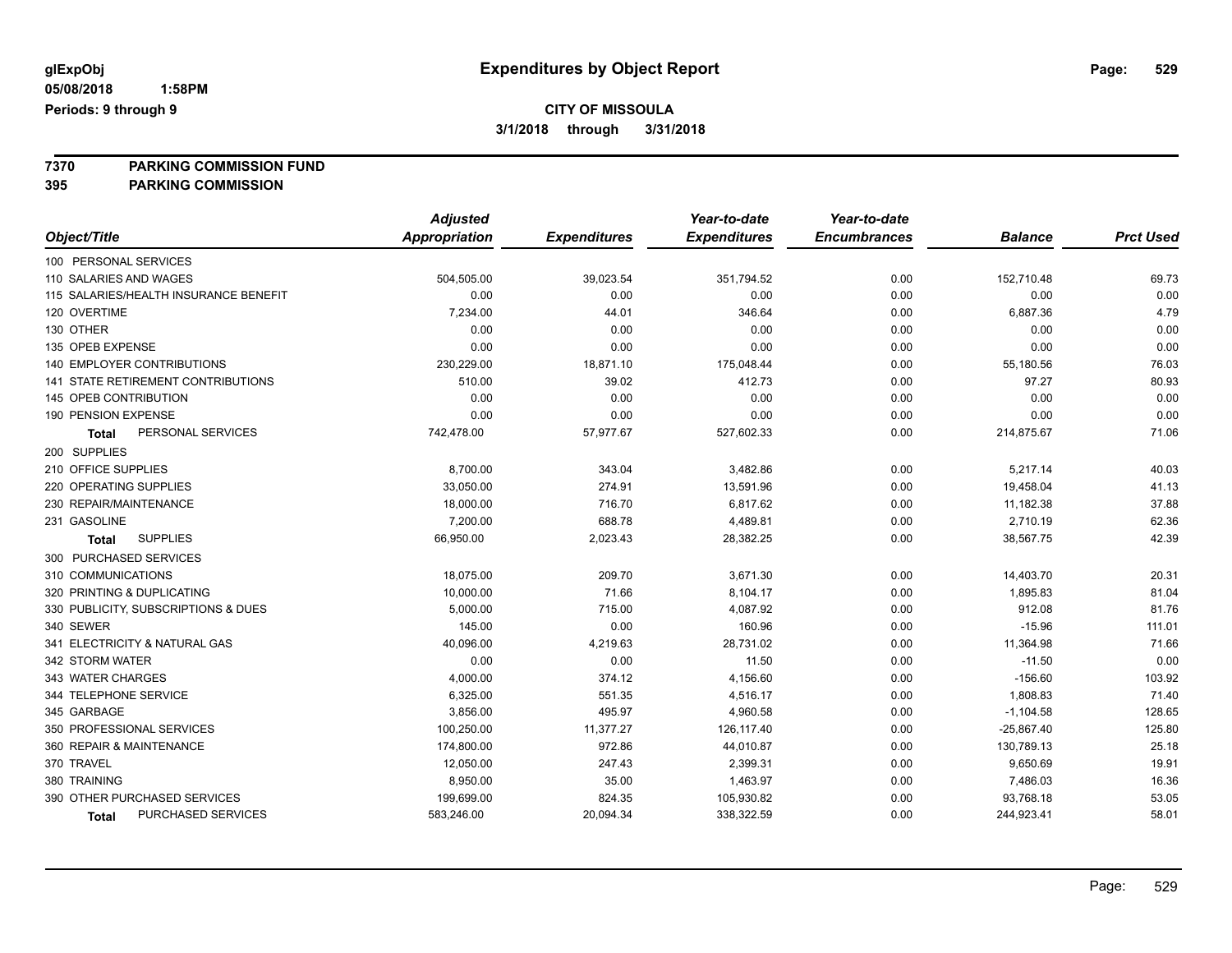### **CITY OF MISSOULA**

**3/1/2018 through 3/31/2018**

**7370 PARKING COMMISSION FUND**

**395 PARKING COMMISSION**

|                    |                                   | <b>Adjusted</b> |                     | Year-to-date        | Year-to-date        |                |                  |
|--------------------|-----------------------------------|-----------------|---------------------|---------------------|---------------------|----------------|------------------|
| Object/Title       |                                   | Appropriation   | <b>Expenditures</b> | <b>Expenditures</b> | <b>Encumbrances</b> | <b>Balance</b> | <b>Prct Used</b> |
| 500 FIXED CHARGES  |                                   |                 |                     |                     |                     |                |                  |
| 500 FIXED CHARGES  |                                   | 168,621.00      | 1,650.00            | 30,565.30           | 0.00                | 138,055.70     | 18.13            |
| 510 INSURANCE      |                                   | 0.00            | 0.00                | 11,999.61           | 0.00                | $-11,999.61$   | 0.00             |
|                    | 550 MERCHANT SERVICE FEES         | 21,500.00       | 0.00                | 0.00                | 0.00                | 21,500.00      | 0.00             |
| <b>Total</b>       | <b>FIXED CHARGES</b>              | 190,121.00      | 1,650.00            | 42,564.91           | 0.00                | 147,556.09     | 22.39            |
| 600 DEBT SERVICE   |                                   |                 |                     |                     |                     |                |                  |
| 610 PRINCIPAL      |                                   | 185,600.00      | 0.00                | 185,600.00          | 0.00                | 0.00           | 100.00           |
|                    | 620 INTEREST / SERVICE FEES       | 25.478.00       | 0.00                | 25,483.08           | 0.00                | $-5.08$        | 100.02           |
| <b>Total</b>       | <b>DEBT SERVICE</b>               | 211.078.00      | 0.00                | 211,083.08          | 0.00                | $-5.08$        | 100.00           |
|                    | 700 GRANTS & CONTRIBUTIONS        |                 |                     |                     |                     |                |                  |
|                    | 700 GRANTS & CONTRIBUTIONS        | 85,000.00       | 2,500.00            | 83,247.13           | 0.00                | 1,752.87       | 97.94            |
| <b>Total</b>       | <b>GRANTS &amp; CONTRIBUTIONS</b> | 85,000.00       | 2,500.00            | 83,247.13           | 0.00                | 1,752.87       | 97.94            |
| 800 OTHER OBJECTS  |                                   |                 |                     |                     |                     |                |                  |
|                    | 820 TRANSFERS TO OTHER FUNDS      | 307,290.00      | 26,416.25           | 235,893.75          | 0.00                | 71,396.25      | 76.77            |
| 845 CONTINGENCY    |                                   | 48,965.00       | 0.00                | 0.00                | 0.00                | 48,965.00      | 0.00             |
| <b>Total</b>       | OTHER OBJECTS                     | 356,255.00      | 26,416.25           | 235,893.75          | 0.00                | 120,361.25     | 66.21            |
| 900 CAPITAL OUTLAY |                                   |                 |                     |                     |                     |                |                  |
| 930 IMPROVEMENTS   |                                   | 0.00            | 16,875.00           | 16,875.00           | 0.00                | $-16,875.00$   | 0.00             |
|                    | 940 MACHINERY & EQUIPMENT         | 0.00            | 3,434.90            | 3,434.90            | 0.00                | $-3,434.90$    | 0.00             |
| <b>Total</b>       | <b>CAPITAL OUTLAY</b>             | 0.00            | 20,309.90           | 20,309.90           | 0.00                | $-20,309.90$   | 0.00             |
| <b>Total</b>       | PARKING COMMISSION                | 2,235,128.00    | 130,971.59          | 1,487,405.94        | 0.00                | 747,722.06     | 66.55            |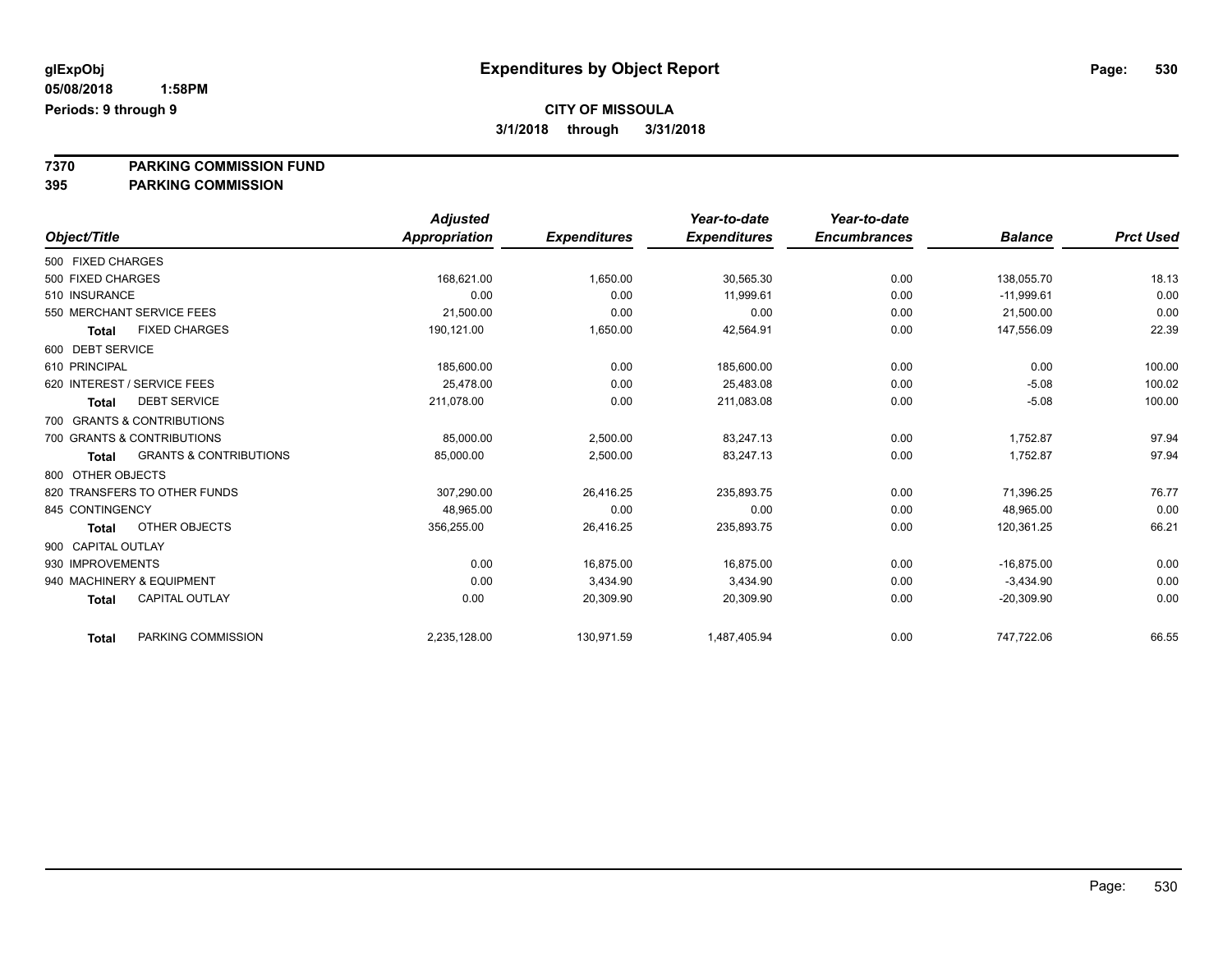# **7370 PARKING COMMISSION FUND**

**900 DEPRECIATION**

| Object/Title                          | <b>Adjusted</b><br><b>Appropriation</b> | <b>Expenditures</b> | Year-to-date<br><b>Expenditures</b> | Year-to-date<br><b>Encumbrances</b> | <b>Balance</b> | <b>Prct Used</b> |
|---------------------------------------|-----------------------------------------|---------------------|-------------------------------------|-------------------------------------|----------------|------------------|
| 800 OTHER OBJECTS                     |                                         |                     |                                     |                                     |                |                  |
| 830 DEPRECIATION                      | 0.00                                    | 0.00                | 0.00                                | 0.00                                | 0.00           | 0.00             |
| OTHER OBJECTS<br><b>Total</b>         | 0.00                                    | 0.00                | 0.00                                | 0.00                                | 0.00           | 0.00             |
| 900 CAPITAL OUTLAY                    |                                         |                     |                                     |                                     |                |                  |
| 940 MACHINERY & EQUIPMENT             | 0.00                                    | 0.00                | 0.00                                | 0.00                                | 0.00           | 0.00             |
| <b>CAPITAL OUTLAY</b><br><b>Total</b> | 0.00                                    | 0.00                | 0.00                                | 0.00                                | 0.00           | 0.00             |
|                                       |                                         |                     |                                     |                                     |                |                  |
| <b>DEPRECIATION</b><br>Total          | 0.00                                    | 0.00                | 0.00                                | 0.00                                | 0.00           | 0.00             |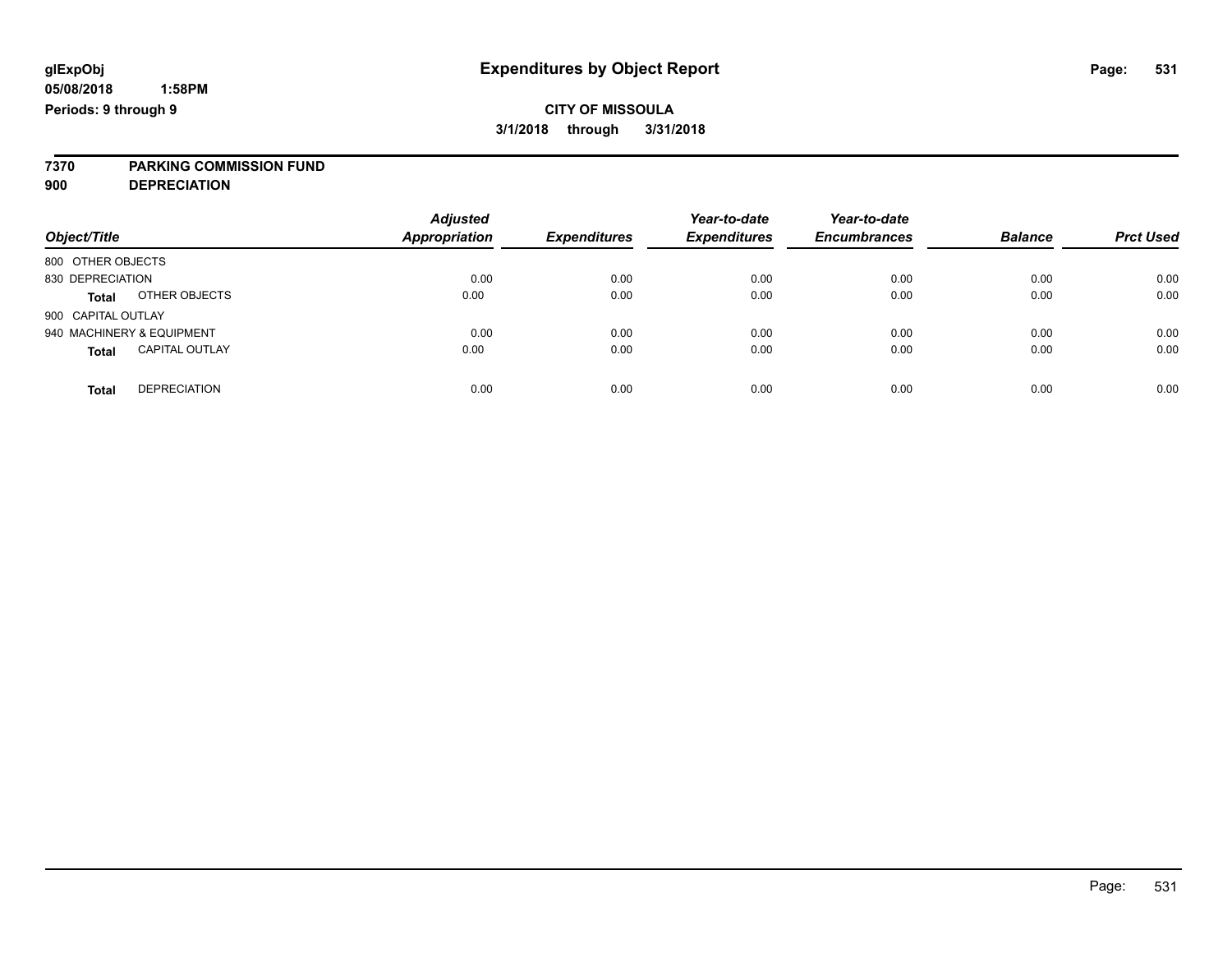#### **7370 PARKING COMMISSION FUND**

|                                           | <b>Adjusted</b> |                     | Year-to-date        | Year-to-date        |                |                  |
|-------------------------------------------|-----------------|---------------------|---------------------|---------------------|----------------|------------------|
| Object/Title                              | Appropriation   | <b>Expenditures</b> | <b>Expenditures</b> | <b>Encumbrances</b> | <b>Balance</b> | <b>Prct Used</b> |
| 100 PERSONAL SERVICES                     |                 |                     |                     |                     |                |                  |
| 110 SALARIES AND WAGES                    | 504,505.00      | 39,023.54           | 351,794.52          | 0.00                | 152,710.48     | 69.73            |
| 115 SALARIES/HEALTH INSURANCE BENEFIT     | 0.00            | 0.00                | 0.00                | 0.00                | 0.00           | 0.00             |
| 120 OVERTIME                              | 7,234.00        | 44.01               | 346.64              | 0.00                | 6,887.36       | 4.79             |
| 130 OTHER                                 | 0.00            | 0.00                | 0.00                | 0.00                | 0.00           | 0.00             |
| 135 OPEB EXPENSE                          | 0.00            | 0.00                | 0.00                | 0.00                | 0.00           | 0.00             |
| <b>140 EMPLOYER CONTRIBUTIONS</b>         | 230,229.00      | 18,871.10           | 175,048.44          | 0.00                | 55,180.56      | 76.03            |
| 141 STATE RETIREMENT CONTRIBUTIONS        | 510.00          | 39.02               | 412.73              | 0.00                | 97.27          | 80.93            |
| <b>145 OPEB CONTRIBUTION</b>              | 0.00            | 0.00                | 0.00                | 0.00                | 0.00           | 0.00             |
| 190 PENSION EXPENSE                       | 0.00            | 0.00                | 0.00                | 0.00                | 0.00           | 0.00             |
| PERSONAL SERVICES<br><b>Total</b>         | 742,478.00      | 57,977.67           | 527,602.33          | 0.00                | 214,875.67     | 71.06            |
| 200 SUPPLIES                              |                 |                     |                     |                     |                |                  |
| 210 OFFICE SUPPLIES                       | 8,700.00        | 343.04              | 3,482.86            | 0.00                | 5,217.14       | 40.03            |
| 220 OPERATING SUPPLIES                    | 33,050.00       | 274.91              | 13,591.96           | 0.00                | 19,458.04      | 41.13            |
| 230 REPAIR/MAINTENANCE                    | 18,000.00       | 716.70              | 6,817.62            | 0.00                | 11,182.38      | 37.88            |
| 231 GASOLINE                              | 7,200.00        | 688.78              | 4,489.81            | 0.00                | 2,710.19       | 62.36            |
| <b>SUPPLIES</b><br><b>Total</b>           | 66,950.00       | 2,023.43            | 28,382.25           | 0.00                | 38,567.75      | 42.39            |
| 300 PURCHASED SERVICES                    |                 |                     |                     |                     |                |                  |
| 310 COMMUNICATIONS                        | 18,075.00       | 209.70              | 3,671.30            | 0.00                | 14,403.70      | 20.31            |
| 320 PRINTING & DUPLICATING                | 10,000.00       | 71.66               | 8,104.17            | 0.00                | 1,895.83       | 81.04            |
| 330 PUBLICITY, SUBSCRIPTIONS & DUES       | 5,000.00        | 715.00              | 4,087.92            | 0.00                | 912.08         | 81.76            |
| 340 SEWER                                 | 145.00          | 0.00                | 160.96              | 0.00                | $-15.96$       | 111.01           |
| 341 ELECTRICITY & NATURAL GAS             | 40,096.00       | 4,219.63            | 28,731.02           | 0.00                | 11,364.98      | 71.66            |
| 342 STORM WATER                           | 0.00            | 0.00                | 11.50               | 0.00                | $-11.50$       | 0.00             |
| 343 WATER CHARGES                         | 4,000.00        | 374.12              | 4,156.60            | 0.00                | $-156.60$      | 103.92           |
| 344 TELEPHONE SERVICE                     | 6,325.00        | 551.35              | 4,516.17            | 0.00                | 1,808.83       | 71.40            |
| 345 GARBAGE                               | 3,856.00        | 495.97              | 4,960.58            | 0.00                | $-1,104.58$    | 128.65           |
| 350 PROFESSIONAL SERVICES                 | 100,250.00      | 11,377.27           | 126,117.40          | 0.00                | $-25,867.40$   | 125.80           |
| 360 REPAIR & MAINTENANCE                  | 174,800.00      | 972.86              | 44,010.87           | 0.00                | 130,789.13     | 25.18            |
| 370 TRAVEL                                | 12,050.00       | 247.43              | 2,399.31            | 0.00                | 9,650.69       | 19.91            |
| 380 TRAINING                              | 8,950.00        | 35.00               | 1,463.97            | 0.00                | 7,486.03       | 16.36            |
| 390 OTHER PURCHASED SERVICES              | 199,699.00      | 824.35              | 105,930.82          | 0.00                | 93,768.18      | 53.05            |
| <b>PURCHASED SERVICES</b><br><b>Total</b> | 583,246.00      | 20,094.34           | 338,322.59          | 0.00                | 244,923.41     | 58.01            |
|                                           |                 |                     |                     |                     |                |                  |

500 FIXED CHARGES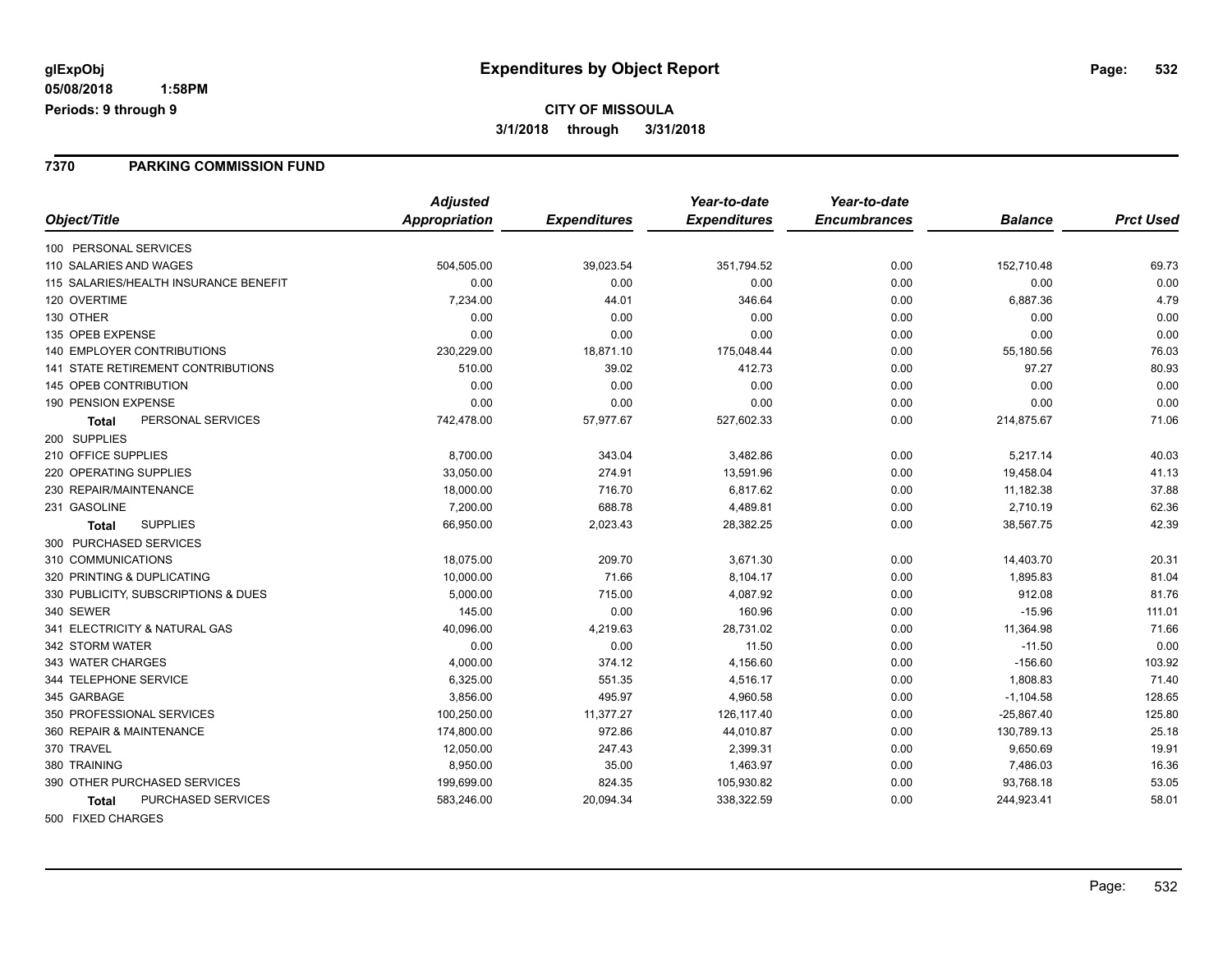#### **7370 PARKING COMMISSION FUND**

|                    |                                   | <b>Adjusted</b>      |                     | Year-to-date        | Year-to-date        |                |                  |
|--------------------|-----------------------------------|----------------------|---------------------|---------------------|---------------------|----------------|------------------|
| Object/Title       |                                   | <b>Appropriation</b> | <b>Expenditures</b> | <b>Expenditures</b> | <b>Encumbrances</b> | <b>Balance</b> | <b>Prct Used</b> |
| 500 FIXED CHARGES  |                                   | 168,621.00           | 1,650.00            | 30,565.30           | 0.00                | 138,055.70     | 18.13            |
| 510 INSURANCE      |                                   | 0.00                 | 0.00                | 11,999.61           | 0.00                | $-11,999.61$   | 0.00             |
|                    | 550 MERCHANT SERVICE FEES         | 21,500.00            | 0.00                | 0.00                | 0.00                | 21,500.00      | 0.00             |
| <b>Total</b>       | <b>FIXED CHARGES</b>              | 190,121.00           | 1,650.00            | 42,564.91           | 0.00                | 147,556.09     | 22.39            |
| 600 DEBT SERVICE   |                                   |                      |                     |                     |                     |                |                  |
| 610 PRINCIPAL      |                                   | 185,600.00           | 0.00                | 185,600.00          | 0.00                | 0.00           | 100.00           |
|                    | 620 INTEREST / SERVICE FEES       | 25,478.00            | 0.00                | 25,483.08           | 0.00                | $-5.08$        | 100.02           |
| Total              | <b>DEBT SERVICE</b>               | 211,078.00           | 0.00                | 211,083.08          | 0.00                | $-5.08$        | 100.00           |
|                    | 700 GRANTS & CONTRIBUTIONS        |                      |                     |                     |                     |                |                  |
|                    | 700 GRANTS & CONTRIBUTIONS        | 85,000.00            | 2,500.00            | 83,247.13           | 0.00                | 1,752.87       | 97.94            |
| <b>Total</b>       | <b>GRANTS &amp; CONTRIBUTIONS</b> | 85,000.00            | 2,500.00            | 83,247.13           | 0.00                | 1,752.87       | 97.94            |
| 800 OTHER OBJECTS  |                                   |                      |                     |                     |                     |                |                  |
|                    | 820 TRANSFERS TO OTHER FUNDS      | 307,290.00           | 26,416.25           | 235,893.75          | 0.00                | 71,396.25      | 76.77            |
| 830 DEPRECIATION   |                                   | 0.00                 | 0.00                | 0.00                | 0.00                | 0.00           | 0.00             |
| 845 CONTINGENCY    |                                   | 48,965.00            | 0.00                | 0.00                | 0.00                | 48,965.00      | 0.00             |
| Total              | OTHER OBJECTS                     | 356,255.00           | 26,416.25           | 235,893.75          | 0.00                | 120,361.25     | 66.21            |
| 900 CAPITAL OUTLAY |                                   |                      |                     |                     |                     |                |                  |
| 930 IMPROVEMENTS   |                                   | 0.00                 | 16,875.00           | 16,875.00           | 0.00                | $-16,875.00$   | 0.00             |
|                    | 940 MACHINERY & EQUIPMENT         | 0.00                 | 3,434.90            | 3,434.90            | 0.00                | $-3,434.90$    | 0.00             |
| <b>Total</b>       | <b>CAPITAL OUTLAY</b>             | 0.00                 | 20,309.90           | 20,309.90           | 0.00                | $-20,309.90$   | 0.00             |
| <b>Total</b>       | PARKING COMMISSION FUND           | 2,235,128.00         | 130,971.59          | 1,487,405.94        | 0.00                | 747,722.06     | 66.55            |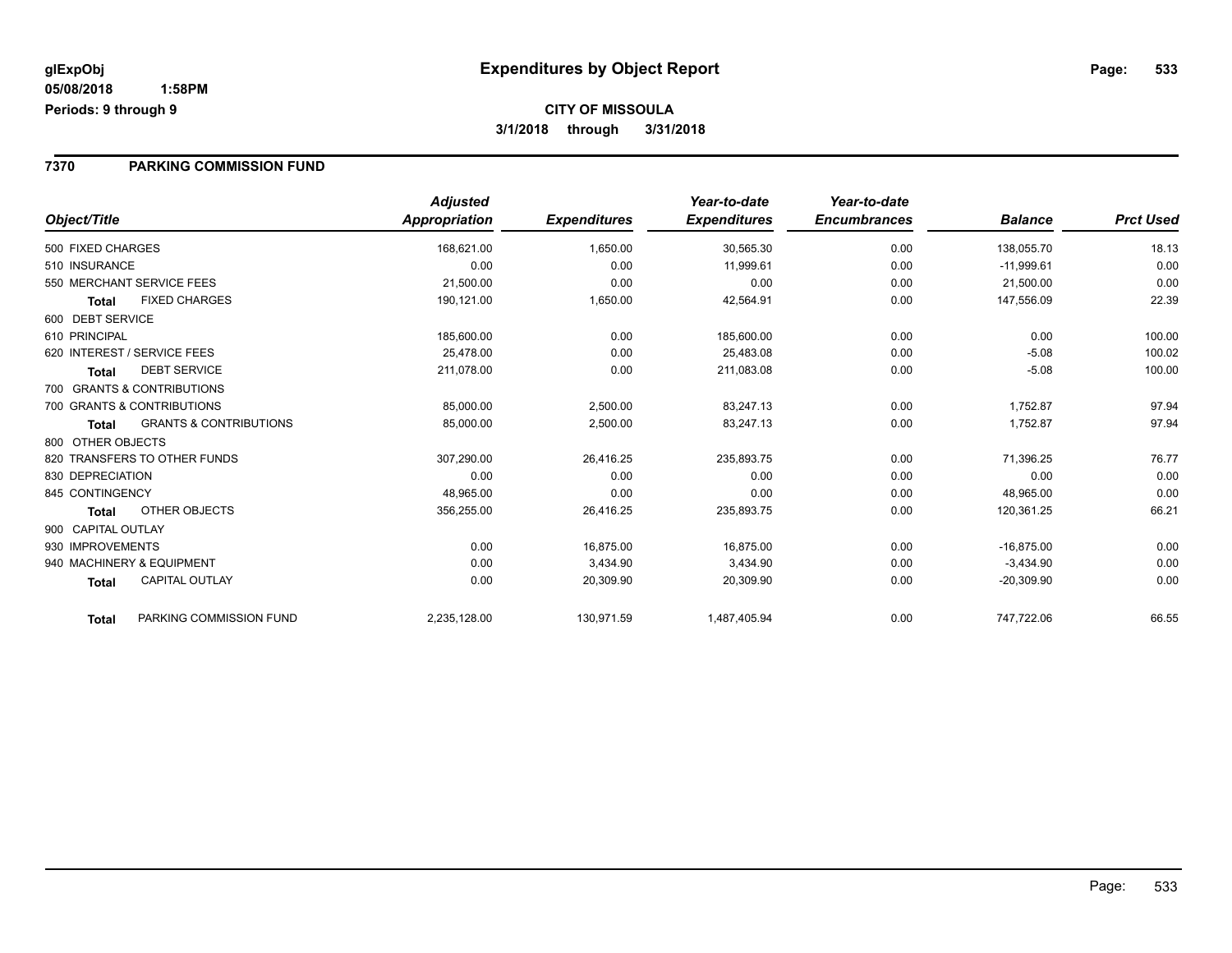**7371 FRONT STREET PARKING BONDS**

**395 PARKING COMMISSION**

| Object/Title                         |                    | <b>Adjusted</b><br>Appropriation | <b>Expenditures</b> | Year-to-date        | Year-to-date<br><b>Encumbrances</b> |                | <b>Prct Used</b> |
|--------------------------------------|--------------------|----------------------------------|---------------------|---------------------|-------------------------------------|----------------|------------------|
|                                      |                    |                                  |                     | <b>Expenditures</b> |                                     | <b>Balance</b> |                  |
| 500 FIXED CHARGES                    |                    |                                  |                     |                     |                                     |                |                  |
| 550 MERCHANT SERVICE FEES            |                    | 350.00                           | 0.00                | 0.00                | 0.00                                | 350.00         | 0.00             |
| <b>FIXED CHARGES</b><br><b>Total</b> |                    | 350.00                           | 0.00                | 0.00                | 0.00                                | 350.00         | 0.00             |
| 600 DEBT SERVICE                     |                    |                                  |                     |                     |                                     |                |                  |
| 610 PRINCIPAL                        |                    | 154,290.00                       | 0.00                | 0.00                | 0.00                                | 154,290.00     | 0.00             |
| 620 INTEREST / SERVICE FEES          |                    | 102.860.00                       | 0.00                | 192.623.23          | 0.00                                | $-89.763.23$   | 187.27           |
| <b>DEBT SERVICE</b><br><b>Total</b>  |                    | 257.150.00                       | 0.00                | 192.623.23          | 0.00                                | 64.526.77      | 74.91            |
| <b>Total</b>                         | PARKING COMMISSION | 257.500.00                       | 0.00                | 192.623.23          | 0.00                                | 64.876.77      | 74.81            |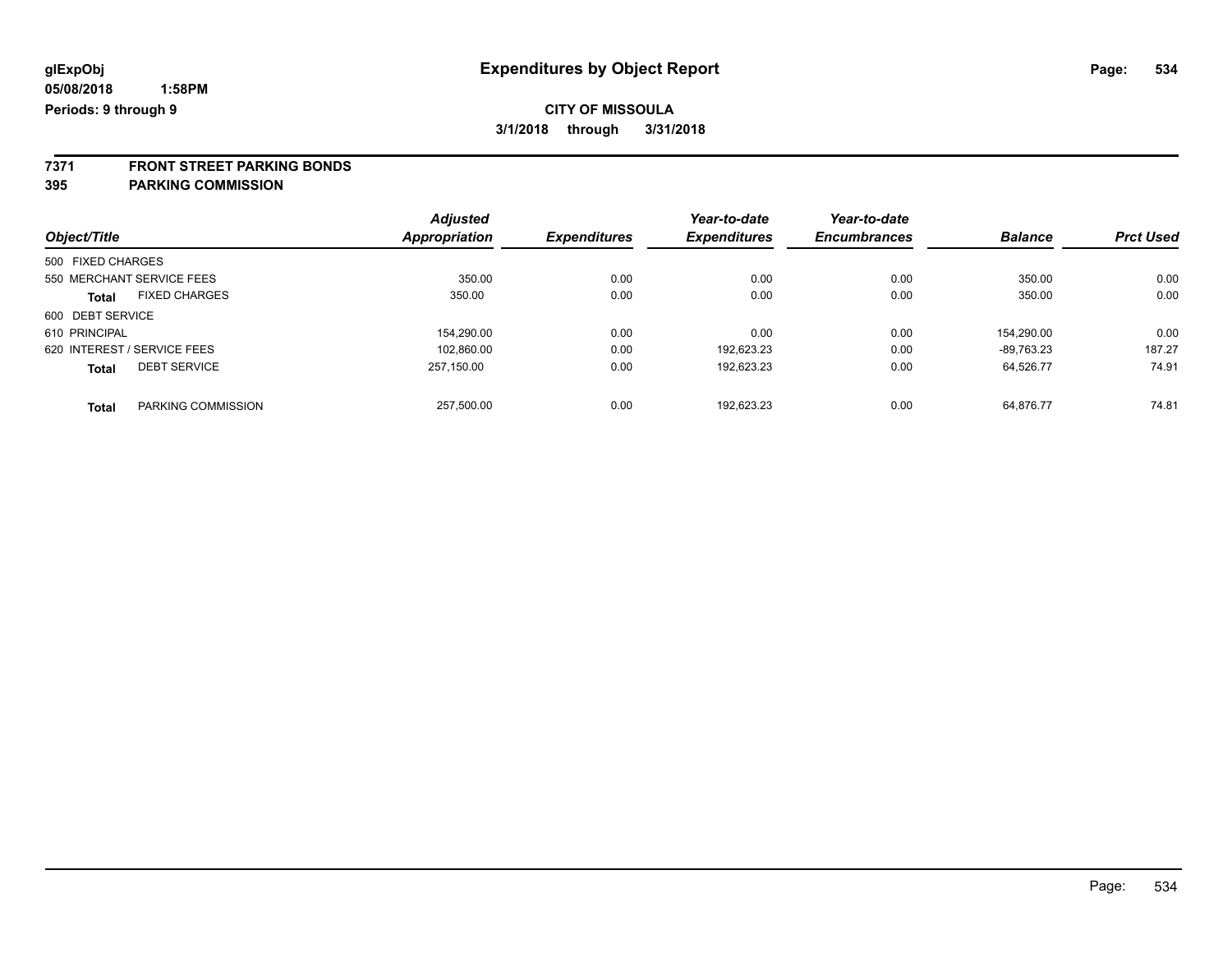#### **7371 FRONT STREET PARKING BONDS**

| Object/Title                                      | <b>Adjusted</b><br>Appropriation | <b>Expenditures</b> | Year-to-date<br><b>Expenditures</b> | Year-to-date<br><b>Encumbrances</b> | <b>Balance</b> | <b>Prct Used</b> |
|---------------------------------------------------|----------------------------------|---------------------|-------------------------------------|-------------------------------------|----------------|------------------|
|                                                   |                                  |                     |                                     |                                     |                |                  |
| 500 FIXED CHARGES                                 |                                  |                     |                                     |                                     |                |                  |
| 550 MERCHANT SERVICE FEES                         | 350.00                           | 0.00                | 0.00                                | 0.00                                | 350.00         | 0.00             |
| <b>FIXED CHARGES</b><br><b>Total</b>              | 350.00                           | 0.00                | 0.00                                | 0.00                                | 350.00         | 0.00             |
| 600 DEBT SERVICE                                  |                                  |                     |                                     |                                     |                |                  |
| 610 PRINCIPAL                                     | 154.290.00                       | 0.00                | 0.00                                | 0.00                                | 154,290.00     | 0.00             |
| 620 INTEREST / SERVICE FEES                       | 102,860.00                       | 0.00                | 192.623.23                          | 0.00                                | $-89.763.23$   | 187.27           |
| <b>DEBT SERVICE</b><br><b>Total</b>               | 257.150.00                       | 0.00                | 192.623.23                          | 0.00                                | 64.526.77      | 74.91            |
| <b>FRONT STREET PARKING BONDS</b><br><b>Total</b> | 257.500.00                       | 0.00                | 192.623.23                          | 0.00                                | 64.876.77      | 74.81            |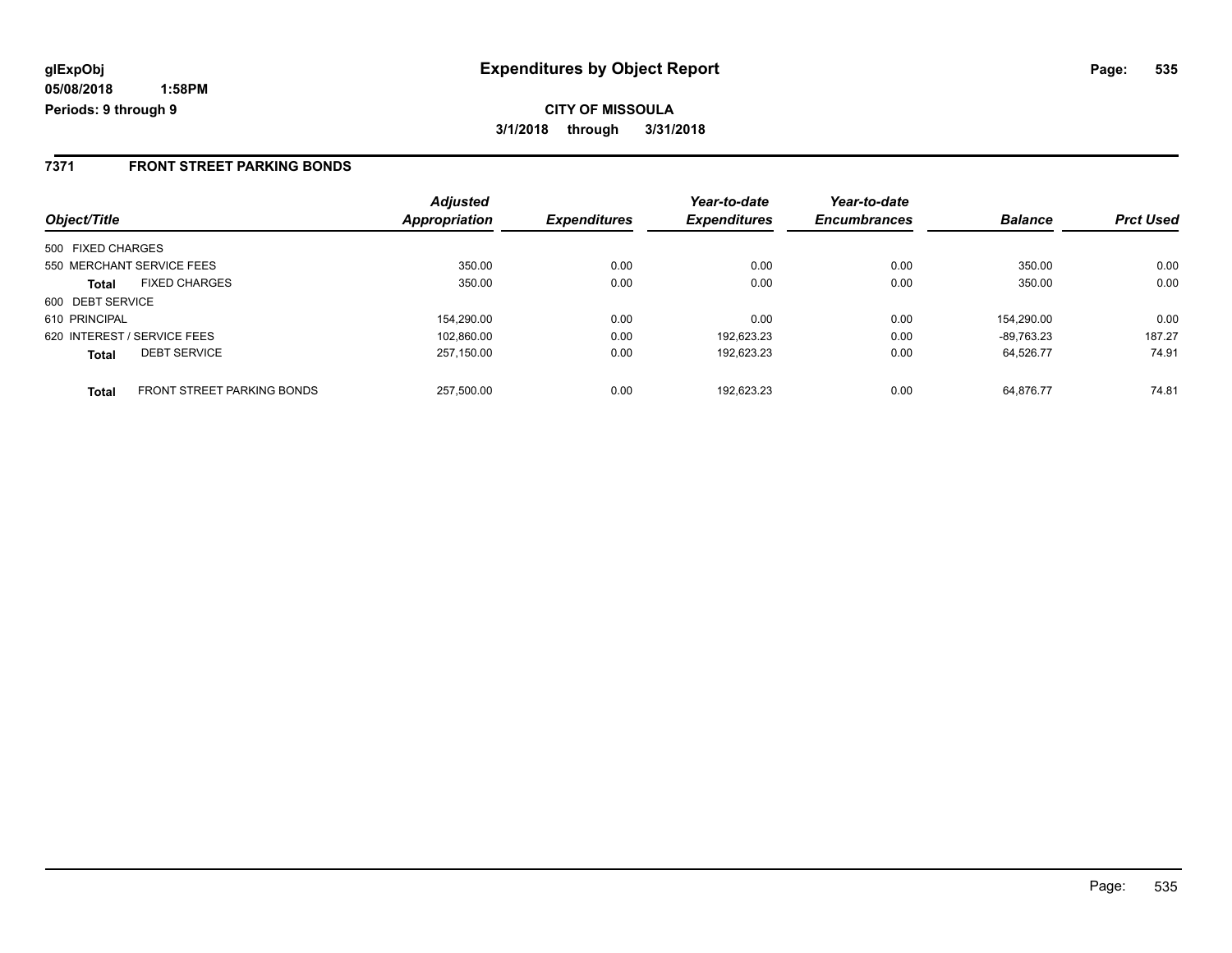### **CITY OF MISSOULA**

**3/1/2018 through 3/31/2018**

# **7372 SINKING FUND/FRONT ST PARKING BONDS**

**395 PARKING COMMISSION**

| Object/Title                        | <b>Adjusted</b><br>Appropriation | <b>Expenditures</b> | Year-to-date<br><b>Expenditures</b> | Year-to-date<br><b>Encumbrances</b> | <b>Balance</b> | <b>Prct Used</b> |
|-------------------------------------|----------------------------------|---------------------|-------------------------------------|-------------------------------------|----------------|------------------|
| 600 DEBT SERVICE                    |                                  |                     |                                     |                                     |                |                  |
| 610 PRINCIPAL                       | 153,000.00                       | 0.00                | 255,000.00                          | 0.00                                | $-102.000.00$  | 166.67           |
| 620 INTEREST / SERVICE FEES         | 102,000.00                       | 0.00                | 0.00                                | 0.00                                | 102.000.00     | 0.00             |
| <b>DEBT SERVICE</b><br><b>Total</b> | 255,000.00                       | 0.00                | 255,000.00                          | 0.00                                | 0.00           | 100.00           |
| PARKING COMMISSION<br>Total         | 255,000.00                       | 0.00                | 255.000.00                          | 0.00                                | 0.00           | 100.00           |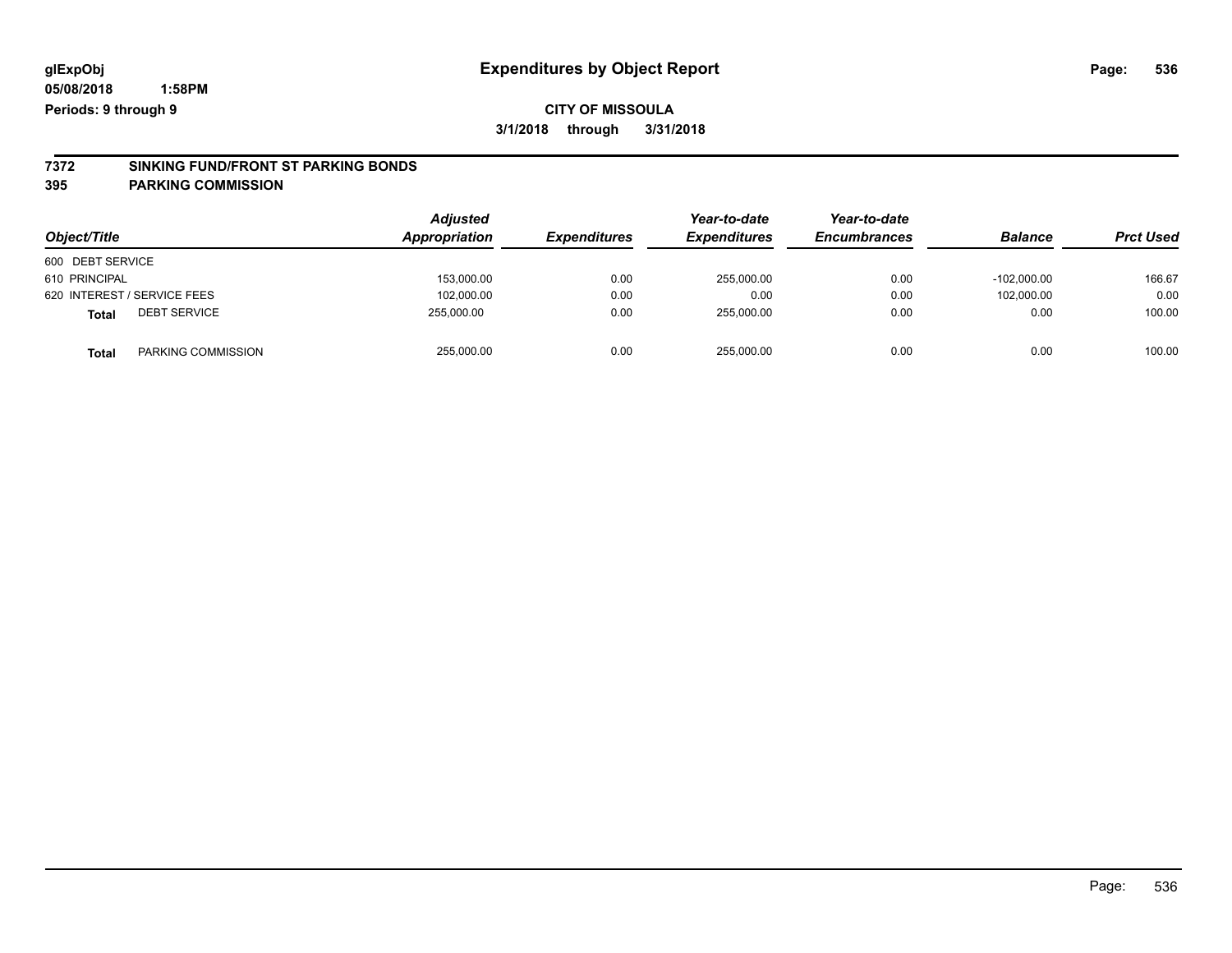**CITY OF MISSOULA 3/1/2018 through 3/31/2018**

#### **7372 SINKING FUND/FRONT ST PARKING BONDS**

| Object/Title                        |                                   | <b>Adjusted</b><br>Appropriation | <b>Expenditures</b> | Year-to-date<br><b>Expenditures</b> | Year-to-date<br><b>Encumbrances</b> | <b>Balance</b> | <b>Prct Used</b> |
|-------------------------------------|-----------------------------------|----------------------------------|---------------------|-------------------------------------|-------------------------------------|----------------|------------------|
| 600 DEBT SERVICE                    |                                   |                                  |                     |                                     |                                     |                |                  |
| 610 PRINCIPAL                       |                                   | 153,000.00                       | 0.00                | 255,000.00                          | 0.00                                | $-102.000.00$  | 166.67           |
| 620 INTEREST / SERVICE FEES         |                                   | 102,000.00                       | 0.00                | 0.00                                | 0.00                                | 102.000.00     | 0.00             |
| <b>DEBT SERVICE</b><br><b>Total</b> |                                   | 255,000.00                       | 0.00                | 255,000.00                          | 0.00                                | 0.00           | 100.00           |
| <b>Total</b>                        | SINKING FUND/FRONT ST PARKING BON | 255,000.00                       | 0.00                | 255.000.00                          | 0.00                                | 0.00           | 100.00           |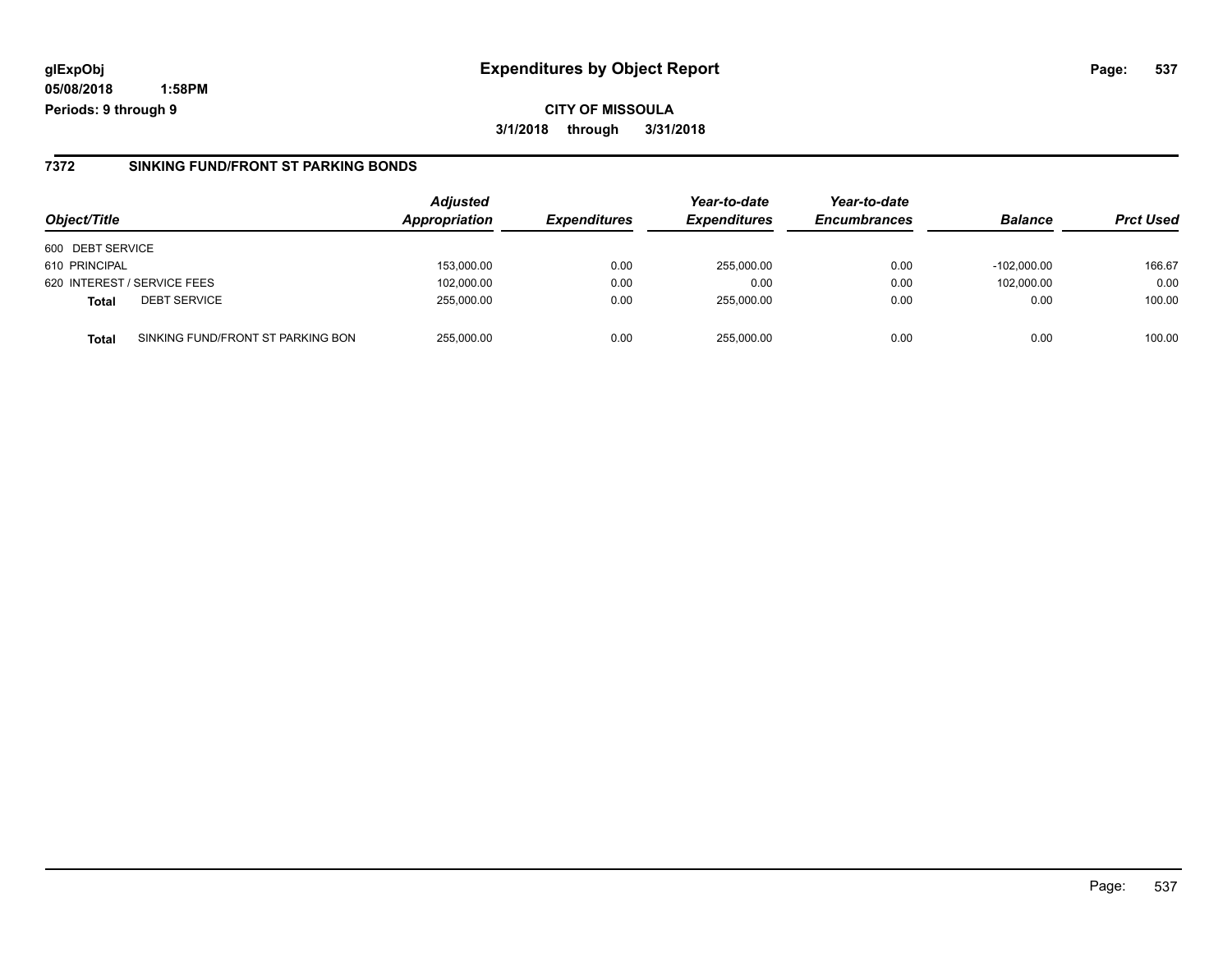**7375 PLEDGED TAX INCREMENT-2010B BOND**

**395 PARKING COMMISSION**

| Object/Title      |                              | <b>Adjusted</b><br>Appropriation | <b>Expenditures</b> | Year-to-date<br><b>Expenditures</b> | Year-to-date<br><b>Encumbrances</b> | <b>Balance</b> | <b>Prct Used</b> |
|-------------------|------------------------------|----------------------------------|---------------------|-------------------------------------|-------------------------------------|----------------|------------------|
| 800 OTHER OBJECTS |                              |                                  |                     |                                     |                                     |                |                  |
|                   | 820 TRANSFERS TO OTHER FUNDS | 204,860.00                       | 0.00                | 0.00                                | 0.00                                | 204,860.00     | 0.00             |
| <b>Total</b>      | OTHER OBJECTS                | 204,860.00                       | 0.00                | 0.00                                | 0.00                                | 204,860.00     | 0.00             |
| Total             | PARKING COMMISSION           | 204,860.00                       | 0.00                | 0.00                                | 0.00                                | 204,860.00     | 0.00             |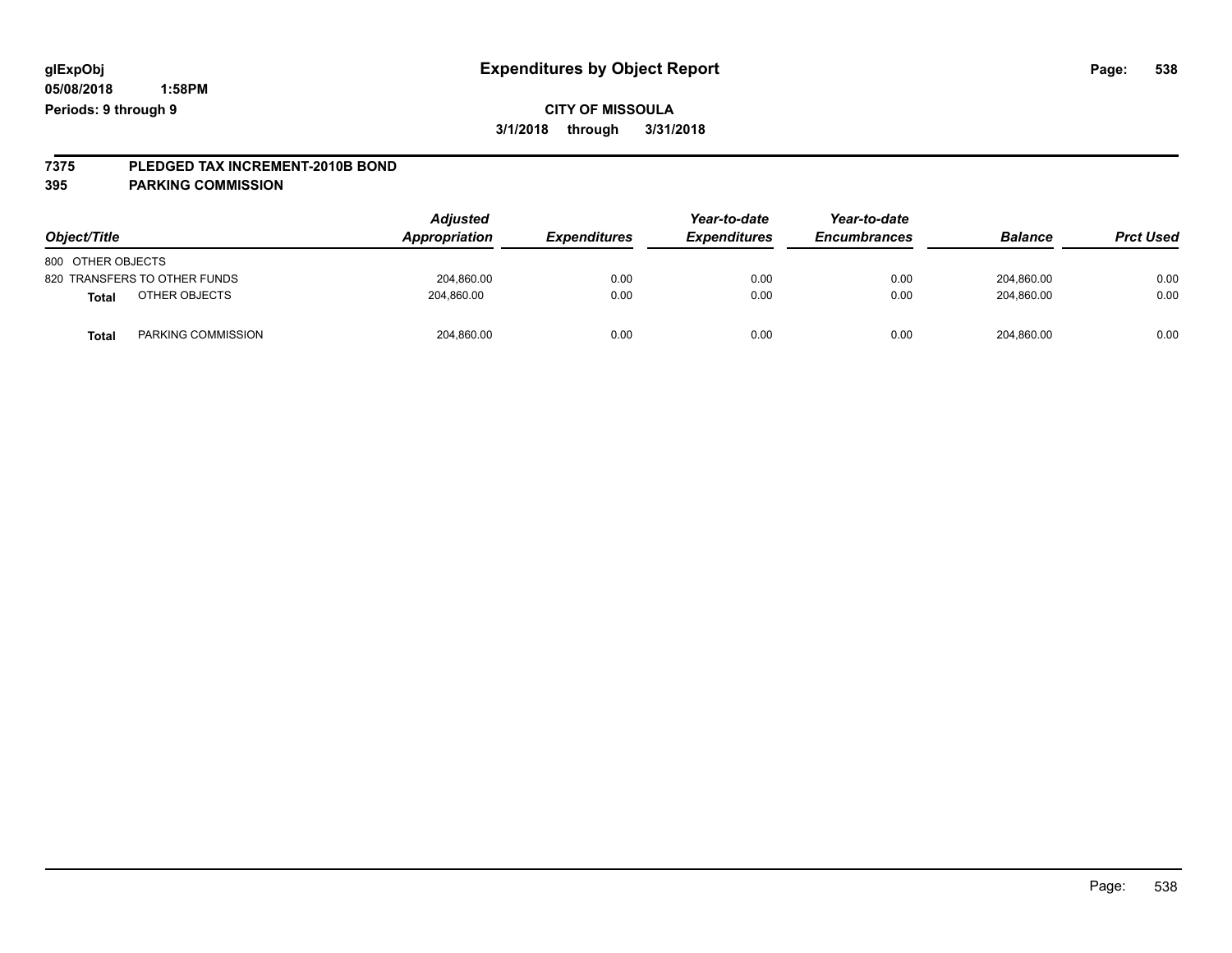**CITY OF MISSOULA 3/1/2018 through 3/31/2018**

#### **7375 PLEDGED TAX INCREMENT-2010B BOND**

| Object/Title                                     | <b>Adjusted</b><br>Appropriation | <i><b>Expenditures</b></i> | Year-to-date<br><b>Expenditures</b> | Year-to-date<br><b>Encumbrances</b> | <b>Balance</b> | <b>Prct Used</b> |
|--------------------------------------------------|----------------------------------|----------------------------|-------------------------------------|-------------------------------------|----------------|------------------|
| 800 OTHER OBJECTS                                |                                  |                            |                                     |                                     |                |                  |
| 820 TRANSFERS TO OTHER FUNDS                     | 204,860.00                       | 0.00                       | 0.00                                | 0.00                                | 204,860.00     | 0.00             |
| OTHER OBJECTS<br>Total                           | 204,860.00                       | 0.00                       | 0.00                                | 0.00                                | 204,860.00     | 0.00             |
| PLEDGED TAX INCREMENT-2010B BOND<br><b>Total</b> | 204.860.00                       | 0.00                       | 0.00                                | 0.00                                | 204.860.00     | 0.00             |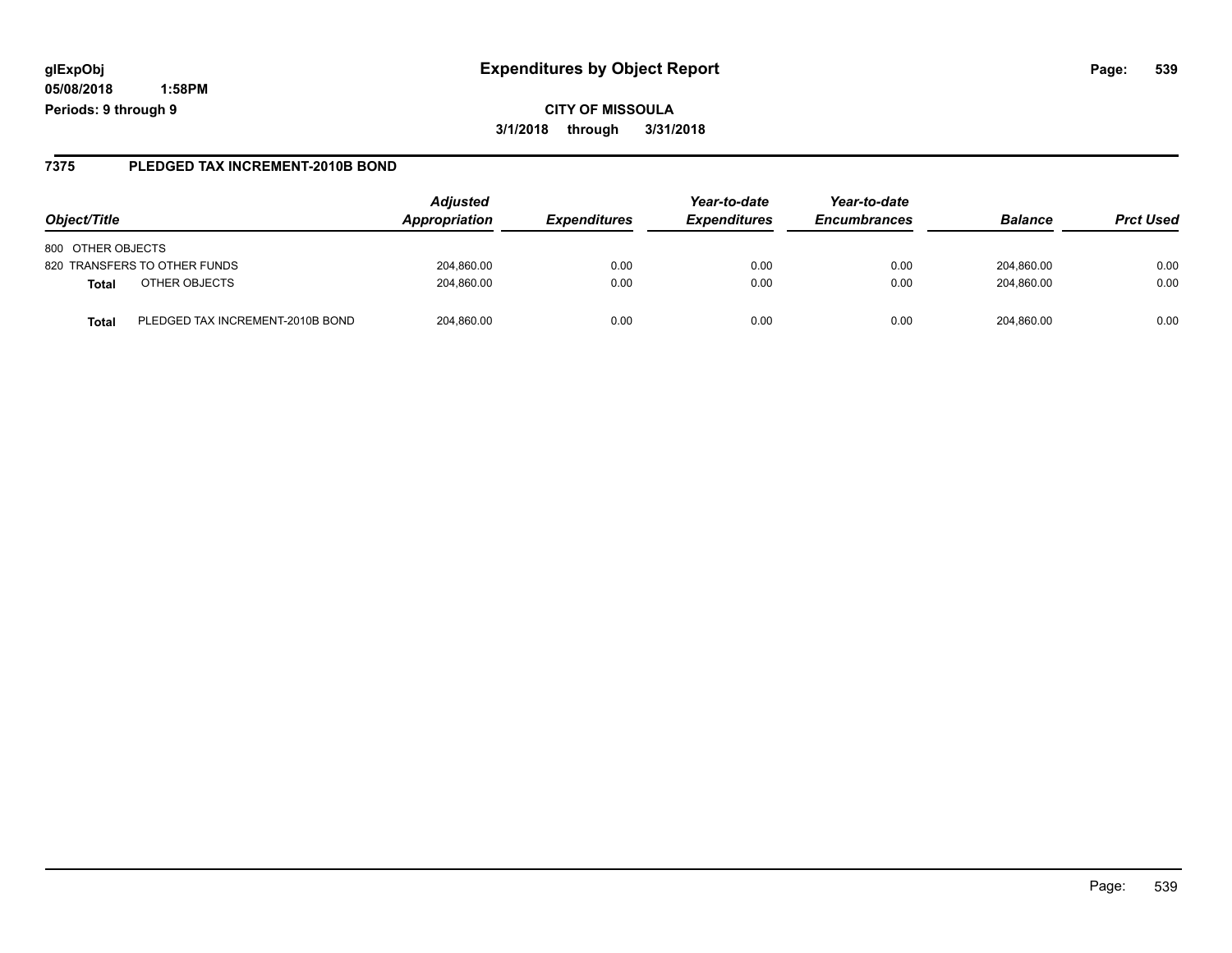**CITY OF MISSOULA 3/1/2018 through 3/31/2018**

# **7380 BUSINESS IMPROVEMENT DISTRICT**

#### **375 BUSINESS IMPROVEMENT DISTRICT**

| Object/Title                                         | <b>Adjusted</b><br>Appropriation | <b>Expenditures</b> | Year-to-date<br><b>Expenditures</b> | Year-to-date<br><b>Encumbrances</b> | <b>Balance</b> | <b>Prct Used</b> |
|------------------------------------------------------|----------------------------------|---------------------|-------------------------------------|-------------------------------------|----------------|------------------|
| 300 PURCHASED SERVICES                               |                                  |                     |                                     |                                     |                |                  |
| 345 GARBAGE                                          | 0.00                             | 0.00                | 0.00                                | 0.00                                | 0.00           | 0.00             |
| 350 PROFESSIONAL SERVICES                            | 457.737.00                       | 0.00                | 205.000.00                          | 0.00                                | 252.737.00     | 44.79            |
| <b>PURCHASED SERVICES</b><br>Total                   | 457.737.00                       | 0.00                | 205,000.00                          | 0.00                                | 252.737.00     | 44.79            |
| <b>BUSINESS IMPROVEMENT DISTRICT</b><br><b>Total</b> | 457.737.00                       | 0.00                | 205.000.00                          | 0.00                                | 252.737.00     | 44.79            |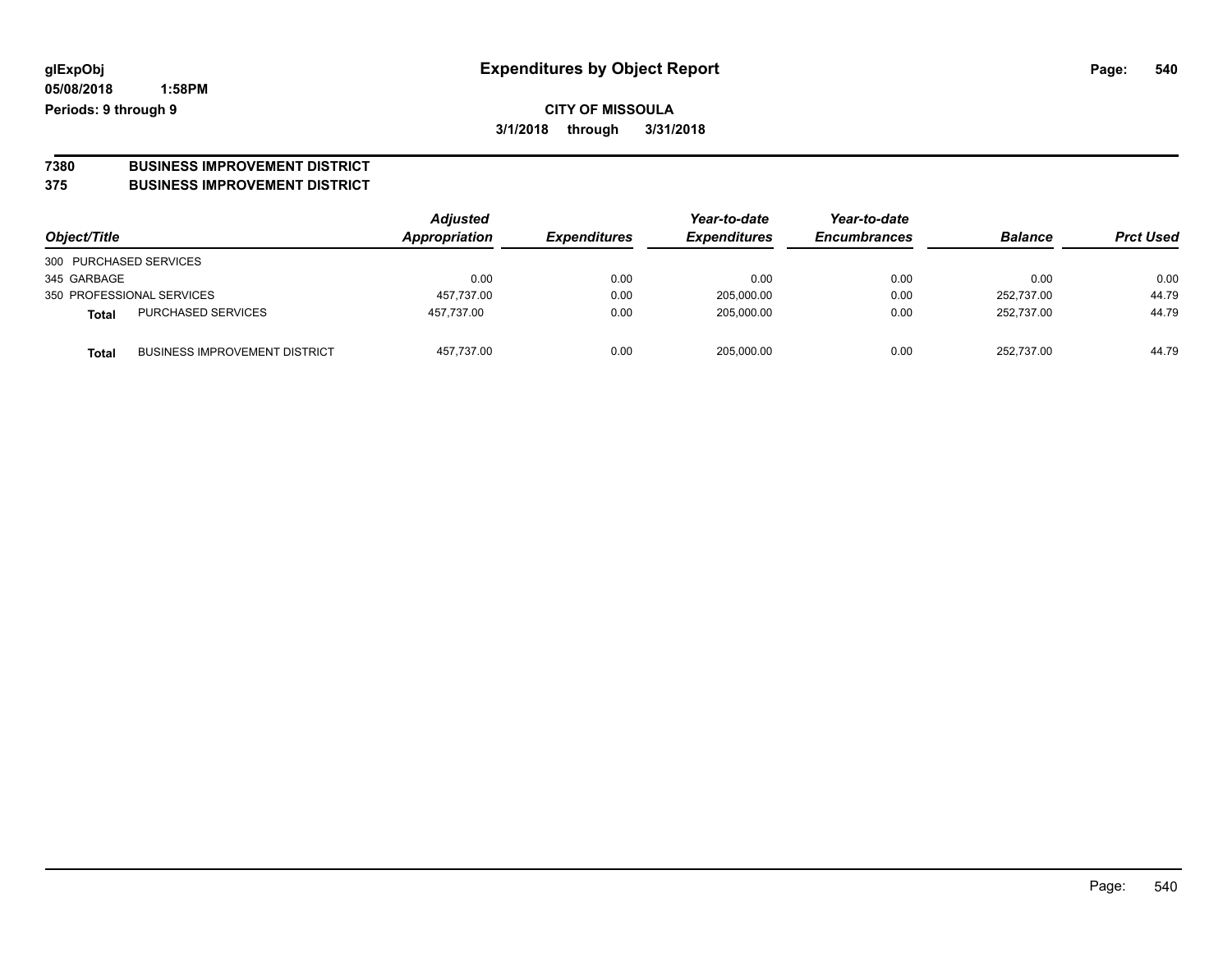**CITY OF MISSOULA 3/1/2018 through 3/31/2018**

#### **7380 BUSINESS IMPROVEMENT DISTRICT**

| Object/Title              |                                      | <b>Adjusted</b><br>Appropriation | <b>Expenditures</b> | Year-to-date<br><b>Expenditures</b> | Year-to-date<br><b>Encumbrances</b> | <b>Balance</b> | <b>Prct Used</b> |
|---------------------------|--------------------------------------|----------------------------------|---------------------|-------------------------------------|-------------------------------------|----------------|------------------|
| 300 PURCHASED SERVICES    |                                      |                                  |                     |                                     |                                     |                |                  |
| 345 GARBAGE               |                                      | 0.00                             | 0.00                | 0.00                                | 0.00                                | 0.00           | 0.00             |
| 350 PROFESSIONAL SERVICES |                                      | 457,737.00                       | 0.00                | 205,000.00                          | 0.00                                | 252,737.00     | 44.79            |
| <b>Total</b>              | <b>PURCHASED SERVICES</b>            | 457,737.00                       | 0.00                | 205.000.00                          | 0.00                                | 252.737.00     | 44.79            |
| Total                     | <b>BUSINESS IMPROVEMENT DISTRICT</b> | 457.737.00                       | 0.00                | 205.000.00                          | 0.00                                | 252.737.00     | 44.79            |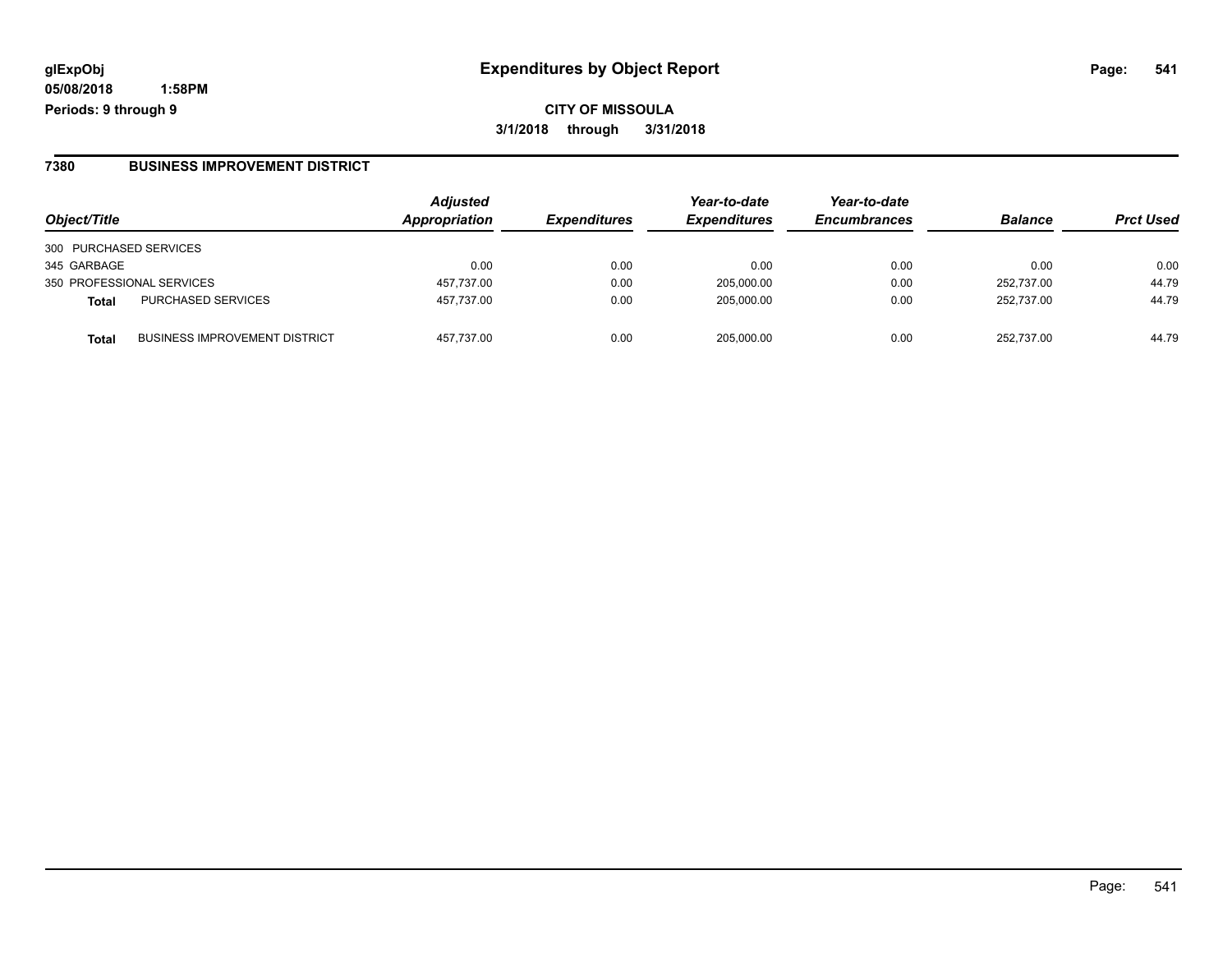**CITY OF MISSOULA 3/1/2018 through 3/31/2018**

# **7381 TOURISM BUSINESS IMPROVEMENT DISTRICT**

### **375 BUSINESS IMPROVEMENT DISTRICT**

| Object/Title                                  | <b>Adjusted</b><br><b>Appropriation</b> | <i><b>Expenditures</b></i> | Year-to-date<br><b>Expenditures</b> | Year-to-date<br><b>Encumbrances</b> | <b>Balance</b> | <b>Prct Used</b> |
|-----------------------------------------------|-----------------------------------------|----------------------------|-------------------------------------|-------------------------------------|----------------|------------------|
| 300 PURCHASED SERVICES                        |                                         |                            |                                     |                                     |                |                  |
| 390 OTHER PURCHASED SERVICES                  | 837,644.00                              | 0.00                       | 0.00                                | 0.00                                | 837.644.00     | 0.00             |
| <b>PURCHASED SERVICES</b><br>Total            | 837.644.00                              | 0.00                       | 0.00                                | 0.00                                | 837.644.00     | 0.00             |
| <b>BUSINESS IMPROVEMENT DISTRICT</b><br>Total | 837,644.00                              | 0.00                       | 0.00                                | 0.00                                | 837,644.00     | 0.00             |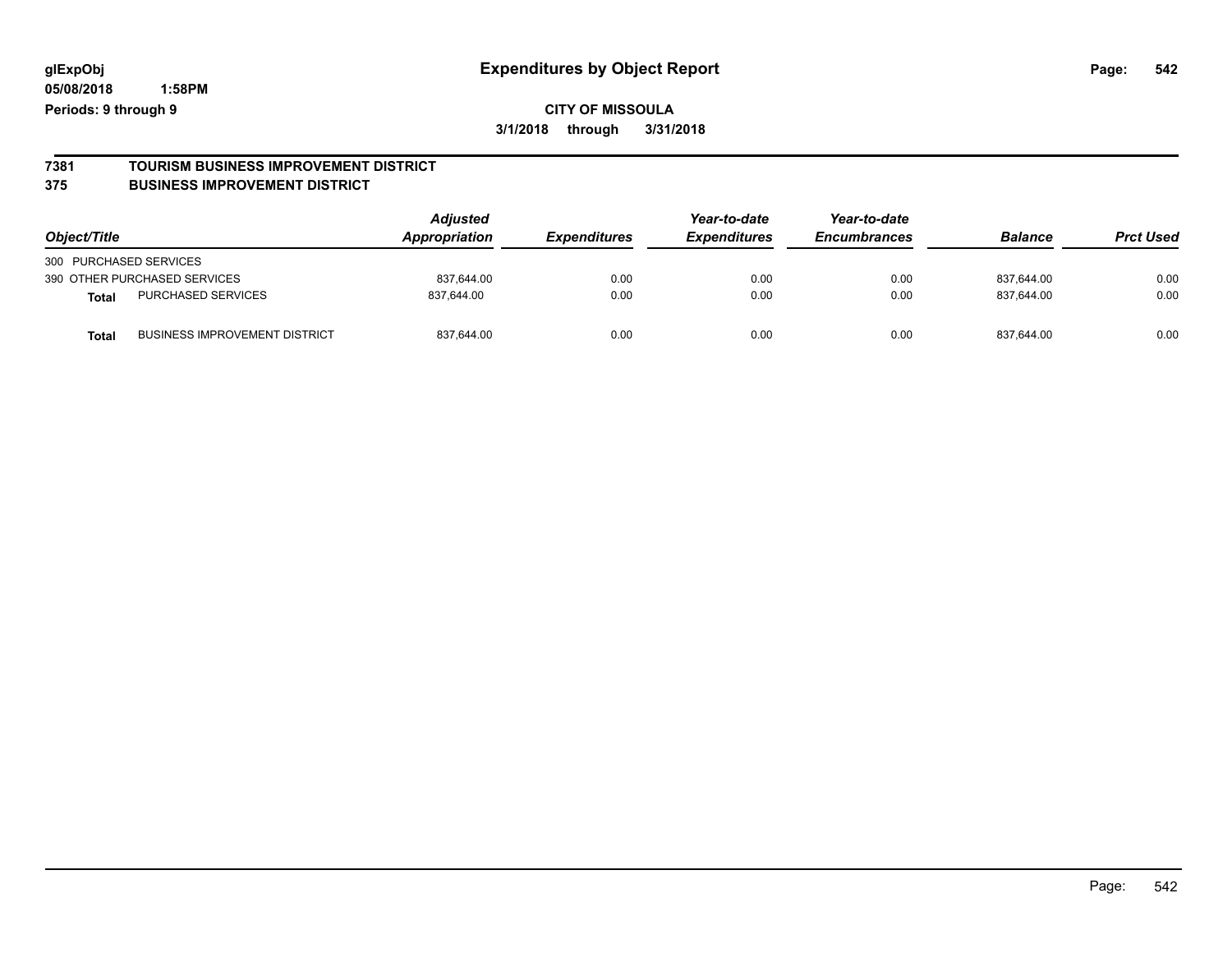#### **7381 TOURISM BUSINESS IMPROVEMENT DISTRICT**

| Object/Title                             | <b>Adjusted</b><br>Appropriation | <i><b>Expenditures</b></i> | Year-to-date<br><b>Expenditures</b> | Year-to-date<br><b>Encumbrances</b> | <b>Balance</b> | <b>Prct Used</b> |
|------------------------------------------|----------------------------------|----------------------------|-------------------------------------|-------------------------------------|----------------|------------------|
| 300 PURCHASED SERVICES                   |                                  |                            |                                     |                                     |                |                  |
| 390 OTHER PURCHASED SERVICES             | 837.644.00                       | 0.00                       | 0.00                                | 0.00                                | 837.644.00     | 0.00             |
| PURCHASED SERVICES<br><b>Total</b>       | 837.644.00                       | 0.00                       | 0.00                                | 0.00                                | 837.644.00     | 0.00             |
| TOURISM BUSINESS IMPROVEMENT DIS<br>Tota | 837.644.00                       | 0.00                       | 0.00                                | 0.00                                | 837.644.00     | 0.00             |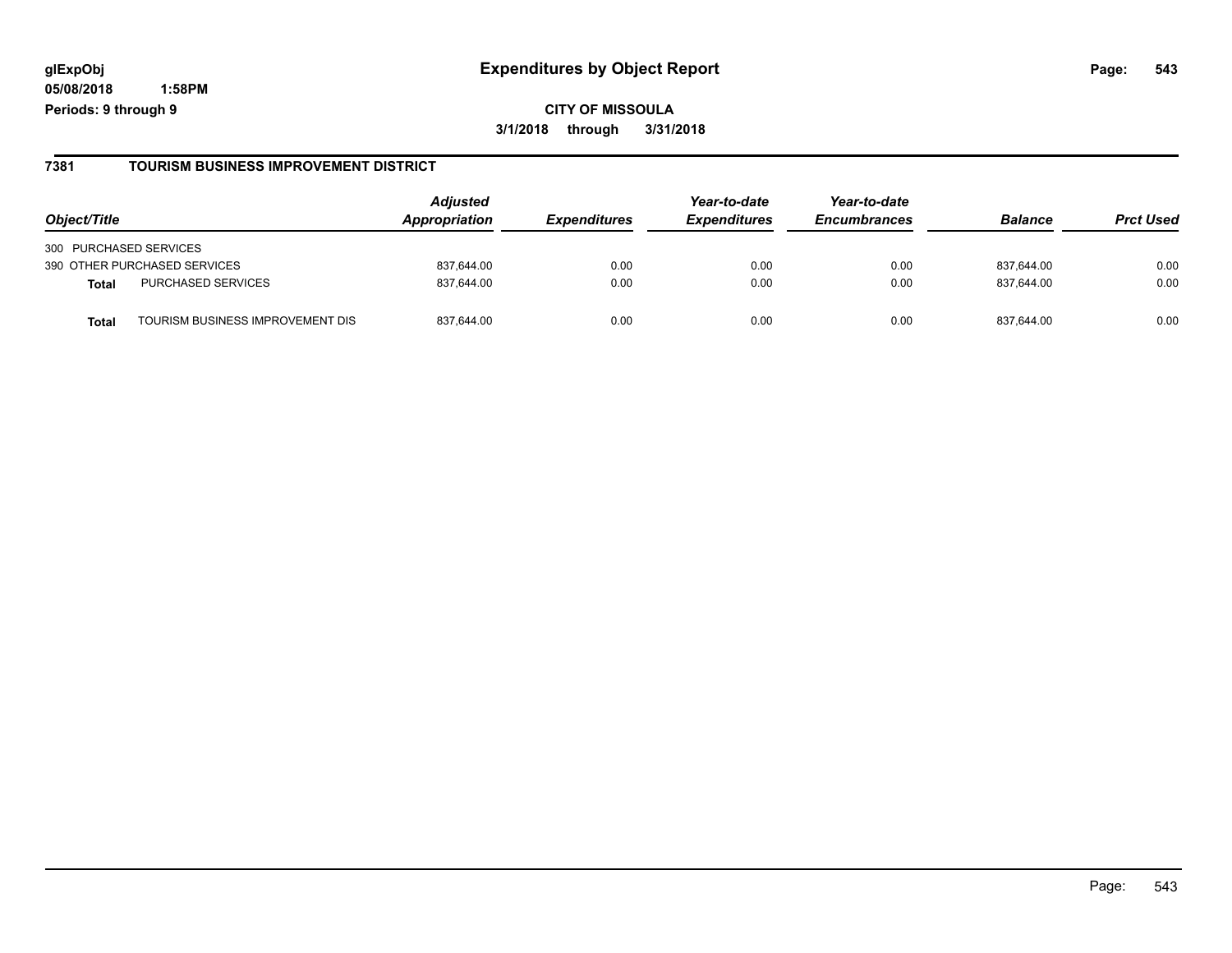**7383 RIVERFRONT TRIANGLE URD**

|                    |                                   | <b>Adjusted</b>      |                     | Year-to-date        | Year-to-date        |                |                  |
|--------------------|-----------------------------------|----------------------|---------------------|---------------------|---------------------|----------------|------------------|
| Object/Title       |                                   | <b>Appropriation</b> | <b>Expenditures</b> | <b>Expenditures</b> | <b>Encumbrances</b> | <b>Balance</b> | <b>Prct Used</b> |
|                    | 300 PURCHASED SERVICES            |                      |                     |                     |                     |                |                  |
|                    | 350 PROFESSIONAL SERVICES         | 0.00                 | 0.00                | 500.00              | 0.00                | $-500.00$      | 0.00             |
| <b>Total</b>       | <b>PURCHASED SERVICES</b>         | 0.00                 | 0.00                | 500.00              | 0.00                | $-500.00$      | 0.00             |
|                    | 700 GRANTS & CONTRIBUTIONS        |                      |                     |                     |                     |                |                  |
|                    | 700 GRANTS & CONTRIBUTIONS        | 1,512,105.00         | 0.00                | 0.00                | 0.00                | 1,512,105.00   | 0.00             |
| <b>Total</b>       | <b>GRANTS &amp; CONTRIBUTIONS</b> | 1,512,105.00         | 0.00                | 0.00                | 0.00                | 1,512,105.00   | 0.00             |
| 800 OTHER OBJECTS  |                                   |                      |                     |                     |                     |                |                  |
| 845 CONTINGENCY    |                                   | 46,277.00            | 0.00                | 0.00                | 0.00                | 46,277.00      | 0.00             |
| <b>Total</b>       | OTHER OBJECTS                     | 46,277.00            | 0.00                | 0.00                | 0.00                | 46,277.00      | 0.00             |
| 900 CAPITAL OUTLAY |                                   |                      |                     |                     |                     |                |                  |
|                    | 940 MACHINERY & EQUIPMENT         | 0.00                 | 1,360.00            | 16,680.50           | 0.00                | $-16,680.50$   | 0.00             |
| <b>Total</b>       | <b>CAPITAL OUTLAY</b>             | 0.00                 | 1,360.00            | 16,680.50           | 0.00                | $-16,680.50$   | 0.00             |
| <b>Total</b>       | <b>MRA</b>                        | 1,558,382.00         | 1,360.00            | 17,180.50           | 0.00                | 1,541,201.50   | 1.10             |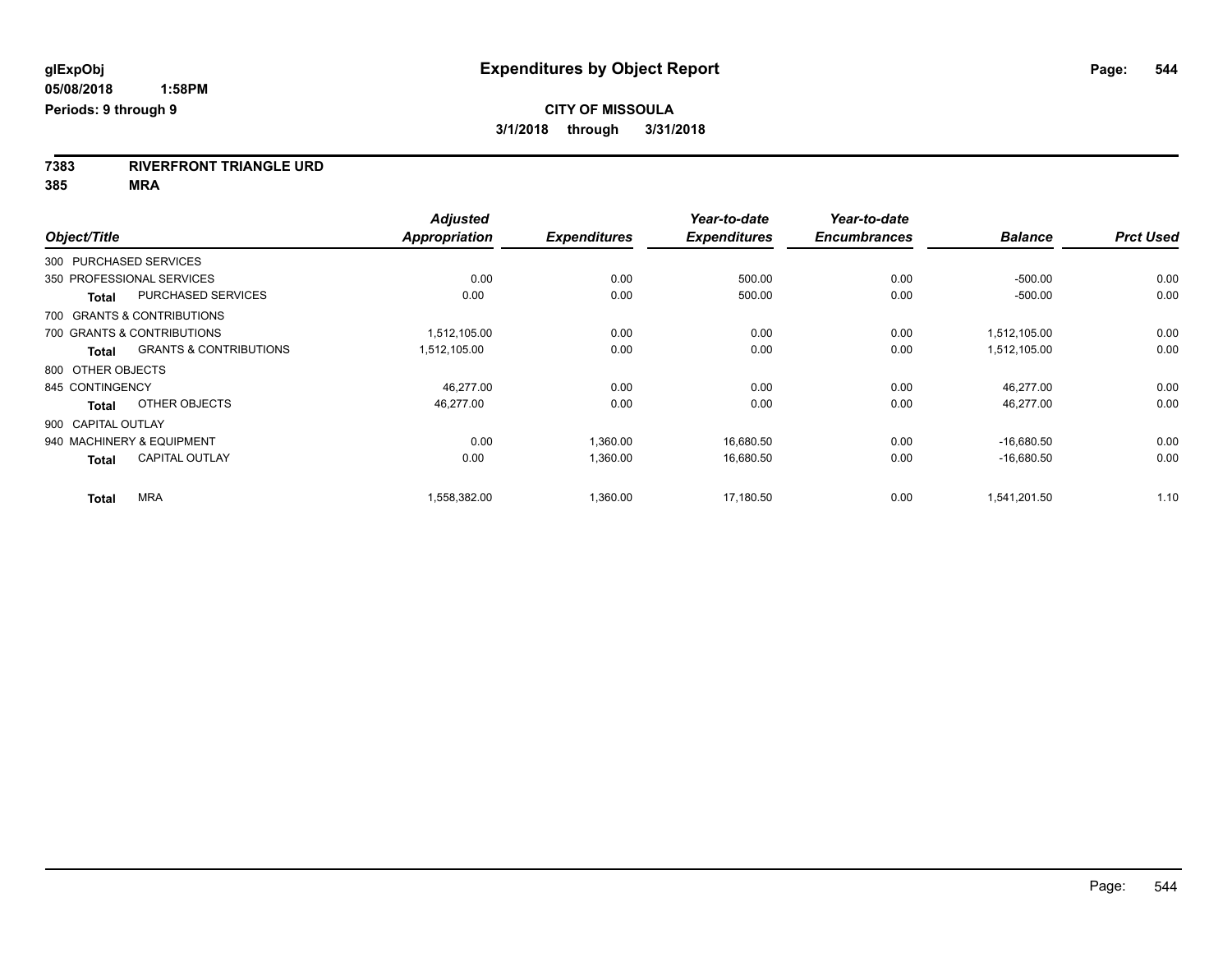#### **7383 RIVERFRONT TRIANGLE URD**

|                    |                                   | <b>Adjusted</b>      |                     | Year-to-date        | Year-to-date        |                |                  |
|--------------------|-----------------------------------|----------------------|---------------------|---------------------|---------------------|----------------|------------------|
| Object/Title       |                                   | <b>Appropriation</b> | <b>Expenditures</b> | <b>Expenditures</b> | <b>Encumbrances</b> | <b>Balance</b> | <b>Prct Used</b> |
|                    | 300 PURCHASED SERVICES            |                      |                     |                     |                     |                |                  |
|                    | 350 PROFESSIONAL SERVICES         | 0.00                 | 0.00                | 500.00              | 0.00                | $-500.00$      | 0.00             |
| <b>Total</b>       | PURCHASED SERVICES                | 0.00                 | 0.00                | 500.00              | 0.00                | $-500.00$      | 0.00             |
|                    | 700 GRANTS & CONTRIBUTIONS        |                      |                     |                     |                     |                |                  |
|                    | 700 GRANTS & CONTRIBUTIONS        | 1,512,105.00         | 0.00                | 0.00                | 0.00                | 1.512.105.00   | 0.00             |
| Total              | <b>GRANTS &amp; CONTRIBUTIONS</b> | 1,512,105.00         | 0.00                | 0.00                | 0.00                | 1,512,105.00   | 0.00             |
| 800 OTHER OBJECTS  |                                   |                      |                     |                     |                     |                |                  |
| 845 CONTINGENCY    |                                   | 46,277.00            | 0.00                | 0.00                | 0.00                | 46,277.00      | 0.00             |
| Total              | OTHER OBJECTS                     | 46,277.00            | 0.00                | 0.00                | 0.00                | 46,277.00      | 0.00             |
| 900 CAPITAL OUTLAY |                                   |                      |                     |                     |                     |                |                  |
|                    | 940 MACHINERY & EQUIPMENT         | 0.00                 | 1,360.00            | 16,680.50           | 0.00                | $-16,680.50$   | 0.00             |
| Total              | <b>CAPITAL OUTLAY</b>             | 0.00                 | 1,360.00            | 16,680.50           | 0.00                | $-16,680.50$   | 0.00             |
| <b>Total</b>       | <b>RIVERFRONT TRIANGLE URD</b>    | 1,558,382.00         | 1,360.00            | 17,180.50           | 0.00                | 1,541,201.50   | 1.10             |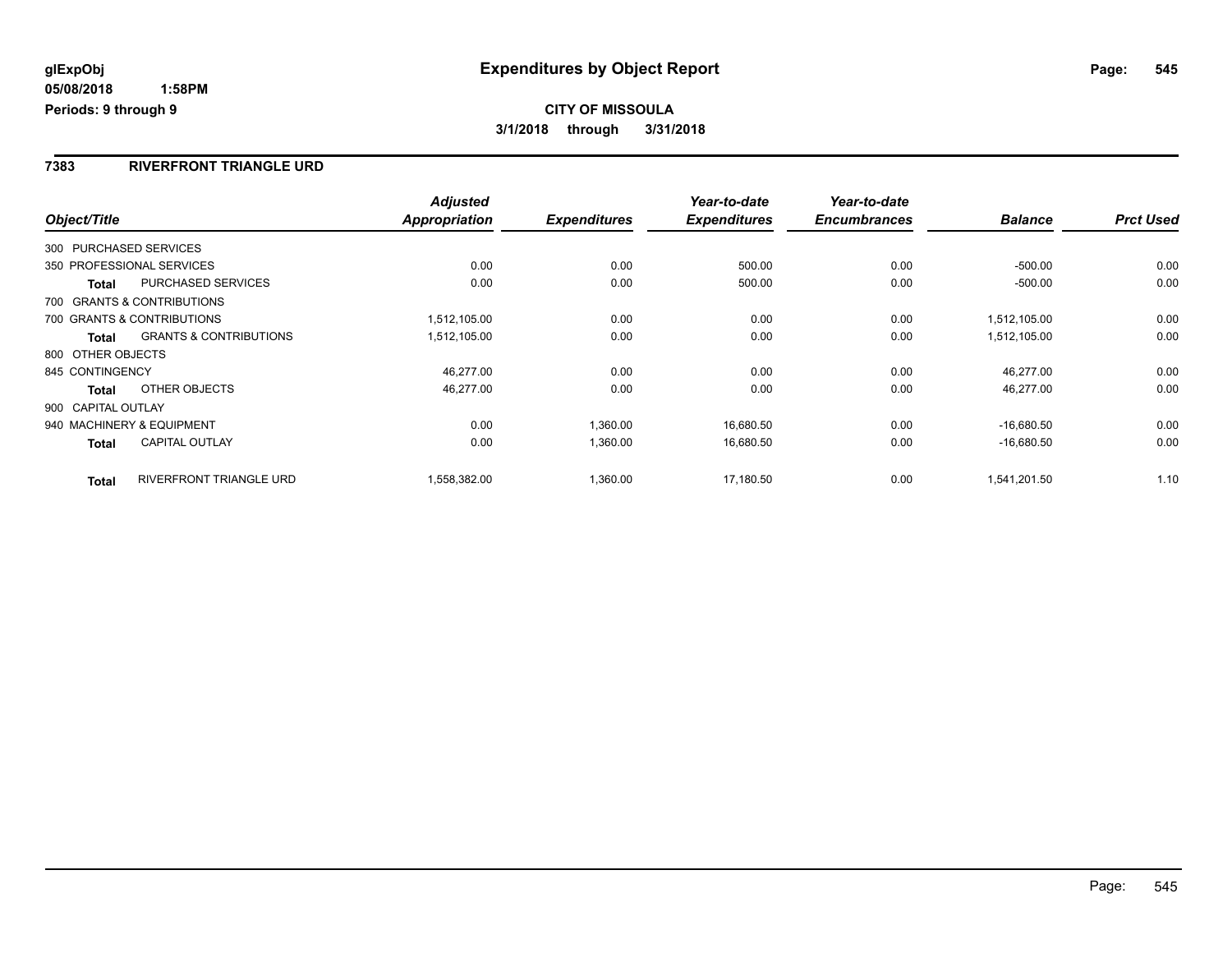# **7384 NRSS DEBT SERVICE CLEARING**

|                               | <b>Adjusted</b><br>Appropriation | <b>Expenditures</b> | Year-to-date<br><b>Expenditures</b> | Year-to-date<br><b>Encumbrances</b> | <b>Balance</b> | <b>Prct Used</b> |
|-------------------------------|----------------------------------|---------------------|-------------------------------------|-------------------------------------|----------------|------------------|
| Object/Title                  |                                  |                     |                                     |                                     |                |                  |
| 800 OTHER OBJECTS             |                                  |                     |                                     |                                     |                |                  |
| 820 TRANSFERS TO OTHER FUNDS  | 60,183.00                        | 35,986.38           | 449.082.73                          | 0.00                                | -388,899.73    | 746.20           |
| OTHER OBJECTS<br><b>Total</b> | 60.183.00                        | 35,986.38           | 449.082.73                          | 0.00                                | -388.899.73    | 746.20           |
| <b>MRA</b><br>Total           | 60,183.00                        | 35,986.38           | 449,082.73                          | 0.00                                | -388,899.73    | 746.20           |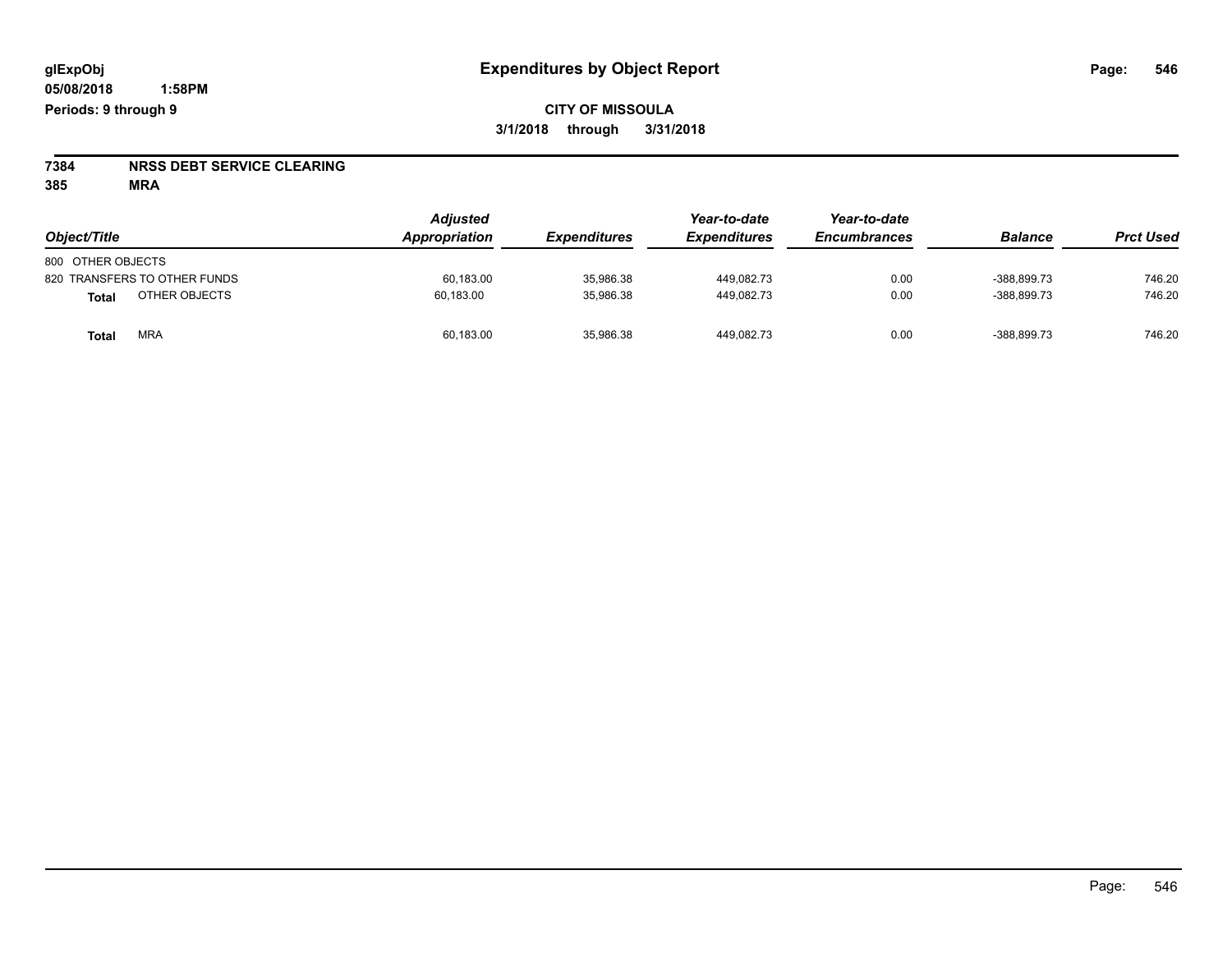#### **7384 NRSS DEBT SERVICE CLEARING**

|                                                 | <b>Adjusted</b> |                     | Year-to-date        | Year-to-date        |                |                  |
|-------------------------------------------------|-----------------|---------------------|---------------------|---------------------|----------------|------------------|
| Object/Title                                    | Appropriation   | <b>Expenditures</b> | <b>Expenditures</b> | <b>Encumbrances</b> | <b>Balance</b> | <b>Prct Used</b> |
| 800 OTHER OBJECTS                               |                 |                     |                     |                     |                |                  |
| 820 TRANSFERS TO OTHER FUNDS                    | 60.183.00       | 35.986.38           | 449.082.73          | 0.00                | $-388.899.73$  | 746.20           |
| OTHER OBJECTS<br><b>Total</b>                   | 60,183.00       | 35,986.38           | 449.082.73          | 0.00                | $-388.899.73$  | 746.20           |
| NRSS DEBT SERVICE CLEARING<br>Tota <sub>i</sub> | 60.183.00       | 35.986.38           | 449.082.73          | 0.00                | $-388.899.73$  | 746.20           |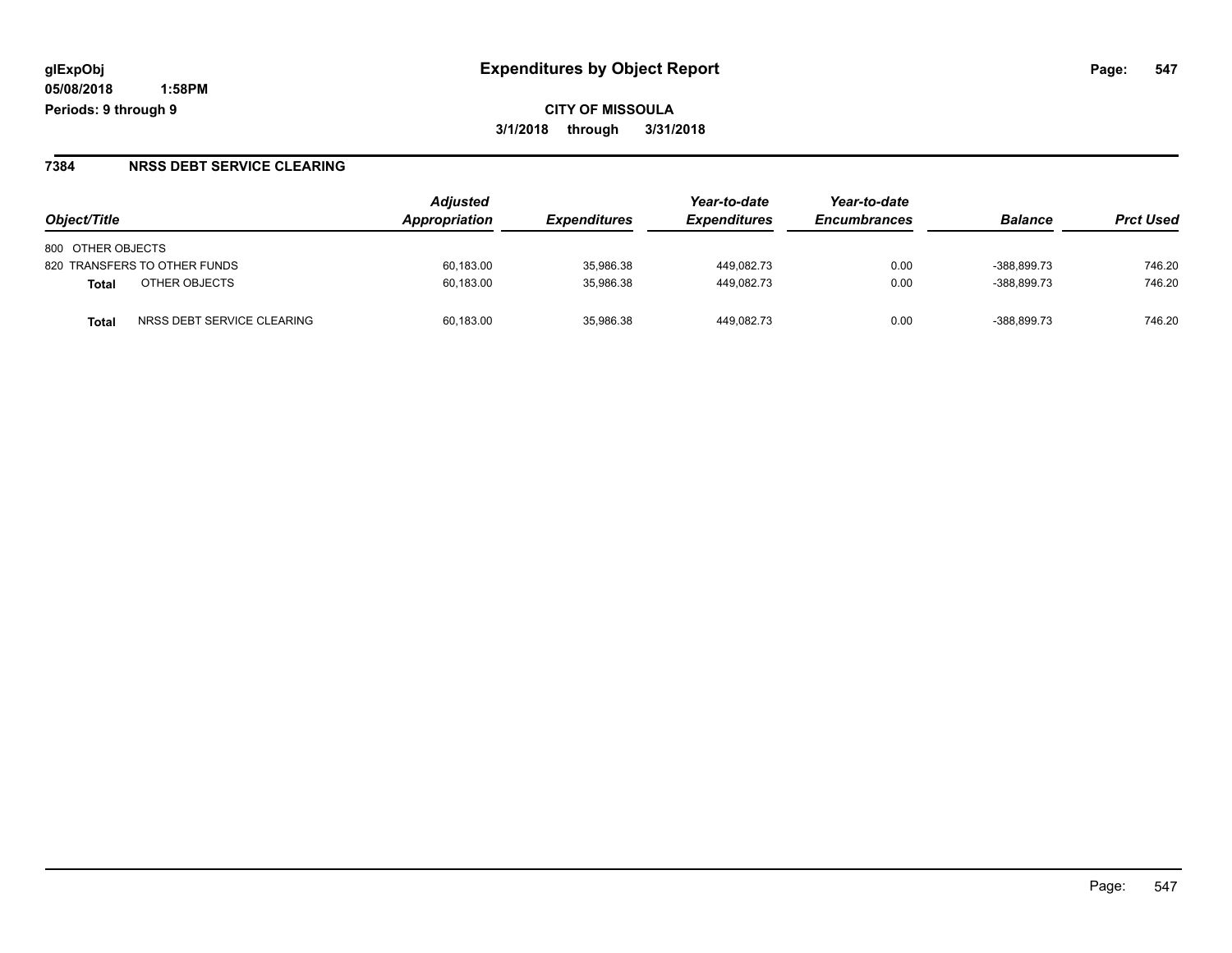**7385 FRONT STREET URD 385 MRA**

|                        |                                   | <b>Adjusted</b>      |                     | Year-to-date        | Year-to-date        |                |                  |
|------------------------|-----------------------------------|----------------------|---------------------|---------------------|---------------------|----------------|------------------|
| Object/Title           |                                   | <b>Appropriation</b> | <b>Expenditures</b> | <b>Expenditures</b> | <b>Encumbrances</b> | <b>Balance</b> | <b>Prct Used</b> |
| 300 PURCHASED SERVICES |                                   |                      |                     |                     |                     |                |                  |
|                        | 350 PROFESSIONAL SERVICES         | 0.00                 | 20,499.74           | 20,499.74           | 0.00                | $-20,499.74$   | 0.00             |
| <b>Total</b>           | <b>PURCHASED SERVICES</b>         | 0.00                 | 20,499.74           | 20,499.74           | 0.00                | $-20,499.74$   | 0.00             |
|                        | 700 GRANTS & CONTRIBUTIONS        |                      |                     |                     |                     |                |                  |
|                        | 700 GRANTS & CONTRIBUTIONS        | 91,220.00            | 0.00                | 50,266.50           | 0.00                | 40,953.50      | 55.10            |
| Total                  | <b>GRANTS &amp; CONTRIBUTIONS</b> | 91,220.00            | 0.00                | 50,266.50           | 0.00                | 40,953.50      | 55.10            |
| 800 OTHER OBJECTS      |                                   |                      |                     |                     |                     |                |                  |
| 845 CONTINGENCY        |                                   | 717,447.00           | 0.00                | 0.00                | 0.00                | 717,447.00     | 0.00             |
| Total                  | OTHER OBJECTS                     | 717,447.00           | 0.00                | 0.00                | 0.00                | 717,447.00     | 0.00             |
| 900 CAPITAL OUTLAY     |                                   |                      |                     |                     |                     |                |                  |
| 920 BUILDINGS          |                                   | 3,200,012.00         | 0.00                | 0.00                | 0.00                | 3,200,012.00   | 0.00             |
| 930 IMPROVEMENTS       |                                   | 56.103.00            | 0.00                | 34,500.00           | 0.00                | 21,603.00      | 61.49            |
| <b>Total</b>           | <b>CAPITAL OUTLAY</b>             | 3,256,115.00         | 0.00                | 34,500.00           | 0.00                | 3,221,615.00   | 1.06             |
| <b>Total</b>           | <b>MRA</b>                        | 4,064,782.00         | 20,499.74           | 105,266.24          | 0.00                | 3,959,515.76   | 2.59             |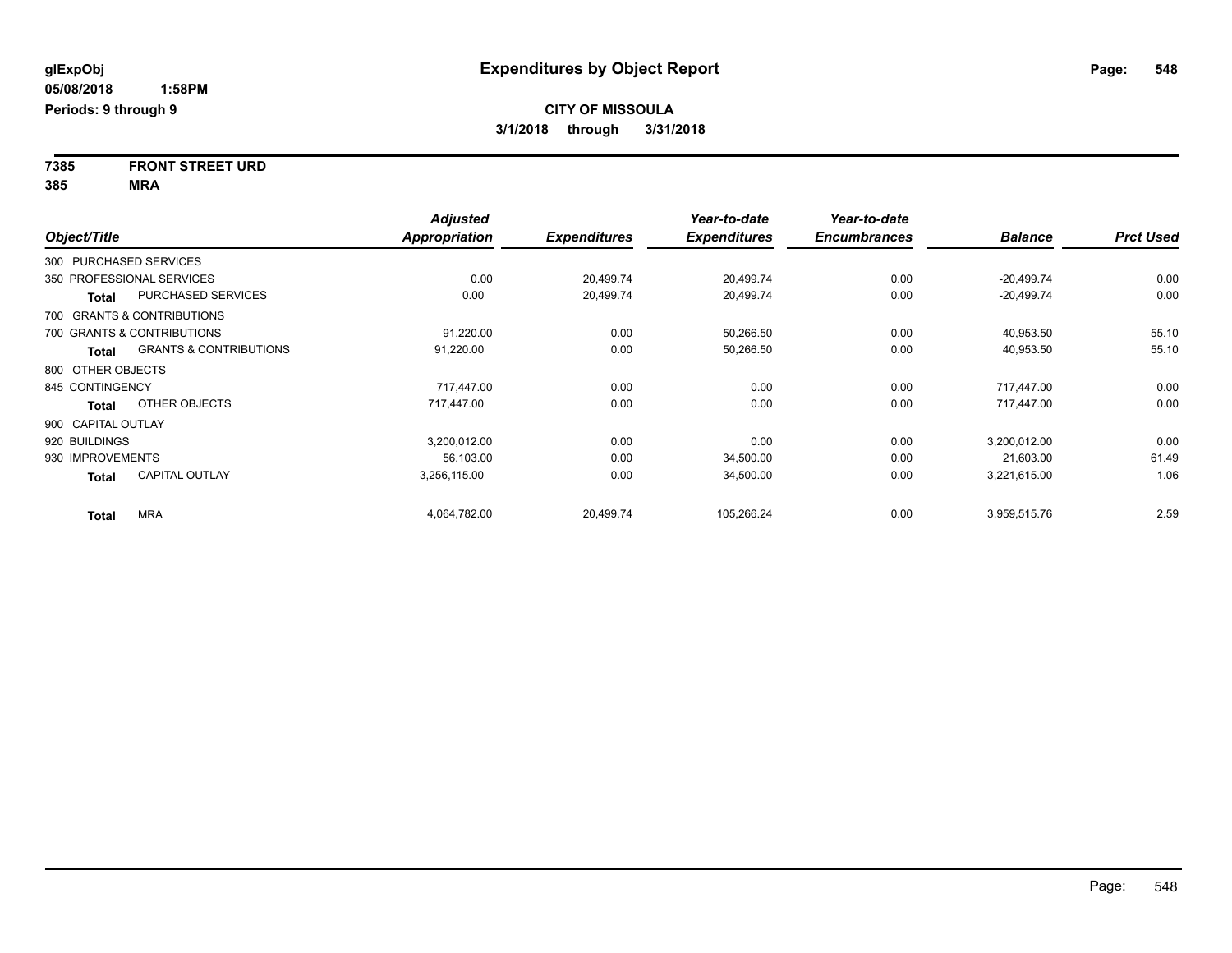#### **7385 FRONT STREET URD**

|                        |                                   | <b>Adjusted</b> |                     | Year-to-date        | Year-to-date        |                |                  |
|------------------------|-----------------------------------|-----------------|---------------------|---------------------|---------------------|----------------|------------------|
| Object/Title           |                                   | Appropriation   | <b>Expenditures</b> | <b>Expenditures</b> | <b>Encumbrances</b> | <b>Balance</b> | <b>Prct Used</b> |
| 300 PURCHASED SERVICES |                                   |                 |                     |                     |                     |                |                  |
|                        | 350 PROFESSIONAL SERVICES         | 0.00            | 20,499.74           | 20,499.74           | 0.00                | $-20,499.74$   | 0.00             |
| Total                  | PURCHASED SERVICES                | 0.00            | 20,499.74           | 20,499.74           | 0.00                | $-20,499.74$   | 0.00             |
|                        | 700 GRANTS & CONTRIBUTIONS        |                 |                     |                     |                     |                |                  |
|                        | 700 GRANTS & CONTRIBUTIONS        | 91,220.00       | 0.00                | 50,266.50           | 0.00                | 40,953.50      | 55.10            |
| Total                  | <b>GRANTS &amp; CONTRIBUTIONS</b> | 91,220.00       | 0.00                | 50,266.50           | 0.00                | 40,953.50      | 55.10            |
| 800 OTHER OBJECTS      |                                   |                 |                     |                     |                     |                |                  |
| 845 CONTINGENCY        |                                   | 717,447.00      | 0.00                | 0.00                | 0.00                | 717,447.00     | 0.00             |
| <b>Total</b>           | OTHER OBJECTS                     | 717,447.00      | 0.00                | 0.00                | 0.00                | 717,447.00     | 0.00             |
| 900 CAPITAL OUTLAY     |                                   |                 |                     |                     |                     |                |                  |
| 920 BUILDINGS          |                                   | 3,200,012.00    | 0.00                | 0.00                | 0.00                | 3,200,012.00   | 0.00             |
| 930 IMPROVEMENTS       |                                   | 56.103.00       | 0.00                | 34,500.00           | 0.00                | 21.603.00      | 61.49            |
| Total                  | <b>CAPITAL OUTLAY</b>             | 3,256,115.00    | 0.00                | 34,500.00           | 0.00                | 3,221,615.00   | 1.06             |
| <b>Total</b>           | <b>FRONT STREET URD</b>           | 4,064,782.00    | 20,499.74           | 105,266.24          | 0.00                | 3,959,515.76   | 2.59             |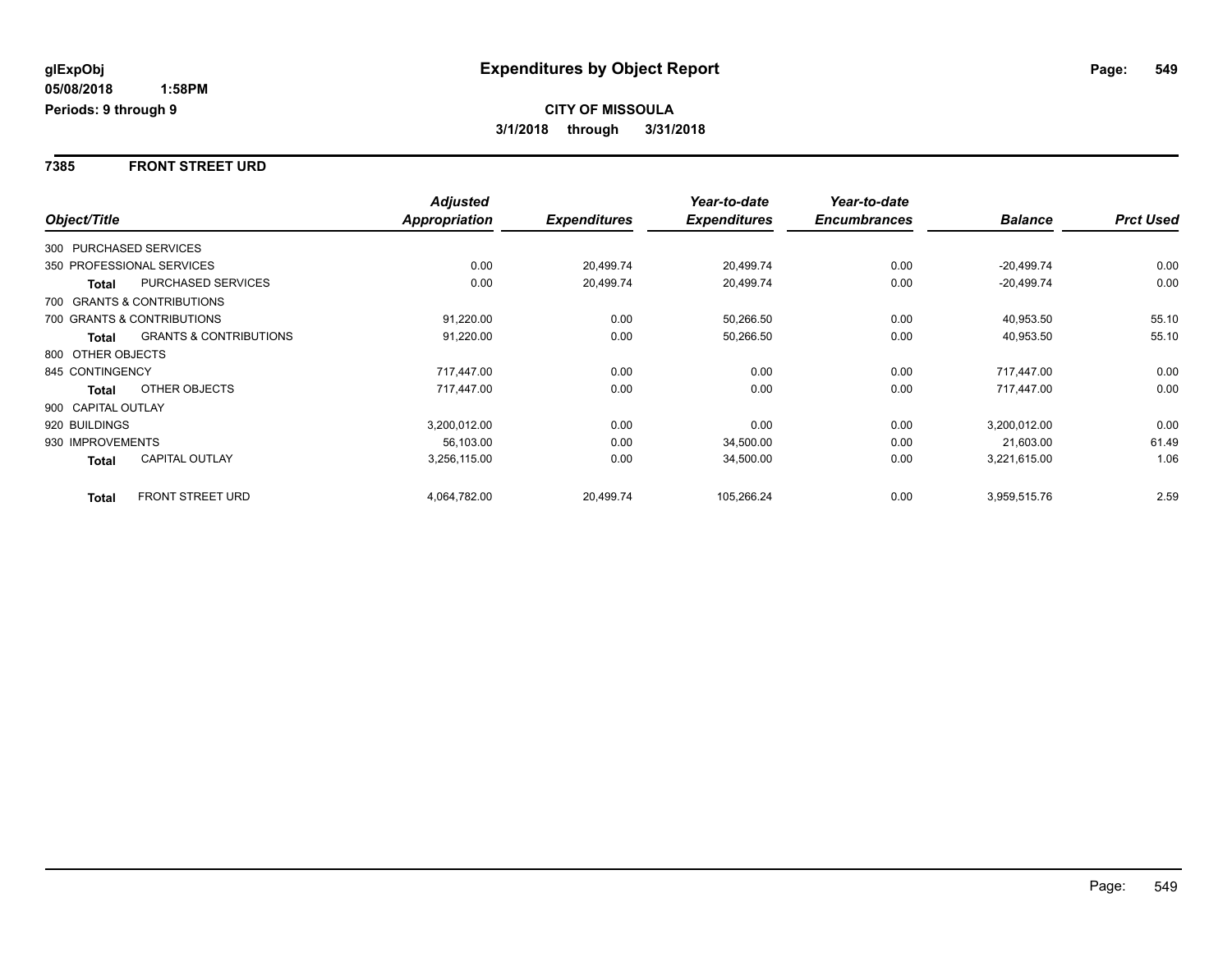# **7386 DEBT SERVICE-SAFEWAY/ST PAT 1.5M**

**390 NON-DEPARTMENTAL**

| Object/Title                        | <b>Adjusted</b><br>Appropriation | <b>Expenditures</b> | Year-to-date<br><b>Expenditures</b> | Year-to-date<br><b>Encumbrances</b> | <b>Balance</b> | <b>Prct Used</b> |
|-------------------------------------|----------------------------------|---------------------|-------------------------------------|-------------------------------------|----------------|------------------|
| 600 DEBT SERVICE                    |                                  |                     |                                     |                                     |                |                  |
| 610 PRINCIPAL                       | 30.279.00                        | 0.00                | 34.708.25                           | 0.00                                | $-4.429.25$    | 114.63           |
| 620 INTEREST / SERVICE FEES         | 84.824.00                        | 0.00                | 84.823.75                           | 0.00                                | 0.25           | 100.00           |
| <b>DEBT SERVICE</b><br><b>Total</b> | 115.103.00                       | 0.00                | 119,532.00                          | 0.00                                | $-4,429.00$    | 103.85           |
| NON-DEPARTMENTAL<br><b>Total</b>    | 115.103.00                       | 0.00                | 119.532.00                          | 0.00                                | $-4,429.00$    | 103.85           |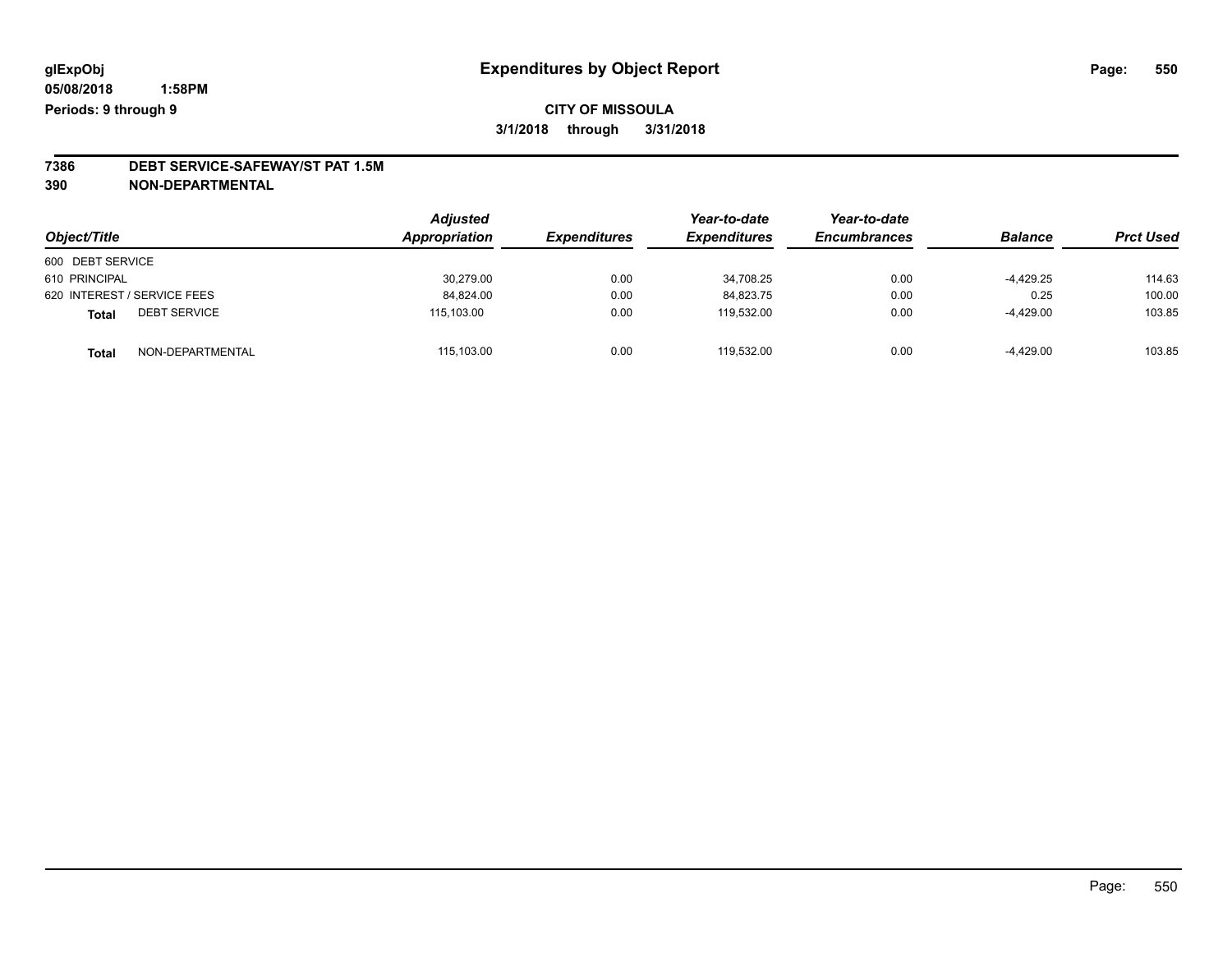**CITY OF MISSOULA 3/1/2018 through 3/31/2018**

#### **7386 DEBT SERVICE-SAFEWAY/ST PAT 1.5M**

| Object/Title                              | <b>Adjusted</b><br>Appropriation | <b>Expenditures</b> | Year-to-date<br><b>Expenditures</b> | Year-to-date<br><b>Encumbrances</b> | <b>Balance</b> | <b>Prct Used</b> |
|-------------------------------------------|----------------------------------|---------------------|-------------------------------------|-------------------------------------|----------------|------------------|
| 600 DEBT SERVICE                          |                                  |                     |                                     |                                     |                |                  |
| 610 PRINCIPAL                             | 30,279.00                        | 0.00                | 34,708.25                           | 0.00                                | $-4,429.25$    | 114.63           |
| 620 INTEREST / SERVICE FEES               | 84,824.00                        | 0.00                | 84.823.75                           | 0.00                                | 0.25           | 100.00           |
| <b>DEBT SERVICE</b><br>Total              | 115,103.00                       | 0.00                | 119.532.00                          | 0.00                                | $-4,429.00$    | 103.85           |
| DEBT SERVICE-SAFEWAY/ST PAT 1.5M<br>Total | 115.103.00                       | 0.00                | 119.532.00                          | 0.00                                | $-4.429.00$    | 103.85           |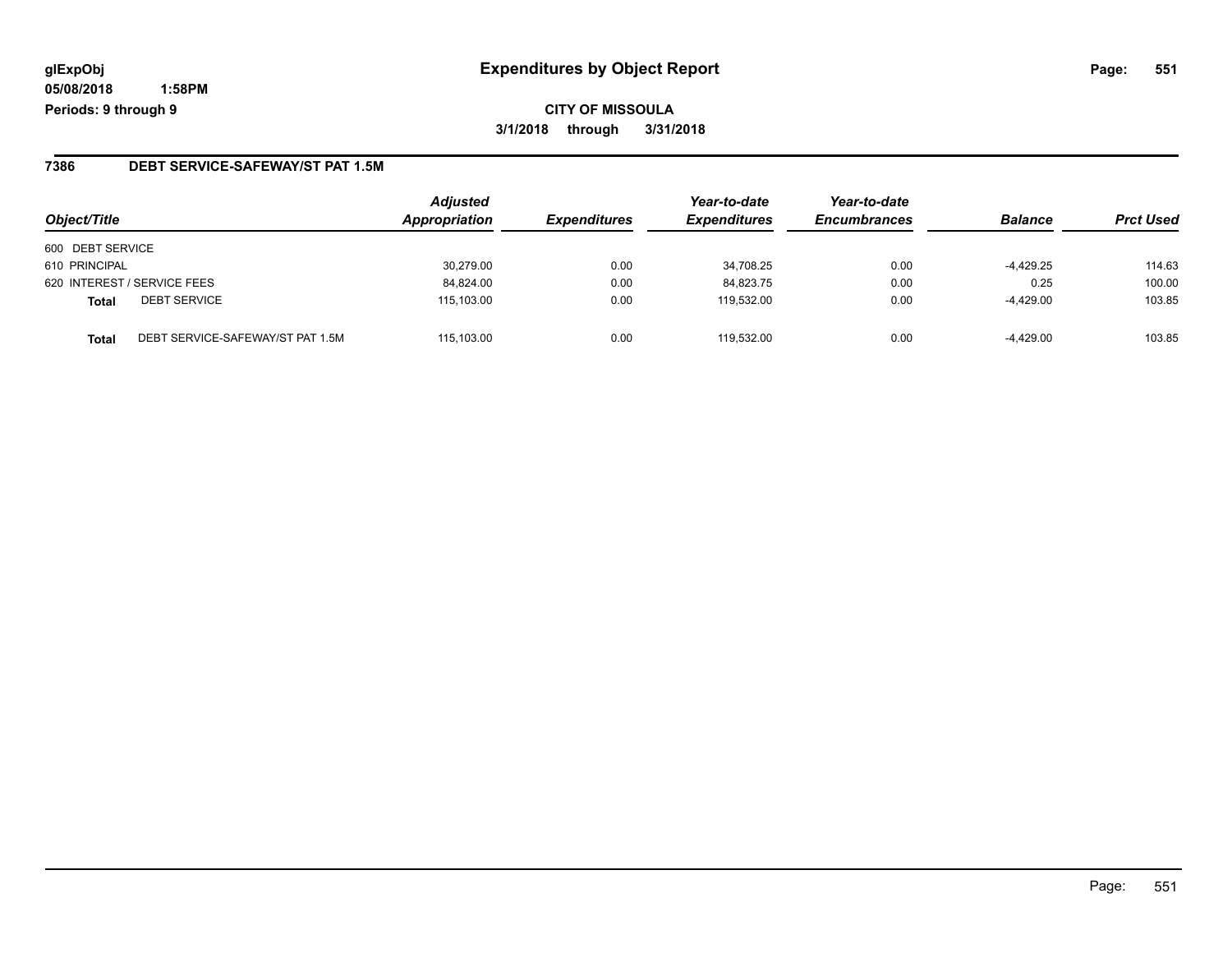# **7387 DEBT SERVICE-BROWNFIELD RLF 1.125M**

**390 NON-DEPARTMENTAL**

| Object/Title                     | <b>Adjusted</b><br>Appropriation | <b>Expenditures</b> | Year-to-date<br><b>Expenditures</b> | Year-to-date<br><b>Encumbrances</b> | <b>Balance</b> | <b>Prct Used</b> |
|----------------------------------|----------------------------------|---------------------|-------------------------------------|-------------------------------------|----------------|------------------|
| 600 DEBT SERVICE                 |                                  |                     |                                     |                                     |                |                  |
| 610 PRINCIPAL                    | 33,623.00                        | 0.00                | 0.00                                | 0.00                                | 33.623.00      | 0.00             |
| 620 INTEREST / SERVICE FEES      | 24,469.00                        | 0.00                | 11.955.52                           | 0.00                                | 12.513.48      | 48.86            |
| <b>DEBT SERVICE</b><br>Total     | 58,092.00                        | 0.00                | 11,955.52                           | 0.00                                | 46,136.48      | 20.58            |
| NON-DEPARTMENTAL<br><b>Total</b> | 58,092.00                        | 0.00                | 11.955.52                           | 0.00                                | 46,136.48      | 20.58            |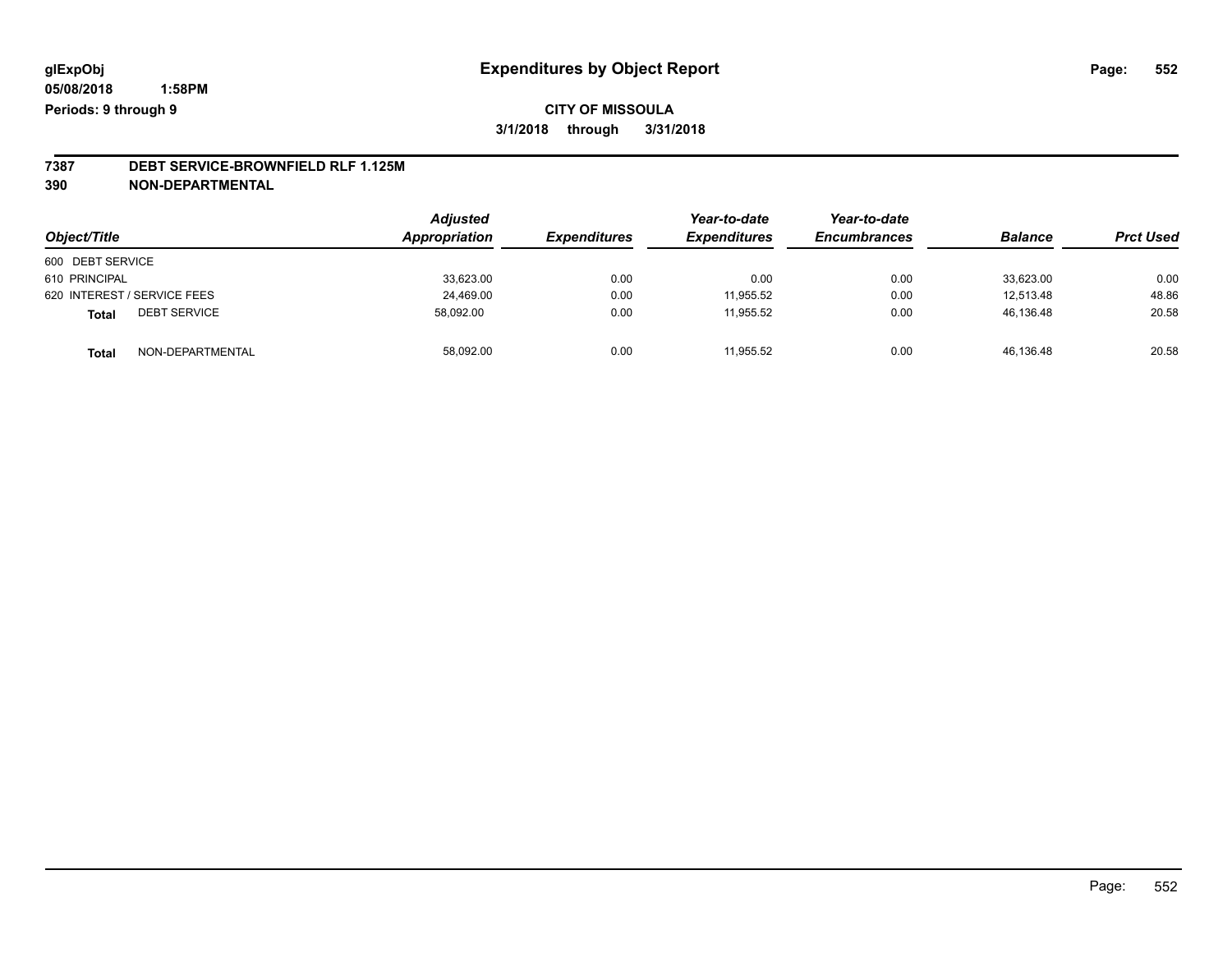# **glExpObj Expenditures by Object Report Page: 553**

**05/08/2018 1:58PM Periods: 9 through 9**

**CITY OF MISSOULA 3/1/2018 through 3/31/2018**

#### **7387 DEBT SERVICE-BROWNFIELD RLF 1.125M**

| Object/Title                                       | <b>Adjusted</b><br>Appropriation | <b>Expenditures</b> | Year-to-date<br><b>Expenditures</b> | Year-to-date<br><b>Encumbrances</b> | <b>Balance</b> | <b>Prct Used</b> |
|----------------------------------------------------|----------------------------------|---------------------|-------------------------------------|-------------------------------------|----------------|------------------|
| 600 DEBT SERVICE                                   |                                  |                     |                                     |                                     |                |                  |
| 610 PRINCIPAL                                      | 33,623.00                        | 0.00                | 0.00                                | 0.00                                | 33,623.00      | 0.00             |
| 620 INTEREST / SERVICE FEES                        | 24,469.00                        | 0.00                | 11,955.52                           | 0.00                                | 12,513.48      | 48.86            |
| <b>DEBT SERVICE</b><br><b>Total</b>                | 58,092.00                        | 0.00                | 11,955.52                           | 0.00                                | 46.136.48      | 20.58            |
| DEBT SERVICE-BROWNFIELD RLF 1.125M<br><b>Total</b> | 58.092.00                        | 0.00                | 11.955.52                           | 0.00                                | 46.136.48      | 20.58            |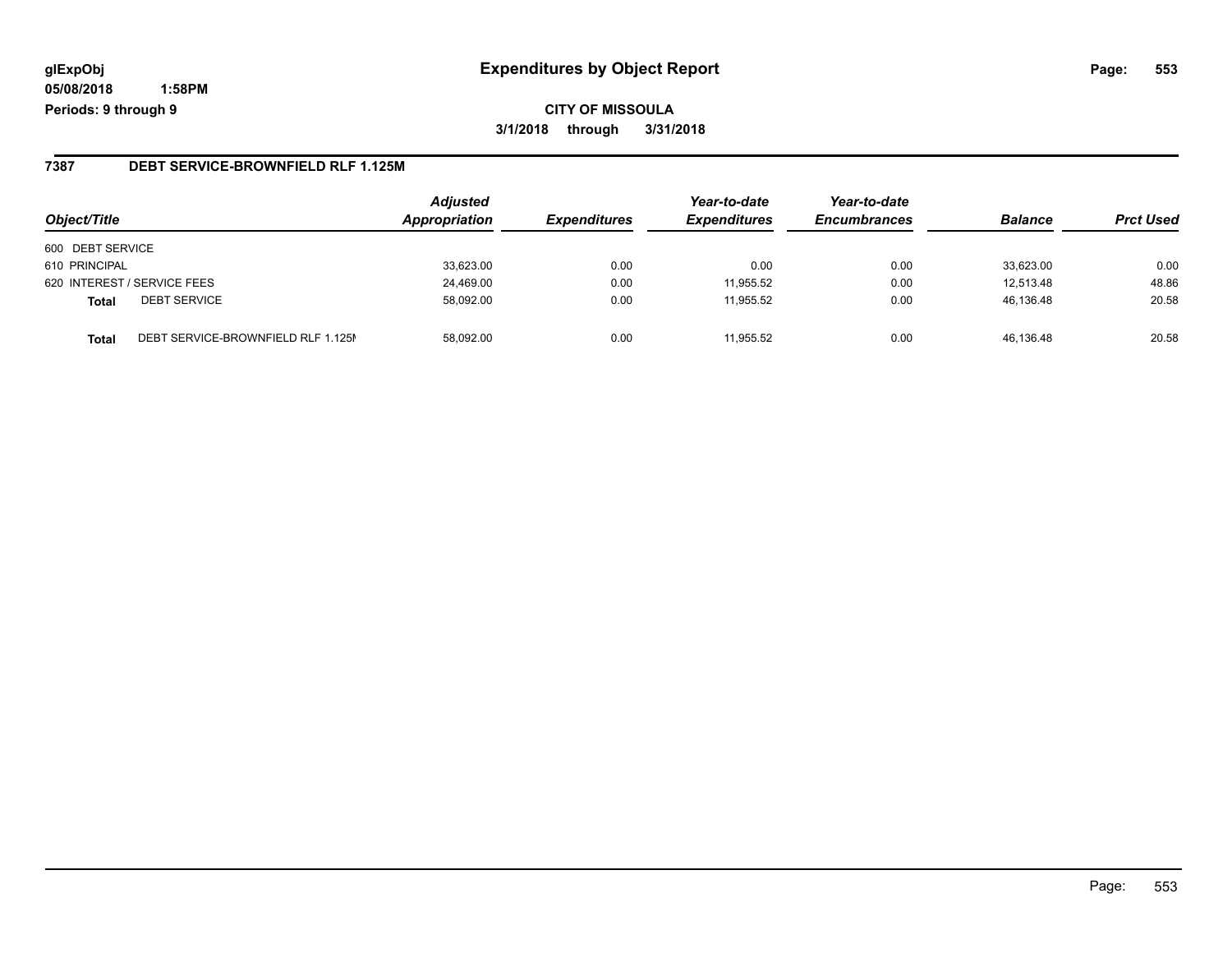**7389 DEBT SERVICE - 3.6M/5.75M**

**390 NON-DEPARTMENTAL**

|                                  | <b>Adjusted</b> |                     | Year-to-date        | Year-to-date        | <b>Balance</b> |                  |
|----------------------------------|-----------------|---------------------|---------------------|---------------------|----------------|------------------|
| Object/Title                     | Appropriation   | <b>Expenditures</b> | <b>Expenditures</b> | <b>Encumbrances</b> |                | <b>Prct Used</b> |
| 600 DEBT SERVICE                 |                 |                     |                     |                     |                |                  |
| 610 PRINCIPAL                    | 406,000.00      | 0.00                | 137,000.00          | 0.00                | 269,000.00     | 33.74            |
| 620 INTEREST / SERVICE FEES      | 269.282.00      | 0.00                | 135.369.75          | 0.00                | 133.912.25     | 50.27            |
| <b>DEBT SERVICE</b><br>Total     | 675.282.00      | 0.00                | 272.369.75          | 0.00                | 402.912.25     | 40.33            |
| NON-DEPARTMENTAL<br><b>Total</b> | 675,282.00      | 0.00                | 272,369.75          | 0.00                | 402.912.25     | 40.33            |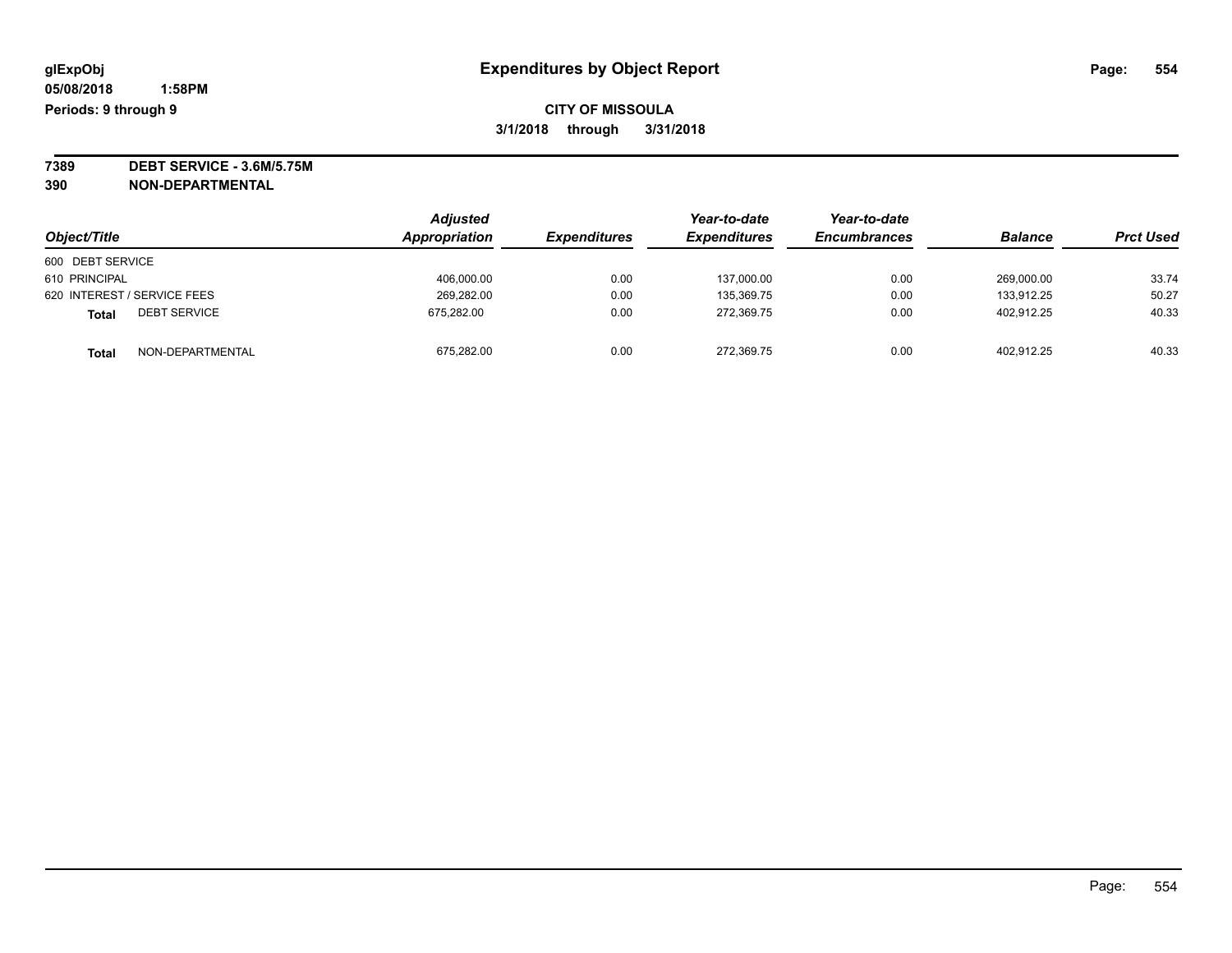**7389 DEBT SERVICE - 3.6M/5.75M**

| Object/Title                              | <b>Adjusted</b><br>Appropriation | <i><b>Expenditures</b></i> | Year-to-date<br><b>Expenditures</b> | Year-to-date<br><b>Encumbrances</b> | <b>Balance</b> | <b>Prct Used</b> |
|-------------------------------------------|----------------------------------|----------------------------|-------------------------------------|-------------------------------------|----------------|------------------|
| 600 DEBT SERVICE                          |                                  |                            |                                     |                                     |                |                  |
| 610 PRINCIPAL                             | 406,000.00                       | 0.00                       | 137.000.00                          | 0.00                                | 269.000.00     | 33.74            |
| 620 INTEREST / SERVICE FEES               | 269,282.00                       | 0.00                       | 135,369.75                          | 0.00                                | 133.912.25     | 50.27            |
| <b>DEBT SERVICE</b><br><b>Total</b>       | 675.282.00                       | 0.00                       | 272.369.75                          | 0.00                                | 402.912.25     | 40.33            |
| DEBT SERVICE - 3.6M/5.75M<br><b>Total</b> | 675.282.00                       | 0.00                       | 272.369.75                          | 0.00                                | 402.912.25     | 40.33            |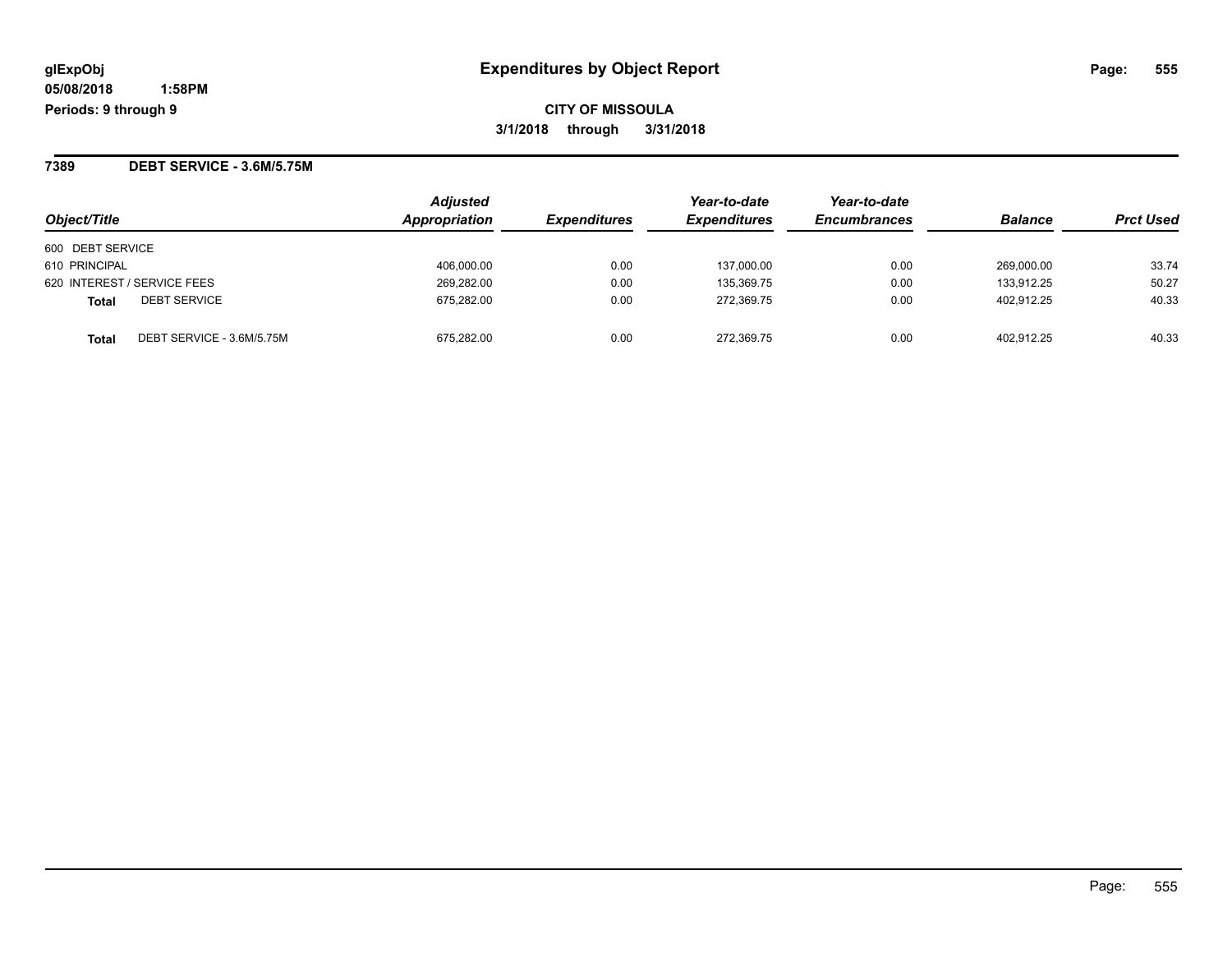**CITY OF MISSOULA 3/1/2018 through 3/31/2018**

**7390 URDII CLEARING - 3.6M TIF**

| Object/Title                  | <b>Adjusted</b><br>Appropriation | <b>Expenditures</b> | Year-to-date<br><b>Expenditures</b> | Year-to-date<br><b>Encumbrances</b> | <b>Balance</b> | <b>Prct Used</b> |
|-------------------------------|----------------------------------|---------------------|-------------------------------------|-------------------------------------|----------------|------------------|
| 800 OTHER OBJECTS             |                                  |                     |                                     |                                     |                |                  |
| 820 TRANSFERS TO OTHER FUNDS  | 0.00                             | 0.00                | 0.00                                | 0.00                                | 0.00           | 0.00             |
| OTHER OBJECTS<br><b>Total</b> | 0.00                             | 0.00                | 0.00                                | 0.00                                | 0.00           | 0.00             |
| <b>MRA</b><br>Total           | 0.00                             | 0.00                | 0.00                                | 0.00                                | 0.00           | 0.00             |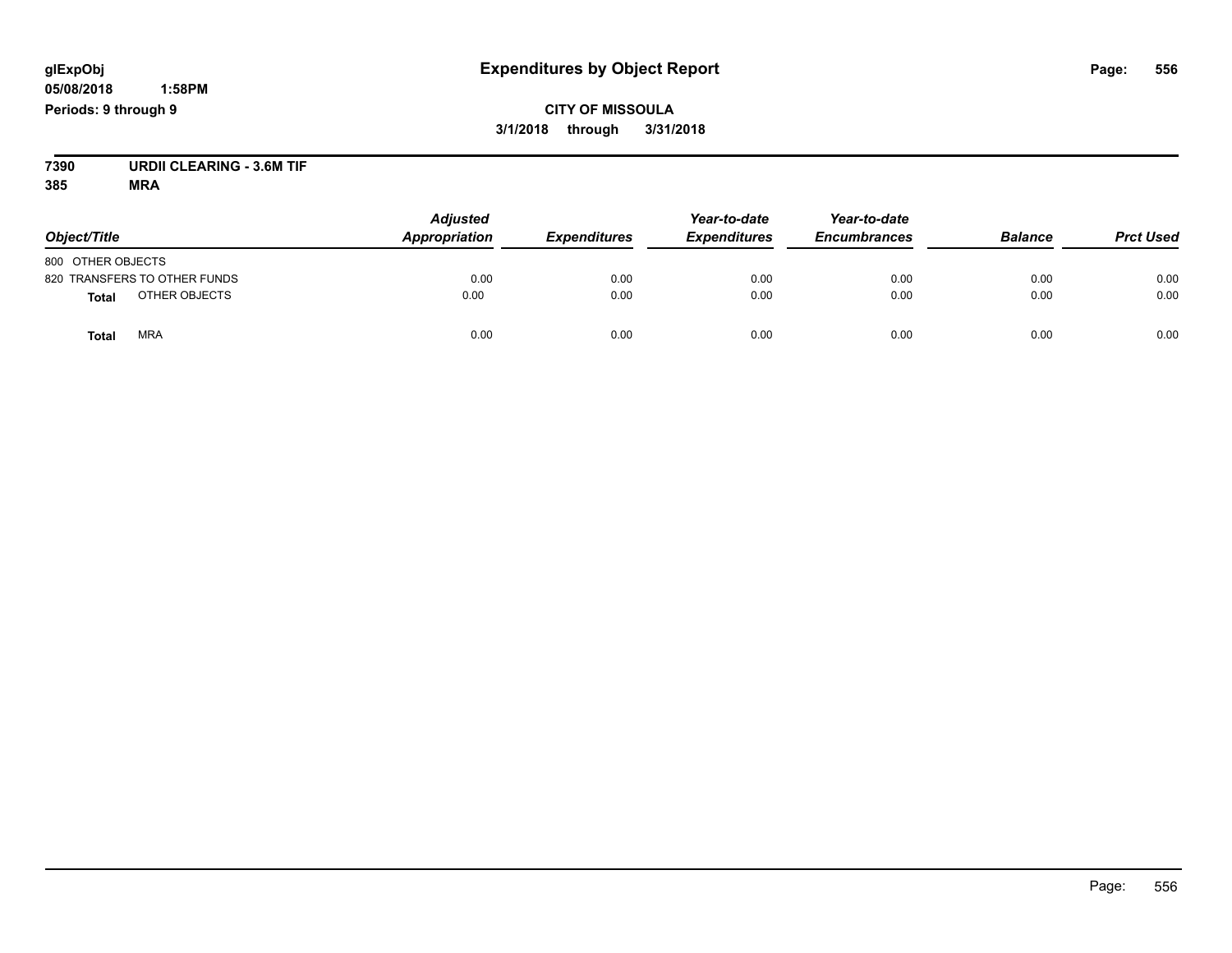**7390 URDII CLEARING - 3.6M TIF 390 NON-DEPARTMENTAL**

| Object/Title                     | <b>Adjusted</b><br>Appropriation | <b>Expenditures</b> | Year-to-date<br><b>Expenditures</b> | Year-to-date<br><b>Encumbrances</b> | <b>Balance</b> | <b>Prct Used</b> |
|----------------------------------|----------------------------------|---------------------|-------------------------------------|-------------------------------------|----------------|------------------|
| 800 OTHER OBJECTS                |                                  |                     |                                     |                                     |                |                  |
| 820 TRANSFERS TO OTHER FUNDS     | 2,274,167.00                     | 0.00                | 1,453,731.94                        | 0.00                                | 820.435.06     | 63.92            |
| OTHER OBJECTS<br><b>Total</b>    | 2.274.167.00                     | 0.00                | 1.453.731.94                        | 0.00                                | 820.435.06     | 63.92            |
| NON-DEPARTMENTAL<br><b>Total</b> | 2,274,167.00                     | 0.00                | 1,453,731.94                        | 0.00                                | 820,435.06     | 63.92            |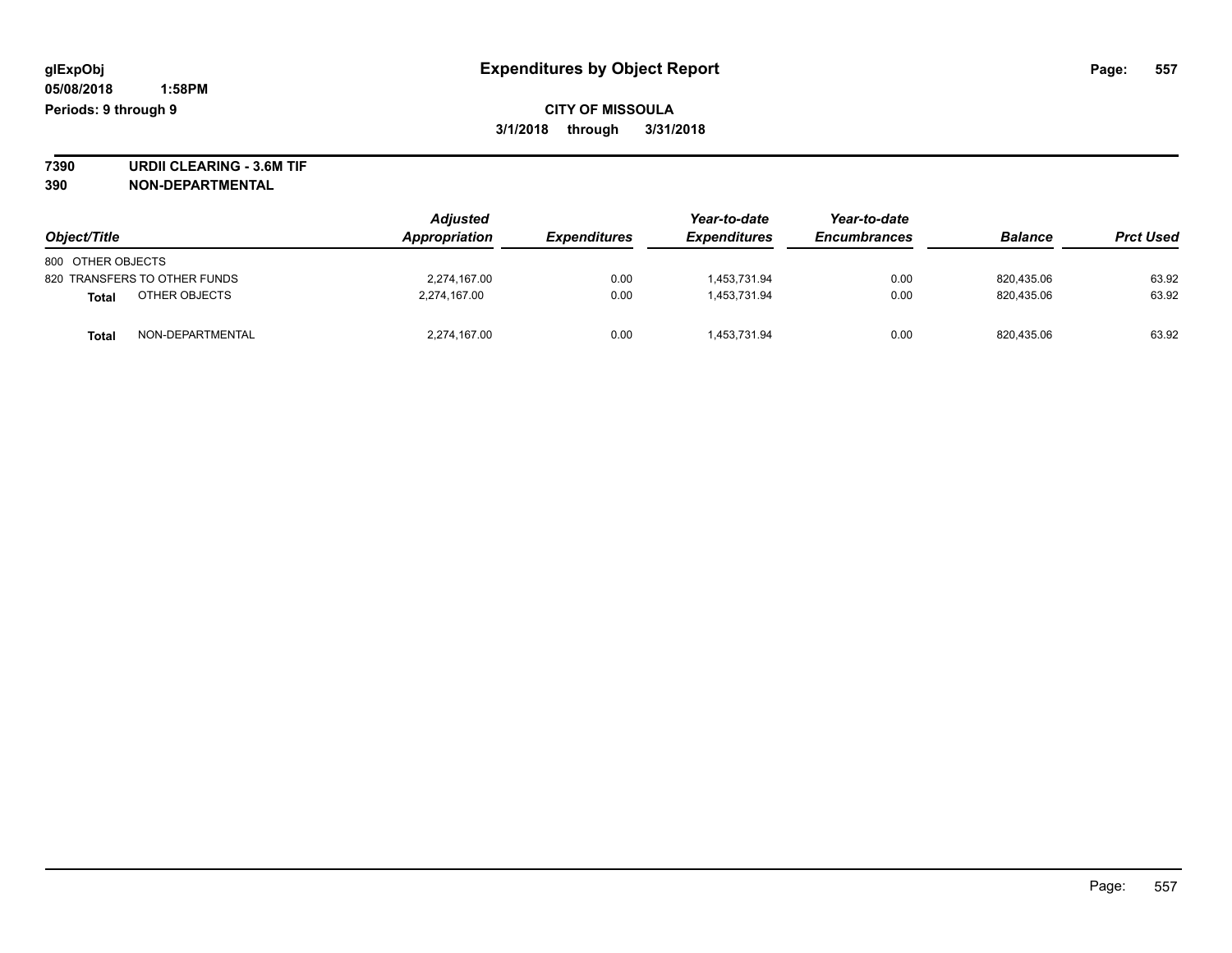**7390 URDII CLEARING - 3.6M TIF**

|                                    | <b>Adjusted</b><br>Appropriation<br><i><b>Expenditures</b></i> | Year-to-date | Year-to-date        |                     |                |                  |
|------------------------------------|----------------------------------------------------------------|--------------|---------------------|---------------------|----------------|------------------|
| Object/Title                       |                                                                |              | <b>Expenditures</b> | <b>Encumbrances</b> | <b>Balance</b> | <b>Prct Used</b> |
| 800 OTHER OBJECTS                  |                                                                |              |                     |                     |                |                  |
| 820 TRANSFERS TO OTHER FUNDS       | 2,274,167.00                                                   | 0.00         | 1.453.731.94        | 0.00                | 820,435.06     | 63.92            |
| OTHER OBJECTS<br><b>Total</b>      | 2,274,167.00                                                   | 0.00         | 1.453.731.94        | 0.00                | 820.435.06     | 63.92            |
| URDII CLEARING - 3.6M TIF<br>Total | 2,274,167.00                                                   | 0.00         | 1.453.731.94        | 0.00                | 820.435.06     | 63.92            |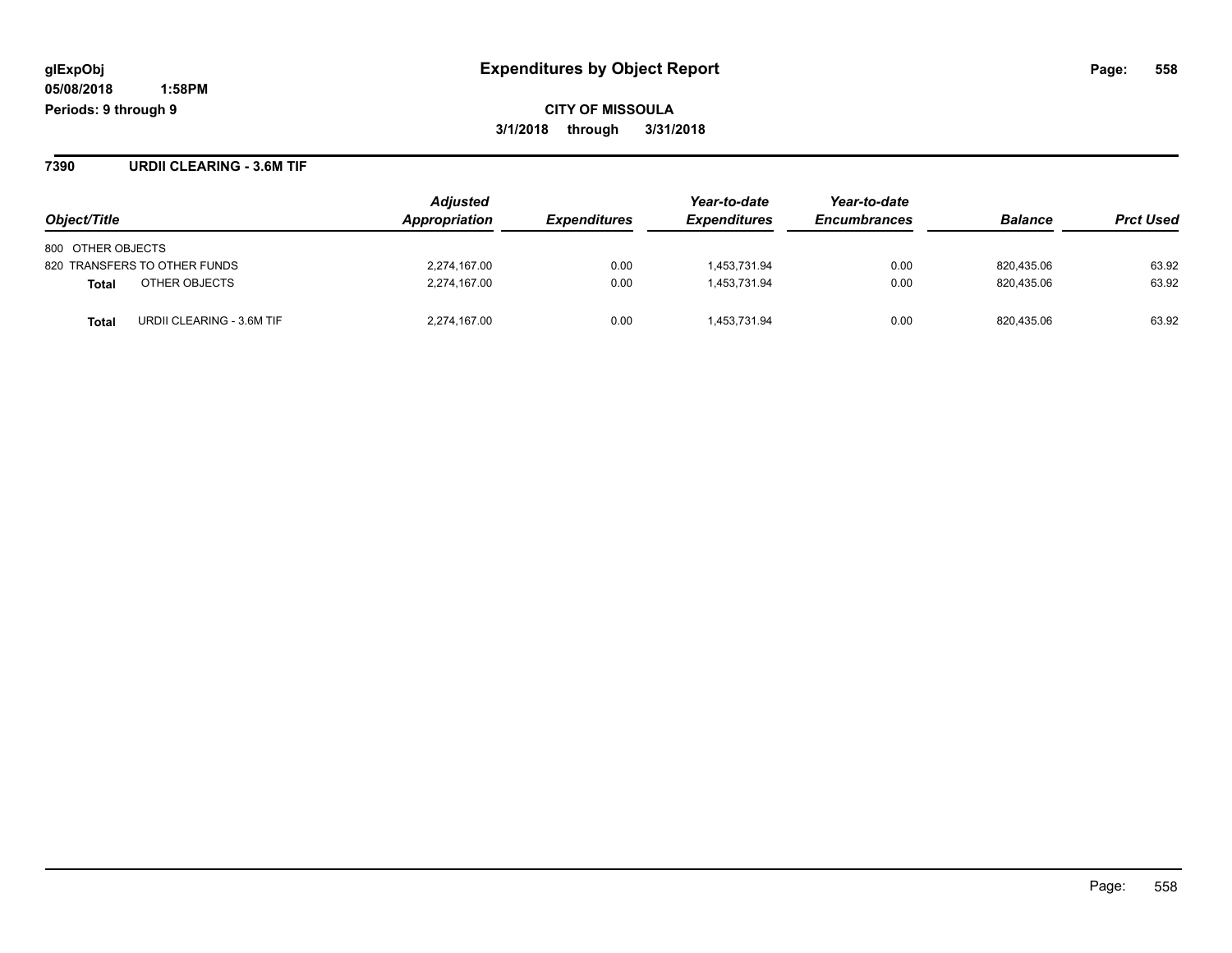**7392 MRA - URD II FUND 385 MRA**

|                    |                                   | <b>Adjusted</b> |                     | Year-to-date        | Year-to-date        |                |                  |
|--------------------|-----------------------------------|-----------------|---------------------|---------------------|---------------------|----------------|------------------|
| Object/Title       |                                   | Appropriation   | <b>Expenditures</b> | <b>Expenditures</b> | <b>Encumbrances</b> | <b>Balance</b> | <b>Prct Used</b> |
|                    | 300 PURCHASED SERVICES            |                 |                     |                     |                     |                |                  |
|                    | 350 PROFESSIONAL SERVICES         | 32,551.00       | 10,364.64           | 71,796.14           | 0.00                | $-39,245.14$   | 220.57           |
| Total              | <b>PURCHASED SERVICES</b>         | 32,551.00       | 10,364.64           | 71,796.14           | 0.00                | $-39,245.14$   | 220.57           |
|                    | 700 GRANTS & CONTRIBUTIONS        |                 |                     |                     |                     |                |                  |
|                    | 700 GRANTS & CONTRIBUTIONS        | 261,500.00      | 0.00                | 311,054.01          | 0.00                | $-49,554.01$   | 118.95           |
| <b>Total</b>       | <b>GRANTS &amp; CONTRIBUTIONS</b> | 261,500.00      | 0.00                | 311,054.01          | 0.00                | $-49,554.01$   | 118.95           |
| 800 OTHER OBJECTS  |                                   |                 |                     |                     |                     |                |                  |
|                    | 820 TRANSFERS TO OTHER FUNDS      | 250,000.00      | 0.00                | 0.00                | 0.00                | 250,000.00     | 0.00             |
| 845 CONTINGENCY    |                                   | 2.432.132.00    | 0.00                | 0.00                | 0.00                | 2,432,132.00   | 0.00             |
| <b>Total</b>       | OTHER OBJECTS                     | 2,682,132.00    | 0.00                | 0.00                | 0.00                | 2,682,132.00   | 0.00             |
| 900 CAPITAL OUTLAY |                                   |                 |                     |                     |                     |                |                  |
| 930 IMPROVEMENTS   |                                   | 77,750.00       | 0.00                | 0.00                | 0.00                | 77,750.00      | 0.00             |
| <b>Total</b>       | <b>CAPITAL OUTLAY</b>             | 77,750.00       | 0.00                | 0.00                | 0.00                | 77,750.00      | 0.00             |
| <b>Total</b>       | <b>MRA</b>                        | 3,053,933.00    | 10,364.64           | 382,850.15          | 0.00                | 2,671,082.85   | 12.54            |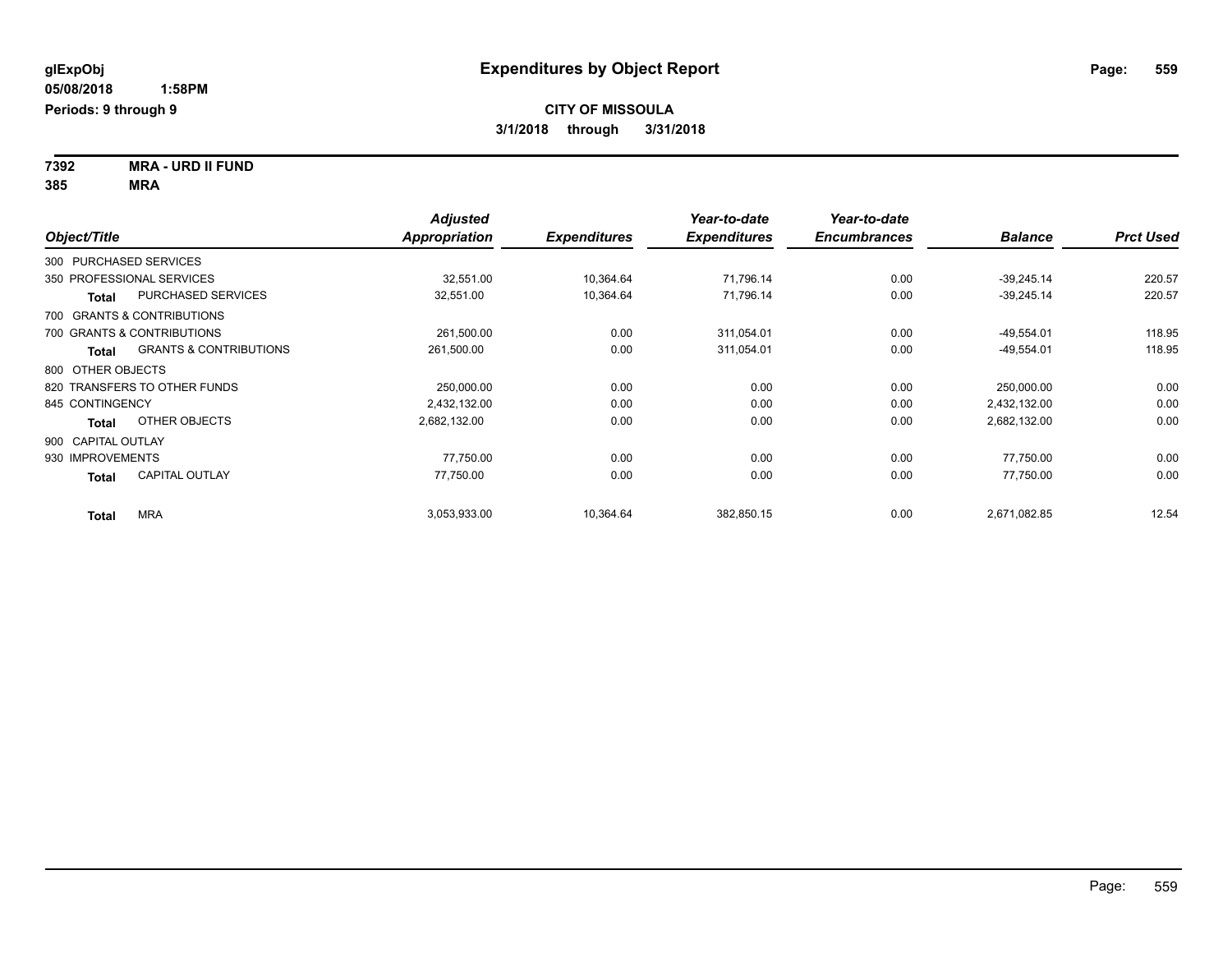**7392 MRA - URD II FUND**

|                        |                                   | <b>Adjusted</b>      |                     | Year-to-date        | Year-to-date        |                |                  |
|------------------------|-----------------------------------|----------------------|---------------------|---------------------|---------------------|----------------|------------------|
| Object/Title           |                                   | <b>Appropriation</b> | <b>Expenditures</b> | <b>Expenditures</b> | <b>Encumbrances</b> | <b>Balance</b> | <b>Prct Used</b> |
| 300 PURCHASED SERVICES |                                   |                      |                     |                     |                     |                |                  |
|                        | 350 PROFESSIONAL SERVICES         | 32,551.00            | 10,364.64           | 71,796.14           | 0.00                | $-39,245.14$   | 220.57           |
| Total                  | PURCHASED SERVICES                | 32,551.00            | 10,364.64           | 71,796.14           | 0.00                | $-39,245.14$   | 220.57           |
|                        | 700 GRANTS & CONTRIBUTIONS        |                      |                     |                     |                     |                |                  |
|                        | 700 GRANTS & CONTRIBUTIONS        | 261,500.00           | 0.00                | 311,054.01          | 0.00                | $-49.554.01$   | 118.95           |
| <b>Total</b>           | <b>GRANTS &amp; CONTRIBUTIONS</b> | 261,500.00           | 0.00                | 311,054.01          | 0.00                | $-49,554.01$   | 118.95           |
| 800 OTHER OBJECTS      |                                   |                      |                     |                     |                     |                |                  |
|                        | 820 TRANSFERS TO OTHER FUNDS      | 250,000.00           | 0.00                | 0.00                | 0.00                | 250,000.00     | 0.00             |
| 845 CONTINGENCY        |                                   | 2,432,132.00         | 0.00                | 0.00                | 0.00                | 2,432,132.00   | 0.00             |
| <b>Total</b>           | OTHER OBJECTS                     | 2,682,132.00         | 0.00                | 0.00                | 0.00                | 2,682,132.00   | 0.00             |
| 900 CAPITAL OUTLAY     |                                   |                      |                     |                     |                     |                |                  |
| 930 IMPROVEMENTS       |                                   | 77,750.00            | 0.00                | 0.00                | 0.00                | 77,750.00      | 0.00             |
| Total                  | <b>CAPITAL OUTLAY</b>             | 77,750.00            | 0.00                | 0.00                | 0.00                | 77,750.00      | 0.00             |
| <b>Total</b>           | <b>MRA - URD II FUND</b>          | 3,053,933.00         | 10,364.64           | 382,850.15          | 0.00                | 2,671,082.85   | 12.54            |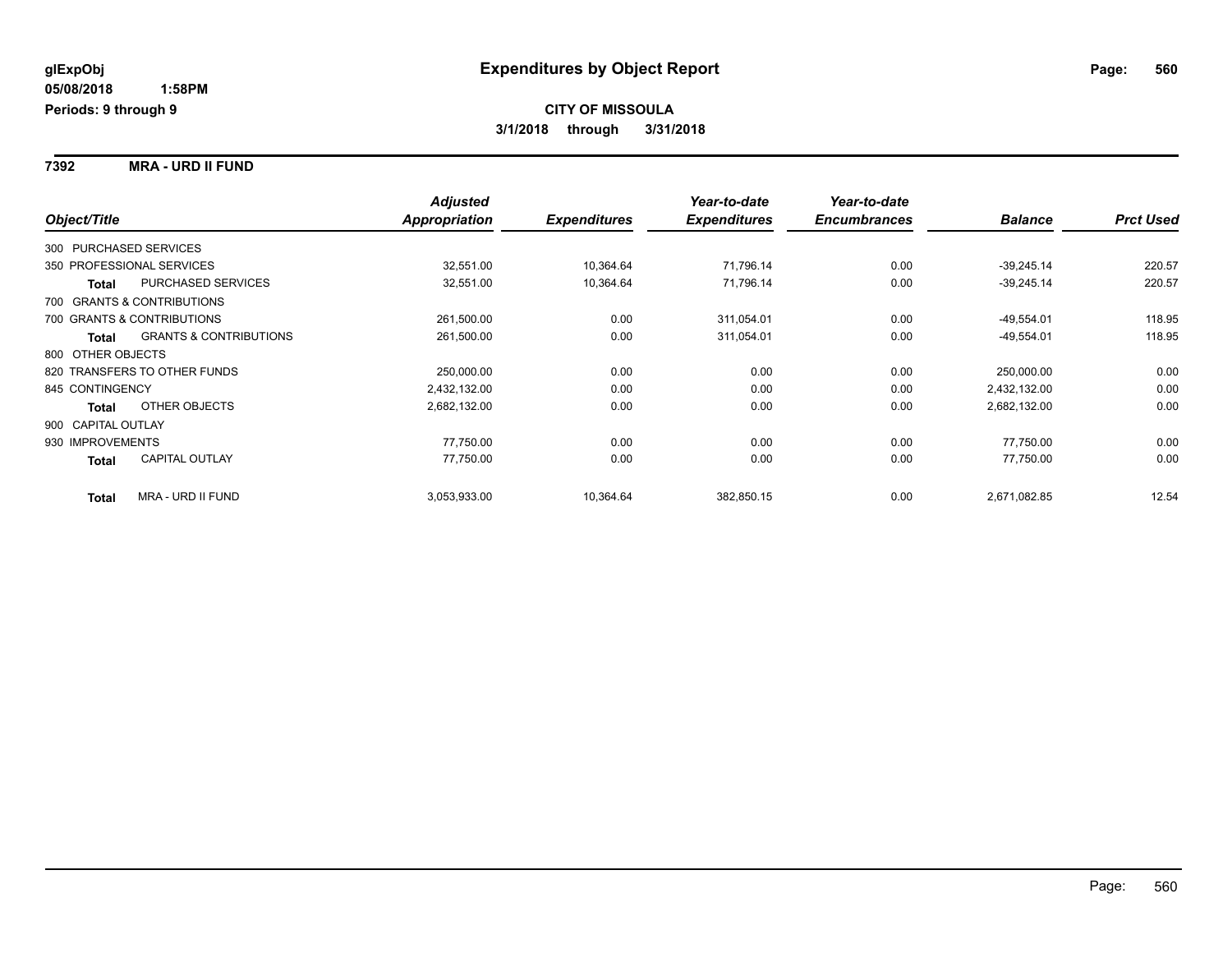**7393 MRA - URD III FUND 385 MRA**

|                                                   | <b>Adjusted</b> |                     | Year-to-date        | Year-to-date        |                |                  |
|---------------------------------------------------|-----------------|---------------------|---------------------|---------------------|----------------|------------------|
| Object/Title                                      | Appropriation   | <b>Expenditures</b> | <b>Expenditures</b> | <b>Encumbrances</b> | <b>Balance</b> | <b>Prct Used</b> |
| 100 PERSONAL SERVICES                             |                 |                     |                     |                     |                |                  |
| 110 SALARIES AND WAGES                            | 420,876.00      | 33,219.49           | 299,574.73          | 0.00                | 121,301.27     | 71.18            |
| 120 OVERTIME                                      | 5.000.00        | 20.80               | 20.80               | 0.00                | 4,979.20       | 0.42             |
| 140 EMPLOYER CONTRIBUTIONS                        | 135,737.00      | 10,897.93           | 103,294.08          | 0.00                | 32,442.92      | 76.10            |
| 141 STATE RETIREMENT CONTRIBUTIONS                | 426.00          | 33.22               | 362.39              | 0.00                | 63.61          | 85.07            |
| 190 PENSION EXPENSE                               | 0.00            | 0.00                | 0.00                | 0.00                | 0.00           | 0.00             |
| PERSONAL SERVICES<br><b>Total</b>                 | 562,039.00      | 44,171.44           | 403,252.00          | 0.00                | 158,787.00     | 71.75            |
| 200 SUPPLIES                                      |                 |                     |                     |                     |                |                  |
| 210 OFFICE SUPPLIES                               | 4,000.00        | 117.81              | 1,130.84            | 0.00                | 2,869.16       | 28.27            |
| 220 OPERATING SUPPLIES                            | 500.00          | 0.00                | 0.00                | 0.00                | 500.00         | 0.00             |
| 230 REPAIR/MAINTENANCE                            | 828.00          | 0.00                | 415.96              | 0.00                | 412.04         | 50.24            |
| 231 GASOLINE                                      | 400.00          | 32.82               | 153.19              | 0.00                | 246.81         | 38.30            |
| 240 OTHER SUPPLIES                                | 3,398.00        | 0.00                | 922.08              | 0.00                | 2,475.92       | 27.14            |
| <b>SUPPLIES</b><br><b>Total</b>                   | 9,126.00        | 150.63              | 2,622.07            | 0.00                | 6,503.93       | 28.73            |
| 300 PURCHASED SERVICES                            |                 |                     |                     |                     |                |                  |
| 310 COMMUNICATIONS                                | 800.00          | 0.00                | 59.88               | 0.00                | 740.12         | 7.49             |
| 320 PRINTING & DUPLICATING                        | 3,000.00        | 21.89               | 1,150.34            | 0.00                | 1,849.66       | 38.34            |
| 330 PUBLICITY, SUBSCRIPTIONS & DUES               | 3,000.00        | 1,355.00            | 3,060.82            | 0.00                | $-60.82$       | 102.03           |
| 344 TELEPHONE SERVICE                             | 1,300.00        | 0.00                | 25.05               | 0.00                | 1,274.95       | 1.93             |
| 345 GARBAGE                                       | 565.00          | 0.00                | 0.00                | 0.00                | 565.00         | 0.00             |
| 350 PROFESSIONAL SERVICES                         | 1,076,507.00    | 62,357.33           | 398,328.82          | 0.00                | 678,178.18     | 37.00            |
| 360 REPAIR & MAINTENANCE                          | 6,990.00        | 347.30              | 2,778.40            | 0.00                | 4,211.60       | 39.75            |
| 370 TRAVEL                                        | 3,500.00        | 0.00                | 3,200.32            | 0.00                | 299.68         | 91.44            |
| 380 TRAINING                                      | 4,500.00        | 302.20              | 2,037.74            | 0.00                | 2,462.26       | 45.28            |
| 390 OTHER PURCHASED SERVICES                      | 500.00          | 0.00                | 0.00                | 0.00                | 500.00         | 0.00             |
| PURCHASED SERVICES<br><b>Total</b>                | 1,100,662.00    | 64,383.72           | 410,641.37          | 0.00                | 690,020.63     | 37.31            |
| 600 DEBT SERVICE                                  |                 |                     |                     |                     |                |                  |
| 610 PRINCIPAL                                     | 0.00            | 0.00                | 0.00                | 0.00                | 0.00           | 0.00             |
| <b>DEBT SERVICE</b><br>Total                      | 0.00            | 0.00                | 0.00                | 0.00                | 0.00           | 0.00             |
| 700 GRANTS & CONTRIBUTIONS                        |                 |                     |                     |                     |                |                  |
| 700 GRANTS & CONTRIBUTIONS                        | 6,514,995.00    | 253,748.00          | 2,211,006.86        | 0.00                | 4,303,988.14   | 33.94            |
| <b>GRANTS &amp; CONTRIBUTIONS</b><br><b>Total</b> | 6,514,995.00    | 253,748.00          | 2,211,006.86        | 0.00                | 4,303,988.14   | 33.94            |
| 800 OTHER OBJECTS                                 |                 |                     |                     |                     |                |                  |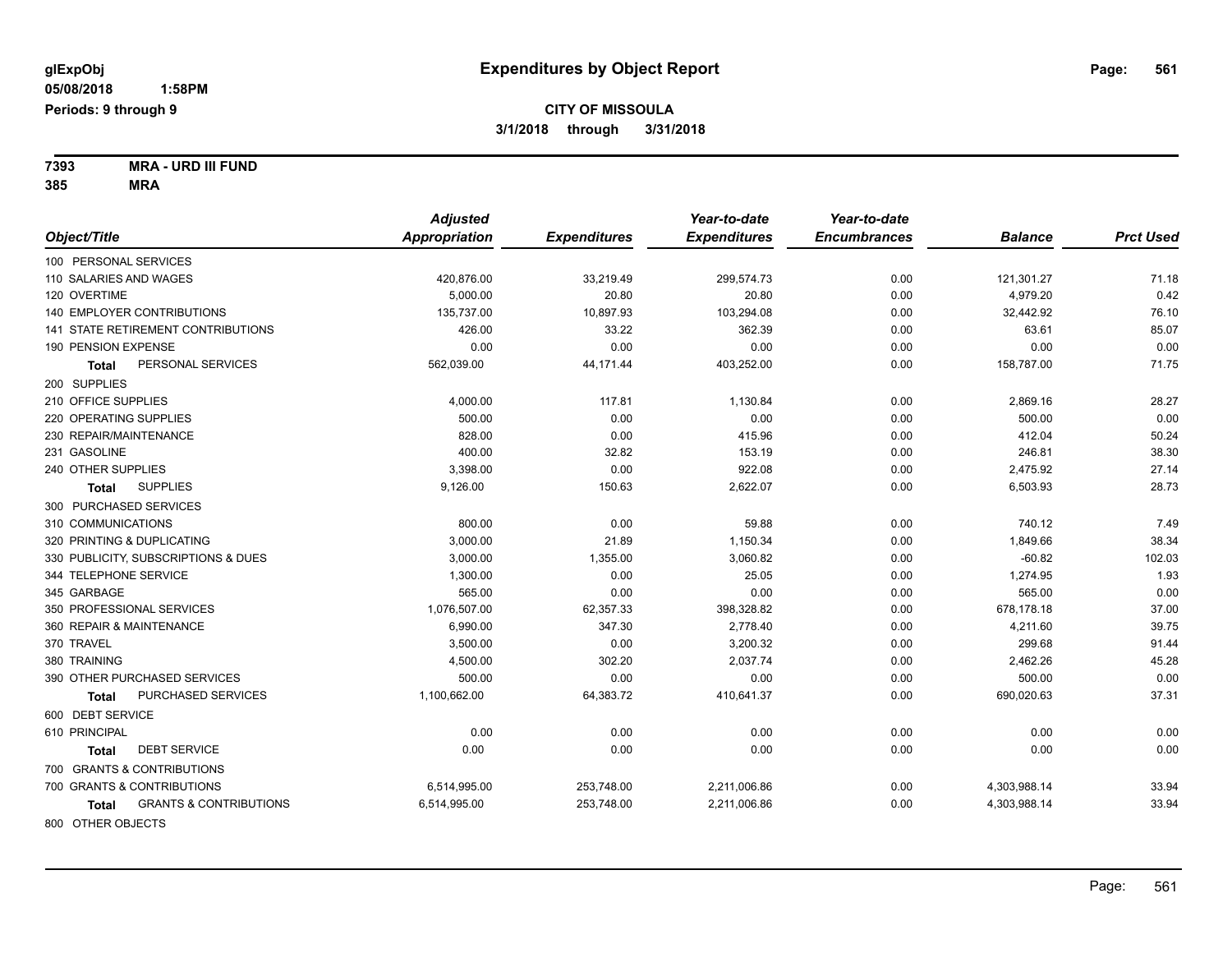**7393 MRA - URD III FUND 385 MRA**

|                    |                              | <b>Adjusted</b> |                     | Year-to-date        | Year-to-date        |                |                  |
|--------------------|------------------------------|-----------------|---------------------|---------------------|---------------------|----------------|------------------|
| Object/Title       |                              | Appropriation   | <b>Expenditures</b> | <b>Expenditures</b> | <b>Encumbrances</b> | <b>Balance</b> | <b>Prct Used</b> |
|                    | 820 TRANSFERS TO OTHER FUNDS | 0.00            | 151.674.45          | 151.674.45          | 0.00                | $-151.674.45$  | 0.00             |
| 845 CONTINGENCY    |                              | 166.188.00      | 0.00                | 0.00                | 0.00                | 166.188.00     | 0.00             |
| Total              | OTHER OBJECTS                | 166.188.00      | 151.674.45          | 151,674.45          | 0.00                | 14,513.55      | 91.27            |
| 900 CAPITAL OUTLAY |                              |                 |                     |                     |                     |                |                  |
| 910 LAND           |                              | 1.611.000.00    | 0.00                | $-6.564.55$         | 0.00                | 1.617.564.55   | $-0.41$          |
| 930 IMPROVEMENTS   |                              | 4.546.517.00    | 0.00                | 1,424,665.92        | 0.00                | 3.121.851.08   | 31.34            |
| <b>Total</b>       | <b>CAPITAL OUTLAY</b>        | 6.157.517.00    | 0.00                | 1.418.101.37        | 0.00                | 4,739,415.63   | 23.03            |
| <b>Total</b>       | <b>MRA</b>                   | 14.510.527.00   | 514.128.24          | 4.597.298.12        | 0.00                | 9.913.228.88   | 31.68            |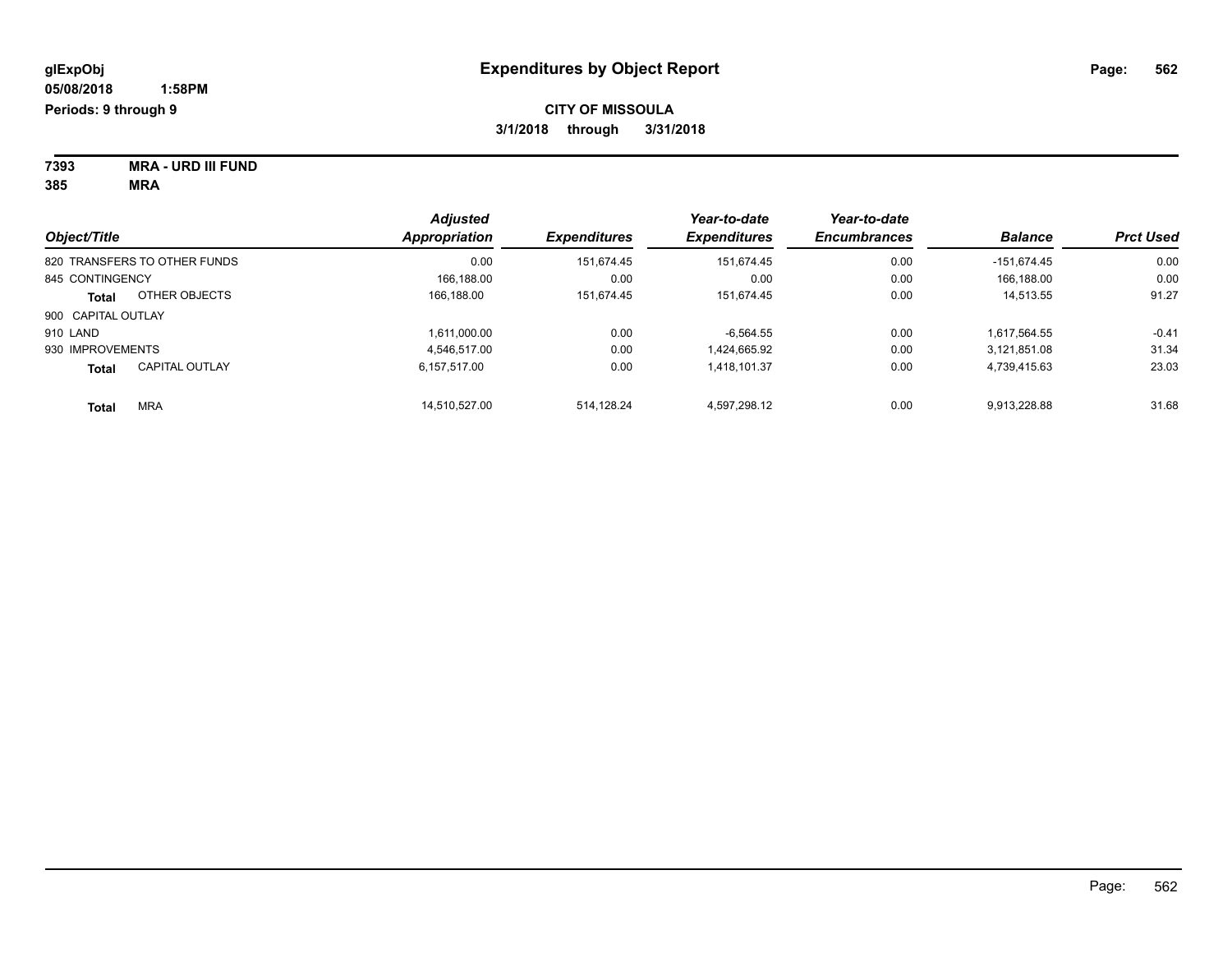**7393 MRA - URD III FUND**

|                                                   | <b>Adjusted</b> |                     | Year-to-date        | Year-to-date        |                |                  |
|---------------------------------------------------|-----------------|---------------------|---------------------|---------------------|----------------|------------------|
| Object/Title                                      | Appropriation   | <b>Expenditures</b> | <b>Expenditures</b> | <b>Encumbrances</b> | <b>Balance</b> | <b>Prct Used</b> |
| 100 PERSONAL SERVICES                             |                 |                     |                     |                     |                |                  |
| 110 SALARIES AND WAGES                            | 420,876.00      | 33,219.49           | 299,574.73          | 0.00                | 121,301.27     | 71.18            |
| 120 OVERTIME                                      | 5,000.00        | 20.80               | 20.80               | 0.00                | 4,979.20       | 0.42             |
| <b>140 EMPLOYER CONTRIBUTIONS</b>                 | 135,737.00      | 10,897.93           | 103,294.08          | 0.00                | 32,442.92      | 76.10            |
| 141 STATE RETIREMENT CONTRIBUTIONS                | 426.00          | 33.22               | 362.39              | 0.00                | 63.61          | 85.07            |
| 190 PENSION EXPENSE                               | 0.00            | 0.00                | 0.00                | 0.00                | 0.00           | 0.00             |
| PERSONAL SERVICES<br><b>Total</b>                 | 562,039.00      | 44,171.44           | 403,252.00          | 0.00                | 158,787.00     | 71.75            |
| 200 SUPPLIES                                      |                 |                     |                     |                     |                |                  |
| 210 OFFICE SUPPLIES                               | 4,000.00        | 117.81              | 1,130.84            | 0.00                | 2,869.16       | 28.27            |
| 220 OPERATING SUPPLIES                            | 500.00          | 0.00                | 0.00                | 0.00                | 500.00         | 0.00             |
| 230 REPAIR/MAINTENANCE                            | 828.00          | 0.00                | 415.96              | 0.00                | 412.04         | 50.24            |
| 231 GASOLINE                                      | 400.00          | 32.82               | 153.19              | 0.00                | 246.81         | 38.30            |
| 240 OTHER SUPPLIES                                | 3,398.00        | 0.00                | 922.08              | 0.00                | 2,475.92       | 27.14            |
| <b>SUPPLIES</b><br>Total                          | 9,126.00        | 150.63              | 2,622.07            | 0.00                | 6,503.93       | 28.73            |
| 300 PURCHASED SERVICES                            |                 |                     |                     |                     |                |                  |
| 310 COMMUNICATIONS                                | 800.00          | 0.00                | 59.88               | 0.00                | 740.12         | 7.49             |
| 320 PRINTING & DUPLICATING                        | 3,000.00        | 21.89               | 1,150.34            | 0.00                | 1,849.66       | 38.34            |
| 330 PUBLICITY, SUBSCRIPTIONS & DUES               | 3,000.00        | 1,355.00            | 3,060.82            | 0.00                | $-60.82$       | 102.03           |
| 344 TELEPHONE SERVICE                             | 1,300.00        | 0.00                | 25.05               | 0.00                | 1,274.95       | 1.93             |
| 345 GARBAGE                                       | 565.00          | 0.00                | 0.00                | 0.00                | 565.00         | 0.00             |
| 350 PROFESSIONAL SERVICES                         | 1,076,507.00    | 62,357.33           | 398,328.82          | 0.00                | 678,178.18     | 37.00            |
| 360 REPAIR & MAINTENANCE                          | 6,990.00        | 347.30              | 2,778.40            | 0.00                | 4,211.60       | 39.75            |
| 370 TRAVEL                                        | 3,500.00        | 0.00                | 3,200.32            | 0.00                | 299.68         | 91.44            |
| 380 TRAINING                                      | 4,500.00        | 302.20              | 2,037.74            | 0.00                | 2,462.26       | 45.28            |
| 390 OTHER PURCHASED SERVICES                      | 500.00          | 0.00                | 0.00                | 0.00                | 500.00         | 0.00             |
| PURCHASED SERVICES<br><b>Total</b>                | 1,100,662.00    | 64,383.72           | 410,641.37          | 0.00                | 690,020.63     | 37.31            |
| 600 DEBT SERVICE                                  |                 |                     |                     |                     |                |                  |
| 610 PRINCIPAL                                     | 0.00            | 0.00                | 0.00                | 0.00                | 0.00           | 0.00             |
| <b>DEBT SERVICE</b><br><b>Total</b>               | 0.00            | 0.00                | 0.00                | 0.00                | 0.00           | 0.00             |
| 700 GRANTS & CONTRIBUTIONS                        |                 |                     |                     |                     |                |                  |
| 700 GRANTS & CONTRIBUTIONS                        | 6,514,995.00    | 253,748.00          | 2,211,006.86        | 0.00                | 4,303,988.14   | 33.94            |
| <b>GRANTS &amp; CONTRIBUTIONS</b><br><b>Total</b> | 6,514,995.00    | 253,748.00          | 2,211,006.86        | 0.00                | 4,303,988.14   | 33.94            |
| 800 OTHER OBJECTS                                 |                 |                     |                     |                     |                |                  |
| 820 TRANSFERS TO OTHER FUNDS                      | 0.00            | 151,674.45          | 151,674.45          | 0.00                | $-151,674.45$  | 0.00             |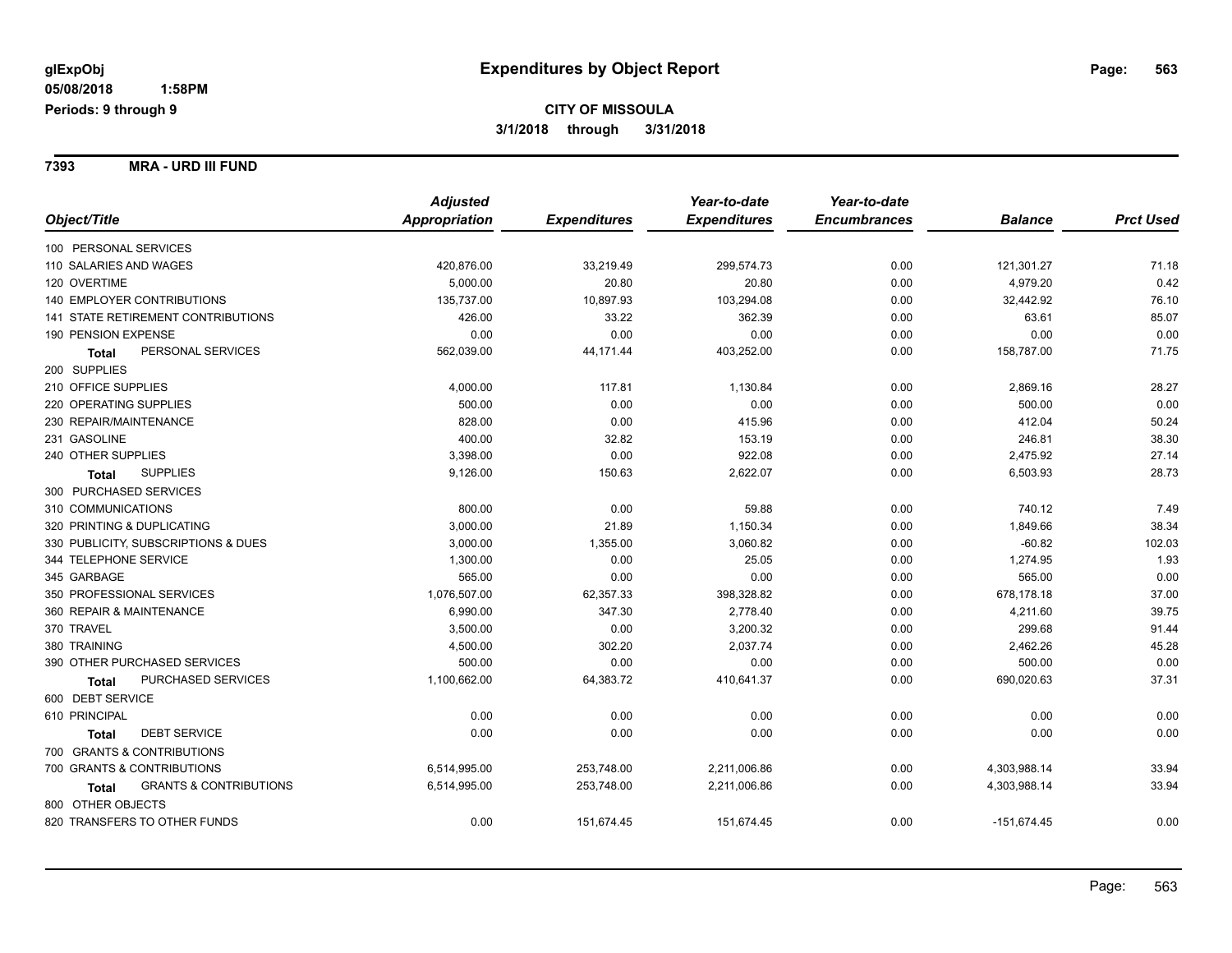**7393 MRA - URD III FUND**

| Object/Title       |                    | <b>Adjusted</b><br>Appropriation | <b>Expenditures</b> | Year-to-date<br><b>Expenditures</b> | Year-to-date<br><b>Encumbrances</b> | <b>Balance</b> | <b>Prct Used</b> |
|--------------------|--------------------|----------------------------------|---------------------|-------------------------------------|-------------------------------------|----------------|------------------|
| 845 CONTINGENCY    |                    | 166,188.00                       | 0.00                | 0.00                                | 0.00                                | 166.188.00     | 0.00             |
| <b>Total</b>       | OTHER OBJECTS      | 166,188.00                       | 151,674.45          | 151,674.45                          | 0.00                                | 14,513.55      | 91.27            |
| 900 CAPITAL OUTLAY |                    |                                  |                     |                                     |                                     |                |                  |
| 910 LAND           |                    | 1,611,000.00                     | 0.00                | $-6,564.55$                         | 0.00                                | 1,617,564.55   | $-0.41$          |
| 930 IMPROVEMENTS   |                    | 4.546.517.00                     | 0.00                | 1,424,665.92                        | 0.00                                | 3,121,851.08   | 31.34            |
| <b>Total</b>       | CAPITAL OUTLAY     | 6.157.517.00                     | 0.00                | 1,418,101.37                        | 0.00                                | 4,739,415.63   | 23.03            |
| <b>Total</b>       | MRA - URD III FUND | 14.510.527.00                    | 514.128.24          | 4.597.298.12                        | 0.00                                | 9.913.228.88   | 31.68            |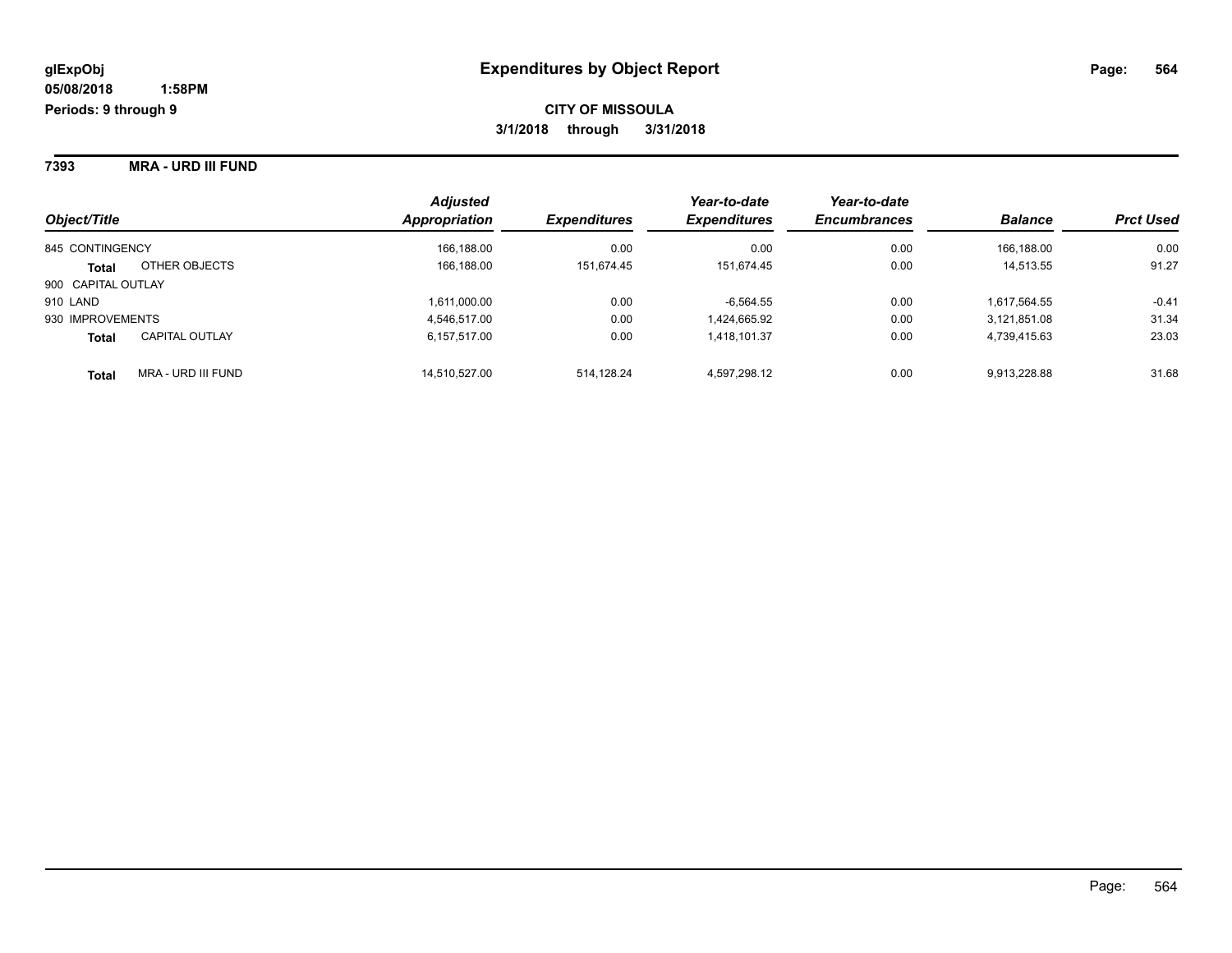**CITY OF MISSOULA 3/1/2018 through 3/31/2018**

# **7394 MRA URD III TI DEBT CLEARING FUND**

| Object/Title                  | <b>Adjusted</b><br><b>Appropriation</b> | <b>Expenditures</b> | Year-to-date<br><b>Expenditures</b> | Year-to-date<br><b>Encumbrances</b> | <b>Balance</b> | <b>Prct Used</b> |
|-------------------------------|-----------------------------------------|---------------------|-------------------------------------|-------------------------------------|----------------|------------------|
|                               |                                         |                     |                                     |                                     |                |                  |
| 800 OTHER OBJECTS             |                                         |                     |                                     |                                     |                |                  |
| 820 TRANSFERS TO OTHER FUNDS  | 1,975,456.00                            | 130.377.86          | 1,633,270.40                        | 0.00                                | 342.185.60     | 82.68            |
| OTHER OBJECTS<br><b>Total</b> | 1,975,456.00                            | 130.377.86          | 1,633,270.40                        | 0.00                                | 342.185.60     | 82.68            |
| <b>MRA</b><br>Total           | 1,975,456.00                            | 130.377.86          | 1.633.270.40                        | 0.00                                | 342,185.60     | 82.68            |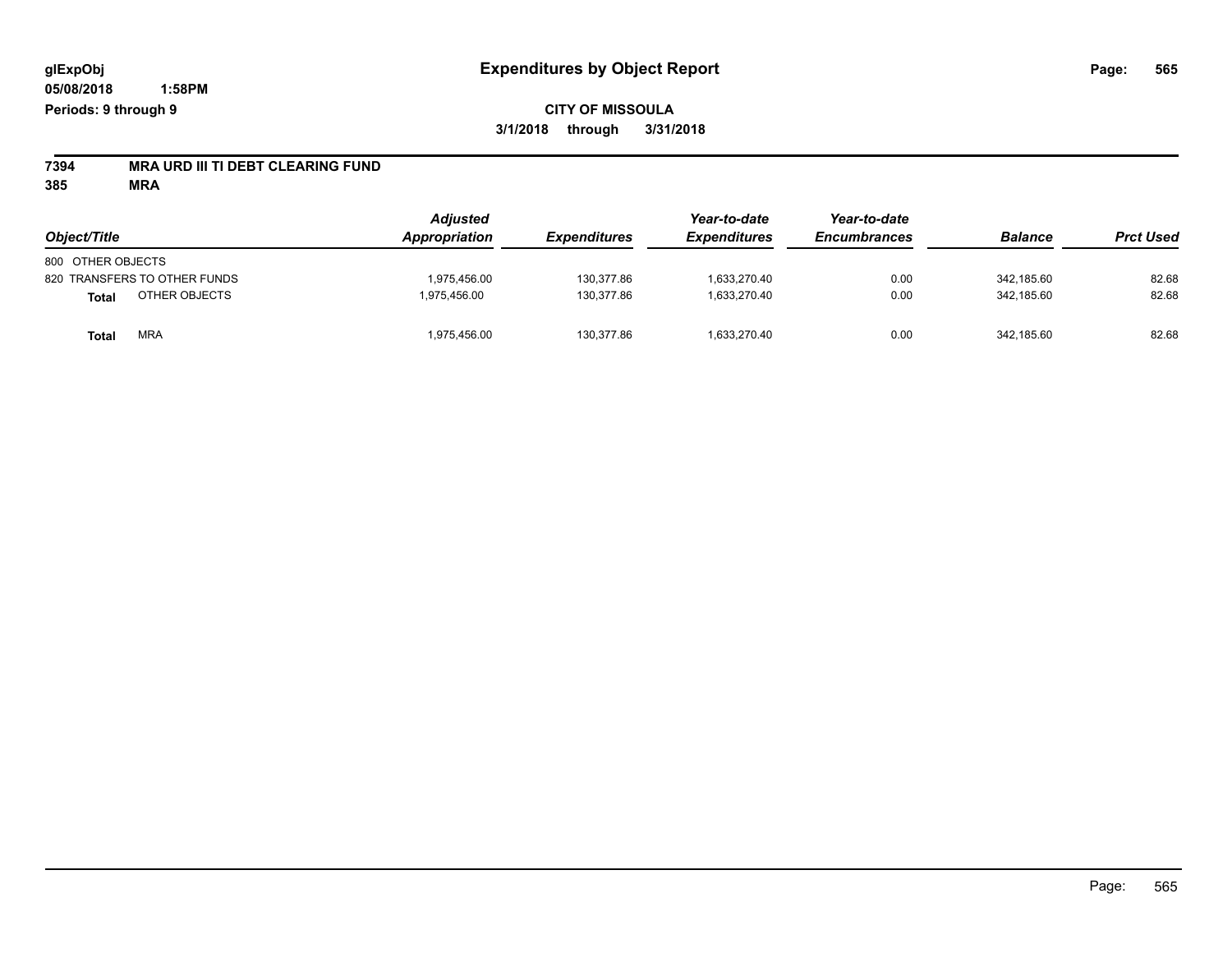**CITY OF MISSOULA 3/1/2018 through 3/31/2018**

#### **7394 MRA URD III TI DEBT CLEARING FUND**

|                                            | <b>Adjusted</b> |                            | Year-to-date        | Year-to-date        |                |                  |
|--------------------------------------------|-----------------|----------------------------|---------------------|---------------------|----------------|------------------|
| Object/Title                               | Appropriation   | <i><b>Expenditures</b></i> | <b>Expenditures</b> | <b>Encumbrances</b> | <b>Balance</b> | <b>Prct Used</b> |
| 800 OTHER OBJECTS                          |                 |                            |                     |                     |                |                  |
| 820 TRANSFERS TO OTHER FUNDS               | 1.975.456.00    | 130.377.86                 | 1.633.270.40        | 0.00                | 342.185.60     | 82.68            |
| OTHER OBJECTS<br><b>Total</b>              | 1.975.456.00    | 130.377.86                 | 1.633.270.40        | 0.00                | 342.185.60     | 82.68            |
| MRA URD III TI DEBT CLEARING FUND<br>Total | 1.975.456.00    | 130.377.86                 | 1.633.270.40        | 0.00                | 342.185.60     | 82.68            |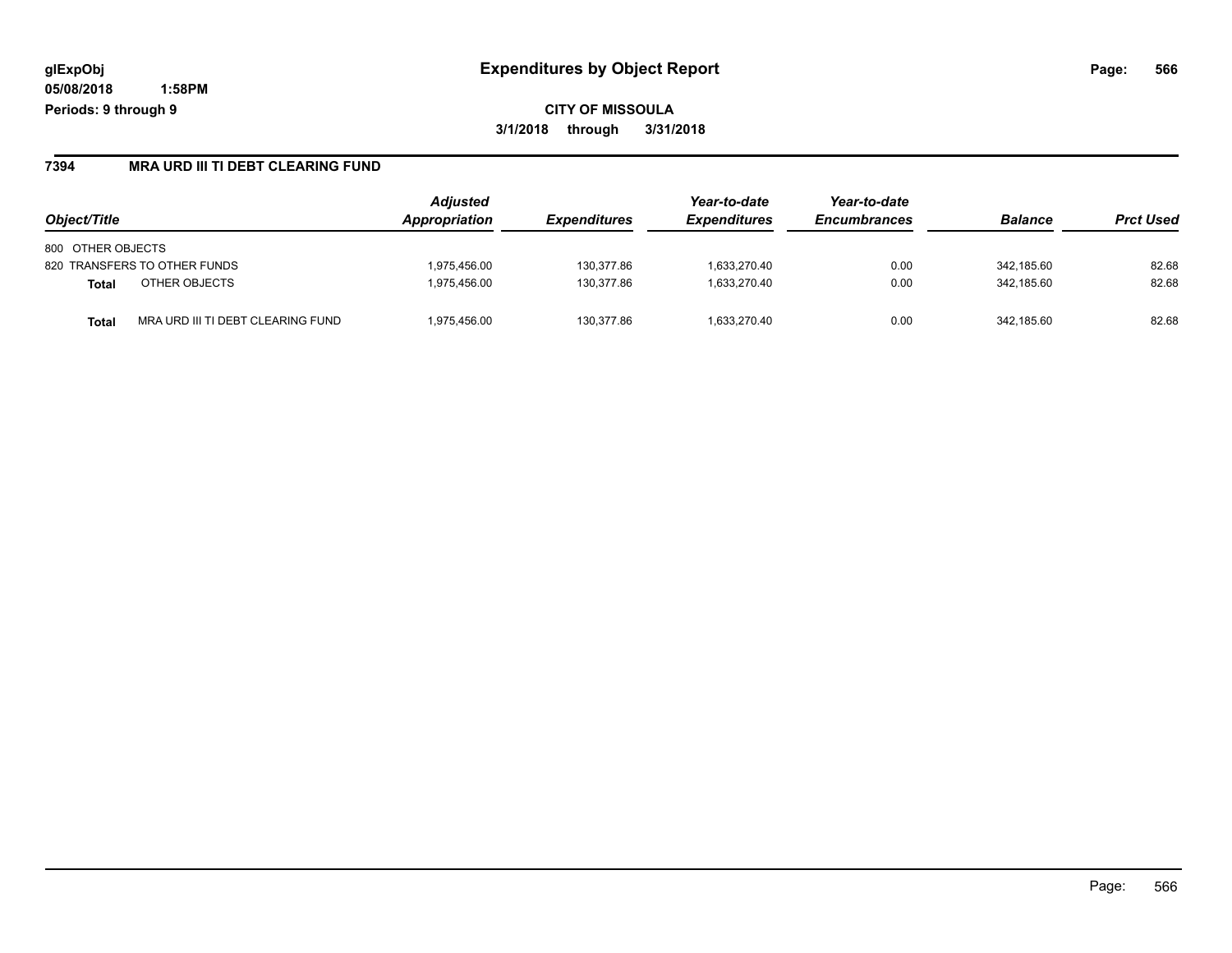## **CITY OF MISSOULA 3/1/2018 through 3/31/2018**

# **7395 MRA TAX INCREMENT DEBT SERVICE**

| Object/Title                 | <b>Adjusted</b><br>Appropriation | <b>Expenditures</b> | Year-to-date<br><b>Expenditures</b> | Year-to-date<br><b>Encumbrances</b> | <b>Balance</b> | <b>Prct Used</b> |
|------------------------------|----------------------------------|---------------------|-------------------------------------|-------------------------------------|----------------|------------------|
| 600 DEBT SERVICE             |                                  |                     |                                     |                                     |                |                  |
| 610 PRINCIPAL                | 440,000.00                       | 0.00                | 0.00                                | 0.00                                | 440.000.00     | 0.00             |
| 620 INTEREST / SERVICE FEES  | 744,513.00                       | 0.00                | 294,398.13                          | 0.00                                | 450.114.87     | 39.54            |
| <b>DEBT SERVICE</b><br>Total | 1,184,513.00                     | 0.00                | 294,398.13                          | 0.00                                | 890.114.87     | 24.85            |
| <b>MRA</b><br><b>Total</b>   | 184,513.00                       | 0.00                | 294,398.13                          | 0.00                                | 890,114.87     | 24.85            |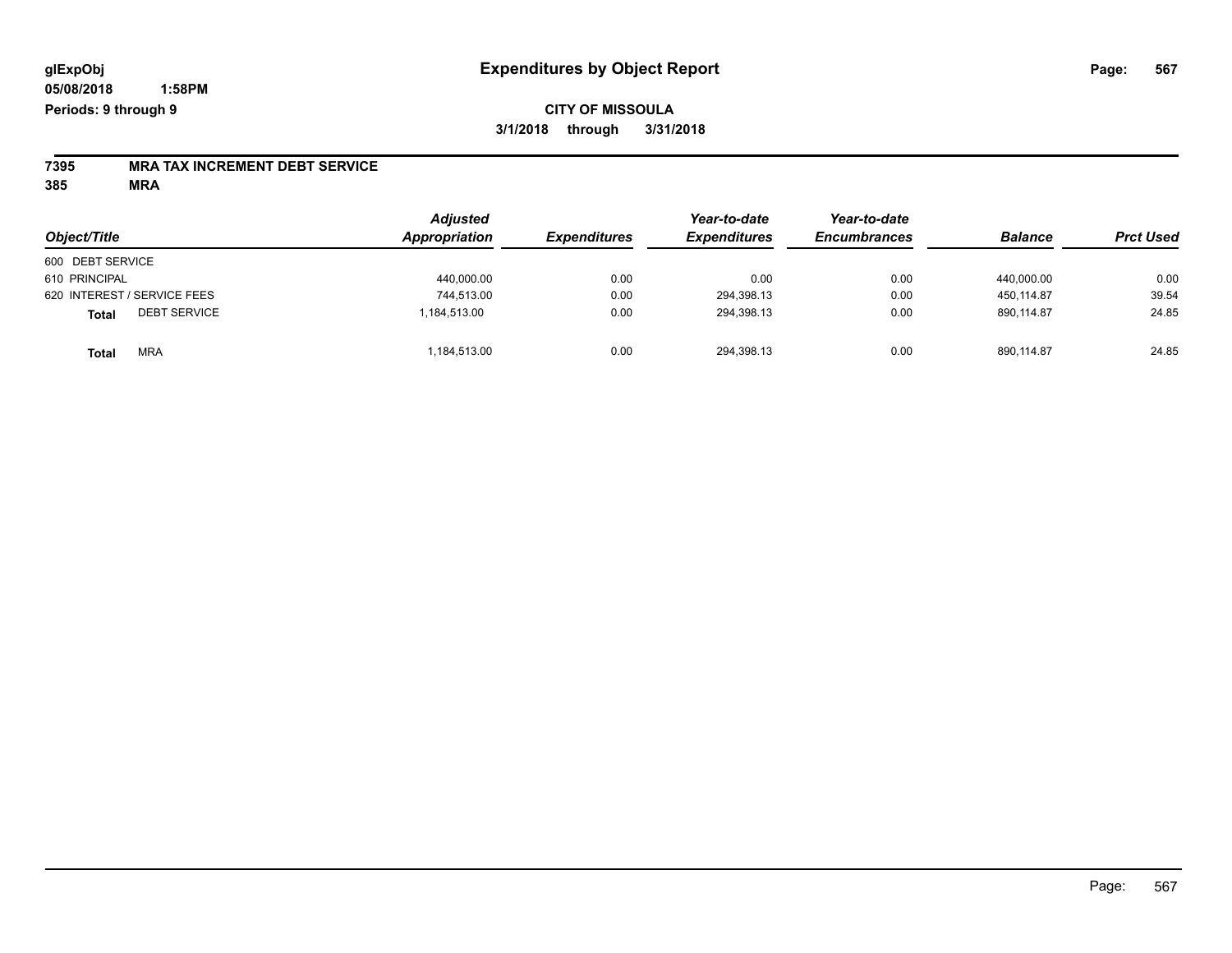### **7395 MRA TAX INCREMENT DEBT SERVICE**

| Object/Title                                   | <b>Adjusted</b><br><b>Appropriation</b> | <b>Expenditures</b> | Year-to-date<br><b>Expenditures</b> | Year-to-date<br><b>Encumbrances</b> | <b>Balance</b> | <b>Prct Used</b> |
|------------------------------------------------|-----------------------------------------|---------------------|-------------------------------------|-------------------------------------|----------------|------------------|
| 600 DEBT SERVICE                               |                                         |                     |                                     |                                     |                |                  |
| 610 PRINCIPAL                                  | 440,000.00                              | 0.00                | 0.00                                | 0.00                                | 440.000.00     | 0.00             |
| 620 INTEREST / SERVICE FEES                    | 744,513.00                              | 0.00                | 294,398.13                          | 0.00                                | 450,114.87     | 39.54            |
| <b>DEBT SERVICE</b><br><b>Total</b>            | .184.513.00                             | 0.00                | 294.398.13                          | 0.00                                | 890.114.87     | 24.85            |
| MRA TAX INCREMENT DEBT SERVICE<br><b>Total</b> | .184.513.00                             | 0.00                | 294.398.13                          | 0.00                                | 890.114.87     | 24.85            |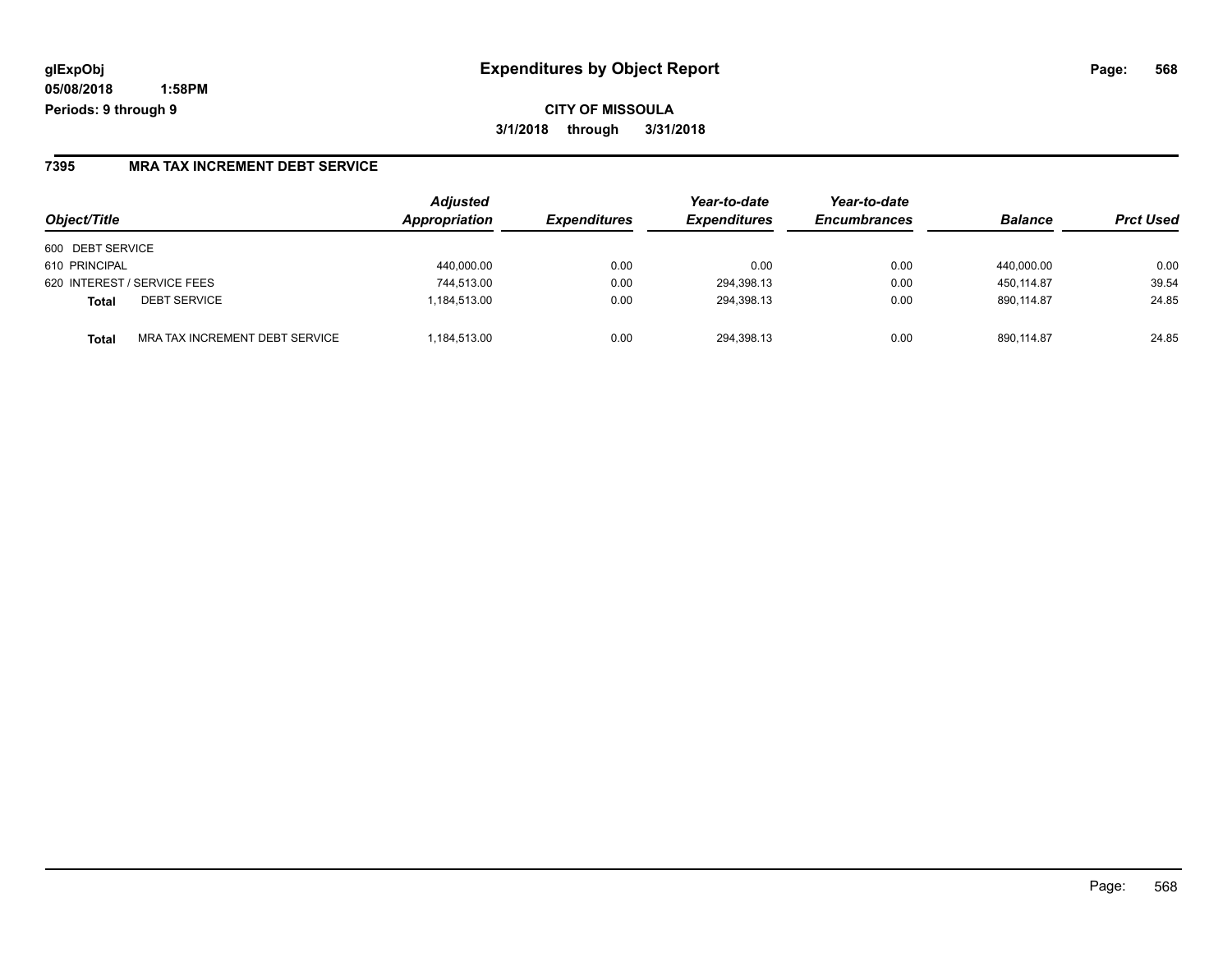# **7396 NRSS DEBT SERVICE SINKING FUND**

|                               | <b>Adjusted</b>      | <b>Expenditures</b> | Year-to-date<br><b>Expenditures</b> | Year-to-date        | <b>Balance</b> | <b>Prct Used</b> |
|-------------------------------|----------------------|---------------------|-------------------------------------|---------------------|----------------|------------------|
| Object/Title                  | <b>Appropriation</b> |                     |                                     | <b>Encumbrances</b> |                |                  |
| 600 DEBT SERVICE              |                      |                     |                                     |                     |                |                  |
| 610 PRINCIPAL                 | 30.300.00            | 0.00                | 15,000.00                           | 0.00                | 15.300.00      | 49.50            |
| 620 INTEREST / SERVICE FEES   | 57.524.00            | 0.00                | 27.862.10                           | 0.00                | 29.661.90      | 48.44            |
| <b>DEBT SERVICE</b><br>Total  | 87.824.00            | 0.00                | 42.862.10                           | 0.00                | 44.961.90      | 48.80            |
| 800 OTHER OBJECTS             |                      |                     |                                     |                     |                |                  |
| 820 TRANSFERS TO OTHER FUNDS  | 0.00                 | 0.00                | 0.00                                | 0.00                | 0.00           | 0.00             |
| OTHER OBJECTS<br><b>Total</b> | 0.00                 | 0.00                | 0.00                                | 0.00                | 0.00           | 0.00             |
| <b>MRA</b><br><b>Total</b>    | 87.824.00            | 0.00                | 42.862.10                           | 0.00                | 44.961.90      | 48.80            |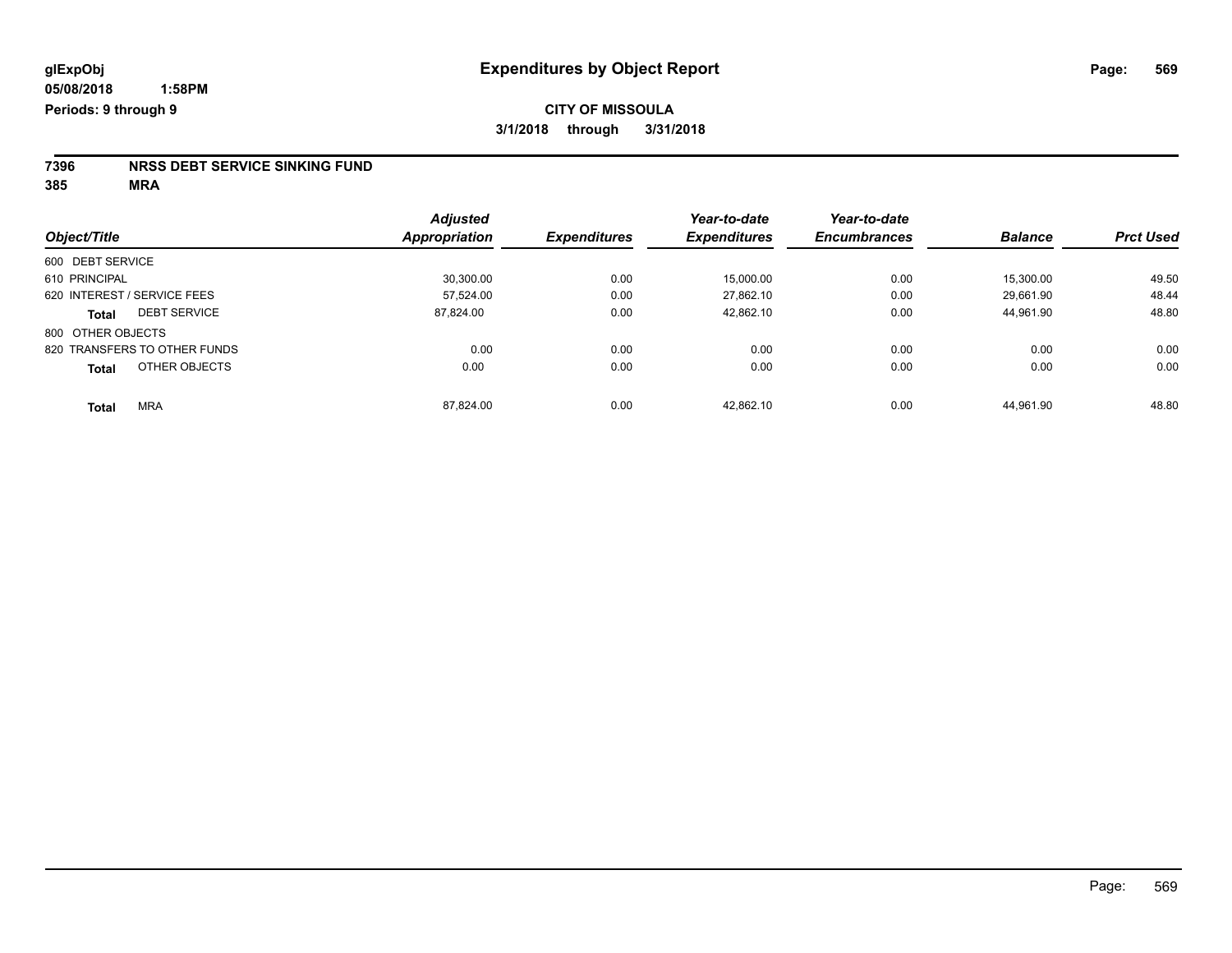**CITY OF MISSOULA 3/1/2018 through 3/31/2018**

#### **7396 NRSS DEBT SERVICE SINKING FUND**

|                                     |                                | <b>Adjusted</b> | <b>Expenditures</b> | Year-to-date<br><b>Expenditures</b> | Year-to-date<br><b>Encumbrances</b> | <b>Balance</b> | <b>Prct Used</b> |
|-------------------------------------|--------------------------------|-----------------|---------------------|-------------------------------------|-------------------------------------|----------------|------------------|
| Object/Title                        |                                | Appropriation   |                     |                                     |                                     |                |                  |
| 600 DEBT SERVICE                    |                                |                 |                     |                                     |                                     |                |                  |
| 610 PRINCIPAL                       |                                | 30,300.00       | 0.00                | 15.000.00                           | 0.00                                | 15.300.00      | 49.50            |
| 620 INTEREST / SERVICE FEES         |                                | 57,524.00       | 0.00                | 27.862.10                           | 0.00                                | 29.661.90      | 48.44            |
| <b>DEBT SERVICE</b><br><b>Total</b> |                                | 87.824.00       | 0.00                | 42.862.10                           | 0.00                                | 44.961.90      | 48.80            |
| 800 OTHER OBJECTS                   |                                |                 |                     |                                     |                                     |                |                  |
| 820 TRANSFERS TO OTHER FUNDS        |                                | 0.00            | 0.00                | 0.00                                | 0.00                                | 0.00           | 0.00             |
| OTHER OBJECTS<br><b>Total</b>       |                                | 0.00            | 0.00                | 0.00                                | 0.00                                | 0.00           | 0.00             |
| <b>Total</b>                        | NRSS DEBT SERVICE SINKING FUND | 87.824.00       | 0.00                | 42.862.10                           | 0.00                                | 44.961.90      | 48.80            |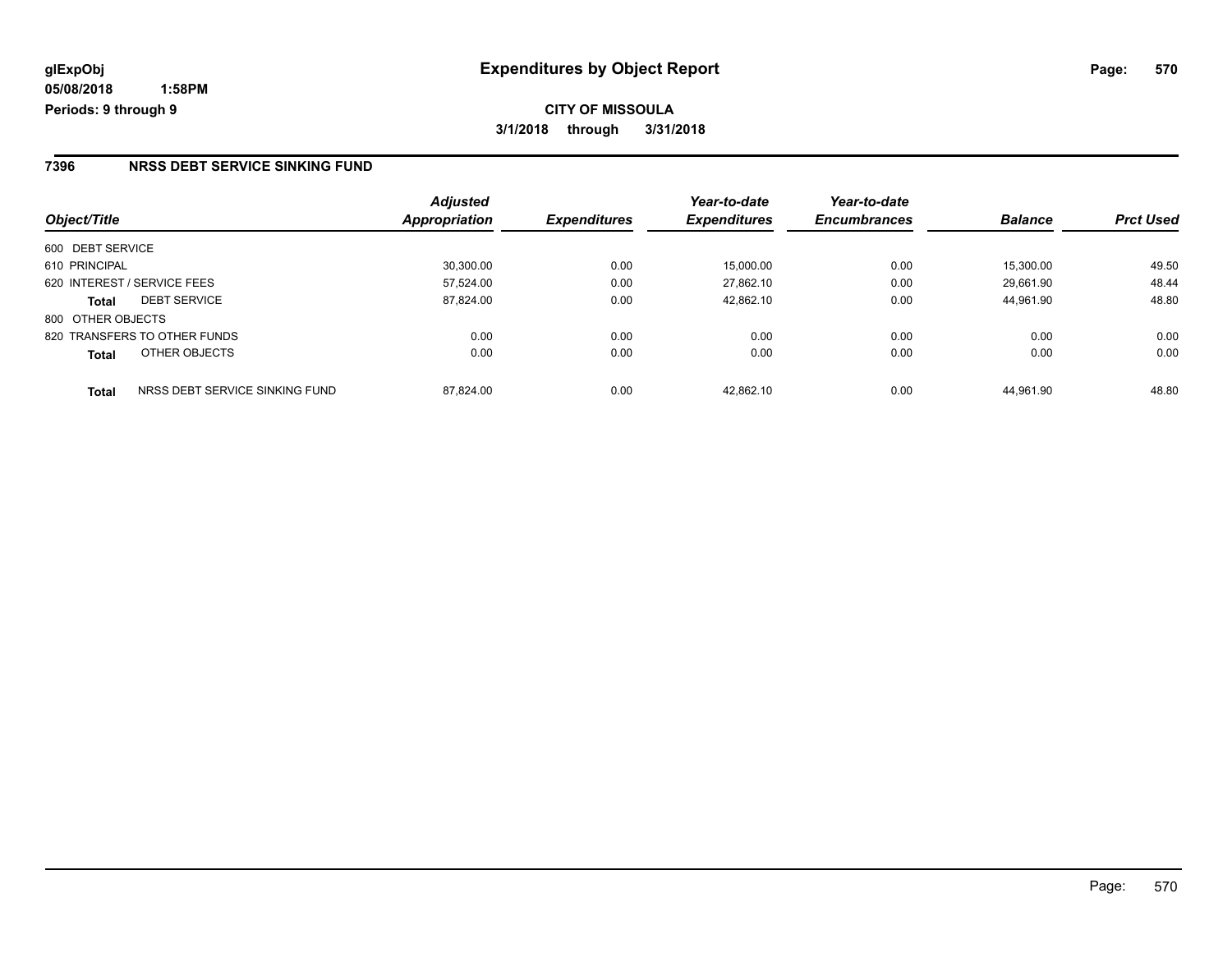**7397 NORTH RESERVE/SCOTT ST URD**

|                   |                                   | <b>Adjusted</b>      |                     | Year-to-date        | Year-to-date        |                |                  |
|-------------------|-----------------------------------|----------------------|---------------------|---------------------|---------------------|----------------|------------------|
| Object/Title      |                                   | <b>Appropriation</b> | <b>Expenditures</b> | <b>Expenditures</b> | <b>Encumbrances</b> | <b>Balance</b> | <b>Prct Used</b> |
|                   | 300 PURCHASED SERVICES            |                      |                     |                     |                     |                |                  |
|                   | 350 PROFESSIONAL SERVICES         | 47.000.00            | $-200.50$           | 34.917.07           | 0.00                | 12.082.93      | 74.29            |
| <b>Total</b>      | <b>PURCHASED SERVICES</b>         | 47,000.00            | $-200.50$           | 34.917.07           | 0.00                | 12,082.93      | 74.29            |
|                   | 700 GRANTS & CONTRIBUTIONS        |                      |                     |                     |                     |                |                  |
|                   | 700 GRANTS & CONTRIBUTIONS        | 865,730.00           | 0.00                | 518,230.00          | 0.00                | 347,500.00     | 59.86            |
| <b>Total</b>      | <b>GRANTS &amp; CONTRIBUTIONS</b> | 865.730.00           | 0.00                | 518,230.00          | 0.00                | 347.500.00     | 59.86            |
| 800 OTHER OBJECTS |                                   |                      |                     |                     |                     |                |                  |
|                   | 820 TRANSFERS TO OTHER FUNDS      | 49.431.00            | 0.00                | 15.881.03           | 0.00                | 33.549.97      | 32.13            |
| 845 CONTINGENCY   |                                   | 99.624.00            | 0.00                | 0.00                | 0.00                | 99.624.00      | 0.00             |
| <b>Total</b>      | OTHER OBJECTS                     | 149.055.00           | 0.00                | 15.881.03           | 0.00                | 133,173.97     | 10.65            |
| <b>Total</b>      | <b>MRA</b>                        | 1,061,785.00         | $-200.50$           | 569,028.10          | 0.00                | 492.756.90     | 53.59            |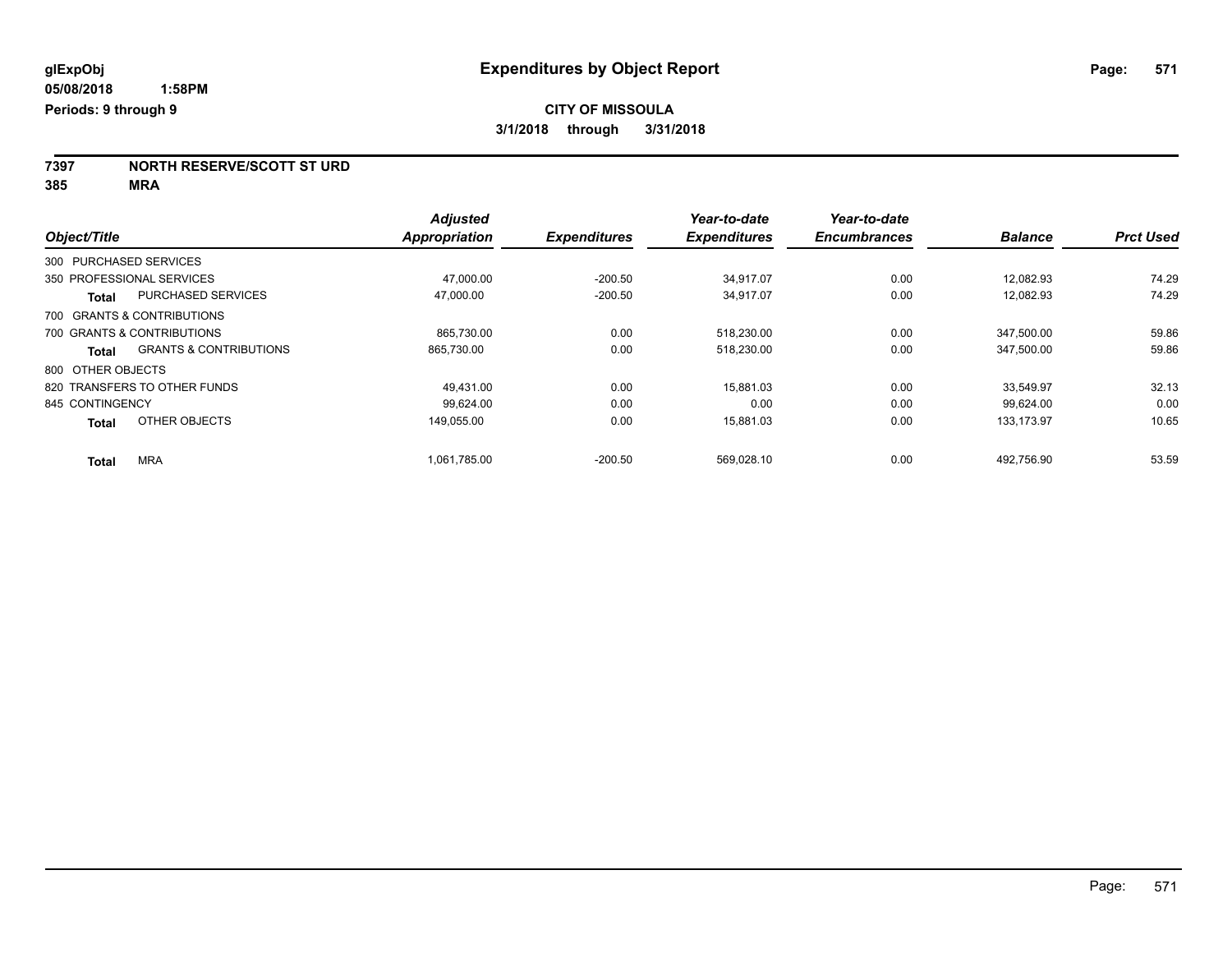### **7397 NORTH RESERVE/SCOTT ST URD**

|                   |                                   | <b>Adjusted</b>      |                     | Year-to-date        | Year-to-date        |                |                  |
|-------------------|-----------------------------------|----------------------|---------------------|---------------------|---------------------|----------------|------------------|
| Object/Title      |                                   | <b>Appropriation</b> | <b>Expenditures</b> | <b>Expenditures</b> | <b>Encumbrances</b> | <b>Balance</b> | <b>Prct Used</b> |
|                   | 300 PURCHASED SERVICES            |                      |                     |                     |                     |                |                  |
|                   | 350 PROFESSIONAL SERVICES         | 47,000.00            | $-200.50$           | 34.917.07           | 0.00                | 12,082.93      | 74.29            |
| Total             | <b>PURCHASED SERVICES</b>         | 47,000.00            | $-200.50$           | 34,917.07           | 0.00                | 12,082.93      | 74.29            |
|                   | 700 GRANTS & CONTRIBUTIONS        |                      |                     |                     |                     |                |                  |
|                   | 700 GRANTS & CONTRIBUTIONS        | 865.730.00           | 0.00                | 518,230.00          | 0.00                | 347.500.00     | 59.86            |
| Total             | <b>GRANTS &amp; CONTRIBUTIONS</b> | 865,730.00           | 0.00                | 518,230.00          | 0.00                | 347,500.00     | 59.86            |
| 800 OTHER OBJECTS |                                   |                      |                     |                     |                     |                |                  |
|                   | 820 TRANSFERS TO OTHER FUNDS      | 49,431.00            | 0.00                | 15,881.03           | 0.00                | 33,549.97      | 32.13            |
| 845 CONTINGENCY   |                                   | 99.624.00            | 0.00                | 0.00                | 0.00                | 99.624.00      | 0.00             |
| Total             | OTHER OBJECTS                     | 149,055.00           | 0.00                | 15,881.03           | 0.00                | 133,173.97     | 10.65            |
| <b>Total</b>      | NORTH RESERVE/SCOTT ST URD        | 1.061.785.00         | $-200.50$           | 569.028.10          | 0.00                | 492.756.90     | 53.59            |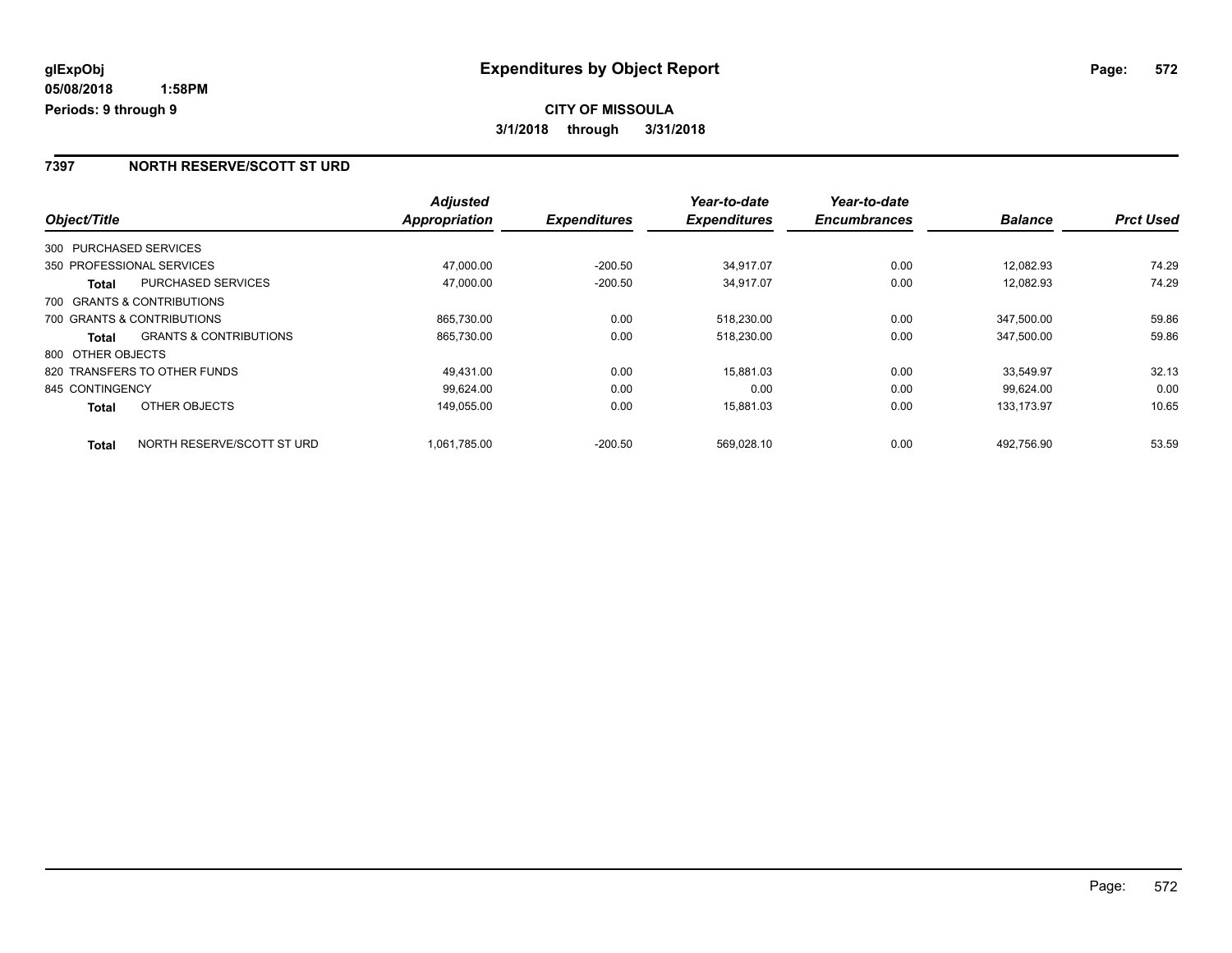## **CITY OF MISSOULA 3/1/2018 through 3/31/2018**

# **7399 INTERMOUNTAIN BOND DEBT SERVICE**

|                              | <b>Adjusted</b> |                     | Year-to-date        | Year-to-date        |                |                  |
|------------------------------|-----------------|---------------------|---------------------|---------------------|----------------|------------------|
| Object/Title                 | Appropriation   | <b>Expenditures</b> | <b>Expenditures</b> | <b>Encumbrances</b> | <b>Balance</b> | <b>Prct Used</b> |
| 600 DEBT SERVICE             |                 |                     |                     |                     |                |                  |
| 610 PRINCIPAL                | 81,500.00       | 0.00                | 40,500.00           | 0.00                | 41,000.00      | 49.69            |
| 620 INTEREST / SERVICE FEES  | 64,658.00       | 0.00                | 32,459.38           | 0.00                | 32,198.62      | 50.20            |
| <b>DEBT SERVICE</b><br>Total | 146,158.00      | 0.00                | 72,959.38           | 0.00                | 73,198.62      | 49.92            |
| <b>MRA</b><br><b>Total</b>   | 146,158.00      | 0.00                | 72,959.38           | 0.00                | 73,198.62      | 49.92            |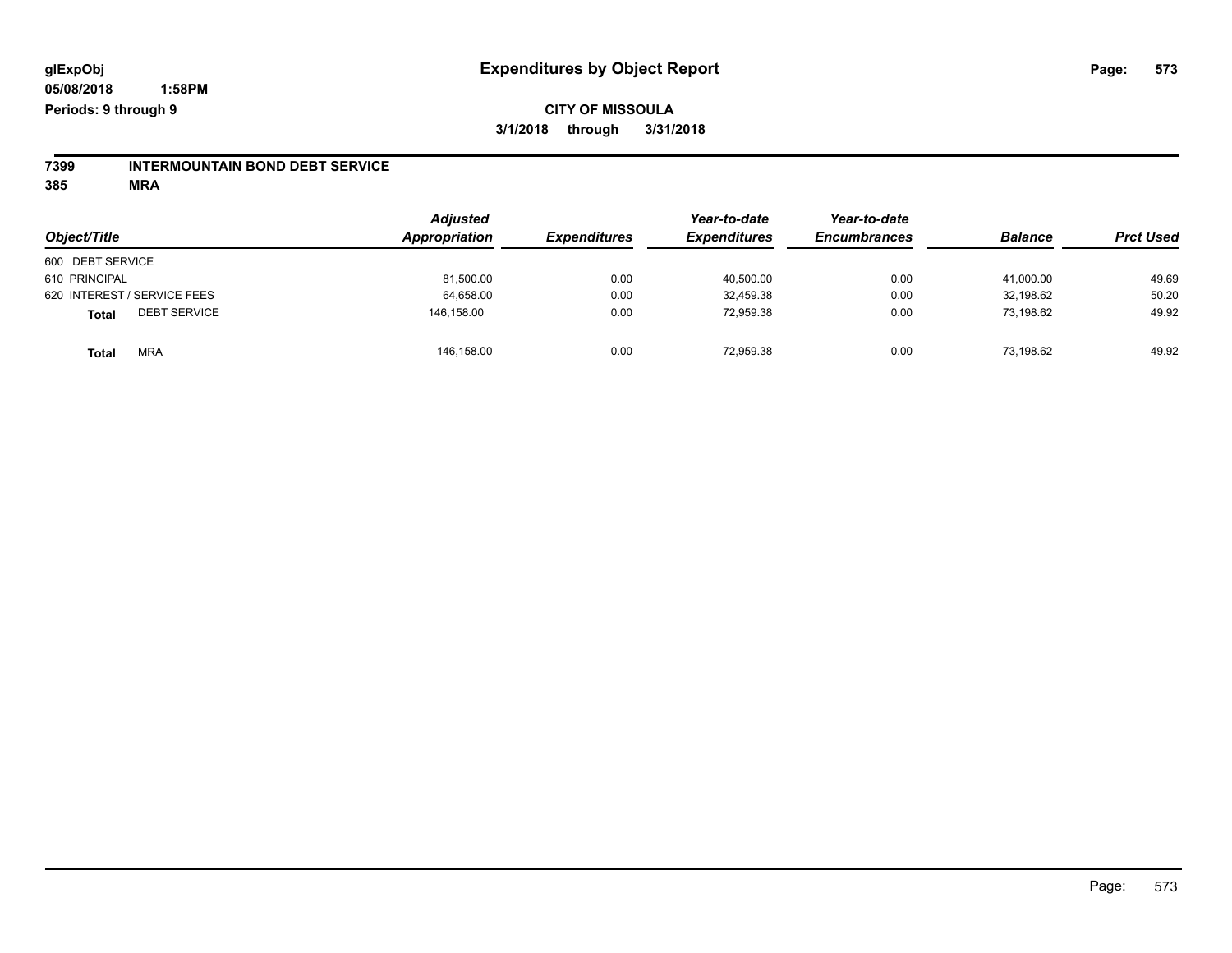#### **7399 INTERMOUNTAIN BOND DEBT SERVICE**

| Object/Title                                    | <b>Adjusted</b><br>Appropriation | <b>Expenditures</b> | Year-to-date<br><b>Expenditures</b> | Year-to-date<br><b>Encumbrances</b> | <b>Balance</b> | <b>Prct Used</b> |
|-------------------------------------------------|----------------------------------|---------------------|-------------------------------------|-------------------------------------|----------------|------------------|
| 600 DEBT SERVICE                                |                                  |                     |                                     |                                     |                |                  |
| 610 PRINCIPAL                                   | 81,500.00                        | 0.00                | 40,500.00                           | 0.00                                | 41,000.00      | 49.69            |
| 620 INTEREST / SERVICE FEES                     | 64,658.00                        | 0.00                | 32,459.38                           | 0.00                                | 32,198.62      | 50.20            |
| <b>DEBT SERVICE</b><br><b>Total</b>             | 146.158.00                       | 0.00                | 72.959.38                           | 0.00                                | 73.198.62      | 49.92            |
| INTERMOUNTAIN BOND DEBT SERVICE<br><b>Total</b> | 146.158.00                       | 0.00                | 72.959.38                           | 0.00                                | 73.198.62      | 49.92            |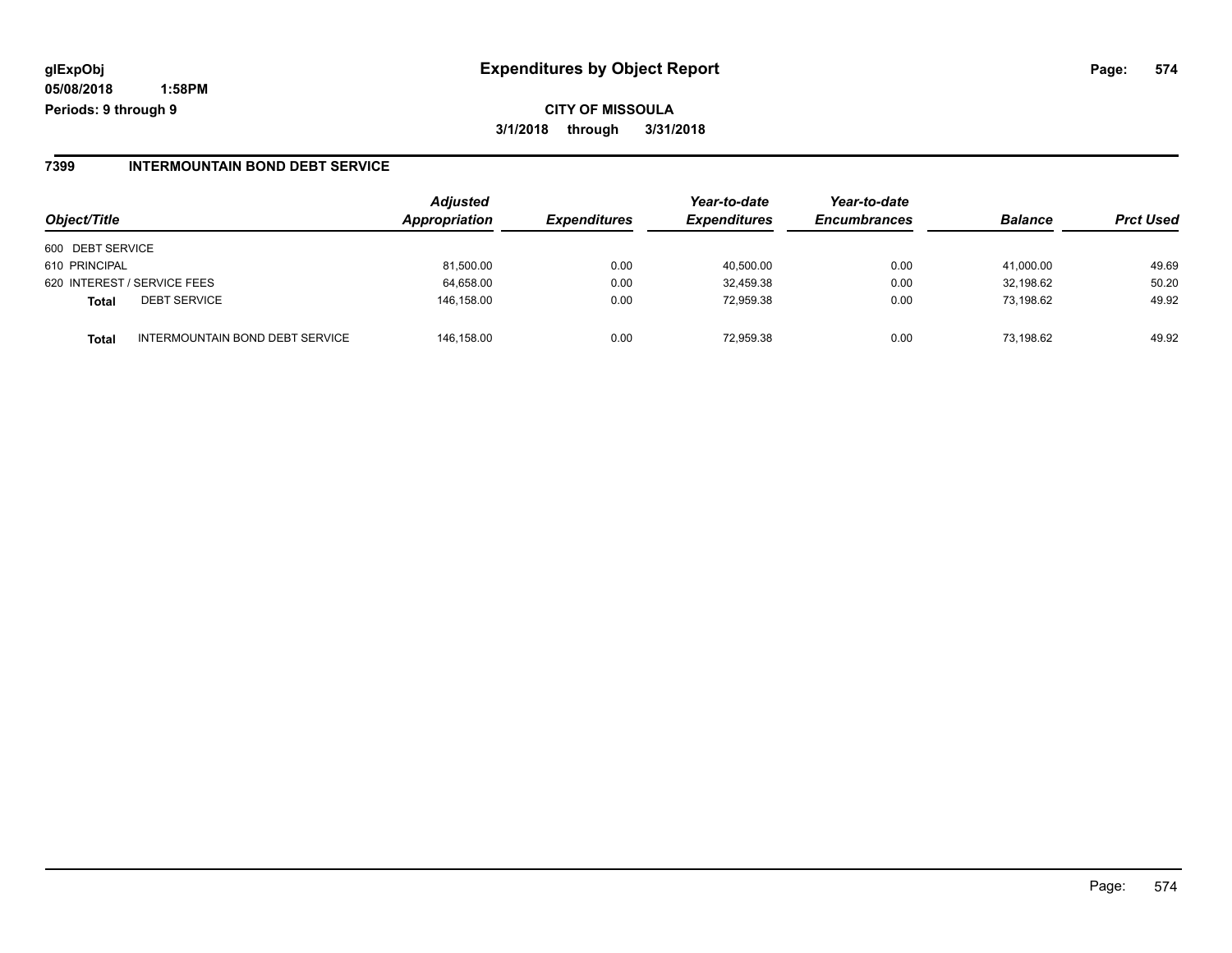**7400 FRONT ST BOND CLEARING**

| Object/Title                 | <b>Adjusted</b><br>Appropriation | <b>Expenditures</b> | Year-to-date<br><b>Expenditures</b> | Year-to-date<br><b>Encumbrances</b> | <b>Balance</b> | <b>Prct Used</b> |
|------------------------------|----------------------------------|---------------------|-------------------------------------|-------------------------------------|----------------|------------------|
| 800 OTHER OBJECTS            |                                  |                     |                                     |                                     |                |                  |
| 820 TRANSFERS TO OTHER FUNDS | 411,730.00                       | 0.00                | 274,008.28                          | 0.00                                | 137,721.72     | 66.55            |
| OTHER OBJECTS<br>Total       | 411.730.00                       | 0.00                | 274,008.28                          | 0.00                                | 137.721.72     | 66.55            |
| <b>MRA</b><br>Total          | 411,730.00                       | 0.00                | 274,008.28                          | 0.00                                | 137,721.72     | 66.55            |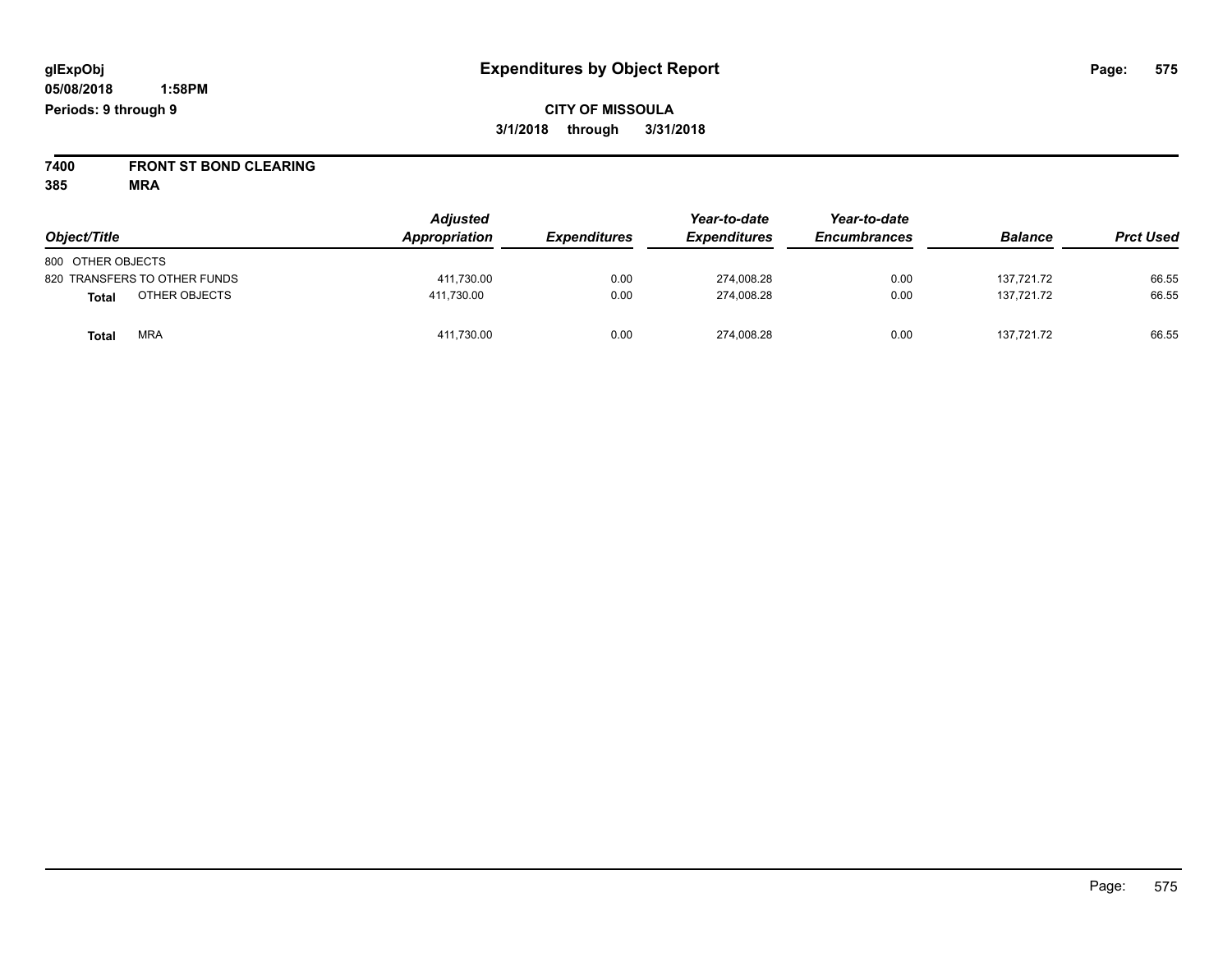#### **7400 FRONT ST BOND CLEARING**

| Object/Title                    | <b>Adjusted</b><br>Appropriation | <i><b>Expenditures</b></i> | Year-to-date<br><b>Expenditures</b> | Year-to-date<br><b>Encumbrances</b> | <b>Balance</b> | <b>Prct Used</b> |
|---------------------------------|----------------------------------|----------------------------|-------------------------------------|-------------------------------------|----------------|------------------|
| 800 OTHER OBJECTS               |                                  |                            |                                     |                                     |                |                  |
| 820 TRANSFERS TO OTHER FUNDS    | 411,730.00                       | 0.00                       | 274.008.28                          | 0.00                                | 137,721.72     | 66.55            |
| OTHER OBJECTS<br><b>Total</b>   | 411,730.00                       | 0.00                       | 274.008.28                          | 0.00                                | 137.721.72     | 66.55            |
| FRONT ST BOND CLEARING<br>Total | 411.730.00                       | 0.00                       | 274.008.28                          | 0.00                                | 137.721.72     | 66.55            |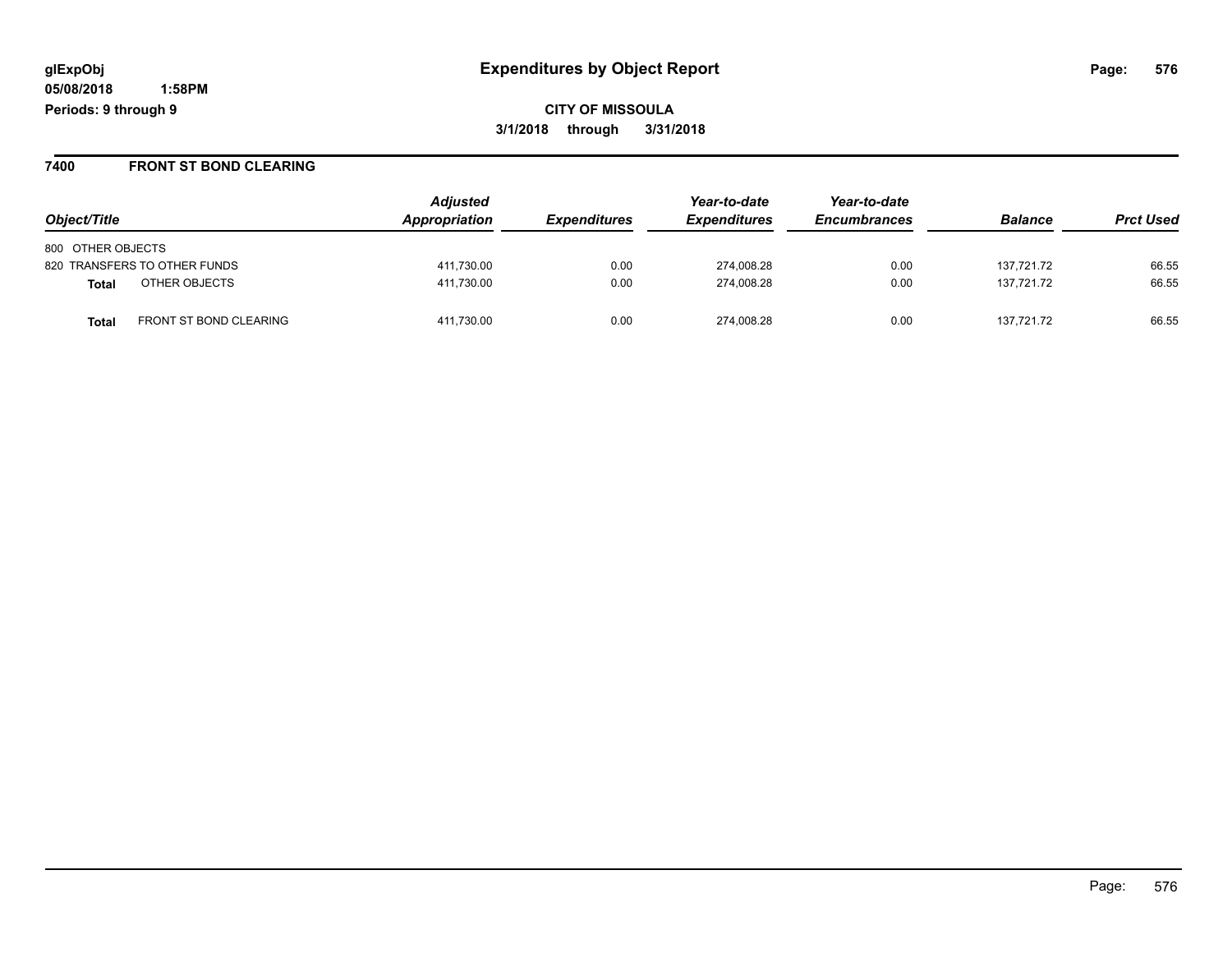# **7401 FRONT ST PARKING STRUCTURE**

**385 MRA**

|                               | <b>Adjusted</b>      |                     | Year-to-date        | Year-to-date        |                |                  |
|-------------------------------|----------------------|---------------------|---------------------|---------------------|----------------|------------------|
| Object/Title                  | <b>Appropriation</b> | <b>Expenditures</b> | <b>Expenditures</b> | <b>Encumbrances</b> | <b>Balance</b> | <b>Prct Used</b> |
| 600 DEBT SERVICE              |                      |                     |                     |                     |                |                  |
| 610 PRINCIPAL                 | 102,000.00           | 0.00                | 102.000.00          | 0.00                | 0.00           | 100.00           |
| 620 INTEREST / SERVICE FEES   | 102,860.00           | 50,665.00           | 102.860.00          | 0.00                | 0.00           | 100.00           |
| <b>DEBT SERVICE</b><br>Total  | 204.860.00           | 50,665.00           | 204,860.00          | 0.00                | 0.00           | 100.00           |
| 800 OTHER OBJECTS             |                      |                     |                     |                     |                |                  |
| 820 TRANSFERS TO OTHER FUNDS  | 0.00                 | 0.00                | 0.00                | 0.00                | 0.00           | 0.00             |
| OTHER OBJECTS<br><b>Total</b> | 0.00                 | 0.00                | 0.00                | 0.00                | 0.00           | 0.00             |
| <b>MRA</b><br><b>Total</b>    | 204.860.00           | 50.665.00           | 204.860.00          | 0.00                | 0.00           | 100.00           |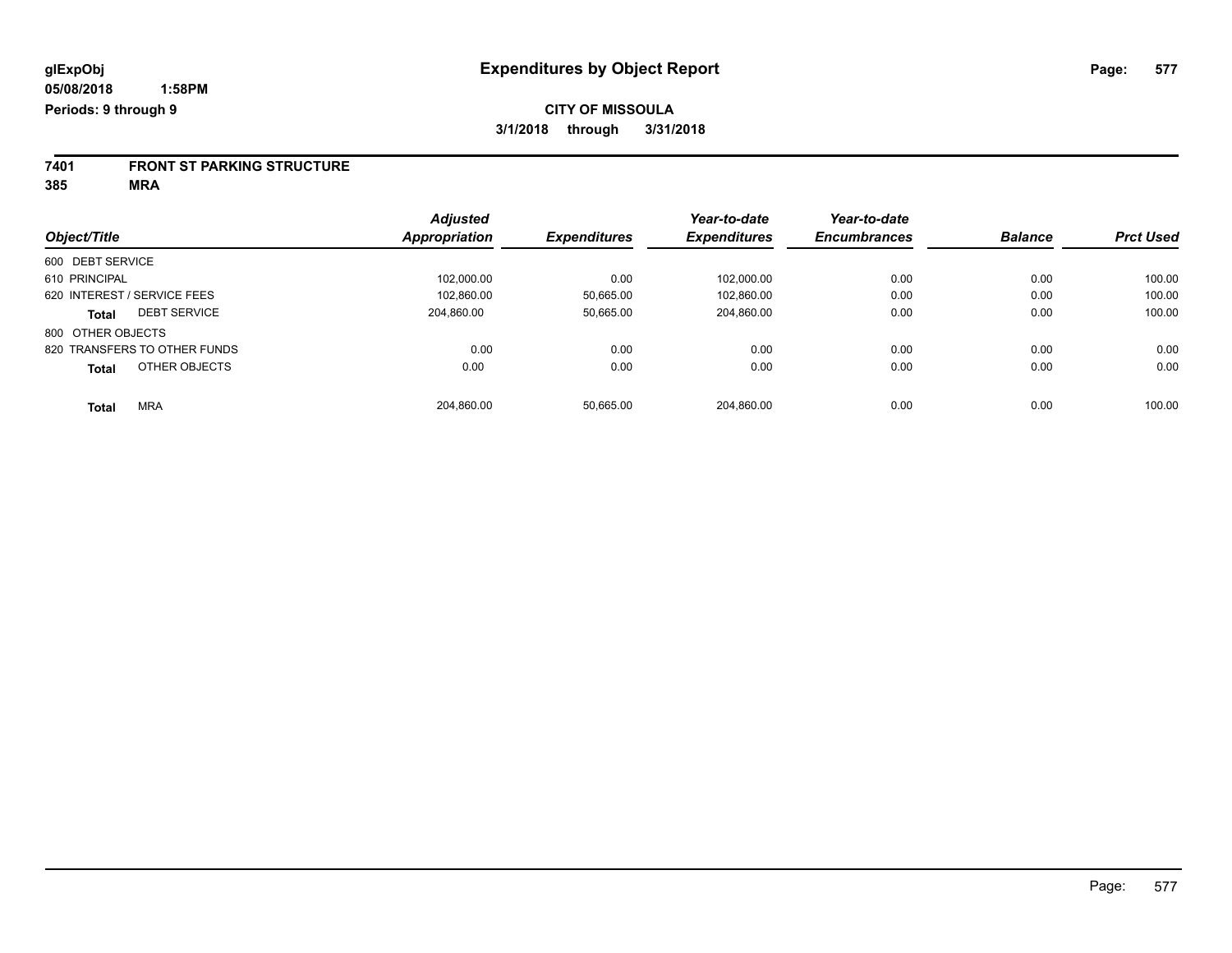#### **7401 FRONT ST PARKING STRUCTURE**

|                                            | <b>Adjusted</b> |                     | Year-to-date        | Year-to-date        |                |                  |
|--------------------------------------------|-----------------|---------------------|---------------------|---------------------|----------------|------------------|
| Object/Title                               | Appropriation   | <b>Expenditures</b> | <b>Expenditures</b> | <b>Encumbrances</b> | <b>Balance</b> | <b>Prct Used</b> |
| 600 DEBT SERVICE                           |                 |                     |                     |                     |                |                  |
| 610 PRINCIPAL                              | 102.000.00      | 0.00                | 102.000.00          | 0.00                | 0.00           | 100.00           |
| 620 INTEREST / SERVICE FEES                | 102,860.00      | 50,665.00           | 102,860.00          | 0.00                | 0.00           | 100.00           |
| <b>DEBT SERVICE</b><br><b>Total</b>        | 204.860.00      | 50,665.00           | 204,860.00          | 0.00                | 0.00           | 100.00           |
| 800 OTHER OBJECTS                          |                 |                     |                     |                     |                |                  |
| 820 TRANSFERS TO OTHER FUNDS               | 0.00            | 0.00                | 0.00                | 0.00                | 0.00           | 0.00             |
| OTHER OBJECTS<br><b>Total</b>              | 0.00            | 0.00                | 0.00                | 0.00                | 0.00           | 0.00             |
| <b>FRONT ST PARKING STRUCTURE</b><br>Total | 204.860.00      | 50.665.00           | 204.860.00          | 0.00                | 0.00           | 100.00           |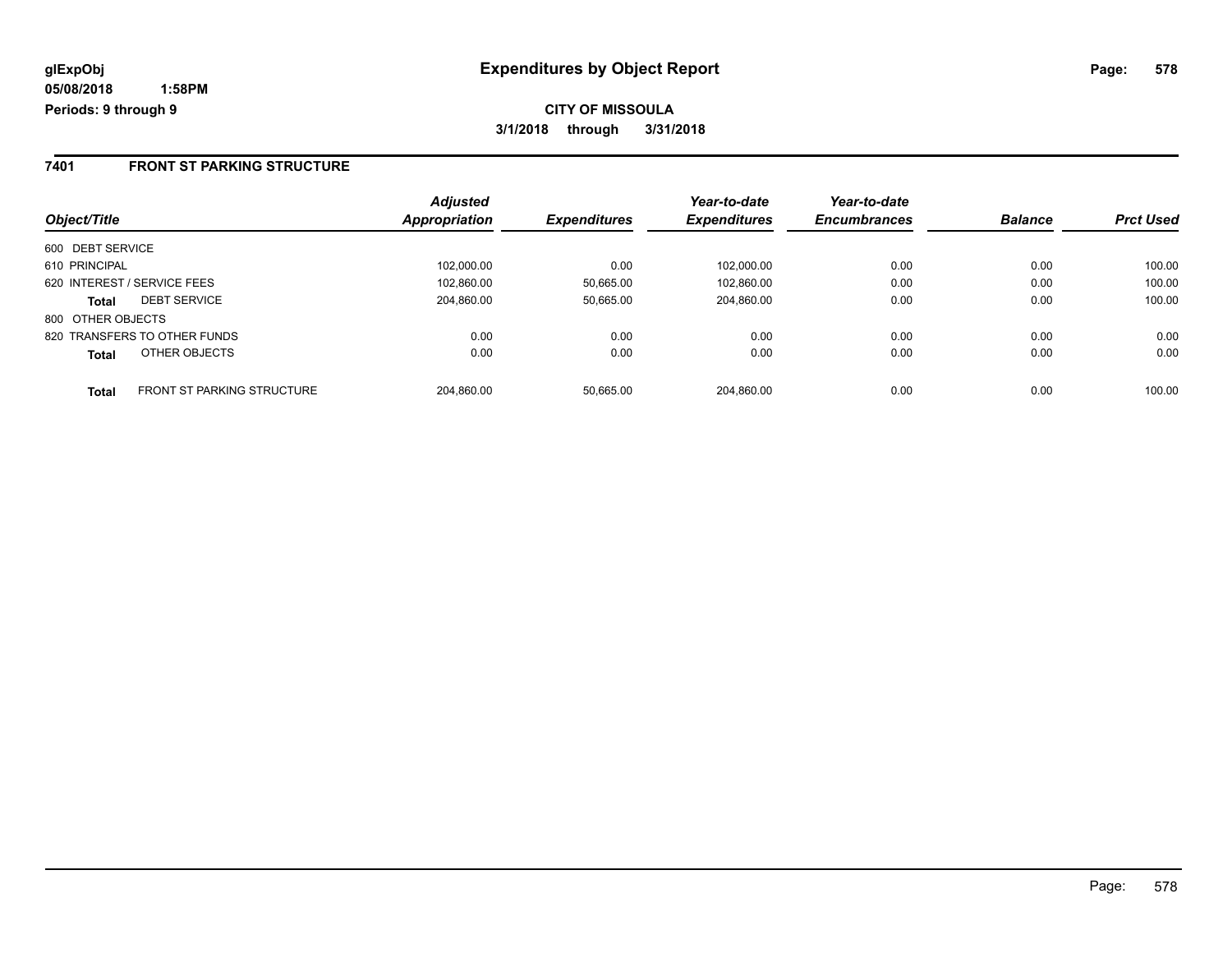# **7402 FRONT ST SUBORDINATE LIEN NOTE**

**385 MRA**

|                                      | <b>Adjusted</b>      |                     | Year-to-date        | Year-to-date        |                |                  |
|--------------------------------------|----------------------|---------------------|---------------------|---------------------|----------------|------------------|
| Object/Title                         | <b>Appropriation</b> | <b>Expenditures</b> | <b>Expenditures</b> | <b>Encumbrances</b> | <b>Balance</b> | <b>Prct Used</b> |
| 500 FIXED CHARGES                    |                      |                     |                     |                     |                |                  |
| 550 MERCHANT SERVICE FEES            | 0.00                 | 0.00                | 0.00                | 0.00                | 0.00           | 0.00             |
| <b>FIXED CHARGES</b><br><b>Total</b> | 0.00                 | 0.00                | 0.00                | 0.00                | 0.00           | 0.00             |
| 600 DEBT SERVICE                     |                      |                     |                     |                     |                |                  |
| 610 PRINCIPAL                        | 30,000.00            | 0.00                | 0.00                | 0.00                | 30.000.00      | 0.00             |
| 620 INTEREST / SERVICE FEES          | 95.717.00            | 0.00                | 41,626.62           | 0.00                | 54,090.38      | 43.49            |
| <b>DEBT SERVICE</b><br><b>Total</b>  | 125.717.00           | 0.00                | 41,626.62           | 0.00                | 84,090.38      | 33.11            |
| <b>MRA</b><br><b>Total</b>           | 125.717.00           | 0.00                | 41.626.62           | 0.00                | 84.090.38      | 33.11            |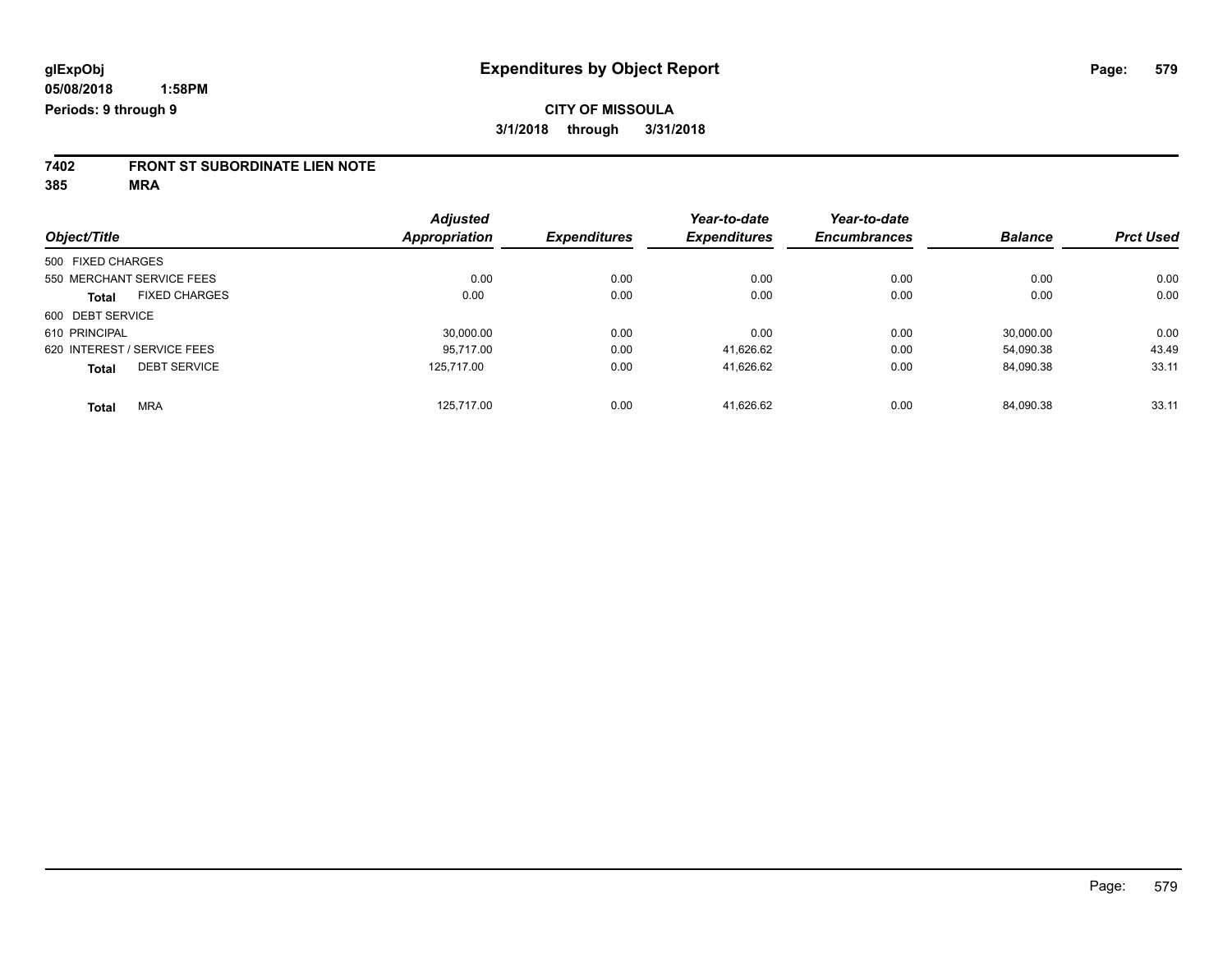**CITY OF MISSOULA 3/1/2018 through 3/31/2018**

#### **7402 FRONT ST SUBORDINATE LIEN NOTE**

| Object/Title                                          | <b>Adjusted</b><br>Appropriation | <b>Expenditures</b> | Year-to-date<br><b>Expenditures</b> | Year-to-date<br><b>Encumbrances</b> | <b>Balance</b> | <b>Prct Used</b> |
|-------------------------------------------------------|----------------------------------|---------------------|-------------------------------------|-------------------------------------|----------------|------------------|
|                                                       |                                  |                     |                                     |                                     |                |                  |
| 500 FIXED CHARGES                                     |                                  |                     |                                     |                                     |                |                  |
| 550 MERCHANT SERVICE FEES                             | 0.00                             | 0.00                | 0.00                                | 0.00                                | 0.00           | 0.00             |
| <b>FIXED CHARGES</b><br><b>Total</b>                  | 0.00                             | 0.00                | 0.00                                | 0.00                                | 0.00           | 0.00             |
| 600 DEBT SERVICE                                      |                                  |                     |                                     |                                     |                |                  |
| 610 PRINCIPAL                                         | 30.000.00                        | 0.00                | 0.00                                | 0.00                                | 30.000.00      | 0.00             |
| 620 INTEREST / SERVICE FEES                           | 95.717.00                        | 0.00                | 41.626.62                           | 0.00                                | 54.090.38      | 43.49            |
| <b>DEBT SERVICE</b><br><b>Total</b>                   | 125.717.00                       | 0.00                | 41,626.62                           | 0.00                                | 84,090.38      | 33.11            |
| <b>FRONT ST SUBORDINATE LIEN NOTE</b><br><b>Total</b> | 125.717.00                       | 0.00                | 41.626.62                           | 0.00                                | 84.090.38      | 33.11            |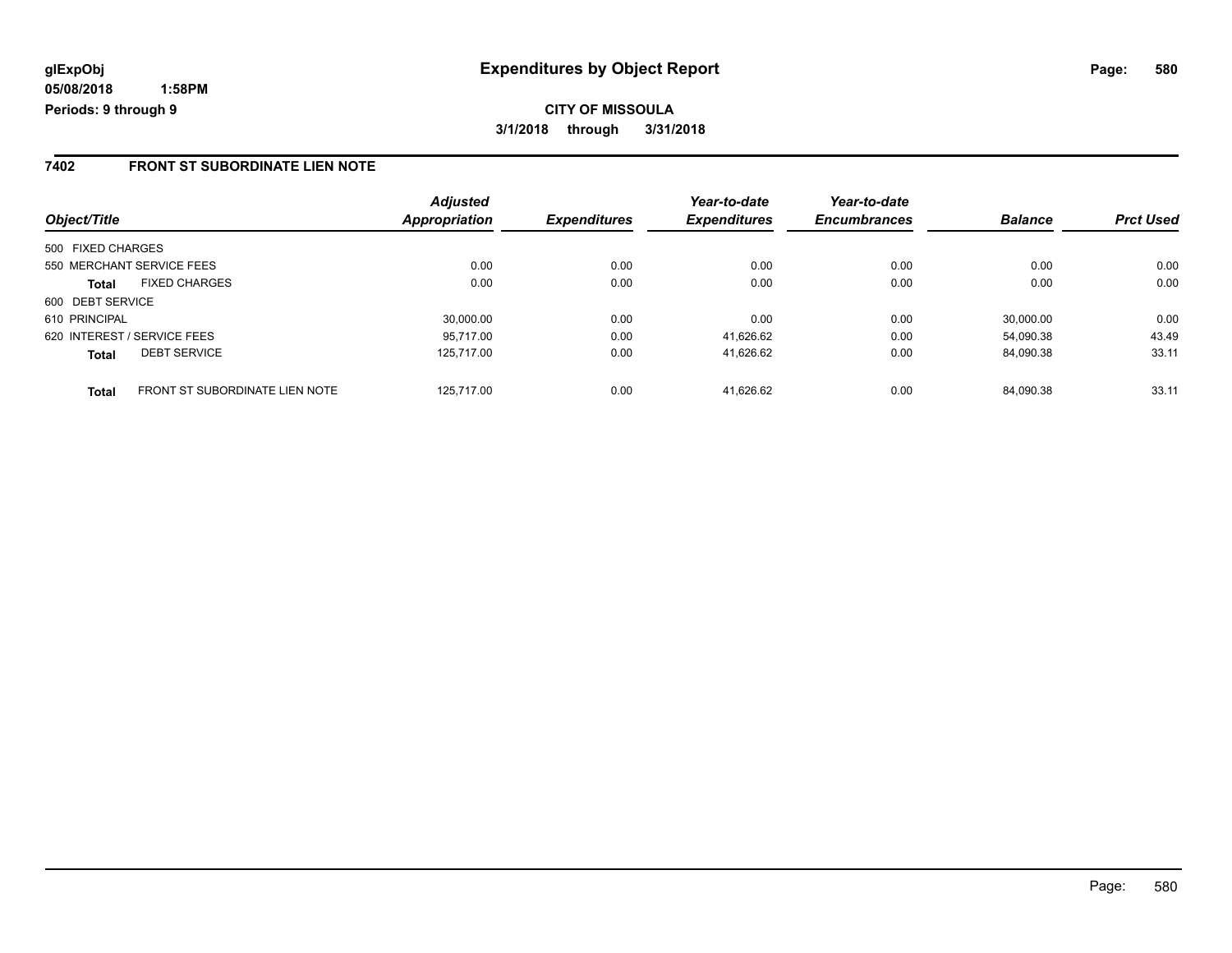### **CITY OF MISSOULA 3/1/2018 through 3/31/2018**

# **7447 COURT COLLECTED PARKING FINES**

**230 MUNICIPAL COURT**

| Object/Title      |                        | <b>Adjusted</b><br>Appropriation | <b>Expenditures</b> | Year-to-date<br><b>Expenditures</b> | Year-to-date<br><b>Encumbrances</b> | <b>Balance</b> | <b>Prct Used</b> |
|-------------------|------------------------|----------------------------------|---------------------|-------------------------------------|-------------------------------------|----------------|------------------|
| 500 FIXED CHARGES |                        |                                  |                     |                                     |                                     |                |                  |
| 500 FIXED CHARGES |                        | 0.00                             | 0.00                | 0.00                                | 0.00                                | 0.00           | 0.00             |
| <b>Total</b>      | <b>FIXED CHARGES</b>   | 0.00                             | 0.00                | 0.00                                | 0.00                                | 0.00           | 0.00             |
| <b>Total</b>      | <b>MUNICIPAL COURT</b> | 0.00                             | 0.00                | 0.00                                | 0.00                                | 0.00           | 0.00             |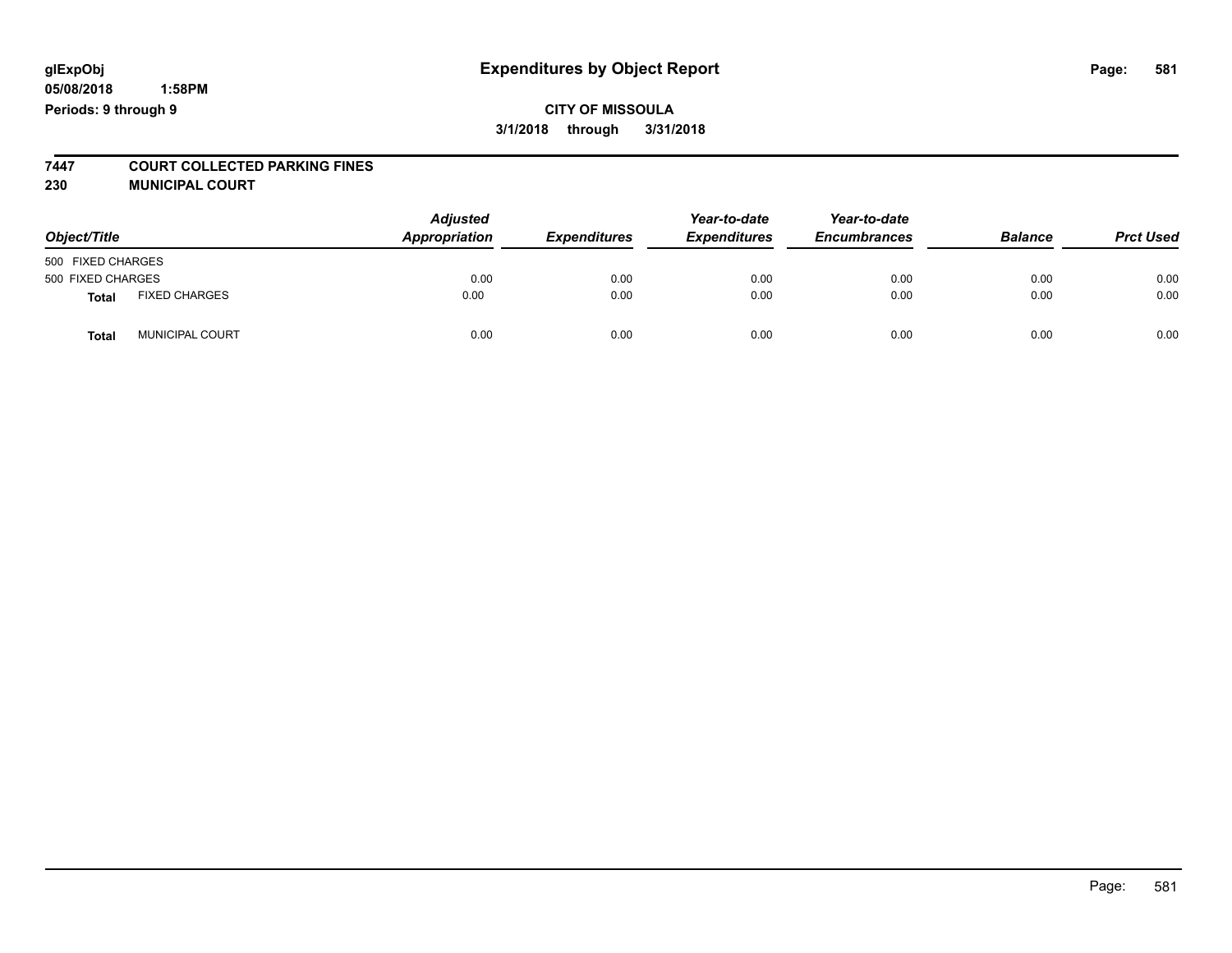### **glExpObj Expenditures by Object Report Page: 582**

**05/08/2018 1:58PM Periods: 9 through 9**

**3/1/2018 through 3/31/2018**

#### **7447 COURT COLLECTED PARKING FINES**

| Object/Title      |                                      | <b>Adjusted</b><br>Appropriation | <b>Expenditures</b> | Year-to-date<br><b>Expenditures</b> | Year-to-date<br><b>Encumbrances</b> | <b>Balance</b> | <b>Prct Used</b> |
|-------------------|--------------------------------------|----------------------------------|---------------------|-------------------------------------|-------------------------------------|----------------|------------------|
| 500 FIXED CHARGES |                                      |                                  |                     |                                     |                                     |                |                  |
| 500 FIXED CHARGES |                                      | 0.00                             | 0.00                | 0.00                                | 0.00                                | 0.00           | 0.00             |
| Total             | <b>FIXED CHARGES</b>                 | 0.00                             | 0.00                | 0.00                                | 0.00                                | 0.00           | 0.00             |
| <b>Total</b>      | <b>COURT COLLECTED PARKING FINES</b> | 0.00                             | 0.00                | 0.00                                | 0.00                                | 0.00           | 0.00             |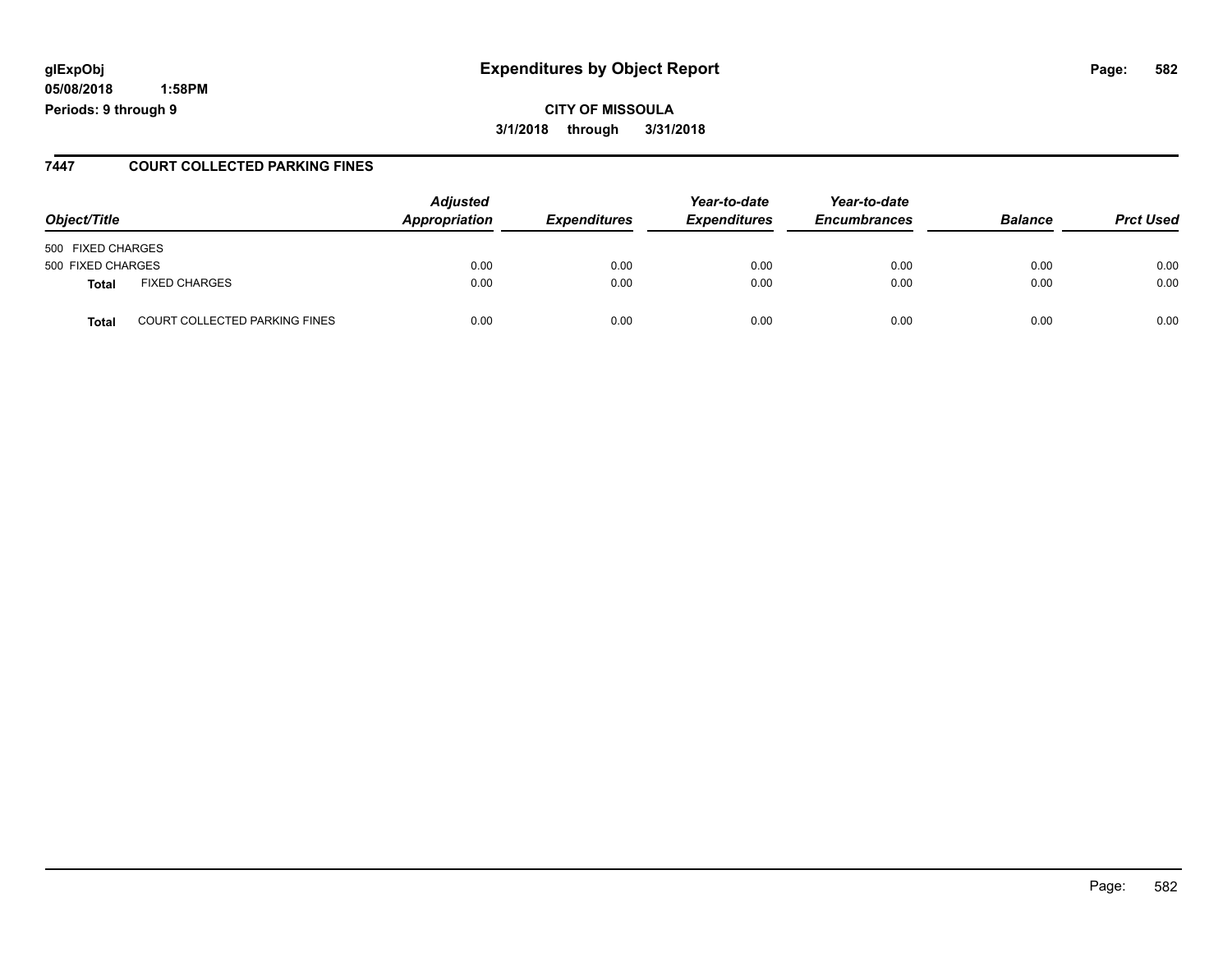**7458 COURT SURCHARGE 230 MUNICIPAL COURT**

| Object/Title      |                        | <b>Adjusted</b><br>Appropriation | <b>Expenditures</b> | Year-to-date<br><b>Expenditures</b> | Year-to-date<br><b>Encumbrances</b> | <b>Balance</b> | <b>Prct Used</b> |
|-------------------|------------------------|----------------------------------|---------------------|-------------------------------------|-------------------------------------|----------------|------------------|
| 500 FIXED CHARGES |                        |                                  |                     |                                     |                                     |                |                  |
| 500 FIXED CHARGES |                        | 0.00                             | 0.00                | 0.00                                | 0.00                                | 0.00           | 0.00             |
| <b>Total</b>      | <b>FIXED CHARGES</b>   | 0.00                             | 0.00                | 0.00                                | 0.00                                | 0.00           | 0.00             |
| <b>Total</b>      | <b>MUNICIPAL COURT</b> | 0.00                             | 0.00                | 0.00                                | 0.00                                | 0.00           | 0.00             |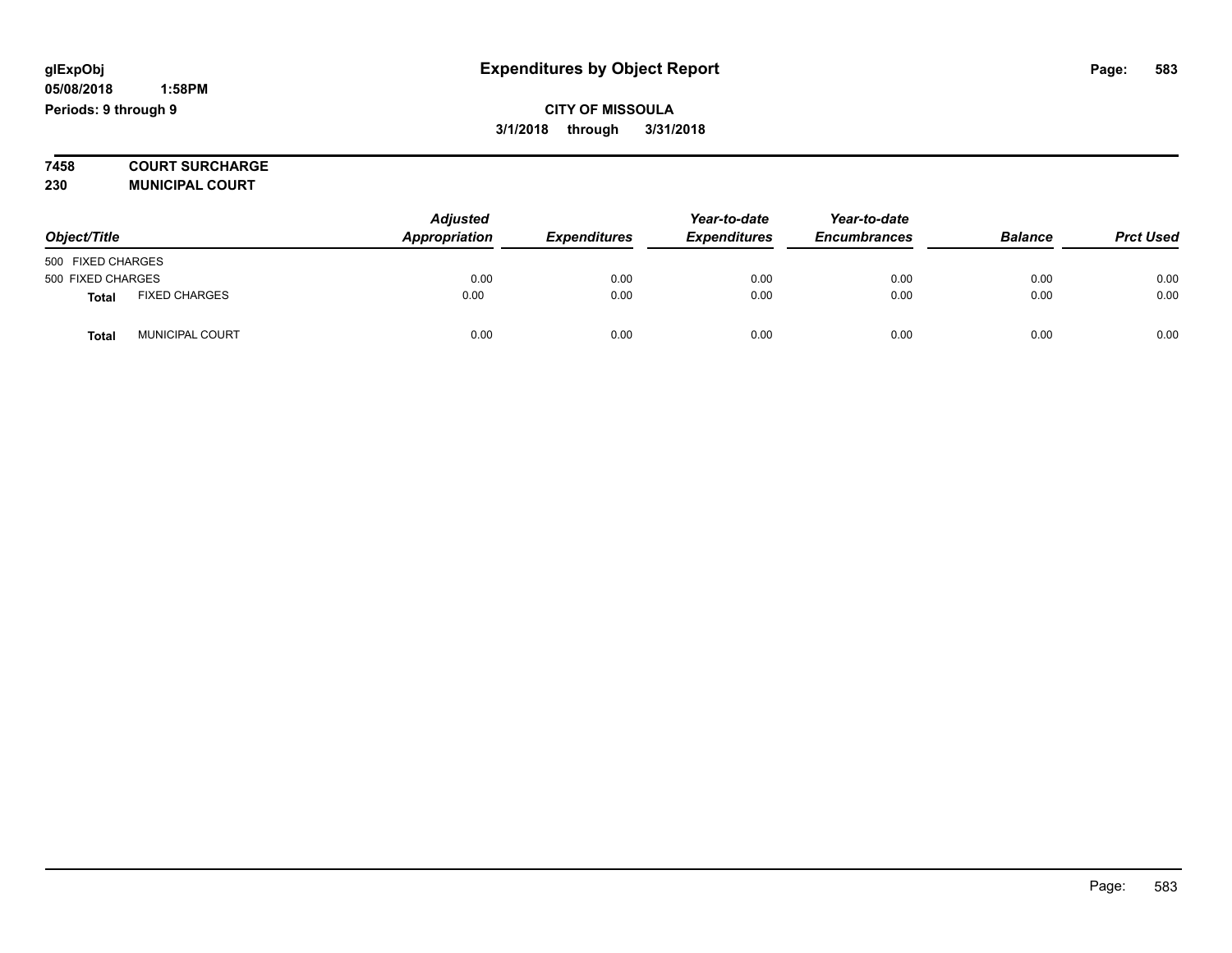**CITY OF MISSOULA 3/1/2018 through 3/31/2018**

**7458 COURT SURCHARGE**

|                                        | <b>Adjusted</b> |                            | Year-to-date        | Year-to-date        |                |                  |
|----------------------------------------|-----------------|----------------------------|---------------------|---------------------|----------------|------------------|
| Object/Title                           | Appropriation   | <i><b>Expenditures</b></i> | <b>Expenditures</b> | <b>Encumbrances</b> | <b>Balance</b> | <b>Prct Used</b> |
| 500 FIXED CHARGES                      |                 |                            |                     |                     |                |                  |
| 500 FIXED CHARGES                      | 0.00            | 0.00                       | 0.00                | 0.00                | 0.00           | 0.00             |
| <b>FIXED CHARGES</b><br><b>Total</b>   | 0.00            | 0.00                       | 0.00                | 0.00                | 0.00           | 0.00             |
| <b>COURT SURCHARGE</b><br><b>Total</b> | 0.00            | 0.00                       | 0.00                | 0.00                | 0.00           | 0.00             |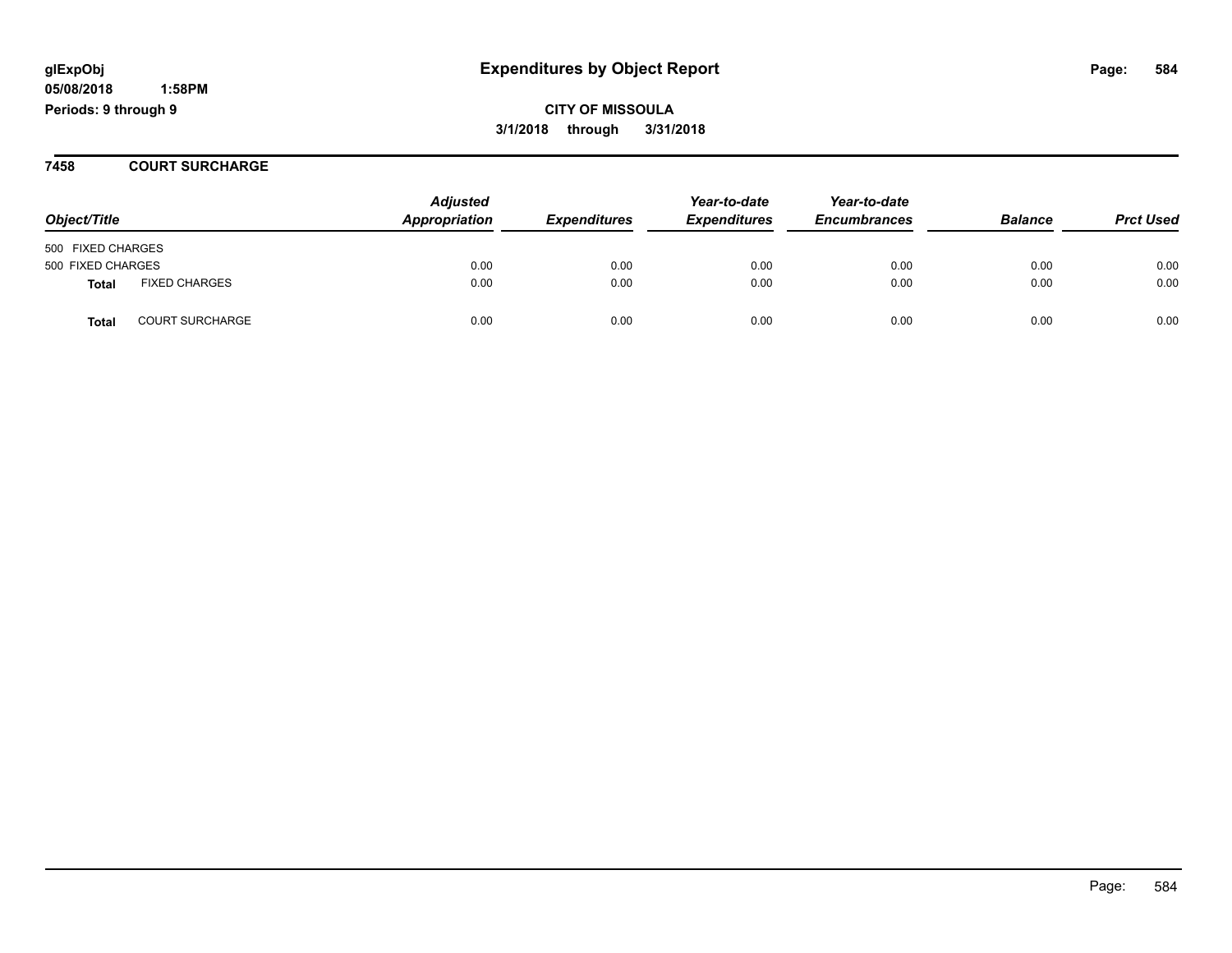**CITY OF MISSOULA 3/1/2018 through 3/31/2018**

**7469 PUBLIC DEFENDER FEES 230 MUNICIPAL COURT**

| Object/Title      |                        | <b>Adjusted</b><br>Appropriation | <b>Expenditures</b> | Year-to-date<br><b>Expenditures</b> | Year-to-date<br><b>Encumbrances</b> | <b>Balance</b> | <b>Prct Used</b> |
|-------------------|------------------------|----------------------------------|---------------------|-------------------------------------|-------------------------------------|----------------|------------------|
| 500 FIXED CHARGES |                        |                                  |                     |                                     |                                     |                |                  |
| 500 FIXED CHARGES |                        | 0.00                             | 0.00                | 0.00                                | 0.00                                | 0.00           | 0.00             |
| Total             | <b>FIXED CHARGES</b>   | 0.00                             | 0.00                | 0.00                                | 0.00                                | 0.00           | 0.00             |
| <b>Total</b>      | <b>MUNICIPAL COURT</b> | 0.00                             | 0.00                | 0.00                                | 0.00                                | 0.00           | 0.00             |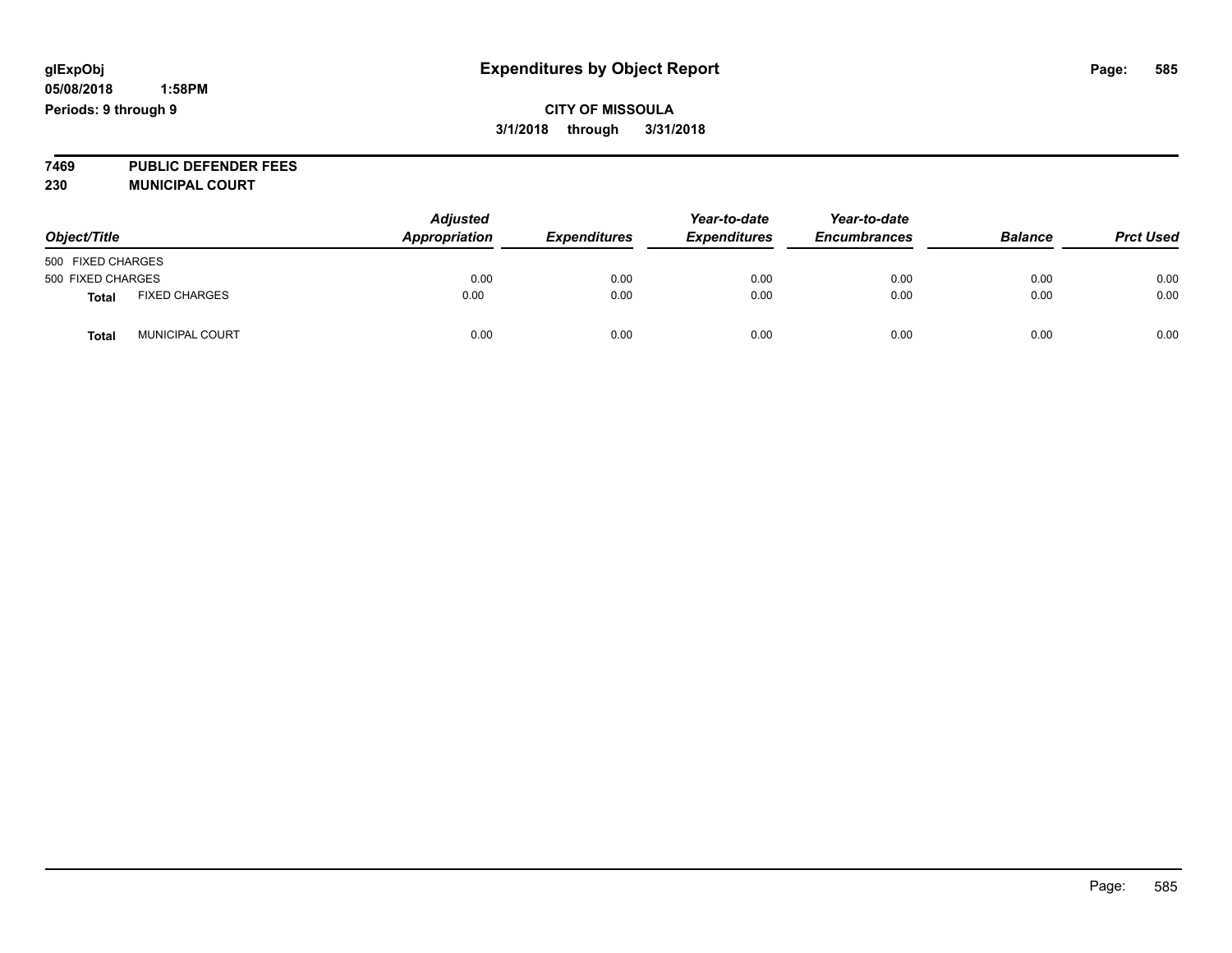**CITY OF MISSOULA 3/1/2018 through 3/31/2018**

#### **7469 PUBLIC DEFENDER FEES**

| Object/Title                         | <b>Adjusted</b><br>Appropriation | <b>Expenditures</b> | Year-to-date<br><b>Expenditures</b> | Year-to-date<br><b>Encumbrances</b> | <b>Balance</b> | <b>Prct Used</b> |
|--------------------------------------|----------------------------------|---------------------|-------------------------------------|-------------------------------------|----------------|------------------|
| 500 FIXED CHARGES                    |                                  |                     |                                     |                                     |                |                  |
| 500 FIXED CHARGES                    | 0.00                             | 0.00                | 0.00                                | 0.00                                | 0.00           | 0.00             |
| <b>FIXED CHARGES</b><br>Total        | 0.00                             | 0.00                | 0.00                                | 0.00                                | 0.00           | 0.00             |
| PUBLIC DEFENDER FEES<br><b>Total</b> | 0.00                             | 0.00                | 0.00                                | 0.00                                | 0.00           | 0.00             |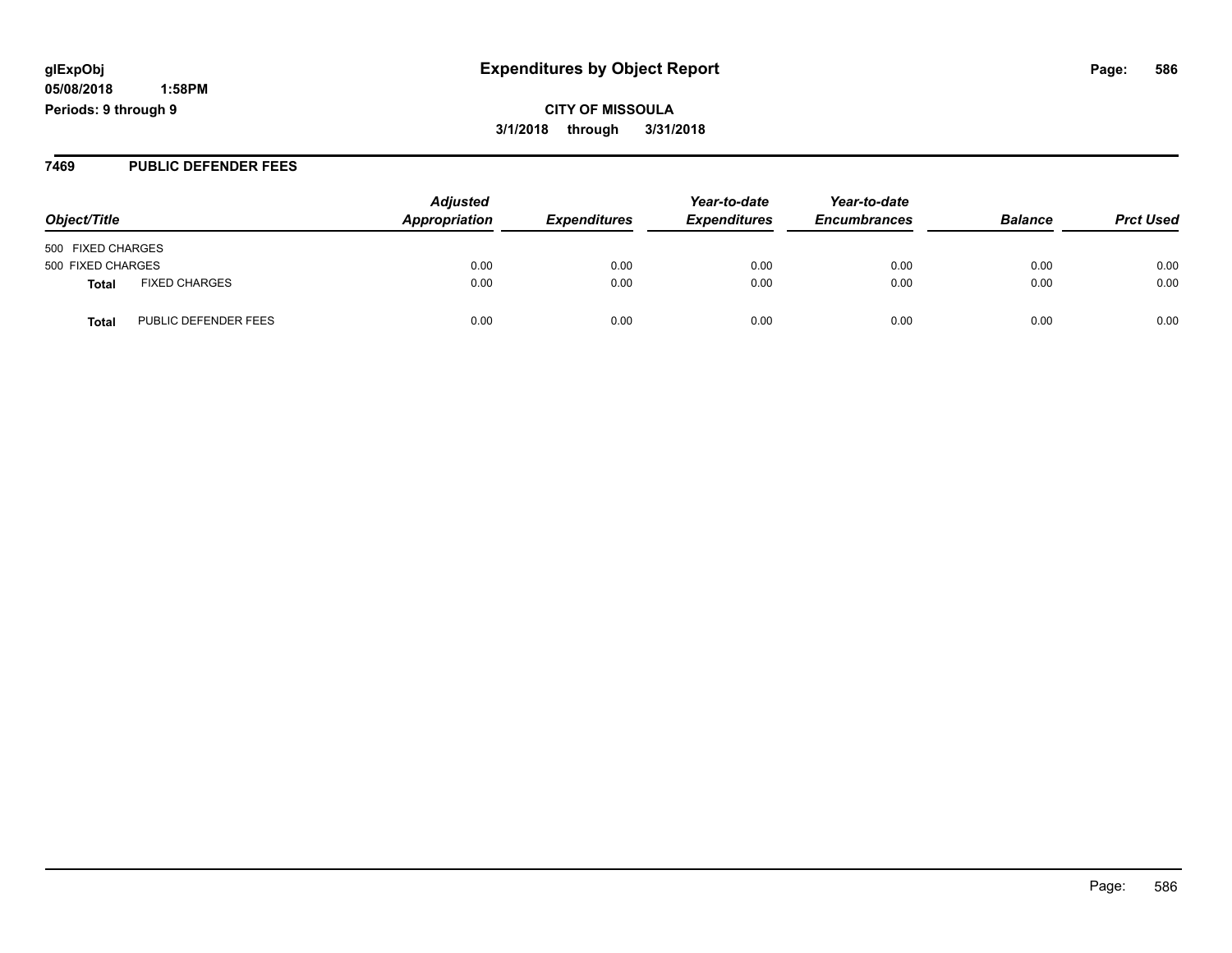#### **7903 COUNTY CLEARING 390 NON-DEPARTMENTAL**

| Object/Title      |                  | <b>Adjusted</b><br>Appropriation | <b>Expenditures</b> | Year-to-date<br><b>Expenditures</b> | Year-to-date<br><b>Encumbrances</b> | <b>Balance</b> | <b>Prct Used</b> |
|-------------------|------------------|----------------------------------|---------------------|-------------------------------------|-------------------------------------|----------------|------------------|
|                   |                  |                                  |                     |                                     |                                     |                |                  |
| 800 OTHER OBJECTS |                  |                                  |                     |                                     |                                     |                |                  |
| 845 CONTINGENCY   |                  | 0.00                             | 0.00                | 3.878.67                            | 0.00                                | $-3.878.67$    | 0.00             |
| Total             | OTHER OBJECTS    | 0.00                             | 0.00                | 3,878.67                            | 0.00                                | $-3.878.67$    | 0.00             |
| Total             | NON-DEPARTMENTAL | 0.00                             | 0.00                | 3,878.67                            | 0.00                                | $-3,878.67$    | 0.00             |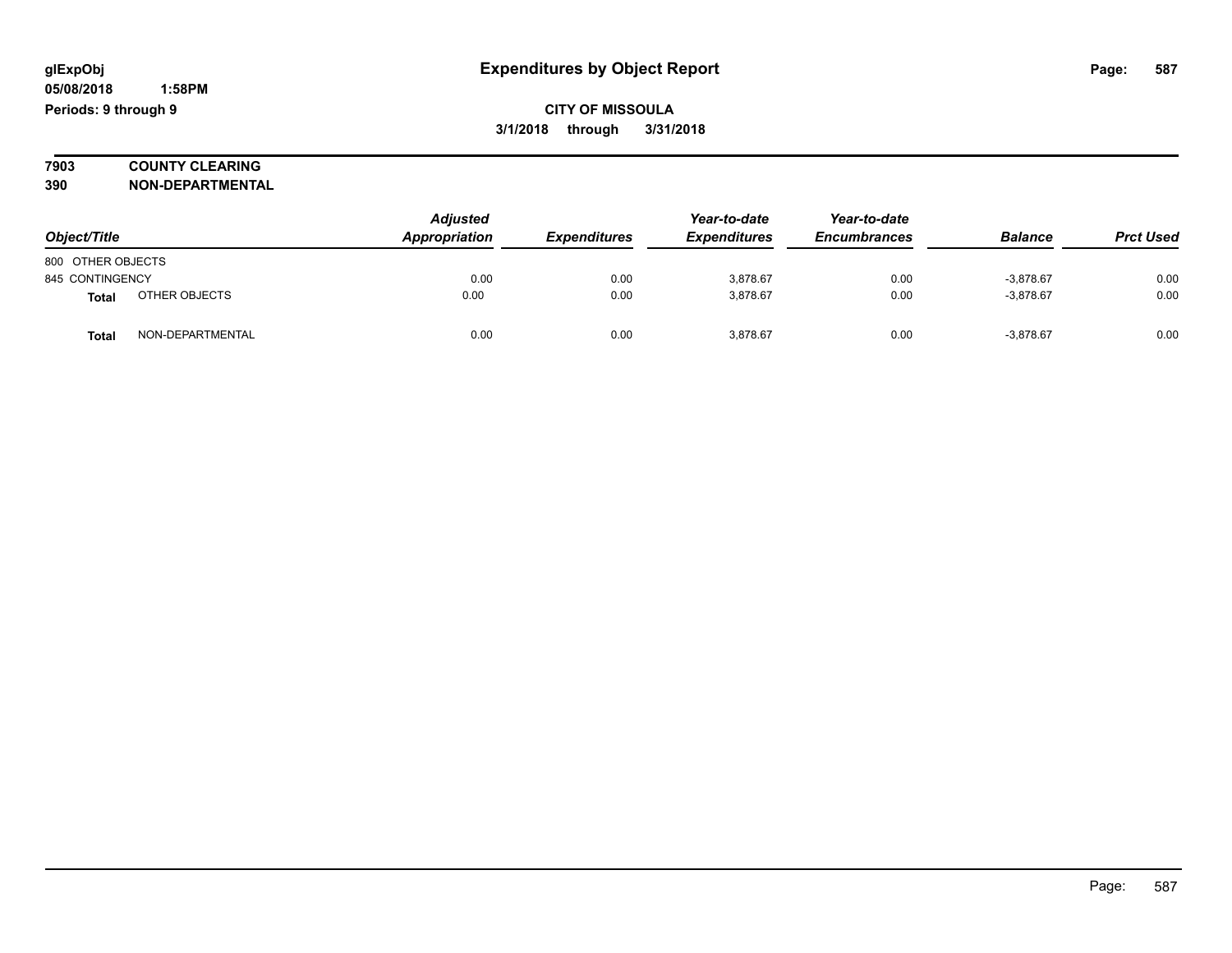**7903 COUNTY CLEARING**

|                   |                        | <b>Adjusted</b> | Year-to-date        | Year-to-date        |                     |                |                  |
|-------------------|------------------------|-----------------|---------------------|---------------------|---------------------|----------------|------------------|
| Object/Title      |                        | Appropriation   | <b>Expenditures</b> | <b>Expenditures</b> | <b>Encumbrances</b> | <b>Balance</b> | <b>Prct Used</b> |
| 800 OTHER OBJECTS |                        |                 |                     |                     |                     |                |                  |
| 845 CONTINGENCY   |                        | 0.00            | 0.00                | 3,878.67            | 0.00                | $-3.878.67$    | 0.00             |
| Total             | OTHER OBJECTS          | 0.00            | 0.00                | 3,878.67            | 0.00                | $-3,878.67$    | 0.00             |
| <b>Total</b>      | <b>COUNTY CLEARING</b> | 0.00            | 0.00                | 3,878.67            | 0.00                | $-3,878.67$    | 0.00             |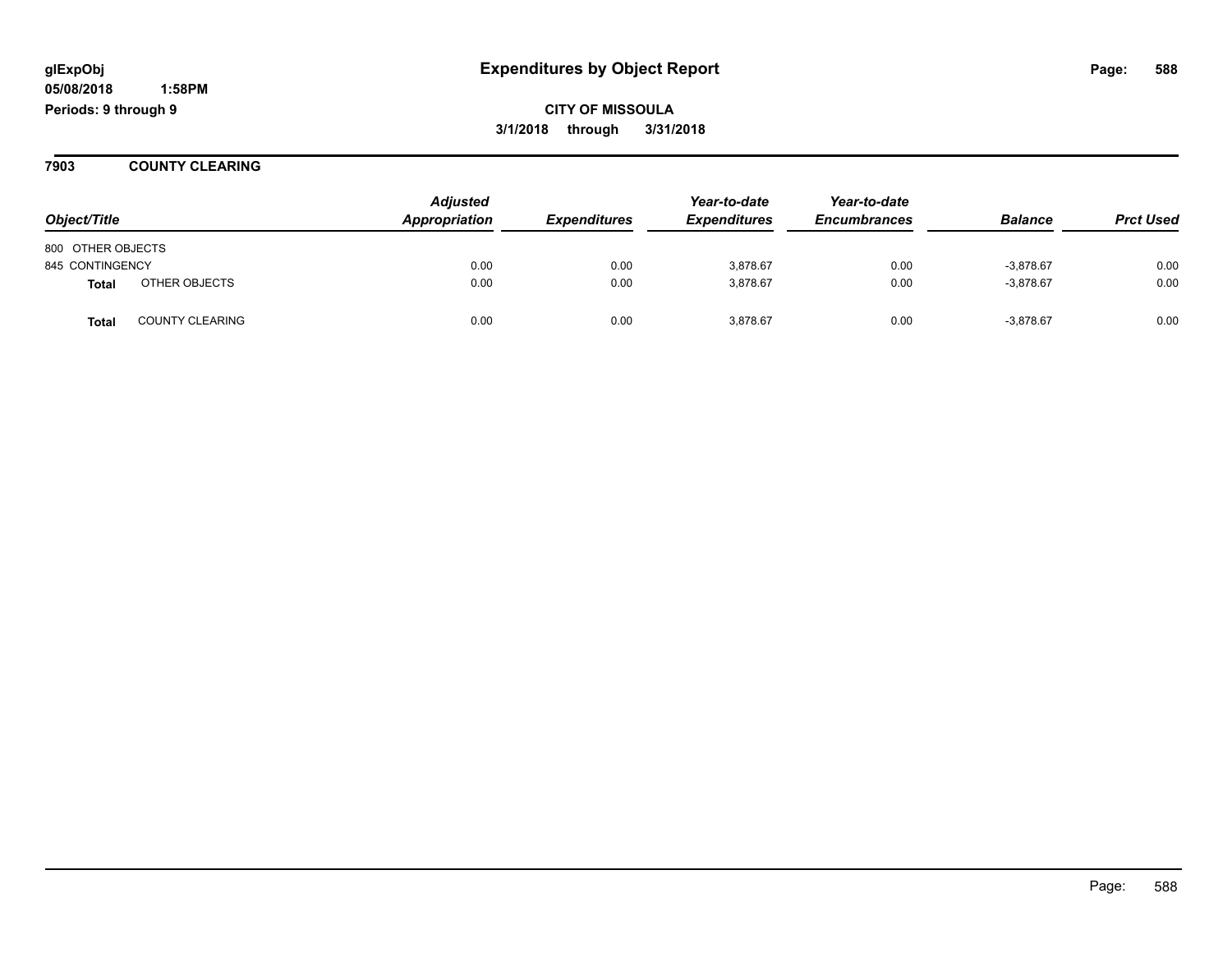### **CITY OF MISSOULA 3/1/2018 through 3/31/2018**

# **7904 SEWER REBATE**

**280 PUBLIC WORKS ADMINISTRATION**

|                                             | <b>Adjusted</b> |                     | Year-to-date        | Year-to-date        |                |                  |
|---------------------------------------------|-----------------|---------------------|---------------------|---------------------|----------------|------------------|
| Object/Title                                | Appropriation   | <b>Expenditures</b> | <b>Expenditures</b> | <b>Encumbrances</b> | <b>Balance</b> | <b>Prct Used</b> |
| 500 FIXED CHARGES                           |                 |                     |                     |                     |                |                  |
| 500 FIXED CHARGES                           | 0.00            | 0.00                | 0.00                | 0.00                | 0.00           | 0.00             |
| 550 MERCHANT SERVICE FEES                   | 0.00            | 0.00                | 0.00                | 0.00                | 0.00           | 0.00             |
| <b>FIXED CHARGES</b><br>Total               | 0.00            | 0.00                | 0.00                | 0.00                | 0.00           | 0.00             |
| 800 OTHER OBJECTS                           |                 |                     |                     |                     |                |                  |
| 820 TRANSFERS TO OTHER FUNDS                | 0.00            | 0.00                | 0.00                | 0.00                | 0.00           | 0.00             |
| OTHER OBJECTS<br><b>Total</b>               | 0.00            | 0.00                | 0.00                | 0.00                | 0.00           | 0.00             |
| PUBLIC WORKS ADMINISTRATION<br><b>Total</b> | 0.00            | 0.00                | 0.00                | 0.00                | 0.00           | 0.00             |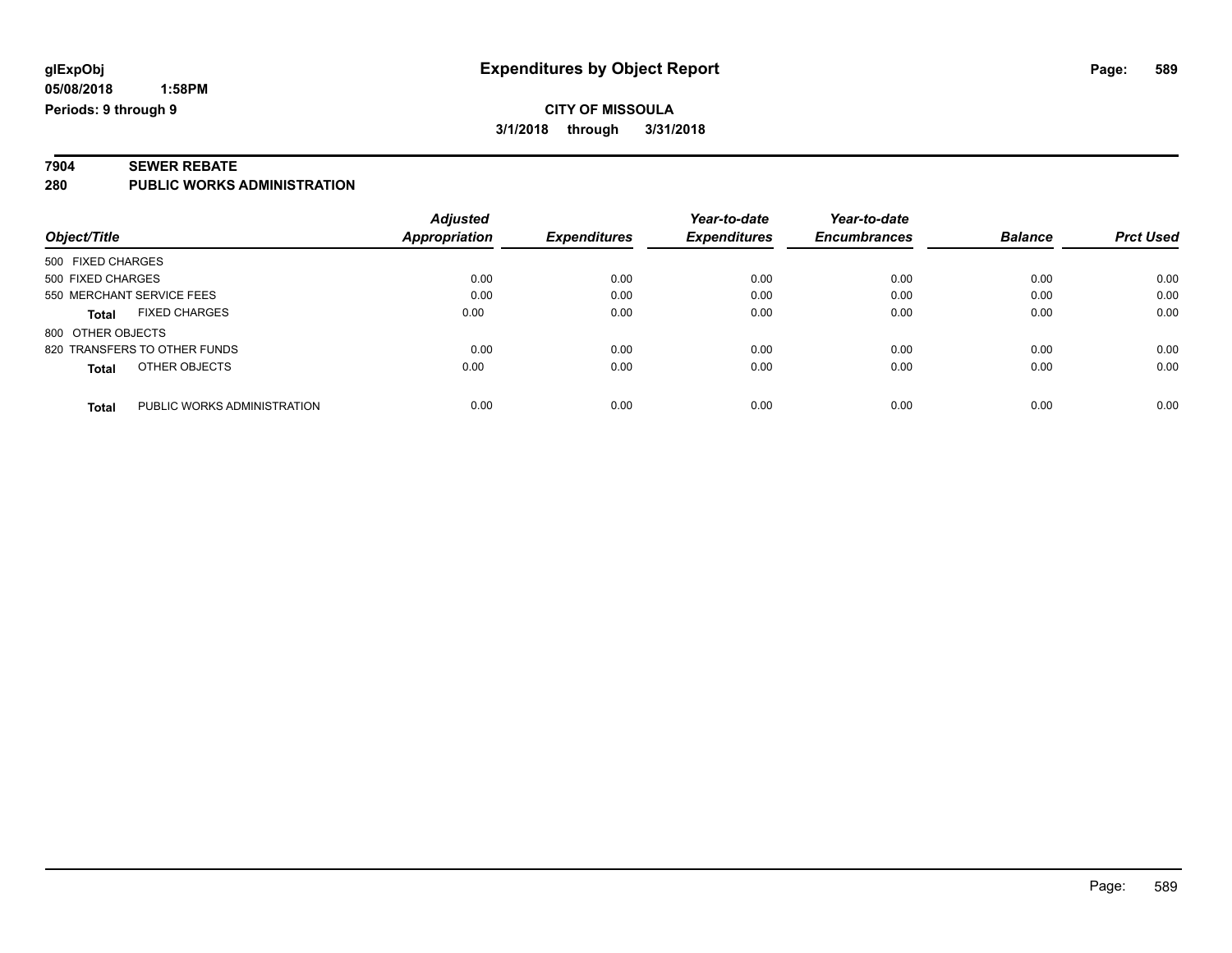**7904 SEWER REBATE**

|                                      | <b>Adjusted</b> |                     | Year-to-date        | Year-to-date        |                |                  |
|--------------------------------------|-----------------|---------------------|---------------------|---------------------|----------------|------------------|
| Object/Title                         | Appropriation   | <b>Expenditures</b> | <b>Expenditures</b> | <b>Encumbrances</b> | <b>Balance</b> | <b>Prct Used</b> |
| 500 FIXED CHARGES                    |                 |                     |                     |                     |                |                  |
| 500 FIXED CHARGES                    | 0.00            | 0.00                | 0.00                | 0.00                | 0.00           | 0.00             |
| 550 MERCHANT SERVICE FEES            | 0.00            | 0.00                | 0.00                | 0.00                | 0.00           | 0.00             |
| <b>FIXED CHARGES</b><br><b>Total</b> | 0.00            | 0.00                | 0.00                | 0.00                | 0.00           | 0.00             |
| 800 OTHER OBJECTS                    |                 |                     |                     |                     |                |                  |
| 820 TRANSFERS TO OTHER FUNDS         | 0.00            | 0.00                | 0.00                | 0.00                | 0.00           | 0.00             |
| OTHER OBJECTS<br><b>Total</b>        | 0.00            | 0.00                | 0.00                | 0.00                | 0.00           | 0.00             |
| <b>SEWER REBATE</b><br><b>Total</b>  | 0.00            | 0.00                | 0.00                | 0.00                | 0.00           | 0.00             |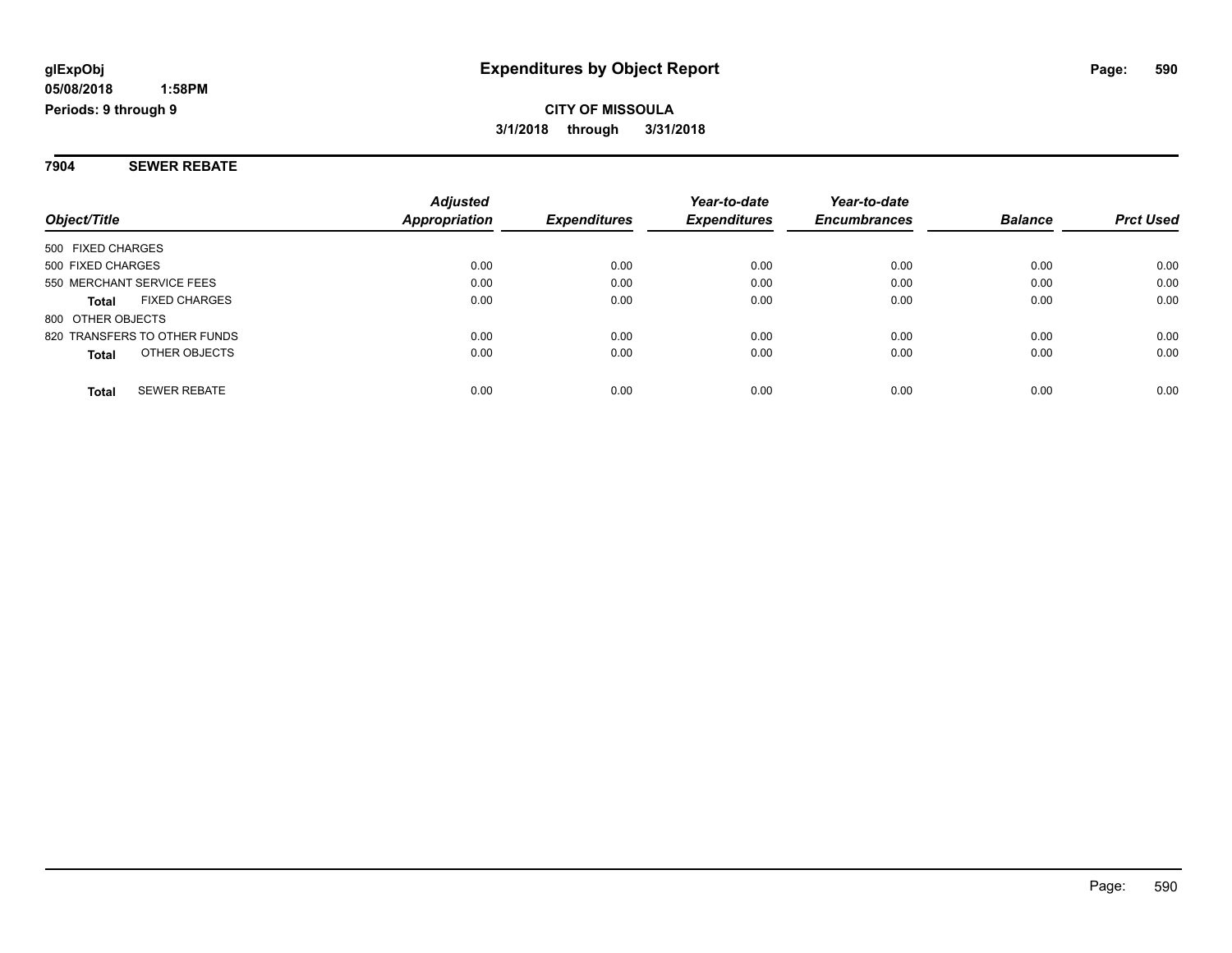**CITY OF MISSOULA 3/1/2018 through 3/31/2018**

# **7905 WYE SEWER RSID 8489**

**280 PUBLIC WORKS ADMINISTRATION**

| Object/Title                                | <b>Adjusted</b><br>Appropriation | <b>Expenditures</b> | Year-to-date<br><b>Expenditures</b> | Year-to-date<br><b>Encumbrances</b> | <b>Balance</b> | <b>Prct Used</b> |
|---------------------------------------------|----------------------------------|---------------------|-------------------------------------|-------------------------------------|----------------|------------------|
| 500 FIXED CHARGES                           |                                  |                     |                                     |                                     |                |                  |
| 500 FIXED CHARGES                           | 0.00                             | 0.00                | 0.00                                | 0.00                                | 0.00           | 0.00             |
| 550 MERCHANT SERVICE FEES                   | 0.00                             | 0.00                | 0.00                                | 0.00                                | 0.00           | 0.00             |
| <b>FIXED CHARGES</b><br><b>Total</b>        | 0.00                             | 0.00                | 0.00                                | 0.00                                | 0.00           | 0.00             |
| PUBLIC WORKS ADMINISTRATION<br><b>Total</b> | 0.00                             | 0.00                | 0.00                                | 0.00                                | 0.00           | 0.00             |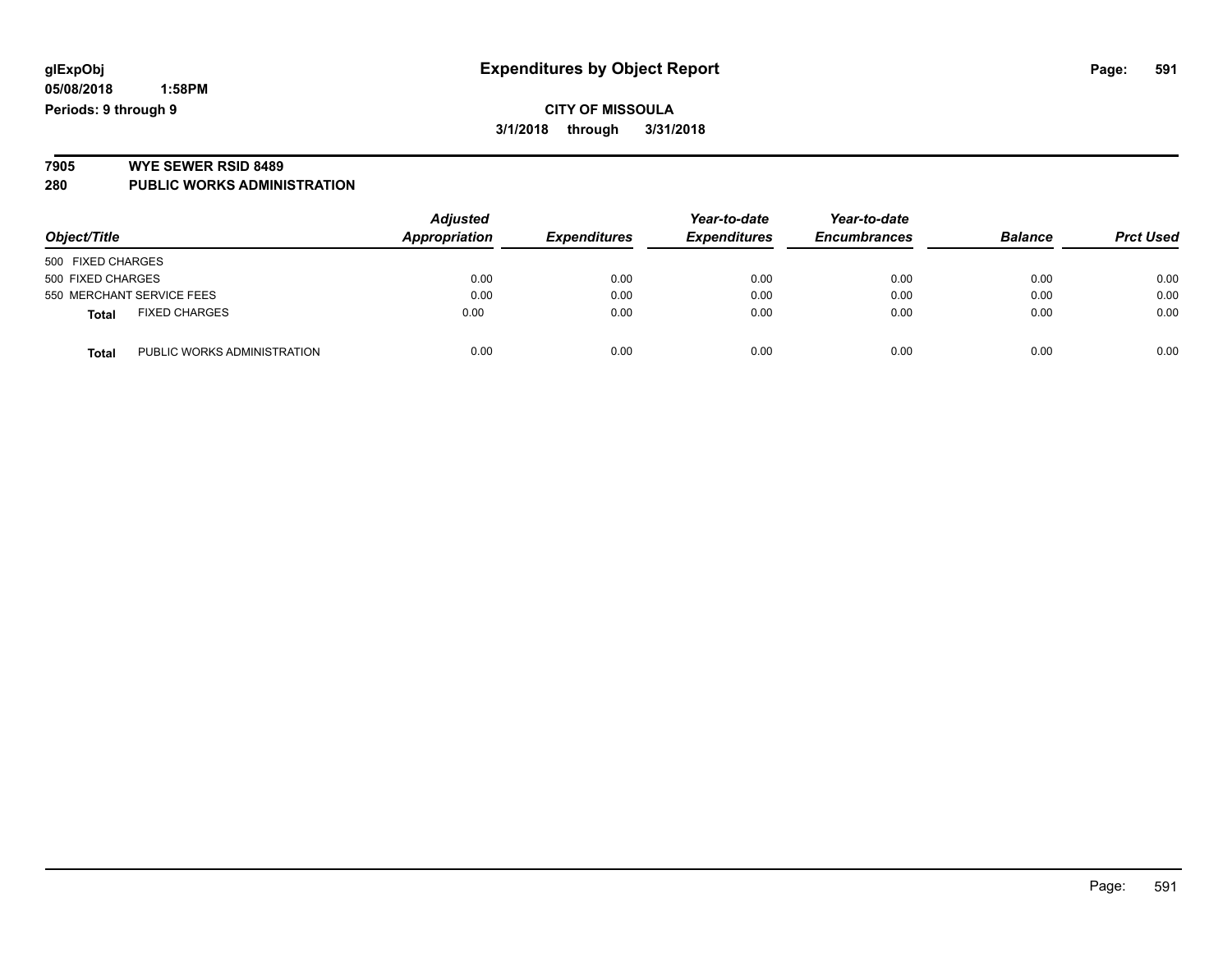**7905 WYE SEWER RSID 8489**

| Object/Title                         | <b>Adjusted</b><br>Appropriation | <b>Expenditures</b> | Year-to-date<br><b>Expenditures</b> | Year-to-date<br><b>Encumbrances</b> | <b>Balance</b> | <b>Prct Used</b> |
|--------------------------------------|----------------------------------|---------------------|-------------------------------------|-------------------------------------|----------------|------------------|
| 500 FIXED CHARGES                    |                                  |                     |                                     |                                     |                |                  |
| 500 FIXED CHARGES                    | 0.00                             | 0.00                | 0.00                                | 0.00                                | 0.00           | 0.00             |
| 550 MERCHANT SERVICE FEES            | 0.00                             | 0.00                | 0.00                                | 0.00                                | 0.00           | 0.00             |
| <b>FIXED CHARGES</b><br><b>Total</b> | 0.00                             | 0.00                | 0.00                                | 0.00                                | 0.00           | 0.00             |
| WYE SEWER RSID 8489<br><b>Total</b>  | 0.00                             | 0.00                | 0.00                                | 0.00                                | 0.00           | 0.00             |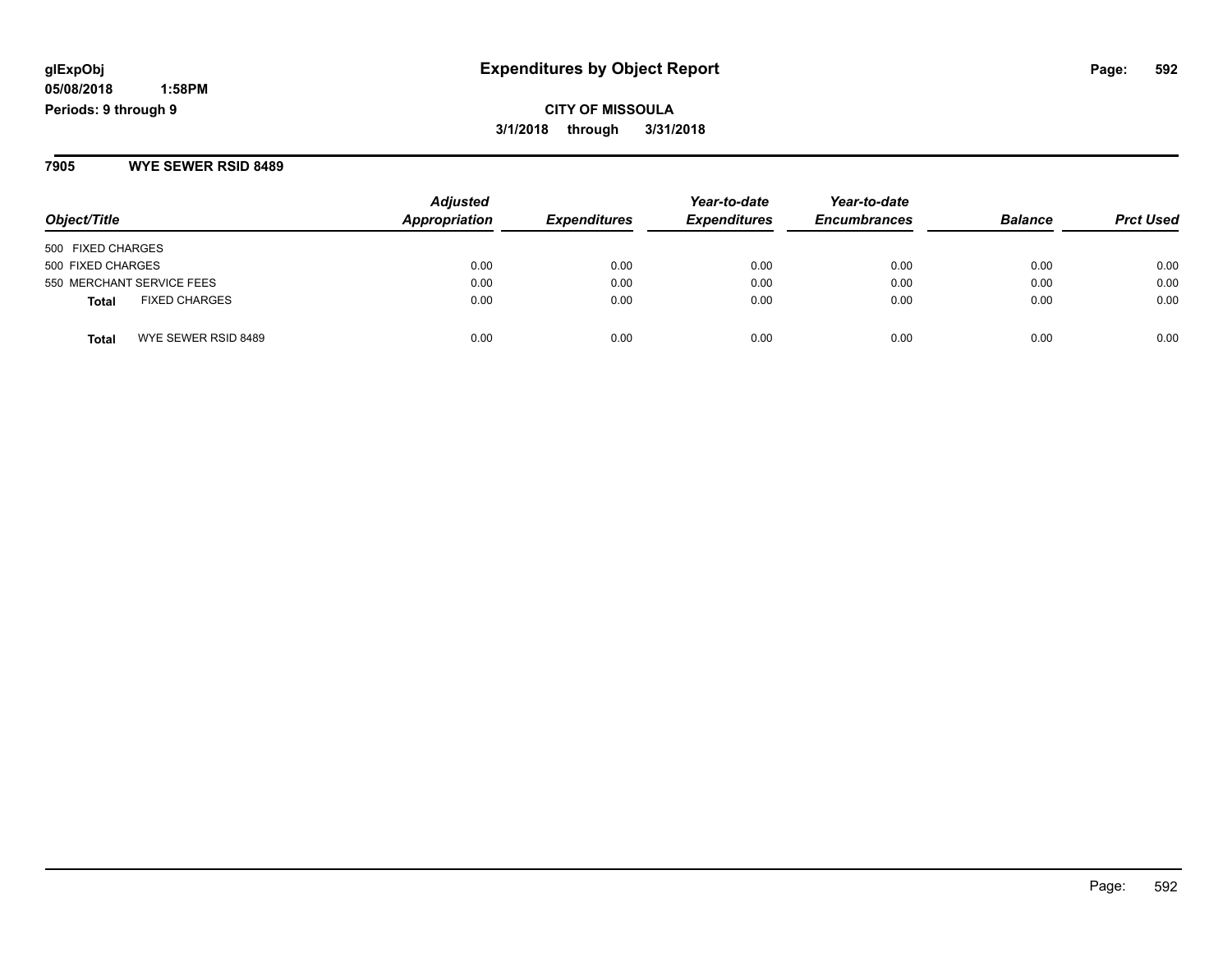# **7911 RESIDENTIAL INSPECTION FUND**

**310 BUILDING INSPECTION**

|                                            | <b>Adjusted</b>      | <b>Expenditures</b> | Year-to-date        | Year-to-date        | <b>Balance</b> | <b>Prct Used</b> |
|--------------------------------------------|----------------------|---------------------|---------------------|---------------------|----------------|------------------|
| Object/Title                               | <b>Appropriation</b> |                     | <b>Expenditures</b> | <b>Encumbrances</b> |                |                  |
| 200 SUPPLIES                               |                      |                     |                     |                     |                |                  |
| 220 OPERATING SUPPLIES                     | 0.00                 | 0.00                | 0.00                | 0.00                | 0.00           | 0.00             |
| 240 OTHER SUPPLIES                         | 0.00                 | 0.00                | 0.00                | 0.00                | 0.00           | 0.00             |
| <b>SUPPLIES</b><br><b>Total</b>            | 0.00                 | 0.00                | 0.00                | 0.00                | 0.00           | 0.00             |
| 300 PURCHASED SERVICES                     |                      |                     |                     |                     |                |                  |
| 310 COMMUNICATIONS                         | 0.00                 | 0.00                | 0.00                | 0.00                | 0.00           | 0.00             |
| 320 PRINTING & DUPLICATING                 | 0.00                 | 0.00                | 0.00                | 0.00                | 0.00           | 0.00             |
| 330 PUBLICITY, SUBSCRIPTIONS & DUES        | 0.00                 | 0.00                | 0.00                | 0.00                | 0.00           | 0.00             |
| PURCHASED SERVICES<br><b>Total</b>         | 0.00                 | 0.00                | 0.00                | 0.00                | 0.00           | 0.00             |
| 500 FIXED CHARGES                          |                      |                     |                     |                     |                |                  |
| 550 MERCHANT SERVICE FEES                  | 0.00                 | 0.00                | 0.00                | 0.00                | 0.00           | 0.00             |
| <b>FIXED CHARGES</b><br><b>Total</b>       | 0.00                 | 0.00                | 0.00                | 0.00                | 0.00           | 0.00             |
| <b>BUILDING INSPECTION</b><br><b>Total</b> | 0.00                 | 0.00                | 0.00                | 0.00                | 0.00           | 0.00             |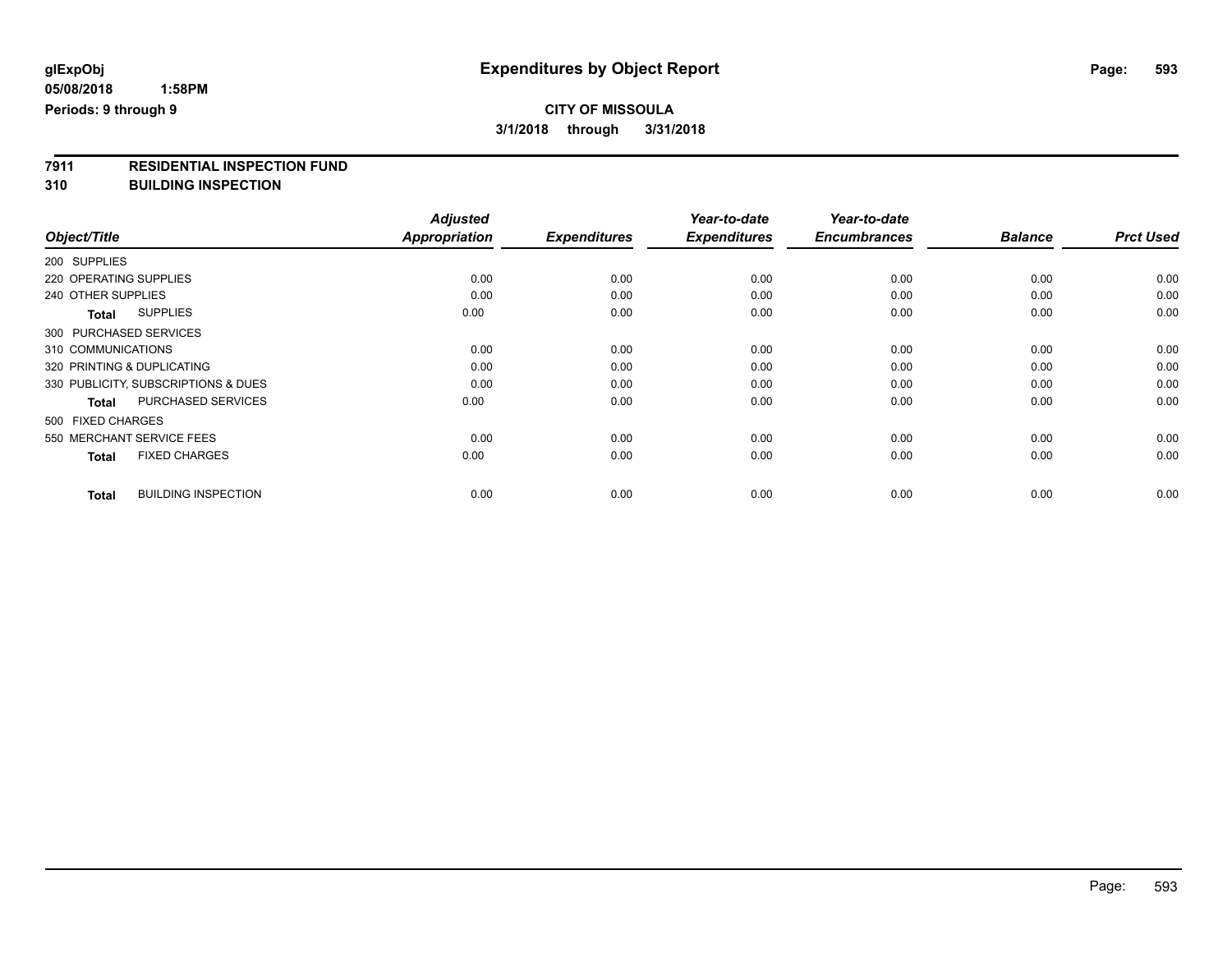#### **7911 RESIDENTIAL INSPECTION FUND**

|                                      |                                    | <b>Adjusted</b>      |                     | Year-to-date        | Year-to-date        |                |                  |
|--------------------------------------|------------------------------------|----------------------|---------------------|---------------------|---------------------|----------------|------------------|
| Object/Title                         |                                    | <b>Appropriation</b> | <b>Expenditures</b> | <b>Expenditures</b> | <b>Encumbrances</b> | <b>Balance</b> | <b>Prct Used</b> |
| 200 SUPPLIES                         |                                    |                      |                     |                     |                     |                |                  |
| 220 OPERATING SUPPLIES               |                                    | 0.00                 | 0.00                | 0.00                | 0.00                | 0.00           | 0.00             |
| 240 OTHER SUPPLIES                   |                                    | 0.00                 | 0.00                | 0.00                | 0.00                | 0.00           | 0.00             |
| <b>SUPPLIES</b><br>Total             |                                    | 0.00                 | 0.00                | 0.00                | 0.00                | 0.00           | 0.00             |
| 300 PURCHASED SERVICES               |                                    |                      |                     |                     |                     |                |                  |
| 310 COMMUNICATIONS                   |                                    | 0.00                 | 0.00                | 0.00                | 0.00                | 0.00           | 0.00             |
| 320 PRINTING & DUPLICATING           |                                    | 0.00                 | 0.00                | 0.00                | 0.00                | 0.00           | 0.00             |
| 330 PUBLICITY, SUBSCRIPTIONS & DUES  |                                    | 0.00                 | 0.00                | 0.00                | 0.00                | 0.00           | 0.00             |
| <b>Total</b>                         | PURCHASED SERVICES                 | 0.00                 | 0.00                | 0.00                | 0.00                | 0.00           | 0.00             |
| 500 FIXED CHARGES                    |                                    |                      |                     |                     |                     |                |                  |
| 550 MERCHANT SERVICE FEES            |                                    | 0.00                 | 0.00                | 0.00                | 0.00                | 0.00           | 0.00             |
| <b>FIXED CHARGES</b><br><b>Total</b> |                                    | 0.00                 | 0.00                | 0.00                | 0.00                | 0.00           | 0.00             |
| <b>Total</b>                         | <b>RESIDENTIAL INSPECTION FUND</b> | 0.00                 | 0.00                | 0.00                | 0.00                | 0.00           | 0.00             |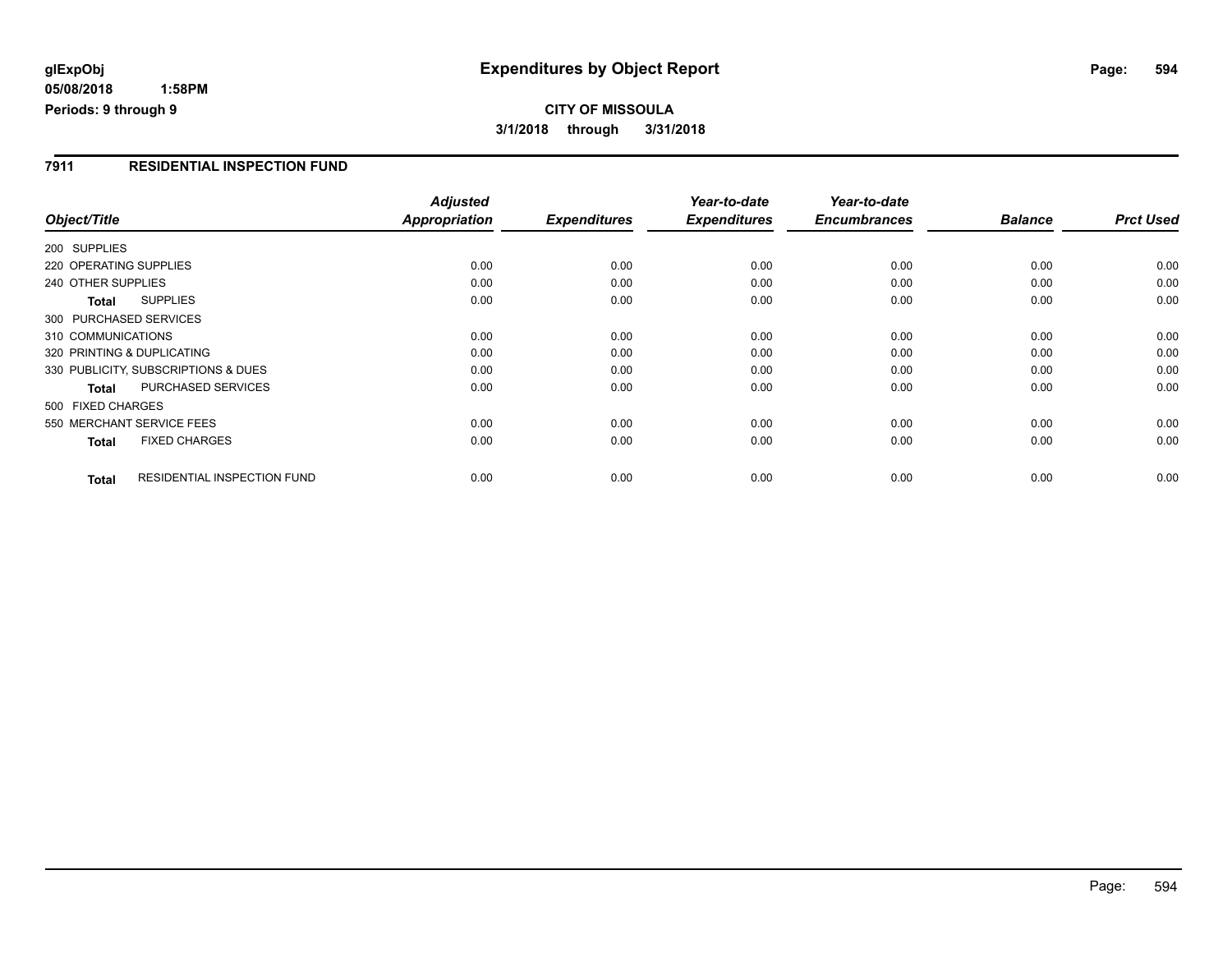# **CITY OF MISSOULA**

**3/1/2018 through 3/31/2018**

# **9000 GENERAL FIXED ASSETS ACCOUNT GROUP**

**900 DEPRECIATION**

| Object/Title                          | <b>Adjusted</b><br><b>Appropriation</b> | <b>Expenditures</b> | Year-to-date<br><b>Expenditures</b> | Year-to-date<br><b>Encumbrances</b> | <b>Balance</b> | <b>Prct Used</b> |
|---------------------------------------|-----------------------------------------|---------------------|-------------------------------------|-------------------------------------|----------------|------------------|
| 800 OTHER OBJECTS                     |                                         |                     |                                     |                                     |                |                  |
| 830 DEPRECIATION                      | 0.00                                    | 0.00                | 0.00                                | 0.00                                | 0.00           | 0.00             |
| OTHER OBJECTS<br><b>Total</b>         | 0.00                                    | 0.00                | 0.00                                | 0.00                                | 0.00           | 0.00             |
| 900 CAPITAL OUTLAY                    |                                         |                     |                                     |                                     |                |                  |
| 900 CAPITAL OUTLAY                    | 0.00                                    | 0.00                | 0.00                                | 0.00                                | 0.00           | 0.00             |
| <b>CAPITAL OUTLAY</b><br><b>Total</b> | 0.00                                    | 0.00                | 0.00                                | 0.00                                | 0.00           | 0.00             |
| <b>DEPRECIATION</b><br><b>Total</b>   | 0.00                                    | 0.00                | 0.00                                | 0.00                                | 0.00           | 0.00             |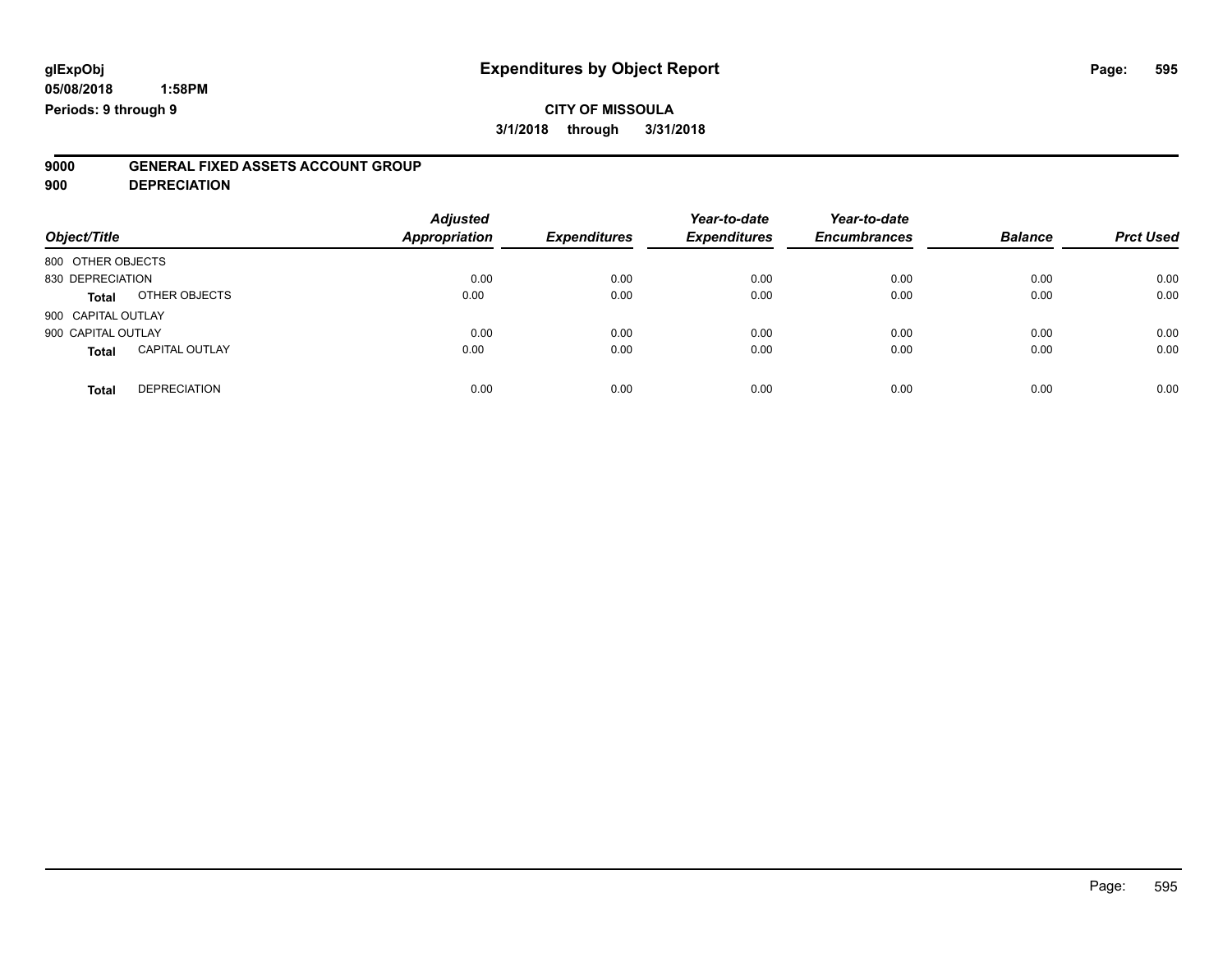### **glExpObj Expenditures by Object Report Page: 596**

**05/08/2018 1:58PM Periods: 9 through 9**

#### **9000 GENERAL FIXED ASSETS ACCOUNT GROUP**

| Object/Title       |                                         | <b>Adjusted</b><br><b>Appropriation</b> | <b>Expenditures</b> | Year-to-date<br><b>Expenditures</b> | Year-to-date<br><b>Encumbrances</b> | <b>Balance</b> | <b>Prct Used</b> |
|--------------------|-----------------------------------------|-----------------------------------------|---------------------|-------------------------------------|-------------------------------------|----------------|------------------|
| 800 OTHER OBJECTS  |                                         |                                         |                     |                                     |                                     |                |                  |
| 830 DEPRECIATION   |                                         | 0.00                                    | 0.00                | 0.00                                | 0.00                                | 0.00           | 0.00             |
| Total              | OTHER OBJECTS                           | 0.00                                    | 0.00                | 0.00                                | 0.00                                | 0.00           | 0.00             |
| 900 CAPITAL OUTLAY |                                         |                                         |                     |                                     |                                     |                |                  |
| 900 CAPITAL OUTLAY |                                         | 0.00                                    | 0.00                | 0.00                                | 0.00                                | 0.00           | 0.00             |
| <b>Total</b>       | <b>CAPITAL OUTLAY</b>                   | 0.00                                    | 0.00                | 0.00                                | 0.00                                | 0.00           | 0.00             |
| <b>Total</b>       | <b>GENERAL FIXED ASSETS ACCOUNT GRC</b> | 0.00                                    | 0.00                | 0.00                                | 0.00                                | 0.00           | 0.00             |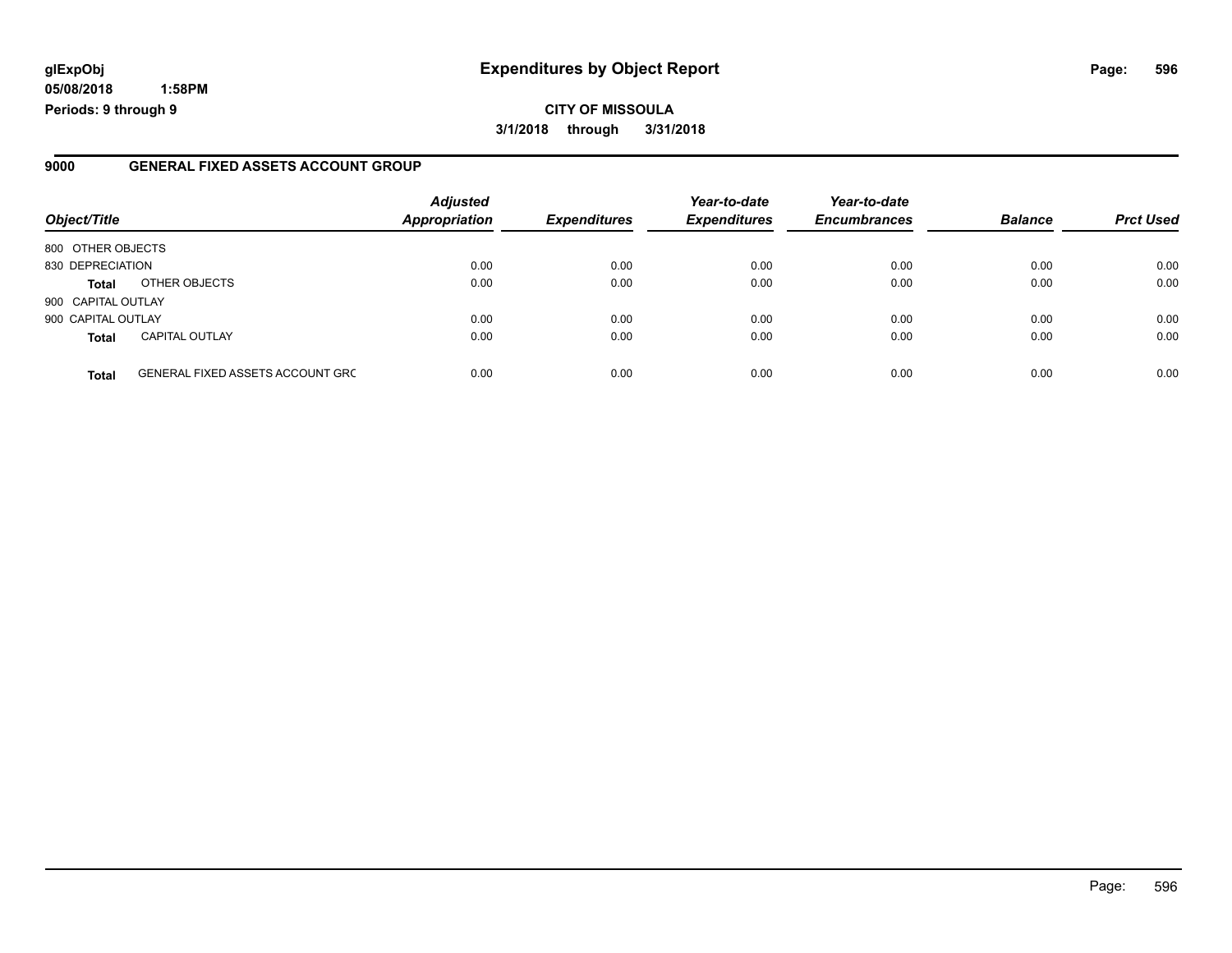#### *Grand Totals*

|                                           | <b>Adjusted</b> |                     | Year-to-date        | Year-to-date        |                |                  |
|-------------------------------------------|-----------------|---------------------|---------------------|---------------------|----------------|------------------|
| Object/Title                              | Appropriation   | <b>Expenditures</b> | <b>Expenditures</b> | <b>Encumbrances</b> | <b>Balance</b> | <b>Prct User</b> |
| 100 PERSONAL SERVICES                     |                 |                     |                     |                     |                |                  |
| 110 SALARIES AND WAGES                    | 35,607,979.00   | 2,627,247.69        | 24,765,397.09       | 0.00                | 10,842,581.91  | 69.5             |
| 111 INTERMITTENT SALARY & WAGES           | 0.00            | 0.00                | 0.00                | 0.00                | 0.00           | 0.0              |
| 115 SALARIES/HEALTH INSURANCE BENEFIT     | 1,828,434.00    | 148,224.00          | 1,308,354.00        | 0.00                | 520,080.00     | 71.5             |
| 120 OVERTIME                              | 1,337,281.00    | 66,949.07           | 1,338,717.61        | 0.00                | $-1,436.61$    | 100.1            |
| 121 OUTSIDE HIRE OVERTIME                 | 604,665.00      | 3,429.15            | 104,122.33          | 0.00                | 500,542.67     | 17.2             |
| 122 COURT OVERTIME                        | 23,364.00       | 5,559.49            | 37,843.21           | 0.00                | $-14,479.21$   | 161.9            |
| 123 CELL PHONE OVERTIME                   | 60,690.00       | 1,108.70            | 9,971.71            | 0.00                | 50,718.29      | 16.4             |
| 130 OTHER                                 | 404,947.00      | 700.00              | 136,835.24          | 0.00                | 268,111.76     | 33.7             |
| 133 EDUCATION COMPENSATION                | 0.00            | 1,420.00            | 13,152.50           | 0.00                | $-13, 152.50$  | 0.0              |
| 135 OPEB EXPENSE                          | 0.00            | 0.00                | 0.00                | 0.00                | 0.00           | 0.0              |
| 140 EMPLOYER CONTRIBUTIONS                | 12,437,253.00   | 887,418.59          | 8,642,597.41        | 0.00                | 3,794,655.59   | 69.4             |
| <b>141 STATE RETIREMENT CONTRIBUTIONS</b> | 5,127,474.00    | 383,676.31          | 3,697,422.46        | 0.00                | 1,430,051.54   | 72.1             |
| 143 INTERMITTENT EMPLOYER CONTRIBUTIONS   | 0.00            | 0.00                | 0.00                | 0.00                | 0.00           | 0.0              |
| 145 OPEB CONTRIBUTION                     | 0.00            | 0.00                | 0.00                | 0.00                | 0.00           | 0.0              |
| <b>150 STATE RETIREMENT</b>               | 119.00          | 0.00                | 0.00                | 0.00                | 119.00         | 0.0              |
| 190 PENSION EXPENSE                       | 0.00            | 0.00                | 0.00                | 0.00                | 0.00           | 0.0              |
| PERSONAL SERVICES<br><b>Total</b>         | 57,432,206.00   | 4,125,733.00        | 40,054,413.56       | 0.00                | 17,377,792.44  | 69.7             |
| 200 SUPPLIES                              |                 |                     |                     |                     |                |                  |
| 210 OFFICE SUPPLIES                       | 189,906.00      | 8,526.01            | 124,534.62          | 0.00                | 65,371.38      | 65.5             |
| 220 OPERATING SUPPLIES                    | 2,047,352.00    | 137,696.25          | 1,440,426.68        | 0.00                | 606,925.32     | 70.3             |
| 230 REPAIR/MAINTENANCE                    | 1,289,814.00    | 90,558.11           | 830,425.24          | 0.00                | 459,388.76     | 64.3             |
| 231 GASOLINE                              | 804,803.00      | 76,616.37           | 427,883.85          | 0.00                | 376,919.15     | 53.1             |
| 240 OTHER SUPPLIES                        | 208,140.00      | 4,566.72            | 97,079.78           | 0.00                | 111,060.22     | 46.6             |
| 250 SUPPLIES FOR RESALE                   | 1,500.00        | 0.00                | 0.00                | 0.00                | 1,500.00       | 0.0              |
| <b>SUPPLIES</b><br><b>Total</b>           | 4,541,515.00    | 317,963.46          | 2,920,350.17        | 0.00                | 1,621,164.83   | 64.3             |
| 300 PURCHASED SERVICES                    |                 |                     |                     |                     |                |                  |
| 300 PURCHASED SERVICES                    | 0.00            | 0.00                | 0.00                | 0.00                | 0.00           | 0.0              |
| 310 COMMUNICATIONS                        | 321,424.00      | 21,483.38           | 239,414.07          | 0.00                | 82,009.93      | 74.4             |
| 320 PRINTING & DUPLICATING                | 120,401.00      | 4,658.99            | 38,142.70           | 0.00                | 82,258.30      | 31.6             |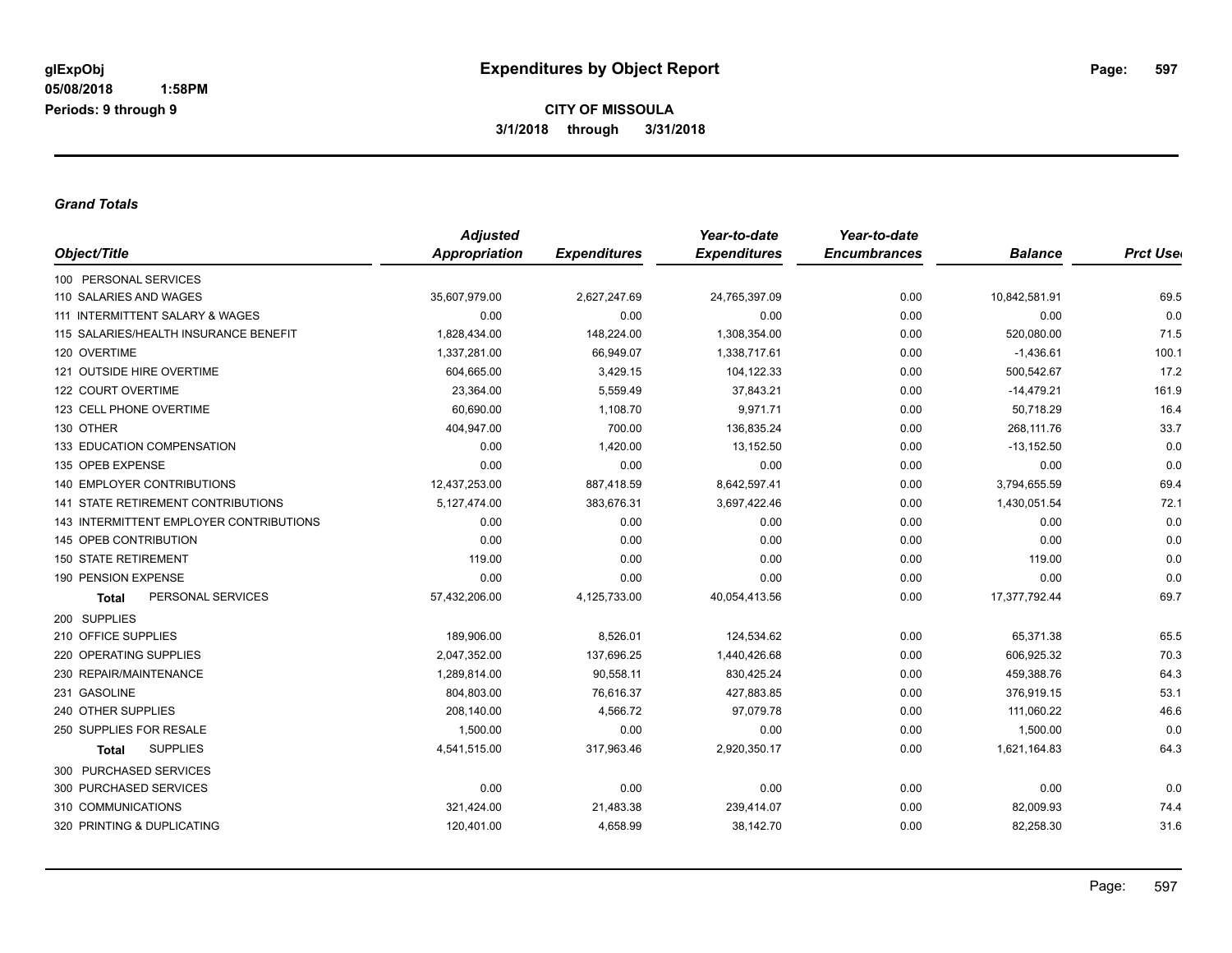*Grand Totals [Continued]*

|                                           | <b>Adjusted</b> |                     | Year-to-date        | Year-to-date        |                |                  |
|-------------------------------------------|-----------------|---------------------|---------------------|---------------------|----------------|------------------|
| Object/Title                              | Appropriation   | <b>Expenditures</b> | <b>Expenditures</b> | <b>Encumbrances</b> | <b>Balance</b> | <b>Prct Uset</b> |
| 330 PUBLICITY, SUBSCRIPTIONS & DUES       | 239,378.00      | 22,911.71           | 198,137.26          | 0.00                | 41,240.74      | 82.7             |
| 340 SEWER                                 | 21,957.00       | 0.00                | 19,723.81           | 0.00                | 2,233.19       | 89.8             |
| 341 ELECTRICITY & NATURAL GAS             | 3,589,048.00    | 210,077.96          | 2,257,019.75        | 0.00                | 1,332,028.25   | 62.8             |
| 342 STORM WATER                           | 22,163.00       | 0.00                | 11.50               | 0.00                | 22,151.50      | 0.0              |
| 343 WATER CHARGES                         | 246,092.00      | 3,688.11            | 196.174.50          | 0.00                | 49,917.50      | 79.7             |
| 344 TELEPHONE SERVICE                     | 407,778.00      | 44,159.03           | 256,610.32          | 0.00                | 151,167.68     | 62.9             |
| 345 GARBAGE                               | 166,691.00      | 16,519.32           | 126,310.33          | 0.00                | 40,380.67      | 75.7             |
| 350 PROFESSIONAL SERVICES                 | 3,900,452.00    | 253,020.42          | 3,810,788.05        | 0.00                | 89,663.95      | 97.7             |
| 351 INSURANCE CLAIMS                      | 6,490,000.00    | 425,735.29          | 4,760,513.54        | 0.00                | 1,729,486.46   | 73.3             |
| 352 HEALTH PROGRAMS                       | 100,000.00      | 83.55               | 31,661.01           | 0.00                | 68,338.99      | 31.6             |
| 353 ADMINISTRATION EXPENDITURES           | 846,720.00      | 886.00              | 609,877.35          | 0.00                | 236,842.65     | 72.0             |
| 354 TRANSITIONAL REINSURANCE PROGRAM      | 16,432.00       | 0.00                | 2,947.88            | 0.00                | 13,484.12      | 17.9             |
| 360 REPAIR & MAINTENANCE                  | 2,758,359.00    | 166,214.90          | 1,734,148.27        | 0.00                | 1,024,210.73   | 62.8             |
| 370 TRAVEL                                | 234,683.00      | 17,493.89           | 111,620.10          | 0.00                | 123,062.90     | 47.5             |
| 380 TRAINING                              | 217,106.00      | 14,231.40           | 92,977.52           | 0.00                | 124,128.48     | 42.8             |
| 390 OTHER PURCHASED SERVICES              | 1,756,287.00    | 4,366.16            | 438,002.87          | 0.00                | 1,318,284.13   | 24.9             |
| 392 DONATIONS AND SALES                   | 0.00            | 652.89              | 4,533.19            | 0.00                | $-4,533.19$    | 0.0              |
| PURCHASED SERVICES<br><b>Total</b>        | 21,454,971.00   | 1,206,183.00        | 14,928,614.02       | 0.00                | 6,526,356.98   | 69.5             |
| 400 BUILDING MATERIALS                    |                 |                     |                     |                     |                |                  |
| <b>400 BUILDING MATERIALS</b>             | 337,464.00      | 1,977.60            | 268,135.59          | 0.00                | 69,328.41      | 79.4             |
| <b>BUILDING MATERIALS</b><br><b>Total</b> | 337,464.00      | 1,977.60            | 268,135.59          | 0.00                | 69,328.41      | 79.4             |
| 500 FIXED CHARGES                         |                 |                     |                     |                     |                |                  |
| 500 FIXED CHARGES                         | 3,508,060.00    | 61,017.07           | 1,858,361.58        | 0.00                | 1,649,698.42   | 52.9             |
| 510 INSURANCE                             | 0.00            | 0.00                | 70,256.61           | 0.00                | $-70,256.61$   | 0.0              |
| <b>530 RENT</b>                           | 117,714.00      | 2,294.06            | 10,739.42           | 0.00                | 106,974.58     | 9.1              |
| 550 MERCHANT SERVICE FEES                 | 51,300.00       | 1,038.40            | 9,696.65            | 0.00                | 41,603.35      | 18.9             |
| 590 *** Title Not Found ***               | 1,342,474.00    | 0.00                | 660,890.14          | 0.00                | 681,583.86     | 49.2             |
| <b>FIXED CHARGES</b><br>Total             | 5,019,548.00    | 64,349.53           | 2,609,944.40        | 0.00                | 2,409,603.60   | 52.0             |
| 600 DEBT SERVICE                          |                 |                     |                     |                     |                |                  |
| 610 PRINCIPAL                             | 8,183,365.00    | 0.00                | 2,836,101.22        | 0.00                | 5,347,263.78   | 34.6             |
| 615 JUDGMENT LEVY DEBT PAYMENT            | 0.00            | 0.00                | 0.00                | 0.00                | 0.00           | 0.0              |
|                                           |                 |                     |                     |                     |                |                  |